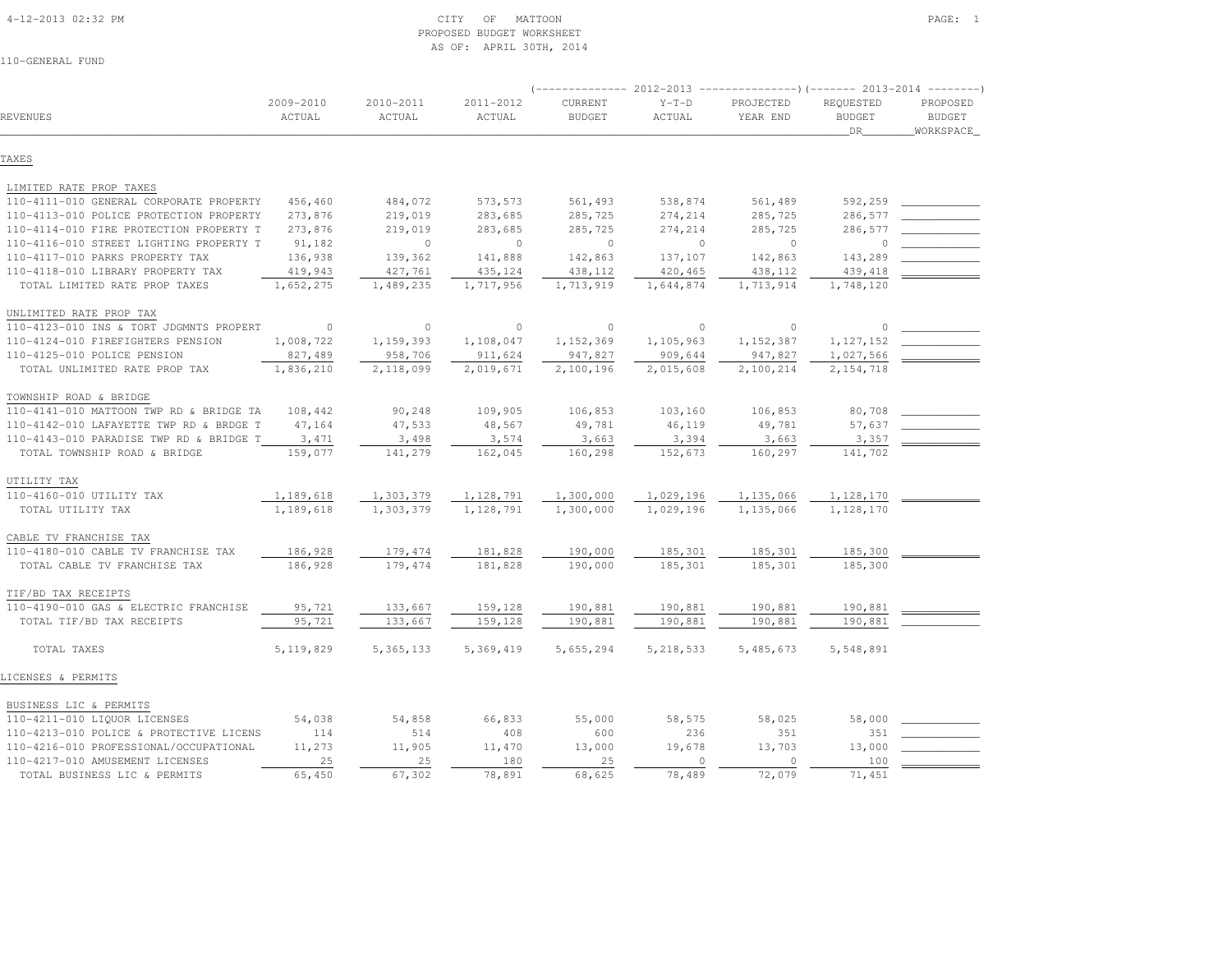#### 4-12-2013 02:32 PM CITY OF MATTOON PAGE: 2 PROPOSED BUDGET WORKSHEETAS OF: APRIL 30TH, 2014

|                                         |                     |                     |                     | $(----------2012-2013$ ---------------)(------- 2013-2014 --------) |                   |                       |                                     |                                         |
|-----------------------------------------|---------------------|---------------------|---------------------|---------------------------------------------------------------------|-------------------|-----------------------|-------------------------------------|-----------------------------------------|
| REVENUES                                | 2009-2010<br>ACTUAL | 2010-2011<br>ACTUAL | 2011-2012<br>ACTUAL | CURRENT<br><b>BUDGET</b>                                            | $Y-T-D$<br>ACTUAL | PROJECTED<br>YEAR END | REQUESTED<br><b>BUDGET</b><br>$DR_$ | PROPOSED<br><b>BUDGET</b><br>WORKSPACE_ |
| NONBUSINESS LIC & PERMIT                |                     |                     |                     |                                                                     |                   |                       |                                     |                                         |
| 110-4221-010 BUILDING PERMITS           | 23,457              | 26,425              | 19,499              | 25,000                                                              | 44,150            | 40,725                | 25,000                              |                                         |
| 110-4222-010 ELECTRICAL PERMITS         | 13,544              | 12,031              | 10,080              | 13,000                                                              | 17,313            | 14,993                | 13,000                              |                                         |
| 110-4223-010 HVAC PERMITS               | 850                 | 3,296               | 5,501               | 4,000                                                               | 11,090            | 11,406                | 4,000                               |                                         |
| 110-4224-010 PLUMBING PERMITS           | 1,067               | 2,682               | 3,478               | 3,500                                                               | 4,617             | 5,351                 | 3,500                               |                                         |
| 110-4225-010 HUNTING & FISHING LICENSES | 2,136               | 1,378               | 4,730               | 2,000                                                               | 1,127             | 813                   | 2,000                               |                                         |
| 110-4226-010 BOAT REGISTRATION FEES     | 60,550              | 57,643              | 70,600              | 60,000                                                              | 50,307            | 64,740                | 63,000                              |                                         |
| 110-4227-010 HUNTING & FISHING LIC-LAKE | 11,289              | 9,822               | 9,142               | 10,000                                                              | 7,617             | 10,735                | 10,000                              |                                         |
| TOTAL NONBUSINESS LIC & PERMIT          | 112,893             | 113,276             | 123,029             | 117,500                                                             | 136,219           | 148,762               | 120,500                             |                                         |
| TOTAL LICENSES & PERMITS                | 178,343             | 180,578             | 201,920             | 186,125                                                             | 214,708           | 220,841               | 191,951                             |                                         |
| INTERGOVERNMENTAL REV                   |                     |                     |                     |                                                                     |                   |                       |                                     |                                         |
| FEDERAL GOVT GRANTS                     |                     |                     |                     |                                                                     |                   |                       |                                     |                                         |
| 110-4311-022 FED OPERATING CATEGORIE GR | 106,402             | 104,374             | 107,209             | 110,000                                                             | 108,825           | 85,289                | 103,107                             |                                         |
| 110-4312-010 FED OPERAT NON-CATEGORICAL | 1,923               | 315                 | 1,550               | $\circ$                                                             | 2,229             | 771                   | $\cup$                              |                                         |
| 110-4313-023 FEDERAL CAPITAL GRANTS     | 70,300              | $\circ$             | 1,875               | $\mathbb O$                                                         | 9,434             | 9,434                 | $\Omega$                            |                                         |
| 110-4314-022 OPERATING GRANT -PUBLIC SA | 716                 | $\circ$             | $\circ$             | $\mathbb O$                                                         | $\circ$           | $\mathbb O$           | $\Omega$                            |                                         |
| TOTAL FEDERAL GOVT GRANTS               | 179,341             | 104,689             | 110,634             | 110,000                                                             | 120,488           | 95,494                | 103,107                             |                                         |
| STATE GOVT GRANTS                       |                     |                     |                     |                                                                     |                   |                       |                                     |                                         |
| 110-4321-022 STATE OPERAT CATEGORICAL G | 16,820              | 43,352              | 22,398              | $\circ$                                                             | 12,988            | 11,736                | 2,310                               |                                         |
| 110-4322-022 ST OPERAT NON-CATEGORICAL  | 9,945               | $\bigcap$           | $\Omega$            | $\circ$                                                             | $\Omega$          | $\circ$               | $\circ$                             |                                         |
| 110-4323-023 STATE CAPITAL GRANTS       | $\circ$             | $\circ$             | $\mathbb O$         | $\mathbb O$                                                         | $\circ$           | $\circ$               | $\circ$                             |                                         |
| TOTAL STATE GOVT GRANTS                 | 26,765              | 43,352              | 22,398              | $\circ$                                                             | 12,988            | 11,736                | 2,310                               |                                         |
| STATE GOVT SHARED REV                   |                     |                     |                     |                                                                     |                   |                       |                                     |                                         |
| 110-4331-010 INCOME TAX                 | 1,082,900           | 1,585,326           | 1,166,261           | 1,488,111                                                           | 1,779,501         | 1,669,950             | 1,770,147                           |                                         |
| 110-4332-010 VIDEO GAMING TAX           | $\Omega$            | $\bigcap$           | $\circ$             | $\mathbf{0}$                                                        | 29,650            | 50,000                | 100,000                             |                                         |
| 110-4333-010 USE TAX                    | 219,084             | 260,986             | 227,135             | 293,169                                                             | 270,504           | 287,603               | 300,591                             |                                         |
| 110-4334-010 SALES TAX                  | 5,506,218           | 5,760,335           | 4,983,497           | 6, 150, 000                                                         | 6,291,379         | 6,209,578             | 6,209,578                           |                                         |
| 110-4335-010 FOREIGN FIRE INS PREMIUM T | 31,535              | 32,959              | 34,752              | 35,000                                                              | $\overline{1}$    | 35,000                | 35,000                              |                                         |
| 110-4336-010 SIMPLIFIED TELECOM TAX     | 917,959             | 885,228             | 711,138             | 850,000                                                             | 757,400           | 851,130               | 851,130                             |                                         |
| 110-4337-010 PERSONAL PROP REPLACEMENT  | 440,742             | 543,701             | 408,393             | 504,430                                                             | 476,962           | 372,046               | 372,046                             |                                         |
| 110-4339-010 PULL TABS AND JAR GAMES TA | 4,499               | 4,391               | 4,310               | 4,500                                                               | 4,020             | 4,020                 | 4,020                               |                                         |
| TOTAL STATE GOVT SHARED REV             | 8,202,937           | 9,072,925           | 7,535,487           | 9,325,210                                                           | 9,609,417         | 9,479,327             | 9,642,512                           |                                         |
| TOTAL INTERGOVERNMENTAL REV             | 8,409,042           | 9,220,966           | 7,668,519           | 9,435,210                                                           | 9,742,893         | 9,586,557             | 9,747,929                           |                                         |
| CHARGES FOR SERVICES                    |                     |                     |                     |                                                                     |                   |                       |                                     |                                         |
| GENERAL GOVT CHARGES                    |                     |                     |                     |                                                                     |                   |                       |                                     |                                         |
| 110-4411-010 BIRTH & DEATH CERTIFICATES | 36,649              | 39,416              | 33,885              | 37,500                                                              | 35,373            | 35,660                | 37,500                              |                                         |
| 110-4412-010 VITAL RECORDS FEES         | 7,460               | 8,400               | 7,234               | 7,500                                                               | 13,140            | 11,775                | 10,000                              |                                         |
| 110-4413-010 FOIA PRINT & DUPLICATING F | 309                 | 129                 | 35                  | 50                                                                  | $\circ$           | $\overline{0}$        | $\Omega$                            |                                         |
| 110-4415-010 DEMOLITION ESCROW FEES     | $\circ$             | $\circ$             | $\circ$             | $\circ$                                                             | $\circ$           | $\circ$               |                                     |                                         |
| 110-4416-010 INTERFND CHG - 09-10 ERI D | $\Omega$            | $\Omega$            | $\circ$             | 130,949                                                             | 126,921           | 130,949               | 146,910                             |                                         |
| 110-4417-010 INTERFUND CHG - ERI DEBT S | 149,447             | 14,166              | 279,407             | 151,848                                                             | 159,671           | 151,848               | 153,528                             |                                         |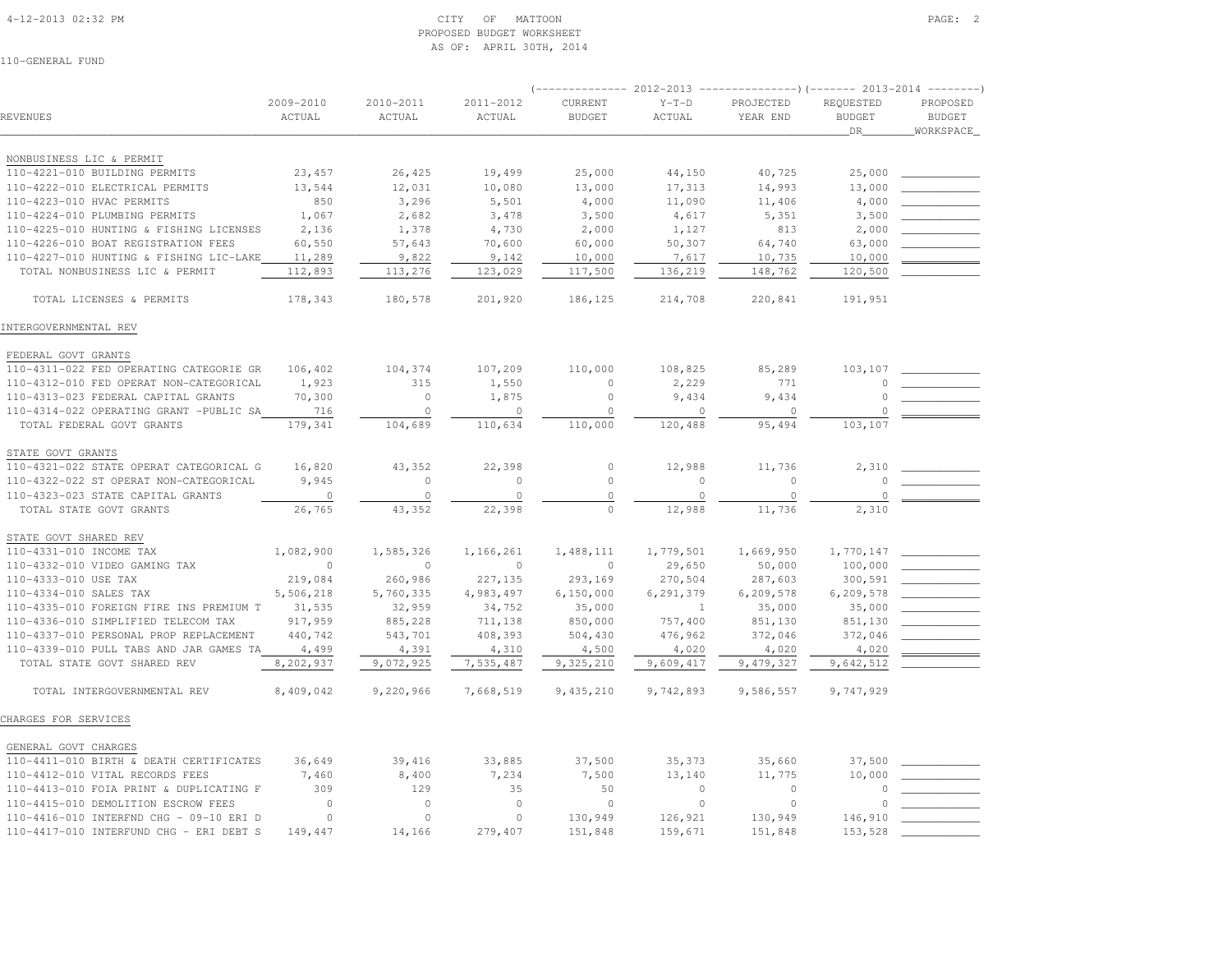## 4-12-2013 02:32 PM CITY OF MATTOON PAGE: 3 PROPOSED BUDGET WORKSHEETAS OF: APRIL 30TH, 2014

|                                                                                    |                     |                     |                     |                          |                   | $(---------- 2012-2013$ ----------------) (------- 2013-2014 -------- |                            |                           |
|------------------------------------------------------------------------------------|---------------------|---------------------|---------------------|--------------------------|-------------------|-----------------------------------------------------------------------|----------------------------|---------------------------|
| REVENUES                                                                           | 2009-2010<br>ACTUAL | 2010-2011<br>ACTUAL | 2011-2012<br>ACTUAL | CURRENT<br><b>BUDGET</b> | $Y-T-D$<br>ACTUAL | PROJECTED<br>YEAR END                                                 | REQUESTED<br><b>BUDGET</b> | PROPOSED<br><b>BUDGET</b> |
|                                                                                    | 37,338              |                     | 35,248              | 47,338                   | 7,291             | 7,291                                                                 | DR_                        | _WORKSPACE_               |
| 110-4418-010 INTERFUND CHG - TECHNOLOGY<br>110-4419-010 OTHER MISC GEN GOV CHARGES | $\overline{0}$      | 35,856<br>$\circ$   | 40                  | $\circ$                  | $\circ$           | $\circ$                                                               | 47,338<br>$\circ$          |                           |
| TOTAL GENERAL GOVT CHARGES                                                         | 231,203             | 97,967              | 355,849             | 375,185                  | 342,397           | 337,524                                                               | 395,276                    |                           |
|                                                                                    |                     |                     |                     |                          |                   |                                                                       |                            |                           |
| POLICE DEPT CHARGES                                                                |                     |                     |                     |                          |                   |                                                                       |                            |                           |
| 110-4420-010 INTERFUND CHRG - ENGINEERI                                            | 101,758             | 78,092              | 73,296              | $\circ$                  | $\overline{0}$    | $\Omega$                                                              | $\circ$                    |                           |
| 110-4421-010 COURT COSTS, FEES & CHARGE                                            | 2,479               | 6,319               | 2,525               | 4,000                    | 2,868             | 2,348                                                                 | 2,348                      |                           |
| 110-4422-010 ACCIDENT REPORTS                                                      | $\overline{0}$      | $\bigcirc$          | $\overline{0}$      | $\circ$                  | $\circ$           | $\bigcap$                                                             | $\mathbb O$                |                           |
| 110-4423-010 BONDING FEES                                                          | 6,150               | 5,216               | 4,037               | 5,000                    | 4,371             | 4,277                                                                 | 4,277                      |                           |
| 110-4425-010 FAXES COPIES PHOTOS & VHS                                             | 12,053              | 11,620              | 5,022               | 5,000                    | 7,086             | 6,548                                                                 | 6,548                      |                           |
| 110-4426-010 SEX OFFENDER REGISTRATION                                             | 130                 | 1,140               | 3,190               | 3,000                    | 1,800             | 1,600                                                                 | 1,600                      |                           |
| 110-4427-010 SCHOOL CROSSING GUARD & OF                                            | 1,793               | 30,674              | $\overline{0}$      | 45,000                   | 106,256           | 106,256                                                               | 54,918                     |                           |
| 110-4429-010 OTHER POLICE DEPT CHARGES                                             | 11,992              | 20,186              | 15,224              | 20,000                   | 25,835            | 25,335                                                                | 24,000                     |                           |
| TOTAL POLICE DEPT CHARGES                                                          | 136,355             | 153,246             | 103,294             | 82,000                   | 148,216           | 146,363                                                               | 93,691                     |                           |
|                                                                                    |                     |                     |                     |                          |                   |                                                                       |                            |                           |
| FIRE DEPT CHARGES<br>110-4432-010 AMBULANCE ASSIST                                 | $\circ$             |                     | $\circ$             |                          | $\circ$           | $\circ$                                                               | $\circ$                    |                           |
|                                                                                    | 18,759              | 986<br>15,310       | 15,310              | $\circ$                  |                   |                                                                       |                            |                           |
| 110-4433-010 INDUSTRIAL SERVICE FEES                                               |                     | 961                 |                     | 17,500                   | 18,759            | 18,759                                                                | 17,500                     |                           |
| 110-4434-010 HAZARD MATERIAL SPILL RESP<br>110-4435-010 NONRESIDENT FIRE DEPT CHAR | 1,331               |                     | 964<br>$\circ$      | 500<br>500               | 8,751<br>$\circ$  | 8,751<br>$\cap$                                                       | 500<br>$\circ$             |                           |
| 110-4436-010 AMBULANCE BILLING                                                     | 5,224<br>2,540      | 4,712<br>82,058     | 146,683             | 180,500                  | 336,016           | 319,680                                                               | 243,811                    |                           |
| 110-4439-010 OTHER FIRE DEPT CHARGES                                               | 2,151               | 2,967               | 9,024               | 3,000                    | 21,288            | 20,680                                                                | 3,000                      |                           |
| TOTAL FIRE DEPT CHARGES                                                            | 30,005              | 106,993             | 171,981             | 202,000                  | 384,814           | 367,870                                                               | 264,811                    |                           |
|                                                                                    |                     |                     |                     |                          |                   |                                                                       |                            |                           |
| PUBLIC WORKS DEPT CHRGS                                                            |                     |                     |                     |                          |                   |                                                                       |                            |                           |
| 110-4442-010 STREET CUT PERMITS-STREET                                             | 9,650               | 7,642               | 10,110              | 9,000                    | 7,680             | 8,570                                                                 | 9,000                      |                           |
| 110-4444-010 IDOT TRAFFIC SIGNAL MAINT                                             | 13,041              | 1,755               | $\circ$             | $\circ$                  | $\circ$           | $\circ$                                                               | $\Omega$                   |                           |
| 110-4445-010 TOWNSHIP ROAD MAINT CHARGE                                            | $\overline{0}$      | 23,618              | $\circ$             | $\circ$                  | $\circ$           | $\Omega$                                                              | $\cap$                     |                           |
| 110-4447-010 YARD WASTE FEES<br>$\sqrt{2}$                                         | 200)                | $\circ$             | $\circ$             | $\circ$                  | $\circ$           | $\circ$                                                               |                            |                           |
| 110-4448-010 MFT DAY LABOR REIMBURSEMEN                                            | $\overline{0}$      | $\circ$             | $\circ$             | $\circ$                  | $\circ$           | $\circ$                                                               | 96,000                     |                           |
| 110-4449-010 OTHER PUBLIC WORKS DEPT CH                                            | 6,076               | 50,428              | 50,721              | 10,000                   | 46,747            | 53,000                                                                | 5,000                      |                           |
| TOTAL PUBLIC WORKS DEPT CHRGS                                                      | 28,567              | 83,443              | 60,831              | 19,000                   | 54,427            | 61,570                                                                | 110,000                    |                           |
| LAKE & PARK REC CHARGES                                                            |                     |                     |                     |                          |                   |                                                                       |                            |                           |
| 110-4481-010 LAKE FISH RESTOCKING FEES                                             | $\overline{0}$      | $\circ$             | $\overline{0}$      | $\circ$                  | $\overline{0}$    | $\circ$                                                               | $\circ$                    |                           |
| 110-4482-010 MARINA CONCESSION SALES                                               | 39,648              | 34,077              | 34,629              | 35,000                   | 25,958            | 30,700                                                                | 30,000                     |                           |
| 110-4483-010 MARINA FUEL SALES                                                     | 16,589              | 20,393              | 23,810              | 25,000                   | 18,970            | 19,700                                                                | 20,000                     |                           |
| 110-4484-010 MARINA SALES TAX                                                      | 2,682               | 2,294               | 2,343               | 2,500                    | 1,752             | 2,050                                                                 | 2,000                      |                           |
| 110-4485-010 CAMPING FEES-EAST CAMPGROU                                            | 73,497              | 95,305              | 87,577              | 88,000                   | 89,313            | 93,900                                                                | 92,000                     |                           |
| 110-4486-010 CAMPING FEES-WEST CAMPGROU                                            | 54,983              | 59,347              | 64,591              | 60,000                   | 54,130            | 71,000                                                                | 68,000                     |                           |
| 110-4489-010 MISC LAKE & PARK CHARGES                                              | 500                 | 2,000               | $\overline{0}$      | 1,000                    | 2,000             | 2,000                                                                 | 1,000                      |                           |
| TOTAL LAKE & PARK REC CHARGES                                                      | 187,899             | 213, 415            | 212,950             | 211,500                  | 192,122           | 219,350                                                               | 213,000                    |                           |
| CEMETERY DEPT CHRGS                                                                |                     |                     |                     |                          |                   |                                                                       |                            |                           |
| 110-4491-010 SALE OF CEMETERY LOTS                                                 | $\circ$             | 26,894              | 23,949              | 33,000                   | 29,700            |                                                                       | 30,000                     |                           |
| 110-4492-010 CEMETERY GRAVE OPENING                                                | $\circ$             | 66,988              | 57,052              | 62,000                   | 66,702            | 30,100<br>65,100                                                      | 65,000                     |                           |
| 110-4493-010 CEMETERY MONUMENT PREP                                                | $\Omega$            | 5,512               | 6,221               | 9,000                    | 4,322             | 5,200                                                                 | 5,000                      |                           |
| 110-4494-010 CEMETERY FARM INCOME                                                  | $\circ$             | $\overline{0}$      | 1,410               | 1,500                    | $\circ$           | 1,410                                                                 | 1,400                      |                           |
| 110-4495-010 PERPETUAL CARE REV                                                    | $\Omega$            | 3,241               | 2,568               | 2,500                    | 3,300             | 3,380                                                                 | 3,000                      |                           |
| 110-4496-010 MISC & SUNDRY CEMETERY CHR                                            | $\circ$             | 2,225               | 100                 | 1,000                    | 664               | 664                                                                   | 600                        |                           |
| TOTAL CEMETERY DEPT CHRGS                                                          | $\circ$             | 104,860             | 91,300              | 109,000                  | 104,688           | 105,854                                                               | 105,000                    |                           |
|                                                                                    |                     |                     |                     |                          |                   |                                                                       |                            |                           |
| TOTAL CHARGES FOR SERVICES                                                         | 614,029             | 759,923             | 996,204             | 998,685                  | 1,226,664         | 1,238,531                                                             | 1,181,778                  |                           |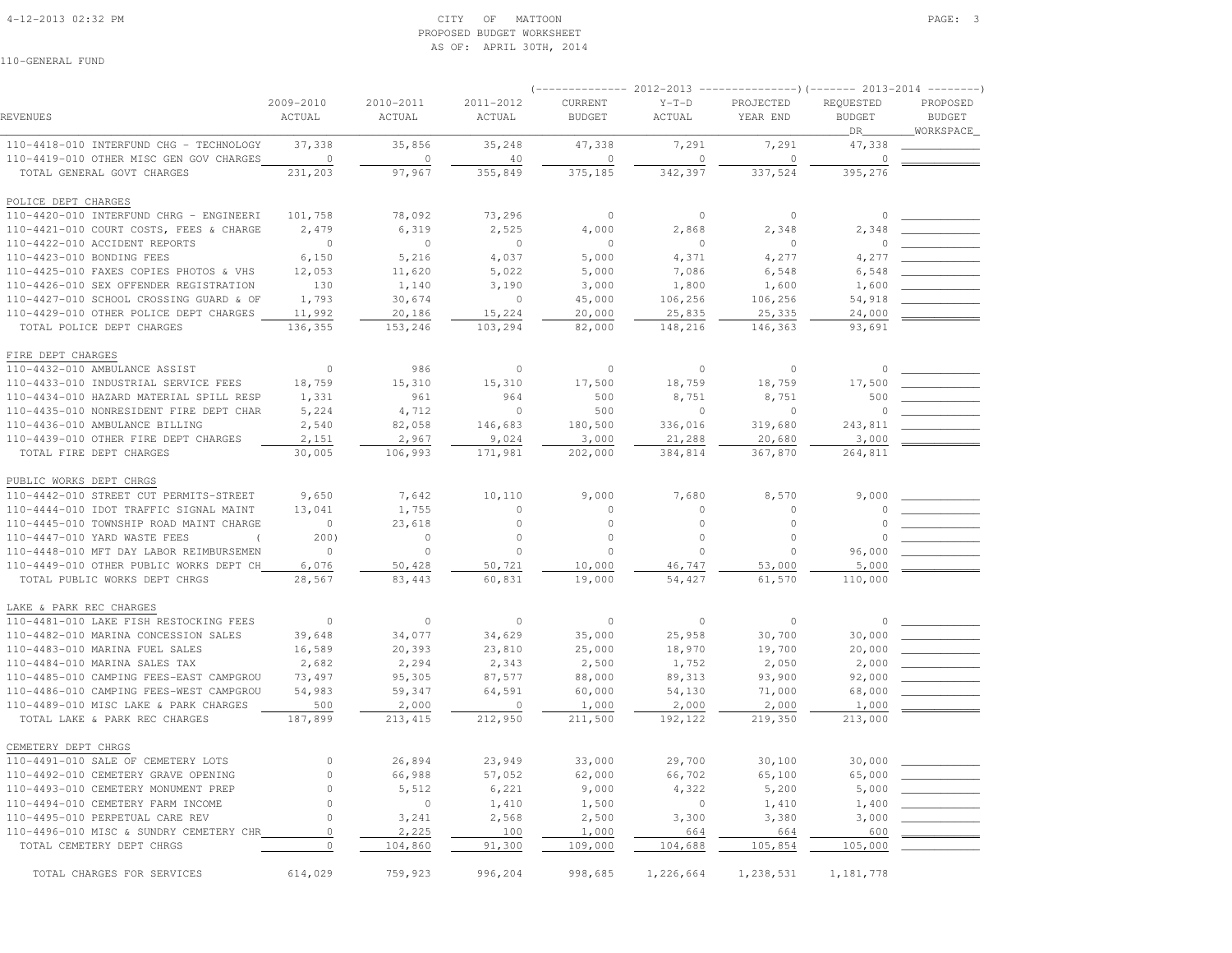#### 4-12-2013 02:32 PM CITY OF MATTOON PAGE: 4 PROPOSED BUDGET WORKSHEETAS OF: APRIL 30TH, 2014

|                                         |                     |                     |                     |                          |                   | $(---------- 2012-2013$ ---------------)(------- 2013-2014 -------) |                                  |                                        |
|-----------------------------------------|---------------------|---------------------|---------------------|--------------------------|-------------------|---------------------------------------------------------------------|----------------------------------|----------------------------------------|
| REVENUES                                | 2009-2010<br>ACTUAL | 2010-2011<br>ACTUAL | 2011-2012<br>ACTUAL | CURRENT<br><b>BUDGET</b> | $Y-T-D$<br>ACTUAL | PROJECTED<br>YEAR END                                               | REQUESTED<br><b>BUDGET</b><br>DR | PROPOSED<br><b>BUDGET</b><br>WORKSPACE |
| FINES & FORFEITURES                     |                     |                     |                     |                          |                   |                                                                     |                                  |                                        |
| COURT FINES                             |                     |                     |                     |                          |                   |                                                                     |                                  |                                        |
| 110-4511-010 CIRCUIT COURT FINES        | 133,979             | 99,602              | 113,844             | 100,000                  | 118,513           | 121,205                                                             | 121,205                          |                                        |
| 110-4512-010 ILLLEGAL PARKING FINES     | 590                 | 3,035               | 750                 | 1,000                    | 910               | 1,268                                                               | 1,268                            |                                        |
| 110-4513-010 DUI EQUIPMENT FINES        | 15,550              | 8,597               | 8,914               | 8,500                    | 7,823             | 4,862                                                               | 8,500                            |                                        |
| TOTAL COURT FINES                       | 150,120             | 111,233             | 123,508             | 109,500                  | 127,247           | 127,334                                                             | 130,973                          |                                        |
| FORFEITURES                             |                     |                     |                     |                          |                   |                                                                     |                                  |                                        |
| 110-4530-010 FORFEITS-CONFISCATION OF D | 83,077              | 12,634              | 3,587               | $\circ$                  | 85                | 127                                                                 | 127                              |                                        |
| TOTAL FORFEITURES                       | 83,077              | 12,634              | 3,587               | $\Omega$                 | 85                | 127                                                                 | 127                              |                                        |
|                                         |                     |                     |                     |                          |                   |                                                                     |                                  |                                        |
| TOTAL FINES & FORFEITURES               | 233,196             | 123,868             | 127,095             | 109,500                  | 127,331           | 127,461                                                             | 131,100                          |                                        |
| INVESTMENT EARNINGS                     |                     |                     |                     |                          |                   |                                                                     |                                  |                                        |
| INTEREST EARNINGS                       |                     |                     |                     |                          |                   |                                                                     |                                  |                                        |
| 110-4610-010 INTEREST EARNINGS          | 7,250               | 6,702               | 3,857               | 7,500                    | 2,917             | 3,924                                                               | 3,924                            |                                        |
| TOTAL INTEREST EARNINGS                 | 7,250               | 6,702               | 3,857               | 7,500                    | 2,917             | 3.924                                                               | 3,924                            |                                        |
| NET INCREASE (DECREASE)                 |                     |                     |                     |                          |                   |                                                                     |                                  |                                        |
| 110-4640-010 NET INCREASE INVESTMENT VA | 116                 | 0                   | $\circ$             | $\overline{\phantom{a}}$ |                   |                                                                     |                                  |                                        |
| TOTAL NET INCREASE (DECREASE)           | 116                 | $\Omega$            |                     | $\Omega$                 |                   |                                                                     |                                  |                                        |
| RENTS & ROYALTIES                       |                     |                     |                     |                          |                   |                                                                     |                                  |                                        |
| 110-4650-010 GAIN/LOSS ON SALE OF INVES | $\overline{0}$      | $\circ$             | $\circ$             | $\circ$                  | $\circ$           | $\circ$                                                             | $\circ$                          |                                        |
| 110-4651-010 RENT-BURGESS AUDITORIUM    | 9,743               | 6,530               | 6,725               | 6,500                    | 5,115             | 5,590                                                               | 6,000                            |                                        |
| 110-4653-010 RENT-CELLULAR TOWER        | 25,009              | 26,303              | 26,483              | 26,000                   | 24,751            | 29,340                                                              | 29,000                           |                                        |
| 110-4654-010 RENT-FARMS                 | 26,627              | 2,475               | $\circ$             | $\circ$                  | $\Omega$          | $\Omega$                                                            | $\Omega$                         |                                        |
| 110-4655-010 RENT-DEMARS CENTER         | 3,050               | 3,805               | 3,780               | 5,500                    | 4,110             | 4,500                                                               | 4,500                            |                                        |
| 110-4656-010 RENT-PARKING LOTS          | 2,025               | 2,550               | 1,700               | 1,500                    | 780               | 780                                                                 | 800                              |                                        |
| 110-4657-010 RENT-PETERSON PARK PAVILLI | 1,854               | 1,250               | 1,180               | 2,000                    | 2,187             | 2,260                                                               | 2,200                            |                                        |
| 110-4658-010 RENT-AMTRAK                | $\circ$             | $\circ$             | $\circ$             | $\circ$                  | $\circ$           | $\overline{0}$                                                      |                                  |                                        |
| 110-4659-010 OTHER RENTAL INCOME        | $\circ$             | 923                 | $\circ$             | 1,000                    | $\circ$           | $\Omega$                                                            | $\circ$                          |                                        |
| TOTAL RENTS & ROYALTIES                 | 68,307              | 43,835              | 39,868              | 42,500                   | 36,942            | 42,470                                                              | 42,500                           |                                        |
| TOTAL INVESTMENT EARNINGS               | 75,673              | 50,537              | 43,724              | 50,000                   | 39,860            | 46,394                                                              | 46,424                           |                                        |
| CONTRIB & OTHER MISC REV                |                     |                     |                     |                          |                   |                                                                     |                                  |                                        |
| CONTRIBUTIONS & MISC REV                |                     |                     |                     |                          |                   |                                                                     |                                  |                                        |
| 110-4801-010 POLICE DEPT CONTRIBUTIONS  | 8,251               | 100                 | 10,280              | 18,000                   | $\circ$           | $\circ$                                                             | $\circ$                          |                                        |
| 110-4803-010 ARTS COUNCIL CONTRIBUTIONS | 2,756               | 13,031              | 2,210               | 5,000                    | 155,677           | 211,024                                                             | 5,000                            |                                        |
| 110-4804-010 FINANCE DEPT-MISC REVENUE  | 52,943              | 48,161              | 54,489              | 55,000                   | 55,966            | 57,934                                                              | 45,231                           |                                        |
| 110-4805-010 OTHER MISC REVENUES        | 727,914             | 27,588              | 206,654             | 50,000                   | 31,489            | 28,850                                                              | 28,850                           |                                        |
| 110-4806-010 FUTUREGEN CONTRIBUTIONS    | 465,885             | 106,992             | 98,976              | $\mathbf{0}$             | $\circ$           | $\overline{0}$                                                      | $\cap$                           |                                        |
| 110-4807-010 TOURISM GRANTS FOR PARK &  | $\overline{0}$      | 20,000              | 20,000              | 28,000                   | $\circ$           | 28,000                                                              | 20,000                           |                                        |
| TOTAL CONTRIBUTIONS & MISC REV          | 1,257,748           | 215,872             | 392,608             | 156,000                  | 243,132           | 325,807                                                             | 99,081                           |                                        |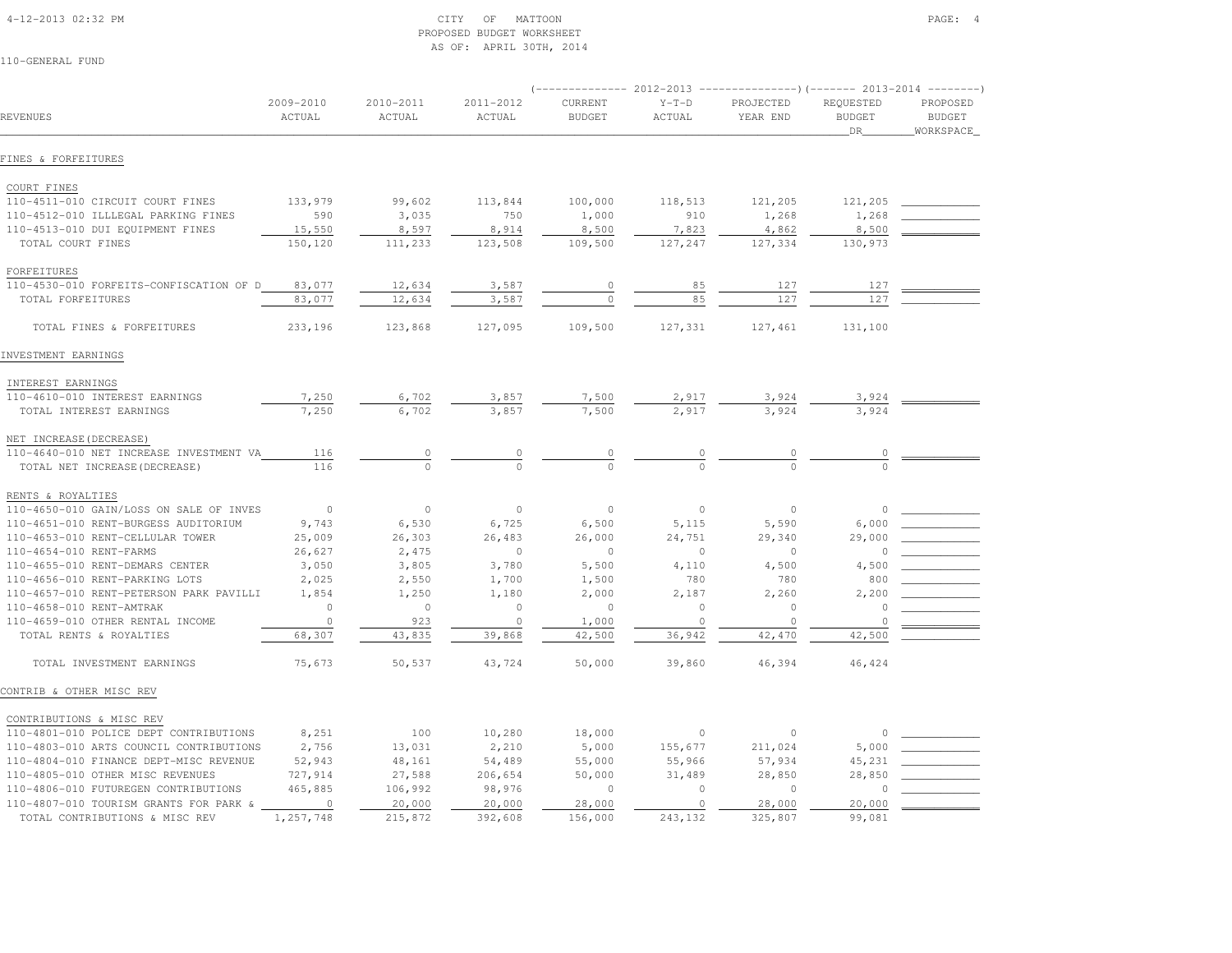## 4-12-2013 02:32 PM CITY OF MATTOON PAGE: 5 PROPOSED BUDGET WORKSHEETAS OF: APRIL 30TH, 2014

|                                         |            |            |            | -------------  |            |            | $2012-2013$ ----------------)(------- 2013-2014 --------) |           |
|-----------------------------------------|------------|------------|------------|----------------|------------|------------|-----------------------------------------------------------|-----------|
|                                         | 2009-2010  | 2010-2011  | 2011-2012  | <b>CURRENT</b> | $Y-T-D$    | PROJECTED  | REQUESTED                                                 | PROPOSED  |
| REVENUES                                | ACTUAL     | ACTUAL     | ACTUAL     | <b>BUDGET</b>  | ACTUAL     | YEAR END   | <b>BUDGET</b>                                             | BUDGET    |
|                                         |            |            |            |                |            |            | DR.                                                       | WORKSPACE |
| CONTRIBUTIONS & MISC REV                |            |            |            |                |            |            |                                                           |           |
| 110-4813-010 DOJ - FEDERAL SHARING RECE | 871        | 35,884     | 3,026      |                | 10,466     | 15,697     |                                                           |           |
| TOTAL CONTRIBUTIONS & MISC REV          | 871        | 35,884     | 3,026      |                | 10,466     | 15,697     |                                                           |           |
| TOTAL CONTRIB & OTHER MISC REV          | 1,258,620  | 251,756    | 395,634    | 156,000        | 253,598    | 341,504    | 99,081                                                    |           |
| TOTAL REVENUES                          | 15,888,732 | 15,952,761 | 14,802,516 | 16,590,814     | 16,823,587 | 17,046,961 | 16,947,154                                                |           |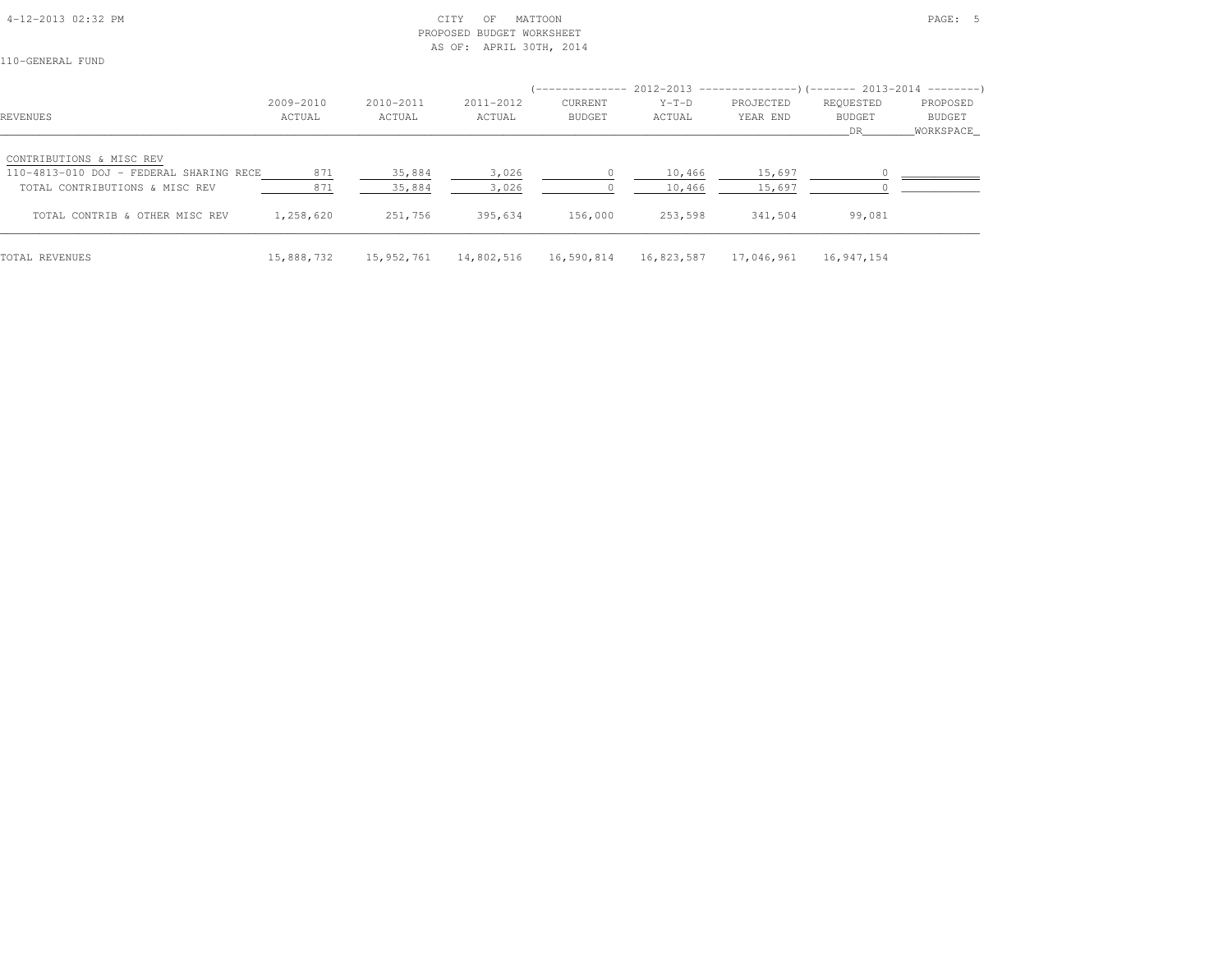| 4-12-2013 02:32 PM |  |
|--------------------|--|

# $\begin{array}{ccc} \text{CITY} & \text{OF} & \text{MATTOON} \end{array}$  PROPOSED BUDGET WORKSHEETAS OF: APRIL 30TH, 2014

110-GENERAL FUNDCITY COUNCIL

|                                        |                     |                     |                     |                          |                   | $($ -------------- 2012-2013 ----------------) (------- 2013-2014 ---------) |                                  |                                        |
|----------------------------------------|---------------------|---------------------|---------------------|--------------------------|-------------------|------------------------------------------------------------------------------|----------------------------------|----------------------------------------|
| EXPENDITURES                           | 2009-2010<br>ACTUAL | 2010-2011<br>ACTUAL | 2011-2012<br>ACTUAL | CURRENT<br><b>BUDGET</b> | $Y-T-D$<br>ACTUAL | PROJECTED<br>YEAR END                                                        | REQUESTED<br><b>BUDGET</b><br>DR | PROPOSED<br><b>BUDGET</b><br>WORKSPACE |
|                                        |                     |                     |                     |                          |                   |                                                                              |                                  |                                        |
| PERSONNEL SERVICES                     |                     |                     |                     |                          |                   |                                                                              |                                  |                                        |
| SALARIES & WAGES                       |                     |                     |                     |                          |                   |                                                                              |                                  |                                        |
| 110-5110-111 SALARIES OF REG EMPLOYEES | 38,595              | 31,269              | 36,969              | 38,400                   | 36,923            | 37,661                                                                       | 38,400                           |                                        |
| TOTAL SALARIES & WAGES                 | 38,595              | 31,269              | 36,969              | 38,400                   | 36,923            | 37,661                                                                       | 38,400                           |                                        |
| TOTAL PERSONNEL SERVICES               | 38,595              | 31,269              | 36,969              | 38,400                   | 36,923            | 37,661                                                                       | 38,400                           |                                        |
| EMPLOYEE BENEFITS                      |                     |                     |                     |                          |                   |                                                                              |                                  |                                        |
| GROUP INSURANCE                        |                     |                     |                     |                          |                   |                                                                              |                                  |                                        |
| 110-5110-211 GROUP HEALTH INSURANCE    | 5                   | $\circ$             | 10,912              | 18,921                   | 17,344            | 18,921                                                                       | 42,030                           |                                        |
| 110-5110-212 GROUP LIFE INSURANCE      | 720                 | 720                 | 720                 | 751                      |                   | 751                                                                          | 751                              |                                        |
| TOTAL GROUP INSURANCE                  | 725                 | 720                 | 11,632              | 19,672                   | 17,344            | 19,672                                                                       | 42,781                           |                                        |
| SOCIAL SECURITY CONTRIB                |                     |                     |                     |                          |                   |                                                                              |                                  |                                        |
| 110-5110-221 FICA CONTRIBUTIONS        | 2,487               | 1,943               | 2,202               | 2,381                    | 2,008             | 2,128                                                                        | 2,381                            |                                        |
| 110-5110-222 MEDICARE CONTRIBUTIONS    | 582                 | 455                 | 515                 | 557                      | 470               | 498                                                                          | 557                              |                                        |
| TOTAL SOCIAL SECURITY CONTRIB          | 3,070               | 2,398               | 2,717               | 2,938                    | 2,478             | 2,626                                                                        | 2,938                            |                                        |
| RETIREMENT CONTRIBTUIONS               |                     |                     |                     |                          |                   |                                                                              |                                  |                                        |
| 110-5110-231 IMRF CONTRIBUTIONS        | 3,524               | 3,176               | 3,914               | 4,614                    | 3,812             | 4,083                                                                        | 4,496                            |                                        |
| TOTAL RETIREMENT CONTRIBTUIONS         | 3,524               | 3,176               | 3,914               | 4,614                    | 3,812             | 4,083                                                                        | 4,496                            |                                        |
| WORKER'S COMPENSATION                  |                     |                     |                     |                          |                   |                                                                              |                                  |                                        |
| 110-5110-250 WORKERS' COMPENSATION     | 105                 | 91                  | 87                  | 84                       |                   | 84                                                                           | 73                               |                                        |
| TOTAL WORKER'S COMPENSATION            | 105                 | 91                  | 87                  |                          |                   |                                                                              |                                  |                                        |
| TOTAL EMPLOYEE BENEFITS                | 7,423               | 6,385               | 18,350              | 27,308                   | 23,635            | 26,466                                                                       | 50,288                           |                                        |
| SUPPLIES                               |                     |                     |                     |                          |                   |                                                                              |                                  |                                        |
| GENERAL SUPPLIES                       |                     |                     |                     |                          |                   |                                                                              |                                  |                                        |
| 110-5110-319 MISCELLANEOUS SUPPLIES    | 4,269               | 1,433               | 956                 | 4,000                    | 30                | 37                                                                           | 4,000                            |                                        |
| TOTAL GENERAL SUPPLIES                 | 4,269               | 1,433               | 956                 | 4,000                    | 30                | 37                                                                           | 4,000                            |                                        |
| TOTAL SUPPLIES                         | 4,269               | 1,433               | 956                 | 4,000                    | 30                | 37                                                                           | 4,000                            |                                        |
| OTHER PURCHASED SERVICES               |                     |                     |                     |                          |                   |                                                                              |                                  |                                        |
| COMMUNICATION                          |                     |                     |                     |                          |                   |                                                                              |                                  |                                        |
| 110-5110-532 TELEPHONE                 | 482                 | 532                 | 525                 | 600                      | 543               | 543                                                                          | 600                              |                                        |
| 110-5110-533 CELLULAR PHONE            | 1,200               | 1,651               | 1,750               | 1,800                    | 1,800             | 1,800                                                                        | 3,000                            |                                        |

TOTAL COMMUNICATION 1,682 2,183 2,275 2,400 2,343 2,343 3,600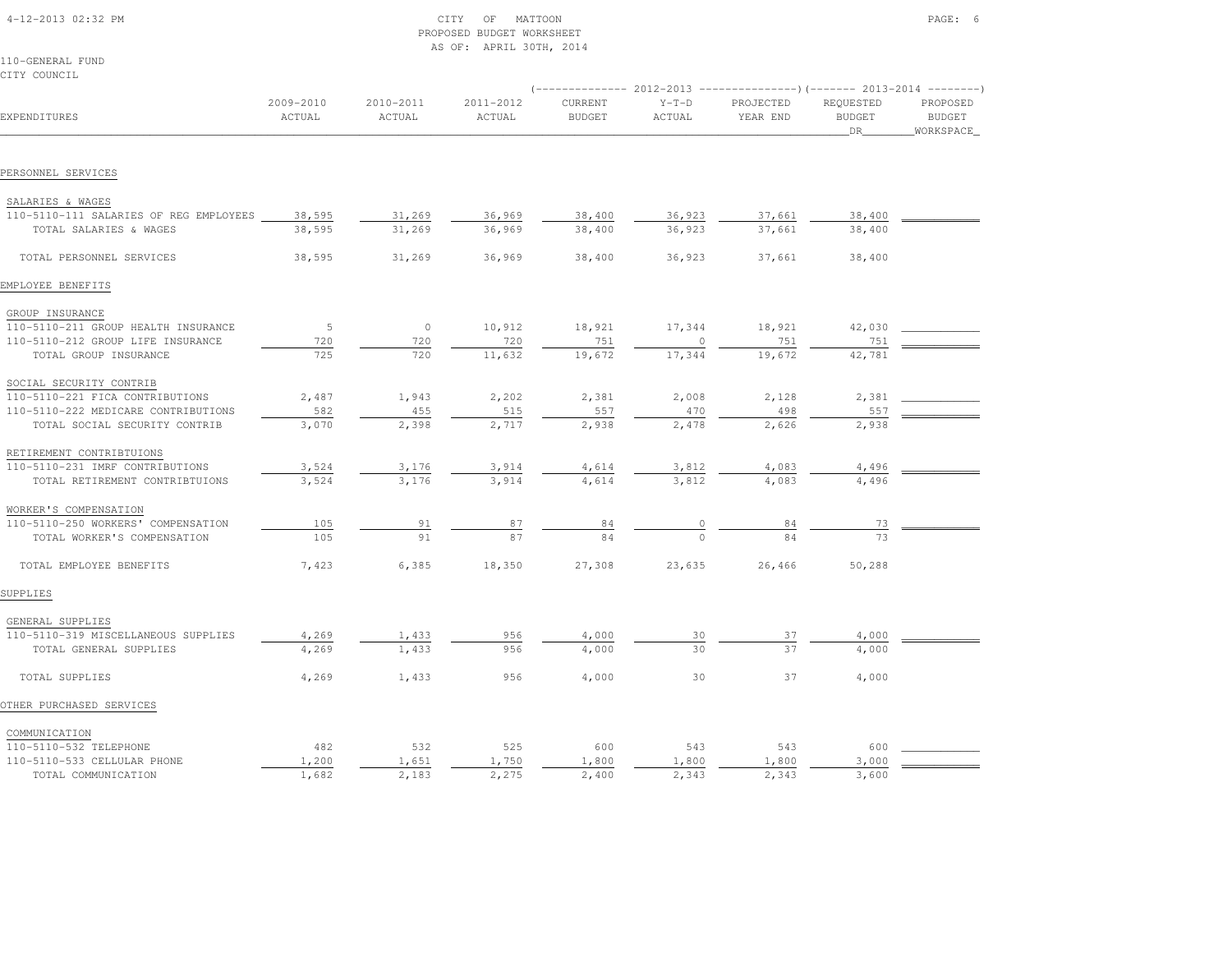#### 4-12-2013 02:32 PM CITY OF MATTOON PAGE: 7 PROPOSED BUDGET WORKSHEETAS OF: APRIL 30TH, 2014

110-GENERAL FUNDCITY COUNCIL

|                                         |                     |                     |                     | ( -------------          |                   | 2012-2013 ---------------------- (-------- 2013-2014 ------------ |                                  |                                        |
|-----------------------------------------|---------------------|---------------------|---------------------|--------------------------|-------------------|-------------------------------------------------------------------|----------------------------------|----------------------------------------|
| EXPENDITURES                            | 2009-2010<br>ACTUAL | 2010-2011<br>ACTUAL | 2011-2012<br>ACTUAL | CURRENT<br><b>BUDGET</b> | $Y-T-D$<br>ACTUAL | PROJECTED<br>YEAR END                                             | REQUESTED<br><b>BUDGET</b><br>DR | PROPOSED<br><b>BUDGET</b><br>WORKSPACE |
|                                         |                     |                     |                     |                          |                   |                                                                   |                                  |                                        |
| EMPLOYEE BUSINESS EXP                   |                     |                     |                     |                          |                   |                                                                   |                                  |                                        |
| 110-5110-561 BUSINESS MEETING EXPENSE   | 1,202               | 357                 | 426                 | 750                      | 39                | 58                                                                | 750                              |                                        |
| 110-5110-562 TRAVEL & TRAINING          | 4,964               | $\circ$             | 376                 | 1,000                    | $\circ$           | $\Omega$                                                          | 3,000                            |                                        |
| TOTAL EMPLOYEE BUSINESS EXP             | 6,166               | 357                 | 802                 | 1,750                    | 39                | 58                                                                | 3,750                            |                                        |
| OTHER PURCHASED SERVICES                |                     |                     |                     |                          |                   |                                                                   |                                  |                                        |
| 110-5110-571 DUES & MEMBERSHIPS         | 1,255               | 1,255               | 1,255               | 1,300                    | 1,305             | 1,958                                                             | 1,300                            |                                        |
| 110-5110-572 COMM PROMOTIONS & RELATION | 1,175               | 363                 | 1,065               | 1,000                    | 628               | 492                                                               | 1,000                            |                                        |
| 110-5110-579 MISC OTHER PURCHASED SERVI | 7,079               | 7,018               | 10,435              | 7,000                    | 5,265             | 6,794                                                             | 7,000                            |                                        |
| TOTAL OTHER PURCHASED SERVICES          | 9,509               | 8,636               | 12,755              | 9,300                    | 7,198             | 9,243                                                             | 9,300                            |                                        |
| TOTAL OTHER PURCHASED SERVICES          | 17,357              | 11,175              | 15,832              | 13,450                   | 9,579             | 11,644                                                            | 16,650                           |                                        |
| OTHER OBJECTS                           |                     |                     |                     |                          |                   |                                                                   |                                  |                                        |
| FINANCIAL TRANS OBJECTS                 |                     |                     |                     |                          |                   |                                                                   |                                  |                                        |
| 110-5110-825 GRANTS                     | 37,928              | 33,000              | 33,000              | 33,000                   | 33,000            | 24,750                                                            | 33,000                           |                                        |
| 110-5110-826 ARTS COUNCIL               | 4,760               | 7,958               | 4,878               | 5,000                    | 37,320            | 21,872                                                            | 5,000                            |                                        |
| TOTAL FINANCIAL TRANS OBJECTS           | 42,688              | 40,958              | 37,878              | 38,000                   | 70,320            | 46,622                                                            | 38,000                           |                                        |
| TOTAL OTHER OBJECTS                     | 42,688              | 40,958              | 37,878              | 38,000                   | 70,320            | 46,622                                                            | 38,000                           |                                        |
| TOTAL CITY COUNCIL                      | 110,332             | 91,220              | 109,985             | 121,158                  | 140,486           | 122,430                                                           | 147,338                          |                                        |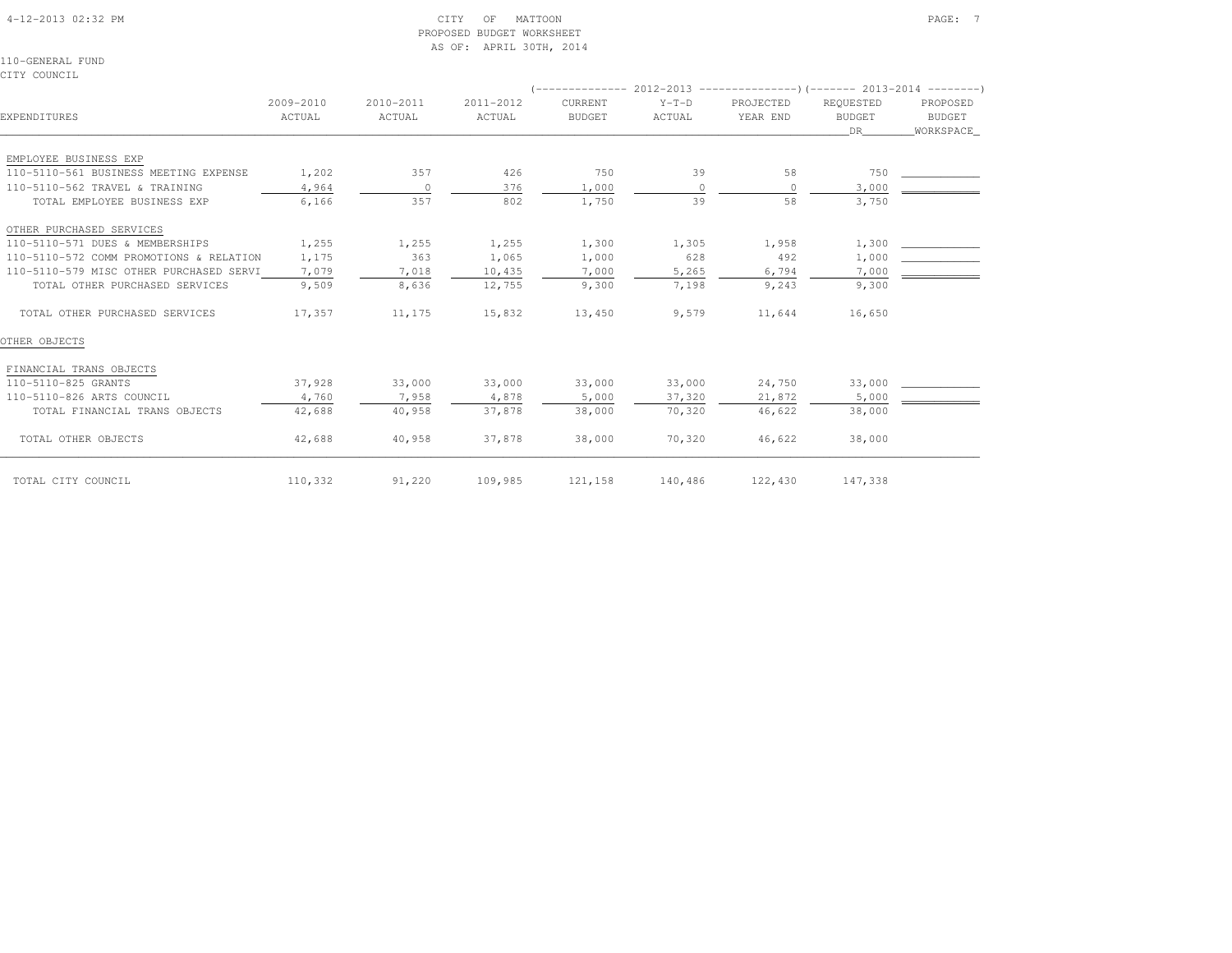| 4-12-2013 02:32 PM |  |
|--------------------|--|

# $\begin{array}{ccc} \textrm{CITY} & \textrm{OF} & \textrm{MATION} \end{array}$  PROPOSED BUDGET WORKSHEETAS OF: APRIL 30TH, 2014

110-GENERAL FUNDCITY CLERK

|                                        |                     |                     |                     | -------------            | 2012-2013         | ----------------)(------- 2013-2014 ---------) |                                  |                                        |
|----------------------------------------|---------------------|---------------------|---------------------|--------------------------|-------------------|------------------------------------------------|----------------------------------|----------------------------------------|
| EXPENDITURES                           | 2009-2010<br>ACTUAL | 2010-2011<br>ACTUAL | 2011-2012<br>ACTUAL | CURRENT<br><b>BUDGET</b> | $Y-T-D$<br>ACTUAL | PROJECTED<br>YEAR END                          | REQUESTED<br><b>BUDGET</b><br>DR | PROPOSED<br><b>BUDGET</b><br>WORKSPACE |
|                                        |                     |                     |                     |                          |                   |                                                |                                  |                                        |
| PERSONNEL SERVICES                     |                     |                     |                     |                          |                   |                                                |                                  |                                        |
| SALARIES & WAGES                       |                     |                     |                     |                          |                   |                                                |                                  |                                        |
| 110-5120-111 SALARIES OF REG EMPLOYEES | 128,206             | 129,178             | 130,148             | 148,030                  | 133,317           | 135,068                                        | 153,241                          |                                        |
| 110-5120-113 OVERTIME                  | 327                 | 298                 | 96                  | 413                      | 142               | 213                                            | 295                              |                                        |
| 110-5120-114 COMPENSATED ABSENCES      | 8,269               | 9,597               | 11,990              | $\overline{0}$           | 9,005             | 10,051                                         | $\circ$                          |                                        |
| TOTAL SALARIES & WAGES                 | 136,803             | 139,073             | 142,234             | 148,443                  | 142,463           | 145,331                                        | 153,536                          |                                        |
| TOTAL PERSONNEL SERVICES               | 136,803             | 139,073             | 142,234             | 148,443                  | 142,463           | 145,331                                        | 153,536                          |                                        |
| EMPLOYEE BENEFITS                      |                     |                     |                     |                          |                   |                                                |                                  |                                        |
| GROUP INSURANCE                        |                     |                     |                     |                          |                   |                                                |                                  |                                        |
| 110-5120-211 GROUP HEALTH INSURANCE    | 21,666              | 24,074              | 22,897              | 25,828                   | 23,676            | 25,828                                         | 29,565                           |                                        |
| 110-5120-212 GROUP LIFE INSURANCE      | 432                 | 432                 | 432                 | 451                      | $\circ$           | 451                                            | 451                              |                                        |
| TOTAL GROUP INSURANCE                  | 22,098              | 24,506              | 23,329              | 26,279                   | 23,676            | 26,279                                         | 30,016                           |                                        |
| SOCIAL SECURITY CONTRIB                |                     |                     |                     |                          |                   |                                                |                                  |                                        |
| 110-5120-221 FICA CONTRIBUTIONS        | 8,417               | 8,240               | 8,618               | 9,203                    | 8,115             | 8,617                                          | 9,519                            |                                        |
| 110-5120-222 MEDICARE CONTRIBUTIONS    | 1,968               | 1,927               | 2,016               | 2,152                    | 1,898             | 2,015                                          | 2,226                            |                                        |
| TOTAL SOCIAL SECURITY CONTRIB          | 10,385              | 10,167              | 10,634              | 11,356                   | 10,013            | 10,632                                         | 11,745                           |                                        |
| RETIREMENT CONTRIBTUIONS               |                     |                     |                     |                          |                   |                                                |                                  |                                        |
| 110-5120-231 IMRF CONTRIBUTIONS        | 14,850              | 17,492              | 19,272              | 21,955                   | 19,390            | 20,821                                         | 22,124                           |                                        |
| TOTAL RETIREMENT CONTRIBTUIONS         | 14,850              | 17,492              | 19,272              | 21,955                   | 19,390            | 20,821                                         | 22,124                           |                                        |
| UNEMPLOYMNT COMPENSATION               |                     |                     |                     |                          |                   |                                                |                                  |                                        |
| 110-5120-240 UNEMPLOYMENT COMP.        | 260                 | 344                 | 497                 | 1,037                    |                   | 1,037                                          | 909                              |                                        |
| TOTAL UNEMPLOYMNT COMPENSATION         | 260                 | 344                 | 497                 | 1,037                    |                   | 1,037                                          | 909                              |                                        |
| WORKER'S COMPENSATION                  |                     |                     |                     |                          |                   |                                                |                                  |                                        |
| 110-5120-250 WORKERS' COMPENSATION     | 373                 | 324                 | 328                 | 325                      |                   | 325                                            | 292                              |                                        |
| TOTAL WORKER'S COMPENSATION            | 373                 | 324                 | 328                 | 325                      | $\Omega$          | 325                                            | 292                              |                                        |
| TOTAL EMPLOYEE BENEFITS                | 47,966              | 52,832              | 54,059              | 60,952                   | 53,080            | 59,095                                         | 65,086                           |                                        |
| SUPPLIES                               |                     |                     |                     |                          |                   |                                                |                                  |                                        |
| GENERAL SUPPLIES                       |                     |                     |                     |                          |                   |                                                |                                  |                                        |
| 110-5120-311 OFFICE SUPPLIES           | 1,388               | 1,772               | 1,421               | 1,670                    | 1,588             | 1,809                                          | 2,156                            |                                        |
| 110-5120-316 TOOLS & EQUIPMENT         | $\circ$             | 270                 | 399                 | 200                      | $\circ$           | $\circ$                                        | $\circ$                          |                                        |
| TOTAL GENERAL SUPPLIES                 | 1,388               | 2,042               | 1,820               | 1,870                    | 1,588             | 1,809                                          | 2,156                            |                                        |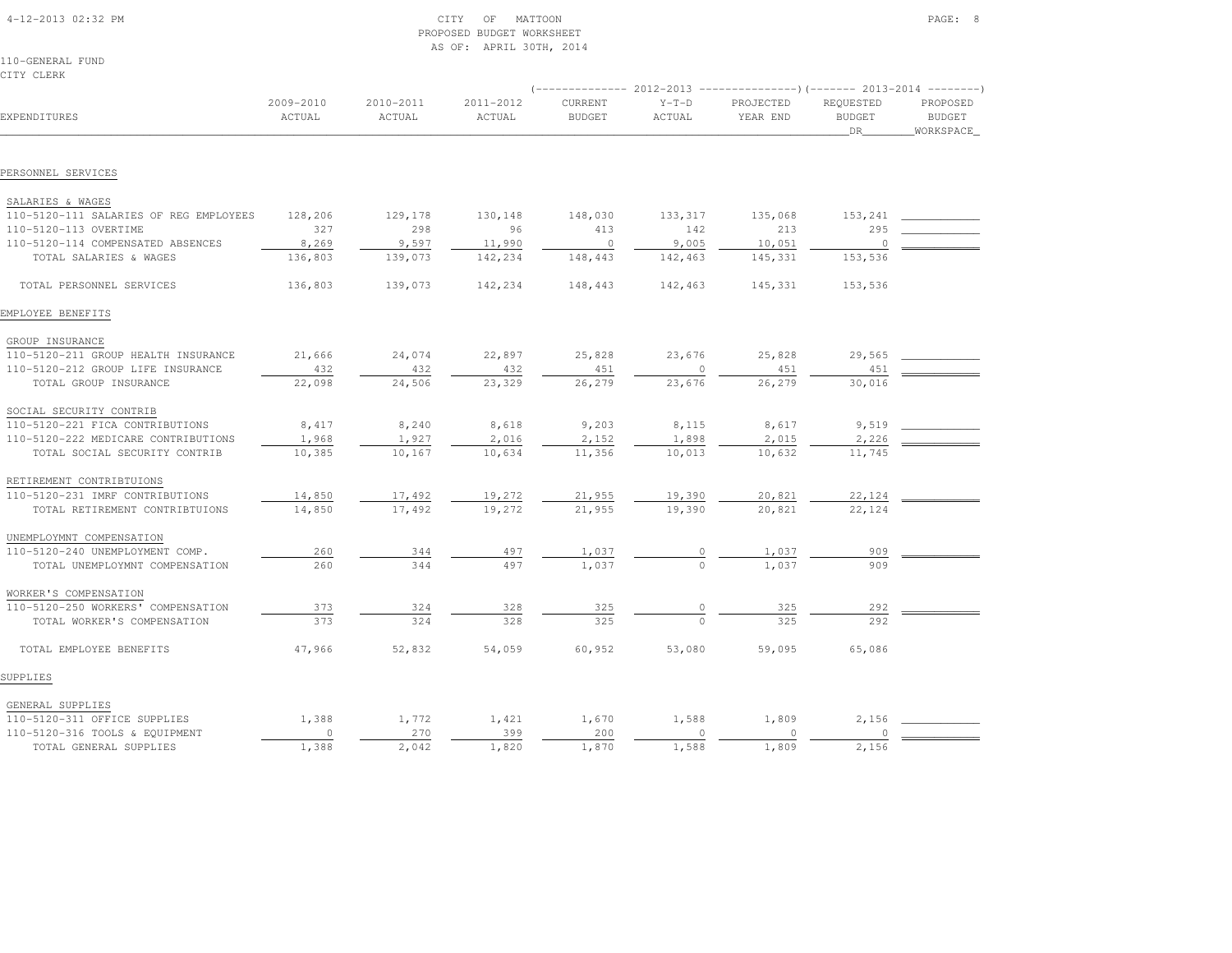# 4-12-2013 02:32 PM CITY OF MATTOON PAGE: 9 PROPOSED BUDGET WORKSHEETAS OF: APRIL 30TH, 2014

110-GENERAL FUNDCITY CLERK

| EXPENDITURES                            | 2009-2010<br>ACTUAL | 2010-2011<br>ACTUAL | 2011-2012<br>ACTUAL | CURRENT<br><b>BUDGET</b> | $Y-T-D$<br>ACTUAL | PROJECTED<br>YEAR END | REQUESTED<br><b>BUDGET</b><br>DR | PROPOSED<br><b>BUDGET</b><br>WORKSPACE |  |
|-----------------------------------------|---------------------|---------------------|---------------------|--------------------------|-------------------|-----------------------|----------------------------------|----------------------------------------|--|
| BOOKS & PERIODICALS                     |                     |                     |                     |                          |                   |                       |                                  |                                        |  |
| 110-5120-340 BOOKS & PERIODICALS        | 823                 | 461                 | 1,001               | 1,250                    | 464               | 697                   | 775                              |                                        |  |
| TOTAL BOOKS & PERIODICALS               | 823                 | 461                 | 1,001               | 1,250                    | 464               | 697                   | 775                              |                                        |  |
| TOTAL SUPPLIES                          | 2,211               | 2,504               | 2,821               | 3,120                    | 2,053             | 2,505                 | 2,931                            |                                        |  |
| OTHER PURCHASED SERVICES                |                     |                     |                     |                          |                   |                       |                                  |                                        |  |
| PROFESSIONAL SERVICES                   |                     |                     |                     |                          |                   |                       |                                  |                                        |  |
| 110-5120-519 OTHER PROFESSIONAL SERVICE | 7,557               | 9,835               | 7,332               | 12,970                   | 8,272             | 6,456                 | 12,960                           |                                        |  |
| TOTAL PROFESSIONAL SERVICES             | 7,557               | 9,835               | 7,332               | 12,970                   | 8,272             | 6,456                 | 12,960                           |                                        |  |
| INSURANCE                               |                     |                     |                     |                          |                   |                       |                                  |                                        |  |
| 110-5120-521 PUBLIC OFFICAL BONDING FEE | $\circ$             | $\circ$             | $\circ$             | $\mathbb O$              | $\circ$           | $\circ$               | 220                              |                                        |  |
| 110-5120-522 NOTARY FEES                | $\circ$             | 70                  | 80                  | $\mathbb O$              | $\mathbb O$       | $\circ$               | $\circ$                          |                                        |  |
| TOTAL INSURANCE                         | $\circ$             | 70                  | 80                  | $\circ$                  | $\Omega$          | $\Omega$              | 220                              |                                        |  |
| COMMUNICATION                           |                     |                     |                     |                          |                   |                       |                                  |                                        |  |
| 110-5120-531 POSTAGE                    | 1,070               | 991                 | 1,095               | 1,500                    | 940               | 941                   | 2,250                            |                                        |  |
| 110-5120-532 TELEPHONE                  | 2,631               | 2,974               | 2,774               | 3,060                    | 3,075             | 3,014                 | 3,060                            |                                        |  |
| TOTAL COMMUNICATION                     | 3,701               | 3,965               | 3,870               | 4,560                    | 4,015             | 3,955                 | 5,310                            |                                        |  |
| ADVERTISING                             |                     |                     |                     |                          |                   |                       |                                  |                                        |  |
| 110-5120-540 ADVERTISING                | 2,640               | 2,860               | 2,936               | 4,240                    | 1,783             | 2,482                 | 3,570                            |                                        |  |
| TOTAL ADVERTISING                       | 2,640               | 2,860               | 2,936               | 4,240                    | 1,783             | 2,482                 | 3,570                            |                                        |  |
| EMPLOYEE BUSINESS EXP                   |                     |                     |                     |                          |                   |                       |                                  |                                        |  |
| 110-5120-562 TRAVEL & TRAINING          | $\circ$             | 505                 | 192                 | 1,000                    | $\circ$           | $\circ$               | 1,250                            |                                        |  |
| 110-5120-564 PRIVATE VEHICLE EXP REIMB  | 22                  | $\circ$             | $\circ$             | $\circ$                  | $\circ$           | $\circ$               | 200                              |                                        |  |
| TOTAL EMPLOYEE BUSINESS EXP             | 22                  | 505                 | 192                 | 1,000                    | $\Omega$          | $\cap$                | 1,450                            |                                        |  |
| TOTAL OTHER PURCHASED SERVICES          | 13,921              | 17,235              | 14,410              | 22,770                   | 14,070            | 12,892                | 23,510                           |                                        |  |
| OTHER OBJECTS                           |                     |                     |                     |                          |                   |                       |                                  |                                        |  |
| CITY CLERK DEPT OBJECTS                 |                     |                     |                     |                          |                   |                       |                                  |                                        |  |
| 110-5120-801 VITAL RECORDS FEE REMITTAN | 7,460               | 8,058               | 6,812               | 7,500                    | 13,566            | 10,779                | 10,000                           |                                        |  |
| 110-5120-802 HUNTING/FISHING LIC. FEE R | 825                 | 835                 | 822                 | 1,000                    | 883               | 89                    | 1,000                            |                                        |  |
| TOTAL CITY CLERK DEPT OBJECTS           | 8,285               | 8,893               | 7,634               | 8,500                    | 14,449            | 10,868                | 11,000                           |                                        |  |
| FINANCIAL TRANS OBJECTS                 |                     |                     |                     |                          |                   |                       |                                  |                                        |  |
| 110-5120-814 PRINT/COPY MACH. LEASE & M | 3,763               | 5,008               | 4,938               | 5,120                    | 4,944             | 4,994                 | 5,120                            |                                        |  |
| TOTAL FINANCIAL TRANS OBJECTS           | 3,763               | 5,008               | 4,938               | 5,120                    | 4,944             | 4,994                 | 5,120                            |                                        |  |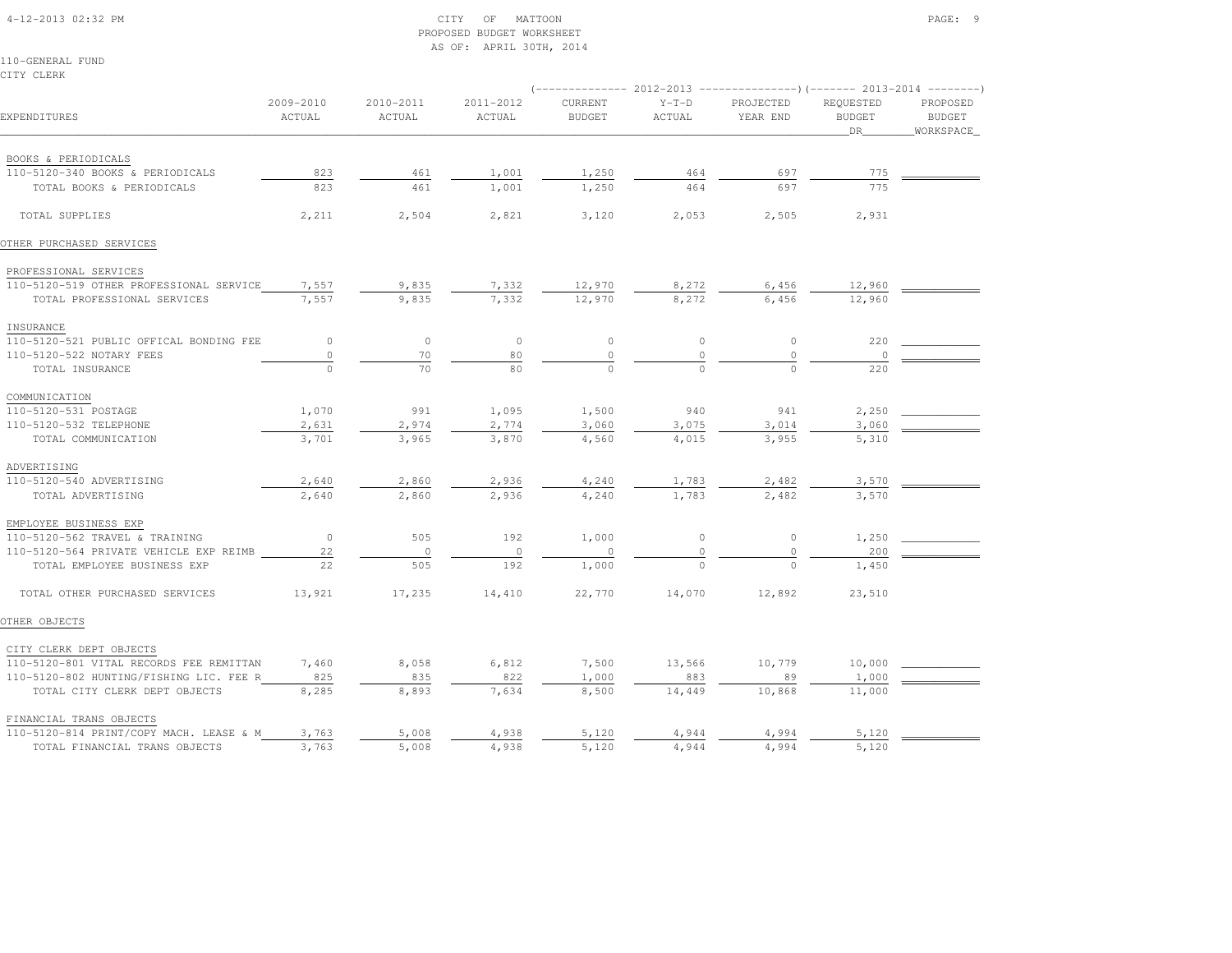# 4-12-2013 02:32 PM CITY OF MATTOON PAGE: 10 PROPOSED BUDGET WORKSHEETAS OF: APRIL 30TH, 2014

110-GENERAL FUNDCITY CLERK

| EXPENDITURES                                                                         | 2009-2010<br>ACTUAL | 2010-2011<br>ACTUAL | 2011-2012<br>ACTUAL | CURRENT<br><b>BUDGET</b> | $Y-T-D$<br>ACTUAL | (-------------- 2012-2013 ----------------) (------- 2013-2014 ---------)<br>PROJECTED<br>YEAR END | REQUESTED<br><b>BUDGET</b><br>DR | PROPOSED<br>BUDGET<br>WORKSPACE |
|--------------------------------------------------------------------------------------|---------------------|---------------------|---------------------|--------------------------|-------------------|----------------------------------------------------------------------------------------------------|----------------------------------|---------------------------------|
| COMPUTER INFO SYS OBJECT<br>110-5120-863 COMPUTERS<br>TOTAL COMPUTER INFO SYS OBJECT |                     | $\circ$             | 1,158<br>1,158      | 1,300<br>1,300           | 1,075<br>1,075    | 1,613<br>1,613                                                                                     | 1,200<br>1,200                   |                                 |
| TOTAL OTHER OBJECTS                                                                  | 12,048              | 13,902              | 13,730              | 14,920                   | 20,468            | 17,475                                                                                             | 17,320                           |                                 |
| TOTAL CITY CLERK                                                                     | 212,949             | 225,546             | 227,255             | 250,205                  | 232,134           | 237,298                                                                                            | 262,383                          |                                 |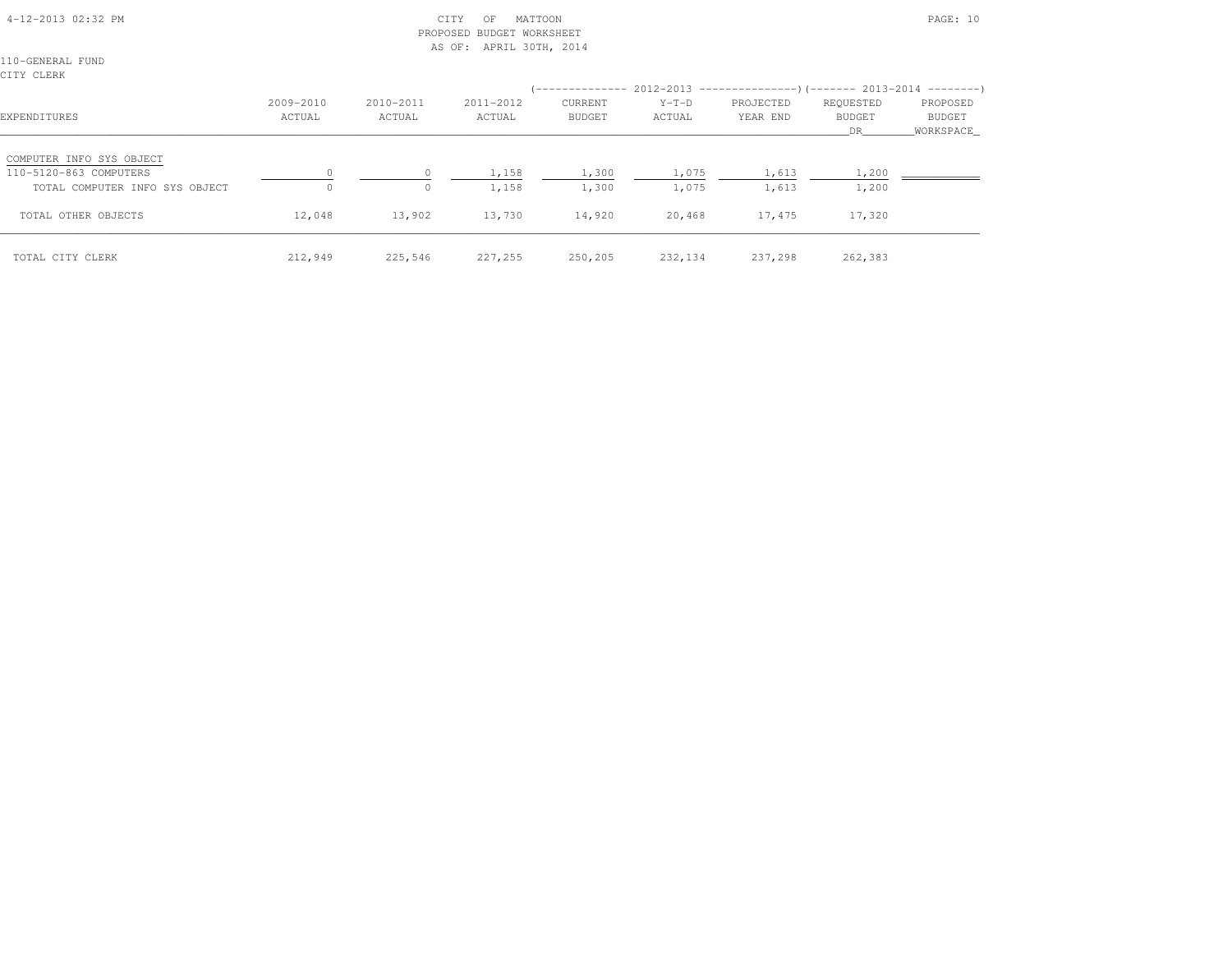| 4-12-2013 02:32 PM |  |  |  |  |
|--------------------|--|--|--|--|
| 110-GENERAL FUND   |  |  |  |  |

CITY ADMINISTRATOR

|                                        |                     |                     |                     |                          |                   | (-------------- 2012-2013 ----------------)(------- 2013-2014 ---------) |                                  |                                        |
|----------------------------------------|---------------------|---------------------|---------------------|--------------------------|-------------------|--------------------------------------------------------------------------|----------------------------------|----------------------------------------|
| EXPENDITURES                           | 2009-2010<br>ACTUAL | 2010-2011<br>ACTUAL | 2011-2012<br>ACTUAL | CURRENT<br><b>BUDGET</b> | $Y-T-D$<br>ACTUAL | PROJECTED<br>YEAR END                                                    | REQUESTED<br><b>BUDGET</b><br>DR | PROPOSED<br><b>BUDGET</b><br>WORKSPACE |
|                                        |                     |                     |                     |                          |                   |                                                                          |                                  |                                        |
| PERSONNEL SERVICES                     |                     |                     |                     |                          |                   |                                                                          |                                  |                                        |
| SALARIES & WAGES                       |                     |                     |                     |                          |                   |                                                                          |                                  |                                        |
| 110-5130-111 SALARIES OF REG EMPLOYEES | 34,156              | 88,737              | 30,171              | 35,158                   | 25,101            | 34,113                                                                   | 32,300                           |                                        |
| 110-5130-114 COMPENSATED ABSENCES      | 5,643               | 9,549               | 3,671               | $\circ$                  | 2,213             | 3,167                                                                    | $\Omega$                         |                                        |
| TOTAL SALARIES & WAGES                 | 39,799              | 98,286              | 33,842              | 35,158                   | 27,315            | 37,280                                                                   | 32,300                           |                                        |
| TOTAL PERSONNEL SERVICES               | 39,799              | 98,286              | 33,842              | 35,158                   | 27,315            | 37,280                                                                   | 32,300                           |                                        |
| EMPLOYEE BENEFITS                      |                     |                     |                     |                          |                   |                                                                          |                                  |                                        |
| GROUP INSURANCE                        |                     |                     |                     |                          |                   |                                                                          |                                  |                                        |
| 110-5130-211 GROUP HEALTH INSURANCE    | 2,913               | 8,768               | 2,872               | 3,217                    | 938               | 1,045                                                                    | 3,573                            |                                        |
| 110-5130-212 GROUP LIFE INSURANCE      | 144                 | 144                 | 49                  | 51                       | $\mathbf{0}$      | 51                                                                       | 51                               |                                        |
| TOTAL GROUP INSURANCE                  | 3,057               | 8,912               | 2,921               | 3,268                    | 938               | 1,096                                                                    | 3,624                            |                                        |
| SOCIAL SECURITY CONTRIB                |                     |                     |                     |                          |                   |                                                                          |                                  |                                        |
| 110-5130-221 FICA CONTRIBUTIONS        | 2,605               | 6,050               | 2,078               | 2,180                    | 1,656             | 2,291                                                                    | 2,003                            |                                        |
| 110-5130-222 MEDICARE CONTRIBUTIONS    | 609                 | 1,415               | 486                 | 510                      | 387               | 536                                                                      | 468                              |                                        |
| TOTAL SOCIAL SECURITY CONTRIB          | 3,214               | 7,465               | 2,563               | 2,690                    | 2,044             | 2,826                                                                    | 2,471                            |                                        |
| RETIREMENT CONTRIBTUIONS               |                     |                     |                     |                          |                   |                                                                          |                                  |                                        |
| 110-5130-231 IMRF CONTRIBUTIONS        | 143,495             | 12,840              | 4,645               | 5,200                    | 3,990             | 5,535                                                                    | 4,654                            |                                        |
| TOTAL RETIREMENT CONTRIBTUIONS         | 143,495             | 12,840              | 4,645               | 5,200                    | 3,990             | 5,535                                                                    | 4,654                            |                                        |
| UNEMPLOYMNT COMPENSATION               |                     |                     |                     |                          |                   |                                                                          |                                  |                                        |
| 110-5130-240 UNEMPLOYMENT COMP.        | 87                  | 114                 | 56                  | 118                      |                   | 118                                                                      | 103                              |                                        |
| TOTAL UNEMPLOYMNT COMPENSATION         | 87                  | 114                 | 56                  | 118                      |                   | 118                                                                      | 103                              |                                        |
| WORKER'S COMPENSATION                  |                     |                     |                     |                          |                   |                                                                          |                                  |                                        |
| 110-5130-250 WORKERS' COMPENSATION     | 238                 | 235                 | 78                  | 77                       |                   | 77                                                                       | 61                               |                                        |
| TOTAL WORKER'S COMPENSATION            | 238                 | 235                 | 78                  | 77                       |                   | 77                                                                       | 61                               |                                        |
| TOTAL EMPLOYEE BENEFITS                | 150,091             | 29,566              | 10,263              | 11,352                   | 6,972             | 9,652                                                                    | 10,913                           |                                        |
| SUPPLIES                               |                     |                     |                     |                          |                   |                                                                          |                                  |                                        |
| GENERAL SUPPLIES                       |                     |                     |                     |                          |                   |                                                                          |                                  |                                        |
| 110-5130-311 OFFICE SUPPLIES           | 328                 | 284                 | 141                 | 100                      | 54                | 82                                                                       | 200                              |                                        |
| 110-5130-319 MISCELLANEOUS SUPPLIES    | $\circ$             | $\circ$             | $\circ$             | 250                      | 60                | 90                                                                       | 250                              |                                        |
| TOTAL GENERAL SUPPLIES                 | 328                 | 284                 | 141                 | 350                      | 114               | 172                                                                      | 450                              |                                        |
| TOTAL SUPPLIES                         | 328                 | 284                 | 141                 | 350                      | 114               | 172                                                                      | 450                              |                                        |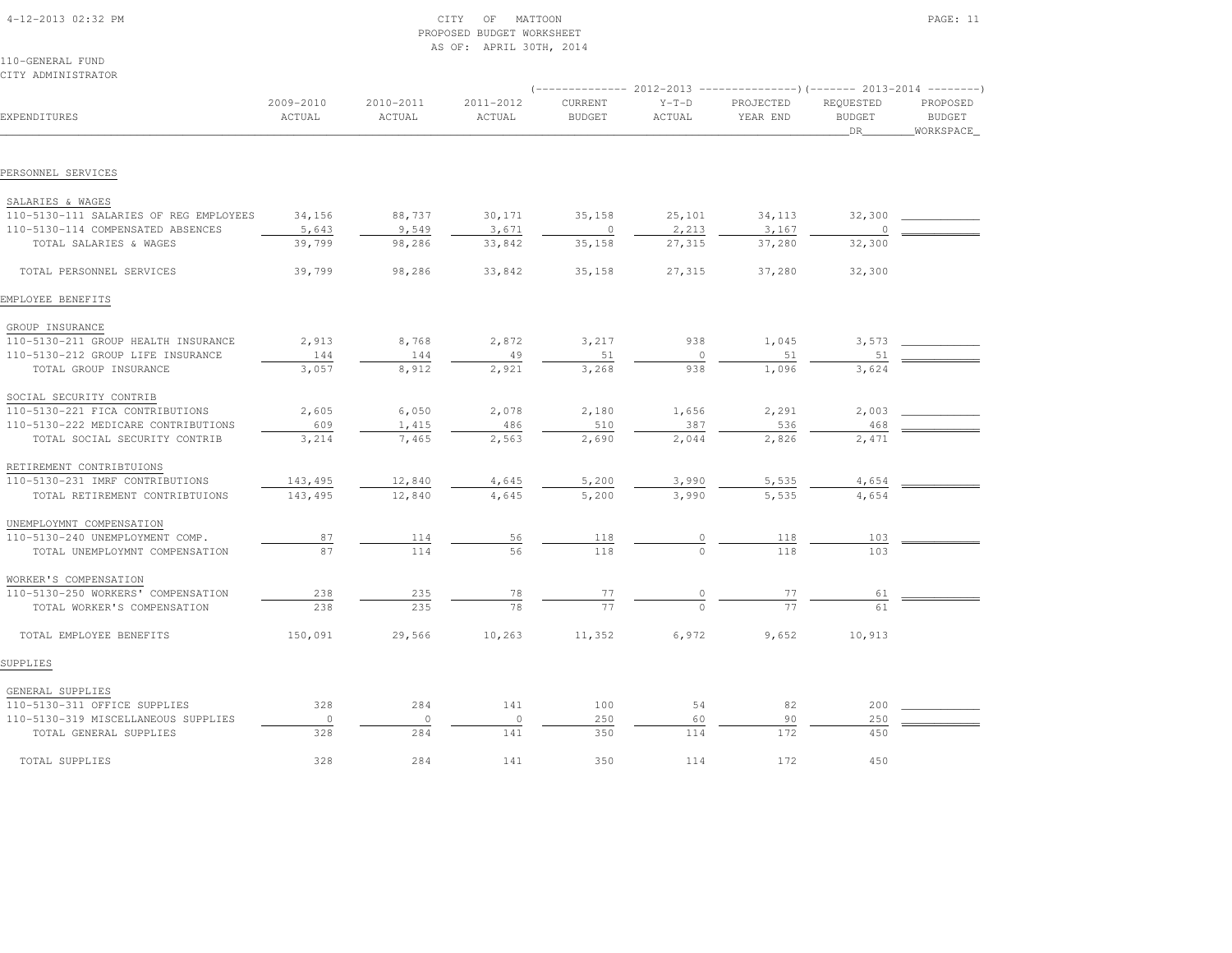| 4-12-2013 02:32 PM |  |
|--------------------|--|

# $\text{CITY}$  of MATTOON  $\text{PAGE: } 12$  PROPOSED BUDGET WORKSHEETAS OF: APRIL 30TH, 2014

110-GENERAL FUNDCITY ADMINISTRATOR

| 2009-2010<br>2010-2011<br>2011-2012<br>CURRENT<br>$Y-T-D$<br>EXPENDITURES<br>ACTUAL<br>ACTUAL<br>ACTUAL<br><b>BUDGET</b><br>ACTUAL<br>OTHER PURCHASED SERVICES<br>ADVERTISING<br>110-5130-540 ADVERTISING<br>540<br>540<br>TOTAL ADVERTISING<br>PRINTING & BUILDING<br>110-5130-550 PRINTING & BINDING<br>374<br>0<br>0<br>0<br>0<br>374<br>TOTAL PRINTING & BUILDING<br>EMPLOYEE BUSINESS EXP<br>110-5130-561 BUSINESS MEETING EXPENSE<br>693<br>559<br>999<br>750<br>343<br>110-5130-562 TRAVEL & TRAINING<br>4,183<br>10,631<br>5,181<br>6,000<br>1,163<br>110-5130-564 PRIVATE VEHICLE EXP REIMB<br>$\overline{0}$<br>$\circ$<br>$\circ$<br>$\circ$<br>$\circ$<br>110-5130-565 CELLULAR PHONE EXP REIMB<br>1,103<br>537<br>1,176<br>1,200<br>126<br>110-5130-569 DRUG AND ALCOHOL TESTING<br>$\overline{\phantom{0}}$<br>$\circ$<br>$\mathbf{0}$<br>$\circ$<br>$\circ$<br>5,979<br>11,727<br>7,355<br>7,950<br>1,631<br>TOTAL EMPLOYEE BUSINESS EXP<br>OTHER PURCHASED SERVICES<br>790<br>2,211<br>1,900<br>1,238<br>110-5130-571 DUES & MEMBERSHIPS<br>1,636<br>110-5130-579 MISC OTHER PURCHASED SERVI<br>47,400<br>$\overline{0}$<br>3,149<br>$\circ$<br>$\Omega$<br>4,786<br>TOTAL OTHER PURCHASED SERVICES<br>1,238<br>48,190<br>2,211<br>1,900<br>55,082<br>13,938<br>9,850<br>2,869<br>TOTAL OTHER PURCHASED SERVICES<br>12,141 |                       |                                  |                                 |          |          |                |         |  |
|--------------------------------------------------------------------------------------------------------------------------------------------------------------------------------------------------------------------------------------------------------------------------------------------------------------------------------------------------------------------------------------------------------------------------------------------------------------------------------------------------------------------------------------------------------------------------------------------------------------------------------------------------------------------------------------------------------------------------------------------------------------------------------------------------------------------------------------------------------------------------------------------------------------------------------------------------------------------------------------------------------------------------------------------------------------------------------------------------------------------------------------------------------------------------------------------------------------------------------------------------------------------------------------------------------------------------------------------|-----------------------|----------------------------------|---------------------------------|----------|----------|----------------|---------|--|
|                                                                                                                                                                                                                                                                                                                                                                                                                                                                                                                                                                                                                                                                                                                                                                                                                                                                                                                                                                                                                                                                                                                                                                                                                                                                                                                                            | PROJECTED<br>YEAR END | REQUESTED<br><b>BUDGET</b><br>DR | PROPOSED<br>BUDGET<br>WORKSPACE |          |          |                |         |  |
|                                                                                                                                                                                                                                                                                                                                                                                                                                                                                                                                                                                                                                                                                                                                                                                                                                                                                                                                                                                                                                                                                                                                                                                                                                                                                                                                            |                       |                                  |                                 |          |          |                |         |  |
|                                                                                                                                                                                                                                                                                                                                                                                                                                                                                                                                                                                                                                                                                                                                                                                                                                                                                                                                                                                                                                                                                                                                                                                                                                                                                                                                            |                       |                                  |                                 |          |          |                |         |  |
|                                                                                                                                                                                                                                                                                                                                                                                                                                                                                                                                                                                                                                                                                                                                                                                                                                                                                                                                                                                                                                                                                                                                                                                                                                                                                                                                            |                       |                                  |                                 |          |          |                |         |  |
|                                                                                                                                                                                                                                                                                                                                                                                                                                                                                                                                                                                                                                                                                                                                                                                                                                                                                                                                                                                                                                                                                                                                                                                                                                                                                                                                            |                       |                                  |                                 |          |          |                |         |  |
|                                                                                                                                                                                                                                                                                                                                                                                                                                                                                                                                                                                                                                                                                                                                                                                                                                                                                                                                                                                                                                                                                                                                                                                                                                                                                                                                            |                       |                                  |                                 |          |          |                |         |  |
|                                                                                                                                                                                                                                                                                                                                                                                                                                                                                                                                                                                                                                                                                                                                                                                                                                                                                                                                                                                                                                                                                                                                                                                                                                                                                                                                            |                       |                                  |                                 |          |          |                | 175     |  |
|                                                                                                                                                                                                                                                                                                                                                                                                                                                                                                                                                                                                                                                                                                                                                                                                                                                                                                                                                                                                                                                                                                                                                                                                                                                                                                                                            |                       |                                  |                                 |          |          |                | 175     |  |
|                                                                                                                                                                                                                                                                                                                                                                                                                                                                                                                                                                                                                                                                                                                                                                                                                                                                                                                                                                                                                                                                                                                                                                                                                                                                                                                                            |                       |                                  |                                 |          |          |                |         |  |
|                                                                                                                                                                                                                                                                                                                                                                                                                                                                                                                                                                                                                                                                                                                                                                                                                                                                                                                                                                                                                                                                                                                                                                                                                                                                                                                                            |                       |                                  |                                 |          |          | 280            | 750     |  |
|                                                                                                                                                                                                                                                                                                                                                                                                                                                                                                                                                                                                                                                                                                                                                                                                                                                                                                                                                                                                                                                                                                                                                                                                                                                                                                                                            |                       |                                  |                                 |          |          | 1,249          | 4,000   |  |
|                                                                                                                                                                                                                                                                                                                                                                                                                                                                                                                                                                                                                                                                                                                                                                                                                                                                                                                                                                                                                                                                                                                                                                                                                                                                                                                                            |                       |                                  |                                 |          |          | $\overline{0}$ | $\circ$ |  |
|                                                                                                                                                                                                                                                                                                                                                                                                                                                                                                                                                                                                                                                                                                                                                                                                                                                                                                                                                                                                                                                                                                                                                                                                                                                                                                                                            |                       |                                  |                                 |          |          | 189            | 1,200   |  |
|                                                                                                                                                                                                                                                                                                                                                                                                                                                                                                                                                                                                                                                                                                                                                                                                                                                                                                                                                                                                                                                                                                                                                                                                                                                                                                                                            |                       |                                  |                                 |          |          | $\circ$        | 0       |  |
|                                                                                                                                                                                                                                                                                                                                                                                                                                                                                                                                                                                                                                                                                                                                                                                                                                                                                                                                                                                                                                                                                                                                                                                                                                                                                                                                            |                       |                                  |                                 |          |          | 1,718          | 5,950   |  |
|                                                                                                                                                                                                                                                                                                                                                                                                                                                                                                                                                                                                                                                                                                                                                                                                                                                                                                                                                                                                                                                                                                                                                                                                                                                                                                                                            |                       |                                  |                                 |          |          |                |         |  |
|                                                                                                                                                                                                                                                                                                                                                                                                                                                                                                                                                                                                                                                                                                                                                                                                                                                                                                                                                                                                                                                                                                                                                                                                                                                                                                                                            |                       |                                  |                                 |          |          | 1,572          | 1,900   |  |
|                                                                                                                                                                                                                                                                                                                                                                                                                                                                                                                                                                                                                                                                                                                                                                                                                                                                                                                                                                                                                                                                                                                                                                                                                                                                                                                                            |                       |                                  |                                 |          |          | $\Omega$       | $\cap$  |  |
|                                                                                                                                                                                                                                                                                                                                                                                                                                                                                                                                                                                                                                                                                                                                                                                                                                                                                                                                                                                                                                                                                                                                                                                                                                                                                                                                            |                       |                                  |                                 |          |          | 1,572          | 1,900   |  |
|                                                                                                                                                                                                                                                                                                                                                                                                                                                                                                                                                                                                                                                                                                                                                                                                                                                                                                                                                                                                                                                                                                                                                                                                                                                                                                                                            |                       |                                  |                                 |          |          | 3,290          | 8,025   |  |
| OTHER OBJECTS                                                                                                                                                                                                                                                                                                                                                                                                                                                                                                                                                                                                                                                                                                                                                                                                                                                                                                                                                                                                                                                                                                                                                                                                                                                                                                                              |                       |                                  |                                 |          |          |                |         |  |
| COMPUTER INFO SYS OBJECT                                                                                                                                                                                                                                                                                                                                                                                                                                                                                                                                                                                                                                                                                                                                                                                                                                                                                                                                                                                                                                                                                                                                                                                                                                                                                                                   |                       |                                  |                                 |          |          |                |         |  |
| 110-5130-863 COMPUTERS                                                                                                                                                                                                                                                                                                                                                                                                                                                                                                                                                                                                                                                                                                                                                                                                                                                                                                                                                                                                                                                                                                                                                                                                                                                                                                                     | 198                   | 1,163                            | 2,790                           | 0        |          | 0              | 400     |  |
| TOTAL COMPUTER INFO SYS OBJECT                                                                                                                                                                                                                                                                                                                                                                                                                                                                                                                                                                                                                                                                                                                                                                                                                                                                                                                                                                                                                                                                                                                                                                                                                                                                                                             | 198                   | 1,163                            | 2,790                           | $\Omega$ | $\Omega$ | $\cap$         | 400     |  |
| TOTAL OTHER OBJECTS                                                                                                                                                                                                                                                                                                                                                                                                                                                                                                                                                                                                                                                                                                                                                                                                                                                                                                                                                                                                                                                                                                                                                                                                                                                                                                                        | 198                   | 1,163                            | 2,790                           | $\circ$  | $\circ$  | $\circ$        | 400     |  |
| TOTAL CITY ADMINISTRATOR                                                                                                                                                                                                                                                                                                                                                                                                                                                                                                                                                                                                                                                                                                                                                                                                                                                                                                                                                                                                                                                                                                                                                                                                                                                                                                                   | 245,497               | 143,236                          | 59,178                          | 56,710   | 37,270   | 50,394         | 52,088  |  |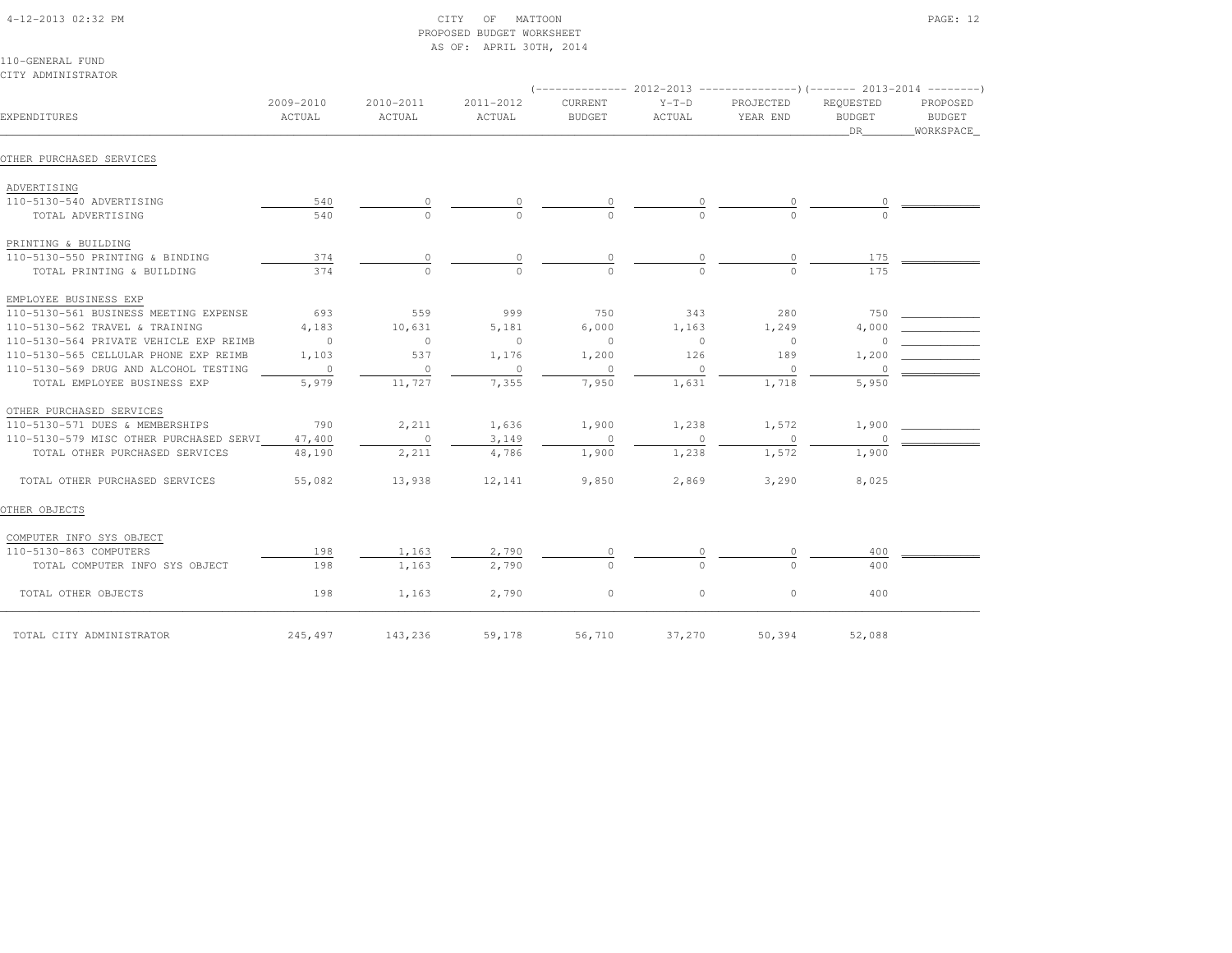| 4-12-2013 02:32 PM |
|--------------------|
|--------------------|

# $\text{CITY}$  OF MATTOON PAGE: 13 PROPOSED BUDGET WORKSHEETAS OF: APRIL 30TH, 2014

110-GENERAL FUNDFINANCIAL ADMINISTRATION

# (-------------- 2012-2013 ---------------)(------- 2013-2014 --------) 2009-2010 2010-2011 2011-2012 CURRENT Y-T-D PROJECTED REQUESTED PROPOSED**BUDGET** EXPENDITURES ACTUAL ACTUAL ACTUAL BUDGET ACTUAL YEAR END BUDGET BUDGETWORKSPACE \_\_\_\_\_\_\_\_\_\_\_\_\_\_\_\_\_\_\_\_\_\_\_\_\_\_\_\_\_\_\_\_\_\_\_\_\_\_\_\_\_\_\_\_\_\_\_\_\_\_\_\_\_\_\_\_\_\_\_\_\_\_\_\_\_\_\_\_\_\_\_\_\_\_\_\_\_\_\_\_\_\_\_\_\_\_\_\_\_\_\_\_\_\_\_\_\_\_\_\_\_\_\_\_\_\_\_\_\_\_\_\_\_\_\_\_\_\_\_\_\_\_\_\_\_\_\_\_\_\_DR\_\_\_\_\_\_\_\_WORKSPACE\_PERSONNEL SERVICES SALARIES & WAGES 110-5150-111 SALARIES OF REG EMPLOYEES 28,333 29,542 29,439 33,299 27,567 25,983 36,998 \_\_\_\_\_\_\_\_\_\_\_\_ 110-5150-112 SALARIES OF TEMP EMPLOYEES 0 0 0 0 0 0 0 \_\_\_\_\_\_\_\_\_\_\_\_110-5150-114 COMPENSATED ABSENCES  $\frac{3,325}{2,166}$   $\frac{2,166}{2,302}$   $\frac{0}{2,548}$   $\frac{2,548}{2,611}$   $\frac{0}{2,202}$ TOTAL SALARIES & WAGES 31,659 31,708 31,741 33,299 30,114 28,593 36,998 TOTAL PERSONNEL SERVICES 31,659 31,708 31,741 33,299 30,114 28,593 36,998EMPLOYEE BENEFITS GROUP INSURANCE110-5150-211 GROUP HEALTH INSURANCE 4,210 4,752 4,579 5,109 4,128 4,434 5,814 5,814 110-5150-212 GROUP LIFE INSURANCE 98 98 98 81 0 81 102 \_\_\_\_\_\_\_\_\_\_\_\_110-5150-213 RETIREE HEALTHCARE 621,535 891,884 1,156,113 1,050,000 877,499 994,702 1,155,754 TOTAL GROUP INSURANCE 625,844 896,734 1,160,790 1,055,190 881,627 999,217 1,161,670 SOCIAL SECURITY CONTRIB 110-5150-221 FICA CONTRIBUTIONS 1,942 1,865 1,910 2,065 1,715 1,704 2,294 \_\_\_\_\_\_\_\_\_\_\_\_ 110-5150-222 MEDICARE CONTRIBUTIONS 454 436 447 483 401 398 536 \_\_\_\_\_\_\_\_\_\_\_\_TOTAL SOCIAL SECURITY CONTRIB 2,396 2,302 2,357 2,547 2,547 2,117 2,102 2,830 RETIREMENT CONTRIBTUIONS110-5150-231 IMRF CONTRIBUTIONS 110-5150-231 IMRF CONTRIBUTIONS  $\begin{array}{cccccccc} 4,315 & .3974 & .4,271 & .4,925 & .4,092 & .4,117 & .5,331 & .117 \end{array}$  UNEMPLOYMNT COMPENSATION110-5150-240 UNEMPLOYMENT COMP. 110-5150-240 UNEMPLOYMENT COMP. 58 78 113 187 0 187 206 \_\_\_\_\_\_\_\_\_\_\_\_ TOTAL UNEMPLOYMNT COMPENSATION 58 78 113 187 0 187 206 WORKER'S COMPENSATION110-5150-250 WORKERS' COMPENSATION 110-5150-250 WORKERS' COMPENSATION 91 74 73 73 0 73 70 \_\_\_\_\_\_\_\_\_\_\_\_ $\frac{70}{70}$  TOTAL WORKER'S COMPENSATION 91 74 73 73 0 73 70 TOTAL EMPLOYEE BENEFITS 632,703 903,161 1,167,604 1,062,922 887,836 1,005,696 1,170,107SUPPLIES GENERAL SUPPLIES110-5150-311 OFFICE SUPPLIES 2,321 956 1,302 1,600 1,250 1,306 1,500 2000 1,500 110-5150-319 MISCELLANEOUS SUPPLIES 0 23 0 100 24 35 100 \_\_\_\_\_\_\_\_\_\_\_\_TOTAL GENERAL SUPPLIES 2,321 979 1,302 1,700 1,274 1,341 1,600

TOTAL SUPPLIES 2,321 979 1,302 1,700 1,274 1,341 1,600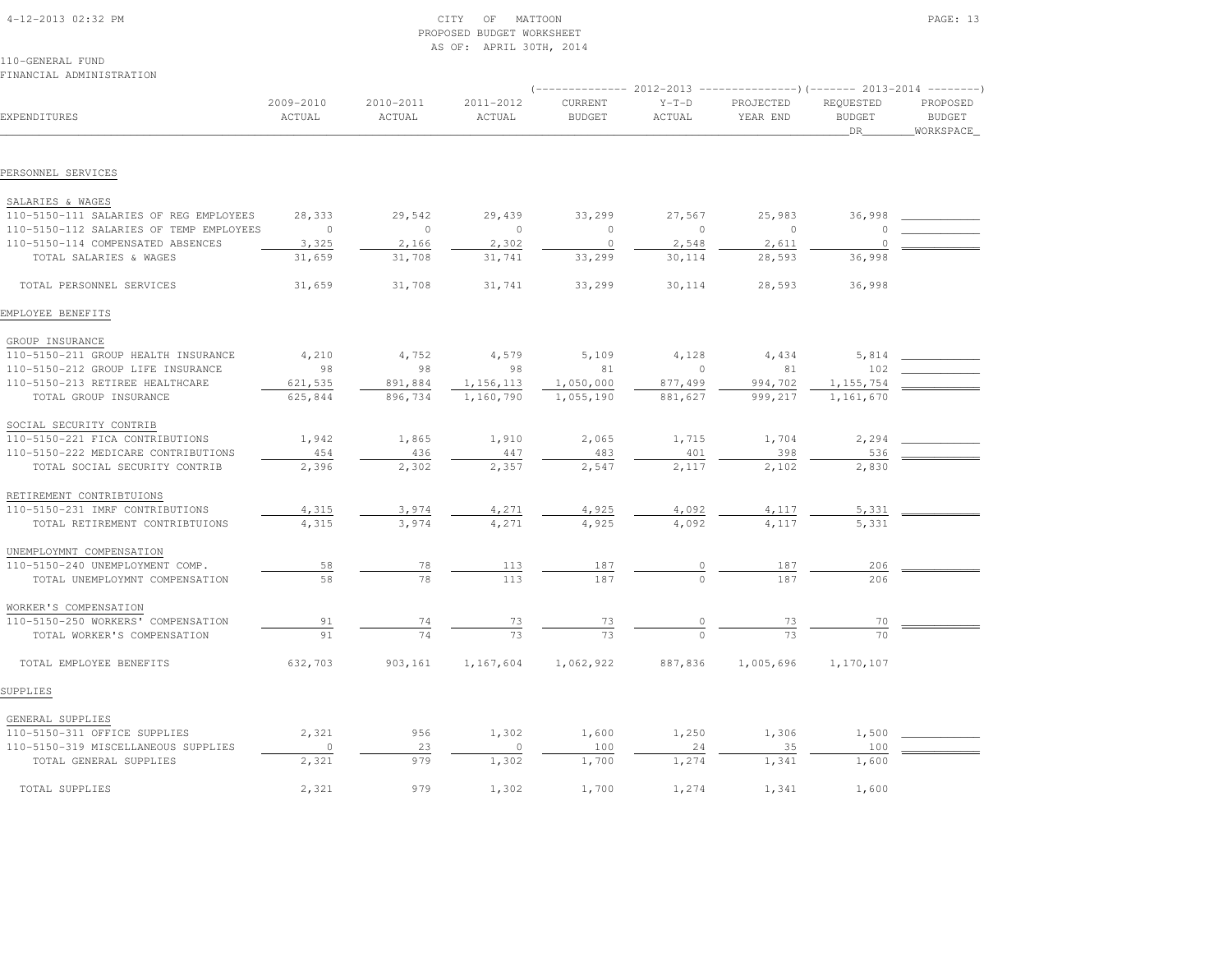4-12-2013 02:32 PM CITY OF MATTOON PAGE: 14

# PROPOSED BUDGET WORKSHEETAS OF: APRIL 30TH, 2014

|                                         |                     |                     |                     | (-------------- 2012-2013 |                   |                       |                                  |                                        |
|-----------------------------------------|---------------------|---------------------|---------------------|---------------------------|-------------------|-----------------------|----------------------------------|----------------------------------------|
| EXPENDITURES                            | 2009-2010<br>ACTUAL | 2010-2011<br>ACTUAL | 2011-2012<br>ACTUAL | CURRENT<br><b>BUDGET</b>  | $Y-T-D$<br>ACTUAL | PROJECTED<br>YEAR END | REQUESTED<br><b>BUDGET</b><br>DR | PROPOSED<br><b>BUDGET</b><br>WORKSPACE |
| OTHER PURCHASED SERVICES                |                     |                     |                     |                           |                   |                       |                                  |                                        |
| PROFESSIONAL SERVICES                   |                     |                     |                     |                           |                   |                       |                                  |                                        |
| 110-5150-512 ANIMAL CONTROL SERVICES    | 20,577              | 27,437              | 27,437              | 27,437                    | 27,437            | 30,866                | 27,437                           |                                        |
| 110-5150-513 AUDITING & ACCOUNTING SERV | 19,500              | 19,500              | 20,850              | 21,500                    | 7,208             | 21,500                | 22,050                           |                                        |
| 110-5150-516 TECHNOLOGY SUPPORT SERVIC  | 10,734              | 12,396              | 12,928              | 14,000                    | 13,692            | 20,538                | 16,167                           |                                        |
| TOTAL PROFESSIONAL SERVICES             | 50,812              | 59,333              | 61,215              | 62,937                    | 48,336            | 72,904                | 65,654                           |                                        |
| INSURANCE                               |                     |                     |                     |                           |                   |                       |                                  |                                        |
| 110-5150-523 PROPERTY & CASUALTY INS.   | 133,436             | 131,188             | 91,898              | 109,825                   | $\circ$           | 109,825               | 139,314                          |                                        |
| TOTAL INSURANCE                         | 133,436             | 131,188             | 91,898              | 109,825                   | $\circ$           | 109,825               | 139,314                          |                                        |
| COMMUNICATION                           |                     |                     |                     |                           |                   |                       |                                  |                                        |
| 110-5150-531 POSTAGE                    | $\circ$             | $\circ$             | $\circ$             | $\circ$                   | $\mathbf{0}$      | $\circ$               | $\circ$                          |                                        |
| 110-5150-532 TELEPHONE                  | 1,094               | 678                 | 580                 | 750                       | 1,627             | 1,226                 | 1,860                            |                                        |
| TOTAL COMMUNICATION                     | 1,094               | 678                 | 580                 | 750                       | 1,627             | 1,226                 | 1,860                            |                                        |
| EMPLOYEE BUSINESS EXP                   |                     |                     |                     |                           |                   |                       |                                  |                                        |
| 110-5150-562 TRAVEL & TRAINING          | 89                  | 314                 | 1,855               | 3,000                     | 1,509             | 2,264                 | 2,700                            |                                        |
| TOTAL EMPLOYEE BUSINESS EXP             | 89                  | 314                 | 1,855               | 3,000                     | 1,509             | 2,264                 | 2,700                            |                                        |
| OTHER PURCHASED SERVICES                |                     |                     |                     |                           |                   |                       |                                  |                                        |
| 110-5150-571 DUES & MEMBERSHIP          | 200                 | 839                 | 800                 | 800                       | 430               | 645                   | 800                              |                                        |
| 110-5150-576 SECURITY SERVICES          | 300                 | 300                 | 300                 | 300                       | $\circ$           | $\circ$               | $\circ$                          |                                        |
| TOTAL OTHER PURCHASED SERVICES          | 500                 | 1,139               | 1,100               | 1,100                     | 430               | 645                   | 800                              |                                        |
| TOTAL OTHER PURCHASED SERVICES          | 185,931             | 192,652             | 156,647             | 177,612                   | 51,903            | 186,863               | 210,328                          |                                        |
| OTHER OBJECTS                           |                     |                     |                     |                           |                   |                       |                                  |                                        |
| FINANCIAL TRANS OBJECTS                 |                     |                     |                     |                           |                   |                       |                                  |                                        |
| 110-5150-811 BANK SERVICE CHARGES       | 16,321              | 14,001              | 3,470               | 4,000                     | 3,420             | 1,786                 | 4,000                            |                                        |
| 110-5150-816 FARM EXPENSES              | 16,455              | 104                 | $\circ$             | $\circ$                   | $\circ$           | $\circ$               |                                  |                                        |
| TOTAL FINANCIAL TRANS OBJECTS           | 32,776              | 14,106              | 3,470               | 4,000                     | 3,420             | 1,786                 | 4,000                            |                                        |
| SPECIAL EVENT OBJECTS                   |                     |                     |                     |                           |                   |                       |                                  |                                        |
| 110-5150-830 BAD DEBT EXPENSE           | 53                  | 1,346               | 4,705               | 3,000                     | 4,273             | 4,439                 | 4,500                            |                                        |
| TOTAL SPECIAL EVENT OBJECTS             | 53                  | 1,346               | 4,705               | 3,000                     | 4,273             | 4,439                 | 4,500                            |                                        |
| COMPUTER INFO SYS OBJECT                |                     |                     |                     |                           |                   |                       |                                  |                                        |
| 110-5150-863 COMPUTERS                  | 0                   |                     |                     |                           |                   |                       | 3,000                            |                                        |
| TOTAL COMPUTER INFO SYS OBJECT          | $\Omega$            | $\Omega$            |                     |                           |                   |                       | 3,000                            |                                        |
| TOTAL OTHER OBJECTS                     | 32,829              | 15,452              | 8,175               | 7,000                     | 7,693             | 6,225                 | 11,500                           |                                        |
| TOTAL FINANCIAL ADMINISTRATION          | 885,442             | 1, 143, 952         | 1,365,470           | 1,282,533                 | 978,819           | 1,228,719             | 1,430,533                        |                                        |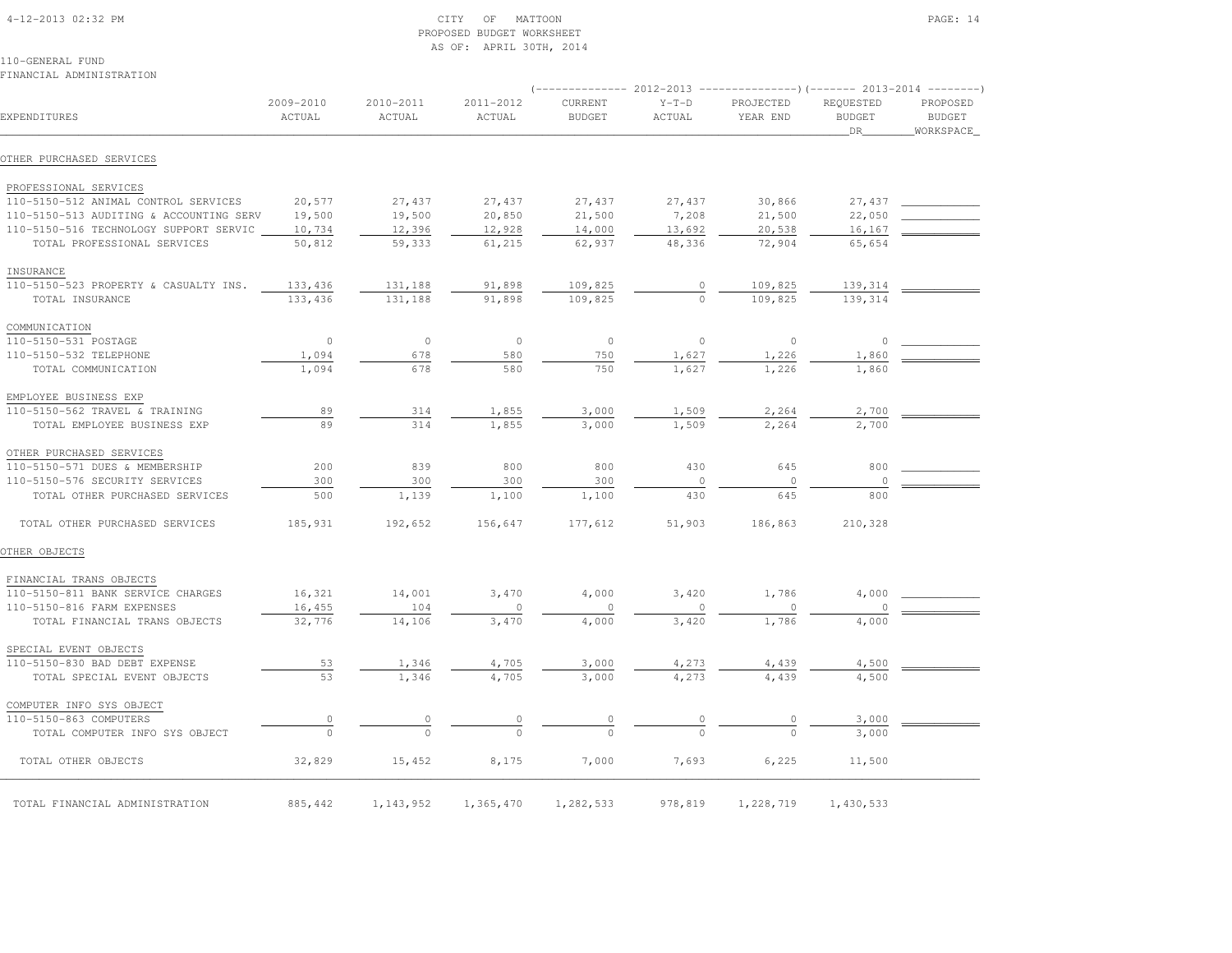| 4-12-2013 02:32 PM |  |
|--------------------|--|
|                    |  |

# $\begin{array}{ccc} \text{CITY} & \text{OF} & \text{MATION} \end{array}$  PROPOSED BUDGET WORKSHEETAS OF: APRIL 30TH, 2014

110-GENERAL FUNDLEGAL SERVICES

|                                         | $($ -------------- 2012-2013 ----------------) (------- 2013-2014 --------) |                     |                     |                          |                   |                       |                                         |                                        |  |
|-----------------------------------------|-----------------------------------------------------------------------------|---------------------|---------------------|--------------------------|-------------------|-----------------------|-----------------------------------------|----------------------------------------|--|
| EXPENDITURES                            | 2009-2010<br>ACTUAL                                                         | 2010-2011<br>ACTUAL | 2011-2012<br>ACTUAL | CURRENT<br><b>BUDGET</b> | $Y-T-D$<br>ACTUAL | PROJECTED<br>YEAR END | REQUESTED<br><b>BUDGET</b><br><b>DR</b> | PROPOSED<br><b>BUDGET</b><br>WORKSPACE |  |
|                                         |                                                                             |                     |                     |                          |                   |                       |                                         |                                        |  |
| PERSONNEL SERVICES                      |                                                                             |                     |                     |                          |                   |                       |                                         |                                        |  |
| SALARIES & WAGES                        |                                                                             |                     |                     |                          |                   |                       |                                         |                                        |  |
| 110-5160-111 SALARIES OF REG EMPLOYEES  | 31,098                                                                      | 32,993              | 31,701              | 35,598                   | 4,514             | 4,514                 |                                         |                                        |  |
| 110-5160-113 OVERTIME                   | $\overline{0}$                                                              | $\circ$             | $\overline{0}$      | $\circ$                  | $\circ$           | $\overline{0}$        | $\Omega$                                |                                        |  |
| 110-5160-114 COMPENSATED ABSENCES       | 3,709                                                                       | 1,711               | 3,045               | $\circ$                  | 1,761             | 1,761                 |                                         |                                        |  |
| TOTAL SALARIES & WAGES                  | 34,807                                                                      | 34,703              | 34,747              | 35,598                   | 6,275             | 6,275                 |                                         |                                        |  |
| TOTAL PERSONNEL SERVICES                | 34,807                                                                      | 34,703              | 34,747              | 35,598                   | 6,275             | 6,275                 | $\circ$                                 |                                        |  |
| EMPLOYEE BENEFITS                       |                                                                             |                     |                     |                          |                   |                       |                                         |                                        |  |
| GROUP INSURANCE                         |                                                                             |                     |                     |                          |                   |                       |                                         |                                        |  |
| 110-5160-211 GROUP HEALTH INSURANCE     | 3,152                                                                       | 3,558               | 3,428               | 3,784                    | 640               | 640                   | $\circ$                                 |                                        |  |
| 110-5160-212 GROUP LIFE INSURANCE       | $\circ$                                                                     | $\circ$             | $\circ$             | 60                       | $\Omega$          | $\overline{0}$        |                                         |                                        |  |
| TOTAL GROUP INSURANCE                   | 3,152                                                                       | 3,558               | 3,428               | 3,844                    | 640               | 640                   | $\cap$                                  |                                        |  |
| SOCIAL SECURITY CONTRIB                 |                                                                             |                     |                     |                          |                   |                       |                                         |                                        |  |
| 110-5160-221 FICA                       | 2,122                                                                       | 2,043               | 2,095               | 2,207                    | 372               | 372                   | $\Omega$                                |                                        |  |
| 110-5160-222 MEDICARE                   | 496                                                                         | 478                 | 490                 | 516                      | 87                | 87                    | $\Omega$                                |                                        |  |
| TOTAL SOCIAL SECURITY CONTRIB           | 2,618                                                                       | 2,521               | 2,585               | 2,723                    | 459               | 459                   | $\cap$                                  |                                        |  |
| RETIREMENT CONTRIBTUIONS                |                                                                             |                     |                     |                          |                   |                       |                                         |                                        |  |
| 110-5160-231 IMRF CONTRIBUTIONS         | 3,578                                                                       | 4,334               | 4,684               | 5,265                    | 900               | 900                   |                                         |                                        |  |
| TOTAL RETIREMENT CONTRIBTUIONS          | 3,578                                                                       | 4,334               | 4,684               | 5,265                    | 900               | 900                   |                                         |                                        |  |
| UNEMPLOYMNT COMPENSATION                |                                                                             |                     |                     |                          |                   |                       |                                         |                                        |  |
| 110-5160-240 UNEMPLOYMENT COMP.         | 0                                                                           | 0                   |                     | 138                      |                   | 0                     | 0                                       |                                        |  |
| TOTAL UNEMPLOYMNT COMPENSATION          | $\cap$                                                                      | $\Omega$            | $\cap$              | 138                      |                   |                       |                                         |                                        |  |
| WORKER'S COMPENSATION                   |                                                                             |                     |                     |                          |                   |                       |                                         |                                        |  |
| 110-5160-250 WORKERS' COMPENSATION      | 82                                                                          | 80                  | 79                  | 78                       |                   |                       |                                         |                                        |  |
| TOTAL WORKER'S COMPENSATION             | 82                                                                          | 80                  | 79                  | 78                       |                   |                       |                                         |                                        |  |
| TOTAL EMPLOYEE BENEFITS                 | 9,430                                                                       | 10,492              | 10,775              | 12,049                   | 1,999             | 1,999                 | $\circ$                                 |                                        |  |
| SUPPLIES                                |                                                                             |                     |                     |                          |                   |                       |                                         |                                        |  |
| GENERAL SUPPLIES                        |                                                                             |                     |                     |                          |                   |                       |                                         |                                        |  |
| 110-5160-311 OFFICE SUPPLIES            | 250                                                                         | 122                 | 27                  | 100                      | 8                 | 11                    | $\Omega$                                |                                        |  |
| 110-5160-319 MISC. SUPPLIES (NUISANCE E | 128                                                                         | 33                  | $\circ$             | $\circ$                  | 24                | 36                    | $\circ$                                 |                                        |  |

TOTAL GENERAL SUPPLIES 378 155 27 100 32 47 0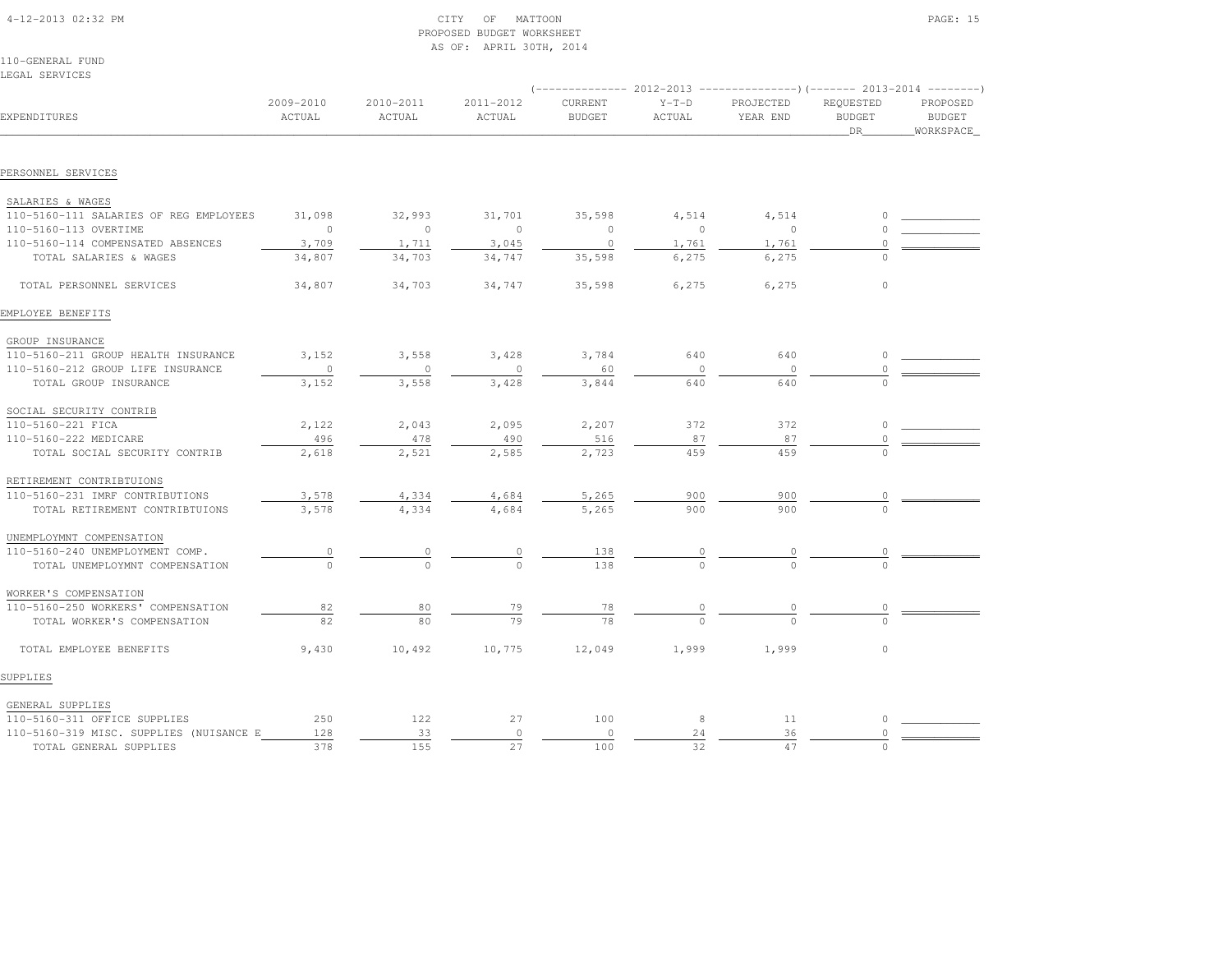#### 4-12-2013 02:32 PM CITY OF MATTOON PAGE: 16 PROPOSED BUDGET WORKSHEETAS OF: APRIL 30TH, 2014

110-GENERAL FUNDLEGAL SERVICES

| EXPENDITURES                            | 2009-2010<br>ACTUAL | 2010-2011<br>ACTUAL | 2011-2012<br>ACTUAL | CURRENT<br><b>BUDGET</b> | $Y-T-D$<br>ACTUAL | PROJECTED<br>YEAR END | REQUESTED<br><b>BUDGET</b><br>DR. | PROPOSED<br><b>BUDGET</b><br>WORKSPACE_ |
|-----------------------------------------|---------------------|---------------------|---------------------|--------------------------|-------------------|-----------------------|-----------------------------------|-----------------------------------------|
| BOOKS & PERIODICALS                     |                     |                     |                     |                          |                   |                       |                                   |                                         |
| 110-5160-340 BOOKS & PERIODICALS        | 6,193               | 7,069               | 5,818               | 7,295                    | 6,446             | 7,561                 |                                   |                                         |
| TOTAL BOOKS & PERIODICALS               | 6,193               | 7,069               | 5,818               | 7,295                    | 6,446             | 7,561                 | $\bigcap$                         |                                         |
| TOTAL SUPPLIES                          | 6,572               | 7,224               | 5,845               | 7,395                    | 6,478             | 7,607                 | $\Omega$                          |                                         |
| OTHER PURCHASED SERVICES                |                     |                     |                     |                          |                   |                       |                                   |                                         |
| PROFESSIONAL SERVICES                   |                     |                     |                     |                          |                   |                       |                                   |                                         |
| 110-5160-515 LABOR RELATIONS COUNSEL    | 6,974               | 39,073              | 5,502               | $\Omega$                 | 700               | 700                   | - 0                               |                                         |
| 110-5160-519 OTHER PROFESSIONAL SERVICE | 231                 | 400                 | 65                  | $\circ$                  | 40,501            | 40,771                | 49,960                            |                                         |
| TOTAL PROFESSIONAL SERVICES             | 7,205               | 39,472              | 5,567               | $\Omega$                 | 41,201            | 41, 471               | 49,960                            |                                         |
| EMPLOYEE BUSINESS EXP                   |                     |                     |                     |                          |                   |                       |                                   |                                         |
| 110-5160-562 TRAVEL & TRAINING          | 290                 | 1,104               | 1,231               | 2,500                    | 58                | 58                    | $\cap$                            |                                         |
| 110-5160-565 CELLULAR TELEPHONE REIMBUR | 1,200               | 1,200               | 1,200               | 1,200                    | 150               | 150                   |                                   |                                         |
| TOTAL EMPLOYEE BUSINESS EXP             | 1,490               | 2,304               | 2,431               | 3,700                    | 208               | 208                   | $\cap$                            |                                         |
| OTHER PURCHASED SERVICES                |                     |                     |                     |                          |                   |                       |                                   |                                         |
| 110-5160-571 DUES & MEMBERSHIPS         | 1,374               | 752                 | 776                 | 776                      | 299               | 299                   | $\cap$                            |                                         |
| 110-5160-579 OTHER PURCHASED SERVICES   | 2,861               | 7,677               | 830                 | 100                      | $\Omega$          | $\Omega$              |                                   |                                         |
| TOTAL OTHER PURCHASED SERVICES          | 4,235               | 8,429               | 1,606               | 876                      | 299               | 299                   | $\cap$                            |                                         |
| TOTAL OTHER PURCHASED SERVICES          | 12,930              | 50,206              | 9,604               | 4,576                    | 41,707            | 41,978                | 49,960                            |                                         |
| TOTAL LEGAL SERVICES                    | 63,739              | 102,625             | 60,971              | 59,618                   | 56,460            | 57,859                | 49,960                            |                                         |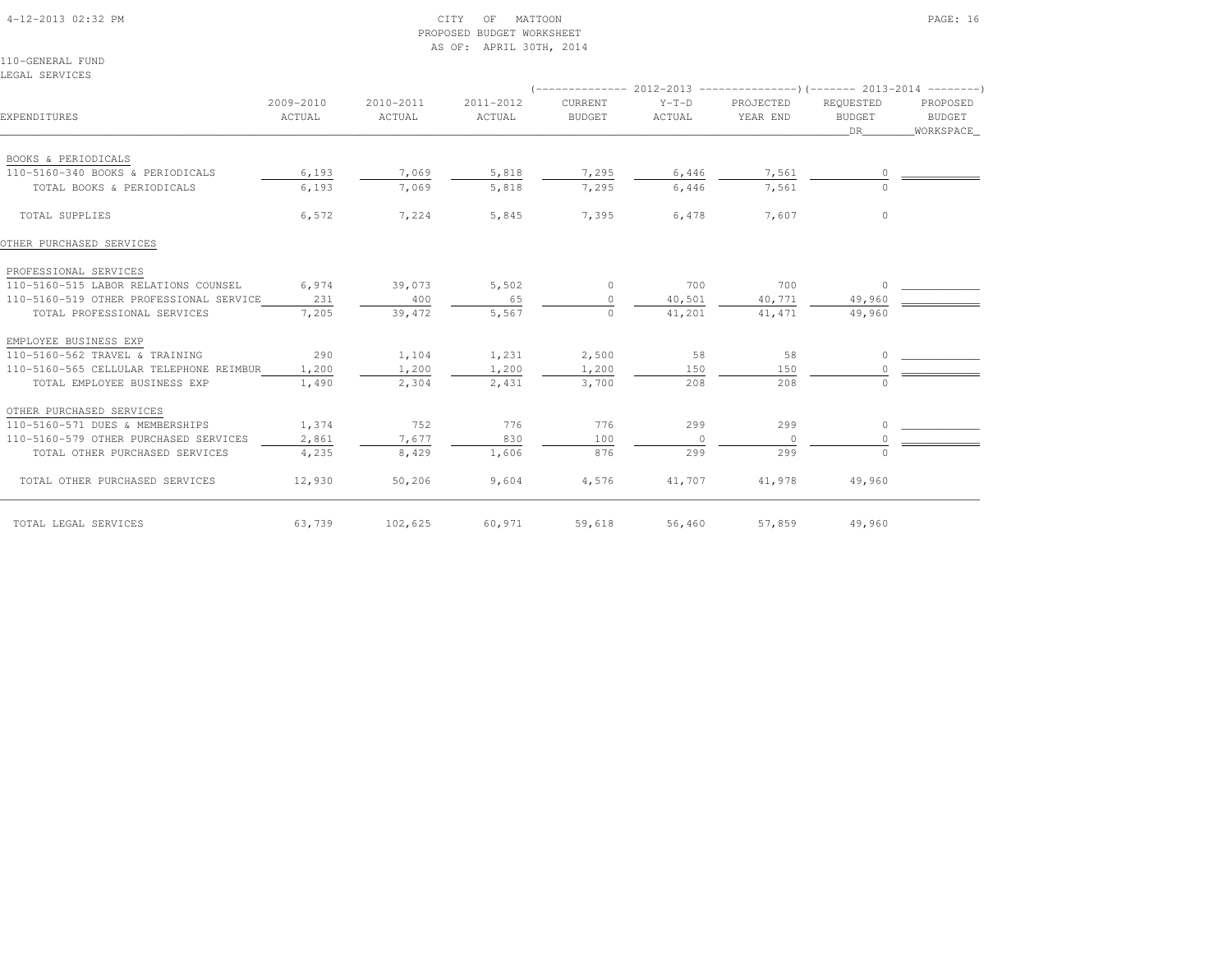| 4-12-2013 02:32 PM |  |
|--------------------|--|

# $17$  OF MATTOON PAGE: 17 PROPOSED BUDGET WORKSHEETAS OF: APRIL 30TH, 2014

110-GENERAL FUNDCOMPUTER INFO SYSTEMS

|                                         |                     |                     | $(----------2012-2013$ ---------------) (------- 2013-2014 -------) |                          |                   |                       |                                         |                                        |
|-----------------------------------------|---------------------|---------------------|---------------------------------------------------------------------|--------------------------|-------------------|-----------------------|-----------------------------------------|----------------------------------------|
| EXPENDITURES                            | 2009-2010<br>ACTUAL | 2010-2011<br>ACTUAL | 2011-2012<br>ACTUAL                                                 | CURRENT<br><b>BUDGET</b> | $Y-T-D$<br>ACTUAL | PROJECTED<br>YEAR END | REQUESTED<br><b>BUDGET</b><br><b>DR</b> | PROPOSED<br><b>BUDGET</b><br>WORKSPACE |
|                                         |                     |                     |                                                                     |                          |                   |                       |                                         |                                        |
| PERSONNEL SERVICES                      |                     |                     |                                                                     |                          |                   |                       |                                         |                                        |
| SALARIES & WAGES                        |                     |                     |                                                                     |                          |                   |                       |                                         |                                        |
| 110-5170-111 SALARIES OF REG EMPLOYEES  | 93,817              | 88,876              | 99,282                                                              | 114,225                  | 104,671           | 109,225               | 117,652                                 |                                        |
| 110-5170-112 SALARIES OF TEMP EMPLOYEES | $\overline{0}$      | $\circ$             | $\circ$                                                             | $\circ$                  | $\circ$           | $\circ$               |                                         |                                        |
| 110-5170-113 OVERTIME                   | $\overline{0}$      | $\circ$             | $\circ$                                                             | $\mathbb O$              | $\circ$           | $\circ$               |                                         |                                        |
| 110-5170-114 COMPENSATED ABSENCES       | 8,546               | 7,528               | 7,223                                                               | $\circ$                  | 5,161             | 5,000                 |                                         |                                        |
| TOTAL SALARIES & WAGES                  | 102,363             | 96,403              | 106,505                                                             | 114,225                  | 109,832           | 114,225               | 117,652                                 |                                        |
| TOTAL PERSONNEL SERVICES                | 102,363             | 96,403              | 106,505                                                             | 114,225                  | 109,832           | 114,225               | 117,652                                 |                                        |
| EMPLOYEE BENEFITS                       |                     |                     |                                                                     |                          |                   |                       |                                         |                                        |
| GROUP INSURANCE                         |                     |                     |                                                                     |                          |                   |                       |                                         |                                        |
| 110-5170-211 GROUP HEALTH INSURANCE     | 7,768               | 6,012               | 3,517                                                               | 9,461                    | 8,672             | 9,461                 | 10,507                                  |                                        |
| 110-5170-212 GROUP LIFE INSURANCE       | 288                 | 288                 | 288                                                                 | 300                      | $\circ$           | 300                   | 300                                     |                                        |
| TOTAL GROUP INSURANCE                   | 8,056               | 6,300               | 3,805                                                               | 9,761                    | 8,672             | 9,761                 | 10,807                                  |                                        |
| SOCIAL SECURITY CONTRIB                 |                     |                     |                                                                     |                          |                   |                       |                                         |                                        |
| 110-5170-221 FICA                       | 6,552               | 5,938               | 6,689                                                               | 7,082                    | 6,442             | 7,082                 | 7,294                                   |                                        |
| 110-5170-222 MEDICARE                   | 1,532               | 1,389               | 1,564                                                               | 1,656                    | 1,507             | 1,600                 | 1,706                                   |                                        |
| TOTAL SOCIAL SECURITY CONTRIB           | 8,084               | 7,327               | 8,253                                                               | 8,738                    | 7,949             | 8,682                 | 9,000                                   |                                        |
| RETIREMENT CONTRIBTUIONS                |                     |                     |                                                                     |                          |                   |                       |                                         |                                        |
| 110-5170-231 IMRF CONTRIBUTIONS         | 11,445              | 12,600              | 14,911                                                              | 16,894                   | 15,393            | 16,894                | 16,954                                  |                                        |
| TOTAL RETIREMENT CONTRIBTUIONS          | 11,445              | 12,600              | 14,911                                                              | 16,894                   | 15,393            | 16,894                | 16,954                                  |                                        |
| UNEMPLOYMNT COMPENSATION                |                     |                     |                                                                     |                          |                   |                       |                                         |                                        |
| 110-5170-240 UNEMPLOYMENT COMP.         | 173                 | 127                 | 331                                                                 | 692                      | 0                 | 692                   | 606                                     |                                        |
| TOTAL UNEMPLOYMNT COMPENSATION          | 173                 | 127                 | 331                                                                 | 692                      | $\Omega$          | 692                   | 606                                     |                                        |
| WORKER'S COMPENSATION                   |                     |                     |                                                                     |                          |                   |                       |                                         |                                        |
| 110-5170-250 WORKERS' COMPENSATION      | 277                 | 243                 | 252                                                                 | 250                      | 0                 | 250                   | 224                                     |                                        |
| TOTAL WORKER'S COMPENSATION             | 277                 | 243                 | 252                                                                 | 250                      | $\Omega$          | 250                   | 224                                     |                                        |
| TOTAL EMPLOYEE BENEFITS                 | 28,036              | 26,596              | 27,552                                                              | 36,335                   | 32,014            | 36,279                | 37,591                                  |                                        |
| SUPPLIES                                |                     |                     |                                                                     |                          |                   |                       |                                         |                                        |
| GENERAL SUPPLIES                        |                     |                     |                                                                     |                          |                   |                       |                                         |                                        |
| 110-5170-311 OFFICE SUPPLIES            | 183                 | 790                 | 102                                                                 | 400                      | 202               | 303                   | 400                                     |                                        |
| 110-5170-312 CLEANING SUPPLIES          | 11                  | $\circ$             | $\circ$                                                             | $\circ$                  | $\circ$           | $\circ$               | 0                                       |                                        |
| 110-5170-316 TOOLS & EQUIPMENT          | 410                 | 2,610               | 1,203                                                               | 1,800                    | 2,521             | 1,800                 | 1,000                                   |                                        |
| 110-5170-319 MISCELLANEOUS SUPPLIES     | $1\,1\,8$           | 1,625               | 547                                                                 | 900                      | 403               | 900                   | 800                                     |                                        |
| TOTAL GENERAL SUPPLIES                  | 722                 | 5,025               | 1,852                                                               | 3,100                    | 3,126             | 3,003                 | 2,200                                   |                                        |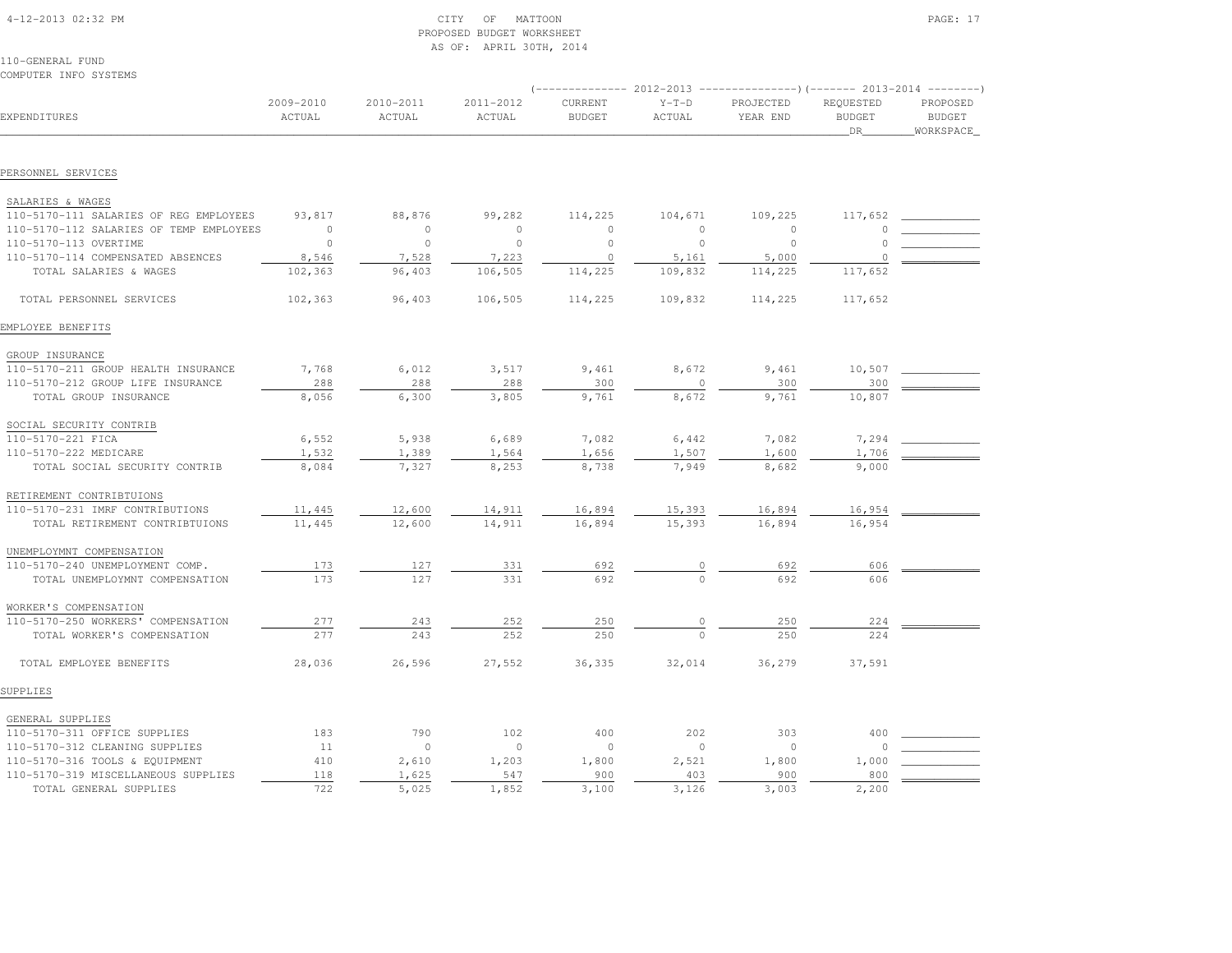#### 4-12-2013 02:32 PM CITY OF MATTOON PAGE: 18 PROPOSED BUDGET WORKSHEETAS OF: APRIL 30TH, 2014

| COMPUTER INFO SYSTEMS                   |                         |                     |                     |                          |                   |                       |                                   |                                        |
|-----------------------------------------|-------------------------|---------------------|---------------------|--------------------------|-------------------|-----------------------|-----------------------------------|----------------------------------------|
| EXPENDITURES                            | $2009 - 2010$<br>ACTUAL | 2010-2011<br>ACTUAL | 2011-2012<br>ACTUAL | CURRENT<br><b>BUDGET</b> | $Y-T-D$<br>ACTUAL | PROJECTED<br>YEAR END | REQUESTED<br><b>BUDGET</b><br>DR. | PROPOSED<br><b>BUDGET</b><br>WORKSPACE |
| ENERGY                                  |                         |                     |                     |                          |                   |                       |                                   |                                        |
| 110-5170-325 SOFTWARE                   | 913                     | 79                  | 305                 | 1,500                    | 1,570             | 1,500                 | 2,300                             |                                        |
| TOTAL ENERGY                            | 913                     | 79                  | 305                 | 1,500                    | 1,570             | 1,500                 | 2,300                             |                                        |
| BOOKS & PERIODICALS                     |                         |                     |                     |                          |                   |                       |                                   |                                        |
| 110-5170-340 BOOKS & PERIODICALS        | 35                      | 130                 | 265                 | 380                      | 408               | 380                   | 380                               |                                        |
| TOTAL BOOKS & PERIODICALS               | 35                      | 130                 | 265                 | 380                      | 408               | 380                   | 380                               |                                        |
| TOTAL SUPPLIES                          | 1,670                   | 5,233               | 2,422               | 4,980                    | 5,104             | 4,883                 | 4,880                             |                                        |
| OTHER PURCHASED SERVICES                |                         |                     |                     |                          |                   |                       |                                   |                                        |
| PROFESSIONAL SERVICES                   |                         |                     |                     |                          |                   |                       |                                   |                                        |
| 110-5170-516 TECHNOLOGY SUPPORT SERVIC  | 12,713                  | 10,566              | 14,484              | 16,100                   | 18,920            | 18,800                | 17,200                            |                                        |
| TOTAL PROFESSIONAL SERVICES             | 12,713                  | 10,566              | 14,484              | 16,100                   | 18,920            | 18,800                | 17,200                            |                                        |
| COMMUNICATION                           |                         |                     |                     |                          |                   |                       |                                   |                                        |
| 110-5170-533 CELLULAR PHONE             | 816                     | 1,108               | 1,691               | 2,400                    | 2,066             | 2,400                 | 2,400                             |                                        |
| TOTAL COMMUNICATION                     | 816                     | 1,108               | 1,691               | 2,400                    | 2,066             | 2,400                 | 2,400                             |                                        |
| EMPLOYEE BUSINESS EXP                   |                         |                     |                     |                          |                   |                       |                                   |                                        |
| 110-5170-562 TRAVEL & TRAINING          | 1,955                   | 2,989               | 3,501               | 5,250                    | 4,709             | 5,000                 | 5,250                             |                                        |
| 110-5170-564 PRIVATE VEHICLE REIMBURSEM | $\circ$                 | $\circ$             | $\circ$             | 100                      |                   | $\circ$               | 100                               |                                        |
| TOTAL EMPLOYEE BUSINESS EXP             | 1,955                   | 2,989               | 3,501               | 5,350                    | 4,709             | 5,000                 | 5,350                             |                                        |
| OTHER PURCHASED SERVICES                |                         |                     |                     |                          |                   |                       |                                   |                                        |
| 110-5170-571 DUES & MEMBERSHIPS         | 478                     | 574                 | 599                 | 625                      | 624               | 625                   | 625                               |                                        |
| TOTAL OTHER PURCHASED SERVICES          | 478                     | 574                 | 599                 | 625                      | 624               | 625                   | 625                               |                                        |
| TOTAL OTHER PURCHASED SERVICES          | 15,962                  | 15,236              | 20,275              | 24,475                   | 26,319            | 26,825                | 25,575                            |                                        |
| OTHER OBJECTS                           |                         |                     |                     |                          |                   |                       |                                   |                                        |
| COMPUTER INFO SYS OBJECT                |                         |                     |                     |                          |                   |                       |                                   |                                        |
| 110-5170-841 WIDE AREA NETWORK SOFTWARE | 426                     | 4,789               | 1,047               | 27,000                   | 24,885            | 25,500                | 26,500                            |                                        |
| TOTAL COMPUTER INFO SYS OBJECT          | 426                     | 4,789               | 1,047               | 27,000                   | 24,885            | 25,500                | 26,500                            |                                        |
| COMPUTER INFO SYS OBJECT                |                         |                     |                     |                          |                   |                       |                                   |                                        |
| 110-5170-851 WIDE AREA NETWORK SERVERS  | 5,915                   | 4,429               | 14,244              | 5,000                    | 5,826             | 5,000                 | 25,500                            |                                        |
| 110-5170-852 NETWORK SECURITY SYSTEMS   | 3,610                   | 3,703               | 4,291               | 4,300                    | 4,392             | 4,392                 | 4,300                             |                                        |
| 110-5170-854 WIDE AREA NETWORK WIRING A | 2,114                   | 2,118               | 2,120               | 5,700                    | 4,812             | 5,700                 | 2,200                             |                                        |
| TOTAL COMPUTER INFO SYS OBJECT          | 11,639                  | 10,249              | 20,654              | 15,000                   | 15,030            | 15,092                | 32,000                            |                                        |
| COMPUTER INFO SYS OBJECT                |                         |                     |                     |                          |                   |                       |                                   |                                        |
| 110-5170-863 COMPUTERS                  | 573                     |                     | 1,810               | 2,000                    | 1,233             | 1,000                 | 2,000                             |                                        |
| TOTAL COMPUTER INFO SYS OBJECT          | 573                     | $\circ$             | 1,810               | 2,000                    | 1,233             | 1,000                 | 2,000                             |                                        |
| TOTAL OTHER OBJECTS                     | 12,638                  | 15,038              | 23,511              | 44,000                   | 41,149            | 41,592                | 60,500                            |                                        |
| TOTAL COMPUTER INFO SYSTEMS             | 160,668                 | 158,507             | 180,264             | 224,015                  | 214, 417          | 223,804               | 246,198                           |                                        |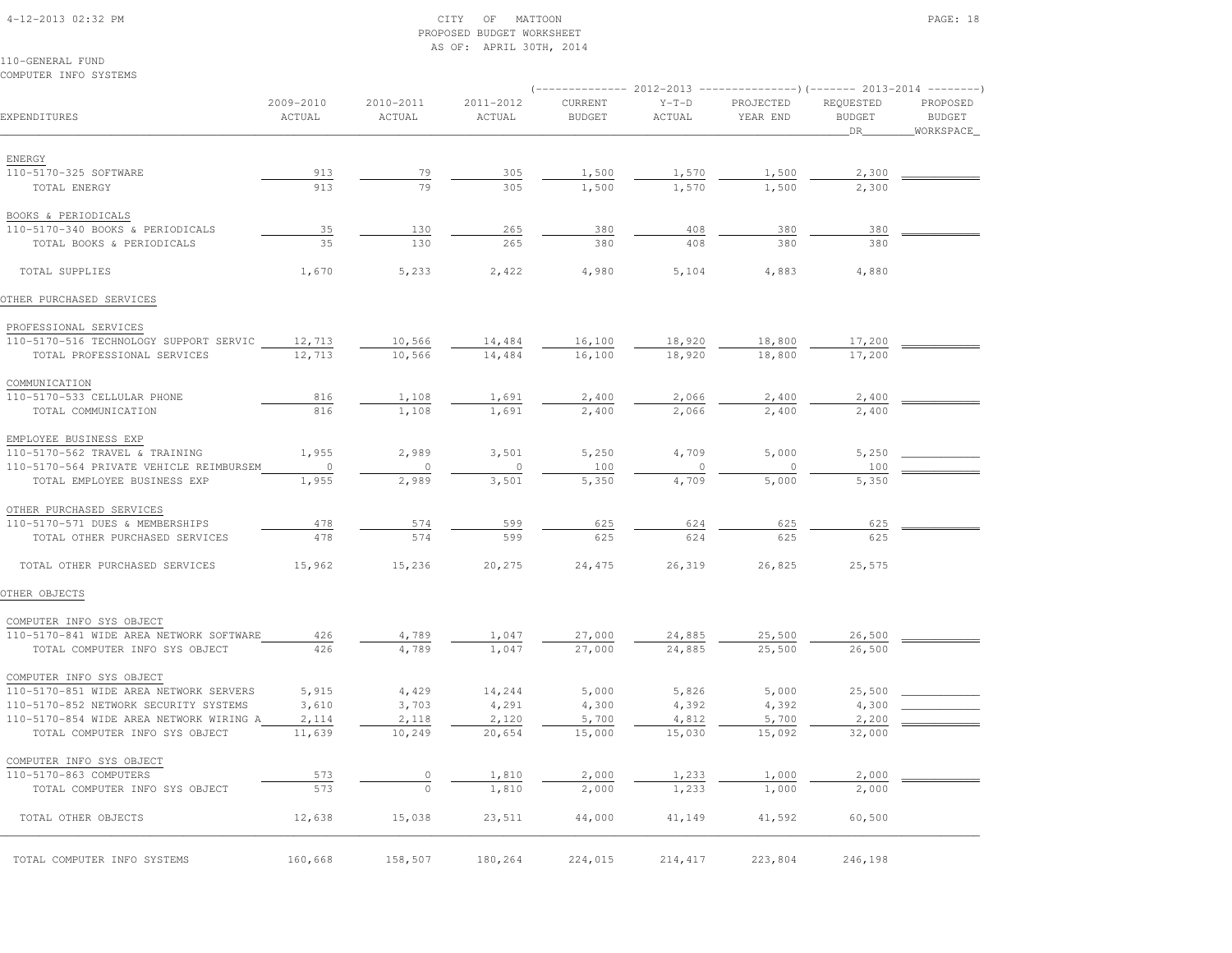| 4-12-2013 02:32 PM |  |
|--------------------|--|

# $\begin{array}{ccc} \text{CITY} & \text{OF} & \text{MATION} \end{array}$  PROPOSED BUDGET WORKSHEETAS OF: APRIL 30TH, 2014

110-GENERAL FUNDPOLICE ADMINISTRATION

|                                                             |                     |                     |                           | ------------- 2012-2013 ----------------) (------- 2013-2014 --------) |                    |                       |                                  |                                        |
|-------------------------------------------------------------|---------------------|---------------------|---------------------------|------------------------------------------------------------------------|--------------------|-----------------------|----------------------------------|----------------------------------------|
| EXPENDITURES                                                | 2009-2010<br>ACTUAL | 2010-2011<br>ACTUAL | 2011-2012<br>ACTUAL       | CURRENT<br><b>BUDGET</b>                                               | $Y-T-D$<br>ACTUAL  | PROJECTED<br>YEAR END | REQUESTED<br><b>BUDGET</b><br>DR | PROPOSED<br><b>BUDGET</b><br>WORKSPACE |
| PERSONNEL SERVICES                                          |                     |                     |                           |                                                                        |                    |                       |                                  |                                        |
|                                                             |                     |                     |                           |                                                                        |                    |                       |                                  |                                        |
| SALARIES & WAGES                                            |                     |                     |                           |                                                                        |                    |                       |                                  |                                        |
| 110-5211-111 SALARIES OF REG EMPLOYEES                      | 487,392             | 297,072             | 304,039                   | 316,577                                                                | 310,463            | 314,506               | 343,448                          |                                        |
| 110-5211-113 OVERTIME                                       | $\overline{0}$      | 57                  | 602                       | 659                                                                    | $\Omega$           | $\Omega$              | $\cap$                           |                                        |
| 110-5211-114 COMPENSATED ABSENCES<br>TOTAL SALARIES & WAGES | 52,474<br>539,866   | $\circ$<br>297,129  | $\overline{0}$<br>304,642 | $\circ$<br>317,236                                                     | $\circ$<br>310,463 | $\circ$<br>314,506    | $\circ$<br>343,448               |                                        |
|                                                             |                     |                     |                           |                                                                        |                    |                       |                                  |                                        |
| TOTAL PERSONNEL SERVICES                                    | 539,866             | 297,129             | 304,642                   | 317,236                                                                | 310,463            | 314,506               | 343,448                          |                                        |
| EMPLOYEE BENEFITS                                           |                     |                     |                           |                                                                        |                    |                       |                                  |                                        |
| GROUP INSURANCE                                             |                     |                     |                           |                                                                        |                    |                       |                                  |                                        |
| 110-5211-211 GROUP HEALTH INSURANCE                         | 44,546              | 26,887              | 27,782                    | 37,090                                                                 | 38,680             | 42,196                | 48,622                           |                                        |
| 110-5211-212 GROUP LIFE INSURANCE                           | 1,368               | 1,008               | 864                       | 901                                                                    | $\circ$            | 901                   | 901                              |                                        |
| TOTAL GROUP INSURANCE                                       | 45,914              | 27,895              | 28,646                    | 37,991                                                                 | 38,680             | 43,097                | 49,523                           |                                        |
| SOCIAL SECURITY CONTRIB                                     |                     |                     |                           |                                                                        |                    |                       |                                  |                                        |
| 110-5211-221 FICA CONTRIBUTIONS                             | 18,611              | 9,891               | 10,051                    | 10,428                                                                 | 9,682              | 10,126                | 11,859                           |                                        |
| 110-5211-222 MEDICARE CONTRIBUTIONS                         | 6,387               | 4,346               | 4,427                     | 4,600                                                                  | 4,216              | 4,452                 | 4,999                            |                                        |
| TOTAL SOCIAL SECURITY CONTRIB                               | 24,998              | 14,237              | 14,478                    | 15,028                                                                 | 13,898             | 14,578                | 16,858                           |                                        |
| RETIREMENT CONTRIBTUIONS                                    |                     |                     |                           |                                                                        |                    |                       |                                  |                                        |
| 110-5211-231 IMRF CONTRIBUTIONS                             | 134,344             | 20,991              | 22,464                    | 24,877                                                                 | 22,458             | 23,928                | 25,748                           |                                        |
| 110-5211-232 POLICE PENSION CONTRIBUTIO 1,010,614           |                     | 1,142,947           | 1,158,198                 | 1, 177, 452                                                            | 112,911            | 1,183,452             | 1,227,358                        |                                        |
| TOTAL RETIREMENT CONTRIBTUIONS                              | 1,144,958           | 1,163,938           | 1,180,662                 | 1,202,329                                                              | 135,369            | 1,207,380             | 1,253,106                        |                                        |
| UNEMPLOYMNT COMPENSATION                                    |                     |                     |                           |                                                                        |                    |                       |                                  |                                        |
| 110-5211-240 UNEMPLOYMENT COMP.                             | 867                 | 803                 | 993                       | 2,075                                                                  |                    | 2,075                 | 2,115                            |                                        |
| TOTAL UNEMPLOYMNT COMPENSATION                              | 867                 | 803                 | 993                       | 2,075                                                                  |                    | 2,075                 | 2,115                            |                                        |
| WORKER'S COMPENSATION                                       |                     |                     |                           |                                                                        |                    |                       |                                  |                                        |
| 110-5211-250 WORKERS' COMPENSATION                          | 5,547               | 4,629               | 3,881                     | 4,002                                                                  |                    | 4,002                 | 4,139                            |                                        |
| TOTAL WORKER'S COMPENSATION                                 | 5,547               | 4,629               | 3,881                     | 4,002                                                                  |                    | 4,002                 | 4,139                            |                                        |
| TOTAL EMPLOYEE BENEFITS                                     | 1,222,284           | 1, 211, 501         | 1,228,660                 | 1,261,425                                                              | 187,947            | 1,271,133             | 1,325,741                        |                                        |
| SUPPLIES                                                    |                     |                     |                           |                                                                        |                    |                       |                                  |                                        |
| GENERAL SUPPLIES                                            |                     |                     |                           |                                                                        |                    |                       |                                  |                                        |
| 110-5211-311 OFFICE SUPPLIES                                | 6,447               | 4,934               | 4,040                     | 4,000                                                                  | 4,206              | 4,000                 | 4,000                            |                                        |
| 110-5211-313 MEDICAL & SAFETY SUPPLIES                      | 8 <sup>8</sup>      | 735                 | 352                       | 200                                                                    | 161                | 100                   | 200                              |                                        |
| 110-5211-315 UNIFORMS & CLOTHING                            | 1,206               | 2,619               | 25,149                    | 2,000                                                                  | 3,324              | 3,002                 | 3,100                            |                                        |
| 110-5211-316 TOOLS & EQUIPMENT                              | 10,779              | 8,454               | 35,612                    | 39,200                                                                 | 29,989             | 39,200                | 18,500                           |                                        |
| 110-5211-319 MISCELLANEOUS SUPPLIES                         | 3,335               | 2,525               | 2,894                     | 3,000                                                                  | 4,712              | 4,348                 | 5,782                            |                                        |
| TOTAL GENERAL SUPPLIES                                      | 21,775              | 19,266              | 68,047                    | 48,400                                                                 | 42,391             | 50,650                | 31,582                           |                                        |
| TOTAL SUPPLIES                                              | 21,775              | 19,266              | 68,047                    | 48,400                                                                 | 42,391             | 50,650                | 31,582                           |                                        |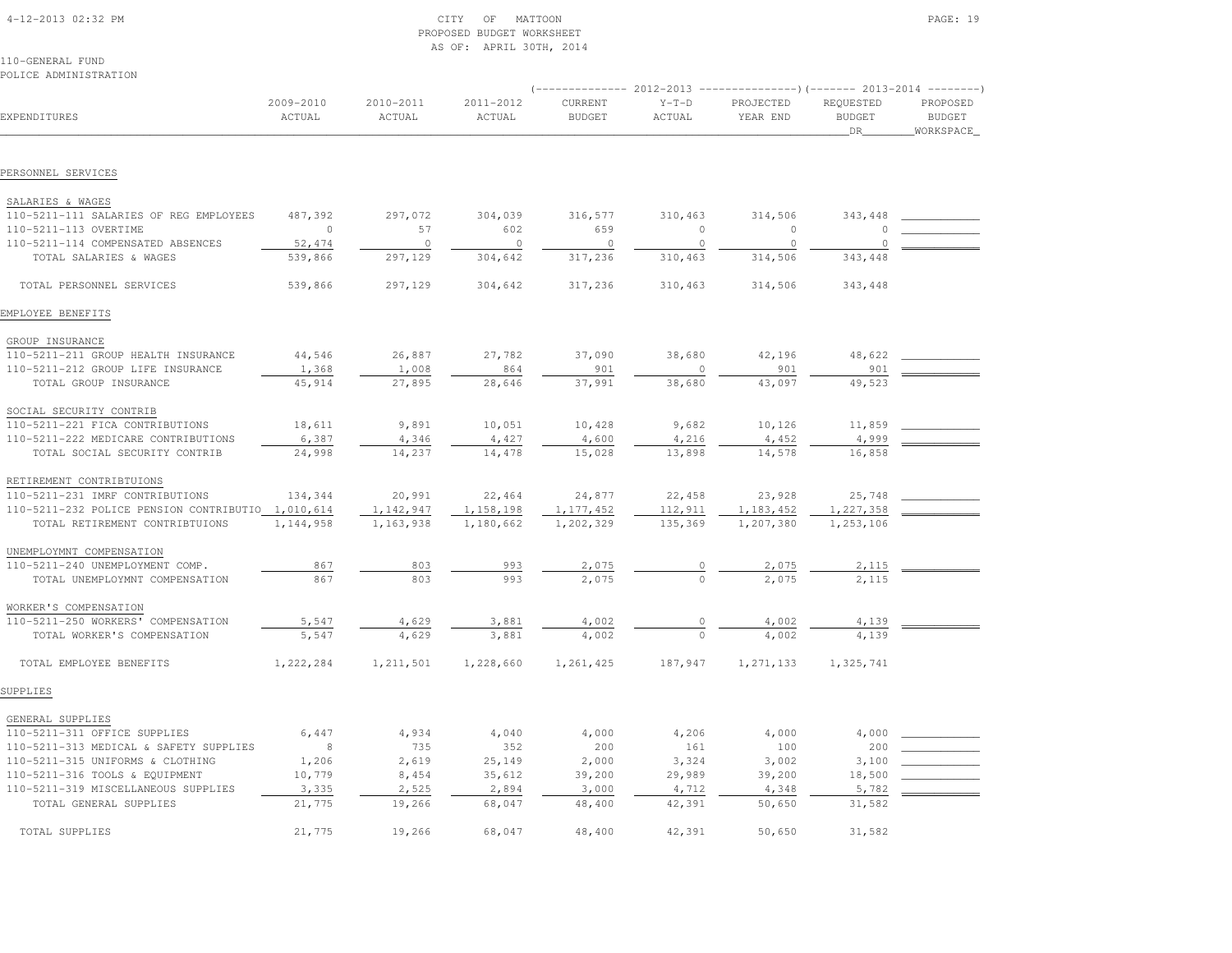| 4-12-2013 02:32 PM |  |  |
|--------------------|--|--|

#### $\text{CITY}$  of MATTOON PAGE: 20 PROPOSED BUDGET WORKSHEETAS OF: APRIL 30TH, 2014

110-GENERAL FUNDPOLICE ADMINISTRATION

| FULLUL ADMINIJINAIIUN                   |                     |                     |                     |                          |                   |                       |                                  |                                        |
|-----------------------------------------|---------------------|---------------------|---------------------|--------------------------|-------------------|-----------------------|----------------------------------|----------------------------------------|
| EXPENDITURES                            | 2009-2010<br>ACTUAL | 2010-2011<br>ACTUAL | 2011-2012<br>ACTUAL | CURRENT<br><b>BUDGET</b> | $Y-T-D$<br>ACTUAL | PROJECTED<br>YEAR END | REQUESTED<br><b>BUDGET</b><br>DR | PROPOSED<br><b>BUDGET</b><br>WORKSPACE |
| OTHER PURCHASED SERVICES                |                     |                     |                     |                          |                   |                       |                                  |                                        |
| PROFESSIONAL SERVICES                   |                     |                     |                     |                          |                   |                       |                                  |                                        |
| 110-5211-515 LABOR RELATIONS COUNSEL    | $\circ$             | $\circ$             | 5,272               | 2,500                    | 259               | 389                   | 2,500                            |                                        |
| 110-5211-519 OTHER PROFESSIONAL SERVICE | 2,374               | 4,596               | 7,000               | 7,850                    | 7,221             | 7,850                 | 3,000                            |                                        |
| TOTAL PROFESSIONAL SERVICES             | 2,374               | 4,596               | 12,272              | 10,350                   | 7,480             | 8,239                 | 5,500                            |                                        |
| INSURANCE                               |                     |                     |                     |                          |                   |                       |                                  |                                        |
| 110-5211-522 NOTARY FEES                | 30                  | $\circ$             | 124                 | 100                      | 44                | 100                   | 100                              |                                        |
| TOTAL INSURANCE                         | 30                  | $\circ$             | 124                 | 100                      | 44                | 100                   | 100                              |                                        |
| COMMUNICATION                           |                     |                     |                     |                          |                   |                       |                                  |                                        |
| 110-5211-531 POSTAGE                    | 2,670               | 1,447               | 2,098               | 2,500                    | 2,130             | 2,500                 | 2,500                            |                                        |
| 110-5211-532 TELEPHONE                  | 24,522              | 30,061              | 21,062              | 24,000                   | 19,427            | 18,620                | 16,000                           |                                        |
| 110-5211-533 CELLULAR PHONE             | 11,961              | 8,689               | 7,792               | 11,000                   | 7,695             | 7,500                 | 11,000                           |                                        |
| 110-5211-534 PAGERS                     | $\Omega$            | $\circ$             | 246                 | $\Omega$                 | $\Omega$          | $\Omega$              | $\cap$                           |                                        |
| 110-5211-535 RADIOS                     | 5,111               | 8,866               | 16,789              | 8,600                    | 8,243             | 8,600                 | 20,600                           |                                        |
| 110-5211-536 LEADS ACCESS CHARGE        | 1,316               | 1,755               | 1,500               | 1,500                    | $\mathbf{0}$      | 1,500                 | -C                               |                                        |
| 110-5211-537 I-WIN ACCESS CHARGE        | 7,932               | 7,107               | 6,695               | 7,500                    | 5,794             | 7,500                 | 7,000                            |                                        |
| 110-5211-539 MISC COMMUNICATION CHGS    | $\circ$             | $\circ$             | 7,999               | 8,000                    | 7,766             | 7,766                 | 8,000                            |                                        |
| TOTAL COMMUNICATION                     | 53,511              | 57,924              | 64,182              | 63,100                   | 51,054            | 53,986                | 65,100                           |                                        |
| ADVERTISING                             |                     |                     |                     |                          |                   |                       |                                  |                                        |
| 110-5211-540 ADVERTISING                | $\circ$             | 2,498               | 1,008               | 2,000                    | 2,833             | 2,833                 | 500                              |                                        |
| TOTAL ADVERTISING                       | $\circ$             | 2,498               | 1,008               | 2,000                    | 2,833             | 2,833                 | 500                              |                                        |
| PRINTING & BUILDING                     |                     |                     |                     |                          |                   |                       |                                  |                                        |
| 110-5211-550 PRINTING & BINDING         | 1,351               | 2,230               | 3,372               | 2,000                    | 2,442             | 2,094                 | 2,500                            |                                        |
| TOTAL PRINTING & BUILDING               | 1,351               | 2,230               | 3,372               | 2,000                    | 2,442             | 2,094                 | 2,500                            |                                        |
| EMPLOYEE BUSINESS EXP                   |                     |                     |                     |                          |                   |                       |                                  |                                        |
| 110-5211-562 TRAVEL & TRAINING          | 16,668              | 13,511              | 13,558              | 30,000                   | 29,620            | 25,000                | 23,500                           |                                        |
| TOTAL EMPLOYEE BUSINESS EXP             | 16,668              | 13,511              | 13,558              | 30,000                   | 29,620            | 25,000                | 23,500                           |                                        |
| OTHER PURCHASED SERVICES                |                     |                     |                     |                          |                   |                       |                                  |                                        |
| 110-5211-571 DUE & MEMBERSHIPS          | 1,702               | 1,515               | 1,817               | 2,255                    | 1,787             | 1,438                 | 2,345                            |                                        |
| 110-5211-573 LAUNDRY SERVICE            | 339                 | 372                 | 432                 | 400                      | 352               | 400                   | 400                              |                                        |
| 110-5211-579 MISC OTHER PURCHASED SERVI | 206,445             | 205,942             | 201,169             | 220,000                  | 221,226           | 220,000               | 219,250                          |                                        |
| TOTAL OTHER PURCHASED SERVICES          | 208,486             | 207,829             | 203, 418            | 222,655                  | 223,364           | 221,838               | 221,995                          |                                        |
| TOTAL OTHER PURCHASED SERVICES          | 282,420             | 288,588             | 297,934             | 330,205                  | 316,838           | 314,090               | 319,195                          |                                        |

OTHER OBJECTS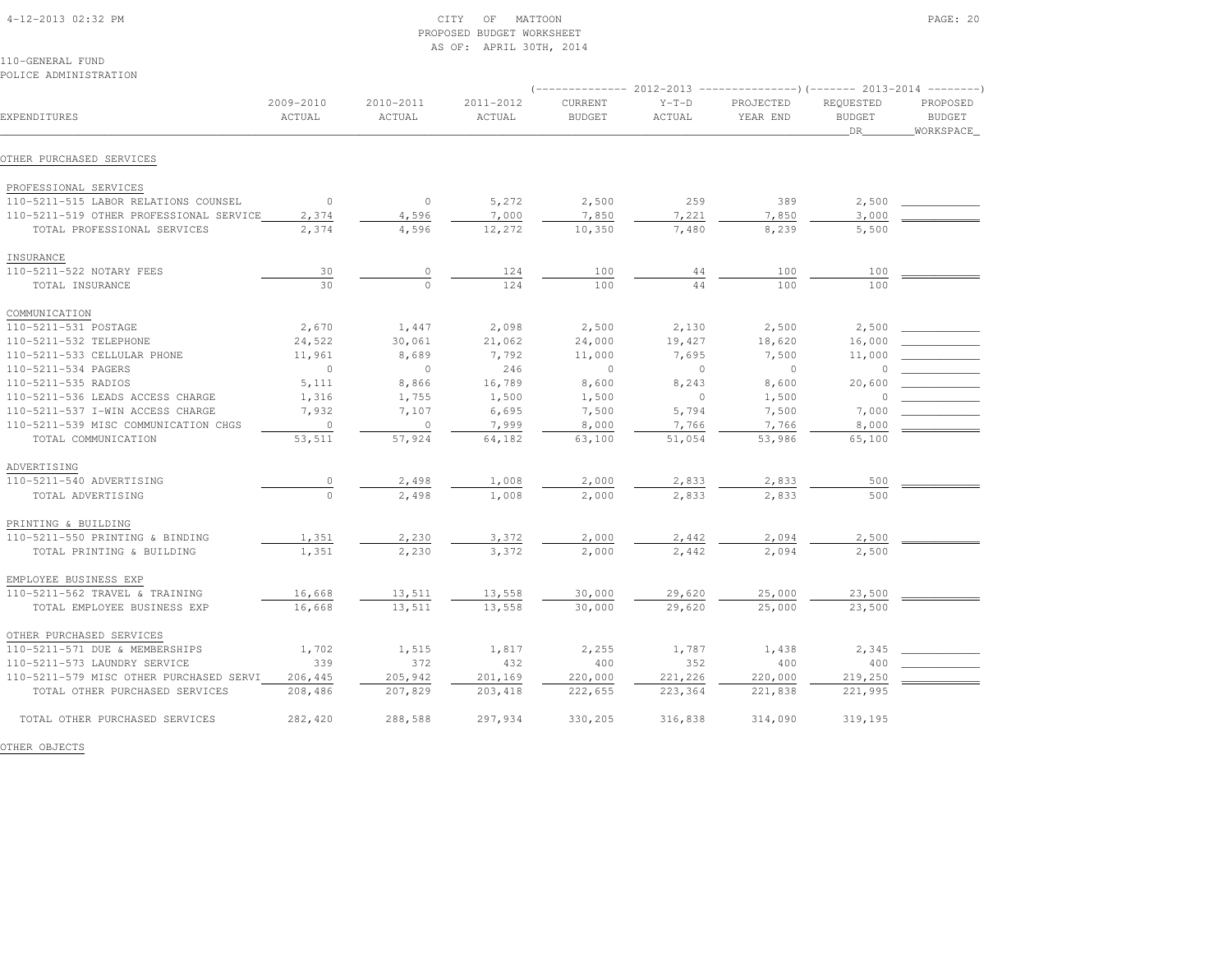# 4-12-2013 02:32 PM CITY OF MATTOON PAGE: 21 PROPOSED BUDGET WORKSHEETAS OF: APRIL 30TH, 2014

110-GENERAL FUNDPOLICE ADMINISTRATION

| EXPENDITURES                            | 2009-2010<br>ACTUAL | 2010-2011<br>ACTUAL | 2011-2012<br>ACTUAL | <b>CURRENT</b><br><b>BUDGET</b> | $Y-T-D$<br>ACTUAL | $(-----12012 - 2012 - 2013$ $-----2013$ $(-----2013 - 2013 - 2014$<br>PROJECTED<br>YEAR END | REQUESTED<br><b>BUDGET</b><br>DR | PROPOSED<br>BUDGET<br>WORKSPACE |
|-----------------------------------------|---------------------|---------------------|---------------------|---------------------------------|-------------------|---------------------------------------------------------------------------------------------|----------------------------------|---------------------------------|
| FINANCIAL TRANS OBJECTS                 |                     |                     |                     |                                 |                   |                                                                                             |                                  |                                 |
| 110-5211-814 PRINT/COPY MACH LEASE & MA | 6,916               | 7,076               | 7,247               | 7,500                           | 7,096             | 7,500                                                                                       | 7,500                            |                                 |
| TOTAL FINANCIAL TRANS OBJECTS           | 6,916               | 7,076               | 7,247               | 7,500                           | 7,096             | 7,500                                                                                       | 7,500                            |                                 |
| FINANCIAL TRANS OBJECTS                 |                     |                     |                     |                                 |                   |                                                                                             |                                  |                                 |
| 110-5211-821 INTERGOVERNMENTAL EXPENDIT | 106,402             | 104,374             | 107,209             | 110,000                         | 80,325            | 85,289                                                                                      | 100,000                          |                                 |
| 110-5211-825 SEIZURES/FORFIETURE EXP.   | 65,850              | 42,430              | 107,689             | $\circ$                         | 36,742            | 10,016                                                                                      |                                  |                                 |
| 110-5211-826 SEX OFFENDER REGIST FEE RE | 603                 | 130)                | 730                 | 1,000                           | $\circ$           | $\circ$                                                                                     |                                  |                                 |
| 110-5211-827 DUI/DRUG EXPENDITURES      | 12,911              | 326                 | 1,273               | 15,500                          | 12,990            | 15,500                                                                                      | 8,500                            |                                 |
| TOTAL FINANCIAL TRANS OBJECTS           | 185,766             | 147,000             | 216,901             | 126,500                         | 130,057           | 110,805                                                                                     | 108,500                          |                                 |
| COMPUTER INFO SYS OBJECT                |                     |                     |                     |                                 |                   |                                                                                             |                                  |                                 |
| 110-5211-863 COMPUTERS                  | 1,599               | $\Omega$            | 2,002               |                                 |                   |                                                                                             | 6,600                            |                                 |
| TOTAL COMPUTER INFO SYS OBJECT          | 1,599               | $\circ$             | 2,002               | $\circ$                         | $\Omega$          | $\Omega$                                                                                    | 6,600                            |                                 |
| TOTAL OTHER OBJECTS                     | 194,281             | 154,076             | 226,150             | 134,000                         | 137,153           | 118,305                                                                                     | 122,600                          |                                 |
| TOTAL POLICE ADMINISTRATION             | 2,260,626           | 1,970,560           | 2,125,433           | 2,091,265                       | 994,792           | 2,068,683                                                                                   | 2, 142, 566                      |                                 |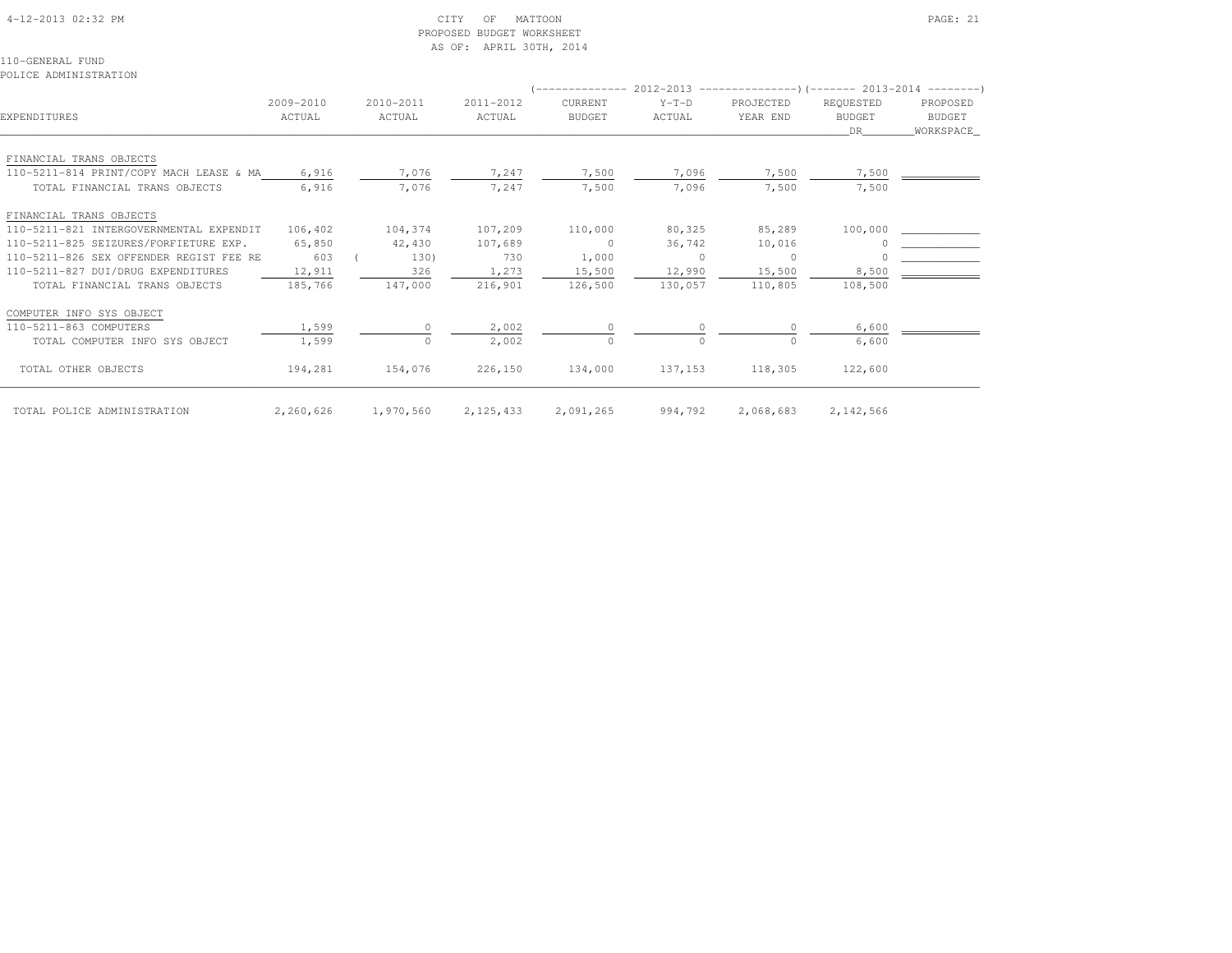| 4-12-2013 02:32 PM |  |
|--------------------|--|
|                    |  |

# 4-12-2013 OF MATTOON PAGE: 22 PROPOSED BUDGET WORKSHEETAS OF: APRIL 30TH, 2014

| CRIMINAL INVESTIGATION                  |                     |                     |                     |                          |                   |                                                                                                     |                                  |                                         |
|-----------------------------------------|---------------------|---------------------|---------------------|--------------------------|-------------------|-----------------------------------------------------------------------------------------------------|----------------------------------|-----------------------------------------|
| EXPENDITURES                            | 2009-2010<br>ACTUAL | 2010-2011<br>ACTUAL | 2011-2012<br>ACTUAL | CURRENT<br><b>BUDGET</b> | $Y-T-D$<br>ACTUAL | $(-$ ------------- 2012-2013 ----------------)(------- 2013-2014 --------)<br>PROJECTED<br>YEAR END | REQUESTED<br><b>BUDGET</b><br>DR | PROPOSED<br><b>BUDGET</b><br>WORKSPACE_ |
|                                         |                     |                     |                     |                          |                   |                                                                                                     |                                  |                                         |
| PERSONNEL SERVICES                      |                     |                     |                     |                          |                   |                                                                                                     |                                  |                                         |
| SALARIES & WAGES                        |                     |                     |                     |                          |                   |                                                                                                     |                                  |                                         |
| 110-5212-111 SALARIES OF REG EMPLOYEES  | 228,867             | 221,366             | 223,458             | 241,487                  | 204,236           | 198,184                                                                                             | 255,043                          |                                         |
| 110-5212-113 OVERTIME                   | 12,919              | 12,777              | 14,338              | 12,755                   | 38,187            | 30,318                                                                                              | 24,142                           |                                         |
| 110-5212-114 COMPENSATED ABSENCES       | 7,465               | 7,527               | 7,774               | $\circ$                  | 7,905             | 11,857                                                                                              | $\Omega$                         |                                         |
| TOTAL SALARIES & WAGES                  | 249,251             | 241,670             | 245,569             | 254,242                  | 250,328           | 240,358                                                                                             | 279,185                          |                                         |
| TOTAL PERSONNEL SERVICES                | 249,251             | 241,670             | 245,569             | 254,242                  | 250,328           | 240,358                                                                                             | 279,185                          |                                         |
| EMPLOYEE BENEFITS                       |                     |                     |                     |                          |                   |                                                                                                     |                                  |                                         |
| GROUP INSURANCE                         |                     |                     |                     |                          |                   |                                                                                                     |                                  |                                         |
| 110-5212-211 GROUP HEALTH INSURANCE     | 24,817              | 35,070              | 29,361              | 32,736                   | 26,854            | 28,005                                                                                              | 38,115                           |                                         |
| 110-5212-212 GROUP LIFE INSURANCE       | 576                 | 576                 | 576                 | 601                      | $\mathbf 0$       | 601                                                                                                 | 601                              |                                         |
| TOTAL GROUP INSURANCE                   | 25,393              | 35,646              | 29,937              | 33,337                   | 26,854            | 28,606                                                                                              | 38,716                           |                                         |
| SOCIAL SECURITY CONTRIB                 |                     |                     |                     |                          |                   |                                                                                                     |                                  |                                         |
| 110-5212-221 FICA CONTRIBUTIONS         | $\circ$             | $\circ$             | $\circ$             | $\circ$                  | $\circ$           | $\circ$                                                                                             | $\circ$                          |                                         |
| 110-5212-222 MEDICARE CONTRIBUTIONS     | 3,693               | 3,424               | 3,548               | 3,687                    | 3,258             | 3,410                                                                                               | 4,048                            |                                         |
| TOTAL SOCIAL SECURITY CONTRIB           | 3,693               | 3,424               | 3,548               | 3,687                    | 3,258             | 3,410                                                                                               | 4,048                            |                                         |
| UNEMPLOYMNT COMPENSATION                |                     |                     |                     |                          |                   |                                                                                                     |                                  |                                         |
| 110-5212-240 UNEMPLOYMENT COMP.         | 347                 | 459                 | 662                 | 1,383                    | $\circ$           | 1,383                                                                                               | 1,213                            |                                         |
| TOTAL UNEMPLOYMNT COMPENSATION          | 347                 | 459                 | 662                 | 1,383                    | $\circ$           | 1,383                                                                                               | 1,213                            |                                         |
| WORKER'S COMPENSATION                   |                     |                     |                     |                          |                   |                                                                                                     |                                  |                                         |
| 110-5212-250 WORKERS' COMPENSATION      | 5,609               | 4,967               | 5,863               | 6,095                    | 0                 | 6,095                                                                                               | 6,734                            |                                         |
| TOTAL WORKER'S COMPENSATION             | 5,609               | 4,967               | 5,863               | 6,095                    | $\Omega$          | 6,095                                                                                               | 6,734                            |                                         |
| TOTAL EMPLOYEE BENEFITS                 | 35,042              | 44,496              | 40,010              | 44,501                   | 30,112            | 39,495                                                                                              | 50,711                           |                                         |
| SUPPLIES                                |                     |                     |                     |                          |                   |                                                                                                     |                                  |                                         |
| GENERAL SUPPLIES                        |                     |                     |                     |                          |                   |                                                                                                     |                                  |                                         |
| 110-5212-319 MISCELLANEOUS SUPPLIES     | 2,734               | 4,147               | 13,763              | 6,500                    | 8,600             | 16,389                                                                                              | 8,250                            |                                         |
| TOTAL GENERAL SUPPLIES                  | 2,734               | 4,147               | 13,763              | 6,500                    | 8,600             | 16,389                                                                                              | 8,250                            |                                         |
| TOTAL SUPPLIES                          | 2,734               | 4,147               | 13,763              | 6,500                    | 8,600             | 16,389                                                                                              | 8,250                            |                                         |
| OTHER PURCHASED SERVICES                |                     |                     |                     |                          |                   |                                                                                                     |                                  |                                         |
| OTHER PURCHASED SERVICES                |                     |                     |                     |                          |                   |                                                                                                     |                                  |                                         |
| 110-5212-579 MISC OTHER PURCHASED SERVI | 1,706               | 2,245               | 2,220               | 2,000                    | 1,887             | 2,000                                                                                               | 1,500                            |                                         |
| TOTAL OTHER PURCHASED SERVICES          | 1,706               | 2,245               | 2,220               | 2,000                    | 1,887             | 2,000                                                                                               | 1,500                            |                                         |
| TOTAL OTHER PURCHASED SERVICES          | 1,706               | 2,245               | 2,220               | 2,000                    | 1,887             | 2,000                                                                                               | 1,500                            |                                         |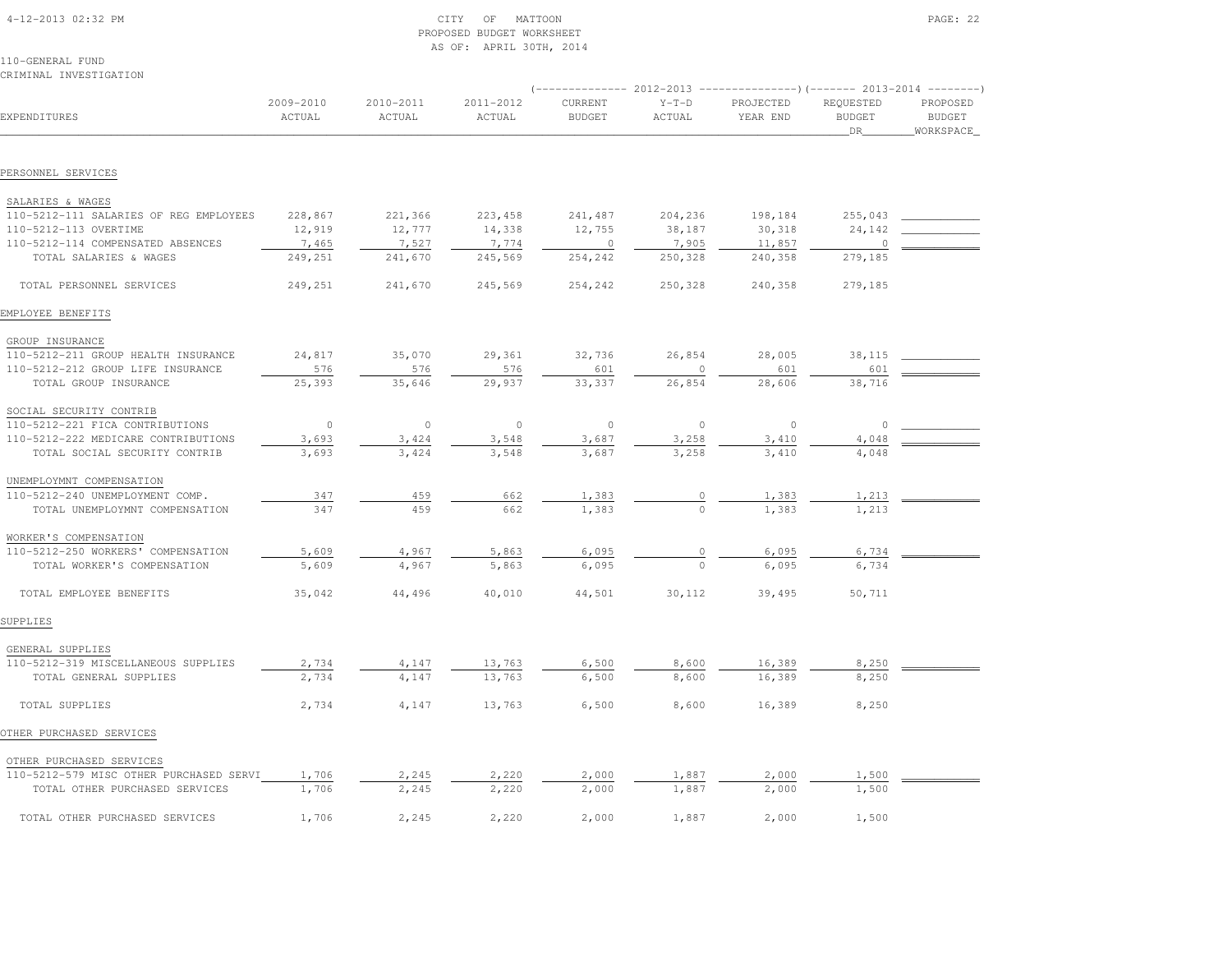|                                                                                      |                     |                     | PROPOSED BUDGET WORKSHEET<br>AS OF: APRIL 30TH, 2014 |                   |                                                                                          |                       |                           |                                 |
|--------------------------------------------------------------------------------------|---------------------|---------------------|------------------------------------------------------|-------------------|------------------------------------------------------------------------------------------|-----------------------|---------------------------|---------------------------------|
| 110-GENERAL FUND<br>CRIMINAL INVESTIGATION                                           |                     |                     |                                                      |                   |                                                                                          |                       |                           |                                 |
| EXPENDITURES                                                                         | 2009-2010<br>ACTUAL | 2010-2011<br>ACTUAL | 2011-2012<br>ACTUAL                                  | CURRENT<br>BUDGET | $(----------2012-2013$ ---------------) (------- 2013-2014 -------)<br>$Y-T-D$<br>ACTUAL | PROJECTED<br>YEAR END | REQUESTED<br>BUDGET<br>DR | PROPOSED<br>BUDGET<br>WORKSPACE |
| OTHER OBJECTS                                                                        |                     |                     |                                                      |                   |                                                                                          |                       |                           |                                 |
| COMPUTER INFO SYS OBJECT<br>110-5212-863 COMPUTERS<br>TOTAL COMPUTER INFO SYS OBJECT | 1,697<br>1,697      | 806<br>806          | $\Omega$                                             | 6,000<br>6,000    | 6,118<br>6,118                                                                           | 6,118<br>6,118        | 3,600<br>3,600            |                                 |
| TOTAL OTHER OBJECTS                                                                  | 1,697               | 806                 | $\circ$                                              | 6,000             | 6,118                                                                                    | 6,118                 | 3,600                     |                                 |
| TOTAL CRIMINAL INVESTIGATION                                                         | 290,429             | 293,365             | 301,562                                              | 313,243           | 297,045                                                                                  | 304,360               | 343,246                   |                                 |

4-12-2013 02:32 PM CITY OF MATTOON PAGE: 23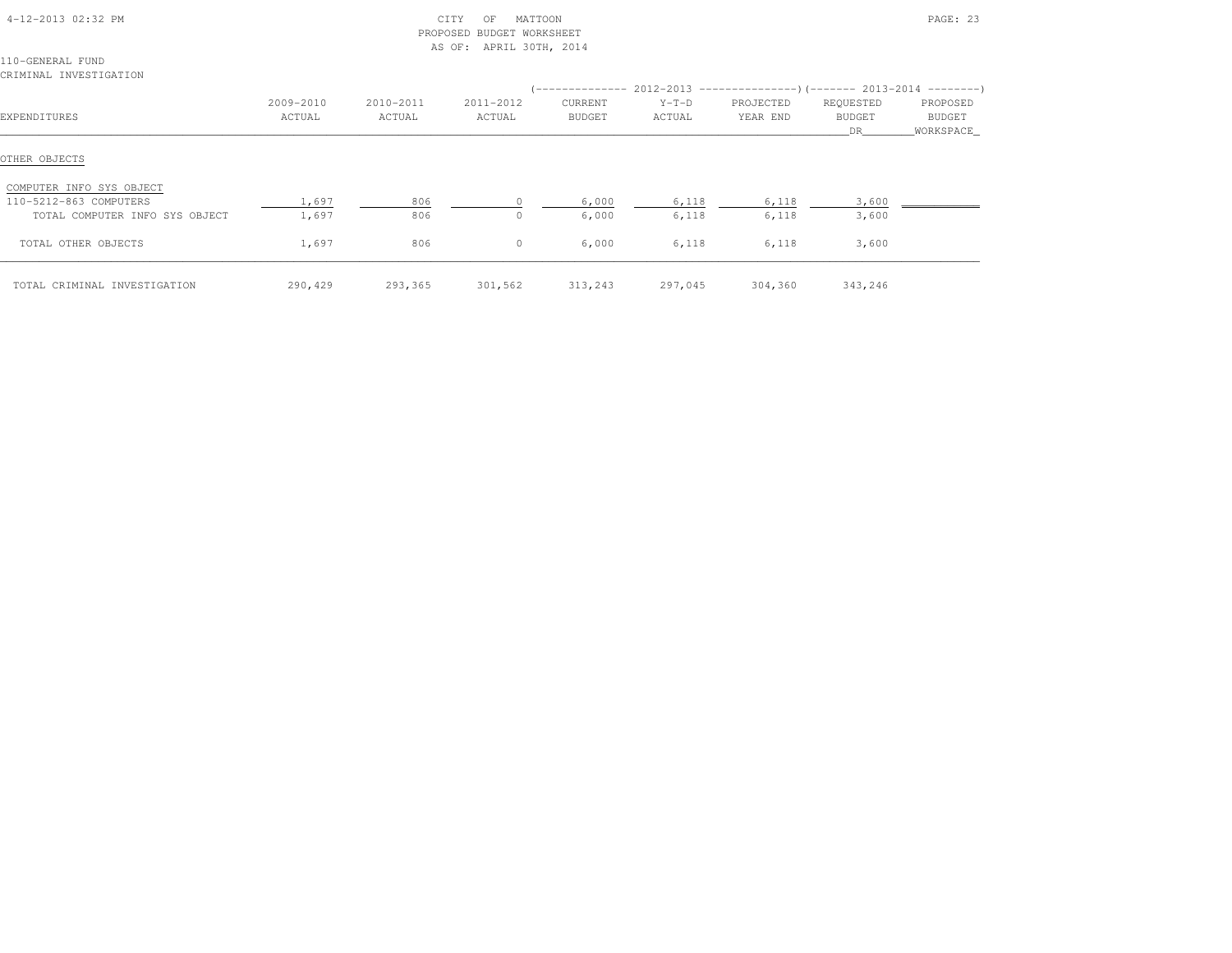|                                                                      |           |           | AS OF: APRIL 30TH, 2014 |               |                  |                                                                            |               |               |
|----------------------------------------------------------------------|-----------|-----------|-------------------------|---------------|------------------|----------------------------------------------------------------------------|---------------|---------------|
| 110-GENERAL FUND                                                     |           |           |                         |               |                  |                                                                            |               |               |
| PATROL                                                               |           |           |                         |               |                  |                                                                            |               |               |
|                                                                      |           |           |                         |               |                  | $($ -------------- 2012-2013 ----------------) (------- 2013-2014 -------- |               |               |
|                                                                      | 2009-2010 | 2010-2011 | 2011-2012               | CURRENT       | $Y-T-D$          | PROJECTED                                                                  | REQUESTED     | PROPOSED      |
| EXPENDITURES                                                         | ACTUAL    | ACTUAL    | ACTUAL                  | <b>BUDGET</b> | ACTUAL           | YEAR END                                                                   | <b>BUDGET</b> | <b>BUDGET</b> |
|                                                                      |           |           |                         |               |                  |                                                                            | DR            | WORKSPACE     |
|                                                                      |           |           |                         |               |                  |                                                                            |               |               |
| PERSONNEL SERVICES                                                   |           |           |                         |               |                  |                                                                            |               |               |
| SALARIES & WAGES                                                     |           |           |                         |               |                  |                                                                            |               |               |
| 110-5213-111 SALARIES OF REG EMPLOYEES                               | 1,743,211 | 1,600,364 | 1,585,564               | 1,763,179     | 1,658,719        | 1,715,184                                                                  | 1,829,901     |               |
| 110-5213-113 OVERTIME                                                | 59,005    | 82,064    | 100,277                 | 105,963       | 106,908          | 120,399                                                                    | 110,694       |               |
| 110-5213-114 COMPENSATED ABSENCES                                    | 127,343   | 69,029    | 84,496                  | $\circ$       | 93,741           | 140,612                                                                    | $\Omega$      |               |
| TOTAL SALARIES & WAGES                                               | 1,929,559 | 1,751,457 | 1,770,337               | 1,869,142     | 1,859,369        | 1,976,195                                                                  | 1,940,595     |               |
|                                                                      |           |           |                         |               |                  |                                                                            |               |               |
| TOTAL PERSONNEL SERVICES                                             | 1,929,559 | 1,751,457 | 1,770,337               | 1,869,142     | 1,859,369        | 1,976,195                                                                  | 1,940,595     |               |
| EMPLOYEE BENEFITS                                                    |           |           |                         |               |                  |                                                                            |               |               |
| GROUP INSURANCE                                                      |           |           |                         |               |                  |                                                                            |               |               |
| 110-5213-211 GROUP HEALTH INSURANCE                                  | 227,492   | 216,070   | 203,128                 | 235,009       | 220,944          | 243,287                                                                    | 268,042       |               |
| 110-5213-212 GROUP LIFE INSURANCE                                    | 4,464     | 4,032     | 4,032                   | 4,357         |                  | 4,357                                                                      | 4,357         |               |
| TOTAL GROUP INSURANCE                                                | 231,956   | 220,102   | 207,160                 | 239,366       | 220,944          | 247,644                                                                    | 272,399       |               |
| SOCIAL SECURITY CONTRIB                                              |           |           |                         |               |                  |                                                                            |               |               |
| 110-5213-221 FICA CONTRIBUTIONS                                      | $\circ$   | $\circ$   | 2,063                   | $\circ$       | 3,253            | 4,879                                                                      | 0             |               |
|                                                                      | 23,464    | 21,930    |                         | 26,060        |                  |                                                                            | 28,139        |               |
| 110-5213-222 MEDICARE CONTRIBUTIONS<br>TOTAL SOCIAL SECURITY CONTRIB | 23,464    | 21,930    | 23,831<br>25,894        | 26,060        | 24,234<br>27,486 | 26,331<br>31,210                                                           | 28,139        |               |
|                                                                      |           |           |                         |               |                  |                                                                            |               |               |
| UNEMPLOYMNT COMPENSATION                                             |           |           |                         |               |                  |                                                                            |               |               |
| 110-5213-240 UNEMPLOYMENT COMP.                                      | 2,687     | 3,212     | 4,637                   | 10,028        |                  | 10,028                                                                     | 8,791         |               |
| TOTAL UNEMPLOYMNT COMPENSATION                                       | 2,687     | 3,212     | 4,637                   | 10,028        | $\cap$           | 10,028                                                                     | 8,791         |               |
| WORKER'S COMPENSATION                                                |           |           |                         |               |                  |                                                                            |               |               |
| 110-5213-250 WORKERS' COMPENSATION                                   | 42,758    | 34,130    | 42,112                  | 44,709        |                  | 44,709                                                                     | 47,295        |               |
| TOTAL WORKER'S COMPENSATION                                          | 42,758    | 34,130    | 42,112                  | 44,709        | $\Omega$         | 44,709                                                                     | 47,295        |               |
|                                                                      |           |           |                         |               |                  |                                                                            |               |               |
| TOTAL EMPLOYEE BENEFITS                                              | 300,865   | 279,375   | 279,803                 | 320,162       | 248,430          | 333,591                                                                    | 356,624       |               |
| SUPPLIES                                                             |           |           |                         |               |                  |                                                                            |               |               |
| GENERAL SUPPLIES                                                     |           |           |                         |               |                  |                                                                            |               |               |
| 110-5213-319 MISCELLANEOUS SUPPLIES                                  | 3,331     | 4,021     | 4,006                   | 4,000         | 3,088            | 3,552                                                                      | 4,000         |               |
| TOTAL GENERAL SUPPLIES                                               | 3,331     | 4,021     | 4,006                   | 4,000         | 3,088            | 3,552                                                                      | 4,000         |               |
| TOTAL SUPPLIES                                                       | 3,331     | 4,021     | 4,006                   | 4,000         | 3,088            | 3,552                                                                      | 4,000         |               |
| OTHER PURCHASED SERVICES                                             |           |           |                         |               |                  |                                                                            |               |               |
|                                                                      |           |           |                         |               |                  |                                                                            |               |               |
| OTHER PURCHASED SERVICES<br>110-5213-579 MISC OTHER PURCHASED SERVI  | 23,682    | 28,315    | 24,493                  | 24,510        | 25,766           | 24,510                                                                     | 24,510        |               |
| TOTAL OTHER PURCHASED SERVICES                                       | 23,682    | 28,315    | 24,493                  | 24,510        | 25,766           | 24,510                                                                     | 24,510        |               |
|                                                                      |           |           |                         |               |                  |                                                                            |               |               |
| TOTAL OTHER PURCHASED SERVICES                                       | 23,682    | 28,315    | 24,493                  | 24,510        | 25,766           | 24,510                                                                     | 24,510        |               |

 4-12-2013 02:32 PM CITY OF MATTOON PAGE: 24PROPOSED BUDGET WORKSHEET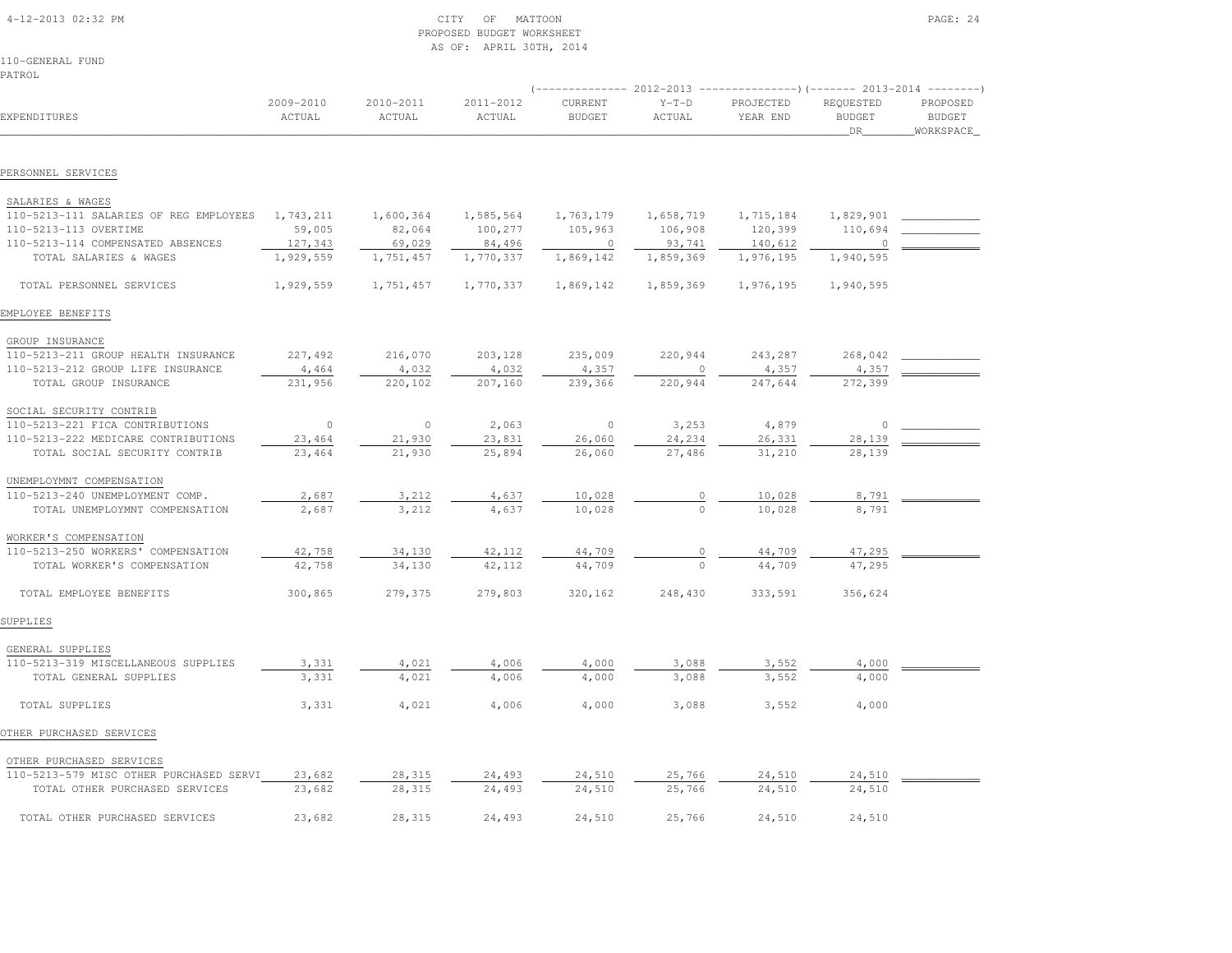| 4-12-2013 02:32 PM<br>110-GENERAL FUND |                     |                     | CITY<br>OF<br>PROPOSED<br>BUDGET WORKSHEET<br>AS OF: APRIL 30TH, 2014 | MATTOON           |                   |                                                                               |                                  | PAGE: 25                          |
|----------------------------------------|---------------------|---------------------|-----------------------------------------------------------------------|-------------------|-------------------|-------------------------------------------------------------------------------|----------------------------------|-----------------------------------|
| PATROL                                 |                     |                     |                                                                       |                   |                   | $(-$ -------------- 2012-2013 -----------------)(------- 2013-2014 ---------) |                                  |                                   |
| EXPENDITURES                           | 2009-2010<br>ACTUAL | 2010-2011<br>ACTUAL | 2011-2012<br>ACTUAL                                                   | CURRENT<br>BUDGET | $Y-T-D$<br>ACTUAL | PROJECTED<br>YEAR END                                                         | REQUESTED<br><b>BUDGET</b><br>DR | PROPOSED<br>BUDGET<br>_WORKSPACE_ |
| OTHER OBJECTS                          |                     |                     |                                                                       |                   |                   |                                                                               |                                  |                                   |
| COMPUTER INFO SYS OBJECT               |                     |                     |                                                                       |                   |                   |                                                                               |                                  |                                   |
| 110-5213-863 COMPUTERS                 | 20,665              | 1,611               | $\circ$                                                               | 12,000            | 12,000            | 12,000                                                                        | 22,200                           |                                   |
| TOTAL COMPUTER INFO SYS OBJECT         | 20,665              | 1,611               | $\circ$                                                               | 12,000            | 12,000            | 12,000                                                                        | 22,200                           |                                   |
| TOTAL OTHER OBJECTS                    | 20,665              | 1,611               | $\circ$                                                               | 12,000            | 12,000            | 12,000                                                                        | 22,200                           |                                   |
| TOTAL PATROL                           | 2,278,102           | 2,064,779           | 2,078,639                                                             |                   |                   | 2,229,814 2,148,653 2,349,847                                                 | 2,347,929                        |                                   |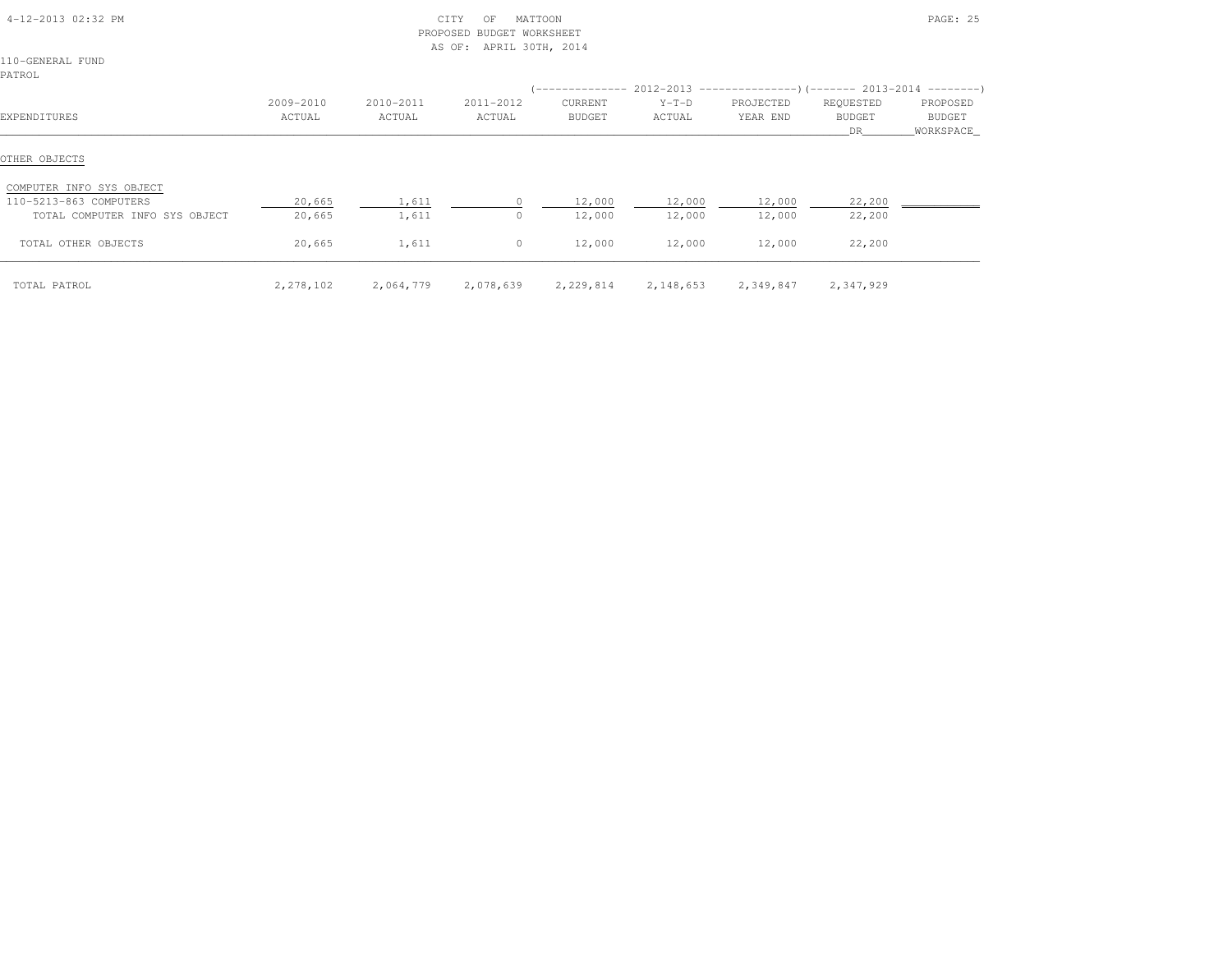| 4-12-2013 02:32 PM |  |  |
|--------------------|--|--|

# $\begin{array}{ccc} \text{CITY} & \text{OF} & \text{MATTON} \end{array}$  PROPOSED BUDGET WORKSHEETAS OF: APRIL 30TH, 2014

110-GENERAL FUNDK-9 SERVICE

|                                                            |                     |                     |                     |                          |                   | $(----------2012-2013$ ---------------) (------- 2013-2014 -------) |                                   |                                        |
|------------------------------------------------------------|---------------------|---------------------|---------------------|--------------------------|-------------------|---------------------------------------------------------------------|-----------------------------------|----------------------------------------|
| EXPENDITURES                                               | 2009-2010<br>ACTUAL | 2010-2011<br>ACTUAL | 2011-2012<br>ACTUAL | CURRENT<br><b>BUDGET</b> | $Y-T-D$<br>ACTUAL | PROJECTED<br>YEAR END                                               | REQUESTED<br><b>BUDGET</b><br>DR. | PROPOSED<br><b>BUDGET</b><br>WORKSPACE |
| PERSONNEL SERVICES                                         |                     |                     |                     |                          |                   |                                                                     |                                   |                                        |
|                                                            |                     |                     |                     |                          |                   |                                                                     |                                   |                                        |
| SALARIES & WAGES                                           |                     |                     |                     |                          |                   |                                                                     |                                   |                                        |
| 110-5214-111 SALARIES OF REG EMPLOYEES                     | 57,868              | 56,044              | 51,971              | 57,310                   | 52,265            | 53,629                                                              | 58,388                            |                                        |
| 110-5214-113 OVERTIME<br>110-5214-114 COMPENSATED ABSENCES | $\circ$<br>1,964    | 1,582<br>1,983      | 3,053<br>1,812      | 3,877<br>$\circ$         | 5,139<br>1,848    | 5,669<br>2,772                                                      | 3,950<br>$\circ$                  |                                        |
| TOTAL SALARIES & WAGES                                     | 59,832              | 59,609              | 56,835              | 61,187                   | 59,252            | 62,070                                                              | 62,338                            |                                        |
|                                                            |                     |                     |                     |                          |                   |                                                                     |                                   |                                        |
| TOTAL PERSONNEL SERVICES                                   | 59,832              | 59,609              | 56,835              | 61,187                   | 59,252            | 62,070                                                              | 62,338                            |                                        |
| EMPLOYEE BENEFITS                                          |                     |                     |                     |                          |                   |                                                                     |                                   |                                        |
| GROUP INSURANCE                                            |                     |                     |                     |                          |                   |                                                                     |                                   |                                        |
| 110-5214-211 GROUP HEALTH INSURANCE                        | 7,768               | 8,768               | 8,448               | 9,461                    | 8,672             | 9,461                                                               | 10,507                            |                                        |
| 110-5214-212 GROUP LIFE INSURANCE                          | 144                 | 144                 | 144                 | 150                      | 0                 | 150                                                                 | 150                               |                                        |
| TOTAL GROUP INSURANCE                                      | 7,912               | 8,912               | 8,592               | 9,611                    | 8,672             | 9,611                                                               | 10,657                            |                                        |
| SOCIAL SECURITY CONTRIB                                    |                     |                     |                     |                          |                   |                                                                     |                                   |                                        |
| 110-5214-221 FICA CONTRIBUTIONS                            | $\circ$             | $\circ$             | $\circ$             | $\circ$                  | $\circ$           | $\circ$                                                             | $\circ$                           |                                        |
| 110-5214-222 MEDICARE CONTRIBUTIONS                        | 871                 | 837                 | 818                 | 887                      | 798               | 871                                                                 | 904                               |                                        |
| TOTAL SOCIAL SECURITY CONTRIB                              | 871                 | 837                 | 818                 | 887                      | 798               | 871                                                                 | 904                               |                                        |
| UNEMPLOYMNT COMPENSATION                                   |                     |                     |                     |                          |                   |                                                                     |                                   |                                        |
| 110-5214-240 UNEMPLOYMENT COMP.                            | 87                  | 114                 | 166                 | 346                      | $\overline{0}$    | 346                                                                 | 303                               |                                        |
| TOTAL UNEMPLOYMNT COMPENSATION                             | 87                  | 114                 | 166                 | 346                      |                   | 346                                                                 | 303                               |                                        |
| WORKER'S COMPENSATION                                      |                     |                     |                     |                          |                   |                                                                     |                                   |                                        |
| 110-5214-250 WORKERS' COMPENSATION                         | 1,396               | 1,232               | 1,389               | 1,460                    |                   | 1,460                                                               | 1,517                             |                                        |
| TOTAL WORKER'S COMPENSATION                                | 1,396               | 1,232               | 1,389               | 1,460                    | $\Omega$          | 1,460                                                               | 1,517                             |                                        |
| TOTAL EMPLOYEE BENEFITS                                    | 10,266              | 11,096              | 10,965              | 12,304                   | 9,470             | 12,288                                                              | 13,381                            |                                        |
| SUPPLIES                                                   |                     |                     |                     |                          |                   |                                                                     |                                   |                                        |
| GENERAL SUPPLIES                                           |                     |                     |                     |                          |                   |                                                                     |                                   |                                        |
| 110-5214-319 MISCELLANEOUS SUPPLIES                        | 456                 | 162                 | 1,299               | 200                      | 23                | 109                                                                 | 200                               |                                        |
| TOTAL GENERAL SUPPLIES                                     | 456                 | 162                 | 1,299               | 200                      | 23                | 109                                                                 | 200                               |                                        |
| TOTAL SUPPLIES                                             | 456                 | 162                 | 1,299               | 200                      | 23                | 109                                                                 | 200                               |                                        |
| OTHER PURCHASED SERVICES                                   |                     |                     |                     |                          |                   |                                                                     |                                   |                                        |
| OTHER PURCHASED SERVICES                                   |                     |                     |                     |                          |                   |                                                                     |                                   |                                        |
| 110-5214-579 MISC OTHER PURCHASED SERVI                    | 1,126               | 602                 | 455                 | 650                      | 781               | 1,171                                                               | 2,000                             |                                        |
| TOTAL OTHER PURCHASED SERVICES                             | 1,126               | 602                 | 455                 | 650                      | 781               | 1,171                                                               | 2,000                             |                                        |
| TOTAL OTHER PURCHASED SERVICES                             | 1,126               | 602                 | 455                 | 650                      | 781               | 1,171                                                               | 2,000                             |                                        |
| TOTAL K-9 SERVICE                                          | 71,680              | 71,468              | 69,554              | 74,341                   | 69,526            | 75,638                                                              | 77,919                            |                                        |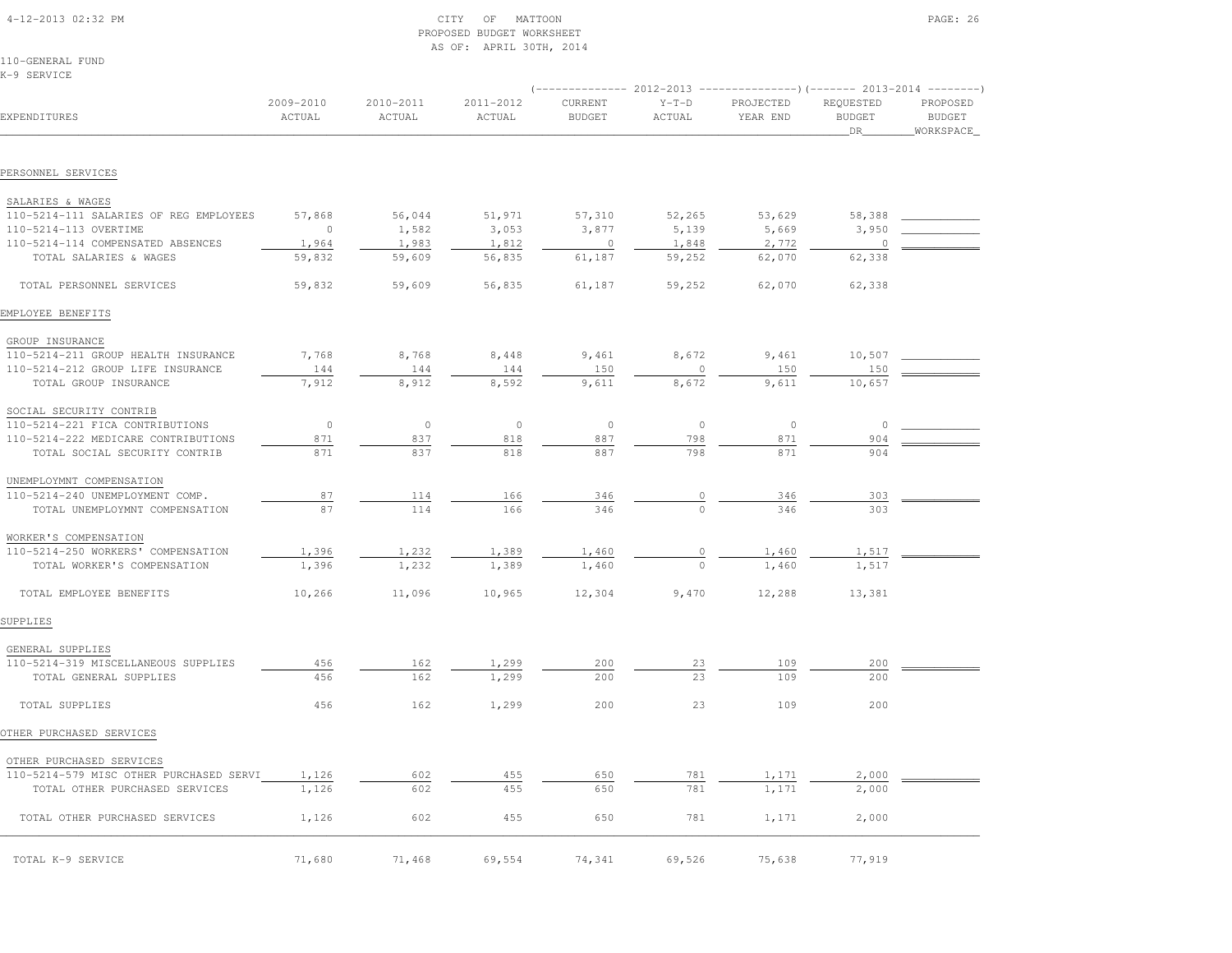| 110-GENERAL FUND<br>AUTOMOTIVE SERVICES |                     |                     |                     |                                              |                   |                                                                                    |                                  |                                        |
|-----------------------------------------|---------------------|---------------------|---------------------|----------------------------------------------|-------------------|------------------------------------------------------------------------------------|----------------------------------|----------------------------------------|
| EXPENDITURES                            | 2009-2010<br>ACTUAL | 2010-2011<br>ACTUAL | 2011-2012<br>ACTUAL | ( --------------<br>CURRENT<br><b>BUDGET</b> | $Y-T-D$<br>ACTUAL | $2012-2013$ ----------------)(------- 2013-2014 --------)<br>PROJECTED<br>YEAR END | REQUESTED<br><b>BUDGET</b><br>DR | PROPOSED<br><b>BUDGET</b><br>WORKSPACE |
|                                         |                     |                     |                     |                                              |                   |                                                                                    |                                  |                                        |
| SUPPLIES                                |                     |                     |                     |                                              |                   |                                                                                    |                                  |                                        |
| GENERAL SUPPLIES                        |                     |                     |                     |                                              |                   |                                                                                    |                                  |                                        |
| 110-5223-316 TOOL & EQUIPMENT           | 441                 | $\overline{0}$      | 258                 | 250                                          | 773               | 300                                                                                | 250                              |                                        |
| 110-5223-318 VEHICLE PARTS              | 1,808               | 1,230               | 3,436               | 11,000                                       | 11,107            | 11,000                                                                             | 11,000                           |                                        |
| 110-5223-319 MISCELLANEOUS SUPPLIES     | 1,164               | 2,283               | 3,211               | 2,500                                        | 2,593             | 2,500                                                                              | 2,500                            |                                        |
| TOTAL GENERAL SUPPLIES                  | 3,413               | 3,513               | 6,906               | 13,750                                       | 14,473            | 13,800                                                                             | 13,750                           |                                        |
| ENERGY                                  |                     |                     |                     |                                              |                   |                                                                                    |                                  |                                        |
| 110-5223-326 FUEL                       | 64,768              | 69,288              | 80,390              | 90,000                                       | 93,604            | 91,000                                                                             | 100,000                          |                                        |
| TOTAL ENERGY                            | 64,768              | 69,288              | 80,390              | 90,000                                       | 93,604            | 91,000                                                                             | 100,000                          |                                        |
| TOTAL SUPPLIES                          | 68,181              | 72,800              | 87,296              | 103,750                                      | 108,077           | 104,800                                                                            | 113,750                          |                                        |
| PURCHASED PROP MAINT SRV                |                     |                     |                     |                                              |                   |                                                                                    |                                  |                                        |
| REPAIR & MAINT SERVICES                 |                     |                     |                     |                                              |                   |                                                                                    |                                  |                                        |
| 110-5223-434 REPAIR OF VEHICLES         | 47,313              | 46,876              | 31,613              | 35,000                                       | 37,191            | 35,000                                                                             | 35,000                           |                                        |
| 110-5223-439 OTHER REPAIR & MAINT SRVCS | $\circ$             | $\circ$             | $\circ$             | $\circ$                                      | $\circ$           | $\circ$                                                                            | $\circ$                          |                                        |
| TOTAL REPAIR & MAINT SERVICES           | 47,313              | 46,876              | 31,613              | 35,000                                       | 37,191            | 35,000                                                                             | 35,000                           |                                        |
| TOTAL PURCHASED PROP MAINT SRV          | 47,313              | 46,876              | 31,613              | 35,000                                       | 37,191            | 35,000                                                                             | 35,000                           |                                        |
| PROPERTY                                |                     |                     |                     |                                              |                   |                                                                                    |                                  |                                        |
| MACHINERY & EQUIPMENT                   |                     |                     |                     |                                              |                   |                                                                                    |                                  |                                        |
| 110-5223-742 VEHICLES                   | 15,652              | 36,273              | 47,868              | 99,650                                       | 14,017            | 64,768                                                                             | $\circ$                          |                                        |
| 110-5223-743 MEF CONTRIBUTION           | $\circ$             | $\circ$             | $\circ$             | $\circ$                                      | 99,650            | $\Omega$                                                                           | 29,000                           |                                        |
| TOTAL MACHINERY & EQUIPMENT             | 15,652              | 36,273              | 47,868              | 99,650                                       | 113,667           | 64,768                                                                             | 29,000                           |                                        |
| TOTAL PROPERTY                          | 15,652              | 36,273              | 47,868              | 99,650                                       | 113,667           | 64,768                                                                             | 29,000                           |                                        |
| TOTAL AUTOMOTIVE SERVICES               | 131,146             | 155,949             | 166,777             | 238,400                                      | 258,935           | 204,568                                                                            | 177,750                          |                                        |

 4-12-2013 02:32 PM CITY OF MATTOON PAGE: 27PROPOSED BUDGET WORKSHEET

AS OF: APRIL 30TH, 2014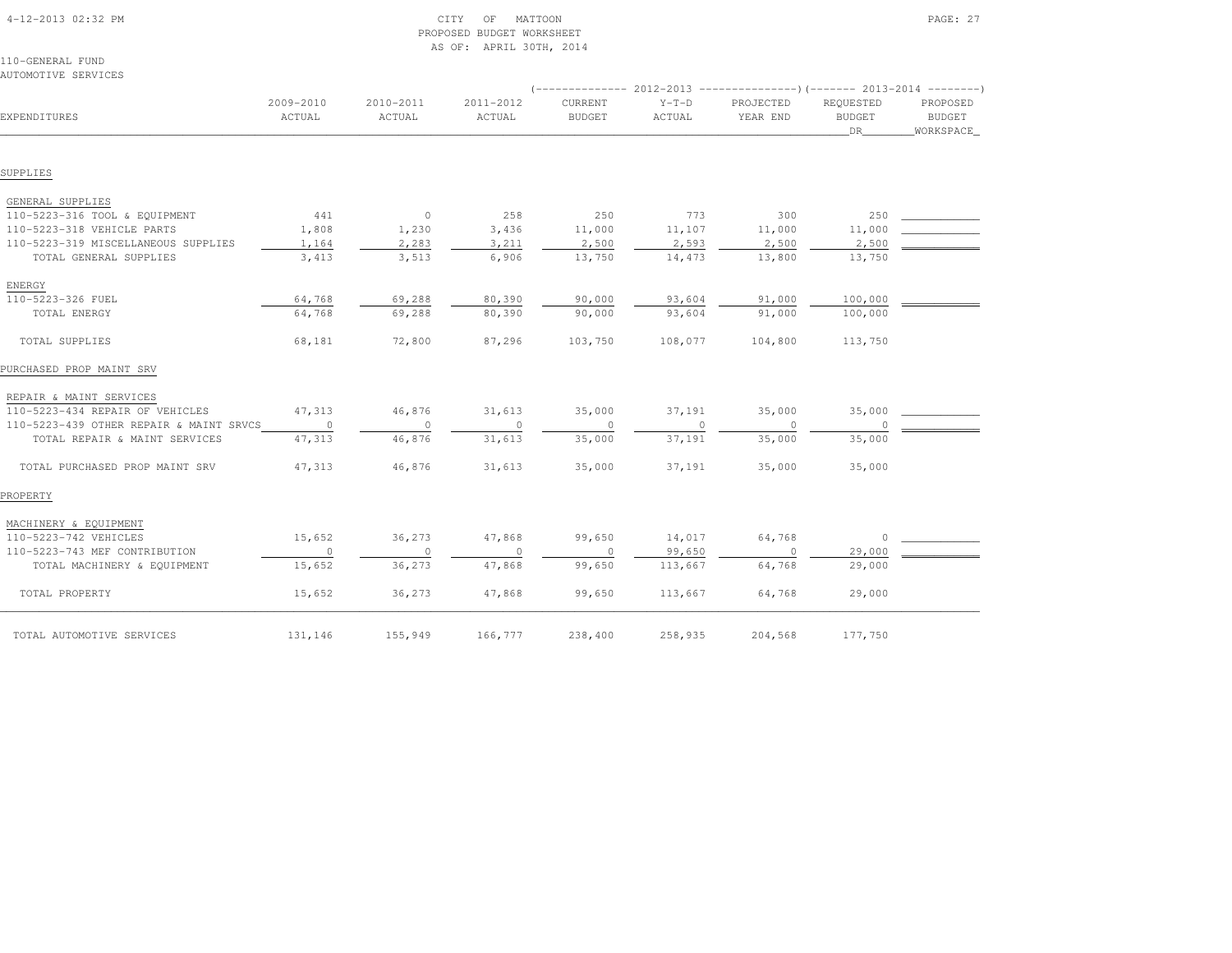| 110-GENERAL FUND                        |                     |                     | AS OF: APRIL SUIH, ZUIS |                                 |                   |                                                                             |                                  |                                        |
|-----------------------------------------|---------------------|---------------------|-------------------------|---------------------------------|-------------------|-----------------------------------------------------------------------------|----------------------------------|----------------------------------------|
| POLICE BUILDINGS                        |                     |                     |                         |                                 |                   |                                                                             |                                  |                                        |
|                                         |                     |                     |                         |                                 |                   | $($ -------------- 2012-2013 ----------------) (------- 2013-2014 --------) |                                  |                                        |
| EXPENDITURES                            | 2009-2010<br>ACTUAL | 2010-2011<br>ACTUAL | 2011-2012<br>ACTUAL     | <b>CURRENT</b><br><b>BUDGET</b> | $Y-T-D$<br>ACTUAL | PROJECTED<br>YEAR END                                                       | REQUESTED<br><b>BUDGET</b><br>DR | PROPOSED<br><b>BUDGET</b><br>WORKSPACE |
|                                         |                     |                     |                         |                                 |                   |                                                                             |                                  |                                        |
| SUPPLIES                                |                     |                     |                         |                                 |                   |                                                                             |                                  |                                        |
| GENERAL SUPPLIES                        |                     |                     |                         |                                 |                   |                                                                             |                                  |                                        |
| 110-5224-312 CLEANING SUPPLIES          | 4,895               | 3,468               | 3,652                   | 3,500                           | 3,440             | 3,500                                                                       | 3,500                            |                                        |
| 110-5224-316 TOOLS & EQUIPMENT          | 423                 | 1,356               | 2,152                   | 1,000                           | 1,101             | 1,000                                                                       | 1,000                            |                                        |
| TOTAL GENERAL SUPPLIES                  | 5,318               | 4,824               | 5,804                   | 4,500                           | 4,541             | 4,500                                                                       | 4,500                            |                                        |
| ENERGY                                  |                     |                     |                         |                                 |                   |                                                                             |                                  |                                        |
| 110-5224-321 UTILITIES                  | 102,626             | 72,485              | 56,231                  | 85,200                          | 56,067            | 60,200                                                                      | 71,200                           |                                        |
| TOTAL ENERGY                            | 102,626             | 72,485              | 56,231                  | 85,200                          | 56,067            | 60,200                                                                      | 71,200                           |                                        |
| TOTAL SUPPLIES                          | 107,944             | 77,309              | 62,035                  | 89,700                          | 60,608            | 64,700                                                                      | 75,700                           |                                        |
| PURCHASED PROP MAINT SRV                |                     |                     |                         |                                 |                   |                                                                             |                                  |                                        |
| REPAIR & MAINT SERVICES                 |                     |                     |                         |                                 |                   |                                                                             |                                  |                                        |
| 110-5224-432 REPAIR OF BUILDINGS        | 15,858              | 20,899              | 26,112                  | 7,500                           | 10,843            | 7,500                                                                       | 15,000                           |                                        |
| 110-5224-435 ELEVATOR SERVICE AGREEMEN  | 8,096               | 8,281               | 8,948                   | 13,000                          | 12,474            | 13,000                                                                      | 10,000                           |                                        |
| 110-5224-439 OTHER REPAIR & MAINT SRVCS | 7,702               | 28,544              | 16,692                  | 10,000                          | 12,593            | 6,009                                                                       | 25,000                           |                                        |
| TOTAL REPAIR & MAINT SERVICES           | 31,656              | 57,725              | 51,753                  | 30,500                          | 35,910            | 26,509                                                                      | 50,000                           |                                        |
| TOTAL PURCHASED PROP MAINT SRV          | 31,656              | 57,725              | 51,753                  | 30,500                          | 35,910            | 26,509                                                                      | 50,000                           |                                        |
| OTHER OBJECTS                           |                     |                     |                         |                                 |                   |                                                                             |                                  |                                        |
| FINANCIAL TRANS OBJECTS                 |                     |                     |                         |                                 |                   |                                                                             |                                  |                                        |
| 110-5224-828 REAL ESTATE TAXES          | 18                  | 18                  | 73                      |                                 | 78                | 118                                                                         | 0                                |                                        |
| TOTAL FINANCIAL TRANS OBJECTS           | 18                  | 18                  | 73                      |                                 | 78                | 118                                                                         | $\Omega$                         |                                        |
| TOTAL OTHER OBJECTS                     | 18                  | 18                  | 73                      | $\circ$                         | 78                | 118                                                                         | $\circ$                          |                                        |
| TOTAL POLICE BUILDINGS                  | 139,619             | 135,052             | 113,861                 | 120,200                         | 96,597            | 91,327                                                                      | 125,700                          |                                        |

 4-12-2013 02:32 PM CITY OF MATTOON PAGE: 28PROPOSED BUDGET WORKSHEET

AS OF: APRIL 30TH, 2014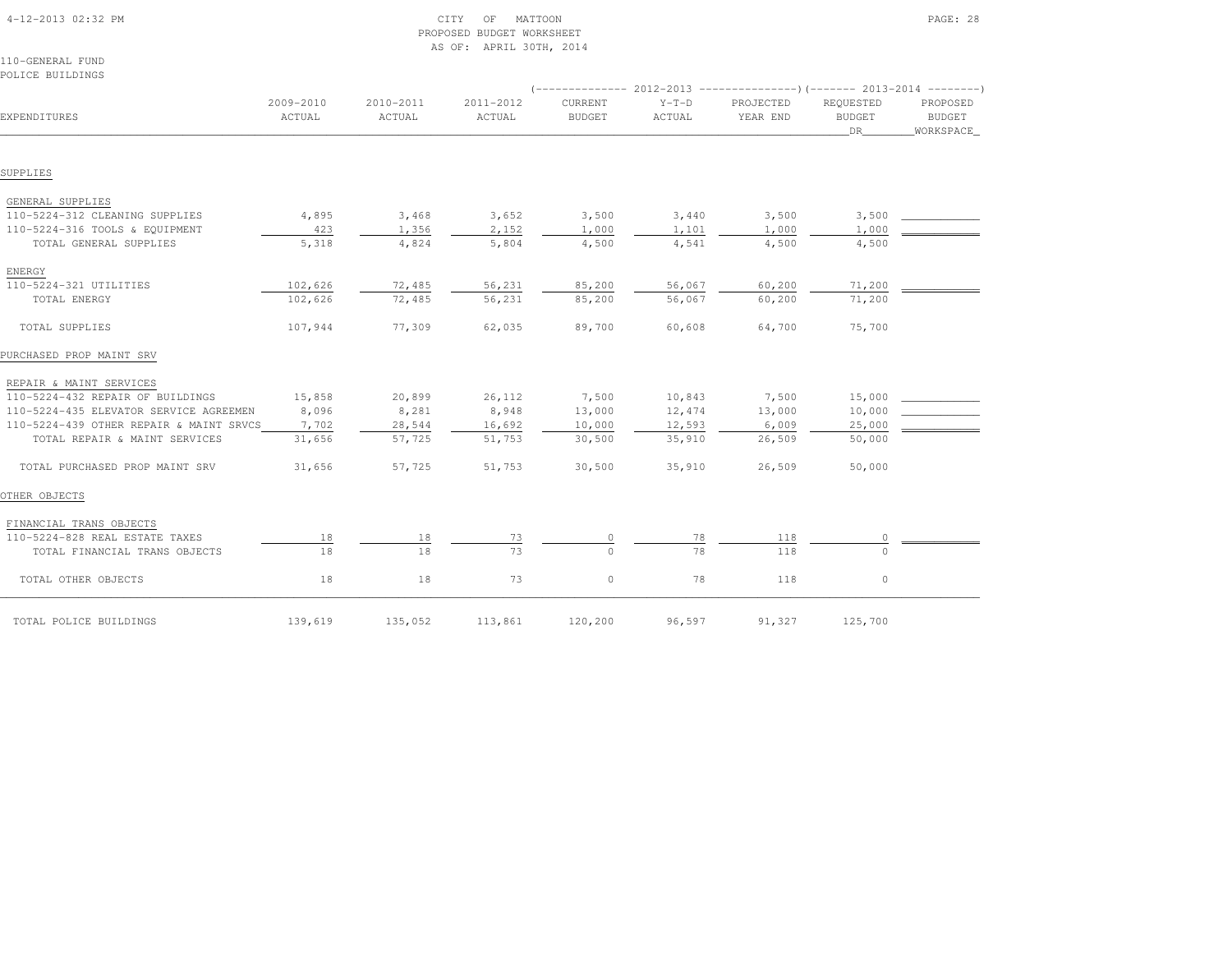| 4-12-2013 02:32 PM                                         | MATTOON<br>CITY<br>OF<br>PROPOSED BUDGET WORKSHEET<br>AS OF: APRIL 30TH, 2014 |           |           |               |              |                                                                          |                     | PAGE: 29                   |
|------------------------------------------------------------|-------------------------------------------------------------------------------|-----------|-----------|---------------|--------------|--------------------------------------------------------------------------|---------------------|----------------------------|
| 110-GENERAL FUND                                           |                                                                               |           |           |               |              |                                                                          |                     |                            |
| SCHOOL RESOURCE PROGRAM                                    |                                                                               |           |           |               |              | (-------------- 2012-2013 ----------------) (------- 2013-2014 --------' |                     |                            |
|                                                            | 2009-2010                                                                     | 2010-2011 | 2011-2012 | CURRENT       | $Y-T-D$      | PROJECTED                                                                | REQUESTED           | PROPOSED                   |
| EXPENDITURES                                               | ACTUAL                                                                        | ACTUAL    | ACTUAL    | <b>BUDGET</b> | ACTUAL       | YEAR END                                                                 | <b>BUDGET</b><br>DR | <b>BUDGET</b><br>WORKSPACE |
| PERSONNEL SERVICES                                         |                                                                               |           |           |               |              |                                                                          |                     |                            |
|                                                            |                                                                               |           |           |               |              |                                                                          |                     |                            |
| SALARIES & WAGES<br>110-5227-111 SALARIES OF REG EMPLOYEES | 62,085                                                                        | 67,192    | 67,344    | 69,117        | 64,856       | 65,676                                                                   | 69,724              |                            |
| 110-5227-113 OVERTIME                                      | 3,542                                                                         | 7,855     | 6,129     | 6,082         | 770          | 1,155                                                                    | 812                 |                            |
| 110-5227-114 COMPENSATED ABSENCES                          | 1,837                                                                         | 1,837     | 1,891     | $\circ$       | 1,866        | 2,799                                                                    | $\circ$             |                            |
| TOTAL SALARIES & WAGES                                     | 67,464                                                                        | 76,884    | 75,364    | 75,198        | 67,491       | 69,629                                                                   | 70,536              |                            |
| TOTAL PERSONNEL SERVICES                                   | 67,464                                                                        | 76,884    | 75,364    | 75,198        | 67,491       | 69,629                                                                   | 70,536              |                            |
| EMPLOYEE BENEFITS                                          |                                                                               |           |           |               |              |                                                                          |                     |                            |
| GROUP INSURANCE                                            |                                                                               |           |           |               |              |                                                                          |                     |                            |
| 110-5227-211 GROUP HEALTH INSURANCE                        | 7,768                                                                         | 8,768     | 8,448     | 9,461         | 8,672        | 9,461                                                                    | 10,507              |                            |
| 110-5227-212 GROUP LIFE INSURANCE                          | 144                                                                           | 144       | 144       | 150           | $\mathbf{0}$ | 150                                                                      | 150                 |                            |
| TOTAL GROUP INSURANCE                                      | 7,912                                                                         | 8,912     | 8,592     | 9,611         | 8,672        | 9,611                                                                    | 10,657              |                            |
| SOCIAL SECURITY CONTRIB                                    |                                                                               |           |           |               |              |                                                                          |                     |                            |
| 110-5227-221 FICA CONTRIBUTIONS                            | 532                                                                           | 802       | 894       | 651           | 755          | 738                                                                      | 651                 |                            |
| 110-5227-222 MEDICARE CONTRIBUTIONS                        | 987                                                                           | 1,085     | 1,101     | 1,090         | 923          | 986                                                                      | 1,023               |                            |
| TOTAL SOCIAL SECURITY CONTRIB                              | 1,518                                                                         | 1,887     | 1,995     | 1,741         | 1,677        | 1,724                                                                    | 1,674               |                            |
| UNEMPLOYMNT COMPENSATION                                   |                                                                               |           |           |               |              |                                                                          |                     |                            |
| 110-5227-240 UNEMPLOYMENT COMP.                            | 1,600                                                                         | 1,466     | 1,743     | 614           | $\circ$      | 614                                                                      | 571                 |                            |
| TOTAL UNEMPLOYMNT COMPENSATION                             | 1,600                                                                         | 1,466     | 1,743     | 614           | $\Omega$     | 614                                                                      | 571                 |                            |
| WORKER'S COMPENSATION                                      |                                                                               |           |           |               |              |                                                                          |                     |                            |
| 110-5227-250 WORKERS' COMPENSATION                         | 188                                                                           | 166       | 357       | 2,007         | 0            | 2,007                                                                    | 1,935               |                            |
| TOTAL WORKER'S COMPENSATION                                | 188                                                                           | 166       | 357       | 2,007         | $\circ$      | 2,007                                                                    | 1,935               |                            |
| TOTAL EMPLOYEE BENEFITS                                    | 11,218                                                                        | 12,431    | 12,687    | 13,973        | 10,349       | 13,956                                                                   | 14,837              |                            |
| TOTAL SCHOOL RESOURCE PROGRAM                              | 78,682                                                                        | 89,314    | 88,051    | 89,171        | 77,841       | 83,585                                                                   | 85,373              |                            |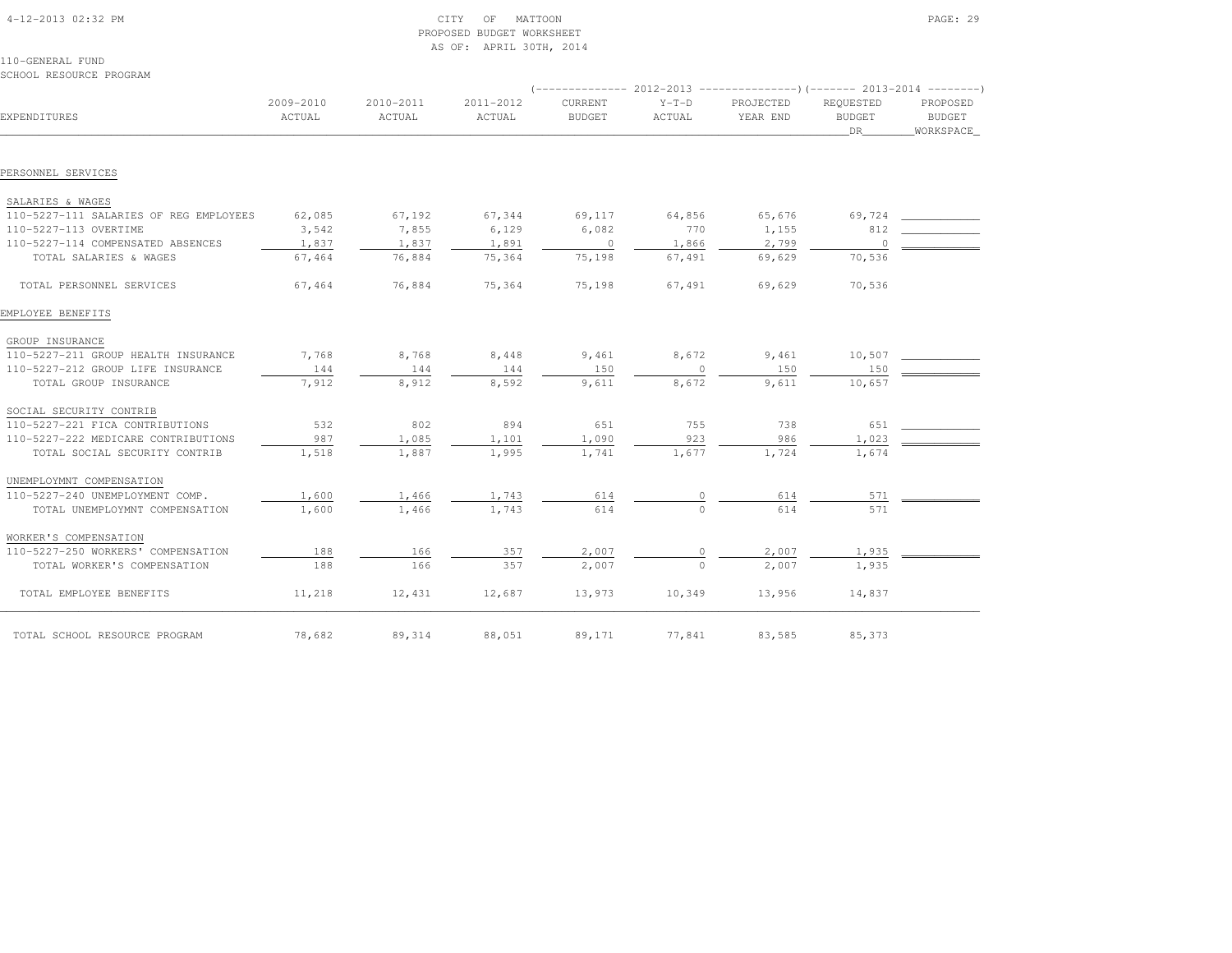| 4-12-2013 02:32 PM |  |  |
|--------------------|--|--|

# $\begin{array}{ccc} \text{CITY} & \text{OF} & \text{MATTOON} \end{array}$  PROPOSED BUDGET WORKSHEETAS OF: APRIL 30TH, 2014

| FIRE PROTECTION ADMIN.                            |                     |                     |                     |                          |                   |                       |                                  |                                          |
|---------------------------------------------------|---------------------|---------------------|---------------------|--------------------------|-------------------|-----------------------|----------------------------------|------------------------------------------|
| EXPENDITURES                                      | 2009-2010<br>ACTUAL | 2010-2011<br>ACTUAL | 2011-2012<br>ACTUAL | CURRENT<br><b>BUDGET</b> | $Y-T-D$<br>ACTUAL | PROJECTED<br>YEAR END | REQUESTED<br><b>BUDGET</b><br>DR | PROPOSED<br><b>BUDGET</b><br>_WORKSPACE_ |
| PERSONNEL SERVICES                                |                     |                     |                     |                          |                   |                       |                                  |                                          |
| SALARIES & WAGES                                  |                     |                     |                     |                          |                   |                       |                                  |                                          |
| 110-5241-111 SALARIES OF REG EMPLOYEES            | 1,822,266           | 1,677,401           | 1,670,713           | 1,996,895                | 1,644,764         | 1,636,594             | 2,077,024                        |                                          |
| 110-5241-112 SALARIES OF PART-TIME EMPL           | $\circ$             | $\circ$             | $\circ$             | $\circ$                  | 1,659             | $\circ$               | 12,600                           |                                          |
| 110-5241-113 OVERTIME                             | 72,201              | 167,955             | 142,415             | 145,000                  | 192,921           | 217,862               | 209,235                          |                                          |
| 110-5241-114 COMPENSATED ABSENCES                 | 334,879             | 258,469             | 266,279             | $\circ$                  | 271,919           | 318,753               | $\circ$                          |                                          |
| TOTAL SALARIES & WAGES                            | 2,229,347           | 2,103,824           | 2,079,406           | 2,141,895                | 2, 111, 263       | 2,173,209             | 2,298,859                        |                                          |
| TOTAL PERSONNEL SERVICES                          | 2,229,347           | 2,103,824           | 2,079,406           | 2,141,895                | 2, 111, 263       | 2,173,209             | 2,298,859                        |                                          |
| EMPLOYEE BENEFITS                                 |                     |                     |                     |                          |                   |                       |                                  |                                          |
| GROUP INSURANCE                                   |                     |                     |                     |                          |                   |                       |                                  |                                          |
| 110-5241-211 GROUP HEALTH INSURANCE               | 247,803             | 255,600             | 238,266             | 277,206                  | 253,317           | 276,614               | 316,664                          |                                          |
| 110-5241-212 GROUP LIFE INSURANCE                 | 5,112               | 4,752               | 4,608               | 4,808                    | $\circ$           | 4,808                 | 4,808                            |                                          |
| TOTAL GROUP INSURANCE                             | 252,915             | 260,352             | 242,874             | 282,013                  | 253,317           | 281,422               | 321,472                          |                                          |
| SOCIAL SECURITY CONTRIB                           |                     |                     |                     |                          |                   |                       |                                  |                                          |
| 110-5241-221 FICA CONTRIBUTIONS                   | $\circ$             | $\circ$             | $\circ$             | $\mathbb O$              | 83                | $\circ$               | 781                              |                                          |
| 110-5241-222 MEDICARE CONTRIBUTIONS               | 29,532              | 28,640              | 28,844              | 29,924                   | 27,497            | 29,464                | 32,124                           |                                          |
| TOTAL SOCIAL SECURITY CONTRIB                     | 29,532              | 28,640              | 28,844              | 29,924                   | 27,579            | 29,464                | 32,905                           |                                          |
| RETIREMENT CONTRIBTUIONS                          |                     |                     |                     |                          |                   |                       |                                  |                                          |
| 110-5241-233 FIREFIGHTERS PENSION CONTR 1,230,187 |                     | 1,375,069           | 1,349,661           | 1,381,685                | 75,418            | 1,387,685             | 1,326,944                        |                                          |
| TOTAL RETIREMENT CONTRIBTUIONS                    | 1,230,187           | 1,375,069           | 1,349,661           | 1,381,685                | 75,418            | 1,387,685             | 1,326,944                        |                                          |
| UNEMPLOYMNT COMPENSATION                          |                     |                     |                     |                          |                   |                       |                                  |                                          |
| 110-5241-240 UNEMPLOYMENT COMP.                   | 3,294               | 3,786               | 5,300               | 11,065                   | 0                 | 11,065                | 9,997                            |                                          |
| TOTAL UNEMPLOYMNT COMPENSATION                    | 3,294               | 3,786               | 5,300               | 11,065                   |                   | 11,065                | 9,997                            |                                          |
| WORKER'S COMPENSATION                             |                     |                     |                     |                          |                   |                       |                                  |                                          |
| 110-5241-250 WORKERS' COMPENSATION                | 242,488             | 235,562             | 181,237             | 192,795                  | 0                 | 192,795               | 204,387                          |                                          |
| TOTAL WORKER'S COMPENSATION                       | 242,488             | 235,562             | 181,237             | 192,795                  | $\Omega$          | 192,795               | 204,387                          |                                          |
| TOTAL EMPLOYEE BENEFITS                           | 1,758,415           | 1,903,407           | 1,807,916           | 1,897,481                | 356,314           | 1,902,431             | 1,895,705                        |                                          |
| SUPPLIES                                          |                     |                     |                     |                          |                   |                       |                                  |                                          |
| GENERAL SUPPLIES                                  |                     |                     |                     |                          |                   |                       |                                  |                                          |
| 110-5241-311 OFFICE SUPPLIES                      | 1,453               | 1,349               | 1,049               | 2,350                    | 557               | 2,350                 | 3,800                            |                                          |
| 110-5241-312 CLEANING SUPPLIES                    | 2,714               | 2,964               | 3,423               | 5,300                    | 3,798             | 5,300                 | 5,300                            |                                          |
| 110-5241-313 MEDICAL & SAFETY SUPPLIES            | 7,368               | 7,307               | 32,558              | 12,935                   | 14,453            | 12,173                | 19,398                           |                                          |
| 110-5241-314 CHEMICALS                            | $\circ$             | $\circ$             | 14                  | $\mathbf{0}$             | $\circ$           | $\circ$               | $\Omega$                         |                                          |
| 110-5241-315 UNIFORMS & CLOTHING                  | 5,339               | 4,180               | 9,386               | 10,100                   | 9,055             | 10,100                | 12,760                           |                                          |
| 110-5241-316 TOOLS & EQUIPMENT                    | 2,718               | 15,413              | 8,121               | 20,000                   | 10,016            | 15,888                | 9,850                            |                                          |
| 110-5241-318 VEHICLE PARTS                        | 3,007               | 6,742               | 4,715               | 8,860                    | 4,310             | 8,860                 | 10,640                           |                                          |
| 110-5241-319 MISCELLANEOUS SUPPLIES               | 5,428               | 3,688               | 5,732               | 6,730                    | 5,813             | 6,730                 | 7,670                            |                                          |
| TOTAL GENERAL SUPPLIES                            | 28,026              | 41,642              | 64,999              | 66,275                   | 48,002            | 61,401                | 69,418                           |                                          |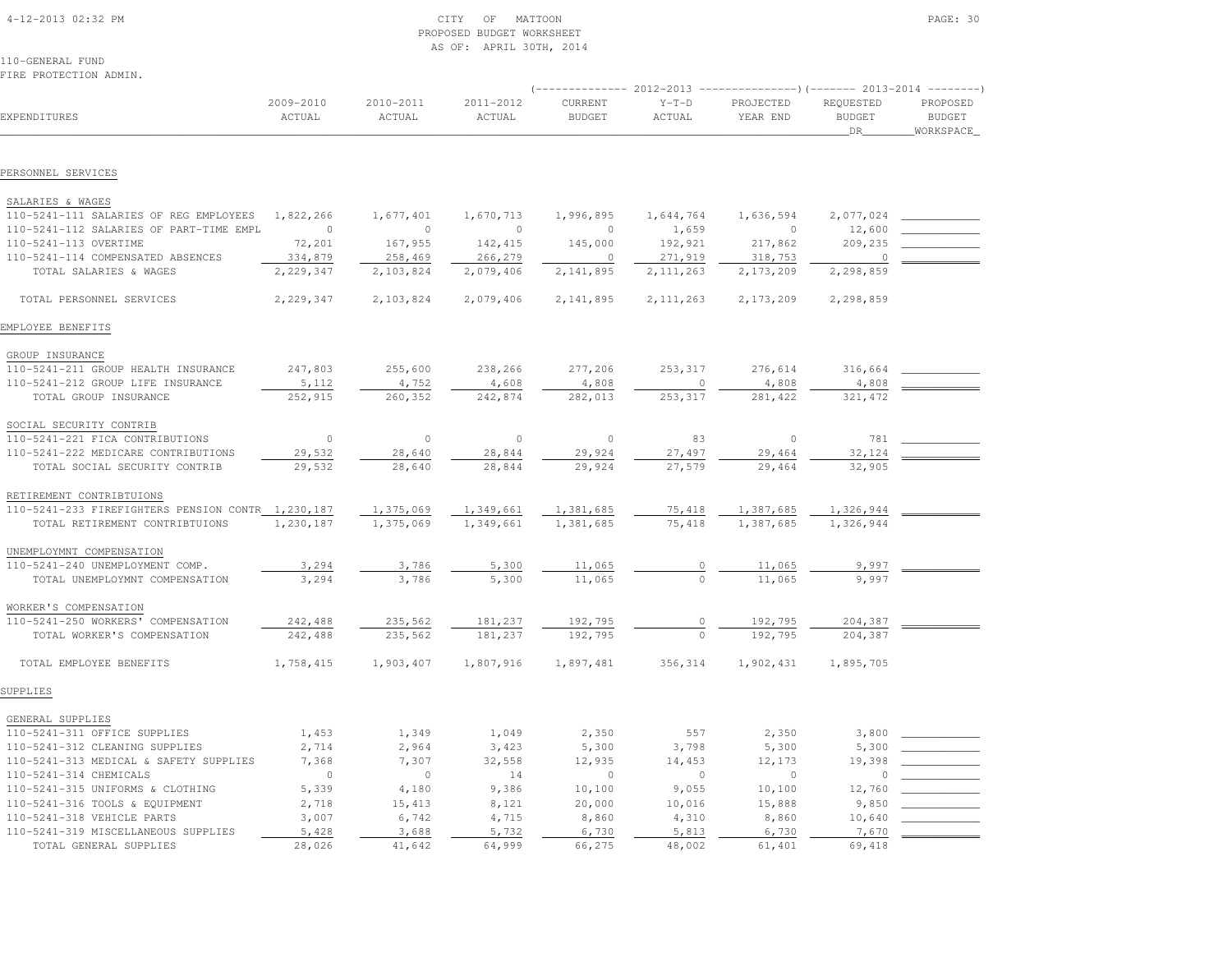#### 4-12-2013 02:32 PM CITY OF MATTOON PAGE: 31 PROPOSED BUDGET WORKSHEETAS OF: APRIL 30TH, 2014

110-GENERAL FUNDFIRE PROTECTION ADMIN.

|                                            |                     |                     |                     |                          | 2012-2013         | ----------------)(------- 2013-2014 |                                  |                                        |
|--------------------------------------------|---------------------|---------------------|---------------------|--------------------------|-------------------|-------------------------------------|----------------------------------|----------------------------------------|
| EXPENDITURES                               | 2009-2010<br>ACTUAL | 2010-2011<br>ACTUAL | 2011-2012<br>ACTUAL | CURRENT<br><b>BUDGET</b> | $Y-T-D$<br>ACTUAL | PROJECTED<br>YEAR END               | REQUESTED<br><b>BUDGET</b><br>DR | PROPOSED<br><b>BUDGET</b><br>WORKSPACE |
|                                            |                     |                     |                     |                          |                   |                                     |                                  |                                        |
| ENERGY                                     |                     |                     |                     |                          |                   |                                     |                                  |                                        |
| 110-5241-321 UTILITIES                     | 10,375              | 9,645               | 6,961               | 11,000                   | 7,216             | 6,991                               | 11,000                           |                                        |
| 110-5241-326 FUEL                          | 13,994              | 17,772              | 22,941              | 25,200                   | 26,890            | 26,047                              | 29,200                           |                                        |
| TOTAL ENERGY                               | 24,369              | 27,417              | 29,901              | 36,200                   | 34,106            | 33,038                              | 40,200                           |                                        |
| BOOKS & PERIODICALS                        |                     |                     |                     |                          |                   |                                     |                                  |                                        |
| 110-5241-340 BOOKS & PERIODICALS           | 925                 | 1,362               | 1,293               | 1,500                    | 1,214             | 1,500                               | 1,540                            |                                        |
| TOTAL BOOKS & PERIODICALS                  | 925                 | 1,362               | 1,293               | 1,500                    | 1,214             | 1,500                               | 1,540                            |                                        |
|                                            |                     |                     |                     |                          |                   |                                     |                                  |                                        |
| TOTAL SUPPLIES                             | 53,320              | 70,420              | 96,193              | 103,975                  | 83,322            | 95,940                              | 111,158                          |                                        |
| PURCHASED PROP MAINT SRV                   |                     |                     |                     |                          |                   |                                     |                                  |                                        |
| REPAIR & MAINT SERVICES                    |                     |                     |                     |                          |                   |                                     |                                  |                                        |
| 110-5241-432 REPAIR OF BUILDINGS           | 3,696               | 8,481               | 3,615               | 6,500                    | 4,168             | 6,500                               | 7,500                            |                                        |
| 110-5241-433 REPAIR OF MACHINERY           | 5,741               | 10,127              | 7,966               | 13,710                   | 9,890             | 13,710                              | 17,350                           |                                        |
| 110-5241-434 REPAIR OF VEHICLES            | 16,432              | 8,956               | 32,117              | 25,000                   | 8,968             | 15,000                              | 24,398                           |                                        |
| TOTAL REPAIR & MAINT SERVICES              | 25,869              | 27,563              | 43,698              | 45,210                   | 23,026            | 35,210                              | 49,248                           |                                        |
| OTHER PROP MAINT SERVICE                   |                     |                     |                     |                          |                   |                                     |                                  |                                        |
| 110-5241-460 OTHER PROP MAINT SERVICES     | 3,437               | $\circ$             | 0                   | 0                        | 0                 | 0                                   | $\circ$                          |                                        |
| TOTAL OTHER PROP MAINT SERVICE             | 3,437               | $\bigcap$           | $\Omega$            | $\Omega$                 | $\cap$            | $\cap$                              | $\cap$                           |                                        |
| TOTAL PURCHASED PROP MAINT SRV             | 29,306              | 27,563              | 43,698              | 45,210                   | 23,026            | 35,210                              | 49,248                           |                                        |
| OTHER PURCHASED SERVICES                   |                     |                     |                     |                          |                   |                                     |                                  |                                        |
| PROFESSIONAL SERVICES                      |                     |                     |                     |                          |                   |                                     |                                  |                                        |
| 110-5241-515 LABOR RELATIONS COUNSEL       | 0                   | 0                   | 5,648               | 2,500                    | 1,705             | 299                                 | 5,000                            |                                        |
| TOTAL PROFESSIONAL SERVICES                |                     | $\mathbf 0$         | 5,648               | 2,500                    | 1,705             | 299                                 | 5,000                            |                                        |
| COMMUNICATION                              |                     |                     |                     |                          |                   |                                     |                                  |                                        |
| 110-5241-531 POSTAGE                       | 167                 | 283                 | 465                 | 800                      | 474               | 500                                 | 1,500                            |                                        |
| 110-5241-532 TELEPHONE                     | 4,795               | 4,235               | 3,901               | 5,000                    | 4,036             | 5,000                               | 7,880                            |                                        |
| 110-5241-533 CELLULAR PHONE                | 1,100               | 1,200               | 1,761               | 2,400                    | 3,200             | 2,419                               | 2,400                            |                                        |
| 110-5241-534 PAGERS                        | $\circ$             | $\circ$             | $\circ$             | $\circ$                  | $\mathbb O$       | $\circ$                             | $\circ$                          |                                        |
|                                            | 3,078               |                     |                     |                          | 7,675             | 9,500                               | 8,000                            |                                        |
| 110-5241-535 RADIOS<br>TOTAL COMMUNICATION | 9,141               | 23,001<br>28,719    | 1,927<br>8,054      | 9,500<br>17,700          | 15,384            | 17,419                              | 19,780                           |                                        |
|                                            |                     |                     |                     |                          |                   |                                     |                                  |                                        |
| ADVERTISING                                |                     |                     |                     |                          |                   |                                     |                                  |                                        |
| 110-5241-541 SOFTWARE                      | $\overline{0}$      | 4,703               | 2,185               | 2,400                    | 2,185             | 2,400                               | 5,070                            |                                        |
| TOTAL ADVERTISING                          | $\Omega$            | 4,703               | 2,185               | 2,400                    | 2,185             | 2,400                               | 5,070                            |                                        |
| EMPLOYEE BUSINESS EXP                      |                     |                     |                     |                          |                   |                                     |                                  |                                        |
| 110-5241-562 TRAVEL & TRAINING             | 10,148              | 22,803              | 16,490              | 14,640                   | 7,503             | 11,500                              | 18,325                           |                                        |
| 110-5241-568 PHYSICALS                     | 20                  | $\circ$             | $\circ$             | $\circ$                  | $\circ$           | $\circ$                             | $\circ$                          |                                        |
| TOTAL EMPLOYEE BUSINESS EXP                | 10,168              | 22,803              | 16,490              | 14,640                   | 7,503             | 11,500                              | 18,325                           |                                        |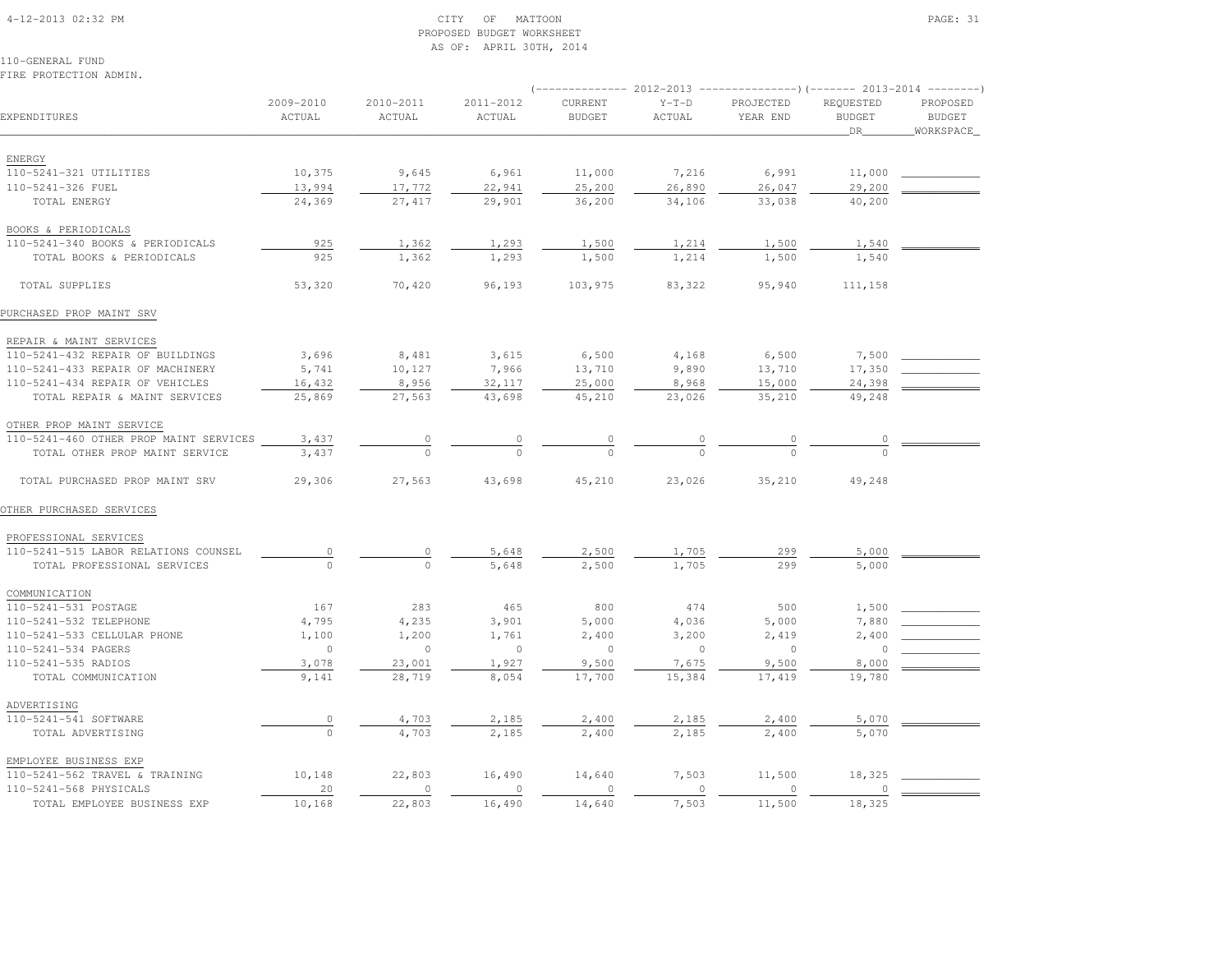#### 4-12-2013 02:32 PM CITY OF MATTOON PAGE: 32 PROPOSED BUDGET WORKSHEETAS OF: APRIL 30TH, 2014

110-GENERAL FUNDFIRE PROTECTION ADMIN.

|                                         |                            |                     |                     | (-------------- 2012-2013 | ----------------) (------- 2013-2014 ---------) |                       |                                  |                           |  |
|-----------------------------------------|----------------------------|---------------------|---------------------|---------------------------|-------------------------------------------------|-----------------------|----------------------------------|---------------------------|--|
| EXPENDITURES                            | 2009-2010<br>ACTUAL        | 2010-2011<br>ACTUAL | 2011-2012<br>ACTUAL | CURRENT<br><b>BUDGET</b>  | $Y-T-D$<br>ACTUAL                               | PROJECTED<br>YEAR END | REQUESTED<br><b>BUDGET</b><br>DR | PROPOSED<br><b>BUDGET</b> |  |
|                                         |                            |                     |                     |                           |                                                 |                       |                                  | WORKSPACE_                |  |
| OTHER PURCHASED SERVICES                |                            |                     |                     |                           |                                                 |                       |                                  |                           |  |
| 110-5241-571 DUE & MEMBERSHIPS          | 1,450                      | 1,213               | 913                 | 1,300                     | 1,008                                           | 1,200                 | 1,650                            |                           |  |
| 110-5241-573 LAUNDRY SERVICES           | 243                        | 411                 | 511                 | 800                       | 638                                             | 618                   | 800                              |                           |  |
| 110-5241-574 SPECIAL EVENT SERVICES     | $\circ$                    | $\circ$             | $\circ$             | $\overline{0}$            | $\circ$                                         | $\circ$               | $\circ$                          |                           |  |
| 110-5241-578 AMBULANCE BILLING EXPENSES | 175                        | 5,496               | 16,384              | 31,000                    | 21,316                                          | 24,110                | 2,200                            |                           |  |
| 110-5241-579 MISC OTHER PURCHASED SERVI | 2,940                      | 3,119               | 13,417              | 23,000                    | 22,941                                          | 23,000                | 29,498                           |                           |  |
| TOTAL OTHER PURCHASED SERVICES          | 4,808                      | 10,239              | 31,224              | 56,100                    | 45,903                                          | 48,928                | 34,148                           |                           |  |
|                                         |                            |                     |                     |                           |                                                 |                       |                                  |                           |  |
| TOTAL OTHER PURCHASED SERVICES          | 24,117                     | 66,464              | 63,601              | 93,340                    | 72,680                                          | 80,546                | 82,323                           |                           |  |
|                                         |                            |                     |                     |                           |                                                 |                       |                                  |                           |  |
| PROPERTY                                |                            |                     |                     |                           |                                                 |                       |                                  |                           |  |
| MACHINERY & EQUIPMENT                   |                            |                     |                     |                           |                                                 |                       |                                  |                           |  |
| 110-5241-741 MACHINERY                  | $\circ$                    | $\circ$             | $\circ$             | $\circ$                   | $\circ$                                         | $\circ$               | $\circ$                          |                           |  |
| 110-5241-742 VEHICLES                   | 85,929                     | 107,500             | 269,879             | 248,429                   | $\circ$                                         | 248,429               | $\Omega$                         |                           |  |
| 110-5241-743 MEF CONTRIBUTION           | $\circ$                    | 0                   | $\circ$             | $\circ$                   | 248,428                                         | $\circ$               | 137,029                          |                           |  |
| TOTAL MACHINERY & EQUIPMENT             | 85,929                     | 107,500             | 269,879             | 248,429                   | 248,428                                         | 248,429               | 137,029                          |                           |  |
|                                         |                            |                     |                     |                           |                                                 |                       |                                  |                           |  |
| TOTAL PROPERTY                          | 85,929                     | 107,500             | 269,879             | 248,429                   | 248,428                                         | 248,429               | 137,029                          |                           |  |
|                                         |                            |                     |                     |                           |                                                 |                       |                                  |                           |  |
| OTHER OBJECTS                           |                            |                     |                     |                           |                                                 |                       |                                  |                           |  |
| FINANCIAL TRANS OBJECTS                 |                            |                     |                     |                           |                                                 |                       |                                  |                           |  |
| 110-5241-814 PRINT/COPY MACH LEASE & MA | 223                        | 334                 | 262                 | 500                       | 544                                             | 486                   | 500                              |                           |  |
| TOTAL FINANCIAL TRANS OBJECTS           | 223                        | 334                 | 262                 | 500                       | 544                                             | 486                   | 500                              |                           |  |
|                                         |                            |                     |                     |                           |                                                 |                       |                                  |                           |  |
| FINANCIAL TRANS OBJECTS                 |                            |                     |                     |                           |                                                 |                       |                                  |                           |  |
| 110-5241-825 GRANT EXPENDITURES         | 74,000                     | $\circ$             | $\circ$             | 1,500                     | 27,908                                          | 28,500                | 2,000                            |                           |  |
| 110-5241-826 FIRE INSURANCE TAX EXP.    | 29,418                     | 29,846              | 37,613              | 35,000                    | 369                                             | 35,000                | 35,000                           |                           |  |
| 110-5241-827 FIRE PREVENTION EXP.       | 1,543                      | 1,744               | 1,172               | 2,000                     | 2,200                                           | 2,000                 | 2,000                            |                           |  |
| 110-5241-828 REAL ESTATE TAXES          | $\overline{\phantom{0}}$ 2 | 2                   | $\overline{2}$      | $\overline{0}$            | $\overline{2}$                                  | -3                    | $\circ$                          |                           |  |
| TOTAL FINANCIAL TRANS OBJECTS           | 104,963                    | 31,592              | 38,787              | 38,500                    | 30,480                                          | 65,503                | 39,000                           |                           |  |
| COMPUTER INFO SYS OBJECT                |                            |                     |                     |                           |                                                 |                       |                                  |                           |  |
| 110-5241-863 COMPUTERS                  |                            |                     | 765                 | 1,200                     | 1,120                                           | 1,200                 | 2,800                            |                           |  |
| TOTAL COMPUTER INFO SYS OBJECT          | $\circ$                    | $\Omega$            | 765                 |                           | 1,120                                           |                       |                                  |                           |  |
|                                         |                            |                     |                     | 1,200                     |                                                 | 1,200                 | 2,800                            |                           |  |
| TOTAL OTHER OBJECTS                     | 105,186                    | 31,926              | 39,813              | 40,200                    | 32,143                                          | 67,190                | 42,300                           |                           |  |
|                                         |                            |                     |                     |                           |                                                 |                       |                                  |                           |  |
|                                         |                            |                     |                     |                           |                                                 |                       |                                  |                           |  |
| TOTAL FIRE PROTECTION ADMIN.            | 4,285,620                  | 4, 311, 105         | 4,400,507           | 4,570,530                 | 2,927,176                                       | 4,602,954             | 4,616,622                        |                           |  |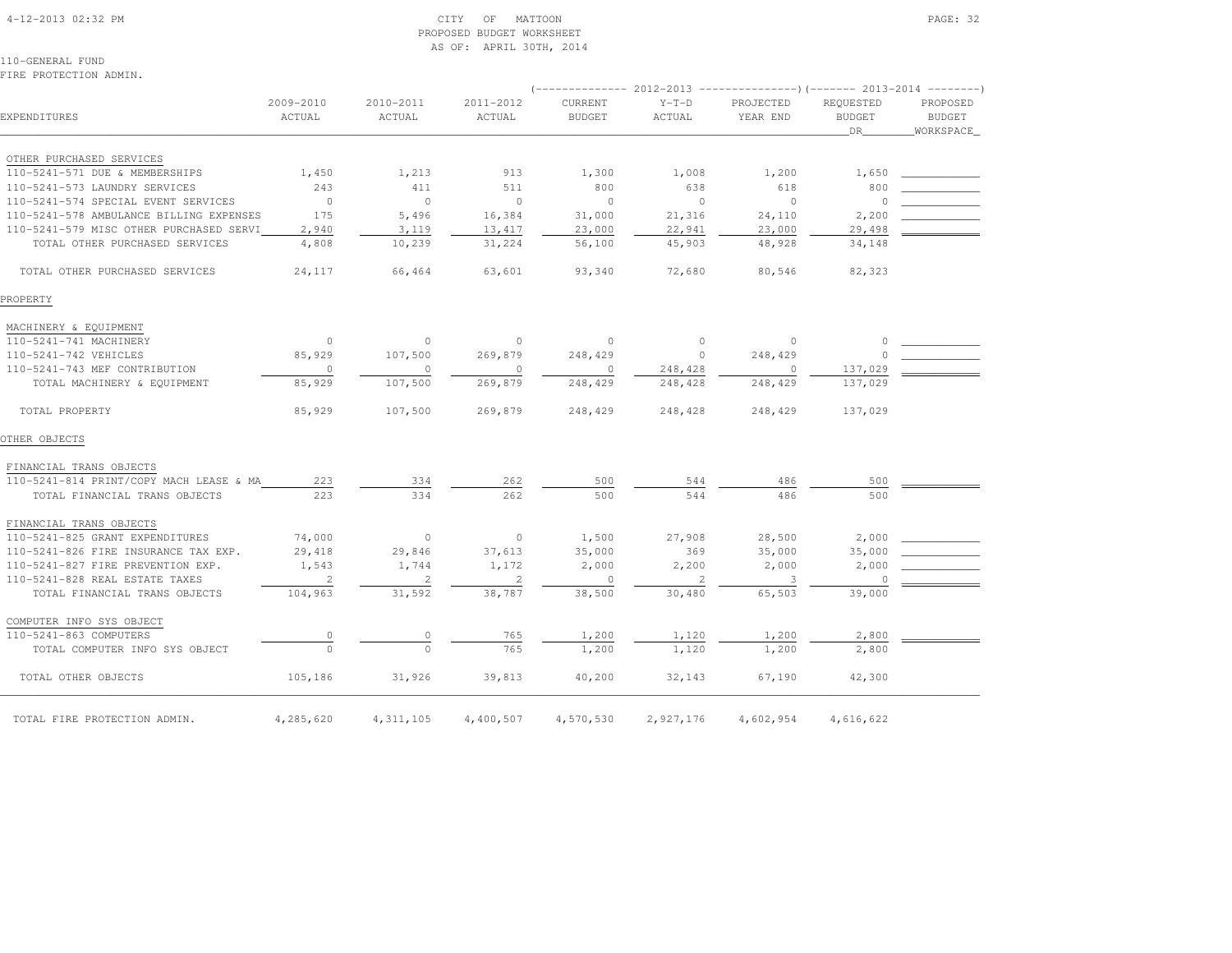| 4-12-2013 02:32 PM |  |
|--------------------|--|

## $\begin{array}{ccc} \text{CITY} & \text{OF} & \text{MATION} \end{array}$  PROPOSED BUDGET WORKSHEETAS OF: APRIL 30TH, 2014

110-GENERAL FUNDCOMMUNITY DEVELOPMENT

|                                        |                     |                     |                     | $---------2012-2013$     |                   |                       |                                  |                                        |
|----------------------------------------|---------------------|---------------------|---------------------|--------------------------|-------------------|-----------------------|----------------------------------|----------------------------------------|
| EXPENDITURES                           | 2009-2010<br>ACTUAL | 2010-2011<br>ACTUAL | 2011-2012<br>ACTUAL | CURRENT<br><b>BUDGET</b> | $Y-T-D$<br>ACTUAL | PROJECTED<br>YEAR END | REQUESTED<br><b>BUDGET</b><br>DR | PROPOSED<br><b>BUDGET</b><br>WORKSPACE |
| PERSONNEL SERVICES                     |                     |                     |                     |                          |                   |                       |                                  |                                        |
|                                        |                     |                     |                     |                          |                   |                       |                                  |                                        |
| SALARIES & WAGES                       |                     |                     |                     |                          |                   |                       |                                  |                                        |
| 110-5261-111 SALARIES OF REG EMPLOYEES | 110,498             | 105,618             | 105,783             | 119,182                  | 109,633           | 111,927               | 123,105                          |                                        |
| 110-5261-113 OVERTIME                  | 327                 | 72                  | $\circ$             | $\circ$                  | $\mathbf{0}$      | $\circ$               | $\Omega$                         |                                        |
| 110-5261-114 COMPENSATED ABSENCES      | 18,571              | 6,625               | 6,575               | $\mathbf{0}$             | 5,842             | 6,212                 | $\cap$                           |                                        |
| TOTAL SALARIES & WAGES                 | 129,396             | 112,316             | 112,358             | 119,182                  | 115,475           | 118,139               | 123,105                          |                                        |
| TOTAL PERSONNEL SERVICES               | 129,396             | 112,316             | 112,358             | 119,182                  | 115,475           | 118,139               | 123,105                          |                                        |
| EMPLOYEE BENEFITS                      |                     |                     |                     |                          |                   |                       |                                  |                                        |
| GROUP INSURANCE                        |                     |                     |                     |                          |                   |                       |                                  |                                        |
| 110-5261-211 GROUP HEALTH INSURANCE    | 19,076              | 19,690              | 18,673              | 21,098                   | 18,134            | 20,374                | 24,311                           |                                        |
| 110-5261-212 GROUP LIFE INSURANCE      | 504                 | 360                 | 360                 | 376                      | $\mathbf{0}$      | 376                   | 376                              |                                        |
| TOTAL GROUP INSURANCE                  | 19,580              | 20,050              | 19,033              | 21,474                   | 18,134            | 20,750                | 24,687                           |                                        |
| SOCIAL SECURITY CONTRIB                |                     |                     |                     |                          |                   |                       |                                  |                                        |
| 110-5261-221 FICA CONTRIBUTIONS        | 8,240               | 6,798               | 6,775               | 7,389                    | 6,583             | 7,008                 | 7,633                            |                                        |
| 110-5261-222 MEDICARE CONTRIBUTIONS    | 1,927               | 1,590               | 1,584               | 1,728                    | 1,540             | 1,639                 | 1,785                            |                                        |
| TOTAL SOCIAL SECURITY CONTRIB          | 10,167              | 8,388               | 8,359               | 9,117                    | 8,123             | 8,647                 | 9,418                            |                                        |
| RETIREMENT CONTRIBTUIONS               |                     |                     |                     |                          |                   |                       |                                  |                                        |
| 110-5261-231 IMRF CONTRIBUTIONS        | 13,951              | 14,364              |                     | 17,627                   |                   |                       | 17,739                           |                                        |
| TOTAL RETIREMENT CONTRIBTUIONS         | 13,951              | 14,364              | 15,149<br>15,149    | 17,627                   | 15,731<br>15,731  | 16,933<br>16,933      | 17,739                           |                                        |
|                                        |                     |                     |                     |                          |                   |                       |                                  |                                        |
| UNEMPLOYMNT COMPENSATION               |                     |                     |                     |                          |                   |                       |                                  |                                        |
| 110-5261-240 UNEMPLOYMENT COMP.        | 314                 | 359                 | 414                 | 864                      |                   | 864                   | 758                              |                                        |
| TOTAL UNEMPLOYMNT COMPENSATION         | 314                 | 359                 | 414                 | 864                      |                   | 864                   | 758                              |                                        |
| WORKER'S COMPENSATION                  |                     |                     |                     |                          |                   |                       |                                  |                                        |
| 110-5261-250 WORKERS' COMPENSATION     | 4,983               | 3,654               | 3,949               | 4,522                    |                   | 4,522                 | 4,369                            |                                        |
| TOTAL WORKER'S COMPENSATION            | 4,983               | 3,654               | 3,949               | 4,522                    | $\mathbf 0$       | 4,522                 | 4,369                            |                                        |
| TOTAL EMPLOYEE BENEFITS                | 48,996              | 46,814              | 46,904              | 53,604                   | 41,988            | 51,717                | 56,971                           |                                        |
| SUPPLIES                               |                     |                     |                     |                          |                   |                       |                                  |                                        |
| GENERAL SUPPLIES                       |                     |                     |                     |                          |                   |                       |                                  |                                        |
| 110-5261-311 OFFICE SUPPLIES           | 324                 | 257                 | 997                 | 1,050                    | 547               | 545                   | 1,000                            |                                        |
| 110-5261-319 MISCELLANEOUS SUPPLIES    | 25                  | 246                 | 123                 | 300                      | 73                | 97                    | 300                              |                                        |
| TOTAL GENERAL SUPPLIES                 | 349                 | 503                 | 1,120               | 1,350                    | 621               | 643                   | 1,300                            |                                        |
|                                        |                     |                     |                     |                          |                   |                       |                                  |                                        |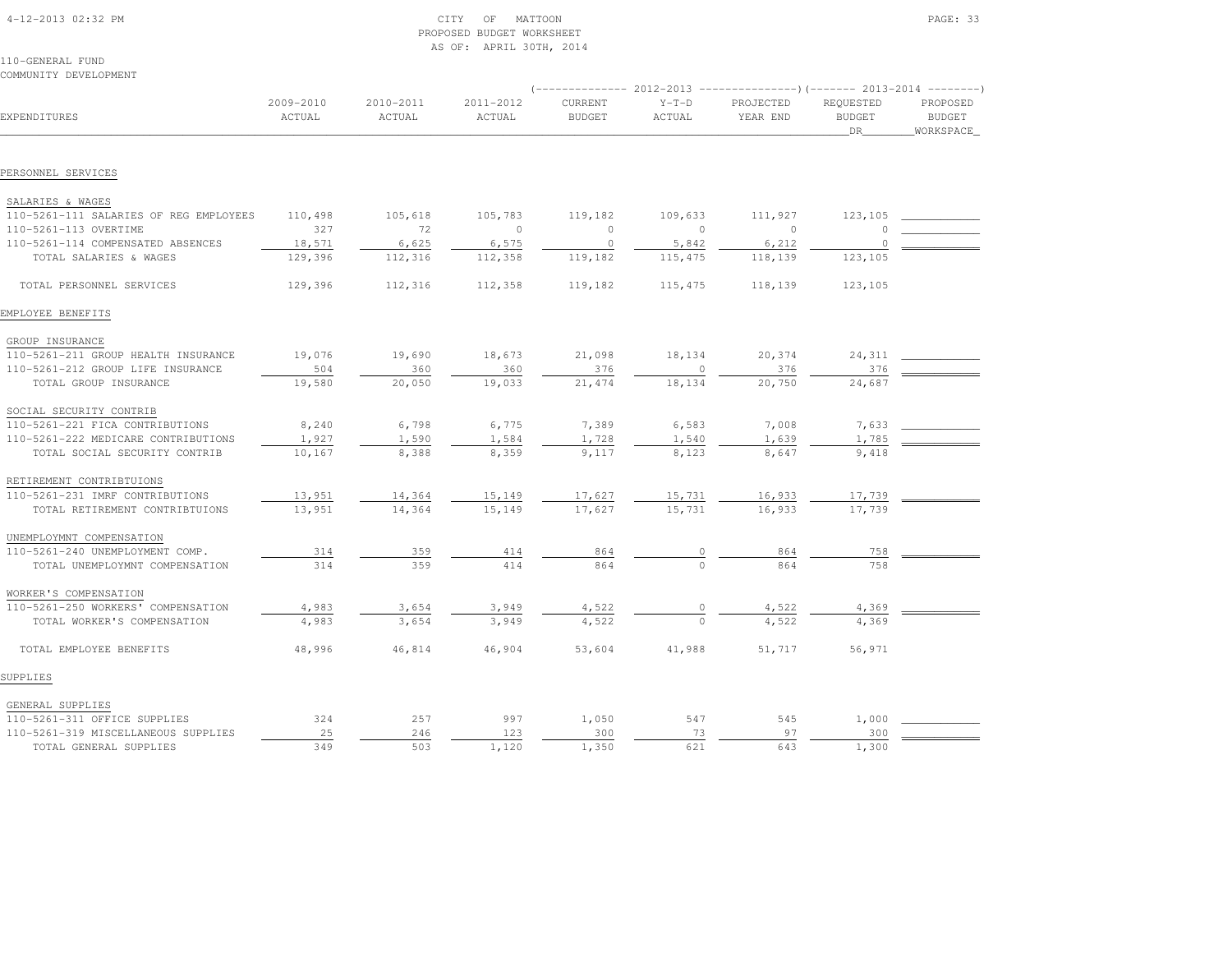#### 4-12-2013 02:32 PM CITY OF MATTOON PAGE: 34 PROPOSED BUDGET WORKSHEETAS OF: APRIL 30TH, 2014

| COMMUNITY DEVELOPMENT                   |                     |                     |                     | (-------------- 2012-2013 ----------------) (------- 2013-2014 -------- |                   |                       |                                         |                                        |
|-----------------------------------------|---------------------|---------------------|---------------------|-------------------------------------------------------------------------|-------------------|-----------------------|-----------------------------------------|----------------------------------------|
| EXPENDITURES                            | 2009-2010<br>ACTUAL | 2010-2011<br>ACTUAL | 2011-2012<br>ACTUAL | CURRENT<br><b>BUDGET</b>                                                | $Y-T-D$<br>ACTUAL | PROJECTED<br>YEAR END | REQUESTED<br><b>BUDGET</b><br><b>DR</b> | PROPOSED<br><b>BUDGET</b><br>WORKSPACE |
| BOOKS & PERIODICALS                     |                     |                     |                     |                                                                         |                   |                       |                                         |                                        |
| 110-5261-340 BOOKS & PERIODICALS        |                     | 1,037               |                     | 250                                                                     |                   |                       | 250                                     |                                        |
| TOTAL BOOKS & PERIODICALS               | $\frac{0}{0}$       | 1,037               |                     | 2.50                                                                    |                   | $\Omega$              | 250                                     |                                        |
| TOTAL SUPPLIES                          | 349                 | 1,540               | 1,120               | 1,600                                                                   | 621               | 643                   | 1,550                                   |                                        |
| OTHER PURCHASED SERVICES                |                     |                     |                     |                                                                         |                   |                       |                                         |                                        |
| PROFESSIONAL SERVICES                   |                     |                     |                     |                                                                         |                   |                       |                                         |                                        |
| 110-5261-511 PLANNING & DESIGN SERVICES | 1,667               | 1,980               | 28,478              | 27,500                                                                  | 9,811             | 27,500                | 10,000                                  |                                        |
| TOTAL PROFESSIONAL SERVICES             | 1,667               | 1,980               | 28,478              | 27,500                                                                  | 9,811             | 27,500                | 10,000                                  |                                        |
| COMMUNICATION                           |                     |                     |                     |                                                                         |                   |                       |                                         |                                        |
| 110-5261-531 POSTAGE                    | 350                 | 332                 | 466                 | 550                                                                     | 210               | 240                   | 500                                     |                                        |
| 110-5261-532 TELEPHONE                  | 2,917               | 2,684               | 2,677               | 3,000                                                                   | 2,485             | 2,981                 | 3,000                                   |                                        |
| 110-5261-533 CELLULAR PHONE             | 1,069               | 1,423               | 1,519               | 1,800                                                                   | 2,100             | 1,950                 | 2,400                                   |                                        |
| TOTAL COMMUNICATION                     | 4,337               | 4,439               | 4,662               | 5,350                                                                   | 4,795             | 5,172                 | 5,900                                   |                                        |
| ADVERTISING                             |                     |                     |                     |                                                                         |                   |                       |                                         |                                        |
| 110-5261-540 ADVERTISING                | 1,335               | 95                  | 0                   | 500                                                                     | 0                 | 0                     | 500                                     |                                        |
| TOTAL ADVERTISING                       | 1,335               | 95                  | $\Omega$            | 500                                                                     | $\circ$           | $\Omega$              | 500                                     |                                        |
| PRINTING & BUILDING                     |                     |                     |                     |                                                                         |                   |                       |                                         |                                        |
| 110-5261-550 PRINTING & BINDING         | 130                 | 27                  | 16                  | 200                                                                     | 130               | 130                   | 200                                     |                                        |
| TOTAL PRINTING & BUILDING               | 130                 | 27                  | 16                  | 200                                                                     | 130               | 130                   | 200                                     |                                        |
| EMPLOYEE BUSINESS EXP                   |                     |                     |                     |                                                                         |                   |                       |                                         |                                        |
| 110-5261-562 TRAVEL & TRAINING          | 170                 | 328                 | 157                 | 3,000                                                                   | 386               | 578                   | 3,000                                   |                                        |
| 110-5261-563 TUITION REIMBURSEMENT      | $\circ$             | $\circ$             | $\circ$             | $\circ$                                                                 | $\circ$           | $\circ$               | $\Omega$                                |                                        |
| 110-5261-564 PRIVATE VEHICLE EXP REIMB  | 1,314               | 1,754               | 1,817               | 1,800                                                                   | 1,531             | 1,937                 | 2,000                                   |                                        |
| TOTAL EMPLOYEE BUSINESS EXP             | 1,484               | 2,082               | 1,974               | 4,800                                                                   | 1,916             | 2,515                 | 5,000                                   |                                        |
| OTHER PURCHASED SERVICES                |                     |                     |                     |                                                                         |                   |                       |                                         |                                        |
| 110-5261-571 DUE & MEMBERSHIPS          | 202                 | 302                 | 427                 | 400                                                                     | 227               | 341                   | 400                                     |                                        |
| 110-5261-577 DEMOLITION SERVICES        | 6,301               | 20,115              | 8,135               | 15,000                                                                  | 12,665            | 18,483                | 25,000                                  |                                        |
| 110-5261-579 MISC OTHER PURCHASED SERVI | 865                 | 2,670               | 16,272              | 10,000                                                                  | 6,447             | 8,996                 | 10,000                                  |                                        |
| TOTAL OTHER PURCHASED SERVICES          | 7,368               | 23,087              | 24,834              | 25,400                                                                  | 19,339            | 27,819                | 35,400                                  |                                        |
| TOTAL OTHER PURCHASED SERVICES          | 16,321              | 31,710              | 59,964              | 63,750                                                                  | 35,991            | 63,136                | 57,000                                  |                                        |
| OTHER OBJECTS                           |                     |                     |                     |                                                                         |                   |                       |                                         |                                        |
| FINANCIAL TRANS OBJECTS                 |                     |                     |                     |                                                                         |                   |                       |                                         |                                        |
|                                         |                     |                     |                     |                                                                         |                   |                       |                                         |                                        |

| TAXES<br>nn n<br>KEAL.<br>7 / n 1<br>$-\Omega$ .                                              |  |  |  |  |
|-----------------------------------------------------------------------------------------------|--|--|--|--|
| $\tau \tau \sim \tau \tau$<br>570<br>''RANS<br>IN ANO<br>$1 - 1 - 1$<br>.<br>-∨∸⊓<br>ມ∪ ມ∿⊥ ມ |  |  |  |  |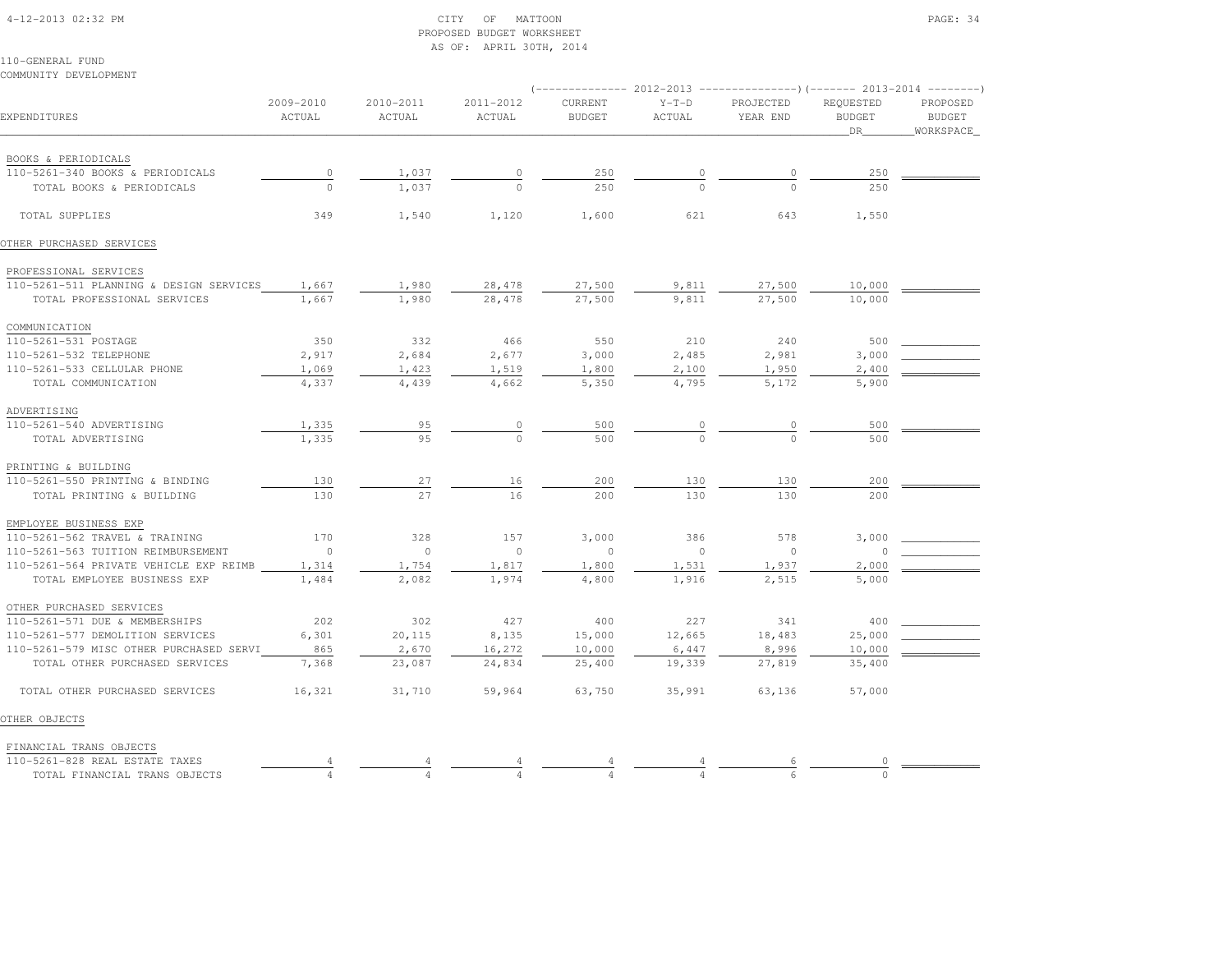# 4-12-2013 02:32 PM CITY OF MATTOON PAGE: 35 PROPOSED BUDGET WORKSHEETAS OF: APRIL 30TH, 2014

110-GENERAL FUNDCOMMUNITY DEVELOPMENT

| EXPENDITURES                                                                         | 2009-2010<br>ACTUAL | 2010-2011<br>ACTUAL | 2011-2012<br>ACTUAL | CURRENT<br><b>BUDGET</b> | $Y-T-D$<br>ACTUAL | PROJECTED<br>YEAR END | REQUESTED<br><b>BUDGET</b><br>DR. | PROPOSED<br>BUDGET<br>WORKSPACE |
|--------------------------------------------------------------------------------------|---------------------|---------------------|---------------------|--------------------------|-------------------|-----------------------|-----------------------------------|---------------------------------|
| COMPUTER INFO SYS OBJECT<br>110-5261-863 COMPUTERS<br>TOTAL COMPUTER INFO SYS OBJECT | 0                   | $\circ$             | 1,177<br>1,177      | 3,000<br>3,000           | 2,616<br>2,616    | 2,616<br>2,616        | 3,000<br>3,000                    |                                 |
| TOTAL OTHER OBJECTS                                                                  | 4                   | $\overline{4}$      | 1,181               | 3,004                    | 2,621             | 2,622                 | 3,000                             |                                 |
| TOTAL COMMUNITY DEVELOPMENT                                                          | 195,066             | 192,384             | 221,527             | 241,140                  | 196,696           | 236,257               | 241,626                           |                                 |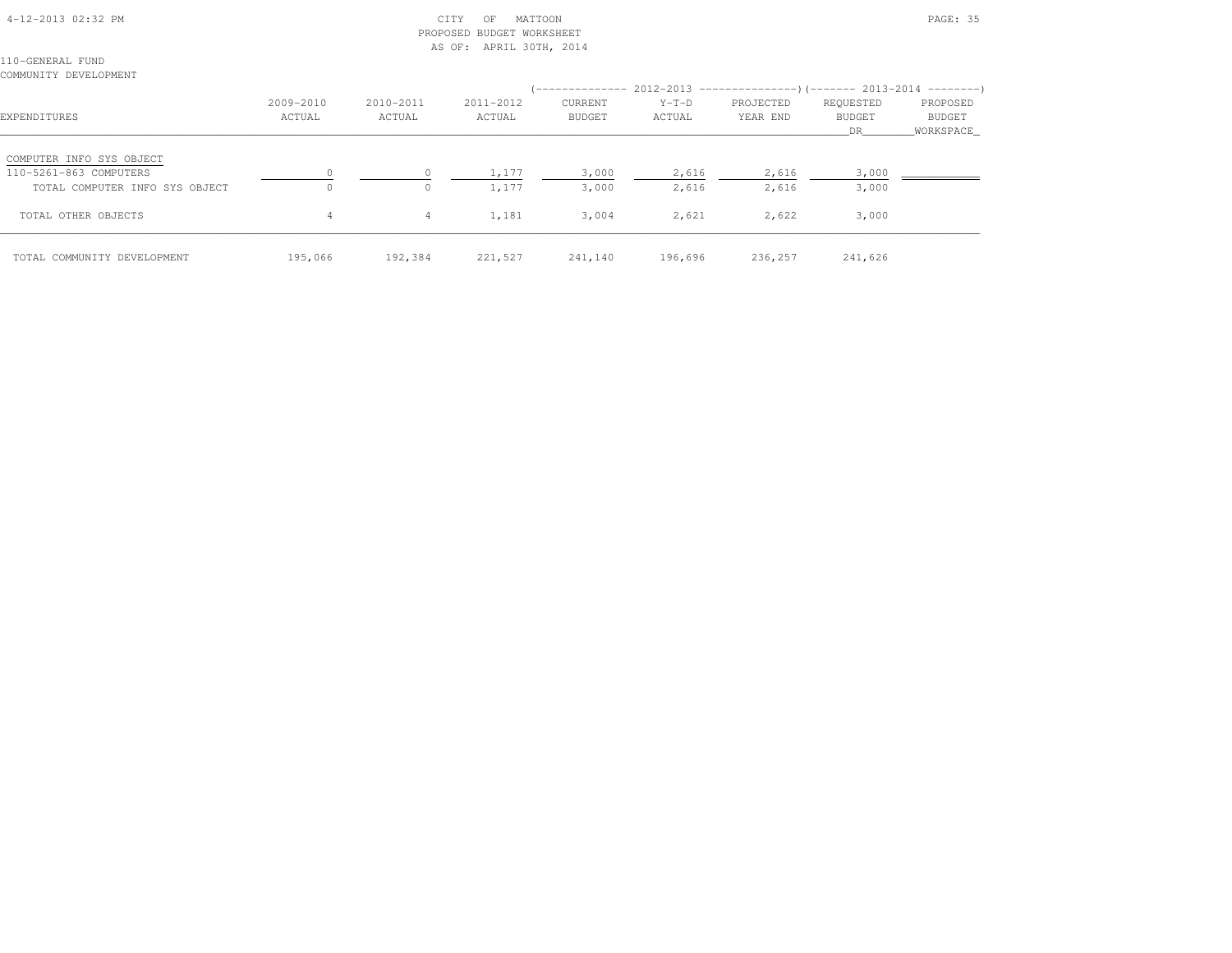| 4-12-2013 02:32 PM |  |
|--------------------|--|

#### $\begin{array}{ccc} \text{CITY} & \text{OF} & \text{MATTOON} \end{array}$  PROPOSED BUDGET WORKSHEETAS OF: APRIL 30TH, 2014

110-GENERAL FUNDPUBLIC WORKS

|                                         |                     |                     |                     | $---------2012-2013$     |                   | ----------------)(------- 2013-2014 ---------) |                                  |                                        |
|-----------------------------------------|---------------------|---------------------|---------------------|--------------------------|-------------------|------------------------------------------------|----------------------------------|----------------------------------------|
| EXPENDITURES                            | 2009-2010<br>ACTUAL | 2010-2011<br>ACTUAL | 2011-2012<br>ACTUAL | CURRENT<br><b>BUDGET</b> | $Y-T-D$<br>ACTUAL | PROJECTED<br>YEAR END                          | REQUESTED<br><b>BUDGET</b><br>DR | PROPOSED<br><b>BUDGET</b><br>WORKSPACE |
|                                         |                     |                     |                     |                          |                   |                                                |                                  |                                        |
| PERSONNEL SERVICES                      |                     |                     |                     |                          |                   |                                                |                                  |                                        |
| SALARIES & WAGES                        |                     |                     |                     |                          |                   |                                                |                                  |                                        |
| 110-5310-111 SALARIES OF REG EMPLOYEES  | 175,424             | 114,141             | 176,593             | 192,953                  | 153,510           | 163,375                                        | 162,203                          |                                        |
| 110-5310-112 SALARIES OF TEMP EMPLOYEES | 36,829              | $\circ$             | $\circ$             | $\mathbf{0}$             | $\circ$           | $\circ$                                        | $\circ$                          |                                        |
| 110-5310-113 OVERTIME                   | 12,871              | 332                 | 1,022               | 2,500                    | 1,062             | 1,110                                          | 1,500                            |                                        |
| 110-5310-114 COMPENSATED ABSENCES       | 15,536              | 8,688               | 9,399               | $\circ$                  | 11,496            | 11,513                                         | $\overline{0}$                   |                                        |
| TOTAL SALARIES & WAGES                  | 240,660             | 123,161             | 187,013             | 195,453                  | 166,068           | 175,998                                        | 163,703                          |                                        |
| TOTAL PERSONNEL SERVICES                | 240,660             | 123,161             | 187,013             | 195, 453                 | 166,068           | 175,998                                        | 163,703                          |                                        |
| EMPLOYEE BENEFITS                       |                     |                     |                     |                          |                   |                                                |                                  |                                        |
| GROUP INSURANCE                         |                     |                     |                     |                          |                   |                                                |                                  |                                        |
| 110-5310-211 GROUP HEALTH INSURANCE     | 25,112              | 23,606              | 21,826              | 24,945                   | 17,741            | 20,806                                         | 19,552                           |                                        |
| 110-5310-212 GROUP LIFE INSURANCE       | 579                 | 557                 | 533                 | 556                      | $\circ$           | 556                                            | 406                              |                                        |
| TOTAL GROUP INSURANCE                   | 25,691              | 24,163              | 22,359              | 25,501                   | 17,741            | 21,362                                         | 19,958                           |                                        |
| SOCIAL SECURITY CONTRIB                 |                     |                     |                     |                          |                   |                                                |                                  |                                        |
| 110-5310-221 FICA CONTRIBUTIONS         | 15,126              | 13,165              | 11,598              | 12,118                   | 9,739             | 10,718                                         | 10,150                           |                                        |
| 110-5310-222 MEDICARE CONTRIBUTIONS     | 3,538               | 3,079               | 2,712               | 2,834                    | 2,278             | 2,507                                          | 2,374                            |                                        |
| TOTAL SOCIAL SECURITY CONTRIB           | 18,663              | 16,243              | 14,311              | 14,952                   | 12,017            | 13,225                                         | 12,524                           |                                        |
| RETIREMENT CONTRIBTUIONS                |                     |                     |                     |                          |                   |                                                |                                  |                                        |
| 110-5310-231 IMRF CONTRIBUTIONS         | 26,612              | 67,650              | 25,938              | 28,907                   | 23,293            | 25,896                                         | 23,590                           |                                        |
| TOTAL RETIREMENT CONTRIBTUIONS          | 26,612              | 67,650              | 25,938              | 28,907                   | 23,293            | 25,896                                         | 23,590                           |                                        |
|                                         |                     |                     |                     |                          |                   |                                                |                                  |                                        |
| UNEMPLOYMNT COMPENSATION                |                     |                     |                     |                          |                   |                                                |                                  |                                        |
| 110-5310-240 UNEMPLOYMENT COMP.         | 348                 | 576                 | 795                 | 1,279                    | 0                 | 1,279                                          | 819                              |                                        |
| TOTAL UNEMPLOYMNT COMPENSATION          | 348                 | 576                 | 795                 | 1,279                    |                   | 1,279                                          | 819                              |                                        |
| WORKER'S COMPENSATION                   |                     |                     |                     |                          |                   |                                                |                                  |                                        |
| 110-5310-250 WORKERS' COMPENSATION      | 3,449               | 11,805              | 7,742               | 6,490                    | $\circ$           | 6,490                                          | 8,064                            |                                        |
| TOTAL WORKER'S COMPENSATION             | 3,449               | 11,805              | 7,742               | 6,490                    | $\Omega$          | 6,490                                          | 8,064                            |                                        |
| TOTAL EMPLOYEE BENEFITS                 | 74,763              | 120,437             | 71,144              | 77,130                   | 53,051            | 68,252                                         | 64,955                           |                                        |
| SUPPLIES                                |                     |                     |                     |                          |                   |                                                |                                  |                                        |
| GENERAL SUPPLIES                        |                     |                     |                     |                          |                   |                                                |                                  |                                        |
| 110-5310-311 OFFICE SUPPLIES            | 521                 | 2,422               | 717                 | 800                      | 901               | 1,020                                          | 1,200                            |                                        |
| 110-5310-316 TOOLS & EQUIPMENT          | 1,010               | 429                 | 906                 | 750                      | 321               | 450                                            | 700                              |                                        |
| 110-5310-319 MISCELLANEOUS SUPPLIES     | 673                 | 1,483               | 1,754               | 1,500                    | 1,081             | 1,200                                          | 1,500                            |                                        |
| TOTAL GENERAL SUPPLIES                  | 2,204               | 4,334               | 3,377               | 3,050                    | 2,303             | 2,670                                          | 3,400                            |                                        |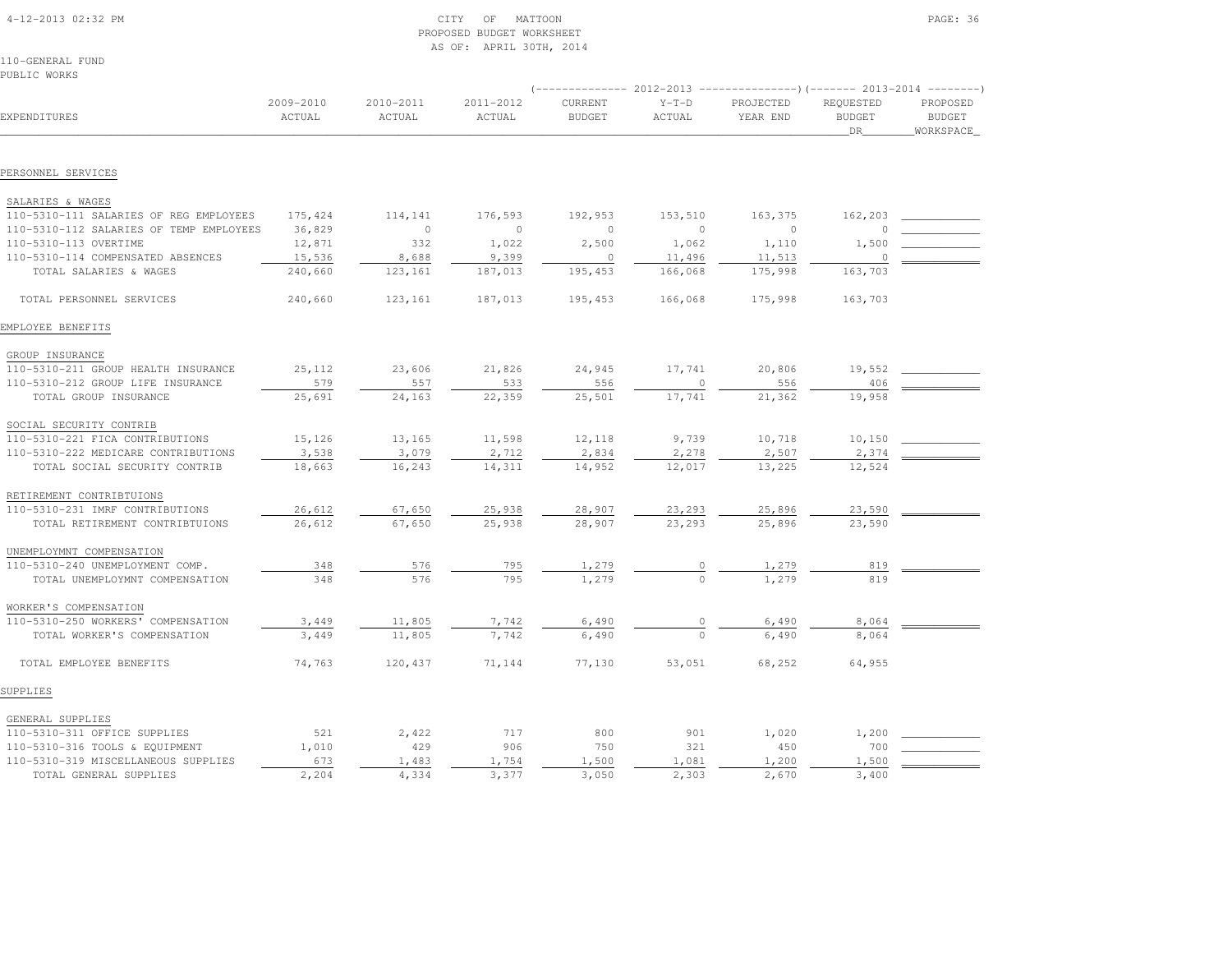### 4-12-2013 02:32 PM CITY OF MATTOON PAGE: 37 PROPOSED BUDGET WORKSHEETAS OF: APRIL 30TH, 2014

110-GENERAL FUNDPUBLIC WORKS

|                                         |                     |                     |                     |                          |                   | ------------- 2012-2013 ----------------)(------- 2013-2014 --------) |                                  |                                        |
|-----------------------------------------|---------------------|---------------------|---------------------|--------------------------|-------------------|-----------------------------------------------------------------------|----------------------------------|----------------------------------------|
| EXPENDITURES                            | 2009-2010<br>ACTUAL | 2010-2011<br>ACTUAL | 2011-2012<br>ACTUAL | CURRENT<br><b>BUDGET</b> | $Y-T-D$<br>ACTUAL | PROJECTED<br>YEAR END                                                 | REQUESTED<br><b>BUDGET</b><br>DR | PROPOSED<br><b>BUDGET</b><br>WORKSPACE |
| BOOKS & PERIODICALS                     |                     |                     |                     |                          |                   |                                                                       |                                  |                                        |
| 110-5310-340 BOOKS & PERIODICALS        | $\circ$             | 243                 | 295                 | 100                      |                   | 267                                                                   | 300                              |                                        |
| TOTAL BOOKS & PERIODICALS               | $\Omega$            | 243                 | 295                 | 100                      |                   | 267                                                                   | 300                              |                                        |
| TOTAL SUPPLIES                          | 2,204               | 4,577               | 3,672               | 3,150                    | 2,303             | 2,937                                                                 | 3,700                            |                                        |
| PURCHASED PROP MAINT SRV                |                     |                     |                     |                          |                   |                                                                       |                                  |                                        |
| CLEANING SERVICES                       |                     |                     |                     |                          |                   |                                                                       |                                  |                                        |
| 110-5310-421 DISPOSAL SERVICES          | 13,056              | 16,764              | 17,977              | 18,000                   | 16,138            | 19,144                                                                | 20,000                           |                                        |
| TOTAL CLEANING SERVICES                 | 13,056              | 16,764              | 17,977              | 18,000                   | 16,138            | 19,144                                                                | 20,000                           |                                        |
| TOTAL PURCHASED PROP MAINT SRV          | 13,056              | 16,764              | 17,977              | 18,000                   | 16,138            | 19,144                                                                | 20,000                           |                                        |
| OTHER PURCHASED SERVICES                |                     |                     |                     |                          |                   |                                                                       |                                  |                                        |
| PROFESSIONAL SERVICES                   |                     |                     |                     |                          |                   |                                                                       |                                  |                                        |
| 110-5310-511 PLANNING & DESIGN SERVICES | 11                  | $\circ$             | 5,920               | $\circ$                  | $\circ$           | $\overline{0}$                                                        | $\cap$                           |                                        |
| 110-5310-515 LABOR RELATIONS COUNSEL    | $\circ$             | $\circ$             | 421                 | 2,500                    | 3,129             | 2,347                                                                 | 2,500                            |                                        |
| 110-5310-519 OTHER PROFESSIONAL SERVICE | 616                 | 4,863               | 848                 | 1,000                    | 2,158             | 2,160                                                                 | 2,200                            |                                        |
| TOTAL PROFESSIONAL SERVICES             | 627                 | 4,863               | 7,189               | 3,500                    | 5,287             | 4,507                                                                 | 4,700                            |                                        |
| COMMUNICATION                           |                     |                     |                     |                          |                   |                                                                       |                                  |                                        |
| 110-5310-532 TELEPHONE                  | $\circ$             | $\circ$             | $\circ$             | $\circ$                  | $\circ$           | $\circ$                                                               | $\circ$                          |                                        |
| 110-5310-533 CELLULAR PHONE             | 2,597               | 1,250               | 2,907               | 3,000                    | 939               | 2,823                                                                 | 1,000                            |                                        |
| TOTAL COMMUNICATION                     | 2,597               | 1,250               | 2,907               | 3,000                    | 939               | 2,823                                                                 | 1,000                            |                                        |
| ADVERTISING                             |                     |                     |                     |                          |                   |                                                                       |                                  |                                        |
| 110-5310-540 ADVERTISING                | $\overline{0}$      | $\overline{0}$      |                     | 100                      | 212               | 212                                                                   | 200                              |                                        |
| TOTAL ADVERTISING                       |                     | $\Omega$            |                     | 100                      | 212               | 212                                                                   | 200                              |                                        |
| EMPLOYEE BUSINESS EXP                   |                     |                     |                     |                          |                   |                                                                       |                                  |                                        |
| 110-5310-561 BUSINESS MEETING EXPENSE   | 128                 | 143                 | 40                  | 100                      | 102               | 46                                                                    | 100                              |                                        |
| 110-5310-562 TRAVEL & TRAINING          | 720                 | 3,018               | 2,285               | 1,000                    | 259               | $\overline{0}$                                                        | 500                              |                                        |
| 110-5310-564 PRIVATE VEHICLE EXP REIMB  | 161                 | 88                  | 96                  | 100                      | 112               | 120                                                                   | 150                              |                                        |
| TOTAL EMPLOYEE BUSINESS EXP             | 1,009               | 3,250               | 2,421               | 1,200                    | 473               | 166                                                                   | 750                              |                                        |
| OTHER PURCHASED SERVICES                |                     |                     |                     |                          |                   |                                                                       |                                  |                                        |
| 110-5310-571 DUE & MEMBERSHIPS          | 376                 | 156                 | 335                 | 300                      | $\circ$           | 55                                                                    | 100                              |                                        |
| 110-5310-579 MISC OTHER PURCHASED SERVI | 8,006               | 1,948               | 4,959               | 6,000                    | 4,118             | 4,118                                                                 | 6,000                            |                                        |
| TOTAL OTHER PURCHASED SERVICES          | 8,382               | 2,104               | 5,294               | 6,300                    | 4,118             | 4,173                                                                 | 6,100                            |                                        |
| TOTAL OTHER PURCHASED SERVICES          | 12,616              | 11,467              | 17,811              | 14,100                   | 11,029            | 11,881                                                                | 12,750                           |                                        |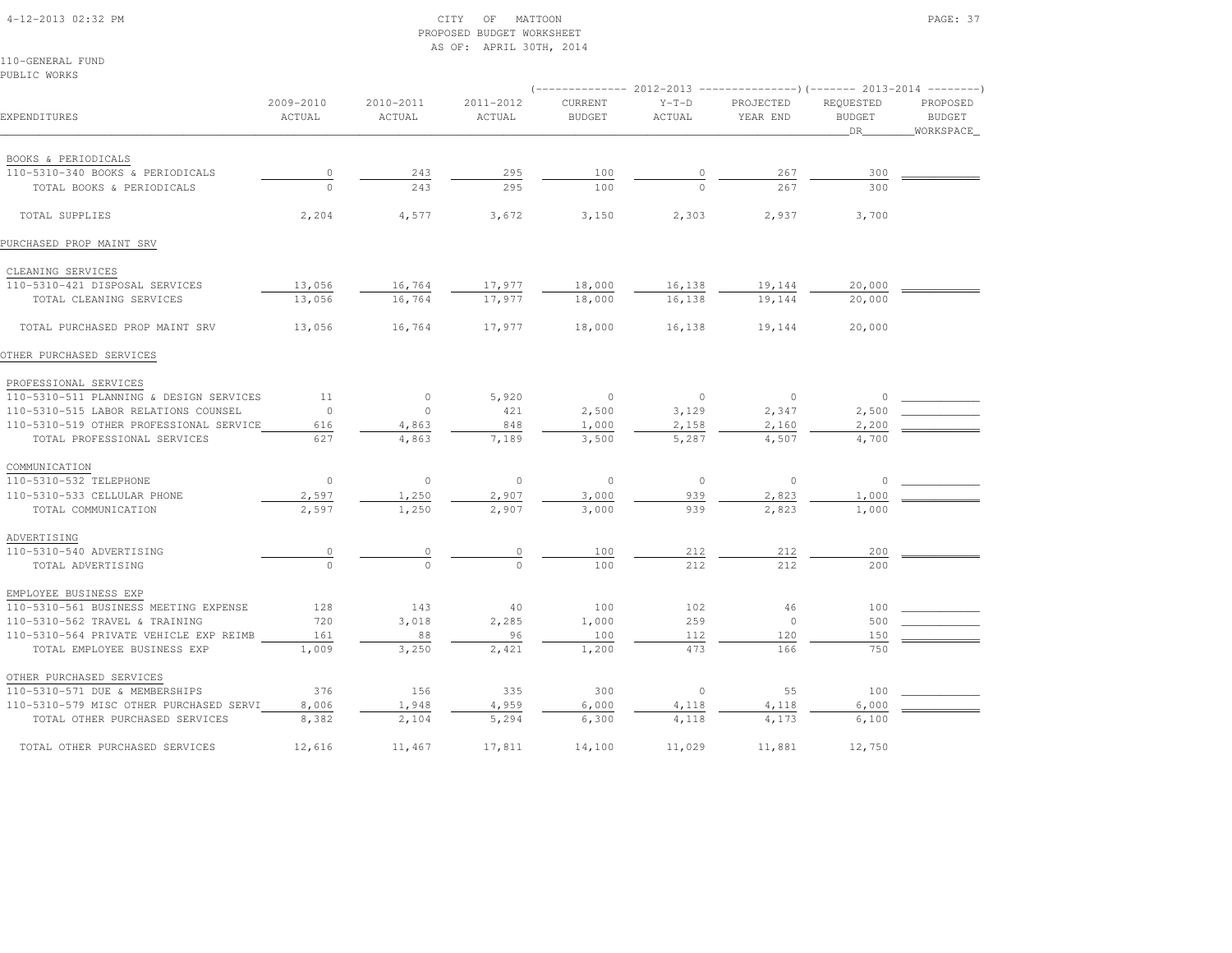| 4-12-2013 02:32 PM                            |           |           | CITY<br>MATTOON<br>OF<br>PROPOSED BUDGET WORKSHEET<br>AS OF: APRIL 30TH, 2014 |               |                                                                          |           |               | PAGE: 38   |
|-----------------------------------------------|-----------|-----------|-------------------------------------------------------------------------------|---------------|--------------------------------------------------------------------------|-----------|---------------|------------|
| 110-GENERAL FUND                              |           |           |                                                                               |               |                                                                          |           |               |            |
| PUBLIC WORKS                                  |           |           |                                                                               |               |                                                                          |           |               |            |
|                                               |           |           |                                                                               |               | (-------------- 2012-2013 ----------------) (------- 2013-2014 --------) |           |               |            |
|                                               | 2009-2010 | 2010-2011 | 2011-2012                                                                     | CURRENT       | $Y-T-D$                                                                  | PROJECTED | REQUESTED     | PROPOSED   |
| EXPENDITURES                                  | ACTUAL    | ACTUAL    | ACTUAL                                                                        | <b>BUDGET</b> | ACTUAL                                                                   | YEAR END  | <b>BUDGET</b> | BUDGET     |
|                                               |           |           |                                                                               |               |                                                                          |           | DR.           | WORKSPACE_ |
| OTHER OBJECTS                                 |           |           |                                                                               |               |                                                                          |           |               |            |
| FINANCIAL TRANS OBJECTS                       |           |           |                                                                               |               |                                                                          |           |               |            |
| 110-5310-814 PRINT/COPY MACH LEASE & MA 2,469 |           | 3,608     | 3,301                                                                         | 3,500         | 3,340                                                                    | 3,300     | 3,500         |            |
| TOTAL FINANCIAL TRANS OBJECTS                 | 2,469     | 3,608     | 3,301                                                                         | 3,500         | 3,340                                                                    | 3,300     | 3,500         |            |
| COMPUTER INFO SYS OBJECT                      |           |           |                                                                               |               |                                                                          |           |               |            |
| 110-5310-863 COMPUTERS                        |           | 5,159     | 2,707                                                                         | 2,000         | 1,873                                                                    | 1,500     |               |            |
| TOTAL COMPUTER INFO SYS OBJECT                |           | 5,159     | 2,707                                                                         | 2,000         | 1,873                                                                    | 1,500     | $\circ$       |            |
| TOTAL OTHER OBJECTS                           | 2,469     | 8,767     | 6,008                                                                         | 5,500         | 5,213                                                                    | 4,800     | 3,500         |            |
| TOTAL PUBLIC WORKS                            | 345,768   | 285,173   | 303,626                                                                       | 313,333       | 253,802                                                                  | 283,012   | 268,608       |            |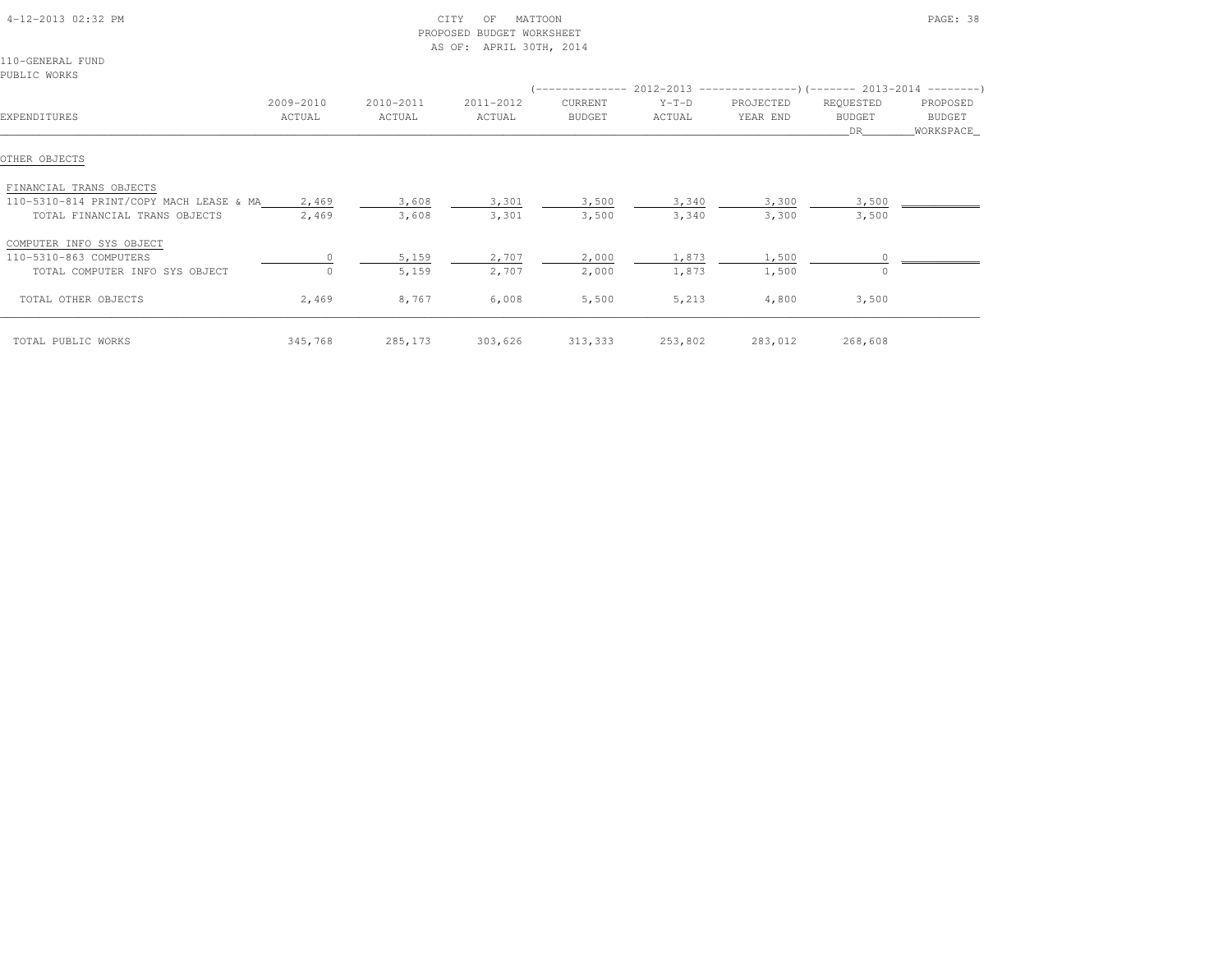| 4-12-2013 02:32 PM |
|--------------------|
|--------------------|

### $\begin{array}{ccc} \text{CITY} & \text{OF} & \text{MATION} \end{array}$  PROPOSED BUDGET WORKSHEETAS OF: APRIL 30TH, 2014

110-GENERAL FUNDSTREETS

|                                                        |                     |                     |                     |                          | 2012-2013         |                       |                                  | ------ 2013-2014 ---------             |
|--------------------------------------------------------|---------------------|---------------------|---------------------|--------------------------|-------------------|-----------------------|----------------------------------|----------------------------------------|
| EXPENDITURES                                           | 2009-2010<br>ACTUAL | 2010-2011<br>ACTUAL | 2011-2012<br>ACTUAL | CURRENT<br><b>BUDGET</b> | $Y-T-D$<br>ACTUAL | PROJECTED<br>YEAR END | REQUESTED<br><b>BUDGET</b><br>DR | PROPOSED<br><b>BUDGET</b><br>WORKSPACE |
|                                                        |                     |                     |                     |                          |                   |                       |                                  |                                        |
| PERSONNEL SERVICES                                     |                     |                     |                     |                          |                   |                       |                                  |                                        |
| SALARIES & WAGES                                       |                     |                     |                     |                          |                   |                       |                                  |                                        |
| 110-5320-111 SALARIES OF REG EMPLOYEES                 | 523,648             | 440,252             | 473,504             | 515,265                  | 467,284           | 498,715               | 516,007                          |                                        |
| 110-5320-112 SALARIES OF TEMP EMPLOYEES                | 24,586              | 18,367              | 25,089              | 26,800                   | 27,080            | 27,000                | 26,800                           |                                        |
| 110-5320-113 OVERTIME                                  | 20,358              | 20,337              | 18,533              | 17,000                   | 27,876            | 24,400                | 21,000                           |                                        |
| 110-5320-114 COMPENSATED ABSENCES                      | 119,802             | 54,893              | 77,241              | $\circ$                  | 65,808            | 67,226                | 0                                |                                        |
| TOTAL SALARIES & WAGES                                 | 688,394             | 533,849             | 594,366             | 559,065                  | 588,049           | 617,341               | 563,807                          |                                        |
| TOTAL PERSONNEL SERVICES                               | 688,394             | 533,849             | 594,366             | 559,065                  | 588,049           | 617,341               | 563,807                          |                                        |
| EMPLOYEE BENEFITS                                      |                     |                     |                     |                          |                   |                       |                                  |                                        |
|                                                        |                     |                     |                     |                          |                   |                       |                                  |                                        |
| GROUP INSURANCE<br>110-5320-211 GROUP HEALTH INSURANCE | 86,326              | 78,696              | 81,484              | 89,523                   | 83,568            | 93,870                | 96,180                           |                                        |
| 110-5320-212 GROUP LIFE INSURANCE                      | 1,653               | 1,763               | 1,475               | 1,538                    |                   | 1,538                 | 1,456                            |                                        |
| TOTAL GROUP INSURANCE                                  | 87,979              | 80,459              | 82,959              | 91,061                   | 83,568            | 95,408                | 97,636                           |                                        |
|                                                        |                     |                     |                     |                          |                   |                       |                                  |                                        |
| SOCIAL SECURITY CONTRIB                                |                     |                     |                     |                          |                   |                       |                                  |                                        |
| 110-5320-221 FICA CONTRIBUTIONS                        | 41,452              | 34,648              | 36,977              | 34,662                   | 34,313            | 38,030                | 34,956                           |                                        |
| 110-5320-222 MEDICARE CONTRIBUTIONS                    | 9,695               | 8,103               | 8,648               | 8,106                    | 8,025             | 8,894                 | 8,175                            |                                        |
| TOTAL SOCIAL SECURITY CONTRIB                          | 51,147              | 42,751              | 45,625              | 42,768                   | 42,338            | 46,925                | 43,131                           |                                        |
| RETIREMENT CONTRIBTUIONS                               |                     |                     |                     |                          |                   |                       |                                  |                                        |
| 110-5320-231 IMRF CONTRIBUTIONS                        | 121,594             | 148,893             | 79,254              | 78,722                   | 77,992            | 86,444                | 77,367                           |                                        |
| TOTAL RETIREMENT CONTRIBTUIONS                         | 121,594             | 148,893             | 79,254              | 78,722                   | 77,992            | 86,444                | 77,367                           |                                        |
|                                                        |                     |                     |                     |                          |                   |                       |                                  |                                        |
| UNEMPLOYMNT COMPENSATION                               |                     |                     |                     |                          |                   |                       |                                  |                                        |
| 110-5320-240 UNEMPLOYMENT COMP.                        | 1,254               | 1,621               | 2,021               | 4,224                    | $\circ$           | 4,224                 | 3,570                            |                                        |
| TOTAL UNEMPLOYMNT COMPENSATION                         | 1,254               | 1,621               | 2,021               | 4,224                    | $\Omega$          | 4,224                 | 3,570                            |                                        |
| WORKER'S COMPENSATION                                  |                     |                     |                     |                          |                   |                       |                                  |                                        |
| 110-5320-250 WORKERS' COMPENSATION                     | 74,838              | 66,444              | 71,056              | 66,347                   | 0                 | 66,347                | 57,574                           |                                        |
| TOTAL WORKER'S COMPENSATION                            | 74,838              | 66,444              | 71,056              | 66,347                   | $\mathbf 0$       | 66,347                | 57,574                           |                                        |
| TOTAL EMPLOYEE BENEFITS                                | 336,812             | 340,170             | 280,915             | 283,123                  | 203,898           | 299,348               | 279,278                          |                                        |
| SUPPLIES                                               |                     |                     |                     |                          |                   |                       |                                  |                                        |
|                                                        |                     |                     |                     |                          |                   |                       |                                  |                                        |
| GENERAL SUPPLIES                                       |                     |                     |                     |                          |                   |                       |                                  |                                        |
| 110-5320-311 OFFICE SUPPLIES                           | 859                 | 868                 | 236                 | 1,000                    | 505               | 586                   | 1,000                            |                                        |
| 110-5320-312 CLEANING SUPPLIES                         | 1,112               | 898                 | 55                  | 1,000                    | 177               | 140                   | 600                              |                                        |
| 110-5320-313 MEDICAL & SAFETY SUPPLIES                 | 1,840               | 1,910               | 1,316               | 1,750                    | 2,545             | 1,900                 | 1,800                            |                                        |
| 110-5320-314 CHEMICALS                                 | 8,913               | 7,818               | 1,898               | 8,000                    | 7,969             | 1,600                 | 5,000                            |                                        |
| 110-5320-315 LANDSCAPE SUPPLIES                        | $\circ$             | $\circ$             | $\mathbb O$         | 500                      | 224               | 224                   | 600                              |                                        |
| 110-5320-316 TOOLS AND EQUIPMENT                       | 5,742               | 5,468               | 6,707               | 6,000                    | 7,320             | 9,500                 | 7,000                            |                                        |
| 110-5320-318 VEHICLE PARTS                             | 41,570              | 47,761              | 26,367              | 30,000                   | 28,705            | 24,200                | 27,000                           |                                        |
| 110-5320-319 MISCELLANEOUS SUPPLIES                    | 11,401              | 76,534              | 5,307               | 10,000                   | 10,487            | 8,200                 | 10,000                           |                                        |
| TOTAL GENERAL SUPPLIES                                 | 71,437              | 141,257             | 41,886              | 58,250                   | 57,932            | 46,350                | 53,000                           |                                        |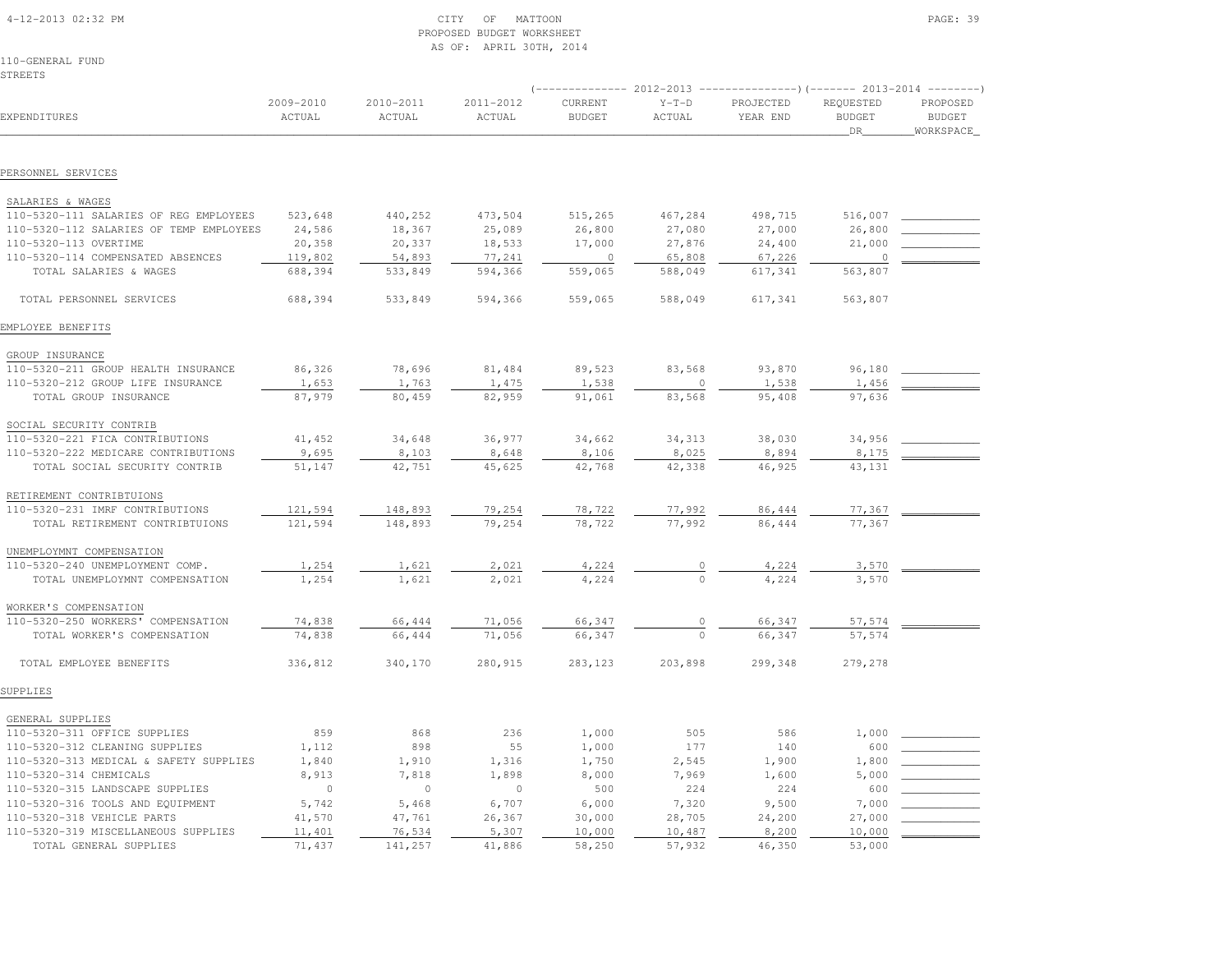### 4-12-2013 02:32 PM CITY OF MATTOON PAGE: 40 PROPOSED BUDGET WORKSHEETAS OF: APRIL 30TH, 2014

110-GENERAL FUNDSTREETS

| EXPENDITURES                            | 2009-2010<br>ACTUAL | 2010-2011<br>ACTUAL | 2011-2012<br>ACTUAL | <b>CURRENT</b><br><b>BUDGET</b> | $Y-T-D$<br>ACTUAL | PROJECTED<br>YEAR END | REOUESTED<br><b>BUDGET</b> | PROPOSED<br><b>BUDGET</b> |
|-----------------------------------------|---------------------|---------------------|---------------------|---------------------------------|-------------------|-----------------------|----------------------------|---------------------------|
|                                         |                     |                     |                     |                                 |                   |                       | DR.                        | WORKSPACE                 |
|                                         |                     |                     |                     |                                 |                   |                       |                            |                           |
| ENERGY                                  |                     |                     |                     |                                 |                   |                       |                            |                           |
| 110-5320-321 UTILITIES                  | 21,054              | 19,210              | 14,430              | 21,000                          | 16,060            | 12,980                | 17,000                     |                           |
| 110-5320-326 FUEL                       | 30,966              | 33,093              | 41,116              | 50,000                          | 49,447            | 48,200                | 50,000                     |                           |
| TOTAL ENERGY                            | 52,020              | 52,303              | 55,546              | 71,000                          | 65,506            | 61,180                | 67,000                     |                           |
| STREET MAINT SUPPLIES                   |                     |                     |                     |                                 |                   |                       |                            |                           |
| 110-5320-351 CONCRETE                   | 12,619              | 11,863              | 24,885              | 25,000                          | 18,773            | 22,450                | 25,000                     |                           |
| 110-5320-353 BITUMINOUS SUPPLIES        | $\overline{0}$      | $\circ$             | $\overline{0}$      | 15,000                          | 43,859            | 43,900                | 30,000                     |                           |
| 110-5320-359 OTHER STREET MAINT SUPPLIE | 25,072              | 13,297              | 36,563              | 15,000                          | 9,983             | 9,550                 | 10,000                     |                           |
| TOTAL STREET MAINT SUPPLIES             | 37,691              | 25,161              | 61,449              | 55,000                          | 72,615            | 75,900                | 65,000                     |                           |
|                                         |                     |                     |                     |                                 |                   |                       |                            |                           |
| SWR SYSTM MAINT SUPPLIES                |                     |                     |                     |                                 |                   |                       |                            |                           |
| 110-5320-363 BACKFILL AND SURFACE MATER | 6,923               | 2,653               | 8,149               | 8,000                           | 6,164             | 6,200                 | 6,000                      |                           |
| TOTAL SWR SYSTM MAINT SUPPLIES          | 6,923               | 2,653               | 8,149               | 8,000                           | 6,164             | 6,200                 | 6,000                      |                           |
| TOTAL SUPPLIES                          | 168,070             | 221,373             | 167,029             | 192,250                         | 202,218           | 189,630               | 191,000                    |                           |
| PURCHASED PROP MAINT SRV                |                     |                     |                     |                                 |                   |                       |                            |                           |
|                                         |                     |                     |                     |                                 |                   |                       |                            |                           |
| CLEANING SERVICES                       |                     |                     |                     |                                 |                   |                       |                            |                           |
| 110-5320-421 DISPOSAL SERVICES          | 12,865              |                     |                     |                                 |                   |                       |                            |                           |
| TOTAL CLEANING SERVICES                 | 12,865              |                     |                     |                                 |                   |                       |                            |                           |
| REPAIR & MAINT SERVICES                 |                     |                     |                     |                                 |                   |                       |                            |                           |
| 110-5320-432 REPAIR OF BUILDINGS        | 2,182               | 4,400               | 3,907               | 4,000                           | 319               | 1,480                 | 3,000                      |                           |
| 110-5320-433 REPAIR OF MACHINERY        | 7,672               | 15,882              | 51,580              | 50,000                          | 26,299            | 38,200                | 50,000                     |                           |
| 110-5320-434 REPAIR OF VEHICLES         | 2,770               | 10,619              | 10,392              | 11,000                          | 14,898            | 17,200                | 13,000                     |                           |
| TOTAL REPAIR & MAINT SERVICES           | 12,625              | 30,900              | 65,879              | 65,000                          | 41,516            | 56,880                | 66,000                     |                           |
| RENTALS                                 |                     |                     |                     |                                 |                   |                       |                            |                           |
| 110-5320-440 RENTALS                    | 2,133               | 1,605               | 5,750               | 5,000                           | 5,585             | 6,800                 | 7,000                      |                           |
| TOTAL RENTALS                           | 2,133               | 1,605               | 5,750               | 5,000                           | 5,585             | 6,800                 | 7,000                      |                           |
|                                         |                     |                     |                     |                                 |                   |                       |                            |                           |
| CONSTRUCTION SERVICES                   |                     |                     |                     |                                 |                   |                       |                            |                           |
| 110-5320-459 OTHER CONSTRUCTION COSTS   |                     |                     |                     | 2,500                           | 1,660             | 1,660                 | 12,500                     |                           |
| TOTAL CONSTRUCTION SERVICES             |                     | $\Omega$            | $\Omega$            | 2,500                           | 1,660             | 1,660                 | 12,500                     |                           |
|                                         |                     |                     |                     |                                 |                   |                       |                            |                           |

 OTHER PROP MAINT SERVICE110-5320-460 OTHER PROP MAINT SERVICES  $\begin{array}{cccccccc} 0 & \cdots & 0 & \cdots & 0 & \cdots & 0 & \cdots & 0 \\ \hline 0 & 0 & 0 & 0 & 0 & 0 & 0 & 0 \end{array}$ TOTAL PURCHASED PROP MAINT SRV 27,622 32,506 71,629 72,500 48,761 65,340 85,500

OTHER PURCHASED SERVICES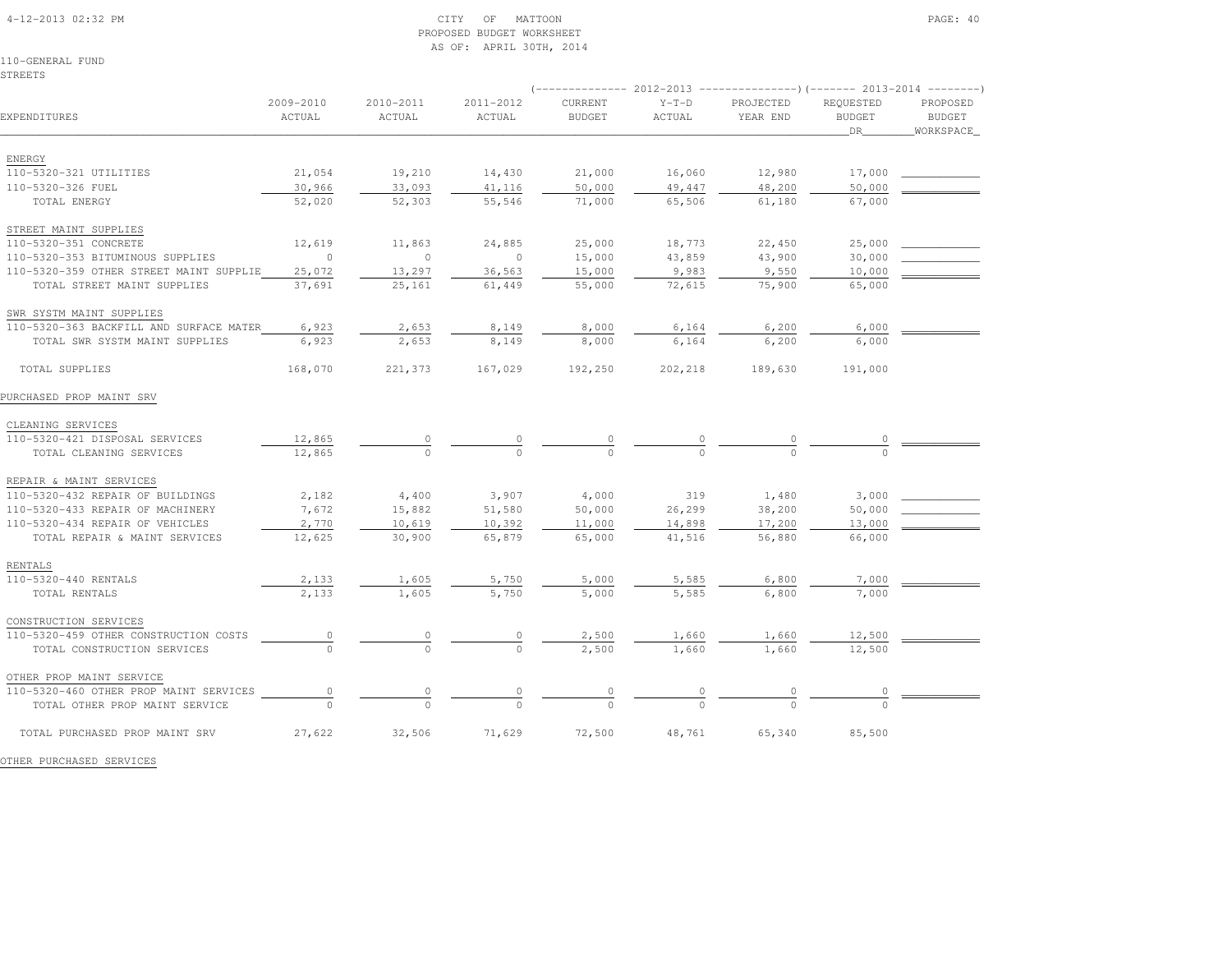### 4-12-2013 02:32 PM CITY OF MATTOON PAGE: 41 PROPOSED BUDGET WORKSHEETAS OF: APRIL 30TH, 2014

110-GENERAL FUNDSTREETS

|                                          |                     |                     |                      |                          | 2012-2013         |                       | 201                              |                                        |
|------------------------------------------|---------------------|---------------------|----------------------|--------------------------|-------------------|-----------------------|----------------------------------|----------------------------------------|
| EXPENDITURES                             | 2009-2010<br>ACTUAL | 2010-2011<br>ACTUAL | 2011-2012<br>ACTUAL  | CURRENT<br><b>BUDGET</b> | $Y-T-D$<br>ACTUAL | PROJECTED<br>YEAR END | REQUESTED<br><b>BUDGET</b><br>DR | PROPOSED<br><b>BUDGET</b><br>WORKSPACE |
| PROFESSIONAL SERVICES                    |                     |                     |                      |                          |                   |                       |                                  |                                        |
| 110-5320-519 OTHER PROFESSIONAL SERVICE  | 695                 | 3,597               | 1,953                | 2,500                    | 5,497             | 6,000                 | 4,000                            |                                        |
| TOTAL PROFESSIONAL SERVICES              | 695                 | 3,597               | 1,953                | 2,500                    | 5,497             | 6,000                 | 4,000                            |                                        |
| COMMUNICATION                            |                     |                     |                      |                          |                   |                       |                                  |                                        |
| 110-5320-531 POSTAGE                     | 179                 | 100                 | $\mathbf{1}$         | 100                      | $\circ$           | $\circ$               | $\circ$                          |                                        |
| 110-5320-532 TELEPHONE                   | 5,957               | 4,723               | 4,357                | 5,000                    | 4,711             | 4,670                 | 5,000                            |                                        |
| 110-5320-533 CELLULAR PHONE              | 1,727               | 1,381               | 1,631                | 1,500                    | 751               | 1,440                 | 500                              |                                        |
| 110-5320-535 RADIOS                      | $\circ$             | $\circ$             | 1,422                | 9,000                    | 5,498             | 6,920                 | 1,000                            |                                        |
| TOTAL COMMUNICATION                      | 7,863               | 6,205               | 7,411                | 15,600                   | 10,959            | 13,030                | 6,500                            |                                        |
| EMPLOYEE BUSINESS EXP                    |                     |                     |                      |                          |                   |                       |                                  |                                        |
| 110-5320-562 TRAVEL & TRAINING           | 1,155               | 1,091               | 1,198                | 1,200                    | 1,389             | 1,440                 | 1,500                            |                                        |
| 110-5320-569 DRUG & ALCOHOL TESTING      | $\circ$             | $\circ$             | $\circ$              | $\circ$                  | $\circ$           | $\circ$               | $\circ$                          |                                        |
| TOTAL EMPLOYEE BUSINESS EXP              | 1,155               | 1,091               | 1,198                | 1,200                    | 1,389             | 1,440                 | 1,500                            |                                        |
| OTHER PURCHASED SERVICES                 |                     |                     |                      |                          |                   |                       |                                  |                                        |
| 110-5320-571 DUES & MEMBERSHIPS          | 141                 | $\circ$             | $\circ$              | 100                      | $\circ$           | $\circ$               | 0                                |                                        |
| 110-5320-579 MISC PURCHASED SERVICES     | $\circ$             | $\circ$             | $\mathbb O$          | $\circ$                  | $\mathbb O$       | $\mathbb O$           | 0                                |                                        |
| TOTAL OTHER PURCHASED SERVICES           | 141                 | $\circ$             | $\circ$              | 100                      | $\Omega$          | $\mathbf 0$           |                                  |                                        |
| TOTAL OTHER PURCHASED SERVICES           | 9,855               | 10,893              | 10,563               | 19,400                   | 17,845            | 20,470                | 12,000                           |                                        |
| PROPERTY                                 |                     |                     |                      |                          |                   |                       |                                  |                                        |
| IMPROVEMENTS-NOT BLDNGS                  |                     |                     |                      |                          |                   |                       |                                  |                                        |
| 110-5320-730 IMPROVEMENTS (43RD ST N SR1 | 5,030               | 0                   | $\frac{0}{\sqrt{2}}$ | 0                        | $\overline{0}$    | 0                     | 0                                |                                        |
| TOTAL IMPROVEMENTS-NOT BLDNGS            | 5,030               | $\Omega$            | $\Omega$             | $\bigcap$                |                   | $\cap$                |                                  |                                        |
| MACHINERY & EQUIPMENT                    |                     |                     |                      |                          |                   |                       |                                  |                                        |
| 110-5320-741 MACHINERY                   | 62,242              | 66,114              | 69,005               | 23,702                   | $\circ$           | 24,230                | 0                                |                                        |
| 110-5320-742 VEHICLES                    | 53,268              | 53,159              | 146,132              | 67,013                   | 1,500             | 14,227                | $\circ$                          |                                        |
| 110-5320-743 MEF CONTRIBUTION            | $\circ$             | 0                   | $\circ$              | $\circ$                  | 90,715            | $\Omega$              | 40,000                           |                                        |
| TOTAL MACHINERY & EQUIPMENT              | 115,510             | 119,273             | 215, 137             | 90,716                   | 92,215            | 38,457                | 40,000                           |                                        |
| TOTAL PROPERTY                           | 120,540             | 119,273             | 215, 137             | 90,716                   | 92,215            | 38,457                | 40,000                           |                                        |
| OTHER OBJECTS                            |                     |                     |                      |                          |                   |                       |                                  |                                        |
| FINANCIAL TRANS OBJECTS                  |                     |                     |                      |                          |                   |                       |                                  |                                        |
| 110-5320-828 REAL ESTATE TAXES           | 1,544               | 190                 | 117                  | 120                      | 112               | 112                   | 120                              |                                        |
| TOTAL FINANCIAL TRANS OBJECTS            | 1,544               | 190                 | 117                  | 120                      | 112               | 112                   | 120                              |                                        |
| COMPUTER INFO SYS OBJECT                 |                     |                     |                      |                          |                   |                       |                                  |                                        |
| 110-5320-863 COMPUTERS                   | $\overline{0}$      | $\circ$             | $\circ$              | 1,000                    | 872               | 872                   | 0                                |                                        |
| TOTAL COMPUTER INFO SYS OBJECT           | $\circ$             | $\circ$             | $\mathbb O$          | 1,000                    | 872               | 872                   | $\circ$                          |                                        |
| TOTAL OTHER OBJECTS                      | 1,544               | 190                 | 117                  | 1,120                    | 985               | 984                   | 120                              |                                        |
| TOTAL STREETS                            | 1,352,835           | 1,258,253           | 1,339,756            | 1,218,173                | 1,153,970         | 1,231,570             | 1, 171, 705                      |                                        |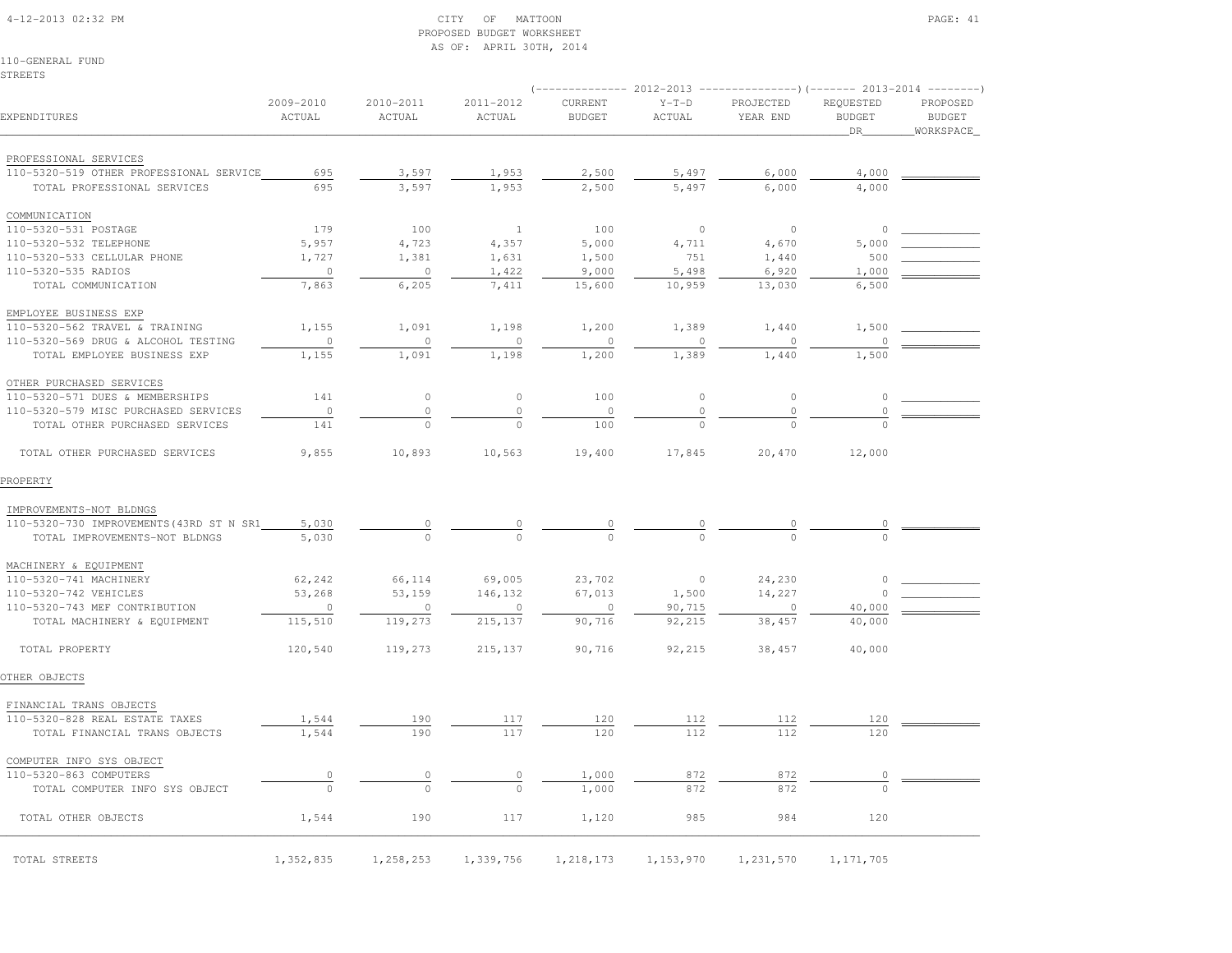| 4-12-2013 02:32 PM                  |                     |                     | CITY<br>OF<br>MATTOON<br>PROPOSED BUDGET WORKSHEET |                          |                   |                       |                                  | PAGE: 42                        |
|-------------------------------------|---------------------|---------------------|----------------------------------------------------|--------------------------|-------------------|-----------------------|----------------------------------|---------------------------------|
| 110-GENERAL FUND<br>STREET LIGHTING |                     |                     | AS OF: APRIL 30TH, 2014                            |                          |                   |                       |                                  |                                 |
| EXPENDITURES                        | 2009-2010<br>ACTUAL | 2010-2011<br>ACTUAL | 2011-2012<br>ACTUAL                                | CURRENT<br><b>BUDGET</b> | $Y-T-D$<br>ACTUAL | PROJECTED<br>YEAR END | REQUESTED<br><b>BUDGET</b><br>DR | PROPOSED<br>BUDGET<br>WORKSPACE |
| SUPPLIES                            |                     |                     |                                                    |                          |                   |                       |                                  |                                 |
| ENERGY                              |                     |                     |                                                    |                          |                   |                       |                                  |                                 |
| 110-5326-321 UTILITIES              | 168,279             | 1,237               |                                                    |                          |                   |                       |                                  |                                 |
| TOTAL ENERGY                        | 168,279             | 1,237               | $\Omega$                                           |                          | $\cap$            |                       | $\cap$                           |                                 |
| TOTAL SUPPLIES                      | 168,279             | 1,237               | $\circ$                                            | $\circ$                  | $\circ$           | $\circ$               | $\circ$                          |                                 |
| PURCHASED PROP MAINT SRV            |                     |                     |                                                    |                          |                   |                       |                                  |                                 |
| REPAIR & MAINT SERVICES             |                     |                     |                                                    |                          |                   |                       |                                  |                                 |
| 110-5326-432 REPAIR OF BUILDINGS    | 23,594              | 2,520               |                                                    |                          | $\circ$           |                       | $\circ$                          |                                 |
| TOTAL REPAIR & MAINT SERVICES       | 23,594              | 2,520               | $\Omega$                                           | $\Omega$                 | $\Omega$          | $\Omega$              | $\Omega$                         |                                 |
| TOTAL PURCHASED PROP MAINT SRV      | 23,594              | 2,520               | 0                                                  | $\circ$                  | $\circ$           | $\circ$               | $\circ$                          |                                 |
| TOTAL STREET LIGHTING               | 191,873             | 3,757               | $\circ$                                            | $\circ$                  | $\circ$           | $\circ$               | $\circ$                          |                                 |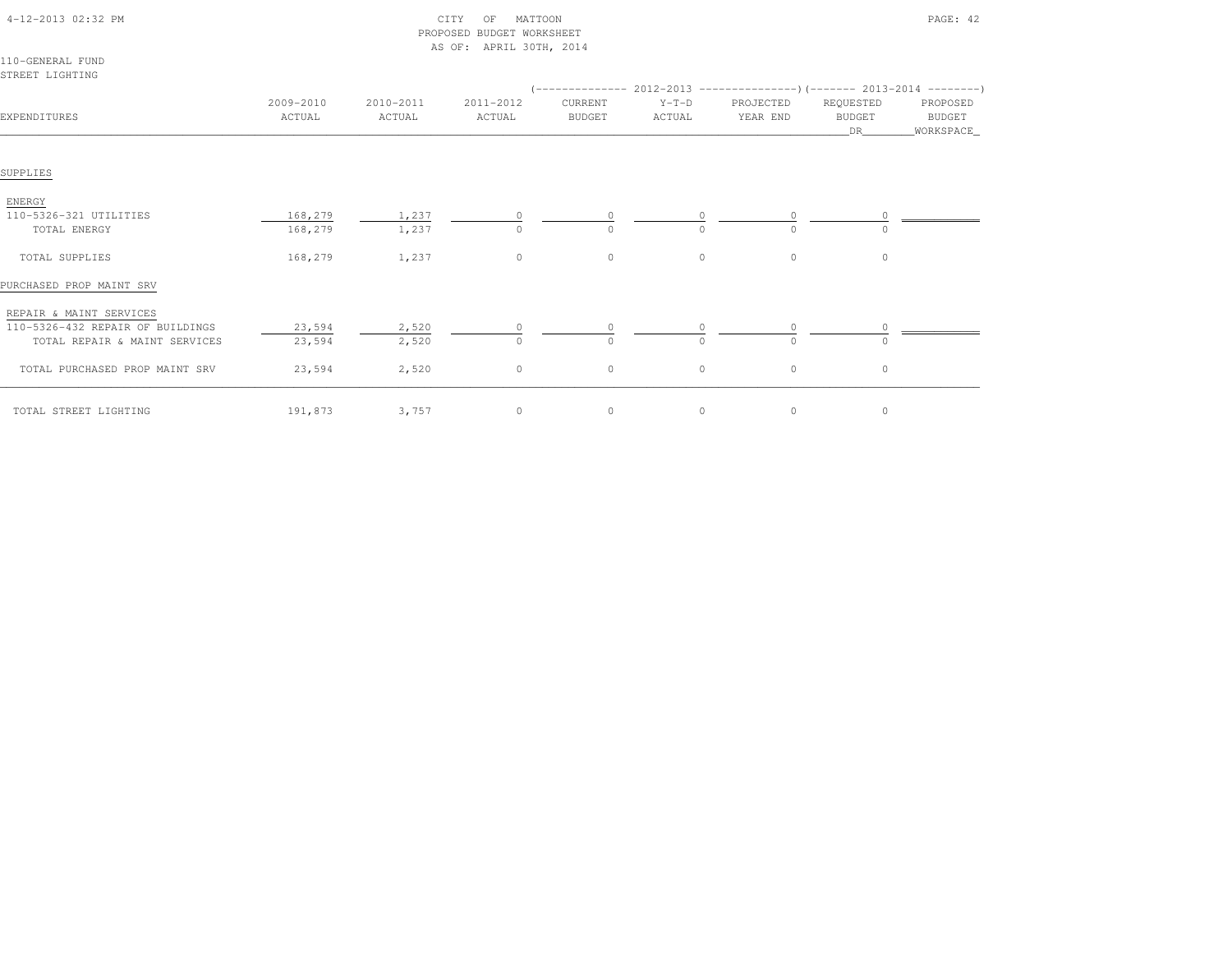|                                                                                              |                     |                     | PROPOSED BUDGET WORKSHEET |                          |                   |                                                                      |                                  |                                          |
|----------------------------------------------------------------------------------------------|---------------------|---------------------|---------------------------|--------------------------|-------------------|----------------------------------------------------------------------|----------------------------------|------------------------------------------|
| 110-GENERAL FUND<br>TRAFFIC CONTROL DEVICES                                                  |                     |                     | AS OF: APRIL 30TH, 2014   |                          |                   | $(---------- 2012-2013$ ---------------) (------- 2013-2014 -------) |                                  |                                          |
| EXPENDITURES                                                                                 | 2009-2010<br>ACTUAL | 2010-2011<br>ACTUAL | 2011-2012<br>ACTUAL       | CURRENT<br><b>BUDGET</b> | $Y-T-D$<br>ACTUAL | PROJECTED<br>YEAR END                                                | REQUESTED<br><b>BUDGET</b><br>DR | PROPOSED<br><b>BUDGET</b><br>_WORKSPACE_ |
| SUPPLIES                                                                                     |                     |                     |                           |                          |                   |                                                                      |                                  |                                          |
| STREET MAINT SUPPLIES<br>110-5327-356 STREET SIGNS<br>TOTAL STREET MAINT SUPPLIES            |                     |                     |                           |                          |                   | $\cap$                                                               |                                  |                                          |
| TOTAL SUPPLIES                                                                               | $\Omega$            | $\circ$             | $\circ$                   | $\circ$                  | $\Omega$          | $\circ$                                                              | $\circ$                          |                                          |
| PURCHASED PROP MAINT SRV                                                                     |                     |                     |                           |                          |                   |                                                                      |                                  |                                          |
| REPAIR & MAINT SERVICES<br>110-5327-432 REPAIR OF BUILDINGS<br>TOTAL REPAIR & MAINT SERVICES | 9,657<br>9,657      | $\bigcap$           | $\cap$                    | $\Omega$                 | $\cap$            | $\cap$                                                               | $\cap$                           |                                          |
| TOTAL PURCHASED PROP MAINT SRV                                                               | 9,657               | $\circ$             | $\circ$                   | $\circ$                  | $\circ$           | $\circ$                                                              | $\circ$                          |                                          |
| TOTAL TRAFFIC CONTROL DEVICES                                                                | 9,657               | $\circ$             | $\circ$                   | $\circ$                  | $\circ$           | $\overline{0}$                                                       | $\circ$                          |                                          |

4-12-2013 02:32 PM CITY OF MATTOON PAGE: 43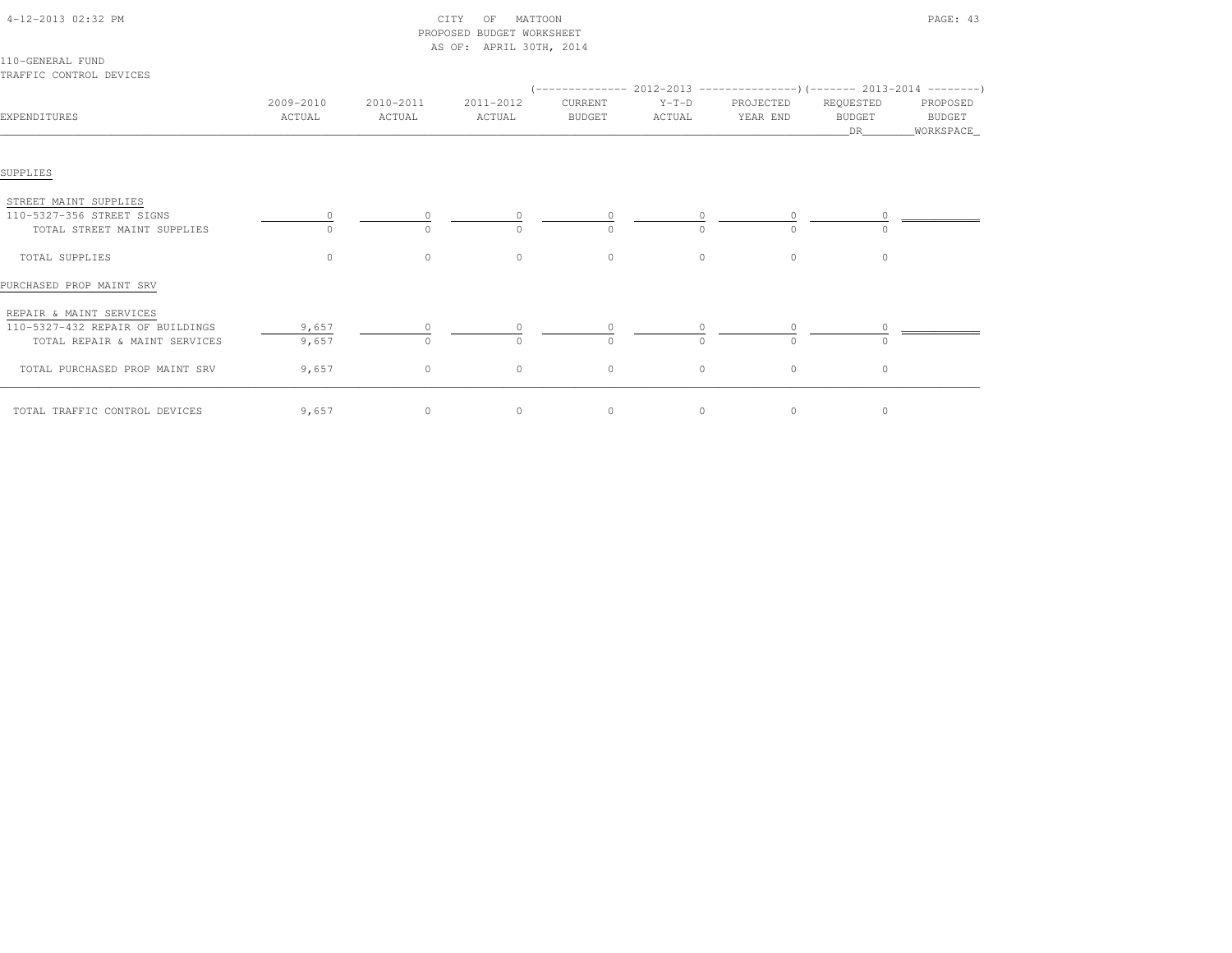| 4-12-2013 02:32 PM |  |
|--------------------|--|

### CITY OF MATTOON PAGE: 44 PROPOSED BUDGET WORKSHEETAS OF: APRIL 30TH, 2014

110-GENERAL FUNDBUILDINGS & GROUNDS

|                                        |                     |                     |                     |                          |                   | $(----------2012-2013$ ---------------) (------- 2013-2014 -------) |                                  |                                          |
|----------------------------------------|---------------------|---------------------|---------------------|--------------------------|-------------------|---------------------------------------------------------------------|----------------------------------|------------------------------------------|
| EXPENDITURES                           | 2009-2010<br>ACTUAL | 2010-2011<br>ACTUAL | 2011-2012<br>ACTUAL | CURRENT<br><b>BUDGET</b> | $Y-T-D$<br>ACTUAL | PROJECTED<br>YEAR END                                               | REQUESTED<br><b>BUDGET</b><br>DR | PROPOSED<br><b>BUDGET</b><br>_WORKSPACE_ |
|                                        |                     |                     |                     |                          |                   |                                                                     |                                  |                                          |
| PERSONNEL SERVICES                     |                     |                     |                     |                          |                   |                                                                     |                                  |                                          |
| SALARIES & WAGES                       |                     |                     |                     |                          |                   |                                                                     |                                  |                                          |
| 110-5381-111 SALARIES OF REG EMPLOYEES | 52,948              | 58,896              | 67,911              | 80,143                   | 71,323            | 71,221                                                              | 82,458                           |                                          |
| 110-5381-113 OVERTIME                  | $\Omega$            | 246                 | 263                 | 250                      | 103               | 154                                                                 | 250                              |                                          |
| 110-5381-114 COMPENSATED ABSENCES      | 4,498               | 5,593               | 4,648               | $\circ$                  | 4,755             | 4,536                                                               | $\circ$                          |                                          |
| TOTAL SALARIES & WAGES                 | 57,446              | 64,735              | 72,822              | 80,393                   | 76,181            | 75,911                                                              | 82,708                           |                                          |
| TOTAL PERSONNEL SERVICES               | 57,446              | 64,735              | 72,822              | 80,393                   | 76,181            | 75,911                                                              | 82,708                           |                                          |
| EMPLOYEE BENEFITS                      |                     |                     |                     |                          |                   |                                                                     |                                  |                                          |
| GROUP INSURANCE                        |                     |                     |                     |                          |                   |                                                                     |                                  |                                          |
| 110-5381-211 GROUP HEALTH INSURANCE    | 13,295              | 8,768               | 8,448               | 9,461                    | 8,672             | 9,461                                                               | 10,507                           |                                          |
| 110-5381-212 GROUP LIFE INSURANCE      | 288                 | 144                 | 448                 | 300                      | $\mathbf{0}$      | 300                                                                 | 300                              |                                          |
| TOTAL GROUP INSURANCE                  | 13,583              | 8,912               | 8,896               | 9,761                    | 8,672             | 9,761                                                               | 10,807                           |                                          |
| SOCIAL SECURITY CONTRIB                |                     |                     |                     |                          |                   |                                                                     |                                  |                                          |
| 110-5381-221 FICA CONTRIBUTIONS        | 3,593               | 3,874               | 4,513               | 4,984                    | 4,424             | 4,517                                                               | 5,128                            |                                          |
| 110-5381-222 MEDICARE CONTRIBUTIONS    | 840                 | 906                 | 1,055               | 1,166                    | 1,034             | 1,056                                                               | 1,199                            |                                          |
| TOTAL SOCIAL SECURITY CONTRIB          | 4,434               | 4,780               | 5,568               | 6,150                    | 5,458             | 5,573                                                               | 6,327                            |                                          |
| RETIREMENT CONTRIBTUIONS               |                     |                     |                     |                          |                   |                                                                     |                                  |                                          |
| 110-5381-231 IMRF CONTRIBUTIONS        | 6,050               | 8,225               | 10,086              | 11,890                   | 10,558            | 10,914                                                              | 11,918                           |                                          |
| TOTAL RETIREMENT CONTRIBTUIONS         | 6,050               | 8,225               | 10,086              | 11,890                   | 10,558            | 10,914                                                              | 11,918                           |                                          |
| UNEMPLOYMNT COMPENSATION               |                     |                     |                     |                          |                   |                                                                     |                                  |                                          |
| 110-5381-240 UNEMPLOYMENT COMP.        | 173                 | 114                 | 331                 | 692                      |                   | 692                                                                 | 606                              |                                          |
| TOTAL UNEMPLOYMNT COMPENSATION         | 173                 | 114                 | 331                 | 692                      |                   | 692                                                                 | 606                              |                                          |
| WORKER'S COMPENSATION                  |                     |                     |                     |                          |                   |                                                                     |                                  |                                          |
| 110-5381-250 WORKERS' COMPENSATION     | 2,336               | 1,236               | 3,082               | 3,668                    |                   | 3,668                                                               | 2,977                            |                                          |
| TOTAL WORKER'S COMPENSATION            | 2,336               | 1,236               | 3,082               | 3,668                    |                   | 3,668                                                               | 2.977                            |                                          |
| TOTAL EMPLOYEE BENEFITS                | 26,576              | 23,267              | 27,964              | 32,161                   | 24,688            | 30,608                                                              | 32,635                           |                                          |
| SUPPLIES                               |                     |                     |                     |                          |                   |                                                                     |                                  |                                          |
| GENERAL SUPPLIES                       |                     |                     |                     |                          |                   |                                                                     |                                  |                                          |
| 110-5381-312 CLEANING SUPPLIES         | 3,384               | 2,360               | 3,144               | 4,000                    | 4,827             | 5,280                                                               | 5,000                            |                                          |
| 110-5381-316 TOOLS & EQUIPMENT         | 58                  | 848                 | 277                 | 300                      | 521               | 544                                                                 | 600                              |                                          |
| 110-5381-319 MISCELLANEOUS SUPPLIES    | 2,620               | 3,112               | 5,992               | 6,500                    | 430               | 932                                                                 | 4,000                            |                                          |
| TOTAL GENERAL SUPPLIES                 | 6,062               | 6,320               | 9,413               | 10,800                   | 5,778             | 6,756                                                               | 9,600                            |                                          |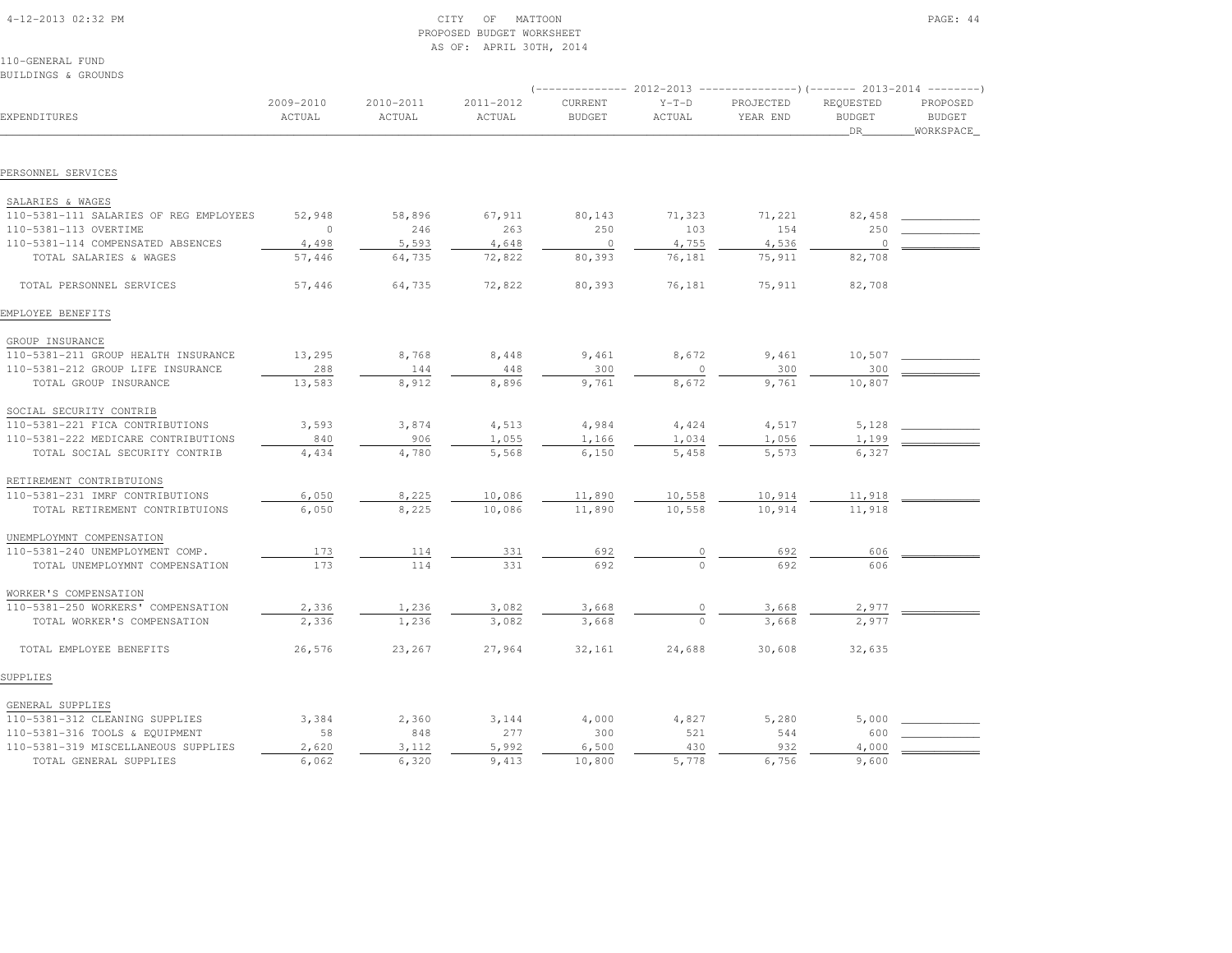### 4-12-2013 02:32 PM CITY OF MATTOON PAGE: 45 PROPOSED BUDGET WORKSHEETAS OF: APRIL 30TH, 2014

110-GENERAL FUNDBUILDINGS & GROUNDS

|                                              |                     |                     |                     |                          |                   | (-------------- 2012-2013 ----------------) (------- 2013-2014 --------' |                                  |                                          |
|----------------------------------------------|---------------------|---------------------|---------------------|--------------------------|-------------------|--------------------------------------------------------------------------|----------------------------------|------------------------------------------|
| EXPENDITURES                                 | 2009-2010<br>ACTUAL | 2010-2011<br>ACTUAL | 2011-2012<br>ACTUAL | CURRENT<br><b>BUDGET</b> | $Y-T-D$<br>ACTUAL | PROJECTED<br>YEAR END                                                    | REQUESTED<br><b>BUDGET</b><br>DR | PROPOSED<br><b>BUDGET</b><br>_WORKSPACE_ |
| ENERGY                                       |                     |                     |                     |                          |                   |                                                                          |                                  |                                          |
| 110-5381-321 UTILITIES                       | 49,154              | 45,495              | 39,763              | 47,500                   | 53,974            | 51,500                                                                   | 51,000                           |                                          |
| TOTAL ENERGY                                 | 49,154              | 45,495              | 39,763              | 47,500                   | 53,974            | 51,500                                                                   | 51,000                           |                                          |
| TOTAL SUPPLIES                               | 55,216              | 51,814              | 49,177              | 58,300                   | 59,751            | 58,256                                                                   | 60,600                           |                                          |
| PURCHASED PROP MAINT SRV                     |                     |                     |                     |                          |                   |                                                                          |                                  |                                          |
| REPAIR & MAINT SERVICES                      |                     |                     |                     |                          |                   |                                                                          |                                  |                                          |
| 110-5381-432 REPAIR OF BUILDINGS             | 10,089              | 5,456               | 21,569              | 13,000                   | 17,556            | 24,300                                                                   | 23,000                           |                                          |
| 110-5381-435 ELEVATOR SERVICE AGREEMEN 3,042 |                     | 3,460               | 4,505               | 5,000                    | 5,057             | 4,240                                                                    | 5,000                            |                                          |
| TOTAL REPAIR & MAINT SERVICES                | 13,130              | 8,916               | 26,074              | 18,000                   | 22,613            | 28,540                                                                   | 28,000                           |                                          |
| OTHER PROP MAINT SERVICE                     |                     |                     |                     |                          |                   |                                                                          |                                  |                                          |
| 110-5381-460 OTHER PROP MAINT SERVICES       | 2,460               | 5,611               | 8,404               | 6,000                    | 7,937             | 8,850                                                                    | 9,000                            |                                          |
| TOTAL OTHER PROP MAINT SERVICE               | 2,460               | 5,611               | 8,404               | 6,000                    | 7,937             | 8,850                                                                    | 9,000                            |                                          |
| TOTAL PURCHASED PROP MAINT SRV               | 15,590              | 14,527              | 34,477              | 24,000                   | 30,550            | 37,390                                                                   | 37,000                           |                                          |
| OTHER PURCHASED SERVICES                     |                     |                     |                     |                          |                   |                                                                          |                                  |                                          |
| COMMUNICATION                                |                     |                     |                     |                          |                   |                                                                          |                                  |                                          |
| 110-5381-532 TELEPHONE                       | $\circ$             | $\circ$             | $\circ$             | $\circ$                  | $\circ$           | $\circ$                                                                  | $\circ$                          |                                          |
| 110-5381-534 PAGERS                          | 77                  | $\circ$             | $\circ$             |                          | 0                 |                                                                          |                                  |                                          |
| TOTAL COMMUNICATION                          | 77                  | $\Omega$            | $\Omega$            |                          |                   |                                                                          |                                  |                                          |
| OTHER PURCHASED SERVICES                     |                     |                     |                     |                          |                   |                                                                          |                                  |                                          |
| 110-5381-576 SECURITY SERVICES               | 152                 | 604                 | 384                 | 0                        | 0                 | 0                                                                        | 0                                |                                          |
| TOTAL OTHER PURCHASED SERVICES               | 152                 | 604                 | 384                 | $\cap$                   | $\Omega$          |                                                                          | $\Omega$                         |                                          |
| TOTAL OTHER PURCHASED SERVICES               | 229                 | 604                 | 384                 | $\circ$                  | $\circ$           | $\circ$                                                                  | $\circ$                          |                                          |
| OTHER OBJECTS                                |                     |                     |                     |                          |                   |                                                                          |                                  |                                          |
| FINANCIAL TRANS OBJECTS                      |                     |                     |                     |                          |                   |                                                                          |                                  |                                          |
| 110-5381-828 REAL ESTATE TAXES               |                     |                     |                     |                          |                   | 10                                                                       | 10                               |                                          |
| TOTAL FINANCIAL TRANS OBJECTS                | 9                   | $\circ$             |                     |                          |                   | 10                                                                       | 10                               |                                          |
| TOTAL OTHER OBJECTS                          | 9                   | 9                   | 9                   | 9                        | 9                 | 10                                                                       | 10                               |                                          |
| TOTAL BUILDINGS & GROUNDS                    | 155,066             | 154,956             | 184,833             | 194,863                  | 191,179           | 202,175                                                                  | 212,953                          |                                          |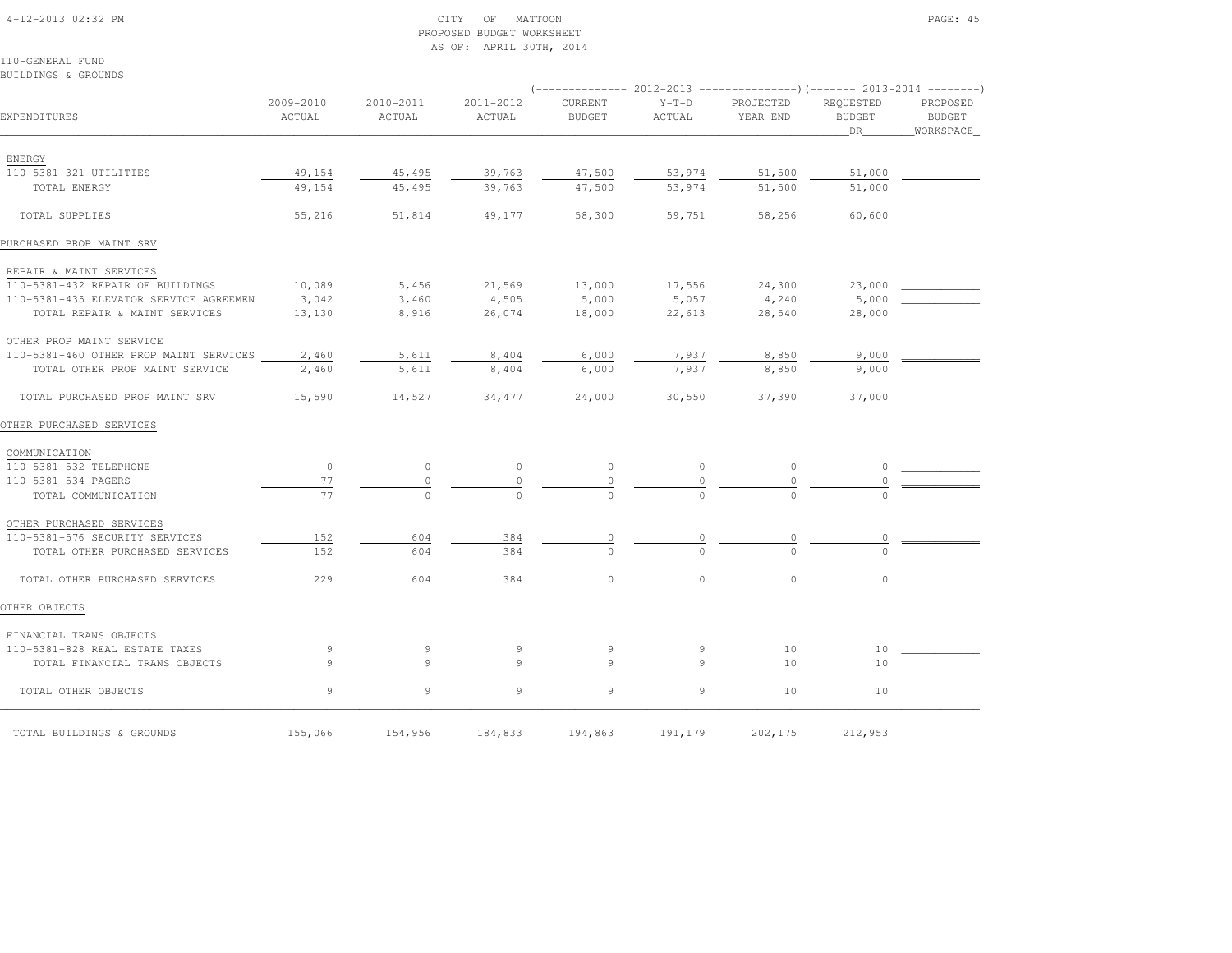| 4-12-2013 02:32 PM |  |
|--------------------|--|
|                    |  |

# $\text{CITY}$  of MATTOON  $\text{PAGE: } 46$  PROPOSED BUDGET WORKSHEETAS OF: APRIL 30TH, 2014

110-GENERAL FUNDEQUIPMENT MAINTENANCE

| EXPENDITURES                           | 2009-2010<br>ACTUAL | 2010-2011<br>ACTUAL | 2011-2012<br>ACTUAL | CURRENT<br><b>BUDGET</b> | $Y-T-D$<br>ACTUAL | PROJECTED<br>YEAR END | REQUESTED<br><b>BUDGET</b><br>DR | PROPOSED<br><b>BUDGET</b><br>WORKSPACE |
|----------------------------------------|---------------------|---------------------|---------------------|--------------------------|-------------------|-----------------------|----------------------------------|----------------------------------------|
| PERSONNEL SERVICES                     |                     |                     |                     |                          |                   |                       |                                  |                                        |
|                                        |                     |                     |                     |                          |                   |                       |                                  |                                        |
| SALARIES & WAGES                       |                     |                     |                     |                          |                   |                       |                                  |                                        |
| 110-5390-111 SALARIES OF REG EMPLOYEES | 34,069              | 36,716              | 29,537              | $\circ$                  | 20,580            | 17,711                |                                  |                                        |
| 110-5390-113 OVERTIME                  | 1,233               | 2,134               | 751                 | $\circ$                  | 785               | 804                   |                                  |                                        |
| 110-5390-114 COMPENSATED ABSENCES      | 6,785               | 6,523               | 988                 | $\Omega$                 | $\Omega$          | $\Omega$              |                                  |                                        |
| TOTAL SALARIES & WAGES                 | 42,087              | 45,374              | 31,276              | $\circ$                  | 21,366            | 18,514                | $\Omega$                         |                                        |
| TOTAL PERSONNEL SERVICES               | 42,087              | 45,374              | 31,276              | $\circ$                  | 21,366            | 18,514                | $\circ$                          |                                        |
| EMPLOYEE BENEFITS                      |                     |                     |                     |                          |                   |                       |                                  |                                        |
| GROUP INSURANCE                        |                     |                     |                     |                          |                   |                       |                                  |                                        |
| 110-5390-211 GROUP HEALTH INSURANCE    | 2,291               | 4,522               | 3,760               | $\circ$                  | 2,894             | 2,370                 | $\cap$                           |                                        |
| 110-5390-212 GROUP LIFE INSURANCE      | $\circ$             | $\circ$             | $\circ$             | $\circ$                  | $\circ$           | $\overline{0}$        |                                  |                                        |
| TOTAL GROUP INSURANCE                  | 2,291               | 4,522               | 3,760               | $\Omega$                 | 2,894             | 2,370                 | $\cap$                           |                                        |
| SOCIAL SECURITY CONTRIB                |                     |                     |                     |                          |                   |                       |                                  |                                        |
| 110-5390-221 FICA CONTRIBUTIONS        | 2,621               | 2,736               | 1,905               | $\circ$                  | 1,250             | 1,099                 |                                  |                                        |
| 110-5390-222 MEDICARE CONTRIBUTIONS    | 613                 | 640                 | 445                 | $\circ$                  | 292               | 257                   |                                  |                                        |
| TOTAL SOCIAL SECURITY CONTRIB          | 3,234               | 3,376               | 2,350               | $\Omega$                 | 1,542             | 1,356                 |                                  |                                        |
| RETIREMENT CONTRIBTUIONS               |                     |                     |                     |                          |                   |                       |                                  |                                        |
| 110-5390-231 IMRF CONTRIBUTIONS        | 4,473               | 5,802               | 4,239               | $\circ$                  | 2,944             | 2,612                 | 0                                |                                        |
| TOTAL RETIREMENT CONTRIBTUIONS         | 4,473               | 5,802               | 4,239               | $\Omega$                 | 2,944             | 2,612                 | $\Omega$                         |                                        |
| TOTAL EMPLOYEE BENEFITS                | 9,998               | 13,700              | 10,349              | $\circ$                  | 7,380             | 6,337                 | $\circ$                          |                                        |
| TOTAL EQUIPMENT MAINTENANCE            | 52,085              | 59,073              | 41,625              | $\circ$                  | 28,746            | 24,851                | $\circ$                          |                                        |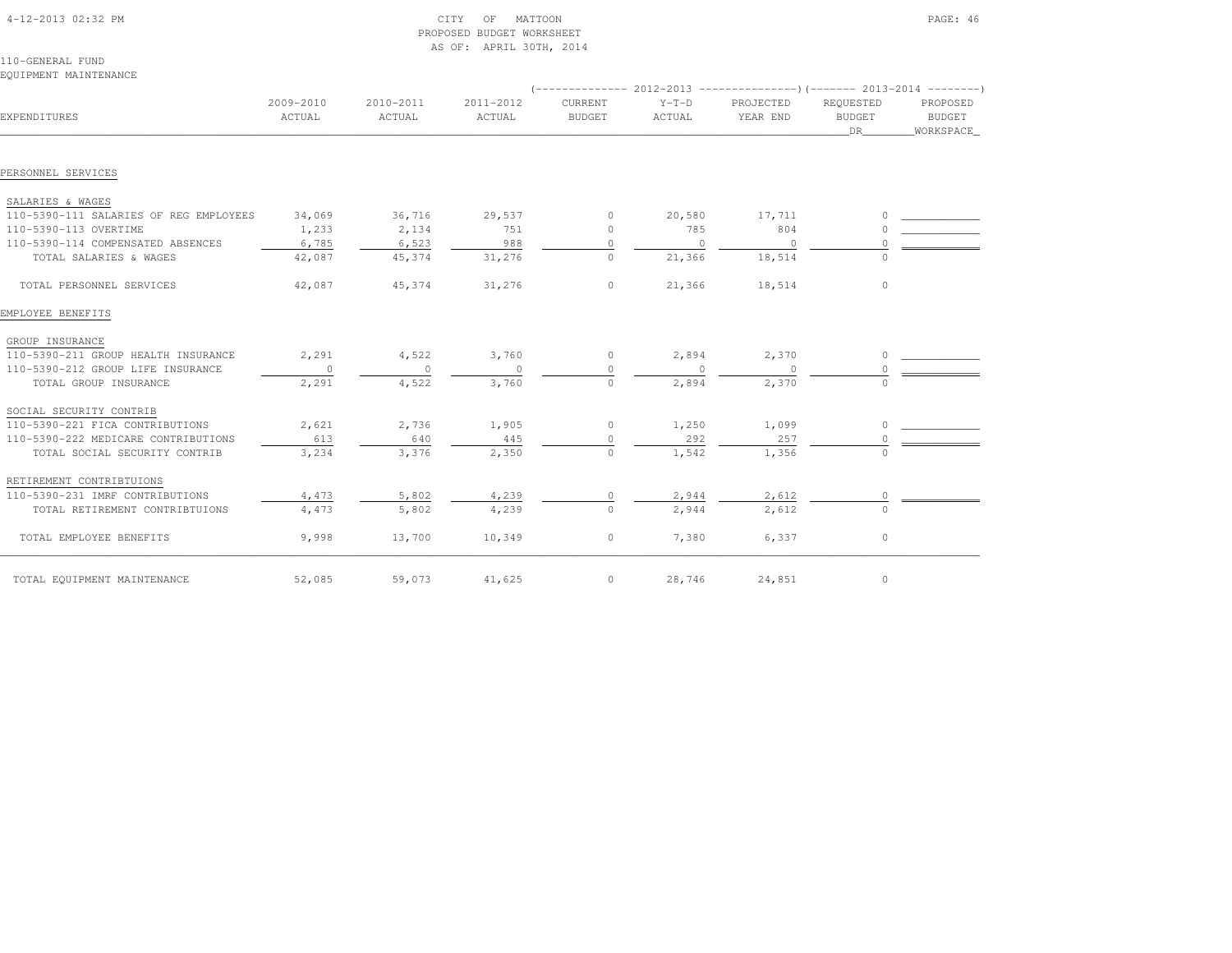| 4-12-2013 02:32 PM |  |
|--------------------|--|

### $\text{CITY}$  of MATTOON PAGE: 47 PROPOSED BUDGET WORKSHEETAS OF: APRIL 30TH, 2014

110-GENERAL FUNDPARKS

|                                         |                     |                     |                     |                                 | $(---------- 2012-2013$ ---------------) (------- 2013-2014 -------) |                       |                                  |                                        |  |  |
|-----------------------------------------|---------------------|---------------------|---------------------|---------------------------------|----------------------------------------------------------------------|-----------------------|----------------------------------|----------------------------------------|--|--|
| EXPENDITURES                            | 2009-2010<br>ACTUAL | 2010-2011<br>ACTUAL | 2011-2012<br>ACTUAL | <b>CURRENT</b><br><b>BUDGET</b> | $Y-T-D$<br>ACTUAL                                                    | PROJECTED<br>YEAR END | REQUESTED<br><b>BUDGET</b><br>DR | PROPOSED<br><b>BUDGET</b><br>WORKSPACE |  |  |
|                                         |                     |                     |                     |                                 |                                                                      |                       |                                  |                                        |  |  |
| PERSONNEL SERVICES                      |                     |                     |                     |                                 |                                                                      |                       |                                  |                                        |  |  |
| SALARIES & WAGES                        |                     |                     |                     |                                 |                                                                      |                       |                                  |                                        |  |  |
| 110-5511-111 SALARIES OF REG EMPLOYEES  | 180,392             | 186,240             | 185,825             | 201,708                         | 186,700                                                              | 191,452               | 209,133                          |                                        |  |  |
| 110-5511-112 SALARIES OF TEMP EMPLOYEES | 23,026              | 16,328              | 11,475              | 22,400                          | 17,470                                                               | 17,470                | 22,400                           |                                        |  |  |
| 110-5511-113 OVERTIME                   | 8,118               | 10,531              | 12,251              | 11,000                          | 17,821                                                               | 18,228                | 14,000                           |                                        |  |  |
| 110-5511-114 COMPENSATED ABSENCES       | 12,091              | 6,723               | 8,542               | $\overline{0}$                  | 7,250                                                                | 6,378                 | $\circ$                          |                                        |  |  |
| TOTAL SALARIES & WAGES                  | 223,627             | 219,822             | 218,093             | 235,108                         | 229,242                                                              | 233,527               | 245,533                          |                                        |  |  |
| TOTAL PERSONNEL SERVICES                | 223,627             | 219,822             | 218,093             | 235,108                         | 229,242                                                              | 233,527               | 245,533                          |                                        |  |  |
| EMPLOYEE BENEFITS                       |                     |                     |                     |                                 |                                                                      |                       |                                  |                                        |  |  |
| GROUP INSURANCE                         |                     |                     |                     |                                 |                                                                      |                       |                                  |                                        |  |  |
| 110-5511-211 GROUP HEALTH INSURANCE     | 18,474              | 20,420              | 18,760              | 21,383                          | 19,601                                                               | 21,383                | 25,506                           |                                        |  |  |
| 110-5511-212 GROUP LIFE INSURANCE       | 547                 | 547                 | 547                 | 571                             | $\circ$                                                              | 571                   | 571                              |                                        |  |  |
| TOTAL GROUP INSURANCE                   | 19,021              | 20,967              | 19,307              | 21,954                          | 19,601                                                               | 21,954                | 26,077                           |                                        |  |  |
| SOCIAL SECURITY CONTRIB                 |                     |                     |                     |                                 |                                                                      |                       |                                  |                                        |  |  |
| 110-5511-221 FICA CONTRIBUTIONS         | 14,031              | 13,567              | 13,512              | 14,577                          | 13,476                                                               | 15,032                | 15,223                           |                                        |  |  |
| 110-5511-222 MEDICARE CONTRIBUTIONS     | 3,281               | 3,173               | 3,160               | 3,409                           | 3,152                                                                | 3,516                 | 3,560                            |                                        |  |  |
| TOTAL SOCIAL SECURITY CONTRIB           | 17,312              | 16,740              | 16,672              | 17,986                          | 16,627                                                               | 18,547                | 18,783                           |                                        |  |  |
| RETIREMENT CONTRIBTUIONS                |                     |                     |                     |                                 |                                                                      |                       |                                  |                                        |  |  |
| 110-5511-231 IMRF CONTRIBUTIONS         | 21,955              | 26,231              | 28,559              | 31,460                          | 29,601                                                               | 32,496                | 32,135                           |                                        |  |  |
| TOTAL RETIREMENT CONTRIBTUIONS          | 21,955              | 26,231              | 28,559              | 31,460                          | 29,601                                                               | 32,496                | 32,135                           |                                        |  |  |
| UNEMPLOYMNT COMPENSATION                |                     |                     |                     |                                 |                                                                      |                       |                                  |                                        |  |  |
| 110-5511-240 UNEMPLOYMENT COMP.         | 541                 | 711                 | 902                 | 1,885                           | $\circ$                                                              | 1,885                 | 1,678                            |                                        |  |  |
| TOTAL UNEMPLOYMNT COMPENSATION          | 541                 | 711                 | 902                 | 1,885                           | $\Omega$                                                             | 1,885                 | 1,678                            |                                        |  |  |
| WORKER'S COMPENSATION                   |                     |                     |                     |                                 |                                                                      |                       |                                  |                                        |  |  |
| 110-5511-250 WORKERS' COMPENSATION      | 7,384               | 6,902               | 7,196               | 7,089                           | $\circ$                                                              | 7,089                 | 7,192                            |                                        |  |  |
| TOTAL WORKER'S COMPENSATION             | 7,384               | 6,902               | 7,196               | 7,089                           | $\Omega$                                                             | 7,089                 | 7,192                            |                                        |  |  |
| TOTAL EMPLOYEE BENEFITS                 | 66,213              | 71,552              | 72,635              | 80,373                          | 65,829                                                               | 81,971                | 85,865                           |                                        |  |  |
| SUPPLIES                                |                     |                     |                     |                                 |                                                                      |                       |                                  |                                        |  |  |
| GENERAL SUPPLIES                        |                     |                     |                     |                                 |                                                                      |                       |                                  |                                        |  |  |

| GENERAL SUFFILLS                       |        |        |        |        |        |        |        |  |
|----------------------------------------|--------|--------|--------|--------|--------|--------|--------|--|
| 110-5511-312 CLEANING SUPPLIES         | 603    | 761    | 1,312  | 1,200  | 805    | 805    | 900    |  |
| 110-5511-313 MEDICAL & SAFETY SUPPLIES | 439    | .,087  | 941    | 1,200  | 1,349  | 1,013  | 1.200  |  |
| 110-5511-314 CHEMICALS                 |        |        |        |        |        |        |        |  |
| 110-5511-315 LANDSCAPING SUPPLIES      |        |        |        | L,500  | 1,424  | 1,424  | 1,500  |  |
| 110-5511-316 TOOLS & EQUIPMENT         | 5,430  | 8,224  | 2,644  | 3,600  | 3,281  | 3,412  | 5,000  |  |
| 110-5511-318 VEHICLE PARTS             |        | 108    | 55     | 1,000  |        |        | 100    |  |
| 110-5511-319 MISCELLANEOUS SUPPLIES    | 17,356 | 13,867 | 14,542 | 12,000 | 16,741 | 15,946 | 15,000 |  |
| TOTAL GENERAL SUPPLIES                 | 23,972 | 24,048 | 19,494 | 20,500 | 23,608 | 22,600 | 23,700 |  |
|                                        |        |        |        |        |        |        |        |  |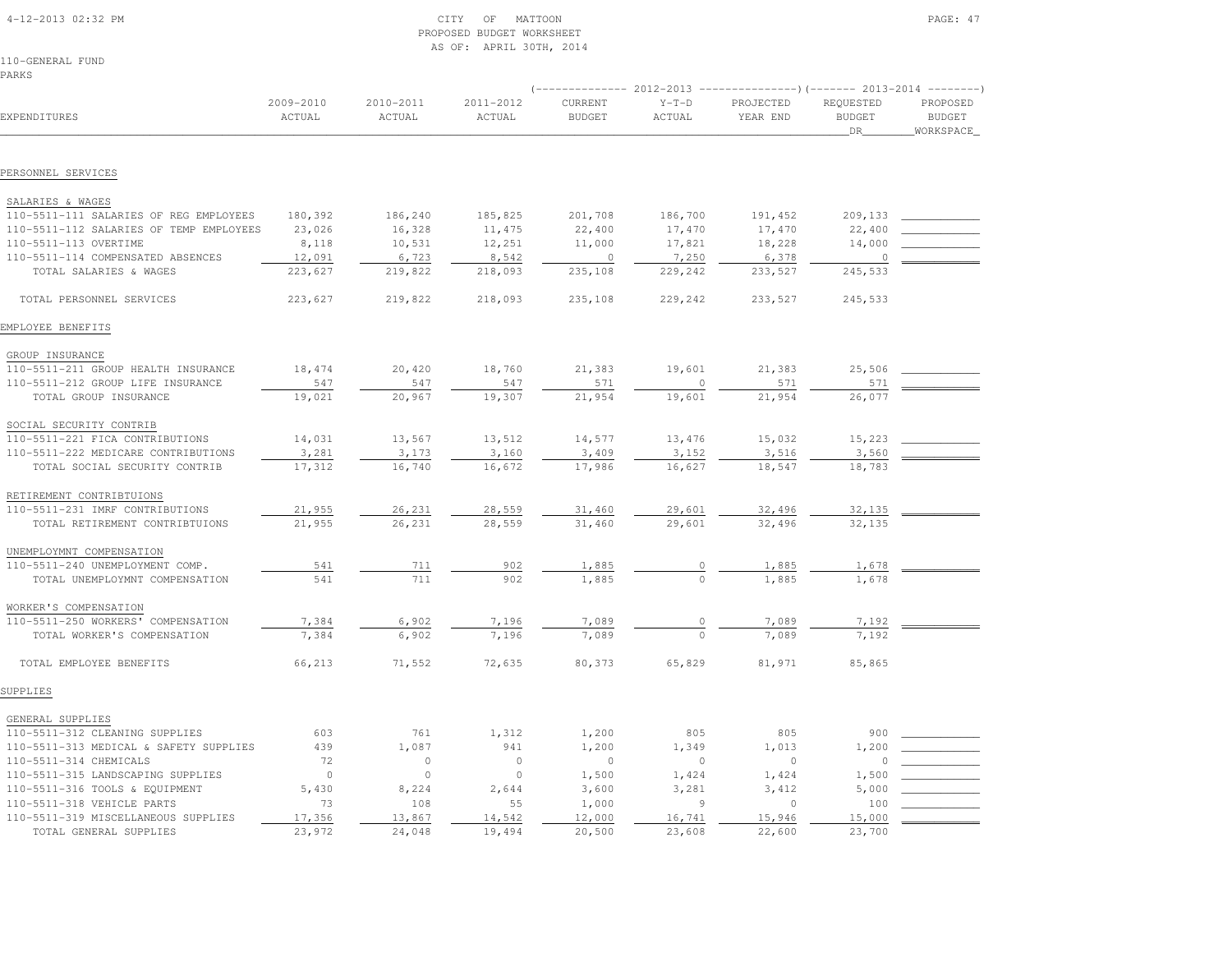### 4-12-2013 02:32 PM CITY OF MATTOON PAGE: 48 PROPOSED BUDGET WORKSHEETAS OF: APRIL 30TH, 2014

110-GENERAL FUNDPARKS

|                                                             |                     |                     |                     |                          |                   | $(-$ -------------- 2012-2013 -----------------) (------- 2013-2014 ---------) |                                  |                                        |  |
|-------------------------------------------------------------|---------------------|---------------------|---------------------|--------------------------|-------------------|--------------------------------------------------------------------------------|----------------------------------|----------------------------------------|--|
| EXPENDITURES                                                | 2009-2010<br>ACTUAL | 2010-2011<br>ACTUAL | 2011-2012<br>ACTUAL | CURRENT<br><b>BUDGET</b> | $Y-T-D$<br>ACTUAL | PROJECTED<br>YEAR END                                                          | REQUESTED<br><b>BUDGET</b><br>DR | PROPOSED<br><b>BUDGET</b><br>WORKSPACE |  |
|                                                             |                     |                     |                     |                          |                   |                                                                                |                                  |                                        |  |
| ENERGY                                                      |                     |                     |                     |                          |                   |                                                                                |                                  |                                        |  |
| 110-5511-321 UTILITIES                                      | 29,045              | 30,793              | 28,601              | 34,000                   | 43,843            | 43,200                                                                         | 31,000                           |                                        |  |
| 110-5511-326 FUEL                                           | 11,473              | 9,616               | 14,982              | 15,000                   | 16,093            | 15,100                                                                         | 16,000                           |                                        |  |
| TOTAL ENERGY                                                | 40,518              | 40,409              | 43,583              | 49,000                   | 59,937            | 58,300                                                                         | 47,000                           |                                        |  |
| STREET MAINT SUPPLIES                                       |                     |                     |                     |                          |                   |                                                                                |                                  |                                        |  |
| 110-5511-352 AGGREGATE SURFACE COAT                         | 158                 | 172                 | 364                 | 500                      | 0                 | 0                                                                              | 200                              |                                        |  |
| TOTAL STREET MAINT SUPPLIES                                 | 158                 | 172                 | 364                 | 500                      |                   | $\Omega$                                                                       | 200                              |                                        |  |
| TOTAL SUPPLIES                                              | 64,648              | 64,628              | 63,441              | 70,000                   | 83,544            | 80,900                                                                         | 70,900                           |                                        |  |
| PURCHASED PROP MAINT SRV                                    |                     |                     |                     |                          |                   |                                                                                |                                  |                                        |  |
| CLEANING SERVICES                                           |                     |                     |                     |                          |                   |                                                                                |                                  |                                        |  |
| 110-5511-423 CUSTODIAL SERVICES                             | $\circ$             | 45                  | $\circ$             | $\circ$                  | 2,174             | $\circ$                                                                        | $\circ$                          |                                        |  |
| 110-5511-424 LAWN CARE                                      | 8,811               | 5,459               | 7,682               | 2,000                    | 2,850             | 2,850                                                                          | 3,000                            |                                        |  |
| TOTAL CLEANING SERVICES                                     | 8,811               | 5,504               | 7,682               | 2,000                    | 5,024             | 2,850                                                                          | 3,000                            |                                        |  |
|                                                             |                     |                     |                     |                          |                   |                                                                                |                                  |                                        |  |
| REPAIR & MAINT SERVICES<br>110-5511-432 REPAIR OF BUILDINGS | 16,088              | 6,963               | 11,124              | 9,000                    | 8,082             | 7,100                                                                          | 9,000                            |                                        |  |
| 110-5511-433 REPAIR OF MACHINERY                            | 19,211              | 12,662              | 16,053              | 15,000                   | 8,241             | 12,500                                                                         | 15,000                           |                                        |  |
| 110-5511-434 REPAIR OF VEHICLES                             | 3,377               | 5,219               | 4,949               | 3,500                    | 9,539             | 11,200                                                                         | 5,000                            |                                        |  |
| 110-5511-436 PEST CONTROL SERVICES                          | 330                 | 385                 | 429                 | 500                      | 442               | 387                                                                            | 400                              |                                        |  |
| TOTAL REPAIR & MAINT SERVICES                               | 39,006              | 25,229              | 32,555              | 28,000                   | 26,304            | 31,187                                                                         | 29,400                           |                                        |  |
|                                                             |                     |                     |                     |                          |                   |                                                                                |                                  |                                        |  |
| <b>RENTALS</b>                                              |                     |                     |                     |                          |                   |                                                                                | 3,000                            |                                        |  |
| 110-5511-440 RENTALS<br>TOTAL RENTALS                       | 2,575<br>2,575      | 2,870<br>2,870      | 3,299<br>3,299      | 3,000<br>3,000           | 3,649<br>3,649    | 2,858<br>2,858                                                                 | 3,000                            |                                        |  |
|                                                             |                     |                     |                     |                          |                   |                                                                                |                                  |                                        |  |
| CONSTRUCTION SERVICES                                       |                     |                     |                     |                          |                   |                                                                                |                                  |                                        |  |
| 110-5511-450 CONSTRUCTION SERVICES                          | 6,041               | 7,527               | 6,370               |                          | 33                |                                                                                |                                  |                                        |  |
| TOTAL CONSTRUCTION SERVICES                                 | 6,041               | 7,527               | 6,370               |                          | 33                |                                                                                |                                  |                                        |  |
| TOTAL PURCHASED PROP MAINT SRV                              | 56,432              | 41,130              | 49,906              | 33,000                   | 35,011            | 36,895                                                                         | 35,400                           |                                        |  |
| OTHER PURCHASED SERVICES                                    |                     |                     |                     |                          |                   |                                                                                |                                  |                                        |  |
| COMMUNICATION                                               |                     |                     |                     |                          |                   |                                                                                |                                  |                                        |  |
| 110-5511-531 POSTAGE                                        | $7\phantom{.0}$     | 76                  | 43                  | 50                       | 13                | 19                                                                             | 50                               |                                        |  |
| 110-5511-532 TELEPHONE                                      | 899                 | 820                 | 760                 | 900                      | 918               | 898                                                                            | 900                              |                                        |  |
| 110-5511-533 CELLULAR PHONE                                 | 929                 | $\circ$             | 887                 | 900                      | 726               | 638                                                                            | 900                              |                                        |  |
| TOTAL COMMUNICATION                                         | 1,835               | 896                 | 1,689               | 1,850                    | 1,657             | 1,555                                                                          | 1,850                            |                                        |  |
| PRINTING & BUILDING                                         |                     |                     |                     |                          |                   |                                                                                |                                  |                                        |  |
| 110-5511-550 PRINTING & BINDING                             | $\circ$             |                     |                     |                          |                   |                                                                                |                                  |                                        |  |
| TOTAL PRINTING & BUILDING                                   | $\Omega$            |                     |                     |                          |                   |                                                                                |                                  |                                        |  |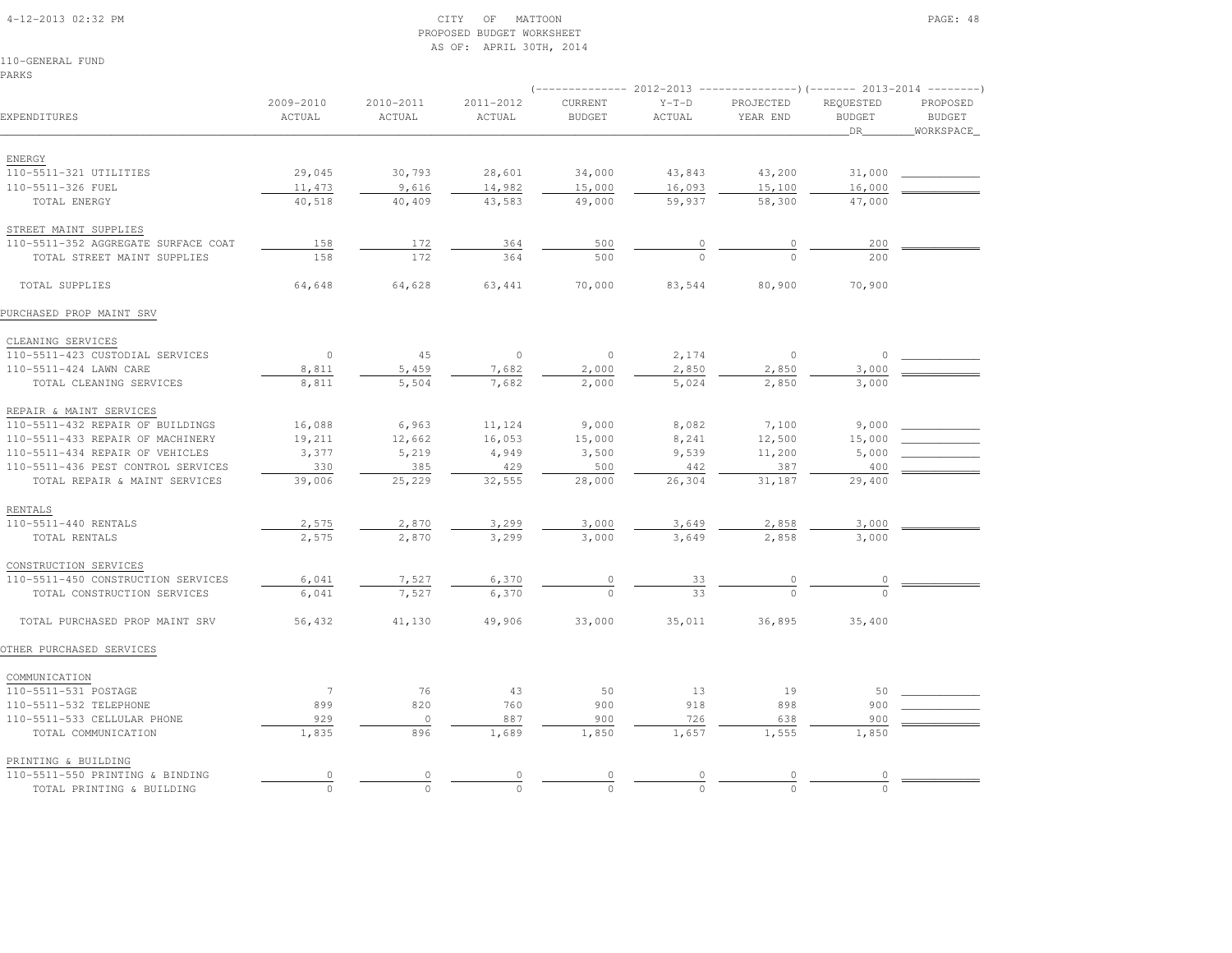| 110-GENERAL FUND                        |                     |                     | AS OF: APRIL 30TH, 2014 |                          |                   |                       |                                   |                                        |
|-----------------------------------------|---------------------|---------------------|-------------------------|--------------------------|-------------------|-----------------------|-----------------------------------|----------------------------------------|
| PARKS                                   |                     |                     |                         |                          |                   |                       |                                   |                                        |
|                                         |                     |                     |                         |                          |                   |                       |                                   |                                        |
| EXPENDITURES                            | 2009-2010<br>ACTUAL | 2010-2011<br>ACTUAL | 2011-2012<br>ACTUAL     | CURRENT<br><b>BUDGET</b> | $Y-T-D$<br>ACTUAL | PROJECTED<br>YEAR END | REQUESTED<br><b>BUDGET</b><br>DR. | PROPOSED<br><b>BUDGET</b><br>WORKSPACE |
| EMPLOYEE BUSINESS EXP                   |                     |                     |                         |                          |                   |                       |                                   |                                        |
| 110-5511-562 TRAVEL & TRAINING          | 115                 | 259                 | $\circ$                 | $\mathbf{0}$             | $\circ$           | $\circ$               | 0                                 |                                        |
| 110-5511-569 MISC EMPLOYEE BUSINESS EXP | 849                 | 126                 | $\circ$                 | $\circ$                  | $\circ$           | $\circ$               | 0                                 |                                        |
| TOTAL EMPLOYEE BUSINESS EXP             | 964                 | 385                 | $\Omega$                | $\Omega$                 |                   | $\Omega$              |                                   |                                        |
| TOTAL OTHER PURCHASED SERVICES          | 2,798               | 1,280               | 1,689                   | 1,850                    | 1,657             | 1,555                 | 1,850                             |                                        |
| PROPERTY                                |                     |                     |                         |                          |                   |                       |                                   |                                        |
| IMPROVEMENTS-NOT BLDNGS                 |                     |                     |                         |                          |                   |                       |                                   |                                        |
| 110-5511-730 OTHER IMPROVEMENTS         | $\circ$             | 0                   | 0                       | 0                        |                   | 0                     |                                   |                                        |
| TOTAL IMPROVEMENTS-NOT BLDNGS           |                     | $\cap$              | $\Omega$                | $\Omega$                 |                   | $\cap$                |                                   |                                        |
| MACHINERY & EQUIPMENT                   |                     |                     |                         |                          |                   |                       |                                   |                                        |
| 110-5511-741 MACHINERY                  | $\circ$             | $\circ$             | 9,923                   | $\mathbf{0}$             | $\circ$           | 11,300                |                                   |                                        |
| 110-5511-742 VEHICLES                   | 4,679               | 4,679               | 11,266                  | 4,677                    | $\circ$           | 13                    |                                   |                                        |
| 110-5511-743 MEF CONTRIBUTION           | $\circ$             | $\circ$             | $\circ$                 | $\circ$                  | 4,677             | $\Omega$              |                                   |                                        |
| TOTAL MACHINERY & EQUIPMENT             | 4,679               | 4,679               | 21,189                  | 4,677                    | 4,677             | 11,313                | $\circ$                           |                                        |
| TOTAL PROPERTY                          | 4,679               | 4,679               | 21,189                  | 4,677                    | 4,677             | 11,313                | $\circ$                           |                                        |
| OTHER OBJECTS                           |                     |                     |                         |                          |                   |                       |                                   |                                        |
| FINANCIAL TRANS OBJECTS                 |                     |                     |                         |                          |                   |                       |                                   |                                        |
| 110-5511-825 TOURISM GRANT EXPENDITURES | 9,539               | 19,593              | 30,960                  | 28,000                   | 28,416            | 34,832                | 20,000                            |                                        |
| 110-5511-828 REAL ESTATE TAXES          | 316                 | 316                 | 308                     | $\circ$                  | 190               | 286                   |                                   |                                        |
| TOTAL FINANCIAL TRANS OBJECTS           | 9,856               | 19,909              | 31,268                  | 28,000                   | 28,606            | 35,118                | 20,000                            |                                        |
| TOTAL OTHER OBJECTS                     | 9,856               | 19,909              | 31,268                  | 28,000                   | 28,606            | 35,118                | 20,000                            |                                        |
| TOTAL PARKS                             | 428,253             | 423,001             | 458,221                 | 453,008                  | 448,566           | 481,279               | 459,548                           |                                        |

PROPOSED BUDGET WORKSHEET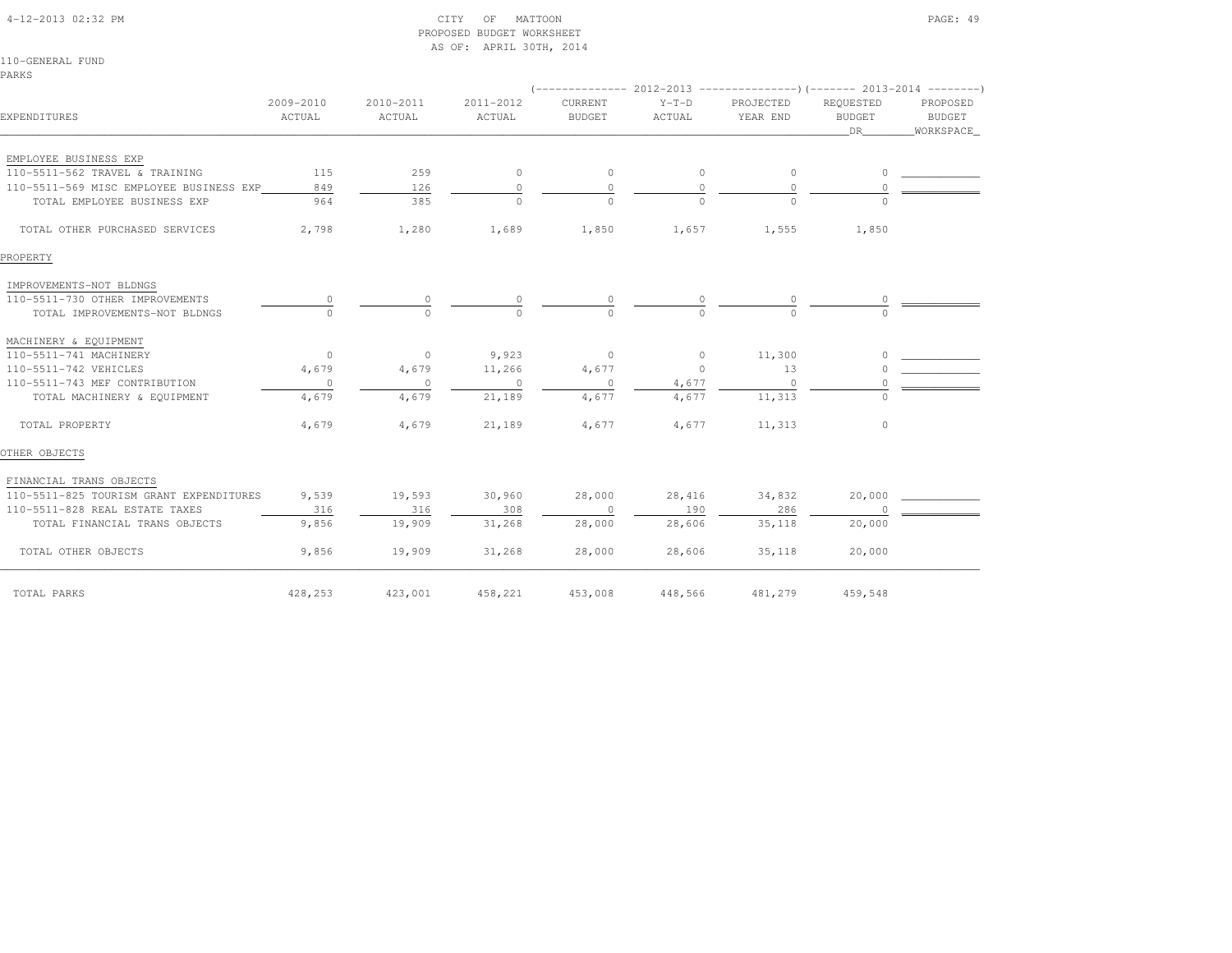| 4-12-2013 02:32 PM |  |
|--------------------|--|

# $\text{CITY}$  of MATTOON PAGE: 50 PROPOSED BUDGET WORKSHEETAS OF: APRIL 30TH, 2014

110-GENERAL FUNDLAKE MATTOON

| EXPENDITURES                                                | 2009-2010<br>ACTUAL | 2010-2011<br>ACTUAL | 2011-2012<br>ACTUAL | CURRENT<br><b>BUDGET</b> | $Y-T-D$<br>ACTUAL | PROJECTED<br>YEAR END | REQUESTED<br><b>BUDGET</b><br>DR | PROPOSED<br><b>BUDGET</b><br>WORKSPACE |  |
|-------------------------------------------------------------|---------------------|---------------------|---------------------|--------------------------|-------------------|-----------------------|----------------------------------|----------------------------------------|--|
| PERSONNEL SERVICES                                          |                     |                     |                     |                          |                   |                       |                                  |                                        |  |
|                                                             |                     |                     |                     |                          |                   |                       |                                  |                                        |  |
| SALARIES & WAGES                                            |                     |                     |                     |                          |                   |                       |                                  |                                        |  |
| 110-5512-111 SALARIES OF REG EMPLOYEES                      | 51,040              | 50,131              | 50,209              | 55,152                   | 50,504            | 51,680                | 57,266                           |                                        |  |
| 110-5512-112 SALARIES OF TEMP EMPLOYEES                     | 26,984              | 22,697              | 23,099              | 33,000                   | 21,480            | 24,500                | 26,000                           |                                        |  |
| 110-5512-113 OVERTIME                                       | 7,969               | 5,971               | 5,741               | 6,000                    | 5,995             | 6,620                 | 7,000                            |                                        |  |
| 110-5512-114 COMPENSATED ABSENCES                           | 1,640               | 2,449               | 2,831               | $\circ$                  | 2,526             | 2,412                 | $\Omega$                         |                                        |  |
| TOTAL SALARIES & WAGES                                      | 87,633              | 81,249              | 81,880              | 94,152                   | 80,505            | 85,211                | 90,266                           |                                        |  |
| TOTAL PERSONNEL SERVICES                                    | 87,633              | 81,249              | 81,880              | 94,152                   | 80,505            | 85,211                | 90,266                           |                                        |  |
| EMPLOYEE BENEFITS                                           |                     |                     |                     |                          |                   |                       |                                  |                                        |  |
| GROUP INSURANCE                                             |                     |                     |                     |                          |                   |                       |                                  |                                        |  |
| 110-5512-211 GROUP HEALTH INSURANCE                         | 5,268               | 5,373               | 9,293               | 10,407                   | 9,539             | 10,407                | 11,558                           |                                        |  |
| 110-5512-212 GROUP LIFE INSURANCE                           | 158                 | 158                 | 158                 | 165                      | $\Omega$          | 165                   | 165                              |                                        |  |
| TOTAL GROUP INSURANCE                                       | 5,426               | 5,531               | 9,451               | 10,572                   | 9,539             | 10,572                | 11,723                           |                                        |  |
| SOCIAL SECURITY CONTRIB                                     |                     |                     |                     |                          |                   |                       |                                  |                                        |  |
| 110-5512-221 FICA CONTRIBUTIONS                             | 5,593               | 5,022               | 5,067               | 5,837                    | 4,635             | 5,593                 | 5,596                            |                                        |  |
| 110-5512-222 MEDICARE CONTRIBUTIONS                         | 1,308               | 1,175               | 1,185               | 1,365                    | 1,084             | 1,308                 | 1,309                            |                                        |  |
| TOTAL SOCIAL SECURITY CONTRIB                               | 6,900               | 6,197               | 6,252               | 7,203                    | 5,719             | 6,902                 | 6,905                            |                                        |  |
| RETIREMENT CONTRIBTUIONS                                    |                     |                     |                     |                          |                   |                       |                                  |                                        |  |
| 110-5512-231 IMRF CONTRIBUTIONS                             | 6,632               | 7,655               | 8,036               | 9,044                    | 8,040             | 8,901                 | 9,261                            |                                        |  |
| TOTAL RETIREMENT CONTRIBTUIONS                              | 6,632               | 7,655               | 8,036               | 9,044                    | 8,040             | 8,901                 | 9,261                            |                                        |  |
| UNEMPLOYMNT COMPENSATION                                    |                     |                     |                     |                          |                   |                       |                                  |                                        |  |
| 110-5512-240 UNEMPLOYMENT COMP.                             | 325                 | 401                 | 455                 | 1,222                    |                   | 1,222                 | 944                              |                                        |  |
| TOTAL UNEMPLOYMNT COMPENSATION                              | 325                 | 401                 | 455                 | 1,222                    | $\Omega$          | 1,222                 | 944                              |                                        |  |
|                                                             |                     |                     |                     |                          |                   |                       |                                  |                                        |  |
| WORKER'S COMPENSATION<br>110-5512-250 WORKERS' COMPENSATION | 2,788               | 2,606               | 2,566               | 2,839                    |                   | 2,839                 | 2,626                            |                                        |  |
| TOTAL WORKER'S COMPENSATION                                 | 2,788               | 2,606               | 2,566               | 2,839                    | $\circ$           | 2,839                 | 2,626                            |                                        |  |
|                                                             |                     |                     |                     |                          |                   |                       |                                  |                                        |  |
| TOTAL EMPLOYEE BENEFITS                                     | 22,071              | 22,390              | 26,760              | 30,879                   | 23,299            | 30,436                | 31,459                           |                                        |  |
| SUPPLIES                                                    |                     |                     |                     |                          |                   |                       |                                  |                                        |  |
| GENERAL SUPPLIES                                            |                     |                     |                     |                          |                   |                       |                                  |                                        |  |
| 110-5512-311 OFFICE SUPPLIES                                | 603                 | 597                 | 263                 | 600                      | 362               | 280                   | 500                              |                                        |  |
| 110-5512-312 CLEANING SUPPLIES                              | 879                 | 385                 | 668                 | 900                      | 552               | 552                   | 700                              |                                        |  |
| 110-5512-313 MEDICAL & SAFETY SUPPLIES                      | 91                  | 34                  | $\circ$             | 100                      | 65                | 25                    | 100                              |                                        |  |
| 110-5512-314 CHEMICALS                                      | $\circ$             | $\circ$             | 629                 | $\circ$                  | $\circ$           | $\circ$               | $\circ$                          |                                        |  |
| 110-5512-315 LANDSCAPING SUPPLIES                           | $\circ$             | $\circ$             | $\circ$             | 500                      | $\circ$           | $\mathbb O$           | 500                              |                                        |  |
| 110-5512-316 TOOLS & EQUIPMENT                              | 1,553               | 885                 | 631                 | 1,200                    | 980               | 1,040                 | 1,200                            |                                        |  |
| 110-5512-317 CONCESSION & SOUVENIR SUPP                     | 28,197              | 22,831              | 26,165              | 25,000                   | 19,443            | 23,230                | 25,000                           |                                        |  |
| 110-5512-319 MISCELLANEOUS SUPPLIES                         | 11,872              | 8,021               | 11,926              | 8,500                    | 5,563             | 7,400                 | 10,000                           |                                        |  |
| TOTAL GENERAL SUPPLIES                                      | 43,194              | 32,754              | 40,283              | 36,800                   | 26,965            | 32,527                | 38,000                           |                                        |  |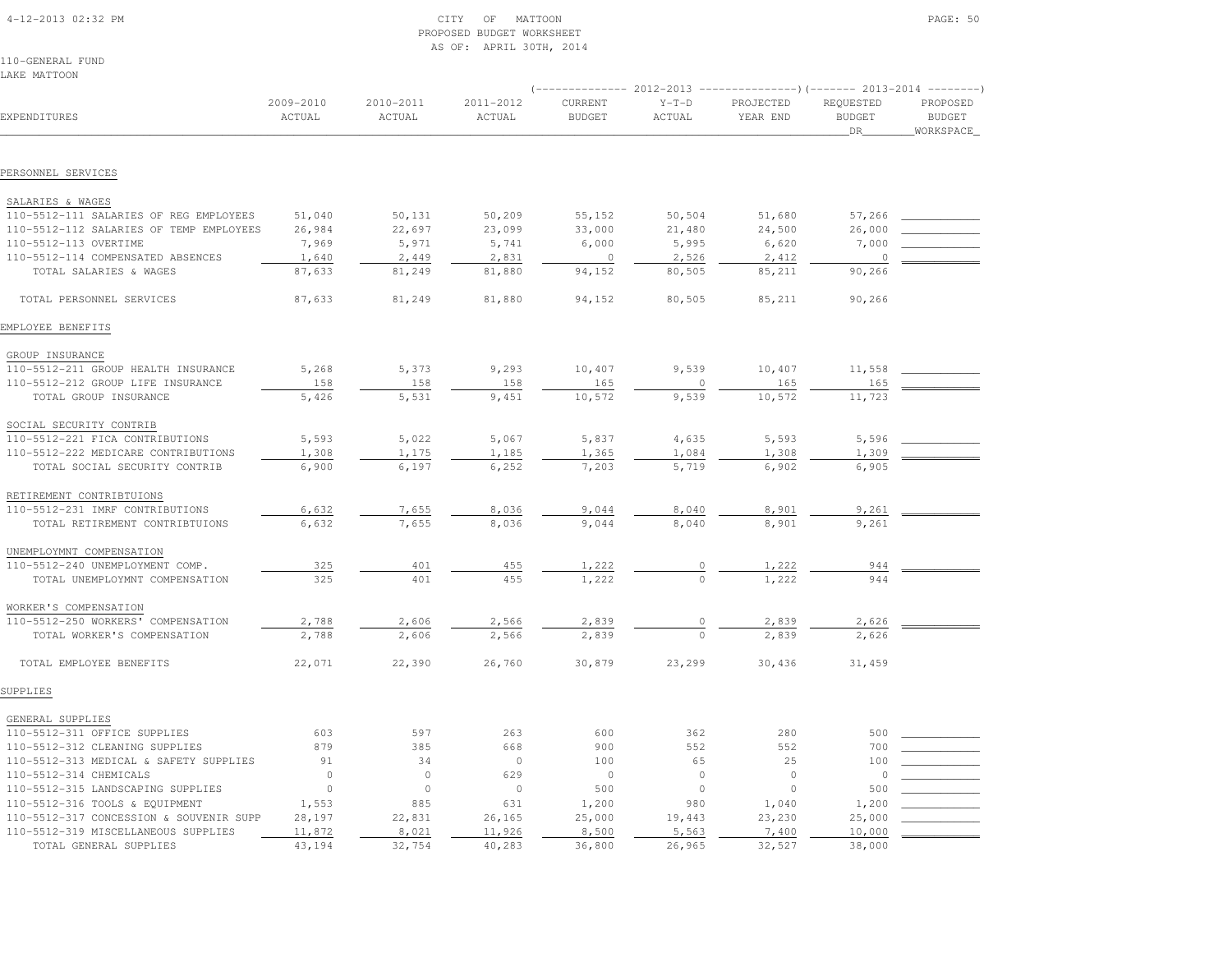### 4-12-2013 02:32 PM CITY OF MATTOON PAGE: 51 PROPOSED BUDGET WORKSHEETAS OF: APRIL 30TH, 2014

110-GENERAL FUNDLAKE MATTOON

|                                     |                     |                     |                     |                          |                   | (-------------- 2012-2013 ----------------)(------- 2013-2014 --------) |                                  |                                        |
|-------------------------------------|---------------------|---------------------|---------------------|--------------------------|-------------------|-------------------------------------------------------------------------|----------------------------------|----------------------------------------|
| EXPENDITURES                        | 2009-2010<br>ACTUAL | 2010-2011<br>ACTUAL | 2011-2012<br>ACTUAL | CURRENT<br><b>BUDGET</b> | $Y-T-D$<br>ACTUAL | PROJECTED<br>YEAR END                                                   | REQUESTED<br><b>BUDGET</b><br>DR | PROPOSED<br><b>BUDGET</b><br>WORKSPACE |
|                                     |                     |                     |                     |                          |                   |                                                                         |                                  |                                        |
| ENERGY                              |                     |                     |                     |                          |                   |                                                                         |                                  |                                        |
| 110-5512-321 UTILITIES              | 35, 315             | 39,029              | 33,307              | 37,500                   | 39,475            | 39,400                                                                  | 40,000                           |                                        |
| 110-5512-326 FUEL                   | 4,154               | 4,716               | 4,896               | 4,500                    | 2,015             | 4,400                                                                   | 5,000                            |                                        |
| 110-5512-327 FUEL - RESALE          | 12,218              | 17,524              | 20,344              | 24,500                   | 15,796            | 17,500                                                                  | 22,000                           |                                        |
| TOTAL ENERGY                        | 51,686              | 61,270              | 58,547              | 66,500                   | 57,286            | 61,300                                                                  | 67,000                           |                                        |
| STREET MAINT SUPPLIES               |                     |                     |                     |                          |                   |                                                                         |                                  |                                        |
| 110-5512-352 AGGREGATE SURFACE COAT | 4,456               | 508                 | 1,284               | 2,000                    | 2,457             | 2,500                                                                   | 2,500                            |                                        |
| TOTAL STREET MAINT SUPPLIES         | 4,456               | 508                 | 1,284               | 2,000                    | 2,457             | 2,500                                                                   | 2,500                            |                                        |
| TOTAL SUPPLIES                      | 99,336              | 94,532              | 100,113             | 105,300                  | 86,709            | 96,327                                                                  | 107,500                          |                                        |
| PURCHASED PROP MAINT SRV            |                     |                     |                     |                          |                   |                                                                         |                                  |                                        |
| REPAIR & MAINT SERVICES             |                     |                     |                     |                          |                   |                                                                         |                                  |                                        |
| 110-5512-432 REPAIR OF BUILDINGS    | 3,208               | 3,550               | 13,774              | 3,000                    | 1,988             | 3,000                                                                   | 3,000                            |                                        |
| 110-5512-433 REPAIR OF MACHINERY    | 4,307               | 5,197               | 3,878               | 3,000                    | 2,758             | 2,830                                                                   | 3,000                            |                                        |
| 110-5512-434 REPAIR OF VEHICLES     | 3,323               | 1,303               | 1,682               | 2,000                    | 4,176             | 4,370                                                                   | 1,000                            |                                        |
| TOTAL REPAIR & MAINT SERVICES       | 10,838              | 10,050              | 19,334              | 8,000                    | 8,923             | 10,200                                                                  | 7,000                            |                                        |
| RENTALS                             |                     |                     |                     |                          |                   |                                                                         |                                  |                                        |
| 110-5512-440 RENTALS                | 1,419               | 1,877               | 2,466               | 2,500                    | 2,591             | 2,660                                                                   | 3,000                            |                                        |
| TOTAL RENTALS                       | 1,419               | 1,877               | 2,466               | 2,500                    | 2,591             | 2,660                                                                   | 3,000                            |                                        |
|                                     |                     |                     |                     |                          |                   |                                                                         |                                  |                                        |
| CONSTRUCTION SERVICES               |                     |                     |                     |                          |                   |                                                                         |                                  |                                        |
| 110-5512-450 CONSTRUCTION SERVICES  | 4,331               | 12,404              | 22,168              | 8,000                    | 6,536             | 9,742                                                                   | 9,000                            |                                        |
| TOTAL CONSTRUCTION SERVICES         | 4,331               | 12,404              | 22,168              | 8,000                    | 6,536             | 9,742                                                                   | 9,000                            |                                        |
| TOTAL PURCHASED PROP MAINT SRV      | 16,587              | 24,330              | 43,967              | 18,500                   | 18,050            | 22,602                                                                  | 19,000                           |                                        |
| OTHER PURCHASED SERVICES            |                     |                     |                     |                          |                   |                                                                         |                                  |                                        |
| COMMUNICATION                       |                     |                     |                     |                          |                   |                                                                         |                                  |                                        |
| 110-5512-531 POSTAGE                | 21                  | 38                  | 57                  | 100                      | 79                | 80                                                                      | 100                              |                                        |
| 110-5512-532 TELEPHONE              | 1,403               | 533                 | 575                 | 600                      | 593               | 590                                                                     | 600                              |                                        |
| 110-5512-533 CELLULAR PHONE         | $\circ$             | 343                 | 718                 | 750                      | 934               | 1,000                                                                   | 750                              |                                        |
| TOTAL COMMUNICATION                 | 1,424               | 914                 | 1,350               | 1,450                    | 1,607             | 1,670                                                                   | 1,450                            |                                        |
| OTHER PURCHASED SERVICES            |                     |                     |                     |                          |                   |                                                                         |                                  |                                        |
| 110-5512-576 SECURITY SERVICES      | 495                 | 751                 | 540                 | 600                      | 572               | 575                                                                     | 600                              |                                        |
| TOTAL OTHER PURCHASED SERVICES      | 495                 | 751                 | 540                 | 600                      | 572               | 575                                                                     | 600                              |                                        |
|                                     |                     |                     |                     |                          |                   |                                                                         |                                  |                                        |
| TOTAL OTHER PURCHASED SERVICES      | 1,919               | 1,665               | 1,890               | 2,050                    | 2,179             | 2,245                                                                   | 2,050                            |                                        |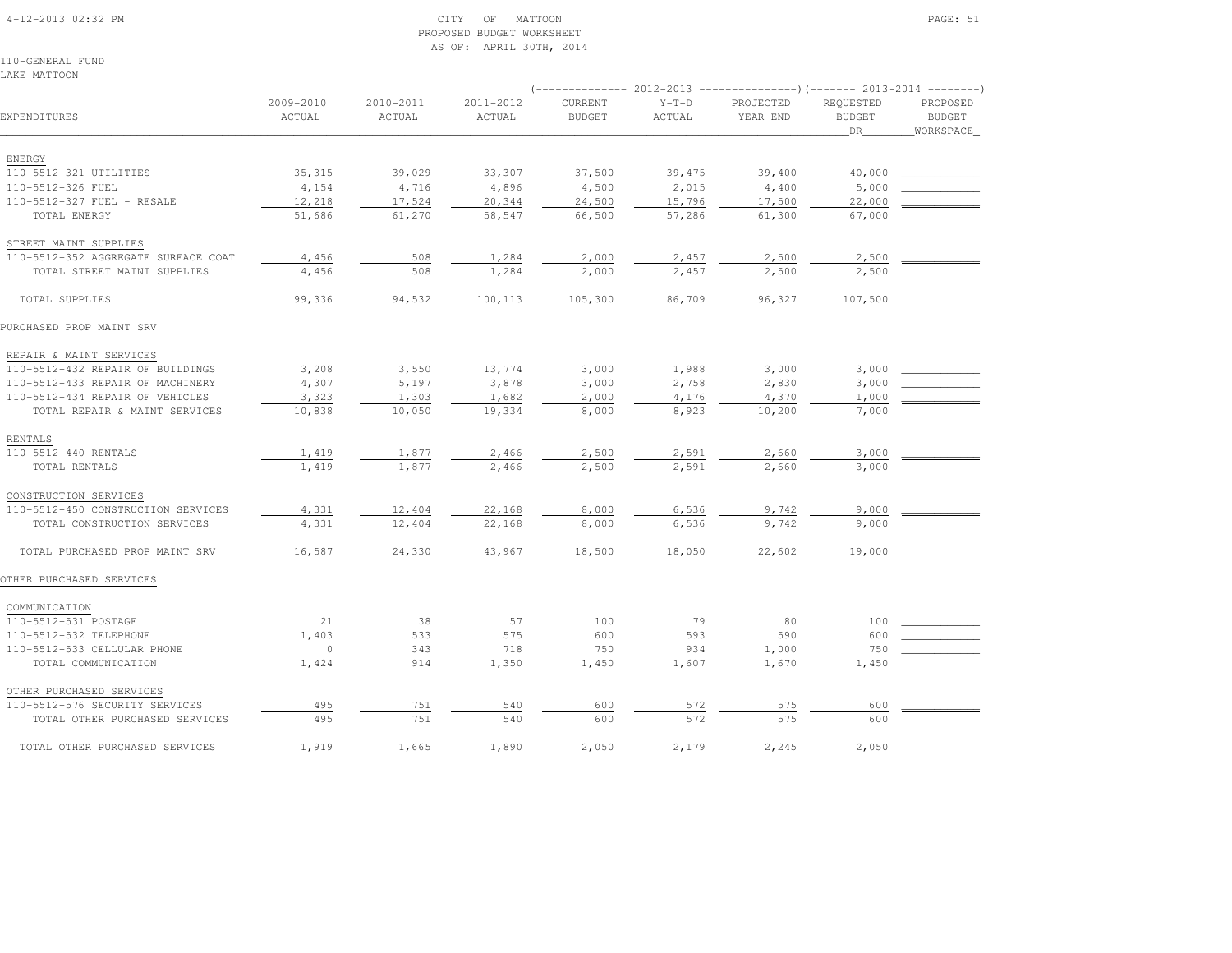| LAKE MATTOON                            |                     |                     |                     |                          |                   |                                                                                                   |                                         |                                        |
|-----------------------------------------|---------------------|---------------------|---------------------|--------------------------|-------------------|---------------------------------------------------------------------------------------------------|-----------------------------------------|----------------------------------------|
| EXPENDITURES                            | 2009-2010<br>ACTUAL | 2010-2011<br>ACTUAL | 2011-2012<br>ACTUAL | CURRENT<br><b>BUDGET</b> | $Y-T-D$<br>ACTUAL | (-------------- 2012-2013 ----------------)(------- 2013-2014 ---------)<br>PROJECTED<br>YEAR END | REQUESTED<br><b>BUDGET</b><br><b>DR</b> | PROPOSED<br><b>BUDGET</b><br>WORKSPACE |
| PROPERTY                                |                     |                     |                     |                          |                   |                                                                                                   |                                         |                                        |
| MACHINERY & EQUIPMENT                   |                     |                     |                     |                          |                   |                                                                                                   |                                         |                                        |
| 110-5512-740 MACHINERY & EQUIPMENT      |                     | $\Omega$            | $\circ$             | $\Omega$                 | $\Omega$          | $\Omega$                                                                                          | $\Omega$                                |                                        |
| 110-5512-742 VEHICLES                   | $\Omega$            | $\circ$             | $\circ$             | $\mathbf{0}$             | $\circ$           | $\circ$                                                                                           |                                         |                                        |
| 110-5512-743 MEF CONTRIBUTION           | $\Omega$            | $\Omega$            | $\circ$             | $\circ$                  | $\Omega$          | $\circ$                                                                                           | 18,000                                  |                                        |
| TOTAL MACHINERY & EQUIPMENT             |                     | $\Omega$            | $\Omega$            | $\Omega$                 | $\Omega$          | $\Omega$                                                                                          | 18,000                                  |                                        |
| TOTAL PROPERTY                          | $\Omega$            | $\circ$             | $\circ$             | $\circ$                  | $\circ$           | $\circ$                                                                                           | 18,000                                  |                                        |
| OTHER OBJECTS                           |                     |                     |                     |                          |                   |                                                                                                   |                                         |                                        |
| CITY CLERK DEPT OBJECTS                 |                     |                     |                     |                          |                   |                                                                                                   |                                         |                                        |
| 110-5512-802 HUNTING/FISHING REMITTANCE | 11,974              | 9,644               | 12,298              | 12,500                   | 8,107             | 11,500                                                                                            | 12,000                                  |                                        |
| 110-5512-803 SALES TAX REMITTANCE       | 3,254               | 2,809               | 2,831               | 3,500                    | 2,933             | 3,105                                                                                             | 3,500                                   |                                        |
| TOTAL CITY CLERK DEPT OBJECTS           | 15,228              | 12,453              | 15,129              | 16,000                   | 11,040            | 14,605                                                                                            | 15,500                                  |                                        |
| FINANCIAL TRANS OBJECTS                 |                     |                     |                     |                          |                   |                                                                                                   |                                         |                                        |
| 110-5512-825 TOURISM GRANT EXPENDITURES | 560                 | 1,815               | $\circ$             | $\circ$                  | $\circ$           | 0                                                                                                 | $\Omega$                                |                                        |
| 110-5512-828 REAL ESTATE TAXES          | 1,444               | 1,448               | 1,396               | 1,500                    | 1,635             | 1,635                                                                                             | 1,700                                   |                                        |
| TOTAL FINANCIAL TRANS OBJECTS           | 2,004               | 3,263               | 1,396               | 1,500                    | 1,635             | 1,635                                                                                             | 1,700                                   |                                        |
| TOTAL OTHER OBJECTS                     | 17,232              | 15,715              | 16,525              | 17,500                   | 12,675            | 16,240                                                                                            | 17,200                                  |                                        |
| TOTAL LAKE MATTOON                      | 244,778             | 239,881             | 271,135             | 268,381                  | 223, 417          | 253,061                                                                                           | 285, 475                                |                                        |

 4-12-2013 02:32 PM CITY OF MATTOON PAGE: 52 PROPOSED BUDGET WORKSHEETAS OF: APRIL 30TH, 2014

110-GENERAL FUNDLAI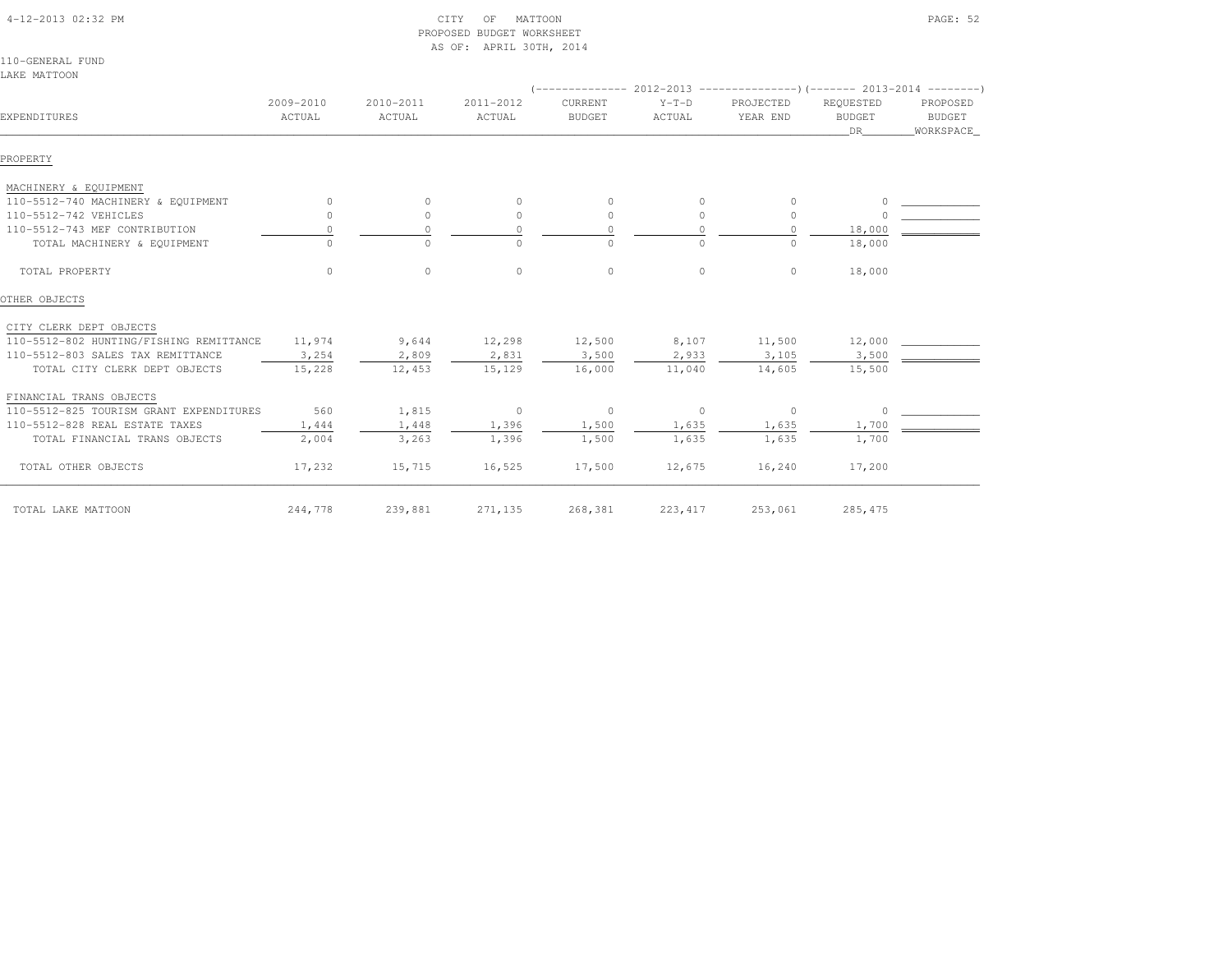| 110-GENERAL FUND<br>SPORTS FACILITIES  |                                       |                     |                     |                                 |                   |                                                                                                   |                                  |                                        |
|----------------------------------------|---------------------------------------|---------------------|---------------------|---------------------------------|-------------------|---------------------------------------------------------------------------------------------------|----------------------------------|----------------------------------------|
| EXPENDITURES                           | 2009-2010<br>ACTUAL                   | 2010-2011<br>ACTUAL | 2011-2012<br>ACTUAL | <b>CURRENT</b><br><b>BUDGET</b> | $Y-T-D$<br>ACTUAL | (-------------- 2012-2013 ----------------) (------- 2013-2014 --------)<br>PROJECTED<br>YEAR END | REQUESTED<br><b>BUDGET</b><br>DR | PROPOSED<br><b>BUDGET</b><br>WORKSPACE |
| SUPPLIES                               |                                       |                     |                     |                                 |                   |                                                                                                   |                                  |                                        |
| GENERAL SUPPLIES                       |                                       |                     |                     |                                 |                   |                                                                                                   |                                  |                                        |
| 110-5551-315 LANDSCAPING SUPPLIES      | $\circ$                               | $\circ$             | $\circ$             | 1,200                           | 1,190             | 1,190                                                                                             | 1,200                            |                                        |
| 110-5551-319 MISCELLANEOUS SUPPLIES    | 10,850                                | 9,663               | 17,020              | 11,000                          | 14,544            | 20,800                                                                                            | 15,000                           |                                        |
| TOTAL GENERAL SUPPLIES                 | 10,850                                | 9,663               | 17,020              | 12,200                          | 15,734            | 21,990                                                                                            | 16,200                           |                                        |
| ENERGY                                 |                                       |                     |                     |                                 |                   |                                                                                                   |                                  |                                        |
| 110-5551-321 UTILITIES                 | 23,303                                | 30,708              | 33,395              | 36,000                          | 26,311            | 25,750                                                                                            | 35,000                           |                                        |
| TOTAL ENERGY                           | 23,303                                | 30,708              | 33,395              | 36,000                          | 26,311            | 25,750                                                                                            | 35,000                           |                                        |
| STREET MAINT SUPPLIES                  |                                       |                     |                     |                                 |                   |                                                                                                   |                                  |                                        |
| 110-5551-352 AGGREGATE SURFACE COAT    | 2,169                                 | 883                 | 5,960               | 7,000                           | 1,976             | 2,000                                                                                             | 3,000                            |                                        |
| TOTAL STREET MAINT SUPPLIES            | 2,169                                 | 883                 | 5,960               | 7,000                           | 1,976             | 2,000                                                                                             | 3,000                            |                                        |
| TOTAL SUPPLIES                         | 36,322                                | 41,254              | 56,375              | 55,200                          | 44,021            | 49,740                                                                                            | 54,200                           |                                        |
| PURCHASED PROP MAINT SRV               |                                       |                     |                     |                                 |                   |                                                                                                   |                                  |                                        |
| CLEANING SERVICES                      |                                       |                     |                     |                                 |                   |                                                                                                   |                                  |                                        |
| 110-5551-424 LAWN CARE                 | 6,226                                 | 6,603               | 9,367               | 10,000                          | 16,547            | 17,550                                                                                            | 10,000                           |                                        |
| TOTAL CLEANING SERVICES                | 6,226                                 | 6,603               | 9,367               | 10,000                          | 16,547            | 17,550                                                                                            | 10,000                           |                                        |
| REPAIR & MAINT SERVICES                |                                       |                     |                     |                                 |                   |                                                                                                   |                                  |                                        |
| 110-5551-432 REPAIR OF STRUCTURES      | 0                                     | $\mathbb O$         | $\theta$            | 500                             | 137               | 137                                                                                               | 500                              |                                        |
| TOTAL REPAIR & MAINT SERVICES          | $\circ$                               | $\circ$             | $\Omega$            | 500                             | 137               | 137                                                                                               | 500                              |                                        |
| RENTALS                                |                                       |                     |                     |                                 |                   |                                                                                                   |                                  |                                        |
| 110-5551-440 RENTALS                   | 1,278                                 | 1,897               | 3,001               | 2,500                           | 3,239             | 3,270                                                                                             | 3,000                            |                                        |
| TOTAL RENTALS                          | 1,278                                 | 1,897               | 3,001               | 2,500                           | 3,239             | 3,270                                                                                             | 3,000                            |                                        |
| CONSTRUCTION SERVICES                  |                                       |                     |                     |                                 |                   |                                                                                                   |                                  |                                        |
| 110-5551-450 CONSTRUCTION SERVICES     | 9,127                                 | 1,298               | 3,201               | 5,000                           | 3,210             | 4,705                                                                                             | 5,000                            |                                        |
| TOTAL CONSTRUCTION SERVICES            | 9,127                                 | 1,298               | 3,201               | 5,000                           | 3,210             | 4,705                                                                                             | 5,000                            |                                        |
| OTHER PROP MAINT SERVICE               |                                       |                     |                     |                                 |                   |                                                                                                   |                                  |                                        |
| 110-5551-460 OTHER PROP MAINT SERVICES | $\begin{array}{c} 0 \\ 0 \end{array}$ | $\overline{0}$      | 721                 | 1,000                           | 1,246             | 1,246                                                                                             | 1,000                            |                                        |
| TOTAL OTHER PROP MAINT SERVICE         | $\Omega$                              | $\Omega$            | 721                 | 1,000                           | 1,246             | 1,246                                                                                             | 1,000                            |                                        |
| TOTAL PURCHASED PROP MAINT SRV         | 16,630                                | 9,799               | 16,290              | 19,000                          | 24,379            | 26,908                                                                                            | 19,500                           |                                        |

PROPOSED BUDGET WORKSHEET

AS OF: APRIL 30TH, 2014

OTHER OBJECTS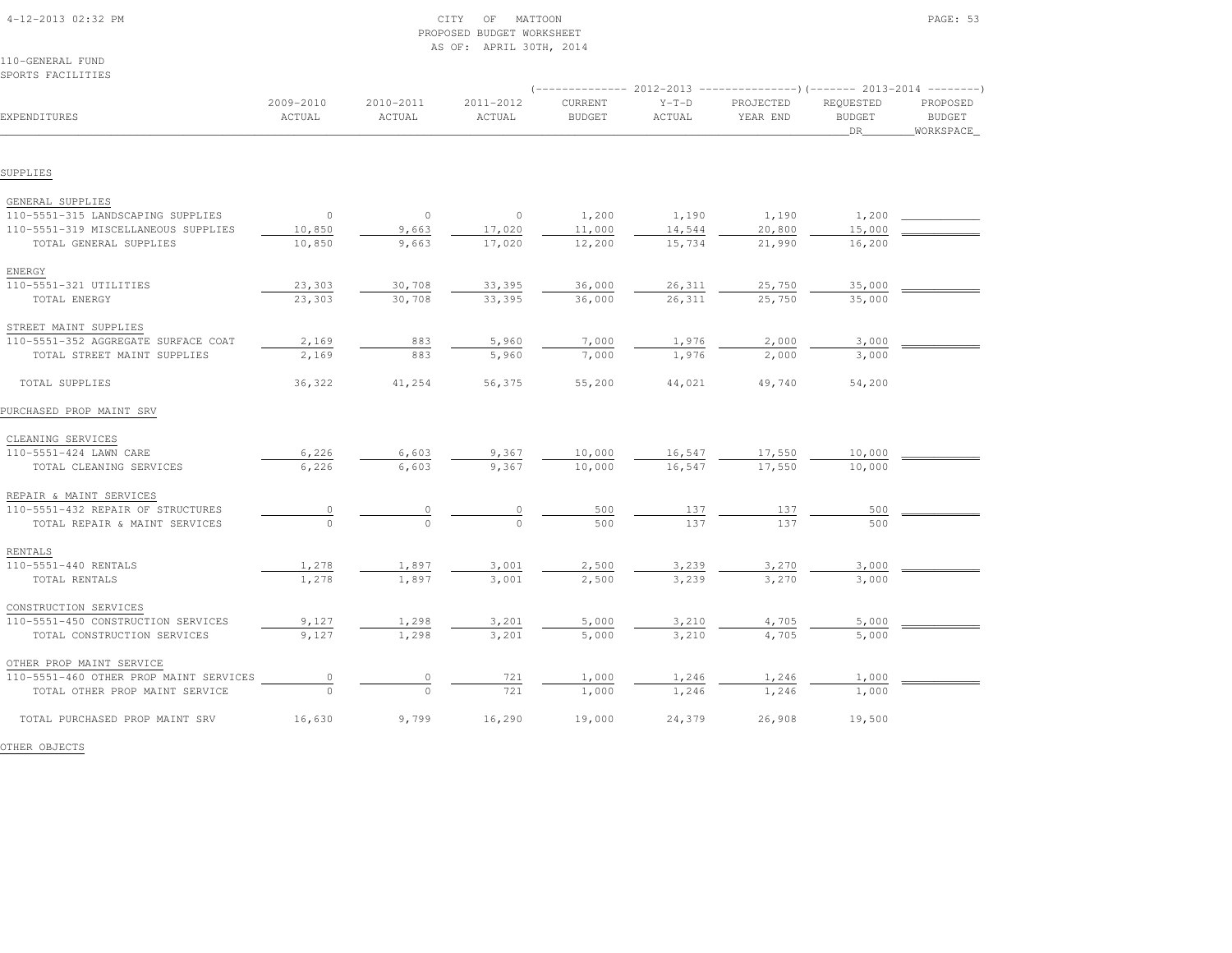## 4-12-2013 02:32 PM CITY OF MATTOON PAGE: 54 PROPOSED BUDGET WORKSHEETAS OF: APRIL 30TH, 2014

110-GENERAL FUNDSPORTS FACILITIES

| EXPENDITURES                                                                               | 2009-2010<br>ACTUAL | 2010-2011<br>ACTUAL | 2011-2012<br>ACTUAL | <b>CURRENT</b><br><b>BUDGET</b> | $Y-T-D$<br>ACTUAL | (-------------- 2012-2013 ----------------) (------- 2013-2014 ---------)<br>PROJECTED<br>YEAR END | REQUESTED<br><b>BUDGET</b><br>DR. | PROPOSED<br>BUDGET<br>WORKSPACE |
|--------------------------------------------------------------------------------------------|---------------------|---------------------|---------------------|---------------------------------|-------------------|----------------------------------------------------------------------------------------------------|-----------------------------------|---------------------------------|
| FINANCIAL TRANS OBJECTS<br>110-5551-828 REAL ESTATE TAXES<br>TOTAL FINANCIAL TRANS OBJECTS | 159<br>159          | 159<br>159          | 168<br>168          | 200<br>200                      | 276<br>276        | 276<br>276                                                                                         | 300<br>300                        |                                 |
| TOTAL OTHER OBJECTS                                                                        | 159                 | 159                 | 168                 | 200                             | 276               | 276                                                                                                | 300                               |                                 |
| TOTAL SPORTS FACILITIES                                                                    | 53,110              | 51,212              | 72,832              | 74,400                          | 68,676            | 76,924                                                                                             | 74,000                            |                                 |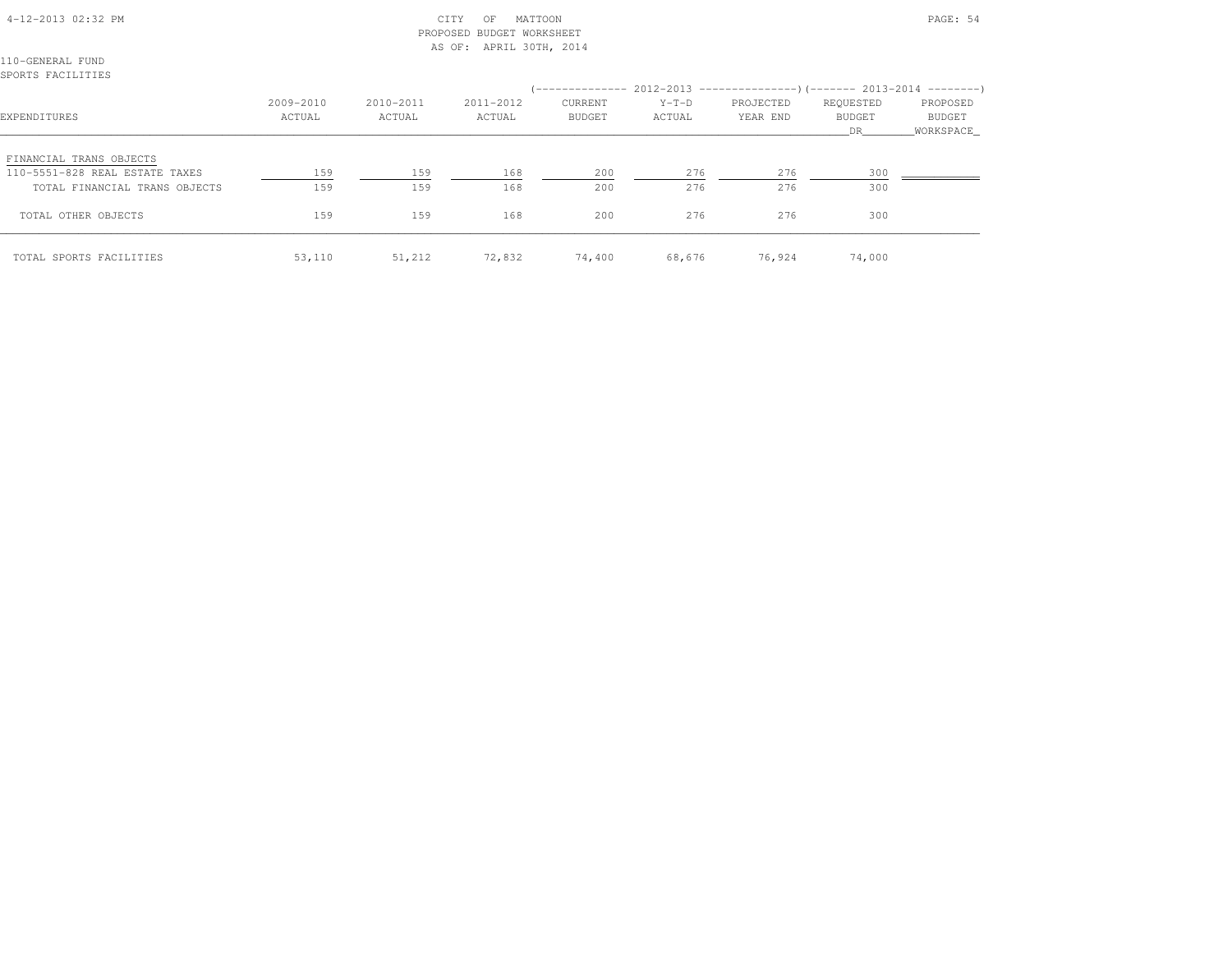| 4-12-2013 02:32 PM |  |  |
|--------------------|--|--|
|                    |  |  |

## $\text{CITY}$  of MATTOON  $\text{PAGE: } 55$  PROPOSED BUDGET WORKSHEETAS OF: APRIL 30TH, 2014

110-GENERAL FUNDDODGE GROVE CEMETERY

|                                         |                     |                     |                     |                          |                   | (-------------- 2012-2013 ----------------) (------- 2013-2014 --------) |                                  |                                         |
|-----------------------------------------|---------------------|---------------------|---------------------|--------------------------|-------------------|--------------------------------------------------------------------------|----------------------------------|-----------------------------------------|
| EXPENDITURES                            | 2009-2010<br>ACTUAL | 2010-2011<br>ACTUAL | 2011-2012<br>ACTUAL | CURRENT<br><b>BUDGET</b> | $Y-T-D$<br>ACTUAL | PROJECTED<br>YEAR END                                                    | REQUESTED<br><b>BUDGET</b><br>DR | PROPOSED<br><b>BUDGET</b><br>WORKSPACE_ |
|                                         |                     |                     |                     |                          |                   |                                                                          |                                  |                                         |
| PERSONNEL SERVICES                      |                     |                     |                     |                          |                   |                                                                          |                                  |                                         |
| SALARIES & WAGES                        |                     |                     |                     |                          |                   |                                                                          |                                  |                                         |
| 110-5570-111 SALARIES OF REG EMPLOYEES  | $\circ$             | 72,934              | 68,136              | 78,260                   | 72,060            | 71,582                                                                   | 81,257                           |                                         |
| 110-5570-112 SALARIES OF TEMP EMPLOYEES | $\circ$             | 30,113              | 27,740              | 27,500                   | 30,753            | 32,000                                                                   | 27,500                           |                                         |
| 110-5570-113 OVERTIME                   | $\Omega$            | 42                  | $\circ$             | 500                      | 44                | 200                                                                      | 500                              |                                         |
| 110-5570-114 COMPENSATED ABSENCES       | $\mathbb O$         | 1,605               | 7,817               | $\overline{\phantom{0}}$ | 4,547             | 6,063                                                                    | $\circ$                          |                                         |
| TOTAL SALARIES & WAGES                  | $\Omega$            | 104,694             | 103,693             | 106,260                  | 107,404           | 109,846                                                                  | 109,257                          |                                         |
| TOTAL PERSONNEL SERVICES                | $\circ$             | 104,694             | 103,693             | 106,260                  | 107,404           | 109,846                                                                  | 109,257                          |                                         |
| EMPLOYEE BENEFITS                       |                     |                     |                     |                          |                   |                                                                          |                                  |                                         |
| GROUP INSURANCE                         |                     |                     |                     |                          |                   |                                                                          |                                  |                                         |
| 110-5570-211 GROUP HEALTH INSURANCE     | $\circ$             | 14,028              | 13,517              | 15,137                   | 13,875            | 15,137                                                                   | 16,812                           |                                         |
| 110-5570-212 GROUP LIFE INSURANCE       | $\circ$             | 230                 | 230                 | 240                      | $\circ$           | 240                                                                      | 240                              |                                         |
| TOTAL GROUP INSURANCE                   | $\circ$             | 14,258              | 13,747              | 15,377                   | 13,875            | 15,377                                                                   | 17,052                           |                                         |
| SOCIAL SECURITY CONTRIB                 |                     |                     |                     |                          |                   |                                                                          |                                  |                                         |
| 110-5570-221 FICA CONTRIBUTIONS         | $\circ$             | 6,453               | 6,488               | 6,588                    | 6,386             | 7,583                                                                    | 6,774                            |                                         |
| 110-5570-222 MEDICARE CONTRIBUTIONS     | $\circ$             | 1,509               | 1,517               | 1,541                    | 1,494             | 1,773                                                                    | 1,584                            |                                         |
| TOTAL SOCIAL SECURITY CONTRIB           | $\Omega$            | 7,963               | 8,006               | 8,129                    | 7,880             | 9,357                                                                    | 8,358                            |                                         |
| RETIREMENT CONTRIBTUIONS                |                     |                     |                     |                          |                   |                                                                          |                                  |                                         |
| 110-5570-231 IMRF CONTRIBUTIONS         | $\circ$             | 9,681               | 10,608              | 11,649                   | 10,749            | 11,484                                                                   | 11,781                           |                                         |
| TOTAL RETIREMENT CONTRIBTUIONS          | $\Omega$            | 9,681               | 10,608              | 11,649                   | 10,749            | 11,484                                                                   | 11,781                           |                                         |
| UNEMPLOYMNT COMPENSATION                |                     |                     |                     |                          |                   |                                                                          |                                  |                                         |
| 110-5570-240 UNEMPLOYMENT               | $\circ$             | 458                 | 590                 | 1,255                    | $\frac{0}{0}$     | $\frac{1,255}{1,255}$                                                    | 1,131                            |                                         |
| TOTAL UNEMPLOYMNT COMPENSATION          | $\cap$              | 458                 | 590                 | 1,255                    |                   |                                                                          | 1,131                            |                                         |
| WORKER'S COMPENSATION                   |                     |                     |                     |                          |                   |                                                                          |                                  |                                         |
| 110-5570-250 WORKERS' COMPENSATION      | $\circ$             | 4,923               | 5,339               | 5,455                    |                   | 5,455                                                                    | 4,788                            |                                         |
| TOTAL WORKER'S COMPENSATION             | $\Omega$            | 4,923               | 5,339               | 5,455                    |                   | 5,455                                                                    | 4,788                            |                                         |
| TOTAL EMPLOYEE BENEFITS                 | $\circ$             | 37,283              | 38,290              | 41,864                   | 32,505            | 42,927                                                                   | 43,110                           |                                         |
| SUPPLIES                                |                     |                     |                     |                          |                   |                                                                          |                                  |                                         |
| GENERAL SUPPLIES                        |                     |                     |                     |                          |                   |                                                                          |                                  |                                         |
| 110-5570-311 SUPPLIES                   | $\circ$             | 1,303               | 3,852               | 1,750                    | 2,236             | 3,370                                                                    | 3,000                            |                                         |
| 110-5570-315 LANDSCAPING SUPPLIES       | $\Omega$            | $\circ$             | $\circ$             | 200                      | $\Omega$          | $\Omega$                                                                 | 200                              |                                         |
| 110-5570-316 TOOLS & EQUIPMENT          | $\circ$             | 3,894               | 953                 | 1,200                    | 975               | 979                                                                      | 1,200                            |                                         |
| TOTAL GENERAL SUPPLIES                  | $\Omega$            | 5,196               | 4,805               | 3,150                    | 3,211             | 4,349                                                                    | 4,400                            |                                         |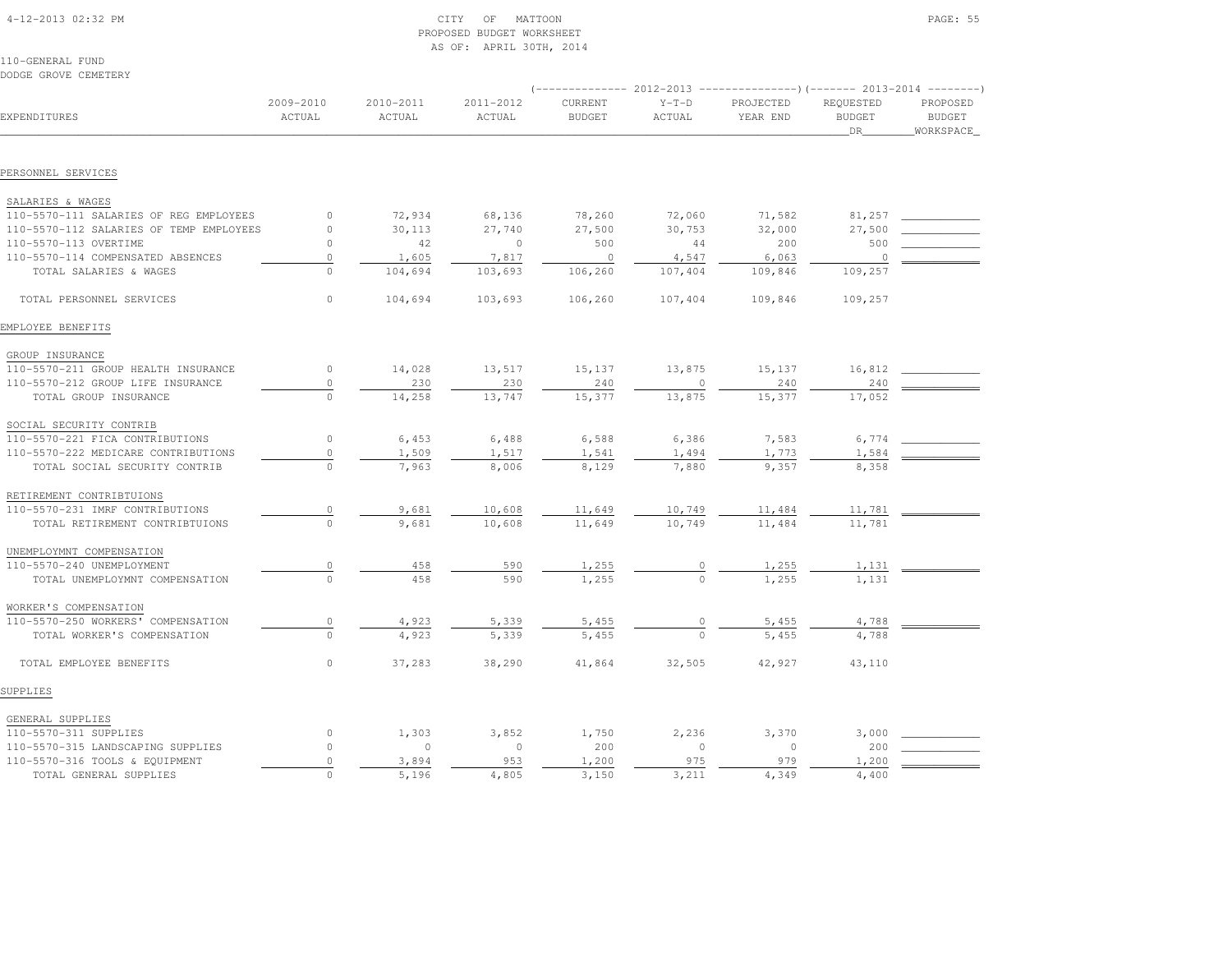## 4-12-2013 02:32 PM CITY OF MATTOON PAGE: 56 PROPOSED BUDGET WORKSHEETAS OF: APRIL 30TH, 2014

110-GENERAL FUNDDODGE GROVE CEMETERY

|                                         |                     |                     |                     |                          |                   | (-------------- 2012-2013 ----------------) (------- 2013-2014 --------) |                                  |                                         |
|-----------------------------------------|---------------------|---------------------|---------------------|--------------------------|-------------------|--------------------------------------------------------------------------|----------------------------------|-----------------------------------------|
| EXPENDITURES                            | 2009-2010<br>ACTUAL | 2010-2011<br>ACTUAL | 2011-2012<br>ACTUAL | CURRENT<br><b>BUDGET</b> | $Y-T-D$<br>ACTUAL | PROJECTED<br>YEAR END                                                    | REQUESTED<br><b>BUDGET</b><br>DR | PROPOSED<br><b>BUDGET</b><br>WORKSPACE_ |
|                                         |                     |                     |                     |                          |                   |                                                                          |                                  |                                         |
| ENERGY<br>110-5570-321 UTILITIES        | $\circ$             |                     | 5,360               | 5,000                    |                   |                                                                          |                                  |                                         |
| 110-5570-326 FUEL                       | $\circ$             | 6,734<br>3,728      | 3,795               | 4,500                    | 4,097<br>4,802    | 4,600<br>4,600                                                           | 5,000<br>5,000                   |                                         |
| TOTAL ENERGY                            | $\Omega$            | 10,462              | 9,155               | 9,500                    | 8,899             | 9,200                                                                    | 10,000                           |                                         |
|                                         |                     |                     |                     |                          |                   |                                                                          |                                  |                                         |
| TOTAL SUPPLIES                          | $\circ$             | 15,659              | 13,960              | 12,650                   | 12,110            | 13,549                                                                   | 14,400                           |                                         |
| PURCHASED PROP MAINT SRV                |                     |                     |                     |                          |                   |                                                                          |                                  |                                         |
| CLEANING SERVICES                       |                     |                     |                     |                          |                   |                                                                          |                                  |                                         |
| 110-5570-424 LAWN CARE                  |                     |                     | 0                   | 5,500                    | 7,513             | 7,513                                                                    | 5,000                            |                                         |
| TOTAL CLEANING SERVICES                 | $\Omega$            | $\mathbf 0$         | $\Omega$            | 5,500                    | 7.513             | 7,513                                                                    | 5,000                            |                                         |
| REPAIR & MAINT SERVICES                 |                     |                     |                     |                          |                   |                                                                          |                                  |                                         |
| 110-5570-432 REPAIR OF BUILDINGS/STRUCT | $\circ$             | 70                  | $\circ$             | 500                      | 333               | $\circ$                                                                  | 1,000                            |                                         |
| 110-5570-433 REPAIR OF MACHINERY        | $\mathbb O$         | 7,308               | 3,708               | 7,500                    | 13,044            | 8,810                                                                    | 7,500                            |                                         |
| TOTAL REPAIR & MAINT SERVICES           | $\overline{0}$      | 7,378               | 3,708               | 8,000                    | 13,376            | 8,810                                                                    | 8,500                            |                                         |
| TOTAL PURCHASED PROP MAINT SRV          | 0                   | 7,378               | 3,708               | 13,500                   | 20,889            | 16,323                                                                   | 13,500                           |                                         |
| OTHER PURCHASED SERVICES                |                     |                     |                     |                          |                   |                                                                          |                                  |                                         |
| COMMUNICATION                           |                     |                     |                     |                          |                   |                                                                          |                                  |                                         |
| 110-5570-532 TELEPHONE                  | $\circ$             | $\circ$             | $\circ$             | 1,500                    | 1,104             | 1,302                                                                    | 1,500                            |                                         |
| 110-5570-533 CELLULAR PHONE             | 0                   | $\circ$             | $\circ$             | 500                      | 296               | 288                                                                      | 300                              |                                         |
| TOTAL COMMUNICATION                     | $\circ$             | $\circ$             | $\circ$             | 2,000                    | 1,400             | 1,590                                                                    | 1,800                            |                                         |
| TOTAL OTHER PURCHASED SERVICES          | $\circ$             | $\circ$             | $\circ$             | 2,000                    | 1,400             | 1,590                                                                    | 1,800                            |                                         |
| PROPERTY                                |                     |                     |                     |                          |                   |                                                                          |                                  |                                         |
| <b>BUILDINGS</b>                        |                     |                     |                     |                          |                   |                                                                          |                                  |                                         |
| 110-5570-720 BUILDINGS & STRUCTURES     |                     |                     |                     |                          |                   |                                                                          |                                  |                                         |
| TOTAL BUILDINGS                         |                     | $\cap$              | $\cap$              |                          |                   |                                                                          |                                  |                                         |
| IMPROVEMENTS-NOT BLDNGS                 |                     |                     |                     |                          |                   |                                                                          |                                  |                                         |
| 110-5570-730 IMPROVMENTS OTHER THAN BLD | 0                   | 8,047               | 3,450               |                          |                   |                                                                          |                                  |                                         |
| TOTAL IMPROVEMENTS-NOT BLDNGS           | 0                   | 8,047               | 3,450               | $\Omega$                 | $\Omega$          | $\Omega$                                                                 |                                  |                                         |
| MACHINERY & EQUIPMENT                   |                     |                     |                     |                          |                   |                                                                          |                                  |                                         |
| 110-5570-740 MACHINERY                  | $\circ$             | $\circ$             | 10,412              | $\circ$                  | $\circ$           | $\circ$                                                                  | $\circ$                          |                                         |
| 110-5570-743 MEF CONTRIBUTION           | $\circ$             | $\circ$             | $\Omega$            | $\circ$                  | $\circ$           | $\circ$                                                                  | 11,300                           |                                         |
| TOTAL MACHINERY & EQUIPMENT             | $\Omega$            | $\Omega$            | 10,412              | $\Omega$                 | $\cap$            | $\cap$                                                                   | 11,300                           |                                         |
| TOTAL PROPERTY                          | $\Omega$            | 8,047               | 13,862              | $\circ$                  | $\circ$           | $\Omega$                                                                 | 11,300                           |                                         |
|                                         |                     |                     |                     |                          |                   |                                                                          |                                  |                                         |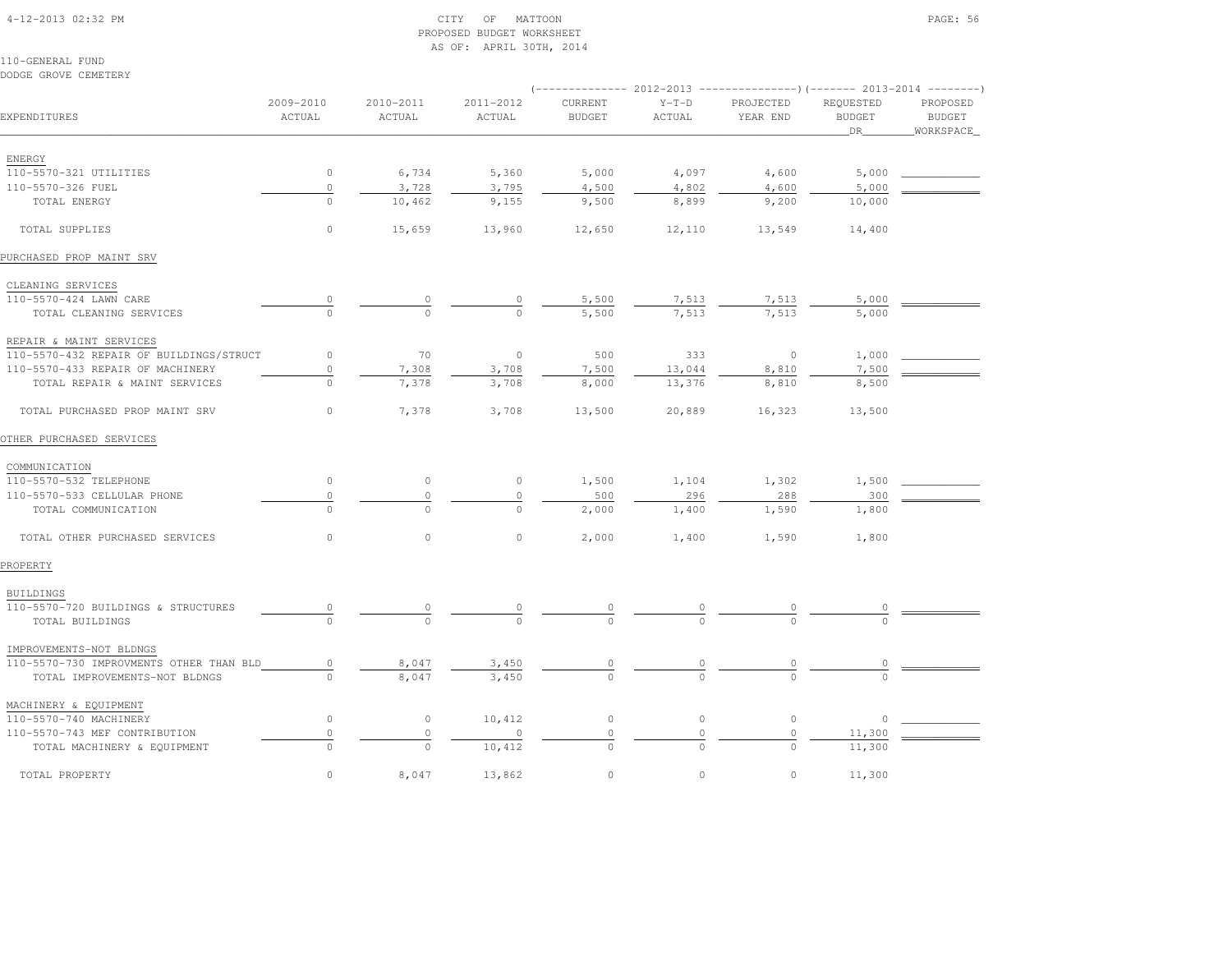| 4-12-2013 02:32 PM |  |
|--------------------|--|

# $\text{CITY}$  of MATTOON PAGE: 57 PROPOSED BUDGET WORKSHEETAS OF: APRIL 30TH, 2014

110-GENERAL FUNDDODGE GROVE CEMETERY

|                                |                     |                     |                     |                   |                   | $(----------2012-2013$ ---------------) (------- 2013-2014 -------) |                                       |                                   |
|--------------------------------|---------------------|---------------------|---------------------|-------------------|-------------------|---------------------------------------------------------------------|---------------------------------------|-----------------------------------|
| EXPENDITURES                   | 2009-2010<br>ACTUAL | 2010-2011<br>ACTUAL | 2011-2012<br>ACTUAL | CURRENT<br>BUDGET | $Y-T-D$<br>ACTUAL | PROJECTED<br>YEAR END                                               | REQUESTED<br><b>BUDGET</b><br>DR 1999 | PROPOSED<br>BUDGET<br>_WORKSPACE_ |
| OTHER OBJECTS                  |                     |                     |                     |                   |                   |                                                                     |                                       |                                   |
| FINANCIAL TRANS OBJECTS        |                     |                     |                     |                   |                   |                                                                     |                                       |                                   |
| 110-5570-816 FARM EXPENSES     |                     | 253                 | 48                  |                   |                   |                                                                     |                                       |                                   |
| TOTAL FINANCIAL TRANS OBJECTS  | 0                   | 253                 | 48                  | $\Omega$          | $\Omega$          | $\cap$                                                              |                                       |                                   |
| FINANCIAL TRANS OBJECTS        |                     |                     |                     |                   |                   |                                                                     |                                       |                                   |
| 110-5570-828 REAL ESTATE TAXES |                     | 1,479               | 496                 | 500               | 473               | 473                                                                 | 500                                   |                                   |
| TOTAL FINANCIAL TRANS OBJECTS  | $\Omega$            | 1,479               | 496                 | 500               | 473               | 473                                                                 | 500                                   |                                   |
| COMPUTER INFO SYS OBJECT       |                     |                     |                     |                   |                   |                                                                     |                                       |                                   |
| 110-5570-863 COMPUTERS         |                     |                     |                     |                   |                   |                                                                     |                                       |                                   |
| TOTAL COMPUTER INFO SYS OBJECT |                     |                     |                     | $\cap$            |                   | $\cap$                                                              |                                       |                                   |
| TOTAL OTHER OBJECTS            | $\circ$             | 1,732               | 544                 | 500               | 473               | 473                                                                 | 500                                   |                                   |
| TOTAL DODGE GROVE CEMETERY     | $\circ$             | 174,792             |                     | 174,056 176,774   |                   | 174,781 184,708                                                     | 193,867                               |                                   |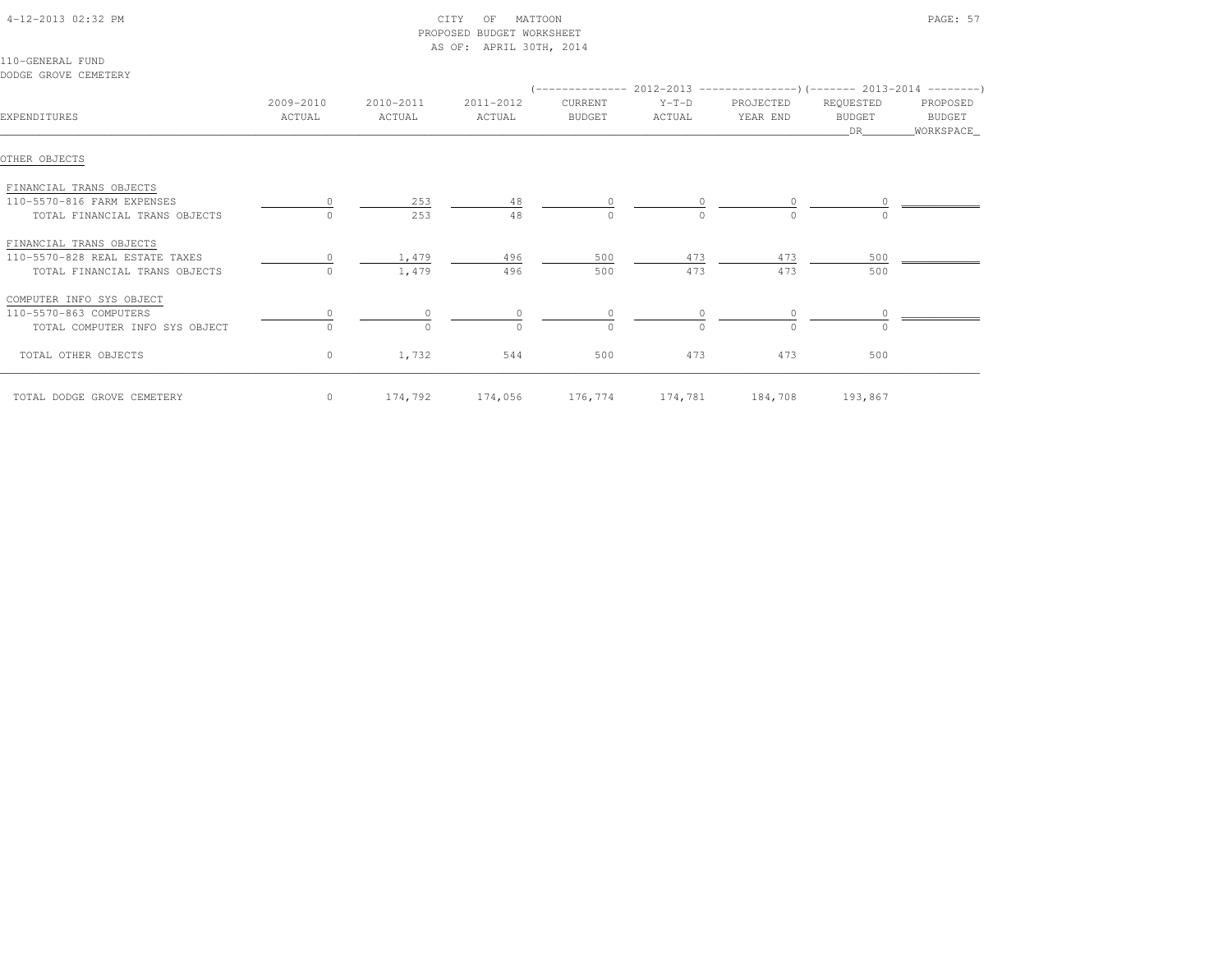| 4-12-2013 02:32 PM                                                                                                          |                  | PROPOSED   | CITY<br>MATTOON<br>OF<br><b>BUDGET WORKSHEET</b><br>AS OF: APRIL 30TH, 2014 |               |          |           |                            | PAGE: 58                   |
|-----------------------------------------------------------------------------------------------------------------------------|------------------|------------|-----------------------------------------------------------------------------|---------------|----------|-----------|----------------------------|----------------------------|
| 110-GENERAL FUND                                                                                                            |                  |            |                                                                             |               |          |           |                            |                            |
| ECONOMIC DEVELOPMENT                                                                                                        |                  |            |                                                                             |               |          |           |                            |                            |
|                                                                                                                             |                  |            |                                                                             |               |          |           |                            |                            |
|                                                                                                                             | 2009-2010        | 2010-2011  | 2011-2012                                                                   | CURRENT       | $Y-T-D$  | PROJECTED | REQUESTED                  | PROPOSED                   |
| EXPENDITURES                                                                                                                | ACTUAL           | ACTUAL     | ACTUAL                                                                      | <b>BUDGET</b> | ACTUAL   | YEAR END  | <b>BUDGET</b><br><b>DR</b> | <b>BUDGET</b><br>WORKSPACE |
| OTHER PURCHASED SERVICES<br>PROFESSIONAL SERVICES<br>110-5651-519 OTHER PROFESSIONAL SERVICE<br>TOTAL PROFESSIONAL SERVICES | 13,660<br>13,660 | 500<br>500 | 130<br>130                                                                  | $\Omega$      | $\Omega$ | $\cap$    |                            |                            |
| OTHER PURCHASED SERVICES                                                                                                    |                  |            |                                                                             |               |          |           |                            |                            |
| 110-5651-571 DUES & MEMBERSHIPS                                                                                             | 60,000           | 60,000     | 60,375                                                                      | 50,000        | 50,000   | 50,000    | 50,000                     |                            |
| 110-5651-579 FUTUREGEN ECONOMIC DEVELOP                                                                                     | 400,000          | 54,035     | 98,976                                                                      |               | $\circ$  | 0         | $\Omega$                   |                            |
| TOTAL OTHER PURCHASED SERVICES                                                                                              | 460,000          | 114,035    | 159,351                                                                     | 50,000        | 50,000   | 50,000    | 50,000                     |                            |
| TOTAL OTHER PURCHASED SERVICES                                                                                              | 473,660          | 114,535    | 159,481                                                                     | 50,000        | 50,000   | 50,000    | 50,000                     |                            |
| TOTAL ECONOMIC DEVELOPMENT                                                                                                  | 473,660          | 114,535    | 159,481                                                                     | 50,000        | 50,000   | 50,000    | 50,000                     |                            |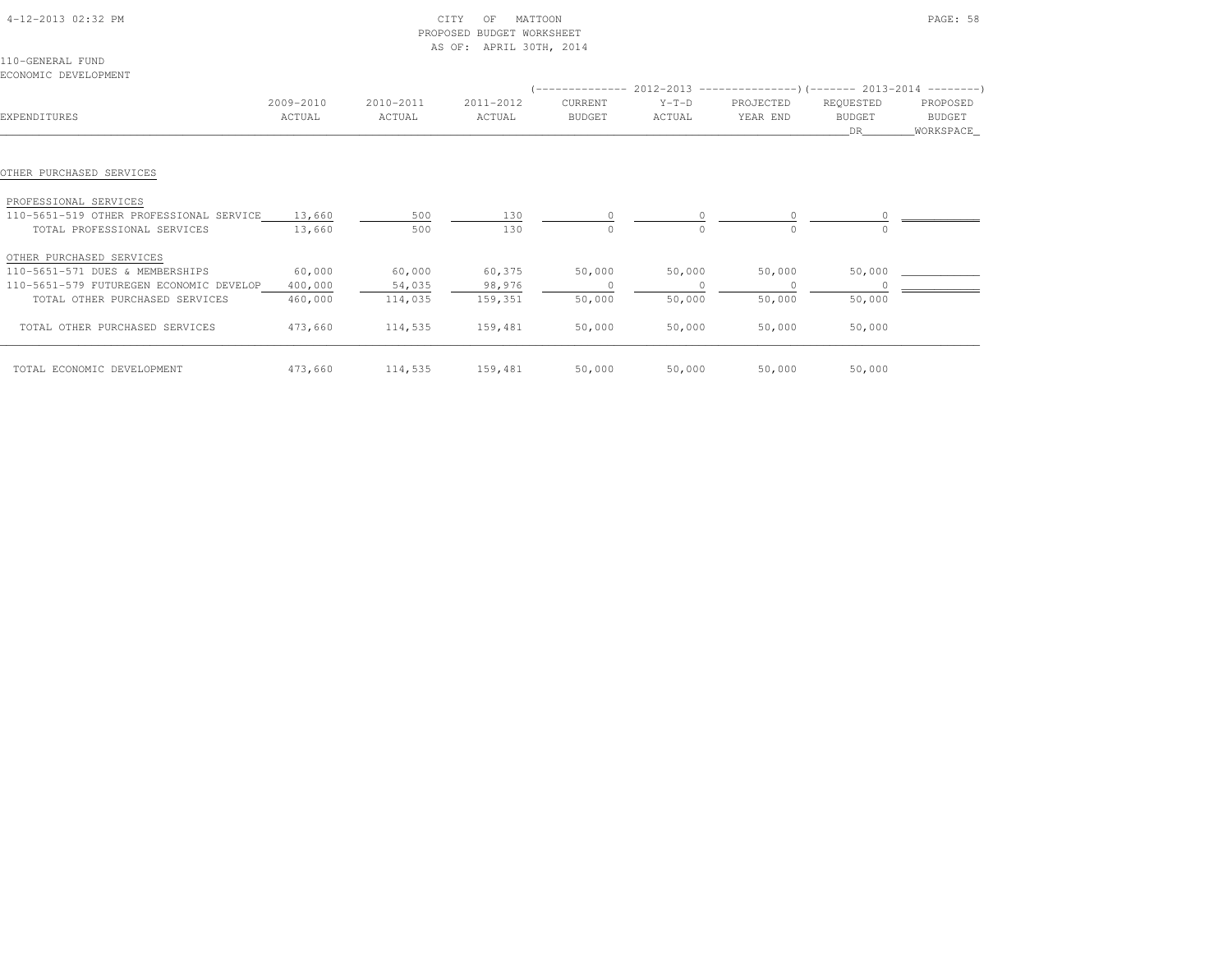|                                  |           |           | AS OF:<br>APRIL 30TH, 2014 |                |         |                                                            |               |               |
|----------------------------------|-----------|-----------|----------------------------|----------------|---------|------------------------------------------------------------|---------------|---------------|
| 110-GENERAL FUND<br>DEBT SERVICE |           |           |                            |                |         |                                                            |               |               |
|                                  |           |           |                            | ______________ |         | $2012-2013$ ----------------)(------- 2013-2014 ---------) |               |               |
|                                  | 2009-2010 | 2010-2011 | 2011-2012                  | CURRENT        | $Y-T-D$ | PROJECTED                                                  | REQUESTED     | PROPOSED      |
| EXPENDITURES                     | ACTUAL    | ACTUAL    | ACTUAL                     | <b>BUDGET</b>  | ACTUAL  | YEAR END                                                   | <b>BUDGET</b> | <b>BUDGET</b> |
|                                  |           |           |                            |                |         |                                                            | DR.           | _WORKSPACE_   |
|                                  |           |           |                            |                |         |                                                            |               |               |
| OTHER OBJECTS                    |           |           |                            |                |         |                                                            |               |               |
| FINANCIAL TRANS OBJECTS          |           |           |                            |                |         |                                                            |               |               |
| 110-5716-817 DEBT SERVICES       | 520,293   | 469,624   | 646,412                    | 697,670        | 659,395 | 659,395                                                    | 620,821       |               |
| 110-5716-818 FISCAL AGENT FEES   | 659       | 611       | 250                        | 625            | 411     | 625                                                        | 625           |               |
| 110-5716-819 INTEREST EXPENSE    | 65,885    | 52,957    |                            |                | 38,483  | 38,483                                                     |               |               |
| TOTAL FINANCIAL TRANS OBJECTS    | 586,836   | 523,192   | 646,662                    | 698,295        | 698,289 | 698,503                                                    | 621,446       |               |
| TOTAL OTHER OBJECTS              | 586,836   | 523,192   | 646,662                    | 698,295        | 698,289 | 698,503                                                    | 621,446       |               |
| TOTAL DEBT SERVICE               | 586,836   | 523,192   | 646,662                    | 698,295        | 698,289 | 698,503                                                    | 621,446       |               |

PROPOSED BUDGET WORKSHEET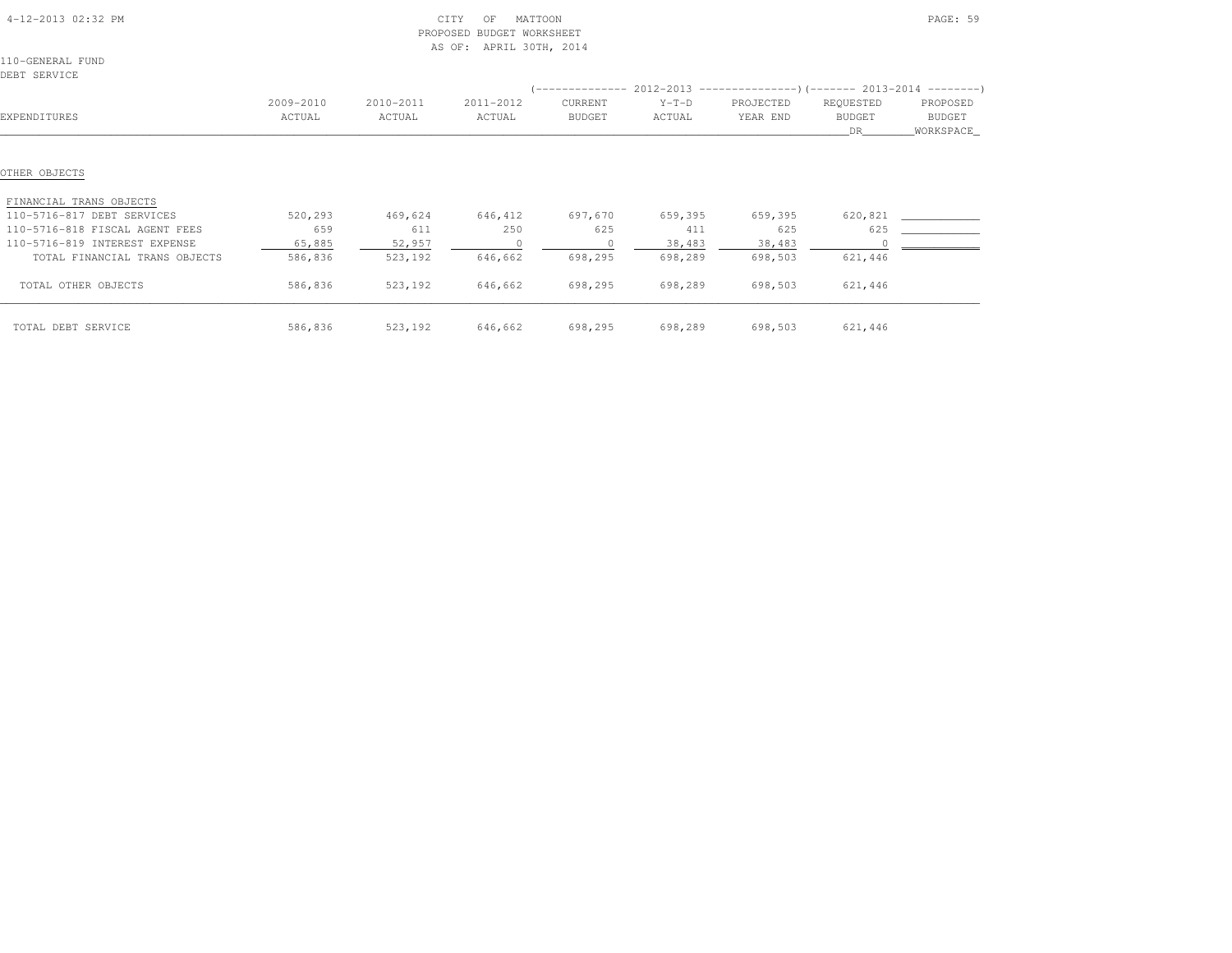### 4-12-2013 02:32 PM CITY OF MATTOON PAGE: 60 PROPOSED BUDGET WORKSHEETAS OF: APRIL 30TH, 2014

110-GENERAL FUNDKAL KAN WTR/SWR EXT

|                                                       |                     |                     |                                                                           |                          | $($ -------------- 2012-2013 ----------------) (------- 2013-2014 --------) |                       |                                  |                                 |
|-------------------------------------------------------|---------------------|---------------------|---------------------------------------------------------------------------|--------------------------|-----------------------------------------------------------------------------|-----------------------|----------------------------------|---------------------------------|
| EXPENDITURES                                          | 2009-2010<br>ACTUAL | 2010-2011<br>ACTUAL | 2011-2012<br>ACTUAL                                                       | CURRENT<br><b>BUDGET</b> | $Y-T-D$<br>ACTUAL                                                           | PROJECTED<br>YEAR END | REQUESTED<br><b>BUDGET</b><br>DR | PROPOSED<br>BUDGET<br>WORKSPACE |
| OTHER OBJECTS                                         |                     |                     |                                                                           |                          |                                                                             |                       |                                  |                                 |
|                                                       |                     |                     |                                                                           |                          |                                                                             |                       |                                  |                                 |
| FINANCIAL TRANS OBJECTS<br>110-5752-817 DEBT SERVICES |                     |                     |                                                                           |                          | 5,155                                                                       | 6,755                 |                                  |                                 |
| TOTAL FINANCIAL TRANS OBJECTS                         | $\circ$             | 0<br>$\circ$        | 0<br>$\Omega$                                                             | 6,755<br>6,755           | 5,155                                                                       | 6,755                 |                                  |                                 |
|                                                       |                     |                     |                                                                           |                          |                                                                             |                       |                                  |                                 |
| TOTAL OTHER OBJECTS                                   | $\circ$             | $\circ$             | $\circ$                                                                   | 6,755                    | 5,155                                                                       | 6,755                 | $\circ$                          |                                 |
| TOTAL KAL KAN WTR/SWR EXT                             | $\circ$             | $\circ$             | $\circ$                                                                   | 6,755                    | 5,155                                                                       | 6,755                 | $\circ$                          |                                 |
| TOTAL EXPENDITURES                                    | 15,303,520          | 14,436,887          | 15, 221, 262                                                              | 15, 416, 328             | 12,023,427                                                                  | 15,430,562            | 15,684,833                       |                                 |
| REVENUE OVER/(UNDER) EXPENDITURES                     | 585,212             | $1, 515, 874$ (     | 418,746)                                                                  | 1,174,486                | 4,800,159                                                                   | 1,616,399             | 1,262,321                        |                                 |
| OTHER FINANCING SOURCES                               |                     |                     |                                                                           |                          |                                                                             |                       |                                  |                                 |
| 110-4902-010 TRFR FROM MOTOR FUEL TAX                 | $\circ$             | $\circ$             | $\circ$                                                                   | $\mathbf{0}$             | $\circ$                                                                     | $\circ$               |                                  |                                 |
| 110-4911-010 TRFR FROM WATER FUND                     | $\circ$             | 47,704              | $\circ$                                                                   | $\circ$                  | $\Omega$                                                                    | $\Omega$              |                                  |                                 |
| 110-4912-010 TRFR FROM SEWER FUND                     | $\cap$              | 89,819              | $\Omega$                                                                  | $\Omega$                 | $\Omega$                                                                    | $\Omega$              |                                  |                                 |
| 110-4918-010 INTERFUND CHRG - CAPITAL P               | $\Omega$            | 78,092)             | $\circ$                                                                   | 80,000                   | $\Omega$                                                                    | $\Omega$              |                                  |                                 |
| 110-4931-010 SALE OF CAPITAL ASSETS                   | $\circ$             | $52,488$ (          | 350)                                                                      | $\circ$                  | $100)$ (                                                                    | 150)                  |                                  |                                 |
| 110-4949-010 LOAN PROCEEDS                            | $\circ$             | 677,671             | $\circ$                                                                   | $\circ$                  | $\circ$                                                                     | $\circ$               |                                  |                                 |
| TOTAL OTHER FINANCING SOURCES                         | $\cap$              | 789,590             | 350)                                                                      | 80,000                   | $100)$ (                                                                    | 150)                  | $\Omega$                         |                                 |
| OTHER FINANCING (USES)                                |                     |                     |                                                                           |                          |                                                                             |                       |                                  |                                 |
| 110-5902-822 TRANSFER TO MOTOR FUEL TAX               | $\circ$             | 12,410              | $\circ$                                                                   | $\circ$                  | $\circ$                                                                     | $\circ$               |                                  |                                 |
| 110-5912-822 TRANSFER TO LIBRARY FUND                 | 419,943             | 427,761             | 435,124                                                                   | 438,112                  | 420,465                                                                     | 438,112               | 439,418                          |                                 |
| 110-5915-822 TRANSFER TO INS & TORT JUD               | $\Omega$            | $\circ$             | $\circ$                                                                   | $\Omega$                 | $\Omega$                                                                    | $\Omega$              |                                  |                                 |
| 110-5922-822 TRANSFER TO LIBRARY FUND                 | 35,982              | 39,996              | 36,081                                                                    | 37,832                   | 27,318                                                                      | 38,732                | 27,903                           |                                 |
| 110-5933-822 TRANSFERS TO CEMETERY FUND               | $\Omega$            | $\circ$             | $\Omega$                                                                  | $\mathbf{0}$             | $\Omega$                                                                    | $\Omega$              |                                  |                                 |
| 110-5945-822 TRANSFER TO CAPITAL IMPROV               | 756,628             | 609,613             | 641,115                                                                   | 775,000                  | 775,000                                                                     | 780,000               | 775,000                          |                                 |
| TOTAL OTHER FINANCING (USES)                          | 1, 212, 553         | 1,089,781           | 1, 112, 320                                                               | 1,250,945                | 1,222,783                                                                   | 1,256,844             | 1,242,321                        |                                 |
| TOTAL OTHER FINANCING SOURCES (USES)                  | (1, 212, 553)       |                     | 300,191) ( 1,112,670) ( 1,170,945) ( 1,222,883) ( 1,256,994) ( 1,242,321) |                          |                                                                             |                       |                                  |                                 |

(UNDER) EXPENDITURES & OTHER (USES) ( 627,341) 1,215,684 ( 1,531,416) 3,542 3,577,276 359,405 20,000

\*\*\* END OF REPORT \*\*\*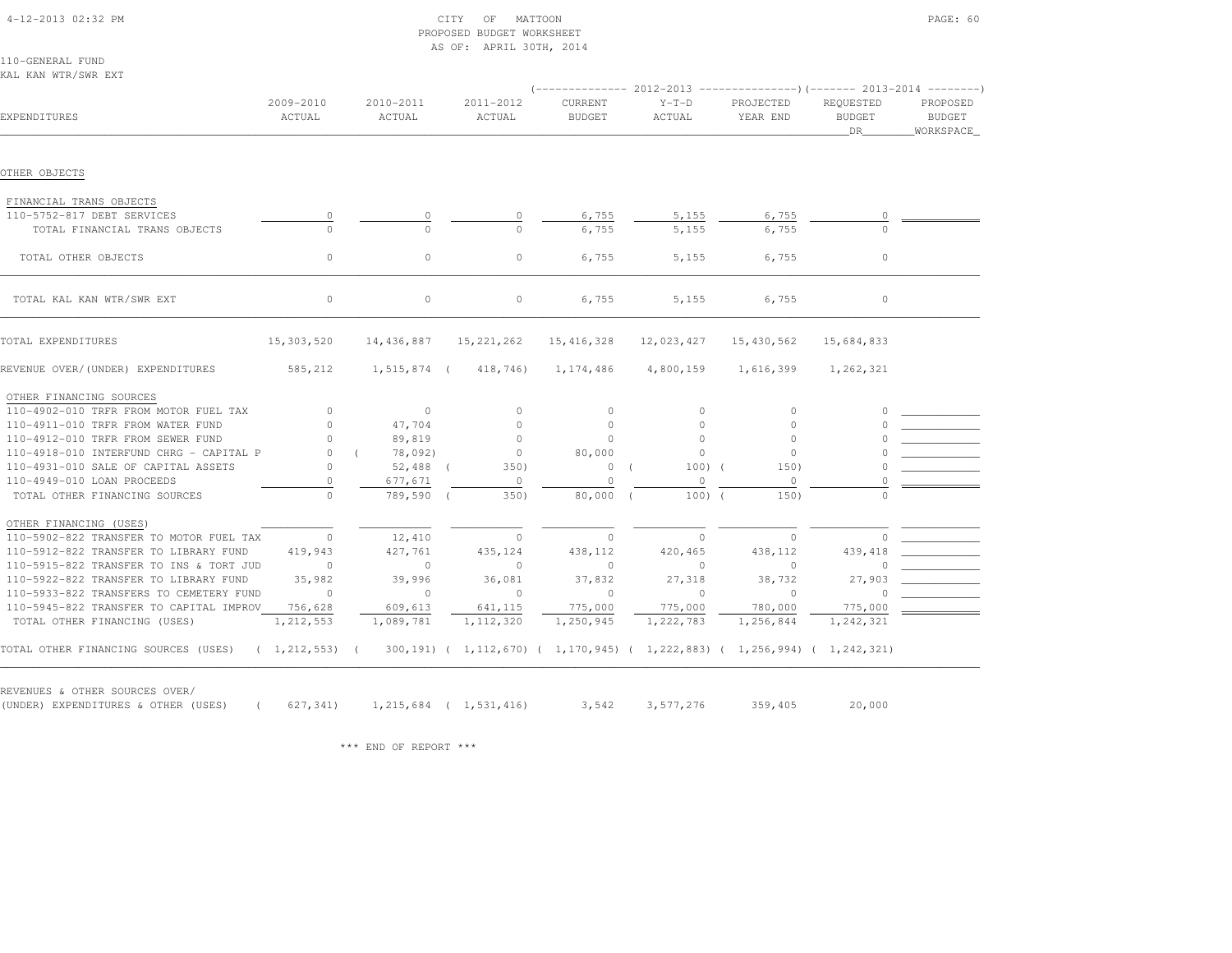## 4-12-2013 02:32 PM CITY OF MATTOON PAGE: 1 PROPOSED BUDGET WORKSHEETAS OF: APRIL 30TH, 2014

121-MOTOR FUEL TAX FUND

| REVENUES                                | 2009-2010<br>ACTUAL | 2010-2011<br>ACTUAL | 2011-2012<br>ACTUAL | <b>CURRENT</b><br><b>BUDGET</b> | $Y-T-D$<br>ACTUAL | PROJECTED<br>YEAR END | REQUESTED<br><b>BUDGET</b><br>DR | PROPOSED<br>BUDGET<br>_WORKSPACE_ |
|-----------------------------------------|---------------------|---------------------|---------------------|---------------------------------|-------------------|-----------------------|----------------------------------|-----------------------------------|
| INTERGOVERNMENTAL REV                   |                     |                     |                     |                                 |                   |                       |                                  |                                   |
| FEDERAL GOVT GRANTS                     |                     |                     |                     |                                 |                   |                       |                                  |                                   |
| 121-4313-023 FEDERAL CAPITAL GRANTS     | $\circ$             | 0                   |                     |                                 |                   |                       | 204,000                          |                                   |
| TOTAL FEDERAL GOVT GRANTS               |                     |                     |                     |                                 |                   |                       | 204,000                          |                                   |
| STATE GOVT GRANTS                       |                     |                     |                     |                                 |                   |                       |                                  |                                   |
| 121-4323-023 STATE CAPITAL GRANTS       | $\overline{0}$      |                     |                     |                                 |                   |                       |                                  |                                   |
| TOTAL STATE GOVT GRANTS                 |                     |                     |                     |                                 |                   |                       |                                  |                                   |
| STATE GOVT SHARED REV                   |                     |                     |                     |                                 |                   |                       |                                  |                                   |
| 121-4332-010 MOTOR FUEL TAX             | 461,611             | 542,162             | 500,458             | 527,176                         | 525,387           | 531,926               | 530,000                          |                                   |
| TOTAL STATE GOVT SHARED REV             | 461,611             | 542,162             | 500,458             | 527,176                         | 525,387           | 531,926               | 530,000                          |                                   |
| TOTAL INTERGOVERNMENTAL REV             | 461,611             | 542,162             | 500,458             | 527,176                         | 525,387           | 531,926               | 734,000                          |                                   |
| CHARGES FOR SERVICES                    |                     |                     |                     |                                 |                   |                       |                                  |                                   |
| PUBLIC WORKS DEPT CHRGS                 |                     |                     |                     |                                 |                   |                       |                                  |                                   |
| 121-4444-010 IDOT TRAFFIC SIGNAL MAINT  | $\circ$             | 17,655              | 10,245              | $\circ$                         | 13,931            | 15,632                | 14,000                           |                                   |
| TOTAL PUBLIC WORKS DEPT CHRGS           | $\Omega$            | 17,655              | 10,245              | $\circ$                         | 13,931            | 15,632                | 14,000                           |                                   |
| TOTAL CHARGES FOR SERVICES              | $\circ$             | 17,655              | 10,245              | $\circ$                         | 13,931            | 15,632                | 14,000                           |                                   |
| INVESTMENT EARNINGS                     |                     |                     |                     |                                 |                   |                       |                                  |                                   |
| INTEREST EARNINGS                       |                     |                     |                     |                                 |                   |                       |                                  |                                   |
| 121-4610-010 INTEREST EARNINGS          | 1,740               | 1,965               | 970                 | 1,750                           | 1,055             | 1,200                 | 1,000                            |                                   |
| TOTAL INTEREST EARNINGS                 | 1,740               | 1,965               | 970                 | 1,750                           | 1,055             | 1,200                 | 1,000                            |                                   |
| TOTAL INVESTMENT EARNINGS               | 1,740               | 1,965               | 970                 | 1,750                           | 1,055             | 1,200                 | 1,000                            |                                   |
| CONTRIB & OTHER MISC REV                |                     |                     |                     |                                 |                   |                       |                                  |                                   |
| CONTRIBUTIONS & MISC REV                |                     |                     |                     |                                 |                   |                       |                                  |                                   |
| 121-4800-010 CONTRIBUTIONS & OTHER MISC | $\circ$             | 537                 | 1,334               |                                 |                   |                       |                                  |                                   |
| TOTAL CONTRIBUTIONS & MISC REV          |                     | 537                 | 1,334               | $\Omega$                        |                   |                       |                                  |                                   |
| TOTAL CONTRIB & OTHER MISC REV          | $\circ$             | 537                 | 1,334               | $\circ$                         | $\circ$           | $\circ$               | $\circ$                          |                                   |
| TOTAL REVENUES                          | 463,351             | 562,318             | 513,007             | 528,926                         | 540,373           | 548,758               | 749,000                          |                                   |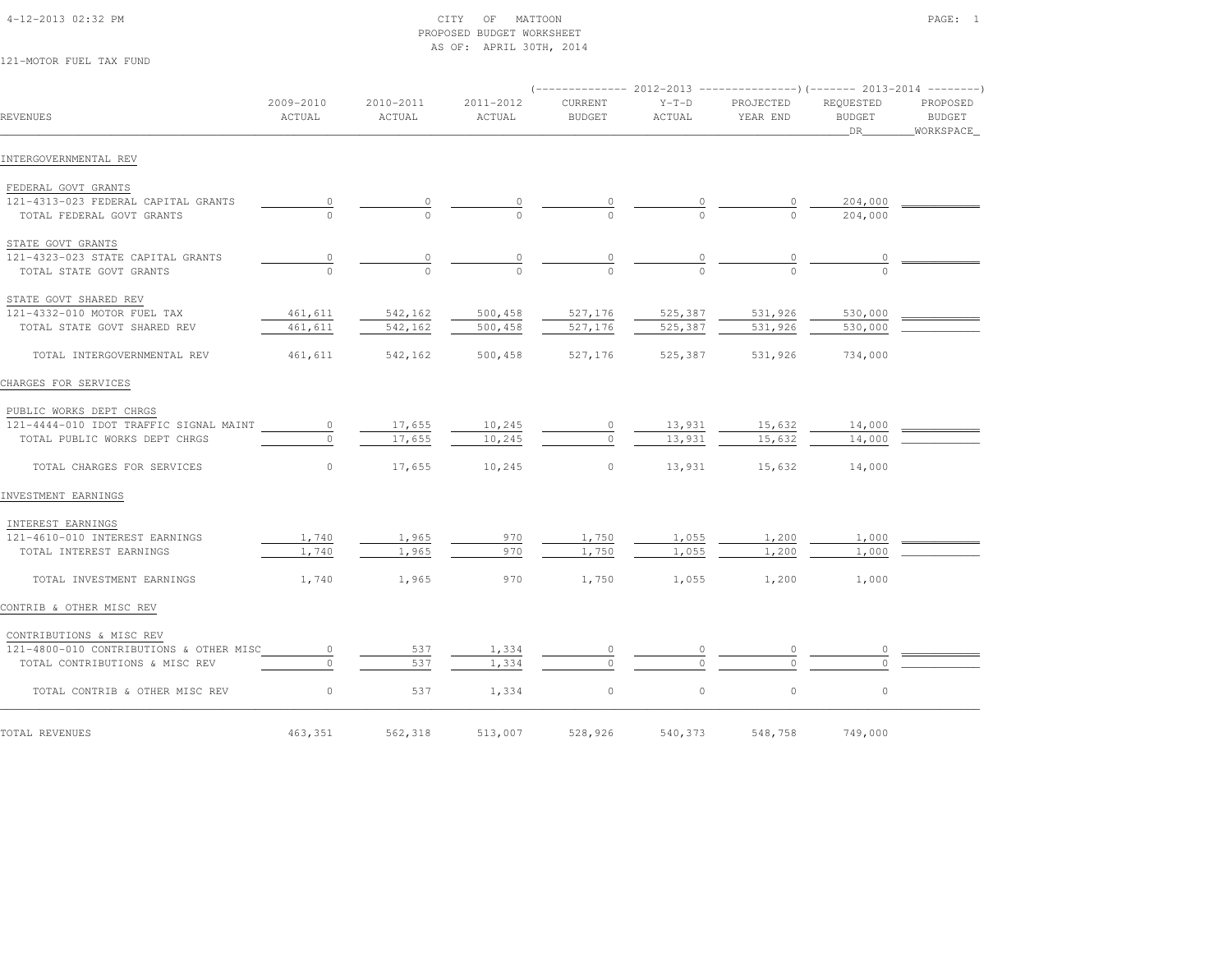| <b>STREETS</b>                                                         |                     |                     |                     |                          |                   |                       |                                         |                                        |
|------------------------------------------------------------------------|---------------------|---------------------|---------------------|--------------------------|-------------------|-----------------------|-----------------------------------------|----------------------------------------|
| EXPENDITURES                                                           | 2009-2010<br>ACTUAL | 2010-2011<br>ACTUAL | 2011-2012<br>ACTUAL | CURRENT<br><b>BUDGET</b> | $Y-T-D$<br>ACTUAL | PROJECTED<br>YEAR END | REQUESTED<br><b>BUDGET</b><br><b>DR</b> | PROPOSED<br><b>BUDGET</b><br>WORKSPACE |
|                                                                        |                     |                     |                     |                          |                   |                       |                                         |                                        |
| SUPPLIES                                                               |                     |                     |                     |                          |                   |                       |                                         |                                        |
| STREET MAINT SUPPLIES                                                  |                     |                     |                     |                          |                   |                       |                                         |                                        |
| 121-5321-351 CONCRETE                                                  | 14,246              | 8,769               | 30,121              | 19,800                   | 38,350            | 50,900                | 68,000                                  |                                        |
| 121-5321-352 AGGREGATE SURFACE COAT                                    | 2,417               | 15,700              | 12,824              | 15,000                   | 17,611            | 17,611                | 25,000                                  |                                        |
| 121-5321-353 BITUMINOUS PATCHING                                       | 26,565              | 57,033              | 198,835             | 182,500                  | 41,824            | 47,500                | 108,000                                 |                                        |
| 121-5321-355 CRACK SEALER                                              | 19,443              | $\circ$             | $\circ$             | 18,500                   | $\mathbb O$       | $\circ$               | 19,000                                  |                                        |
| 121-5321-356 STREET SIGNS                                              | 5,434               | 1,890               | $\circ$             | $\circ$                  | $\circ$           | $\Omega$              | $\Omega$                                |                                        |
| 121-5321-359 OTHER STREET MTCE SUPPLIES                                | 484                 | 1,997               | 8,039               | 12,200                   | 21,700            | 28,150                | 10,000                                  |                                        |
| TOTAL STREET MAINT SUPPLIES                                            | 68,587              | 85,388              | 249,819             | 248,000                  | 119,484           | 144,161               | 230,000                                 |                                        |
| SWR SYSTM MAINT SUPPLIES                                               |                     |                     |                     |                          |                   |                       |                                         |                                        |
| 121-5321-360 MISC CONCR SUPPLIES, FORMS                                | 0                   | $\circ$             | $\circ$             | $\circ$                  | 3,722             | $\circ$               | 10,000                                  |                                        |
| 121-5321-361 AGGREGATE, CA-07                                          | $\circ$             | $\circ$             | $\circ$             | $\circ$                  | $\circ$           | $\circ$               | 3,000                                   |                                        |
| 121-5321-362 FLOWABLE FILL (CLSM)                                      | $\circ$             | $\circ$             | $\circ$             | $\circ$                  | $\circ$           | $\circ$               | 5,000                                   |                                        |
| TOTAL SWR SYSTM MAINT SUPPLIES                                         | $\Omega$            | $\circ$             | $\Omega$            | $\Omega$                 | 3,722             | $\Omega$              | 18,000                                  |                                        |
| TOTAL SUPPLIES                                                         | 68,587              | 85,388              | 249,819             | 248,000                  | 123,206           | 144,161               | 248,000                                 |                                        |
| PURCHASED PROP MAINT SRV                                               |                     |                     |                     |                          |                   |                       |                                         |                                        |
| RENTALS                                                                |                     |                     |                     |                          |                   |                       |                                         |                                        |
| 121-5321-440 RENTALS                                                   |                     |                     |                     | 1,000                    |                   |                       | 1,000                                   |                                        |
| TOTAL RENTALS                                                          | $\frac{0}{0}$       | $\Omega$            |                     | 1,000                    |                   |                       | 1,000                                   |                                        |
| CONSTRUCTION SERVICES                                                  |                     |                     |                     |                          |                   |                       |                                         |                                        |
| 121-5321-451 SEAL COAT                                                 | $\circ$             | 224,790             | 131,923             | 116,875                  | 134,736           | 134,800               | 130,000                                 |                                        |
| 121-5321-452 AGGREGATE SURFACE COAT                                    | 0                   | 68,623              | 43,149              | 41,600                   | 24,762            | 24,800                | 35,000                                  |                                        |
| 121-5321-453 BITUMINOUS PATCHING                                       | 0                   | $\circ$             | $\circ$             | 0                        | $\circ$           | 0                     |                                         |                                        |
| 121-5321-455 BRICK STREET MAINTENANCE                                  | $\Omega$            | $\circ$             | $\circ$             | $\circ$                  | $\mathbf{0}$      | $\circ$               | $\Omega$                                |                                        |
| 121-5321-459 OTHER CONSTRUCTION SERVICE                                | 0                   | $\circ$             | $\circ$             | $\circ$                  | $\circ$           | $\cap$                | $\Omega$                                |                                        |
| TOTAL CONSTRUCTION SERVICES                                            | $\Omega$            | 293, 413            | 175,071             | 158,475                  | 159,498           | 159,600               | 165,000                                 |                                        |
| TOTAL PURCHASED PROP MAINT SRV                                         | $\circ$             | 293, 413            | 175,071             | 159,475                  | 159,498           | 159,600               | 166,000                                 |                                        |
| OTHER PURCHASED SERVICES                                               |                     |                     |                     |                          |                   |                       |                                         |                                        |
|                                                                        |                     |                     |                     |                          |                   |                       |                                         |                                        |
| PROFESSIONAL SERVICES                                                  | $\circ$             |                     |                     |                          |                   | $\circ$               |                                         |                                        |
| 121-5321-511 PLANNING & DESIGN SERVICES                                | 55                  | $\circ$<br>25       | $\circ$<br>75       | $\circ$<br>100           | $\circ$<br>75     | 100                   | $\circ$<br>100                          |                                        |
| 121-5321-519 OTHER PROFESSIONAL SERVICE<br>TOTAL PROFESSIONAL SERVICES | 55                  | 25                  | 75                  | 100                      | 75                | 100                   | 100                                     |                                        |
|                                                                        |                     |                     |                     |                          |                   |                       |                                         |                                        |
| ADVERTISING<br>121-5321-540 ADVERTISING                                |                     |                     |                     |                          | 109               | 110                   | 1,000                                   |                                        |
| TOTAL ADVERTISING                                                      | 144<br>144          | 75<br>75            | 34<br>34            | 1,000<br>1,000           | 109               | 110                   | 1,000                                   |                                        |
|                                                                        |                     |                     |                     |                          |                   |                       |                                         |                                        |
| TOTAL OTHER PURCHASED SERVICES                                         | 199                 | 100                 | 109                 | 1,100                    | 184               | 210                   | 1,100                                   |                                        |

 4-12-2013 02:32 PM CITY OF MATTOON PAGE: 2PROPOSED BUDGET WORKSHEET

AS OF: APRIL 30TH, 2014

121-MOTOR FUEL TAX FUND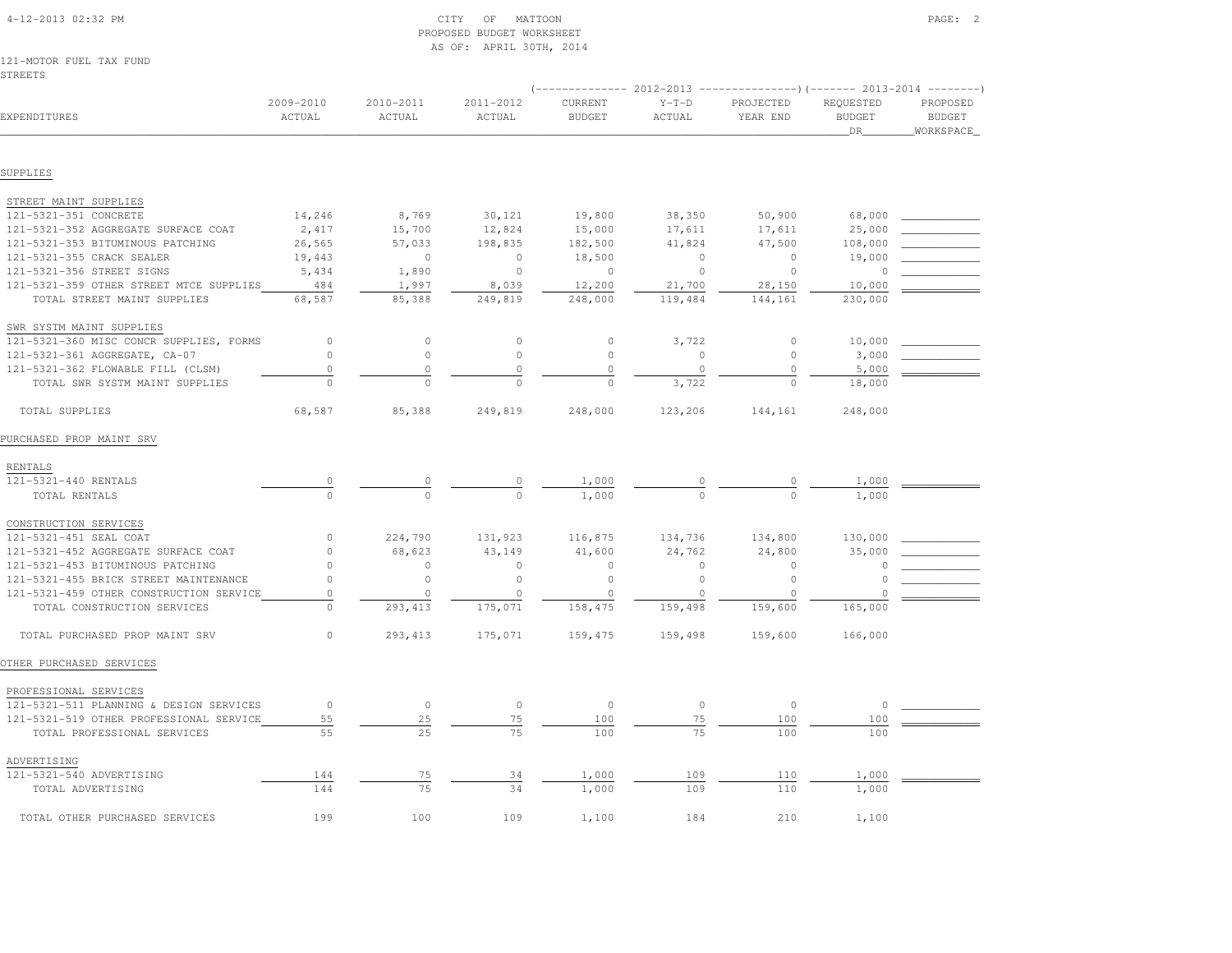| 4-12-2013 02:32 PM                      |                     |                     | CITY<br>MATTOON<br>OF<br>PROPOSED BUDGET WORKSHEET<br>AS OF: APRIL 30TH, 2014 |                          |                   |                       |                                   | PAGE: 3                                 |
|-----------------------------------------|---------------------|---------------------|-------------------------------------------------------------------------------|--------------------------|-------------------|-----------------------|-----------------------------------|-----------------------------------------|
| 121-MOTOR FUEL TAX FUND<br>STREETS      |                     |                     |                                                                               |                          |                   |                       |                                   |                                         |
|                                         |                     |                     |                                                                               |                          |                   |                       |                                   |                                         |
| EXPENDITURES                            | 2009-2010<br>ACTUAL | 2010-2011<br>ACTUAL | 2011-2012<br>ACTUAL                                                           | CURRENT<br><b>BUDGET</b> | $Y-T-D$<br>ACTUAL | PROJECTED<br>YEAR END | REQUESTED<br><b>BUDGET</b><br>DR. | PROPOSED<br><b>BUDGET</b><br>WORKSPACE_ |
| PROPERTY                                |                     |                     |                                                                               |                          |                   |                       |                                   |                                         |
| IMPROVEMENTS-NOT BLDNGS                 |                     |                     |                                                                               |                          |                   |                       |                                   |                                         |
| 121-5321-730 IMPROVEMENTS OTHER THAN BL | 70,421              | 11,650)             | 52,786                                                                        | 380,000                  | 159,813           | 160,000               | 405,000                           |                                         |
| TOTAL IMPROVEMENTS-NOT BLDNGS           | 70,421              | 11,650)             | 52,786                                                                        | 380,000                  | 159,813           | 160,000               | 405,000                           |                                         |
| TOTAL PROPERTY                          | 70,421              | 11,650)             | 52,786                                                                        | 380,000                  | 159,813           | 160,000               | 405,000                           |                                         |
| OTHER OBJECTS                           |                     |                     |                                                                               |                          |                   |                       |                                   |                                         |
| FINANCIAL TRANS OBJECTS                 |                     |                     |                                                                               |                          |                   |                       |                                   |                                         |
| 121-5321-821 INTERGOVERNMENTAL EXPENDIT | 0                   |                     |                                                                               |                          |                   |                       |                                   |                                         |
| TOTAL FINANCIAL TRANS OBJECTS           | $\Omega$            | $\cap$              | $\cap$                                                                        | $\Omega$                 | $\cap$            | $\Omega$              | $\Omega$                          |                                         |
| TOTAL OTHER OBJECTS                     | $\circ$             | 0                   | 0                                                                             | $\circ$                  | $\circ$           | $\circ$               | $\circ$                           |                                         |
| TOTAL STREETS                           | 139,208             | 367,251             | 477,787                                                                       | 788,575                  | 442,702           | 463,971               | 820,100                           |                                         |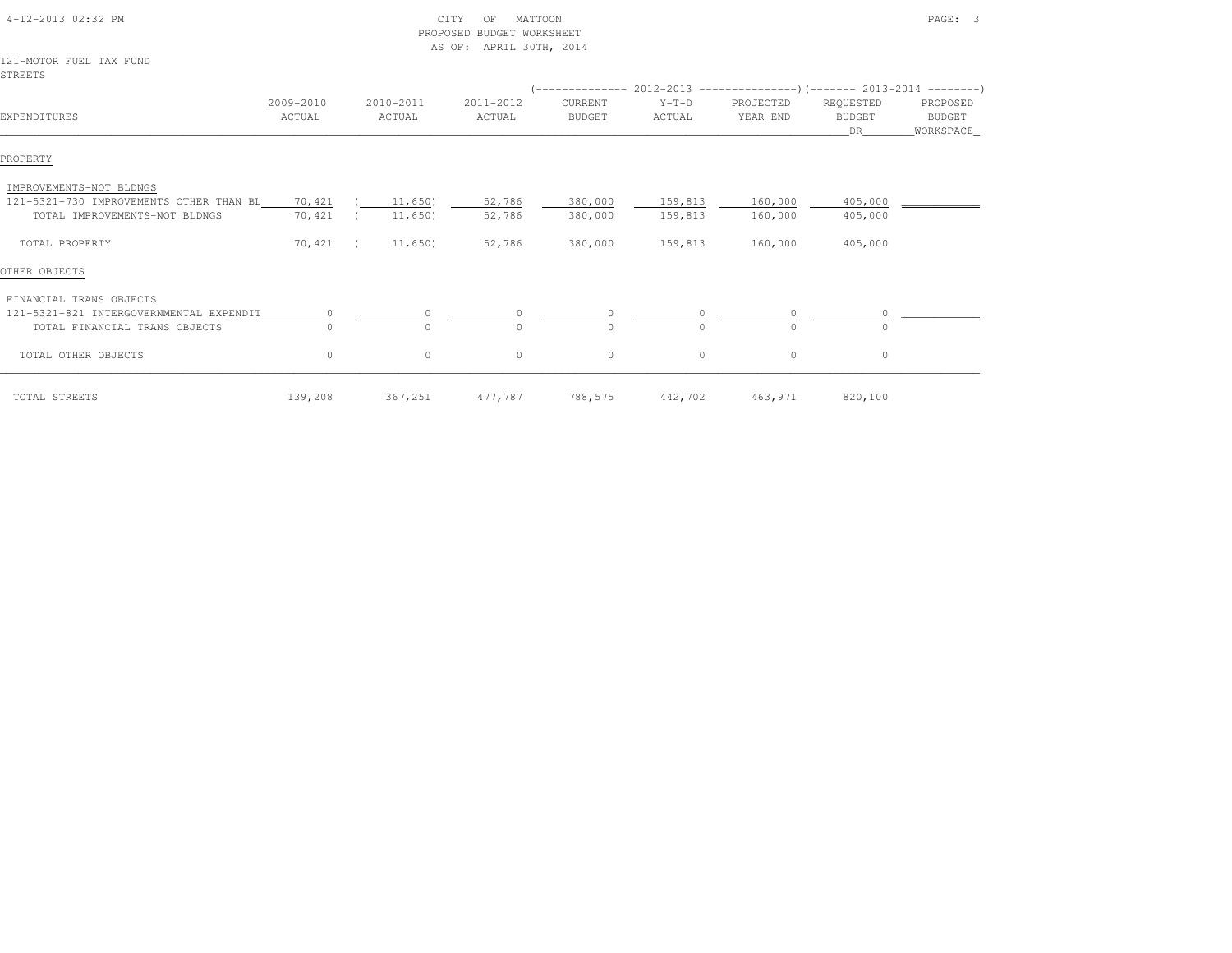| 4-12-2013 02:32 PM                                |                     |                     | MATTOON<br>OF<br>CITY<br>PROPOSED BUDGET WORKSHEET<br>AS OF: APRIL 30TH, 2014 |                          |                   |                                                                                               |                                  | PAGE: 4                                 |
|---------------------------------------------------|---------------------|---------------------|-------------------------------------------------------------------------------|--------------------------|-------------------|-----------------------------------------------------------------------------------------------|----------------------------------|-----------------------------------------|
| 121-MOTOR FUEL TAX FUND<br>SIDEWALKS & CROSSWALKS |                     |                     |                                                                               |                          |                   |                                                                                               |                                  |                                         |
| EXPENDITURES                                      | 2009-2010<br>ACTUAL | 2010-2011<br>ACTUAL | 2011-2012<br>ACTUAL                                                           | CURRENT<br><b>BUDGET</b> | $Y-T-D$<br>ACTUAL | $(---------- 2012-2013$ ---------------) (------- 2013-2014 -------)<br>PROJECTED<br>YEAR END | REQUESTED<br><b>BUDGET</b><br>DR | PROPOSED<br><b>BUDGET</b><br>WORKSPACE_ |
| SUPPLIES                                          |                     |                     |                                                                               |                          |                   |                                                                                               |                                  |                                         |
| STREET MAINT SUPPLIES                             |                     |                     |                                                                               |                          |                   |                                                                                               |                                  |                                         |
| 121-5323-351 CONCRETE                             | $\circ$             | 1,275               | 3,523                                                                         | 125,000                  | 2,362             | 5,600                                                                                         | 0                                |                                         |
| TOTAL STREET MAINT SUPPLIES                       | $\circ$             | 1,275               | 3,523                                                                         | 125,000                  | 2,362             | 5,600                                                                                         |                                  |                                         |
| TOTAL SUPPLIES                                    | $\circ$             | 1,275               | 3,523                                                                         | 125,000                  | 2,362             | 5,600                                                                                         | $\circ$                          |                                         |
| PURCHASED PROP MAINT SRV                          |                     |                     |                                                                               |                          |                   |                                                                                               |                                  |                                         |
| CONSTRUCTION SERVICES                             |                     |                     |                                                                               |                          |                   |                                                                                               |                                  |                                         |
| 121-5323-459 OTHER CONSTRUCTION COST              | $\circ$             | 78                  |                                                                               |                          |                   | 39                                                                                            |                                  |                                         |
| TOTAL CONSTRUCTION SERVICES                       | $\Omega$            | 78                  | $\cap$                                                                        | $\Omega$                 |                   | 39                                                                                            | $\Omega$                         |                                         |
| TOTAL PURCHASED PROP MAINT SRV                    | $\circ$             | 78                  | $\circ$                                                                       | $\circ$                  | $\circ$           | 39                                                                                            | $\circ$                          |                                         |
| PROPERTY                                          |                     |                     |                                                                               |                          |                   |                                                                                               |                                  |                                         |
| IMPROVEMENTS-NOT BLDNGS                           |                     |                     |                                                                               |                          |                   |                                                                                               |                                  |                                         |
| 121-5323-730 DAY LABOR SIDEWALK IMPROVE           | $\circ$             |                     |                                                                               |                          |                   | 0                                                                                             | 120,000                          |                                         |
| TOTAL IMPROVEMENTS-NOT BLDNGS                     | $\Omega$            | $\cap$              | $\cap$                                                                        | $\Omega$                 | $\Omega$          | $\circ$                                                                                       | 120,000                          |                                         |
| TOTAL PROPERTY                                    | $\circ$             | $\circ$             | $\circ$                                                                       | $\circ$                  | $\circ$           | $\circ$                                                                                       | 120,000                          |                                         |
| TOTAL SIDEWALKS & CROSSWALKS                      | $\circ$             | 1,353               | 3,523                                                                         | 125,000                  | 2,362             | 5,639                                                                                         | 120,000                          |                                         |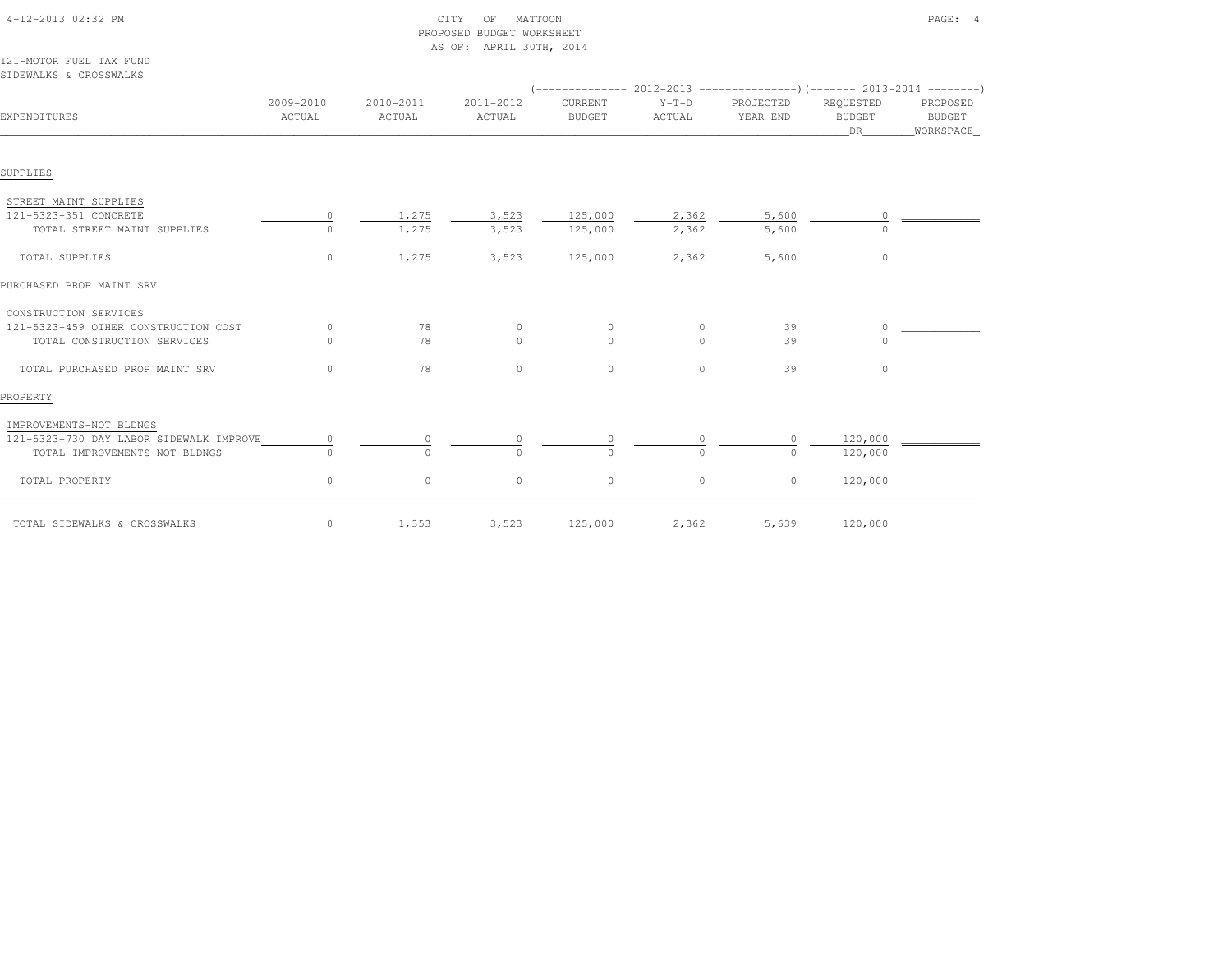|                                                                                                     |                     |                     | PROPOSED BUDGET WORKSHEET |                   |                   |                       |                           |                                 |
|-----------------------------------------------------------------------------------------------------|---------------------|---------------------|---------------------------|-------------------|-------------------|-----------------------|---------------------------|---------------------------------|
| 121-MOTOR FUEL TAX FUND<br>BRIDGES, VIADUCTS & GRADE                                                |                     |                     | AS OF: APRIL 30TH, 2014   |                   |                   |                       |                           |                                 |
| EXPENDITURES                                                                                        | 2009-2010<br>ACTUAL | 2010-2011<br>ACTUAL | 2011-2012<br>ACTUAL       | CURRENT<br>BUDGET | $Y-T-D$<br>ACTUAL | PROJECTED<br>YEAR END | REQUESTED<br>BUDGET<br>DR | PROPOSED<br>BUDGET<br>WORKSPACE |
| PROPERTY                                                                                            |                     |                     |                           |                   |                   |                       |                           |                                 |
| IMPROVEMENTS-NOT BLDNGS<br>121-5324-730 IMPROVEMENTS OTHER THAN BL<br>TOTAL IMPROVEMENTS-NOT BLDNGS | $\overline{0}$      |                     | $\circ$                   | $\circ$           |                   | $\circ$<br>$\Omega$   | $\Omega$                  |                                 |
| TOTAL PROPERTY                                                                                      | $\circ$             | $\circ$             | $\circ$                   | $\circ$           | $\circ$           | $\circ$               | $\circ$                   |                                 |
| TOTAL BRIDGES, VIADUCTS & GRADE                                                                     | $\circ$             | $\circ$             | $\circ$                   | $\circ$           | $\circ$           | $\circ$               | $\circ$                   |                                 |

4-12-2013 02:32 PM CITY OF MATTOON PAGE: 5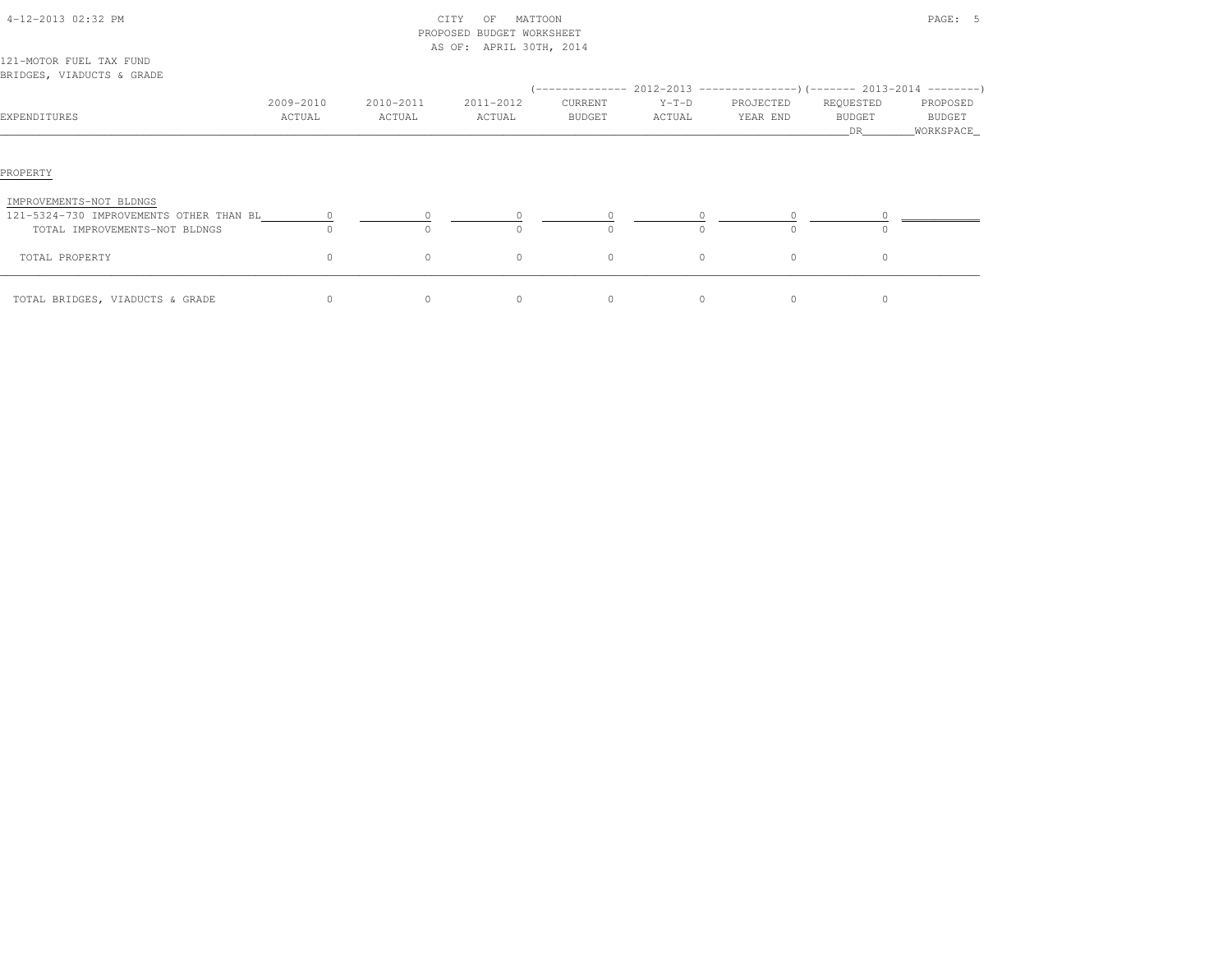| 4-12-2013 02:32 PM                                                                                     |                  |                  | CITY<br>MATTOON<br>OF<br>PROPOSED BUDGET WORKSHEET<br>AS OF: APRIL 30TH, 2014 |                  |                                                                                |                  |                  | PAGE: 6             |  |  |  |  |
|--------------------------------------------------------------------------------------------------------|------------------|------------------|-------------------------------------------------------------------------------|------------------|--------------------------------------------------------------------------------|------------------|------------------|---------------------|--|--|--|--|
| 121-MOTOR FUEL TAX FUND<br>SNOW & ICE REMOVAL                                                          |                  |                  |                                                                               |                  |                                                                                |                  |                  |                     |  |  |  |  |
|                                                                                                        |                  |                  |                                                                               |                  | $(-$ -------------- 2012-2013 -----------------) (------- 2013-2014 ---------) |                  |                  |                     |  |  |  |  |
|                                                                                                        | 2009-2010        | 2010-2011        | 2011-2012                                                                     | CURRENT          | $Y-T-D$                                                                        | PROJECTED        | REQUESTED        | PROPOSED            |  |  |  |  |
| EXPENDITURES                                                                                           | ACTUAL           | ACTUAL           | ACTUAL                                                                        | BUDGET           | ACTUAL                                                                         | YEAR END         | BUDGET<br>DR     | BUDGET<br>WORKSPACE |  |  |  |  |
| SUPPLIES<br>STREET MAINT SUPPLIES<br>121-5325-354 ICE REMOVAL CHEMICALS<br>TOTAL STREET MAINT SUPPLIES | 21,145<br>21,145 | 24,354<br>24,354 | 15,278<br>15,278                                                              | 22,000<br>22,000 | 5,662<br>5,662                                                                 | 21,000<br>21,000 | 27,000<br>27,000 |                     |  |  |  |  |
| TOTAL SUPPLIES                                                                                         | 21,145           | 24,354           | 15,278                                                                        | 22,000           | 5,662                                                                          | 21,000           | 27,000           |                     |  |  |  |  |
| TOTAL SNOW & ICE REMOVAL                                                                               | 21,145           | 24,354           | 15,278                                                                        | 22,000           | 5,662                                                                          | 21,000           | 27,000           |                     |  |  |  |  |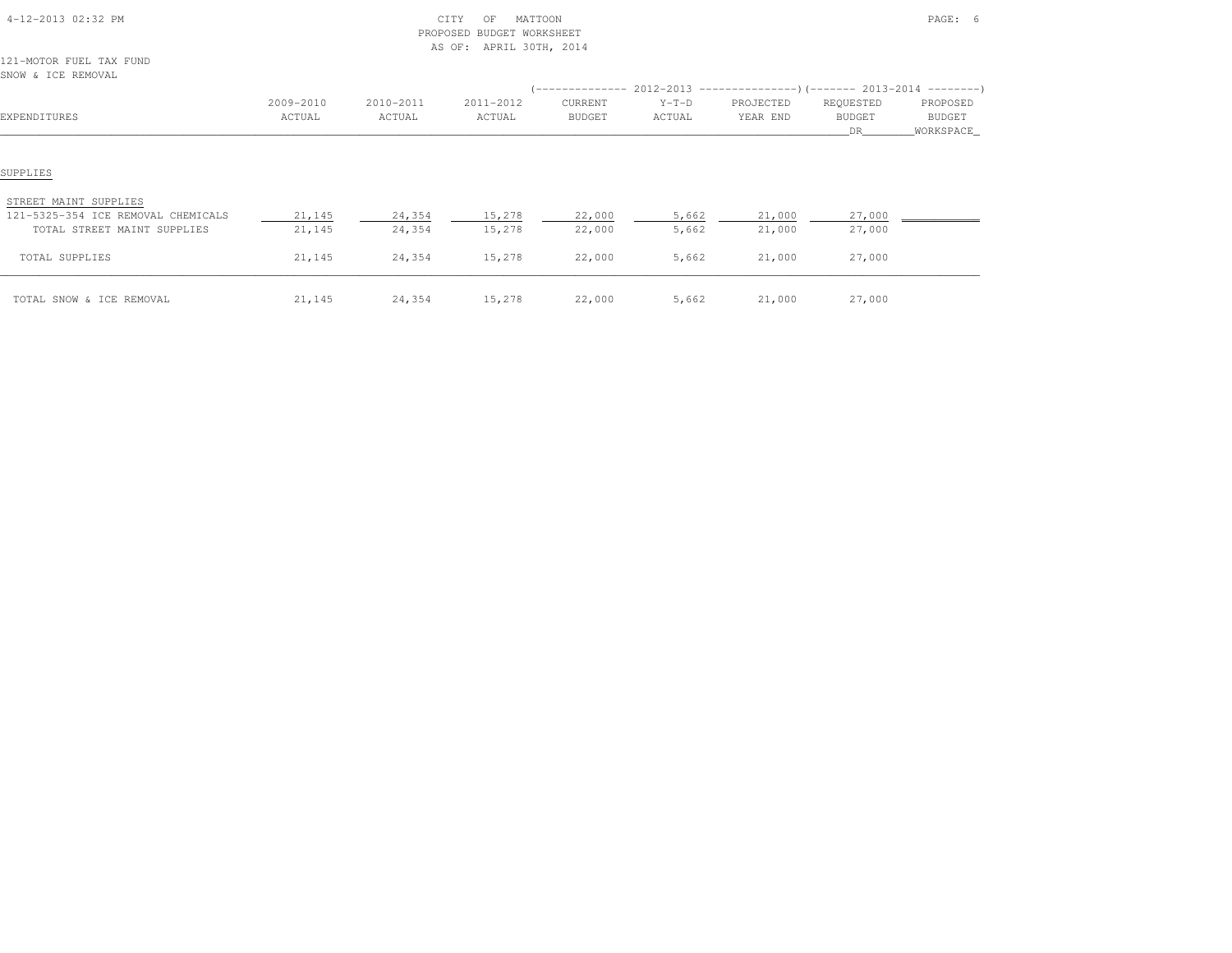| 4-12-2013 02:32 PM                         |                     |                     | CITY<br>MATTOON<br>OF<br>PROPOSED BUDGET WORKSHEET<br>AS OF: APRIL 30TH, 2014 |                          |                   |                       |                                  | PAGE: 7                                |
|--------------------------------------------|---------------------|---------------------|-------------------------------------------------------------------------------|--------------------------|-------------------|-----------------------|----------------------------------|----------------------------------------|
| 121-MOTOR FUEL TAX FUND<br>STREET LIGHTING |                     |                     |                                                                               |                          |                   |                       |                                  |                                        |
|                                            |                     |                     |                                                                               |                          |                   |                       |                                  |                                        |
| EXPENDITURES                               | 2009-2010<br>ACTUAL | 2010-2011<br>ACTUAL | 2011-2012<br>ACTUAL                                                           | CURRENT<br><b>BUDGET</b> | $Y-T-D$<br>ACTUAL | PROJECTED<br>YEAR END | REQUESTED<br><b>BUDGET</b><br>DR | PROPOSED<br><b>BUDGET</b><br>WORKSPACE |
|                                            |                     |                     |                                                                               |                          |                   |                       |                                  |                                        |
| SUPPLIES                                   |                     |                     |                                                                               |                          |                   |                       |                                  |                                        |
| ENERGY                                     |                     |                     |                                                                               |                          |                   |                       |                                  |                                        |
| 121-5326-321 NATURAL GAS & ELECTRIC        | $\circ$             | 145,712             | 133,028                                                                       | 156,000                  | 128,125           | 140,000               | 150,000                          |                                        |
| 121-5326-322 ELECTRIC (COLES MOULTRIE)     | $\circ$             | 3,678               | 3,153                                                                         | 5,000                    | 6,381             | 5,900                 | 6,000                            |                                        |
| TOTAL ENERGY                               | $\Omega$            | 149,390             | 136,181                                                                       | 161,000                  | 134,506           | 145,900               | 156,000                          |                                        |
| TOTAL SUPPLIES                             | $\circ$             | 149,390             | 136,181                                                                       | 161,000                  | 134,506           | 145,900               | 156,000                          |                                        |
| PURCHASED PROP MAINT SRV                   |                     |                     |                                                                               |                          |                   |                       |                                  |                                        |
| REPAIR & MAINT SERVICES                    |                     |                     |                                                                               |                          |                   |                       |                                  |                                        |
| 121-5326-432 REPAIR OF STRUCTURES          |                     | 6,885               | 8,745                                                                         | 10,000                   | 25,799            | 14,200                | 15,000                           |                                        |
| TOTAL REPAIR & MAINT SERVICES              | 0                   | 6,885               | 8,745                                                                         | 10,000                   | 25,799            | 14,200                | 15,000                           |                                        |
| TOTAL PURCHASED PROP MAINT SRV             | $\circ$             | 6,885               | 8,745                                                                         | 10,000                   | 25,799            | 14,200                | 15,000                           |                                        |
| TOTAL STREET LIGHTING                      | $\Omega$            | 156,275             | 144,926                                                                       | 171,000                  | 160,304           | 160,100               | 171,000                          |                                        |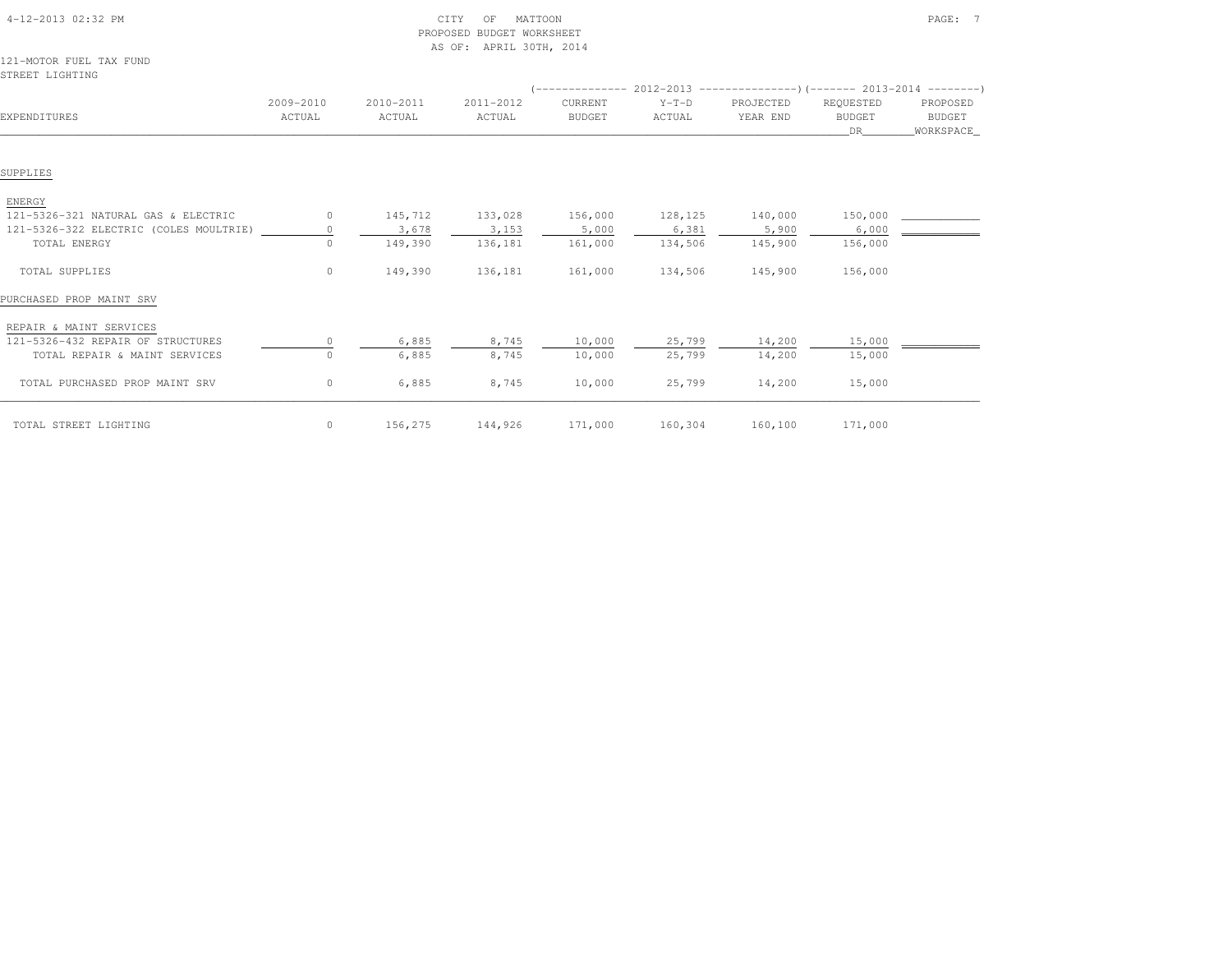| 121-MOTOR FUEL TAX FUND<br>TRAFFIC CONTROL DEVICES |                     |                     |                     |                          |                   |                                                                                                      |                                  |                                        |  |
|----------------------------------------------------|---------------------|---------------------|---------------------|--------------------------|-------------------|------------------------------------------------------------------------------------------------------|----------------------------------|----------------------------------------|--|
| EXPENDITURES                                       | 2009-2010<br>ACTUAL | 2010-2011<br>ACTUAL | 2011-2012<br>ACTUAL | CURRENT<br><b>BUDGET</b> | $Y-T-D$<br>ACTUAL | $($ -------------- 2012-2013 ----------------) (------- 2013-2014 --------)<br>PROJECTED<br>YEAR END | REQUESTED<br><b>BUDGET</b><br>DR | PROPOSED<br><b>BUDGET</b><br>WORKSPACE |  |
| SUPPLIES                                           |                     |                     |                     |                          |                   |                                                                                                      |                                  |                                        |  |
| STREET MAINT SUPPLIES                              |                     |                     |                     |                          |                   |                                                                                                      |                                  |                                        |  |
| 121-5327-356 STREET SIGNS                          | 323                 | $\circ$             | 6,318               | 8,000                    | 15,069            | 7,100                                                                                                | 8,000                            |                                        |  |
| 121-5327-359 OTHER STREET MAINT SUPPLIE            | 1,438               | 2,926               | 1,709               | 3,500                    | 5,734             | 6,100                                                                                                | 7,000                            |                                        |  |
| TOTAL STREET MAINT SUPPLIES                        | 1,761               | 2,926               | 8,027               | 11,500                   | 20,804            | 13,200                                                                                               | 15,000                           |                                        |  |
| TOTAL SUPPLIES                                     | 1,761               | 2,926               | 8,027               | 11,500                   | 20,804            | 13,200                                                                                               | 15,000                           |                                        |  |
| PURCHASED PROP MAINT SRV                           |                     |                     |                     |                          |                   |                                                                                                      |                                  |                                        |  |
| REPAIR & MAINT SERVICES                            |                     |                     |                     |                          |                   |                                                                                                      |                                  |                                        |  |
| 121-5327-432 REPAIR OF STRUCTURE                   | 4,667               | 10,305              | 4,282               | 19,000                   | 7,604             | 5,800                                                                                                | 6,000                            |                                        |  |
| TOTAL REPAIR & MAINT SERVICES                      | 4,667               | 10,305              | 4,282               | 19,000                   | 7,604             | 5,800                                                                                                | 6,000                            |                                        |  |
| TOTAL PURCHASED PROP MAINT SRV                     | 4,667               | 10,305              | 4,282               | 19,000                   | 7,604             | 5,800                                                                                                | 6,000                            |                                        |  |
| PROPERTY                                           |                     |                     |                     |                          |                   |                                                                                                      |                                  |                                        |  |
| IMPROVEMENTS-NOT BLDNGS                            |                     |                     |                     |                          |                   |                                                                                                      |                                  |                                        |  |
| 121-5327-730 IMPROVEMENTS OTHER THAN BL            | 0                   | $\circ$             |                     | 0                        |                   | 0                                                                                                    |                                  |                                        |  |
| TOTAL IMPROVEMENTS-NOT BLDNGS                      |                     | $\cap$              | $\cap$              | $\cap$                   | $\cap$            | $\cap$                                                                                               |                                  |                                        |  |
| TOTAL PROPERTY                                     | $\circ$             | $\circ$             | $\circ$             | $\circ$                  | $\circ$           | $\circ$                                                                                              | $\circ$                          |                                        |  |
| TOTAL TRAFFIC CONTROL DEVICES                      | 6,429               | 13,231              | 12,309              | 30,500                   | 28,408            | 19,000                                                                                               | 21,000                           |                                        |  |

 4-12-2013 02:32 PM CITY OF MATTOON PAGE: 8PROPOSED BUDGET WORKSHEET

AS OF: APRIL 30TH, 2014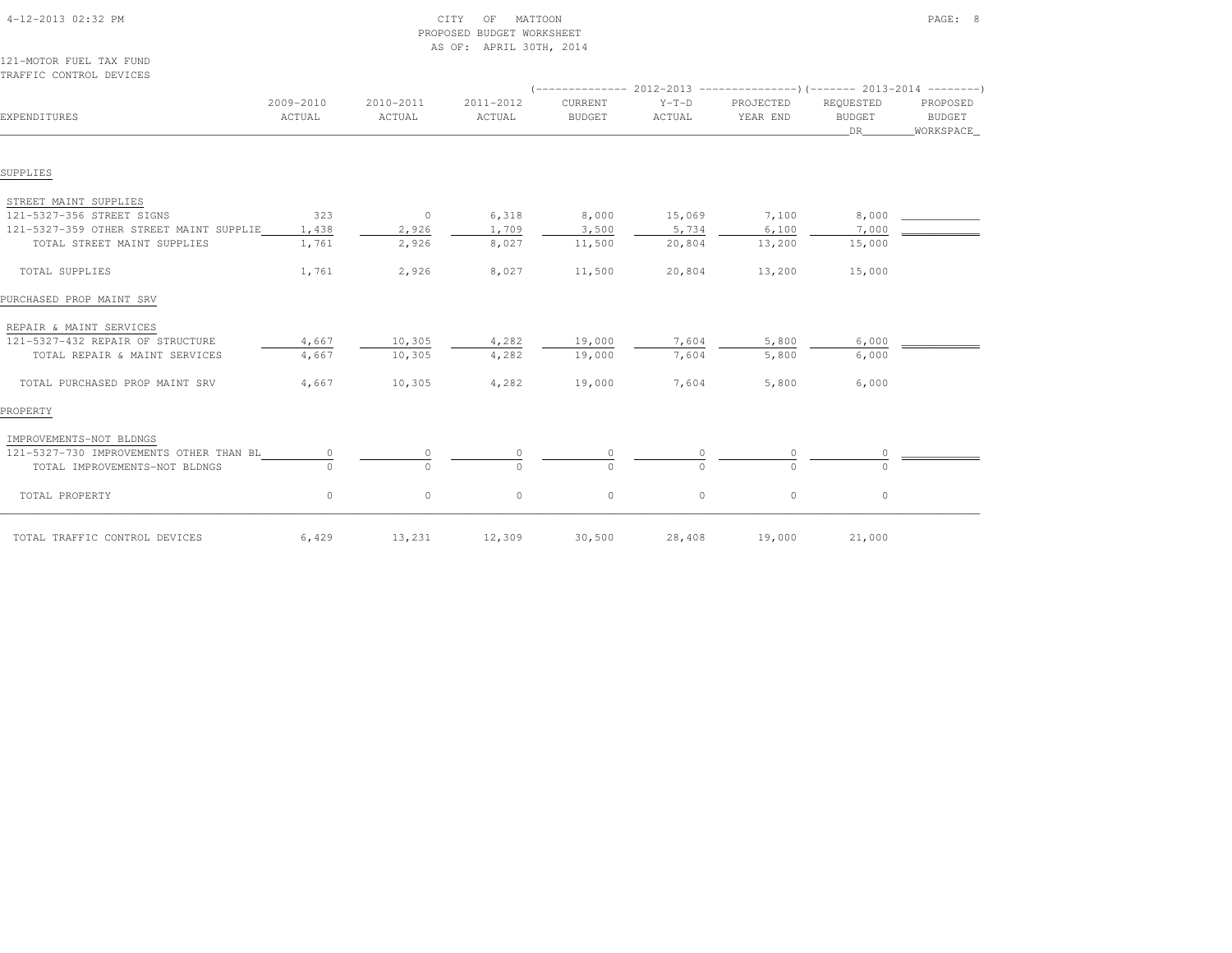|                                                                       |                     |                     | AS OF: APRIL 30TH, 2014 |                          |                   |                                                                     |                                  |                                        |
|-----------------------------------------------------------------------|---------------------|---------------------|-------------------------|--------------------------|-------------------|---------------------------------------------------------------------|----------------------------------|----------------------------------------|
| 121-MOTOR FUEL TAX FUND<br>STORM DRAINAGE                             |                     |                     |                         |                          |                   |                                                                     |                                  |                                        |
|                                                                       |                     |                     |                         |                          |                   | $(----------2012-2013$ ---------------)(------- 2013-2014 --------) |                                  |                                        |
| EXPENDITURES                                                          | 2009-2010<br>ACTUAL | 2010-2011<br>ACTUAL | 2011-2012<br>ACTUAL     | CURRENT<br><b>BUDGET</b> | $Y-T-D$<br>ACTUAL | PROJECTED<br>YEAR END                                               | REQUESTED<br><b>BUDGET</b><br>DR | PROPOSED<br><b>BUDGET</b><br>WORKSPACE |
| SUPPLIES                                                              |                     |                     |                         |                          |                   |                                                                     |                                  |                                        |
| STREET MAINT SUPPLIES                                                 |                     |                     |                         |                          |                   |                                                                     |                                  |                                        |
| 121-5328-357 CATCH BASINS                                             | 4,134               | 5,531               | 3,768                   | 12,000                   | 10,775            | 8,500                                                               | 12,000                           |                                        |
| 121-5328-358 PIPE                                                     | 2,929               | 503                 | 555                     | 8,000                    | 5,149             | 5,800                                                               | 8,000                            |                                        |
| TOTAL STREET MAINT SUPPLIES                                           | 7,063               | 6,034               | 4,323                   | 20,000                   | 15,923            | 14,300                                                              | 20,000                           |                                        |
| TOTAL SUPPLIES                                                        | 7,063               | 6,034               | 4,323                   | 20,000                   | 15,923            | 14,300                                                              | 20,000                           |                                        |
| PURCHASED PROP MAINT SRV                                              |                     |                     |                         |                          |                   |                                                                     |                                  |                                        |
| CONSTRUCTION SERVICES                                                 |                     |                     |                         |                          |                   |                                                                     |                                  |                                        |
| 121-5328-459 OTHER CONSTRUCTION SERVICE                               | $\circ$             | $\circ$             | 0                       | 0                        | 0                 | 0                                                                   | 0                                |                                        |
| TOTAL CONSTRUCTION SERVICES                                           |                     |                     | $\cap$                  |                          |                   |                                                                     |                                  |                                        |
| TOTAL PURCHASED PROP MAINT SRV                                        | 0                   | $\circ$             | $\circ$                 | $\circ$                  | $\circ$           | $\circ$                                                             | $\circ$                          |                                        |
| TOTAL STORM DRAINAGE                                                  | 7,063               | 6,034               | 4,323                   | 20,000                   | 15,923            | 14,300                                                              | 20,000                           |                                        |
| TOTAL EXPENDITURES                                                    | 173,845             | 568,498             | 658,146                 | 1,157,075                | 655,362           | 684,010                                                             | 1,179,100                        |                                        |
| REVENUE OVER/(UNDER) EXPENDITURES                                     | 289,507 (           | $6,180)$ (          |                         | 145,139) ( 628,150) (    | $114,989$ (       | $135, 252)$ (                                                       | 430,100)                         |                                        |
| OTHER FINANCING SOURCES                                               |                     |                     |                         |                          |                   |                                                                     |                                  |                                        |
| 121-4941-023 TRANSFER FROM GENERAL FUND                               | $\circ$             | 12,410              | 5,920                   | $\circ$                  | $\circ$           | $\circ$                                                             | 0                                |                                        |
| 121-4948-023 FROM REVOLVING LOAN FUND                                 | $\circ$             | $\circ$             | $\circ$                 | $\circ$                  | $\circ$           | $\circ$                                                             | 0                                |                                        |
| 121-4955-023 DEVELOPER CONTRIBUTIONS                                  | $\circ$             | $\circ$             | $\circ$                 | $\circ$                  | $\circ$           | $\circ$                                                             | $\circ$                          |                                        |
| TOTAL OTHER FINANCING SOURCES                                         | $\Omega$            | 12,410              | 5,920                   |                          |                   |                                                                     |                                  |                                        |
| OTHER FINANCING (USES)                                                |                     |                     |                         |                          |                   |                                                                     |                                  |                                        |
| 121-5901-100 TRFR TO GENERAL FUND                                     | $\circ$             | $\circ$             | $\circ$                 | $\circ$                  | 33,496            | 33,496                                                              | $\circ$                          |                                        |
| 121-5935-822 TRNFS TO GENERAL FUND                                    | $\mathbb O$         | $\circ$             | 0                       | 0                        | $\circ$           | $\overline{0}$                                                      | $\circ$                          |                                        |
| TOTAL OTHER FINANCING (USES)                                          | $\Omega$            |                     | $\Omega$                | $\circ$                  | 33,496            | 33,496                                                              |                                  |                                        |
| TOTAL OTHER FINANCING SOURCES (USES)                                  | $\circ$             | 12,410              | 5,920                   | 0(                       | $33,496$ ) (      | 33,496)                                                             | $\circ$                          |                                        |
| REVENUES & OTHER SOURCES OVER/<br>(UNDER) EXPENDITURES & OTHER (USES) | 289,507             |                     |                         |                          |                   | 6,231 ( 139,219) ( 628,150) ( 148,485) ( 168,748) ( 430,100)        |                                  |                                        |

PROPOSED BUDGET WORKSHEET

\*\*\* END OF REPORT \*\*\*

4-12-2013 02:32 PM CITY OF MATTOON PAGE: 9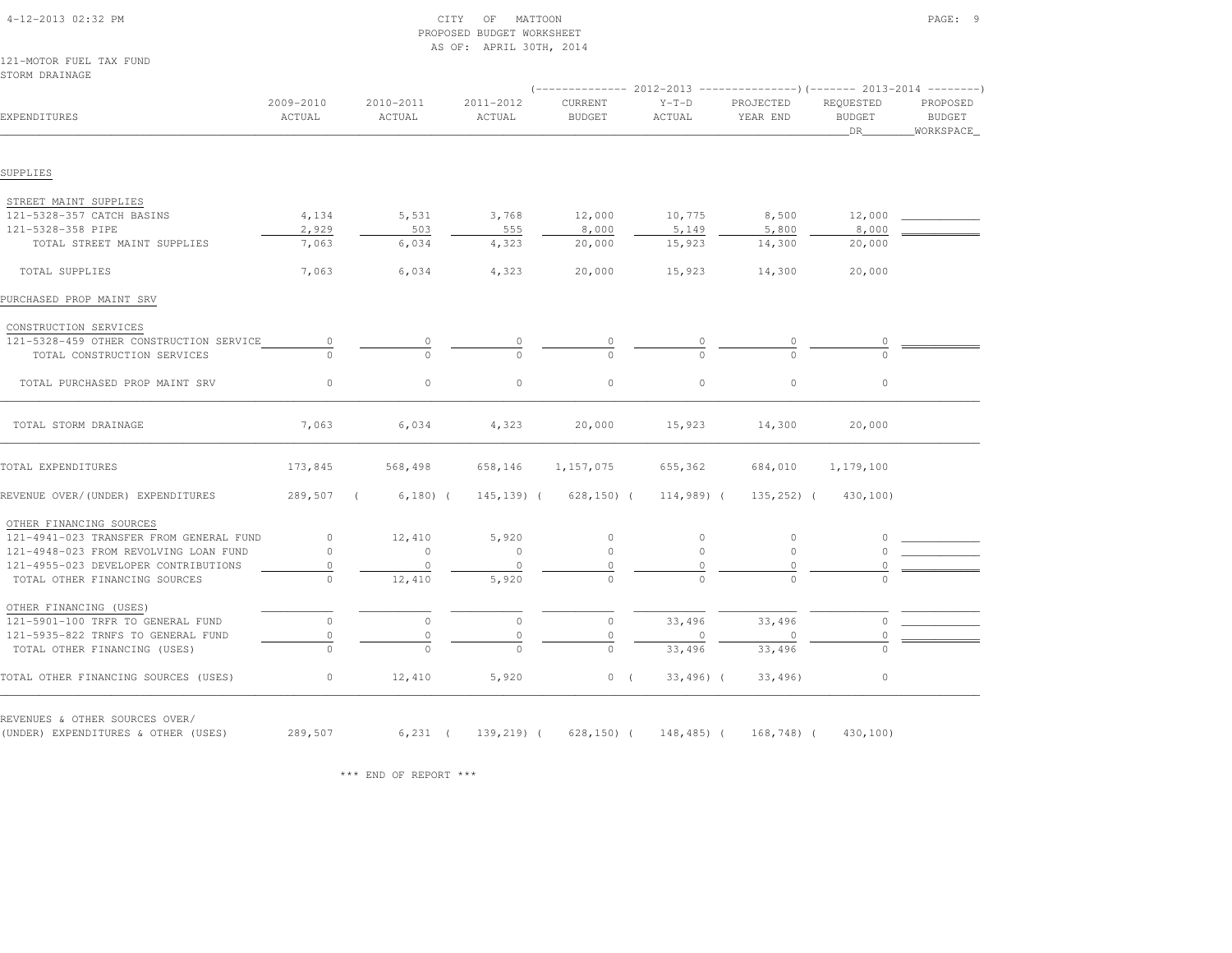| 122-HOTEL TAX FUND                                                                                                                      |                            |                               |                               |                                                                                                         |                    |                              |                                    |                                 |
|-----------------------------------------------------------------------------------------------------------------------------------------|----------------------------|-------------------------------|-------------------------------|---------------------------------------------------------------------------------------------------------|--------------------|------------------------------|------------------------------------|---------------------------------|
| REVENUES                                                                                                                                | 2009-2010<br>ACTUAL        | 2010-2011<br>ACTUAL           | 2011-2012<br>ACTUAL           | $($ -------------- 2012-2013 ----------------) (------- 2013-2014 --------)<br>CURRENT<br><b>BUDGET</b> | $Y-T-D$<br>ACTUAL  | PROJECTED<br>YEAR END        | REQUESTED<br><b>BUDGET</b><br>DR   | PROPOSED<br>BUDGET<br>WORKSPACE |
| TAXES                                                                                                                                   |                            |                               |                               |                                                                                                         |                    |                              |                                    |                                 |
| HOTEL & MOTEL TAX<br>122-4170-100 HOTEL & MOTEL TAXES<br>TOTAL HOTEL & MOTEL TAX                                                        | 238,048<br>238,048         | 284,202<br>284,202            | 260,176<br>260,176            | 290,000<br>290,000                                                                                      | 328,902<br>328,902 | 350,000<br>350,000           | 300,000<br>300,000                 |                                 |
| TOTAL TAXES                                                                                                                             | 238,048                    | 284,202                       | 260,176                       | 290,000                                                                                                 | 328,902            | 350,000                      | 300,000                            |                                 |
| CHARGES FOR SERVICES                                                                                                                    |                            |                               |                               |                                                                                                         |                    |                              |                                    |                                 |
| GENERAL GOVT CHARGES<br>122-4419-100 OTHER MISC GENERAL GOVT CH<br>TOTAL GENERAL GOVT CHARGES<br>TOTAL CHARGES FOR SERVICES             | 23,244<br>23,244<br>23,244 | $\circ$<br>$\circ$<br>$\circ$ | 11,300<br>11,300<br>11,300    | $\circ$<br>$\Omega$<br>$\circ$                                                                          | $\circ$            | $\Omega$<br>$\circ$          | $\circ$                            |                                 |
| CONTRIB & OTHER MISC REV                                                                                                                |                            |                               |                               |                                                                                                         |                    |                              |                                    |                                 |
| CONTRIBUTIONS & MISC REV<br>122-4800-100 CONTRIBUTIONS & OTHER MISC<br>TOTAL CONTRIBUTIONS & MISC REV<br>TOTAL CONTRIB & OTHER MISC REV | $\circ$<br>$\circ$         | $\circ$<br>$\cap$<br>$\circ$  | $\Omega$<br>$\cap$<br>$\circ$ | 8,016<br>8,016<br>8,016                                                                                 | O.<br>$\circ$      | $\circ$<br>$\cap$<br>$\circ$ | $\circ$<br><sup>n</sup><br>$\circ$ |                                 |
| TOTAL REVENUES                                                                                                                          | 261,292                    | 284,202                       | 271,476                       | 298,016                                                                                                 | 328,902            | 350,000                      | 300,000                            |                                 |

PROPOSED BUDGET WORKSHEET

AS OF: APRIL 30TH, 2014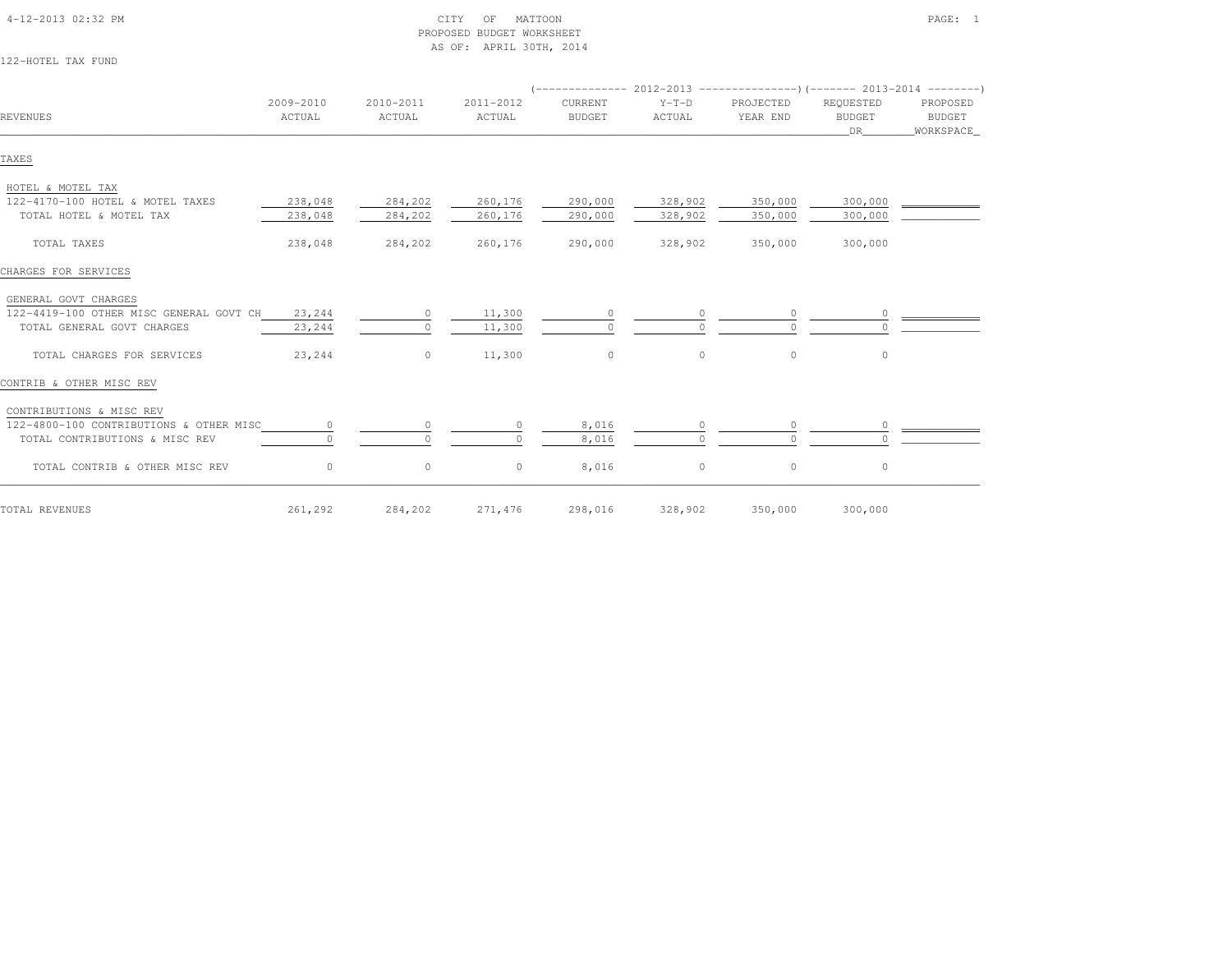| 4-12-2013 02:32 PM                             |                     |                     | CITY<br>OF<br>MATTOON<br>PROPOSED BUDGET WORKSHEET<br>AS OF: APRIL 30TH, 2014 |                                 |                   |                       |                                  | PAGE: 2                                  |
|------------------------------------------------|---------------------|---------------------|-------------------------------------------------------------------------------|---------------------------------|-------------------|-----------------------|----------------------------------|------------------------------------------|
| 122-HOTEL TAX FUND<br>HOTEL TAX ADMINISTRATION |                     |                     |                                                                               |                                 |                   |                       |                                  |                                          |
| EXPENDITURES                                   | 2009-2010<br>ACTUAL | 2010-2011<br>ACTUAL | 2011-2012<br>ACTUAL                                                           | <b>CURRENT</b><br><b>BUDGET</b> | $Y-T-D$<br>ACTUAL | PROJECTED<br>YEAR END | REQUESTED<br><b>BUDGET</b><br>DR | PROPOSED<br><b>BUDGET</b><br>_WORKSPACE_ |
| PERSONNEL SERVICES                             |                     |                     |                                                                               |                                 |                   |                       |                                  |                                          |
| SALARIES & WAGES                               |                     |                     |                                                                               |                                 |                   |                       |                                  |                                          |
| 122-5653-111 SALARIES OF REG EMPLOYEES         | 40,492              | 42,270              | 41,051                                                                        | 47,084                          | 43,162            | 44,319                | 48,496                           |                                          |
| 122-5653-112 SALARIES OF TEMP EMPLOYEES        | 6,506               | 5,125               | 6,698                                                                         | 20,890                          | 8,241             | 10,644                | 31,590                           |                                          |
| 122-5653-113 OVERTIME                          | $\circ$             | 1,045               | 1,228                                                                         | $\mathbf{0}$                    | 1,195             | 1,793                 | 1,779                            |                                          |
| 122-5653-114 COMPENSATED ABSENCES              | 3,017               | 958                 | 2,399                                                                         | $\Omega$                        | 2,365             | 2,241                 | $\Omega$                         |                                          |
| TOTAL SALARIES & WAGES                         | 50,015              | 49,399              | 51,376                                                                        | 67,974                          | 54,963            | 58,996                | 81,865                           |                                          |
| TOTAL PERSONNEL SERVICES                       | 50,015              | 49,399              | 51,376                                                                        | 67,974                          | 54,963            | 58,996                | 81,865                           |                                          |
| EMPLOYEE BENEFITS                              |                     |                     |                                                                               |                                 |                   |                       |                                  |                                          |
| GROUP INSURANCE                                |                     |                     |                                                                               |                                 |                   |                       |                                  |                                          |
| 122-5653-211 GROUP HEALTH INSURANCE            | 7,768               | 8,767               | 8,448                                                                         | 9,461                           | 8,672             | 9,461                 | 10,507                           |                                          |
| 122-5653-212 GROUP LIFE INSURANCE              | 144                 | 144                 | 144                                                                           | 150                             | $\circ$           | $\Omega$              | 150                              |                                          |
| TOTAL GROUP INSURANCE                          | 7,912               | 8,911               | 8,592                                                                         | 9,611                           | 8,672             | 9,461                 | 10,657                           |                                          |
| SOCIAL SECURITY CONTRIB                        |                     |                     |                                                                               |                                 |                   |                       |                                  |                                          |
| 122-5653-221 FICA CONTRIBUTIONS                | 3,095               | 2,943               | 3,103                                                                         | 4,214                           | 3,136             | 3,511                 | 4,988                            |                                          |
| 122-5653-222 MEDICARE CONTRIBUTIONS            | 724                 | 688                 | 726                                                                           | 986                             | 733               | 821                   | 1,167                            |                                          |
| TOTAL SOCIAL SECURITY CONTRIB                  | 3,819               | 3,631               | 3,829                                                                         | 5,200                           | 3,870             | 4,332                 | 6,155                            |                                          |

| OOGIAH OHGOIYIII GONINID                |          |          |         |        |          |          |        |  |
|-----------------------------------------|----------|----------|---------|--------|----------|----------|--------|--|
| 122-5653-221 FICA CONTRIBUTIONS         | 3,095    | 2,943    | 3,103   | 4,214  | 3,136    | 3,511    | 4,988  |  |
| 122-5653-222 MEDICARE CONTRIBUTIONS     | 724      | 688      | 726     | 986    | 733      | 821      | 1,167  |  |
| TOTAL SOCIAL SECURITY CONTRIB           | 3,819    | 3,631    | 3,829   | 5,200  | 3,870    | 4,332    | 6,155  |  |
| RETIREMENT CONTRIBTUIONS                |          |          |         |        |          |          |        |  |
| 122-5653-231 IMRF CONTRIBUTIONS         | 4,677    | 5,434    | 5,838   | 6,964  | 6,101    | 6,562    | 6,785  |  |
| TOTAL RETIREMENT CONTRIBTUIONS          | 4,677    | 5,434    | 5,838   | 6,964  | 6,101    | 6,562    | 6,785  |  |
| UNEMPLOYMNT COMPENSATION                |          |          |         |        |          |          |        |  |
| 122-5653-240 UNEMPLOYMENT COMP.         | 221      | 206      | 296     | 878    |          |          | 1,046  |  |
| TOTAL UNEMPLOYMNT COMPENSATION          | 221      | 206      | 296     | 878    |          |          | 1,046  |  |
| WORKER'S COMPENSATION                   |          |          |         |        |          |          |        |  |
| 122-5653-250 WORKERS' COMPENSATION      | 172      | 126      | 122     | 149    |          |          | 152    |  |
| TOTAL WORKER'S COMPENSATION             | 172      | 126      | 122     | 149    | $\cap$   |          | 152    |  |
| TOTAL EMPLOYEE BENEFITS                 | 16,801   | 18,308   | 18,677  | 22,802 | 18,642   | 20,354   | 24,795 |  |
| SUPPLIES                                |          |          |         |        |          |          |        |  |
| GENERAL SUPPLIES                        |          |          |         |        |          |          |        |  |
| 122-5653-311 OFFICE SUPPLIES            | 2,038    | 623      | 1,790   | 1,000  | 1,369    | 1,699    | 1,000  |  |
| 122-5653-316 TOOLS & EQUIPMENT          | 1,600    | $\circ$  | 0       | 1,000  | $\Omega$ | $\Omega$ | 1,000  |  |
| 122-5653-317 CONCESSION & SOUVENIR SUPP | $\Omega$ | 575      | $\circ$ | 1,000  | 247      | 371      | 1,000  |  |
| 122-5653-319 MISCELLANEOUS SUPPLIES     | $\Omega$ | $\Omega$ | $\cap$  | 1,000  |          | 10       | 1,000  |  |
| TOTAL GENERAL SUPPLIES                  | 3,638    | 1,198    | 1,790   | 4,000  | 1,623    | 2,080    | 4,000  |  |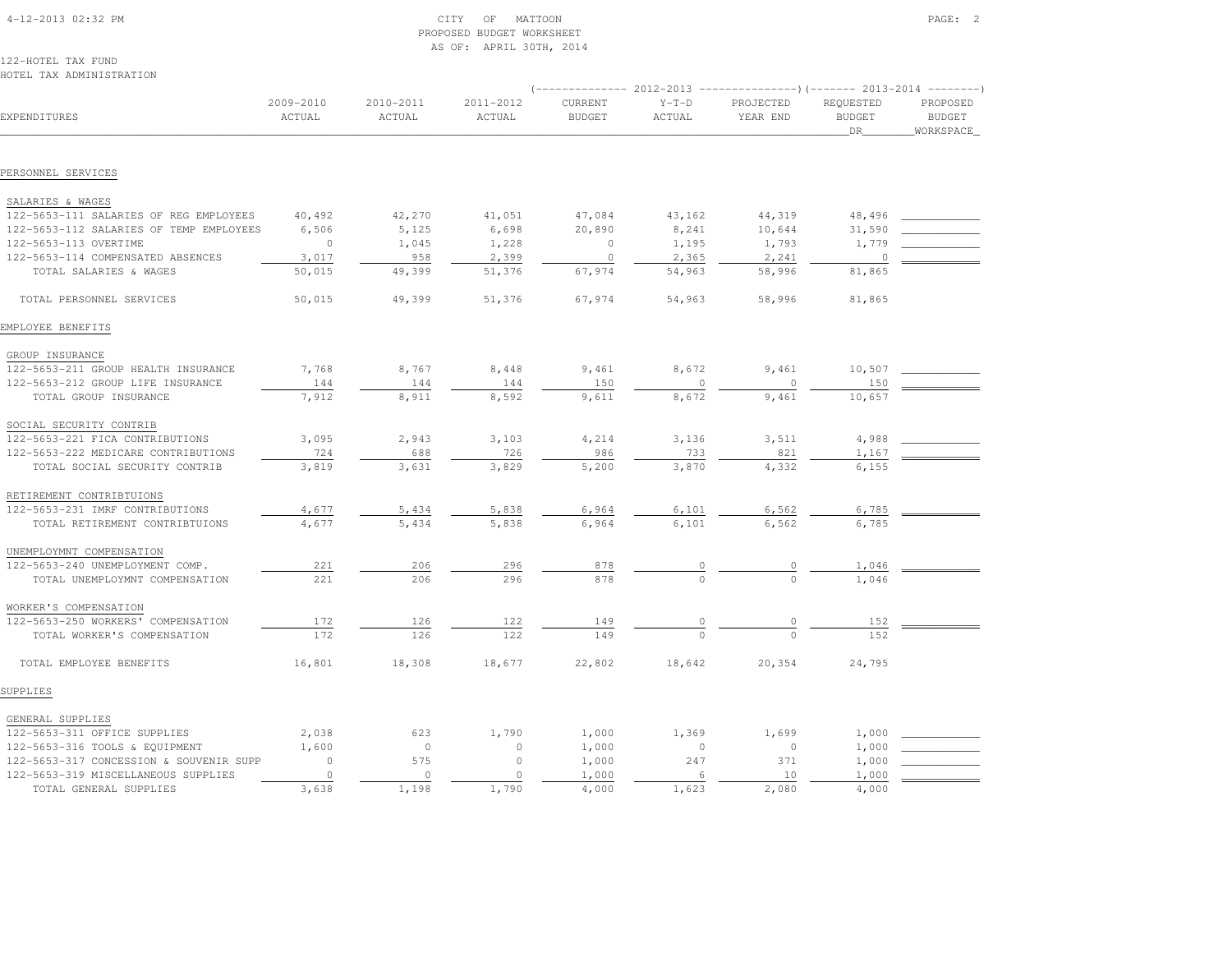# 4-12-2013 02:32 PM CITY OF MATTOON PAGE: 3 PROPOSED BUDGET WORKSHEETAS OF: APRIL 30TH, 2014

122-HOTEL TAX FUNDHOTEL TAX ADMINISTRATION

|                                         |                            |                     |                     |                          | $($ -------------- 2012-2013 ----------------) (------- 2013-2014 --------) |                       |                                  |                                         |
|-----------------------------------------|----------------------------|---------------------|---------------------|--------------------------|-----------------------------------------------------------------------------|-----------------------|----------------------------------|-----------------------------------------|
| EXPENDITURES                            | 2009-2010<br><b>ACTUAL</b> | 2010-2011<br>ACTUAL | 2011-2012<br>ACTUAL | CURRENT<br><b>BUDGET</b> | $Y-T-D$<br>ACTUAL                                                           | PROJECTED<br>YEAR END | REQUESTED<br><b>BUDGET</b><br>DR | PROPOSED<br><b>BUDGET</b><br>WORKSPACE_ |
|                                         |                            |                     |                     |                          |                                                                             |                       |                                  |                                         |
| ENERGY                                  |                            |                     |                     |                          |                                                                             |                       |                                  |                                         |
| 122-5653-321 NATURAL GAS & ELECTRIC (CI | 325                        | 1,063               | 918                 | 3,200                    | 289                                                                         | 247                   | 1,500                            |                                         |
| 122-5653-322 ELECTRICITY (COLES MOULTRI | 634                        | 391                 | 350                 | 500                      | 768                                                                         | 947                   | 1,000                            |                                         |
| TOTAL ENERGY                            | 959                        | 1,454               | 1,267               | 3,700                    | 1,057                                                                       | 1,194                 | 2,500                            |                                         |
| TOTAL SUPPLIES                          | 4,597                      | 2,652               | 3,057               | 7,700                    | 2,680                                                                       | 3,273                 | 6,500                            |                                         |
| PURCHASED PROP MAINT SRV                |                            |                     |                     |                          |                                                                             |                       |                                  |                                         |
| REPAIR & MAINT SERVICES                 |                            |                     |                     |                          |                                                                             |                       |                                  |                                         |
| 122-5653-432 REPAIR OF STRUCTURES       |                            | 0                   |                     |                          | 2,115                                                                       | 3,173                 |                                  |                                         |
| TOTAL REPAIR & MAINT SERVICES           | $\Omega$                   | $\Omega$            | $\Omega$            | $\Omega$                 | 2,115                                                                       | 3,173                 | $\Omega$                         |                                         |
| TOTAL PURCHASED PROP MAINT SRV          | $\circ$                    | $\circ$             | $\mathbb O$         | $\circ$                  | 2,115                                                                       | 3,173                 | $\mathbb O$                      |                                         |
| OTHER PURCHASED SERVICES                |                            |                     |                     |                          |                                                                             |                       |                                  |                                         |
| PROFESSIONAL SERVICES                   |                            |                     |                     |                          |                                                                             |                       |                                  |                                         |
| 122-5653-513 AUDITING SERVICES          | 1,100                      | 1,100               | 1,100               | 1,100                    | 569                                                                         | 854                   | 1,100                            |                                         |
| 122-5653-516 TECHNOLOGY SERVICES        | 2,964                      | 2,964               | 2,964               | 2,964                    | $\circ$                                                                     | $\circ$               | 2,964                            |                                         |
| TOTAL PROFESSIONAL SERVICES             | 4,064                      | 4,064               | 4,064               | 4,064                    | 569                                                                         | 854                   | 4,064                            |                                         |
| COMMUNICATION                           |                            |                     |                     |                          |                                                                             |                       |                                  |                                         |
| 122-5653-531 POSTAGE                    | 136                        | 103                 | 66                  | 250                      | 73                                                                          | 72                    | 250                              |                                         |
| 122-5653-532 TELEPHONE                  | 3,207                      | 2,342               | 2,756               | 3,000                    | 1,571                                                                       | 1,199                 | 3,000                            |                                         |
| 122-5653-533 CELLULAR PHONE             | 519                        | 1,255               | 560                 | 600                      | 2,243                                                                       | 2,765                 | 1,200                            |                                         |
| TOTAL COMMUNICATION                     | 3,862                      | 3,699               | 3,381               | 3,850                    | 3,887                                                                       | 4,037                 | 4,450                            |                                         |
| ADVERTISING                             |                            |                     |                     |                          |                                                                             |                       |                                  |                                         |
| 122-5653-540 ADVERTISING                | 14,077                     | 13,877              | 21,447              | 15,000                   | 32,844                                                                      | 45,393                | 25,000                           |                                         |
| TOTAL ADVERTISING                       | 14,077                     | 13,877              | 21,447              | 15,000                   | 32,844                                                                      | 45,393                | 25,000                           |                                         |
| PRINTING & BUILDING                     |                            |                     |                     |                          |                                                                             |                       |                                  |                                         |
| 122-5653-550 PRINTING & BINDING         | 477                        | 0                   | 0                   | 1,000                    | $\circ$                                                                     | $\circ$               | 2,000                            |                                         |
| TOTAL PRINTING & BUILDING               | 477                        | $\circ$             | $\Omega$            | 1,000                    | $\Omega$                                                                    | $\Omega$              | 2,000                            |                                         |
| EMPLOYEE BUSINESS EXP                   |                            |                     |                     |                          |                                                                             |                       |                                  |                                         |
| 122-5653-561 BUSINESS MEETING EXPENSE   | 1,716                      | 1,783               | 678                 | 2,000                    | 1,069                                                                       | 959                   | 2,000                            |                                         |
| 122-5653-562 TRAVEL & TRAINING          | 4,754                      | 3,765               | 7,238               | 5,000                    | 5,004                                                                       | 3,796                 | 5,000                            |                                         |
| 122-5653-564 PRIVATE VEHICLE EXPENSE RE | $\overline{0}$             | 589                 | $\circ$             | $\circ$                  | $\cap$                                                                      | $\cap$                | $\cap$                           |                                         |
| TOTAL EMPLOYEE BUSINESS EXP             | 6,470                      | 6,136               | 7,916               | 7,000                    | 6,073                                                                       | 4,755                 | 7,000                            |                                         |
| OTHER PURCHASED SERVICES                |                            |                     |                     |                          |                                                                             |                       |                                  |                                         |
| 122-5653-571 DUES & MEMBERSHIPS         | 1,695                      | 1,500               | 1,625               | 1,750                    | $\circ$                                                                     | $\circ$               | 1,750                            |                                         |
| 122-5653-572 COMMUNITY PROMOTION & RELA | 25,849                     | 2,324               | 10,127              | 3,821                    | 6,755                                                                       | 8,762                 | 3,000                            |                                         |
| TOTAL OTHER PURCHASED SERVICES          | 27,544                     | 3,824               | 11,752              | 5,571                    | 6,755                                                                       | 8,762                 | 4,750                            |                                         |
| TOTAL OTHER PURCHASED SERVICES          | 56,494                     | 31,600              | 48,560              | 36,485                   | 50,129                                                                      | 63,800                | 47,264                           |                                         |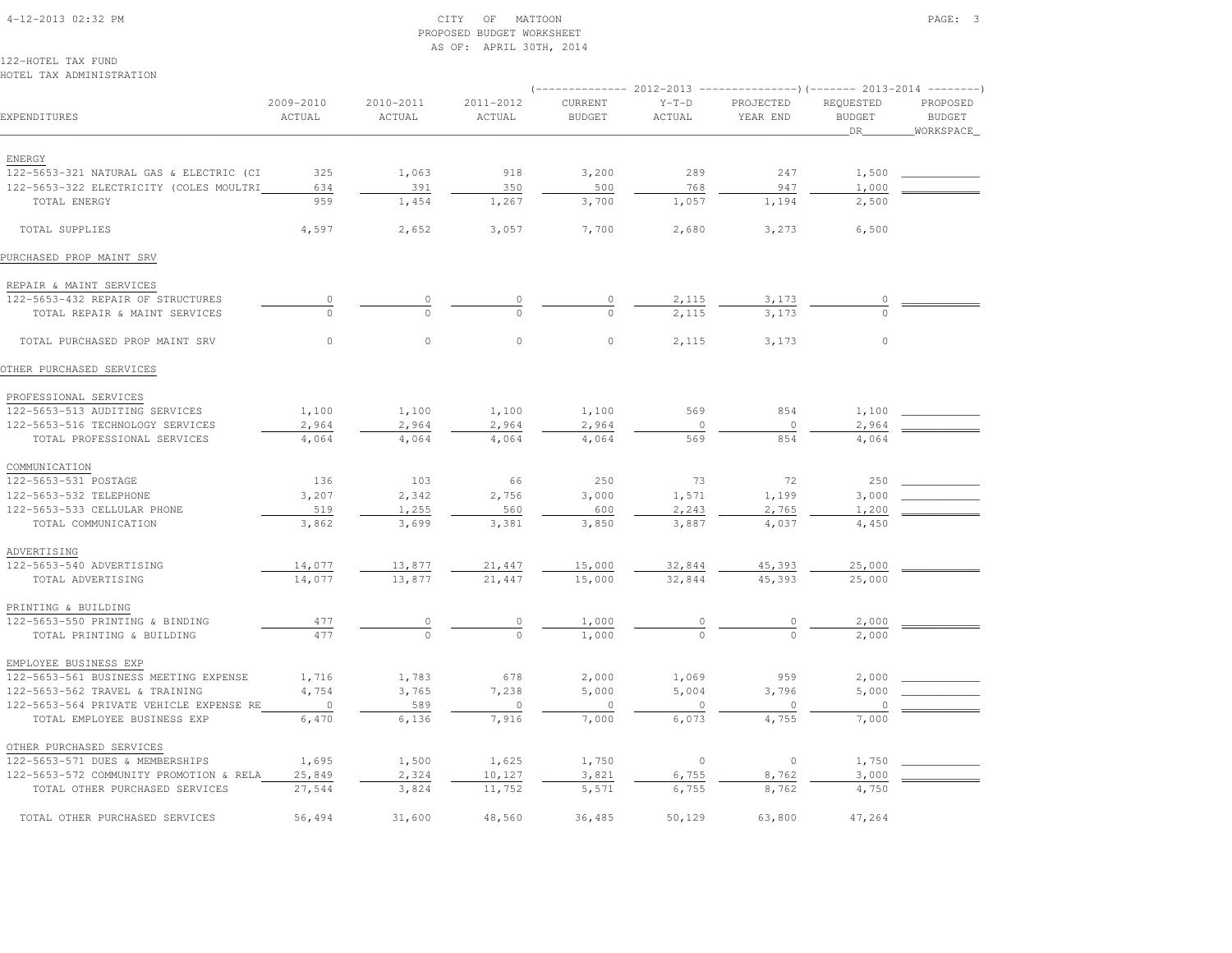|                                                                   |                     |                     | AS OF: APRIL 30TH, 2014 |                          |                                                                                                     |                       |                                  |                                        |
|-------------------------------------------------------------------|---------------------|---------------------|-------------------------|--------------------------|-----------------------------------------------------------------------------------------------------|-----------------------|----------------------------------|----------------------------------------|
| 122-HOTEL TAX FUND                                                |                     |                     |                         |                          |                                                                                                     |                       |                                  |                                        |
| HOTEL TAX ADMINISTRATION                                          |                     |                     |                         |                          |                                                                                                     |                       |                                  |                                        |
| EXPENDITURES                                                      | 2009-2010<br>ACTUAL | 2010-2011<br>ACTUAL | 2011-2012<br>ACTUAL     | CURRENT<br><b>BUDGET</b> | $(-$ -------------- 2012-2013 -----------------) (------- 2013-2014 ---------)<br>$Y-T-D$<br>ACTUAL | PROJECTED<br>YEAR END | REQUESTED<br><b>BUDGET</b><br>DR | PROPOSED<br><b>BUDGET</b><br>WORKSPACE |
| PROPERTY                                                          |                     |                     |                         |                          |                                                                                                     |                       |                                  |                                        |
| IMPROVEMENTS-NOT BLDNGS                                           |                     |                     |                         |                          |                                                                                                     |                       |                                  |                                        |
| 122-5653-730 IMPROVEMENTS OTHER THAN BL                           | $\circ$             | $\circ$             | $\circ$                 | 34,000                   | $\circ$                                                                                             | 34,000                | 25,000                           |                                        |
| TOTAL IMPROVEMENTS-NOT BLDNGS                                     | $\Omega$            | $\cap$              | $\cap$                  | 34,000                   | $\Omega$                                                                                            | 34,000                | 25,000                           |                                        |
| TOTAL PROPERTY                                                    | $\circ$             | $\circ$             | $\circ$                 | 34,000                   | $\circ$                                                                                             | 34,000                | 25,000                           |                                        |
| OTHER OBJECTS                                                     |                     |                     |                         |                          |                                                                                                     |                       |                                  |                                        |
| FINANCIAL TRANS OBJECTS                                           |                     |                     |                         |                          |                                                                                                     |                       |                                  |                                        |
| 122-5653-814 PRINTING & COPY MACHINE MA                           | $\circ$             | $\circ$             |                         |                          |                                                                                                     |                       |                                  |                                        |
| TOTAL FINANCIAL TRANS OBJECTS                                     |                     | $\cap$              |                         |                          |                                                                                                     |                       |                                  |                                        |
| FINANCIAL TRANS OBJECTS                                           |                     |                     |                         |                          |                                                                                                     |                       |                                  |                                        |
| 122-5653-825 TOURISM GRANTS                                       | 80,111              | 138,296             | 153,751                 | 125,000                  | 111,660                                                                                             | 125,000               | 120,000                          |                                        |
| TOTAL FINANCIAL TRANS OBJECTS                                     | 80,111              | 138,296             | 153,751                 | 125,000                  | 111,660                                                                                             | 125,000               | 120,000                          |                                        |
| COMPUTER INFO SYS OBJECT                                          |                     |                     |                         |                          |                                                                                                     |                       |                                  |                                        |
| 122-5653-863 COMPUTERS                                            | $\circ$             | 1,590               | $\circ$                 | 1,500                    | 595                                                                                                 | 1,500                 | 1,500                            |                                        |
| TOTAL COMPUTER INFO SYS OBJECT                                    | $\Omega$            | 1,590               | $\Omega$                | 1,500                    | 595                                                                                                 | 1,500                 | 1,500                            |                                        |
| TOTAL OTHER OBJECTS                                               | 80,111              | 139,886             | 153,751                 | 126,500                  | 112,255                                                                                             | 126,500               | 121,500                          |                                        |
| TOTAL HOTEL TAX ADMINISTRATION                                    | 208,018             | 241,844             | 275, 421                | 295,461                  | 240,784                                                                                             | 310,096               | 306,924                          |                                        |
| TOTAL EXPENDITURES                                                | 208,018             | 241,844             | 275, 421                | 295,461                  | 240,784                                                                                             | 310,096               | 306,924                          |                                        |
| REVENUE OVER/(UNDER) EXPENDITURES                                 | 53,274              | $42,358$ (          | 3,945                   | 2,556                    | 88,118                                                                                              | $39,904$ (            | 6,924)                           |                                        |
| OTHER FINANCING (USES)<br>122-5904-822 TRFR TO FESTIVAL MANAGEMEN | 48,750              | 40,313              | 37,500                  | 47,500                   | 47,500                                                                                              | 47,500                | 47,500                           |                                        |
| 122-5909-822 TRFR TO CAPITAL PROJECT FU                           | $\circ$             | $\circ$             |                         |                          |                                                                                                     |                       |                                  |                                        |
| TOTAL OTHER FINANCING (USES)                                      | 48,750              | 40,313              | 37,500                  | 47,500                   | 47,500                                                                                              | 47,500                | 47,500                           |                                        |
| TOTAL OTHER FINANCING SOURCES (USES)<br>$\sqrt{2}$                | $48,750$ ) (        | $40,313)$ (         | $37,500$ ) (            | $47,500$ ) (             | $47,500$ ) (                                                                                        | $47,500$ (            | $47,500$ )                       |                                        |
| REVENUES & OTHER SOURCES OVER/                                    |                     |                     |                         |                          |                                                                                                     |                       |                                  |                                        |
| (UNDER) EXPENDITURES & OTHER (USES)                               | 4,524               | $2,045$ (           | $41, 445$ ) (           | 44,944)                  | $40,618$ (                                                                                          | $7,596$ ) (           | 54,424)                          |                                        |

\*\*\* END OF REPORT \*\*\*

# 4-12-2013 02:32 PM CITY OF MATTOON PAGE: 4PROPOSED BUDGET WORKSHEET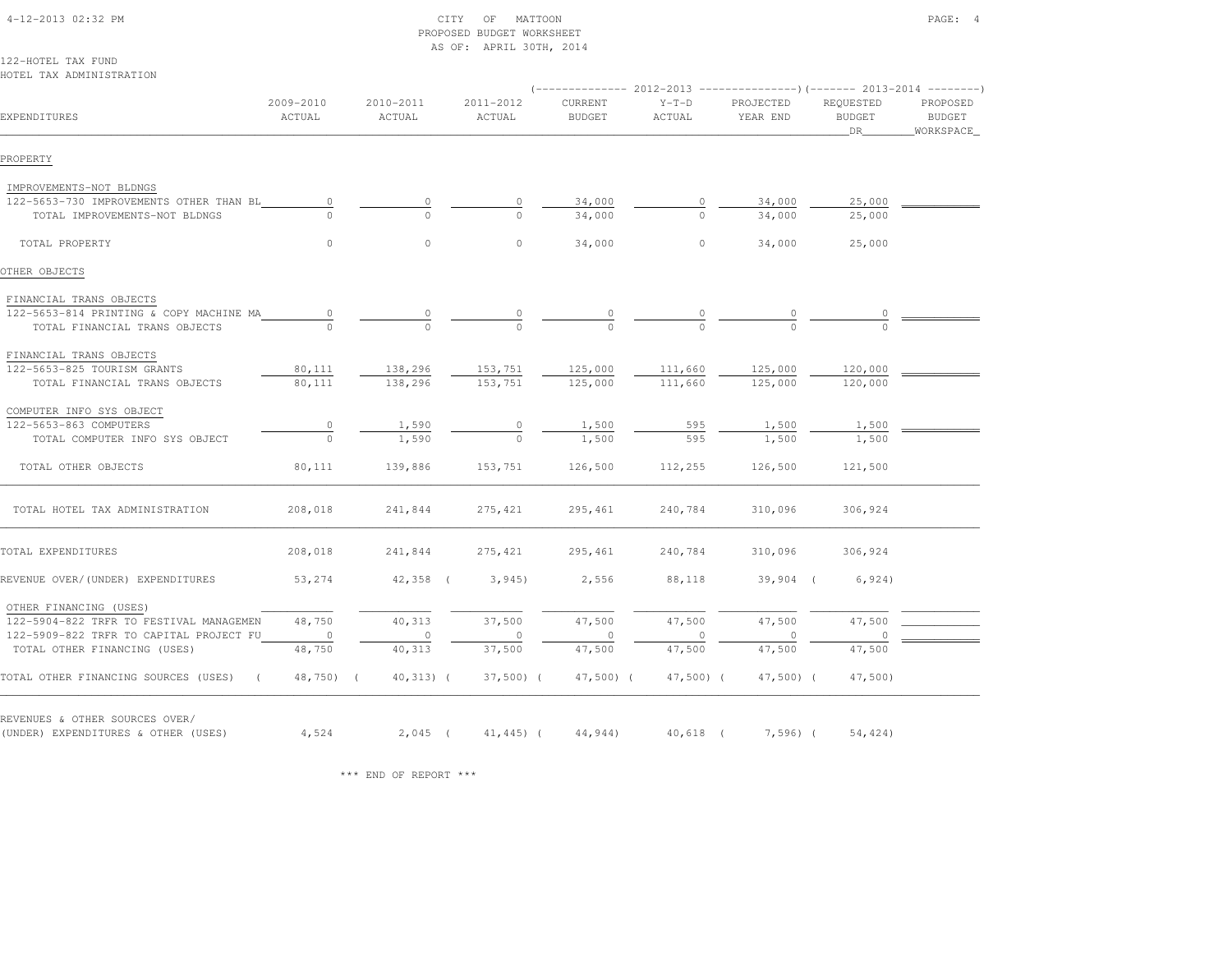| 4-12-2013 02:32 PM |  |
|--------------------|--|

#### $\text{CITY}$  of MATTOON PAGE: 1 PROPOSED BUDGET WORKSHEETAS OF: APRIL 30TH, 2014

123-FESTIVAL MGMT FUND

|                                         |           |           |           | -------------- |         | $2012-2013$ ----------------)(------- 2013-2014 ---------) |               |           |
|-----------------------------------------|-----------|-----------|-----------|----------------|---------|------------------------------------------------------------|---------------|-----------|
|                                         | 2009-2010 | 2010-2011 | 2011-2012 | <b>CURRENT</b> | $Y-T-D$ | PROJECTED                                                  | REQUESTED     | PROPOSED  |
| REVENUES                                | ACTUAL    | ACTUAL    | ACTUAL    | <b>BUDGET</b>  | ACTUAL  | YEAR END                                                   | <b>BUDGET</b> | BUDGET    |
|                                         |           |           |           |                |         |                                                            | DR.           | WORKSPACE |
| CHARGES FOR SERVICES                    |           |           |           |                |         |                                                            |               |           |
| CEMETERY DEPT CHRGS                     |           |           |           |                |         |                                                            |               |           |
| 123-4491-010 CONTRIBUTIONS FOR FIREWORK | 12,437    | 13,162    | 13,002    | 12,500         | 13,245  | 13,245                                                     | 12,500        |           |
| 123-4492-010 CONTRIBUTIONS FOR LIGHTWOR | 34,193    | 34,498    | 38,142    | 33,500         | 40,694  | 40,379                                                     | 33,500        |           |
| 123-4494-010 CONTRIBUTIONS FOR BAGELFES | 95,803    | 72,331    | 70,938    | 75,000         | 70,218  | 61,562                                                     | 70,000        |           |
| TOTAL CEMETERY DEPT CHRGS               | 142,434   | 119,990   | 122,082   | 121,000        | 124,157 | 115,186                                                    | 116,000       |           |
| TOTAL CHARGES FOR SERVICES              | 142,434   | 119,990   | 122,082   | 121,000        | 124,157 | 115,186                                                    | 116,000       |           |
| TOTAL REVENUES                          | 142,434   | 119,990   | 122,082   | 121,000        | 124,157 | 115,186                                                    | 116,000       |           |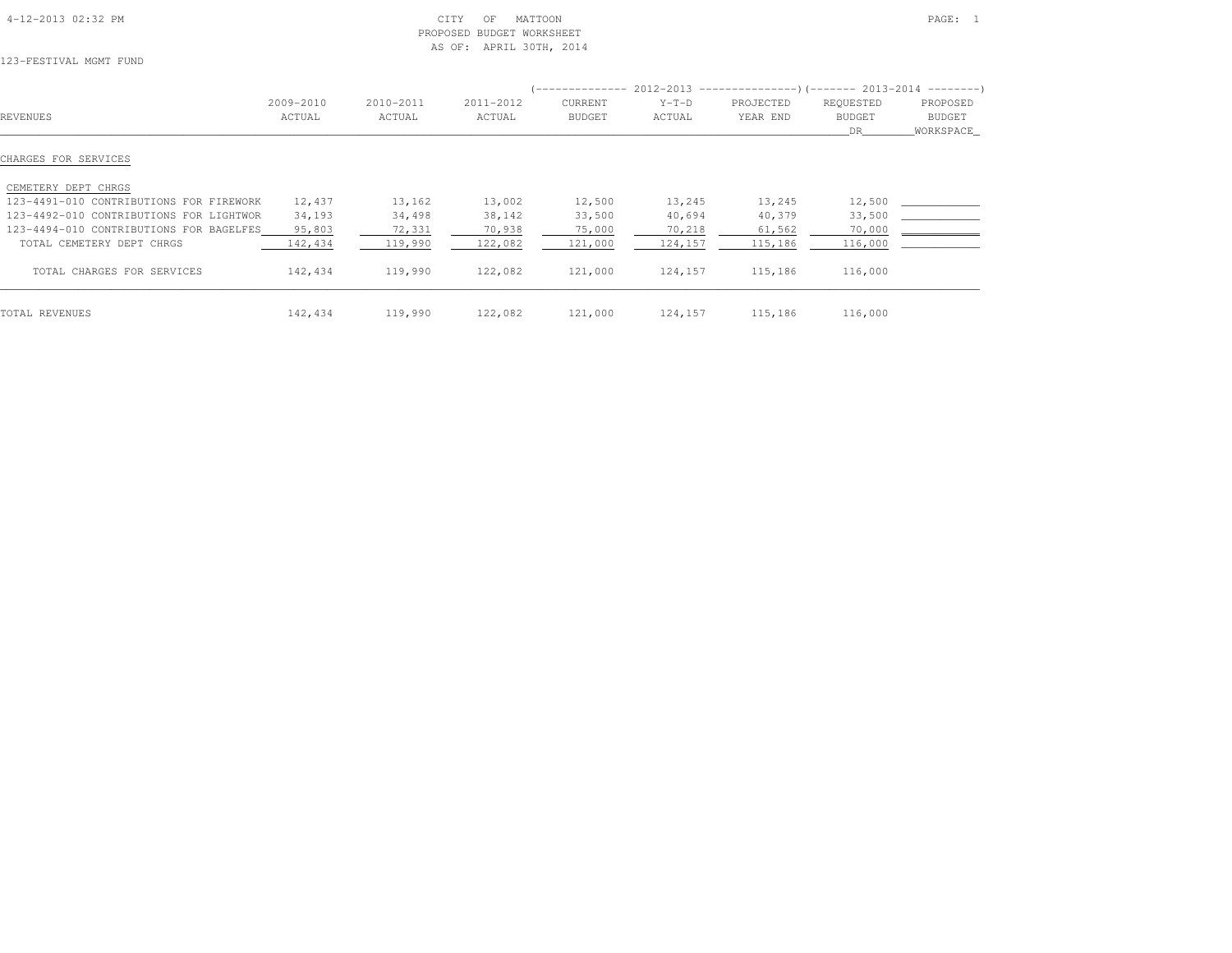|                                                   |                     |                     | PROPOSED BUDGET WORKSHEET |                          |                   |                                                                       |                                    |                                 |
|---------------------------------------------------|---------------------|---------------------|---------------------------|--------------------------|-------------------|-----------------------------------------------------------------------|------------------------------------|---------------------------------|
| 123-FESTIVAL MGMT FUND<br>FESTIVAL ADMINISTRATION |                     |                     | AS OF: APRIL 30TH, 2014   |                          |                   | $(---------- 2012-2013$ ----------------)(------- 2013-2014 --------) |                                    |                                 |
| EXPENDITURES                                      | 2009-2010<br>ACTUAL | 2010-2011<br>ACTUAL | 2011-2012<br>ACTUAL       | CURRENT<br><b>BUDGET</b> | $Y-T-D$<br>ACTUAL | PROJECTED<br>YEAR END                                                 | REQUESTED<br><b>BUDGET</b><br>DR — | PROPOSED<br>BUDGET<br>WORKSPACE |
| SUPPLIES                                          |                     |                     |                           |                          |                   |                                                                       |                                    |                                 |
| GENERAL SUPPLIES                                  |                     |                     |                           |                          |                   |                                                                       |                                    |                                 |
| 123-5581-311 OFFICE SUPPLIES                      |                     |                     |                           |                          |                   |                                                                       |                                    |                                 |
| TOTAL GENERAL SUPPLIES                            |                     | $\Omega$            | $\Omega$                  | $\Omega$                 | $\Omega$          | $\cap$                                                                |                                    |                                 |
| TOTAL SUPPLIES                                    | $\circ$             | $\circ$             | $\circ$                   | $\circ$                  | $\circ$           | $\circ$                                                               | $\circ$                            |                                 |
| OTHER PURCHASED SERVICES                          |                     |                     |                           |                          |                   |                                                                       |                                    |                                 |
| EMPLOYEE BUSINESS EXP                             |                     |                     |                           |                          |                   |                                                                       |                                    |                                 |
| 123-5581-561 BUSINESS MEETING EXPENSE             | 205                 | 57                  | $\Omega$                  | 200                      | $\Omega$          | $\Omega$                                                              | 200                                |                                 |
| TOTAL EMPLOYEE BUSINESS EXP                       | 205                 | 57                  | $\Omega$                  | 200                      | $\circ$           | $\Omega$                                                              | 200                                |                                 |
| TOTAL OTHER PURCHASED SERVICES                    | 205                 | 57                  | $\circ$                   | 200                      | $\circ$           | 0                                                                     | 200                                |                                 |
| TOTAL FESTIVAL ADMINISTRATION                     | 205                 | 57                  | $\circ$                   | 200                      | $\circ$           | $\circ$                                                               | 200                                |                                 |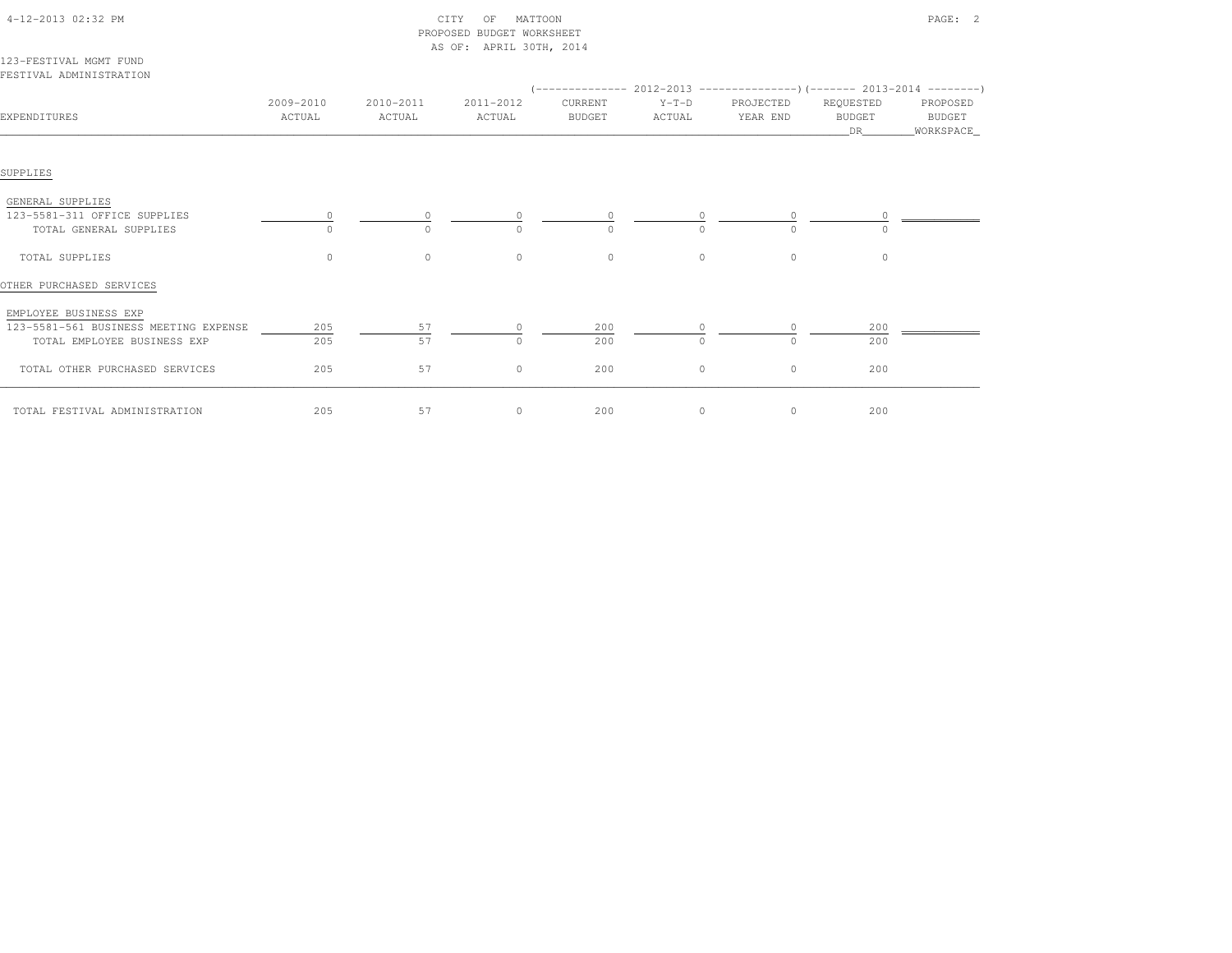|                                         |                      |                     | AS OF: APRIL 30TH, 2014 |                          |                   |                                                                          |                                  |                                        |
|-----------------------------------------|----------------------|---------------------|-------------------------|--------------------------|-------------------|--------------------------------------------------------------------------|----------------------------------|----------------------------------------|
| 123-FESTIVAL MGMT FUND                  |                      |                     |                         |                          |                   |                                                                          |                                  |                                        |
| JULY 4TH FIREWORKS                      |                      |                     |                         |                          |                   | (-------------- 2012-2013 ----------------) (------- 2013-2014 --------) |                                  |                                        |
| EXPENDITURES                            | 2009-2010<br>ACTUAL  | 2010-2011<br>ACTUAL | 2011-2012<br>ACTUAL     | CURRENT<br><b>BUDGET</b> | $Y-T-D$<br>ACTUAL | PROJECTED<br>YEAR END                                                    | REQUESTED<br><b>BUDGET</b><br>DR | PROPOSED<br><b>BUDGET</b><br>WORKSPACE |
| SUPPLIES                                |                      |                     |                         |                          |                   |                                                                          |                                  |                                        |
| GENERAL SUPPLIES                        |                      |                     |                         |                          |                   |                                                                          |                                  |                                        |
| 123-5582-319 MISCELLANEOUS SUPPLIES     | 38                   | 0                   | 533                     | 100                      |                   | 0                                                                        | 100                              |                                        |
| TOTAL GENERAL SUPPLIES                  | 38                   | $\Omega$            | 533                     | 100                      | $\Omega$          | $\cap$                                                                   | 100                              |                                        |
| FOOD                                    |                      |                     |                         |                          |                   |                                                                          |                                  |                                        |
| 123-5582-330 FOOD                       | 105                  | 101                 | $\circ$                 | 100                      | 320               | 320                                                                      | 200                              |                                        |
| TOTAL FOOD                              | 105                  | 101                 | $\Omega$                | 100                      | 320               | 320                                                                      | 200                              |                                        |
| TOTAL SUPPLIES                          | 143                  | 101                 | 533                     | 200                      | 320               | 320                                                                      | 300                              |                                        |
| PURCHASED PROP MAINT SRV                |                      |                     |                         |                          |                   |                                                                          |                                  |                                        |
| RENTALS                                 |                      |                     |                         |                          |                   |                                                                          |                                  |                                        |
| 123-5582-440 RENTALS                    | 2,250                | 1,700               | 2,520                   | 3,000                    | 1,020             | 220                                                                      | 3,000                            |                                        |
| TOTAL RENTALS                           | 2,250                | 1,700               | 2,520                   | 3,000                    | 1,020             | 220                                                                      | 3,000                            |                                        |
| TOTAL PURCHASED PROP MAINT SRV          | 2,250                | 1,700               | 2,520                   | 3,000                    | 1,020             | 220                                                                      | 3,000                            |                                        |
| OTHER PURCHASED SERVICES                |                      |                     |                         |                          |                   |                                                                          |                                  |                                        |
| PROFESSIONAL SERVICES                   |                      |                     |                         |                          |                   |                                                                          |                                  |                                        |
| 123-5582-519 OTHER PROFESSIONAL SERVICE | 4,340                | 1,416               | 4,427                   | 4,500                    | 4,802             | 4,802                                                                    | 4,500                            |                                        |
| TOTAL PROFESSIONAL SERVICES             | 4,340                | 1,416               | 4,427                   | 4,500                    | 4,802             | 4,802                                                                    | 4,500                            |                                        |
| COMMUNICATION                           |                      |                     |                         |                          |                   |                                                                          |                                  |                                        |
| 123-5582-531 POSTAGE                    | $\frac{0}{\sqrt{2}}$ |                     |                         |                          |                   |                                                                          |                                  |                                        |
| TOTAL COMMUNICATION                     | $\Omega$             | $\Omega$            | $\Omega$                | $\Omega$                 | $\Omega$          | $\Omega$                                                                 | $\Omega$                         |                                        |
| ADVERTISING                             |                      |                     |                         |                          |                   |                                                                          |                                  |                                        |
| 123-5582-540 ADVERTISING                | 1,825                | 1,851               | 1,825                   | 1,825                    | 2,450             | 2,450                                                                    | 1,825                            |                                        |
| TOTAL ADVERTISING                       | 1,825                | 1,851               | 1,825                   | 1,825                    | 2,450             | 2,450                                                                    | 1,825                            |                                        |
| OTHER PURCHASED SERVICES                |                      |                     |                         |                          |                   |                                                                          |                                  |                                        |
| 123-5582-574 SPECIAL EVENT SERVICES     | $\overline{0}$       | $\circ$             | 58                      | $\circ$                  | 215               | 215                                                                      | $\circ$                          |                                        |
| 123-5582-579 MISC. OTHER PURCHASED SERV | 168                  | 4,972               | 500<br>558              | 500<br>500               | $\circ$           | $\circ$<br>215                                                           | 500<br>500                       |                                        |
| TOTAL OTHER PURCHASED SERVICES          | 168                  | 4,972               |                         |                          | 215               |                                                                          |                                  |                                        |
| TOTAL OTHER PURCHASED SERVICES          | 6,333                | 8,239               | 6,810                   | 6,825                    | 7,467             | 7,467                                                                    | 6,825                            |                                        |

PROPOSED BUDGET WORKSHEET

OTHER OBJECTS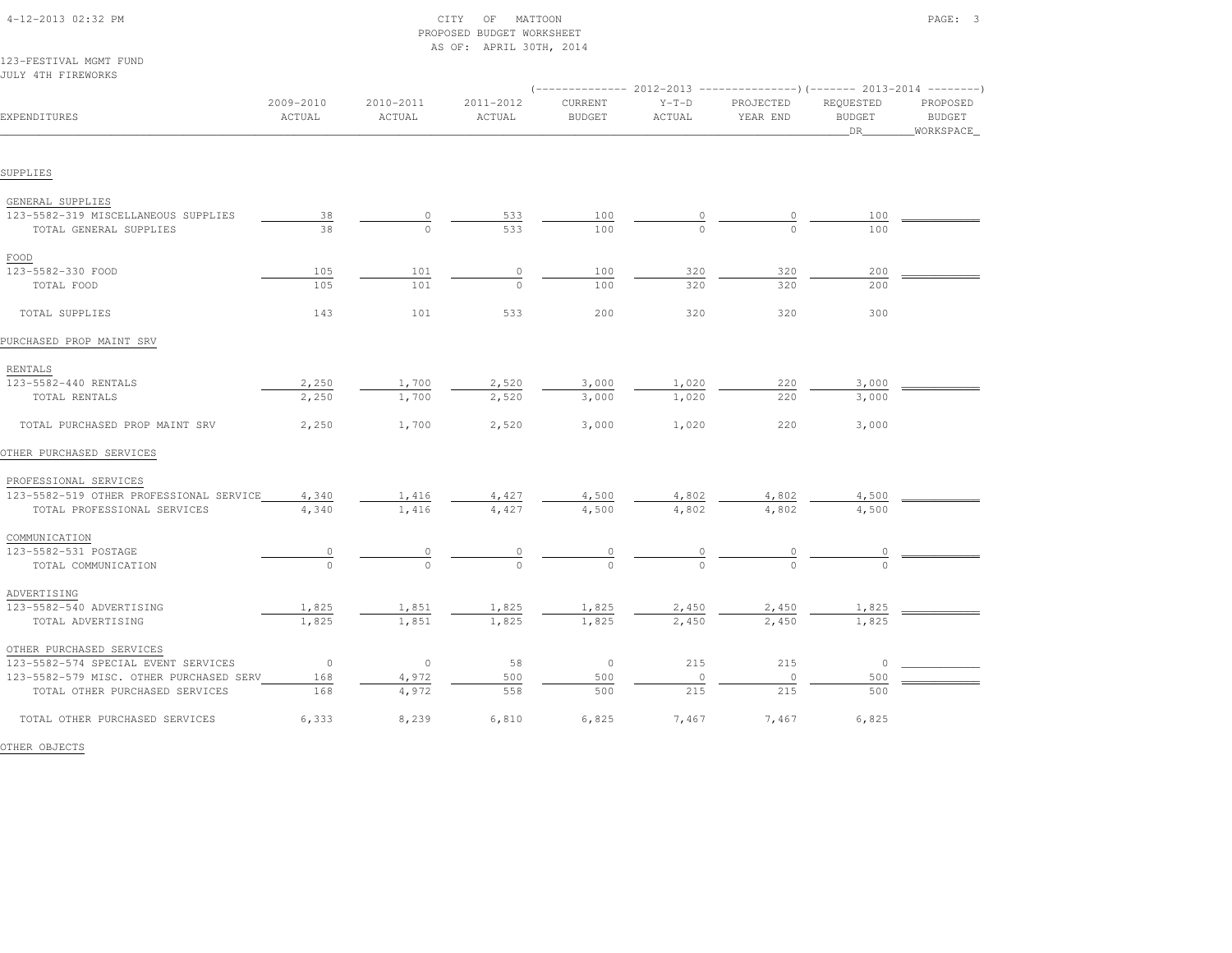#### 4-12-2013 02:32 PM CITY OF MATTOON PAGE: 4 PROPOSED BUDGET WORKSHEETAS OF: APRIL 30TH, 2014

123-FESTIVAL MGMT FUNDJULY 4TH FIREWORKS

| EXPENDITURES                | 2009-2010<br>ACTUAL | 2010-2011<br>ACTUAL | 2011-2012<br>ACTUAL | ______________<br><b>CURRENT</b><br><b>BUDGET</b> | $Y-T-D$<br>ACTUAL | $2012-2013$ ----------------)(------- 2013-2014 ---------)<br>PROJECTED<br>YEAR END | REQUESTED<br><b>BUDGET</b><br>DR. | PROPOSED<br>BUDGET<br>WORKSPACE |
|-----------------------------|---------------------|---------------------|---------------------|---------------------------------------------------|-------------------|-------------------------------------------------------------------------------------|-----------------------------------|---------------------------------|
| SPECIAL EVENT OBJECTS       |                     |                     |                     |                                                   |                   |                                                                                     |                                   |                                 |
| 123-5582-831 PARADES        | 910                 | 400                 | 610                 | 600                                               | 610               | 610                                                                                 | 600                               |                                 |
| 123-5582-834 ENTERTAINMENT  | $\Omega$            | $\circ$             | $\Omega$            | $\circ$                                           | $\Omega$          |                                                                                     |                                   |                                 |
| 123-5582-835 FIREWORKS      | 15,000              | 15,000              | 15,000              | 15,000                                            | 15,000            | 15,000                                                                              | 15,000                            |                                 |
| TOTAL SPECIAL EVENT OBJECTS | 15,910              | 15,400              | 15,610              | 15,600                                            | 15,610            | 15,610                                                                              | 15,600                            |                                 |
| TOTAL OTHER OBJECTS         | 15,910              | 15,400              | 15,610              | 15,600                                            | 15,610            | 15,610                                                                              | 15,600                            |                                 |
| TOTAL JULY 4TH FIREWORKS    | 24,636              | 25,440              | 25,473              | 25,625                                            | 24,417            | 23,617                                                                              | 25,725                            |                                 |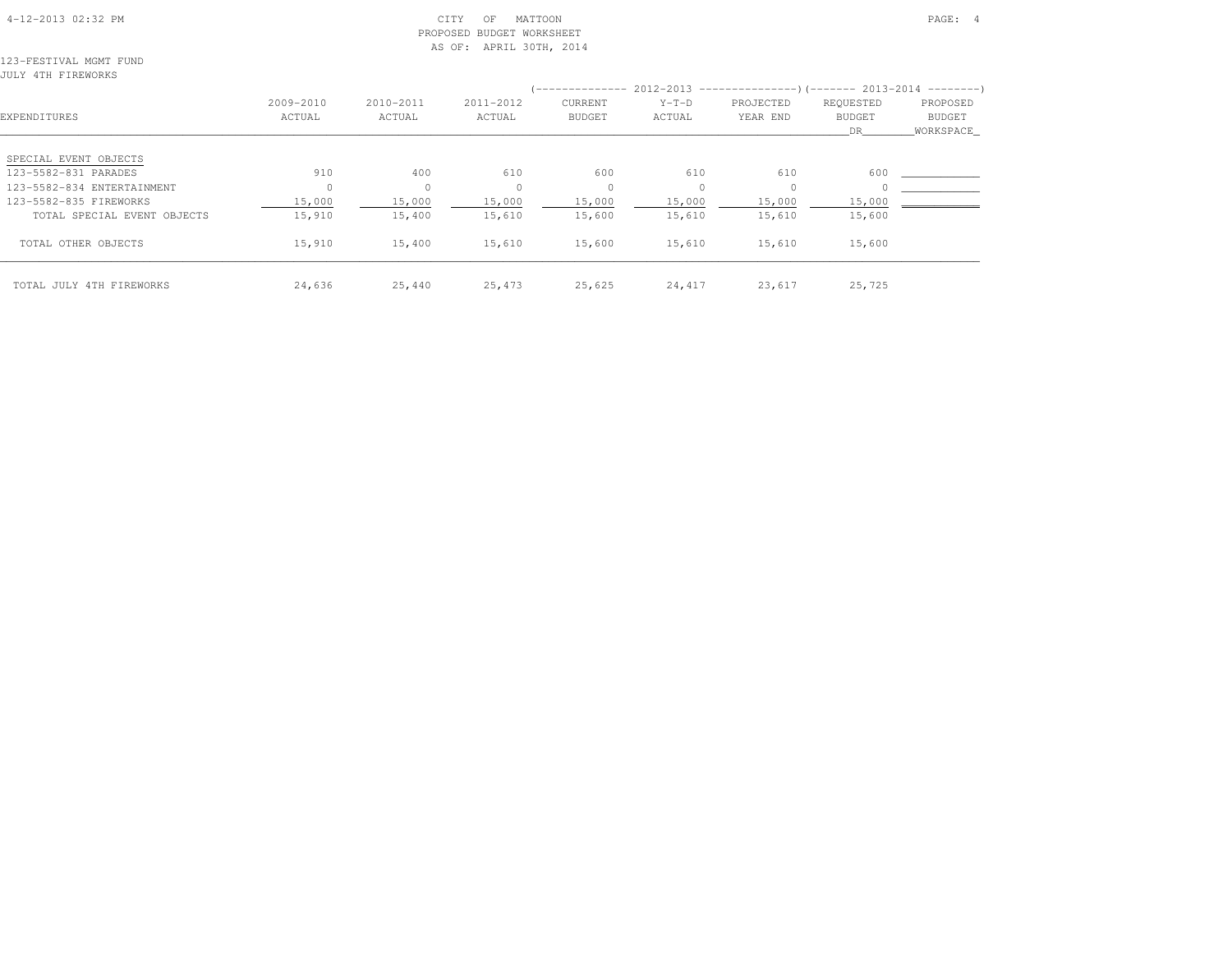| 123-FESTIVAL MGMT FUND<br>BAGELFEST     |                     |                     |                     |                          |                   |                       |                                                                                                             |                                               |
|-----------------------------------------|---------------------|---------------------|---------------------|--------------------------|-------------------|-----------------------|-------------------------------------------------------------------------------------------------------------|-----------------------------------------------|
| EXPENDITURES                            | 2009-2010<br>ACTUAL | 2010-2011<br>ACTUAL | 2011-2012<br>ACTUAL | CURRENT<br><b>BUDGET</b> | $Y-T-D$<br>ACTUAL | PROJECTED<br>YEAR END | (-------------- 2012-2013 ----------------) (------- 2013-2014 --------<br>REQUESTED<br><b>BUDGET</b><br>DR | PROPOSED<br><b>BUDGET</b><br><b>WORKSPACE</b> |
|                                         |                     |                     |                     |                          |                   |                       |                                                                                                             |                                               |
| SUPPLIES                                |                     |                     |                     |                          |                   |                       |                                                                                                             |                                               |
| GENERAL SUPPLIES                        |                     |                     |                     |                          |                   |                       |                                                                                                             |                                               |
| 123-5584-311 OFFICE SUPPLIES            | 460                 | $\circ$             | 71                  | 100                      | 26                | 26                    | 100                                                                                                         |                                               |
| 123-5584-312 CLEANING SUPPLIES          | $\circ$             | $\circ$             | $\circ$             | $\circ$                  | $\mathbf{0}$      | $\circ$               | $\Omega$                                                                                                    |                                               |
| 123-5584-317 CONCESSION & SOUVENIR SUPP | 932                 | $\circ$             | 1,074               | 1,500                    | 1,614             | 1,614                 | 1,500                                                                                                       |                                               |
| 123-5584-319 MISCELLANEOUS SUPPLIES     | 984                 | 2,094               | 51                  | 400                      | 469               | 469                   | 400                                                                                                         |                                               |
| TOTAL GENERAL SUPPLIES                  | 2,376               | 2,094               | 1,197               | 2,000                    | 2,108             | 2,109                 | 2,000                                                                                                       |                                               |
| <b>ENERGY</b>                           |                     |                     |                     |                          |                   |                       |                                                                                                             |                                               |
| 123-5584-321 NATURAL GAS & ELECTRIC     | $\circ$             | $\circ$             | $\circ$             | 0                        | 0                 | 0                     | 0                                                                                                           |                                               |
| TOTAL ENERGY                            | $\Omega$            | $\circ$             | $\circ$             | $\circ$                  | $\Omega$          | $\Omega$              | $\Omega$                                                                                                    |                                               |
| FOOD                                    |                     |                     |                     |                          |                   |                       |                                                                                                             |                                               |
| 123-5584-330 FOOD                       | 166                 | 34                  | 76                  | 150                      | 68                | 68                    | 100                                                                                                         |                                               |
| TOTAL FOOD                              | 166                 | 34                  | 76                  | 150                      | 68                | 68                    | 100                                                                                                         |                                               |
| TOTAL SUPPLIES                          | 2,542               | 2,127               | 1,273               | 2,150                    | 2,176             | 2,177                 | 2,100                                                                                                       |                                               |
| PURCHASED PROP MAINT SRV                |                     |                     |                     |                          |                   |                       |                                                                                                             |                                               |
| RENTALS                                 |                     |                     |                     |                          |                   |                       |                                                                                                             |                                               |
| 123-5584-440 RENTALS                    | 16,464              | 19,089              | 5,983               | 5,000                    | 7,638             | 7,638                 | 8,000                                                                                                       |                                               |
| TOTAL RENTALS                           | 16,464              | 19,089              | 5,983               | 5,000                    | 7,638             | 7,638                 | 8,000                                                                                                       |                                               |
| TOTAL PURCHASED PROP MAINT SRV          | 16,464              | 19,089              | 5,983               | 5,000                    | 7,638             | 7,638                 | 8,000                                                                                                       |                                               |
| OTHER PURCHASED SERVICES                |                     |                     |                     |                          |                   |                       |                                                                                                             |                                               |
| INSURANCE                               |                     |                     |                     |                          |                   |                       |                                                                                                             |                                               |
| 123-5584-525 SPECIAL EVENT INSURANCE    | 1,950               | 5,120               | 3,150               | 3,500                    | 2,400             | 2,400                 | 3,500                                                                                                       |                                               |
| TOTAL INSURANCE                         | 1,950               | 5,120               | 3,150               | 3,500                    | 2,400             | 2,400                 | 3,500                                                                                                       |                                               |
| COMMUNICATION                           |                     |                     |                     |                          |                   |                       |                                                                                                             |                                               |
| 123-5584-531 POSTAGE                    | 437                 | 270                 | 228                 | 300                      | 463               | 463                   | 300                                                                                                         |                                               |
| TOTAL COMMUNICATION                     | 437                 | 270                 | 228                 | 300                      | 463               | 463                   | 300                                                                                                         |                                               |
| ADVERTISING                             |                     |                     |                     |                          |                   |                       |                                                                                                             |                                               |
| 123-5584-540 ADVERTISING                | 9,655               | 10,976              | 12,055              | 10,000                   | 10,717            | 10,717                | 7,500                                                                                                       |                                               |
| TOTAL ADVERTISING                       | 9,655               | 10,976              | 12,055              | 10,000                   | 10,717            | 10,717                | 7,500                                                                                                       |                                               |
| PRINTING & BUILDING                     |                     |                     |                     |                          |                   |                       |                                                                                                             |                                               |
| 123-5584-550 PRINTING & BINDING         | 1,761               | 1,924               | 727                 | 1,500                    | 2,376             | 2,376                 | 2,000                                                                                                       |                                               |
| TOTAL PRINTING & BUILDING               | 1,761               | 1,924               | 727                 | 1,500                    | 2,376             | 2,376                 | 2,000                                                                                                       |                                               |

#### 4-12-2013 02:32 PM CITY OF MATTOON PAGE: 5 PROPOSED BUDGET WORKSHEETAS OF: APRIL 30TH, 2014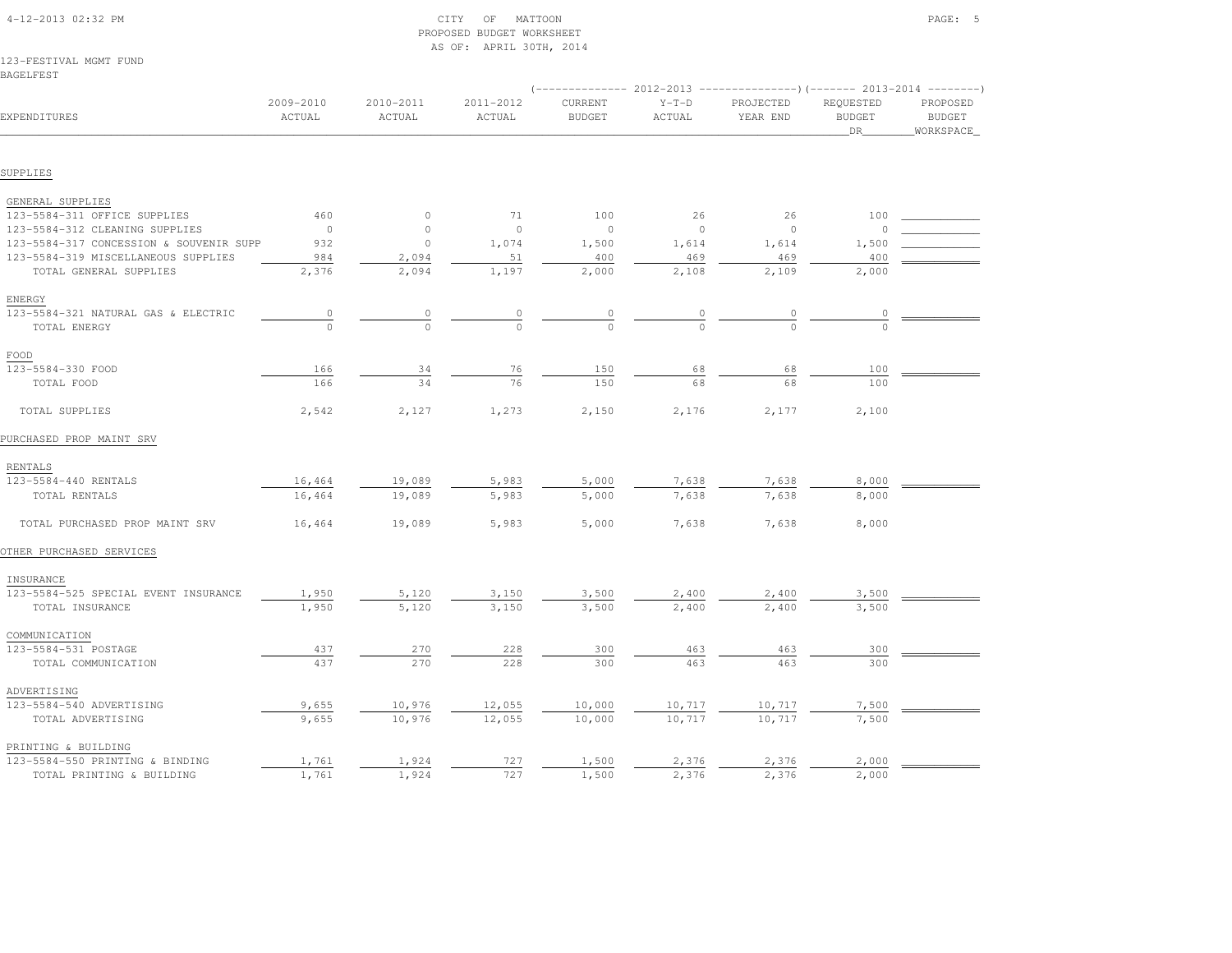### 4-12-2013 02:32 PM CITY OF MATTOON PAGE: 6 PROPOSED BUDGET WORKSHEETAS OF: APRIL 30TH, 2014

#### 123-FESTIVAL MGMT FUNDBAGELFEST

| EXPENDITURES                            | 2009-2010<br>ACTUAL | 2010-2011<br>ACTUAL | 2011-2012<br>ACTUAL | CURRENT<br><b>BUDGET</b> | $Y-T-D$<br>ACTUAL | PROJECTED<br>YEAR END | REOUESTED<br><b>BUDGET</b><br>DR | PROPOSED<br>BUDGET<br>WORKSPACE |
|-----------------------------------------|---------------------|---------------------|---------------------|--------------------------|-------------------|-----------------------|----------------------------------|---------------------------------|
| EMPLOYEE BUSINESS EXP                   |                     |                     |                     |                          |                   |                       |                                  |                                 |
| 123-5584-561 BUSINESS MEETING EXPENSE   | 749                 | 363                 | 101                 | 500                      | 129               | 129                   | 500                              |                                 |
| TOTAL EMPLOYEE BUSINESS EXP             | 749                 | 363                 | 101                 | 500                      | 129               | 129                   | 500                              |                                 |
| OTHER PURCHASED SERVICES                |                     |                     |                     |                          |                   |                       |                                  |                                 |
| 123-5584-574 SPECIAL EVENT SERVICES     | $\sim$ 0            | $\sim$ 0            | 8,672               | 10,000                   | 3,001             | 3,001                 | 10,000                           |                                 |
| 123-5584-579 MISC OTHER PURCHASED SERVI | 12,833              | 12,711              | 3,727               | 500                      | 6,401             | 6,401                 | 500                              |                                 |
| TOTAL OTHER PURCHASED SERVICES          | 12,833              | 12,711              | 12,399              | 10,500                   | 9,402             | 9,402                 | 10,500                           |                                 |
| TOTAL OTHER PURCHASED SERVICES          | 27,385              | 31,364              | 28,660              | 26,300                   | 25,488            | 25,487                | 24,300                           |                                 |
| OTHER OBJECTS                           |                     |                     |                     |                          |                   |                       |                                  |                                 |
| FINANCIAL TRANS OBJECTS                 |                     |                     |                     |                          |                   |                       |                                  |                                 |
| 123-5584-813 OTHER REFUND               |                     |                     |                     | 500                      |                   | $\circ$               | 500                              |                                 |
| TOTAL FINANCIAL TRANS OBJECTS           |                     | $\bigcap$           | $\cap$              | 500                      | $\Omega$          | $\cap$                | 500                              |                                 |
| SPECIAL EVENT OBJECTS                   |                     |                     |                     |                          |                   |                       |                                  |                                 |
| 123-5584-831 PARADES                    | 444                 | 610                 | 569                 | 600                      | 400               | 400                   | 600                              |                                 |
| 123-5584-832 BEER TENT                  | 16,015              | 13,364              | 13,982              | 13,000                   | 9,108             | 9,108                 | 13,000                           |                                 |
| 123-5584-833 OUEEN PAGEANT              | 640                 | 630                 | 613                 | 600                      | 445               | 445                   | 600                              |                                 |
| 123-5584-834 ENTERTAINMENT              | 12,412              | 47,553              | 89,042              | 35,000                   | 52,965            | 39,215                | 45,000                           |                                 |
| TOTAL SPECIAL EVENT OBJECTS             | 29,511              | 62,157              | 104,206             | 49,200                   | 62,918            | 49,168                | 59,200                           |                                 |
| TOTAL OTHER OBJECTS                     | 29,511              | 62,157              | 104,206             | 49,700                   | 62,918            | 49,168                | 59,700                           |                                 |
| TOTAL BAGELFEST                         | 75,903              | 114,738             | 140,122             | 83,150                   | 98,219            | 84,470                | 94,100                           |                                 |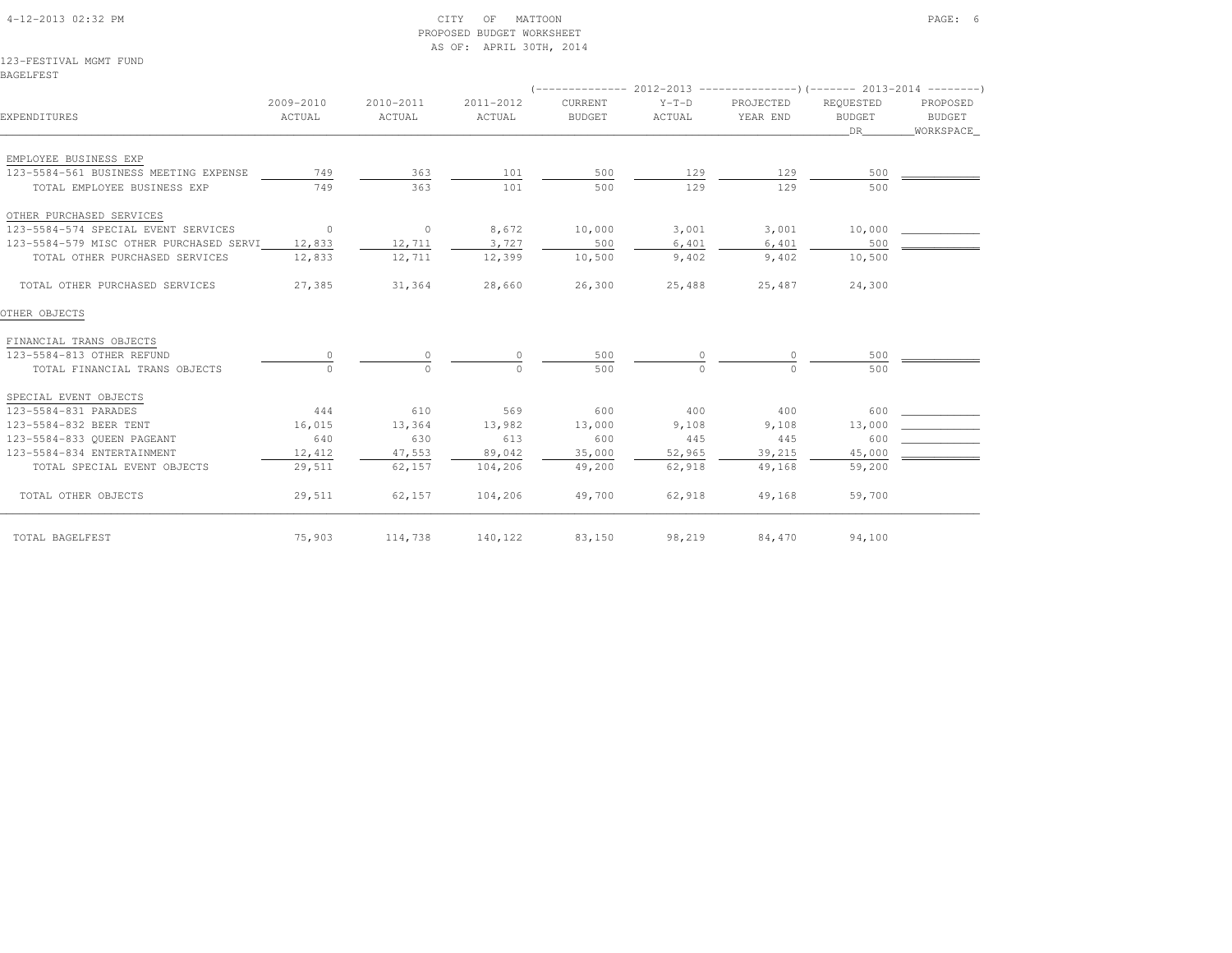| 123-FESTIVAL MGMT FUND<br>LIGHTWORKS    |                     |                     |                     |                          |                   |                                                                          |                                  |                                        |
|-----------------------------------------|---------------------|---------------------|---------------------|--------------------------|-------------------|--------------------------------------------------------------------------|----------------------------------|----------------------------------------|
|                                         |                     |                     |                     |                          |                   | (-------------- 2012-2013 ----------------) (------- 2013-2014 --------) |                                  |                                        |
| EXPENDITURES                            | 2009-2010<br>ACTUAL | 2010-2011<br>ACTUAL | 2011-2012<br>ACTUAL | CURRENT<br><b>BUDGET</b> | $Y-T-D$<br>ACTUAL | PROJECTED<br>YEAR END                                                    | REQUESTED<br><b>BUDGET</b><br>DR | PROPOSED<br><b>BUDGET</b><br>WORKSPACE |
|                                         |                     |                     |                     |                          |                   |                                                                          |                                  |                                        |
| SUPPLIES                                |                     |                     |                     |                          |                   |                                                                          |                                  |                                        |
| GENERAL SUPPLIES                        |                     |                     |                     |                          |                   |                                                                          |                                  |                                        |
| 123-5586-316 TOOLS & EQUIPMENT          | 902                 | $\circ$             | 8,861               | 500                      | 244               | 500                                                                      | 500                              |                                        |
| 123-5586-317 CONCESSION & SOUVENIR SUPP | $\circ$             | $\circ$             | $\circ$             | $\circ$                  | $\circ$           | $\circ$                                                                  | $\Omega$                         |                                        |
| 123-5586-319 MISCELLANEOUS SUPPLIES     | 2,213               | 241                 | 27,506              | 6,000                    | 485               | 6,000                                                                    | 6,000                            |                                        |
| TOTAL GENERAL SUPPLIES                  | 3,115               | 241                 | 36,367              | 6,500                    | 729               | 6,500                                                                    | 6,500                            |                                        |
| ENERGY                                  |                     |                     |                     |                          |                   |                                                                          |                                  |                                        |
| 123-5586-321 NATURAL GAS & ELECTRIC     | 1,524               | 617                 | 2,066               | 1,500                    | 217               | 1,500                                                                    | 1,500                            |                                        |
| TOTAL ENERGY                            | 1,524               | 617                 | 2,066               | 1,500                    | 217               | 1,500                                                                    | 1,500                            |                                        |
| FOOD                                    |                     |                     |                     |                          |                   |                                                                          |                                  |                                        |
| 123-5586-330 FOOD                       | 2,339               | 2,342               | 2,380               | 2,400                    | 2,524             | 2,524                                                                    | 2,400                            |                                        |
| TOTAL FOOD                              | 2,339               | 2,342               | 2,380               | 2,400                    | 2,524             | 2,524                                                                    | 2,400                            |                                        |
| TOTAL SUPPLIES                          | 6,979               | 3,200               | 40,813              | 10,400                   | 3,470             | 10,524                                                                   | 10,400                           |                                        |
| PURCHASED PROP MAINT SRV                |                     |                     |                     |                          |                   |                                                                          |                                  |                                        |
| REPAIR & MAINT SERVICES                 |                     |                     |                     |                          |                   |                                                                          |                                  |                                        |
| 123-5586-432 REPAIR OF STRUCTURES       | 15,105              | 11,034              | 2,089               | 5,000                    | 18,291            | 7,311                                                                    | 5,000                            |                                        |
| TOTAL REPAIR & MAINT SERVICES           | 15,105              | 11,034              | 2,089               | 5,000                    | 18,291            | 7,311                                                                    | 5,000                            |                                        |
| TOTAL PURCHASED PROP MAINT SRV          | 15,105              | 11,034              | 2,089               | 5,000                    | 18,291            | 7,311                                                                    | 5,000                            |                                        |
| OTHER PURCHASED SERVICES                |                     |                     |                     |                          |                   |                                                                          |                                  |                                        |
| PROFESSIONAL SERVICES                   |                     |                     |                     |                          |                   |                                                                          |                                  |                                        |
| 123-5586-519 OTHER PROFESSIONAL FEES    | 0                   |                     |                     |                          |                   |                                                                          |                                  |                                        |
| TOTAL PROFESSIONAL SERVICES             |                     |                     |                     |                          |                   |                                                                          |                                  |                                        |
| COMMUNICATION                           |                     |                     |                     |                          |                   |                                                                          |                                  |                                        |
| 123-5586-531 POSTAGE                    | 88                  | $^{22}$             | 15                  | 100                      |                   | 100                                                                      | 100                              |                                        |
| TOTAL COMMUNICATION                     | 88                  | 22                  | 15                  | 100                      |                   | 100                                                                      | 100                              |                                        |
| ADVERTISING                             |                     |                     |                     |                          |                   |                                                                          |                                  |                                        |
| 123-5586-540 ADVERTISING                | 4,597               | 6,010               | 6,269               | 4,500                    | 5,070             | 4,500                                                                    | 3,500                            |                                        |
| TOTAL ADVERTISING                       | 4,597               | 6,010               | 6,269               | 4,500                    | 5,070             | 4,500                                                                    | 3,500                            |                                        |
| PRINTING & BUILDING                     |                     |                     |                     |                          |                   |                                                                          |                                  |                                        |
| 123-5586-550 PRINTING & BINDING         | 2,380               | $\circ$             | 2,507               | 2,400                    | 2,380             | 2,400                                                                    | 2,400                            |                                        |
| TOTAL PRINTING & BUILDING               | 2,380               | $\circ$             | 2,507               | 2,400                    | 2,380             | 2,400                                                                    | 2,400                            |                                        |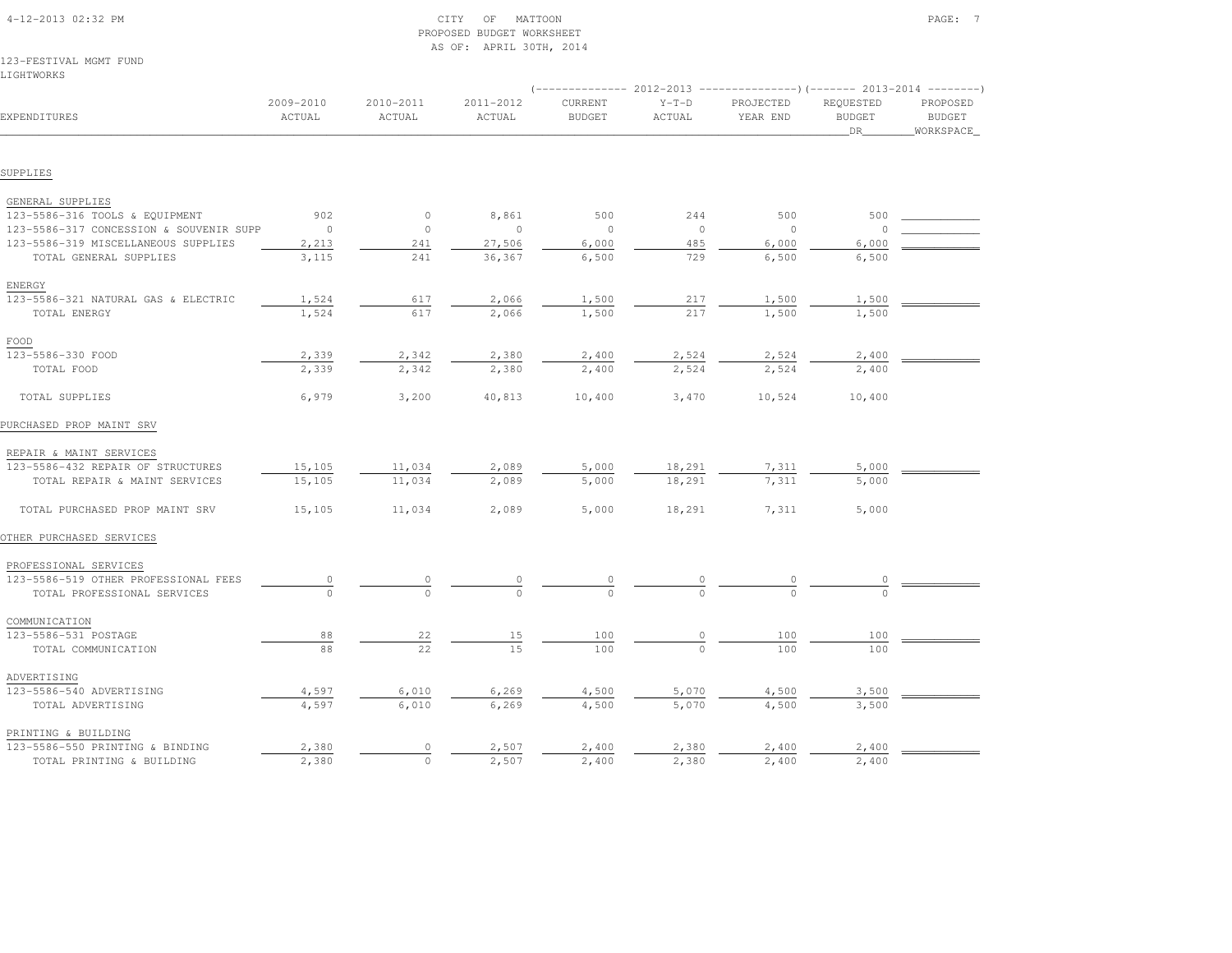| 4-12-2013 02:32 PM |  |
|--------------------|--|

#### $\begin{array}{ccc} \text{CITY} & \text{OF} & \text{MATTON} \end{array}$  PROPOSED BUDGET WORKSHEETAS OF: APRIL 30TH, 2014

123-FESTIVAL MGMT FUNDLIGHTWORKS

|                                                                       |                     |                       |                         |                                 |                   | (-------------- 2012-2013 ----------------)(------- 2013-2014 ---------) |                                   |                                         |
|-----------------------------------------------------------------------|---------------------|-----------------------|-------------------------|---------------------------------|-------------------|--------------------------------------------------------------------------|-----------------------------------|-----------------------------------------|
| EXPENDITURES                                                          | 2009-2010<br>ACTUAL | 2010-2011<br>ACTUAL   | $2011 - 2012$<br>ACTUAL | <b>CURRENT</b><br><b>BUDGET</b> | $Y-T-D$<br>ACTUAL | PROJECTED<br>YEAR END                                                    | REOUESTED<br><b>BUDGET</b><br>DR. | PROPOSED<br><b>BUDGET</b><br>WORKSPACE_ |
| OTHER PURCHASED SERVICES                                              |                     |                       |                         |                                 |                   |                                                                          |                                   |                                         |
| 123-5586-571 DUES & MEMBERSHIPS                                       | $\circ$             | $\circ$               | $\circ$                 | $\circ$                         | $\circ$           | $\circ$                                                                  | $\circ$                           |                                         |
| 123-5586-574 SPECIAL EVENT SERVICES                                   | 600                 | 600                   | 1,470                   | 600                             | $\circ$           | 600                                                                      | 600                               |                                         |
| TOTAL OTHER PURCHASED SERVICES                                        | 600                 | 600                   | 1,470                   | 600                             |                   | 600                                                                      | 600                               |                                         |
| TOTAL OTHER PURCHASED SERVICES                                        | 7,665               | 6,632                 | 10,262                  | 7,600                           | 7,450             | 7,600                                                                    | 6,600                             |                                         |
| OTHER OBJECTS                                                         |                     |                       |                         |                                 |                   |                                                                          |                                   |                                         |
| SPECIAL EVENT OBJECTS                                                 |                     |                       |                         |                                 |                   |                                                                          |                                   |                                         |
| 123-5586-831 PARADES                                                  | 1,578               | 4,089                 | 2,697                   | 1,600                           | 1,752             | 1,752                                                                    | 1,600                             |                                         |
| TOTAL SPECIAL EVENT OBJECTS                                           | 1,578               | 4,089                 | 2,697                   | 1,600                           | 1,752             | 1,752                                                                    | 1,600                             |                                         |
| TOTAL OTHER OBJECTS                                                   | 1,578               | 4,089                 | 2,697                   | 1,600                           | 1,752             | 1,752                                                                    | 1,600                             |                                         |
| TOTAL LIGHTWORKS                                                      | 31,326              | 24,954                | 55,861                  | 24,600                          | 30,963            | 27,187                                                                   | 23,600                            |                                         |
| TOTAL EXPENDITURES                                                    | 132,069             | 165,188               | 221,456                 | 133,575                         | 153,599           | 135,274                                                                  | 143,625                           |                                         |
| REVENUE OVER/(UNDER) EXPENDITURES                                     | 10,365              | $45, 198)$ (          | 99,375) (               | $12,575$ ) (                    | $29,443$ ) (      | $20,088$ ) (                                                             | 27,625                            |                                         |
| OTHER FINANCING SOURCES                                               |                     |                       |                         |                                 |                   |                                                                          |                                   |                                         |
| 123-4901-016 TRFR FRM GEN. FUND - SESQU                               | $\sim$ 0            | $\circ$               | $\circ$                 | $\circ$                         | $\circ$           | $\circ$                                                                  | $\circ$                           |                                         |
| 123-4903-011 TRFR FRM H&M TAX-FIREWORKS                               | 15,000              | 15,000                | 15,000                  | 15,000                          | 15,000            | 15,000                                                                   | 15,000                            |                                         |
| 123-4903-012 TRFR FRM H&M TAX-LIGHTWORK                               | 3,750               | 2,813                 | 2,500                   | 2,500                           | 2,500             | 2,500                                                                    | 2,500                             |                                         |
| 123-4903-013 TRFR FRM H&M TAX-WATER SPO                               | $\overline{0}$      | $\circ$               | $\circ$                 | $\mathbf{0}$                    | $\circ$           | $\circ$                                                                  | $\cap$                            |                                         |
| 123-4903-014 TRFR FRM H&M TAX-BAGELFEST                               | 30,000              | 22,500                | 20,000                  | 30,000                          | 30,000            | 30,000                                                                   | 30,000                            |                                         |
| 123-4903-015 TRFR FRM H&M FALL FESTIVAL                               | $\overline{0}$      | $\circ$               | $\circ$                 | $\circ$                         | $\circ$           | $\circ$                                                                  | $\circ$                           |                                         |
| 123-4903-016 TRFR FRM H&M UNDESIGNATD G                               | $\overline{0}$      | $\circ$               | $\circ$                 | $\circ$                         | $\circ$           | $\overline{0}$                                                           | $\circ$                           |                                         |
| TOTAL OTHER FINANCING SOURCES                                         | 48,750              | 40,313                | 37,500                  | 47,500                          | 47,500            | 47,500                                                                   | 47,500                            |                                         |
| TOTAL OTHER FINANCING SOURCES (USES)                                  | 48,750              | 40,313                | 37,500                  | 47,500                          | 47,500            | 47,500                                                                   | 47,500                            |                                         |
|                                                                       |                     |                       |                         |                                 |                   |                                                                          |                                   |                                         |
| REVENUES & OTHER SOURCES OVER/<br>(UNDER) EXPENDITURES & OTHER (USES) | $59,115$ (          | $4,885$ ) (           | 61,875)                 | 34,925                          | 18,057            | 27,412                                                                   | 19,875                            |                                         |
|                                                                       |                     | *** END OF REPORT *** |                         |                                 |                   |                                                                          |                                   |                                         |
| TOTAL REVENUES                                                        | $\circ$             | $\circ$               | $\circ$                 | $\circ$                         | $\circ$           | 0                                                                        | $\circ$                           |                                         |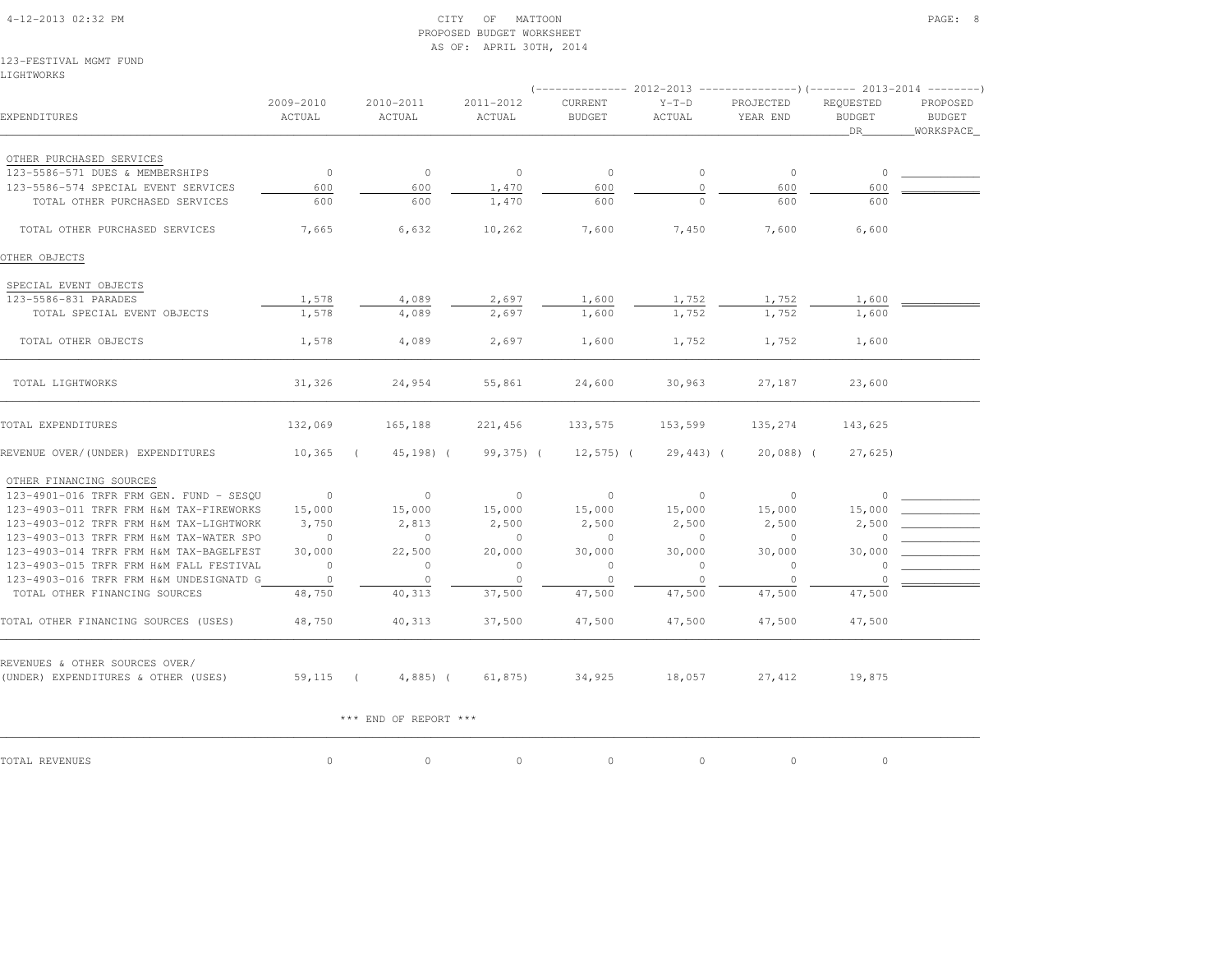|                                                       |                     |                     | PROPOSED BUDGET WORKSHEET<br>AS OF: APRIL 30TH, 2014 |                                                                                                |                   |                       |                                         |                                  |
|-------------------------------------------------------|---------------------|---------------------|------------------------------------------------------|------------------------------------------------------------------------------------------------|-------------------|-----------------------|-----------------------------------------|----------------------------------|
| 124-MOBILE EQUIPMENT FUND<br>POLICE VEH & MACH        |                     |                     |                                                      |                                                                                                |                   |                       |                                         |                                  |
| EXPENDITURES                                          | 2009-2010<br>ACTUAL | 2010-2011<br>ACTUAL | 2011-2012<br>ACTUAL                                  | (-------------- 2012-2013 ----------------) (------- 2013-2014 ---------)<br>CURRENT<br>BUDGET | $Y-T-D$<br>ACTUAL | PROJECTED<br>YEAR END | REQUESTED<br><b>BUDGET</b><br><b>DR</b> | PROPOSED<br>BUDGET<br>WORKSPACE_ |
| PROPERTY                                              |                     |                     |                                                      |                                                                                                |                   |                       |                                         |                                  |
| MACHINERY & EQUIPMENT<br>124-5223-742 POLICE VEHICLES | $\circ$             | $\Omega$            | 15,455                                               | 59,868                                                                                         | 60,919            | 31,763                | 72,000                                  |                                  |
| TOTAL MACHINERY & EQUIPMENT<br>TOTAL PROPERTY         | $\circ$<br>$\circ$  | $\Omega$<br>$\circ$ | 15,455<br>15,455                                     | 59,868<br>59,868                                                                               | 60,919<br>60,919  | 31,763<br>31,763      | 72,000<br>72,000                        |                                  |
| TOTAL POLICE VEH & MACH                               | $\circ$             | 0                   | 15,455                                               | 59,868                                                                                         | 60,919            | 31,763                | 72,000                                  |                                  |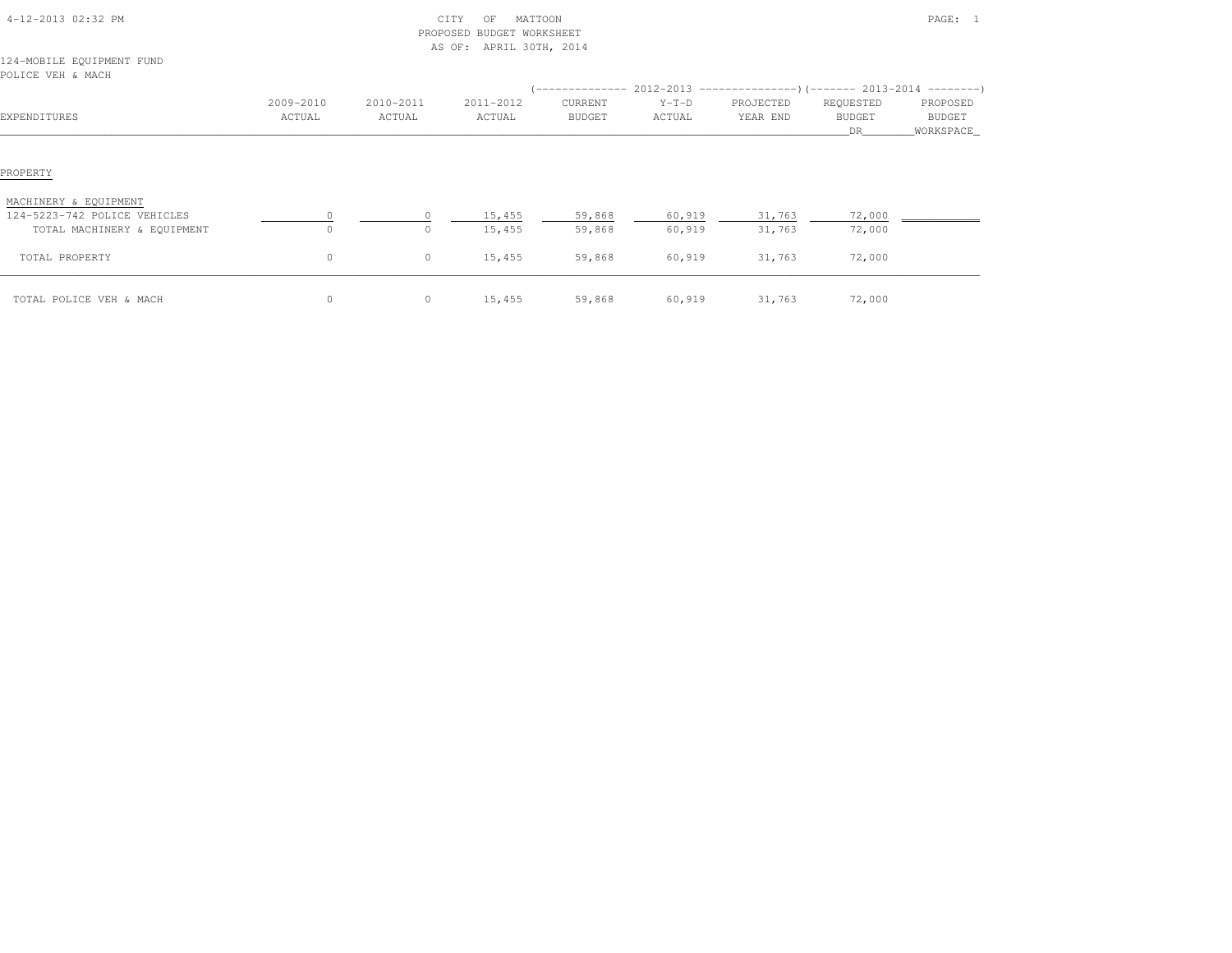| PROPOSED BUDGET WORKSHEET<br>AS OF: APRIL 30TH, 2014      |                     |                     |                     |                                             |                    |                       |                                                                                                |                                        |  |  |
|-----------------------------------------------------------|---------------------|---------------------|---------------------|---------------------------------------------|--------------------|-----------------------|------------------------------------------------------------------------------------------------|----------------------------------------|--|--|
| 124-MOBILE EQUIPMENT FUND<br>FIRE VEH & MACH              |                     |                     |                     |                                             |                    |                       |                                                                                                |                                        |  |  |
| EXPENDITURES                                              | 2009-2010<br>ACTUAL | 2010-2011<br>ACTUAL | 2011-2012<br>ACTUAL | ( -------------<br>CURRENT<br><b>BUDGET</b> | $Y-T-D$<br>ACTUAL  | PROJECTED<br>YEAR END | $2012-2013$ ----------------)(------- 2013-2014 --------)<br>REQUESTED<br><b>BUDGET</b><br>DR. | PROPOSED<br><b>BUDGET</b><br>WORKSPACE |  |  |
| PROPERTY                                                  |                     |                     |                     |                                             |                    |                       |                                                                                                |                                        |  |  |
| MACHINERY & EQUIPMENT                                     |                     |                     |                     |                                             |                    |                       |                                                                                                |                                        |  |  |
| 124-5241-742 FIRE VEHICLES<br>TOTAL MACHINERY & EQUIPMENT | $\circ$             | $\circ$<br>$\circ$  | 107,379<br>107,379  | 85,929<br>85,929                            | 219,240<br>219,240 | 219,250<br>219,250    | 64,452<br>64,452                                                                               |                                        |  |  |
| TOTAL PROPERTY                                            | $\circ$             | $\circ$             | 107,379             | 85,929                                      | 219,240            | 219,250               | 64,452                                                                                         |                                        |  |  |
| TOTAL FIRE VEH & MACH                                     | $\circ$             | $\circ$             | 107,379             | 85,929                                      | 219,240            | 219,250               | 64,452                                                                                         |                                        |  |  |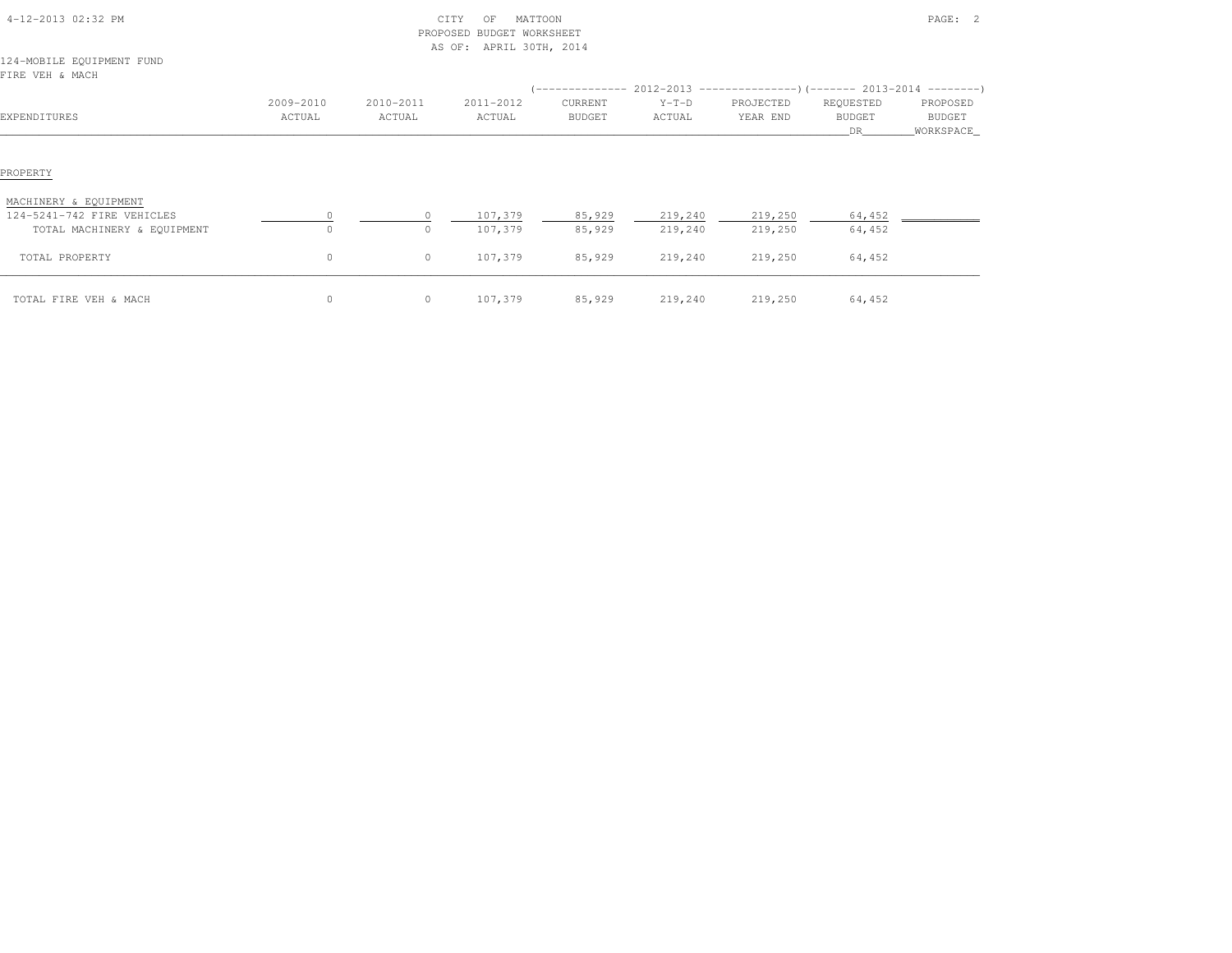| 4-12-2013 02:32 PM                                                                              |                     |                     | CITY<br>MATTOON<br>OF<br>PROPOSED BUDGET WORKSHEET<br>AS OF: APRIL 30TH, 2014 |                   |                   |                       | PAGE: 3                          |                                 |  |  |
|-------------------------------------------------------------------------------------------------|---------------------|---------------------|-------------------------------------------------------------------------------|-------------------|-------------------|-----------------------|----------------------------------|---------------------------------|--|--|
| 124-MOBILE EQUIPMENT FUND<br>PUBLIC WORKS VEH & MACH                                            |                     |                     |                                                                               |                   |                   |                       |                                  |                                 |  |  |
| EXPENDITURES                                                                                    | 2009-2010<br>ACTUAL | 2010-2011<br>ACTUAL | 2011-2012<br>ACTUAL                                                           | CURRENT<br>BUDGET | $Y-T-D$<br>ACTUAL | PROJECTED<br>YEAR END | REQUESTED<br><b>BUDGET</b><br>DR | PROPOSED<br>BUDGET<br>WORKSPACE |  |  |
| PROPERTY                                                                                        |                     |                     |                                                                               |                   |                   |                       |                                  |                                 |  |  |
| MACHINERY & EQUIPMENT<br>124-5310-742 PUBLIC WORKS ADMIN VEHICLE<br>TOTAL MACHINERY & EQUIPMENT |                     |                     |                                                                               | $\Omega$          | $\Omega$          | $\Omega$              |                                  |                                 |  |  |
| TOTAL PROPERTY                                                                                  | $\circ$             | $\circ$             | 0                                                                             | $\circ$           | $\circ$           | $\circ$               | $\circ$                          |                                 |  |  |
| TOTAL PUBLIC WORKS VEH & MACH                                                                   | $\circ$             | 0                   | 0                                                                             | $\circ$           | $\circ$           | $\circ$               | $\circ$                          |                                 |  |  |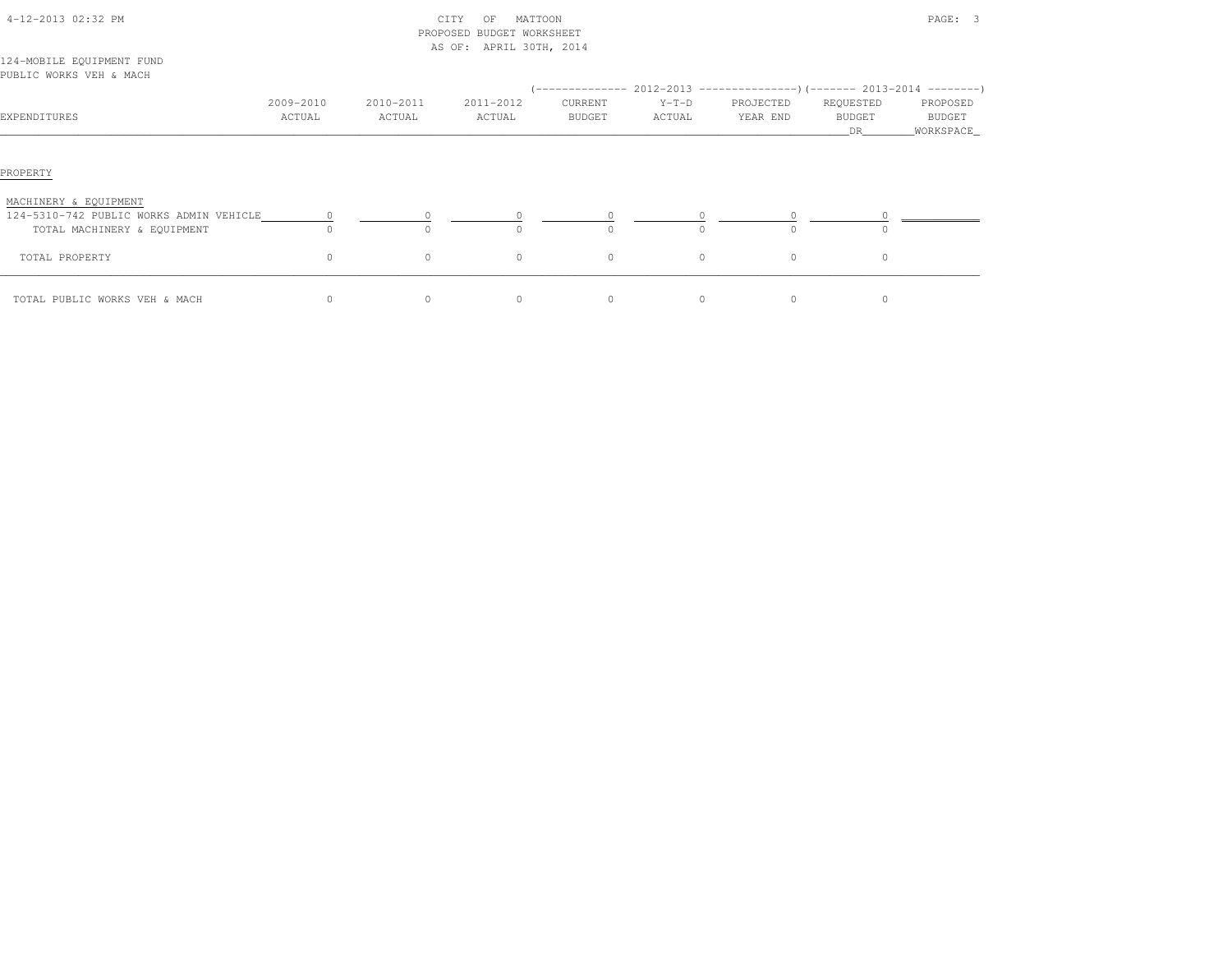|                                                 |                     |                     | PROPOSED BUDGET WORKSHEET<br>AS OF: APRIL 30TH, 2014 |                          |                   |                       |                                                                               |                                         |
|-------------------------------------------------|---------------------|---------------------|------------------------------------------------------|--------------------------|-------------------|-----------------------|-------------------------------------------------------------------------------|-----------------------------------------|
| 124-MOBILE EQUIPMENT FUND<br>STREETS VEH & MACH |                     |                     |                                                      |                          |                   |                       |                                                                               |                                         |
|                                                 |                     |                     |                                                      |                          |                   |                       | $(-$ -------------- 2012-2013 -----------------)(------- 2013-2014 ---------) |                                         |
| EXPENDITURES                                    | 2009-2010<br>ACTUAL | 2010-2011<br>ACTUAL | 2011-2012<br>ACTUAL                                  | CURRENT<br><b>BUDGET</b> | $Y-T-D$<br>ACTUAL | PROJECTED<br>YEAR END | REQUESTED<br><b>BUDGET</b><br>DR.                                             | PROPOSED<br><b>BUDGET</b><br>WORKSPACE_ |
| PROPERTY                                        |                     |                     |                                                      |                          |                   |                       |                                                                               |                                         |
| MACHINERY & EQUIPMENT                           |                     |                     |                                                      |                          |                   |                       |                                                                               |                                         |
| 124-5320-741 STREETS MACHINERY & EQUIPM         | $\circ$             | $\circ$             | 21,202                                               | 23,702                   | 22,705            | 23,325                | 40,000                                                                        |                                         |
| 124-5320-742 STREET VEHICLES                    |                     |                     | 111,382                                              | 60,559                   | 5,458             | 60,460                |                                                                               |                                         |
| TOTAL MACHINERY & EQUIPMENT                     | $\Omega$            | 0                   | 132,584                                              | 84,262                   | 28,163            | 83,785                | 40,000                                                                        |                                         |
| TOTAL PROPERTY                                  | $\circ$             | $\circ$             | 132,584                                              | 84,262                   | 28,163            | 83,785                | 40,000                                                                        |                                         |
| TOTAL STREETS VEH & MACH                        | 0                   | $\circ$             | 132,584                                              | 84,262                   | 28,163            | 83,785                | 40,000                                                                        |                                         |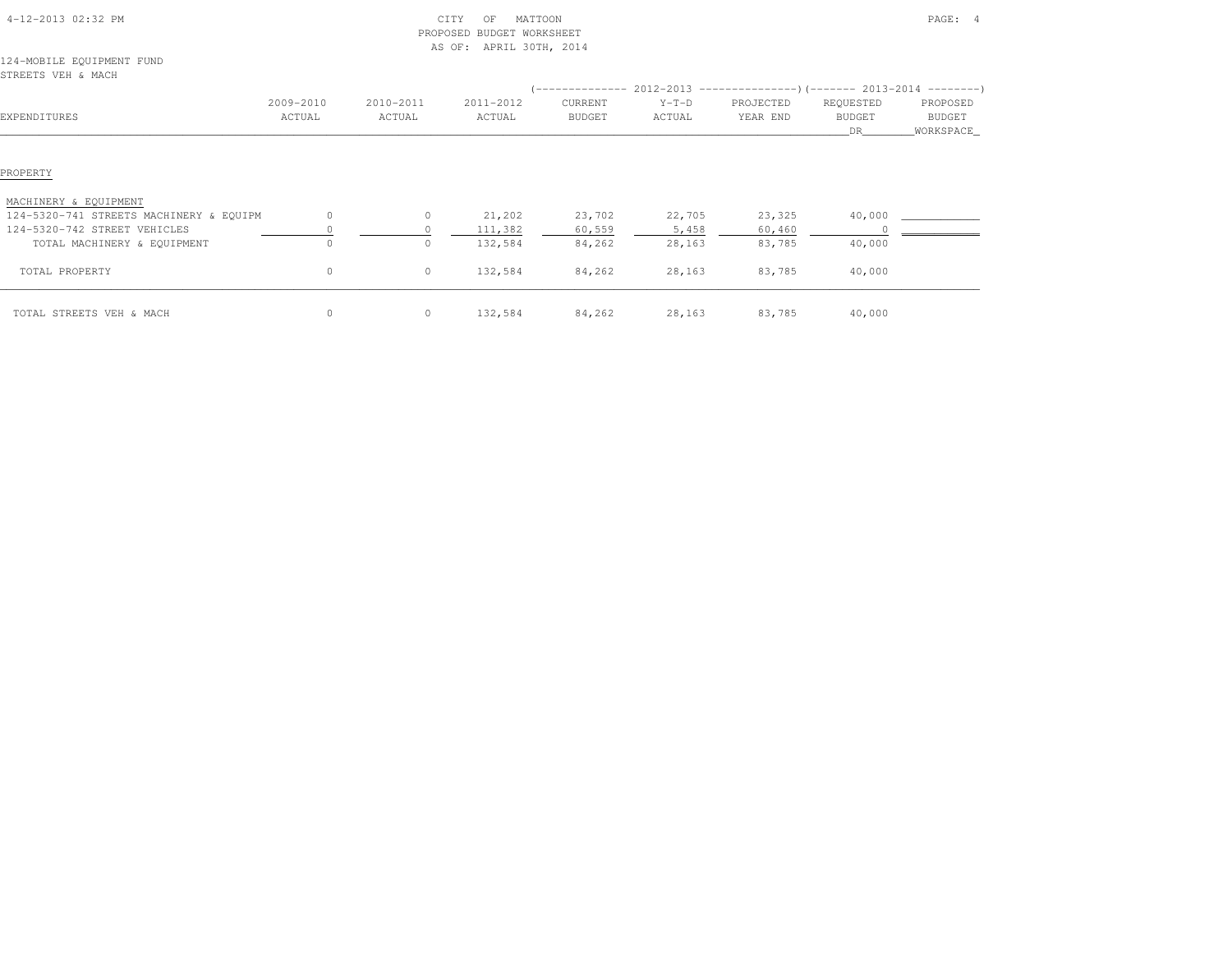|                                                                        |           |           | PROPOSED BUDGET WORKSHEET |               |          |                                                                                        |                     |                     |
|------------------------------------------------------------------------|-----------|-----------|---------------------------|---------------|----------|----------------------------------------------------------------------------------------|---------------------|---------------------|
| 124-MOBILE EQUIPMENT FUND<br>YARD WASTER VEH & MACH                    |           |           | AS OF: APRIL 30TH, 2014   |               |          |                                                                                        |                     |                     |
|                                                                        | 2009-2010 | 2010-2011 | 2011-2012                 | CURRENT       | $Y-T-D$  | (-------------- 2012-2013 ----------------) (------- 2013-2014 ---------)<br>PROJECTED | REQUESTED           | PROPOSED            |
| EXPENDITURES                                                           | ACTUAL    | ACTUAL    | ACTUAL                    | <b>BUDGET</b> | ACTUAL   | YEAR END                                                                               | <b>BUDGET</b><br>DR | BUDGET<br>WORKSPACE |
| PROPERTY                                                               |           |           |                           |               |          |                                                                                        |                     |                     |
| MACHINERY & EQUIPMENT                                                  |           |           |                           |               |          |                                                                                        |                     |                     |
| 124-5335-741 YARD WASTE MACHINERY & EQU<br>TOTAL MACHINERY & EQUIPMENT | $\cap$    | $\Omega$  | 40,527<br>40,527          | $\Omega$      | $\Omega$ | $\cap$                                                                                 |                     |                     |
| TOTAL PROPERTY                                                         | $\circ$   | $\circ$   | 40,527                    | $\circ$       | $\circ$  | $\circ$                                                                                | $\circ$             |                     |
| TOTAL YARD WASTER VEH & MACH                                           | $\circ$   | $\circ$   | 40,527                    | $\circ$       | 0        | $\circ$                                                                                | $\circ$             |                     |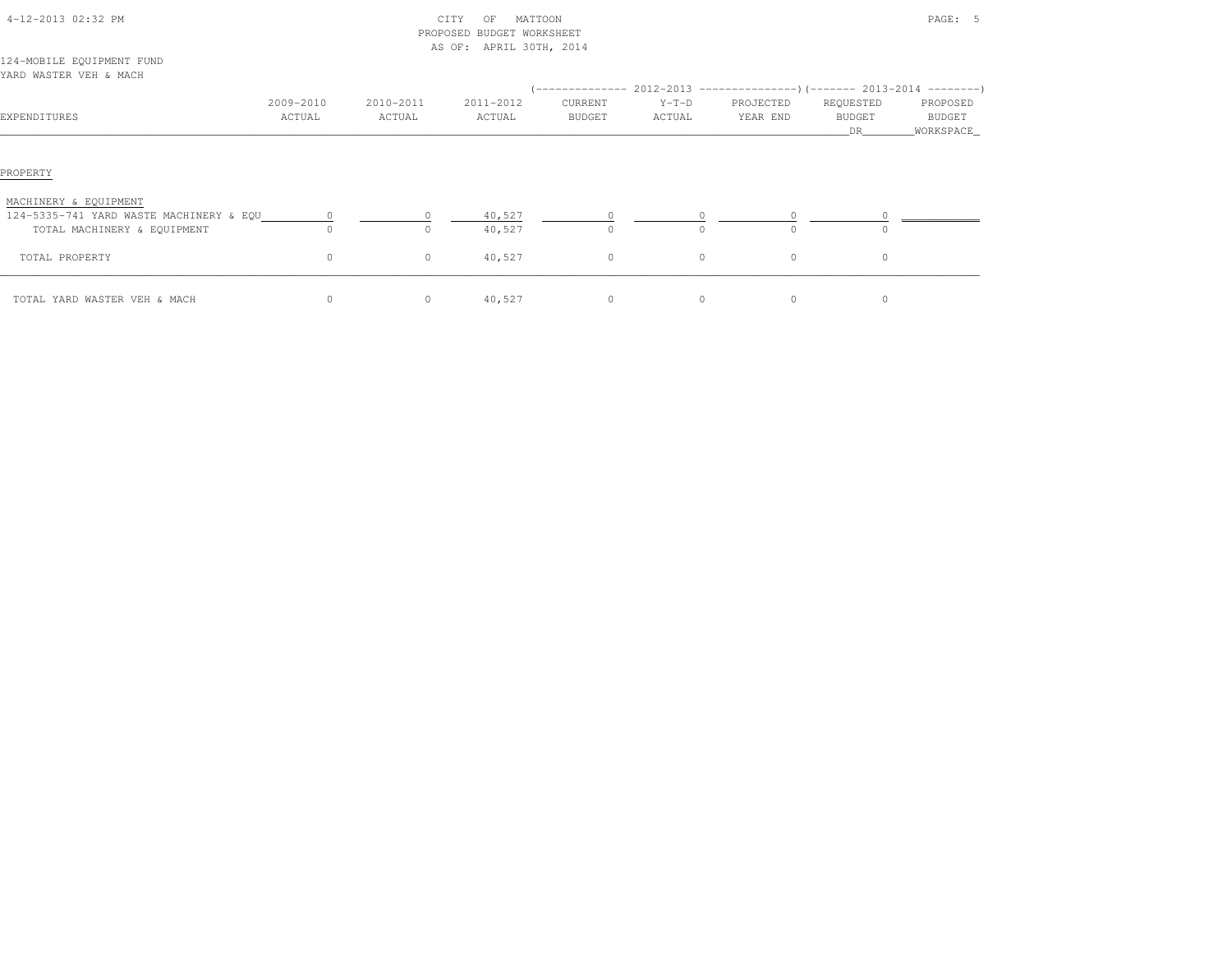|                                               |                     |                     | PROPOSED BUDGET WORKSHEET<br>AS OF: APRIL 30TH, 2014 |                   |                                                                                                    |                       |                                  |                                   |
|-----------------------------------------------|---------------------|---------------------|------------------------------------------------------|-------------------|----------------------------------------------------------------------------------------------------|-----------------------|----------------------------------|-----------------------------------|
| 124-MOBILE EQUIPMENT FUND<br>SEWER VEH & MACH |                     |                     |                                                      |                   |                                                                                                    |                       |                                  |                                   |
| EXPENDITURES                                  | 2009-2010<br>ACTUAL | 2010-2011<br>ACTUAL | 2011-2012<br>ACTUAL                                  | CURRENT<br>BUDGET | $(-$ -------------- 2012-2013 -----------------)(------- 2013-2014 ---------)<br>$Y-T-D$<br>ACTUAL | PROJECTED<br>YEAR END | REQUESTED<br><b>BUDGET</b><br>DR | PROPOSED<br>BUDGET<br>_WORKSPACE_ |
| PROPERTY                                      |                     |                     |                                                      |                   |                                                                                                    |                       |                                  |                                   |
| MACHINERY & EQUIPMENT                         |                     |                     |                                                      |                   |                                                                                                    |                       |                                  |                                   |
| 124-5342-741 SEWER COLL MACH & EQUIP          | $\circ$             | $\circ$             | 33,081                                               | 2,500             | 16,023                                                                                             | 2,500                 | 58,000                           |                                   |
| 124-5342-742 SEWER COLLECTION VEHICLES        |                     |                     | 104,291                                              | 31,781            | 5,675                                                                                              | 31,678                |                                  |                                   |
| TOTAL MACHINERY & EQUIPMENT                   |                     | $\circ$             | 137,371                                              | 34,281            | 21,699                                                                                             | 34,178                | 58,000                           |                                   |
| TOTAL PROPERTY                                | $\circ$             | $\circ$             | 137,371                                              | 34,281            | 21,699                                                                                             | 34,178                | 58,000                           |                                   |
| TOTAL SEWER VEH & MACH                        | $\circ$             | $\circ$             | 137,371                                              | 34,281            | 21,699                                                                                             | 34,178                | 58,000                           |                                   |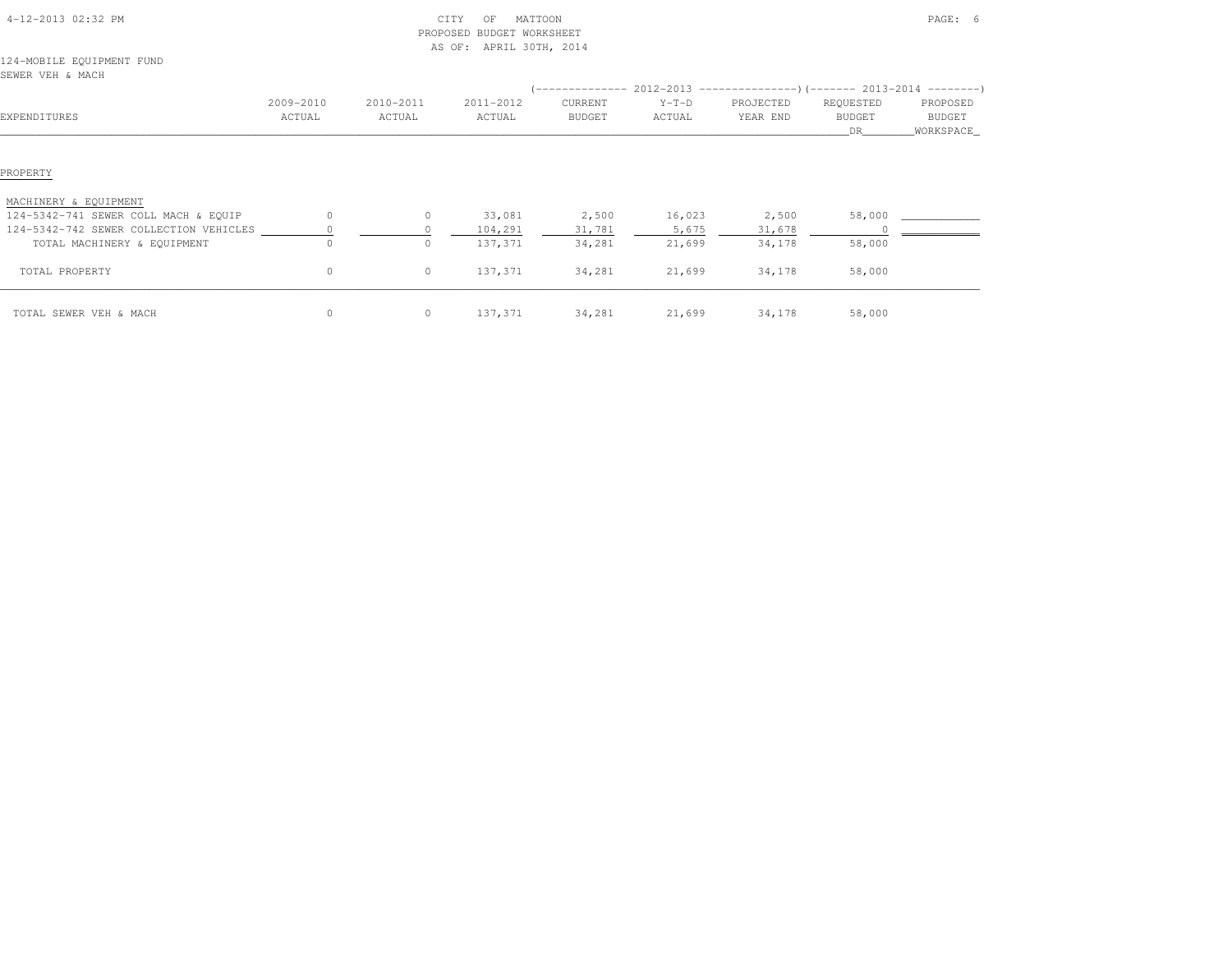| 4-12-2013 02:32 PM                      |           |           | CITY<br>MATTOON<br>OF<br>PROPOSED BUDGET WORKSHEET<br>AS OF: APRIL 30TH, 2014 |               |              | $\mathtt{PAGE}$ :                                                            |               |           |  |  |
|-----------------------------------------|-----------|-----------|-------------------------------------------------------------------------------|---------------|--------------|------------------------------------------------------------------------------|---------------|-----------|--|--|
| 124-MOBILE EQUIPMENT FUND               |           |           |                                                                               |               |              |                                                                              |               |           |  |  |
| WASTEWATER TRTMT VEH & M                |           |           |                                                                               |               |              |                                                                              |               |           |  |  |
|                                         |           |           |                                                                               |               |              | $($ -------------- 2012-2013 ----------------) (------- 2013-2014 ---------) |               |           |  |  |
|                                         | 2009-2010 | 2010-2011 | 2011-2012                                                                     | CURRENT       | $Y-T-D$      | PROJECTED                                                                    | REQUESTED     | PROPOSED  |  |  |
| EXPENDITURES                            | ACTUAL    | ACTUAL    | ACTUAL                                                                        | <b>BUDGET</b> | ACTUAL       | YEAR END                                                                     | <b>BUDGET</b> | BUDGET    |  |  |
|                                         |           |           |                                                                               |               |              |                                                                              | <b>DR</b>     | WORKSPACE |  |  |
| PROPERTY<br>MACHINERY & EQUIPMENT       |           |           |                                                                               |               |              |                                                                              |               |           |  |  |
| 124-5344-742 WASTEWATER TRTMT PLANT VEH |           |           |                                                                               |               |              |                                                                              | 18,000        |           |  |  |
| TOTAL MACHINERY & EQUIPMENT             |           |           |                                                                               |               |              | $\circ$                                                                      | 18,000        |           |  |  |
| TOTAL PROPERTY                          | $\circ$   | $\circ$   | $\circ$                                                                       | $\circ$       | $\mathbf{0}$ | 0                                                                            | 18,000        |           |  |  |
| TOTAL WASTEWATER TRTMT VEH & M          | 0         | $\circ$   | $\circ$                                                                       | $\circ$       | $\circ$      | $\circ$                                                                      | 18,000        |           |  |  |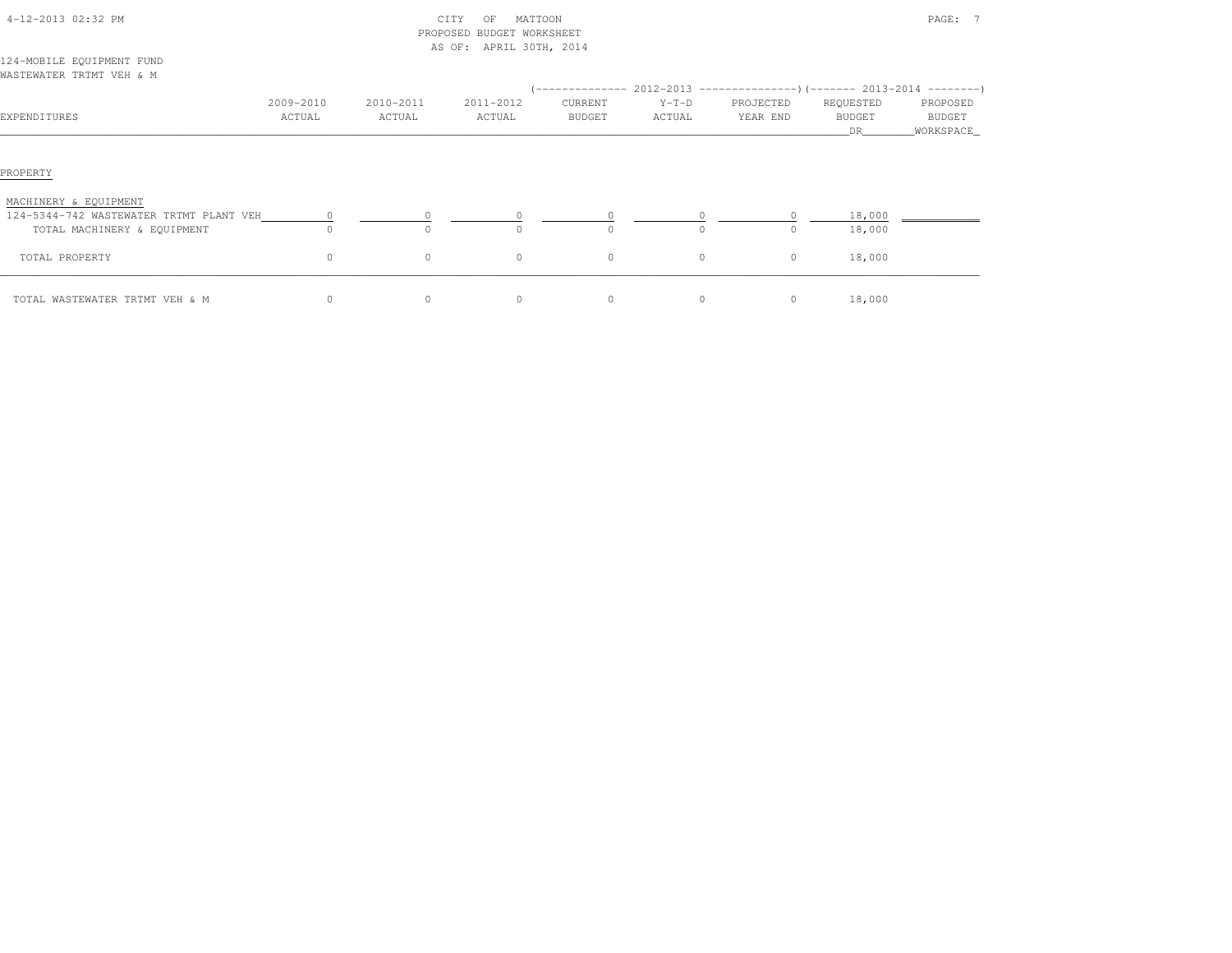| 4-12-2013 02:32 PM                                                     |                     |                     | MATTOON<br>CITY<br>OF<br>PROPOSED BUDGET WORKSHEET<br>AS OF: APRIL 30TH, 2014 |                   |                   |                       | PAGE: 8                           |                                   |  |  |  |
|------------------------------------------------------------------------|---------------------|---------------------|-------------------------------------------------------------------------------|-------------------|-------------------|-----------------------|-----------------------------------|-----------------------------------|--|--|--|
| 124-MOBILE EQUIPMENT FUND<br>SEWER ACCTG & COLL VEH &                  |                     |                     |                                                                               |                   |                   |                       |                                   |                                   |  |  |  |
| EXPENDITURES                                                           | 2009-2010<br>ACTUAL | 2010-2011<br>ACTUAL | 2011-2012<br>ACTUAL                                                           | CURRENT<br>BUDGET | $Y-T-D$<br>ACTUAL | PROJECTED<br>YEAR END | REQUESTED<br><b>BUDGET</b><br>DR. | PROPOSED<br>BUDGET<br>_WORKSPACE_ |  |  |  |
| PROPERTY                                                               |                     |                     |                                                                               |                   |                   |                       |                                   |                                   |  |  |  |
| MACHINERY & EQUIPMENT                                                  |                     |                     |                                                                               |                   |                   |                       |                                   |                                   |  |  |  |
| 124-5345-742 SEWER ACCTG & COLL VEHICLE<br>TOTAL MACHINERY & EQUIPMENT | $\circ$             | $\Omega$            | $\Omega$                                                                      | $\Omega$          | 9,606<br>9,606    | $\circ$               | 11,000<br>11,000                  |                                   |  |  |  |
| TOTAL PROPERTY                                                         | $\circ$             | $\circ$             | $\circ$                                                                       | $\circ$           | 9,606             | $\circ$               | 11,000                            |                                   |  |  |  |
| TOTAL SEWER ACCTG & COLL VEH &                                         | $\circ$             | 0                   | $\circ$                                                                       | $\circ$           | 9,606             | $\circ$               | 11,000                            |                                   |  |  |  |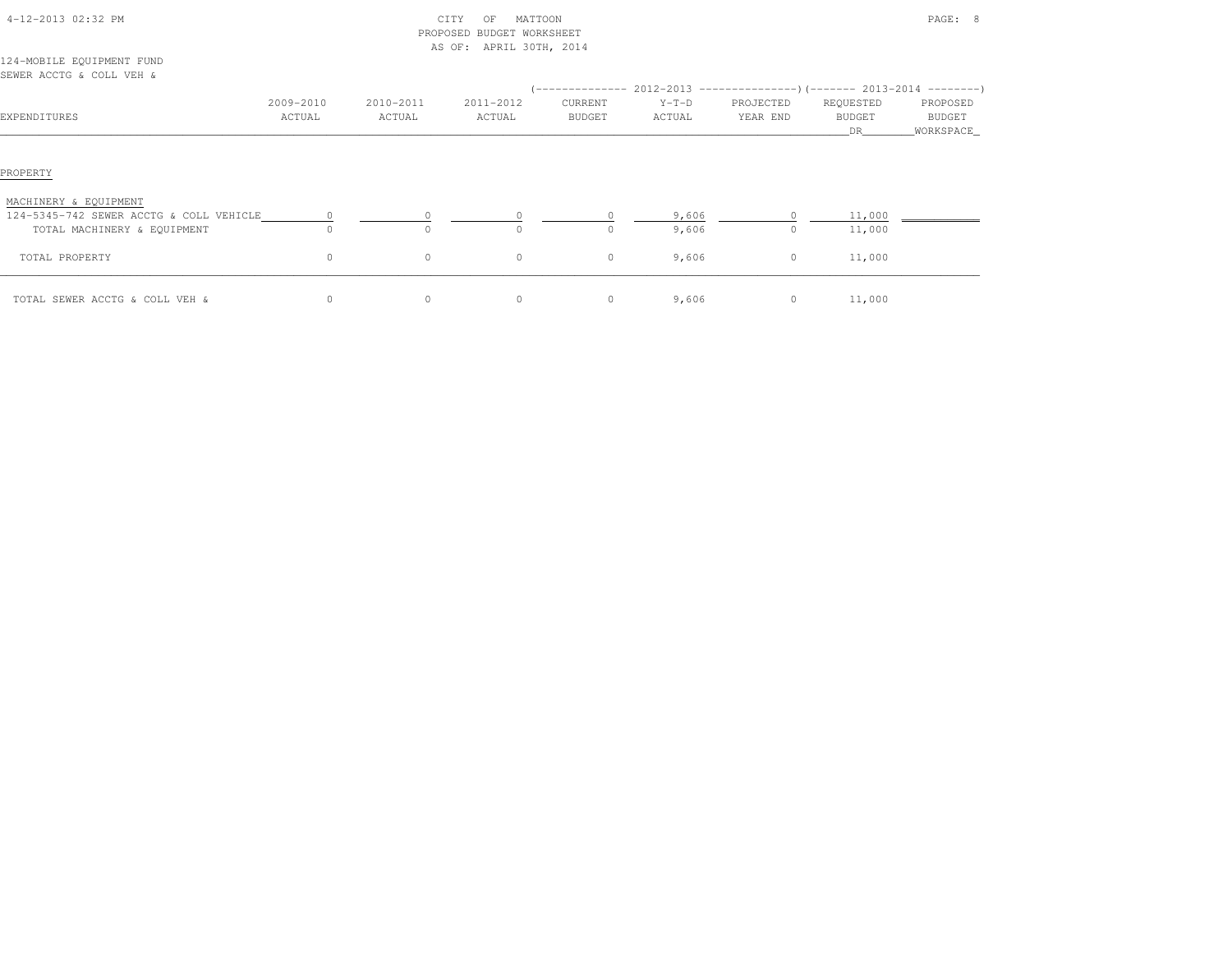| 4-12-2013 02:32 PM                                                                 |           |           | CITY<br>MATTOON<br>ΟF<br>PROPOSED BUDGET WORKSHEET<br>AS OF: APRIL 30TH, 2014 |          |                  |           |                     | PAGE: 9               |  |  |  |  |
|------------------------------------------------------------------------------------|-----------|-----------|-------------------------------------------------------------------------------|----------|------------------|-----------|---------------------|-----------------------|--|--|--|--|
| 124-MOBILE EQUIPMENT FUND                                                          |           |           |                                                                               |          |                  |           |                     |                       |  |  |  |  |
| WATER TREATMENT VEH & MA                                                           |           |           |                                                                               |          |                  |           |                     |                       |  |  |  |  |
|                                                                                    |           |           |                                                                               |          |                  |           |                     |                       |  |  |  |  |
|                                                                                    | 2009-2010 | 2010-2011 | 2011-2012                                                                     | CURRENT  | $Y-T-D$          | PROJECTED | REQUESTED           | PROPOSED              |  |  |  |  |
| EXPENDITURES                                                                       | ACTUAL    | ACTUAL    | ACTUAL                                                                        | BUDGET   | ACTUAL           | YEAR END  | <b>BUDGET</b><br>DR | BUDGET<br>_WORKSPACE_ |  |  |  |  |
| PROPERTY<br>MACHINERY & EQUIPMENT                                                  |           |           |                                                                               |          |                  |           |                     |                       |  |  |  |  |
| 124-5353-741 WATER TRTMT PLANT MACH & E<br>124-5353-742 WATER TREATMENT PLANT VEHI | $\Omega$  | $\circ$   | $\Omega$                                                                      | $\circ$  | $\circ$          | 0         | 3,500               |                       |  |  |  |  |
| TOTAL MACHINERY & EQUIPMENT                                                        | $\cap$    | $\cap$    | $\cap$                                                                        | $\Omega$ | 11,005<br>11,005 | $\circ$   | 3,500               |                       |  |  |  |  |
| TOTAL PROPERTY                                                                     | $\circ$   | 0         | $\circ$                                                                       | $\circ$  | 11,005           | 0         | 3,500               |                       |  |  |  |  |
| TOTAL WATER TREATMENT VEH & MA                                                     | $\circ$   | 0         | $\circ$                                                                       | $\circ$  | 11,005           | $\circ$   | 3,500               |                       |  |  |  |  |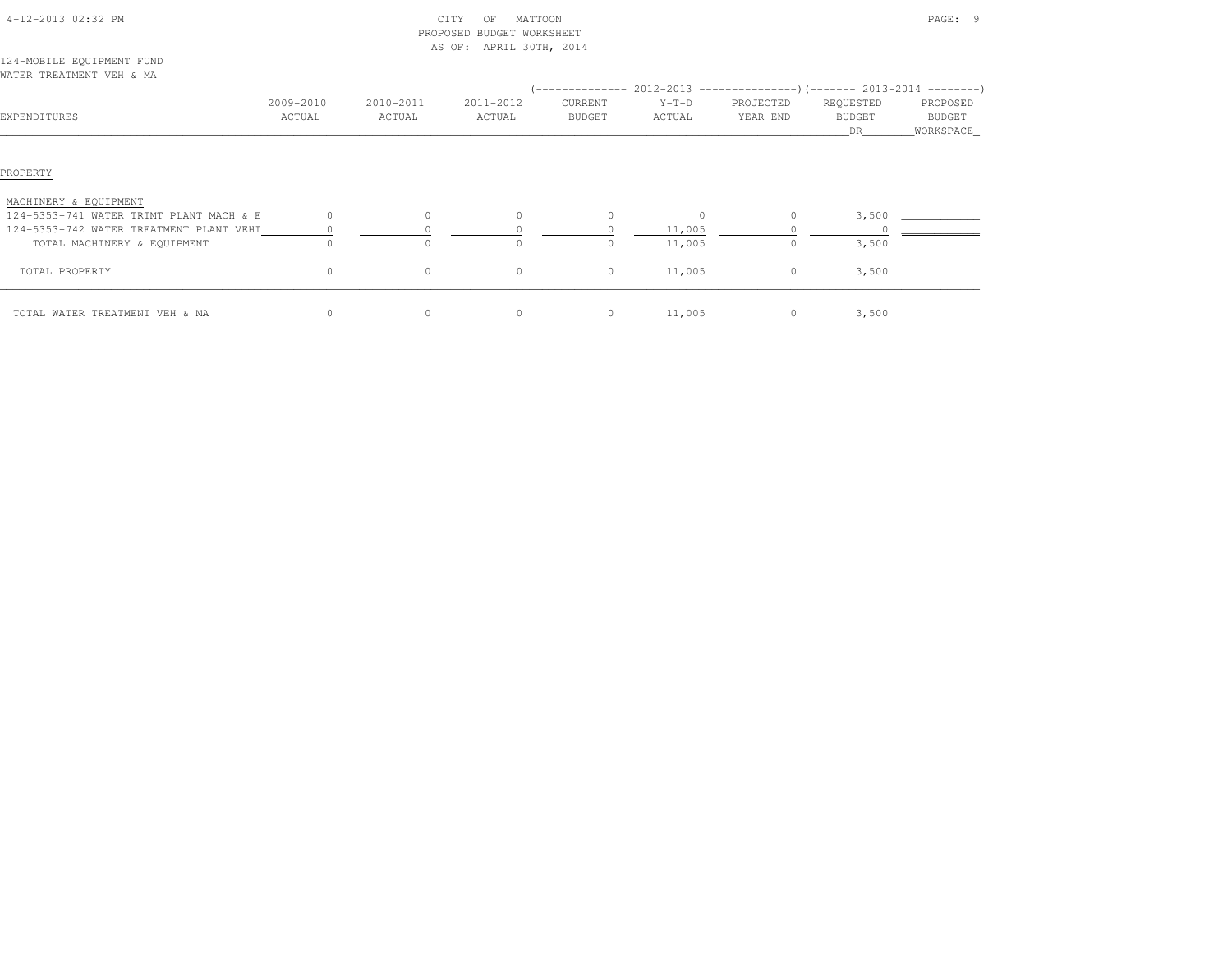|                                                    |                     |                     | PROPOSED BUDGET WORKSHEET |                   |                   |                       |                           |                                  |
|----------------------------------------------------|---------------------|---------------------|---------------------------|-------------------|-------------------|-----------------------|---------------------------|----------------------------------|
| 124-MOBILE EQUIPMENT FUND<br>WATER DIST VEH & MACH |                     |                     | AS OF: APRIL 30TH, 2014   |                   |                   |                       |                           |                                  |
|                                                    |                     |                     |                           |                   |                   |                       |                           |                                  |
| EXPENDITURES                                       | 2009-2010<br>ACTUAL | 2010-2011<br>ACTUAL | 2011-2012<br>ACTUAL       | CURRENT<br>BUDGET | $Y-T-D$<br>ACTUAL | PROJECTED<br>YEAR END | REQUESTED<br>BUDGET<br>DR | PROPOSED<br>BUDGET<br>WORKSPACE_ |
| PROPERTY                                           |                     |                     |                           |                   |                   |                       |                           |                                  |
| MACHINERY & EQUIPMENT                              |                     |                     |                           |                   |                   |                       |                           |                                  |
| 124-5354-741 WATER DIST MACH & EQUIP               | $\Omega$            | $\circ$             | 33,081                    | 20,500            | 19,890            | 20,500                | 58,000                    |                                  |
| 124-5354-742 WATER DIST VEHICLES                   |                     |                     | 50,801                    | 32,541            | 8,876             | 32,380                | 33,000                    |                                  |
| TOTAL MACHINERY & EQUIPMENT                        |                     | $\circ$             | 83,882                    | 53,041            | 28,766            | 52,880                | 91,000                    |                                  |
| TOTAL PROPERTY                                     | $\circ$             | $\circ$             | 83,882                    | 53,041            | 28,766            | 52,880                | 91,000                    |                                  |
| TOTAL WATER DIST VEH & MACH                        | $\circ$             | $\circ$             | 83,882                    | 53,041            | 28,766            | 52,880                | 91,000                    |                                  |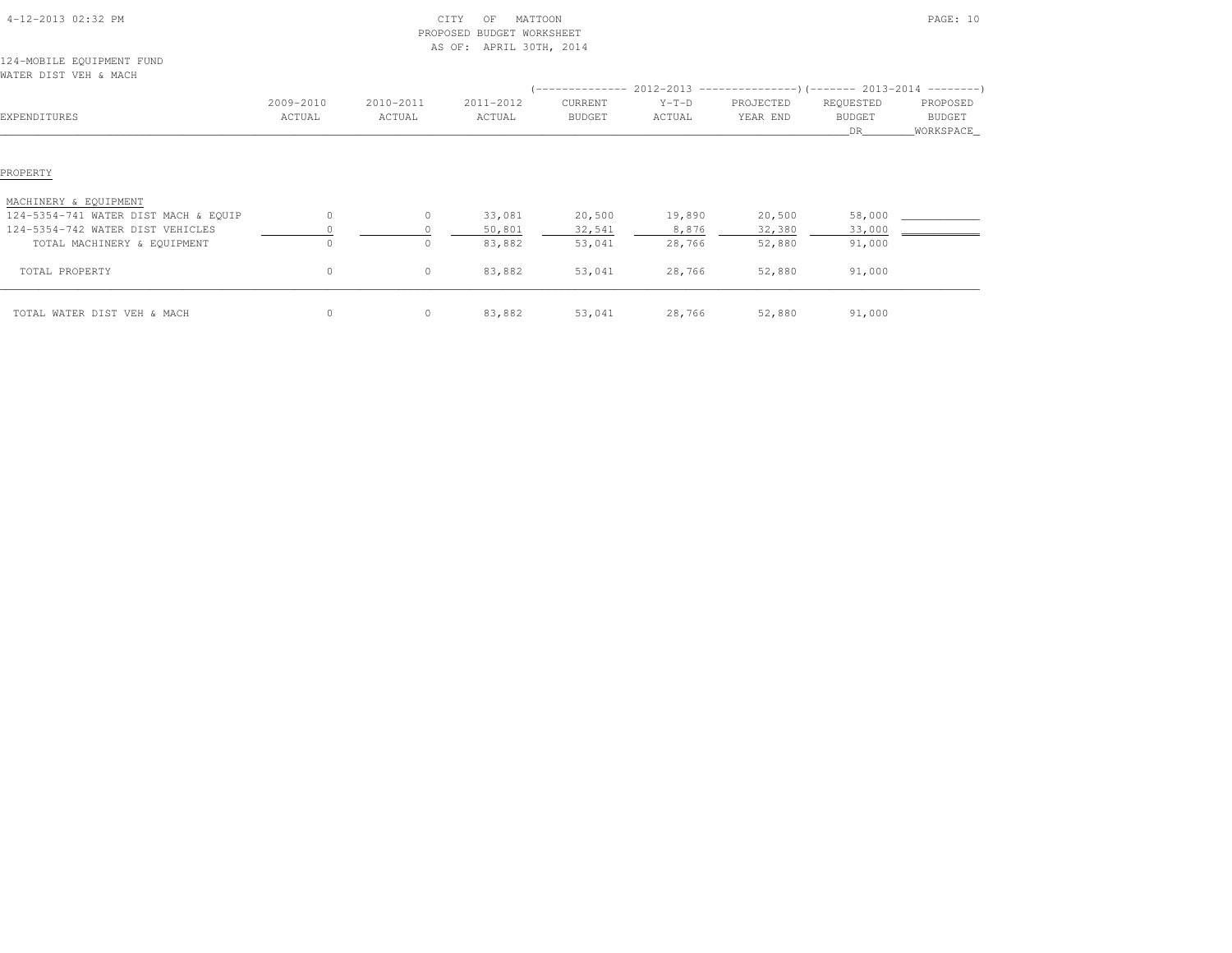| 4-12-2013 02:32 PM                                                     |                     |                     | CITY<br>MATTOON<br>OF<br>PROPOSED BUDGET WORKSHEET<br>AS OF: APRIL 30TH, 2014 |                   |                   | PAGE: 11                                                                                               |                            |                                 |  |  |
|------------------------------------------------------------------------|---------------------|---------------------|-------------------------------------------------------------------------------|-------------------|-------------------|--------------------------------------------------------------------------------------------------------|----------------------------|---------------------------------|--|--|
| 124-MOBILE EQUIPMENT FUND<br>WATER ACCTG & COLL VEH &                  |                     |                     |                                                                               |                   |                   |                                                                                                        |                            |                                 |  |  |
| EXPENDITURES                                                           | 2009-2010<br>ACTUAL | 2010-2011<br>ACTUAL | 2011-2012<br>ACTUAL                                                           | CURRENT<br>BUDGET | $Y-T-D$<br>ACTUAL | $(-$ -------------- 2012-2013 -----------------) (------- 2013-2014 --------)<br>PROJECTED<br>YEAR END | REQUESTED<br>BUDGET<br>DR. | PROPOSED<br>BUDGET<br>WORKSPACE |  |  |
| PROPERTY                                                               |                     |                     |                                                                               |                   |                   |                                                                                                        |                            |                                 |  |  |
| MACHINERY & EQUIPMENT                                                  |                     |                     |                                                                               |                   |                   |                                                                                                        |                            |                                 |  |  |
| 124-5355-742 WATER ACCTG & COLL VEHICLE<br>TOTAL MACHINERY & EQUIPMENT |                     |                     |                                                                               |                   | 9,606<br>9,606    | $\circ$                                                                                                | 11,000<br>11,000           |                                 |  |  |
| TOTAL PROPERTY                                                         | 0                   | $\circ$             | $\circ$                                                                       | $\circ$           | 9,606             | $\circ$                                                                                                | 11,000                     |                                 |  |  |
| TOTAL WATER ACCTG & COLL VEH &                                         | $\circ$             | 0                   | $\circ$                                                                       | $\circ$           | 9,606             | $\circ$                                                                                                | 11,000                     |                                 |  |  |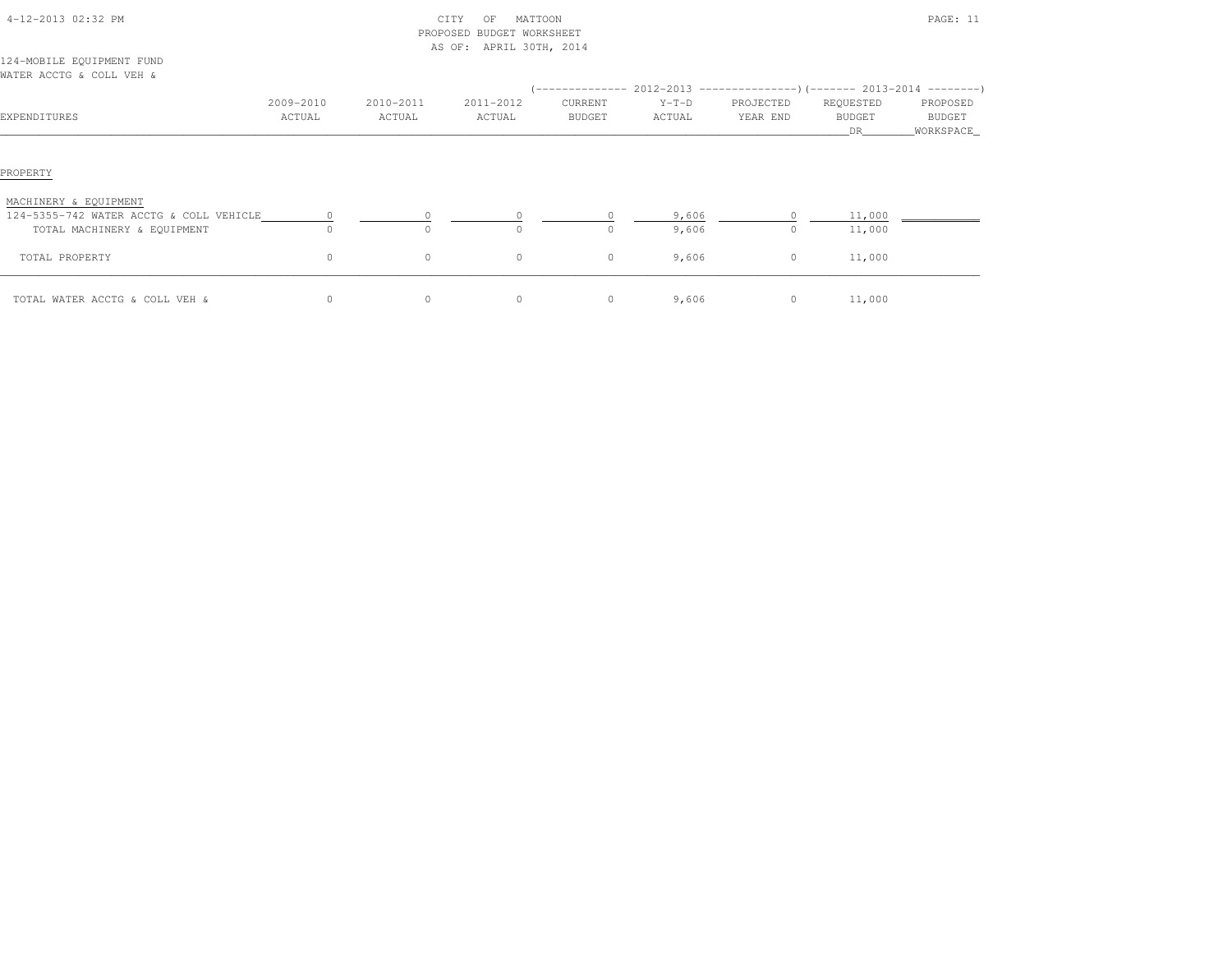|                                               |                     |                     | PROPOSED BUDGET WORKSHEET |                   |                   |                       |                                   |                                 |
|-----------------------------------------------|---------------------|---------------------|---------------------------|-------------------|-------------------|-----------------------|-----------------------------------|---------------------------------|
| 124-MOBILE EQUIPMENT FUND<br>PARKS VEH & MACH |                     |                     | AS OF: APRIL 30TH, 2014   |                   |                   |                       |                                   |                                 |
| EXPENDITURES                                  | 2009-2010<br>ACTUAL | 2010-2011<br>ACTUAL | 2011-2012<br>ACTUAL       | CURRENT<br>BUDGET | $Y-T-D$<br>ACTUAL | PROJECTED<br>YEAR END | REQUESTED<br><b>BUDGET</b><br>DR. | PROPOSED<br>BUDGET<br>WORKSPACE |
| PROPERTY                                      |                     |                     |                           |                   |                   |                       |                                   |                                 |
| MACHINERY & EQUIPMENT                         |                     |                     |                           |                   |                   |                       |                                   |                                 |
| 124-5511-741 PARKS MACHINERY & EQUIPMEN       | $\circ$             | $\circ$             | 9,923                     | $\circ$           | $\circ$           | $\Omega$              |                                   |                                 |
| 124-5511-742 PARK VEHICLES                    |                     |                     | 4,435                     |                   |                   |                       |                                   |                                 |
| TOTAL MACHINERY & EQUIPMENT                   | $\Omega$            | $\circ$             | 14,358                    | $\cap$            |                   | $\Omega$              |                                   |                                 |
| TOTAL PROPERTY                                | $\circ$             | $\circ$             | 14,358                    | $\circ$           | $\circ$           | $\circ$               | $\circ$                           |                                 |
| TOTAL PARKS VEH & MACH                        | 0                   | $\circ$             | 14,358                    | $\circ$           | $\circ$           | $\circ$               | $\circ$                           |                                 |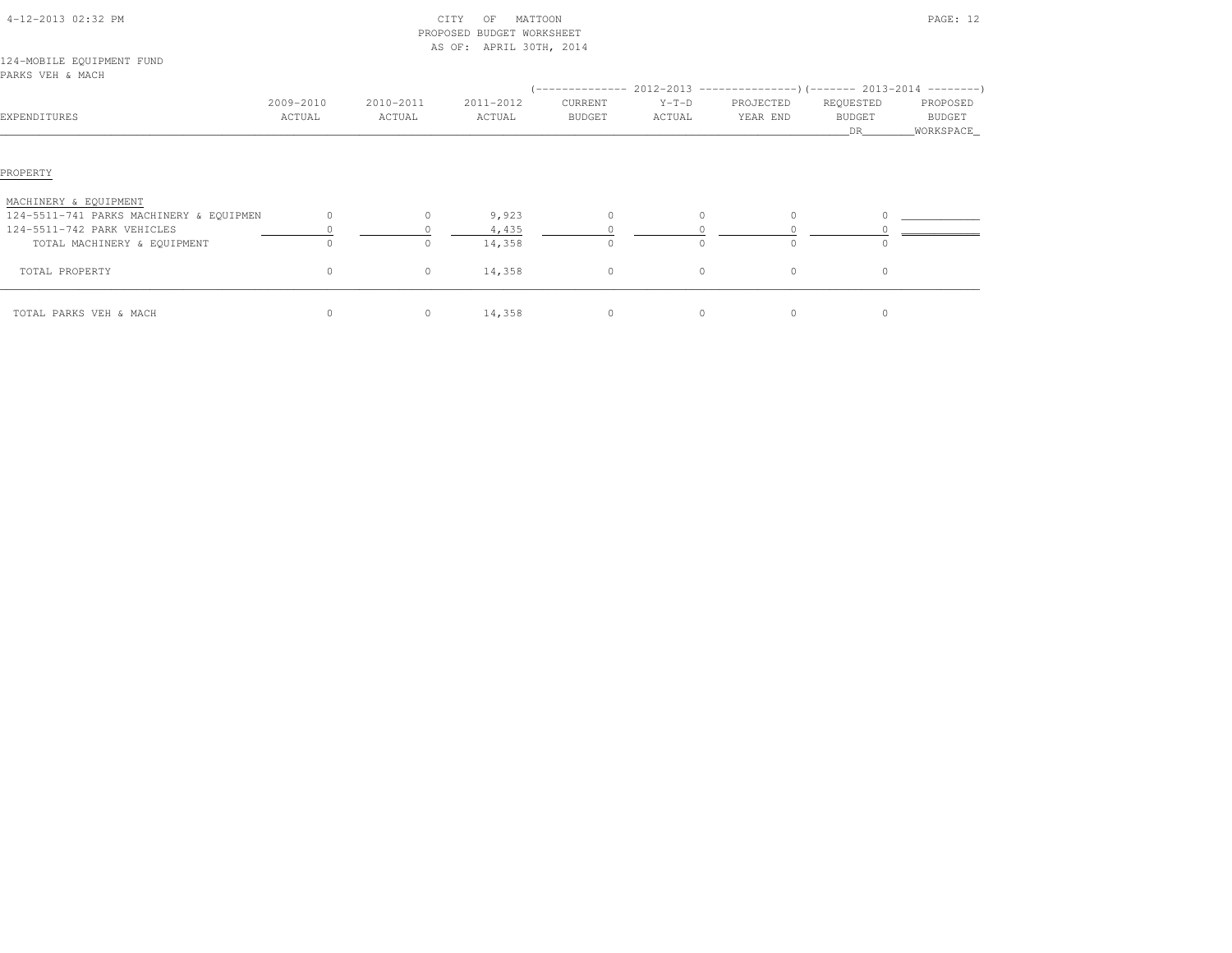|                                                                  |                     |                     | PROPOSED BUDGET WORKSHEET<br>AS OF: APRIL 30TH, 2014 |                   |                                                                                                    |                       |                                  |                                 |
|------------------------------------------------------------------|---------------------|---------------------|------------------------------------------------------|-------------------|----------------------------------------------------------------------------------------------------|-----------------------|----------------------------------|---------------------------------|
| 124-MOBILE EQUIPMENT FUND<br>LAKES VEH & MACH                    |                     |                     |                                                      |                   |                                                                                                    |                       |                                  |                                 |
| EXPENDITURES                                                     | 2009-2010<br>ACTUAL | 2010-2011<br>ACTUAL | 2011-2012<br>ACTUAL                                  | CURRENT<br>BUDGET | $(-$ -------------- 2012-2013 -----------------)(------- 2013-2014 ---------)<br>$Y-T-D$<br>ACTUAL | PROJECTED<br>YEAR END | REQUESTED<br><b>BUDGET</b><br>DR | PROPOSED<br>BUDGET<br>WORKSPACE |
| PROPERTY                                                         |                     |                     |                                                      |                   |                                                                                                    |                       |                                  |                                 |
| MACHINERY & EQUIPMENT<br>124-5512-741 LAKE MACHINERY & EQUIPMENT | $\circ$             | $\circ$             | $\Omega$                                             | $\circ$           | $\Omega$                                                                                           | $\Omega$              |                                  |                                 |
| 124-5512-742 LAKE VEHICLES                                       |                     |                     |                                                      |                   |                                                                                                    |                       | 18,000                           |                                 |
| TOTAL MACHINERY & EQUIPMENT                                      |                     |                     |                                                      |                   | $\Omega$                                                                                           | $\Omega$              | 18,000                           |                                 |
| TOTAL PROPERTY                                                   | $\circ$             | $\circ$             | $\circ$                                              | $\circ$           | $\circ$                                                                                            | $\circ$               | 18,000                           |                                 |
| TOTAL LAKES VEH & MACH                                           | $\circ$             | $\circ$             | 0                                                    | $\circ$           | $\circ$                                                                                            | $\circ$               | 18,000                           |                                 |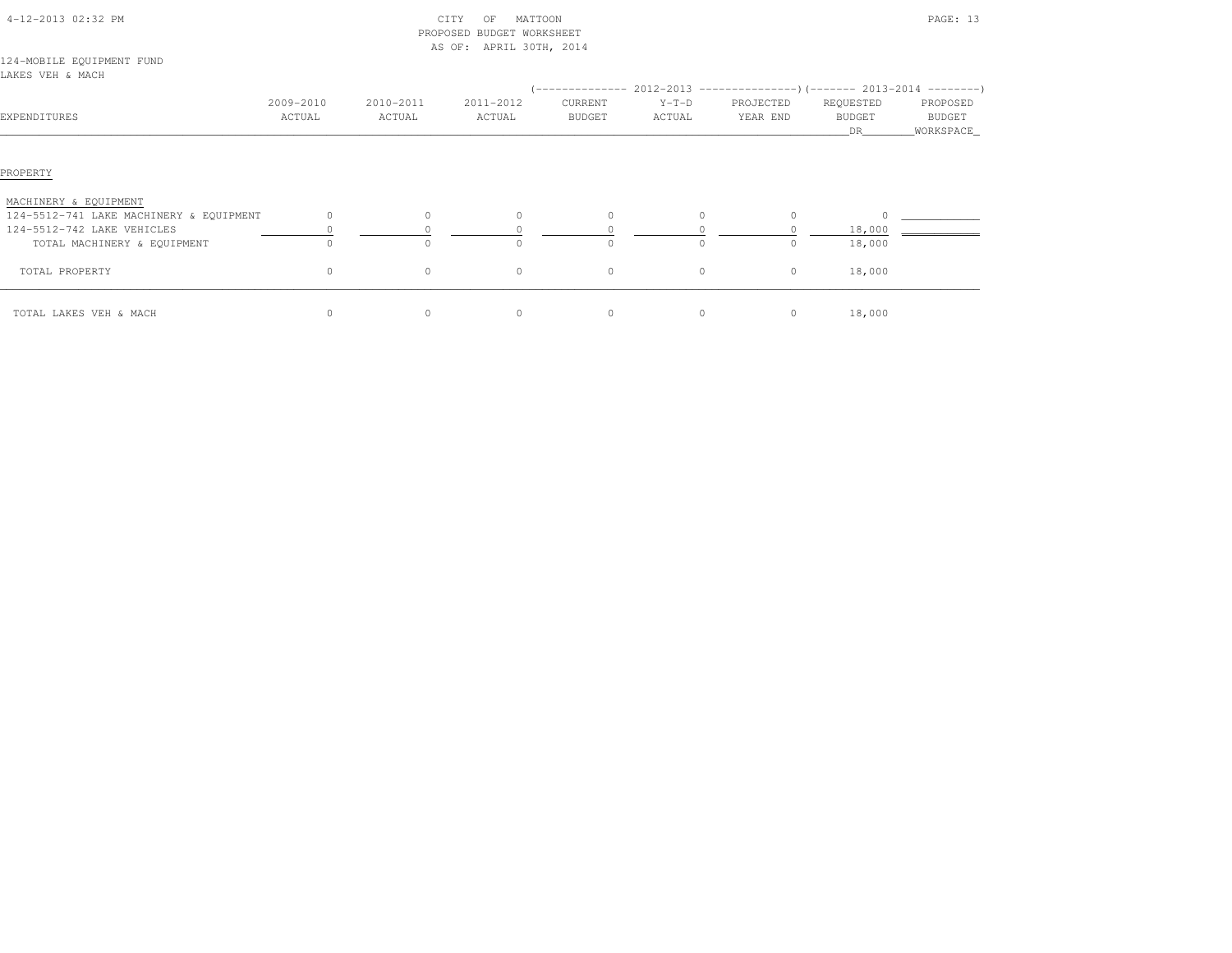| 4-12-2013 02:32 PM |  |
|--------------------|--|

## $\text{CITY}$  of MATTOON PAGE: 14 PROPOSED BUDGET WORKSHEETAS OF: APRIL 30TH, 2014

#### 124-MOBILE EQUIPMENT FUNDCEMETERY VEH & MACH

| EXPENDITURES                            | 2009-2010<br>ACTUAL        | 2010-2011<br>ACTUAL | 2011-2012<br>ACTUAL      | CURRENT<br><b>BUDGET</b> | $Y-T-D$<br>ACTUAL | PROJECTED<br>YEAR END | REQUESTED<br><b>BUDGET</b><br>DR | PROPOSED<br>BUDGET<br>WORKSPACE_ |  |  |  |
|-----------------------------------------|----------------------------|---------------------|--------------------------|--------------------------|-------------------|-----------------------|----------------------------------|----------------------------------|--|--|--|
| PROPERTY                                |                            |                     |                          |                          |                   |                       |                                  |                                  |  |  |  |
| MACHINERY & EQUIPMENT                   |                            |                     |                          |                          |                   |                       |                                  |                                  |  |  |  |
| 124-5570-741 CEMETERY MACHINERY & EQUIP | $\Omega$                   | $\circ$             | 10,412                   | $\circ$                  | $\circ$           | $\circ$               | 11,300                           |                                  |  |  |  |
| 124-5570-742 CEMETERY VEHICLES          |                            | 0                   | $\overline{\phantom{0}}$ | $\circ$                  | $\circ$           | $\circ$               | $\overline{0}$                   |                                  |  |  |  |
| TOTAL MACHINERY & EQUIPMENT             | $\overline{0}$<br>$\Omega$ | $\Omega$            | 10,412                   | $\Omega$                 | $\cap$            | $\Omega$              | 11,300                           |                                  |  |  |  |
|                                         |                            |                     |                          |                          |                   |                       |                                  |                                  |  |  |  |
| TOTAL PROPERTY                          | $\circ$                    | $\circ$             | 10,412                   | $\circ$                  | $\circ$           | $\circ$               | 11,300                           |                                  |  |  |  |
|                                         |                            |                     |                          |                          |                   |                       |                                  |                                  |  |  |  |
| TOTAL CEMETERY VEH & MACH               | $\circ$                    | $\circ$             | 10,412                   | $\circ$                  | $\circ$           | $\circ$               | 11,300                           |                                  |  |  |  |
|                                         |                            |                     |                          |                          |                   |                       |                                  |                                  |  |  |  |
| TOTAL EXPENDITURES                      | $\Omega$                   | $\circ$             | 541,969                  | 317,380                  | 389,003           | 421,856               | 398,252                          |                                  |  |  |  |
| REVENUE OVER/(UNDER) EXPENDITURES       | $\circ$                    | 0(                  | 541,969) (               | 317,380) (               | 389,003) (        | 421,856) (            | 398,252)                         |                                  |  |  |  |
| OTHER FINANCING SOURCES                 |                            |                     |                          |                          |                   |                       |                                  |                                  |  |  |  |
| 124-4901-021 TRFR FROM GEN FUND         | $\circ$                    | $\circ$             | 526,422                  | 443,471                  | 443,470           | 443, 471              | 235,329                          |                                  |  |  |  |
| 124-4911-021 TRFR FROM WATER FUND       | $\circ$                    | $\circ$             | 80,780                   | 77,479                   | 77,479            | 77,479                | 105,500                          |                                  |  |  |  |
| 124-4912-021 TRFR FROM SEWER FUND       | $\circ$                    | $\Omega$            | 130,792                  | 58,718                   | 58,718            | 58,718                | 87,000                           |                                  |  |  |  |
| TOTAL OTHER FINANCING SOURCES           | $\cap$                     | $\cap$              | 737,994                  | 579,668                  | 579,667           | 579,668               | 427,829                          |                                  |  |  |  |
| TOTAL OTHER FINANCING SOURCES (USES)    | $\circ$                    | $\circ$             | 737,994                  | 579,668                  | 579,667           | 579,668               | 427,829                          |                                  |  |  |  |
| REVENUES & OTHER SOURCES OVER/          |                            |                     |                          |                          |                   |                       |                                  |                                  |  |  |  |
| (UNDER) EXPENDITURES & OTHER (USES)     | $\circ$                    | $\circ$             | 196,025                  | 262,288                  | 190,663 157,812   |                       | 29,577                           |                                  |  |  |  |

\*\*\* END OF REPORT \*\*\*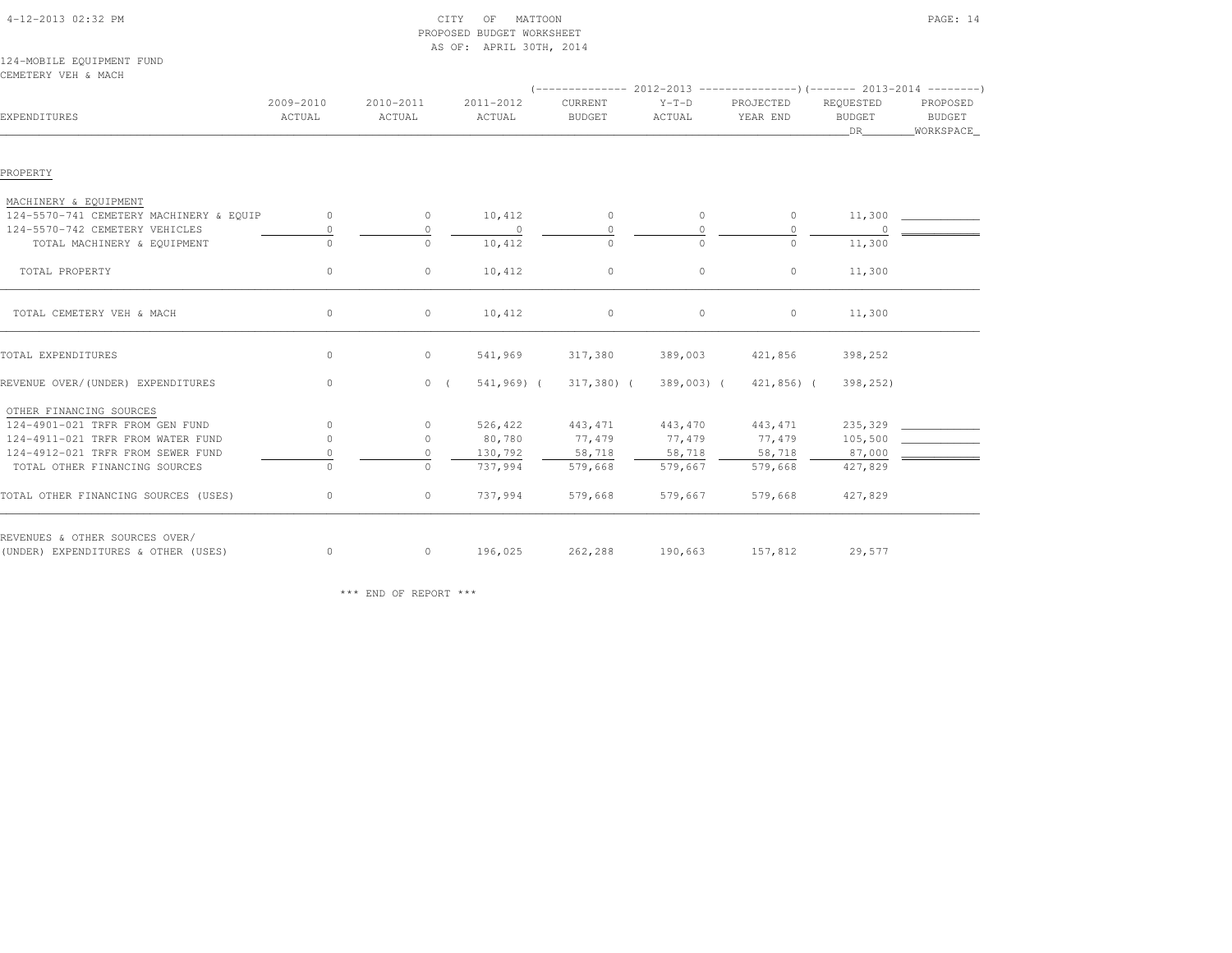| 4-12-2013 02:32 PM |  |
|--------------------|--|

### $\text{CITY}$  of MATTOON PAGE: 1 PROPOSED BUDGET WORKSHEETAS OF: APRIL 30TH, 2014

# 125-INSURANCE & TORT JDGMNT

| REVENUES                                | 2009-2010<br>ACTUAL | 2010-2011<br>ACTUAL | 2011-2012<br>ACTUAL | CURRENT<br><b>BUDGET</b> | $Y-T-D$<br>ACTUAL | PROJECTED<br>YEAR END | REQUESTED<br><b>BUDGET</b><br>DR | PROPOSED<br>BUDGET<br>WORKSPACE |
|-----------------------------------------|---------------------|---------------------|---------------------|--------------------------|-------------------|-----------------------|----------------------------------|---------------------------------|
| TAXES                                   |                     |                     |                     |                          |                   |                       |                                  |                                 |
| UNLIMITED RATE PROP TAX                 |                     |                     |                     |                          |                   |                       |                                  |                                 |
| 125-4123-010 PROPERTY TAXES             | $\circ$             | 0                   |                     | $\circ$                  |                   |                       |                                  |                                 |
| TOTAL UNLIMITED RATE PROP TAX           |                     | $\cap$              |                     | $\cap$                   |                   | $\cap$                |                                  |                                 |
| TOTAL TAXES                             | $\circ$             | $\circ$             | $\circ$             | $\circ$                  | $\circ$           | 0                     | 0                                |                                 |
| INVESTMENT EARNINGS                     |                     |                     |                     |                          |                   |                       |                                  |                                 |
| INTEREST EARNINGS                       |                     |                     |                     |                          |                   |                       |                                  |                                 |
| 125-4610-010 INTEREST EARNINGS          |                     | $\circ$             |                     | 0                        |                   | 0                     |                                  |                                 |
| TOTAL INTEREST EARNINGS                 |                     | $\circ$             |                     | $\Omega$                 |                   | $\cap$                |                                  |                                 |
| TOTAL INVESTMENT EARNINGS               | $\Omega$            | $\circ$             | $\circ$             | $\mathbb O$              | $\circ$           | $\circ$               | 0                                |                                 |
| CONTRIB & OTHER MISC REV                |                     |                     |                     |                          |                   |                       |                                  |                                 |
| CONTRIBUTIONS & MISC REV                |                     |                     |                     |                          |                   |                       |                                  |                                 |
| 125-4807-010 MISC. FINANCE DEPT REVENUE | 56,328              | 110,333             | 40,105              | 50,285                   | 119,301           | 96,443                | 96,340                           |                                 |
| TOTAL CONTRIBUTIONS & MISC REV          | 56,328              | 110,333             | 40,105              | 50,285                   | 119,301           | 96,443                | 96,340                           |                                 |
| TOTAL CONTRIB & OTHER MISC REV          | 56,328              | 110,333             | 40,105              | 50,285                   | 119,301           | 96,443                | 96,340                           |                                 |
| TOTAL REVENUES                          | 56,328              | 110,333             | 40,105              | 50,285                   | 119,301           | 96,443                | 96,340                           |                                 |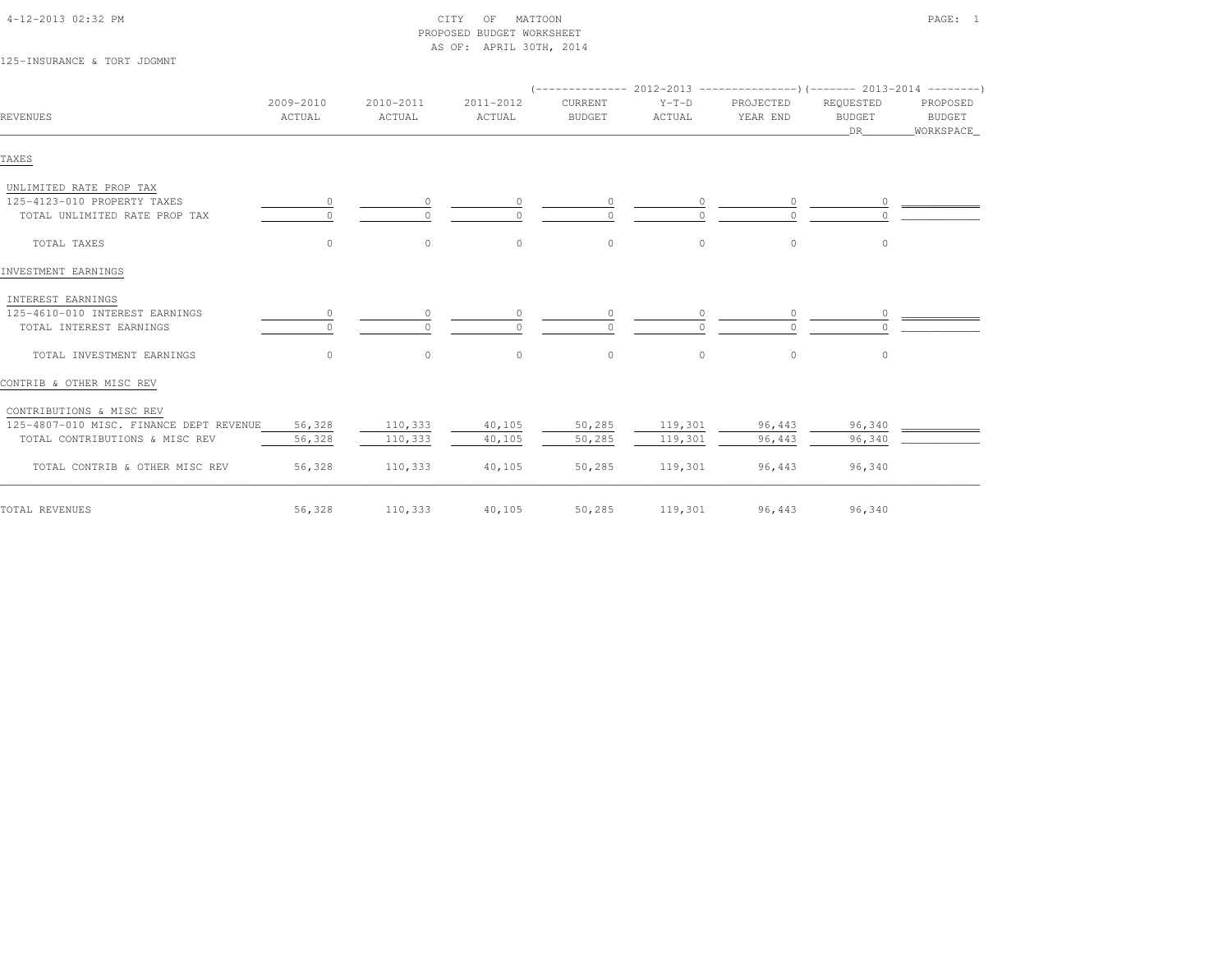|                                         |                     |                     | AS OF: APRIL 30TH, 2014 |                          |                   |                                  |                                  |                                         |
|-----------------------------------------|---------------------|---------------------|-------------------------|--------------------------|-------------------|----------------------------------|----------------------------------|-----------------------------------------|
| 125-INSURANCE & TORT JDGMNT             |                     |                     |                         |                          |                   |                                  |                                  |                                         |
| FINANCIAL ADMINISTRATION                |                     |                     |                         |                          |                   |                                  |                                  |                                         |
| EXPENDITURES                            | 2009-2010<br>ACTUAL | 2010-2011<br>ACTUAL | 2011-2012<br>ACTUAL     | CURRENT<br><b>BUDGET</b> | $Y-T-D$<br>ACTUAL | PROJECTED<br>YEAR END            | REQUESTED<br><b>BUDGET</b><br>DR | PROPOSED<br><b>BUDGET</b><br>WORKSPACE_ |
| EMPLOYEE BENEFITS                       |                     |                     |                         |                          |                   |                                  |                                  |                                         |
|                                         |                     |                     |                         |                          |                   |                                  |                                  |                                         |
| UNEMPLOYMNT COMPENSATION                |                     |                     |                         |                          |                   |                                  |                                  |                                         |
| 125-5150-240 UNEMPLOYMENT COMP.         | 20,094              | 24,163              | 48,819                  | 51,953                   | 47,373            | 51,953                           | 45,987                           |                                         |
| TOTAL UNEMPLOYMNT COMPENSATION          | 20,094              | 24,163              | 48,819                  | 51,953                   | 47,373            | 51,953                           | 45,987                           |                                         |
| WORKER'S COMPENSATION                   |                     |                     |                         |                          |                   |                                  |                                  |                                         |
| 125-5150-250 WORKERS' COMPENSATION      | 510,170             | 452,667             | 470,780                 | 445,480                  | 393,152           | 445,480                          | 446,477                          |                                         |
| TOTAL WORKER'S COMPENSATION             | 510,170             | 452,667             | 470,780                 | 445,480                  | 393,152           | 445,480                          | 446,477                          |                                         |
| TOTAL EMPLOYEE BENEFITS                 | 530,264             | 476,830             | 519,599                 | 497,433                  | 440,525           | 497, 433                         | 492,464                          |                                         |
| OTHER PURCHASED SERVICES                |                     |                     |                         |                          |                   |                                  |                                  |                                         |
| PROFESSIONAL SERVICES                   |                     |                     |                         |                          |                   |                                  |                                  |                                         |
| 125-5150-519 OTHER PROFESSIONAL SERVICE | 8,989               | 18,239              | 30,787                  | 19,500                   | 45,564            | 35,680                           | 28,235                           |                                         |
| TOTAL PROFESSIONAL SERVICES             | 8,989               | 18,239              | 30,787                  | 19,500                   | 45,564            | 35,680                           | 28,235                           |                                         |
| INSURANCE                               |                     |                     |                         |                          |                   |                                  |                                  |                                         |
| 125-5150-523 PROPERTY & CASUALTY INSURA | 241,909             | 263,019             | 193,974                 | 195,508                  | 239,725           | 238,616                          | 286,807                          |                                         |
| 125-5150-526 BOILER & MACHINERY INSURAN | $\circ$             | $\circ$             | $\circ$                 | $\circ$                  | $\circ$           | $\circ$                          |                                  |                                         |
| 125-5150-527 SELF INSURED RETENTION/DED | 12,552              | 48,463              | 28,538                  | 45,000                   | 18,692            | 45,000                           | 45,000                           |                                         |
| 125-5150-528 UNINSURED JUDGEMENTS       | $\circ$             | $\Omega$            | 850                     | $\Omega$                 | $\Omega$          | $\circ$                          |                                  |                                         |
| TOTAL INSURANCE                         | 254,461             | 311,482             | 223,362                 | 240,508                  | 258,417           | 283,616                          | 331,807                          |                                         |
| COMMUNICATION                           |                     |                     |                         |                          |                   |                                  |                                  |                                         |
| 125-5150-531 POSTAGE                    | $\circ$             | $\circ$             | $\overline{0}$          | $\circ$                  | $\overline{0}$    | $\begin{array}{c} 0 \end{array}$ |                                  |                                         |
| TOTAL COMMUNICATION                     | $\theta$            | $\Omega$            | $\Omega$                | $\bigcap$                |                   |                                  |                                  |                                         |
| TOTAL OTHER PURCHASED SERVICES          | 263,450             | 329,722             | 254,150                 | 260,008                  | 303,980           | 319,296                          | 360,042                          |                                         |
| TOTAL FINANCIAL ADMINISTRATION          | 793,714             | 806,552             | 773,748                 | 757,441                  | 744,505           | 816,729                          | 852,506                          |                                         |
| TOTAL EXPENDITURES                      | 793,714             | 806,552             | 773,748                 | 757,441                  | 744,505           | 816,729                          | 852,506                          |                                         |
| REVENUE OVER/(UNDER) EXPENDITURES       | 737,386) (          | 696,218) (          | 733,643) (              | 707,156) (               | 625,204) (        | 720,287) (                       | 756,166)                         |                                         |
| OTHER FINANCING SOURCES                 |                     |                     |                         |                          |                   |                                  |                                  |                                         |
| 125-4901-010 INTERFUND XFRS FROM GEN FU | $\circ$             | $\circ$             | 91,898                  | $\circ$                  | 0                 | $\Omega$                         | 0                                |                                         |
| 125-4901-021 INTERFUND CHG - GENERAL FU | 540,779             | 525,235             | 356,672                 | 497,291                  | $\mathbb O$       | 497,291                          | 527,951                          |                                         |
| 125-4903-010 INTERFUND XFR-HOTEL MOTEL  | $\circ$             | $\circ$             | $\circ$                 | $\circ$                  | $\circ$           | $\circ$                          | $\Omega$                         |                                         |
| 125-4903-021 INTERFUND CHG - HOTEL TAX  | 393                 | 332                 | 418                     | 1,023                    | $\circ$           | 1,023                            | 1,198                            |                                         |
| 125-4911-010 INTERFUND XFRS FROM WATER  | $\circ$             | $\circ$             | $\circ$                 | $\Omega$                 | $\circ$           | $\cap$                           |                                  |                                         |
| 125-4911-021 INTERFUND CHG - WATER FUND | 81,361              | 67,979              | 72,227                  | 77,155                   | $\mathbb O$       | 77,155                           | 81,793                           |                                         |
| 125-4912-010 INTERFUND XFRS FROM SEWER  | $\Omega$            | $\circ$             | $\bigcap$               | $\Omega$                 | $\Omega$          | $\cap$                           | <sup>n</sup>                     |                                         |
| 125-4912-021 INTERFUND CHG - SEWER FUND | 94,152              | 93,910              | 106,813                 | 119,599                  | $\cap$            | 119,599                          | 132,225                          |                                         |

 4-12-2013 02:32 PM CITY OF MATTOON PAGE: 2PROPOSED BUDGET WORKSHEET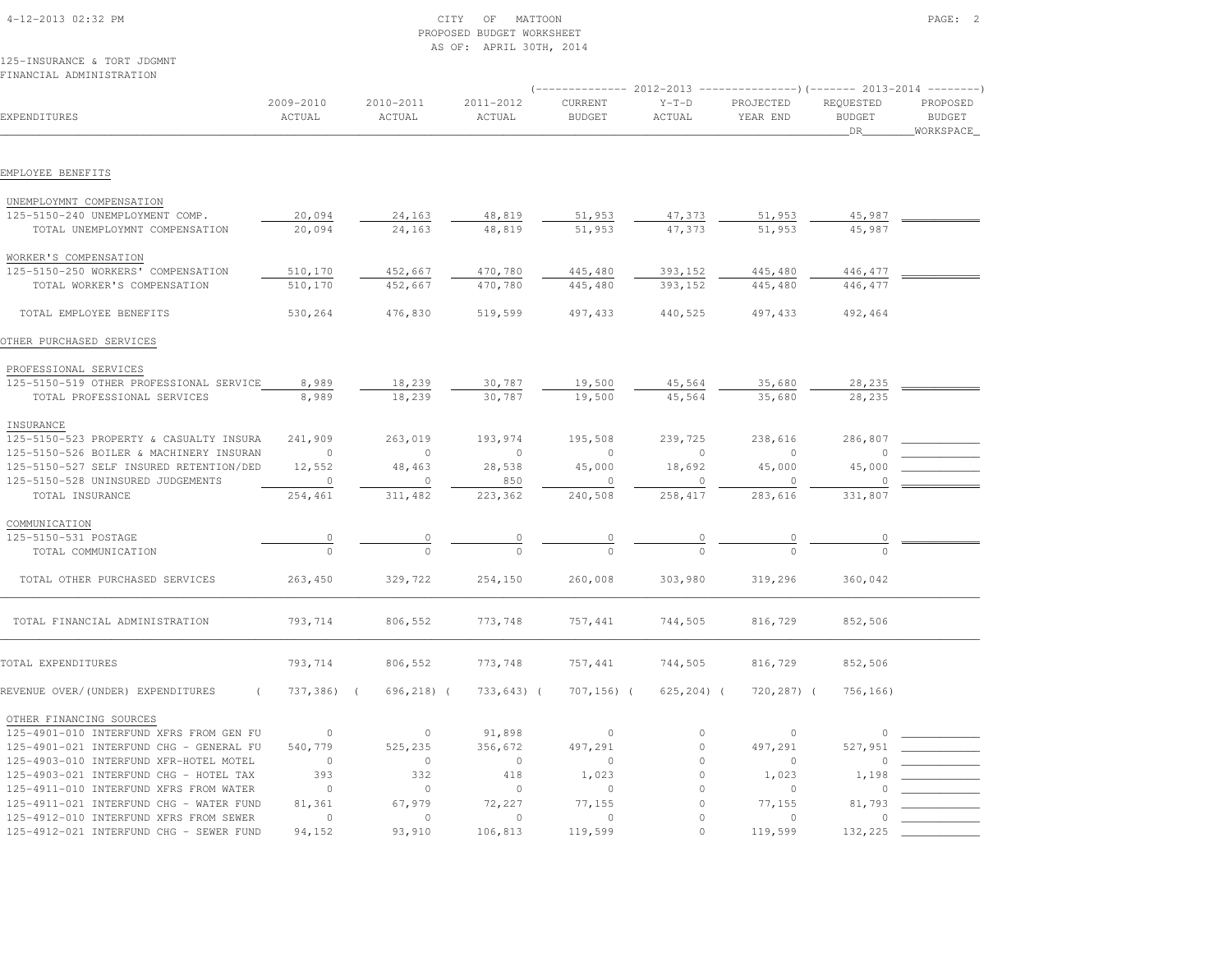# 4-12-2013 02:32 PM CITY OF MATTOON PAGE: 3 PROPOSED BUDGET WORKSHEETAS OF: APRIL 30TH, 2014

125-INSURANCE & TORT JDGMNTFINANCIAL ADMINISTRATION

|                                         |           |           |           | '--------------- 2012-2013 ---------------------- 2013-2014 ---------- |            |           |               |                                                                                                                                                                                                                                 |
|-----------------------------------------|-----------|-----------|-----------|------------------------------------------------------------------------|------------|-----------|---------------|---------------------------------------------------------------------------------------------------------------------------------------------------------------------------------------------------------------------------------|
|                                         | 2009-2010 | 2010-2011 | 2011-2012 | CURRENT                                                                | $Y-T-D$    | PROJECTED | REQUESTED     | PROPOSED                                                                                                                                                                                                                        |
| EXPENDITURES                            | ACTUAL    | ACTUAL    | ACTUAL    | <b>BUDGET</b>                                                          | ACTUAL     | YEAR END  | <b>BUDGET</b> | BUDGET                                                                                                                                                                                                                          |
|                                         |           |           |           |                                                                        |            |           | DR.           | WORKSPACE_                                                                                                                                                                                                                      |
| 125-4913-010 INTERFUND XFRS - CEMETERY  | $\cap$    |           | $\cap$    | $\cap$                                                                 | $\Omega$   |           |               |                                                                                                                                                                                                                                 |
| 125-4913-021 INTERFUND CHG - CEMETERY F | 7,678     |           |           |                                                                        |            |           |               | $\sim$ . The set of the set of the set of the set of the set of the set of the set of the set of the set of the set of the set of the set of the set of the set of the set of the set of the set of the set of the set of the s |
| 125-4917-010 INTERFUND XFRS - LIBRARY F |           |           |           |                                                                        |            |           |               |                                                                                                                                                                                                                                 |
| 125-4917-021 INTERFUND CHG - LIBRARY FU | 13,023    | 8,763     | 10,267    | 12,089                                                                 | 12,875     | 12,089    | 12,999        |                                                                                                                                                                                                                                 |
| TOTAL OTHER FINANCING SOURCES           | 737,386   | 696,218   | 638,295   | 707,156                                                                | 12,875     | 707,157   | 756,166       |                                                                                                                                                                                                                                 |
| OTHER FINANCING (USES)                  |           |           |           |                                                                        |            |           |               |                                                                                                                                                                                                                                 |
| 125-5944-822 INTRFD TRNFRS - CAPITAL PR | $\Omega$  |           |           |                                                                        |            |           |               |                                                                                                                                                                                                                                 |
| TOTAL OTHER FINANCING (USES)            |           |           |           |                                                                        |            |           |               |                                                                                                                                                                                                                                 |
| TOTAL OTHER FINANCING SOURCES (USES)    | 737,386   | 696,218   | 638,295   | 707,156                                                                | 12,875     | 707,157   | 756,166       |                                                                                                                                                                                                                                 |
| REVENUES & OTHER SOURCES OVER/          |           |           |           |                                                                        |            |           |               |                                                                                                                                                                                                                                 |
| (UNDER) EXPENDITURES & OTHER (USES)     |           | 0(        | 95,348)   | 0(                                                                     | 612,329) ( | 13, 130)  | $\circ$       |                                                                                                                                                                                                                                 |

\*\*\* END OF REPORT \*\*\*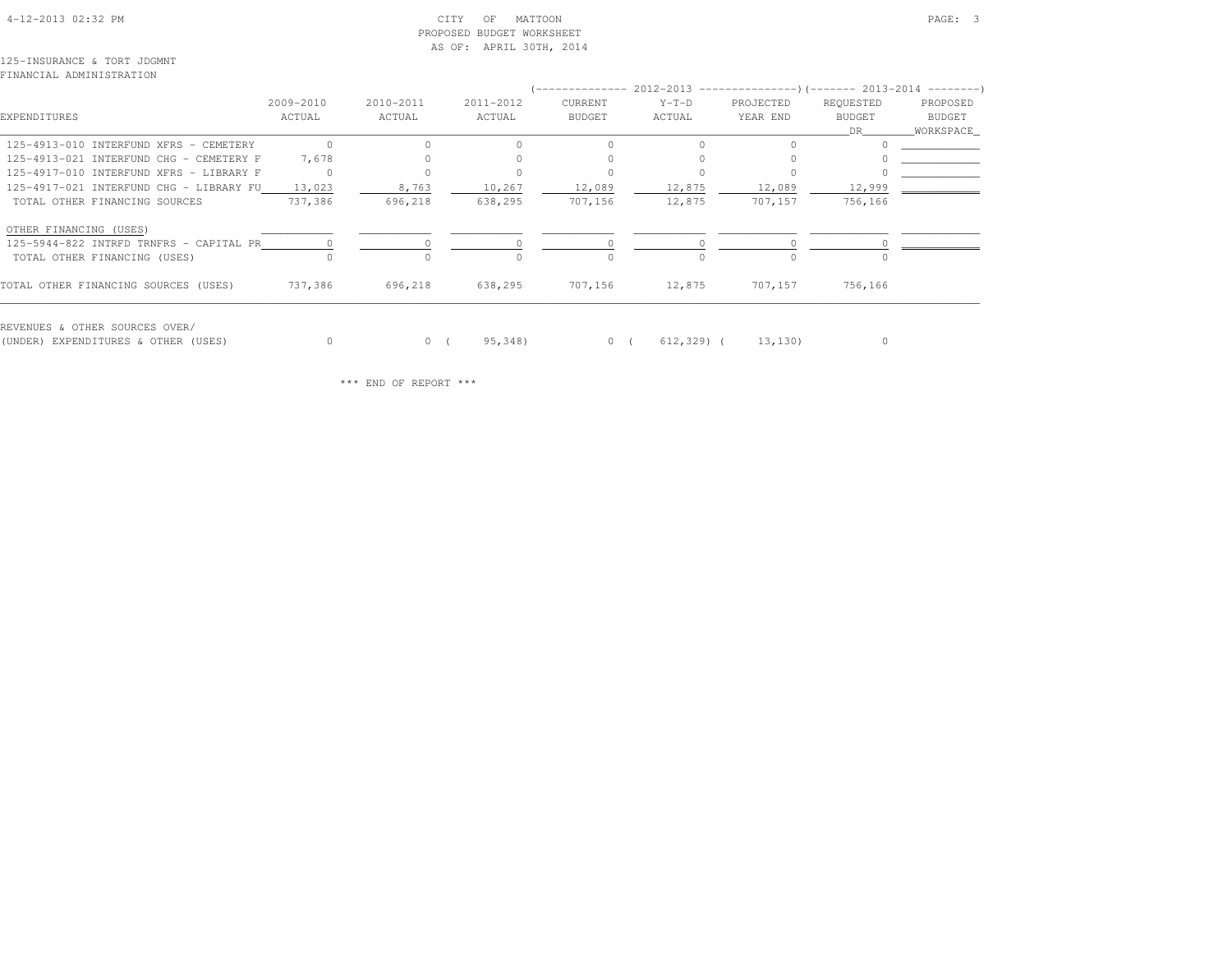| REVENUES                                  | 2009-2010<br>ACTUAL | 2010-2011<br>ACTUAL | 2011-2012<br>ACTUAL | CURRENT<br><b>BUDGET</b> | $Y-T-D$<br>ACTUAL | PROJECTED<br>YEAR END | REQUESTED<br><b>BUDGET</b><br>DR | PROPOSED<br><b>BUDGET</b><br>_WORKSPACE_ |
|-------------------------------------------|---------------------|---------------------|---------------------|--------------------------|-------------------|-----------------------|----------------------------------|------------------------------------------|
| INTERGOVERNMENTAL REV                     |                     |                     |                     |                          |                   |                       |                                  |                                          |
| FEDERAL GOVT GRANTS                       |                     |                     |                     |                          |                   |                       |                                  |                                          |
| 126-4311-023 FED'L OPER. CATEGORICAL GR   | 210,000             | $\overline{0}$      | 287,922             | 170,000                  | 124,481 126,000   |                       | 126,000                          |                                          |
| 126-4313-023 FEDERAL CAPITAL GRANTS       | $\sim$ 0            | $\circ$             | $\circ$             | $\sim$ 0                 | 12,822            | $\sim$ 0              |                                  |                                          |
| TOTAL FEDERAL GOVT GRANTS                 | 210,000             | $\Omega$            | 287,922             | 170,000                  | 137,303           | 126,000               | 126,000                          |                                          |
| STATE GOVT GRANTS                         |                     |                     |                     |                          |                   |                       |                                  |                                          |
| 126-4321-022 STATE OPERATING GRANT        | $\bigcirc$          | 139                 | $\circ$             | $\circ$                  | $\circ$           | $\circ$               | $\Omega$                         |                                          |
| 126-4323-023 STATE CAPITAL GRANTS         |                     | $\circ$             | $\circ$             | $\circ$                  | $\circ$           | $\Omega$              |                                  |                                          |
| TOTAL STATE GOVT GRANTS                   |                     | 139                 |                     | $\Omega$                 |                   | $\cap$                |                                  |                                          |
| TOTAL INTERGOVERNMENTAL REV               | 210,000             | 139                 |                     | 287,922 170,000          |                   | 137,303 126,000       | 126,000                          |                                          |
| CONTRIB & OTHER MISC REV                  |                     |                     |                     |                          |                   |                       |                                  |                                          |
| CONTRIBUTIONS & MISC REV                  |                     |                     |                     |                          |                   |                       |                                  |                                          |
| 126-4800-023 CONTRIBUTIONS & OTHER MISC 0 |                     | $\circ$             | $\circ$             | $\overline{0}$           |                   | $\circ$               |                                  |                                          |
| TOTAL CONTRIBUTIONS & MISC REV            |                     |                     |                     |                          |                   |                       |                                  |                                          |
| TOTAL CONTRIB & OTHER MISC REV            | $\circ$             | $\circ$             | $\circ$             | $\circ$                  | $\circ$           | $\circ$               | $\circ$                          |                                          |
| TOTAL REVENUES                            | 210,000             | 139                 | 287,922             | 170,000                  |                   | 137,303 126,000       | 126,000                          |                                          |

 4-12-2013 02:32 PM CITY OF MATTOON PAGE: 1PROPOSED BUDGET WORKSHEET

AS OF: APRIL 30TH, 2014

126-HOME REHAB GRANT FUND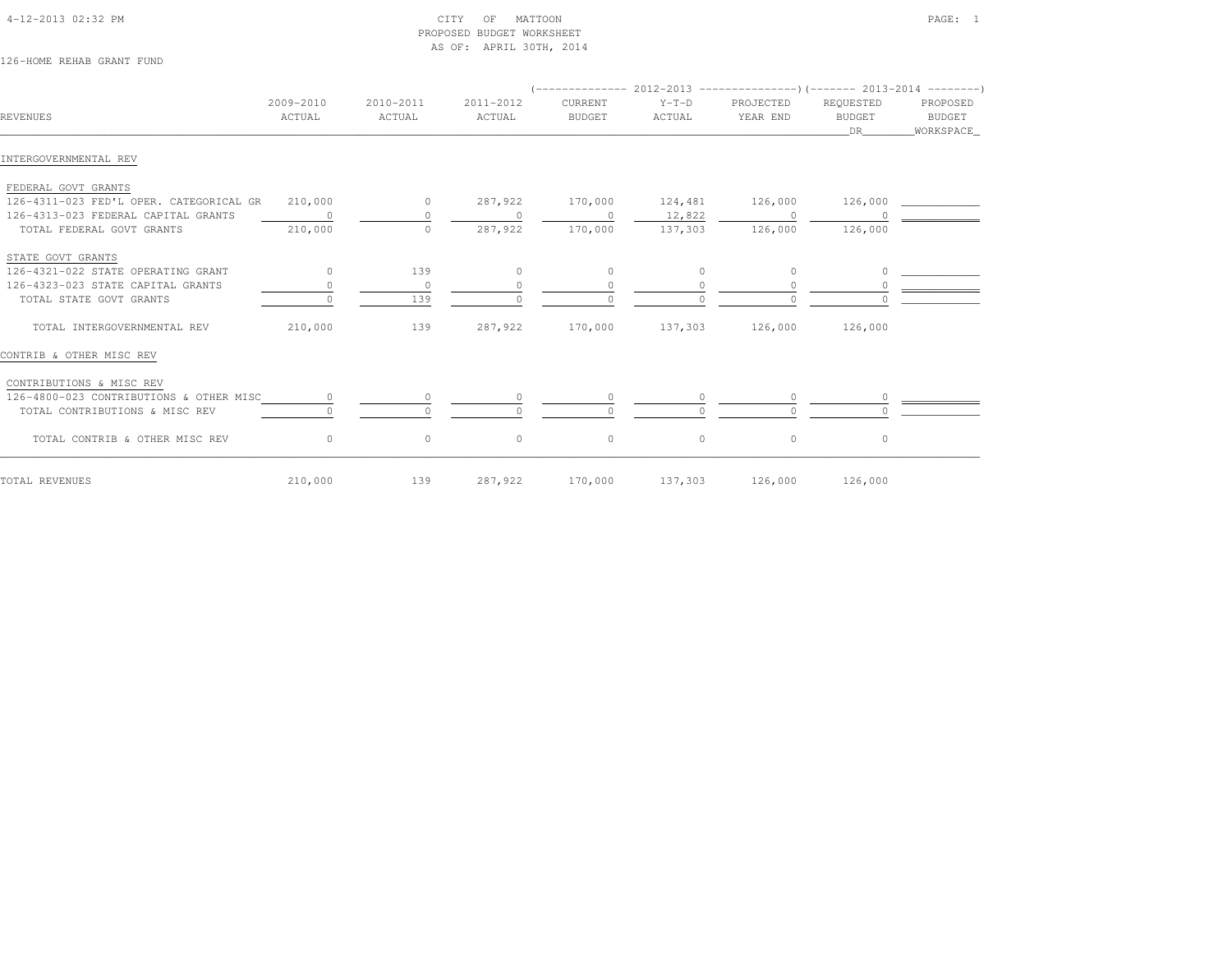| 4-12-2013 02:32 PM                                    |                     | CITY<br>PROPOSED BUDGET WORKSHEET<br>AS OF: APRIL 30TH, 2014 |                     |                          | PAGE: 2           |                                                                              |                                  |                                        |
|-------------------------------------------------------|---------------------|--------------------------------------------------------------|---------------------|--------------------------|-------------------|------------------------------------------------------------------------------|----------------------------------|----------------------------------------|
| 126-HOME REHAB GRANT FUND<br>CDAP HOME REHABILITATION |                     |                                                              |                     |                          |                   |                                                                              |                                  |                                        |
|                                                       |                     |                                                              |                     |                          |                   | $($ -------------- 2012-2013 ----------------) (------- 2013-2014 ---------) |                                  |                                        |
| EXPENDITURES                                          | 2009-2010<br>ACTUAL | 2010-2011<br>ACTUAL                                          | 2011-2012<br>ACTUAL | CURRENT<br><b>BUDGET</b> | $Y-T-D$<br>ACTUAL | PROJECTED<br>YEAR END                                                        | REQUESTED<br><b>BUDGET</b><br>DR | PROPOSED<br><b>BUDGET</b><br>WORKSPACE |
| PURCHASED PROP MAINT SRV                              |                     |                                                              |                     |                          |                   |                                                                              |                                  |                                        |
| CONSTRUCTION SERVICES                                 |                     |                                                              |                     |                          |                   |                                                                              |                                  |                                        |
| 126-5601-459 OTHER CONSTRUCTION SVCS                  | 173,742             | 139                                                          | 233,528             | 144,500                  | 115,804           | 120,000                                                                      | 120,000                          |                                        |
| TOTAL CONSTRUCTION SERVICES                           | 173,742             | 139                                                          | 233,528             | 144,500                  | 115,804           | 120,000                                                                      | 120,000                          |                                        |
| TOTAL PURCHASED PROP MAINT SRV                        | 173,742             | 139                                                          | 233,528             | 144,500                  | 115,804           | 120,000                                                                      | 120,000                          |                                        |
| OTHER PURCHASED SERVICES                              |                     |                                                              |                     |                          |                   |                                                                              |                                  |                                        |
| PROFESSIONAL SERVICES                                 |                     |                                                              |                     |                          |                   |                                                                              |                                  |                                        |
| 126-5601-519 OTHER PROFESSIONAL SERVICE               | 36,247              | 0                                                            | 54,394              | 25,500                   | 12,154            | 6,000                                                                        | 6,000                            |                                        |
| TOTAL PROFESSIONAL SERVICES                           | 36,247              | $\Omega$                                                     | 54,394              | 25,500                   | 12,154            | 6,000                                                                        | 6,000                            |                                        |
| TOTAL OTHER PURCHASED SERVICES                        | 36,247              | $\circ$                                                      | 54,394              | 25,500                   | 12,154            | 6,000                                                                        | 6,000                            |                                        |
| TOTAL CDAP HOME REHABILITATION                        | 209,989             | 139                                                          | 287,922             | 170,000                  | 127,958           | 126,000                                                                      | 126,000                          |                                        |
| TOTAL EXPENDITURES                                    | 209,989             | 139                                                          | 287,922             | 170,000                  | 127,958           | 126,000                                                                      | 126,000                          |                                        |
| REVENUE OVER/(UNDER) EXPENDITURES                     | 11                  | $\circ$                                                      | $\circ$             | $\circ$                  | 9,345             | $\circ$                                                                      | $\circ$                          |                                        |

\*\*\* END OF REPORT \*\*\*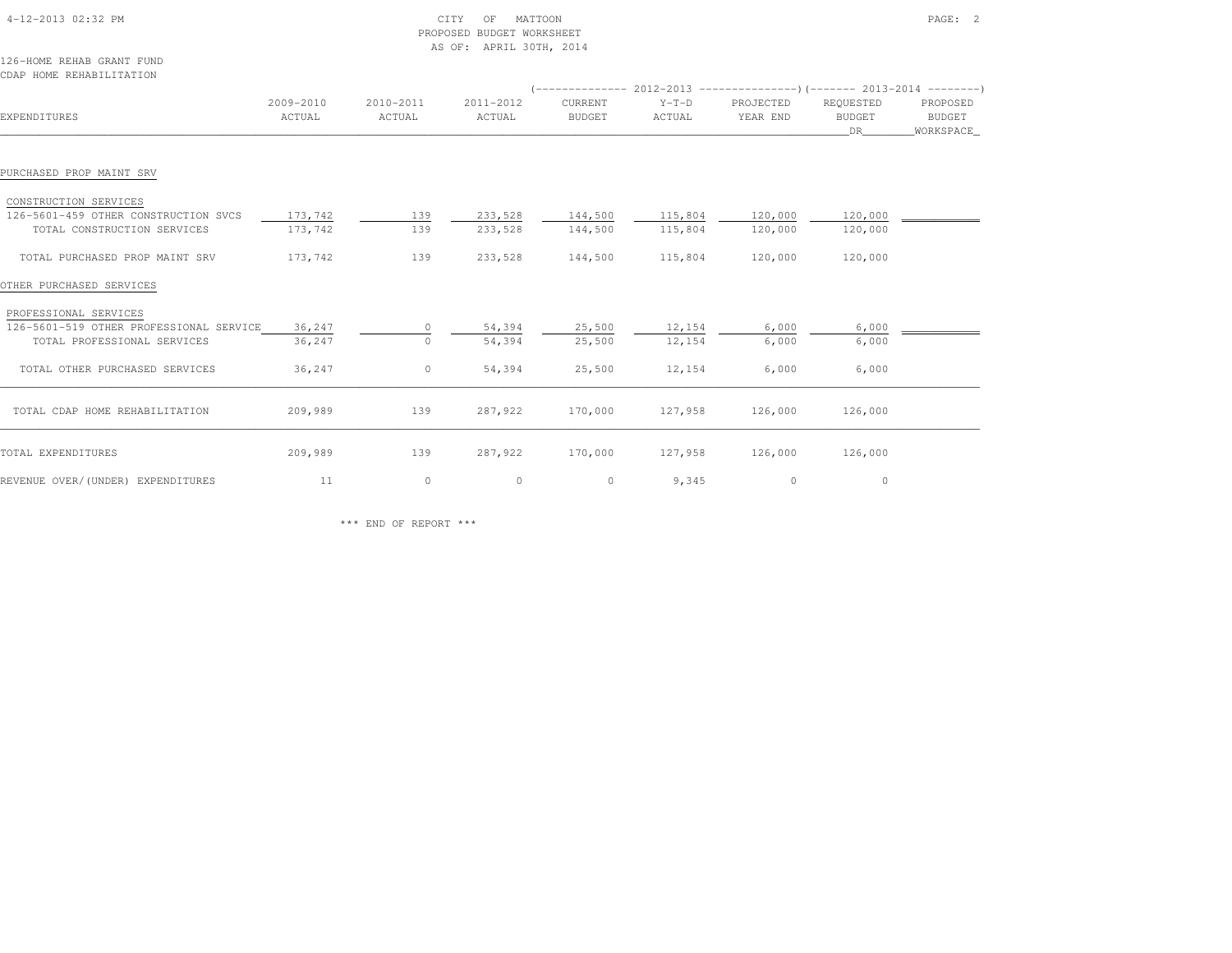| 4-12-2013 02:32 PM |  |  |
|--------------------|--|--|

# $\begin{array}{ccc} \text{CITY} & \text{OF} & \text{MATION} \end{array}$  PROPOSED BUDGET WORKSHEETAS OF: APRIL 30TH, 2014

127-REVOLVING LOAN FUND

|                                         |                     | 2010-2011<br>ACTUAL |                     |                          |                   |                       |                            |                    |
|-----------------------------------------|---------------------|---------------------|---------------------|--------------------------|-------------------|-----------------------|----------------------------|--------------------|
| REVENUES                                | 2009-2010<br>ACTUAL |                     | 2011-2012<br>ACTUAL | CURRENT<br><b>BUDGET</b> | $Y-T-D$<br>ACTUAL | PROJECTED<br>YEAR END | REQUESTED<br><b>BUDGET</b> | PROPOSED<br>BUDGET |
|                                         |                     |                     |                     |                          |                   |                       | DR —                       | WORKSPACE          |
| INVESTMENT EARNINGS                     |                     |                     |                     |                          |                   |                       |                            |                    |
| INTEREST EARNINGS                       |                     |                     |                     |                          |                   |                       |                            |                    |
| 127-4610-022 INTEREST EARNINGS          | 21,226              | 20,240              | 1,324               | 1,250                    | 924               | 1,002                 | 1,000                      |                    |
| TOTAL INTEREST EARNINGS                 | 21,226              | 20,240              | 1,324               | 1,250                    | 924               | 1,002                 | 1,000                      |                    |
| REVOLVING LOAN FUND                     |                     |                     |                     |                          |                   |                       |                            |                    |
| 127-4630-022 REVOLVING LOAN FUND REPAYM | $\Omega$            | $\circ$             | 120,947             | 120,000                  | 107,146           | 112,799               | 110,123                    |                    |
| TOTAL REVOLVING LOAN FUND               |                     | $\circ$             | 120,947             | 120,000                  | 107,146           | 112,799               | 110,123                    |                    |
| NET INCREASE (DECREASE)                 |                     |                     |                     |                          |                   |                       |                            |                    |
| 127-4640-022 NET INCREASE (DECREASE) IN |                     | $\circ$             |                     |                          |                   |                       |                            |                    |
| TOTAL NET INCREASE (DECREASE)           |                     | $\Omega$            | $\cap$              | $\Omega$                 |                   | $\cap$                |                            |                    |
| RENTS & ROYALTIES                       |                     |                     |                     |                          |                   |                       |                            |                    |
| 127-4650-022 GAIN(LOSS) ON SALE OF INVE |                     |                     |                     |                          |                   |                       |                            |                    |
| TOTAL RENTS & ROYALTIES                 |                     | $\Omega$            |                     |                          |                   | $\Omega$              |                            |                    |
| TOTAL INVESTMENT EARNINGS               | 21,226              | 20,240              | 122,271             | 121,250                  | 108,070           | 113,802               | 111,123                    |                    |
| TOTAL REVENUES                          | 21,226              | 20,240              | 122,271             | 121,250                  | 108,070           | 113,802               | 111,123                    |                    |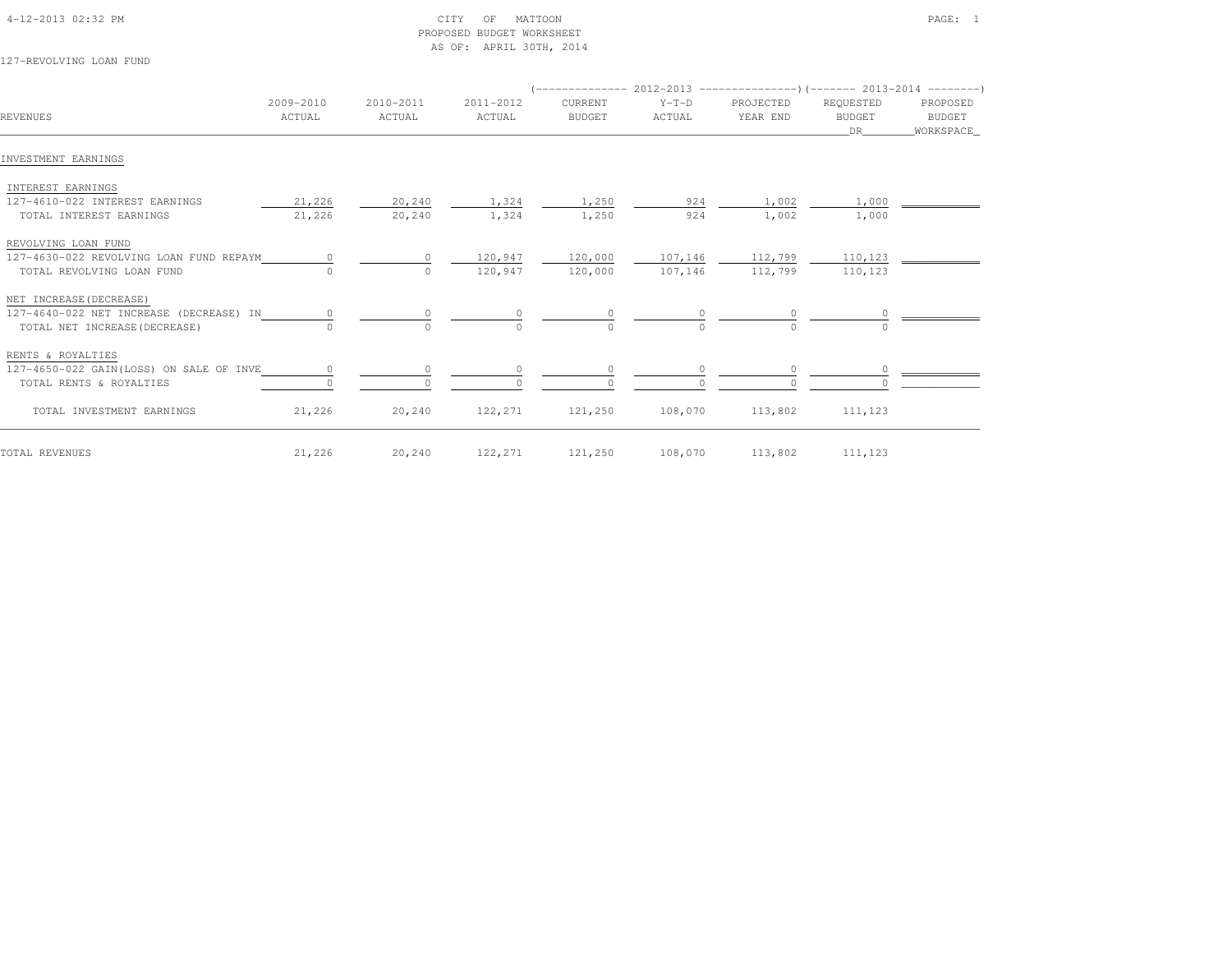|                                                                       |                     |                     | AS OF: APRIL 30TH, 2014 |                          |                            |                                                                               |                                  |                                   |
|-----------------------------------------------------------------------|---------------------|---------------------|-------------------------|--------------------------|----------------------------|-------------------------------------------------------------------------------|----------------------------------|-----------------------------------|
| 127-REVOLVING LOAN FUND<br>REVOLVING LOANS                            |                     |                     |                         |                          |                            |                                                                               |                                  |                                   |
|                                                                       |                     |                     |                         |                          |                            | $(-$ -------------- 2012-2013 -----------------) (------- 2013-2014 --------) |                                  |                                   |
| EXPENDITURES                                                          | 2009-2010<br>ACTUAL | 2010-2011<br>ACTUAL | 2011-2012<br>ACTUAL     | CURRENT<br><b>BUDGET</b> | $Y-T-D$<br>ACTUAL          | PROJECTED<br>YEAR END                                                         | REQUESTED<br><b>BUDGET</b><br>DR | PROPOSED<br>BUDGET<br>_WORKSPACE_ |
| OTHER PURCHASED SERVICES                                              |                     |                     |                         |                          |                            |                                                                               |                                  |                                   |
|                                                                       |                     |                     |                         |                          |                            |                                                                               |                                  |                                   |
| PROFESSIONAL SERVICES                                                 |                     |                     |                         |                          |                            |                                                                               |                                  |                                   |
| 127-5652-513 AUDITING SERVICES                                        | 1,100               | 1,100               | $\circ$                 | 1,100                    | $\overline{0}$             | $\overline{0}$                                                                | 1,100                            |                                   |
| 127-5652-519 OTHER PROFESSIONAL SERVICE                               | 810                 | 90                  | 90                      | 500                      | 2,583                      | 3,416                                                                         | 2,500                            |                                   |
| TOTAL PROFESSIONAL SERVICES                                           | 1,910               | 1,190               | 90                      | 1,600                    | 2,583                      | 3,416                                                                         | 3,600                            |                                   |
| TOTAL OTHER PURCHASED SERVICES                                        | 1,910               | 1,190               | 90                      | 1,600                    | 2,583                      | 3,416                                                                         | 3,600                            |                                   |
| OTHER OBJECTS                                                         |                     |                     |                         |                          |                            |                                                                               |                                  |                                   |
| FINANCIAL TRANS OBJECTS                                               |                     |                     |                         |                          |                            |                                                                               |                                  |                                   |
| 127-5652-826 SPECIAL ITEMS                                            |                     |                     | $\frac{0}{0}$ –         | 126,650                  | 38,200                     | 38,200                                                                        | 107,523                          |                                   |
| TOTAL FINANCIAL TRANS OBJECTS                                         |                     |                     |                         | 126,650                  | 38,200                     | 38,200                                                                        | 107,523                          |                                   |
| SPECIAL EVENT OBJECTS                                                 |                     |                     |                         |                          |                            |                                                                               |                                  |                                   |
| 127-5652-830 BAD DEBT EXPENSE                                         | 0                   | 0                   | $\circ$                 |                          |                            |                                                                               | $\begin{array}{c} 0 \end{array}$ |                                   |
| TOTAL SPECIAL EVENT OBJECTS                                           | $\Omega$            | $\cap$              | $\cap$                  | $\frac{0}{0}$            | $\frac{0}{0}$              |                                                                               |                                  |                                   |
| TOTAL OTHER OBJECTS                                                   | $\circ$             | $\circ$             | $\circ$                 | 126,650                  | 38,200                     | 38,200                                                                        | 107,523                          |                                   |
| TOTAL REVOLVING LOANS                                                 | 1,910               | 1,190               | 90                      | 128,250                  | 40,783                     | 41,616                                                                        | 111,123                          |                                   |
| TOTAL EXPENDITURES                                                    | 1,910               | 1,190               | 90                      | 128,250                  | 40,783                     | 41,616                                                                        | 111,123                          |                                   |
| REVENUE OVER/(UNDER) EXPENDITURES                                     | 19,316              | 19,050              | $122, 181$ (            | 7,000)                   | 67,287                     | 72,186                                                                        | $\circ$                          |                                   |
| OTHER FINANCING SOURCES<br>127-4901-022 INTERFUND XFRS FROM GEN. F    |                     |                     |                         |                          |                            |                                                                               |                                  |                                   |
| TOTAL OTHER FINANCING SOURCES                                         | $\overline{0}$      | $\Omega$            | 16,336<br>16,336        | 7,000<br>7,000           | 5,155<br>5,155             | 5,155<br>5,155                                                                | 0                                |                                   |
|                                                                       |                     |                     |                         |                          |                            |                                                                               |                                  |                                   |
| OTHER FINANCING (USES)                                                |                     |                     |                         |                          |                            |                                                                               |                                  |                                   |
| 127-5935-822 TRANSFER TO GENERAL FUND<br>TOTAL OTHER FINANCING (USES) | $\overline{0}$      | $\circ$             | $\overline{0}$          | $\overline{0}$           | $\overline{\phantom{a}}^0$ | $\circ$                                                                       | $\overline{0}$                   |                                   |
|                                                                       |                     |                     |                         |                          |                            |                                                                               |                                  |                                   |
| TOTAL OTHER FINANCING SOURCES (USES)                                  | 0                   | $\circ$             | 16,336                  | 7,000                    | 5,155                      | 5,155                                                                         | $\circ$                          |                                   |
| REVENUES & OTHER SOURCES OVER/                                        |                     |                     |                         |                          |                            |                                                                               |                                  |                                   |
| (UNDER) EXPENDITURES & OTHER (USES)                                   | 19,316              | 19,050              | 138,517                 | $\circ$                  | 72,443                     | 77,341                                                                        | $\circ$                          |                                   |

PROPOSED BUDGET WORKSHEET

\*\*\* END OF REPORT \*\*\*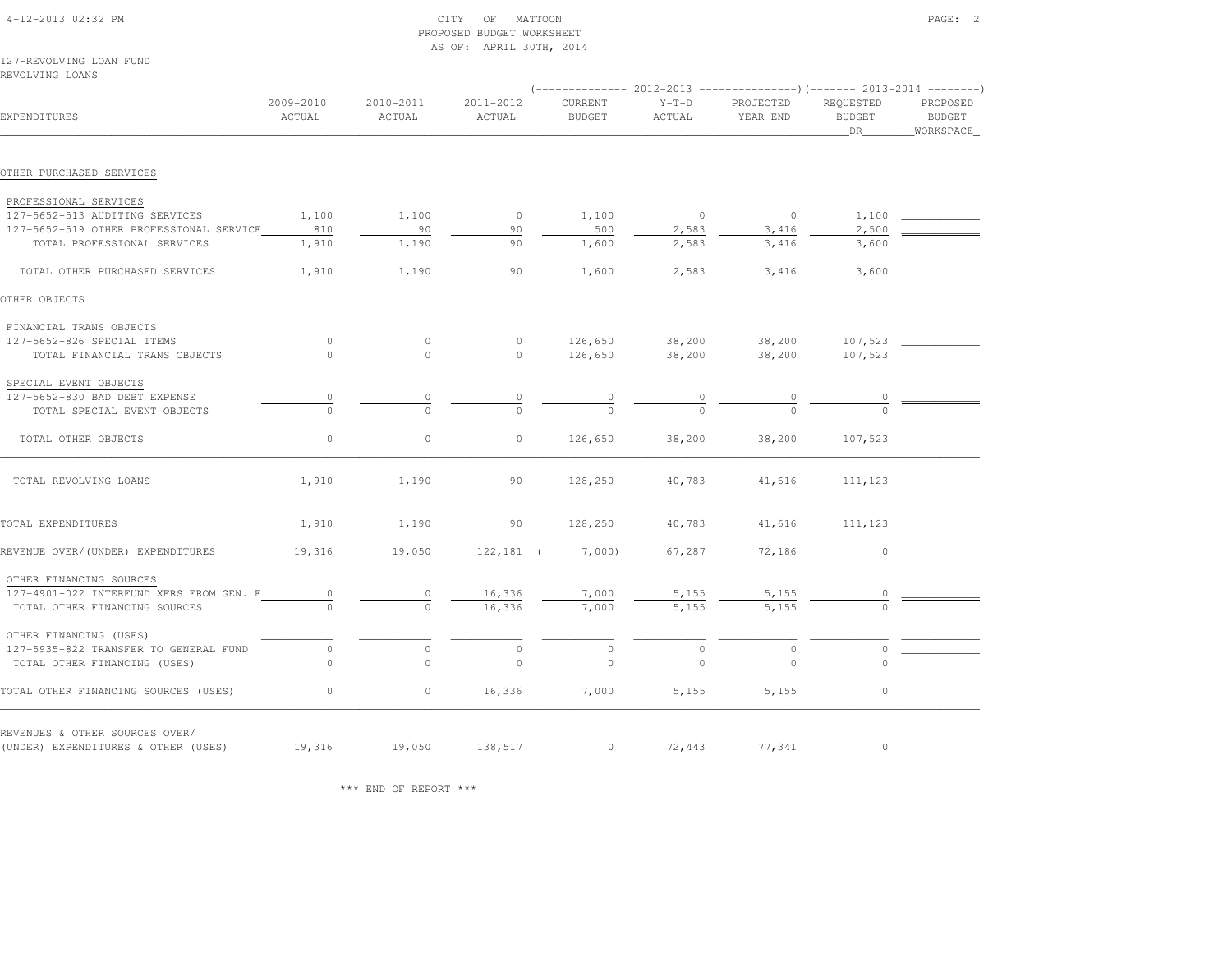| 128-MIDTOWN TIF FUND                    |                     |                     |                     |                          |                   |                                                                                                      |                                  |                                        |
|-----------------------------------------|---------------------|---------------------|---------------------|--------------------------|-------------------|------------------------------------------------------------------------------------------------------|----------------------------------|----------------------------------------|
| REVENUES                                | 2009-2010<br>ACTUAL | 2010-2011<br>ACTUAL | 2011-2012<br>ACTUAL | CURRENT<br><b>BUDGET</b> | $Y-T-D$<br>ACTUAL | $($ -------------- 2012-2013 ----------------) (------- 2013-2014 --------)<br>PROJECTED<br>YEAR END | REQUESTED<br><b>BUDGET</b><br>DR | PROPOSED<br><b>BUDGET</b><br>WORKSPACE |
| TAXES                                   |                     |                     |                     |                          |                   |                                                                                                      |                                  |                                        |
| TIF/BD TAX RECEIPTS                     |                     |                     |                     |                          |                   |                                                                                                      |                                  |                                        |
| 128-4192-023 PROPERTY TAX RECEIPTS      | 186,401             | 223,793             | 246,850             | 265,000                  | 278,160           | 278,160                                                                                              | 278,000                          |                                        |
| TOTAL TIF/BD TAX RECEIPTS               | 186,401             | 223,793             | 246,850             | 265,000                  | 278,160           | 278,160                                                                                              | 278,000                          |                                        |
| TOTAL TAXES                             | 186,401             | 223,793             | 246,850             | 265,000                  | 278,160           | 278,160                                                                                              | 278,000                          |                                        |
| INVESTMENT EARNINGS                     |                     |                     |                     |                          |                   |                                                                                                      |                                  |                                        |
| INTEREST EARNINGS                       |                     |                     |                     |                          |                   |                                                                                                      |                                  |                                        |
| 128-4610-023 INTEREST EARNINGS          | 1,683               | 773                 | 317                 | 400                      | 288               | 290                                                                                                  | 200                              |                                        |
| TOTAL INTEREST EARNINGS                 | 1,683               | 773                 | 317                 | 400                      | 288               | 290                                                                                                  | 200                              |                                        |
| TOTAL INVESTMENT EARNINGS               | 1,683               | 773                 | 317                 | 400                      | 288               | 290                                                                                                  | 200                              |                                        |
| CONTRIB & OTHER MISC REV                |                     |                     |                     |                          |                   |                                                                                                      |                                  |                                        |
| CONTRIBUTIONS & MISC REV                |                     |                     |                     |                          |                   |                                                                                                      |                                  |                                        |
| 128-4805-023 CONTRIBUTIONS & OTHER MISC | $\circ$             | $\circ$             | $\circ$             | $\circ$                  |                   | $\circ$                                                                                              | $\circ$                          |                                        |
| TOTAL CONTRIBUTIONS & MISC REV          |                     | $\bigcap$           |                     | $\Omega$                 |                   | $\cap$                                                                                               |                                  |                                        |
| TOTAL CONTRIB & OTHER MISC REV          | $\circ$             | $\circ$             | $\circ$             | $\mathbb O$              | $\circ$           | $\circ$                                                                                              | $\circ$                          |                                        |
| TOTAL REVENUES                          | 188,084             | 224,566             | 247,167             | 265,400                  | 278,447           | 278,450                                                                                              | 278,200                          |                                        |

 4-12-2013 02:32 PM CITY OF MATTOON PAGE: 1PROPOSED BUDGET WORKSHEET

AS OF: APRIL 30TH, 2014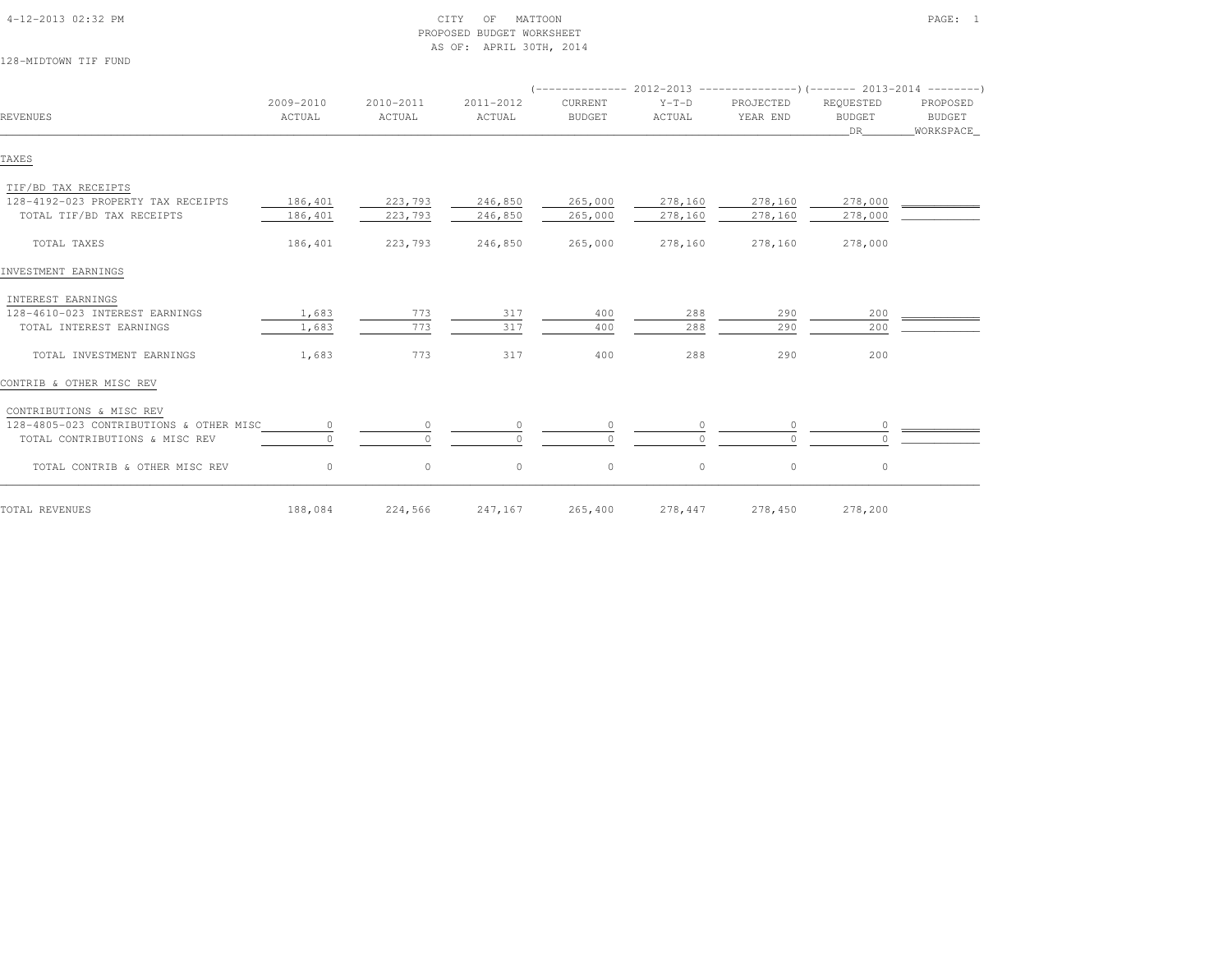|                                         |                                  |           | AS OF: APRIL 30TH, 2014 |                |                |                                                                                            |                      |                            |
|-----------------------------------------|----------------------------------|-----------|-------------------------|----------------|----------------|--------------------------------------------------------------------------------------------|----------------------|----------------------------|
| 128-MIDTOWN TIF FUND                    |                                  |           |                         |                |                |                                                                                            |                      |                            |
| MIDTOWN TIF DISTRICT                    |                                  |           |                         |                |                |                                                                                            |                      |                            |
|                                         | 2009-2010                        | 2010-2011 | 2011-2012               | CURRENT        | $Y-T-D$        | $(-$ -------------- 2012-2013 -----------------) (------- 2013-2014 --------)<br>PROJECTED | REQUESTED            | PROPOSED                   |
| EXPENDITURES                            | ACTUAL                           | ACTUAL    | ACTUAL                  | <b>BUDGET</b>  | ACTUAL         | YEAR END                                                                                   | <b>BUDGET</b><br>DR  | <b>BUDGET</b><br>WORKSPACE |
|                                         |                                  |           |                         |                |                |                                                                                            |                      |                            |
| SUPPLIES                                |                                  |           |                         |                |                |                                                                                            |                      |                            |
| GENERAL SUPPLIES                        |                                  |           |                         |                |                |                                                                                            |                      |                            |
| 128-5604-311 OFFICE SUPPLIES            | $\circ$                          | $\circ$   | $\circ$                 | $\circ$        | $\circ$        | $\circ$                                                                                    | $\circ$              |                            |
| 128-5604-319 MISCELLANEOUS SUPPLIES     | $\circ$                          | $\circ$   | $\circ$                 | $\circ$        | $\circ$        | $\circ$                                                                                    | $\circ$              |                            |
| TOTAL GENERAL SUPPLIES                  | $\circ$                          | $\circ$   | $\cap$                  | $\circ$        |                |                                                                                            |                      |                            |
| TOTAL SUPPLIES                          | $\circ$                          | $\circ$   | $\circ$                 | $\circ$        | $\circ$        | $\circ$                                                                                    | $\circ$              |                            |
| OTHER PURCHASED SERVICES                |                                  |           |                         |                |                |                                                                                            |                      |                            |
| PROFESSIONAL SERVICES                   |                                  |           |                         |                |                |                                                                                            |                      |                            |
| 128-5604-511 PLANNING & DESIGN SERVICES | $\overline{0}$                   | $\circ$   | $\circ$                 | $\circ$        | $\overline{0}$ | $\circ$                                                                                    | $\circ$              |                            |
| 128-5604-513 AUDITING SERVICES          | 1,100                            | 1,100     | 1,100                   | 1,100          | 569            | 1,100                                                                                      | 1,100                |                            |
| 128-5604-519 OTHER PROFESSIONAL SERVICE | $\circ$                          | $\circ$   |                         | $\circ$        | $\circ$        | 0                                                                                          |                      |                            |
| TOTAL PROFESSIONAL SERVICES             | 1,100                            | 1,100     | 1,100                   | 1,100          | 569            | 1,100                                                                                      | 1,100                |                            |
| COMMUNICATION                           |                                  |           |                         |                |                |                                                                                            |                      |                            |
| 128-5604-531 POSTAGE                    |                                  |           |                         |                |                |                                                                                            | $\frac{0}{\sqrt{2}}$ |                            |
| TOTAL COMMUNICATION                     | $\frac{0}{0}$                    | $\cap$    | $\frac{0}{0}$           | $\frac{0}{0}$  | $\frac{0}{0}$  | $\frac{0}{0}$                                                                              | $\cap$               |                            |
| ADVERTISING                             |                                  |           |                         |                |                |                                                                                            |                      |                            |
| 128-5604-540 ADVERTISING                | $\frac{0}{\sqrt{2}}$             |           |                         |                |                |                                                                                            |                      |                            |
| TOTAL ADVERTISING                       |                                  |           | $\frac{0}{0}$           |                | $\frac{0}{0}$  |                                                                                            |                      |                            |
| PRINTING & BUILDING                     |                                  |           |                         |                |                |                                                                                            |                      |                            |
| 128-5604-550 PRINTING AND BINDING       | $\begin{array}{c} 0 \end{array}$ |           |                         | $\overline{0}$ |                |                                                                                            | $\frac{0}{\sqrt{2}}$ |                            |
| TOTAL PRINTING & BUILDING               | $\Omega$                         | $\Omega$  | $\frac{0}{0}$           | $\Omega$       | $\frac{0}{0}$  |                                                                                            |                      |                            |
| EMPLOYEE BUSINESS EXP                   |                                  |           |                         |                |                |                                                                                            |                      |                            |
| 128-5604-561 BUSINESS MEETING EXPENSE   | $\frac{0}{\sqrt{2}}$             |           | $\circ$                 | 250            |                |                                                                                            |                      |                            |
| TOTAL EMPLOYEE BUSINESS EXP             |                                  |           |                         | 2.50           |                |                                                                                            |                      |                            |
| OTHER PURCHASED SERVICES                |                                  |           |                         |                |                |                                                                                            |                      |                            |
| 128-5604-571 DUES & MEMBERSHIPS         | 375                              | $\circ$   | $\circ$                 | $\circ$        | $\circ$        | $\circ$                                                                                    | $\circ$              |                            |
| 128-5604-577 DEMOLITION SERVICES        | $\circ$                          | $\circ$   | $\circ$                 | $\mathbb O$    | $\circ$        | $\circ$                                                                                    | $\circ$              |                            |
| TOTAL OTHER PURCHASED SERVICES          | 375                              |           |                         |                |                |                                                                                            |                      |                            |
| TOTAL OTHER PURCHASED SERVICES          | 1,475                            | 1,100     | 1,100                   | 1,350          | 569            | 1,100                                                                                      | 1,100                |                            |
| OTHER OBJECTS                           |                                  |           |                         |                |                |                                                                                            |                      |                            |
| FINANCIAL TRANS OBJECTS                 |                                  |           |                         |                |                |                                                                                            |                      |                            |
| 128-5604-817 TIF ALTERNATE SOURCE GO BO | $\circ$                          | $\circ$   | $\circ$                 | $\circ$        | $\circ$        | $\circ$                                                                                    | $\circ$              |                            |
| 128-5604-818 OTHER TIF DEBT INSTRUMENTS | 0                                | $\circ$   | $\circ$                 | $\mathbf{0}$   | $\circ$        | $\circ$                                                                                    |                      |                            |
| TOTAL FINANCIAL TRANS OBJECTS           | <sup>n</sup>                     | $\bigcap$ |                         |                |                |                                                                                            |                      |                            |

 4-12-2013 02:32 PM CITY OF MATTOON PAGE: 2PROPOSED BUDGET WORKSHEET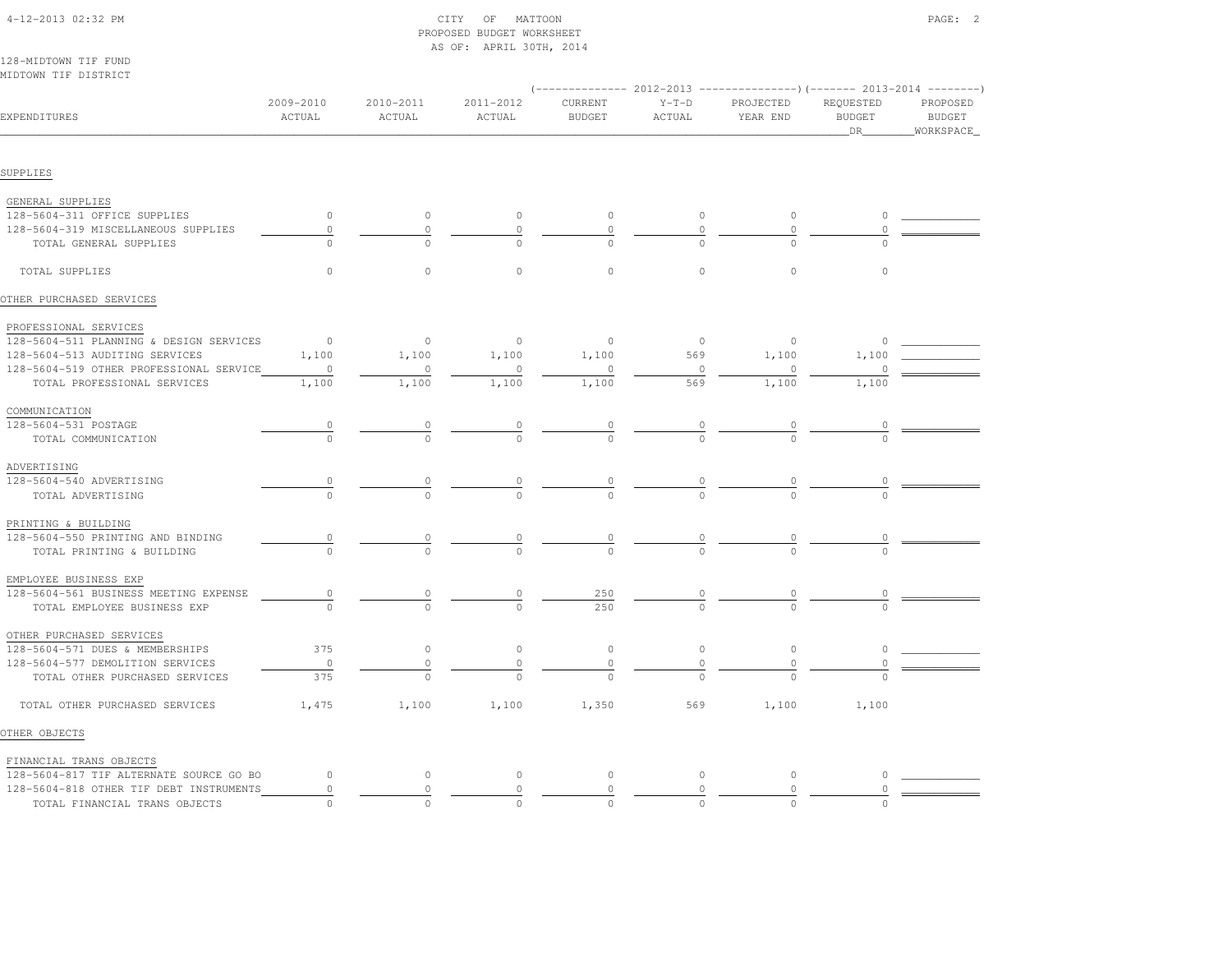PROPOSED BUDGET WORKSHEET AS OF: APRIL 30TH, 2014128-MIDTOWN TIF FUND MIDTOWN TIF DISTRICT (-------------- 2012-2013 ---------------)(------- 2013-2014 --------) 2009-2010 2010-2011 2011-2012 CURRENT Y-T-D PROJECTED REQUESTED PROPOSED**BUDGET** EXPENDITURES ACTUAL ACTUAL ACTUAL BUDGET ACTUAL YEAR END BUDGET BUDGET $\nonumber \texttt{DR}$  . MORKSPACE . The set of the set of the set of the set of the set of the set of the set of the set of the set of the set of the set of the set of the set of the set of the set of the set of the set of the set FINANCIAL TRANS OBJECTS 128-5604-821 SHARED INCREMENT (20%) 37,280 44,759 49,370 53,000 0 55,632 55,632 \_\_\_\_\_\_\_\_\_\_\_\_ 128-5604-825 TIF GRANTS 84,938 137,990 180,060 130,000 115,955 115,955 130,000 \_\_\_\_\_\_\_\_\_\_\_\_ 128-5604-826 TIF LOANS 0 0 0 0 0 0 0 \_\_\_\_\_\_\_\_\_\_\_\_ 128-5604-827 JOB TRAINING 0 0 0 0 0 0 0 \_\_\_\_\_\_\_\_\_\_\_\_ TOTAL FINANCIAL TRANS OBJECTS 122,218 182,748 229,430 183,000 115,955 171,587 185,632 TOTAL OTHER OBJECTS 122,218 182,748 229,430 183,000 115,955 171,587 185,632CAPITAL PROJECTS CAPITAL PROJECTS128-5604-900 PARKS  $1,667$  1,667 15,000 27,608 23,683 10,000  $-$  128-5604-901 STREETS 3,900 8,500 18,226 0 800 800 0 \_\_\_\_\_\_\_\_\_\_\_\_ 128-5604-902 SIDEWALKS & CROSSWALKS 0 6,110 9,050 25,000 15,462 25,000 10,000 \_\_\_\_\_\_\_\_\_\_\_\_ 128-5604-903 STREET LIGHTING 0 0 0 0 0 0 0 \_\_\_\_\_\_\_\_\_\_\_\_ 128-5604-904 TRAFFIC CONTROL DEVICES 0 0 0 0 0 0 0 \_\_\_\_\_\_\_\_\_\_\_\_ 128-5604-905 STORM DRAINAGE 0 0 0 0 0 0 0 \_\_\_\_\_\_\_\_\_\_\_\_ 128-5604-906 SANITARY SEWER 0 0 0 0 0 0 0 \_\_\_\_\_\_\_\_\_\_\_\_ 128-5604-907 WATER DISTRIBUTION 0 0 0 0 0 0 0 \_\_\_\_\_\_\_\_\_\_\_\_ 128-5604-908 PARKING LOTS 0 7,833 0 0 0 0 0 \_\_\_\_\_\_\_\_\_\_\_\_ 128-5604-909 PUBLIC BUILDINGS 0 0 0 0 0 0 100,000 \_\_\_\_\_\_\_\_\_\_\_\_ TOTAL CAPITAL PROJECTS 3,900 22,443 28,943 40,000 43,870 49,483 120,000 TOTAL CAPITAL PROJECTS 3,900 22,443 28,943 40,000 43,870 49,483 120,000\_\_\_\_\_\_\_\_\_\_\_\_\_\_\_\_\_\_\_\_\_\_\_\_\_\_\_\_\_\_\_\_\_\_\_\_\_\_\_\_\_\_\_\_\_\_\_\_\_\_\_\_\_\_\_\_\_\_\_\_\_\_\_\_\_\_\_\_\_\_\_\_\_\_\_\_\_\_\_\_\_\_\_\_\_\_\_\_\_\_\_\_\_\_\_\_\_\_\_\_\_\_\_\_\_\_\_\_\_\_\_\_\_\_\_\_\_\_\_\_\_\_\_\_\_\_\_\_\_\_\_\_\_\_\_\_\_\_\_\_\_\_\_\_\_\_\_\_\_\_ TOTAL MIDTOWN TIF DISTRICT 127,593 206,291 259,472 224,350 160,394 222,170 306,732TOTAL EXPENDITURES 127,593 206,291 259,472 224,350 160,394 222,170 306,732REVENUE OVER/(UNDER) EXPENDITURES 60,491 18,275 ( 12,306) 41,050 118,053 56,280 ( 28,532) OTHER FINANCING SOURCES 128-4909-023 TRANS FROM CAPITAL IMPROV 0 0 0 0 0 0 0 \_\_\_\_\_\_\_\_\_\_\_\_ 128-4931-023 LAND / BUILDING SALE PROCE 0 0 0 0 0 0 0 \_\_\_\_\_\_\_\_\_\_\_\_ 128-4949-023 LONG TERM DEBT PROCEEDS 0 0 0 0 0 0 0 \_\_\_\_\_\_\_\_\_\_\_\_ TOTAL OTHER FINANCING SOURCES 0 0 0 0 0 0 0TOTAL OTHER FINANCING SOURCES (USES) 0 0 0 0 0 0 0REVENUES & OTHER SOURCES OVER/(UNDER) EXPENDITURES & OTHER (USES) 60,491 18,275 ( 12,306) 41,050 118,053 56,280 ( 28,532)

\*\*\* END OF REPORT \*\*\*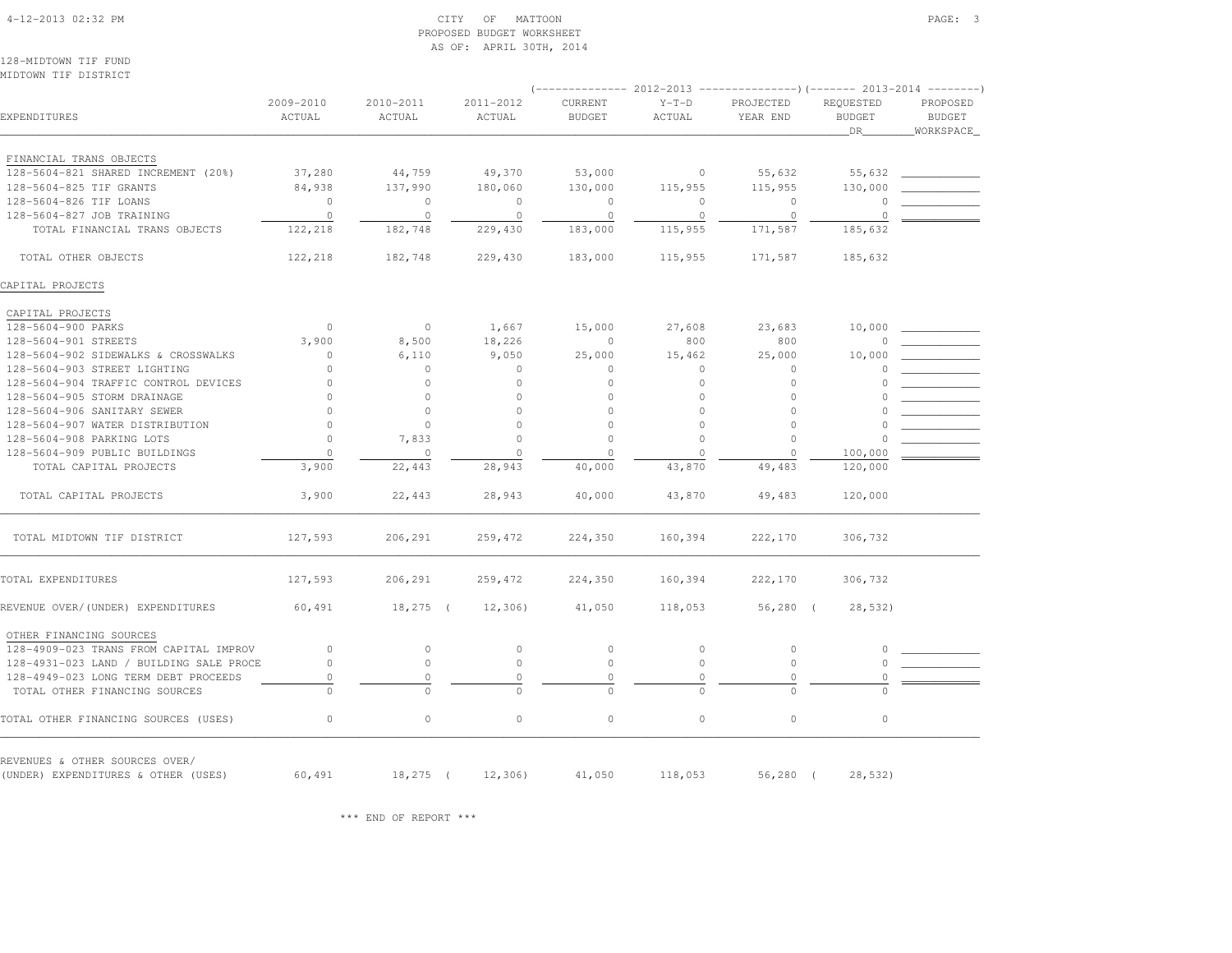### 4-12-2013 02:32 PM CITY OF MATTOON PAGE: 1 PROPOSED BUDGET WORKSHEETAS OF: APRIL 30TH, 2014

130-CAPITAL PROJECT FUND

|                                           |                     |                     |                     |                          |                   | $(----------2012-2013$ ---------------) (------- 2013-2014 -------) |                                  |                                          |
|-------------------------------------------|---------------------|---------------------|---------------------|--------------------------|-------------------|---------------------------------------------------------------------|----------------------------------|------------------------------------------|
| REVENUES                                  | 2009-2010<br>ACTUAL | 2010-2011<br>ACTUAL | 2011-2012<br>ACTUAL | CURRENT<br><b>BUDGET</b> | $Y-T-D$<br>ACTUAL | PROJECTED<br>YEAR END                                               | REOUESTED<br><b>BUDGET</b><br>DR | PROPOSED<br><b>BUDGET</b><br>_WORKSPACE_ |
| INTERGOVERNMENTAL REV                     |                     |                     |                     |                          |                   |                                                                     |                                  |                                          |
| FEDERAL GOVT GRANTS                       |                     |                     |                     |                          |                   |                                                                     |                                  |                                          |
| 130-4313-023 FEDERAL CAPITAL GRANTS       | 2, 127, 457         | 435,678             | 21,389              | $\circ$                  | $\circ$           | $\circ$                                                             | $\circ$                          |                                          |
| 130-4319-022 FED CAPITAL GRANT - ECON D 0 |                     | $\circ$             | $\circ$             |                          |                   | 0                                                                   |                                  |                                          |
| TOTAL FEDERAL GOVT GRANTS                 | 2,127,457           | 435,678             | 21,389              |                          |                   |                                                                     |                                  |                                          |
| STATE GOVT GRANTS                         |                     |                     |                     |                          |                   |                                                                     |                                  |                                          |
| 130-4323-023 STATE CAPITAL GRANTS         | 383,733             | $\circ$             | 473,343             | 911,657                  | 526,657           | 526,657                                                             | 385,000                          |                                          |
| TOTAL STATE GOVT GRANTS                   | 383,733             | $\bigcap$           | 473,343             | 911,657                  | 526,657           | 526,657                                                             | 385,000                          |                                          |
| TOTAL INTERGOVERNMENTAL REV               | 2,511,190           | 435,678             | 494,732             | 911,657                  | 526,657           | 526,657                                                             | 385,000                          |                                          |
| INVESTMENT EARNINGS                       |                     |                     |                     |                          |                   |                                                                     |                                  |                                          |
| INTEREST EARNINGS                         |                     |                     |                     |                          |                   |                                                                     |                                  |                                          |
| 130-4610-010 INTEREST EARNINGS            | 11,769              | 8,137               | 3,301               | 1,000                    | 4,108             | 3,922                                                               | 1,000                            |                                          |
| TOTAL INTEREST EARNINGS                   | 11,769              | 8,137               | 3,301               | 1,000                    | 4,108             | 3,922                                                               | 1,000                            |                                          |
| RENTS & ROYALTIES                         |                     |                     |                     |                          |                   |                                                                     |                                  |                                          |
| 130-4650-010 FARM INCOME                  | 7,045               | 10,565              | 7,971               | 8,000                    | 23,073            | 12,925                                                              | 10,000                           |                                          |
| TOTAL RENTS & ROYALTIES                   | 7,045               | 10,565              | 7,971               | 8,000                    | 23,073            | 12,925                                                              | 10,000                           |                                          |
| TOTAL INVESTMENT EARNINGS                 | 18,815              | 18,702              | 11,272              | 9,000                    | 27,180            | 16,847                                                              | 11,000                           |                                          |
| CONTRIB & OTHER MISC REV                  |                     |                     |                     |                          |                   |                                                                     |                                  |                                          |
| CONTRIBUTIONS & MISC REV                  |                     |                     |                     |                          |                   |                                                                     |                                  |                                          |
| 130-4805-023 CONTRIBUTIONS & OTHER MISC   | $\overline{0}$      | $\circ$             | 128,351             | $\overline{0}$           | 8,102             | 8,100                                                               |                                  |                                          |
| TOTAL CONTRIBUTIONS & MISC REV            |                     | $\Omega$            | 128,351             | $\Omega$                 | 8,102             | 8,100                                                               |                                  |                                          |
| CONTRIBUTIONS & MISC REV                  |                     |                     |                     |                          |                   |                                                                     |                                  |                                          |
| 130-4811-023 HIST. SOC. GRANT-DEPOT RES   | 42,628              | $\circ$             | 113,804             | $\circ$                  |                   | 0                                                                   |                                  |                                          |
| TOTAL CONTRIBUTIONS & MISC REV            | 42,628              | $\circ$             | 113,804             | $\Omega$                 |                   | $\Omega$                                                            |                                  |                                          |
| TOTAL CONTRIB & OTHER MISC REV            | 42,628              | $\circ$             | 242,154             | $\circ$                  | 8,102             | 8,100                                                               | $\circ$                          |                                          |
| TOTAL REVENUES                            | 2,572,633           | 454,380             | 748,158             | 920,657                  | 561,939           | 551,604                                                             | 396,000                          |                                          |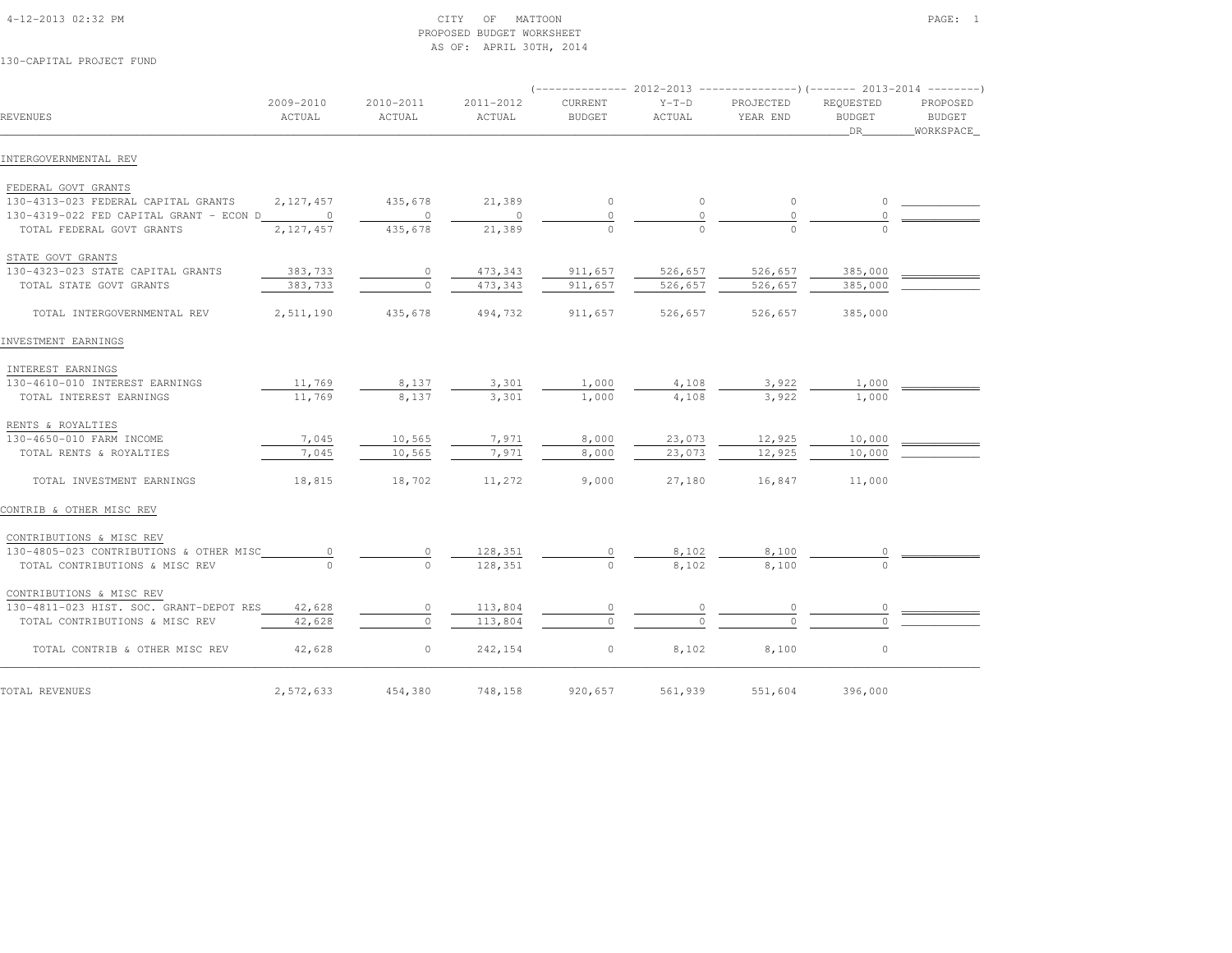|                                                      |                     |                     | PROPOSED BUDGET WORKSHEET<br>AS OF: APRIL 30TH, 2014 |                          |                   |                                                                           |                                  |                                 |
|------------------------------------------------------|---------------------|---------------------|------------------------------------------------------|--------------------------|-------------------|---------------------------------------------------------------------------|----------------------------------|---------------------------------|
| 130-CAPITAL PROJECT FUND<br>FINANCIAL ADMINISTRATION |                     |                     |                                                      |                          |                   |                                                                           |                                  |                                 |
|                                                      |                     |                     |                                                      |                          |                   | (-------------- 2012-2013 ----------------)(-------- 2013-2014 ---------) |                                  |                                 |
| EXPENDITURES                                         | 2009-2010<br>ACTUAL | 2010-2011<br>ACTUAL | 2011-2012<br>ACTUAL                                  | CURRENT<br><b>BUDGET</b> | $Y-T-D$<br>ACTUAL | PROJECTED<br>YEAR END                                                     | REQUESTED<br><b>BUDGET</b><br>DR | PROPOSED<br>BUDGET<br>WORKSPACE |
| OTHER PURCHASED SERVICES                             |                     |                     |                                                      |                          |                   |                                                                           |                                  |                                 |
| PROFESSIONAL SERVICES                                |                     |                     |                                                      |                          |                   |                                                                           |                                  |                                 |
| 130-5150-513 AUDITING SERVICES                       | 1,100               | $\circ$             | $\circ$                                              | $\mathbf{0}$             |                   | 0                                                                         |                                  |                                 |
| TOTAL PROFESSIONAL SERVICES                          | 1,100               | $\circ$             | $\circ$                                              | $\Omega$                 |                   | $\cap$                                                                    |                                  |                                 |
| TOTAL OTHER PURCHASED SERVICES                       | 1,100               | $\Omega$            | $\Omega$                                             | $\circ$                  | $\Omega$          | $\Omega$                                                                  | $\Omega$                         |                                 |
| OTHER OBJECTS                                        |                     |                     |                                                      |                          |                   |                                                                           |                                  |                                 |
| FINANCIAL TRANS OBJECTS                              |                     |                     |                                                      |                          |                   |                                                                           |                                  |                                 |
| 130-5150-811 BANK SERVICE CHARGES                    | 250                 | 300                 | 125                                                  | $\sim$ 0                 | $\sim$ 1          | 2                                                                         | $\Omega$                         |                                 |
| 130-5150-816 FARM EXPENSES                           | 4,963               | 1,229               | 3,427                                                | 1,500                    | 1,748             | 3,500                                                                     | 3,500                            |                                 |
| TOTAL FINANCIAL TRANS OBJECTS                        | 5,213               | 1,529               | 3,552                                                | 1,500                    | 1,749             | 3,502                                                                     | 3,500                            |                                 |
| TOTAL OTHER OBJECTS                                  | 5,213               | 1,529               | 3,552                                                | 1,500                    | 1,749             | 3,502                                                                     | 3,500                            |                                 |
| TOTAL FINANCIAL ADMINISTRATION                       | 6,313               | 1,529               | 3,552                                                | 1,500                    | 1,749             | 3,502                                                                     | 3,500                            |                                 |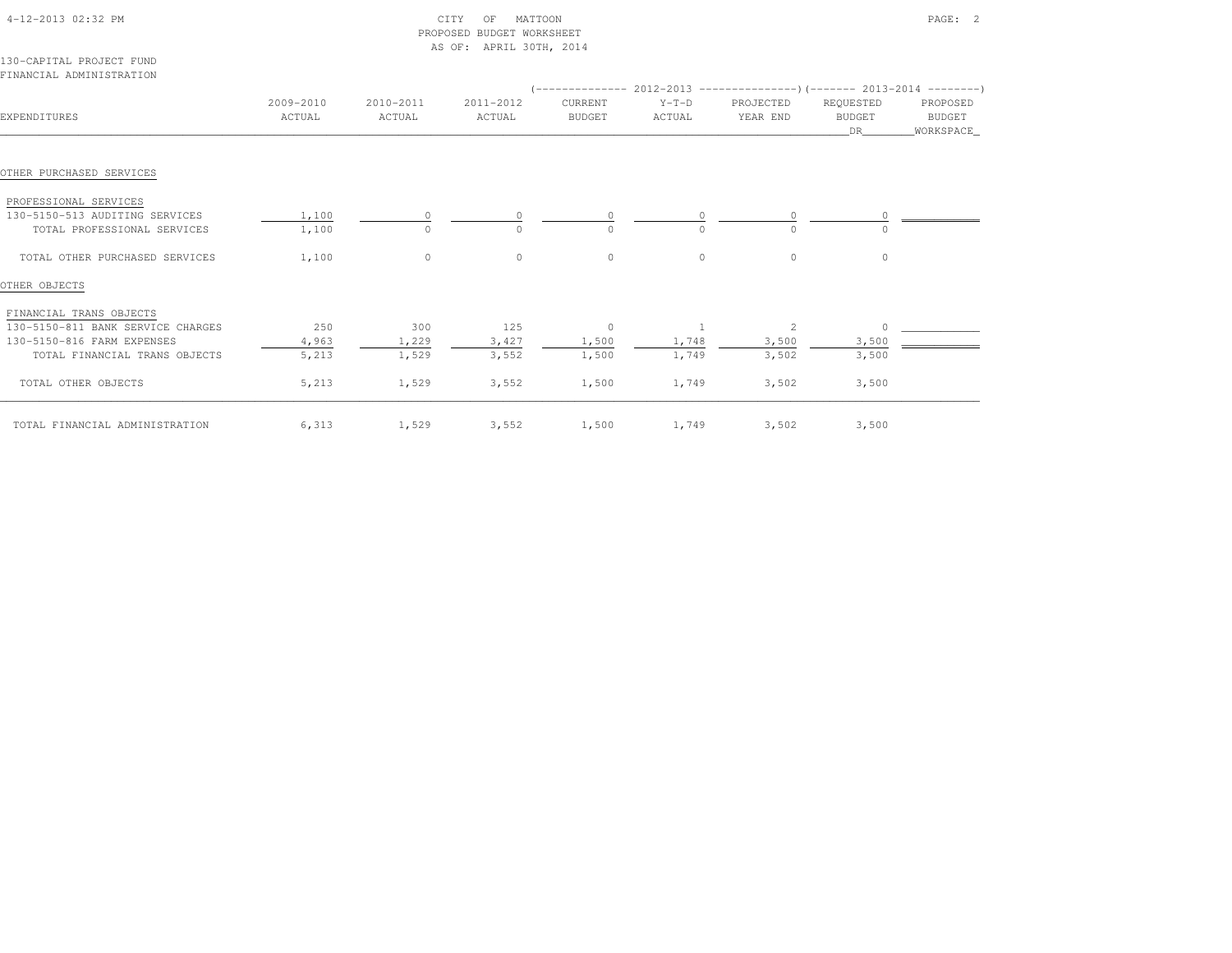| 4-12-2013 02:32 PM                                |                     | CITY<br>MATTOON<br>OF<br>PROPOSED BUDGET WORKSHEET<br>AS OF: APRIL 30TH, 2014 |                     |                          |                   |                                                                                                         |                                   | PAGE: 3                         |  |  |  |
|---------------------------------------------------|---------------------|-------------------------------------------------------------------------------|---------------------|--------------------------|-------------------|---------------------------------------------------------------------------------------------------------|-----------------------------------|---------------------------------|--|--|--|
| 130-CAPITAL PROJECT FUND<br>POLICE ADMINISTRATION |                     |                                                                               |                     |                          |                   |                                                                                                         |                                   |                                 |  |  |  |
| EXPENDITURES                                      | 2009-2010<br>ACTUAL | 2010-2011<br>ACTUAL                                                           | 2011-2012<br>ACTUAL | CURRENT<br><b>BUDGET</b> | $Y-T-D$<br>ACTUAL | $(-$ -------------- 2012-2013 -----------------) (------- 2013-2014 ---------)<br>PROJECTED<br>YEAR END | REQUESTED<br><b>BUDGET</b><br>DR. | PROPOSED<br>BUDGET<br>WORKSPACE |  |  |  |
| PROPERTY                                          |                     |                                                                               |                     |                          |                   |                                                                                                         |                                   |                                 |  |  |  |
| BUILDINGS                                         |                     |                                                                               |                     |                          |                   |                                                                                                         |                                   |                                 |  |  |  |
| 130-5211-720 POLICE BUILDINGS<br>TOTAL BUILDINGS  | $\circ$<br>$\circ$  | $\circ$                                                                       | 156,944<br>156,944  | 59,000<br>59,000         | 70,489<br>70,489  | 70,267<br>70,267                                                                                        | 96,000<br>96,000                  |                                 |  |  |  |
| TOTAL PROPERTY                                    | $\circ$             | 0                                                                             | 156,944             | 59,000                   | 70,489            | 70,267                                                                                                  | 96,000                            |                                 |  |  |  |
| TOTAL POLICE ADMINISTRATION                       | $\circ$             | $\circ$                                                                       | 156,944             | 59,000                   | 70,489            | 70,267                                                                                                  | 96,000                            |                                 |  |  |  |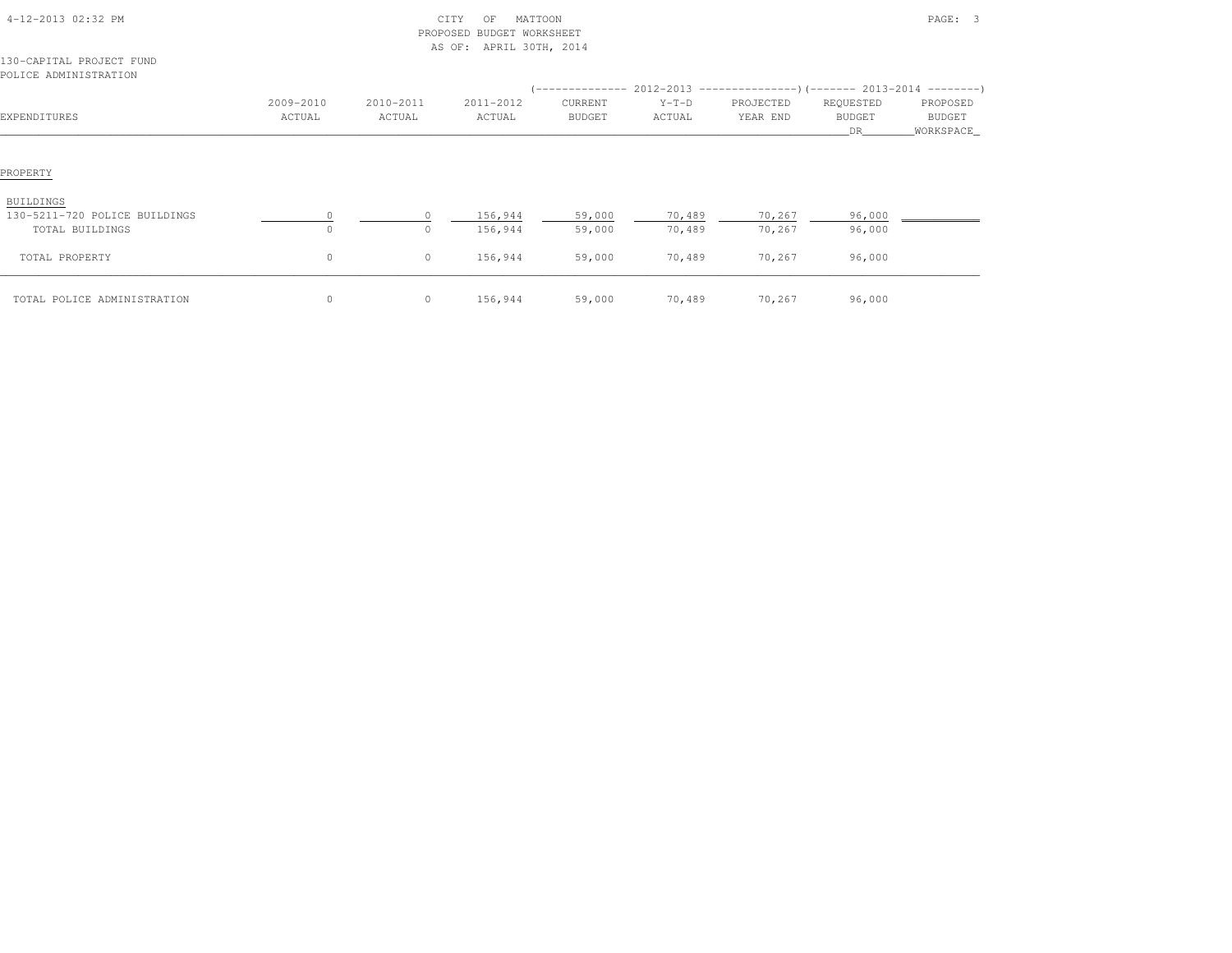| 4-12-2013 02:32 PM<br>130-CAPITAL PROJECT FUND<br>FIRE ADMINISTRATION |                     | CITY<br>PROPOSED BUDGET WORKSHEET<br>AS OF: APRIL 30TH, 2014 |                     | PAGE: 4                  |                   |                       |                                  |                                  |
|-----------------------------------------------------------------------|---------------------|--------------------------------------------------------------|---------------------|--------------------------|-------------------|-----------------------|----------------------------------|----------------------------------|
|                                                                       |                     |                                                              |                     |                          |                   |                       |                                  |                                  |
| EXPENDITURES                                                          | 2009-2010<br>ACTUAL | 2010-2011<br>ACTUAL                                          | 2011-2012<br>ACTUAL | CURRENT<br><b>BUDGET</b> | $Y-T-D$<br>ACTUAL | PROJECTED<br>YEAR END | REQUESTED<br><b>BUDGET</b><br>DR | PROPOSED<br>BUDGET<br>WORKSPACE_ |
| PROPERTY<br>BUILDINGS<br>130-5241-720 FIRE BUILDINGS                  |                     | $\Omega$                                                     | 138,954             | 194,174                  | 58,738            | 58,738                | 17,000                           |                                  |
| TOTAL BUILDINGS<br>TOTAL PROPERTY                                     | $\circ$<br>$\circ$  | 0<br>$\circ$                                                 | 138,954<br>138,954  | 194,174<br>194,174       | 58,738<br>58,738  | 58,738<br>58,738      | 17,000<br>17,000                 |                                  |
| TOTAL FIRE ADMINISTRATION                                             | $\circ$             | $\circ$                                                      | 138,954             | 194,174                  | 58,738            | 58,738                | 17,000                           |                                  |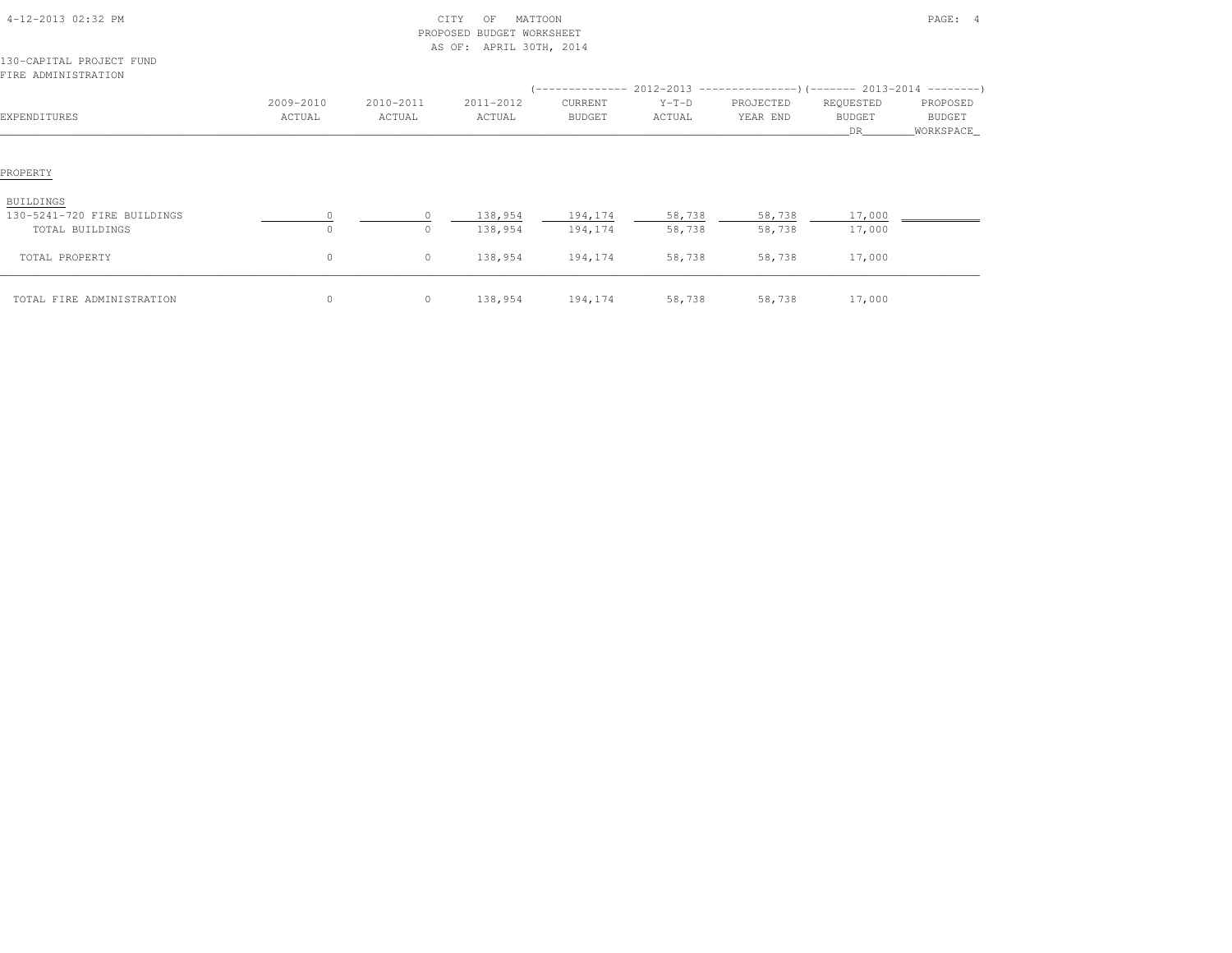|                                                                                                     |                     | PROPOSED            | BUDGET WORKSHEET<br>AS OF: APRIL 30TH, 2014 |                          |                    |                                                                                                    |                                  |                                          |
|-----------------------------------------------------------------------------------------------------|---------------------|---------------------|---------------------------------------------|--------------------------|--------------------|----------------------------------------------------------------------------------------------------|----------------------------------|------------------------------------------|
| 130-CAPITAL PROJECT FUND<br>STREETS                                                                 |                     |                     |                                             |                          |                    |                                                                                                    |                                  |                                          |
| EXPENDITURES                                                                                        | 2009-2010<br>ACTUAL | 2010-2011<br>ACTUAL | 2011-2012<br>ACTUAL                         | CURRENT<br><b>BUDGET</b> | $Y-T-D$<br>ACTUAL  | (-------------- 2012-2013 ----------------) (------- 2013-2014 ---------)<br>PROJECTED<br>YEAR END | REQUESTED<br><b>BUDGET</b><br>DR | PROPOSED<br><b>BUDGET</b><br>_WORKSPACE_ |
| PROPERTY                                                                                            |                     |                     |                                             |                          |                    |                                                                                                    |                                  |                                          |
| <b>BUILDINGS</b><br>130-5321-720 PUBLIC WORKS BUILDINGS<br>TOTAL BUILDINGS                          | 25,344<br>25,344    | 386<br>386          | 3,421<br>3,421                              | 3,000,000<br>3,000,000   | 9,679<br>9,679     | 9,679<br>9,679                                                                                     | 3,000,000<br>3,000,000           |                                          |
| IMPROVEMENTS-NOT BLDNGS<br>130-5321-730 IMPROVEMENTS OTHER THAN BL<br>TOTAL IMPROVEMENTS-NOT BLDNGS | 265,949<br>265,949  | 297,491<br>297,491  | 720,842<br>720,842                          | 296,500<br>296,500       | 195,959<br>195,959 | 217,000<br>217,000                                                                                 | 160,000<br>160,000               |                                          |
| TOTAL PROPERTY                                                                                      | 291,293             | 297,877             | 724,263                                     | 3,296,500                | 205,638            | 226,679                                                                                            | 3,160,000                        |                                          |
| TOTAL STREETS                                                                                       | 291,293             | 297,877             | 724,263                                     | 3,296,500                | 205,638            | 226,679                                                                                            | 3,160,000                        |                                          |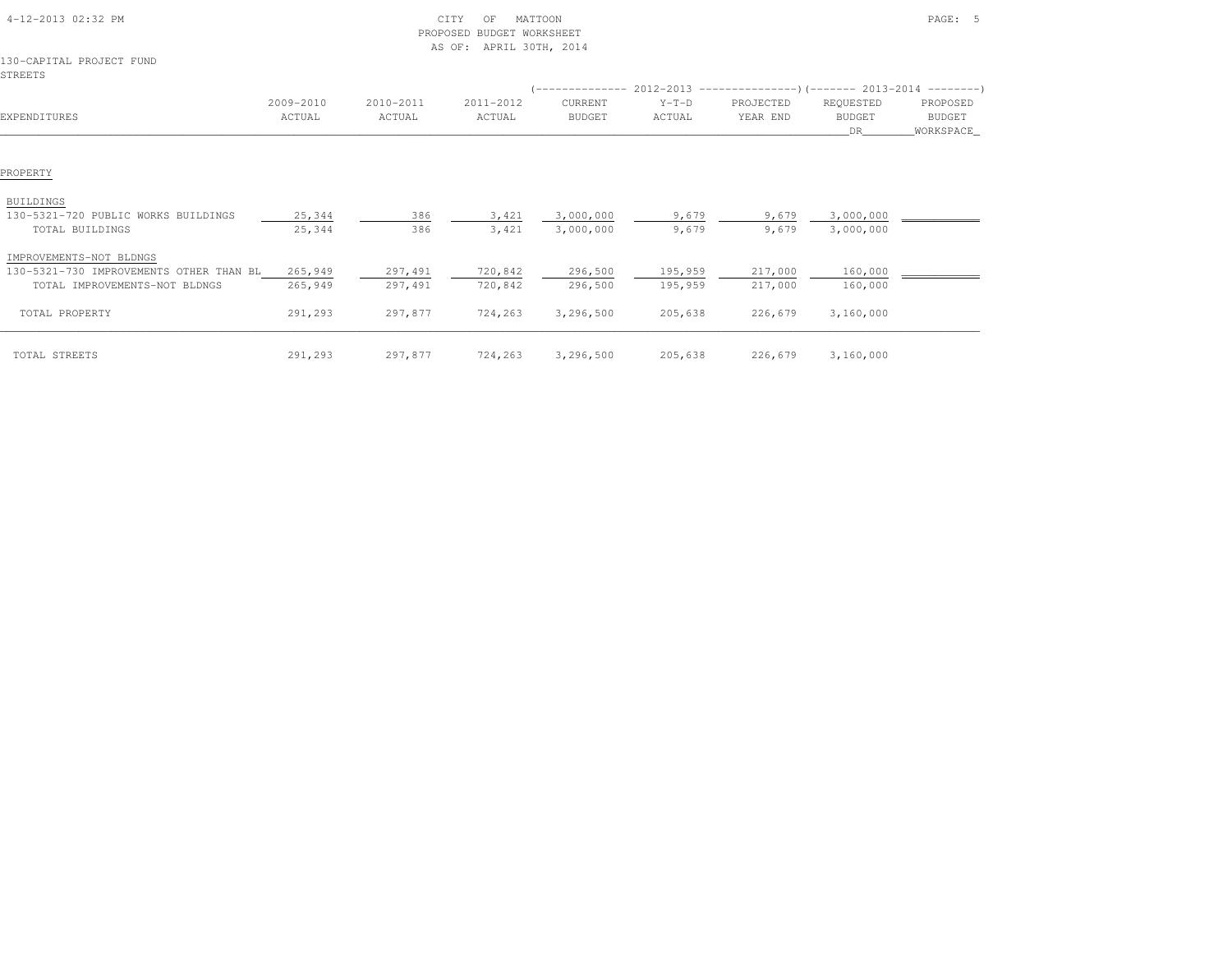|                                                                          |                     |                     | PROPOSED BUDGET WORKSHEET<br>AS OF: APRIL 30TH, 2014 |                                                                                                       |                    |                       |                                  |                                 |
|--------------------------------------------------------------------------|---------------------|---------------------|------------------------------------------------------|-------------------------------------------------------------------------------------------------------|--------------------|-----------------------|----------------------------------|---------------------------------|
| 130-CAPITAL PROJECT FUND<br>STORM DRAINAGE                               |                     |                     |                                                      |                                                                                                       |                    |                       |                                  |                                 |
| EXPENDITURES                                                             | 2009-2010<br>ACTUAL | 2010-2011<br>ACTUAL | 2011-2012<br>ACTUAL                                  | (-------------- 2012-2013 ----------------) (------- 2013-2014 ---------)<br>CURRENT<br><b>BUDGET</b> | $Y-T-D$<br>ACTUAL  | PROJECTED<br>YEAR END | REQUESTED<br><b>BUDGET</b><br>DR | PROPOSED<br>BUDGET<br>WORKSPACE |
| PROPERTY<br>IMPROVEMENTS-NOT BLDNGS                                      |                     |                     |                                                      |                                                                                                       |                    |                       |                                  |                                 |
| 130-5328-730 IMPROVEMENTS OTHER THAN BL<br>TOTAL IMPROVEMENTS-NOT BLDNGS | 108,874<br>108,874  | 10,725<br>10,725    | 668,465<br>668,465                                   | 1,027,900<br>1,027,900                                                                                | 657,517<br>657,517 | 763,525<br>763,525    | 450,000<br>450,000               |                                 |
| TOTAL PROPERTY                                                           | 108,874             | 10,725              | 668,465                                              | 1,027,900                                                                                             | 657,517            | 763,525               | 450,000                          |                                 |
| TOTAL STORM DRAINAGE                                                     | 108,874             | 10,725              | 668,465                                              | 1,027,900                                                                                             | 657,517            | 763,525               | 450,000                          |                                 |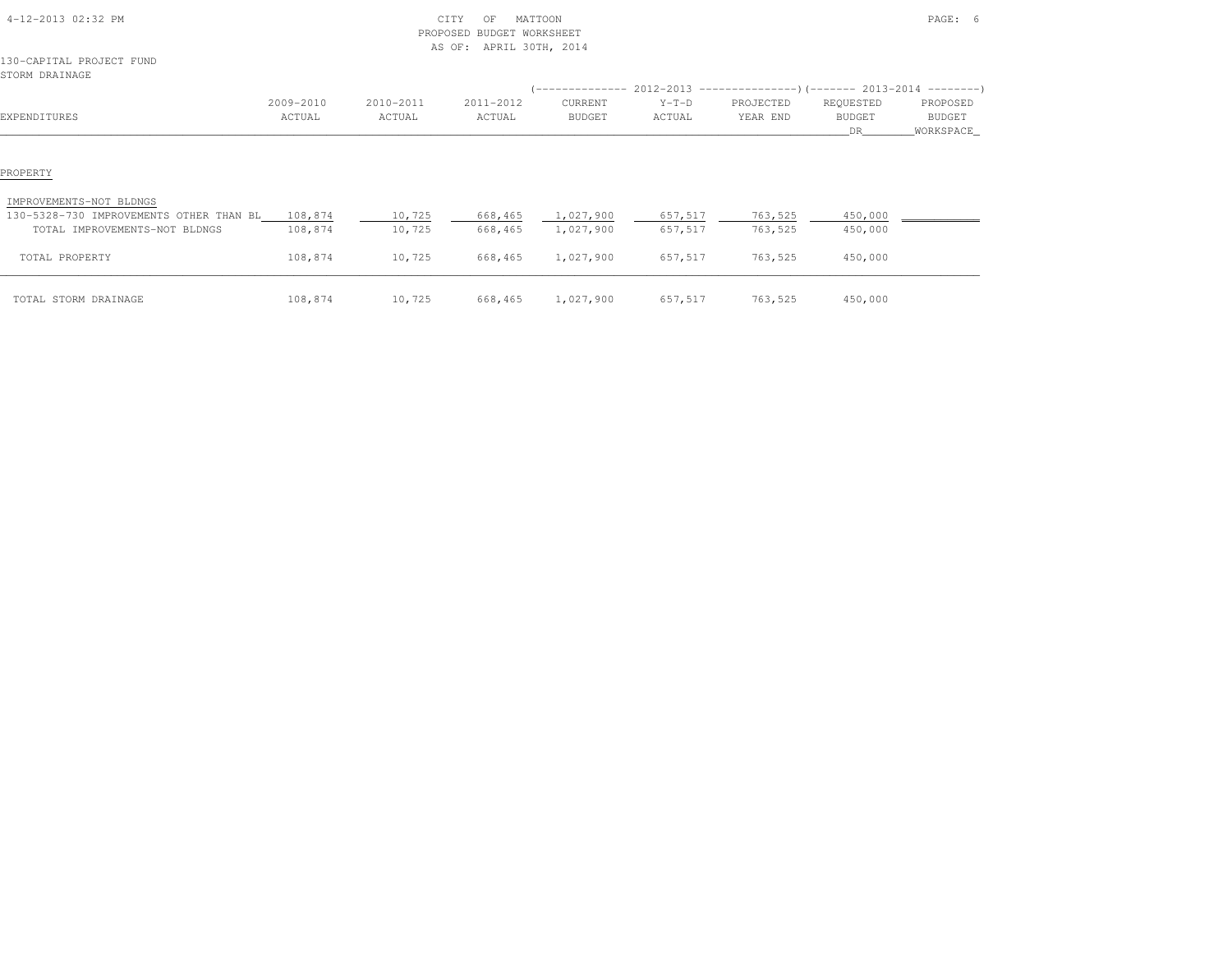|                                                                         |                     |                     | PROPOSED BUDGET WORKSHEET<br>AS OF: APRIL 30TH, 2014 |                          |                   |                       |                                  |                                          |
|-------------------------------------------------------------------------|---------------------|---------------------|------------------------------------------------------|--------------------------|-------------------|-----------------------|----------------------------------|------------------------------------------|
| 130-CAPITAL PROJECT FUND<br>CITY HALL                                   |                     |                     |                                                      |                          |                   |                       |                                  |                                          |
| EXPENDITURES                                                            | 2009-2010<br>ACTUAL | 2010-2011<br>ACTUAL | 2011-2012<br>ACTUAL                                  | CURRENT<br><b>BUDGET</b> | $Y-T-D$<br>ACTUAL | PROJECTED<br>YEAR END | REQUESTED<br><b>BUDGET</b><br>DR | PROPOSED<br><b>BUDGET</b><br>_WORKSPACE_ |
| PROPERTY                                                                |                     |                     |                                                      |                          |                   |                       |                                  |                                          |
| <b>BUILDINGS</b><br>130-5382-721 BUILDINGS & GROUNDS<br>TOTAL BUILDINGS | $\Omega$            | $\circ$             | 18,672<br>18,672                                     | 25,000<br>25,000         | $\circ$           | $\cap$                | 60,000<br>60,000                 |                                          |
| TOTAL PROPERTY                                                          | $\circ$             | $\circ$             | 18,672                                               | 25,000                   | $\circ$           | $\circ$               | 60,000                           |                                          |
| TOTAL CITY HALL                                                         | $\circ$             | $\circ$             | 18,672                                               | 25,000                   | $\circ$           | $\circ$               | 60,000                           |                                          |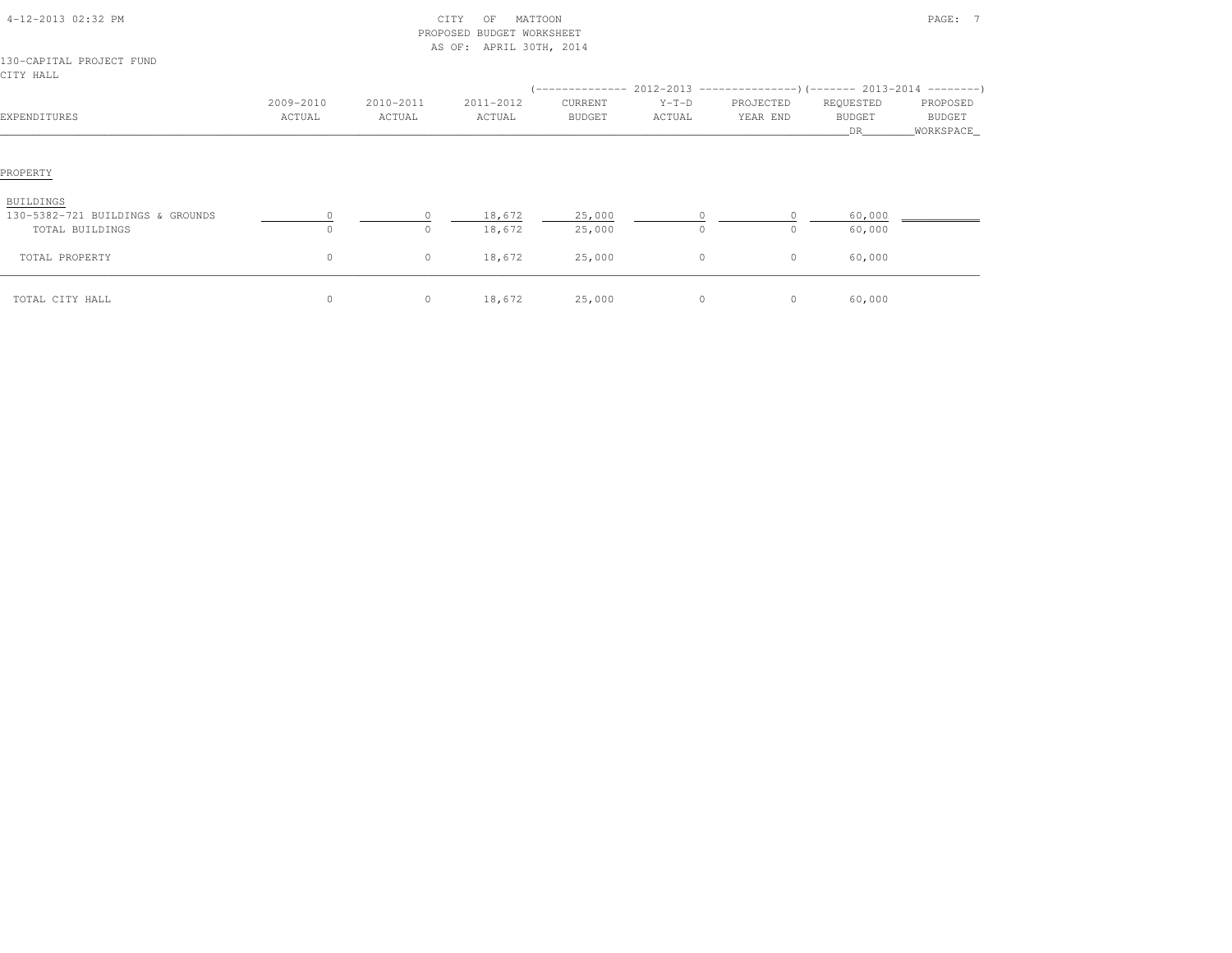| 4-12-2013 02:32 PM                   |                     | PROPOSED            | CITY<br>MATTOON<br>OF<br>BUDGET WORKSHEET<br>AS OF: APRIL 30TH, 2014 |                          |                   |                                                           |                                  | PAGE: 8                          |  |
|--------------------------------------|---------------------|---------------------|----------------------------------------------------------------------|--------------------------|-------------------|-----------------------------------------------------------|----------------------------------|----------------------------------|--|
| 130-CAPITAL PROJECT FUND<br>RAILROAD |                     |                     |                                                                      |                          |                   |                                                           |                                  |                                  |  |
|                                      |                     |                     |                                                                      | ( --------------         |                   | $2012-2013$ ----------------)(------- 2013-2014 --------) |                                  |                                  |  |
| EXPENDITURES                         | 2009-2010<br>ACTUAL | 2010-2011<br>ACTUAL | 2011-2012<br>ACTUAL                                                  | CURRENT<br><b>BUDGET</b> | $Y-T-D$<br>ACTUAL | PROJECTED<br>YEAR END                                     | REQUESTED<br><b>BUDGET</b><br>DR | PROPOSED<br>BUDGET<br>WORKSPACE_ |  |
| PROPERTY<br>BUILDINGS                |                     |                     |                                                                      |                          |                   |                                                           |                                  |                                  |  |
| 130-5384-720 IC DEPOT RESTORATION    | 2,403,613           | 264,291             | 98,277                                                               | 742,550                  | 285,455           | 376,000                                                   | 400,000                          |                                  |  |
| TOTAL BUILDINGS                      | 2,403,613           | 264,291             | 98,277                                                               | 742,550                  | 285,455           | 376,000                                                   | 400,000                          |                                  |  |
| TOTAL PROPERTY                       | 2,403,613           | 264,291             | 98,277                                                               | 742,550                  | 285,455           | 376,000                                                   | 400,000                          |                                  |  |
| TOTAL RAILROAD                       | 2,403,613           | 264,291             | 98,277                                                               | 742,550                  | 285,455           | 376,000                                                   | 400,000                          |                                  |  |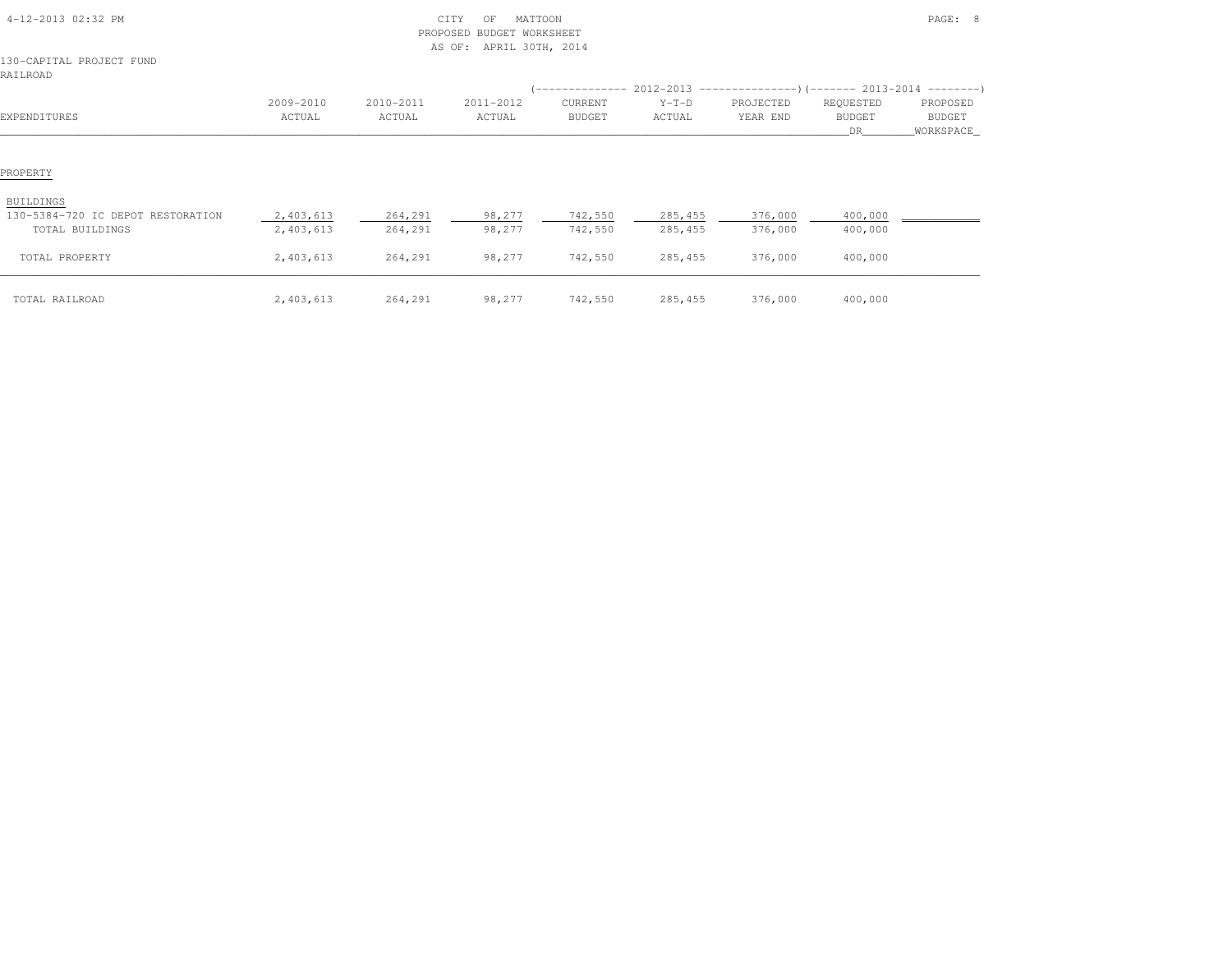| 4-12-2013 02:32 PM                                                  |                     | PROPOSED            | CITY<br>MATTOON<br>OF<br><b>BUDGET WORKSHEET</b><br>AS OF: APRIL 30TH, 2014 | PAGE: 9            |                   |                                                                                                        |                                   |                                  |
|---------------------------------------------------------------------|---------------------|---------------------|-----------------------------------------------------------------------------|--------------------|-------------------|--------------------------------------------------------------------------------------------------------|-----------------------------------|----------------------------------|
| 130-CAPITAL PROJECT FUND<br>CULTURE AND RECREATION                  |                     |                     |                                                                             |                    |                   |                                                                                                        |                                   |                                  |
| EXPENDITURES                                                        | 2009-2010<br>ACTUAL | 2010-2011<br>ACTUAL | 2011-2012<br>ACTUAL                                                         | CURRENT<br>BUDGET  | $Y-T-D$<br>ACTUAL | $(-$ -------------- 2012-2013 -----------------)(------- 2013-2014 ---------)<br>PROJECTED<br>YEAR END | REQUESTED<br><b>BUDGET</b><br>DR. | PROPOSED<br>BUDGET<br>WORKSPACE_ |
| PROPERTY                                                            |                     |                     |                                                                             |                    |                   |                                                                                                        |                                   |                                  |
| BUILDINGS<br>130-5385-720 CULTURE AND RECREATION<br>TOTAL BUILDINGS | 722,947<br>722,947  | 896<br>896          | 32,529<br>32,529                                                            | 107,000<br>107,000 | 70,912<br>70,912  | 72,000<br>72,000                                                                                       | $\circ$                           |                                  |
| TOTAL PROPERTY                                                      | 722,947             | 896                 | 32,529                                                                      | 107,000            | 70,912            | 72,000                                                                                                 | $\circ$                           |                                  |
| TOTAL CULTURE AND RECREATION                                        | 722,947             | 896                 | 32,529                                                                      | 107,000            | 70,912            | 72,000                                                                                                 | $\circ$                           |                                  |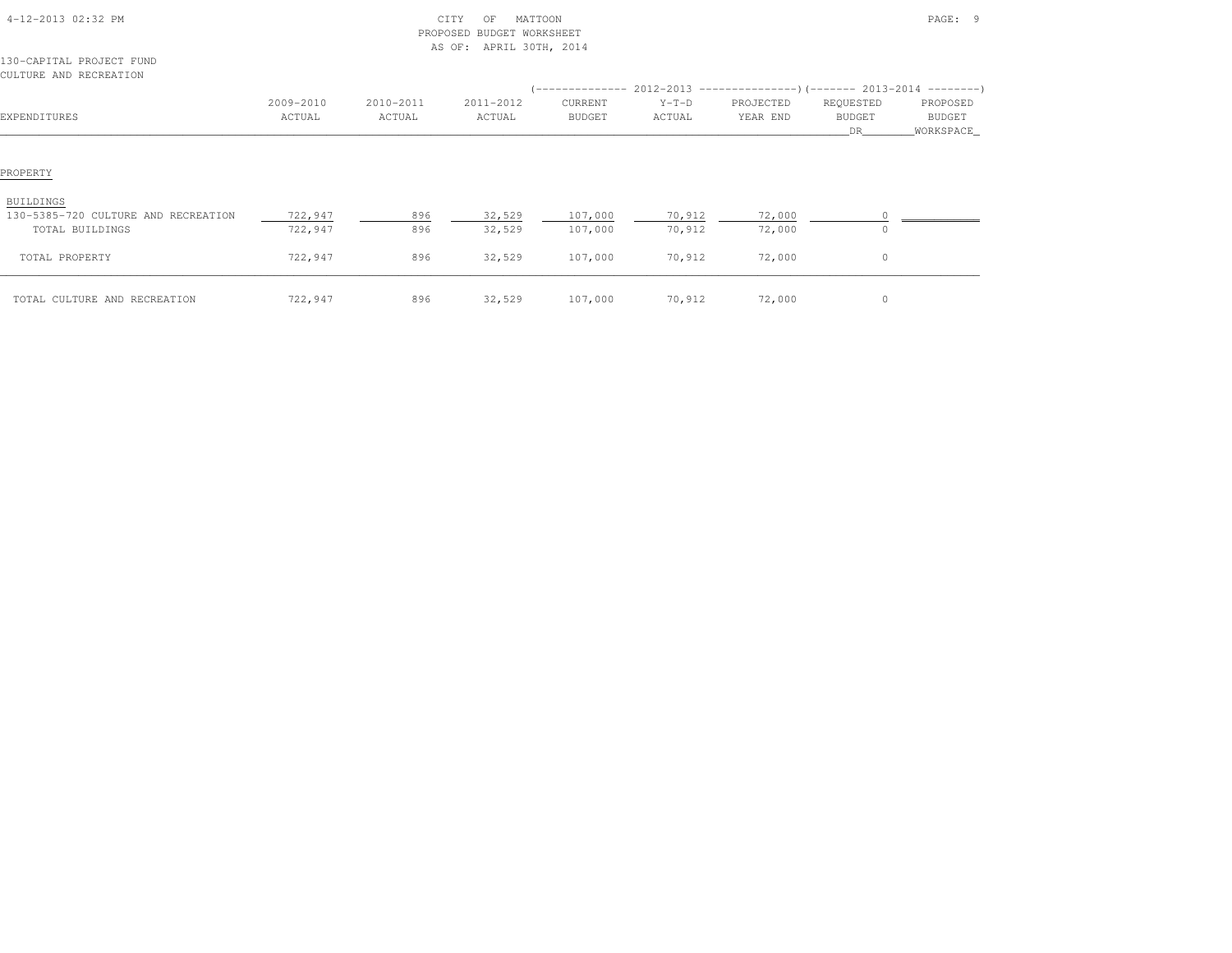| 4-12-2013 02:32 PM<br>130-CAPITAL PROJECT FUND                                                                              |           |              | CITY<br>MATTOON<br>OF<br>PROPOSED BUDGET WORKSHEET<br>AS OF: APRIL 30TH, 2014 |         |         |                                                                               |              | PAGE: 10              |
|-----------------------------------------------------------------------------------------------------------------------------|-----------|--------------|-------------------------------------------------------------------------------|---------|---------|-------------------------------------------------------------------------------|--------------|-----------------------|
| I-57 EAST TIF DISTRICT                                                                                                      |           |              |                                                                               |         |         |                                                                               |              |                       |
|                                                                                                                             |           |              |                                                                               |         |         | $(-$ ------------- 2012-2013 -----------------) (------- 2013-2014 ---------) |              |                       |
|                                                                                                                             | 2009-2010 | 2010-2011    | 2011-2012                                                                     | CURRENT | $Y-T-D$ | PROJECTED                                                                     | REQUESTED    | PROPOSED              |
| EXPENDITURES                                                                                                                | ACTUAL    | ACTUAL       | ACTUAL                                                                        | BUDGET  | ACTUAL  | YEAR END                                                                      | BUDGET<br>DR | BUDGET<br>_WORKSPACE_ |
| OTHER PURCHASED SERVICES<br>PROFESSIONAL SERVICES<br>130-5603-511 PLANNING & DESIGN SERVICES<br>TOTAL PROFESSIONAL SERVICES |           | <sup>n</sup> |                                                                               |         |         |                                                                               |              |                       |
| TOTAL OTHER PURCHASED SERVICES                                                                                              | $\circ$   | $\circ$      | $\circ$                                                                       | $\circ$ | $\circ$ | $\circ$                                                                       | $\circ$      |                       |
| TOTAL I-57 EAST TIF DISTRICT                                                                                                | $\circ$   | $\circ$      | $\circ$                                                                       | $\circ$ | $\circ$ | $\circ$                                                                       | $\circ$      |                       |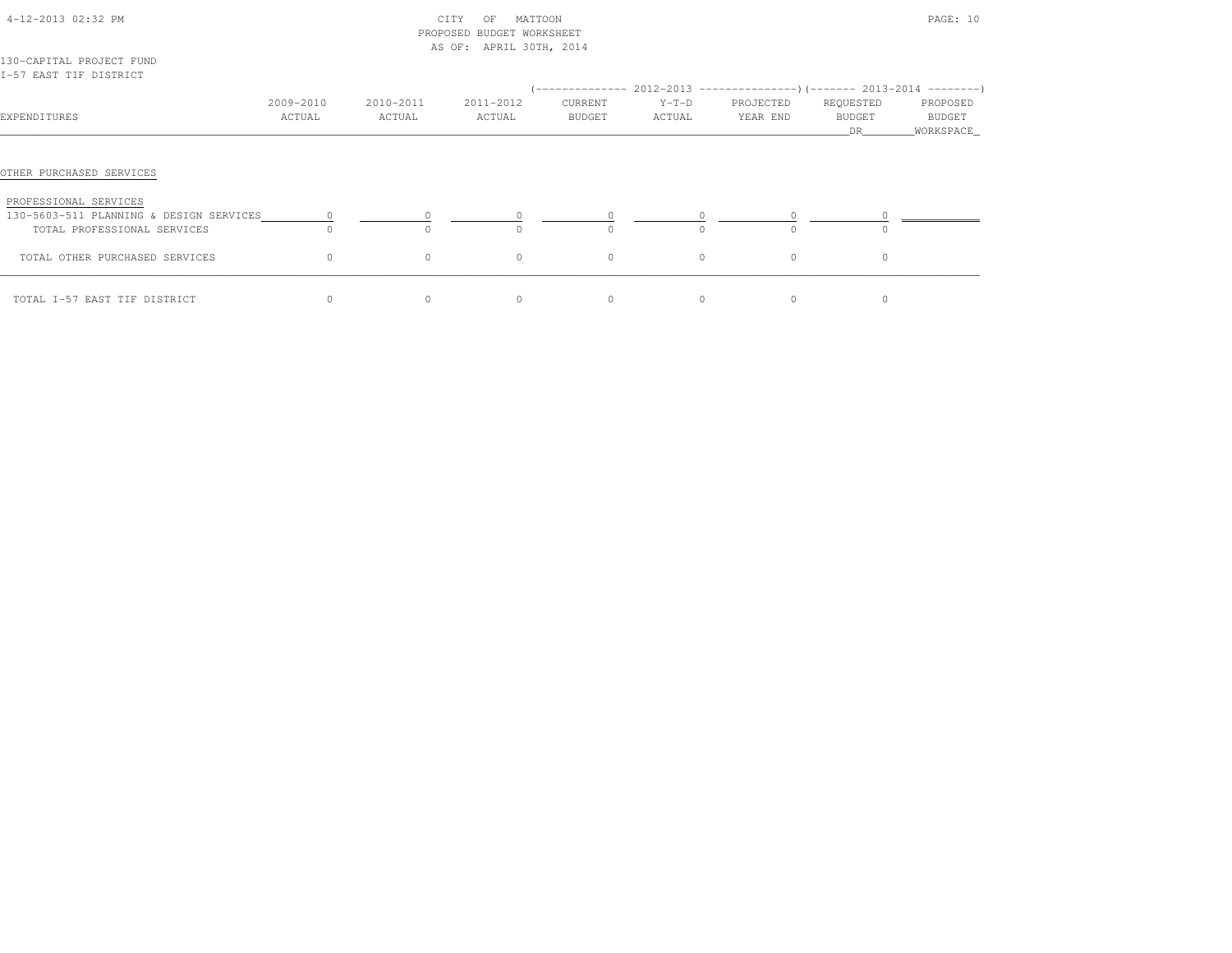|                                                              |                     |                     | PROPOSED BUDGET WORKSHEET<br>AS OF: APRIL 30TH, 2014 |                   |                   |                       |                                  |                                 |
|--------------------------------------------------------------|---------------------|---------------------|------------------------------------------------------|-------------------|-------------------|-----------------------|----------------------------------|---------------------------------|
| 130-CAPITAL PROJECT FUND<br>CONDEMNATIONS/DEMOLITIONS        |                     |                     |                                                      |                   |                   |                       |                                  |                                 |
| EXPENDITURES                                                 | 2009-2010<br>ACTUAL | 2010-2011<br>ACTUAL | 2011-2012<br>ACTUAL                                  | CURRENT<br>BUDGET | $Y-T-D$<br>ACTUAL | PROJECTED<br>YEAR END | REQUESTED<br><b>BUDGET</b><br>DR | PROPOSED<br>BUDGET<br>WORKSPACE |
| OTHER PURCHASED SERVICES                                     |                     |                     |                                                      |                   |                   |                       |                                  |                                 |
| OTHER PURCHASED SERVICES<br>130-5606-577 DEMOLITION SERVICES |                     |                     |                                                      | $\overline{0}$    |                   |                       |                                  |                                 |
| TOTAL OTHER PURCHASED SERVICES                               |                     |                     |                                                      |                   | $\cap$            | $\Omega$              |                                  |                                 |
| TOTAL OTHER PURCHASED SERVICES                               | $\Omega$            | $\circ$             | $\Omega$                                             | $\circ$           | $\circ$           | $\Omega$              | $\Omega$                         |                                 |
| TOTAL CONDEMNATIONS/DEMOLITIONS                              | $\circ$             |                     | $\circ$                                              | $\circ$           | $\circ$           | $\circ$               |                                  |                                 |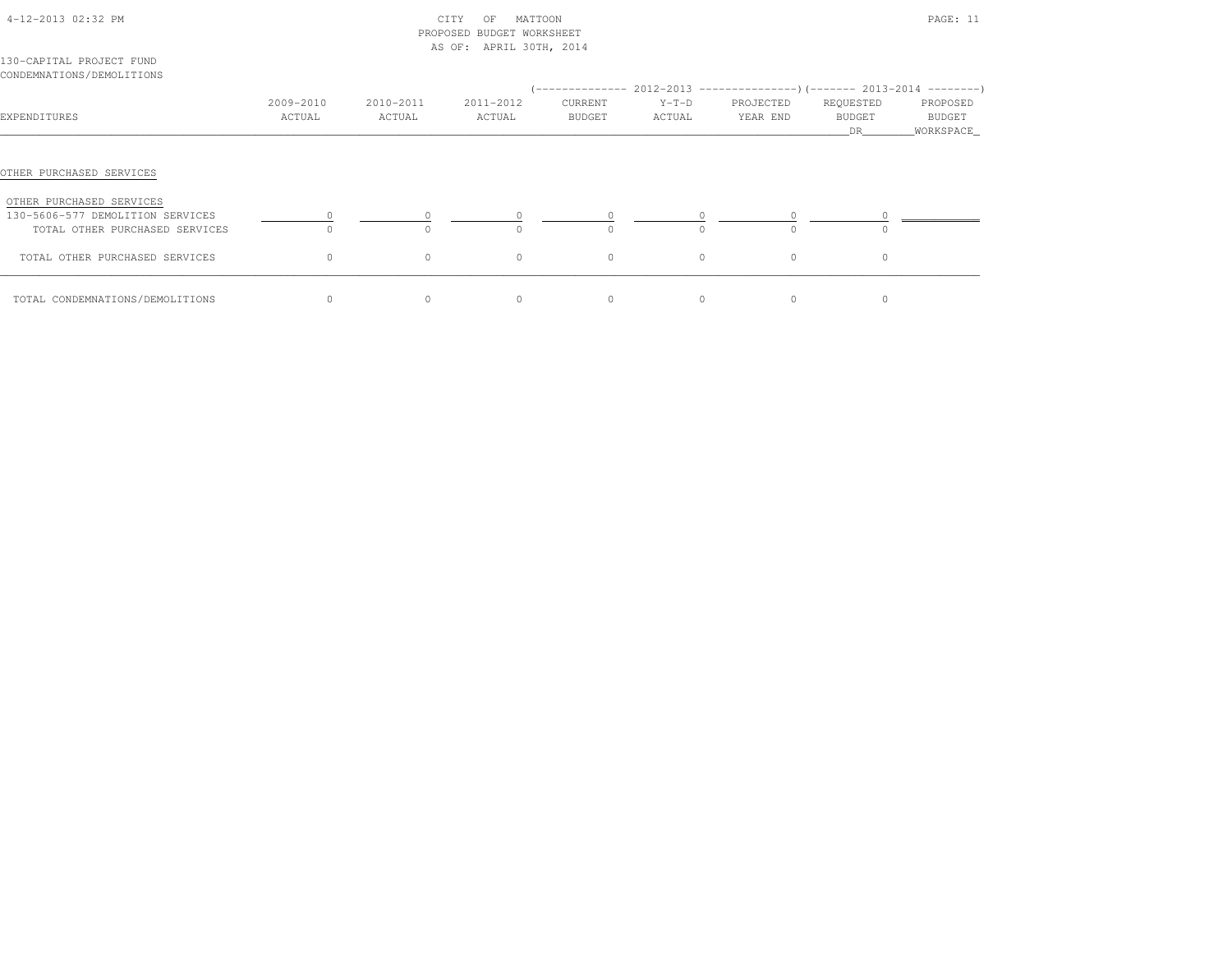|                                                                    |                     |                     | PROPOSED BUDGET WORKSHEET |                   |                   |                       |                           |                                   |
|--------------------------------------------------------------------|---------------------|---------------------|---------------------------|-------------------|-------------------|-----------------------|---------------------------|-----------------------------------|
|                                                                    |                     |                     | AS OF: APRIL 30TH, 2014   |                   |                   |                       |                           |                                   |
| 130-CAPITAL PROJECT FUND<br>SOUTH 45 TIF DISTRICT                  |                     |                     |                           |                   |                   |                       |                           |                                   |
| EXPENDITURES                                                       | 2009-2010<br>ACTUAL | 2010-2011<br>ACTUAL | 2011-2012<br>ACTUAL       | CURRENT<br>BUDGET | $Y-T-D$<br>ACTUAL | PROJECTED<br>YEAR END | REQUESTED<br>BUDGET<br>DR | PROPOSED<br>BUDGET<br>_WORKSPACE_ |
| OTHER PURCHASED SERVICES<br>PROFESSIONAL SERVICES                  |                     |                     |                           |                   |                   |                       |                           |                                   |
| 130-5607-511 SOUTH 45 TIF DISCTIRCT<br>TOTAL PROFESSIONAL SERVICES |                     |                     |                           |                   | $\cap$            |                       |                           |                                   |
| TOTAL OTHER PURCHASED SERVICES                                     | $\circ$             | $\circ$             | $\circ$                   | $\circ$           | $\circ$           | $\circ$               | $\circ$                   |                                   |
| TOTAL SOUTH 45 TIF DISTRICT                                        | $\circ$             | $\circ$             | $\Omega$                  | $\circ$           | $\circ$           | $\Omega$              | $\circ$                   |                                   |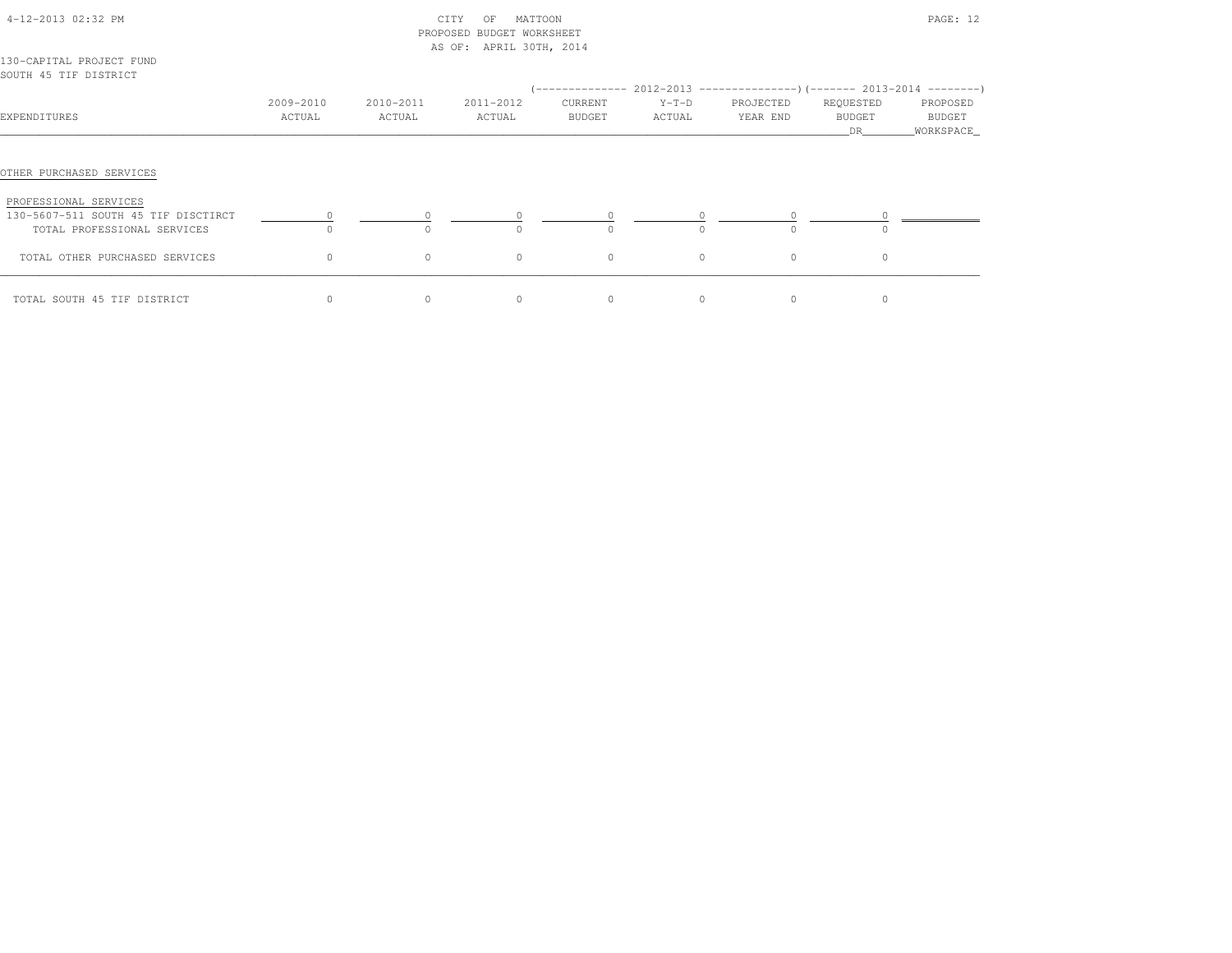|                                                                      |                     |                     | PROPOSED BUDGET WORKSHEET<br>AS OF: APRIL 30TH, 2014 |                     |                   |                       |                           |                                 |
|----------------------------------------------------------------------|---------------------|---------------------|------------------------------------------------------|---------------------|-------------------|-----------------------|---------------------------|---------------------------------|
| 130-CAPITAL PROJECT FUND<br>YMCA PARKING LOT                         |                     |                     |                                                      |                     |                   |                       |                           |                                 |
| EXPENDITURES                                                         | 2009-2010<br>ACTUAL | 2010-2011<br>ACTUAL | 2011-2012<br>ACTUAL                                  | CURRENT<br>BUDGET   | $Y-T-D$<br>ACTUAL | PROJECTED<br>YEAR END | REQUESTED<br>BUDGET<br>DR | PROPOSED<br>BUDGET<br>WORKSPACE |
| OTHER PURCHASED SERVICES                                             |                     |                     |                                                      |                     |                   |                       |                           |                                 |
| OTHER PURCHASED SERVICES                                             |                     |                     |                                                      |                     |                   |                       |                           |                                 |
| 130-5608-577 YMCA LAND ACOUISITION<br>TOTAL OTHER PURCHASED SERVICES | 1,323<br>1,323      | 766,149<br>766,149  | 146,968<br>146,968                                   | $\Omega$<br>$\circ$ | 4,991<br>4,991    | 7,487<br>7,487        | $\circ$<br>$\circ$        |                                 |
| TOTAL OTHER PURCHASED SERVICES                                       | 1,323               | 766,149             | 146,968                                              | $\circ$             | 4,991             | 7,487                 | $\circ$                   |                                 |
| TOTAL YMCA PARKING LOT                                               | 1,323               | 766,149             | 146,968                                              | $\circ$             | 4,991             | 7,487                 | $\circ$                   |                                 |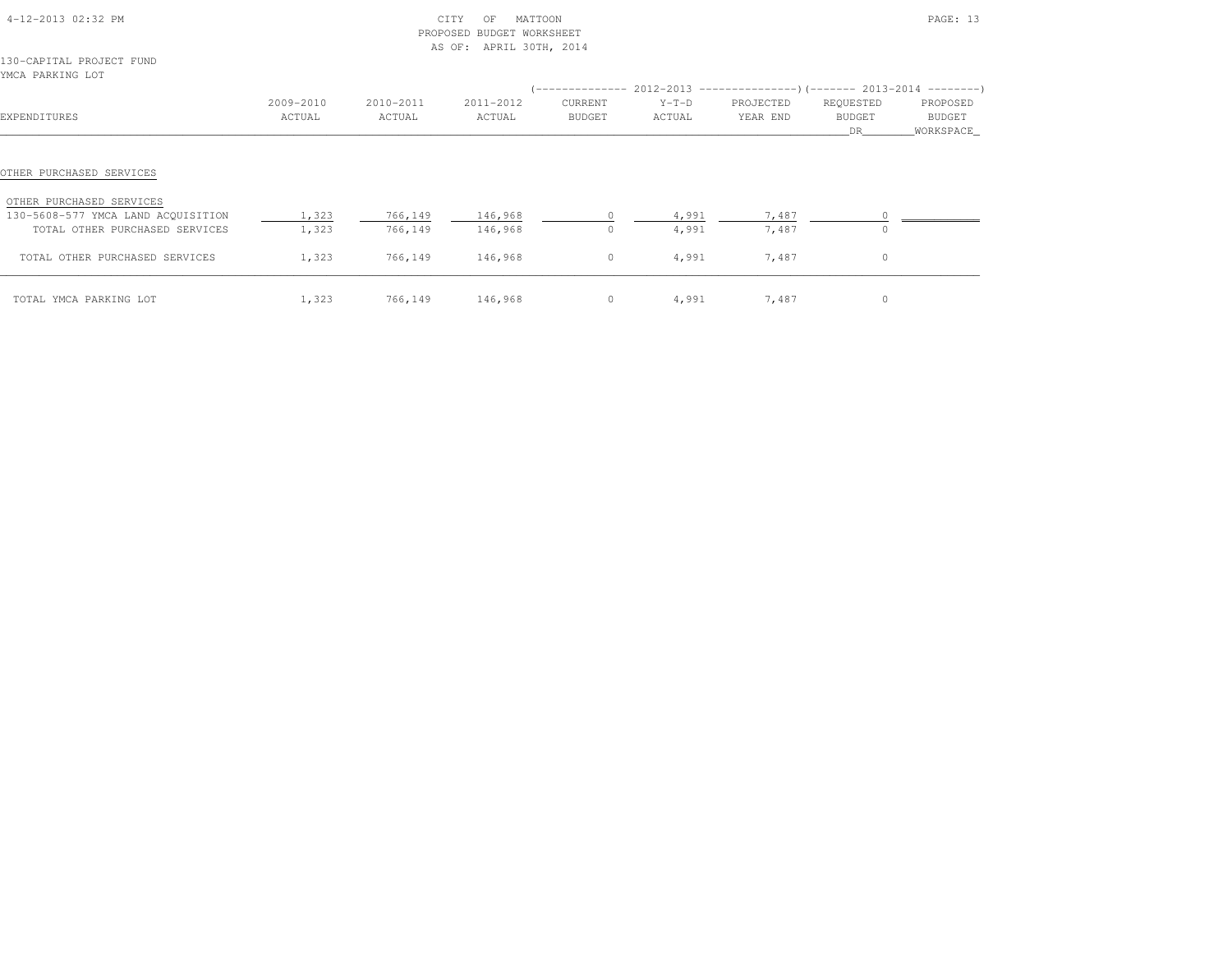| 4-12-2013 02:32 PM                                                    |                     | CITY<br>PROPOSED BUDGET WORKSHEET<br>AS OF: APRIL 30TH, 2014 |                     |                   | PAGE: 14                                                                                  |                       |                            |                    |
|-----------------------------------------------------------------------|---------------------|--------------------------------------------------------------|---------------------|-------------------|-------------------------------------------------------------------------------------------|-----------------------|----------------------------|--------------------|
| 130-CAPITAL PROJECT FUND<br>JUSTRITE CDAP EXPENSES                    |                     |                                                              |                     |                   |                                                                                           |                       |                            |                    |
| EXPENDITURES                                                          | 2009-2010<br>ACTUAL | 2010-2011<br>ACTUAL                                          | 2011-2012<br>ACTUAL | CURRENT<br>BUDGET | $(---------- 2012-2013$ ---------------) (------- 2013-2014 -------)<br>$Y-T-D$<br>ACTUAL | PROJECTED<br>YEAR END | REQUESTED<br><b>BUDGET</b> | PROPOSED<br>BUDGET |
|                                                                       |                     |                                                              |                     |                   |                                                                                           |                       | DR                         | _WORKSPACE_        |
| OTHER PURCHASED SERVICES                                              |                     |                                                              |                     |                   |                                                                                           |                       |                            |                    |
| OTHER PURCHASED SERVICES                                              |                     |                                                              |                     |                   |                                                                                           |                       |                            |                    |
| 130-5609-577 JUSTRITE CDAP EXPENSES<br>TOTAL OTHER PURCHASED SERVICES | $\cap$              | $\circ$<br>$\Omega$                                          | $\Omega$<br>$\cap$  | 0<br>$\Omega$     | $\cap$                                                                                    | $\Omega$              | $\cap$                     |                    |
| TOTAL OTHER PURCHASED SERVICES                                        | $\circ$             | $\circ$                                                      | $\circ$             | $\circ$           | $\circ$                                                                                   | $\circ$               | $\circ$                    |                    |
| TOTAL JUSTRITE CDAP EXPENSES                                          | $\Omega$            | $\Omega$                                                     | $\Omega$            | $\Omega$          | $\Omega$                                                                                  | $\Omega$              | $\Omega$                   |                    |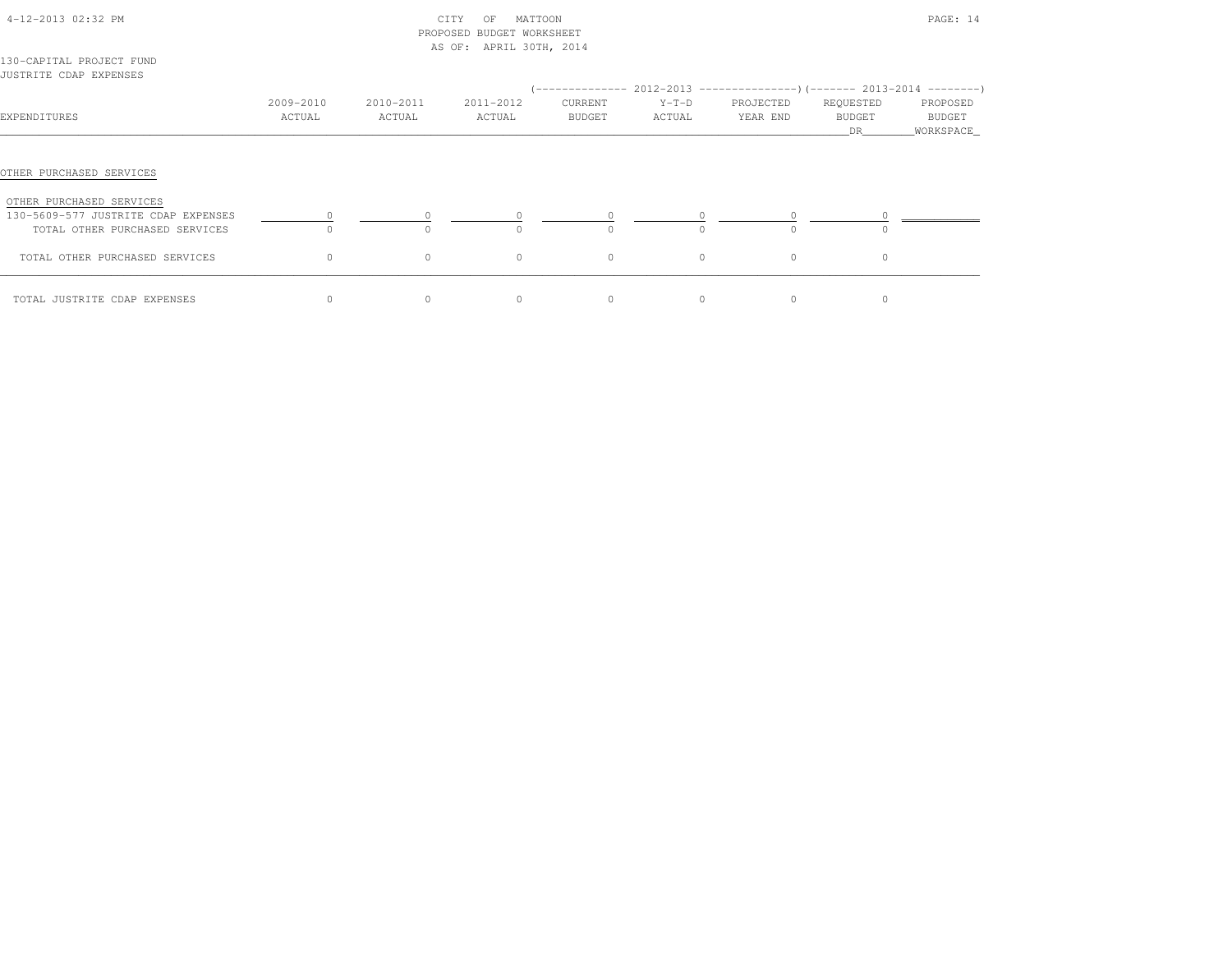| 4-12-2013 02:32 PM                                               |                     | PROPOSED            | CITY<br>MATTOON<br>OF<br>BUDGET WORKSHEET<br>AS OF: APRIL 30TH, 2014 |                    | PAGE: 15                   |                       |                           |                                  |
|------------------------------------------------------------------|---------------------|---------------------|----------------------------------------------------------------------|--------------------|----------------------------|-----------------------|---------------------------|----------------------------------|
| 130-CAPITAL PROJECT FUND<br>GO BONDS                             |                     |                     |                                                                      |                    |                            |                       |                           |                                  |
|                                                                  |                     |                     |                                                                      |                    |                            |                       |                           |                                  |
| EXPENDITURES                                                     | 2009-2010<br>ACTUAL | 2010-2011<br>ACTUAL | 2011-2012<br>ACTUAL                                                  | CURRENT<br>BUDGET  | $Y-T-D$<br>ACTUAL          | PROJECTED<br>YEAR END | REQUESTED<br>BUDGET<br>DR | PROPOSED<br>BUDGET<br>WORKSPACE_ |
| OTHER OBJECTS                                                    |                     |                     |                                                                      |                    |                            |                       |                           |                                  |
| FINANCIAL TRANS OBJECTS<br>130-5719-817 GENERAL OBLIGATION BONDS |                     |                     |                                                                      |                    |                            |                       |                           |                                  |
| TOTAL FINANCIAL TRANS OBJECTS                                    | 20,678<br>20,678    | 393,098<br>393,098  | 338,160<br>338,160                                                   | 446,320<br>446,320 | 447,870 447,870<br>447,870 | 447,870               | 446,000<br>446,000        |                                  |
| TOTAL OTHER OBJECTS                                              | 20,678              | 393,098             | 338,160                                                              | 446,320            | 447,870                    | 447,870               | 446,000                   |                                  |
| TOTAL GO BONDS                                                   | 20,678              | 393,098             | 338,160                                                              | 446,320            | 447,870                    | 447,870               | 446,000                   |                                  |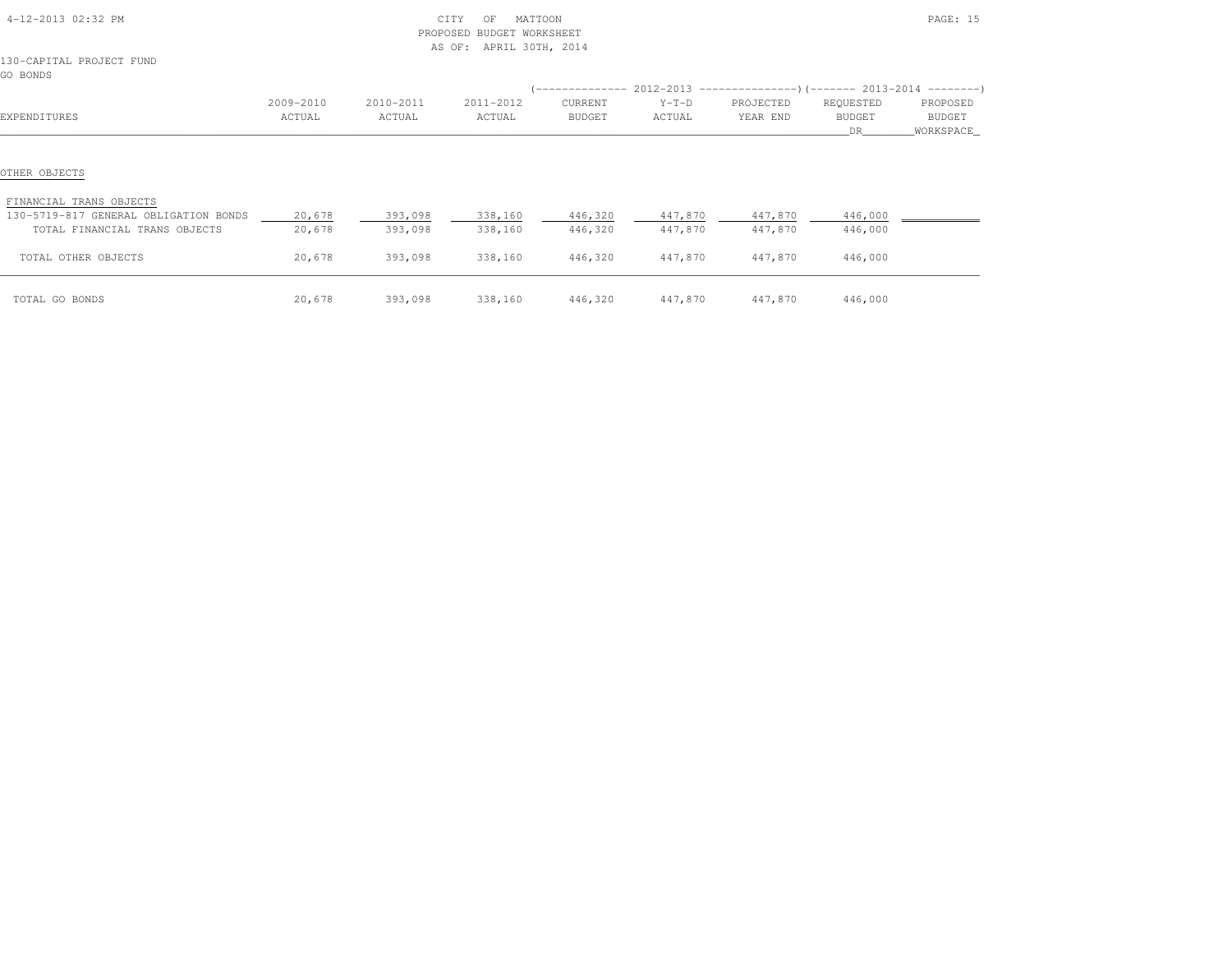|                                                 |                     |                                                                                  | AS OF: APRIL 30TH, 2014 |                          |                          |                                                                          |                                  |                                        |
|-------------------------------------------------|---------------------|----------------------------------------------------------------------------------|-------------------------|--------------------------|--------------------------|--------------------------------------------------------------------------|----------------------------------|----------------------------------------|
| 130-CAPITAL PROJECT FUND                        |                     |                                                                                  |                         |                          |                          |                                                                          |                                  |                                        |
| DEBT SERVICES                                   |                     |                                                                                  |                         |                          |                          |                                                                          |                                  |                                        |
|                                                 |                     |                                                                                  |                         |                          |                          | (-------------- 2012-2013 ----------------) (------- 2013-2014 --------' |                                  |                                        |
| EXPENDITURES                                    | 2009-2010<br>ACTUAL | 2010-2011<br>ACTUAL                                                              | 2011-2012<br>ACTUAL     | CURRENT<br><b>BUDGET</b> | $Y-T-D$<br>ACTUAL        | PROJECTED<br>YEAR END                                                    | REQUESTED<br><b>BUDGET</b><br>DR | PROPOSED<br><b>BUDGET</b><br>WORKSPACE |
|                                                 |                     |                                                                                  |                         |                          |                          |                                                                          |                                  |                                        |
| OTHER OBJECTS                                   |                     |                                                                                  |                         |                          |                          |                                                                          |                                  |                                        |
| FINANCIAL TRANS OBJECTS                         |                     |                                                                                  |                         |                          |                          |                                                                          |                                  |                                        |
| 130-5800-817 DEBT ISSUANCE COSTS                | 428                 | 428                                                                              | 428                     |                          | 428                      |                                                                          |                                  |                                        |
| TOTAL FINANCIAL TRANS OBJECTS                   | 428                 | 428                                                                              | 428                     |                          | 428                      |                                                                          |                                  |                                        |
| TOTAL OTHER OBJECTS                             | 428                 | 428                                                                              | 428                     | $\circ$                  | 428                      | $\circ$                                                                  | $\circ$                          |                                        |
| TOTAL DEBT SERVICES                             | 428                 | 428                                                                              | 428                     | $\circ$                  | 428                      | $\circ$                                                                  | $\circ$                          |                                        |
| TOTAL EXPENDITURES                              | 3,555,469           | 1,734,993                                                                        | 2,327,213               | 5,899,944                | 1,803,788                | 2,026,068                                                                | 4,632,500                        |                                        |
| REVENUE OVER/(UNDER) EXPENDITURES<br>$\sqrt{2}$ |                     | 982,836) (1,280,612) (1,579,055) (4,979,287) (1,241,849) (1,474,464) (4,236,500) |                         |                          |                          |                                                                          |                                  |                                        |
| OTHER FINANCING SOURCES                         |                     |                                                                                  |                         |                          |                          |                                                                          |                                  |                                        |
| 130-4901-010 INTERFUND XFRS FROM GEN. F         | 756,628             | 609,613                                                                          | 641,115                 | 775,000                  | 775,000                  | 780,000                                                                  | 775,000                          |                                        |
| 130-4911-010 INTERFUND XFRS FROM WATER          | $\Omega$            | $\Omega$                                                                         | $\Omega$                | $\Omega$                 | $\circ$                  | $\Omega$                                                                 |                                  |                                        |
| 130-4912-010 INTERFUND XFRS FROM SEWER          | $\circ$             | $\Omega$                                                                         | $\circ$                 | $\mathbf{0}$             | $\circ$                  | 0                                                                        |                                  |                                        |
| 130-4931-010 SALE OF GENERAL CAPITAL AS         | $\Omega$            | $\circ$                                                                          | $\circ$                 | $\circ$                  | $\mathbf{0}$             | 0                                                                        |                                  |                                        |
| 130-4941-023 PROCEEDS - GEN. OBLIGATION         | $\Omega$            | $\circ$                                                                          | $\Omega$                | $\circ$                  | $\Omega$                 | $\Omega$                                                                 |                                  |                                        |
| 130-4941-024 PROCEEDS - GO BOND 2009A P         | $\Omega$            | $\Omega$                                                                         |                         | $\Omega$                 |                          |                                                                          |                                  |                                        |
| TOTAL OTHER FINANCING SOURCES                   | 756,628             | 609,613                                                                          | 641,115                 | 775,000                  | 775,000                  | 780,000                                                                  | 775,000                          |                                        |
| OTHER FINANCING (USES)                          |                     |                                                                                  |                         |                          |                          |                                                                          |                                  |                                        |
| 130-5938-822 TRANSFERS TO GENERAL FUND          | 73,606              | $\overline{0}$                                                                   | 16,496                  | $\frac{0}{0}$            | $\overline{\phantom{0}}$ |                                                                          |                                  |                                        |
| TOTAL OTHER FINANCING (USES)                    | 73,606              |                                                                                  | 16,496                  |                          |                          |                                                                          |                                  |                                        |
| TOTAL OTHER FINANCING SOURCES (USES)            | 683,022             | 609,613                                                                          | 624,619                 | 775,000                  | 775,000                  | 780,000                                                                  | 775,000                          |                                        |

 4-12-2013 02:32 PM CITY OF MATTOON PAGE: 16PROPOSED BUDGET WORKSHEET

REVENUES & OTHER SOURCES OVER/

(UNDER) EXPENDITURES & OTHER (USES) ( 299,814) ( 670,999) ( 954,436) ( 4,204,287) ( 466,849) ( 694,464) ( 3,461,500)

\*\*\* END OF REPORT \*\*\*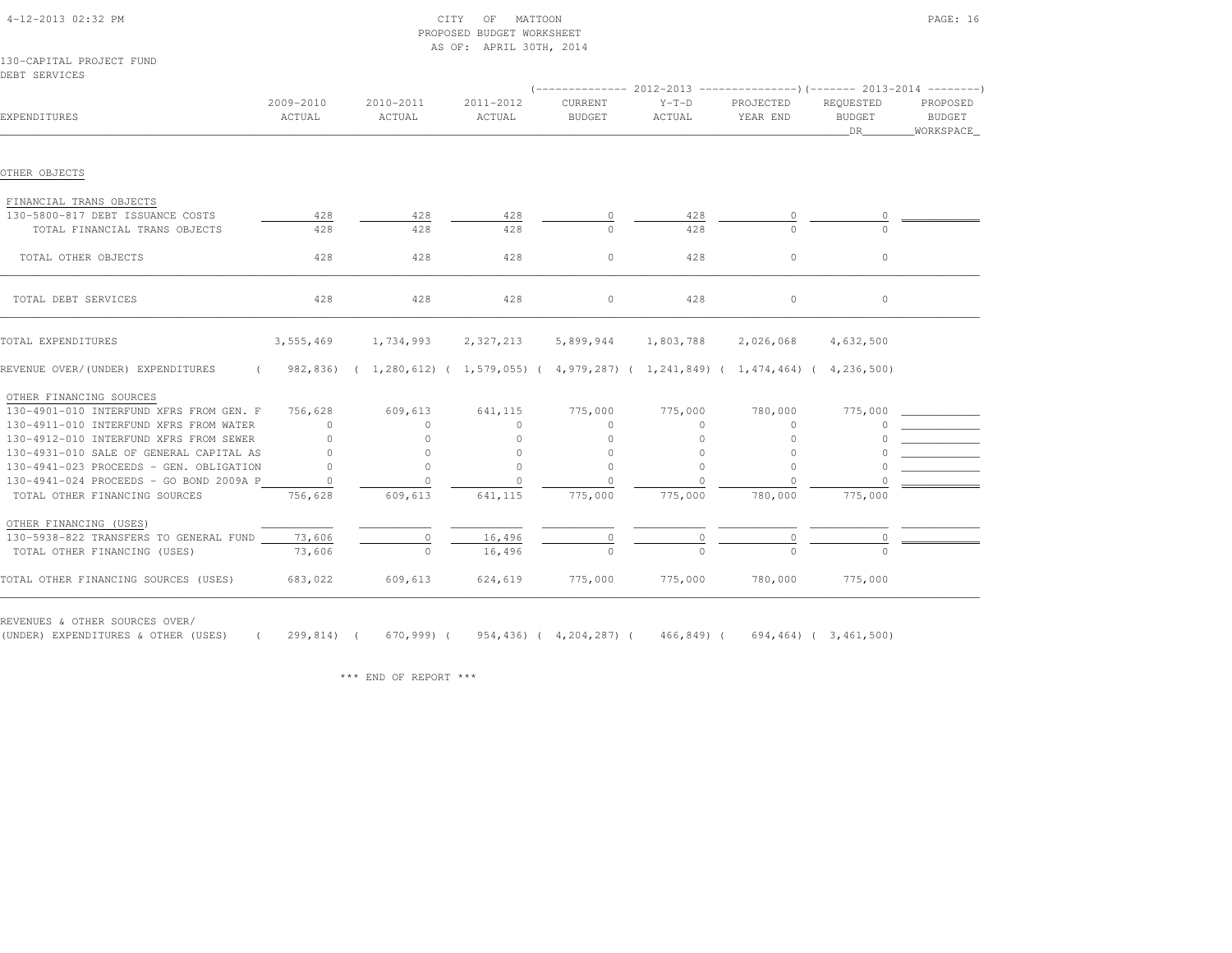| 150-I-57 EAST TIF DISTRICT              |                     |                     | AS OF: APRIL 30TH, 2014 |                          |                   |                       |                                   |                                 |
|-----------------------------------------|---------------------|---------------------|-------------------------|--------------------------|-------------------|-----------------------|-----------------------------------|---------------------------------|
|                                         |                     |                     |                         |                          |                   |                       |                                   |                                 |
| REVENUES                                | 2009-2010<br>ACTUAL | 2010-2011<br>ACTUAL | 2011-2012<br>ACTUAL     | CURRENT<br><b>BUDGET</b> | $Y-T-D$<br>ACTUAL | PROJECTED<br>YEAR END | REQUESTED<br><b>BUDGET</b><br>DR. | PROPOSED<br>BUDGET<br>WORKSPACE |
| TAXES                                   |                     |                     |                         |                          |                   |                       |                                   |                                 |
| TIF/BD TAX RECEIPTS                     |                     |                     |                         |                          |                   |                       |                                   |                                 |
| 150-4192-023 PROPERTY TAX RECEIPTS      | 974                 | 25,313              | 23,966                  | 24,000                   | 58,337            | 58,337                | 58,337                            |                                 |
| TOTAL TIF/BD TAX RECEIPTS               | 974                 | 25,313              | 23,966                  | 24,000                   | 58,337            | 58,337                | 58,337                            |                                 |
| TOTAL TAXES                             | 974                 | 25,313              | 23,966                  | 24,000                   | 58,337            | 58,337                | 58,337                            |                                 |
| INVESTMENT EARNINGS                     |                     |                     |                         |                          |                   |                       |                                   |                                 |
| INTEREST EARNINGS                       |                     |                     |                         |                          |                   |                       |                                   |                                 |
| 150-4610-023 INTEREST EARNINGS          | 0                   | $\circ$             |                         |                          |                   |                       | $\circ$                           |                                 |
| TOTAL INTEREST EARNINGS                 |                     | $\Omega$            |                         |                          |                   |                       |                                   |                                 |
| TOTAL INVESTMENT EARNINGS               | $\circ$             | $\circ$             | $\circ$                 | $\circ$                  | $\circ$           | $\circ$               | $\circ$                           |                                 |
| CONTRIB & OTHER MISC REV                |                     |                     |                         |                          |                   |                       |                                   |                                 |
| CONTRIBUTIONS & MISC REV                |                     |                     |                         |                          |                   |                       |                                   |                                 |
| 150-4805-023 CONTRIBUTIONS & OTHER MISC | $\circ$             | $\circ$             |                         | 0                        |                   |                       | $\circ$                           |                                 |
| TOTAL CONTRIBUTIONS & MISC REV          |                     | $\bigcap$           |                         | $\Omega$                 |                   | $\cap$                |                                   |                                 |
| TOTAL CONTRIB & OTHER MISC REV          | $\circ$             | $\circ$             | $\circ$                 | $\circ$                  | $\circ$           | $\circ$               | $\circ$                           |                                 |
| TOTAL REVENUES                          | 975                 | 25,313              | 23,966                  | 24,000                   | 58,337            | 58,337                | 58,337                            |                                 |

PROPOSED BUDGET WORKSHEET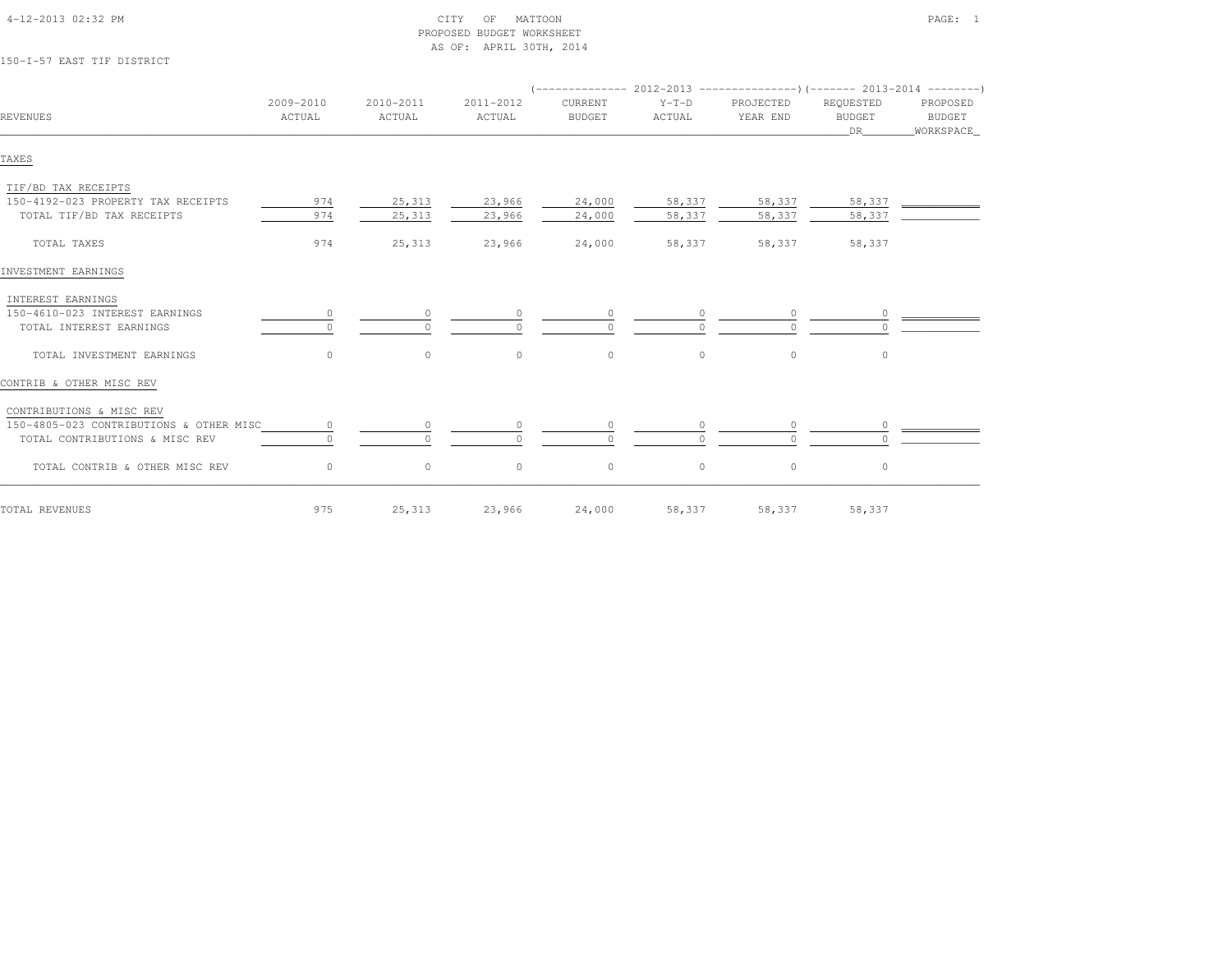|                                                                                                              |                     |                     | PROPOSED BUDGET WORKSHEET |                          |                                                                                                |                       |                                  |                                 |
|--------------------------------------------------------------------------------------------------------------|---------------------|---------------------|---------------------------|--------------------------|------------------------------------------------------------------------------------------------|-----------------------|----------------------------------|---------------------------------|
|                                                                                                              |                     |                     | AS OF: APRIL 30TH, 2014   |                          |                                                                                                |                       |                                  |                                 |
| 150-I-57 EAST TIF DISTRICT<br>TRAFFIC CONTROL DEVICES                                                        |                     |                     |                           |                          |                                                                                                |                       |                                  |                                 |
| EXPENDITURES                                                                                                 | 2009-2010<br>ACTUAL | 2010-2011<br>ACTUAL | 2011-2012<br>ACTUAL       | CURRENT<br><b>BUDGET</b> | (-------------- 2012-2013 ----------------) (------- 2013-2014 ---------)<br>$Y-T-D$<br>ACTUAL | PROJECTED<br>YEAR END | REQUESTED<br><b>BUDGET</b><br>DR | PROPOSED<br>BUDGET<br>WORKSPACE |
| PROPERTY<br>IMPROVEMENTS-NOT BLDNGS<br>150-5327-730 TRAFFIC CONTROL DEVICES<br>TOTAL IMPROVEMENTS-NOT BLDNGS | $\cap$              | $\bigcap$           | $\cap$                    | $\Omega$                 | $\cap$                                                                                         | $\cap$                |                                  |                                 |
| TOTAL PROPERTY                                                                                               | $\circ$             | $\circ$             | $\circ$                   | $\circ$                  | $\Omega$                                                                                       | $\circ$               | $\Omega$                         |                                 |
| TOTAL TRAFFIC CONTROL DEVICES                                                                                | $\circ$             | $\circ$             | $\circ$                   | $\circ$                  | $\circ$                                                                                        | $\circ$               | $\circ$                          |                                 |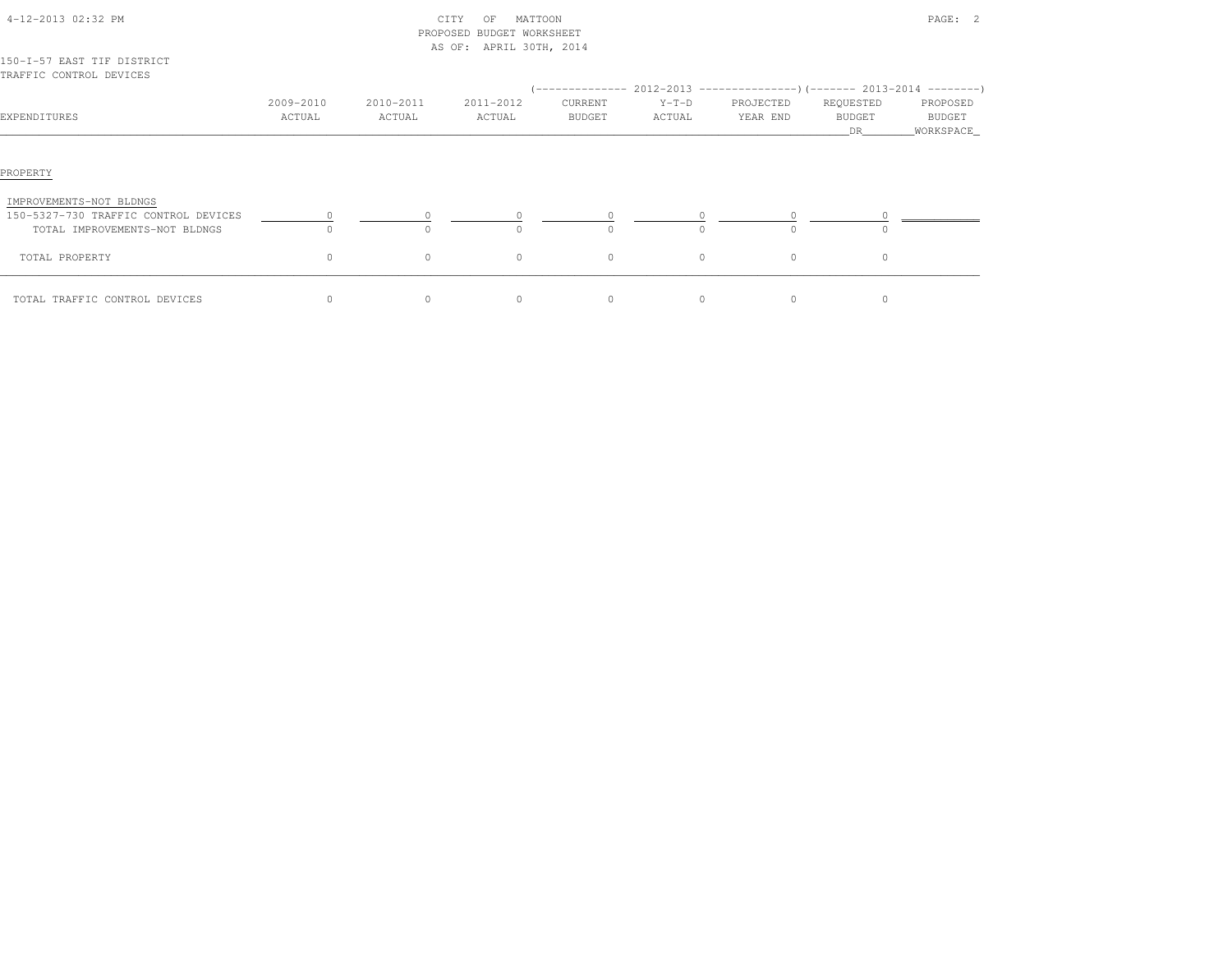|                                                                                         |                     |                     | PROPOSED BUDGET WORKSHEET<br>AS OF: APRIL 30TH, 2014 |                          |                     |                                                                                                     |                                   |                                   |
|-----------------------------------------------------------------------------------------|---------------------|---------------------|------------------------------------------------------|--------------------------|---------------------|-----------------------------------------------------------------------------------------------------|-----------------------------------|-----------------------------------|
| 150-I-57 EAST TIF DISTRICT<br>STORM DRAINAGE                                            |                     |                     |                                                      |                          |                     |                                                                                                     |                                   |                                   |
| EXPENDITURES                                                                            | 2009-2010<br>ACTUAL | 2010-2011<br>ACTUAL | 2011-2012<br>ACTUAL                                  | CURRENT<br><b>BUDGET</b> | $Y-T-D$<br>ACTUAL   | (-------------- 2012-2013 -----------------) (------- 2013-2014 ---------)<br>PROJECTED<br>YEAR END | REQUESTED<br><b>BUDGET</b><br>DR. | PROPOSED<br>BUDGET<br>_WORKSPACE_ |
| PROPERTY                                                                                |                     |                     |                                                      |                          |                     |                                                                                                     |                                   |                                   |
| IMPROVEMENTS-NOT BLDNGS<br>150-5328-730 STORM DRAINAGE<br>TOTAL IMPROVEMENTS-NOT BLDNGS |                     |                     |                                                      | 0                        | $\circ$<br>$\Omega$ |                                                                                                     |                                   |                                   |
| TOTAL PROPERTY                                                                          | $\circ$             | $\circ$             | $\circ$                                              | $\circ$                  | $\circ$             | $\circ$                                                                                             | $\circ$                           |                                   |
| TOTAL STORM DRAINAGE                                                                    | $\Omega$            | $\Omega$            | $\Omega$                                             | $\Omega$                 | $\Omega$            | $\Omega$                                                                                            | $\Omega$                          |                                   |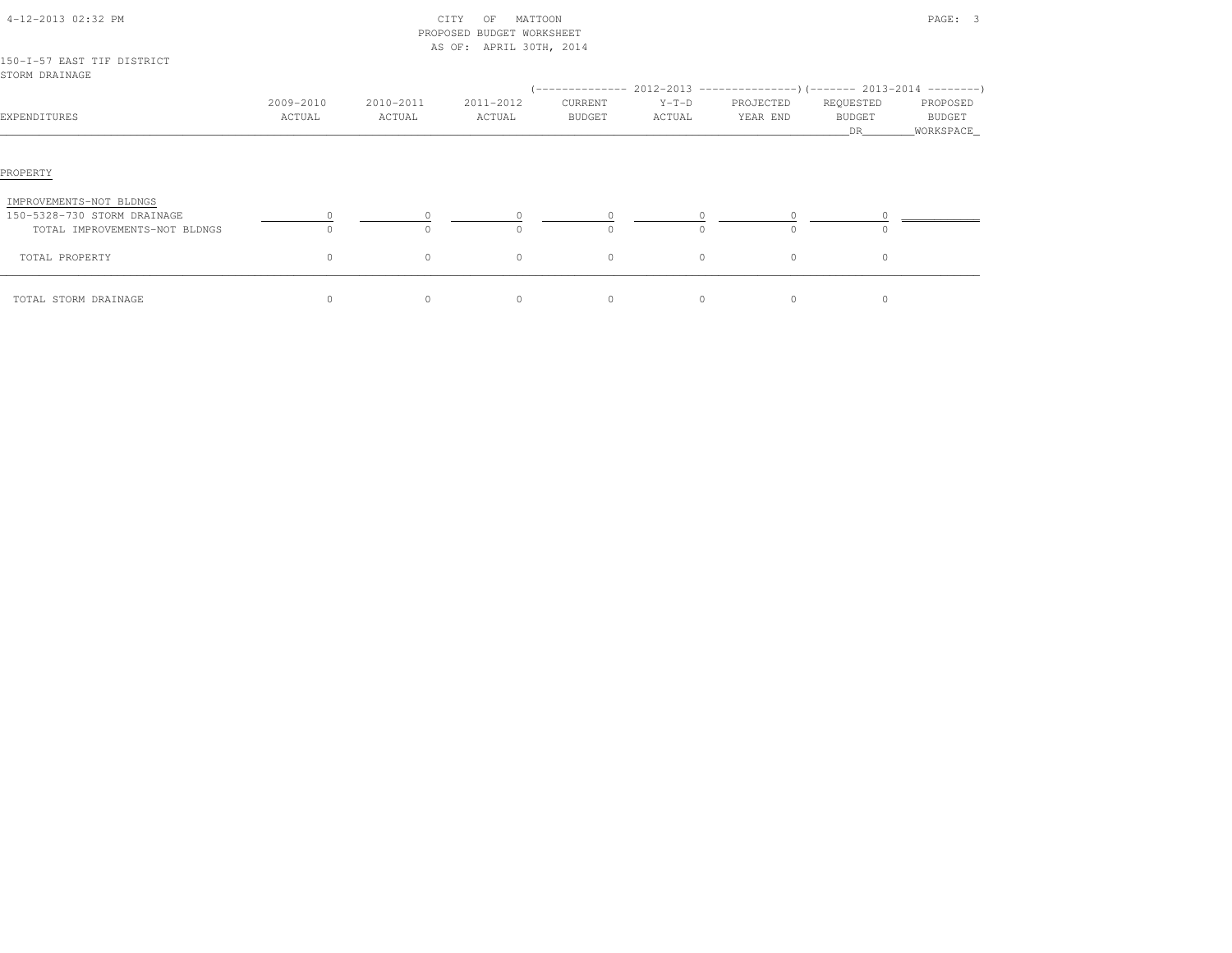|                                                                                         |                     |                     | PROPOSED BUDGET WORKSHEET |                                                                                                       |                   |                       |                                   |                                         |
|-----------------------------------------------------------------------------------------|---------------------|---------------------|---------------------------|-------------------------------------------------------------------------------------------------------|-------------------|-----------------------|-----------------------------------|-----------------------------------------|
| 150-I-57 EAST TIF DISTRICT<br>SANITARY SEWER                                            |                     |                     | AS OF: APRIL 30TH, 2014   |                                                                                                       |                   |                       |                                   |                                         |
| EXPENDITURES                                                                            | 2009-2010<br>ACTUAL | 2010-2011<br>ACTUAL | 2011-2012<br>ACTUAL       | (-------------- 2012-2013 ----------------) (------- 2013-2014 ---------)<br>CURRENT<br><b>BUDGET</b> | $Y-T-D$<br>ACTUAL | PROJECTED<br>YEAR END | REQUESTED<br><b>BUDGET</b><br>DR. | PROPOSED<br><b>BUDGET</b><br>WORKSPACE_ |
| PROPERTY                                                                                |                     |                     |                           |                                                                                                       |                   |                       |                                   |                                         |
| IMPROVEMENTS-NOT BLDNGS<br>150-5341-730 SANITARY SEWER<br>TOTAL IMPROVEMENTS-NOT BLDNGS |                     | $\Omega$            | $\circ$                   | $\circ$<br>$\Omega$                                                                                   |                   | $\cap$                | $\bigcap$                         |                                         |
| TOTAL PROPERTY                                                                          | $\circ$             | $\circ$             | $\circ$                   | $\circ$                                                                                               | $\circ$           | $\circ$               | $\circ$                           |                                         |
| TOTAL SANITARY SEWER                                                                    | $\Omega$            | $\Omega$            | $\Omega$                  | $\Omega$                                                                                              | $\Omega$          | $\Omega$              | $\Omega$                          |                                         |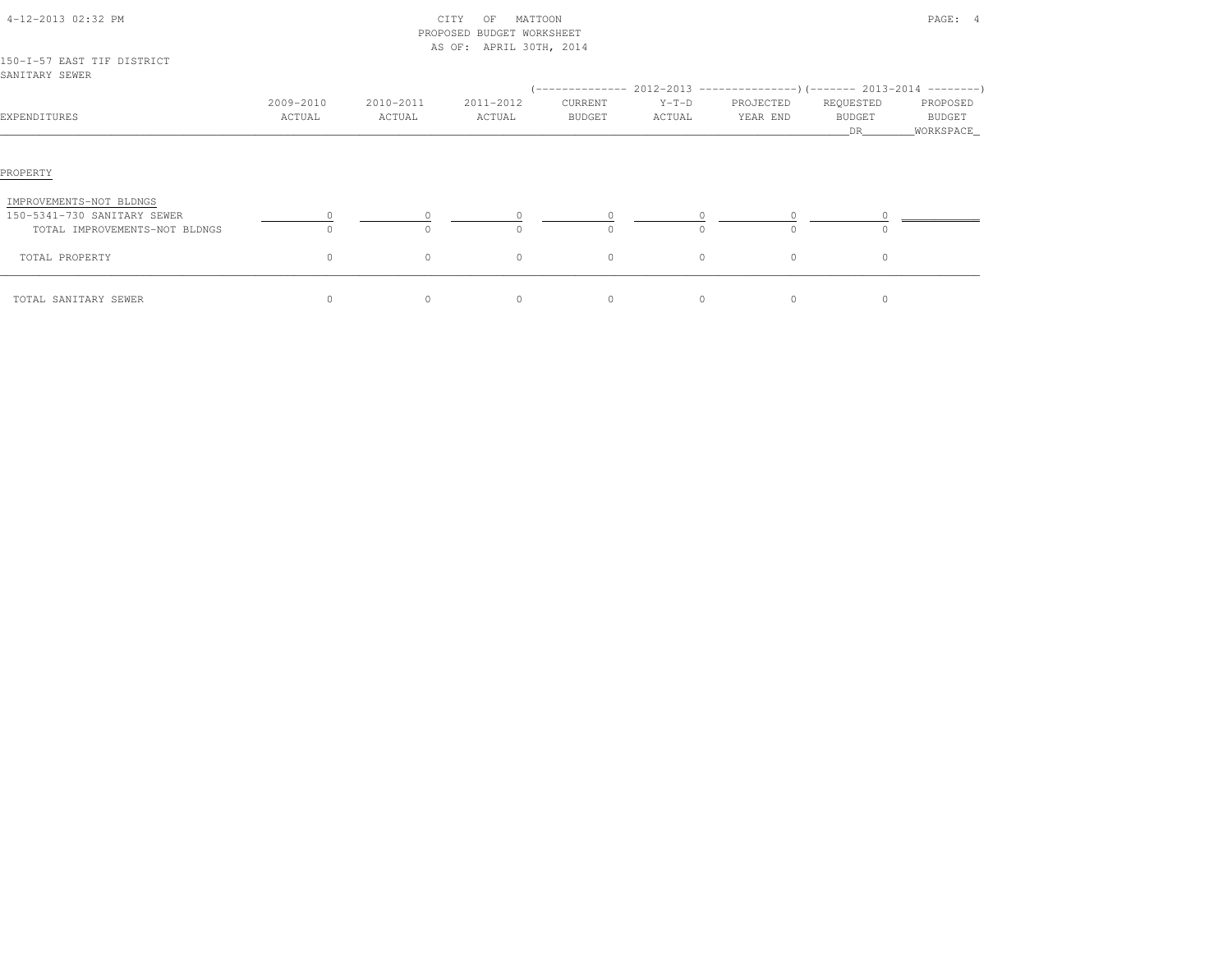|                                                                                             |                     |                     | PROPOSED BUDGET WORKSHEET |                   |                   |                       |                                   |                                 |
|---------------------------------------------------------------------------------------------|---------------------|---------------------|---------------------------|-------------------|-------------------|-----------------------|-----------------------------------|---------------------------------|
| 150-I-57 EAST TIF DISTRICT<br>WATER DISTRIBUTION                                            |                     |                     | AS OF: APRIL 30TH, 2014   |                   |                   |                       |                                   |                                 |
|                                                                                             |                     |                     |                           |                   |                   |                       |                                   |                                 |
| EXPENDITURES                                                                                | 2009-2010<br>ACTUAL | 2010-2011<br>ACTUAL | 2011-2012<br>ACTUAL       | CURRENT<br>BUDGET | $Y-T-D$<br>ACTUAL | PROJECTED<br>YEAR END | REQUESTED<br><b>BUDGET</b><br>DR. | PROPOSED<br>BUDGET<br>WORKSPACE |
| PROPERTY                                                                                    |                     |                     |                           |                   |                   |                       |                                   |                                 |
| IMPROVEMENTS-NOT BLDNGS<br>150-5354-730 WATER DISTRIBUTION<br>TOTAL IMPROVEMENTS-NOT BLDNGS |                     |                     | $\Omega$                  |                   | $\cap$            | $\cap$                |                                   |                                 |
| TOTAL PROPERTY                                                                              | $\circ$             | $\circ$             | $\circ$                   | $\Omega$          | $\Omega$          | $\circ$               | $\circ$                           |                                 |
| TOTAL WATER DISTRIBUTION                                                                    | $\circ$             | $\circ$             | $\circ$                   | $\circ$           | $\circ$           | $\circ$               | $\circ$                           |                                 |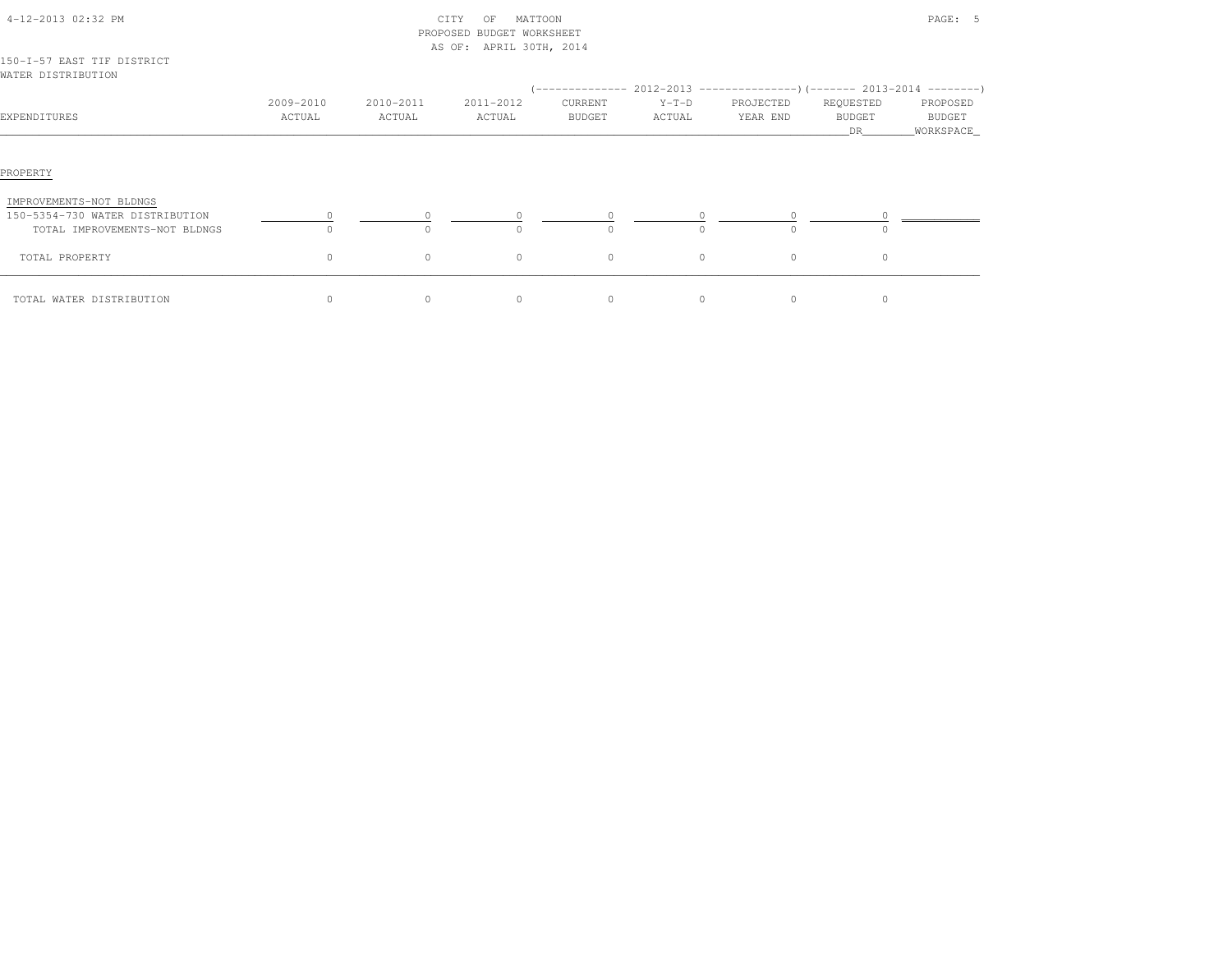|                                                            |                     |                     | PROPOSED BUDGET WORKSHEET<br>AS OF: APRIL 30TH, 2014 |                     |                   |                       |                                   |                                 |
|------------------------------------------------------------|---------------------|---------------------|------------------------------------------------------|---------------------|-------------------|-----------------------|-----------------------------------|---------------------------------|
| 150-I-57 EAST TIF DISTRICT<br>PARKING LOTS                 |                     |                     |                                                      |                     |                   |                       |                                   |                                 |
| EXPENDITURES                                               | 2009-2010<br>ACTUAL | 2010-2011<br>ACTUAL | 2011-2012<br>ACTUAL                                  | CURRENT<br>BUDGET   | $Y-T-D$<br>ACTUAL | PROJECTED<br>YEAR END | REQUESTED<br><b>BUDGET</b><br>DR. | PROPOSED<br>BUDGET<br>WORKSPACE |
| PROPERTY                                                   |                     |                     |                                                      |                     |                   |                       |                                   |                                 |
| IMPROVEMENTS-NOT BLDNGS                                    |                     |                     |                                                      |                     |                   |                       |                                   |                                 |
| 150-5385-730 PARKING LOTS<br>TOTAL IMPROVEMENTS-NOT BLDNGS |                     | $\bigcap$           | $\cap$                                               | $\circ$<br>$\Omega$ |                   | $\cap$                | $\cap$                            |                                 |
| TOTAL PROPERTY                                             | $\circ$             | $\circ$             | $\circ$                                              | $\circ$             | $\circ$           | $\circ$               | $\circ$                           |                                 |
| TOTAL PARKING LOTS                                         | $\Omega$            | $\Omega$            | $\Omega$                                             | $\Omega$            | $\Omega$          | $\Omega$              | $\Omega$                          |                                 |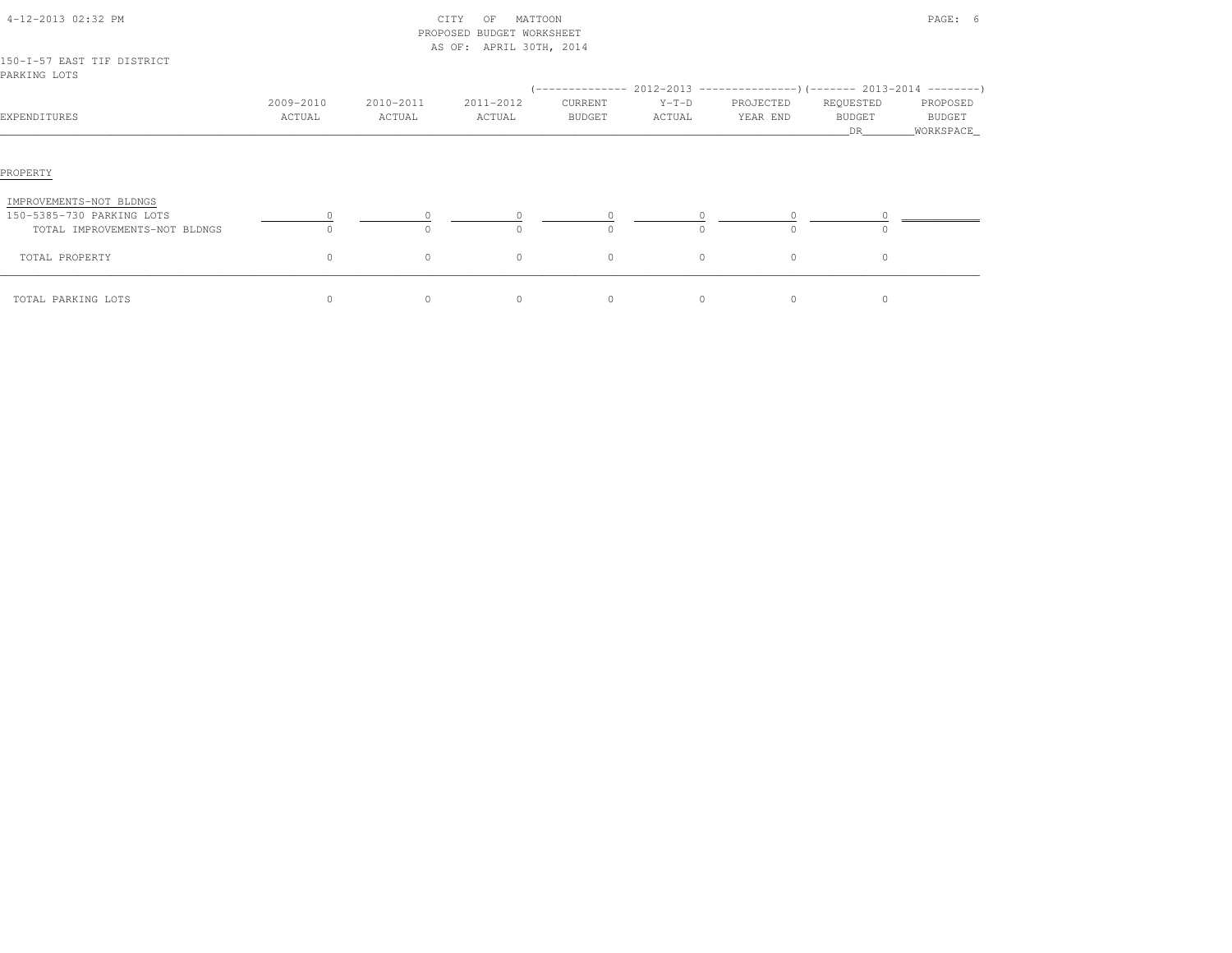|                                                               |                     |                     | FROFOGED BODGEI WORKGHEEI |                   |                   |                                                                                                    |                                  |                                   |
|---------------------------------------------------------------|---------------------|---------------------|---------------------------|-------------------|-------------------|----------------------------------------------------------------------------------------------------|----------------------------------|-----------------------------------|
|                                                               |                     |                     | AS OF: APRIL 30TH, 2014   |                   |                   |                                                                                                    |                                  |                                   |
| 150-I-57 EAST TIF DISTRICT<br>PUBLIC BUILDINGS                |                     |                     |                           |                   |                   |                                                                                                    |                                  |                                   |
| EXPENDITURES                                                  | 2009-2010<br>ACTUAL | 2010-2011<br>ACTUAL | 2011-2012<br>ACTUAL       | CURRENT<br>BUDGET | $Y-T-D$<br>ACTUAL | (-------------- 2012-2013 ----------------) (------- 2013-2014 ---------)<br>PROJECTED<br>YEAR END | REQUESTED<br><b>BUDGET</b><br>DR | PROPOSED<br>BUDGET<br>_WORKSPACE_ |
| PROPERTY                                                      |                     |                     |                           |                   |                   |                                                                                                    |                                  |                                   |
| BUILDINGS<br>150-5389-720 PUBLIC BUILDINGS<br>TOTAL BUILDINGS | $\circ$<br>$\cap$   | $\Omega$            | $\bigcap$                 | $\Omega$          | $\circ$<br>$\cap$ | $\cap$                                                                                             | $\cap$                           |                                   |
| TOTAL PROPERTY                                                | $\circ$             | $\circ$             | $\circ$                   | $\circ$           | $\circ$           | $\circ$                                                                                            | $\circ$                          |                                   |
| TOTAL PUBLIC BUILDINGS                                        | $\Omega$            | $\Omega$            | $\Omega$                  | $\Omega$          | $\Omega$          | $\Omega$                                                                                           | $\Omega$                         |                                   |

 4-12-2013 02:32 PM CITY OF MATTOON PAGE: 7PROPOSED BUDGET WORKSHEET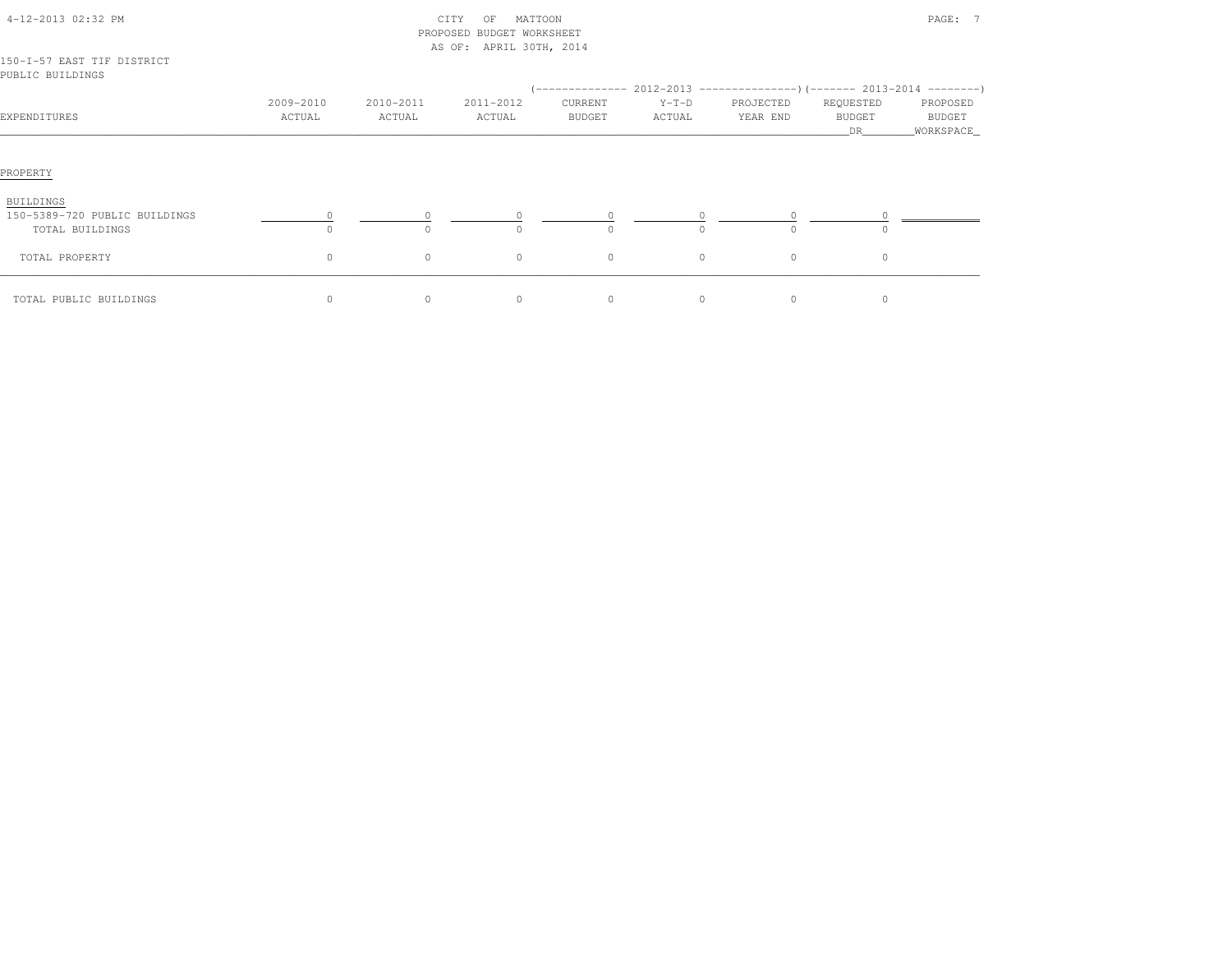| 4-12-2013 02:32 PM<br>150-I-57 EAST TIF DISTRICT |                     |                     | MATTOON<br>CITY<br>OF<br>PROPOSED BUDGET WORKSHEET<br>AS OF: APRIL 30TH, 2014 |                   |                                                                                                    |                       |                                  | PAGE: 8                          |
|--------------------------------------------------|---------------------|---------------------|-------------------------------------------------------------------------------|-------------------|----------------------------------------------------------------------------------------------------|-----------------------|----------------------------------|----------------------------------|
| PARKS                                            |                     |                     |                                                                               |                   |                                                                                                    |                       |                                  |                                  |
| EXPENDITURES                                     | 2009-2010<br>ACTUAL | 2010-2011<br>ACTUAL | 2011-2012<br>ACTUAL                                                           | CURRENT<br>BUDGET | $(-$ -------------- 2012-2013 -----------------)(------- 2013-2014 ---------)<br>$Y-T-D$<br>ACTUAL | PROJECTED<br>YEAR END | REQUESTED<br><b>BUDGET</b><br>DR | PROPOSED<br>BUDGET<br>WORKSPACE_ |
|                                                  |                     |                     |                                                                               |                   |                                                                                                    |                       |                                  |                                  |
| PROPERTY                                         |                     |                     |                                                                               |                   |                                                                                                    |                       |                                  |                                  |
| IMPROVEMENTS-NOT BLDNGS                          |                     |                     |                                                                               |                   |                                                                                                    |                       |                                  |                                  |
| 150-5511-730 PARKS                               |                     |                     |                                                                               |                   |                                                                                                    |                       |                                  |                                  |
| TOTAL IMPROVEMENTS-NOT BLDNGS                    |                     |                     |                                                                               |                   |                                                                                                    |                       |                                  |                                  |
| TOTAL PROPERTY                                   | $\circ$             | $\circ$             | $\circ$                                                                       | $\circ$           | $\circ$                                                                                            | $\circ$               | $\circ$                          |                                  |
| TOTAL PARKS                                      | $\circ$             | $\circ$             | $\circ$                                                                       | $\circ$           | 0                                                                                                  | $\circ$               | $\circ$                          |                                  |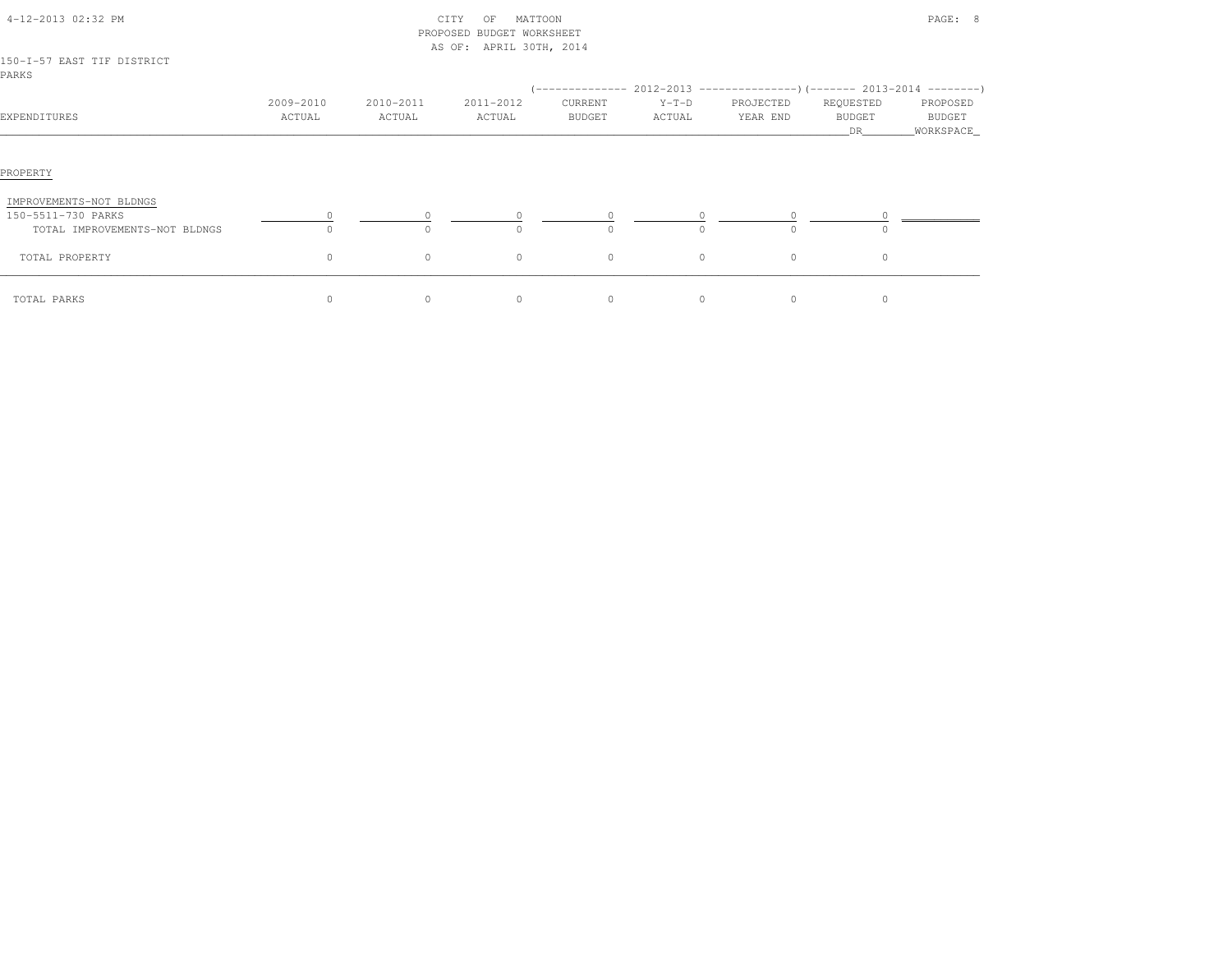| 150-I-57 EAST TIF DISTRICT<br>ADMINISTRATIVE EXPENSES |                      |                     |                     |                          |                            |                       |                                                                                                                |                                 |  |
|-------------------------------------------------------|----------------------|---------------------|---------------------|--------------------------|----------------------------|-----------------------|----------------------------------------------------------------------------------------------------------------|---------------------------------|--|
| EXPENDITURES                                          | 2009-2010<br>ACTUAL  | 2010-2011<br>ACTUAL | 2011-2012<br>ACTUAL | CURRENT<br><b>BUDGET</b> | $Y-T-D$<br>ACTUAL          | PROJECTED<br>YEAR END | (-------------- 2012-2013 ----------------) (------- 2013-2014 --------)<br>REQUESTED<br><b>BUDGET</b><br>_DR_ | PROPOSED<br>BUDGET<br>WORKSPACE |  |
| SUPPLIES                                              |                      |                     |                     |                          |                            |                       |                                                                                                                |                                 |  |
|                                                       |                      |                     |                     |                          |                            |                       |                                                                                                                |                                 |  |
| GENERAL SUPPLIES<br>150-5604-311 OFFICE SUPPLIES      | $\circ$              |                     |                     |                          |                            |                       |                                                                                                                |                                 |  |
| 150-5604-319 MISCELLANEOUS SUPPLIES                   | 0                    | $\circ$<br>$\circ$  | $\circ$             | $\circ$<br>0             | $\circ$                    | $\circ$<br>0          | $\circ$                                                                                                        |                                 |  |
| TOTAL GENERAL SUPPLIES                                |                      | $\Omega$            | 0                   |                          | 0                          |                       |                                                                                                                |                                 |  |
|                                                       |                      |                     |                     |                          |                            |                       |                                                                                                                |                                 |  |
| TOTAL SUPPLIES                                        | 0                    | $\circ$             | $\circ$             | $\mathbf{0}$             | $\mathbf{0}$               | $\circ$               | $\circ$                                                                                                        |                                 |  |
| OTHER PURCHASED SERVICES                              |                      |                     |                     |                          |                            |                       |                                                                                                                |                                 |  |
| PROFESSIONAL SERVICES                                 |                      |                     |                     |                          |                            |                       |                                                                                                                |                                 |  |
| 150-5604-511 PLANNING & DESIGN SERVICES               | $\circ$              | 1,224               | $\circ$             | $\circ$                  | $\circ$                    | 0                     | $\circ$                                                                                                        |                                 |  |
| 150-5604-513 AUDITING SERVICES                        | 0                    | $\circ$             | $\circ$             | $\circ$                  | $\circ$                    | $\circ$               |                                                                                                                |                                 |  |
| 150-5604-519 OTHER PROFESSIONAL SERVICE               | 0                    | 905                 |                     |                          |                            |                       |                                                                                                                |                                 |  |
| TOTAL PROFESSIONAL SERVICES                           | 0                    | 2,128               | $\Omega$            |                          |                            |                       |                                                                                                                |                                 |  |
| COMMUNICATION                                         |                      |                     |                     |                          |                            |                       |                                                                                                                |                                 |  |
| 150-5604-531 POSTAGE                                  | $\frac{0}{\sqrt{2}}$ |                     |                     |                          |                            |                       |                                                                                                                |                                 |  |
| TOTAL COMMUNICATION                                   |                      |                     |                     |                          | $\frac{0}{0}$              |                       |                                                                                                                |                                 |  |
| ADVERTISING                                           |                      |                     |                     |                          |                            |                       |                                                                                                                |                                 |  |
| 150-5604-540 ADVERTISING                              | $\overline{0}$       |                     | $\overline{0}$      | $\frac{0}{2}$            | $\frac{0}{\sqrt{2}}$       |                       |                                                                                                                |                                 |  |
| TOTAL ADVERTISING                                     |                      |                     |                     |                          |                            |                       |                                                                                                                |                                 |  |
| PRINTING & BUILDING                                   |                      |                     |                     |                          |                            |                       |                                                                                                                |                                 |  |
| 150-5604-550 PRINTING AND BINDING                     | $\overline{0}$       |                     | $\overline{0}$      |                          | $\overline{\circ}$         |                       |                                                                                                                |                                 |  |
| TOTAL PRINTING & BUILDING                             |                      |                     | $\Omega$            |                          |                            |                       |                                                                                                                |                                 |  |
| EMPLOYEE BUSINESS EXP                                 |                      |                     |                     |                          |                            |                       |                                                                                                                |                                 |  |
| 150-5604-561 BUSINESS MEETING EXPENSE                 | $\overline{0}$       | $\circ$             | $\overline{0}$      | $\overline{0}$           | $\overline{\phantom{a}}^0$ |                       |                                                                                                                |                                 |  |
| TOTAL EMPLOYEE BUSINESS EXP                           |                      |                     | $\Omega$            |                          |                            |                       |                                                                                                                |                                 |  |
| OTHER PURCHASED SERVICES                              |                      |                     |                     |                          |                            |                       |                                                                                                                |                                 |  |
| 150-5604-571 DUE & MEMBERSHIP                         | $\circ$              | $\circ$             | $\circ$             | $\circ$                  | $\circ$                    | 0                     | $\circ$                                                                                                        |                                 |  |
| 150-5604-577 DEMOLITION SERVICES                      | $\circ$              | $\circ$             | $\circ$             | $\circ$                  | $\circ$                    | 0                     | $\circ$                                                                                                        |                                 |  |
| TOTAL OTHER PURCHASED SERVICES                        | 0                    | $\Omega$            | $\Omega$            | $\Omega$                 | $\cap$                     | $\cap$                |                                                                                                                |                                 |  |
| TOTAL OTHER PURCHASED SERVICES                        | 0                    | 2,128               | 0                   | $\circ$                  | $\mathbf{0}$               | $\circ$               | $\circ$                                                                                                        |                                 |  |
| CAPITAL PROJECTS                                      |                      |                     |                     |                          |                            |                       |                                                                                                                |                                 |  |
| CAPITAL PROJECTS                                      |                      |                     |                     |                          |                            |                       |                                                                                                                |                                 |  |
| 150-5604-901 STREETS                                  | 0                    | 12,500              | $\circ$             | $\mathbb O$              | $\circ$                    | $\circ$               | $\Omega$                                                                                                       |                                 |  |
| 150-5604-902 SIDEWALKS & CROSSWALKS                   | $\mathsf{O}\xspace$  | $\circ$             | $\circ$             | $\mathbb O$              | $\circ$                    | 0                     |                                                                                                                |                                 |  |
| 150-5604-903 STREET LIGHTING                          | $\circ$              | $\circ$             | $\circ$             | $\circ$                  | $\circ$                    | $\circ$               |                                                                                                                |                                 |  |
| TOTAL CAPITAL PROJECTS                                | $\circ$              | 12,500              | $\circ$             | $\circ$                  | $\circ$                    | $\circ$               | $\circ$                                                                                                        |                                 |  |
|                                                       |                      |                     |                     |                          |                            |                       |                                                                                                                |                                 |  |
| TOTAL CAPITAL PROJECTS                                | $\circ$              | 12,500              | $\circ$             | $\circ$                  | $\circ$                    | $\mathbb O$           | $\circ$                                                                                                        |                                 |  |
| TOTAL ADMINISTRATIVE EXPENSES                         | 0                    | 14,628              | $\circ$             | $\circ$                  | $\circ$                    | $\mathbb O$           | $\circ$                                                                                                        |                                 |  |
|                                                       |                      |                     |                     |                          |                            |                       |                                                                                                                |                                 |  |

 4-12-2013 02:32 PM CITY OF MATTOON PAGE: 9 PROPOSED BUDGET WORKSHEETAS OF: APRIL 30TH, 2014

## 150-I-57 EAST TIF DISTRICTADN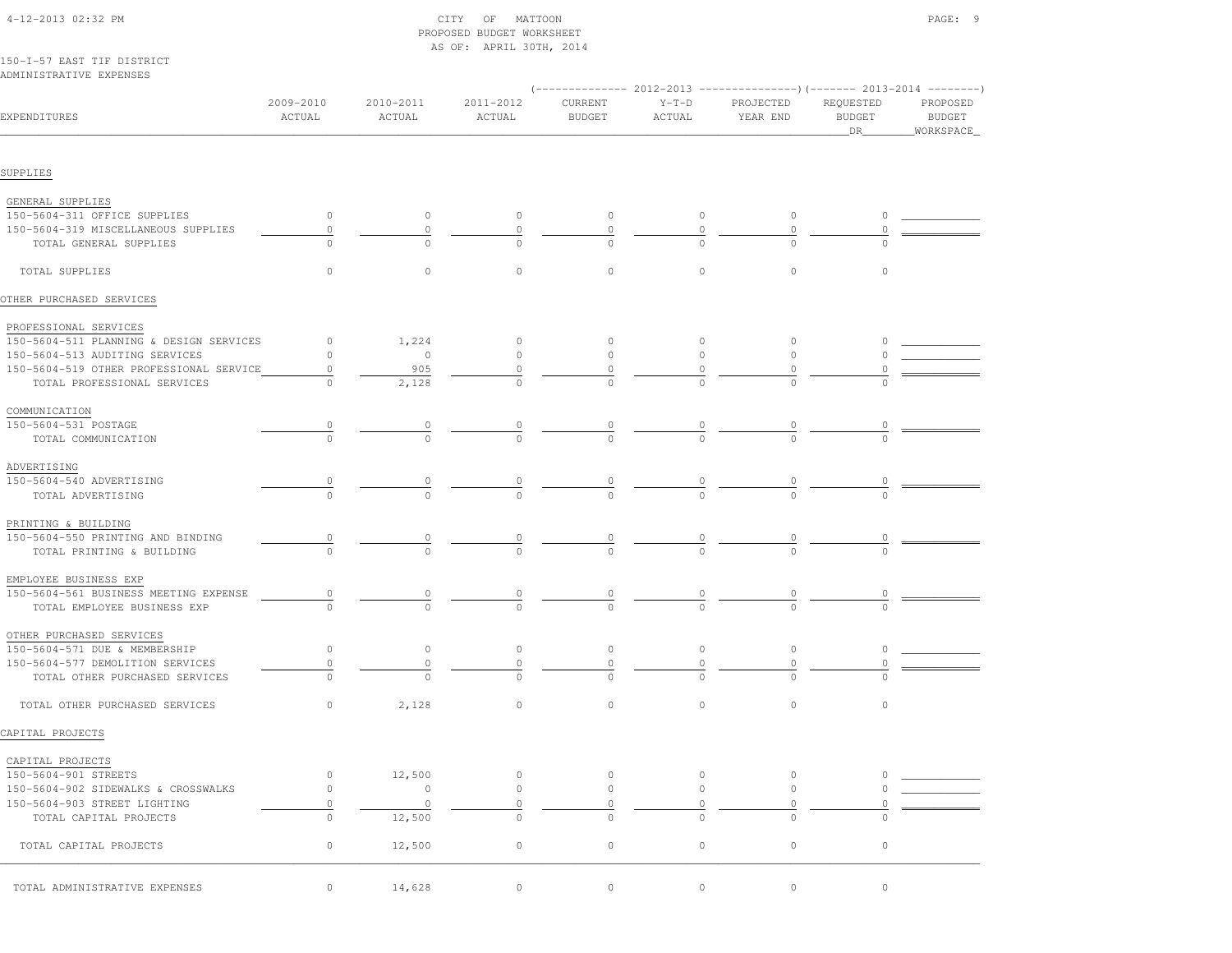| 4-12-2013 02:32 PM                                 |                     |                     | CITY<br>MATTOON<br>OF<br>PROPOSED BUDGET WORKSHEET<br>AS OF: APRIL 30TH, 2014 |                          |                   |                       | PAGE: 10            |                    |  |  |  |  |
|----------------------------------------------------|---------------------|---------------------|-------------------------------------------------------------------------------|--------------------------|-------------------|-----------------------|---------------------|--------------------|--|--|--|--|
| 150-I-57 EAST TIF DISTRICT<br>TIF GRANTS           |                     |                     |                                                                               |                          |                   |                       |                     |                    |  |  |  |  |
|                                                    |                     |                     |                                                                               |                          |                   |                       |                     |                    |  |  |  |  |
| EXPENDITURES                                       | 2009-2010<br>ACTUAL | 2010-2011<br>ACTUAL | 2011-2012<br>ACTUAL                                                           | CURRENT<br><b>BUDGET</b> | $Y-T-D$<br>ACTUAL | PROJECTED<br>YEAR END | REQUESTED<br>BUDGET | PROPOSED<br>BUDGET |  |  |  |  |
| OTHER OBJECTS                                      |                     |                     |                                                                               |                          |                   |                       |                     |                    |  |  |  |  |
| FINANCIAL TRANS OBJECTS<br>150-5654-825 TIF GRANTS |                     |                     |                                                                               |                          |                   |                       |                     |                    |  |  |  |  |
| TOTAL FINANCIAL TRANS OBJECTS                      | $\Omega$            |                     | $\Omega$                                                                      | $\Omega$                 | $\Omega$          | $\Omega$              | $\bigcap$           |                    |  |  |  |  |
| TOTAL OTHER OBJECTS                                | 0                   | $\circ$             | $\circ$                                                                       | $\circ$                  | $\circ$           | $\circ$               | $\circ$             |                    |  |  |  |  |
| TOTAL TIF GRANTS                                   | $\circ$             | $\circ$             | $\circ$                                                                       | $\circ$                  | $\circ$           | $\circ$               | $\circ$             |                    |  |  |  |  |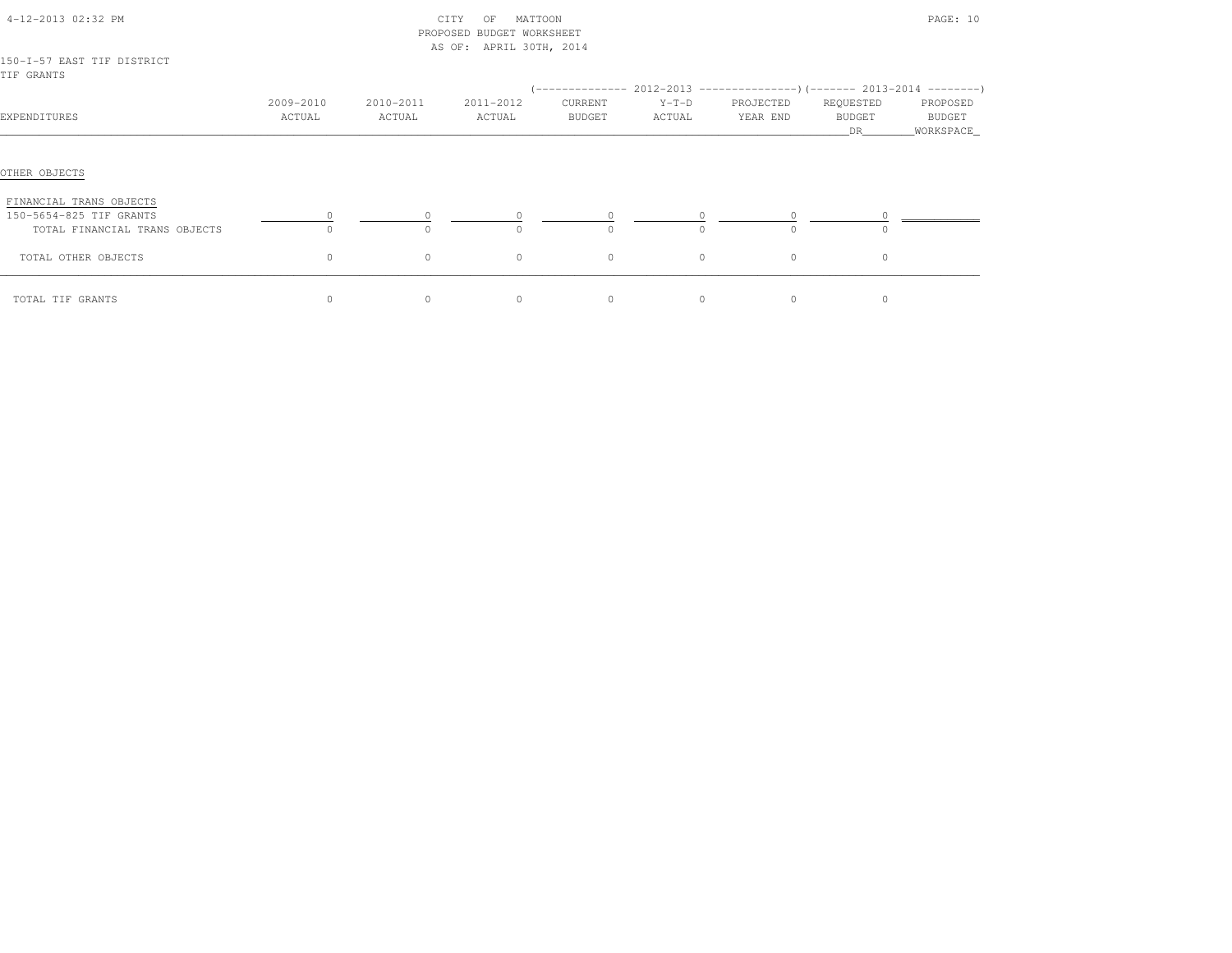|                                                                                    |                     |                     | PROPOSED BUDGET WORKSHEET<br>AS OF: APRIL 30TH, 2014 |                                       |                   |                                                                                    |                                   |                                  |
|------------------------------------------------------------------------------------|---------------------|---------------------|------------------------------------------------------|---------------------------------------|-------------------|------------------------------------------------------------------------------------|-----------------------------------|----------------------------------|
| 150-I-57 EAST TIF DISTRICT<br>TIF LOANS                                            |                     |                     |                                                      |                                       |                   |                                                                                    |                                   |                                  |
| EXPENDITURES                                                                       | 2009-2010<br>ACTUAL | 2010-2011<br>ACTUAL | 2011-2012<br>ACTUAL                                  | ( --------------<br>CURRENT<br>BUDGET | $Y-T-D$<br>ACTUAL | $2012-2013$ ----------------)(------- 2013-2014 --------)<br>PROJECTED<br>YEAR END | REQUESTED<br><b>BUDGET</b><br>DR. | PROPOSED<br>BUDGET<br>WORKSPACE_ |
| OTHER OBJECTS                                                                      |                     |                     |                                                      |                                       |                   |                                                                                    |                                   |                                  |
| FINANCIAL TRANS OBJECTS<br>150-5655-826 TIF LOANS<br>TOTAL FINANCIAL TRANS OBJECTS | $\cap$              |                     | $\Omega$<br>$\cap$                                   | $\Omega$                              | $\cap$            | $\circ$<br>$\Omega$                                                                |                                   |                                  |
| TOTAL OTHER OBJECTS                                                                | $\circ$             | $\circ$             | $\circ$                                              | $\circ$                               | $\circ$           | $\circ$                                                                            | $\circ$                           |                                  |
| TOTAL TIF LOANS                                                                    | $\circ$             | $\circ$             | $\circ$                                              | $\circ$                               | $\circ$           | $\circ$                                                                            |                                   |                                  |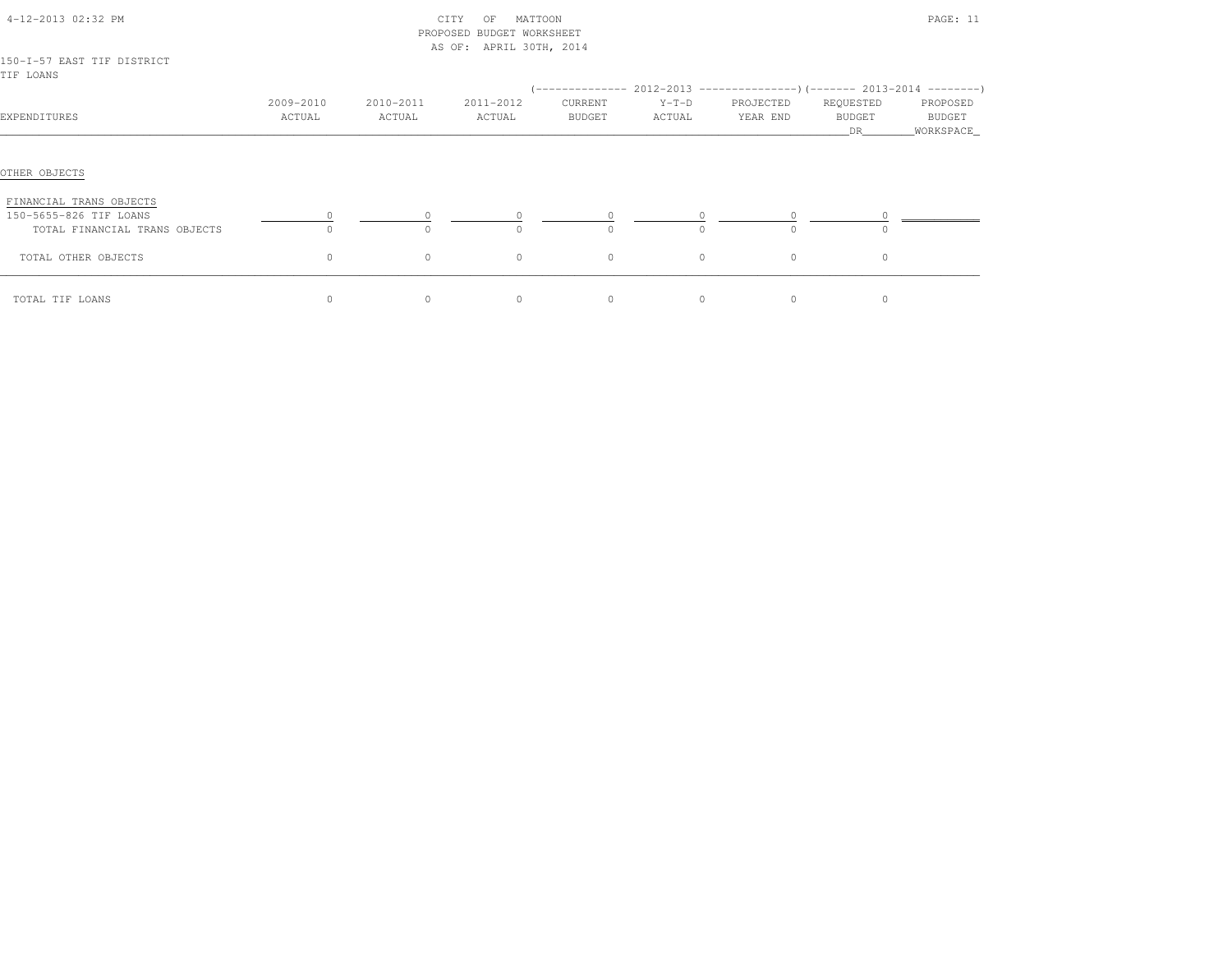|                                                                          |                      |                     | PROPOSED BUDGET WORKSHEET<br>AS OF: APRIL 30TH, 2014 |                   |                     |                       |                           |                                   |
|--------------------------------------------------------------------------|----------------------|---------------------|------------------------------------------------------|-------------------|---------------------|-----------------------|---------------------------|-----------------------------------|
| 150-I-57 EAST TIF DISTRICT<br>TIF ALT REV GO BONDS                       |                      |                     |                                                      |                   |                     |                       |                           |                                   |
| EXPENDITURES                                                             | 2009-2010<br>ACTUAL  | 2010-2011<br>ACTUAL | 2011-2012<br>ACTUAL                                  | CURRENT<br>BUDGET | $Y-T-D$<br>ACTUAL   | PROJECTED<br>YEAR END | REQUESTED<br>BUDGET<br>DR | PROPOSED<br>BUDGET<br>_WORKSPACE_ |
| OTHER OBJECTS<br>FINANCIAL TRANS OBJECTS                                 |                      |                     |                                                      |                   |                     |                       |                           |                                   |
| 150-5719-817 TIF ALTERNATE SOURCE GO BO<br>TOTAL FINANCIAL TRANS OBJECTS | $\circ$<br>$\bigcap$ | $\circ$<br>$\cap$   | $\bigcap$                                            | $\Omega$          | $\circ$<br>$\Omega$ | $\cap$                | $\cap$                    |                                   |
| TOTAL OTHER OBJECTS                                                      | $\circ$              | $\circ$             | $\circ$                                              | $\circ$           | $\circ$             | $\circ$               | $\circ$                   |                                   |
| TOTAL TIF ALT REV GO BONDS                                               | $\circ$              | $\circ$             | $\circ$                                              | $\circ$           | $\circ$             | $\circ$               | $\circ$                   |                                   |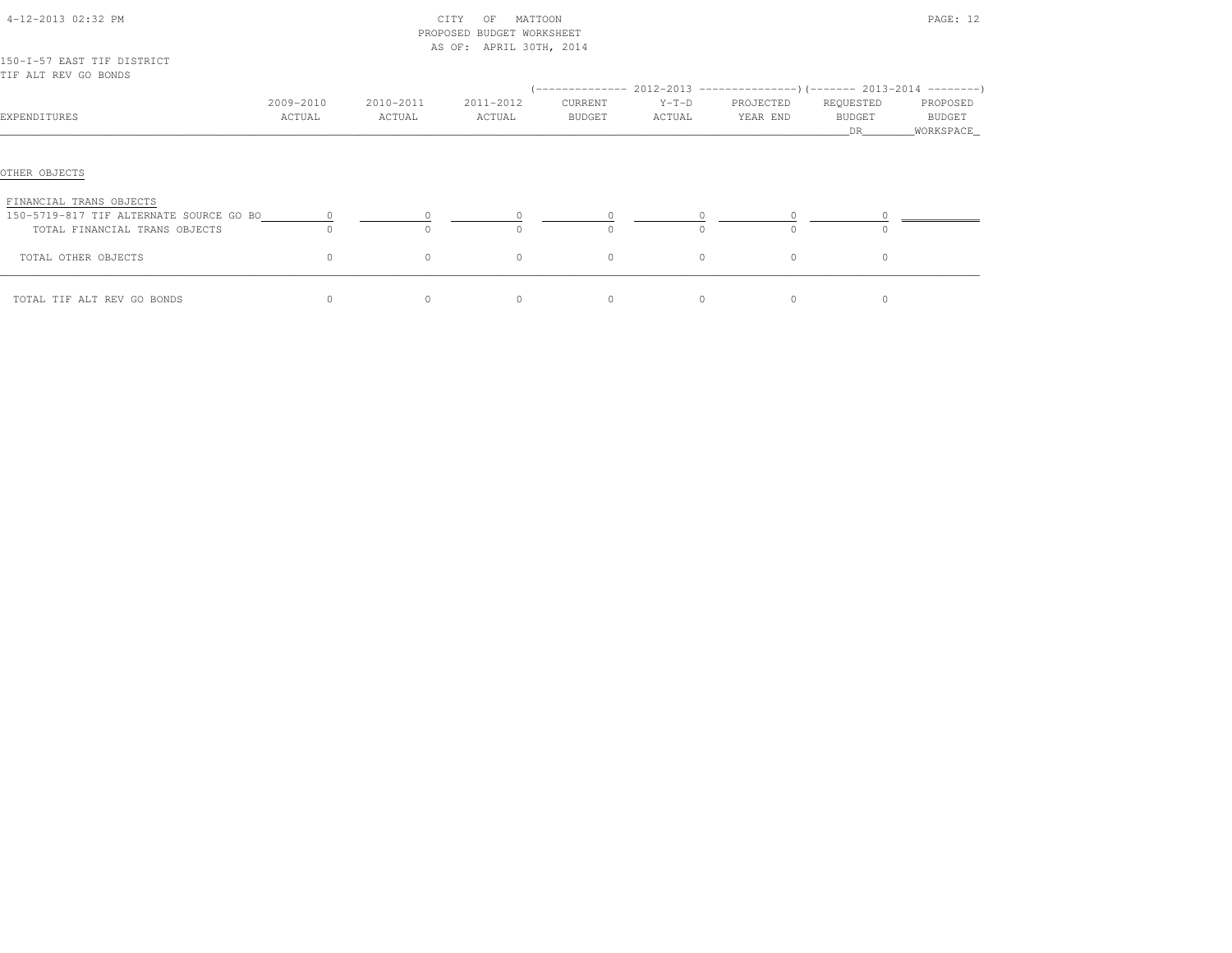|                                                   |           |           | PROPOSED BUDGET WORKSHEET |                  |          |                                                           |                      |                     |
|---------------------------------------------------|-----------|-----------|---------------------------|------------------|----------|-----------------------------------------------------------|----------------------|---------------------|
|                                                   |           |           | AS OF: APRIL 30TH, 2014   |                  |          |                                                           |                      |                     |
| 150-I-57 EAST TIF DISTRICT<br>OTHER DEBT SERVICES |           |           |                           |                  |          |                                                           |                      |                     |
|                                                   |           |           |                           | ( -------------- |          | $2012-2013$ ---------------) (------- 2013-2014 --------) |                      |                     |
|                                                   | 2009-2010 | 2010-2011 | 2011-2012                 | CURRENT          | $Y-T-D$  | PROJECTED                                                 | REQUESTED            | PROPOSED            |
| EXPENDITURES                                      | ACTUAL    | ACTUAL    | ACTUAL                    | BUDGET           | ACTUAL   | YEAR END                                                  | <b>BUDGET</b><br>DR. | BUDGET<br>WORKSPACE |
| OTHER OBJECTS<br>FINANCIAL TRANS OBJECTS          |           |           |                           |                  |          |                                                           |                      |                     |
| 150-5756-817 OTHER TIF DEBT INSTRUMENTS           |           |           | $\Omega$                  |                  |          |                                                           |                      |                     |
| TOTAL FINANCIAL TRANS OBJECTS                     |           |           |                           |                  |          |                                                           |                      |                     |
| TOTAL OTHER OBJECTS                               | $\circ$   | $\circ$   | $\circ$                   | $\circ$          | $\circ$  | $\circ$                                                   | $\circ$              |                     |
| TOTAL OTHER DEBT SERVICES                         | $\Omega$  | $\Omega$  | $\Omega$                  | $\Omega$         | $\Omega$ | $\Omega$                                                  | $\Omega$             |                     |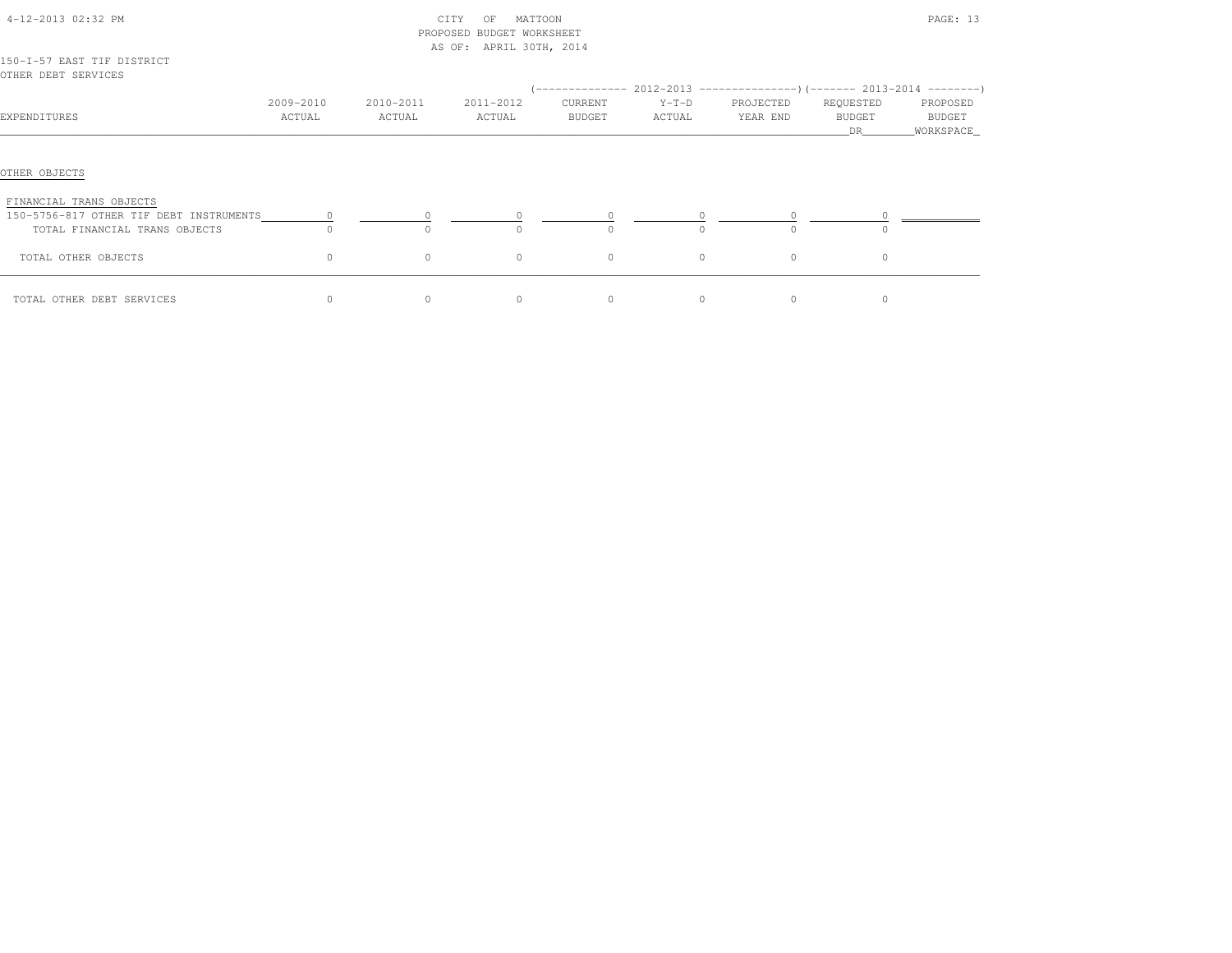| 150-I-57 EAST TIF DISTRICT<br>INTERGOVERNMENTAL EXP |                     |                     |                     |                          |                   |                                                                                                  |                                  |                                 |
|-----------------------------------------------------|---------------------|---------------------|---------------------|--------------------------|-------------------|--------------------------------------------------------------------------------------------------|----------------------------------|---------------------------------|
| EXPENDITURES                                        | 2009-2010<br>ACTUAL | 2010-2011<br>ACTUAL | 2011-2012<br>ACTUAL | CURRENT<br><b>BUDGET</b> | $Y-T-D$<br>ACTUAL | (-------------- 2012-2013 ----------------)(------- 2013-2014 --------)<br>PROJECTED<br>YEAR END | REQUESTED<br><b>BUDGET</b><br>DR | PROPOSED<br>BUDGET<br>WORKSPACE |
|                                                     |                     |                     |                     |                          |                   |                                                                                                  |                                  |                                 |
| OTHER OBJECTS                                       |                     |                     |                     |                          |                   |                                                                                                  |                                  |                                 |
| FINANCIAL TRANS OBJECTS                             |                     |                     |                     |                          |                   |                                                                                                  |                                  |                                 |
| 150-5800-817 DEBT ISSUANCE COSTS                    | 0                   | $\overline{0}$      |                     | $\frac{0}{0}$            |                   |                                                                                                  | $\frac{0}{2}$                    |                                 |
| TOTAL FINANCIAL TRANS OBJECTS                       |                     | $\Omega$            |                     |                          |                   |                                                                                                  |                                  |                                 |
| FINANCIAL TRANS OBJECTS                             |                     |                     |                     |                          |                   |                                                                                                  |                                  |                                 |
| 150-5800-821 SHARED INCREMENT (20%)                 | 195                 | 5,063               | 4,793               | 4,800                    | $\overline{0}$    | 14,404                                                                                           | 11,667                           |                                 |
| 150-5800-822 PROPERTY TAX REIMBURSEMENT             | 581                 | 384                 | 420                 | 500                      | 428               | 428                                                                                              | 500                              |                                 |
| 150-5800-826 JOB TRAINING                           | $\overline{0}$      | $\circ$             | $\circ$             | $\circ$                  | $\mathbf{0}$      | $\overline{0}$                                                                                   | $\overline{0}$                   |                                 |
| TOTAL FINANCIAL TRANS OBJECTS                       | 775                 | 5,447               | 5,214               | 5,300                    | 428               | 14,832                                                                                           | 12,167                           |                                 |
| TOTAL OTHER OBJECTS                                 | 775                 | 5,447               | 5,214               | 5,300                    | 428               | 14,832                                                                                           | 12,167                           |                                 |
| TOTAL INTERGOVERNMENTAL EXP                         | 775                 | 5,447               | 5,214               | 5,300                    | 428               | 14,832                                                                                           | 12,167                           |                                 |
| TOTAL EXPENDITURES                                  | 775                 | 20,075              | 5,214               | 5,300                    | 428               | 14,832                                                                                           | 12,167                           |                                 |
| REVENUE OVER/(UNDER) EXPENDITURES                   | 199                 | 5,238               | 18,752              | 18,700                   | 57,909            | 43,505                                                                                           | 46,170                           |                                 |
| OTHER FINANCING SOURCES                             |                     |                     |                     |                          |                   |                                                                                                  |                                  |                                 |
| 150-4909-023 TRANS FROM CAPITAL IMPROV              | $\circ$             | $\circ$             | $\circ$             | $\circ$                  | $\circ$           | $\circ$                                                                                          | $\circ$                          |                                 |
| 150-4949-023 LONG TERM DEBT PROCEEDS                | $\circ$             | $\circ$             | $\circ$             | $\mathbf{0}$             | $\circ$           | 0                                                                                                | $\circ$                          |                                 |
| TOTAL OTHER FINANCING SOURCES                       | $\Omega$            | $\Omega$            | $\Omega$            | $\Omega$                 | $\Omega$          | $\Omega$                                                                                         | $\Omega$                         |                                 |
| TOTAL OTHER FINANCING SOURCES (USES)                | 0                   | $\circ$             | $\circ$             | $\circ$                  | $\circ$           | $\circ$                                                                                          | $\circ$                          |                                 |
| REVENUES & OTHER SOURCES OVER/                      |                     |                     |                     |                          |                   |                                                                                                  |                                  |                                 |
| (UNDER) EXPENDITURES & OTHER (USES)                 | 199                 | 5,238               | 18,752              | 18,700                   | 57,909            |                                                                                                  | 43,505 46,170                    |                                 |

 4-12-2013 02:32 PM CITY OF MATTOON PAGE: 14PROPOSED BUDGET WORKSHEET

AS OF: APRIL 30TH, 2014

\*\*\* END OF REPORT \*\*\*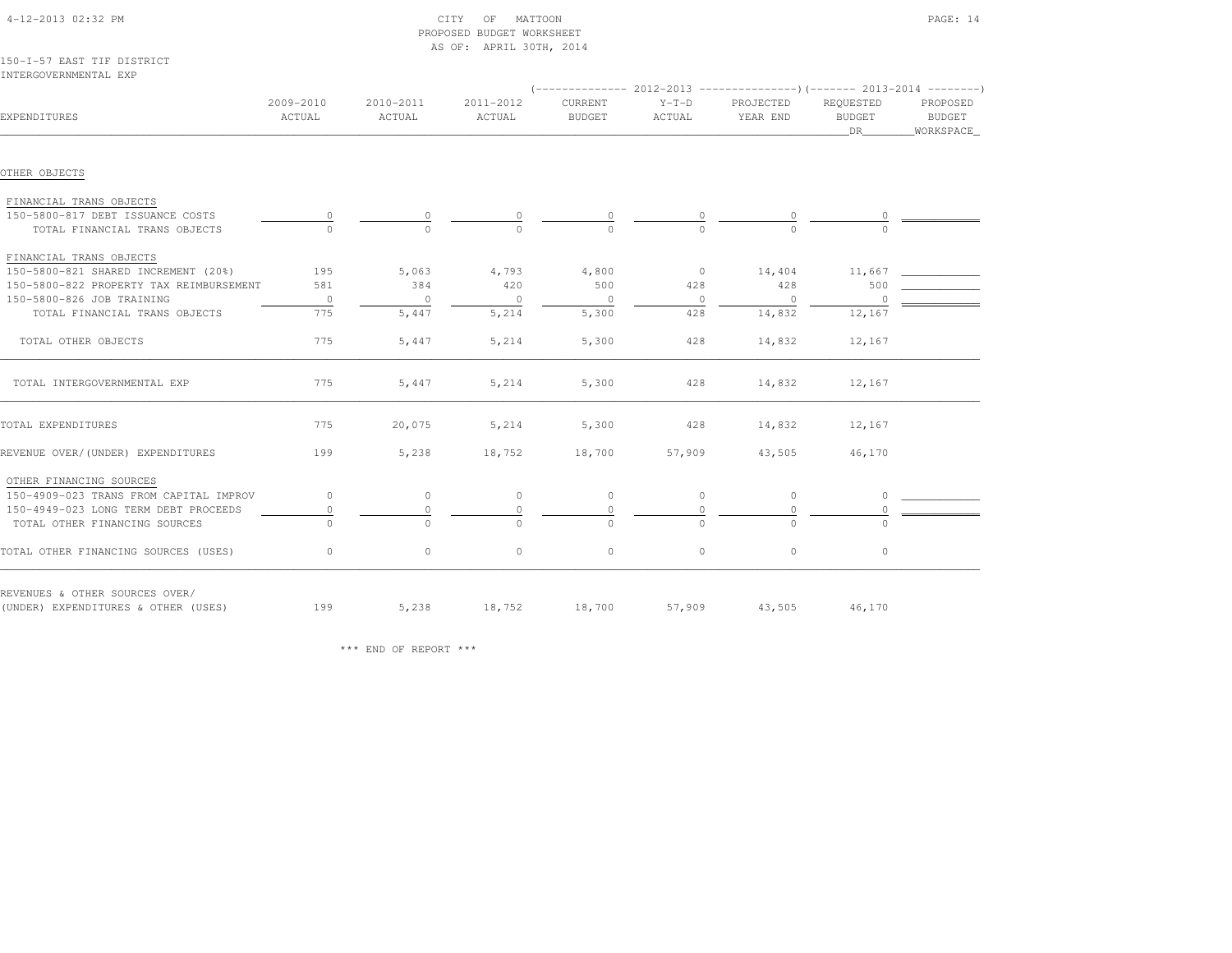| 151-SOUTH RT 45 TIF DISTRICT                                                           |                     |                     | AS OF: APRIL 30TH, 2014 |                          |                   |                                                                             |                                  |                                 |
|----------------------------------------------------------------------------------------|---------------------|---------------------|-------------------------|--------------------------|-------------------|-----------------------------------------------------------------------------|----------------------------------|---------------------------------|
|                                                                                        |                     |                     |                         |                          |                   | $($ -------------- 2012-2013 ----------------) (------- 2013-2014 --------) |                                  |                                 |
| REVENUES                                                                               | 2009-2010<br>ACTUAL | 2010-2011<br>ACTUAL | 2011-2012<br>ACTUAL     | CURRENT<br><b>BUDGET</b> | $Y-T-D$<br>ACTUAL | PROJECTED<br>YEAR END                                                       | REQUESTED<br><b>BUDGET</b><br>DR | PROPOSED<br>BUDGET<br>WORKSPACE |
| TAXES                                                                                  |                     |                     |                         |                          |                   |                                                                             |                                  |                                 |
| TIF/BD TAX RECEIPTS<br>151-4192-023 PROPERTY TAX RECEIPTS<br>TOTAL TIF/BD TAX RECEIPTS | 1,185<br>1,185      | 1,351<br>1,351      | 1,570<br>1,570          | 40,000<br>40,000         | 44,714<br>44,714  | 44,714<br>44,714                                                            | 44,714<br>44,714                 |                                 |
| TOTAL TAXES                                                                            | 1,185               | 1,351               | 1,570                   | 40,000                   | 44,714            | 44,714                                                                      | 44,714                           |                                 |
| INVESTMENT EARNINGS                                                                    |                     |                     |                         |                          |                   |                                                                             |                                  |                                 |
| INTEREST EARNINGS<br>151-4610-023 INVESTMENT EARNINGS<br>TOTAL INTEREST EARNINGS       |                     | $\circ$<br>$\Omega$ | $\bigcap$               | $\circ$<br>$\Omega$      |                   | 0<br>$\cap$                                                                 | $\circ$                          |                                 |
| TOTAL INVESTMENT EARNINGS                                                              | $\mathbf{1}$        | $\circ$             | $\circ$                 | $\circ$                  | $\circ$           | $\circ$                                                                     | $\circ$                          |                                 |
| CONTRIB & OTHER MISC REV                                                               |                     |                     |                         |                          |                   |                                                                             |                                  |                                 |
| CONTRIBUTIONS & MISC REV                                                               |                     |                     |                         |                          |                   |                                                                             |                                  |                                 |
| 151-4805-023 CONTRIBUTIONS & OTHER REVE<br>TOTAL CONTRIBUTIONS & MISC REV              |                     | $\circ$<br>$\Omega$ |                         | $\circ$                  |                   | <sup>n</sup>                                                                | 0                                |                                 |
| TOTAL CONTRIB & OTHER MISC REV                                                         | $\circ$             | $\circ$             | $\circ$                 | $\circ$                  | $\circ$           | $\circ$                                                                     | $\circ$                          |                                 |
| TOTAL REVENUES                                                                         | 1,186               | 1,351               | 1,570                   | 40,000                   | 44,714            | 44,714                                                                      | 44,714                           |                                 |

 4-12-2013 02:32 PM CITY OF MATTOON PAGE: 1PROPOSED BUDGET WORKSHEET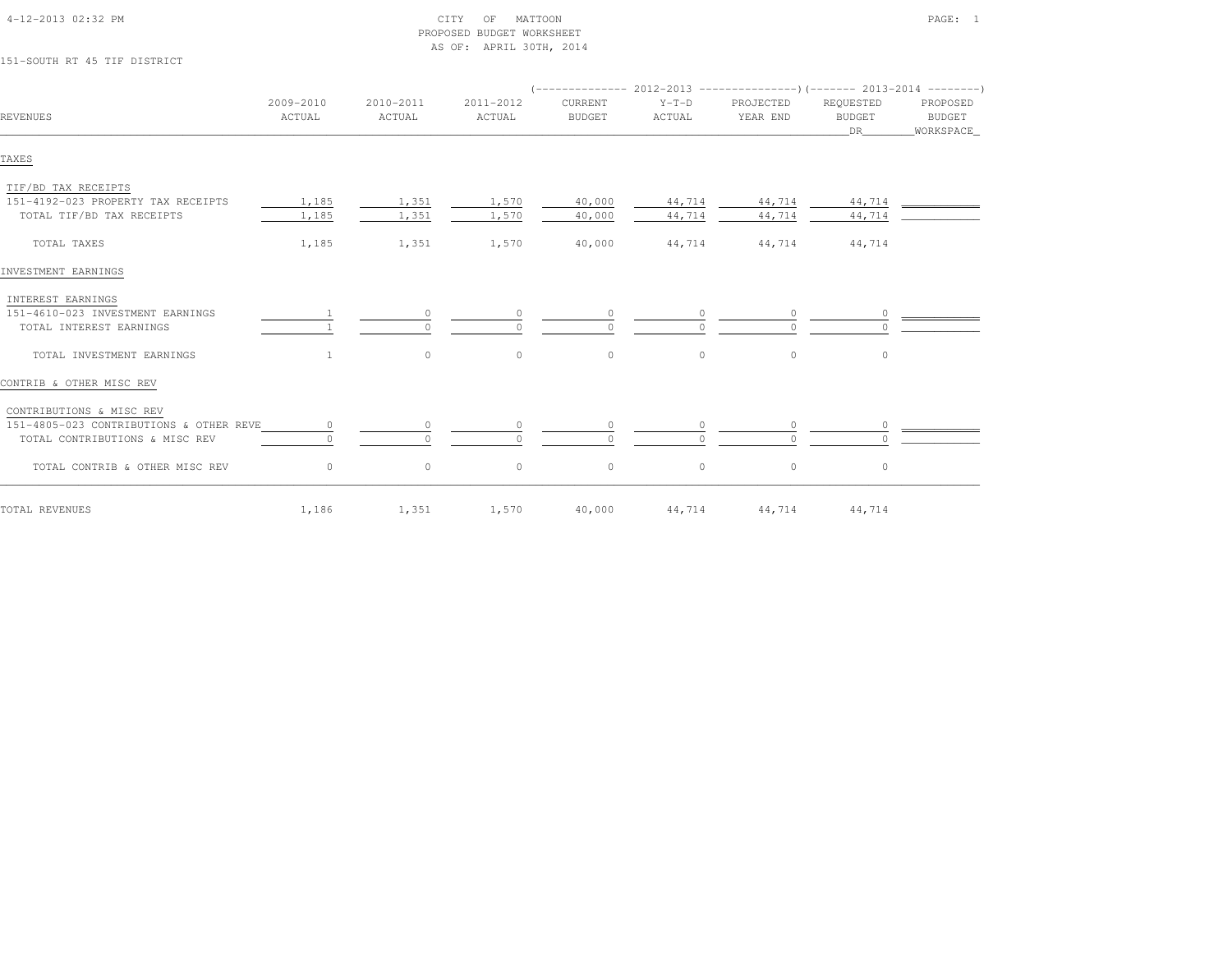| 151-SOUTH RT 45 TIF DISTRICT<br>SOUTH RT 45 TIF DISTRICT |                      |                     |                     |                          |                   |                                                                                               |                                   |                                        |
|----------------------------------------------------------|----------------------|---------------------|---------------------|--------------------------|-------------------|-----------------------------------------------------------------------------------------------|-----------------------------------|----------------------------------------|
| EXPENDITURES                                             | 2009-2010<br>ACTUAL  | 2010-2011<br>ACTUAL | 2011-2012<br>ACTUAL | CURRENT<br><b>BUDGET</b> | $Y-T-D$<br>ACTUAL | $(----------2012-2013$ ---------------) (------- 2013-2014 --------)<br>PROJECTED<br>YEAR END | REQUESTED<br><b>BUDGET</b><br>DR. | PROPOSED<br><b>BUDGET</b><br>WORKSPACE |
| SUPPLIES                                                 |                      |                     |                     |                          |                   |                                                                                               |                                   |                                        |
| GENERAL SUPPLIES                                         |                      |                     |                     |                          |                   |                                                                                               |                                   |                                        |
| 151-5604-311 OFFICE SUPPLIES                             | $\circ$              | $\circ$             | $\circ$             | $\circ$                  | $\circ$           | $\circ$                                                                                       | $\circ$                           |                                        |
| 151-5604-319 MISCELLANEOUS SUPPLIES                      | $\circ$              | $\circ$             | $\circ$             | $\circ$                  | $\mathbb O$       | $\circ$                                                                                       | $\Omega$                          |                                        |
| TOTAL GENERAL SUPPLIES                                   | $\Omega$             | $\Omega$            | $\Omega$            | $\Omega$                 |                   | $\cap$                                                                                        |                                   |                                        |
| TOTAL SUPPLIES                                           | $\circ$              | $\circ$             | $\circ$             | $\circ$                  | $\circ$           | $\circ$                                                                                       | $\circ$                           |                                        |
| OTHER PURCHASED SERVICES                                 |                      |                     |                     |                          |                   |                                                                                               |                                   |                                        |
| PROFESSIONAL SERVICES                                    |                      |                     |                     |                          |                   |                                                                                               |                                   |                                        |
| 151-5604-511 PLANNING & DESIGN SERVICES                  | $\circ$              | $\circ$             | $\circ$             | $\mathbb O$              | $\circ$           | $\circ$                                                                                       | $\circ$                           |                                        |
| 151-5604-513 AUDITING SERVICES                           | $\circ$              | $\circ$             | 0                   | $\circ$                  | $\circ$           | $\circ$                                                                                       | $\circ$                           |                                        |
| 151-5604-519 OTHER PROFESSIONAL SERVICE                  | $\circ$              | 0                   | 0                   | 0                        | 0                 | 0                                                                                             |                                   |                                        |
| TOTAL PROFESSIONAL SERVICES                              | $\cap$               | $\cap$              | $\Omega$            | $\Omega$                 | $\cap$            |                                                                                               |                                   |                                        |
| COMMUNICATION                                            |                      |                     |                     |                          |                   |                                                                                               |                                   |                                        |
| 151-5604-531 POSTAGE                                     | $\frac{0}{\sqrt{2}}$ | 0                   | $\overline{0}$      | $\overline{0}$           |                   | $\begin{array}{c} 0 \\ 0 \end{array}$                                                         | $\overline{0}$                    |                                        |
| TOTAL COMMUNICATION                                      |                      |                     |                     |                          | $\frac{0}{0}$     |                                                                                               |                                   |                                        |
| ADVERTISING                                              |                      |                     |                     |                          |                   |                                                                                               |                                   |                                        |
| 151-5604-540 ADVERTISING                                 | $\circ$              | $\overline{0}$      | $\frac{0}{2}$       | $\frac{0}{2}$            |                   | $\frac{0}{\sqrt{2}}$                                                                          |                                   |                                        |
| TOTAL ADVERTISING                                        |                      |                     |                     |                          | $\frac{0}{0}$     |                                                                                               |                                   |                                        |
| PRINTING & BUILDING                                      |                      |                     |                     |                          |                   |                                                                                               |                                   |                                        |
| 151-5604-550 PRINTING AND BINDING                        | $\overline{0}$       | 0                   | $\circ$             | $\circ$                  |                   | $\overline{0}$                                                                                | 0                                 |                                        |
| TOTAL PRINTING & BUILDING                                | $\Omega$             | $\Omega$            | $\Omega$            | $\Omega$                 | $\overline{0}$    | $\cap$                                                                                        |                                   |                                        |
| EMPLOYEE BUSINESS EXP                                    |                      |                     |                     |                          |                   |                                                                                               |                                   |                                        |
| 151-5604-561 BUSINESS MEETING EXPENSE                    | $\mathbb O$          | $\circ$             | $\circ$             | $\theta$                 | $\overline{0}$    | $\circ$                                                                                       | $\circ$                           |                                        |
| TOTAL EMPLOYEE BUSINESS EXP                              | $\cap$               | $\cap$              | $\cap$              | $\cap$                   |                   |                                                                                               |                                   |                                        |
| OTHER PURCHASED SERVICES                                 |                      |                     |                     |                          |                   |                                                                                               |                                   |                                        |
| 151-5604-571 DUES & MEMBERSHIP                           | $\circ$              | $\circ$             | $\circ$             | $\mathbb O$              | $\circ$           | $\mathbb O$                                                                                   | $\circ$                           |                                        |
| 151-5604-577 DEMOLITION EXPENSES                         | 0                    | $\circ$             | $\circ$             | 0                        | 0                 | 0                                                                                             | 0                                 |                                        |
| TOTAL OTHER PURCHASED SERVICES                           | $\Omega$             | $\Omega$            |                     |                          |                   |                                                                                               |                                   |                                        |
| TOTAL OTHER PURCHASED SERVICES                           | $\circ$              | $\circ$             | $\circ$             | $\circ$                  | $\circ$           | $\Omega$                                                                                      | $\circ$                           |                                        |
| OTHER OBJECTS                                            |                      |                     |                     |                          |                   |                                                                                               |                                   |                                        |
| FINANCIAL TRANS OBJECTS                                  |                      |                     |                     |                          |                   |                                                                                               |                                   |                                        |
| 151-5604-817 INTEREST EXPENSES                           | $\circ$              | $\circ$             | 39,396              | $\circ$                  | $\circ$           | $\circ$                                                                                       | 0                                 |                                        |
| 151-5604-818 OTHER TIF DEBT INSTRUMENTS                  | 5,669                | 63,650              | 21,221              | 64,000                   | 60,617            | 60,617                                                                                        | 60,617                            |                                        |
| 151-5604-819 DEBT ISSUANCE COSTS                         | $\circ$              | 2,287               | $\circ$             | $\mathbf{0}$             | $\mathbf{0}$      | $\circ$                                                                                       | $\Omega$                          |                                        |
| TOTAL FINANCIAL TRANS OBJECTS                            | 5,669                | 65,937              | 60,617              | 64,000                   | 60,617            | 60,617                                                                                        | 60,617                            |                                        |

 4-12-2013 02:32 PM CITY OF MATTOON PAGE: 2PROPOSED BUDGET WORKSHEET

AS OF: APRIL 30TH, 2014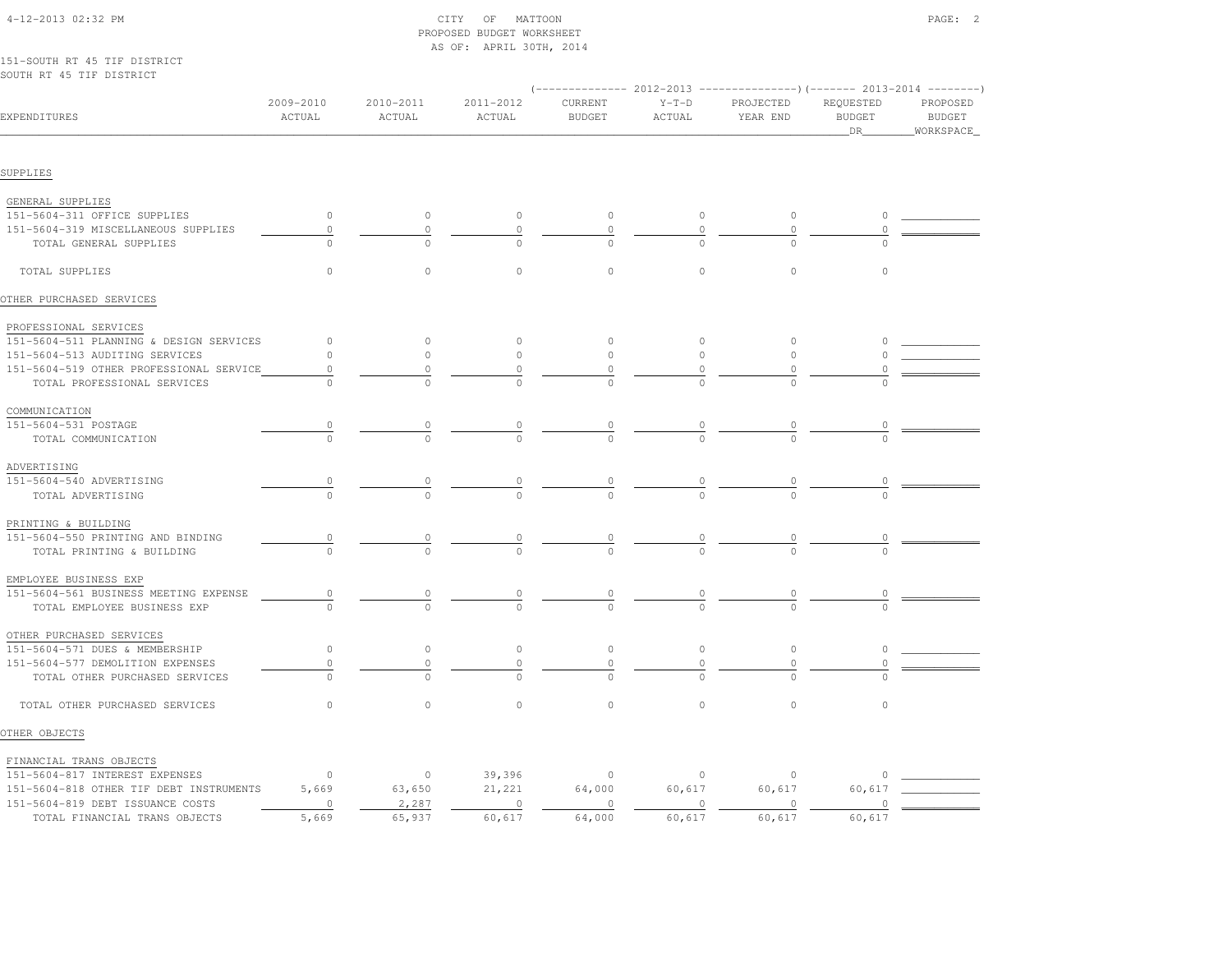|                                               |                |            | AS OF: APRIL 30TH, 2014 |                |              |                                                                                |                     |                             |
|-----------------------------------------------|----------------|------------|-------------------------|----------------|--------------|--------------------------------------------------------------------------------|---------------------|-----------------------------|
| 151-SOUTH RT 45 TIF DISTRICT                  |                |            |                         |                |              |                                                                                |                     |                             |
| SOUTH RT 45 TIF DISTRICT                      |                |            |                         |                |              | $(-$ -------------- 2012-2013 -----------------) (------- 2013-2014 ---------) |                     |                             |
|                                               | 2009-2010      | 2010-2011  | 2011-2012               | <b>CURRENT</b> | $Y-T-D$      | PROJECTED                                                                      | REQUESTED           | PROPOSED                    |
| EXPENDITURES                                  | ACTUAL         | ACTUAL     | ACTUAL                  | <b>BUDGET</b>  | ACTUAL       | YEAR END                                                                       | <b>BUDGET</b><br>DR | <b>BUDGET</b><br>WORKSPACE_ |
| FINANCIAL TRANS OBJECTS                       |                |            |                         |                |              |                                                                                |                     |                             |
| 151-5604-821 SHARED INCREMENT (20%)           | 237            | 270        | 314                     | 8,000          | $\circ$      | 8,943                                                                          | 8,943               |                             |
| 151-5604-822 PROPERTY TAX REIMBURSEMENT       | $\overline{0}$ | $\circ$    | $\circ$                 | $\circ$        | $\circ$      | $\circ$                                                                        | $\Omega$            |                             |
| 151-5604-825 TIF GRANTS                       | 330,000        | 420,000    | 6,054                   | 6,054          | 6,054        | 6,054                                                                          | 6,054               |                             |
| 151-5604-826 TIF LOANS                        | $\circ$        | $\circ$    | $\circ$                 | $\circ$        | $\Omega$     | $\circ$                                                                        | $\cap$              |                             |
| 151-5604-827 JOB TRAINING                     | $\circ$        | $\circ$    | $\circ$                 | $\circ$        | $\circ$      | $\circ$                                                                        | $\circ$             |                             |
| TOTAL FINANCIAL TRANS OBJECTS                 | 330,237        | 420,270    | 6,368                   | 14,054         | 6,054        | 14,997                                                                         | 14,997              |                             |
| TOTAL OTHER OBJECTS                           | 335,906        | 486,207    | 66,985                  | 78,054         | 66,671       | 75,614                                                                         | 75,614              |                             |
| CAPITAL PROJECTS                              |                |            |                         |                |              |                                                                                |                     |                             |
| CAPITAL PROJECTS                              |                |            |                         |                |              |                                                                                |                     |                             |
| 151-5604-900 PARKS                            | $\circ$        | $\Omega$   | $\circ$                 | $\mathbf{0}$   | $\circ$      | $\Omega$                                                                       | $\Omega$            |                             |
| 151-5604-901 STREETS                          | $\circ$        | $\circ$    | $\circ$                 | $\circ$        | $\mathbf{0}$ | $\circ$                                                                        |                     |                             |
| 151-5604-902 SIDEWALKS & CROSSWALKS           | $\Omega$       | $\circ$    | $\circ$                 | $\mathbf{0}$   | $\mathbf{0}$ | $\circ$                                                                        |                     |                             |
| 151-5604-903 STREET LIGHTING                  | $\cap$         | $\Omega$   | $\Omega$                | $\Omega$       | $\circ$      | $\circ$                                                                        |                     |                             |
| 151-5604-904 TRAFFIC CONTROL DEVICES          | $\Omega$       | $\circ$    | $\Omega$                | $\Omega$       | $\circ$      | $\circ$                                                                        |                     |                             |
| 151-5604-905 STORM DRAINAGE                   | $\cap$         | $\Omega$   | $\Omega$                | $\circ$        | $\circ$      | $\circ$                                                                        |                     |                             |
| 151-5604-906 SANITARY SEWER                   | $\Omega$       | $\Omega$   | $\Omega$                | $\Omega$       | $\Omega$     | $\Omega$                                                                       |                     |                             |
| 151-5604-907 WATER DISTRIBUTION               | $\circ$        | $\circ$    | $\Omega$                | $\mathbf{0}$   | $\circ$      | $\circ$                                                                        |                     |                             |
| 151-5604-908 PARKING LOTS                     | $\circ$        | $\circ$    | $\theta$                | $\mathbf 0$    | $\mathbf{0}$ | $\circ$                                                                        |                     |                             |
| 151-5604-909 PUBLIC BUILDINGS                 | $\mathbb O$    | $\circ$    | $\circ$                 | $\mathbb O$    | $\Omega$     | $\mathbb O$                                                                    | $\Omega$            |                             |
| TOTAL CAPITAL PROJECTS                        | $\Omega$       | $\Omega$   | $\Omega$                | $\mathbf{0}$   | $\Omega$     | $\circ$                                                                        |                     |                             |
| TOTAL CAPITAL PROJECTS                        | $\Omega$       | $\circ$    | $\circ$                 | $\circ$        | $\circ$      | $\circ$                                                                        | $\circ$             |                             |
| TOTAL SOUTH RT 45 TIF DISTRICT                | 335,906        | 486,207    | 66,985                  | 78,054         | 66,671       | 75,614                                                                         | 75,614              |                             |
| TOTAL EXPENDITURES                            | 335,906        | 486,207    | 66,985                  | 78,054         | 66,671       | 75,614                                                                         | 75,614              |                             |
| REVENUE OVER/(UNDER) EXPENDITURES<br>$\left($ | 334,720) (     | 484,856) ( | $65, 415)$ (            | $38,054)$ (    | $21,957$ ) ( | $30,900)$ (                                                                    | 30,900              |                             |
| OTHER FINANCING SOURCES                       |                |            |                         |                |              |                                                                                |                     |                             |
| 151-4901-021 INTRFD TRANS FROM S 45 BD        | $\circ$        | $\circ$    | 135,644                 | 38,054         | $\circ$      | 30,900                                                                         | 30,900              |                             |
| 151-4949-023 LONG TERM DEBT PROCEEDS          | $\circ$        | 750,000    | $\circ$                 | 0              | $\mathbf{0}$ | $\circ$                                                                        | 0                   |                             |
| TOTAL OTHER FINANCING SOURCES                 | $\Omega$       | 750,000    | 135,644                 | 38,054         | $\Omega$     | 30,900                                                                         | 30,900              |                             |
| TOTAL OTHER FINANCING SOURCES (USES)          | $\circ$        | 750,000    | 135,644                 | 38,054         | $\circ$      | 30,900                                                                         | 30,900              |                             |
| REVENUES & OTHER SOURCES OVER/                |                |            |                         |                |              |                                                                                |                     |                             |
| (UNDER) EXPENDITURES & OTHER (USES) (334,720) |                | 265,144    | 70,229                  | 0(             | 21,957)      | $\circ$                                                                        | $\circ$             |                             |

PROPOSED BUDGET WORKSHEET

\*\*\* END OF REPORT \*\*\*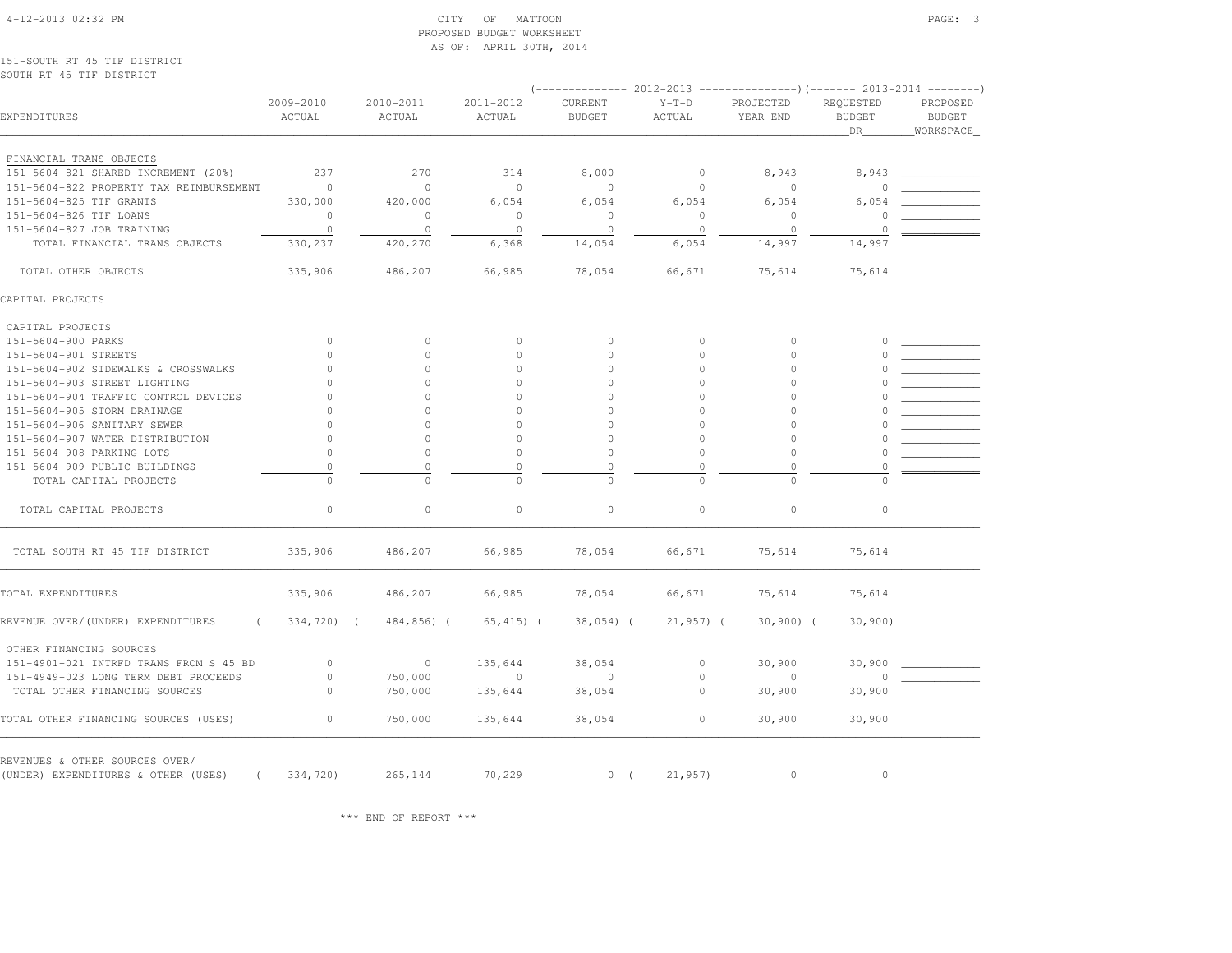| 152-SOUTH RT 45 BUSINESS DIST           |                     |                     |                     |                          |                   |                                                                      |                                  |                                 |
|-----------------------------------------|---------------------|---------------------|---------------------|--------------------------|-------------------|----------------------------------------------------------------------|----------------------------------|---------------------------------|
|                                         |                     |                     |                     |                          |                   | $(---------- 2012-2013$ ---------------) (------- 2013-2014 -------) |                                  |                                 |
| REVENUES                                | 2009-2010<br>ACTUAL | 2010-2011<br>ACTUAL | 2011-2012<br>ACTUAL | CURRENT<br><b>BUDGET</b> | $Y-T-D$<br>ACTUAL | PROJECTED<br>YEAR END                                                | REQUESTED<br><b>BUDGET</b><br>DR | PROPOSED<br>BUDGET<br>WORKSPACE |
| TAXES                                   |                     |                     |                     |                          |                   |                                                                      |                                  |                                 |
| TIF/BD TAX RECEIPTS                     |                     |                     |                     |                          |                   |                                                                      |                                  |                                 |
| 152-4193-023 SALES TAX RECEIPTS         | 37,478              | 37,677              | 34,886              | 37,500                   | 69,168            | 92,066                                                               | 92,066                           |                                 |
| 152-4194-023 HOTEL/MOTEL TAX RECEIPTS   | $\sim$ 0            | 1,159               | 899                 | 6,000                    | 6,522             | 3,906                                                                | 3,906                            |                                 |
| TOTAL TIF/BD TAX RECEIPTS               | 37,478              | 38,836              | 35,785              | 43,500                   | 75,689            | 95,972                                                               | 95,972                           |                                 |
| TOTAL TAXES                             | 37,478              | 38,836              | 35,785              | 43,500                   | 75,689            | 95,972                                                               | 95,972                           |                                 |
| INVESTMENT EARNINGS                     |                     |                     |                     |                          |                   |                                                                      |                                  |                                 |
| INTEREST EARNINGS                       |                     |                     |                     |                          |                   |                                                                      |                                  |                                 |
| 152-4610-023 INVESTMENT INCOME          | 124                 | 156                 | 94                  | 100                      | 22                | 20                                                                   | 20                               |                                 |
| TOTAL INTEREST EARNINGS                 | 124                 | 156                 | 94                  | 100                      | 22                | 20                                                                   | 20                               |                                 |
| TOTAL INVESTMENT EARNINGS               | 124                 | 156                 | 94                  | 100                      | 22                | 20                                                                   | 20                               |                                 |
| CONTRIB & OTHER MISC REV                |                     |                     |                     |                          |                   |                                                                      |                                  |                                 |
| CONTRIBUTIONS & MISC REV                |                     |                     |                     |                          |                   |                                                                      |                                  |                                 |
| 152-4805-023 CONTRIBUTIONS & OTHER INCO | $\circ$             | $\circ$             |                     | $\circ$                  |                   |                                                                      |                                  |                                 |
| TOTAL CONTRIBUTIONS & MISC REV          |                     | $\Omega$            |                     | $\Omega$                 |                   | $\Omega$                                                             |                                  |                                 |
| TOTAL CONTRIB & OTHER MISC REV          | $\circ$             | $\circ$             | $\circ$             | $\circ$                  | $\circ$           | $\circ$                                                              | 0                                |                                 |
| TOTAL REVENUES                          | 37,601              | 38,992              | 35,879              | 43,600                   | 75,711            | 95,992                                                               | 95,992                           |                                 |

 4-12-2013 02:32 PM CITY OF MATTOON PAGE: 1PROPOSED BUDGET WORKSHEET

AS OF: APRIL 30TH, 2014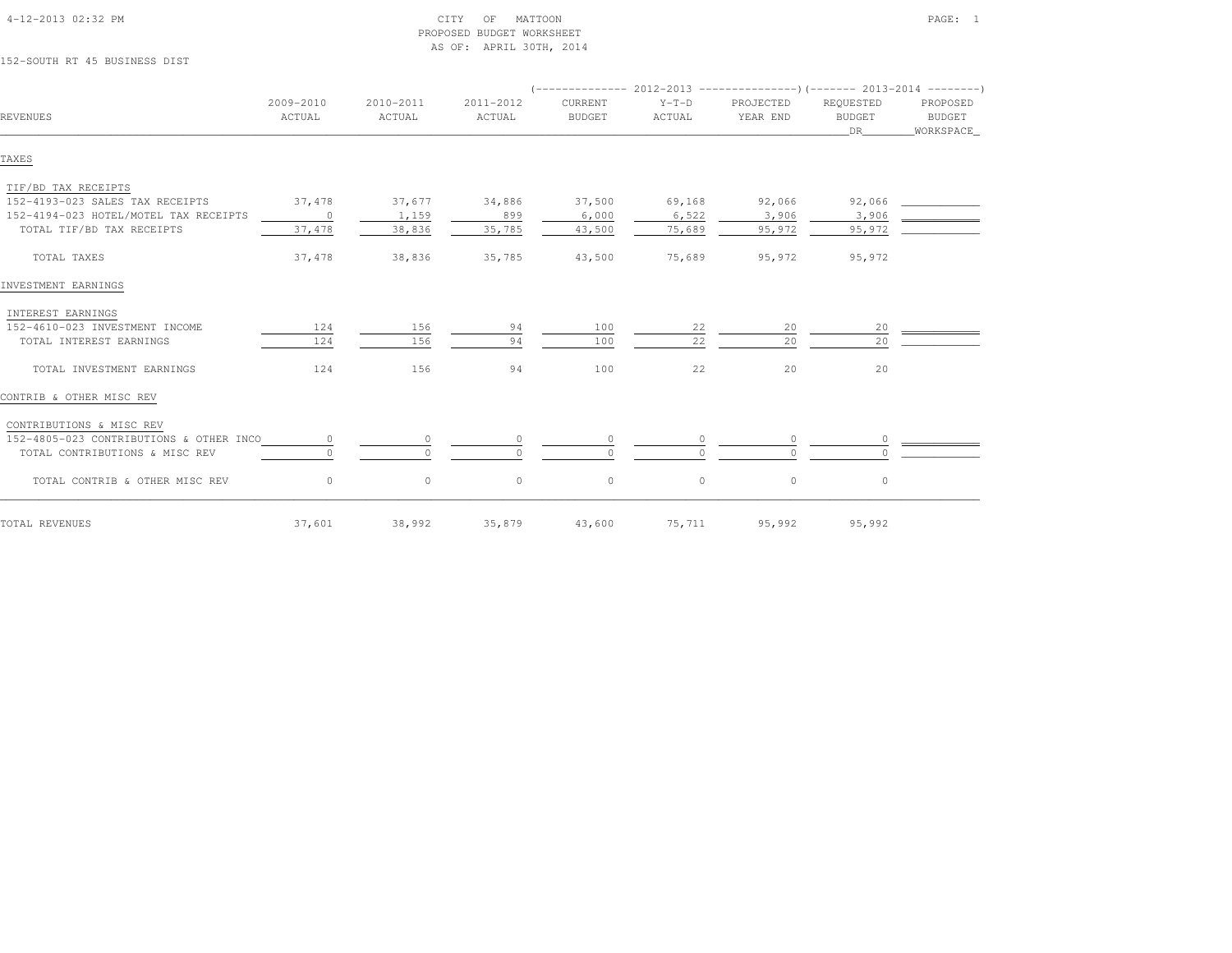|                                         |                                       |           | AS OF: APRIL 30TH, 2014 |               |                                  |                                                                                     |                |               |
|-----------------------------------------|---------------------------------------|-----------|-------------------------|---------------|----------------------------------|-------------------------------------------------------------------------------------|----------------|---------------|
| 152-SOUTH RT 45 BUSINESS DIST           |                                       |           |                         |               |                                  |                                                                                     |                |               |
| SOUTH RT 45 BUSINESS DIS                |                                       |           |                         |               |                                  |                                                                                     |                |               |
|                                         | 2009-2010                             | 2010-2011 | 2011-2012               | CURRENT       | $Y-T-D$                          | (-------------- 2012-2013 ----------------)(------- 2013-2014 --------<br>PROJECTED | REQUESTED      | PROPOSED      |
| EXPENDITURES                            | ACTUAL                                | ACTUAL    | ACTUAL                  | <b>BUDGET</b> | ACTUAL                           | YEAR END                                                                            | <b>BUDGET</b>  | <b>BUDGET</b> |
|                                         |                                       |           |                         |               |                                  |                                                                                     | DR             | WORKSPACE     |
|                                         |                                       |           |                         |               |                                  |                                                                                     |                |               |
| SUPPLIES                                |                                       |           |                         |               |                                  |                                                                                     |                |               |
| GENERAL SUPPLIES                        |                                       |           |                         |               |                                  |                                                                                     |                |               |
| 152-5604-311 OFFICE SUPPLIES            | $\circ$                               | $\circ$   | $\circ$                 | $\circ$       | $\circ$                          | $\circ$                                                                             | $\circ$        |               |
| 152-5604-319 MISCELLANEOUS SUPPLIES     | $\circ$                               | $\circ$   | $\circ$                 | $\mathbf{0}$  | $\circ$                          | $\circ$                                                                             | 0              |               |
| TOTAL GENERAL SUPPLIES                  | $\Omega$                              | $\bigcap$ | $\Omega$                | $\Omega$      | $\cap$                           | $\cap$                                                                              | $\cap$         |               |
| TOTAL SUPPLIES                          | $\circ$                               | $\circ$   | $\circ$                 | $\circ$       | $\circ$                          | $\mathbb O$                                                                         | $\circ$        |               |
|                                         |                                       |           |                         |               |                                  |                                                                                     |                |               |
| OTHER PURCHASED SERVICES                |                                       |           |                         |               |                                  |                                                                                     |                |               |
| PROFESSIONAL SERVICES                   |                                       |           |                         |               |                                  |                                                                                     |                |               |
| 152-5604-511 PLANNING & DESIGN SERVICES | $\circ$                               | $\circ$   | $\circ$                 | $\circ$       | $\circ$                          | $\circ$                                                                             | $\circ$        |               |
| 152-5604-513 AUDITING SERVICES          | 0                                     | $\circ$   | $\circ$                 | $\circ$       | $\circ$                          | $\circ$                                                                             |                |               |
| 152-5604-519 OTHER PROFESSIONAL SERVICE | 0                                     | 0         | 0                       | $\Omega$      | 0                                |                                                                                     |                |               |
| TOTAL PROFESSIONAL SERVICES             | $\Omega$                              | $\Omega$  | $\Omega$                | $\Omega$      | $\Omega$                         | $\Omega$                                                                            |                |               |
| COMMUNICATION                           |                                       |           |                         |               |                                  |                                                                                     |                |               |
| 152-5604-531 POSTAGE                    | 0                                     |           | 0                       | 0             | $\begin{array}{c} 0 \end{array}$ | 0                                                                                   | $\overline{0}$ |               |
| TOTAL COMMUNICATION                     |                                       | $\Omega$  | $\Omega$                | $\Omega$      | $\Omega$                         |                                                                                     |                |               |
| ADVERTISING                             |                                       |           |                         |               |                                  |                                                                                     |                |               |
| 152-5604-540 ADVERTISING                | $\overline{0}$                        | 0         | 0                       | 0             | $\overline{0}$                   | $\circ$                                                                             | $\overline{0}$ |               |
| TOTAL ADVERTISING                       |                                       |           | $\Omega$                |               |                                  |                                                                                     |                |               |
| PRINTING & BUILDING                     |                                       |           |                         |               |                                  |                                                                                     |                |               |
| 152-5604-550 PRINTING & BINDING         | $\begin{array}{c} 0 \\ 0 \end{array}$ | 0         | $\overline{0}$          | $\circ$       | $\overline{0}$                   | $\overline{0}$                                                                      |                |               |
| TOTAL PRINTING & BUILDING               | $\Omega$                              | $\Omega$  | $\Omega$                | $\Omega$      | $\Omega$                         |                                                                                     |                |               |
| EMPLOYEE BUSINESS EXP                   |                                       |           |                         |               |                                  |                                                                                     |                |               |
| 152-5604-561 BUSINESS MEETING EXPENSE   | 0                                     | 0         | 0                       | 0             | 0                                | 0                                                                                   | 0              |               |
| TOTAL EMPLOYEE BUSINESS EXP             | $\Omega$                              | $\Omega$  | $\Omega$                | $\Omega$      | $\Omega$                         | $\Omega$                                                                            | $\Omega$       |               |
| OTHER PURCHASED SERVICES                |                                       |           |                         |               |                                  |                                                                                     |                |               |
| 152-5604-571 DUES & MEMBERSHIPS         | $\circ$                               | $\circ$   | $\circ$                 | $\circ$       | $\circ$                          | $\circ$                                                                             | $\circ$        |               |
| 152-5604-577 DEMOLITION EXPENSES        | 0                                     | 0         | $\mathbb O$             | $\mathbb O$   | $\mathbb O$                      | 0                                                                                   |                |               |
| TOTAL OTHER PURCHASED SERVICES          | $\cap$                                | $\cap$    | $\cap$                  | $\Omega$      | $\Omega$                         |                                                                                     |                |               |
| TOTAL OTHER PURCHASED SERVICES          | 0                                     | $\circ$   | $\circ$                 | $\circ$       | $\circ$                          | $\circ$                                                                             | $\circ$        |               |
|                                         |                                       |           |                         |               |                                  |                                                                                     |                |               |
| OTHER OBJECTS                           |                                       |           |                         |               |                                  |                                                                                     |                |               |
| FINANCIAL TRANS OBJECTS                 |                                       |           |                         |               |                                  |                                                                                     |                |               |
| 152-5604-817 BD ALTERNATE SOURCE GO BON | 0                                     | $\circ$   | $\circ$                 | 0             | 0                                | $\circ$                                                                             | 0              |               |
| 152-5604-818 OTHER BD DEBT INSTRUMENTS  | 0                                     | $\circ$   | $\circ$                 | $\circ$       | $\circ$                          | $\circ$                                                                             |                |               |
| 152-5604-819 DEBT ISSUANCE COSTS        | 0                                     | $\circ$   | $\circ$                 | $\circ$       | 0                                | 0                                                                                   |                |               |
| TOTAL FINANCIAL TRANS OBJECTS           | 0                                     | $\cap$    | $\cap$                  | $\cap$        | $\cap$                           | $\cap$                                                                              | $\cap$         |               |

 4-12-2013 02:32 PM CITY OF MATTOON PAGE: 2PROPOSED BUDGET WORKSHEET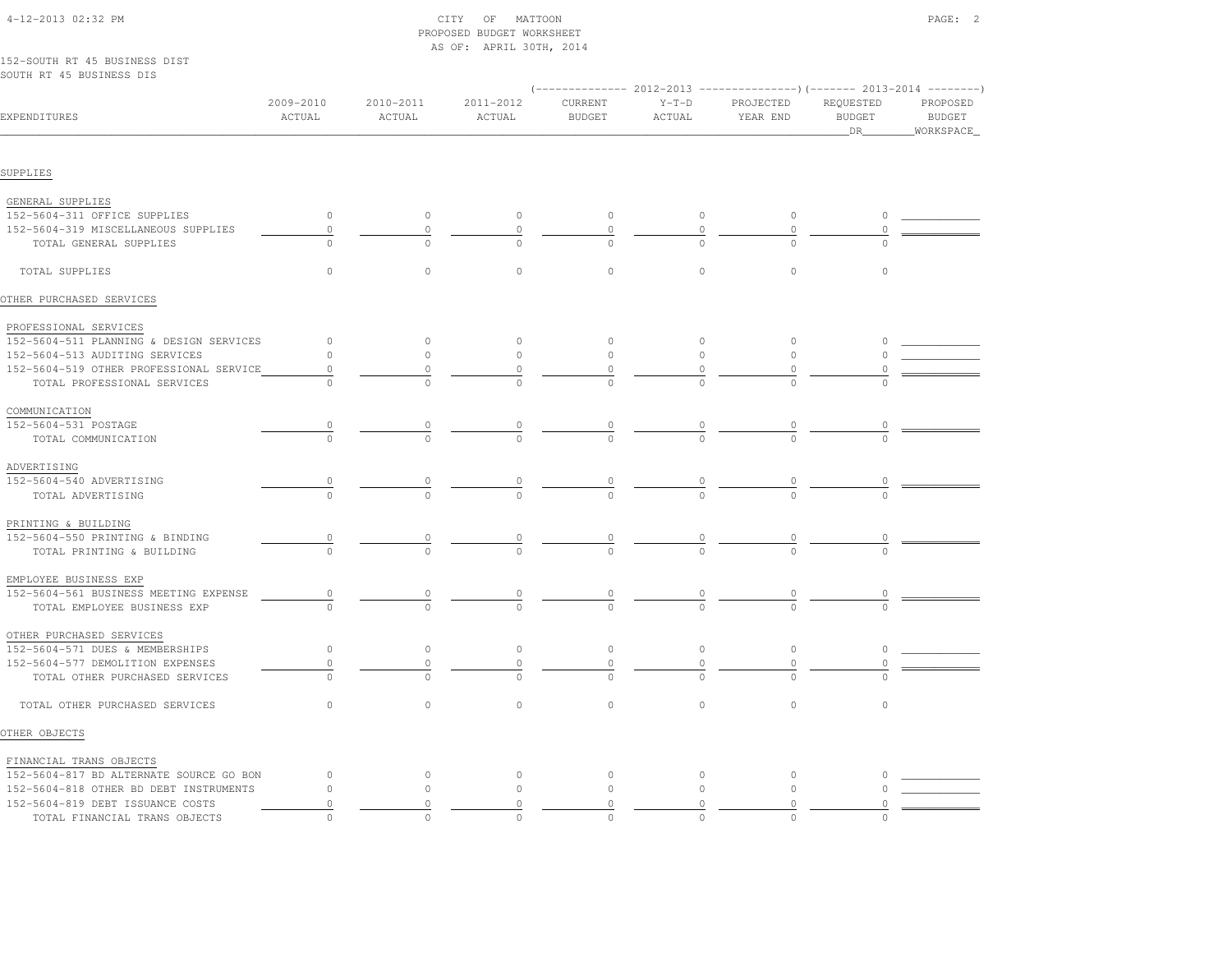## 4-12-2013 02:32 PM CITY OF MATTOON PAGE: 3 PROPOSED BUDGET WORKSHEETAS OF: APRIL 30TH, 2014

152-SOUTH RT 45 BUSINESS DISTSOUTH RT 45 BUSINESS DIS

|                                       | $(---------- 2012-2013$ ---------------) (------- 2013-2014 -------) |                     |                                |                          |                   |                       |                                        |                                   |  |
|---------------------------------------|----------------------------------------------------------------------|---------------------|--------------------------------|--------------------------|-------------------|-----------------------|----------------------------------------|-----------------------------------|--|
| EXPENDITURES                          | 2009-2010<br>ACTUAL                                                  | 2010-2011<br>ACTUAL | 2011-2012<br>ACTUAL            | CURRENT<br><b>BUDGET</b> | $Y-T-D$<br>ACTUAL | PROJECTED<br>YEAR END | REQUESTED<br>BUDGET<br>DR <sub>1</sub> | PROPOSED<br>BUDGET<br>_WORKSPACE_ |  |
| FINANCIAL TRANS OBJECTS               |                                                                      |                     |                                |                          |                   |                       |                                        |                                   |  |
| 152-5604-825 BD GRANTS                | $\circ$                                                              | $\circ$             | $\circ$                        | $\circ$                  | $\circ$           | $\circ$               | $\Omega$                               |                                   |  |
| 152-5604-826 BD LOANS                 | 0                                                                    | $\Omega$            | $\Omega$                       | $\Omega$                 | $\Omega$          | $\Omega$              |                                        |                                   |  |
| TOTAL FINANCIAL TRANS OBJECTS         | $\cap$                                                               | $\cap$              | $\Omega$                       | $\cap$                   | $\Omega$          | $\cap$                | $\cap$                                 |                                   |  |
| TOTAL OTHER OBJECTS                   | $\circ$                                                              | $\circ$             | $\circ$                        | $\circ$                  | $\circ$           | $\circ$               | $\circ$                                |                                   |  |
| CAPITAL PROJECTS                      |                                                                      |                     |                                |                          |                   |                       |                                        |                                   |  |
| CAPITAL PROJECTS                      |                                                                      |                     |                                |                          |                   |                       |                                        |                                   |  |
| 152-5604-900 PARKS                    | $\circ$                                                              | $\circ$             | $\circ$                        | $\circ$                  | $\circ$           | $\circ$               | $\circ$                                |                                   |  |
| 152-5604-901 STREETS                  | $\Omega$                                                             | $\Omega$            | $\Omega$                       | $\Omega$                 | $\mathbf{0}$      | $\Omega$              | $\Omega$                               |                                   |  |
| TOTAL CAPITAL PROJECTS                | $\Omega$                                                             | $\bigcap$           | $\Omega$                       | $\Omega$                 | $\Omega$          | $\Omega$              | $\cap$                                 |                                   |  |
| TOTAL CAPITAL PROJECTS                | $\circ$                                                              | $\circ$             | $\circ$                        | $\circ$                  | $\circ$           | $\circ$               | $\circ$                                |                                   |  |
| TOTAL SOUTH RT 45 BUSINESS DIS        | 0                                                                    | $\circ$             | $\circ$                        | $\circ$                  | $\circ$           | $\circ$               | $\circ$                                |                                   |  |
| TOTAL EXPENDITURES                    | $\circ$                                                              | $\circ$             | $\circ$                        | $\circ$                  | $\circ$           | $\circ$               | $\circ$                                |                                   |  |
| REVENUE OVER/(UNDER) EXPENDITURES     |                                                                      |                     | $37,601$ $38,992$ $35,879$     |                          | 43,600 75,711     | 95,992                | 95,992                                 |                                   |  |
| OTHER FINANCING (USES)                |                                                                      |                     |                                |                          |                   |                       |                                        |                                   |  |
| 152-5901-822 INTRFD TRANS TO S 45 TIF | $\circ$                                                              | 0                   | 135,644                        | 38,054                   | $\circ$           | 30,900                | 30,900                                 |                                   |  |
| TOTAL OTHER FINANCING (USES)          | $\cap$                                                               | $\Omega$            | 135,644                        | 38,054                   | $\Omega$          | 30,900                | 30,900                                 |                                   |  |
| TOTAL OTHER FINANCING SOURCES (USES)  | $\sim$ 0                                                             |                     | 0(135, 644)                    |                          | $38,054$ 0 (      | $30,900)$ (           | 30,900                                 |                                   |  |
| REVENUES & OTHER SOURCES OVER/        |                                                                      |                     |                                |                          |                   |                       |                                        |                                   |  |
| (UNDER) EXPENDITURES & OTHER (USES)   |                                                                      |                     | $37,601$ $38,992$ ( $99,764$ ) |                          |                   | 5,546 75,711 65,092   | 65,092                                 |                                   |  |

\*\*\* END OF REPORT \*\*\*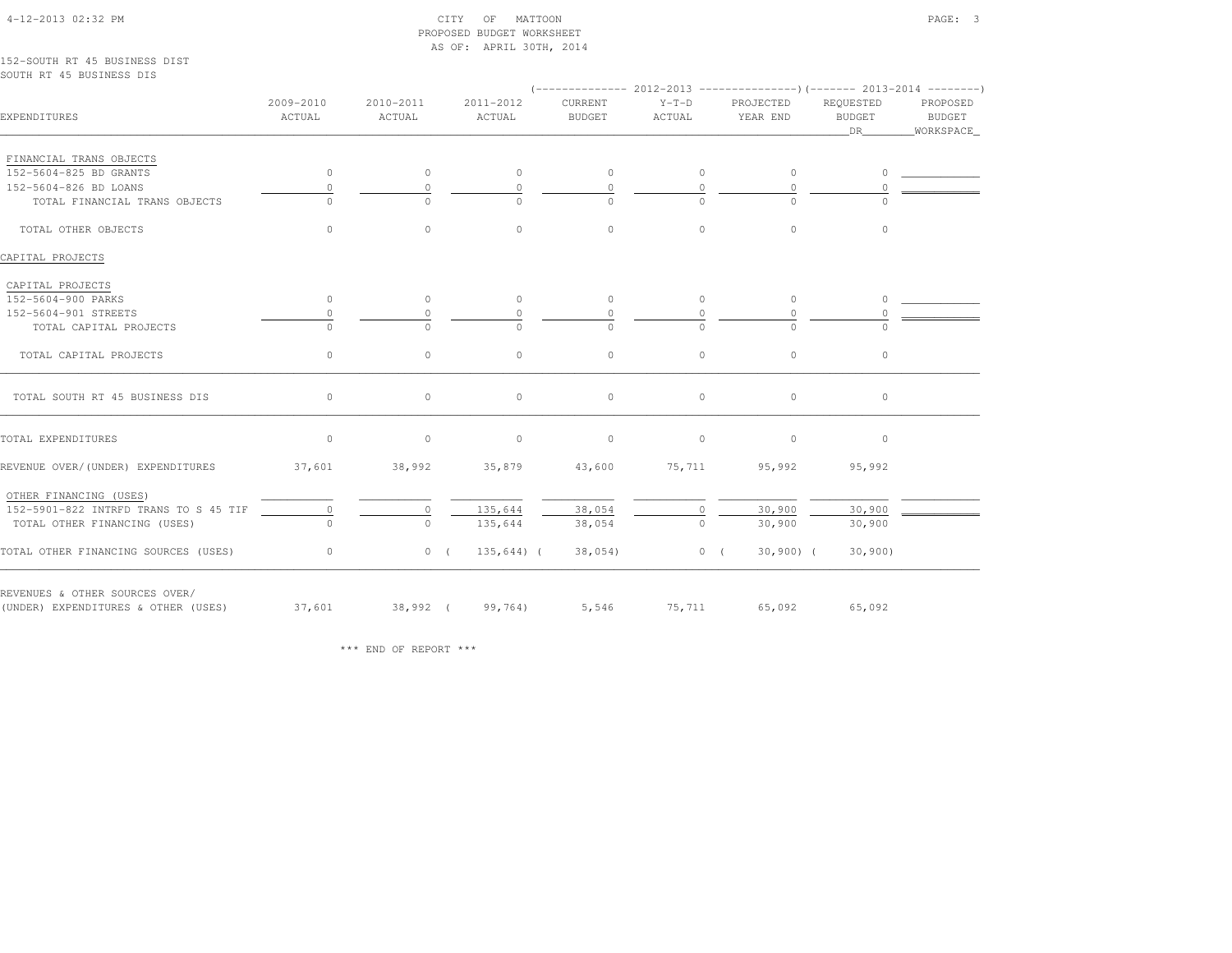| 153-BROADWAY EAST TIF DIST              |                     |                     |                     |                          |                   |                                                                        |                                  |                                        |
|-----------------------------------------|---------------------|---------------------|---------------------|--------------------------|-------------------|------------------------------------------------------------------------|----------------------------------|----------------------------------------|
|                                         |                     |                     |                     |                          |                   | $($ -------------- 2012-2013 --------------------- 2013-2014 --------- |                                  |                                        |
| REVENUES                                | 2009-2010<br>ACTUAL | 2010-2011<br>ACTUAL | 2011-2012<br>ACTUAL | CURRENT<br><b>BUDGET</b> | $Y-T-D$<br>ACTUAL | PROJECTED<br>YEAR END                                                  | REQUESTED<br><b>BUDGET</b><br>DR | PROPOSED<br><b>BUDGET</b><br>WORKSPACE |
| TAXES                                   |                     |                     |                     |                          |                   |                                                                        |                                  |                                        |
| TIF/BD TAX RECEIPTS                     |                     |                     |                     |                          |                   |                                                                        |                                  |                                        |
| 153-4192-023 PROPERTY TAX RECEIPTS      | 4,485               | 23,692              | 24,720              | 26,000                   | 32,779            | 32,779                                                                 | 32,780                           |                                        |
| TOTAL TIF/BD TAX RECEIPTS               | 4,485               | 23,692              | 24,720              | 26,000                   | 32,779            | 32,779                                                                 | 32,780                           |                                        |
| TOTAL TAXES                             | 4,485               | 23,692              | 24,720              | 26,000                   | 32,779            | 32,779                                                                 | 32,780                           |                                        |
| INVESTMENT EARNINGS                     |                     |                     |                     |                          |                   |                                                                        |                                  |                                        |
| INTEREST EARNINGS                       |                     |                     |                     |                          |                   |                                                                        |                                  |                                        |
| 153-4610-023 INVESTMENT INCOME          | $\overline{2}$      | $\circ$             |                     | $\circ$                  |                   | $\circ$                                                                | $\circ$                          |                                        |
| TOTAL INTEREST EARNINGS                 |                     | $\Omega$            |                     |                          |                   |                                                                        |                                  |                                        |
| TOTAL INVESTMENT EARNINGS               | $\overline{2}$      | $\circ$             | $\mathbb O$         | $\mathbb O$              | $\circ$           | $\circ$                                                                | $\circ$                          |                                        |
| CONTRIB & OTHER MISC REV                |                     |                     |                     |                          |                   |                                                                        |                                  |                                        |
| CONTRIBUTIONS & MISC REV                |                     |                     |                     |                          |                   |                                                                        |                                  |                                        |
| 153-4805-023 CONTRIBUTIONS & OTHER INCO | $\circ$             | $\circ$             |                     | $\circ$                  |                   | $\circ$                                                                | $\circ$                          |                                        |
| TOTAL CONTRIBUTIONS & MISC REV          |                     | $\cap$              |                     |                          |                   | $\cap$                                                                 |                                  |                                        |
| TOTAL CONTRIB & OTHER MISC REV          | $\circ$             | $\circ$             | $\circ$             | $\circ$                  | $\circ$           | $\circ$                                                                | $\circ$                          |                                        |
| TOTAL REVENUES                          | 4,487               | 23,692              | 24,720              | 26,000                   | 32,779            | 32,779                                                                 | 32,780                           |                                        |

 4-12-2013 02:32 PM CITY OF MATTOON PAGE: 1PROPOSED BUDGET WORKSHEET

AS OF: APRIL 30TH, 2014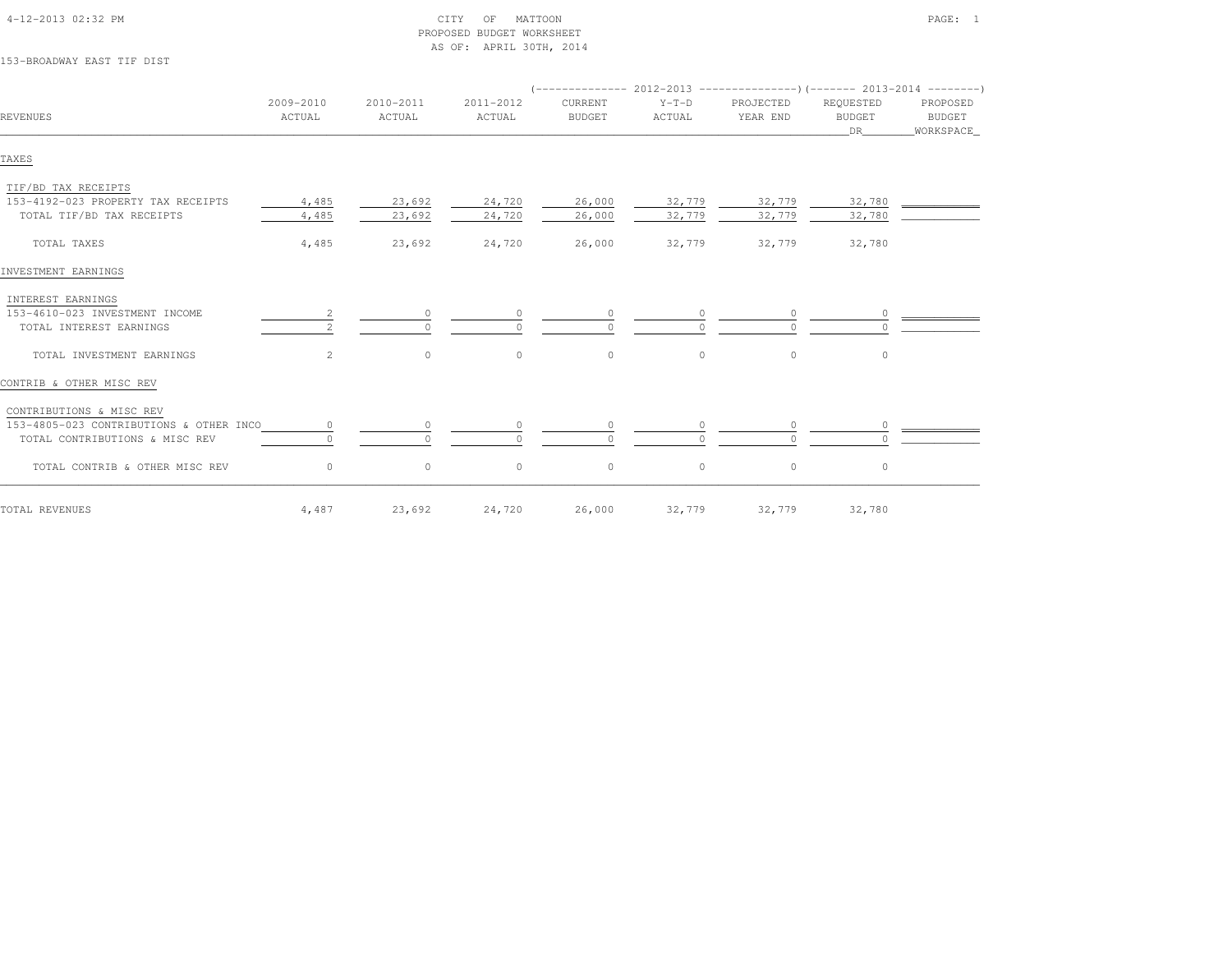|                                                      |                     |                     | PROPOSED BUDGET WORKSHEET<br>AS OF: APRIL 30TH, 2014 |                          |                   |                                                                      |                                  |                                 |
|------------------------------------------------------|---------------------|---------------------|------------------------------------------------------|--------------------------|-------------------|----------------------------------------------------------------------|----------------------------------|---------------------------------|
| 153-BROADWAY EAST TIF DIST<br>BROADWAY EAST TIF DIST |                     |                     |                                                      |                          |                   |                                                                      |                                  |                                 |
|                                                      |                     |                     |                                                      |                          |                   | $(---------- 2012-2013$ ---------------) (------- 2013-2014 -------) |                                  |                                 |
| EXPENDITURES                                         | 2009-2010<br>ACTUAL | 2010-2011<br>ACTUAL | 2011-2012<br>ACTUAL                                  | CURRENT<br><b>BUDGET</b> | $Y-T-D$<br>ACTUAL | PROJECTED<br>YEAR END                                                | REQUESTED<br><b>BUDGET</b><br>DR | PROPOSED<br>BUDGET<br>WORKSPACE |
| OTHER PURCHASED SERVICES                             |                     |                     |                                                      |                          |                   |                                                                      |                                  |                                 |
| PROFESSIONAL SERVICES                                |                     |                     |                                                      |                          |                   |                                                                      |                                  |                                 |
| 153-5604-511 PLANNING & DESIGN SERVICES              | $\circ$             | 0                   | $\circ$                                              | 0                        |                   | 0                                                                    |                                  |                                 |
| TOTAL PROFESSIONAL SERVICES                          |                     | $\Omega$            |                                                      | $\Omega$                 |                   |                                                                      |                                  |                                 |
| TOTAL OTHER PURCHASED SERVICES                       | $\circ$             | $\circ$             | $\circ$                                              | $\circ$                  | $\circ$           | $\circ$                                                              | $\circ$                          |                                 |
| OTHER OBJECTS                                        |                     |                     |                                                      |                          |                   |                                                                      |                                  |                                 |
| FINANCIAL TRANS OBJECTS                              |                     |                     |                                                      |                          |                   |                                                                      |                                  |                                 |
| 153-5604-821 SHARED INCREMENT (20%)                  | $\circ$             | 4,738               | 4,944                                                | 5,200                    | $\overline{0}$    | 6,556                                                                | 6,556                            |                                 |
| 153-5604-825 TIF GRANTS                              | $\circ$             | 4,173               | 4,210                                                | 4,210                    | 6,505             | 6,505                                                                | 6,505                            |                                 |
| TOTAL FINANCIAL TRANS OBJECTS                        | $\Omega$            | 8,911               | 9,154                                                | 9,410                    | 6,505             | 13,061                                                               | 13,061                           |                                 |
| TOTAL OTHER OBJECTS                                  | $\circ$             | 8,911               | 9,154                                                | 9,410                    | 6,505             | 13,061                                                               | 13,061                           |                                 |
| TOTAL BROADWAY EAST TIF DIST                         | $\circ$             | 8,911               | 9,154                                                | 9,410                    | 6,505             | 13,061                                                               | 13,061                           |                                 |
| TOTAL EXPENDITURES                                   | $\circ$             | 8,911               | 9,154                                                | 9,410                    | 6,505             | 13,061                                                               | 13,061                           |                                 |
| REVENUE OVER/(UNDER) EXPENDITURES                    | 4,487               | 14,781              | 15,566                                               | 16,590                   | 26,274            | 19,718                                                               | 19,719                           |                                 |

\*\*\* END OF REPORT \*\*\*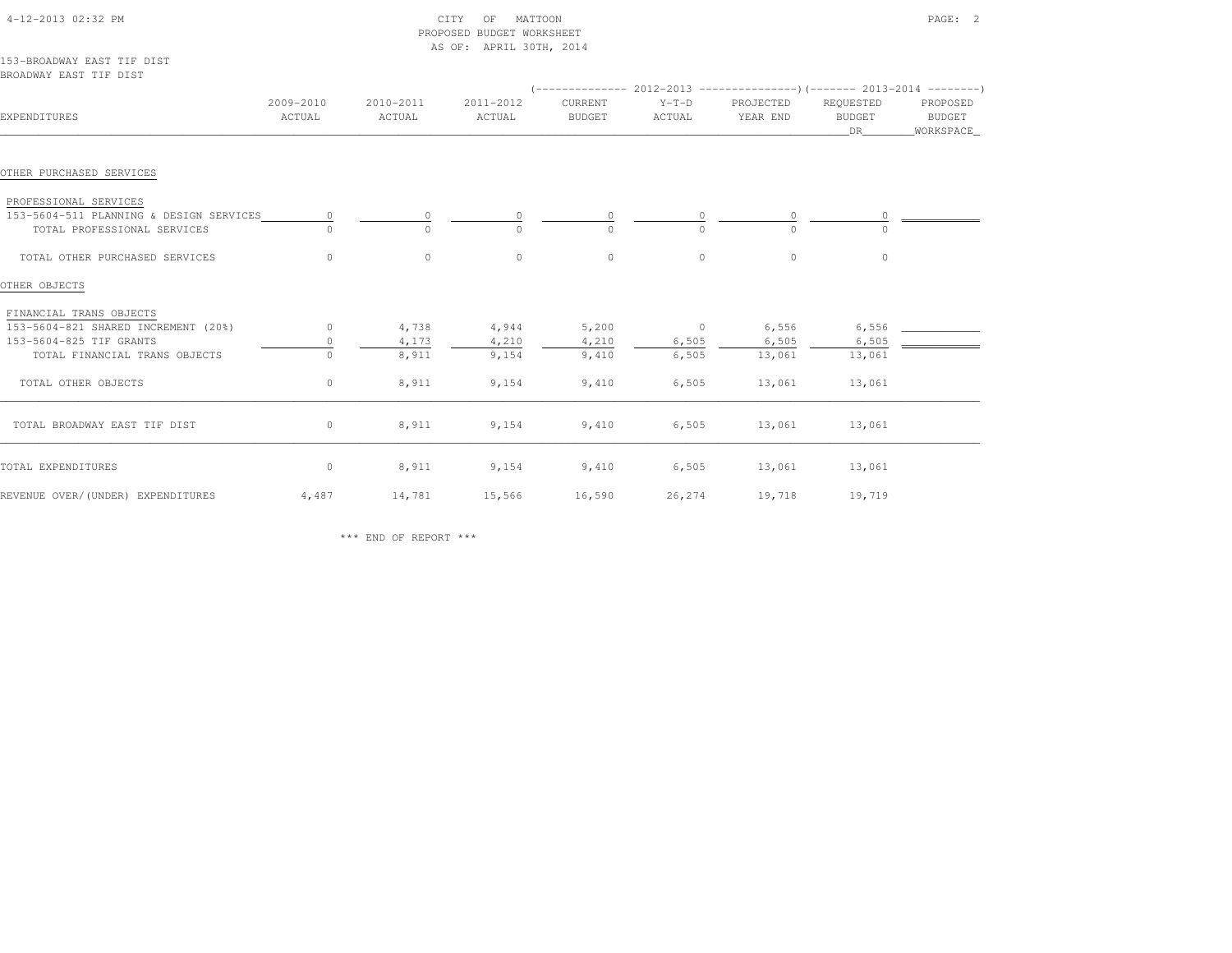|                                         |                     |                     |                     |                          |                   | $($ -------------- 2012-2013 ----------------) (------- 2013-2014 ---------) |                                   |                                        |
|-----------------------------------------|---------------------|---------------------|---------------------|--------------------------|-------------------|------------------------------------------------------------------------------|-----------------------------------|----------------------------------------|
| REVENUES                                | 2009-2010<br>ACTUAL | 2010-2011<br>ACTUAL | 2011-2012<br>ACTUAL | CURRENT<br><b>BUDGET</b> | $Y-T-D$<br>ACTUAL | PROJECTED<br>YEAR END                                                        | REQUESTED<br><b>BUDGET</b><br>DR. | PROPOSED<br><b>BUDGET</b><br>WORKSPACE |
| TAXES                                   |                     |                     |                     |                          |                   |                                                                              |                                   |                                        |
| TIF/BD TAX RECEIPTS                     |                     |                     |                     |                          |                   |                                                                              |                                   |                                        |
| 154-4193-023 SALES TAX RECEIPTS         | 348,130             | 327,311             | 264,356             | 331,000                  | 292,444           | 278,662                                                                      | 278,662                           |                                        |
| 154-4194-023 HOTEL/MOTEL TAX RECEIPTS   | 248                 | 7,277               | 5,325               | 6,500                    | 4,705             | 7,446                                                                        | 7,446                             |                                        |
| TOTAL TIF/BD TAX RECEIPTS               | 348,378             | 334,588             | 269,681             | 337,500                  | 297,149           | 286,108                                                                      | 286,108                           |                                        |
| TOTAL TAXES                             | 348,378             | 334,588             | 269,681             | 337,500                  | 297,149           | 286,108                                                                      | 286,108                           |                                        |
| INVESTMENT EARNINGS                     |                     |                     |                     |                          |                   |                                                                              |                                   |                                        |
| INTEREST EARNINGS                       |                     |                     |                     |                          |                   |                                                                              |                                   |                                        |
| 154-4610-023 INVESTMENT INCOME          | 12,541              | 4,032               | 634                 | 0                        | 360               | 468                                                                          | 468                               |                                        |
| TOTAL INTEREST EARNINGS                 | 12,541              | 4,032               | 634                 | $\cap$                   | 360               | 468                                                                          | 468                               |                                        |
| TOTAL INVESTMENT EARNINGS               | 12,541              | 4,032               | 634                 | $\circ$                  | 360               | 468                                                                          | 468                               |                                        |
| CONTRIB & OTHER MISC REV                |                     |                     |                     |                          |                   |                                                                              |                                   |                                        |
| CONTRIBUTIONS & MISC REV                |                     |                     |                     |                          |                   |                                                                              |                                   |                                        |
| 154-4805-023 CONTRIBUTIONS & OTHER INCO | $\circ$             | $\circ$             | 0                   | $\circ$                  |                   | $\circ$                                                                      | $\circ$                           |                                        |
| TOTAL CONTRIBUTIONS & MISC REV          | $\cap$              | $\cap$              |                     | $\cap$                   |                   |                                                                              |                                   |                                        |
| TOTAL CONTRIB & OTHER MISC REV          | $\circ$             | $\circ$             | $\circ$             | $\circ$                  | $\circ$           | $\circ$                                                                      | $\circ$                           |                                        |
| TOTAL REVENUES                          | 360,919             | 338,620             | 270,315             | 337,500                  | 297,509           | 286,576                                                                      | 286,576                           |                                        |

## 154-BROADWAY EAST BUS DIST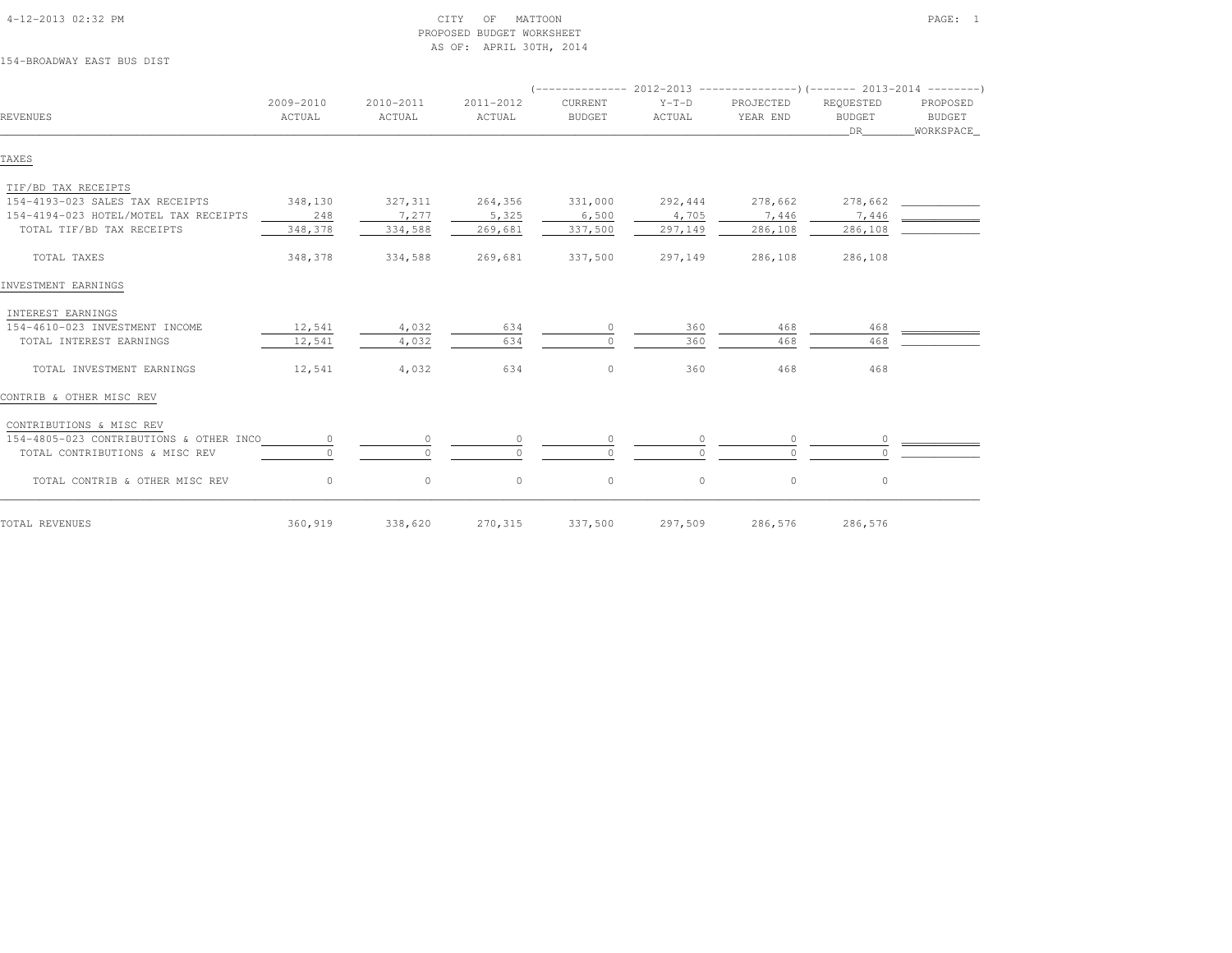| IJI-DRUADWAI BAJI DUJ DIJI              |                                 |           |           |               |          |                                                                          |               |               |
|-----------------------------------------|---------------------------------|-----------|-----------|---------------|----------|--------------------------------------------------------------------------|---------------|---------------|
| BROADWAY EAST BUSINESS D                |                                 |           |           |               |          |                                                                          |               |               |
|                                         |                                 |           |           |               |          | (-------------- 2012-2013 ----------------) (------- 2013-2014 --------' |               |               |
|                                         | 2009-2010                       | 2010-2011 | 2011-2012 | CURRENT       | $Y-T-D$  | PROJECTED                                                                | REQUESTED     | PROPOSED      |
| EXPENDITURES                            | ACTUAL                          | ACTUAL    | ACTUAL    | <b>BUDGET</b> | ACTUAL   | YEAR END                                                                 | <b>BUDGET</b> | <b>BUDGET</b> |
|                                         |                                 |           |           |               |          |                                                                          | DR            | _WORKSPACE_   |
| OTHER PURCHASED SERVICES                |                                 |           |           |               |          |                                                                          |               |               |
| PROFESSIONAL SERVICES                   |                                 |           |           |               |          |                                                                          |               |               |
| 154-5604-511 PLANNING AND DESIGN SERVIC | $\sim$ 0                        | $\circ$   | $\circ$   | $\circ$       | $\circ$  | $\circ$                                                                  | $\circ$       |               |
| 154-5604-519 OTHER PROFESSIONAL SERVICE | 13,028                          | $\circ$   |           | $\circ$       | $\circ$  | 0                                                                        | 0             |               |
| TOTAL PROFESSIONAL SERVICES             | 13,028                          | $\cap$    |           |               |          |                                                                          |               |               |
| COMMUNICATION                           |                                 |           |           |               |          |                                                                          |               |               |
| 154-5604-531 POSTAGE                    |                                 |           |           |               |          |                                                                          |               |               |
| TOTAL COMMUNICATION                     |                                 | $\cap$    |           |               | $\Omega$ |                                                                          |               |               |
| PRINTING & BUILDING                     |                                 |           |           |               |          |                                                                          |               |               |
| 154-5604-550 PRINTING & BINDING         | $\begin{matrix} 0 \end{matrix}$ | 0         | 0         |               |          |                                                                          |               |               |
| TOTAL PRINTING & BUILDING               | $\Omega$                        |           | $\Omega$  |               |          |                                                                          |               |               |
| TOTAL OTHER PURCHASED SERVICES          | 13,028                          | $\circ$   | $\circ$   | $\circ$       | $\Omega$ | $\Omega$                                                                 | $\circ$       |               |
| OTHER OBJECTS                           |                                 |           |           |               |          |                                                                          |               |               |
| FINANCIAL TRANS OBJECTS                 |                                 |           |           |               |          |                                                                          |               |               |
| 154-5604-811 BANK SERVICE CHARGES       |                                 | 0         |           |               |          |                                                                          |               |               |
| TOTAL FINANCIAL TRANS OBJECTS           |                                 | $\cap$    |           | $\Omega$      |          | $\cap$                                                                   |               |               |
| FINANCIAL TRANS OBJECTS                 |                                 |           |           |               |          |                                                                          |               |               |
| 154-5604-825 BUSINESS DISTRICT GRANTS   | 799,397                         | 2,820,327 | 216,318   | 16,000        | 127,887  | 136,105                                                                  | 36,000        |               |
| TOTAL FINANCIAL TRANS OBJECTS           | 799,397                         | 2,820,327 | 216,318   | 16,000        | 127,887  | 136,105                                                                  | 36,000        |               |
| TOTAL OTHER OBJECTS                     | 799,397                         | 2,820,327 | 216,318   | 16,000        | 127,887  | 136,105                                                                  | 36,000        |               |
| TOTAL BROADWAY EAST BUSINESS D          | 812,425                         | 2,820,327 | 216,318   | 16,000        | 127,887  | 136,105                                                                  | 36,000        |               |

 4-12-2013 02:32 PM CITY OF MATTOON PAGE: 2PROPOSED BUDGET WORKSHEET

AS OF: APRIL 30TH, 2014

154-BROADWAY EAST BUS DIST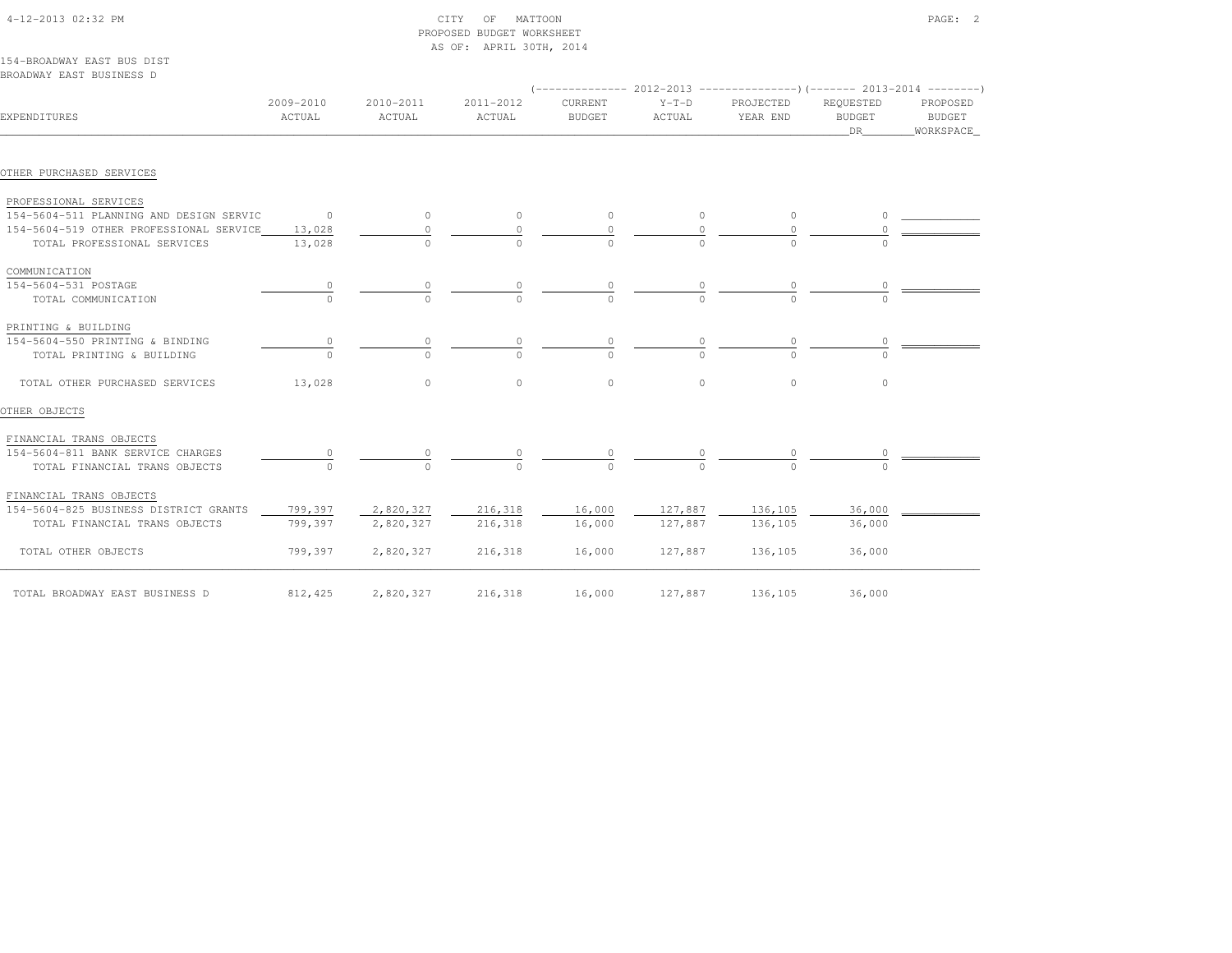| 4-12-2013 02:32 PM                                                                                                   |           | PROPOSED           | MATTOON<br>CITY<br>OF<br>BUDGET WORKSHEET<br>AS OF: APRIL 30TH, 2014 |                    | PAGE: 3             |                     |                    |            |
|----------------------------------------------------------------------------------------------------------------------|-----------|--------------------|----------------------------------------------------------------------|--------------------|---------------------|---------------------|--------------------|------------|
| 154-BROADWAY EAST BUS DIST<br>GO BONDS                                                                               |           |                    |                                                                      |                    |                     |                     |                    |            |
|                                                                                                                      |           |                    |                                                                      |                    |                     |                     |                    |            |
|                                                                                                                      | 2009-2010 | 2010-2011          | 2011-2012                                                            | CURRENT            | $Y-T-D$             | PROJECTED           | REQUESTED          | PROPOSED   |
| EXPENDITURES                                                                                                         | ACTUAL    | ACTUAL             | ACTUAL                                                               | BUDGET             | ACTUAL              | YEAR END            | BUDGET             | BUDGET     |
|                                                                                                                      |           |                    |                                                                      |                    |                     |                     | DR                 | WORKSPACE_ |
| OTHER OBJECTS<br>FINANCIAL TRANS OBJECTS<br>154-5719-817 BD ALTERNATE REVENUE SOURC<br>TOTAL FINANCIAL TRANS OBJECTS | $\Omega$  | 322,809<br>322,809 | 229,156<br>229,156                                                   | 328,313<br>328,313 | 328,113<br>328, 113 | 328,313<br>328, 313 | 332,713<br>332,713 |            |
| TOTAL OTHER OBJECTS                                                                                                  | 0         | 322,809            | 229,156                                                              | 328, 313           | 328, 113            | 328, 313            | 332,713            |            |
| TOTAL GO BONDS                                                                                                       | 0         | 322,809            | 229,156                                                              | 328, 313           | 328,113             | 328,313             | 332,713            |            |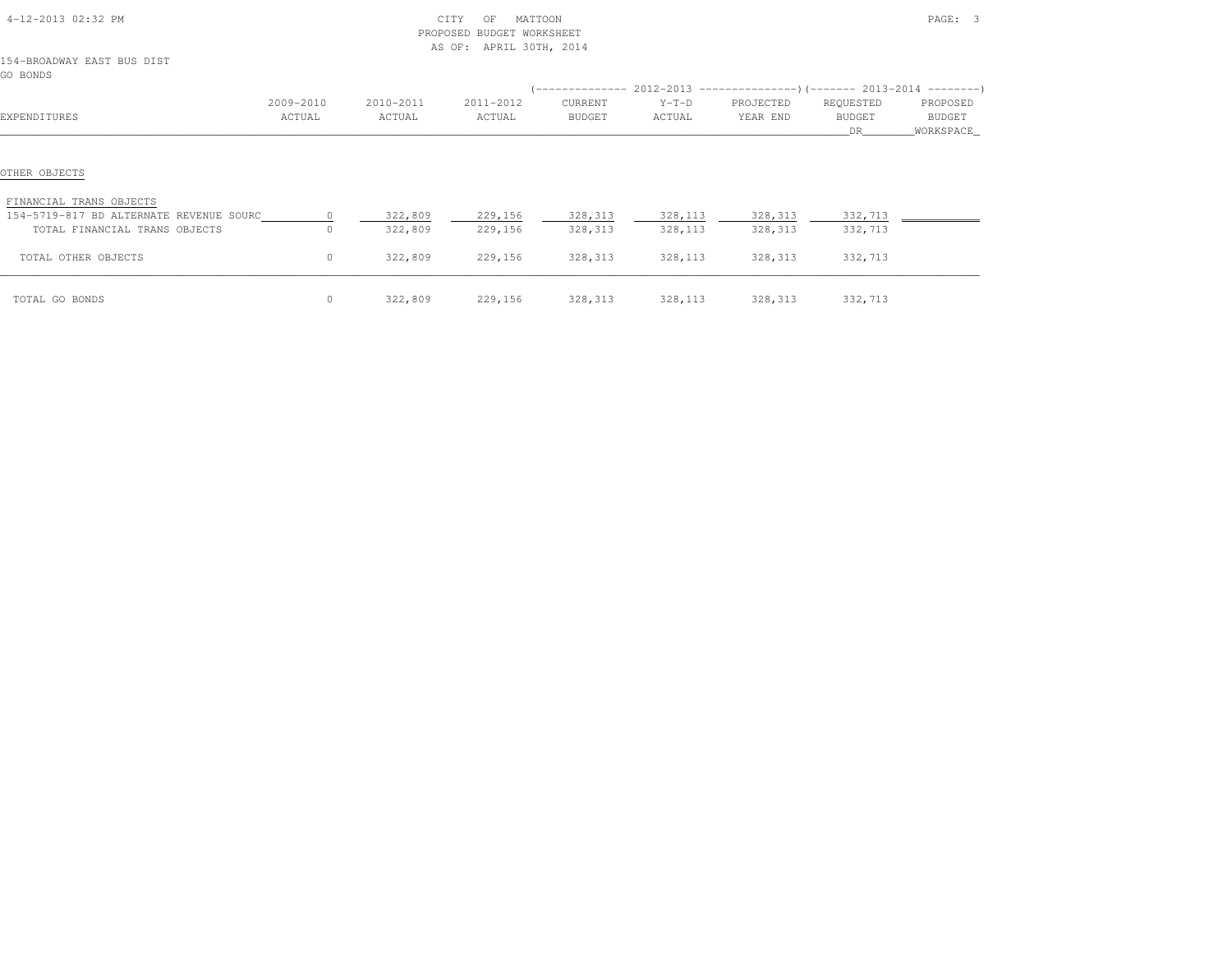| 4-12-2013 02:32 PM                                          |                     | CITY                    | MATTOON<br>OF<br>PROPOSED BUDGET WORKSHEET<br>AS OF: APRIL 30TH, 2014 |                                                                                                 |                   |                       |                                  | PAGE: 4                         |
|-------------------------------------------------------------|---------------------|-------------------------|-----------------------------------------------------------------------|-------------------------------------------------------------------------------------------------|-------------------|-----------------------|----------------------------------|---------------------------------|
| 154-BROADWAY EAST BUS DIST<br>DEBT SERVICES                 |                     |                         |                                                                       |                                                                                                 |                   |                       |                                  |                                 |
| EXPENDITURES                                                | 2009-2010<br>ACTUAL | 2010-2011<br>ACTUAL     | 2011-2012<br>ACTUAL                                                   | $(---------- 2012-2013$ ---------------)(------- 2013-2014 -------)<br>CURRENT<br><b>BUDGET</b> | $Y-T-D$<br>ACTUAL | PROJECTED<br>YEAR END | REQUESTED<br><b>BUDGET</b><br>DR | PROPOSED<br>BUDGET<br>WORKSPACE |
| OTHER OBJECTS                                               |                     |                         |                                                                       |                                                                                                 |                   |                       |                                  |                                 |
| FINANCIAL TRANS OBJECTS<br>154-5800-817 DEBT ISSUANCE COSTS | 21,106              | 428                     | 428                                                                   | $\circ$                                                                                         | 428               | $\circ$               | $\Omega$                         |                                 |
| TOTAL FINANCIAL TRANS OBJECTS                               | 21,106              | 428                     | 428                                                                   | $\Omega$                                                                                        | 428               | $\Omega$              | $\cap$                           |                                 |
| TOTAL OTHER OBJECTS                                         | 21,106              | 428                     | 428                                                                   | $\circ$                                                                                         | 428               | $\circ$               | $\circ$                          |                                 |
| TOTAL DEBT SERVICES                                         | 21,106              | 428                     | 428                                                                   | $\circ$                                                                                         | 428               | $\circ$               | $\circ$                          |                                 |
| TOTAL EXPENDITURES                                          | 833,531             | 3, 143, 564             | 445,902                                                               | 344, 313                                                                                        | 456,427           | 464,418               | 368,713                          |                                 |
| REVENUE OVER/(UNDER) EXPENDITURES<br>$\sim$ $\sim$ $\sim$   |                     | 472,613) ( 2,804,944) ( |                                                                       | 175,587) ( 6,813) (                                                                             |                   | 158,918) ( 177,842) ( | 82,137)                          |                                 |
| OTHER FINANCING SOURCES                                     |                     |                         |                                                                       |                                                                                                 |                   |                       |                                  |                                 |
| 154-4941-023 GO BOND PROCEEDS                               | $\circ$             | $\circ$                 | $\circ$                                                               | $\circ$                                                                                         | $\circ$           | $\circ$               | $\circ$                          |                                 |
| 154-4941-024 PROCEEDS - GO BOND 2009B P                     | 0                   | $\circ$                 | $\circ$                                                               | $\circ$                                                                                         | 0                 | 0                     | $\Omega$                         |                                 |
| TOTAL OTHER FINANCING SOURCES                               |                     | $\cap$                  | $\cap$                                                                | $\Omega$                                                                                        | $\Omega$          | $\Omega$              |                                  |                                 |
| TOTAL OTHER FINANCING SOURCES (USES)                        | $\circ$             | $\circ$                 | $\circ$                                                               | $\circ$                                                                                         | $\circ$           | $\circ$               | 0                                |                                 |
| REVENUES & OTHER SOURCES OVER/                              |                     |                         |                                                                       |                                                                                                 |                   |                       |                                  |                                 |

(UNDER) EXPENDITURES & OTHER (USES) ( 472,613) ( 2,804,944) ( 175,587) ( 6,813) ( 158,918) ( 177,842) ( 82,137)

\*\*\* END OF REPORT \*\*\*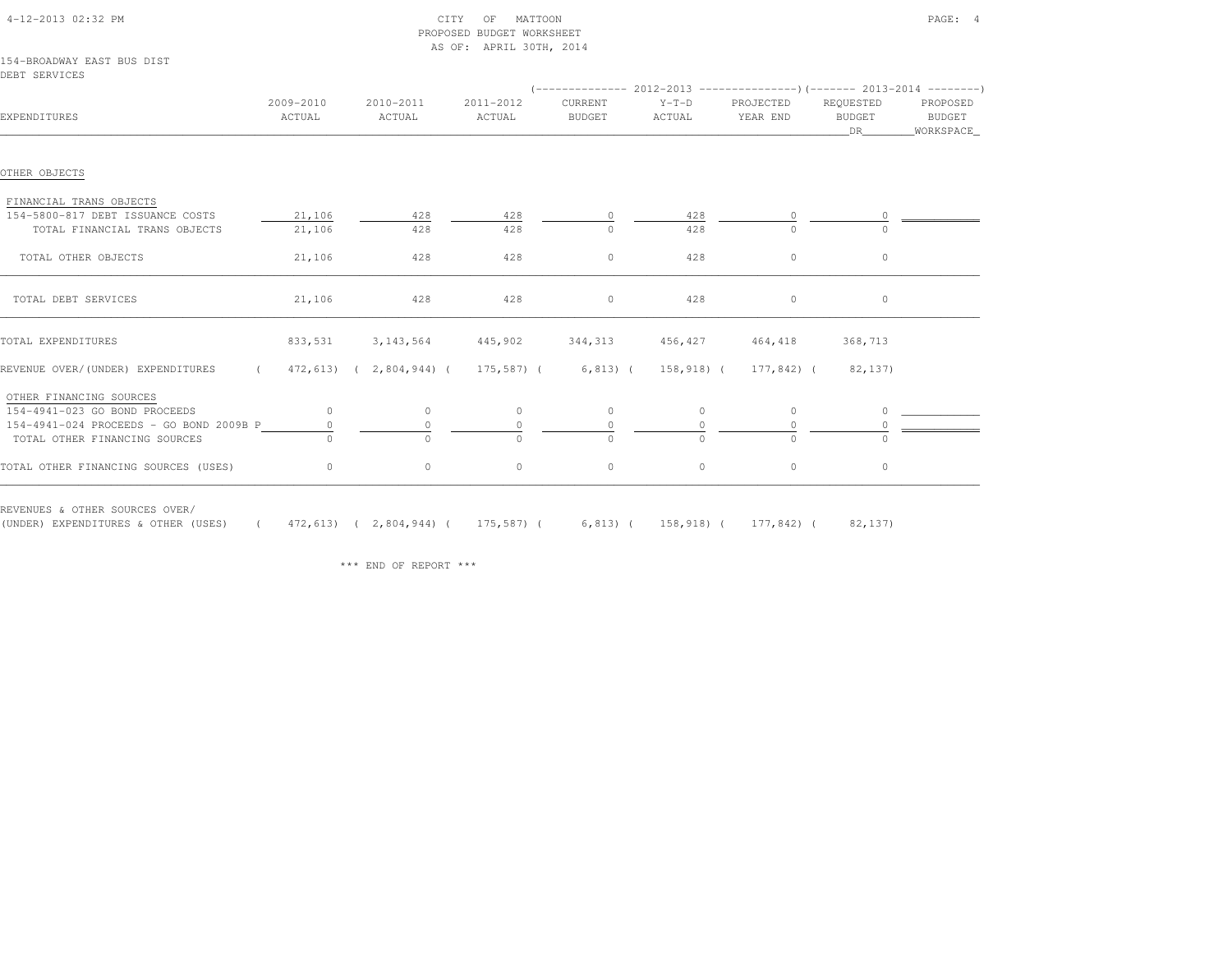| 4-12-2013 02:32 PM |  |
|--------------------|--|

#### $\text{CITY}$  of MATTOON PAGE: 1 PROPOSED BUDGET WORKSHEETAS OF: APRIL 30TH, 2014

## 155-I-57 EAST BUSINESS DIST

| REVENUES                                | 2009-2010<br>ACTUAL | 2010-2011<br>ACTUAL | 2011-2012<br>ACTUAL | CURRENT<br><b>BUDGET</b> | $Y-T-D$<br>ACTUAL | PROJECTED<br>YEAR END | REQUESTED<br><b>BUDGET</b><br>DR <sub>2</sub> | PROPOSED<br>BUDGET<br>_WORKSPACE_ |
|-----------------------------------------|---------------------|---------------------|---------------------|--------------------------|-------------------|-----------------------|-----------------------------------------------|-----------------------------------|
| TAXES                                   |                     |                     |                     |                          |                   |                       |                                               |                                   |
| TIF/BD TAX RECEIPTS                     |                     |                     |                     |                          |                   |                       |                                               |                                   |
| 155-4193-023 SALES TAX RECEIPTS         | $\overline{0}$      | $\circ$             | 1,584               | 3,000                    | 3,605             | 3,396                 | 3,396                                         |                                   |
| 155-4194-023 HOTEL/MOTEL TAX RECEIPTS   | $\Omega$            | $\Omega$            | $\Omega$            | $\circ$                  | $\circ$           | $\overline{0}$        |                                               |                                   |
| TOTAL TIF/BD TAX RECEIPTS               |                     | $\Omega$            | 1,584               | 3,000                    | 3,605             | 3,396                 | 3,396                                         |                                   |
| TOTAL TAXES                             | $\circ$             | $\circ$             | 1,584               | 3,000                    | 3,605             | 3,396                 | 3,396                                         |                                   |
| INVESTMENT EARNINGS                     |                     |                     |                     |                          |                   |                       |                                               |                                   |
| INTEREST EARNINGS                       |                     |                     |                     |                          |                   |                       |                                               |                                   |
| 155-4610-023 INVESTMENT INCOME          | $\circ$             | $\circ$             | $\circ$             | $\circ$                  |                   |                       |                                               |                                   |
| TOTAL INTEREST EARNINGS                 |                     |                     |                     |                          |                   |                       |                                               |                                   |
| TOTAL INVESTMENT EARNINGS               | $\circ$             | $\circ$             | $\circ$             | $\circ$                  | $\circ$           | $\circ$               | $\circ$                                       |                                   |
| CONTRIB & OTHER MISC REV                |                     |                     |                     |                          |                   |                       |                                               |                                   |
| CONTRIBUTIONS & MISC REV                |                     |                     |                     |                          |                   |                       |                                               |                                   |
| 155-4805-023 CONTRIBUTIONS & OTHER INCO |                     | $\circ$             |                     | $\circ$                  |                   |                       |                                               |                                   |
| TOTAL CONTRIBUTIONS & MISC REV          |                     | $\Omega$            |                     | $\Omega$                 |                   |                       |                                               |                                   |
| TOTAL CONTRIB & OTHER MISC REV          | $\circ$             | $\circ$             | $\circ$             | $\mathbb O$              | $\circ$           | $\circ$               | $\circ$                                       |                                   |
| TOTAL REVENUES                          | $\circ$             | $\circ$             | 1,584               | 3,000                    | 3,605             |                       | 3,396 3,396                                   |                                   |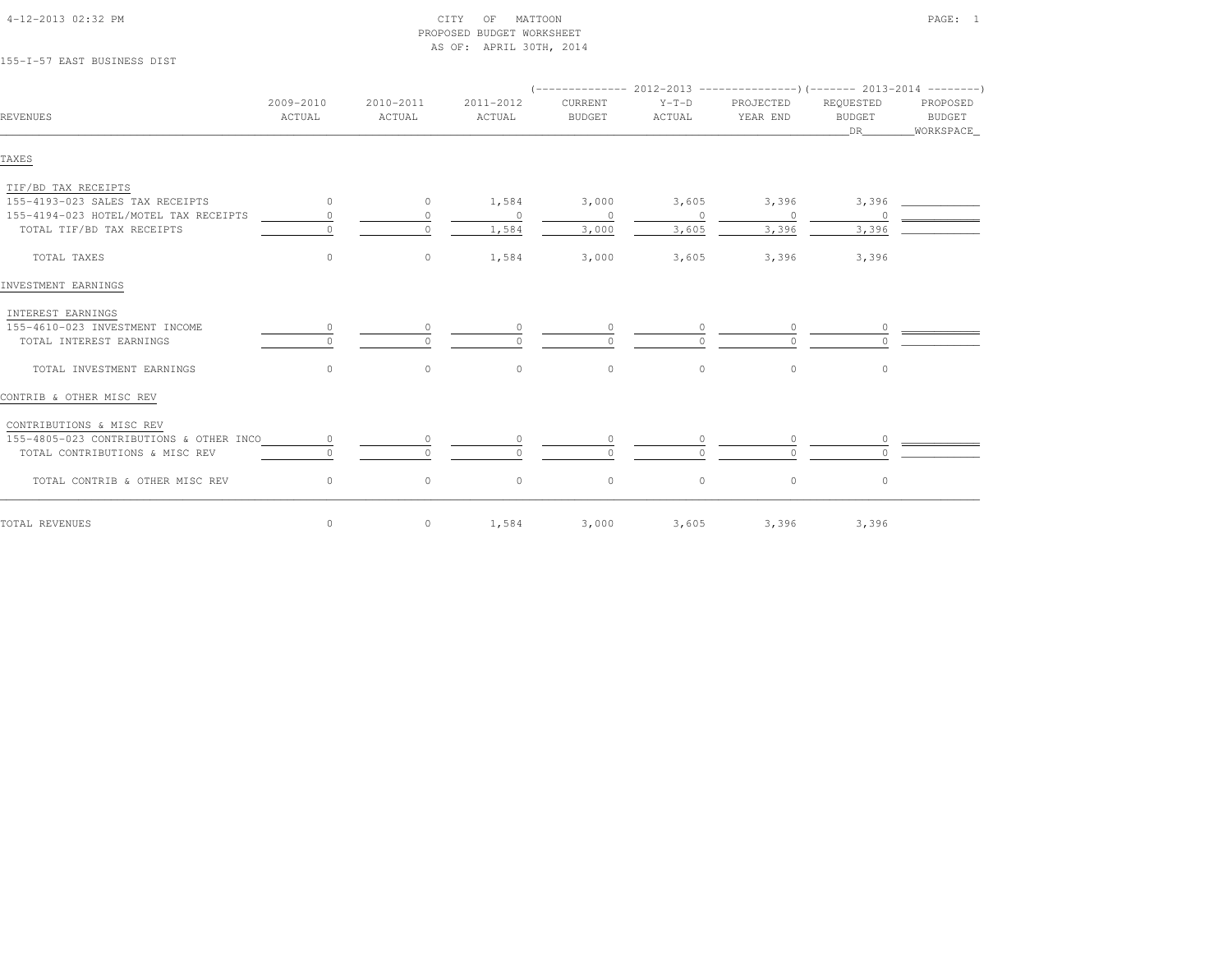|                                                                                                 |                     |                     | PROPOSED BUDGET WORKSHEET<br>AS OF: APRIL 30TH, 2014 |                   |                   |                       |                     |                    |
|-------------------------------------------------------------------------------------------------|---------------------|---------------------|------------------------------------------------------|-------------------|-------------------|-----------------------|---------------------|--------------------|
| 155-I-57 EAST BUSINESS DIST<br>I-57 EAST BUSINESS DIST                                          |                     |                     |                                                      |                   |                   |                       |                     |                    |
| EXPENDITURES                                                                                    | 2009-2010<br>ACTUAL | 2010-2011<br>ACTUAL | 2011-2012<br>ACTUAL                                  | CURRENT<br>BUDGET | $Y-T-D$<br>ACTUAL | PROJECTED<br>YEAR END | REQUESTED<br>BUDGET | PROPOSED<br>BUDGET |
| OTHER PURCHASED SERVICES                                                                        |                     |                     |                                                      |                   |                   |                       |                     |                    |
| PROFESSIONAL SERVICES<br>155-5604-511 PLANNING & DESIGN SERVICES<br>TOTAL PROFESSIONAL SERVICES | $\sim$ 0            | $\bigcap$           |                                                      |                   |                   | $\cap$                |                     |                    |
| TOTAL OTHER PURCHASED SERVICES                                                                  | $\circ$             | $\circ$             | $\circ$                                              | $\circ$           | $\circ$           | $\circ$               | $\circ$             |                    |
| TOTAL I-57 EAST BUSINESS DIST                                                                   | $\circ$             | $\circ$             | $\circ$                                              | $\circ$           | $\circ$           | $\circ$               | $\circ$             |                    |
| TOTAL EXPENDITURES                                                                              | $\circ$             | $\circ$             | $\circ$                                              | $\circ$           | $\circ$           | $\circ$               | $\circ$             |                    |
| REVENUE OVER/(UNDER) EXPENDITURES                                                               | $\circ$             | $\circ$             | 1,584                                                |                   | $3,000$ $3,605$   | 3,396                 | 3,396               |                    |

4-12-2013 02:32 PM CITY OF MATTOON PAGE: 2

\*\*\* END OF REPORT \*\*\*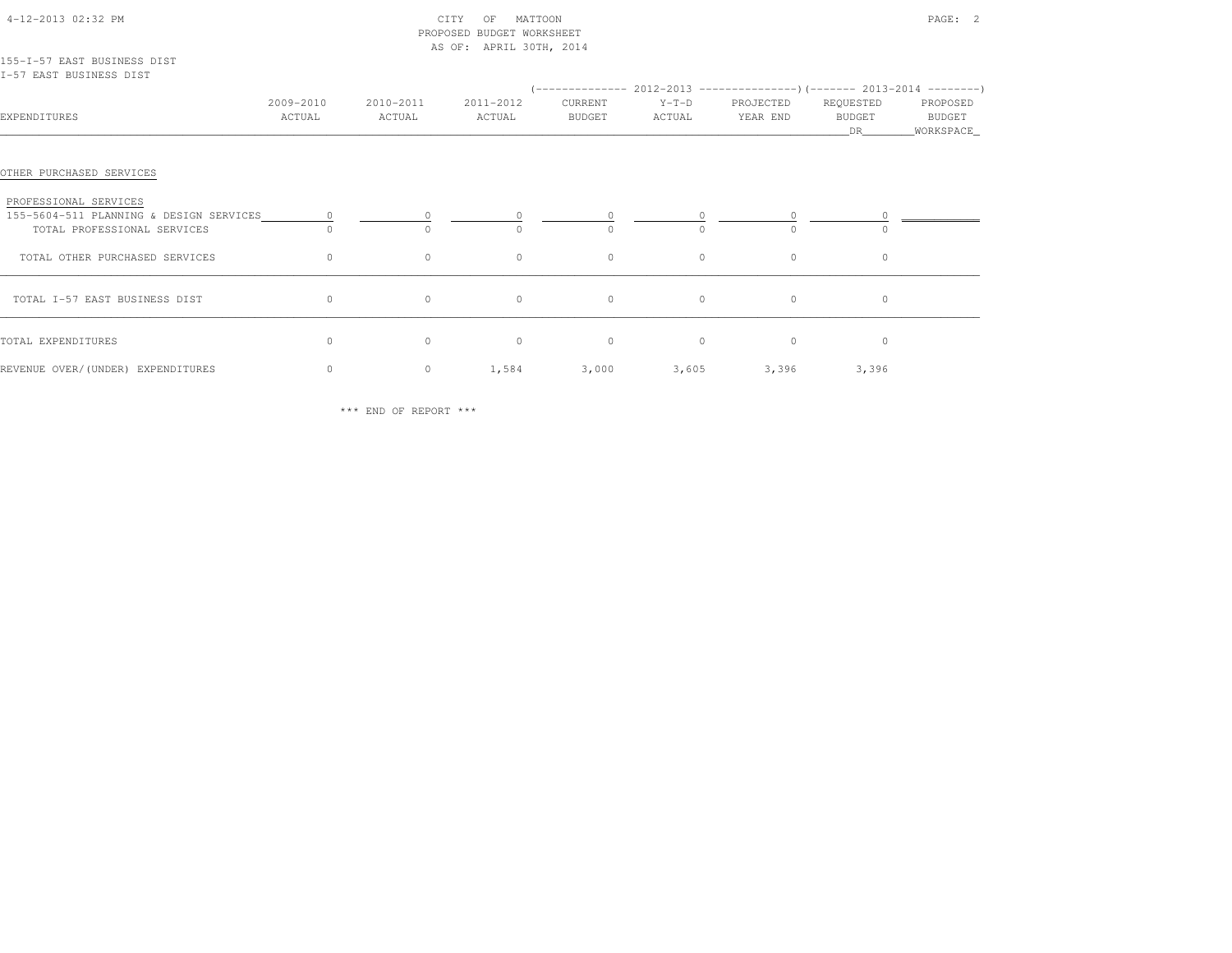| 4-12-2013 02:32 PM |  |
|--------------------|--|

#### $\text{CITY}$  of MATTOON PAGE: 1 PROPOSED BUDGET WORKSHEETAS OF: APRIL 30TH, 2014

## 171-MATTOON PUBLIC LIBRARY

|                                         |                     |                     |                     |                          |                   | $(----------2012-2013$ ---------------) (------- 2013-2014 -------) |                                  |                                          |
|-----------------------------------------|---------------------|---------------------|---------------------|--------------------------|-------------------|---------------------------------------------------------------------|----------------------------------|------------------------------------------|
| REVENUES                                | 2009-2010<br>ACTUAL | 2010-2011<br>ACTUAL | 2011-2012<br>ACTUAL | CURRENT<br><b>BUDGET</b> | $Y-T-D$<br>ACTUAL | PROJECTED<br>YEAR END                                               | REQUESTED<br><b>BUDGET</b><br>DR | PROPOSED<br><b>BUDGET</b><br>_WORKSPACE_ |
| TAXES                                   |                     |                     |                     |                          |                   |                                                                     |                                  |                                          |
| LIMITED RATE PROP TAXES                 |                     |                     |                     |                          |                   |                                                                     |                                  |                                          |
| 171-4118-010 PROPERTY TAXES             | $\circ$             | 0                   | $\circ$             | 435,000                  |                   | 0                                                                   | 440,000                          |                                          |
| TOTAL LIMITED RATE PROP TAXES           | $\circ$             | $\circ$             | $\circ$             | 435,000                  |                   |                                                                     | 440,000                          |                                          |
| TOTAL TAXES                             | $\circ$             | $\circ$             | $\circ$             | 435,000                  | $\circ$           | $\circ$                                                             | 440,000                          |                                          |
| INTERGOVERNMENTAL REV                   |                     |                     |                     |                          |                   |                                                                     |                                  |                                          |
| STATE GOVT GRANTS                       |                     |                     |                     |                          |                   |                                                                     |                                  |                                          |
| 171-4321-022 STATE OPERATING (LSTA) GRA | $\circ$             | 0                   | $\circ$             | $\circ$                  | $\circ$           | $\circ$                                                             | 5,000                            |                                          |
| 171-4322-022 STATE OPERATING (PER CAPIT | $\circ$             | $\circ$             | $\circ$             | $\circ$                  | $\circ$           | $\circ$                                                             |                                  |                                          |
| 171-4323-023 STATE CAPITAL (LSCA) GRANT | $\circ$             | $\circ$             | $\circ$             | $\circ$                  | $\circ$           | $\circ$                                                             | $\Omega$                         |                                          |
| TOTAL STATE GOVT GRANTS                 | $\circ$             | $\circ$             | $\circ$             | $\circ$                  | $\circ$           | $\circ$                                                             | 5,000                            |                                          |
| TOTAL INTERGOVERNMENTAL REV             | $\circ$             | $\mathbb O$         | $\circ$             | $\mathbb O$              | $\circ$           | $\circ$                                                             | 5,000                            |                                          |
| CHARGES FOR SERVICES                    |                     |                     |                     |                          |                   |                                                                     |                                  |                                          |
| GENERAL GOVT CHARGES                    |                     |                     |                     |                          |                   |                                                                     |                                  |                                          |
| 171-4419-010 MISC. CHARGES              | 0                   | 0                   |                     | 3,620                    |                   |                                                                     | 2,500                            |                                          |
| TOTAL GENERAL GOVT CHARGES              | $\circ$             | $\circ$             | $\circ$             | 3,620                    |                   | $\cap$                                                              | 2,500                            |                                          |
| TOTAL CHARGES FOR SERVICES              | $\circ$             | $\circ$             | $\circ$             | 3,620                    | $\circ$           | $\circ$                                                             | 2,500                            |                                          |
| FINES & FORFEITURES                     |                     |                     |                     |                          |                   |                                                                     |                                  |                                          |
| OTHER FINES                             |                     |                     |                     |                          |                   |                                                                     |                                  |                                          |
| 171-4520-010 FINES & FORFEITS           | $\circ$             | $\circ$             | $\circ$             | 15,250                   |                   | $\circ$                                                             | 15,250                           |                                          |
| TOTAL OTHER FINES                       | $\Omega$            | $\Omega$            | $\Omega$            | 15,250                   | $\Omega$          | $\Omega$                                                            | 15,250                           |                                          |
| TOTAL FINES & FORFEITURES               | $\circ$             | $\circ$             | $\circ$             | 15,250                   | $\circ$           | $\circ$                                                             | 15,250                           |                                          |
| INVESTMENT EARNINGS                     |                     |                     |                     |                          |                   |                                                                     |                                  |                                          |
| INTEREST EARNINGS                       |                     |                     |                     |                          |                   |                                                                     |                                  |                                          |
| 171-4610-010 INTEREST EARNINGS          | $\circ$             | $\circ$             |                     | 0                        |                   | 0                                                                   |                                  |                                          |
| TOTAL INTEREST EARNINGS                 | $\Omega$            | $\Omega$            | $\Omega$            | $\Omega$                 | $\Omega$          | $\cap$                                                              |                                  |                                          |
| TOTAL INVESTMENT EARNINGS               | $\circ$             | $\circ$             | $\circ$             | $\circ$                  | $\circ$           | $\circ$                                                             | $\circ$                          |                                          |
|                                         |                     |                     |                     |                          |                   |                                                                     |                                  |                                          |

CONTRIB & OTHER MISC REV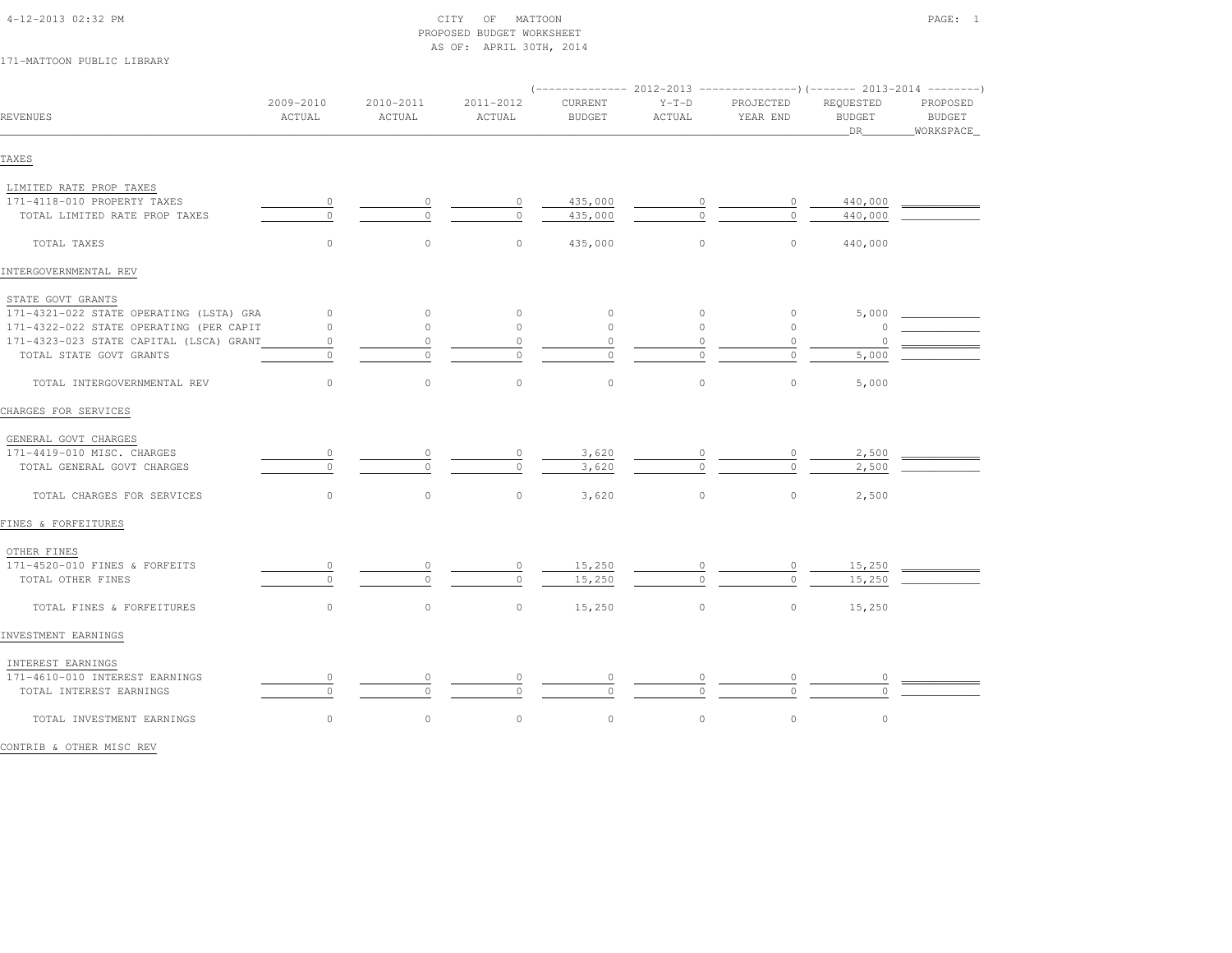| 4-12-2013 02:32 PM |  |
|--------------------|--|
|                    |  |

#### $\texttt{CITY}$  of MATTOON PAGE: 2 PROPOSED BUDGET WORKSHEETAS OF: APRIL 30TH, 2014

171-MATTOON PUBLIC LIBRARY

|                                         |           |           |           |               |          | ------------- 2012-2013 ----------------) (------- 2013-2014 --------) |               |           |
|-----------------------------------------|-----------|-----------|-----------|---------------|----------|------------------------------------------------------------------------|---------------|-----------|
|                                         | 2009-2010 | 2010-2011 | 2011-2012 | CURRENT       | $Y-T-D$  | PROJECTED                                                              | REQUESTED     | PROPOSED  |
| REVENUES                                | ACTUAL    | ACTUAL    | ACTUAL    | <b>BUDGET</b> | ACTUAL   | YEAR END                                                               | <b>BUDGET</b> | BUDGET    |
|                                         |           |           |           |               |          |                                                                        | DR            | WORKSPACE |
| CONTRIBUTIONS & MISC REV                |           |           |           |               |          |                                                                        |               |           |
| 171-4805-010 CONTRIBUTIONS & OTHER MISC |           |           |           | 8,000         |          |                                                                        | 21,120        |           |
| TOTAL CONTRIBUTIONS & MISC REV          |           |           |           | 8,000         |          |                                                                        | 21,120        |           |
| TOTAL CONTRIB & OTHER MISC REV          |           | 0         | $\circ$   | 8,000         | $\Omega$ | $\circ$                                                                | 21,120        |           |
| TOTAL REVENUES                          |           | 0         | $\circ$   | 461,870       | $\circ$  | $\circ$                                                                | 483,870       |           |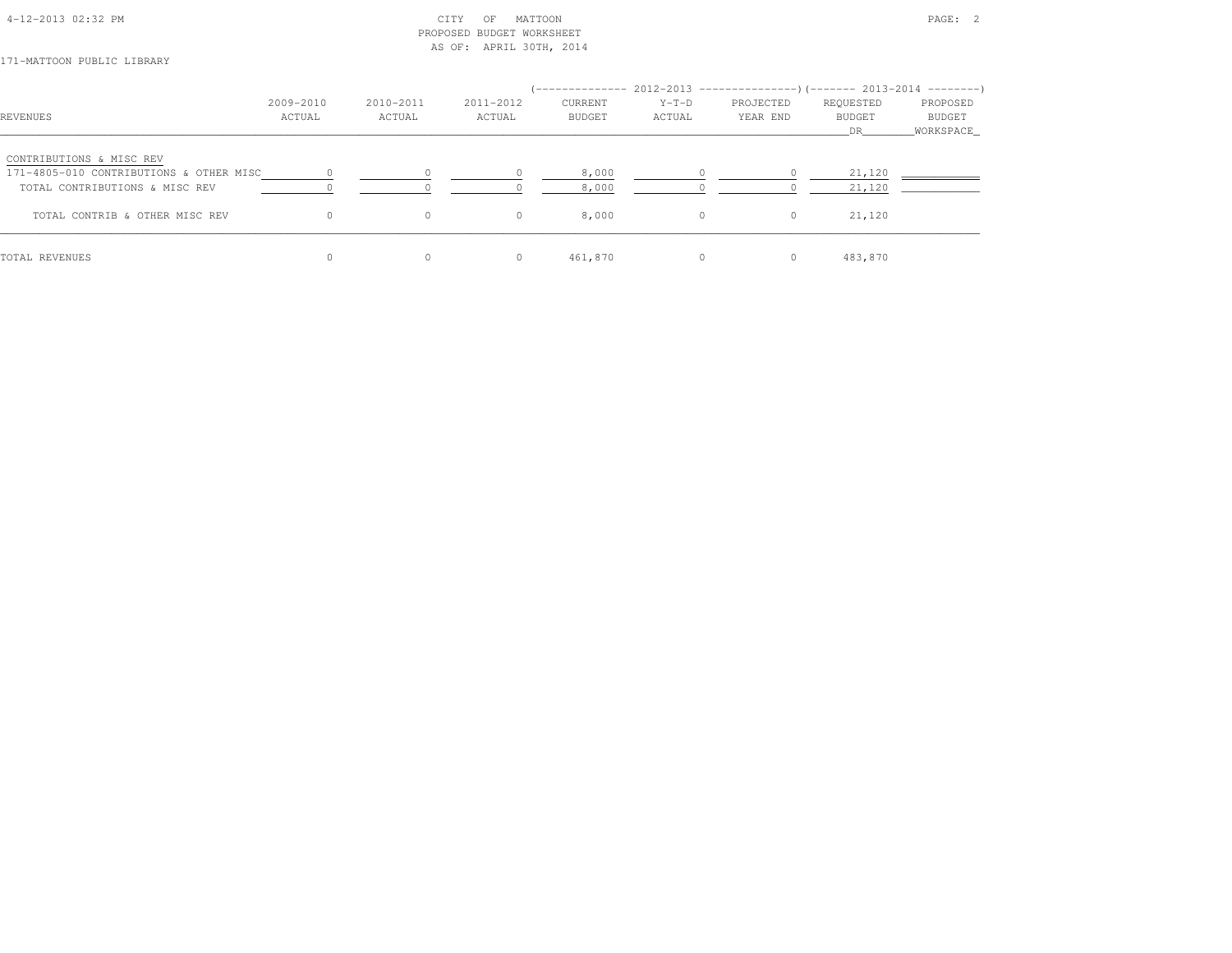| MATTOON PUBLIC LIBRARY                  |                     |                     |                     |                                 |                   |                       |                                  |                                         |  |
|-----------------------------------------|---------------------|---------------------|---------------------|---------------------------------|-------------------|-----------------------|----------------------------------|-----------------------------------------|--|
|                                         |                     |                     |                     |                                 |                   |                       |                                  |                                         |  |
| EXPENDITURES                            | 2009-2010<br>ACTUAL | 2010-2011<br>ACTUAL | 2011-2012<br>ACTUAL | <b>CURRENT</b><br><b>BUDGET</b> | $Y-T-D$<br>ACTUAL | PROJECTED<br>YEAR END | REQUESTED<br><b>BUDGET</b><br>DR | PROPOSED<br><b>BUDGET</b><br>WORKSPACE_ |  |
|                                         |                     |                     |                     |                                 |                   |                       |                                  |                                         |  |
| PERSONNEL SERVICES                      |                     |                     |                     |                                 |                   |                       |                                  |                                         |  |
| SALARIES & WAGES                        |                     |                     |                     |                                 |                   |                       |                                  |                                         |  |
| 171-5507-111 SALARIES OF REGULAR EMPLOY | $\circ$             | $\Omega$            | $\circ$             | 216,000                         | $\circ$           | $\circ$               | 202,000                          |                                         |  |
| 171-5507-112 SALARIES OF TEMP EMPLOYEES | $\circ$             | $\Omega$            | $\circ$             | $\circ$                         | $\circ$           | $\Omega$              |                                  |                                         |  |
| 171-5507-113 OVERTIME                   | $\circ$             | $\Omega$            | $\circ$             | $\circ$                         | $\circ$           | $\circ$               |                                  |                                         |  |
| 171-5507-114 COMPENSATED ABSENCES       | $\circ$             | $\Omega$            | $\circ$             | $\circ$                         | $\circ$           | $\Omega$              |                                  |                                         |  |
| TOTAL SALARIES & WAGES                  | $\Omega$            | $\Omega$            | $\circ$             | 216,000                         | $\Omega$          | $\circ$               | 202,000                          |                                         |  |
| TOTAL PERSONNEL SERVICES                | $\circ$             | $\circ$             | $\circ$             | 216,000                         | $\circ$           | $\circ$               | 202,000                          |                                         |  |
| EMPLOYEE BENEFITS                       |                     |                     |                     |                                 |                   |                       |                                  |                                         |  |
| GROUP INSURANCE                         |                     |                     |                     |                                 |                   |                       |                                  |                                         |  |
| 171-5507-211 GROUP HEALTH INSURANCE     | $\circ$             | $\circ$             | $\circ$             | 40,000                          | $\circ$           | $\circ$               | 43,000                           |                                         |  |
| 171-5507-212 GROUP LIFE INSURANCE       | 0                   | $\circ$             | $\circ$             | 1,045                           | $\circ$           | $\circ$               | 1,045                            |                                         |  |
| TOTAL GROUP INSURANCE                   |                     | $\cap$              | $\Omega$            | 41,045                          | $\Omega$          | $\Omega$              | 44,045                           |                                         |  |
| SOCIAL SECURITY CONTRIB                 |                     |                     |                     |                                 |                   |                       |                                  |                                         |  |
| 171-5507-221 FICA                       | $\circ$             | $\circ$             | $\circ$             | 15,000                          | $\circ$           | $\circ$               | 15,500                           |                                         |  |
| 171-5507-222 MEDICARE                   | $\Omega$            | $\Omega$            | $\circ$             | $\circ$                         | $\circ$           | $\circ$               |                                  |                                         |  |
| TOTAL SOCIAL SECURITY CONTRIB           |                     | $\cap$              | $\cap$              | 15,000                          |                   |                       | 15,500                           |                                         |  |
| RETIREMENT CONTRIBTUIONS                |                     |                     |                     |                                 |                   |                       |                                  |                                         |  |
| 171-5507-231 IMRF CONTRIBUTIONS         |                     |                     | $\circ$             | 31,000                          |                   |                       | 27,000                           |                                         |  |
| TOTAL RETIREMENT CONTRIBTUIONS          |                     | $\cap$              | $\cap$              | 31,000                          | $\cap$            |                       | 27,000                           |                                         |  |
| UNEMPLOYMNT COMPENSATION                |                     |                     |                     |                                 |                   |                       |                                  |                                         |  |
| 171-5507-240 UNEMPLOYMENT CONTRIBUTIONS | 0                   | 0                   | $\circ$             | 2,500                           | 0                 |                       | 3,000                            |                                         |  |
| TOTAL UNEMPLOYMNT COMPENSATION          |                     | $\cap$              | $\Omega$            | 2,500                           | $\Omega$          |                       | 3,000                            |                                         |  |
| WORKER'S COMPENSATION                   |                     |                     |                     |                                 |                   |                       |                                  |                                         |  |
| 171-5507-250 WORKER'S COMPENSATION      | 0                   | 0                   | 0                   | 1,000                           |                   |                       | 1,000                            |                                         |  |
| TOTAL WORKER'S COMPENSATION             | $\Omega$            | $\cap$              | $\Omega$            | 1,000                           | $\Omega$          |                       | 1,000                            |                                         |  |
| TOTAL EMPLOYEE BENEFITS                 | $\circ$             | $\circ$             | $\circ$             | 90,545                          | $\circ$           | $\circ$               | 90,545                           |                                         |  |
| SUPPLIES                                |                     |                     |                     |                                 |                   |                       |                                  |                                         |  |
| GENERAL SUPPLIES                        |                     |                     |                     |                                 |                   |                       |                                  |                                         |  |
| 171-5507-311 OFFICE SUPPLIES            | $\circ$             | $\circ$             | $\circ$             | 4,000                           | $\circ$           | $\circ$               | 6,000                            |                                         |  |
| 171-5507-312 CLEANING SUPPLIES          | $\circ$             | $\circ$             | $\circ$             | 2,500                           | $\circ$           | $\circ$               | 2,500                            |                                         |  |
| TOTAL GENERAL SUPPLIES                  | $\Omega$            | $\Omega$            | $\bigcap$           | 6,500                           | $\circ$           | $\Omega$              | 8,500                            |                                         |  |

171-MATTOON PUBLIC LIBRARY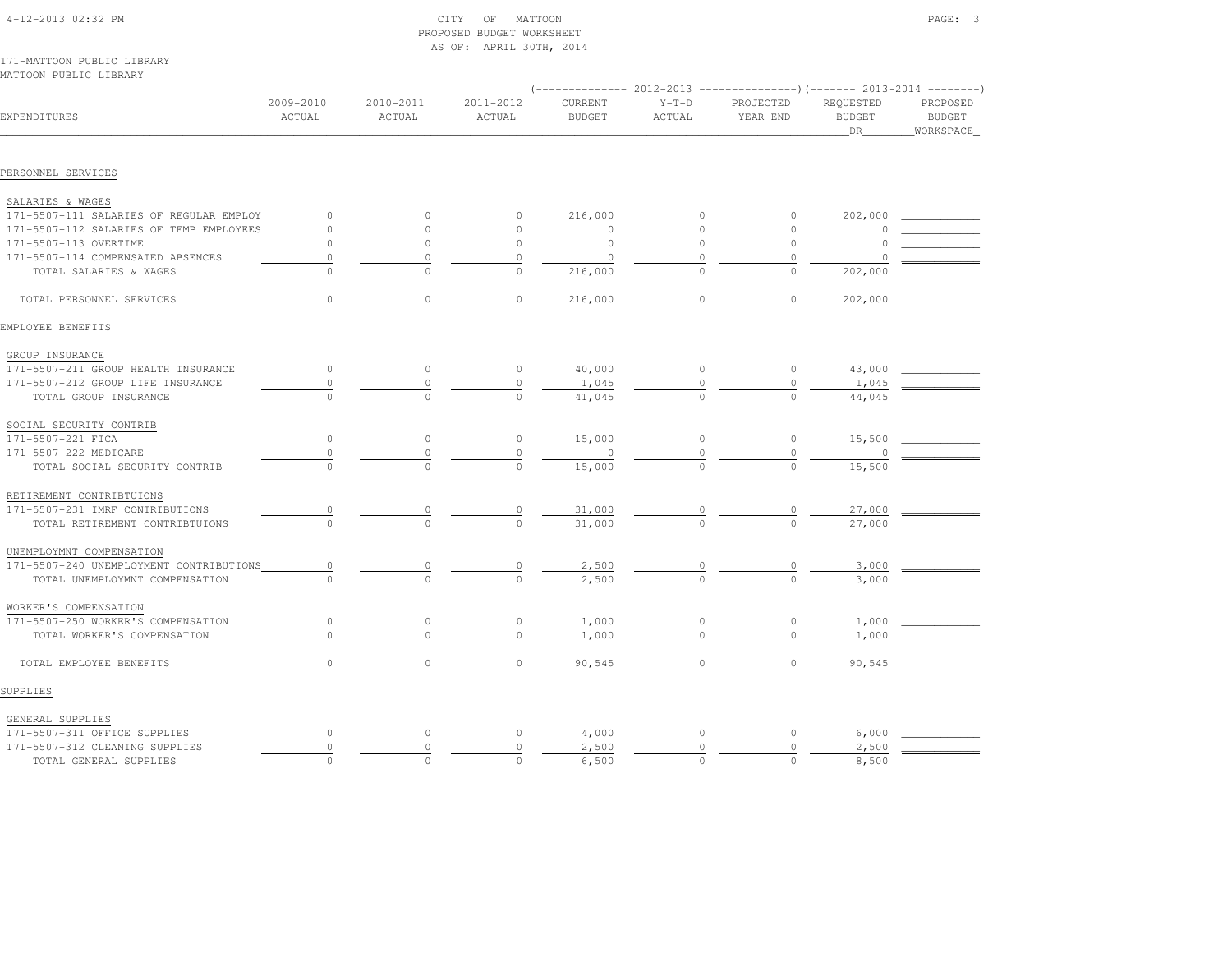4-12-2013 02:32 PM CITY OF MATTOON PAGE: 4 PROPOSED BUDGET WORKSHEET AS OF: APRIL 30TH, 2014171-MATTOON PUBLIC LIBRARYMATTOON PUBLIC LIBRARY $(-------2012-2013$   $---------2013-2014$  2009-2010 2010-2011 2011-2012 CURRENT Y-T-D PROJECTED REQUESTED PROPOSEDEXPENDITURES ACTUAL ACTUAL ACTUAL BUDGET ACTUAL YEAR END BUDGET BUDGET\_\_\_\_\_\_\_\_\_\_\_\_\_\_\_\_\_\_\_\_\_\_\_\_\_\_\_\_\_\_\_\_\_\_\_\_\_\_\_\_\_\_\_\_\_\_\_\_\_\_\_\_\_\_\_\_\_\_\_\_\_\_\_\_\_\_\_\_\_\_\_\_\_\_\_\_\_\_\_\_\_\_\_\_\_\_\_\_\_\_\_\_\_\_\_\_\_\_\_\_\_\_\_\_\_\_\_\_\_\_\_\_\_\_\_\_\_\_\_\_\_\_\_\_\_\_\_\_\_\_DR\_\_\_\_\_\_\_\_WORKSPACE\_ ENERGY171-5507-321 NATURAL GAS & ELECTRICITY  $0$  0 0  $27,000$  0 0  $27,000$  0  $27,000$   $-$  TOTAL ENERGY 0 0 0 27,000 0 0 27,000 BOOKS & PERIODICALS171-5507-340 BOOKS 171-5507-340 BOOKS 0 0 0 54,850 0 0 52,350 \_\_\_\_\_\_\_\_\_\_\_\_ TOTAL BOOKS & PERIODICALS 0 0 0 54,850 0 0 52,350 TOTAL SUPPLIES 0 0 0 88,350 0 0 87,850PURCHASED PROP MAINT SRV UTILITY SERVICES171-5507-410 WATER & SEWER 171-5507-410 WATER & SEWER 0 0 0 2,000 0 0 2,000 \_\_\_\_\_\_\_\_\_\_\_\_ TOTAL UTILITY SERVICES 0 0 0 2,000 0 0 2,000 CLEANING SERVICES171-5507-424 LAWN CARE 171-5507-424 LAWN CARE 0 0 0 750 0 0 500 \_\_\_\_\_\_\_\_\_\_\_\_ TOTAL CLEANING SERVICES 0 0 0 750 0 0 500 REPAIR & MAINT SERVICES 171-5507-432 REPAIR OF STRUCTURES 0 0 0 6,200 0 0 31,700 \_\_\_\_\_\_\_\_\_\_\_\_171–5507–435 ELEVATOR SERVICE AGREEMENT  $\begin{matrix} 0 & 0 & 0 & 0 & 0 & 0 \end{matrix}$ 171-5507-436 PEST CONTROL SERVICES 0<br>171-5507-437 SECURITY MONITORING SERVIC 0 0 0 0 0 0 0 0 0 0 350<br>TOTAL REPAIR & MAINT SERVICES 0 0 0 0 7,000 0 0 0 0 32,850 171-5507-437 SECURITY MONITORING SERVIC  $\begin{array}{cccc} 0 & \cdots & 0 \\ 0 & 0 & 0 \\ 0 & 0 & 0 \end{array}$   $\begin{array}{cccc} 0 & 800 \\ \hline 7,000 & 0 \\ 0 & 0 & 0 \end{array}$  TOTAL REPAIR & MAINT SERVICES 0 0 0 7,000 0 0 32,850 RENTALS171-5507-440 EQUIPMENT RENTAL 171-5507-440 EQUIPMENT RENTAL 0 0 0 0 0 0 0 \_\_\_\_\_\_\_\_\_\_\_\_ $\frac{0}{2}$  TOTAL RENTALS 0 0 0 0 0 0 0 TOTAL PURCHASED PROP MAINT SRV 0 0 0 9,750 0 0 35,350OTHER PURCHASED SERVICES PROFESSIONAL SERVICES 171-5507-513 AUDITING 0 0 0 1,250 0 0 1,250 \_\_\_\_\_\_\_\_\_\_\_\_ 171-5507-516 TECHNOLOGY SUPPORT SERVICE 0 0 0 8,000 0 0 7,000 \_\_\_\_\_\_\_\_\_\_\_\_TOTAL PROFESSIONAL SERVICES  $\overline{0}$   $\overline{0}$   $\overline{0}$   $\overline{0}$   $\overline{9,250}$   $\overline{0}$   $\overline{0}$   $\overline{0}$   $\overline{0}$  8,250

 INSURANCE171-5507-521 PUBLIC OFFICIAL BONDS 0 0 1,025 0 0 1,025 171-5507-523 PROPERTY & CASUALTY INSURA 0 0 0 10,000 0 0 8,500 \_\_\_\_\_\_\_\_\_\_\_\_TOTAL INSURANCE  $\frac{1}{0}$  0 0 0 0 0 0 0 0 0 0 0 0 0 0 0 9,525

**BUDGET** 

WORKSPACE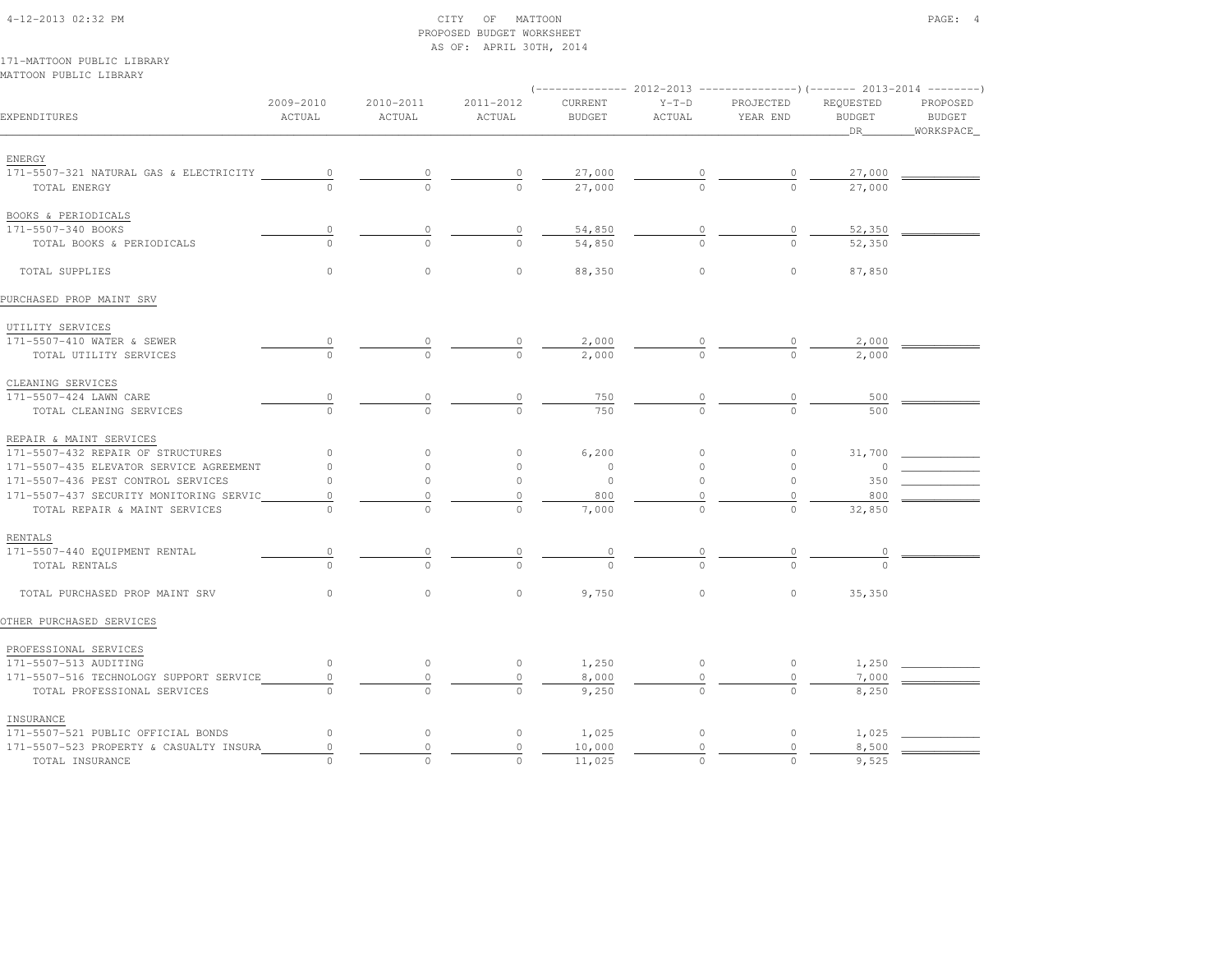#### 4-12-2013 02:32 PM CITY OF MATTOON PAGE: 5 PROPOSED BUDGET WORKSHEETAS OF: APRIL 30TH, 2014

171-MATTOON PUBLIC LIBRARYMATTOON PUBLIC LIBRARY

|                                         |                     |                     |                     | $(---------- 2012-2013$ ---------------)(------- 2013-2014 --------) |                   |                       |                                  |                                        |
|-----------------------------------------|---------------------|---------------------|---------------------|----------------------------------------------------------------------|-------------------|-----------------------|----------------------------------|----------------------------------------|
| EXPENDITURES                            | 2009-2010<br>ACTUAL | 2010-2011<br>ACTUAL | 2011-2012<br>ACTUAL | CURRENT<br><b>BUDGET</b>                                             | $Y-T-D$<br>ACTUAL | PROJECTED<br>YEAR END | REQUESTED<br><b>BUDGET</b><br>DR | PROPOSED<br><b>BUDGET</b><br>WORKSPACE |
| COMMUNICATION                           |                     |                     |                     |                                                                      |                   |                       |                                  |                                        |
| 171-5507-531 POSTAGE                    | $\circ$             | $\circ$             | $\circ$             | 500                                                                  | 0                 | 0                     | 500                              |                                        |
| 171-5507-532 TELEPHONE                  | $\mathbb O$         | $\mathbb O$         | $\circ$             | 14,000                                                               | $\mathbb O$       | $\circ$               | 14,000                           |                                        |
| TOTAL COMMUNICATION                     | $\Omega$            |                     | $\cap$              | 14,500                                                               |                   | $\Omega$              | 14,500                           |                                        |
| EMPLOYEE BUSINESS EXP                   |                     |                     |                     |                                                                      |                   |                       |                                  |                                        |
| 171-5507-562 TRAVEL & TRAINING          | $\circ$             | $\circ$             | $\circ$             | 450                                                                  | $\circ$           | 0                     | 4,250                            |                                        |
| 171-5507-563 TUITION REIMBURSEMENT      | $\mathbb O$         | $\mathbb O$         | $\circ$             | $\circ$                                                              | $\mathbb O$       | $\mathbb O$           |                                  |                                        |
| TOTAL EMPLOYEE BUSINESS EXP             |                     | $\cap$              | $\cap$              | 450                                                                  |                   |                       | 4,250                            |                                        |
| OTHER PURCHASED SERVICES                |                     |                     |                     |                                                                      |                   |                       |                                  |                                        |
| 171-5507-571 DUES & MEMBERSHIPS         | $\circ$             | $\circ$             | $\circ$             | $\circ$                                                              | $\circ$           | $\circ$               | $\circ$                          |                                        |
| 171-5507-572 COMMUNITY PROMOTIONS       | $\circ$             | $\circ$             | $\circ$             | $\circ$                                                              | $\circ$           | $\circ$               | $\circ$                          |                                        |
| 171-5507-579 MISCELLANEOUS PURCHASED SE | 0                   | $\circ$             | 0                   | 15,500                                                               | $\Omega$          | 0                     | 15,500                           |                                        |
| TOTAL OTHER PURCHASED SERVICES          | $\Omega$            | $\Omega$            | $\Omega$            | 15,500                                                               |                   | $\circ$               | 15,500                           |                                        |
| TOTAL OTHER PURCHASED SERVICES          | $\circ$             | $\circ$             | $\circ$             | 50,725                                                               | $\circ$           | $\circ$               | 52,025                           |                                        |
| PROPERTY                                |                     |                     |                     |                                                                      |                   |                       |                                  |                                        |
| LAND                                    |                     |                     |                     |                                                                      |                   |                       |                                  |                                        |
| 171-5507-710 LAND                       |                     |                     |                     |                                                                      |                   |                       |                                  |                                        |
| TOTAL LAND                              |                     |                     |                     |                                                                      |                   |                       |                                  |                                        |
| <b>BUILDINGS</b>                        |                     |                     |                     |                                                                      |                   |                       |                                  |                                        |
| 171-5507-720 BUILDINGS                  |                     |                     | $\frac{0}{0}$       | 10,000                                                               | $\frac{0}{0}$     | $\frac{0}{0}$         | 8,500                            |                                        |
| TOTAL BUILDINGS                         |                     | $\Omega$            |                     | 10,000                                                               |                   |                       | 8,500                            |                                        |
| IMPROVEMENTS-NOT BLDNGS                 |                     |                     |                     |                                                                      |                   |                       |                                  |                                        |
| 171-5507-730 IMPROVEMENTS OTHER THAN BU | 0                   | 0                   | $\overline{0}$      | $\frac{0}{0}$                                                        | $\frac{0}{0}$     | $\overline{0}$        |                                  |                                        |
| TOTAL IMPROVEMENTS-NOT BLDNGS           |                     |                     | $\Omega$            |                                                                      |                   |                       |                                  |                                        |
| MACHINERY & EQUIPMENT                   |                     |                     |                     |                                                                      |                   |                       |                                  |                                        |
| 171-5507-740 MACHINERY & EQUIPMENT      | 0                   | 0                   | $\circ$             | 11,500                                                               |                   | $\overline{0}$        | 11,500                           |                                        |
| TOTAL MACHINERY & EQUIPMENT             |                     | $\cap$              | $\Omega$            | 11,500                                                               |                   |                       | 11,500                           |                                        |
| TOTAL PROPERTY                          | $\circ$             | $\circ$             | $\circ$             | 21,500                                                               | $\circ$           | $\circ$               | 20,000                           |                                        |
| OTHER OBJECTS                           |                     |                     |                     |                                                                      |                   |                       |                                  |                                        |
| FINANCIAL TRANS OBJECTS                 |                     |                     |                     |                                                                      |                   |                       |                                  |                                        |
| 171-5507-825 PER CAPITA GRANT EXPENDITU | $\circ$             | $\circ$             | $\circ$             | $\circ$                                                              | $\circ$           | $\circ$               | $\Omega$                         |                                        |
| 171-5507-826 LSTA GRANT EXPENDITURES    | $\circ$             | $\circ$             | $\circ$             | $\mathbb O$                                                          | 0                 | $\circ$               | 5,000                            |                                        |
| TOTAL FINANCIAL TRANS OBJECTS           | $\Omega$            | $\Omega$            | $\Omega$            | $\Omega$                                                             | $\Omega$          | $\Omega$              | 5,000                            |                                        |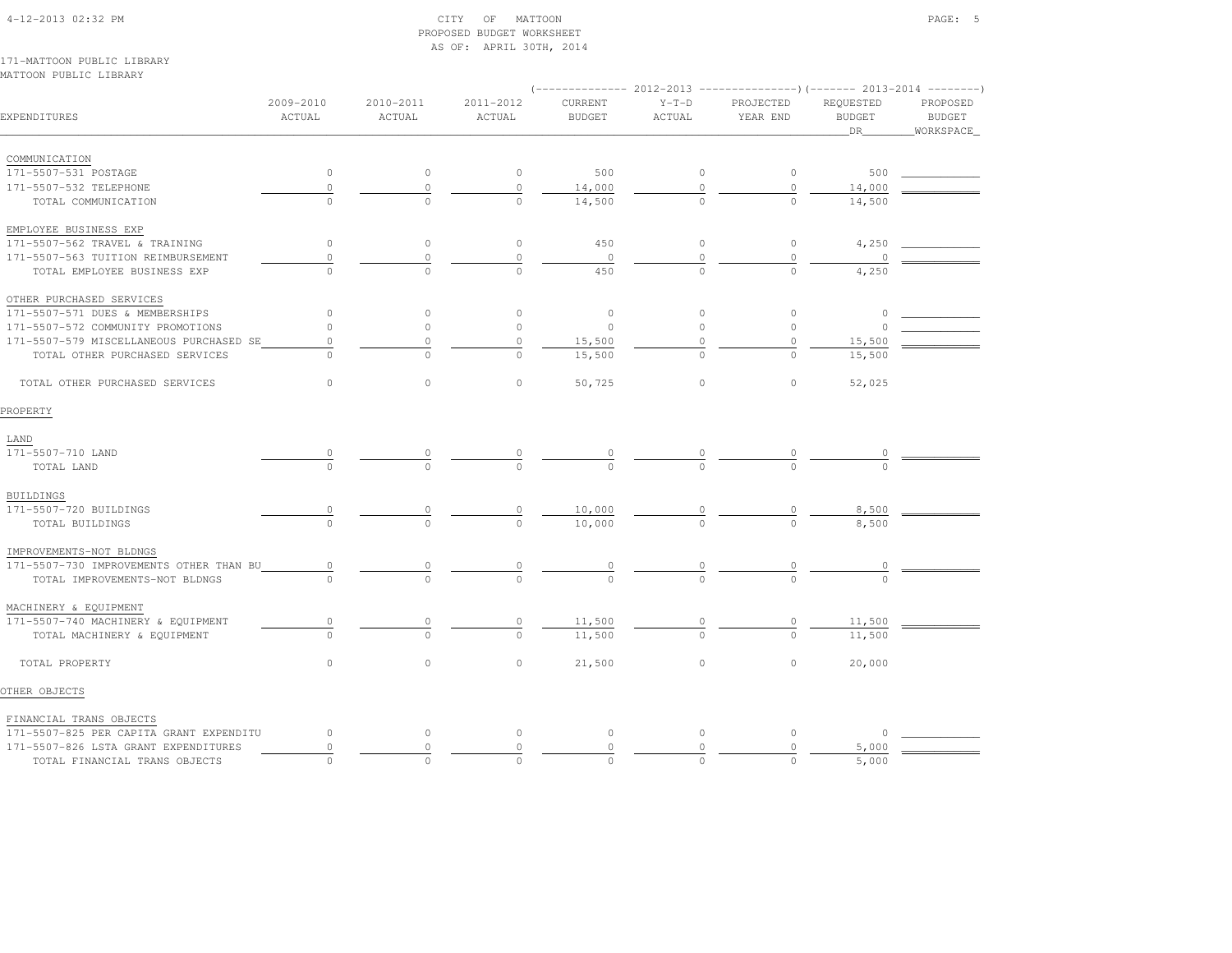### 4-12-2013 02:32 PM CITY OF MATTOON PAGE: 6 PROPOSED BUDGET WORKSHEETAS OF: APRIL 30TH, 2014

171-MATTOON PUBLIC LIBRARYMATTOON PUBLIC LIBRARY

| EXPENDITURES                            | 2009-2010<br>ACTUAL | 2010-2011<br>ACTUAL | 2011-2012<br>ACTUAL | CURRENT<br><b>BUDGET</b> | (-------------- 2012-2013 ----------------) (------- 2013-2014 ---------)<br>$Y-T-D$<br>ACTUAL | PROJECTED<br>YEAR END | REQUESTED<br><b>BUDGET</b><br>DR | PROPOSED<br>BUDGET<br>WORKSPACE |
|-----------------------------------------|---------------------|---------------------|---------------------|--------------------------|------------------------------------------------------------------------------------------------|-----------------------|----------------------------------|---------------------------------|
| COMPUTER INFO SYS OBJECT                |                     |                     |                     |                          |                                                                                                |                       |                                  |                                 |
| 171-5507-841 WIDE AREA NETWORK SOFTWARE |                     |                     |                     |                          |                                                                                                |                       |                                  |                                 |
| TOTAL COMPUTER INFO SYS OBJECT          |                     | $\Omega$            |                     | $\Omega$                 |                                                                                                |                       |                                  |                                 |
| COMPUTER INFO SYS OBJECT                |                     |                     |                     |                          |                                                                                                |                       |                                  |                                 |
| 171-5507-863 COMPUTERS                  | 0                   | 0                   |                     | $\mathbf{0}$             | $\Omega$                                                                                       |                       |                                  |                                 |
| 171-5507-865 PRINTERS                   |                     |                     |                     |                          |                                                                                                |                       |                                  |                                 |
| TOTAL COMPUTER INFO SYS OBJECT          | O                   | $\Omega$            |                     | $\Omega$                 | $\Omega$                                                                                       | $\cap$                |                                  |                                 |
| TOTAL OTHER OBJECTS                     | 0                   | $\circ$             | $\circ$             | $\circ$                  | $\circ$                                                                                        | $\circ$               | 5,000                            |                                 |
| TOTAL MATTOON PUBLIC LIBRARY            | 0                   | $\circ$             | $\circ$             | 476,870                  | $\circ$                                                                                        | $\circ$               | 492,770                          |                                 |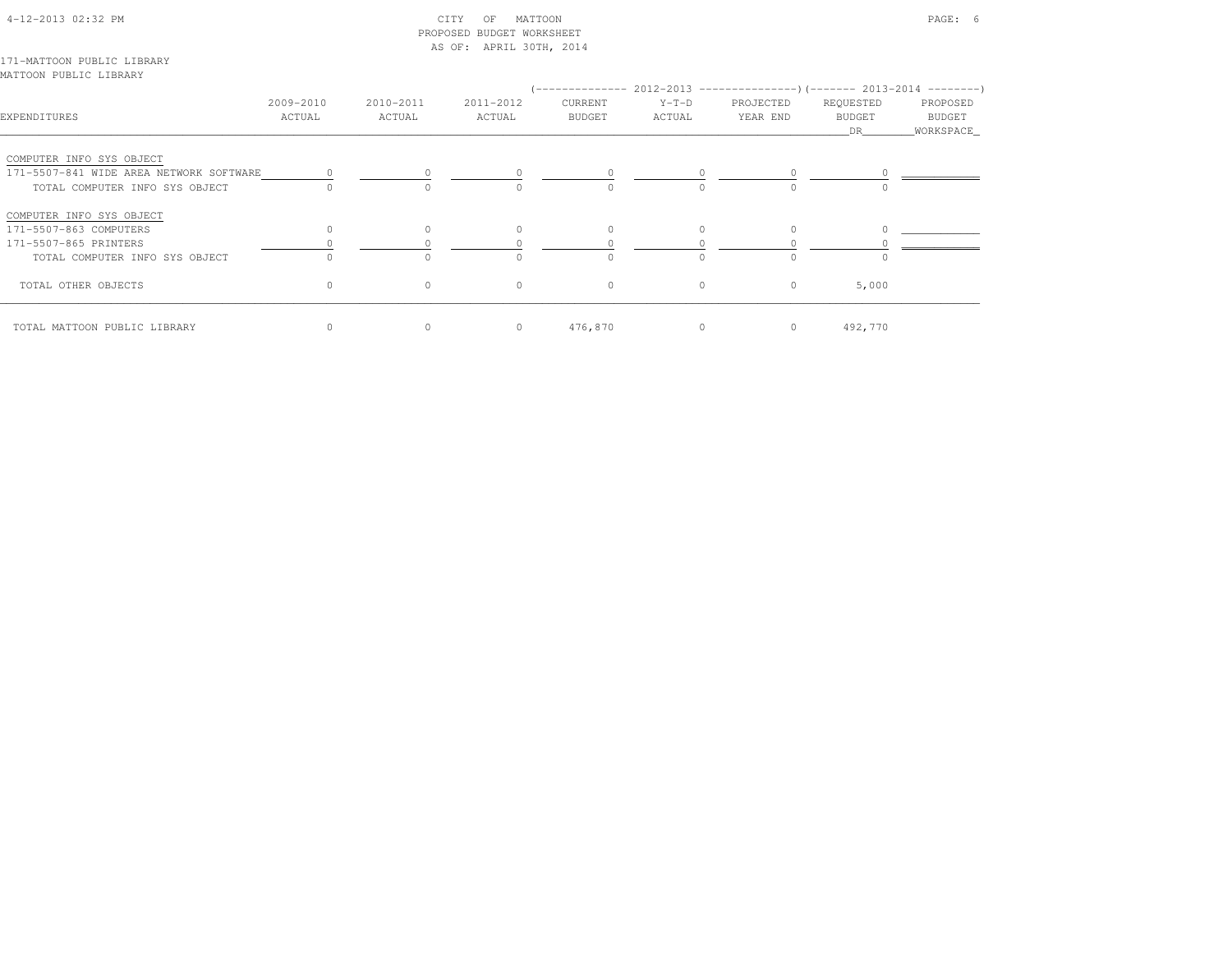| 4-12-2013 02:32 PM                                                 |                     |                     | CITY<br>MATTOON<br>OF<br>PROPOSED BUDGET WORKSHEET<br>AS OF: APRIL 30TH, 2014 |                   |                   |                       |                            | PAGE: 7            |
|--------------------------------------------------------------------|---------------------|---------------------|-------------------------------------------------------------------------------|-------------------|-------------------|-----------------------|----------------------------|--------------------|
| 171-MATTOON PUBLIC LIBRARY<br>DEBT SERVICE                         |                     |                     |                                                                               |                   |                   |                       |                            |                    |
| EXPENDITURES                                                       | 2009-2010<br>ACTUAL | 2010-2011<br>ACTUAL | 2011-2012<br>ACTUAL                                                           | CURRENT<br>BUDGET | $Y-T-D$<br>ACTUAL | PROJECTED<br>YEAR END | REQUESTED<br><b>BUDGET</b> | PROPOSED<br>BUDGET |
|                                                                    |                     |                     |                                                                               |                   |                   |                       | DR                         | WORKSPACE          |
| OTHER OBJECTS                                                      |                     |                     |                                                                               |                   |                   |                       |                            |                    |
| FINANCIAL TRANS OBJECTS<br>171-5717-817 TRANS TO GENERAL FD PENSIO | $\circ$             |                     |                                                                               | 15,000            | $\circ$           | $\circ$               | 19,000                     |                    |
| TOTAL FINANCIAL TRANS OBJECTS                                      | $\Omega$            | $\Omega$            | O.                                                                            | 15,000            | $\Omega$          | $\Omega$              | 19,000                     |                    |
| TOTAL OTHER OBJECTS                                                | $\circ$             | $\circ$             | $\circ$                                                                       | 15,000            | $\circ$           | $\circ$               | 19,000                     |                    |
| TOTAL DEBT SERVICE                                                 | $\circ$             | $\circ$             | $\circ$                                                                       | 15,000            | $\circ$           | $\circ$               | 19,000                     |                    |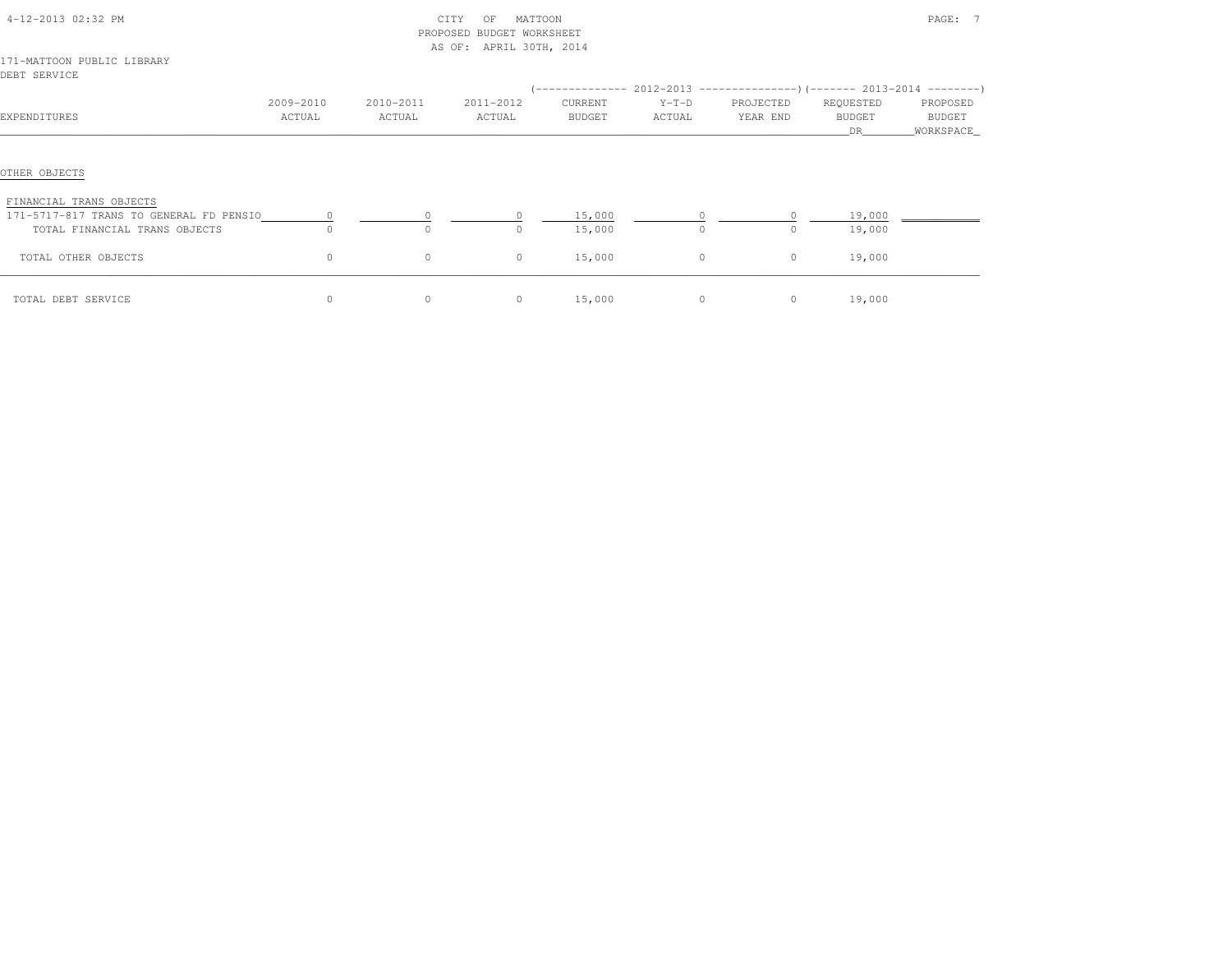|                                                                |                     |                     | RKOROSED BODGEI MOKKSHEEI<br>AS OF: APRIL 30TH, 2014 |                          |                   |                       |                                  |                                   |
|----------------------------------------------------------------|---------------------|---------------------|------------------------------------------------------|--------------------------|-------------------|-----------------------|----------------------------------|-----------------------------------|
| 171-MATTOON PUBLIC LIBRARY<br>INTEREST EXPENSE                 |                     |                     |                                                      |                          |                   |                       |                                  |                                   |
| EXPENDITURES                                                   | 2009-2010<br>ACTUAL | 2010-2011<br>ACTUAL | 2011-2012<br>ACTUAL                                  | CURRENT<br><b>BUDGET</b> | $Y-T-D$<br>ACTUAL | PROJECTED<br>YEAR END | REQUESTED<br><b>BUDGET</b><br>DR | PROPOSED<br>BUDGET<br>_WORKSPACE_ |
| OTHER OBJECTS                                                  |                     |                     |                                                      |                          |                   |                       |                                  |                                   |
| FINANCIAL TRANS OBJECTS                                        |                     |                     |                                                      |                          |                   |                       |                                  |                                   |
| 171-5790-817 INTEREST EXPENSE<br>TOTAL FINANCIAL TRANS OBJECTS |                     | $\cap$              | $\cap$                                               |                          | $\Omega$          | 0<br>$\cap$           |                                  |                                   |
| TOTAL OTHER OBJECTS                                            | $\circ$             | $\circ$             | $\circ$                                              | $\circ$                  | $\circ$           | $\circ$               | $\circ$                          |                                   |
| TOTAL INTEREST EXPENSE                                         | 0                   | $\circ$             | $\circ$                                              | $\circ$                  | $\circ$           | $\circ$               | $\circ$                          |                                   |
| TOTAL EXPENDITURES                                             | $\circ$             | $\circ$             | $\circ$                                              | 491,870                  | $\circ$           | $\circ$               | 511,770                          |                                   |
| REVENUE OVER/(UNDER) EXPENDITURES                              | $\circ$             | $\circ$             | 0(                                                   | 30,000                   | $\circ$           | 0(                    | 27,900                           |                                   |
| OTHER FINANCING SOURCES                                        |                     |                     |                                                      |                          |                   |                       |                                  |                                   |
| 171-4901-010 TRANSFER OF REPLACEMENT TA                        | 0                   | 0                   |                                                      | 30,000                   | $\circ$           | $\circ$               | 27,900                           |                                   |
| TOTAL OTHER FINANCING SOURCES                                  | $\cap$              | $\bigcap$           | $\bigcap$                                            | 30,000                   | $\Omega$          | $\Omega$              | 27,900                           |                                   |
| TOTAL OTHER FINANCING SOURCES (USES)                           | $\circ$             | $\circ$             | $\circ$                                              | 30,000                   | $\circ$           | $\circ$               | 27,900                           |                                   |
| REVENUES & OTHER SOURCES OVER/                                 |                     |                     |                                                      |                          |                   |                       |                                  |                                   |
| (UNDER) EXPENDITURES & OTHER (USES)                            | $\circ$             | $\circ$             | $\circ$                                              | $\circ$                  | $\circ$           | $\circ$               | $\circ$                          |                                   |

\*\*\* END OF REPORT \*\*\*

# 171-MATTOON PUBLIC LIBRARY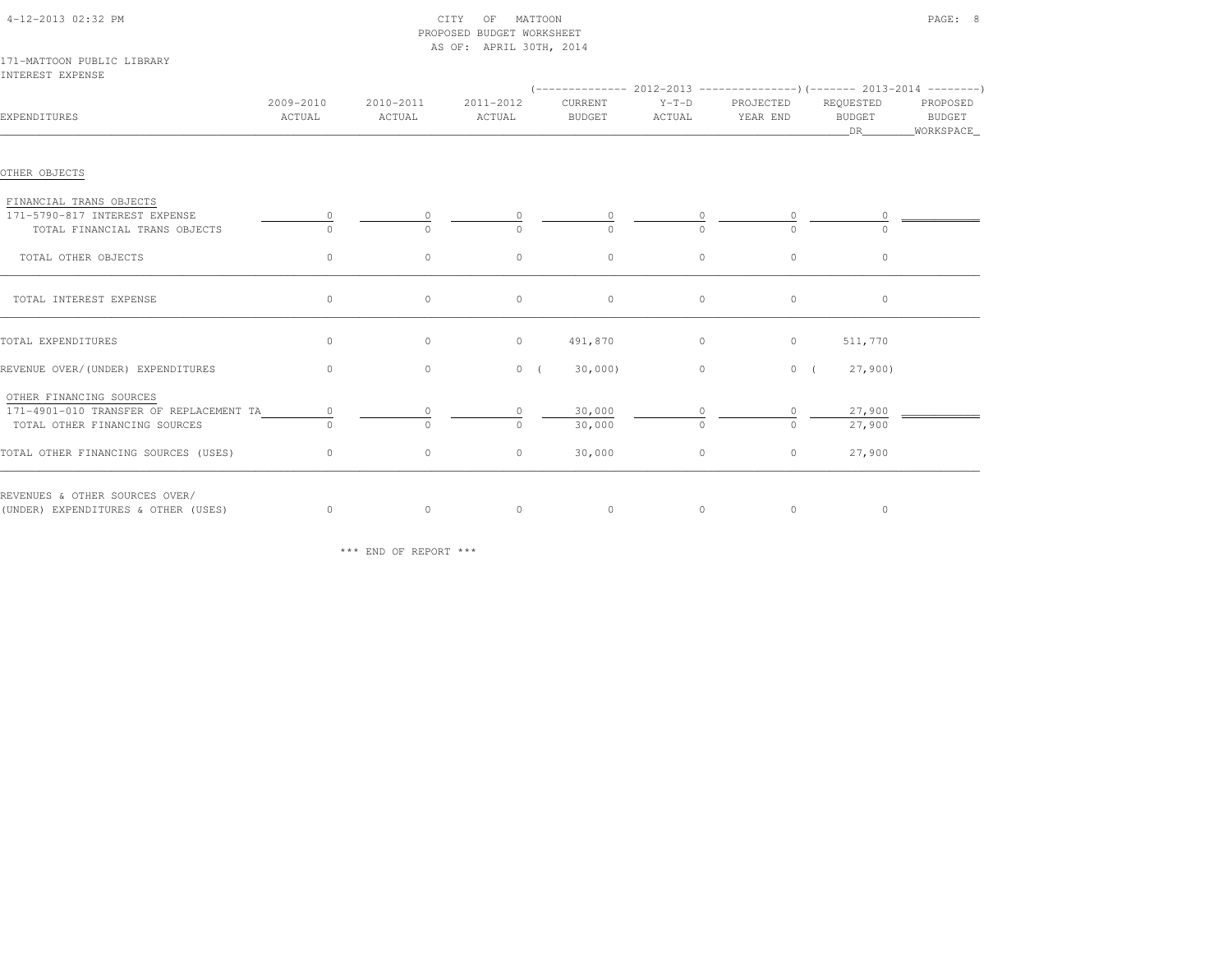#### 4-12-2013 02:32 PM CITY OF MATTOON PAGE: 1 PROPOSED BUDGET WORKSHEETAS OF: APRIL 30TH, 2014

211-WATER FUND

|                                         |                     |                     |                     | $(---------- 2012-2013$ ----------------) (------- 2013-2014 --------) |                   |                       |                                  |                                        |
|-----------------------------------------|---------------------|---------------------|---------------------|------------------------------------------------------------------------|-------------------|-----------------------|----------------------------------|----------------------------------------|
| REVENUES                                | 2009-2010<br>ACTUAL | 2010-2011<br>ACTUAL | 2011-2012<br>ACTUAL | CURRENT<br><b>BUDGET</b>                                               | $Y-T-D$<br>ACTUAL | PROJECTED<br>YEAR END | REOUESTED<br><b>BUDGET</b><br>DR | PROPOSED<br><b>BUDGET</b><br>WORKSPACE |
| INTERGOVERNMENTAL REV                   |                     |                     |                     |                                                                        |                   |                       |                                  |                                        |
| FEDERAL GOVT GRANTS                     |                     |                     |                     |                                                                        |                   |                       |                                  |                                        |
| 211-4313-023 FEDERAL CAPITAL GRANT      | 0                   | 4,301               |                     |                                                                        |                   |                       |                                  |                                        |
| TOTAL FEDERAL GOVT GRANTS               | $\Omega$            | 4,301               | $\cap$              | $\cap$                                                                 |                   | $\cap$                |                                  |                                        |
| STATE GOVT GRANTS                       |                     |                     |                     |                                                                        |                   |                       |                                  |                                        |
| 211-4323-023 STATE CAPITAL GRANTS       | 0                   | 642                 | 3,173               | $\circ$                                                                | 36,118            | 36,118                | $\circ$                          |                                        |
| TOTAL STATE GOVT GRANTS                 | $\circ$             | 642                 | 3,173               | $\circ$                                                                | 36,118            | 36,118                | $\Omega$                         |                                        |
| TOTAL INTERGOVERNMENTAL REV             | $\circ$             | 4,943               | 3,173               | $\circ$                                                                | 36,118            | 36,118                | $\circ$                          |                                        |
| CHARGES FOR SERVICES                    |                     |                     |                     |                                                                        |                   |                       |                                  |                                        |
| WTR FD REVENUES & OTHER                 |                     |                     |                     |                                                                        |                   |                       |                                  |                                        |
| 211-4461-021 WATER SALES                | 2,772,680           | 3,092,193           | 3, 139, 194         | 3,300,000                                                              | 3,370,571         | 3,502,553             | 3,500,000                        |                                        |
| 211-4462-021 UTILITY TAX                | 97,835              | $\circ$             | 106,665             | 110,000                                                                | 113,363           | 116,896               | 110,000                          |                                        |
| 211-4463-021 RELIANT ENERGY SALES       | 73,598              | 75,165              | 79,884              | 75,000                                                                 | 76,877            | 82,519                | 79,000                           |                                        |
| 211-4464-021 FARM INCOME                | 11,220              | 19,020              | 280                 | 6,000                                                                  | 6,775             | 6,775                 | 6,000                            |                                        |
| 211-4465-021 LEASES & RENTALS           | 9,259               | 16,435              | 15,229              | 15,000                                                                 | 14,294            | 15,229                | 15,000                           |                                        |
| 211-4466-021 PERMITS & TAPPING FEES     | 7,435               | 4,715               | 3,820               | 2,000                                                                  | 2,900             | 4,825                 | 4,000                            |                                        |
| 211-4469-021 MISC. & SUNDRY WATER CHARG | 55,170              | 30,962              | 24,525              | 20,000                                                                 | 227,403           | 230,600               | 27,000                           |                                        |
| TOTAL WTR FD REVENUES & OTHER           | 3,027,196           | 3,238,491           | 3,369,596           | 3,528,000                                                              | 3,812,182         | 3,959,397             | 3,741,000                        |                                        |
| TOTAL CHARGES FOR SERVICES              | 3,027,196           | 3,238,491           | 3,369,596           | 3,528,000                                                              | 3,812,182         | 3,959,397             | 3,741,000                        |                                        |
| INVESTMENT EARNINGS                     |                     |                     |                     |                                                                        |                   |                       |                                  |                                        |
| INTEREST EARNINGS                       |                     |                     |                     |                                                                        |                   |                       |                                  |                                        |
| 211-4610-021 INTEREST EARNINGS          | 19,952              | 10,228              | 4,130               | 2,000                                                                  | 0                 | $\circ$               | 0                                |                                        |
| TOTAL INTEREST EARNINGS                 | 19,952              | 10,228              | 4,130               | 2,000                                                                  | $\Omega$          | $\Omega$              | $\cap$                           |                                        |
| TOTAL INVESTMENT EARNINGS               | 19,952              | 10,228              | 4,130               | 2,000                                                                  | $\circ$           | $\circ$               | $\circ$                          |                                        |
| TOTAL REVENUES                          | 3,047,148           | 3,253,662           | 3,376,900           | 3,530,000                                                              | 3,848,301         | 3,995,515             | 3,741,000                        |                                        |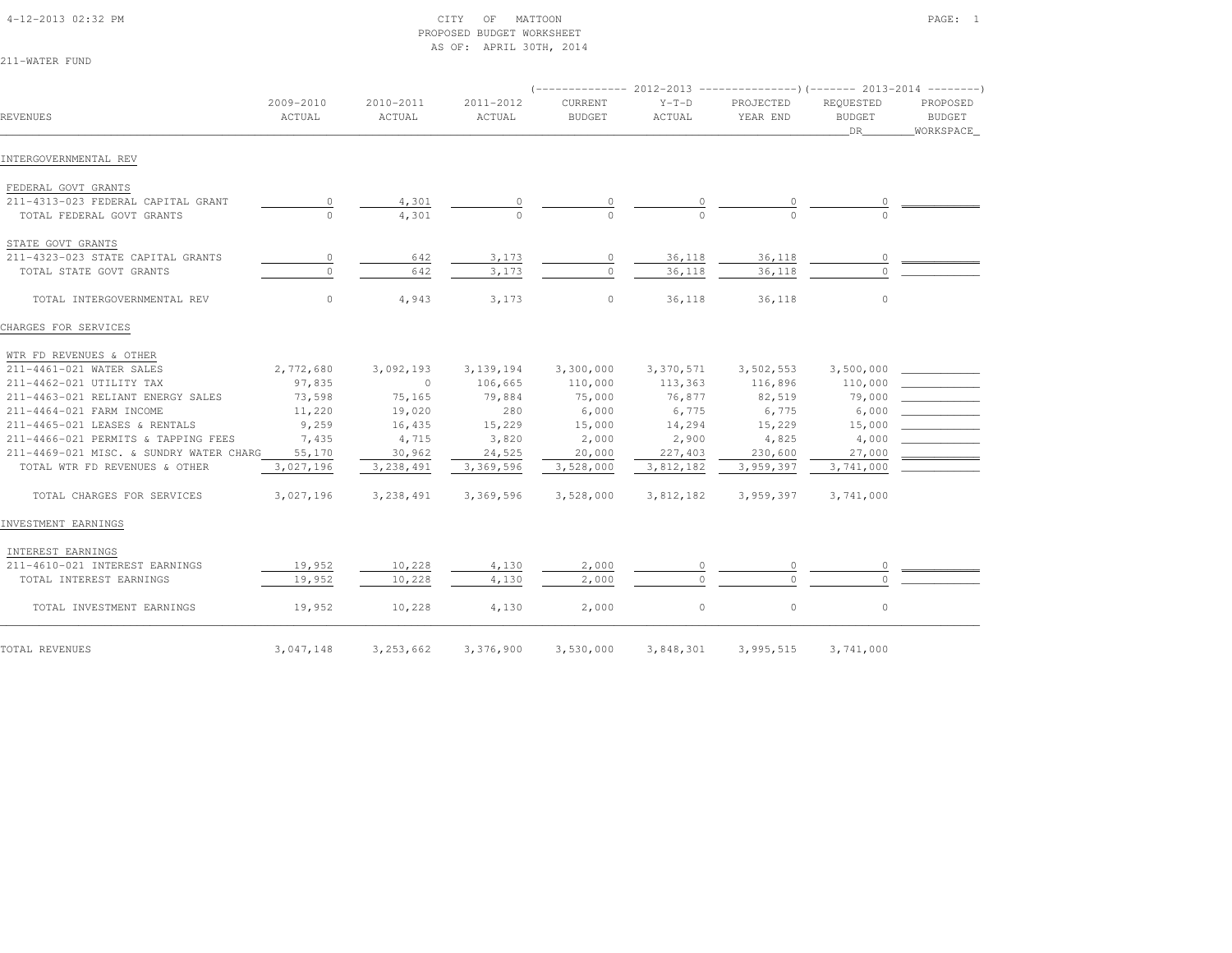| 4-12-2013 02:32 PM |  |
|--------------------|--|

### $\text{CITY}$  of MATTOON  $\text{PAGE:}$  2 PROPOSED BUDGET WORKSHEETAS OF: APRIL 30TH, 2014

211-WATER FUNDRESERVOIRS & WTR SOURCES

|                                         |                     |                     |                     | $--------- 2012-2013$    |                   |                       |                                         |                                        |
|-----------------------------------------|---------------------|---------------------|---------------------|--------------------------|-------------------|-----------------------|-----------------------------------------|----------------------------------------|
| EXPENDITURES                            | 2009-2010<br>ACTUAL | 2010-2011<br>ACTUAL | 2011-2012<br>ACTUAL | CURRENT<br><b>BUDGET</b> | $Y-T-D$<br>ACTUAL | PROJECTED<br>YEAR END | REQUESTED<br><b>BUDGET</b><br><b>DR</b> | PROPOSED<br><b>BUDGET</b><br>WORKSPACE |
|                                         |                     |                     |                     |                          |                   |                       |                                         |                                        |
| PERSONNEL SERVICES                      |                     |                     |                     |                          |                   |                       |                                         |                                        |
| SALARIES & WAGES                        |                     |                     |                     |                          |                   |                       |                                         |                                        |
| 211-5351-111 SALARIES OF REG EMPLOYEES  | 22,102              | 4,563               | 1,102               | $\Omega$                 | $\circ$           | $\circ$               |                                         |                                        |
| 211-5351-112 SALARIES OF TEMP EMPLOYEES | 784                 | 105                 | $\circ$             |                          | $\circ$           | $\circ$               |                                         |                                        |
| 211-5351-113 OVERTIME                   | 414                 | 61                  | 53                  | $\circ$                  | $\circ$           | $\circ$               |                                         |                                        |
| 211-5351-114 COMPENSATED ABSENCES       | $\overline{0}$      | $\circ$             | $\circ$             | 0                        |                   | $\Omega$              | $\Omega$                                |                                        |
| TOTAL SALARIES & WAGES                  | 23,300              | 4,729               | 1,155               | $\circ$                  |                   | $\cap$                |                                         |                                        |
| TOTAL PERSONNEL SERVICES                | 23,300              | 4,729               | 1,155               | $\circ$                  | $\circ$           | $\circ$               | $\circ$                                 |                                        |
| EMPLOYEE BENEFITS                       |                     |                     |                     |                          |                   |                       |                                         |                                        |
| GROUP INSURANCE                         |                     |                     |                     |                          |                   |                       |                                         |                                        |
| 211-5351-211 GROUP HEALTH INSURANCE     | 3,521               | 795                 | 210                 | $\circ$                  | $\circ$           | $\circ$               | 0                                       |                                        |
| 211-5351-212 GROUP LIFE INSURANCE       | $\circ$             | $\circ$             | $\circ$             | $\circ$                  | 0                 | $\circ$               | $\circ$                                 |                                        |
| TOTAL GROUP INSURANCE                   | 3,521               | 795                 | 210                 | $\Omega$                 | $\cap$            | $\cap$                |                                         |                                        |
| SOCIAL SECURITY CONTRIB                 |                     |                     |                     |                          |                   |                       |                                         |                                        |
| 211-5351-221 FICA CONTRIBUTIONS         | 1,424               | 293                 | 70                  | $\circ$                  | $\circ$           | $\circ$               | $\circ$                                 |                                        |
| 211-5351-222 MEDICARE CONTRIBUTIONS     | 333                 | 69                  | 16                  | 0                        | 0                 | 0                     |                                         |                                        |
| TOTAL SOCIAL SECURITY CONTRIB           | 1,757               | 362                 | 86                  |                          |                   |                       |                                         |                                        |
| RETIREMENT CONTRIBTUIONS                |                     |                     |                     |                          |                   |                       |                                         |                                        |
| 211-5351-231 IMRF CONTRIBUTIONS         | 2,218               | 607                 | 152                 |                          |                   | 0                     |                                         |                                        |
| TOTAL RETIREMENT CONTRIBTUIONS          | 2,218               | 607                 | 152                 |                          |                   |                       |                                         |                                        |
| UNEMPLOYMNT COMPENSATION                |                     |                     |                     |                          |                   |                       |                                         |                                        |
| 211-5351-240 UNEMPLOYMENT COMP.         | $\circ$             | 0                   | 0                   | 0                        |                   |                       |                                         |                                        |
| TOTAL UNEMPLOYMNT COMPENSATION          | $\circ$             | $\mathbf{0}$        | $\Omega$            | $\Omega$                 |                   | $\Omega$              |                                         |                                        |
| WORKER'S COMPENSATION                   |                     |                     |                     |                          |                   |                       |                                         |                                        |
| 211-5351-250 WORKERS' COMPENSATION      | $\circ$             | 0                   | 0                   |                          |                   | 0                     | 0                                       |                                        |
| TOTAL WORKER'S COMPENSATION             | $\Omega$            | $\Omega$            | $\Omega$            | $\Omega$                 |                   |                       | $\Omega$                                |                                        |
| TOTAL EMPLOYEE BENEFITS                 | 7,496               | 1,763               | 449                 | $\circ$                  | $\mathbf{0}$      | $\circ$               | $\circ$                                 |                                        |
| SUPPLIES                                |                     |                     |                     |                          |                   |                       |                                         |                                        |
| GENERAL SUPPLIES                        |                     |                     |                     |                          |                   |                       |                                         |                                        |
| 211-5351-312 CLEANING SUPPLIES          | $\circ$             | 122                 | 133                 | 150                      | $\circ$           | $\circ$               | 100                                     |                                        |
| 211-5351-316 TOOLS & EQUIPMENT          | $\circ$             | 609                 | 658                 | 1,000                    | 1,474             | 2,210                 | 2,000                                   |                                        |
| 211-5351-318 VEHICLE PARTS              | 382                 | 249                 | 67                  | 400                      | 117               | 39                    | 400                                     |                                        |
| 211-5351-319 MISCELLANEOUS SUPPLIES     | 748                 | 2,458               | 284                 | 2,000                    | 1,011             | 1,054                 | 2,000                                   |                                        |
| TOTAL GENERAL SUPPLIES                  | 1,130               | 3,437               | 1,141               | 3,550                    | 2,602             | 3,303                 | 4,500                                   |                                        |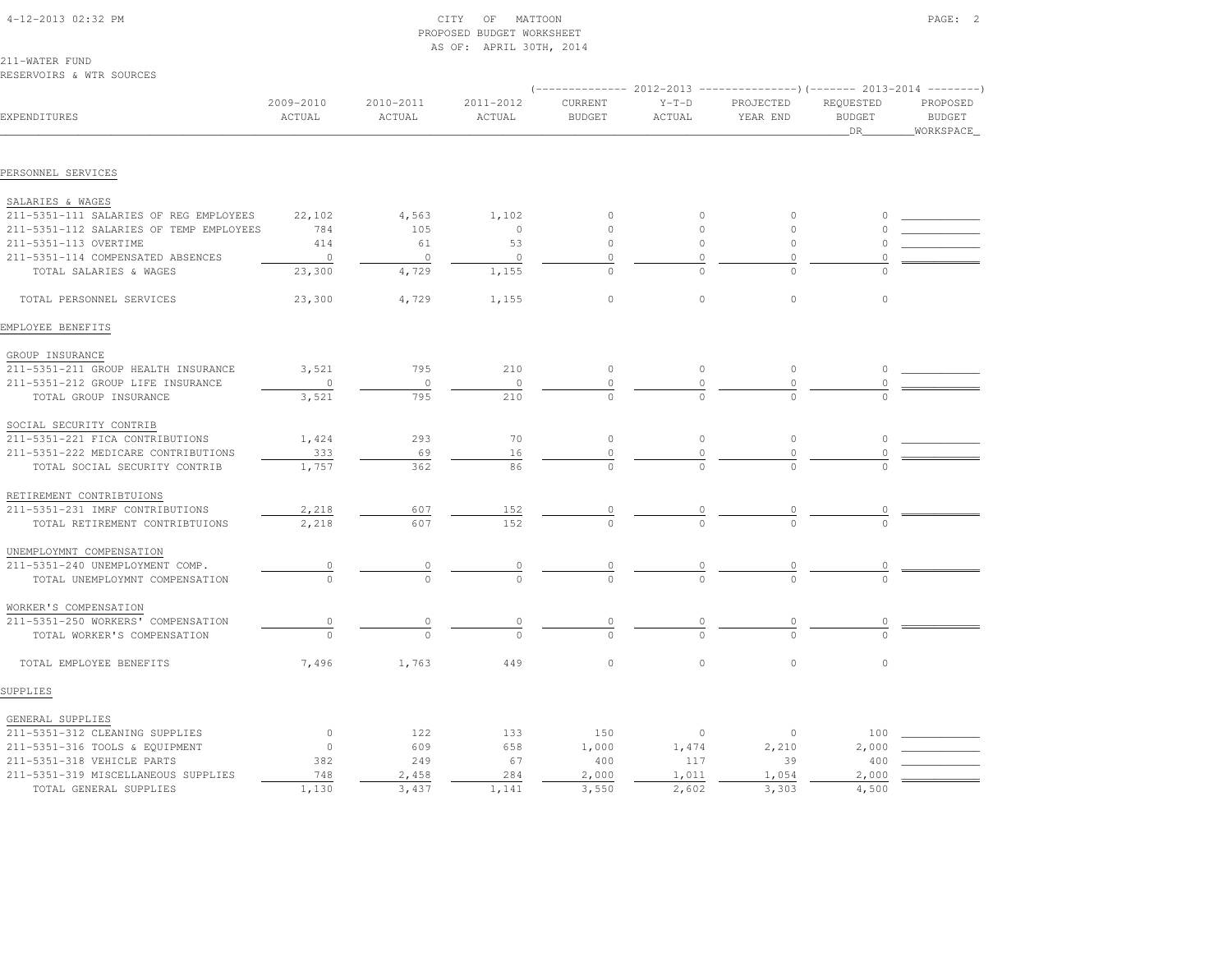#### 4-12-2013 02:32 PM CITY OF MATTOON PAGE: 3 PROPOSED BUDGET WORKSHEETAS OF: APRIL 30TH, 2014

211-WATER FUNDRESERVOIRS & WTR SOURCES

|                                         |                                  |                     |                     | $(-$ ------------- 2012-2013 ----------------) (------- 2013-2014 ---------) |                                  |                       |                                   |                                         |
|-----------------------------------------|----------------------------------|---------------------|---------------------|------------------------------------------------------------------------------|----------------------------------|-----------------------|-----------------------------------|-----------------------------------------|
| EXPENDITURES                            | 2009-2010<br>ACTUAL              | 2010-2011<br>ACTUAL | 2011-2012<br>ACTUAL | CURRENT<br><b>BUDGET</b>                                                     | $Y-T-D$<br>ACTUAL                | PROJECTED<br>YEAR END | REQUESTED<br><b>BUDGET</b><br>DR_ | PROPOSED<br><b>BUDGET</b><br>WORKSPACE_ |
|                                         |                                  |                     |                     |                                                                              |                                  |                       |                                   |                                         |
| ENERGY                                  | 1,646                            | 1,502               | 1,325               |                                                                              |                                  |                       |                                   |                                         |
| 211-5351-321 NATURAL GAS & ELECTRIC     |                                  |                     |                     | 1,600                                                                        | 1,839                            | 1,902                 | 2,000                             |                                         |
| 211-5351-322 ELECTRICITY                | 79                               | 89                  | 72                  | 100                                                                          | 75                               | 79                    | 100                               |                                         |
| 211-5351-326 FUEL                       | $\circ$                          | $\circ$             | $\circ$             | 1,600                                                                        | 1,114                            | $\circ$               | 800                               |                                         |
| TOTAL ENERGY                            | 1,725                            | 1,592               | 1,397               | 3,300                                                                        | 3,028                            | 1,981                 | 2,900                             |                                         |
| STREET MAINT SUPPLIES                   |                                  |                     |                     |                                                                              |                                  |                       |                                   |                                         |
| 211-5351-351 CONCRETE                   | $\circ$                          | $\circ$             | $\circ$             | $\circ$                                                                      | $\circ$                          | $\circ$               | 2,000                             |                                         |
| 211-5351-352 AGGREGATE                  | $\circ$                          | $\circ$             | $\circ$             | $\mathbb O$                                                                  | $\circ$                          | $\circ$               | 2,500                             |                                         |
| TOTAL STREET MAINT SUPPLIES             | $\Omega$                         | $\cap$              | $\cap$              | $\cap$                                                                       | $\cap$                           | $\cap$                | 4,500                             |                                         |
| TOTAL SUPPLIES                          | 2,855                            | 5,029               | 2,538               | 6,850                                                                        | 5,630                            | 5,284                 | 11,900                            |                                         |
| PURCHASED PROP MAINT SRV                |                                  |                     |                     |                                                                              |                                  |                       |                                   |                                         |
| REPAIR & MAINT SERVICES                 |                                  |                     |                     |                                                                              |                                  |                       |                                   |                                         |
| 211-5351-432 REPAIR OF STRUCTURES       | 2,159                            | 600                 | 100                 | 1,000                                                                        | 46                               | 69                    | 1,000                             |                                         |
| 211-5351-433 REPAIR OF MACHINERY        | 3,043                            | 42                  | 1,744               | 2,000                                                                        | 4,204                            | 4,204                 | 3,000                             |                                         |
| 211-5351-434 REPAIR OF VEHICLES         | $\circ$                          | 184                 | 453                 | 500                                                                          | 11                               | 17                    | 0                                 |                                         |
| 211-5351-439 OTHER REPAIR & MAINTENANCE | $\circ$                          | $\circ$             | $\circ$             | $\circ$                                                                      | $\circ$                          | $\circ$               | $\Omega$                          |                                         |
| TOTAL REPAIR & MAINT SERVICES           | 5,202                            | 827                 | 2,298               | 3,500                                                                        | 4,261                            | 4,289                 | 4,000                             |                                         |
| RENTALS                                 |                                  |                     |                     |                                                                              |                                  |                       |                                   |                                         |
| 211-5351-440 EQUIPMENT RENTAL           | $\begin{array}{c} 0 \end{array}$ | $\circ$             | $\overline{0}$      |                                                                              |                                  | $\circ$               | 4,500                             |                                         |
| TOTAL RENTALS                           |                                  |                     |                     | $\frac{0}{0}$                                                                | $\frac{0}{0}$                    |                       | 4,500                             |                                         |
| OTHER PROP MAINT SERVICE                |                                  |                     |                     |                                                                              |                                  |                       |                                   |                                         |
| 211-5351-460 OTHER PROPERTY MAINT. SVCS | 26,800                           | 21,409              | 2,961               | 3,500                                                                        | 3,469                            | 2,706                 | 0                                 |                                         |
| TOTAL OTHER PROP MAINT SERVICE          | 26,800                           | 21,409              | 2,961               | 3,500                                                                        | 3,469                            | 2,706                 |                                   |                                         |
| TOTAL PURCHASED PROP MAINT SRV          | 32,003                           | 22,236              | 5,258               | 7,000                                                                        | 7,729                            | 6,995                 | 8,500                             |                                         |
| OTHER PURCHASED SERVICES                |                                  |                     |                     |                                                                              |                                  |                       |                                   |                                         |
| PROFESSIONAL SERVICES                   |                                  |                     |                     |                                                                              |                                  |                       |                                   |                                         |
| 211-5351-519 OTHER PROFESSIONAL SVCS    | 3,600                            | 560                 |                     |                                                                              |                                  |                       |                                   |                                         |
| TOTAL PROFESSIONAL SERVICES             | 3,600                            | 560                 |                     |                                                                              |                                  |                       |                                   |                                         |
| INSURANCE                               |                                  |                     |                     |                                                                              |                                  |                       |                                   |                                         |
| 211-5351-524 WATER RESERVOIR DAM INSURA | $\circ$                          | 3,425               | 7,054               | 3,600                                                                        |                                  | 3,527                 | 3,600                             |                                         |
| TOTAL INSURANCE                         | $\Omega$                         | 3,425               | 7,054               | 3,600                                                                        | $\circ$                          | 3,527                 | 3,600                             |                                         |
| OTHER PURCHASED SERVICES                |                                  |                     |                     |                                                                              |                                  |                       |                                   |                                         |
| 211-5351-579 MISC OTHER PURCHASED SERVI | 400                              | 2,190               | $\circ$             |                                                                              | $\begin{array}{c} 0 \end{array}$ | $\overline{0}$        | 0                                 |                                         |
| TOTAL OTHER PURCHASED SERVICES          | 400                              | 2,190               |                     | $\frac{0}{\sqrt{2}}$                                                         |                                  |                       |                                   |                                         |
| TOTAL OTHER PURCHASED SERVICES          | 4,000                            | 6,175               | 7,054               | 3,600                                                                        | $\circ$                          | 3,527                 | 3,600                             |                                         |
|                                         |                                  |                     |                     |                                                                              |                                  |                       |                                   |                                         |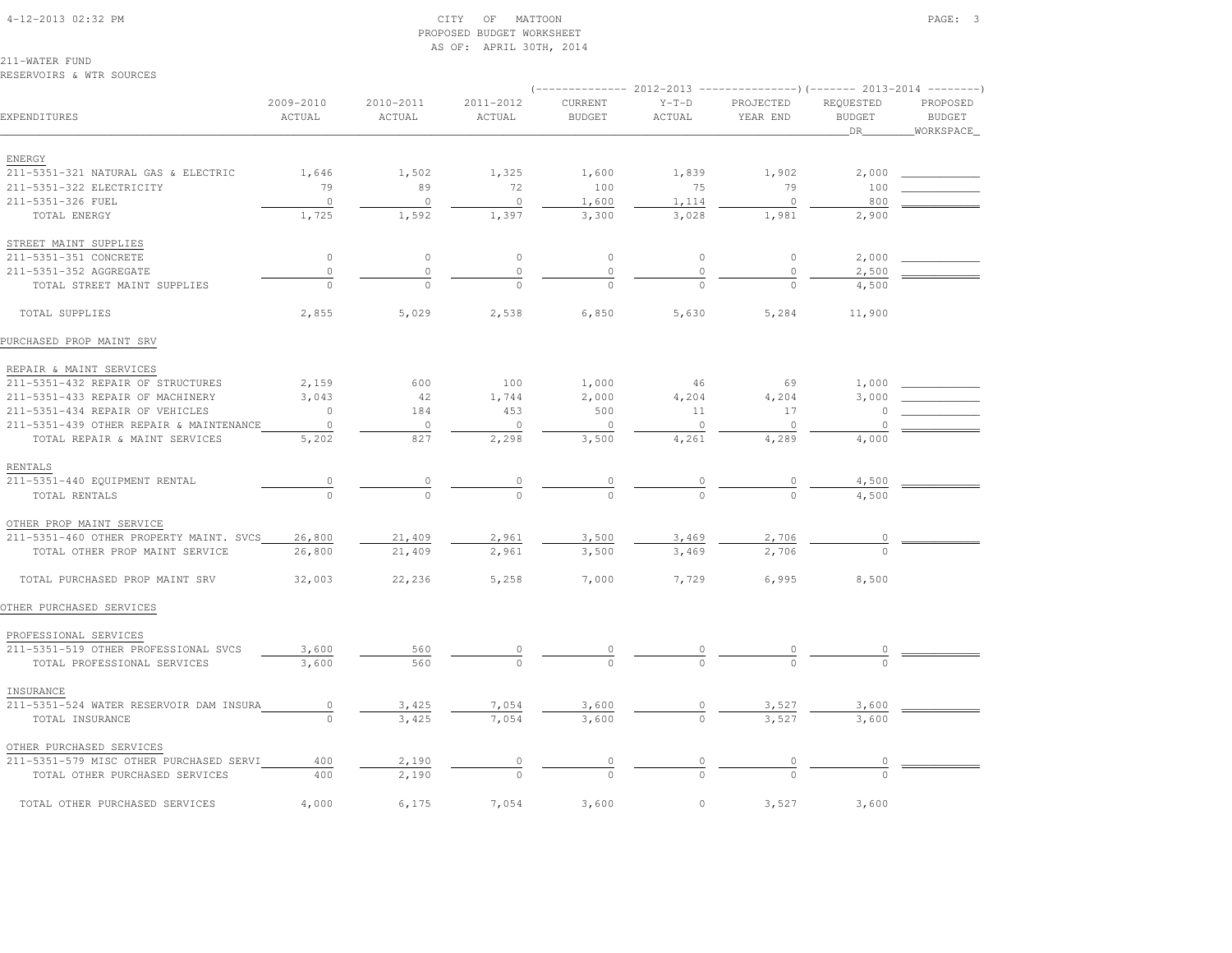| 4-12-2013 02:32 PM                            |           | PROPOSED  | CITY<br>MATTOON<br>OF<br>BUDGET WORKSHEET<br>AS OF: APRIL 30TH, 2014 |               |          |                                                                           |               | PAGE: 4    |
|-----------------------------------------------|-----------|-----------|----------------------------------------------------------------------|---------------|----------|---------------------------------------------------------------------------|---------------|------------|
| 211-WATER FUND                                |           |           |                                                                      |               |          |                                                                           |               |            |
| RESERVOIRS & WTR SOURCES                      |           |           |                                                                      |               |          |                                                                           |               |            |
|                                               |           |           |                                                                      |               |          | (-------------- 2012-2013 ----------------) (------- 2013-2014 ---------) |               |            |
|                                               | 2009-2010 | 2010-2011 | 2011-2012                                                            | CURRENT       | $Y-T-D$  | PROJECTED                                                                 | REQUESTED     | PROPOSED   |
| EXPENDITURES                                  | ACTUAL    | ACTUAL    | ACTUAL                                                               | <b>BUDGET</b> | ACTUAL   | YEAR END                                                                  | <b>BUDGET</b> | BUDGET     |
|                                               |           |           |                                                                      |               |          |                                                                           | DR            | WORKSPACE_ |
| PROPERTY                                      |           |           |                                                                      |               |          |                                                                           |               |            |
| IMPROVEMENTS-NOT BLDNGS                       |           |           |                                                                      |               |          |                                                                           |               |            |
| 211-5351-730 IMPROVEMENTS OTHER THAN BL 1,600 |           | 290       | 6,013                                                                |               | 7,695    | 7,695                                                                     |               |            |
| TOTAL IMPROVEMENTS-NOT BLDNGS                 | 1,600     | 290       | 6,013                                                                | 0             | 7,695    | 7,695                                                                     |               |            |
| MACHINERY & EQUIPMENT                         |           |           |                                                                      |               |          |                                                                           |               |            |
| 211-5351-740 MACHINERY & EQUIPMENT            |           | 0         |                                                                      |               |          | $\circ$                                                                   |               |            |
| TOTAL MACHINERY & EQUIPMENT                   |           | $\Omega$  |                                                                      | $\Omega$      | $\Omega$ | $\Omega$                                                                  |               |            |
| TOTAL PROPERTY                                | 1,600     | 290       | 6,013                                                                | $\circ$       | 7,695    | 7,695                                                                     | $\circ$       |            |
| TOTAL RESERVOIRS & WTR SOURCES                | 71,253    | 40,222    |                                                                      | 22,467 17,450 | 21,054   | 23,501                                                                    | 24,000        |            |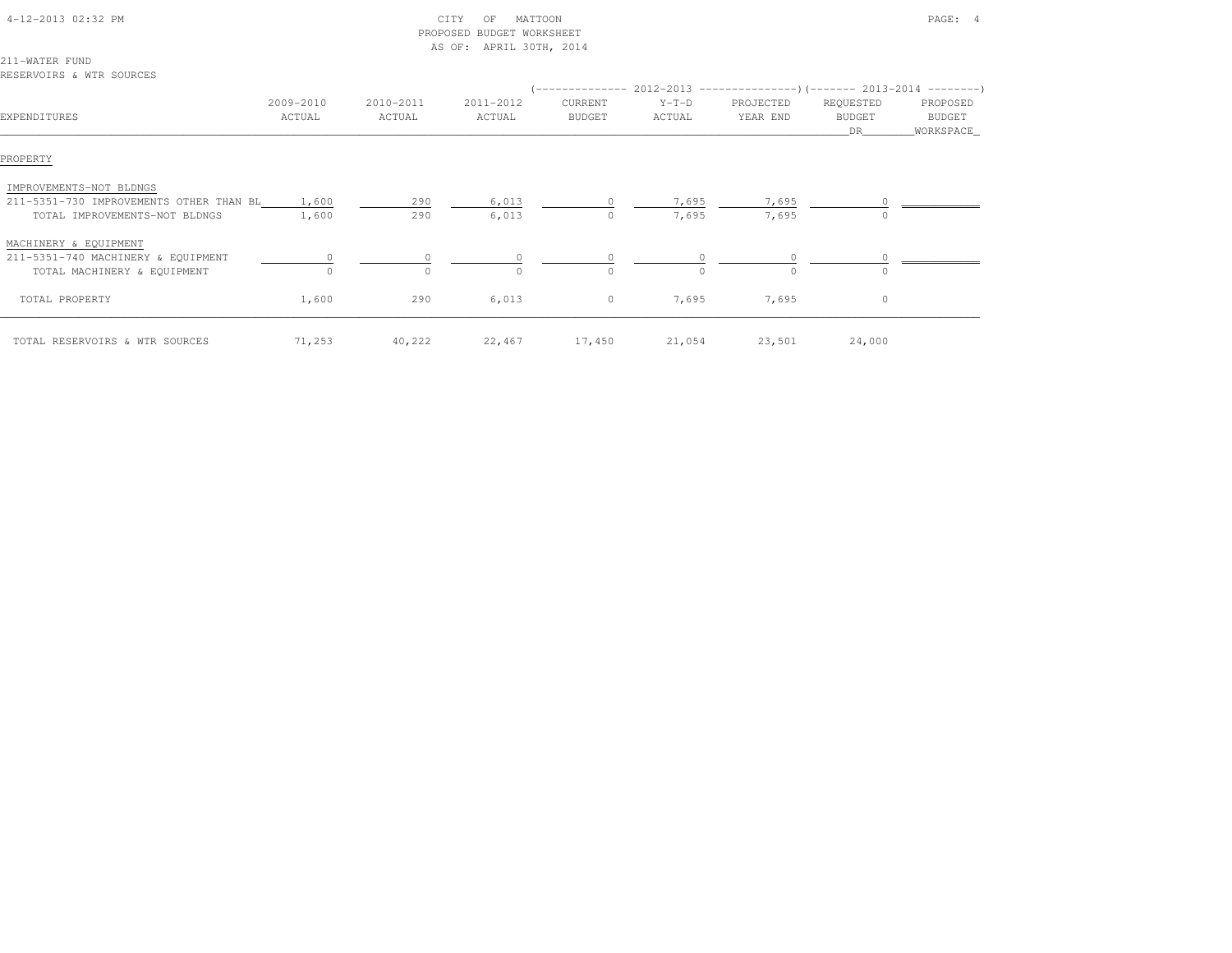| 4-12-2013 02:32 PM                      |           |           | CITY<br>MATTOON<br>OF<br>PROPOSED BUDGET WORKSHEET<br>AS OF: APRIL 30TH, 2014 |         |         |           |                                                                               | PAGE: 5   |
|-----------------------------------------|-----------|-----------|-------------------------------------------------------------------------------|---------|---------|-----------|-------------------------------------------------------------------------------|-----------|
| 211-WATER FUND                          |           |           |                                                                               |         |         |           |                                                                               |           |
| RESTRICTED RELIANT EXPS                 |           |           |                                                                               |         |         |           |                                                                               |           |
|                                         |           |           |                                                                               |         |         |           | $(-$ -------------- 2012-2013 -----------------)(------- 2013-2014 ---------) |           |
|                                         | 2009-2010 | 2010-2011 | 2011-2012                                                                     | CURRENT | $Y-T-D$ | PROJECTED | REQUESTED                                                                     | PROPOSED  |
| EXPENDITURES                            | ACTUAL    | ACTUAL    | ACTUAL                                                                        | BUDGET  | ACTUAL  | YEAR END  | <b>BUDGET</b>                                                                 | BUDGET    |
|                                         |           |           |                                                                               |         |         |           | DR.                                                                           | WORKSPACE |
| PROPERTY<br>IMPROVEMENTS-NOT BLDNGS     |           |           |                                                                               |         |         |           |                                                                               |           |
| 211-5352-730 IMPROVEMNTS OTHER THAN BUI | 8,761     | 2,132     | 5,065                                                                         | 3,000   | 33,934  | 33,934    | 3,000                                                                         |           |
| TOTAL IMPROVEMENTS-NOT BLDNGS           | 8,761     | 2,132     | 5,065                                                                         | 3,000   | 33,934  | 33,934    | 3,000                                                                         |           |
| TOTAL PROPERTY                          | 8,761     | 2,132     | 5,065                                                                         | 3,000   | 33,934  | 33,934    | 3,000                                                                         |           |
| TOTAL RESTRICTED RELIANT EXPS           | 8,761     | 2,132     | 5,065                                                                         | 3,000   | 33,934  | 33,934    | 3,000                                                                         |           |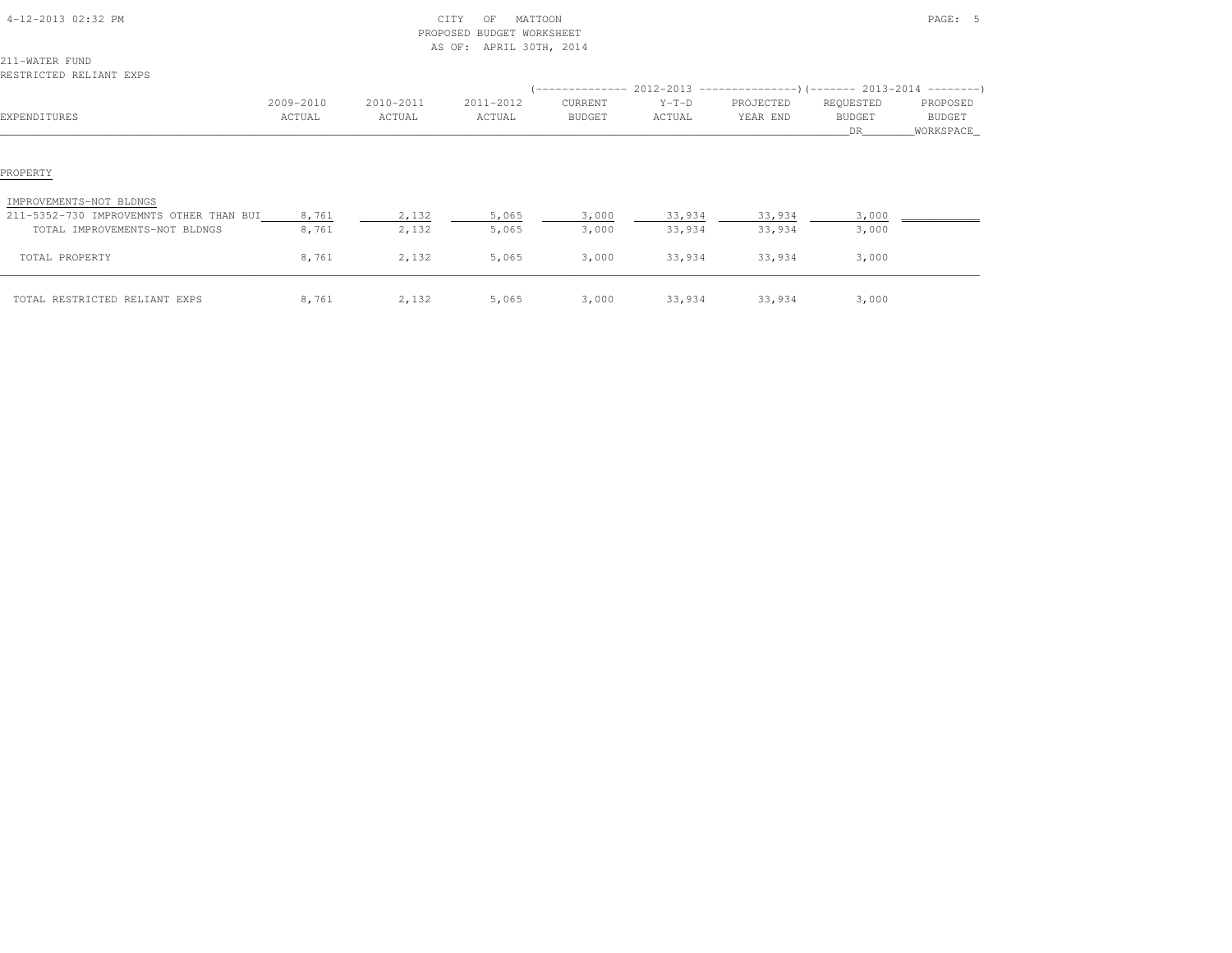| 4-12-2013 02:32 PM |  |
|--------------------|--|

#### $\text{CITY}$  of MATTOON PAGE: 6 PROPOSED BUDGET WORKSHEETAS OF: APRIL 30TH, 2014

211-WATER FUNDWATER TREATMENT PLANT

|                                                             |                     |                     |                     |                          |                    |                       | $(----------2012-2013$ ---------------) (------- 2013-2014 -------) |                                        |  |
|-------------------------------------------------------------|---------------------|---------------------|---------------------|--------------------------|--------------------|-----------------------|---------------------------------------------------------------------|----------------------------------------|--|
| EXPENDITURES                                                | 2009-2010<br>ACTUAL | 2010-2011<br>ACTUAL | 2011-2012<br>ACTUAL | CURRENT<br><b>BUDGET</b> | $Y-T-D$<br>ACTUAL  | PROJECTED<br>YEAR END | REQUESTED<br><b>BUDGET</b><br>DR.                                   | PROPOSED<br><b>BUDGET</b><br>WORKSPACE |  |
| PERSONNEL SERVICES                                          |                     |                     |                     |                          |                    |                       |                                                                     |                                        |  |
|                                                             |                     |                     |                     |                          |                    |                       |                                                                     |                                        |  |
| SALARIES & WAGES                                            |                     |                     |                     |                          |                    |                       |                                                                     |                                        |  |
| 211-5353-111 SALARIES OF REG EMPLOYEES                      | 302,166             | 257,714             | 213, 416            | 293,369                  | 263,235            | 267,465               | 319,663                                                             |                                        |  |
| 211-5353-112 SALARIES OF TEMP EMPLOYEES                     | $\overline{0}$      | $\circ$             | $\circ$             | $\circ$                  | $\circ$            | $\overline{0}$        | 5,600                                                               |                                        |  |
| 211-5353-113 OVERTIME                                       | 20,242              | 15,134              | 14,672              | 18,000                   | 17,625             | 16,021                | 18,000                                                              |                                        |  |
| 211-5353-114 COMPENSATED ABSENCES<br>TOTAL SALARIES & WAGES | 41,859<br>364,268   | 25,597<br>298,445   | 30,732<br>258,820   | $\circ$<br>311,369       | 34,555<br>315, 415 | 34,196<br>317,682     | $\circ$<br>343,263                                                  |                                        |  |
|                                                             |                     |                     |                     |                          |                    |                       |                                                                     |                                        |  |
| TOTAL PERSONNEL SERVICES                                    | 364,268             | 298,445             | 258,820             | 311,369                  | 315, 415           | 317,682               | 343,263                                                             |                                        |  |
| EMPLOYEE BENEFITS                                           |                     |                     |                     |                          |                    |                       |                                                                     |                                        |  |
| GROUP INSURANCE                                             |                     |                     |                     |                          |                    |                       |                                                                     |                                        |  |
| 211-5353-211 GROUP HEALTH INSURANCE                         | 40,055              | 43,522              | 40,898              | 46,550                   | 42,671             | 46,550                | 55,215                                                              |                                        |  |
| 211-5353-212 GROUP LIFE INSURANCE                           | 864                 | 768                 | 864                 | 901                      | $\mathbf{0}$       | 901                   | 902                                                                 |                                        |  |
| TOTAL GROUP INSURANCE                                       | 40,919              | 44,290              | 41,762              | 47,452                   | 42,671             | 47,451                | 56,117                                                              |                                        |  |
| SOCIAL SECURITY CONTRIB                                     |                     |                     |                     |                          |                    |                       |                                                                     |                                        |  |
| 211-5353-221 FICA CONTRIBUTIONS                             | 22,415              | 21,719              | 19,130              | 19,305                   | 18,249             | 19,399                | 21,282                                                              |                                        |  |
| 211-5353-222 MEDICARE CONTRIBUTIONS                         | 5,242               | 5,079               | 4,474               | 4,515                    | 4,268              | 4,537                 | 4,977                                                               |                                        |  |
| TOTAL SOCIAL SECURITY CONTRIB                               | 27,657              | 26,798              | 23,604              | 23,820                   | 22,516             | 23,935                | 26,259                                                              |                                        |  |
| RETIREMENT CONTRIBTUIONS                                    |                     |                     |                     |                          |                    |                       |                                                                     |                                        |  |
| 211-5353-231 IMRF CONTRIBUTIONS                             | 39,222              | 318,301             | 42,799              | 46,051                   | 43,602             | 46,870                | 48,657                                                              |                                        |  |
| TOTAL RETIREMENT CONTRIBTUIONS                              | 39,222              | 318,301             | 42,799              | 46,051                   | 43,602             | 46,870                | 48,657                                                              |                                        |  |
|                                                             |                     |                     |                     |                          |                    |                       |                                                                     |                                        |  |
| UNEMPLOYMNT COMPENSATION                                    |                     |                     |                     |                          |                    |                       |                                                                     |                                        |  |
| 211-5353-240 UNEMPLOYMENT COMP.                             | 520                 | 574                 | 994                 | 2,075                    |                    | 2,075                 | 1,951                                                               |                                        |  |
| TOTAL UNEMPLOYMNT COMPENSATION                              | 520                 | 574                 | 994                 | 2,075                    |                    | 2.075                 | 1,951                                                               |                                        |  |
| WORKER'S COMPENSATION                                       |                     |                     |                     |                          |                    |                       |                                                                     |                                        |  |
| 211-5353-250 WORKERS' COMPENSATION                          | 20,656              | 15,860              | 16,594              | 17,910                   |                    | 17,910                | 16,472                                                              |                                        |  |
| TOTAL WORKER'S COMPENSATION                                 | 20,656              | 15,860              | 16,594              | 17,910                   |                    | 17,910                | 16,472                                                              |                                        |  |
| TOTAL EMPLOYEE BENEFITS                                     | 128,974             | 405,823             | 125,753             | 137,308                  | 108,790            | 138,241               | 149,456                                                             |                                        |  |
| SUPPLIES                                                    |                     |                     |                     |                          |                    |                       |                                                                     |                                        |  |
| GENERAL SUPPLIES                                            |                     |                     |                     |                          |                    |                       |                                                                     |                                        |  |
| 211-5353-311 OFFICE SUPPLIES                                | 429                 | 389                 | 463                 | 600                      | 472                | 451                   | 600                                                                 |                                        |  |
| 211-5353-312 CLEANING SUPPLIES                              | 498                 | 664                 | 771                 | 600                      | 572                | 1,092                 | 1,200                                                               |                                        |  |
| 211-5353-313 MEDICAL & SAFETY SUPPLIES                      | 67                  | 351                 | 123                 | 300                      | 334                | 307                   | 300                                                                 |                                        |  |
| 211-5353-314 CHEMICALS                                      | 241,143             | 218,140             | 173,600             | 250,000                  | 167,902            | 156,787               | 200,000                                                             |                                        |  |
| 211-5353-316 TOOLS & EQUIPMENT                              | 1,029               | 674                 | 1,379               | 1,500                    | 1,354              | 1,260                 | 1,200                                                               |                                        |  |
| 211-5353-318 VEHICLE PARTS                                  | 24                  | 216                 | 112                 | 500                      | 200                | 1,224                 | 600                                                                 |                                        |  |
| 211-5353-319 MISCELLANEOUS SUPPLIES                         | 15,894              | 13,015              | 15,318              | 16,000                   | 14,659             | 16,240                | 16,000                                                              |                                        |  |
| TOTAL GENERAL SUPPLIES                                      | 259,083             | 233,449             | 191,767             | 269,500                  | 185,493            | 177,361               | 219,900                                                             |                                        |  |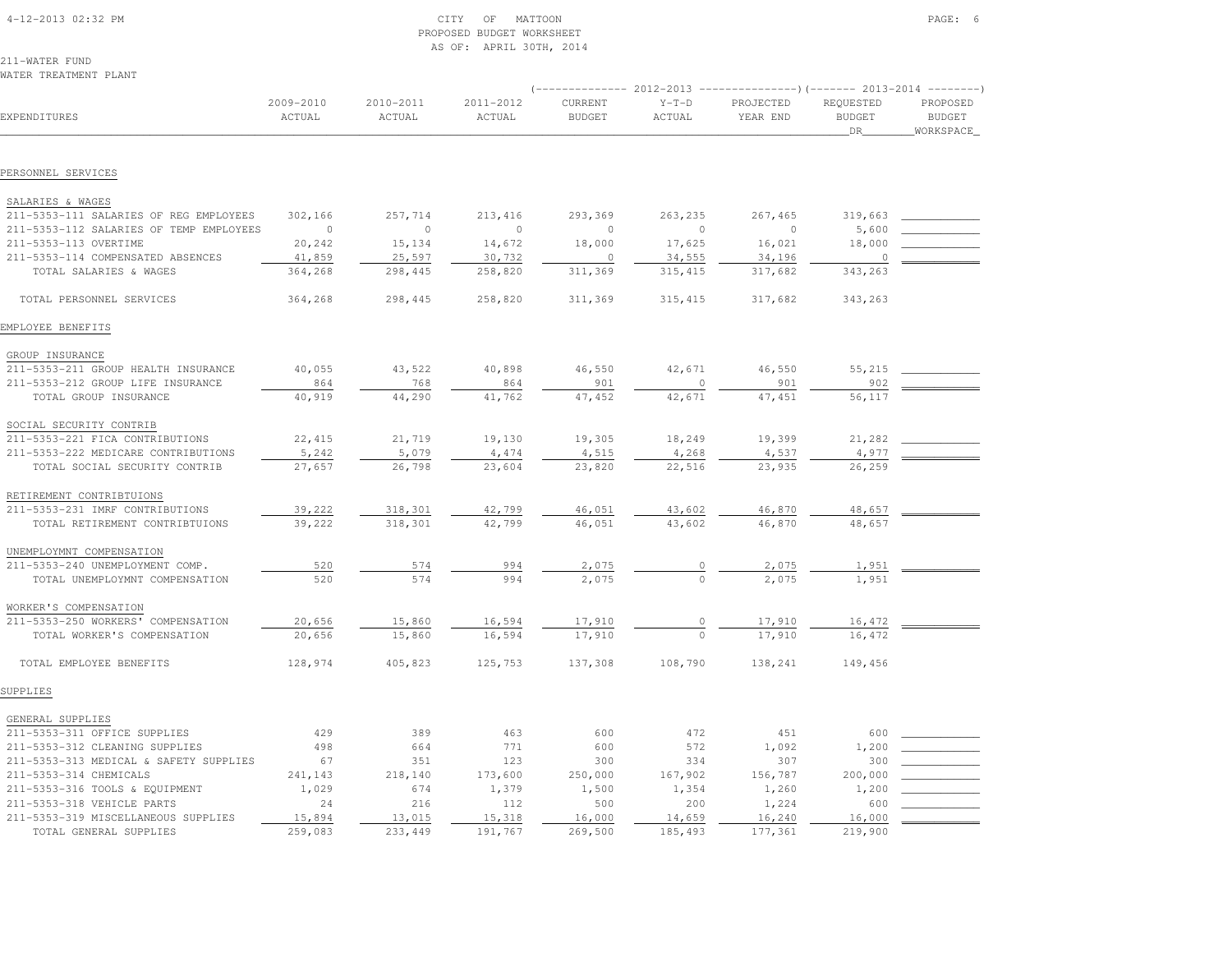#### 4-12-2013 02:32 PM CITY OF MATTOON PAGE: 7 PROPOSED BUDGET WORKSHEETAS OF: APRIL 30TH, 2014

211-WATER FUNDWATER TREATMENT PLANT

|                                         |                     |                     |                     |                          | 2012-2013         |                       | ---)(------- 2013-2014            |                                        |
|-----------------------------------------|---------------------|---------------------|---------------------|--------------------------|-------------------|-----------------------|-----------------------------------|----------------------------------------|
| EXPENDITURES                            | 2009-2010<br>ACTUAL | 2010-2011<br>ACTUAL | 2011-2012<br>ACTUAL | CURRENT<br><b>BUDGET</b> | $Y-T-D$<br>ACTUAL | PROJECTED<br>YEAR END | REQUESTED<br><b>BUDGET</b><br>DR. | PROPOSED<br><b>BUDGET</b><br>WORKSPACE |
| ENERGY                                  |                     |                     |                     |                          |                   |                       |                                   |                                        |
| 211-5353-321 NATURAL GAS & ELECTRIC     | 56,673              | 43,872              | 67,104              | 60,000                   | 59,485            | 58,300                | 63,000                            |                                        |
| 211-5353-322 ELECTRICITY                | 67,832              | 69,338              | 38,082              | 70,000                   | 62,513            | 67,100                | 73,000                            |                                        |
| 211-5353-326 FUEL                       | $\circ$             | $\circ$             | 1,519               | 4,000                    | 1,294             | 1,294                 | 1,500                             |                                        |
| TOTAL ENERGY                            | 124,505             | 113,209             | 106,705             | 134,000                  | 123,293           | 126,694               | 137,500                           |                                        |
| BOOKS & PERIODICALS                     |                     |                     |                     |                          |                   |                       |                                   |                                        |
| 211-5353-340 BOOKS & PERIODICALS        | $\circ$             | 0                   | 0                   | 200                      | 0                 | 0                     | 200                               |                                        |
| TOTAL BOOKS & PERIODICALS               | $\Omega$            | $\Omega$            | $\cap$              | 200                      | $\Omega$          | $\Omega$              | 200                               |                                        |
| WTR SYSTM MAINT SUPPLIES                |                     |                     |                     |                          |                   |                       |                                   |                                        |
| 211-5353-377 PLANT EQUIPMENT            | 8,830               | 1,490               | 4,595               | 17,000                   | 16,533            | 15,230                | 30,000                            |                                        |
| 211-5353-378 PLANT MTCE & REPAIR        | 689                 | 2,285               | 1,857               | 10,000                   | 9,662             | 5,413                 | 10,000                            |                                        |
| 211-5353-379 OTHER WATER MNTCE MATERIAL | 437                 | 595                 | 121                 | $\circ$                  | 42)               | $\circ$               | $\Omega$                          |                                        |
| TOTAL WTR SYSTM MAINT SUPPLIES          | 9,956               | 4,370               | 6,572               | 27,000                   | 26,153            | 20,643                | 40,000                            |                                        |
| TOTAL SUPPLIES                          | 393,544             | 351,028             | 305,044             | 430,700                  | 334,939           | 324,698               | 397,600                           |                                        |
| PURCHASED PROP MAINT SRV                |                     |                     |                     |                          |                   |                       |                                   |                                        |
| REPAIR & MAINT SERVICES                 |                     |                     |                     |                          |                   |                       |                                   |                                        |
| 211-5353-431 REPAIR OF OFFICE EQUIPMENT | $\circ$             | $\circ$             | $\circ$             | 3,000                    | $\circ$           | 183                   |                                   |                                        |
| 211-5353-432 REPAIR OF STRUCTURES       | 34,645              | 42,426              | 6,213               | 10,000                   | 1,720             | 4,436                 | 3,000                             |                                        |
| 211-5353-433 REPAIR OF MACHINERY        | 3,790               | 8,372               | 6,988               | 1,000                    | 5,939             | 3,346                 | 10,000                            |                                        |
| 211-5353-434 REPAIR OF VEHICLES         | 293                 | 479                 | 410                 | 3,000                    | 633               | 915                   | 1,000                             |                                        |
| 211-5353-435 ELEVATOR SERVICE AGREEMENT | 2,919               | 2,902               | 2,938               | 3,000                    | 3,723             | 3,451                 | 3,500                             |                                        |
| 211-5353-439 OTHER REPAIR & MAINT. SERV | 7,561               | 5,095               | 3,701               | $\circ$                  | 2,063             | 2,062                 | 3,000                             |                                        |
| TOTAL REPAIR & MAINT SERVICES           | 49,209              | 59,274              | 20,249              | 20,000                   | 14,077            | 14,393                | 20,500                            |                                        |
| RENTALS                                 |                     |                     |                     |                          |                   |                       |                                   |                                        |
| 211-5353-440 RENTALS                    |                     |                     |                     |                          |                   |                       |                                   |                                        |
| TOTAL RENTALS                           | $\circ$             |                     |                     | $\cap$                   |                   |                       |                                   |                                        |
| CONSTRUCTION SERVICES                   |                     |                     |                     |                          |                   |                       |                                   |                                        |
| 211-5353-459 OTHER CONSTRUCTION SERVICE | 225                 | 0                   | $\circ$             | 0                        | 0                 | $\circ$               |                                   |                                        |
| TOTAL CONSTRUCTION SERVICES             | 225                 | $\Omega$            |                     | $\Omega$                 | $\cap$            | $\Omega$              |                                   |                                        |
| OTHER PROP MAINT SERVICE                |                     |                     |                     |                          |                   |                       |                                   |                                        |
| 211-5353-460 OTHER PROPERTY MAINT. SERV | 1,440               | 1,702               | 28,747              | 40,000                   | 38,874            | 38,874                | 40,000                            |                                        |
| TOTAL OTHER PROP MAINT SERVICE          | 1,440               | 1,702               | 28,747              | 40,000                   | 38,874            | 38,874                | 40,000                            |                                        |
| TOTAL PURCHASED PROP MAINT SRV          | 50,873              | 60,975              | 48,996              | 60,000                   | 52,951            | 53,267                | 60,500                            |                                        |

OTHER PURCHASED SERVICES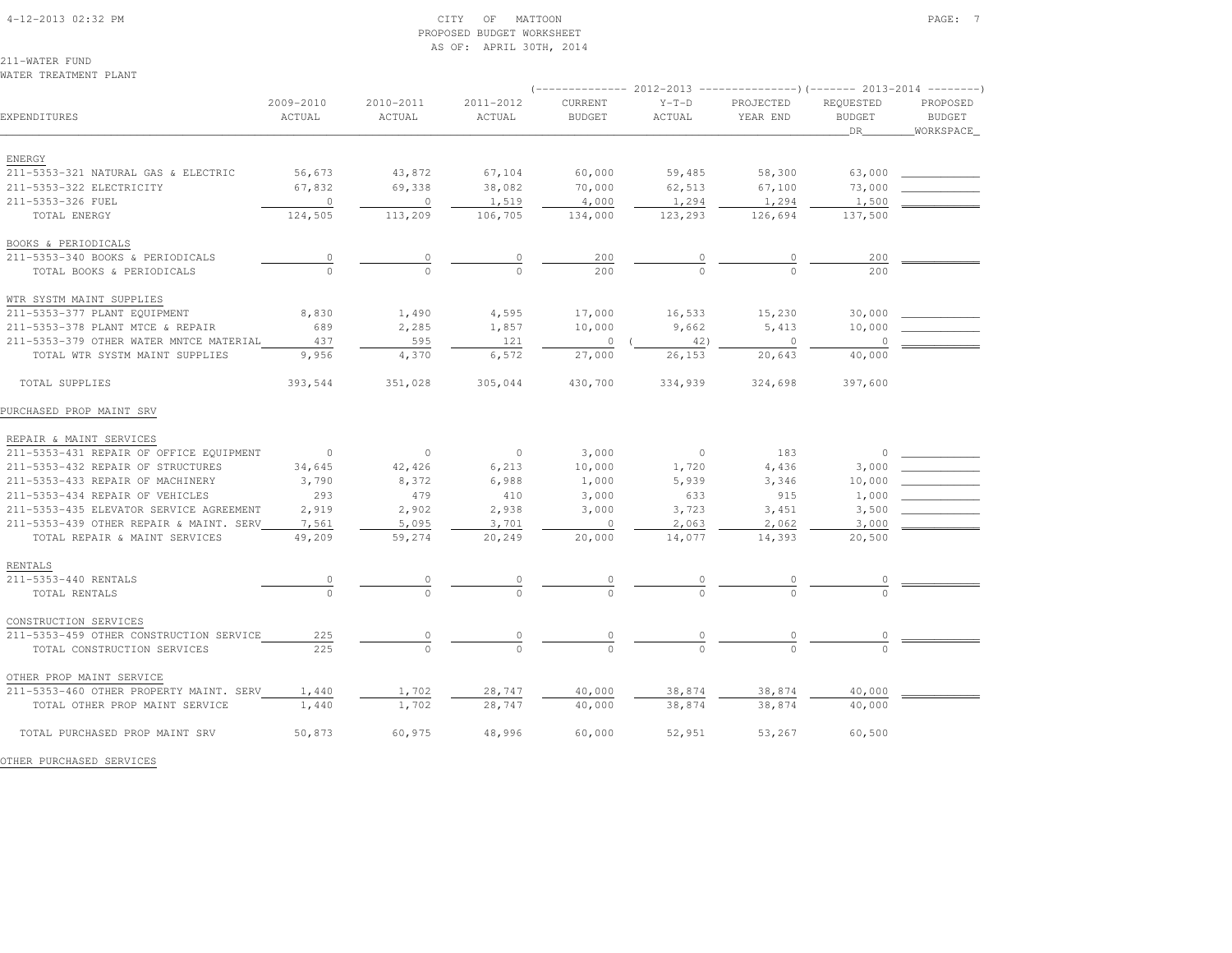#### 4-12-2013 02:32 PM CITY OF MATTOON PAGE: 8 PROPOSED BUDGET WORKSHEETAS OF: APRIL 30TH, 2014

211-WATER FUNDWATER TREATMENT PLANT

| EXPENDITURES                            | 2009-2010<br>ACTUAL | 2010-2011<br>ACTUAL | 2011-2012<br>ACTUAL | <b>CURRENT</b><br><b>BUDGET</b> | $Y-T-D$<br>ACTUAL | PROJECTED<br>YEAR END | REQUESTED<br><b>BUDGET</b><br>DR | PROPOSED<br><b>BUDGET</b><br>WORKSPACE |  |
|-----------------------------------------|---------------------|---------------------|---------------------|---------------------------------|-------------------|-----------------------|----------------------------------|----------------------------------------|--|
| PROFESSIONAL SERVICES                   |                     |                     |                     |                                 |                   |                       |                                  |                                        |  |
| 211-5353-516 TECHNOLOGY SUPPORT SERVICE | $\overline{0}$      | $\circ$             | 1,008               | 4,000                           | 3,073             | 2,557                 | 4,000                            |                                        |  |
| 211-5353-519 OTHER PROFESSIONAL SERVICE | 12,725              | 3,532               | 4,612               | 6,000                           | 3,434             | 3,590                 | 10,000                           |                                        |  |
| TOTAL PROFESSIONAL SERVICES             | 12,725              | 3,532               | 5,620               | 10,000                          | 6,507             | 6,147                 | 14,000                           |                                        |  |
| COMMUNICATION                           |                     |                     |                     |                                 |                   |                       |                                  |                                        |  |
| 211-5353-531 POSTAGE                    | 1,411               | 74                  | 86                  | 100                             | 158               | 183                   | 200                              |                                        |  |
| 211-5353-532 TELEPHONE                  | 2,298               | 2,171               | 1,720               | 2,200                           | 1,908             | 1,902                 | 2,200                            |                                        |  |
| 211-5353-533 CELLULAR PHONE             | 1,091               | 206                 | 900                 | 1,200                           | 1,580             | 1,466                 | 1,700                            |                                        |  |
| 211-5353-538 INTERNET ACCESS CHARGE     | $\circ$             | $\circ$             | $\circ$             | 500                             | 46                | 46                    | $\circ$                          |                                        |  |
| TOTAL COMMUNICATION                     | 4,800               | 2,451               | 2,706               | 4,000                           | 3,692             | 3,597                 | 4,100                            |                                        |  |
| EMPLOYEE BUSINESS EXP                   |                     |                     |                     |                                 |                   |                       |                                  |                                        |  |
| 211-5353-562 TRAVEL & TRAINING          | $\circ$             | 0                   | 176                 | 600                             | 10                | 180                   | 600                              |                                        |  |
| TOTAL EMPLOYEE BUSINESS EXP             | $\Omega$            | $\Omega$            | 176                 | 600                             | 10                | 180                   | 600                              |                                        |  |
| OTHER PURCHASED SERVICES                |                     |                     |                     |                                 |                   |                       |                                  |                                        |  |
| 211-5353-579 MISC OTHER PURCHASED SERVI | 500                 | 11,680              | 874                 | 1,000                           | 2,711             | 2,500                 | 2,500                            |                                        |  |
| TOTAL OTHER PURCHASED SERVICES          | 500                 | 11,680              | 874                 | 1,000                           | 2,711             | 2,500                 | 2,500                            |                                        |  |
| TOTAL OTHER PURCHASED SERVICES          | 18,025              | 17,663              | 9,375               | 15,600                          | 12,920            | 12,424                | 21,200                           |                                        |  |
| PROPERTY                                |                     |                     |                     |                                 |                   |                       |                                  |                                        |  |
| BUILDINGS                               |                     |                     |                     |                                 |                   |                       |                                  |                                        |  |
| 211-5353-720 BUILDINGS                  |                     | 0                   | $\circ$             | $\theta$                        |                   |                       |                                  |                                        |  |
| TOTAL BUILDINGS                         |                     |                     |                     |                                 |                   |                       |                                  |                                        |  |
| IMPROVEMENTS-NOT BLDNGS                 |                     |                     |                     |                                 |                   |                       |                                  |                                        |  |
| 211-5353-730 IMPROVEMENTS OTHER THAN BL | $\circ$             | 18,026              | 29,543              | 0                               | 0                 | $\circ$               | 0                                |                                        |  |
| TOTAL IMPROVEMENTS-NOT BLDNGS           | $\Omega$            | 18,026              | 29,543              | $\Omega$                        | $\Omega$          | $\cap$                | $\cap$                           |                                        |  |
| MACHINERY & EQUIPMENT                   |                     |                     |                     |                                 |                   |                       |                                  |                                        |  |
| 211-5353-740 MACHINERY & EQUIPMENT      | $\circ$             | $\circ$             | 9,164               | $\circ$                         | $\circ$           | $\circ$               | $\circ$                          |                                        |  |
| 211-5353-742 VEHICLES                   | $\circ$             | $\circ$             | $\circ$             | 12,500                          | $\circ$           | 11,005                | $\Omega$                         |                                        |  |
| 211-5353-743 MEF CONTRIBUTION           | $\mathbb O$         | $\mathbb O$         | $\circ$             | $\circ$                         | 12,500            | $\circ$               | 3,500                            |                                        |  |
| TOTAL MACHINERY & EQUIPMENT             | $\Omega$            | $\Omega$            | 9,164               | 12,500                          | 12,500            | 11,005                | 3,500                            |                                        |  |
| TOTAL PROPERTY                          | $\circ$             | 18,026              | 38,707              | 12,500                          | 12,500            | 11,005                | 3,500                            |                                        |  |
| OTHER OBJECTS                           |                     |                     |                     |                                 |                   |                       |                                  |                                        |  |
| FINANCIAL TRANS OBJECTS                 |                     |                     |                     |                                 |                   |                       |                                  |                                        |  |
| 211-5353-814 PRINTING & COPY MACHINE LE | 343                 | 390                 | 387                 | 500                             | 554               | 482                   | 500                              |                                        |  |
| TOTAL FINANCIAL TRANS OBJECTS           | 343                 | 390                 | 387                 | 500                             | 554               | 482                   | 500                              |                                        |  |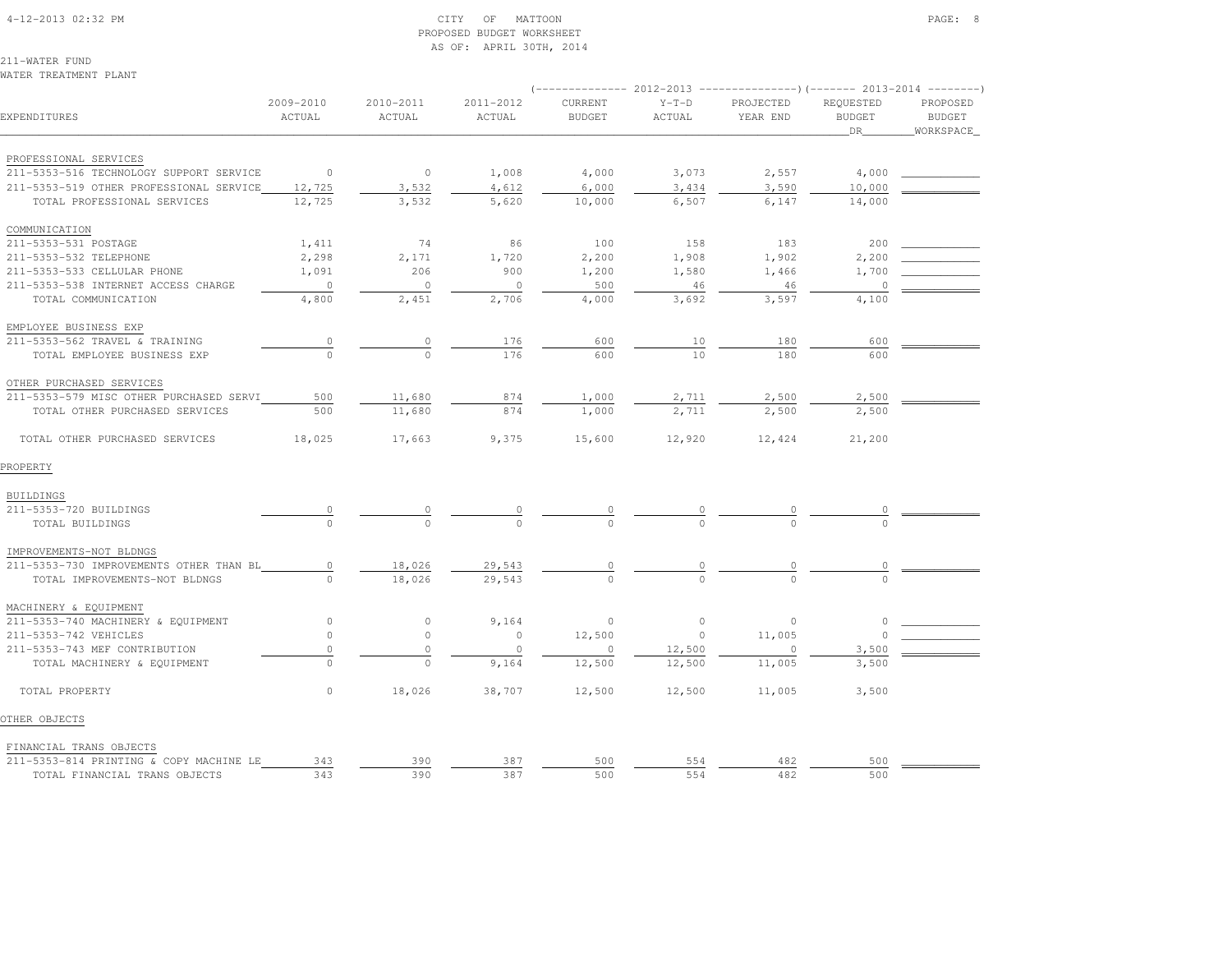### 4-12-2013 02:32 PM CITY OF MATTOON PAGE: 9 PROPOSED BUDGET WORKSHEETAS OF: APRIL 30TH, 2014

211-WATER FUNDWATER TREATMENT PLANT

| EXPENDITURES                     | 2009-2010<br>ACTUAL | 2010-2011<br>ACTUAL | 2011-2012<br>ACTUAL | CURRENT<br><b>BUDGET</b> | $Y-T-D$<br>ACTUAL | PROJECTED<br>YEAR END | REQUESTED<br><b>BUDGET</b><br>DR | PROPOSED<br>BUDGET<br>WORKSPACE |
|----------------------------------|---------------------|---------------------|---------------------|--------------------------|-------------------|-----------------------|----------------------------------|---------------------------------|
| COMPUTER INFO SYS OBJECT         |                     |                     |                     |                          |                   |                       |                                  |                                 |
| 211-5353-847 WATER DEPT SOFTWARE |                     |                     |                     |                          |                   |                       |                                  |                                 |
| TOTAL COMPUTER INFO SYS OBJECT   |                     | $\Omega$            |                     | $\Omega$                 | $\Omega$          | $\Omega$              | $\Omega$                         |                                 |
| COMPUTER INFO SYS OBJECT         |                     |                     |                     |                          |                   |                       |                                  |                                 |
| 211-5353-863 COMPUTERS           |                     |                     | 1,113               | 1,000                    | 912               | 1,369                 | 300                              |                                 |
| TOTAL COMPUTER INFO SYS OBJECT   |                     | $\circ$             | 1,113               | 1,000                    | 912               | 1,369                 | 300                              |                                 |
| TOTAL OTHER OBJECTS              | 343                 | 390                 | 1,501               | 1,500                    | 1,467             | 1,851                 | 800                              |                                 |
| TOTAL WATER TREATMENT PLANT      | 956,026             | 1, 152, 351         | 788,196             | 968,976                  | 838,981           | 859,168               | 976,319                          |                                 |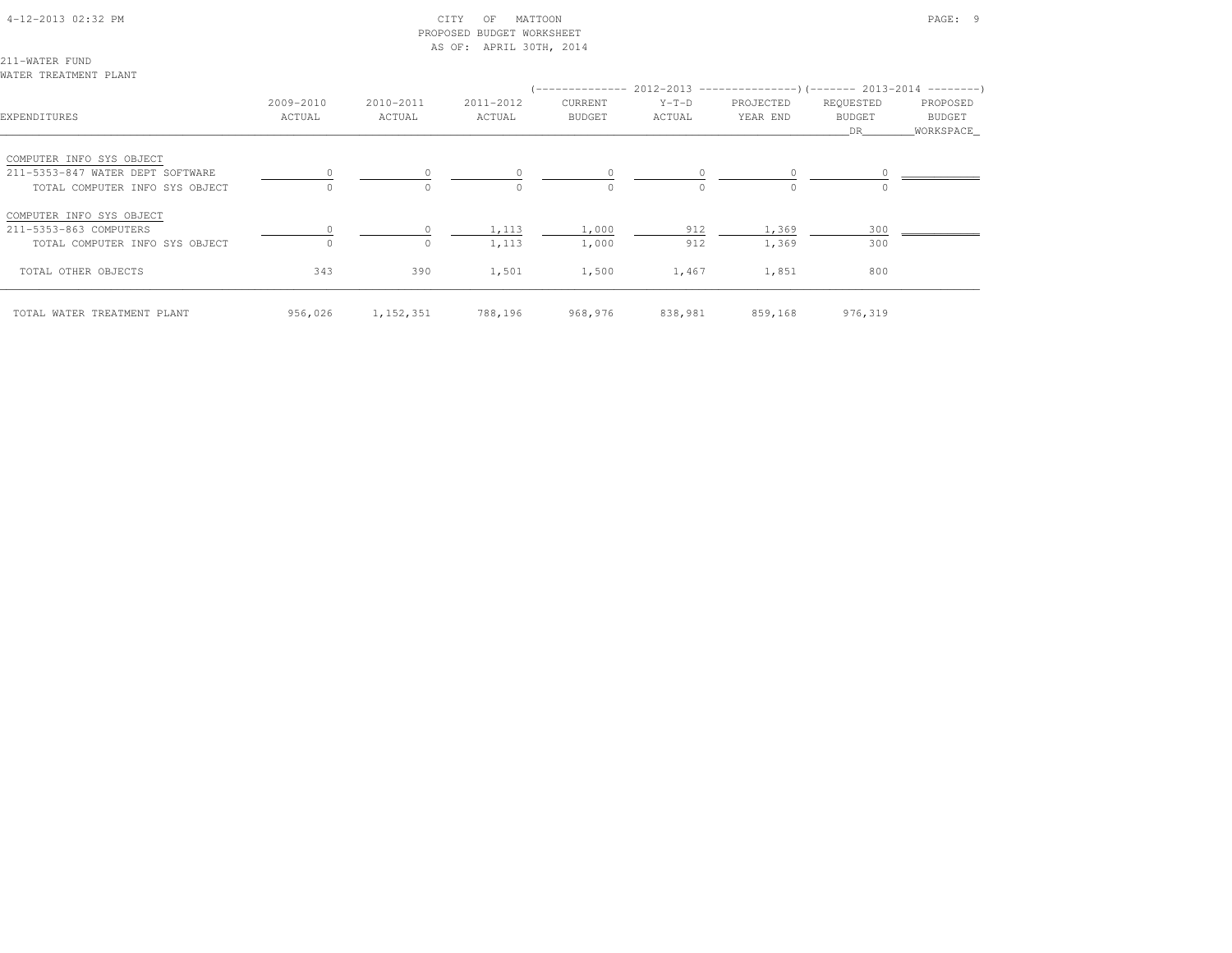| 4-12-2013 02:32 PM |  |
|--------------------|--|
|                    |  |

#### $\begin{array}{ccc} \text{CITY} & \text{OF} & \text{MATION} \end{array}$  PROPOSED BUDGET WORKSHEETAS OF: APRIL 30TH, 2014

211-WATER FUNDWATER DISTRIBUTION

|                                         |                     |                     |                     |                          |                   | -------------        2012-2013 ---------------------        2013-2014 ---------- |                                  |                                        |
|-----------------------------------------|---------------------|---------------------|---------------------|--------------------------|-------------------|----------------------------------------------------------------------------------|----------------------------------|----------------------------------------|
| EXPENDITURES                            | 2009-2010<br>ACTUAL | 2010-2011<br>ACTUAL | 2011-2012<br>ACTUAL | CURRENT<br><b>BUDGET</b> | $Y-T-D$<br>ACTUAL | PROJECTED<br>YEAR END                                                            | REQUESTED<br><b>BUDGET</b><br>DR | PROPOSED<br><b>BUDGET</b><br>WORKSPACE |
|                                         |                     |                     |                     |                          |                   |                                                                                  |                                  |                                        |
| PERSONNEL SERVICES                      |                     |                     |                     |                          |                   |                                                                                  |                                  |                                        |
| SALARIES & WAGES                        |                     |                     |                     |                          |                   |                                                                                  |                                  |                                        |
| 211-5354-111 SALARIES OF REG EMPLOYEES  | 169,481             | 143,115             | 95,735              | 216,430                  | 116,105           | 111,753                                                                          | 221,921                          |                                        |
| 211-5354-112 SALARIES OF TEMP EMPLOYEES | 180                 | 703                 | 1,428               | 2,500                    | 770               | 988                                                                              | 2,500                            |                                        |
| 211-5354-113 OVERTIME                   | 6,887               | 10,151              | 7,625               | 10,000                   | 12,430            | 11,250                                                                           | 10,000                           |                                        |
| 211-5354-114 COMPENSATED ABSENCES       | 18,562              | 38,706              | 11,168              | $\mathbf{0}$             | 34,544            | 36,435                                                                           | $\overline{0}$                   |                                        |
| TOTAL SALARIES & WAGES                  | 195,111             | 192,676             | 115,955             | 228,930                  | 163,849           | 160,426                                                                          | 234,421                          |                                        |
| TOTAL PERSONNEL SERVICES                | 195,111             | 192,676             | 115,955             | 228,930                  | 163,849           | 160,426                                                                          | 234,421                          |                                        |
| EMPLOYEE BENEFITS                       |                     |                     |                     |                          |                   |                                                                                  |                                  |                                        |
| GROUP INSURANCE                         |                     |                     |                     |                          |                   |                                                                                  |                                  |                                        |
| 211-5354-211 GROUP HEALTH INSURANCE     | 31,935              | 30,562              | 22,635              | 37,454                   | 25,309            | 27,516                                                                           | 40,605                           |                                        |
| 211-5354-212 GROUP LIFE INSURANCE       | 690                 | 919                 | 631                 | 658                      | $\circ$           | 658                                                                              | 624                              |                                        |
| TOTAL GROUP INSURANCE                   | 32,625              | 31,481              | 23,266              | 38,112                   | 25,309            | 28,174                                                                           | 41,229                           |                                        |
| SOCIAL SECURITY CONTRIB                 |                     |                     |                     |                          |                   |                                                                                  |                                  |                                        |
| 211-5354-221 FICA CONTRIBUTIONS         | 14,159              | 11,621              | 8,758               | 14,194                   | 9,358             | 9,760                                                                            | 14,534                           |                                        |
| 211-5354-222 MEDICARE CONTRIBUTIONS     | 3,311               | 2,718               | 2,048               | 3,319                    | 2,189             | 2,282                                                                            | 3,399                            |                                        |
| TOTAL SOCIAL SECURITY CONTRIB           | 17,471              | 14,339              | 10,807              | 17,513                   | 11,547            | 12,042                                                                           | 17,933                           |                                        |
| RETIREMENT CONTRIBTUIONS                |                     |                     |                     |                          |                   |                                                                                  |                                  |                                        |
| 211-5354-231 IMRF CONTRIBUTIONS         | 205,434             | 68,828              | 19,284              | 33,489                   | 22,229            | 23,401                                                                           | 33,420                           |                                        |
| TOTAL RETIREMENT CONTRIBTUIONS          | 205, 434            | 68,828              | 19,284              | 33,489                   | 22,229            | 23,401                                                                           | 33,420                           |                                        |
| UNEMPLOYMNT COMPENSATION                |                     |                     |                     |                          |                   |                                                                                  |                                  |                                        |
| 211-5354-240 UNEMPLOYMENT COMP.         | 418                 | 554                 | 819                 | 1,578                    | 0                 | 1,578                                                                            | 1,318                            |                                        |
| TOTAL UNEMPLOYMNT COMPENSATION          | 418                 | 554                 | 819                 | 1,578                    | $\circ$           | 1,578                                                                            | 1,318                            |                                        |
| WORKER'S COMPENSATION                   |                     |                     |                     |                          |                   |                                                                                  |                                  |                                        |
| 211-5354-250 WORKERS' COMPENSATION      | 14,663              | 17,308              | 19,198              | 15,425                   |                   | 15,425                                                                           | 12,790                           |                                        |
| TOTAL WORKER'S COMPENSATION             | 14,663              | 17,308              | 19,198              | 15,425                   | $\Omega$          | 15,425                                                                           | 12,790                           |                                        |
| TOTAL EMPLOYEE BENEFITS                 | 270,611             | 132,511             | 73,374              | 106,118                  | 59,084            | 80,621                                                                           | 106,690                          |                                        |
| SUPPLIES                                |                     |                     |                     |                          |                   |                                                                                  |                                  |                                        |
| GENERAL SUPPLIES                        |                     |                     |                     |                          |                   |                                                                                  |                                  |                                        |
| 211-5354-313 MEDICAL & SAFETY SUPPLIES  | 1,155               | 1,033               | 1,225               | 1,500                    | 1,571             | 1,570                                                                            | 1,500                            |                                        |
| 211-5354-316 TOOLS & EQUIPMENT          | 1,925               | 5,119               | 3,455               | 6,000                    | 8,027             | 5,850                                                                            | 7,000                            |                                        |
| 211-5354-318 VEHICLE PARTS              | 8,424               | 9,919               | 6,010               | 9,000                    | 2,449             | 3,270                                                                            | 7,000                            |                                        |
| 211-5354-319 MISCELLANEOUS SUPPLIES     | 1,541               | 2,302               | 2,505               | 3,000                    | 3,813             | 3,180                                                                            | 3,000                            |                                        |
| TOTAL GENERAL SUPPLIES                  | 13,044              | 18,374              | 13,195              | 19,500                   | 15,859            | 13,870                                                                           | 18,500                           |                                        |
|                                         |                     |                     |                     |                          |                   |                                                                                  |                                  |                                        |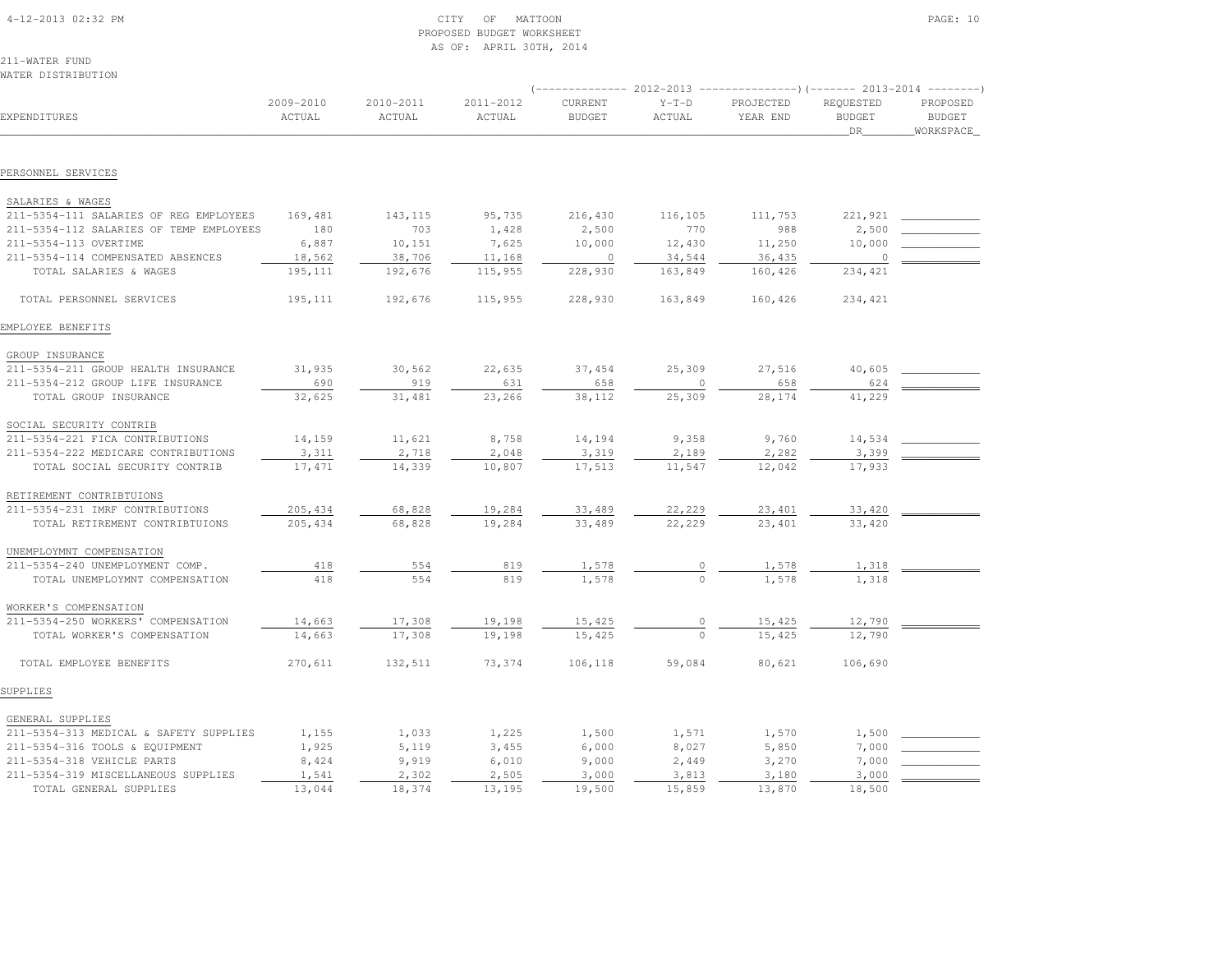#### 4-12-2013 02:32 PM CITY OF MATTOON PAGE: 11 PROPOSED BUDGET WORKSHEETAS OF: APRIL 30TH, 2014

211-WATER FUND

| WATER DISTRIBUTION                      |                     |                     |                     |                          |                   |                       | ---------                        |                                        |
|-----------------------------------------|---------------------|---------------------|---------------------|--------------------------|-------------------|-----------------------|----------------------------------|----------------------------------------|
| EXPENDITURES                            | 2009-2010<br>ACTUAL | 2010-2011<br>ACTUAL | 2011-2012<br>ACTUAL | CURRENT<br><b>BUDGET</b> | $Y-T-D$<br>ACTUAL | PROJECTED<br>YEAR END | REQUESTED<br><b>BUDGET</b><br>DR | PROPOSED<br><b>BUDGET</b><br>WORKSPACE |
| ENERGY                                  |                     |                     |                     |                          |                   |                       |                                  |                                        |
| 211-5354-321 NATURAL GAS & ELECTRIC     | 16,024              | 16,107              | 12,191              | 12,000                   | 7,150             | 11,660                | 13,000                           |                                        |
| 211-5354-322 ELECTRICITY                | 2,018               | 2,617               | 2,865               | 3,000                    | 2,571             | 2,790                 | 3,000                            |                                        |
| 211-5354-323 BOTTLED GAS                | 2,432               | 1,605               | 300                 | 2,500                    | $\circ$           | $\circ$               | $\circ$                          |                                        |
| 211-5354-326 FUEL                       | $\circ$             | $\circ$             | $\circ$             | $\circ$                  | $\circ$           | $\circ$               | $\Omega$                         |                                        |
| TOTAL ENERGY                            | 20,475              | 20,329              | 15,356              | 17,500                   | 9,720             | 14,450                | 16,000                           |                                        |
| SWR SYSTM MAINT SUPPLIES                |                     |                     |                     |                          |                   |                       |                                  |                                        |
| 211-5354-363 BACKFILL & SURFACE MATERIA | 16,394              | 13,348              | $\circ$             | $\mathbf 0$              | 480               | $\circ$               | $\circ$                          |                                        |
| TOTAL SWR SYSTM MAINT SUPPLIES          | 16,394              | 13,348              | $\Omega$            | $\Omega$                 | 480               |                       |                                  |                                        |
| WTR SYSTM MAINT SUPPLIES                |                     |                     |                     |                          |                   |                       |                                  |                                        |
| 211-5354-371 WATER PIPE                 | 8,376               | 4,426               | 555                 | 2,000                    | 2,407             | 1,956                 | 3,000                            |                                        |
| 211-5354-374 SERVICE LINE MATERIALS     | 7,131               | 13,080              | 10,662              | 10,000                   | 7,610             | 10,750                | 12,000                           |                                        |
| 211-5354-375 LEAK REPAIR MATERIALS      | 1,397               | 7,715               | 4,193               | 4,000                    | 19,333            | 25,699                | 12,000                           |                                        |
| 211-5354-376 BACKFILL & SURFACE MATERIA | $\Omega$            | $\circ$             | 8,213               | 10,000                   | 9,931             | 10,752                | 10,000                           |                                        |
| 211-5354-379 OTHER WATER MAINT, MATERIA | 29,827              | 21,672              | 3,058               | 4,000                    | 3,965             | 2,314                 | 4,000                            |                                        |
| TOTAL WTR SYSTM MAINT SUPPLIES          | 46,730              | 46,893              | 26,681              | 30,000                   | 43,245            | 51,470                | 41,000                           |                                        |
| TOTAL SUPPLIES                          | 96,643              | 98,943              | 55,233              | 67,000                   | 69,304            | 79,790                | 75,500                           |                                        |
| PURCHASED PROP MAINT SRV                |                     |                     |                     |                          |                   |                       |                                  |                                        |
| REPAIR & MAINT SERVICES                 |                     |                     |                     |                          |                   |                       |                                  |                                        |
| 211-5354-432 REPAIR OF STRUCTURES       | 1,383               | 1,902               | 140                 | 1,500                    | 28                | $\circ$               | 1,000                            |                                        |
| 211-5354-433 REPAIR OF MACHINERY        | 5,630               | 5,526               | 7,036               | 10,000                   | 5,815             | 7,640                 | 8,000                            |                                        |
| 211-5354-434 REPAIR OF VEHICLES         | 1,557               | 5,302               | 7,962               | 10,000                   | 9,475             | 12,220                | 10,000                           |                                        |
| 211-5354-439 OTHER REPAIR & MAINT. SERV | 15,743              | 2,335               | 4,653               | 5,000                    | 6,789             | 6,790                 | 6,000                            |                                        |
| TOTAL REPAIR & MAINT SERVICES           | 24,312              | 15,065              | 19,791              | 26,500                   | 22,108            | 26,650                | 25,000                           |                                        |
| RENTALS                                 |                     |                     |                     |                          |                   |                       |                                  |                                        |
| 211-5354-440 RENTALS                    | 2,060               | 1,081               | 1,085               | 2,000                    | 1,021             | 2,050                 | 2,000                            |                                        |
| TOTAL RENTALS                           | 2,060               | 1,081               | 1,085               | 2,000                    | 1,021             | 2,050                 | 2,000                            |                                        |
| OTHER PROP MAINT SERVICE                |                     |                     |                     |                          |                   |                       |                                  |                                        |
| 211-5354-460 OTHER PROPERTY MAINT. SERV | 5,649               | 1,461               | 7,943               | 20,000                   | 10,038            | 12,012                | 15,000                           |                                        |
| TOTAL OTHER PROP MAINT SERVICE          | 5,649               | 1,461               | 7,943               | 20,000                   | 10,038            | 12,012                | 15,000                           |                                        |
| TOTAL PURCHASED PROP MAINT SRV          | 32,021              | 17,607              | 28,819              | 48,500                   | 33,166            | 40,712                | 42,000                           |                                        |
| OTHER PURCHASED SERVICES                |                     |                     |                     |                          |                   |                       |                                  |                                        |
| COMMUNICATION                           |                     |                     |                     |                          |                   |                       |                                  |                                        |
| 211-5354-533 CELL PHONES                | $\circ$             | $\circ$             | $\circ$             | $\circ$                  | 67                | $\circ$               | 500                              |                                        |
| 211-5354-535 RADIOS                     | 0                   | $\mathbb O$         | $\mathbb O$         | $\mathbb O$              | $\circ$           | $\circ$               | 1,000                            |                                        |
| TOTAL COMMUNICATION                     | $\overline{0}$      | $\mathbf 0$         | $\Omega$            | $\circ$                  | 67                | $\mathbf 0$           | 1,500                            |                                        |
| TOTAL OTHER PURCHASED SERVICES          | $\circ$             | $\circ$             | $\circ$             | $\circ$                  | 67                | 0                     | 1,500                            |                                        |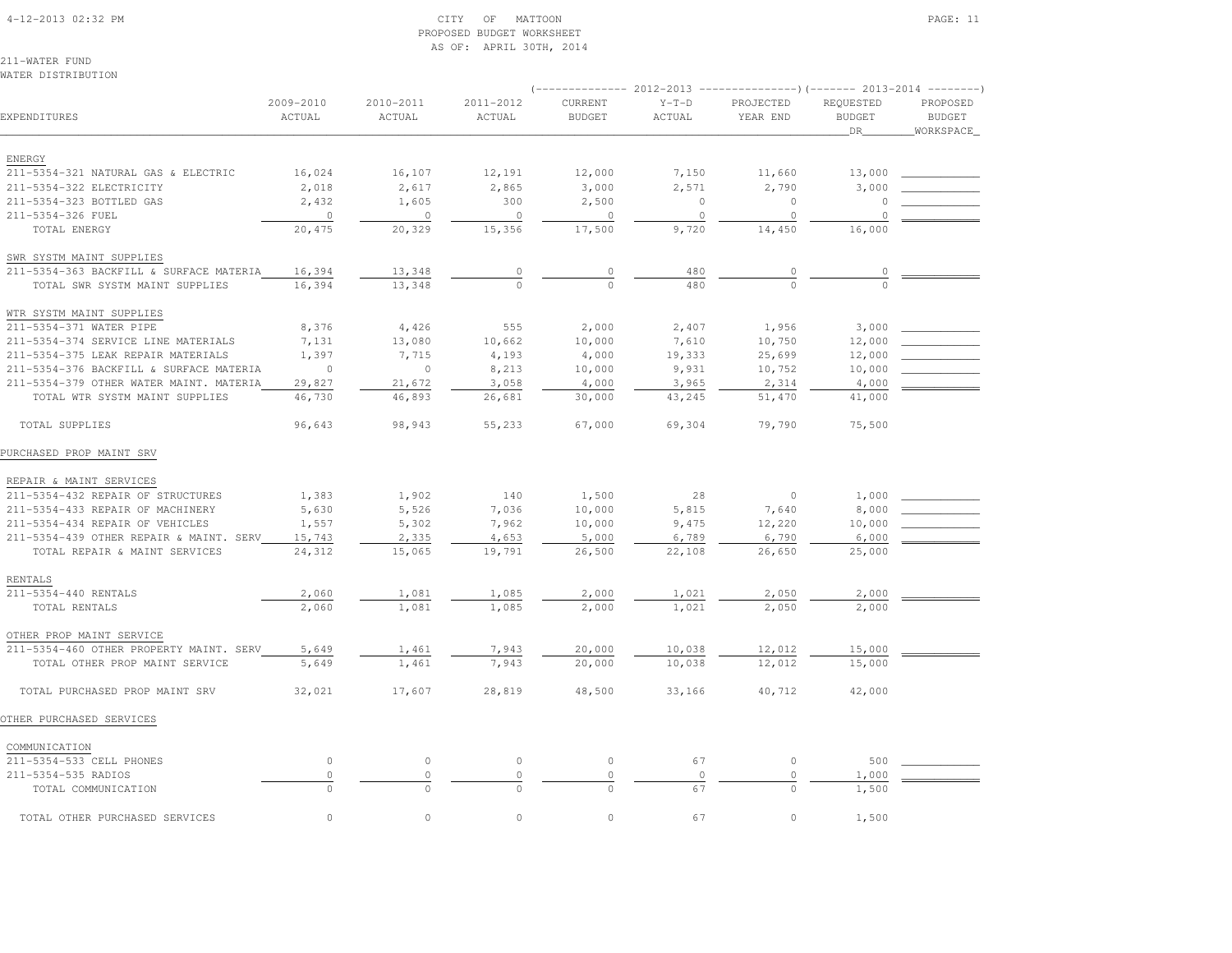| 4-12-2013 02:32 PM                      |                     |                     | MATTOON<br>CITY<br>OF<br>PROPOSED BUDGET WORKSHEET<br>AS OF: APRIL 30TH, 2014 |                          |                   |                       | PAGE: 12                         |                                        |  |  |
|-----------------------------------------|---------------------|---------------------|-------------------------------------------------------------------------------|--------------------------|-------------------|-----------------------|----------------------------------|----------------------------------------|--|--|
| 211-WATER FUND                          |                     |                     |                                                                               |                          |                   |                       |                                  |                                        |  |  |
| WATER DISTRIBUTION                      |                     |                     |                                                                               |                          |                   |                       |                                  |                                        |  |  |
|                                         |                     |                     |                                                                               |                          |                   |                       |                                  |                                        |  |  |
| EXPENDITURES                            | 2009-2010<br>ACTUAL | 2010-2011<br>ACTUAL | 2011-2012<br>ACTUAL                                                           | CURRENT<br><b>BUDGET</b> | $Y-T-D$<br>ACTUAL | PROJECTED<br>YEAR END | REQUESTED<br><b>BUDGET</b><br>DR | PROPOSED<br><b>BUDGET</b><br>WORKSPACE |  |  |
| PROPERTY                                |                     |                     |                                                                               |                          |                   |                       |                                  |                                        |  |  |
| IMPROVEMENTS-NOT BLDNGS                 |                     |                     |                                                                               |                          |                   |                       |                                  |                                        |  |  |
| 211-5354-730 IMPROVEMENTS OTHER THAN BL | $\circ$             | 24,332              | 51,268                                                                        | 110,000                  | 108,037           | 146,746               | 140,000                          |                                        |  |  |
| TOTAL IMPROVEMENTS-NOT BLDNGS           | $\Omega$            | 24,332              | 51,268                                                                        | 110,000                  | 108,037           | 146,746               | 140,000                          |                                        |  |  |
| MACHINERY & EQUIPMENT                   |                     |                     |                                                                               |                          |                   |                       |                                  |                                        |  |  |
| 211-5354-740 MACHINERY & EQUIPMENT      | $\circ$             | 3                   | 82,574                                                                        | 20,500                   | $\circ$           | 29,835                | $\circ$                          |                                        |  |  |
| 211-5354-742 VEHICLES                   | $\circ$             | 9,255               | 36,701                                                                        | 33, 479                  | $\mathbf{0}$      | $\circ$               | $\Omega$                         |                                        |  |  |
| 211-5354-743 MEF CONTRIBUTION           | $\circ$             | $\circ$             | $\circ$                                                                       | $\circ$                  | 53,979            | $\circ$               | 91,000                           |                                        |  |  |
| TOTAL MACHINERY & EQUIPMENT             | $\circ$             | 9,258               | 119,275                                                                       | 53,979                   | 53,979            | 29,835                | 91,000                           |                                        |  |  |
| TOTAL PROPERTY                          | $\circ$             | 33,590              | 170,543                                                                       | 163,979                  | 162,016           | 176,581               | 231,000                          |                                        |  |  |
| OTHER OBJECTS                           |                     |                     |                                                                               |                          |                   |                       |                                  |                                        |  |  |
| FINANCIAL TRANS OBJECTS                 |                     |                     |                                                                               |                          |                   |                       |                                  |                                        |  |  |
| 211-5354-828 REAL ESTATE TAXES          | 17                  | 17                  | 17                                                                            | 18                       | 17                | 17                    | 20                               |                                        |  |  |
| TOTAL FINANCIAL TRANS OBJECTS           | 17                  | 17                  | 17                                                                            | 18                       | 17                | 17                    | 20                               |                                        |  |  |
| COMPUTER INFO SYS OBJECT                |                     |                     |                                                                               |                          |                   |                       |                                  |                                        |  |  |
| 211-5354-863 COMPUTERS                  | $\circ$             | $\circ$             | 0                                                                             | 1,000                    | 872               | 0                     | 0                                |                                        |  |  |
| TOTAL COMPUTER INFO SYS OBJECT          | $\circ$             | $\Omega$            | $\Omega$                                                                      | 1,000                    | 872               | $\cap$                | $\Omega$                         |                                        |  |  |
| TOTAL OTHER OBJECTS                     | 17                  | 17                  | 17                                                                            | 1,018                    | 889               | 17                    | 20                               |                                        |  |  |
| TOTAL WATER DISTRIBUTION                | 594,402             | 475,342             | 443,941                                                                       | 615,545                  | 488,376           | 538,146               | 691,131                          |                                        |  |  |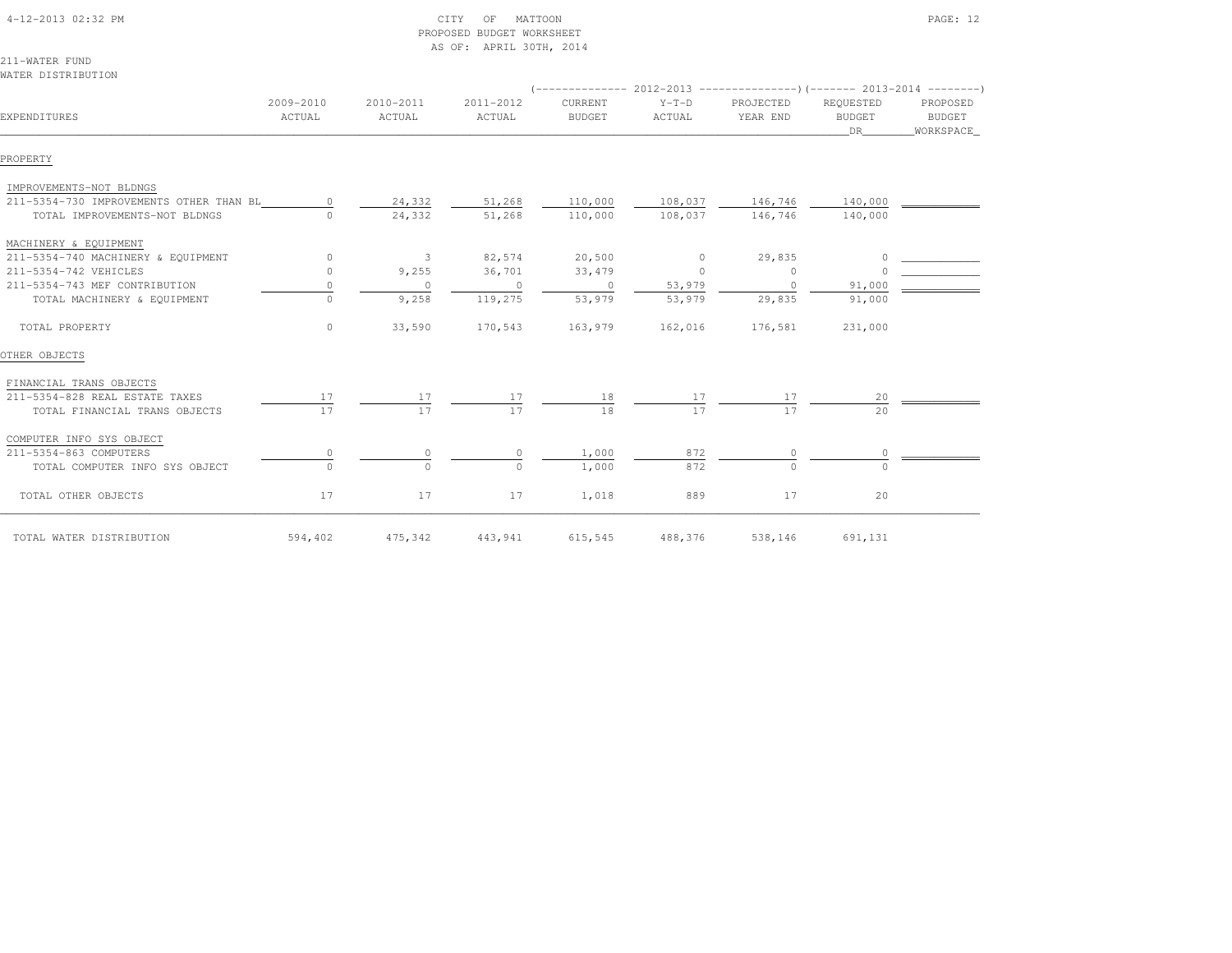| 4-12-2013 02:32 PM |  |
|--------------------|--|

#### $\begin{array}{ccc} \text{CITY} & \text{OF} & \text{MATION} \end{array}$  PROPOSED BUDGET WORKSHEETAS OF: APRIL 30TH, 2014

211-WATER FUNDACCOUNTING & COLLECTION

| EXPENDITURES                            | 2009-2010<br>ACTUAL | 2010-2011<br>ACTUAL | 2011-2012<br>ACTUAL | CURRENT<br><b>BUDGET</b> | $Y-T-D$<br>ACTUAL | PROJECTED<br>YEAR END | REQUESTED<br><b>BUDGET</b><br>DR | PROPOSED<br><b>BUDGET</b><br>WORKSPACE |
|-----------------------------------------|---------------------|---------------------|---------------------|--------------------------|-------------------|-----------------------|----------------------------------|----------------------------------------|
|                                         |                     |                     |                     |                          |                   |                       |                                  |                                        |
| PERSONNEL SERVICES                      |                     |                     |                     |                          |                   |                       |                                  |                                        |
| SALARIES & WAGES                        |                     |                     |                     |                          |                   |                       |                                  |                                        |
| 211-5355-111 SALARIES OF REG EMPLOYEES  | 109,775             | 113,487             | 122,287             | 142,072                  | 121,466           | 122,363               | 148,639                          |                                        |
| 211-5355-112 SALARIES OF TEMP EMPLOYEES | $\overline{0}$      | 1,634               | 2,354               | 4,000                    | 5,498             | 8,246                 | 4,000                            |                                        |
| 211-5355-113 OVERTIME                   | 370                 | 67                  | 148                 | 119                      | 236               | 305                   | 4,291                            |                                        |
| 211-5355-114 COMPENSATED ABSENCES       | 10,186              | 12,908              | 4,275               | $\overline{0}$           | 12,989            | 13,582                | $\circ$                          |                                        |
| TOTAL SALARIES & WAGES                  | 120,331             | 128,096             | 129,063             | 146,191                  | 140,189           | 144,496               | 156,930                          |                                        |
| TOTAL PERSONNEL SERVICES                | 120,331             | 128,096             | 129,063             | 146,191                  | 140,189           | 144,496               | 156,930                          |                                        |
| EMPLOYEE BENEFITS                       |                     |                     |                     |                          |                   |                       |                                  |                                        |
| GROUP INSURANCE                         |                     |                     |                     |                          |                   |                       |                                  |                                        |
| 211-5355-211 GROUP HEALTH INSURANCE     | 19,100              | 21,168              | 21,452              | 23,559                   | 20,891            | 22,651                | 27,997                           |                                        |
| 211-5355-212 GROUP LIFE INSURANCE       | 348                 | 383                 | 455                 | 455                      | $\circ$           | 455                   | 475                              |                                        |
| TOTAL GROUP INSURANCE                   | 19,448              | 21,551              | 21,907              | 24,014                   | 20,891            | 23,106                | 28,472                           |                                        |
| SOCIAL SECURITY CONTRIB                 |                     |                     |                     |                          |                   |                       |                                  |                                        |
| 211-5355-221 FICA CONTRIBUTIONS         | 7,452               | 7,450               | 8,342               | 9,064                    | 8,116             | 8,699                 | 9,730                            |                                        |
| 211-5355-222 MEDICARE CONTRIBUTIONS     | 1,743               | 1,742               | 1,951               | 2,120                    | 1,898             | 2,035                 | 2,275                            |                                        |
| TOTAL SOCIAL SECURITY CONTRIB           | 9,195               | 9,192               | 10,293              | 11,184                   | 10,014            | 10,733                | 12,005                           |                                        |
| RETIREMENT CONTRIBTUIONS                |                     |                     |                     |                          |                   |                       |                                  |                                        |
| 211-5355-231 IMRF CONTRIBUTIONS         | 12,537              | 15,590              | 18,354              | 21,030                   | 18,572            | 19,781                | 22,037                           |                                        |
| TOTAL RETIREMENT CONTRIBTUIONS          | 12,537              | 15,590              | 18,354              | 21,030                   | 18,572            | 19,781                | 22,037                           |                                        |
| UNEMPLOYMNT COMPENSATION                |                     |                     |                     |                          |                   |                       |                                  |                                        |
| 211-5355-240 UNEMPLOYMENT COMP.         | 210                 | 306                 | 523                 | 1,150                    |                   | 1,150                 | 1,052                            |                                        |
| TOTAL UNEMPLOYMNT COMPENSATION          | 210                 | 306                 | 523                 | 1,150                    |                   | 1,150                 | 1,052                            |                                        |
| WORKER'S COMPENSATION                   |                     |                     |                     |                          |                   |                       |                                  |                                        |
| 211-5355-250 WORKERS' COMPENSATION      | 1,174               | 2,099               | 4,221               | 3,813                    |                   | 3,813                 | 3,563                            |                                        |
| TOTAL WORKER'S COMPENSATION             | 1,174               | 2,099               | 4,221               | 3,813                    |                   | 3,813                 | 3,563                            |                                        |
| TOTAL EMPLOYEE BENEFITS                 | 42,564              | 48,738              | 55,297              | 61,191                   | 49,477            | 58,583                | 67,129                           |                                        |
| SUPPLIES                                |                     |                     |                     |                          |                   |                       |                                  |                                        |
| GENERAL SUPPLIES                        |                     |                     |                     |                          |                   |                       |                                  |                                        |
| 211-5355-311 OFFICE SUPPLIES            | 3,065               | 3,691               | 3,491               | 4,500                    | 4,255             | 4,136                 | 4,500                            |                                        |
| 211-5355-318 VEHICLE PARTS              | 122                 | 133                 | 322                 | 500                      | $\circ$           | $\circ$               | 500                              |                                        |
| 211-5355-319 MISCELLANEOUS SUPPLIES     | 299                 | 259                 | 1,456               | 1,000                    | 448               | 673                   | 1,000                            |                                        |
| TOTAL GENERAL SUPPLIES                  | 3,486               | 4,084               | 5,269               | 6,000                    | 4,704             | 4,809                 | 6,000                            |                                        |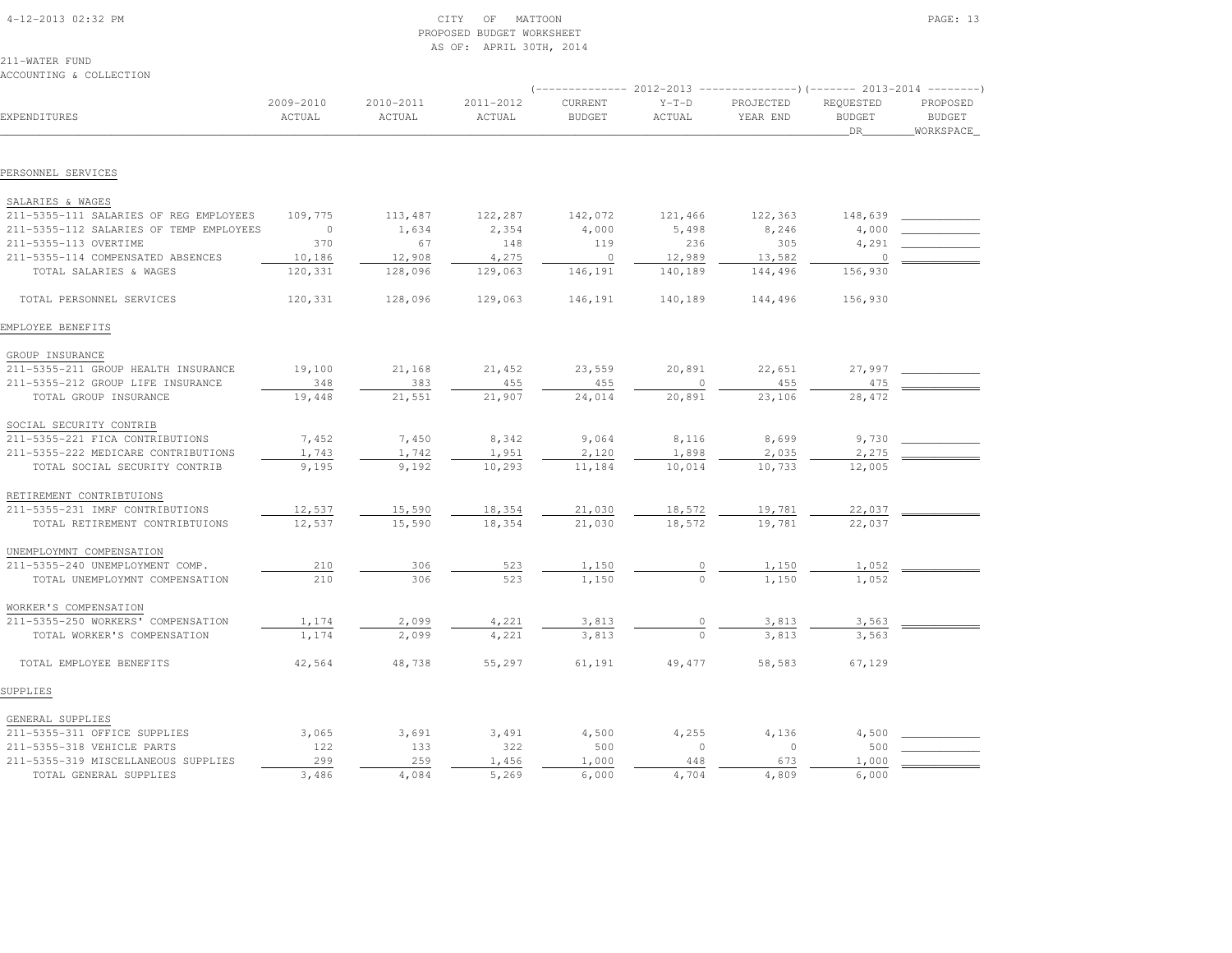#### 4-12-2013 02:32 PM CITY OF MATTOON PAGE: 14 PROPOSED BUDGET WORKSHEETAS OF: APRIL 30TH, 2014

211-WATER FUNDACCOUNTING & COLLECTION

|                                         |                     |                     |                     |                          |                   | ----------- 2012-2013 ----------------)(------- 2013-2014 --------) |                                  |                                        |  |
|-----------------------------------------|---------------------|---------------------|---------------------|--------------------------|-------------------|---------------------------------------------------------------------|----------------------------------|----------------------------------------|--|
| EXPENDITURES                            | 2009-2010<br>ACTUAL | 2010-2011<br>ACTUAL | 2011-2012<br>ACTUAL | CURRENT<br><b>BUDGET</b> | $Y-T-D$<br>ACTUAL | PROJECTED<br>YEAR END                                               | REQUESTED<br><b>BUDGET</b><br>DR | PROPOSED<br><b>BUDGET</b><br>WORKSPACE |  |
|                                         |                     |                     |                     |                          |                   |                                                                     |                                  |                                        |  |
| ENERGY                                  |                     |                     |                     |                          |                   |                                                                     |                                  |                                        |  |
| 211-5355-326 FUEL                       | 30,774              | 32,008              | 40,688              | 45,000                   | 48,576            | 52,324                                                              | 55,000                           |                                        |  |
| TOTAL ENERGY                            | 30,774              | 32,008              | 40,688              | 45,000                   | 48,576            | 52,324                                                              | 55,000                           |                                        |  |
| WTR SYSTM MAINT SUPPLIES                |                     |                     |                     |                          |                   |                                                                     |                                  |                                        |  |
| 211-5355-372 METER TILES, RIMS & LIDS   | 2,721               | 5,836               | 10,276              | 3,000                    | 4,409             | 8,495                                                               | 8,500                            |                                        |  |
| 211-5355-373 WATER METERS               | $\circ$             | 495                 | 2,655               | 4,000                    | $\mathbf{0}$      | $\overline{0}$                                                      | 4,000                            |                                        |  |
| TOTAL WTR SYSTM MAINT SUPPLIES          | 2,721               | 6,331               | 12,931              | 7,000                    | 4,409             | 8,495                                                               | 12,500                           |                                        |  |
| TOTAL SUPPLIES                          | 36,982              | 42,422              | 58,887              | 58,000                   | 57,689            | 65,628                                                              | 73,500                           |                                        |  |
| PURCHASED PROP MAINT SRV                |                     |                     |                     |                          |                   |                                                                     |                                  |                                        |  |
| REPAIR & MAINT SERVICES                 |                     |                     |                     |                          |                   |                                                                     |                                  |                                        |  |
| 211-5355-431 REPAIR OF OFFICE EQUIPMENT | $\circ$             | 105                 | $\circ$             | $\circ$                  | $\circ$           | $\circ$                                                             | $\circ$                          |                                        |  |
| 211-5355-434 REPAIR OF VEHICLES         | $\Omega$            | 463                 | 2,019               | 2,000                    | 1,210             | 3,050                                                               | 2,000                            |                                        |  |
| 211-5355-439 OTHER REPAIR & MAINT. SERV | $\circ$             | 305                 | $\circ$             | $\circ$                  | 355               | 532                                                                 | 500                              |                                        |  |
| TOTAL REPAIR & MAINT SERVICES           |                     | 872                 | 2,019               | 2,000                    | 1,565             | 3,582                                                               | 2,500                            |                                        |  |
| TOTAL PURCHASED PROP MAINT SRV          | $\circ$             | 872                 | 2,019               | 2,000                    | 1,565             | 3,582                                                               | 2,500                            |                                        |  |
| OTHER PURCHASED SERVICES                |                     |                     |                     |                          |                   |                                                                     |                                  |                                        |  |
| PROFESSIONAL SERVICES                   |                     |                     |                     |                          |                   |                                                                     |                                  |                                        |  |
| 211-5355-513 AUDITING SERVICES          | 14,500              | 14,500              | 14,500              | 14,500                   | 7,590             | 15,180                                                              | 14,500                           |                                        |  |
| 211-5355-516 TECHNOLOGY SUPPORT SERVICE | 13,531              | 17,874              | 17,636              | 18,350                   | 5,035             | 2,057                                                               | 20,516                           |                                        |  |
| 211-5355-518 ACCOUNTING SERVICES        | $\Omega$            | $\overline{0}$      | $\circ$             | $\circ$                  | $\circ$           | $\overline{0}$                                                      | 0                                |                                        |  |
| 211-5355-519 OTHER PROFESSIONAL SERVICE | $\overline{0}$      | 5,430               | 379                 | 500                      | 899               | 1,034                                                               | $\Omega$                         |                                        |  |
| TOTAL PROFESSIONAL SERVICES             | 28,031              | 37,804              | 32,515              | 33,350                   | 13,525            | 18,271                                                              | 35,016                           |                                        |  |
| COMMUNICATION                           |                     |                     |                     |                          |                   |                                                                     |                                  |                                        |  |
| 211-5355-531 POSTAGE                    | 13,579              | 12,249              | 14,510              | 15,000                   | 17,172            | 17,215                                                              | 21,000                           |                                        |  |
| 211-5355-532 TELEPHONE                  | 1,431               | 1,179               | 1,416               | 1,500                    | 1,456             | 1,451                                                               | 1,500                            |                                        |  |
| TOTAL COMMUNICATION                     | 15,010              | 13,428              | 15,927              | 16,500                   | 18,628            | 18,666                                                              | 22,500                           |                                        |  |
| EMPLOYEE BUSINESS EXP                   |                     |                     |                     |                          |                   |                                                                     |                                  |                                        |  |
| 211-5355-562 TRAVEL & TRAINING          | 38                  | 50                  | 0                   | 1,000                    |                   |                                                                     |                                  |                                        |  |
| TOTAL EMPLOYEE BUSINESS EXP             | 38                  | 50                  | $\Omega$            | 1,000                    |                   |                                                                     |                                  |                                        |  |
| OTHER PURCHASED SERVICES                |                     |                     |                     |                          |                   |                                                                     |                                  |                                        |  |
| 211-5355-579 COLLECTION FEES            | $\circ$             | $\circ$             | 3,043               | 2,000                    | 2,699             | 3,366                                                               | 2,000                            |                                        |  |
| TOTAL OTHER PURCHASED SERVICES          |                     | $\Omega$            | 3,043               | 2,000                    | 2,699             | 3,366                                                               | 2,000                            |                                        |  |
| TOTAL OTHER PURCHASED SERVICES          | 43,079              | 51,283              | 51,485              | 52,850                   | 34,852            | 40,303                                                              | 59,516                           |                                        |  |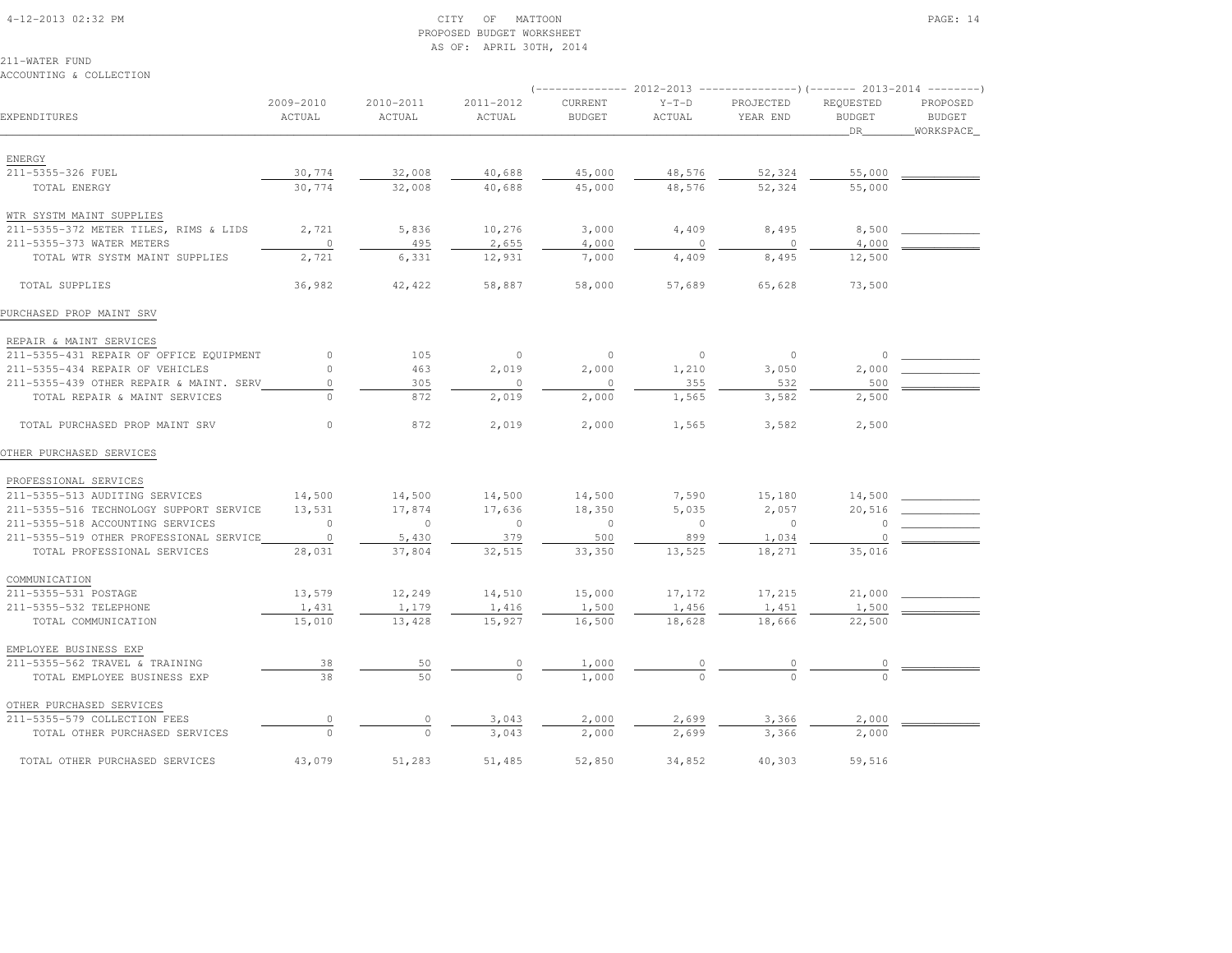| 4-12-2013 02:32 PM |  |
|--------------------|--|

#### $\begin{array}{ccc} \text{CITY} & \text{OF} & \text{MATTON} \end{array}$  PROPOSED BUDGET WORKSHEETAS OF: APRIL 30TH, 2014

211-WATER FUNDACCOUNTING & COLLECTION

|                                         |                     |                     |                     |                          |                   | $(-$ ------------- 2012-2013 -----------------) (------- 2013-2014 --------) |                                    |                                        |
|-----------------------------------------|---------------------|---------------------|---------------------|--------------------------|-------------------|------------------------------------------------------------------------------|------------------------------------|----------------------------------------|
| EXPENDITURES                            | 2009-2010<br>ACTUAL | 2010-2011<br>ACTUAL | 2011-2012<br>ACTUAL | CURRENT<br><b>BUDGET</b> | $Y-T-D$<br>ACTUAL | PROJECTED<br>YEAR END                                                        | REQUESTED<br><b>BUDGET</b><br>DR . | PROPOSED<br><b>BUDGET</b><br>WORKSPACE |
|                                         |                     |                     |                     |                          |                   |                                                                              |                                    |                                        |
| PROPERTY                                |                     |                     |                     |                          |                   |                                                                              |                                    |                                        |
| IMPROVEMENTS-NOT BLDNGS                 |                     |                     |                     |                          |                   |                                                                              |                                    |                                        |
| 211-5355-730 IMPROVEMENTS OTHER THAN BL | 4,551               | 1,011               |                     | 75,000                   | 78,146            | 78,099                                                                       | 75,000                             |                                        |
| TOTAL IMPROVEMENTS-NOT BLDNGS           | 4,551               | 1,011               |                     | 75,000                   | 78,146            | 78,099                                                                       | 75,000                             |                                        |
| MACHINERY & EQUIPMENT                   |                     |                     |                     |                          |                   |                                                                              |                                    |                                        |
| 211-5355-740 MACHINERY & EQUIPMENT      | $\circ$             | 1,998               | $\circ$             | $\circ$                  | $\circ$           | $\circ$                                                                      |                                    |                                        |
| 211-5355-742 VEHICLES                   | $\Omega$            | $\circ$             | $\circ$             | 11,000                   | $\circ$           | 14,409                                                                       |                                    |                                        |
| 211-5355-743 MEF CONTRIBUTION           | $\circ$             | $\circ$             | $\circ$             | $\circ$                  | 11,000            | 0                                                                            | 11,000                             |                                        |
| TOTAL MACHINERY & EQUIPMENT             | $\Omega$            | 1,998               | $\Omega$            | 11,000                   | 11,000            | 14,409                                                                       | 11,000                             |                                        |
| TOTAL PROPERTY                          | 4,551               | 3,009               | $\circ$             | 86,000                   | 89,146            | 92,508                                                                       | 86,000                             |                                        |
| OTHER OBJECTS                           |                     |                     |                     |                          |                   |                                                                              |                                    |                                        |
| CITY CLERK DEPT OBJECTS                 |                     |                     |                     |                          |                   |                                                                              |                                    |                                        |
| 211-5355-804 UTILITY TAX REMITTANCE     | 97,835              | $\circ$             | 106,665             | 110,000                  | $\circ$           | 116,896                                                                      | 110,000                            |                                        |
| TOTAL CITY CLERK DEPT OBJECTS           | 97,835              | $\circ$             | 106,665             | 110,000                  | $\Omega$          | 116,896                                                                      | 110,000                            |                                        |
| FINANCIAL TRANS OBJECTS                 |                     |                     |                     |                          |                   |                                                                              |                                    |                                        |
| 211-5355-811 BANK SERVICE CHARGES       | $\circ$             | 326                 | 6,585               | 6,000                    | 7,244             | 7,955                                                                        | 8,000                              |                                        |
| 211-5355-812 METER DEPOSIT REFUNDS      | $\circ$             | $\circ$             | $\overline{0}$      | $\Omega$                 | $\circ$           | $\circ$                                                                      |                                    |                                        |
| 211-5355-813 OTHER REFUNDS              | $\Omega$            | $\circ$             | $\circ$             | $\overline{0}$           | $\circ$           | $\circ$                                                                      |                                    |                                        |
| 211-5355-814 PRINTING/COPY MACH LEASE/M | 313                 | 2,048               | 1,412               | 2,000                    | 1,515             | 1,528                                                                        | 2,000                              |                                        |
| 211-5355-815 POSTAGE METER LEASE & MAIN | 1,118               | 1,090               | 1,062               | 2,000                    | 1,077             | 1,103                                                                        | 2,000                              |                                        |
| TOTAL FINANCIAL TRANS OBJECTS           | 1,431               | 3,463               | 9,059               | 10,000                   | 9,836             | 10,586                                                                       | 12,000                             |                                        |
| SPECIAL EVENT OBJECTS                   |                     |                     |                     |                          |                   |                                                                              |                                    |                                        |
| 211-5355-830 BAD DEBT EXPENSE           | 288                 | 0                   | 25,335              | $\mathbf{0}$             | 6,663             | 8,265                                                                        | 10,000                             |                                        |
| TOTAL SPECIAL EVENT OBJECTS             | 288                 | $\Omega$            | 25,335              | $\Omega$                 | 6,663             | 8,265                                                                        | 10,000                             |                                        |
| COMPUTER INFO SYS OBJECT                |                     |                     |                     |                          |                   |                                                                              |                                    |                                        |
| 211-5355-863 COMPUTERS                  | 0                   |                     |                     | 2,400                    | 2,543             | 2,543                                                                        |                                    |                                        |
| TOTAL COMPUTER INFO SYS OBJECT          | $\Omega$            |                     |                     | 2,400                    | 2,543             | 2,543                                                                        |                                    |                                        |
| TOTAL OTHER OBJECTS                     | 99,555              | 3,463               | 141,059             | 122,400                  | 19,042            | 138,289                                                                      | 132,000                            |                                        |
| TOTAL ACCOUNTING & COLLECTION           | 347,061             | 277,884             | 437,811             | 528,631                  | 391,960           | 543,390                                                                      | 577,575                            |                                        |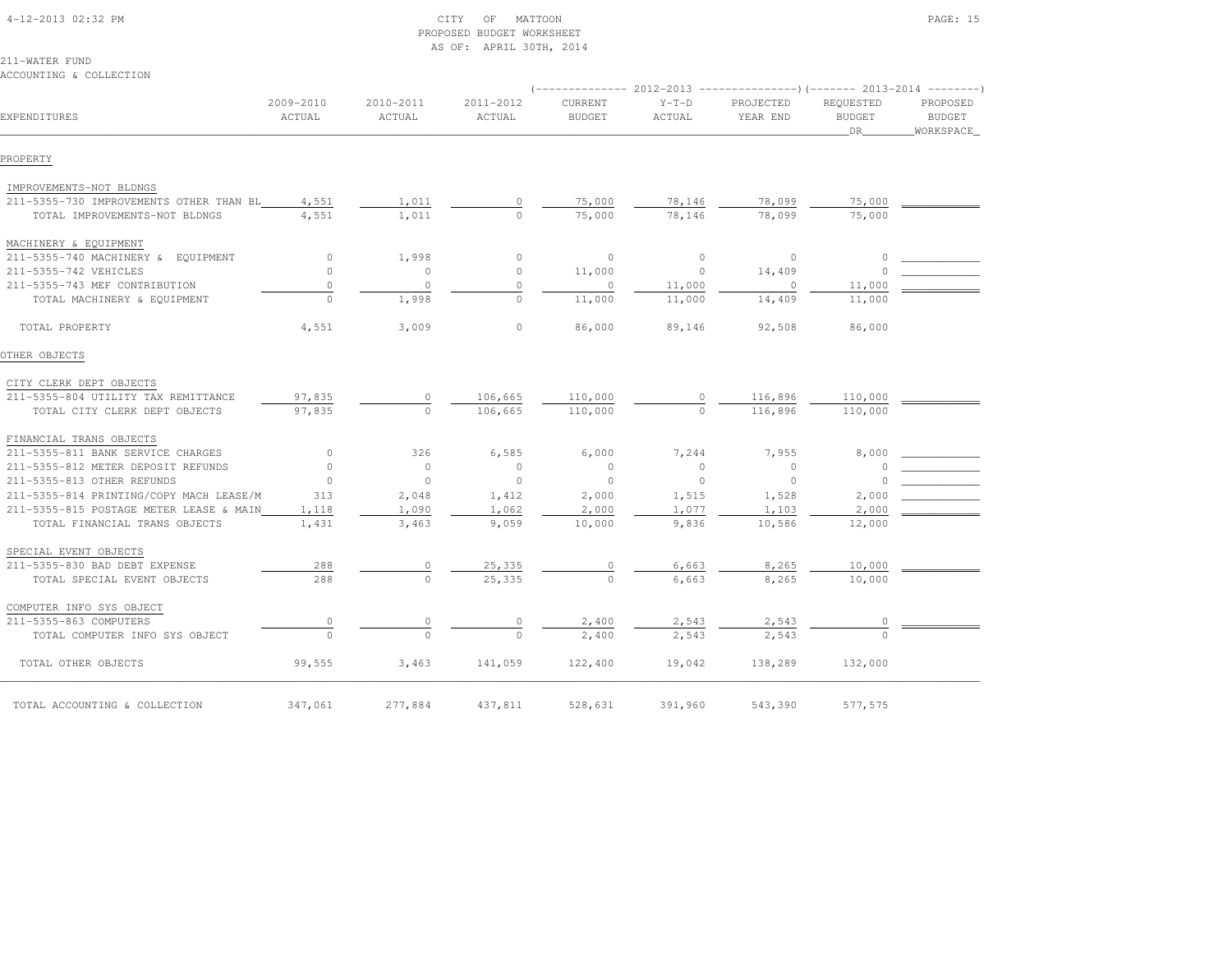| 4-12-2013 02:32 PM |  |
|--------------------|--|
|                    |  |

#### $\text{CITY}$  of MATTOON PAGE: 16 PROPOSED BUDGET WORKSHEETAS OF: APRIL 30TH, 2014

211-WATER FUND

#### ADMINISTRATIVE & GENERAL

| EXPENDITURES                            | 2009-2010<br>ACTUAL | 2010-2011<br>ACTUAL | 2011-2012<br>ACTUAL | CURRENT<br><b>BUDGET</b> | $Y-T-D$<br>ACTUAL | PROJECTED<br>YEAR END | REQUESTED<br><b>BUDGET</b><br><b>DR</b> | PROPOSED<br><b>BUDGET</b><br>WORKSPACE |
|-----------------------------------------|---------------------|---------------------|---------------------|--------------------------|-------------------|-----------------------|-----------------------------------------|----------------------------------------|
|                                         |                     |                     |                     |                          |                   |                       |                                         |                                        |
| PERSONNEL SERVICES                      |                     |                     |                     |                          |                   |                       |                                         |                                        |
| SALARIES & WAGES                        |                     |                     |                     |                          |                   |                       |                                         |                                        |
| 211-5356-111 SALARIES OF REG EMPLOYEES  | 74,284              | 83,687              | 130,485             | 150,233                  | 129,527           | 140,617               | 151,075                                 |                                        |
| 211-5356-112 SALARIES OF TEMP EMPLOYEES | $\Omega$            | $\Omega$            | $\circ$             | 6,000                    | $\circ$           | $\Omega$              | 0                                       |                                        |
| 211-5356-113 OVERTIME                   | 174                 | 322                 | 158                 | 500                      | $\circ$           | $\circ$               | 500                                     |                                        |
| 211-5356-114 COMPENSATED ABSENCES       | 7,803               | 14,798 (            | 7,047               | $\overline{0}$           | 8,728             | 9,484                 |                                         |                                        |
| 211-5356-115 ENGINEERING SALARIES ALLOC | $\overline{0}$      | 14,425              | 1,986               | 2,500                    | $\circ$           | 0                     | 0                                       |                                        |
| TOTAL SALARIES & WAGES                  | 82,261              | 113,232             | 125,582             | 159,233                  | 138,255           | 150,101               | 151,575                                 |                                        |
| TOTAL PERSONNEL SERVICES                | 82,261              | 113,232             | 125,582             | 159,233                  | 138,255           | 150,101               | 151,575                                 |                                        |
| EMPLOYEE BENEFITS                       |                     |                     |                     |                          |                   |                       |                                         |                                        |
| GROUP INSURANCE                         |                     |                     |                     |                          |                   |                       |                                         |                                        |
| 211-5356-211 GROUP HEALTH INSURANCE     | 7,257               | 8,030               | 15,316              | 18,655                   | 15,161            | 16,555                | 21,299                                  |                                        |
| 211-5356-212 GROUP LIFE INSURANCE       | 262                 | 297                 | 357                 | 357                      | $\cap$            | 357                   | 373                                     |                                        |
| TOTAL GROUP INSURANCE                   | 7,519               | 8,327               | 15,673              | 19,012                   | 15,161            | 16,912                | 21,672                                  |                                        |
| SOCIAL SECURITY CONTRIB                 |                     |                     |                     |                          |                   |                       |                                         |                                        |
| 211-5356-221 FICA CONTRIBUTIONS         | 5,607               | 5,747               | 8,693               | 9,717                    | 8,077             | 9,107                 | 9,398                                   |                                        |
| 211-5356-222 MEDICARE CONTRIBUTIONS     | 1,311               | 1,344               | 2,033               | 2,273                    | 1,889             | 2,130                 | 2,198                                   |                                        |
| TOTAL SOCIAL SECURITY CONTRIB           | 6,919               | 7,091               | 10,726              | 11,990                   | 9,966             | 11,237                | 11,596                                  |                                        |
| RETIREMENT CONTRIBTUIONS                |                     |                     |                     |                          |                   |                       |                                         |                                        |
| 211-5356-231 IMRF CONTRIBUTIONS         | 64,267              | 95,220              | 19,426              | 22,293                   | 19,331            | 22,004                | 21,842                                  |                                        |
| TOTAL RETIREMENT CONTRIBTUIONS          | 64,267              | 95,220              | 19,426              | 22,293                   | 19,331            | 22,004                | 21,842                                  |                                        |
| UNEMPLOYMNT COMPENSATION                |                     |                     |                     |                          |                   |                       |                                         |                                        |
| 211-5356-240 UNEMPLOYMENT COMP.         | 160                 | 285                 | 411                 | 1,011                    |                   | 1,011                 | 752                                     |                                        |
| TOTAL UNEMPLOYMNT COMPENSATION          | 160                 | 285                 | 411                 | 1,011                    |                   | 1,011                 | 752                                     |                                        |
| WORKER'S COMPENSATION                   |                     |                     |                     |                          |                   |                       |                                         |                                        |
| 211-5356-250 WORKERS' COMPENSATION      | 2,316               | 3,104               | 3,942               | 4,538                    | $\circ$           | 4,538                 | 6,277                                   |                                        |
| TOTAL WORKER'S COMPENSATION             | 2,316               | 3,104               | 3,942               | 4,538                    |                   | 4,538                 | 6,277                                   |                                        |
| TOTAL EMPLOYEE BENEFITS                 | 81,181              | 114,029             | 50,178              | 58,844                   | 44,459            | 55,702                | 62,139                                  |                                        |
| SUPPLIES                                |                     |                     |                     |                          |                   |                       |                                         |                                        |
| GENERAL SUPPLIES                        |                     |                     |                     |                          |                   |                       |                                         |                                        |
| 211-5356-311 OFFICE SUPPLIES            | 99                  | 248                 | 625                 | 800                      | 692               | 801                   | 1,200                                   |                                        |
| 211-5356-313 MEDICAL & SAFETY SUPPLEIES | $\circ$             | $\circ$             | $\circ$             | $\circ$                  | $\circ$           | $\circ$               |                                         |                                        |
| 211-5356-316 TOOLS & EQUIPMENT          | $\circ$             | $\circ$             | 128                 | 750                      | $\overline{4}$    | 37                    | 600                                     |                                        |
| 211-5356-318 VEHICLE PARTS              | $\Omega$            | $\Omega$            | $\circ$             | $\Omega$                 | $\Omega$          | $\Omega$              | $\cup$                                  |                                        |
| 211-5356-319 MISCELLANEOUS SUPPLIES     | $\circ$             | 32                  | 973                 | 1,500                    | 736               | 667                   | 900                                     |                                        |
| TOTAL GENERAL SUPPLIES                  | 99                  | 279                 | 1,726               | 3,050                    | 1,432             | 1,505                 | 2,700                                   |                                        |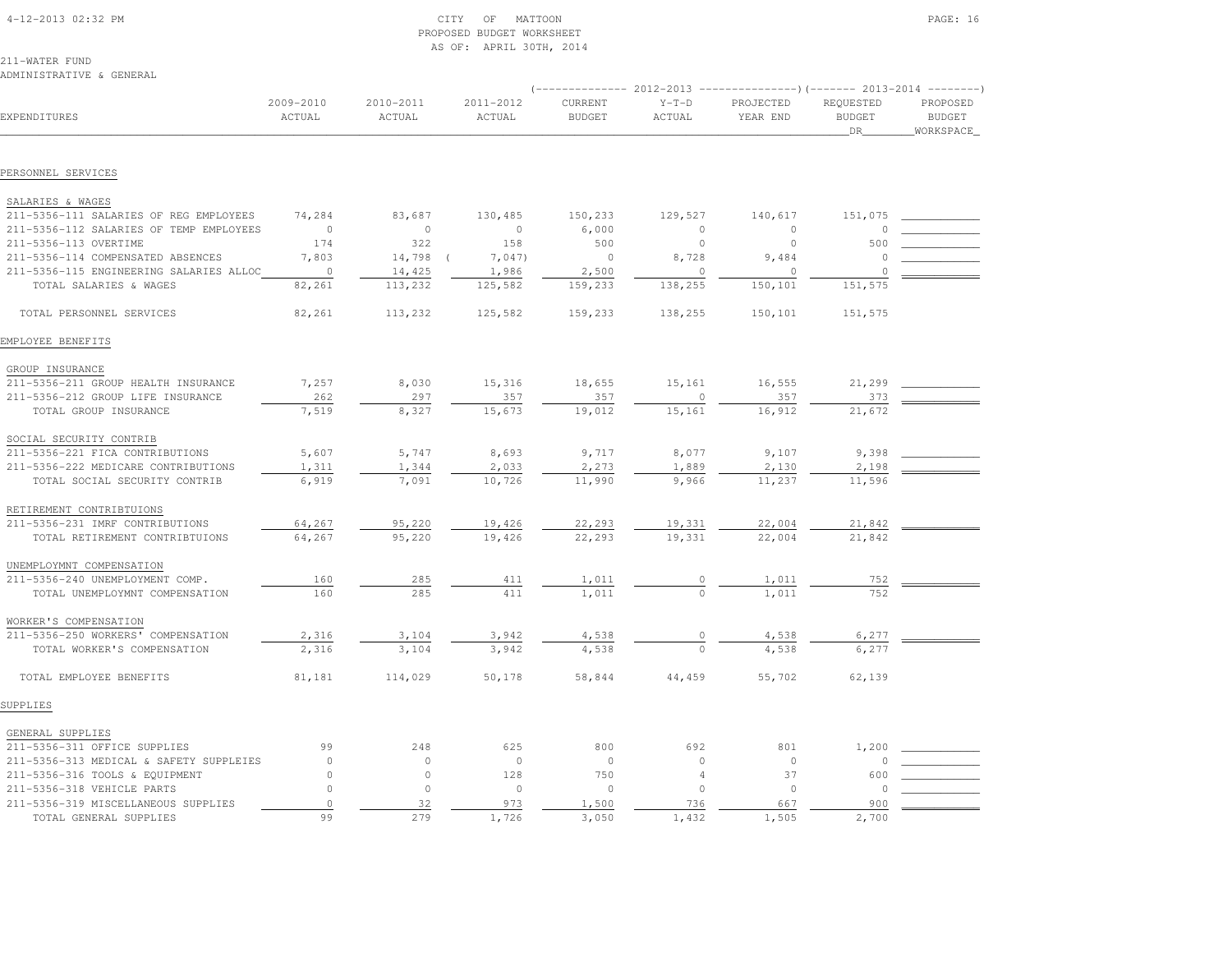#### 4-12-2013 02:32 PM CITY OF MATTOON PAGE: 17 PROPOSED BUDGET WORKSHEETAS OF: APRIL 30TH, 2014

211-WATER FUND

ADVERTISING

 $211 - 5356 - 540$  ADVERTISING

ADMINISTRATIVE & GENERAL

(-------------- 2012-2013 ---------------)(------- 2013-2014 --------)

| EXPENDITURES                            | 2009-2010<br>ACTUAL | 2010-2011<br><b>ACTUAL</b> | 2011-2012<br><b>ACTUAL</b> | CURRENT<br><b>BUDGET</b> | $Y-T-D$<br>ACTUAL | PROJECTED<br>YEAR END | REQUESTED<br><b>BUDGET</b><br>DR | PROPOSED<br><b>BUDGET</b><br>WORKSPACE |
|-----------------------------------------|---------------------|----------------------------|----------------------------|--------------------------|-------------------|-----------------------|----------------------------------|----------------------------------------|
| ENERGY                                  |                     |                            |                            |                          |                   |                       |                                  |                                        |
| 211-5356-321 NATURAL GAS & ELECTRIC     | 13,356              | 4,740                      | 1,077                      | 1,200                    | 1,192             | 1,250                 | 1,500                            |                                        |
| 211-5356-326 FUEL                       | $\circ$             | 83                         | $\circ$                    | $\circ$                  | $\circ$           | $\circ$               |                                  |                                        |
| TOTAL ENERGY                            | 13,356              | 4,823                      | 1,077                      | 1,200                    | 1,192             | 1,250                 | 1,500                            |                                        |
| BOOKS & PERIODICALS                     |                     |                            |                            |                          |                   |                       |                                  |                                        |
| 211-5356-340 BOOKS & PERIODICALS        | $\circ$             | 393                        | 0                          | 100                      | 0                 | $\circ$               | 100                              |                                        |
| TOTAL BOOKS & PERIODICALS               | $\Omega$            | 393                        | $\Omega$                   | 100                      | $\Omega$          | $\Omega$              | 100                              |                                        |
| TOTAL SUPPLIES                          | 13,455              | 5,495                      | 2,803                      | 4,350                    | 2,623             | 2,755                 | 4,300                            |                                        |
| PURCHASED PROP MAINT SRV                |                     |                            |                            |                          |                   |                       |                                  |                                        |
| REPAIR & MAINT SERVICES                 |                     |                            |                            |                          |                   |                       |                                  |                                        |
| 211-5356-431 REPAIR OF OFFICE EQUIPMENT | $\circ$             | $\circ$                    | $\circ$                    | $\circ$                  | $\circ$           | $\circ$               | $\cap$                           |                                        |
| 211-5356-434 REPAIR OF VEHICLES         | $\circ$             | $\circ$                    | $\circ$                    | $\circ$                  | $\circ$           | $\circ$               | $\cap$                           |                                        |
| 211-5356-439 OTHER REPAIR & MAINT. SERV | $\mathbb O$         | $\Omega$                   | $\Omega$                   | $\Omega$                 | 0                 | $\circ$               | $\Omega$                         |                                        |
| TOTAL REPAIR & MAINT SERVICES           | $\Omega$            | $\Omega$                   | $\Omega$                   | $\Omega$                 | $\Omega$          | $\Omega$              | $\Omega$                         |                                        |
| TOTAL PURCHASED PROP MAINT SRV          | $\circ$             | $\mathbb O$                | $\circ$                    | $\circ$                  | $\circ$           | $\circ$               | $\circ$                          |                                        |
| OTHER PURCHASED SERVICES                |                     |                            |                            |                          |                   |                       |                                  |                                        |
| PROFESSIONAL SERVICES                   |                     |                            |                            |                          |                   |                       |                                  |                                        |
| 211-5356-511 PLANNING & DESIGN SERVICES | 10,436              | 5,911                      | 580                        | $\circ$                  | 5,835             | 4,575                 | 7,000                            |                                        |
| 211-5356-519 OTHER PROFESSIONAL SERVICE | $\circ$             | $\circ$                    | 25                         | 10,000                   | $\Omega$          | $\circ$               | $\circ$                          |                                        |
| TOTAL PROFESSIONAL SERVICES             | 10,436              | 5,911                      | 605                        | 10,000                   | 5,835             | 4,575                 | 7,000                            |                                        |
| INSURANCE                               |                     |                            |                            |                          |                   |                       |                                  |                                        |
| 211-5356-523 PROPERTY & CASUALTY INSURA | 41,444              | 28,089                     | 25,525                     | 29,656                   | 0                 | 29,656                | 37,619                           |                                        |
| TOTAL INSURANCE                         | 41,444              | 28,089                     | 25,525                     | 29,656                   | $\Omega$          | 29,656                | 37,619                           |                                        |
| COMMUNICATION                           |                     |                            |                            |                          |                   |                       |                                  |                                        |
| 211-5356-531 POSTAGE                    | 19                  | $\circ$                    | $\circ$                    | $\circ$                  | $\circ$           | $\circ$               | $\Omega$                         |                                        |
| 211-5356-532 TELEPHONE                  | $\circ$             | $\circ$                    | $\circ$                    | $\circ$                  | $\circ$           | $\circ$               |                                  |                                        |
| 211-5356-533 CELLULAR PHONE             | $\circ$             | 996                        | $\mathsf{O}\xspace$        | 1,200                    | 1,047             | 904                   | 1,000                            |                                        |
| 211-5356-534 PAGERS                     | $\circ$             | $\circ$                    | $\circ$                    | $\circ$                  | $\circ$           | $\circ$               | $\circ$                          |                                        |
| 211-5356-535 RADIOS                     | $\circ$             | $\circ$                    | $\cap$                     | $\circ$                  | $\mathbf{0}$      | $\circ$               |                                  |                                        |
| TOTAL COMMUNICATION                     | 19                  | 996                        | $\circ$                    | 1,200                    | 1,047             | 904                   | 1,000                            |                                        |

211-5356-540 ADVERTISING 270 839 37 100 134 171 200 \_\_\_\_\_\_\_\_\_\_\_\_ TOTAL ADVERTISING 270 839 37 100 134 171 200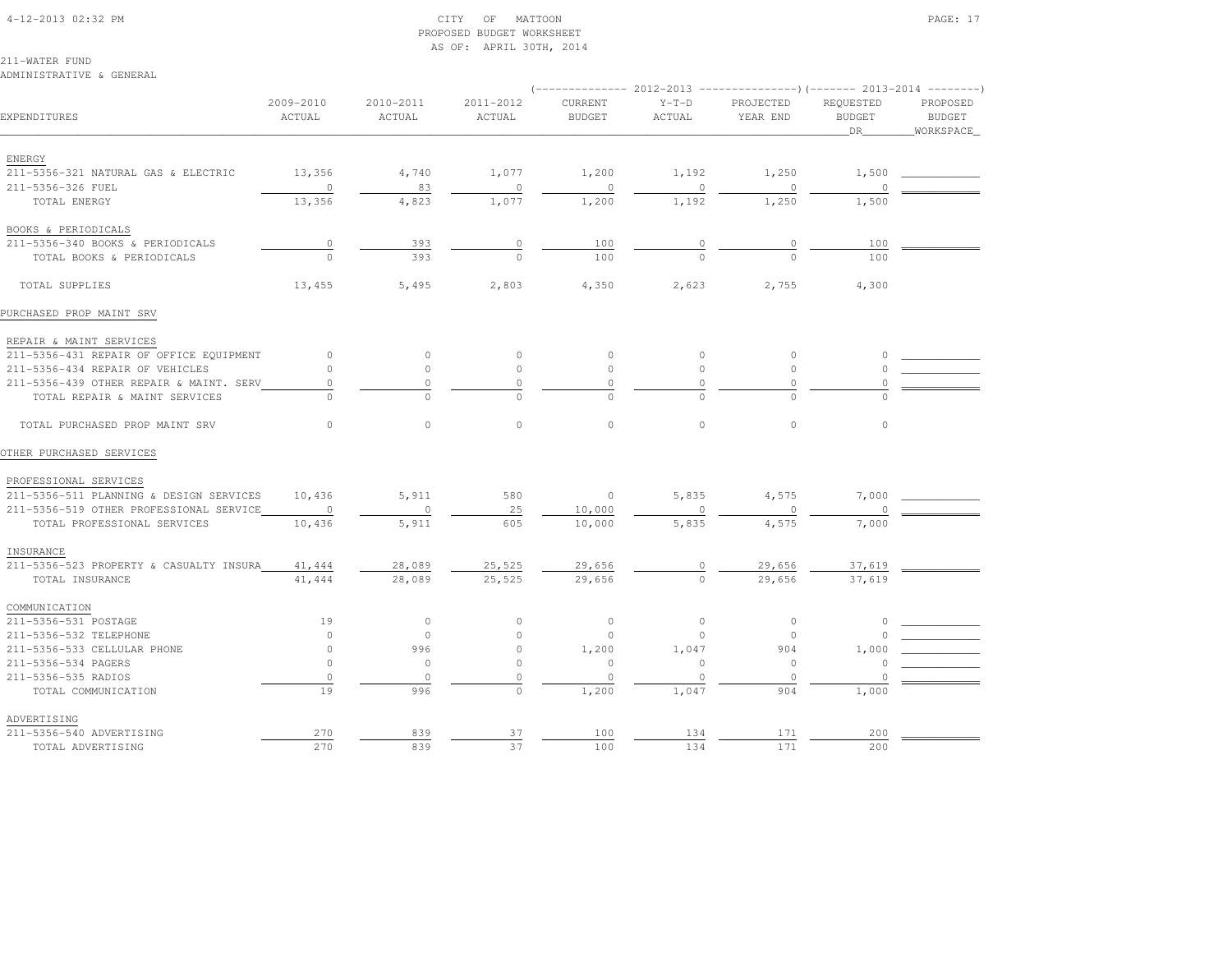#### 4-12-2013 02:32 PM CITY OF MATTOON PAGE: 18 PROPOSED BUDGET WORKSHEETAS OF: APRIL 30TH, 2014

211-WATER FUND

ADMINISTRATIVE & GENERAL

## $(-------2012-2013$   $---------2013-2013$  2009-2010 2010-2011 2011-2012 CURRENT Y-T-D PROJECTED REQUESTED PROPOSED**BUDGET** EXPENDITURES ACTUAL ACTUAL ACTUAL BUDGET ACTUAL YEAR END BUDGET BUDGETWORKSPACE \_\_\_\_\_\_\_\_\_\_\_\_\_\_\_\_\_\_\_\_\_\_\_\_\_\_\_\_\_\_\_\_\_\_\_\_\_\_\_\_\_\_\_\_\_\_\_\_\_\_\_\_\_\_\_\_\_\_\_\_\_\_\_\_\_\_\_\_\_\_\_\_\_\_\_\_\_\_\_\_\_\_\_\_\_\_\_\_\_\_\_\_\_\_\_\_\_\_\_\_\_\_\_\_\_\_\_\_\_\_\_\_\_\_\_\_\_\_\_\_\_\_\_\_\_\_\_\_\_\_DR\_\_\_\_\_\_\_\_WORKSPACE\_ EMPLOYEE BUSINESS EXP 211-5356-562 TRAVEL & TRAINING 813 582 0 200 0 0 200 \_\_\_\_\_\_\_\_\_\_\_\_ 211-5356-563 TUITION REIMBURSEMENT 100 768 0 0 0 0 0 \_\_\_\_\_\_\_\_\_\_\_\_ 211-5356-564 PRIVATE VEHICLE EXP. REIMB 0 0 0 0 0 0 0 \_\_\_\_\_\_\_\_\_\_\_\_ 211-5356-565 CELLULAR PHONE EXPENSE REI 600 50 0 0 0 0 0 \_\_\_\_\_\_\_\_\_\_\_\_ TOTAL EMPLOYEE BUSINESS EXP 1,513 1,399 0 200 0 0 200 OTHER PURCHASED SERVICES 211-5356-571 DUES & MEMBERSHIPS 1,794 1,777 1,815 2,000 1,794 1,794 2,000 \_\_\_\_\_\_\_\_\_\_\_\_211-5356-572 COMMUNITY PROMOTION & RELA  $4,942$  24 2,962 3,500 3,216 3,216 3,500 211-5356-579 MISC. OTHER PURCHASED SERV 1,511 1,922 629 1,500 969 1,258 1,500 TOTAL OTHER PURCHASED SERVICES 8,247 3,723 5,405 7,000 5,979 6,268 7,000 TOTAL OTHER PURCHASED SERVICES 61,929 40,956 31,573 48,156 12,996 41,574 53,019OTHER OBJECTS FINANCIAL TRANS OBJECTS 211-5356-816 FARM EXPENSES 946 1,503 742 200 651 651 700 \_\_\_\_\_\_\_\_\_\_\_\_TOTAL FINANCIAL TRANS OBJECTS 946 1,503 742 700 651 651 651 700 FINANCIAL TRANS OBJECTS 211-5356-826 SPECIAL ITEMS 0 0 0 0 0 0 0 \_\_\_\_\_\_\_\_\_\_\_\_ 211-5356-827 EXTRAORDINARY ITEMS 0 0 0 0 0 0 0 \_\_\_\_\_\_\_\_\_\_\_\_ 211-5356-828 REAL ESTATE TAXES 393 397 4,240 400 662 662 700 \_\_\_\_\_\_\_\_\_\_\_\_ TOTAL FINANCIAL TRANS OBJECTS 393 397 4,240 400 662 662 700 COMPUTER INFO SYS OBJECT 211-5356-841 W.A.N. SOFTWARE,LIC,SVC AG 0 0 0 0 0 0 0 \_\_\_\_\_\_\_\_\_\_\_\_ 211-5356-842 GENERAL LEDGER SOFTWARE 0 0 0 0 0 0 0 \_\_\_\_\_\_\_\_\_\_\_\_ 211-5356-843 UTILITY SOFTWARE,LIC,SVC A 0 0 0 0 0 0 0 \_\_\_\_\_\_\_\_\_\_\_\_TOTAL COMPUTER INFO SYS OBJECT  $\begin{array}{cccccccccc} & & & & 0 & & & & 0 & & & 0 & & & 0 & & & 0 \end{array}$  COMPUTER INFO SYS OBJECT211-5356-853 LOCAL AREA NETWORK 211-5356-853 LOCAL AREA NETWORK 0 0 0 0 0 0 0 \_\_\_\_\_\_\_\_\_\_\_\_ TOTAL COMPUTER INFO SYS OBJECT 0 0 0 0 0 0 0 COMPUTER INFO SYS OBJECT211-5356-863 COMPUTERS 600 503 2,664 742 2,000 1,873 1,500 0 211-5356-864 LAPTOP NOTEBOOK & DOCKING 0 0 0 0 0 0 0 \_\_\_\_\_\_\_\_\_\_\_\_ 211-5356-865 PRINTERS 0 0 0 0 0 0 0 \_\_\_\_\_\_\_\_\_\_\_\_ TOTAL COMPUTER INFO SYS OBJECT 503 2,664 742 2,000 1,873 1,500 0TOTAL OTHER OBJECTS 1,842 4,564 5,724 2,600 3,187 2,813 1,400

\_\_\_\_\_\_\_\_\_\_\_\_\_\_\_\_\_\_\_\_\_\_\_\_\_\_\_\_\_\_\_\_\_\_\_\_\_\_\_\_\_\_\_\_\_\_\_\_\_\_\_\_\_\_\_\_\_\_\_\_\_\_\_\_\_\_\_\_\_\_\_\_\_\_\_\_\_\_\_\_\_\_\_\_\_\_\_\_\_\_\_\_\_\_\_\_\_\_\_\_\_\_\_\_\_\_\_\_\_\_\_\_\_\_\_\_\_\_\_\_\_\_\_\_\_\_\_\_\_\_\_\_\_\_\_\_\_\_\_\_\_\_\_\_\_\_\_\_\_\_ TOTAL ADMINISTRATIVE & GENERAL 240,668 278,277 215,860 273,183 201,519 252,945 272,433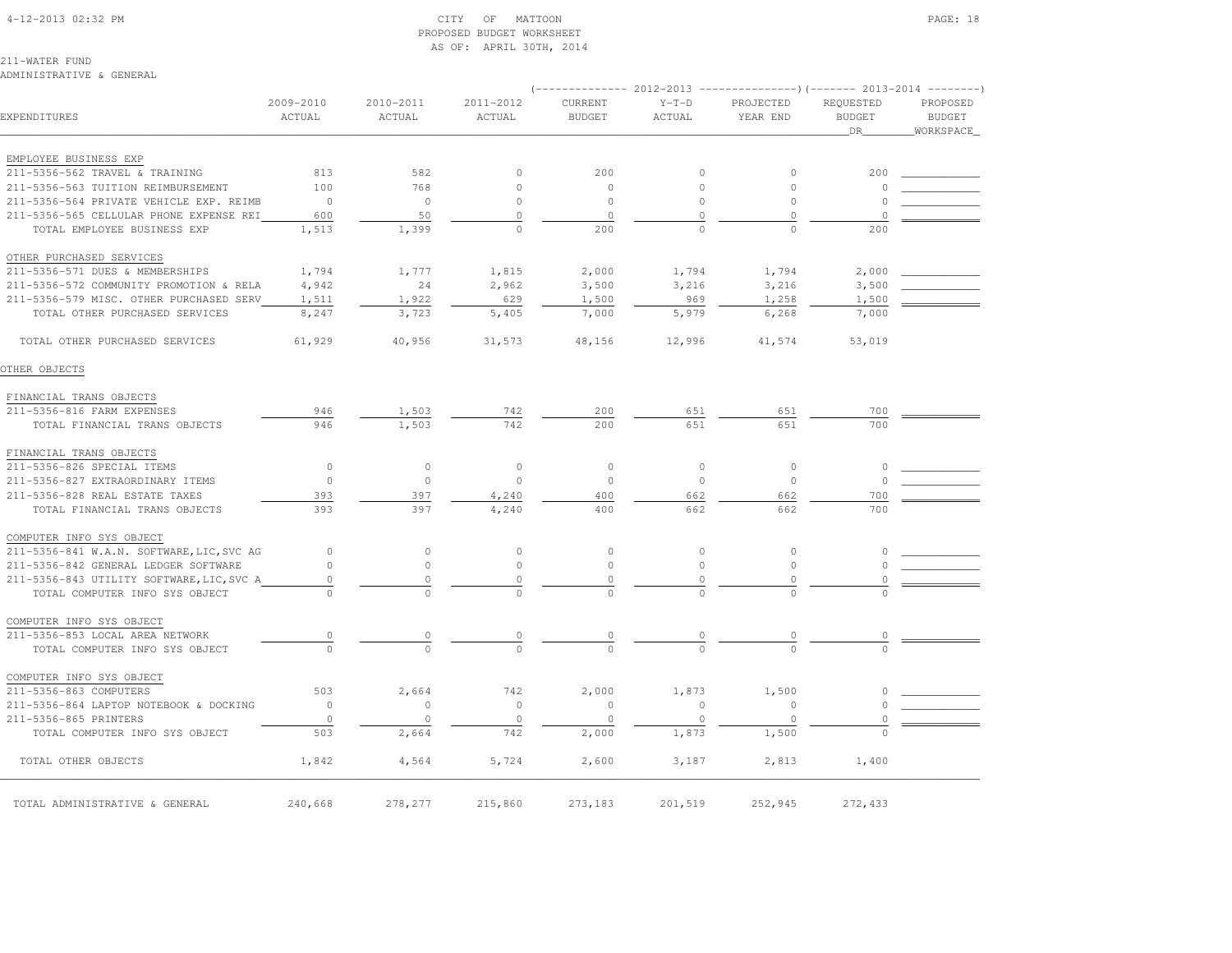| 4-12-2013 02:32 PM<br>CITY<br>MATTOON<br>OF<br>PROPOSED BUDGET WORKSHEET<br>AS OF: APRIL 30TH, 2014 |           |           |                |         |         |                                                                                | PAGE: 19      |             |
|-----------------------------------------------------------------------------------------------------|-----------|-----------|----------------|---------|---------|--------------------------------------------------------------------------------|---------------|-------------|
| 211-WATER FUND                                                                                      |           |           |                |         |         |                                                                                |               |             |
| DEPRECIATION                                                                                        |           |           |                |         |         |                                                                                |               |             |
|                                                                                                     |           |           |                |         |         | $(-$ -------------- 2012-2013 -----------------) (------- 2013-2014 ---------) |               |             |
|                                                                                                     | 2009-2010 | 2010-2011 | 2011-2012      | CURRENT | $Y-T-D$ | PROJECTED                                                                      | REQUESTED     | PROPOSED    |
| EXPENDITURES                                                                                        | ACTUAL    | ACTUAL    | ACTUAL         | BUDGET  | ACTUAL  | YEAR END                                                                       | <b>BUDGET</b> | BUDGET      |
|                                                                                                     |           |           |                |         |         |                                                                                | DR            | _WORKSPACE_ |
| OTHER OBJECTS<br>FINANCIAL TRANS OBJECTS<br>211-5357-829 DEPRECIATION                               | 612,815   | 629,793   |                | 640,000 |         |                                                                                |               |             |
| TOTAL FINANCIAL TRANS OBJECTS                                                                       | 612,815   | 629,793   | $\circ$        | 640,000 | $\circ$ | $\circ$                                                                        |               |             |
| TOTAL OTHER OBJECTS                                                                                 | 612,815   | 629,793   | $\circ$        | 640,000 | $\circ$ | $\circ$                                                                        | $\circ$       |             |
| TOTAL DEPRECIATION                                                                                  | 612,815   | 629,793   | $\overline{0}$ | 640,000 | $\circ$ | $\circ$                                                                        | $\circ$       |             |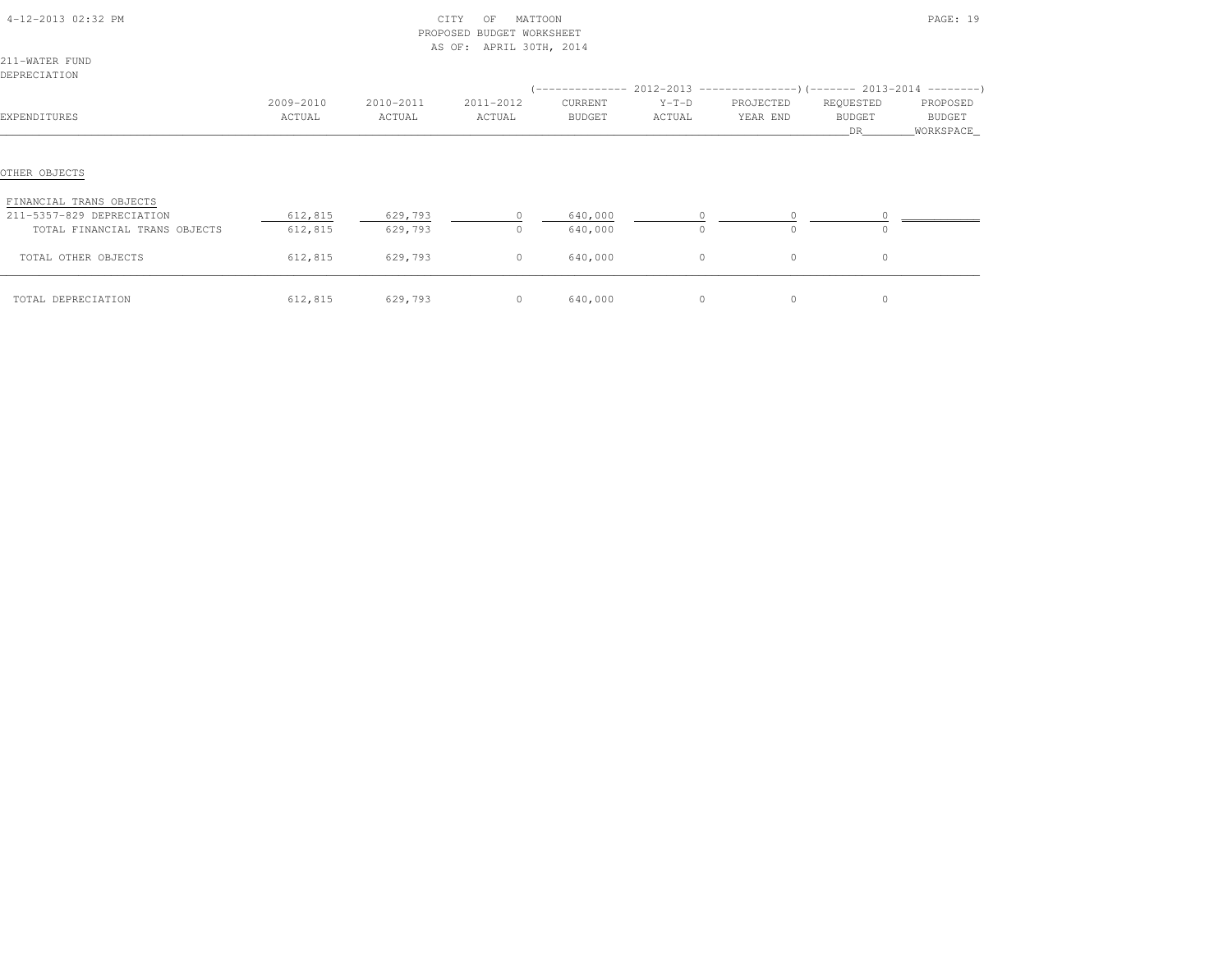| 4-12-2013 02:32 PM                                             |                     |                     | CITY<br>MATTOON<br>OF<br>PROPOSED BUDGET WORKSHEET<br>AS OF: APRIL 30TH, 2014 |                    |                   | PAGE: 20                                                                                     |                           |                                 |  |
|----------------------------------------------------------------|---------------------|---------------------|-------------------------------------------------------------------------------|--------------------|-------------------|----------------------------------------------------------------------------------------------|---------------------------|---------------------------------|--|
| 211-WATER FUND<br>RETIREE HEALTH INSURANCE                     |                     |                     |                                                                               |                    |                   |                                                                                              |                           |                                 |  |
| EXPENDITURES                                                   | 2009-2010<br>ACTUAL | 2010-2011<br>ACTUAL | 2011-2012<br>ACTUAL                                                           | CURRENT<br>BUDGET  | $Y-T-D$<br>ACTUAL | $(----------2012-2013$ ---------------) (------- 2013-2014 -------)<br>PROJECTED<br>YEAR END | REQUESTED<br>BUDGET<br>DR | PROPOSED<br>BUDGET<br>WORKSPACE |  |
| EMPLOYEE BENEFITS<br>GROUP INSURANCE                           |                     |                     |                                                                               |                    |                   |                                                                                              |                           |                                 |  |
| 211-5710-211 RETIREE HEALTH INSURANCE<br>TOTAL GROUP INSURANCE | 177,760<br>177,760  | 184,380<br>184,380  | 124,896<br>124,896                                                            | 120,000<br>120,000 | 98,719<br>98,719  | 120,000<br>120,000                                                                           | 130,022<br>130,022        |                                 |  |
| TOTAL EMPLOYEE BENEFITS                                        | 177,760             | 184,380             | 124,896                                                                       | 120,000            | 98,719            | 120,000                                                                                      | 130,022                   |                                 |  |
| TOTAL RETIREE HEALTH INSURANCE                                 | 177,760             | 184,380             | 124,896 120,000                                                               |                    | 98,719            | 120,000                                                                                      | 130,022                   |                                 |  |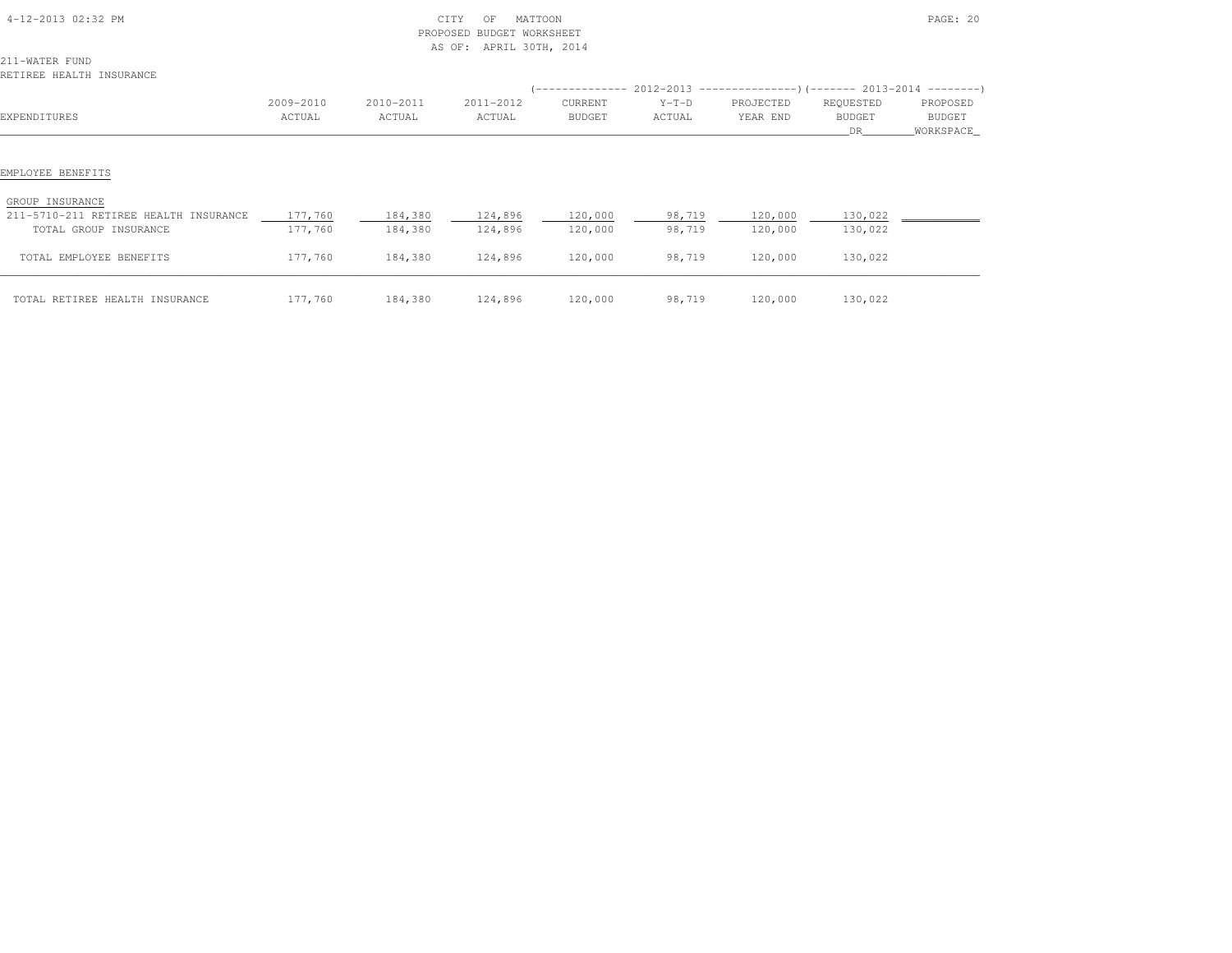| 4-12-2013 02:32 PM                       |           |           | MATTOON<br>CITY<br>OF<br>PROPOSED BUDGET WORKSHEET<br>AS OF: APRIL 30TH, 2014 |               | PAGE: 21 |           |                     |                      |  |
|------------------------------------------|-----------|-----------|-------------------------------------------------------------------------------|---------------|----------|-----------|---------------------|----------------------|--|
| 211-WATER FUND                           |           |           |                                                                               |               |          |           |                     |                      |  |
| DEBT SERVICE                             |           |           |                                                                               |               |          |           |                     |                      |  |
|                                          |           |           |                                                                               |               |          |           |                     |                      |  |
|                                          | 2009-2010 | 2010-2011 | 2011-2012                                                                     | CURRENT       | $Y-T-D$  | PROJECTED | REQUESTED           | PROPOSED             |  |
| EXPENDITURES                             | ACTUAL    | ACTUAL    | ACTUAL                                                                        | <b>BUDGET</b> | ACTUAL   | YEAR END  | <b>BUDGET</b><br>DR | BUDGET<br>WORKSPACE_ |  |
| OTHER OBJECTS<br>FINANCIAL TRANS OBJECTS |           |           |                                                                               |               |          |           |                     |                      |  |
| 211-5713-817 1996 GO BONDS - WATER SYST  | $\circ$   |           | $\circ$                                                                       | $\circ$       |          |           |                     |                      |  |
| TOTAL FINANCIAL TRANS OBJECTS            | $\circ$   |           | $\Omega$                                                                      | $\Omega$      |          | $\Omega$  | $\circ$             |                      |  |
| TOTAL OTHER OBJECTS                      | $\circ$   | $\circ$   | $\circ$                                                                       | $\circ$       | $\circ$  | $\circ$   | $\circ$             |                      |  |
| TOTAL DEBT SERVICE                       | $\Omega$  | $\Omega$  | $\Omega$                                                                      | $\Omega$      | $\Omega$ | $\Omega$  | $\Omega$            |                      |  |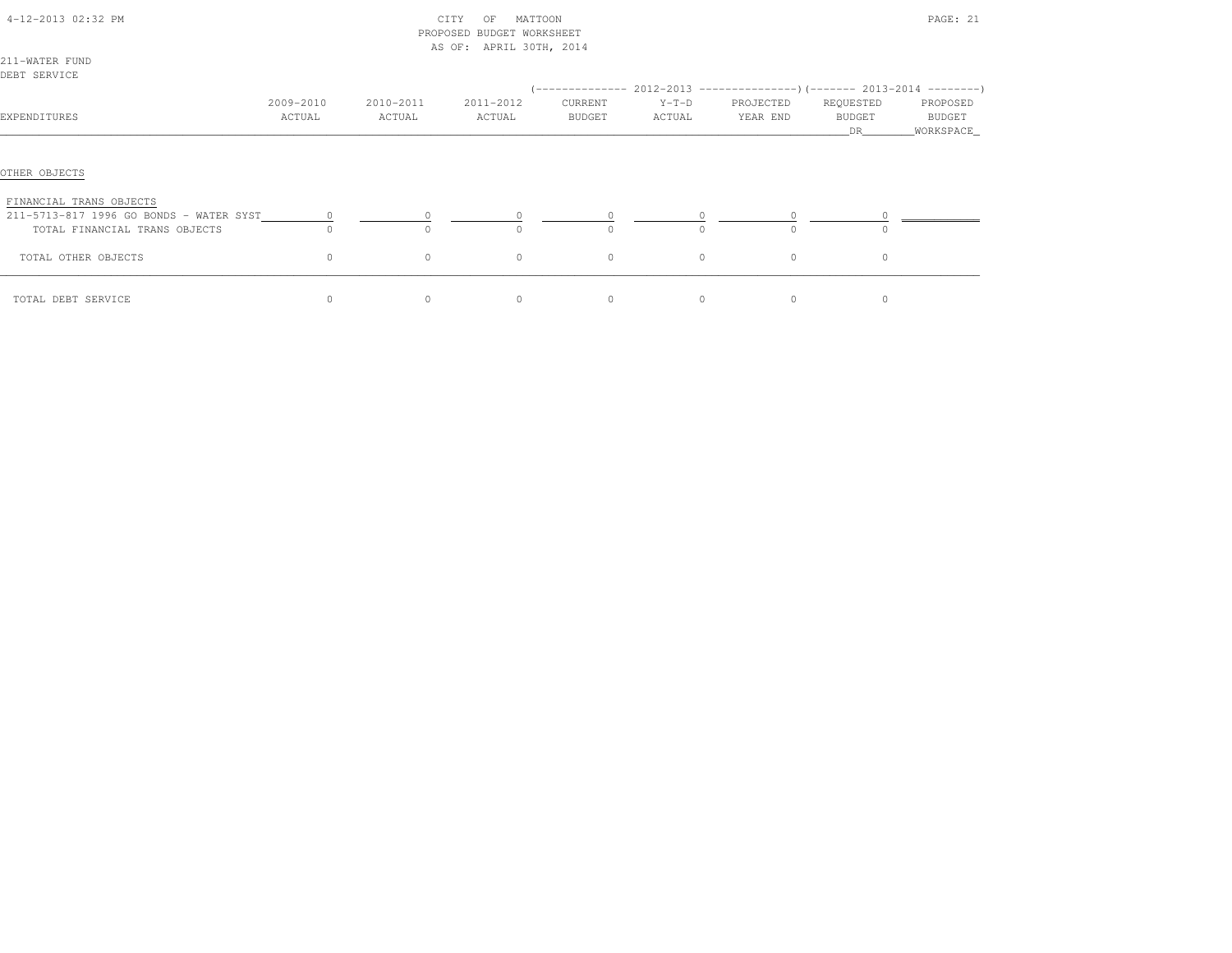| 4-12-2013 02:32 PM                                                      |                      |                     | CITY<br>MATTOON<br>OF<br>PROPOSED BUDGET WORKSHEET<br>AS OF: APRIL 30TH, 2014 |                    |                    | PAGE: 22              |                                  |                                   |  |
|-------------------------------------------------------------------------|----------------------|---------------------|-------------------------------------------------------------------------------|--------------------|--------------------|-----------------------|----------------------------------|-----------------------------------|--|
| 211-WATER FUND<br>2003 REFUNDING GO BONDS                               |                      |                     |                                                                               |                    |                    |                       |                                  |                                   |  |
|                                                                         |                      |                     |                                                                               |                    |                    |                       |                                  |                                   |  |
| EXPENDITURES                                                            | 2009-2010<br>ACTUAL  | 2010-2011<br>ACTUAL | 2011-2012<br>ACTUAL                                                           | CURRENT<br>BUDGET  | $Y-T-D$<br>ACTUAL  | PROJECTED<br>YEAR END | REQUESTED<br><b>BUDGET</b><br>DR | PROPOSED<br>BUDGET<br>_WORKSPACE_ |  |
| OTHER OBJECTS<br>FINANCIAL TRANS OBJECTS                                |                      |                     |                                                                               |                    |                    |                       |                                  |                                   |  |
| 211-5714-817 2003 WATERWORKS REFUNDING<br>TOTAL FINANCIAL TRANS OBJECTS | $\Omega$<br>$\Omega$ | $\Box$<br>O.        | 561,428<br>561,428                                                            | 545,000<br>545,000 | 545,000<br>545,000 | 545,000<br>545,000    | 605,100<br>605,100               |                                   |  |
| TOTAL OTHER OBJECTS                                                     | 0                    | $\circ$             | 561,428                                                                       | 545,000            | 545,000            | 545,000               | 605,100                          |                                   |  |
| TOTAL 2003 REFUNDING GO BONDS                                           | $\circ$              | $\circ$             | 561,428                                                                       | 545,000            | 545,000            | 545,000               | 605,100                          |                                   |  |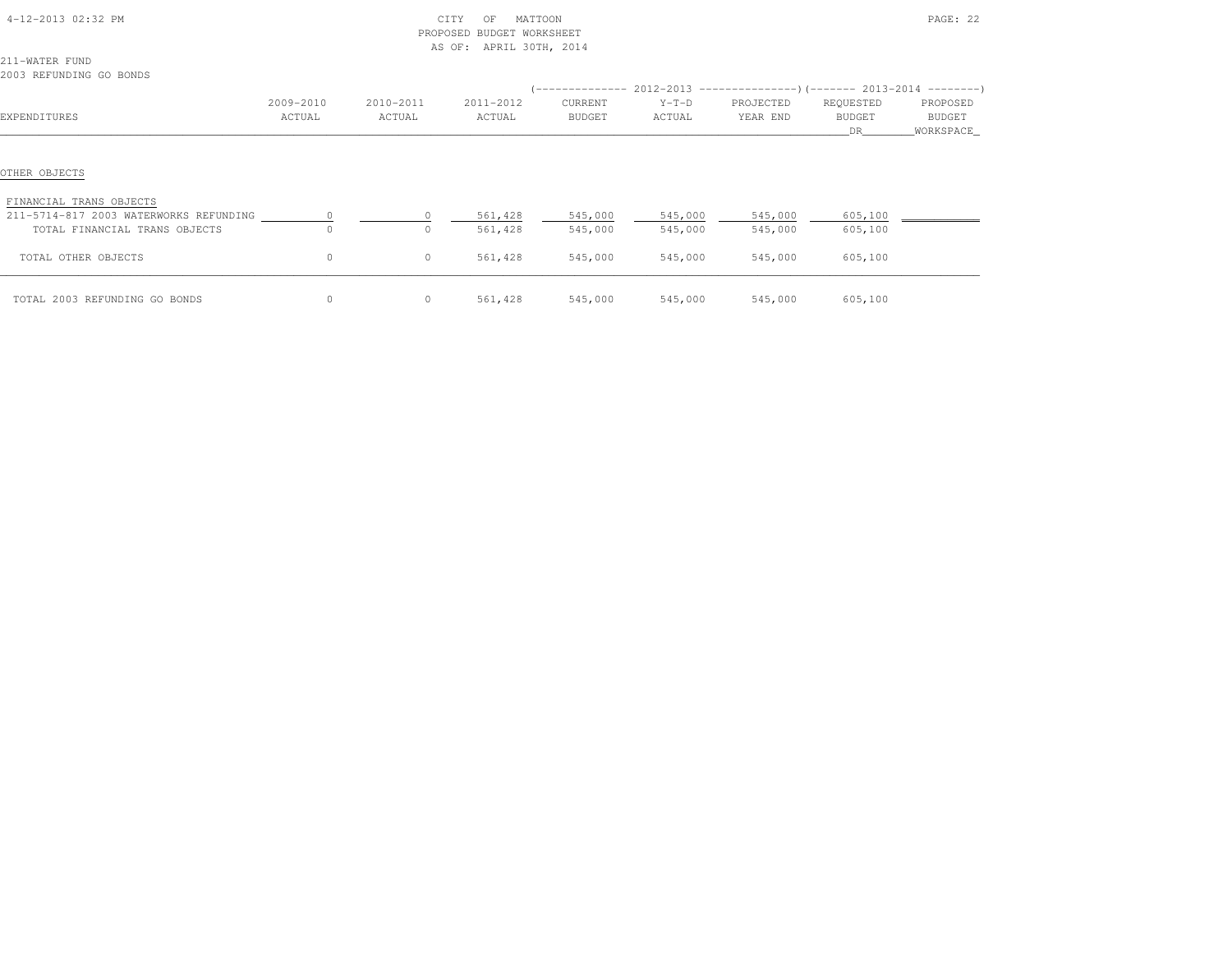| 4-12-2013 02:32 PM                                                                                             |                  |                | CITY<br>MATTOON<br>OF<br>PROPOSED BUDGET WORKSHEET<br>AS OF: APRIL 30TH, 2014 |                  |                  | PAGE: 23         |                  |            |  |
|----------------------------------------------------------------------------------------------------------------|------------------|----------------|-------------------------------------------------------------------------------|------------------|------------------|------------------|------------------|------------|--|
| 211-WATER FUND                                                                                                 |                  |                |                                                                               |                  |                  |                  |                  |            |  |
| 2003A ERI GO BONDS                                                                                             |                  |                |                                                                               |                  |                  |                  |                  |            |  |
|                                                                                                                |                  |                |                                                                               |                  |                  |                  |                  |            |  |
|                                                                                                                | 2009-2010        | 2010-2011      | 2011-2012                                                                     | CURRENT          | $Y-T-D$          | PROJECTED        | REQUESTED        | PROPOSED   |  |
| EXPENDITURES                                                                                                   | ACTUAL           | ACTUAL         | ACTUAL                                                                        | BUDGET           | ACTUAL           | YEAR END         | BUDGET           | BUDGET     |  |
|                                                                                                                |                  |                |                                                                               |                  |                  |                  | DR               | WORKSPACE_ |  |
| OTHER OBJECTS<br>FINANCIAL TRANS OBJECTS<br>211-5717-817 ERI PENSION PAYMENTS<br>TOTAL FINANCIAL TRANS OBJECTS | 46,911<br>46,911 | $\Omega$       | 121,020<br>121,020                                                            | 47,755<br>47,755 | 47,755<br>47,755 | 47,755<br>47,755 | 48,283<br>48,283 |            |  |
| TOTAL OTHER OBJECTS                                                                                            | 46,911           | $\circ$        | 121,020                                                                       | 47,755           | 47,755           | 47,755           | 48,283           |            |  |
| TOTAL 2003A ERI GO BONDS                                                                                       | 46,911           | $\overline{0}$ | 121,020                                                                       | 47,755           |                  | 47,755 47,755    | 48,283           |            |  |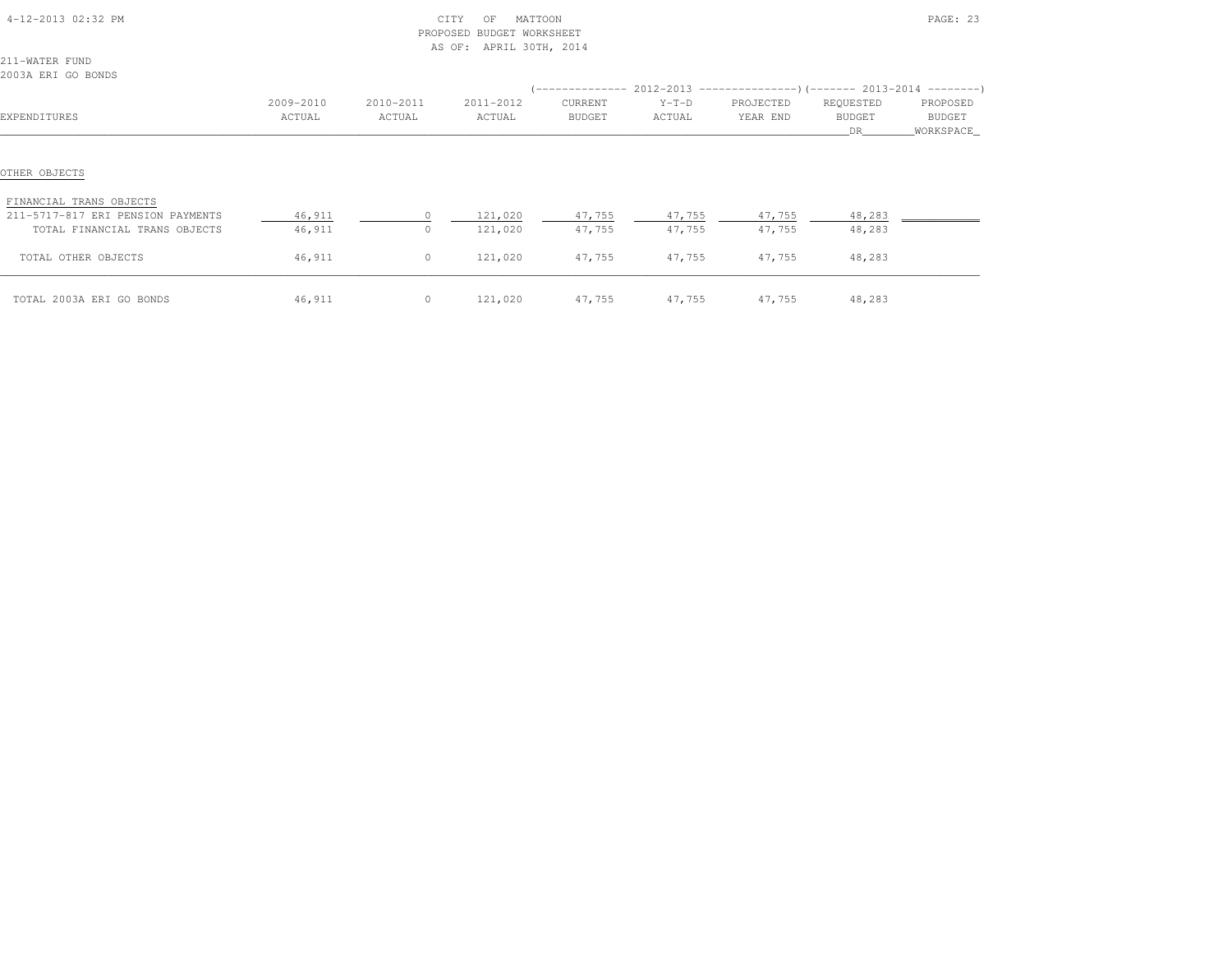| 4-12-2013 02:32 PM                       |           | CITY<br>PROPOSED BUDGET WORKSHEET<br>AS OF: APRIL 30TH, 2014 | PAGE: 24  |         |         |               |           |            |
|------------------------------------------|-----------|--------------------------------------------------------------|-----------|---------|---------|---------------|-----------|------------|
| 211-WATER FUND                           |           |                                                              |           |         |         |               |           |            |
| 09-10 ERI DEBT PAYMENT                   |           |                                                              |           |         |         |               |           |            |
|                                          |           |                                                              |           |         |         |               |           |            |
|                                          | 2009-2010 | 2010-2011                                                    | 2011-2012 | CURRENT | $Y-T-D$ | PROJECTED     | REQUESTED | PROPOSED   |
| EXPENDITURES                             | ACTUAL    | ACTUAL                                                       | ACTUAL    | BUDGET  | ACTUAL  | YEAR END      | BUDGET    | BUDGET     |
|                                          |           |                                                              |           |         |         |               | DR        | WORKSPACE_ |
| OTHER OBJECTS<br>FINANCIAL TRANS OBJECTS |           |                                                              |           |         |         |               |           |            |
| 211-5718-817 09 - 10 ERI DEBT PAYMENT    |           |                                                              |           | 72,630  | 72,630  | 72,630        | 72,630    |            |
| TOTAL FINANCIAL TRANS OBJECTS            |           | $\Omega$                                                     |           | 72,630  | 72,630  | 72,630        | 72,630    |            |
| TOTAL OTHER OBJECTS                      | $\circ$   | $\circ$                                                      | $\circ$   | 72,630  | 72,630  | 72,630        | 72,630    |            |
| TOTAL 09-10 ERI DEBT PAYMENT             | $\circ$   | $\circ$                                                      | $\circ$   | 72,630  |         | 72,630 72,630 | 72,630    |            |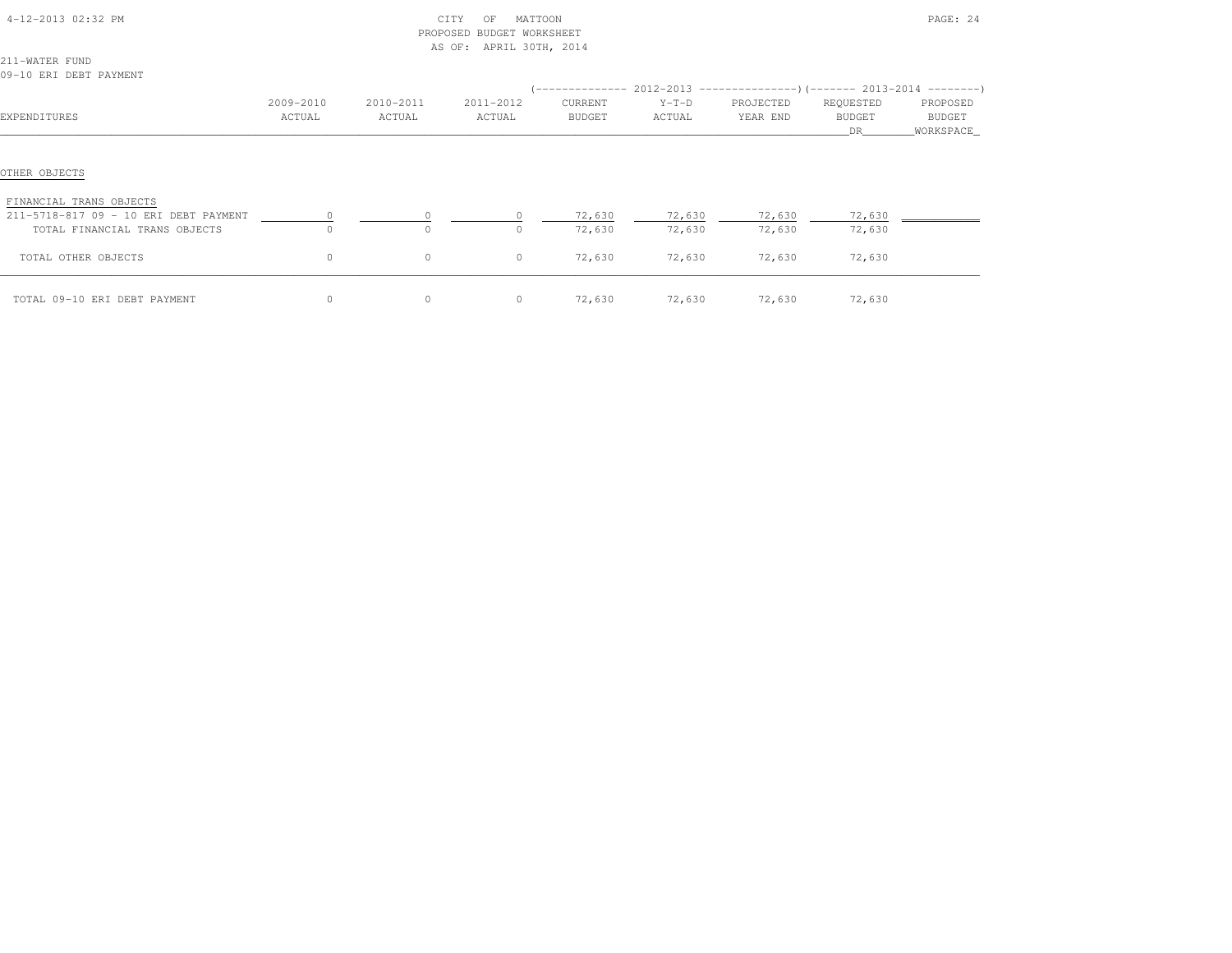| 4-12-2013 02:32 PM                       |           | CITY<br>PROPOSED BUDGET WORKSHEET<br>AS OF: APRIL 30TH, 2014 |           |               | PAGE: 25 |           |                                                                               |           |
|------------------------------------------|-----------|--------------------------------------------------------------|-----------|---------------|----------|-----------|-------------------------------------------------------------------------------|-----------|
| 211-WATER FUND                           |           |                                                              |           |               |          |           |                                                                               |           |
| 1998 IEPA NOTE                           |           |                                                              |           |               |          |           |                                                                               |           |
|                                          |           |                                                              |           |               |          |           | $(-$ -------------- 2012-2013 -----------------)(------- 2013-2014 ---------) |           |
|                                          | 2009-2010 | 2010-2011                                                    | 2011-2012 | CURRENT       | $Y-T-D$  | PROJECTED | REQUESTED                                                                     | PROPOSED  |
| EXPENDITURES                             | ACTUAL    | ACTUAL                                                       | ACTUAL    | <b>BUDGET</b> | ACTUAL   | YEAR END  | BUDGET                                                                        | BUDGET    |
|                                          |           |                                                              |           |               |          |           | DR.                                                                           | WORKSPACE |
| OTHER OBJECTS<br>FINANCIAL TRANS OBJECTS |           |                                                              |           |               |          |           |                                                                               |           |
| 211-5731-817 DEBT SERVICES               |           |                                                              | 466,324   | 522,429       | 522,429  | 522,429   | 522,429                                                                       |           |
| TOTAL FINANCIAL TRANS OBJECTS            | $\Omega$  | $\Omega$                                                     | 466,324   | 522,429       | 522,429  | 522,429   | 522,429                                                                       |           |
| TOTAL OTHER OBJECTS                      | 0         | $\circ$                                                      | 466,324   | 522,429       | 522,429  | 522,429   | 522,429                                                                       |           |
| TOTAL 1998 IEPA NOTE                     | 0         | $\circ$                                                      | 466,324   | 522,429       | 522,429  | 522,429   | 522,429                                                                       |           |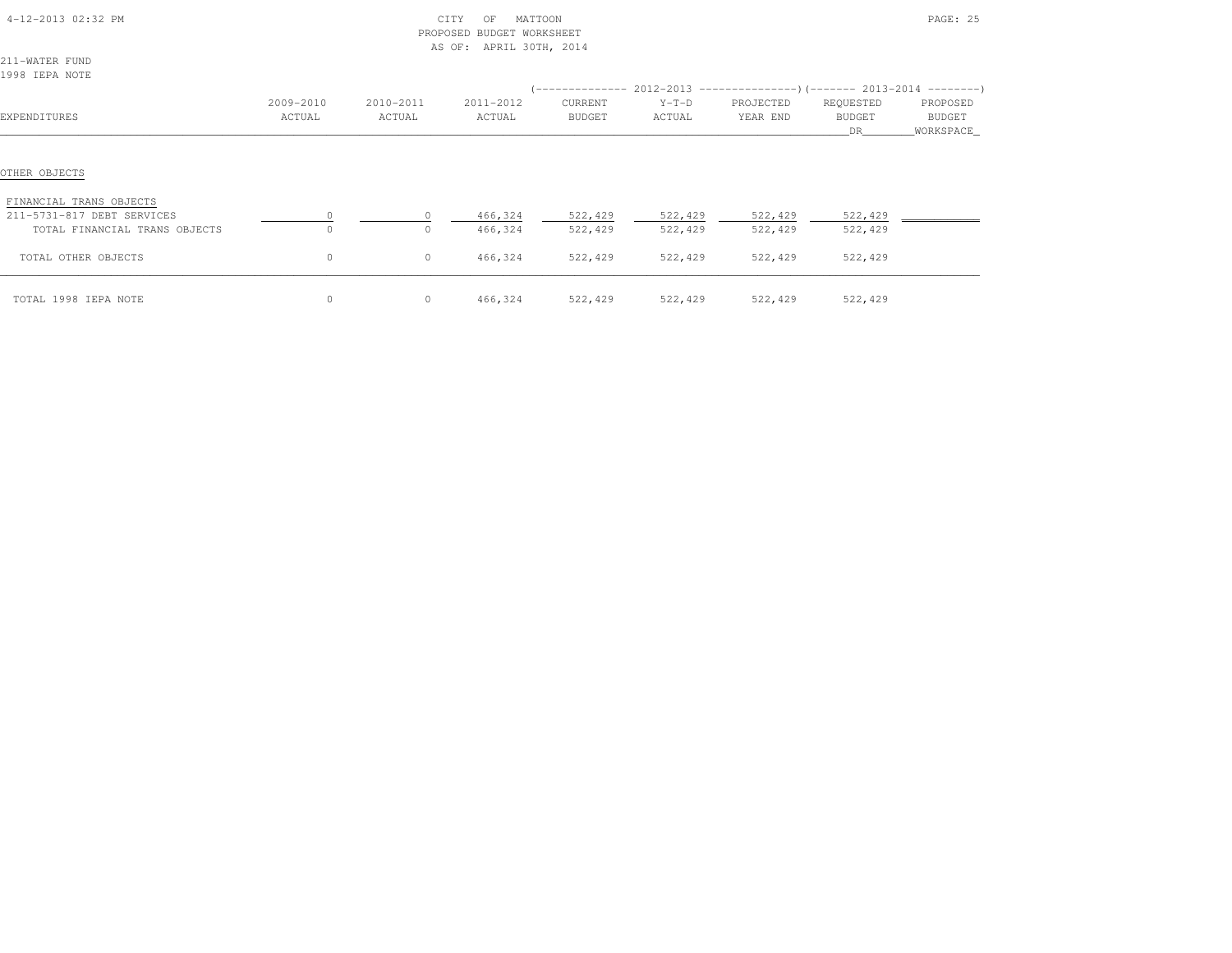| 4-12-2013 02:32 PM                       |           | CITY<br>PROPOSED BUDGET WORKSHEET<br>AS OF: APRIL 30TH, 2014 |           |         | PAGE: 26 |                                                                               |               |             |
|------------------------------------------|-----------|--------------------------------------------------------------|-----------|---------|----------|-------------------------------------------------------------------------------|---------------|-------------|
| 211-WATER FUND                           |           |                                                              |           |         |          |                                                                               |               |             |
| FISCAL AGENT FEES                        |           |                                                              |           |         |          |                                                                               |               |             |
|                                          |           |                                                              |           |         |          | $(-$ -------------- 2012-2013 -----------------)(------- 2013-2014 ---------) |               |             |
|                                          | 2009-2010 | 2010-2011                                                    | 2011-2012 | CURRENT | $Y-T-D$  | PROJECTED                                                                     | REQUESTED     | PROPOSED    |
| EXPENDITURES                             | ACTUAL    | ACTUAL                                                       | ACTUAL    | BUDGET  | ACTUAL   | YEAR END                                                                      | <b>BUDGET</b> | BUDGET      |
|                                          |           |                                                              |           |         |          |                                                                               | DR.           | _WORKSPACE_ |
| OTHER OBJECTS<br>FINANCIAL TRANS OBJECTS |           |                                                              |           |         |          |                                                                               |               |             |
| 211-5760-817 DEBT SERVICES               | 654       | 578                                                          | 1,113     | 1,500   | 658      |                                                                               |               |             |
| TOTAL FINANCIAL TRANS OBJECTS            | 654       | 578                                                          | 1,113     | 1,500   | 658      | $\circ$                                                                       | 0             |             |
| TOTAL OTHER OBJECTS                      | 654       | 578                                                          | 1,113     | 1,500   | 658      | 0                                                                             | $\circ$       |             |
| TOTAL FISCAL AGENT FEES                  | 654       | 578                                                          | 1,113     | 1,500   | 658      | 0                                                                             | 0             |             |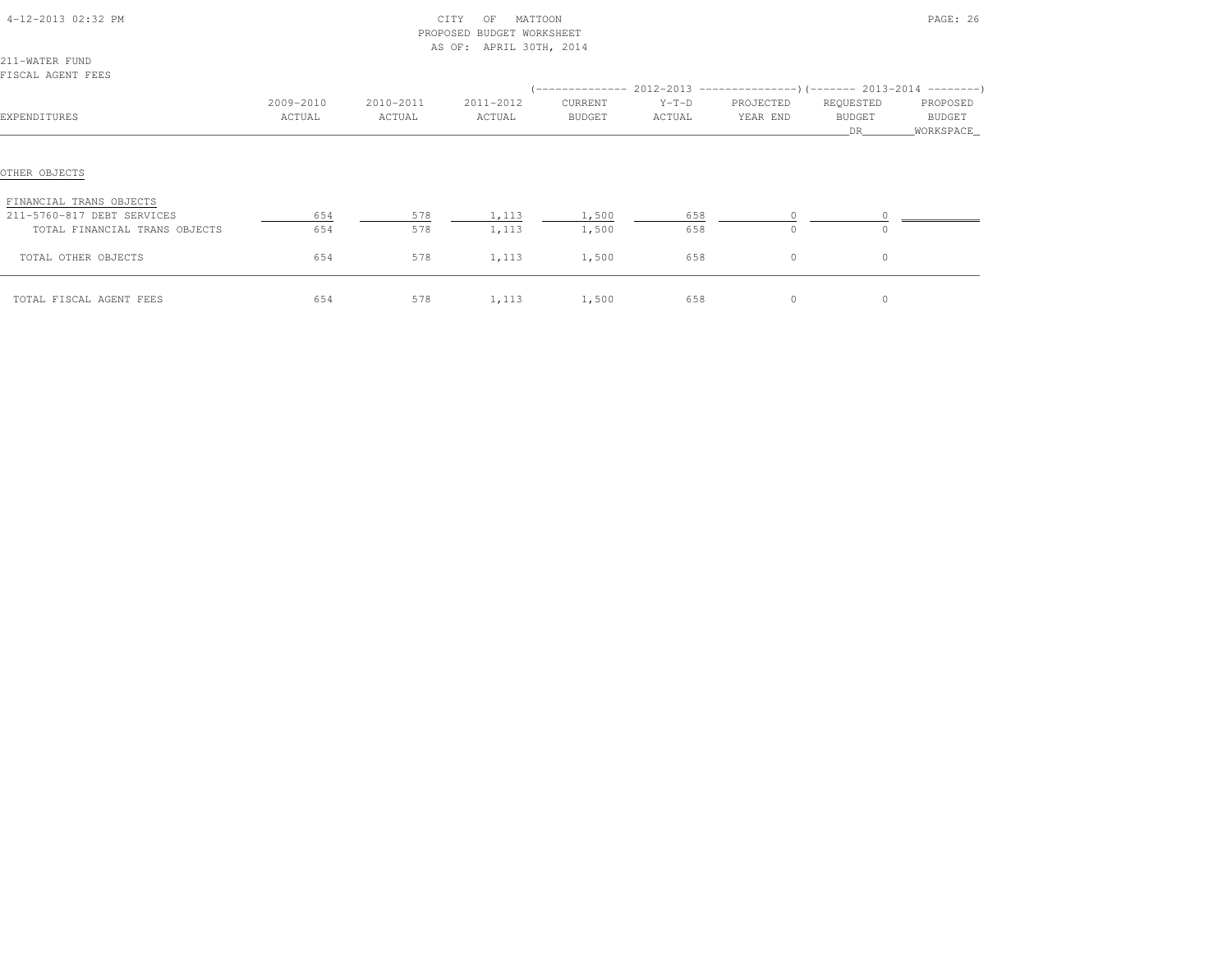|                                  |           |                   |            | PROPOSED BUDGET WORKSHEET |                |          |                                                                              |               |             |
|----------------------------------|-----------|-------------------|------------|---------------------------|----------------|----------|------------------------------------------------------------------------------|---------------|-------------|
|                                  |           |                   |            | AS OF: APRIL 30TH, 2014   |                |          |                                                                              |               |             |
| 211-WATER FUND                   |           |                   |            |                           |                |          |                                                                              |               |             |
| DEBT ISSUANCE COSTS              |           |                   |            |                           |                |          |                                                                              |               |             |
|                                  |           |                   |            |                           |                |          | $($ -------------- 2012-2013 ----------------) (------- 2013-2014 ---------) |               |             |
|                                  | 2009-2010 | 2010-2011         |            | 2011-2012                 | CURRENT        | $Y-T-D$  | PROJECTED                                                                    | REQUESTED     | PROPOSED    |
| EXPENDITURES                     | ACTUAL    | ACTUAL            |            | ACTUAL                    | BUDGET         | ACTUAL   | YEAR END                                                                     | <b>BUDGET</b> | BUDGET      |
|                                  |           |                   |            |                           |                |          |                                                                              | DR            | _WORKSPACE_ |
|                                  |           |                   |            |                           |                |          |                                                                              |               |             |
| OTHER OBJECTS                    |           |                   |            |                           |                |          |                                                                              |               |             |
| FINANCIAL TRANS OBJECTS          |           |                   |            |                           |                |          |                                                                              |               |             |
| 211-5770-817 DEBT SERVICES       | 500       | 500               | $\sqrt{2}$ | 1,134)                    | $\Omega$       | $\circ$  | $\Omega$                                                                     | $\circ$       |             |
| 211-5770-819 DEBT ISSUANCE COSTS | 12,622    | 12,622            |            | $\sim$ 0                  |                |          |                                                                              |               |             |
| TOTAL FINANCIAL TRANS OBJECTS    | 13,122    | $13,122$ (        |            | 1,134)                    | $\Omega$       | $\Omega$ | $\cap$                                                                       |               |             |
| TOTAL OTHER OBJECTS              | 13,122    | 13,122 (          |            | 1,134)                    | $\overline{0}$ | $\circ$  | $\circ$                                                                      | $\circ$       |             |
| TOTAL DEBT ISSUANCE COSTS        | 13,122    | 13, 122 ( 1, 134) |            |                           | $\circ$        | $\circ$  | $\circ$                                                                      | $\circ$       |             |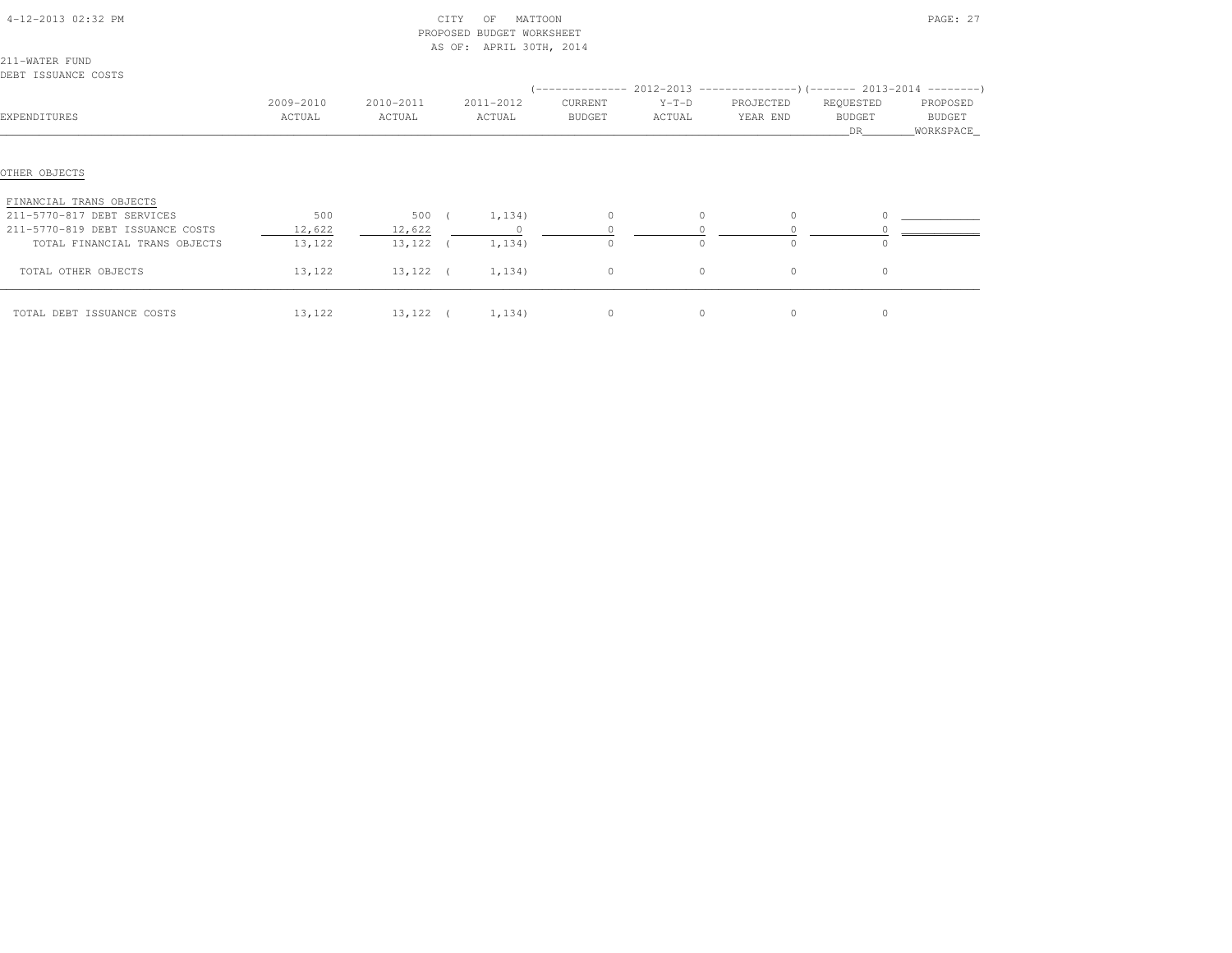| 4-12-2013 02:32 PM |  |
|--------------------|--|
|                    |  |

# $\begin{array}{ccc} \text{CITY} & \text{OF} & \text{MATTOON} \end{array}$  PROPOSED BUDGET WORKSHEETAS OF: APRIL 30TH, 2014

211-WATER FUNDINTEREST EXPENSE

|                                         |                     |                     |                     |                                 |                   |                       | (-------------- 2012-2013 ----------------) (------- 2013-2014 ---------) |                                 |
|-----------------------------------------|---------------------|---------------------|---------------------|---------------------------------|-------------------|-----------------------|---------------------------------------------------------------------------|---------------------------------|
| EXPENDITURES                            | 2009-2010<br>ACTUAL | 2010-2011<br>ACTUAL | 2011-2012<br>ACTUAL | <b>CURRENT</b><br><b>BUDGET</b> | $Y-T-D$<br>ACTUAL | PROJECTED<br>YEAR END | REQUESTED<br><b>BUDGET</b><br>DR                                          | PROPOSED<br>BUDGET<br>WORKSPACE |
| OTHER OBJECTS                           |                     |                     |                     |                                 |                   |                       |                                                                           |                                 |
| FINANCIAL TRANS OBJECTS                 |                     |                     |                     |                                 |                   |                       |                                                                           |                                 |
| 211-5795-817 INTEREST EXPENSE           | 266,545             | 251,999             | 102,507             | 49,558                          | 49,578            | 74,367                | $\circ$                                                                   |                                 |
| TOTAL FINANCIAL TRANS OBJECTS           | 266,545             | 251,999             | 102,507             | 49,558                          | 49,578            | 74,367                | $\cap$                                                                    |                                 |
| TOTAL OTHER OBJECTS                     | 266,545             | 251,999             | 102,507             | 49,558                          | 49,578            | 74,367                | $\circ$                                                                   |                                 |
| TOTAL INTEREST EXPENSE                  | 266,545             | 251,999             | 102,507             | 49,558                          | 49,578            | 74,367                | $\circ$                                                                   |                                 |
| TOTAL EXPENDITURES                      | 3,335,979           | 3,306,080           | 3,289,495           | 4,405,657                       | 3, 312, 592       | 3,633,265             | 3,922,922                                                                 |                                 |
| REVENUE OVER/(UNDER) EXPENDITURES       | 288,831) (          | 52,417              | $87,405$ (          | 875,657)                        | 535,709           | $362, 250$ (          | 181,922)                                                                  |                                 |
| OTHER FINANCING SOURCES                 |                     |                     |                     |                                 |                   |                       |                                                                           |                                 |
| 211-4905-021 INTERFUND XFR-IMRF FUND    | $\circ$             | $\circ$             | $\circ$             | $\circ$                         | $\circ$           | $\circ$               | $\Omega$                                                                  |                                 |
| 211-4910-021 INTERFUND XFR-DEBT SVC FUN | $\Omega$            | $\circ$             | $\Omega$            | $\Omega$                        | $\Omega$          | $\Omega$              |                                                                           |                                 |
| 211-4931-021 SALE OF CAPITAL ASSETS     | 63,142              | 8,988)              | 28,785              | $\Omega$                        | 30,500            | 30,500                |                                                                           |                                 |
| 211-4945-021 REFUNDING BONDS ISSUED     | $\circ$             | $\circ$             | 2,394               | 0                               | $\mathbf{0}$      | 0                     |                                                                           |                                 |
| 211-4946-021 PREMIUMS ON BONDS SOLD     | $\cap$              | $\cap$              | $\circ$             | $\circ$                         | $\circ$           | $\Omega$              |                                                                           |                                 |
| 211-4947-021 VEHICLE LOAN PROCEEDS      | $\Omega$            | $\cap$              | $\circ$             | $\cap$                          | $\Omega$          | $\cap$                |                                                                           |                                 |
| 211-4955-021 DEVELOPER CONTRIBUTION     | $\Omega$            | $\bigcap$           | $\Omega$            | $\Omega$                        | $\Omega$          | $\Omega$              |                                                                           |                                 |
| 211-4956-021 OTHER CONTRIBUTION CAPITAL | $\Omega$            | $\bigcap$           | $\bigcap$           | $\Omega$                        | $\Omega$          | $\Omega$              |                                                                           |                                 |
| 211-4990-023 LAKE LEASE PROCEEDS        | $\cap$              | $\Omega$            | $\Omega$            | $\Omega$                        | $\Omega$          | $\Omega$              |                                                                           |                                 |
| TOTAL OTHER FINANCING SOURCES           | 63,142              | 8,988)              | 31,178              | $\Omega$                        | 30,500            | 30,500                |                                                                           |                                 |
| OTHER FINANCING (USES)                  |                     |                     |                     |                                 |                   |                       |                                                                           |                                 |
| 211-5936-822 INTERFUND TRANSFERS        | 9,256               | 47,704              | 996                 | 0                               | $\circ$           | $\circ$               | 0                                                                         |                                 |
| TOTAL OTHER FINANCING (USES)            | 9,256               | 47,704              | 996                 | $\Omega$                        | $\Omega$          | $\Omega$              | $\cap$                                                                    |                                 |
| TOTAL OTHER FINANCING SOURCES (USES)    | 53,887 (            | 56,692)             | 30,182              | $\circ$                         | 30,500            | 30,500                | $\circ$                                                                   |                                 |

REVENUES & OTHER SOURCES OVER/

(UNDER) EXPENDITURES & OTHER (USES) ( 234,945) ( 109,110) 117,587 ( 875,657) 566,209 392,750 ( 181,922)

\*\*\* END OF REPORT \*\*\*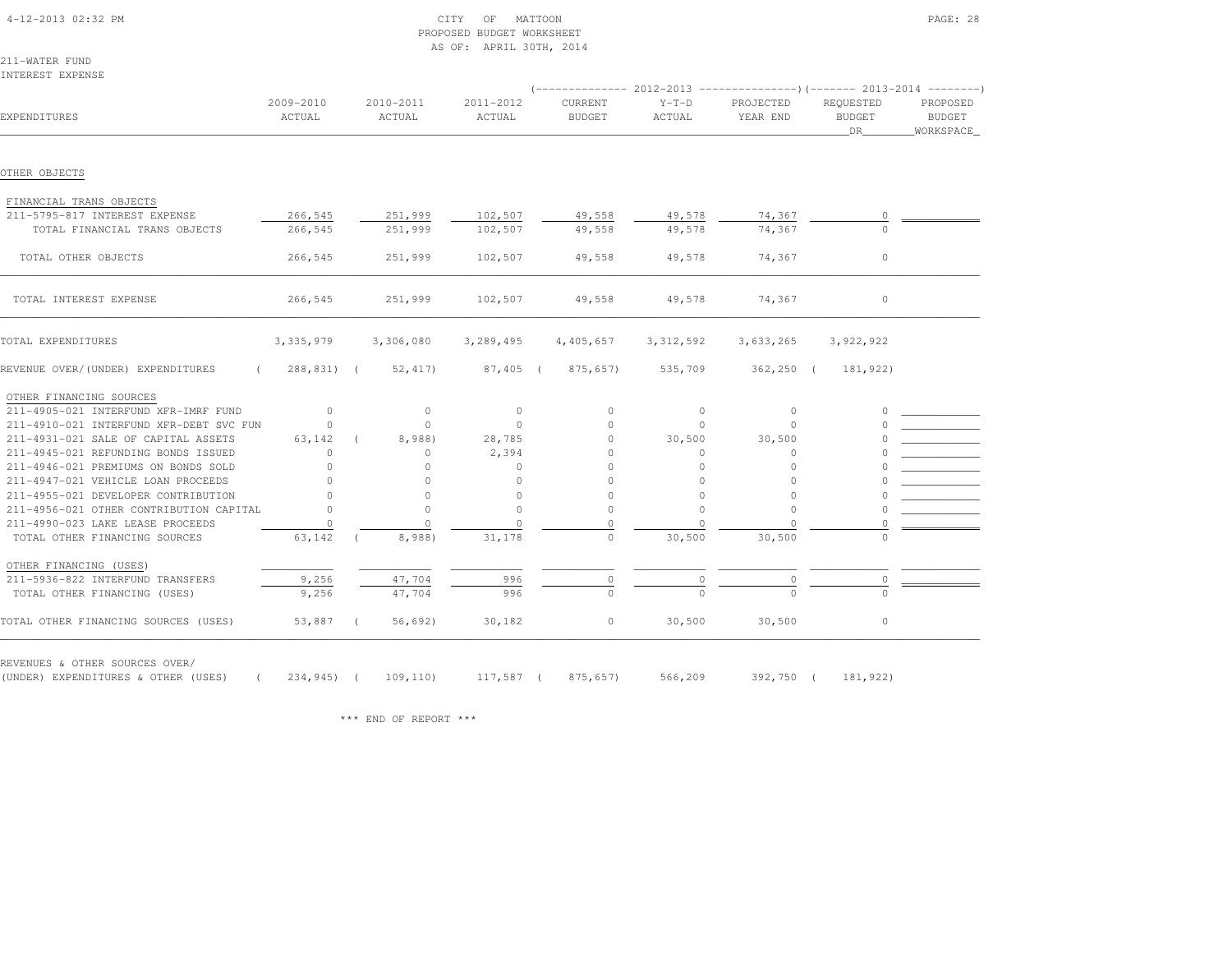# 4-12-2013 02:32 PM CITY OF MATTOON PAGE: 1 PROPOSED BUDGET WORKSHEETAS OF: APRIL 30TH, 2014

212-SEWER FUND

|                                         |                     |                     |                     |                          |                   | (-------------- 2012-2013 ----------------) (------- 2013-2014 --------' |                                  |                                        |
|-----------------------------------------|---------------------|---------------------|---------------------|--------------------------|-------------------|--------------------------------------------------------------------------|----------------------------------|----------------------------------------|
| REVENUES                                | 2009-2010<br>ACTUAL | 2010-2011<br>ACTUAL | 2011-2012<br>ACTUAL | CURRENT<br><b>BUDGET</b> | $Y-T-D$<br>ACTUAL | PROJECTED<br>YEAR END                                                    | REQUESTED<br><b>BUDGET</b><br>DR | PROPOSED<br><b>BUDGET</b><br>WORKSPACE |
| INTERGOVERNMENTAL REV                   |                     |                     |                     |                          |                   |                                                                          |                                  |                                        |
| FEDERAL GOVT GRANTS                     |                     |                     |                     |                          |                   |                                                                          |                                  |                                        |
| 212-4313-023 FEDERAL CAPITAL GRANTS     | 14,890              | 0                   |                     |                          |                   |                                                                          |                                  |                                        |
| TOTAL FEDERAL GOVT GRANTS               | 14,890              | $\circ$             | $\Omega$            | $\Omega$                 |                   |                                                                          |                                  |                                        |
| STATE GOVT GRANTS                       |                     |                     |                     |                          |                   |                                                                          |                                  |                                        |
| 212-4323-023 STATE GRANT                | 0                   | 3,763               | 3,763               | $\circ$                  | $\circ$           | $\circ$                                                                  | $\circ$                          |                                        |
| TOTAL STATE GOVT GRANTS                 | $\circ$             | 3,763               | 3,763               | 0                        | O                 | $\Omega$                                                                 |                                  |                                        |
| TOTAL INTERGOVERNMENTAL REV             | 14,890              | $3,763$ (           | 3,763)              | $\mathbb O$              | $\mathbb O$       | $\mathbb O$                                                              | $\circ$                          |                                        |
| CHARGES FOR SERVICES                    |                     |                     |                     |                          |                   |                                                                          |                                  |                                        |
| SWR FD REVENUES & OTHER                 |                     |                     |                     |                          |                   |                                                                          |                                  |                                        |
| 212-4451-021 SEWER USE CHARGES          | 3,280,771           | 3,543,612           | 3,540,510           | 3,900,000                | 3,739,009         | 3,882,900                                                                | 4,250,000                        |                                        |
| 212-4452-021 SEWER CHARGE PENALTIES     | 50,279              | 74,390              | 87,784              | 90,000                   | 57,920            | 49,600                                                                   | 49,000                           |                                        |
| 212-4453-021 BOD SURCHARGES             | 30,167              | 38,186              | 32,655              | 40,000                   | 37,307            | 43,540                                                                   | 43,000                           |                                        |
| 212-4454-021 SUSPENDED SOLIDS SURCHARGE | 10,933              | 5,505               | 327                 | 4,000                    | 3,106             | 2,250                                                                    | 2,000                            |                                        |
| 212-4455-021 PERMITS & TAPPING FEES     | 1,265               | 2,580               | 1,606               | 2,000                    | 1,355             | 1,785                                                                    | 1,500                            |                                        |
| 212-4456-021 ERC LECHATE CHARGES        | 26,976              | 47,328              | 58,928              | 50,000                   | 41,528            | 45,704                                                                   | 45,000                           |                                        |
| 212-4459-021 MISC & SUNDRY SEWER CHARGE | 11,995              | 9,672               | 11,123              | 10,000                   | 7,071             | 8,670                                                                    | 8,000                            |                                        |
| TOTAL SWR FD REVENUES & OTHER           | 3, 412, 385         | 3,721,273           | 3,732,933           | 4,096,000                | 3,887,296         | 4,034,449                                                                | 4,398,500                        |                                        |
| TOTAL CHARGES FOR SERVICES              | 3, 412, 385         | 3,721,273           | 3,732,933           | 4,096,000                | 3,887,296         | 4,034,449                                                                | 4,398,500                        |                                        |
| INVESTMENT EARNINGS                     |                     |                     |                     |                          |                   |                                                                          |                                  |                                        |
| INTEREST EARNINGS                       |                     |                     |                     |                          |                   |                                                                          |                                  |                                        |
| 212-4610-021 INTEREST EARNINGS          | 25,061              | 12,435              | 4,866               | 2,000                    | 1,649             | 1,960                                                                    | 1,500                            |                                        |
| TOTAL INTEREST EARNINGS                 | 25,061              | 12,435              | 4,866               | 2,000                    | 1,649             | 1,960                                                                    | 1,500                            |                                        |
| NET INCREASE (DECREASE)                 |                     |                     |                     |                          |                   |                                                                          |                                  |                                        |
| 212-4640-021 NET INCREASE IN VALUE OF I | $\circ$             | $\circ$             | $\circ$             | $\circ$                  | 0                 | $\circ$                                                                  | $\circ$                          |                                        |
| TOTAL NET INCREASE (DECREASE)           | 0                   | $\circ$             | $\circ$             | $\circ$                  |                   | $\circ$                                                                  |                                  |                                        |
| TOTAL INVESTMENT EARNINGS               | 25,061              | 12,435              | 4,866               | 2,000                    | 1,649             | 1,960                                                                    | 1,500                            |                                        |
| TOTAL REVENUES                          | 3,452,336           | 3,737,471           | 3,734,036           | 4,098,000                | 3,888,945         | 4,036,409                                                                | 4,400,000                        |                                        |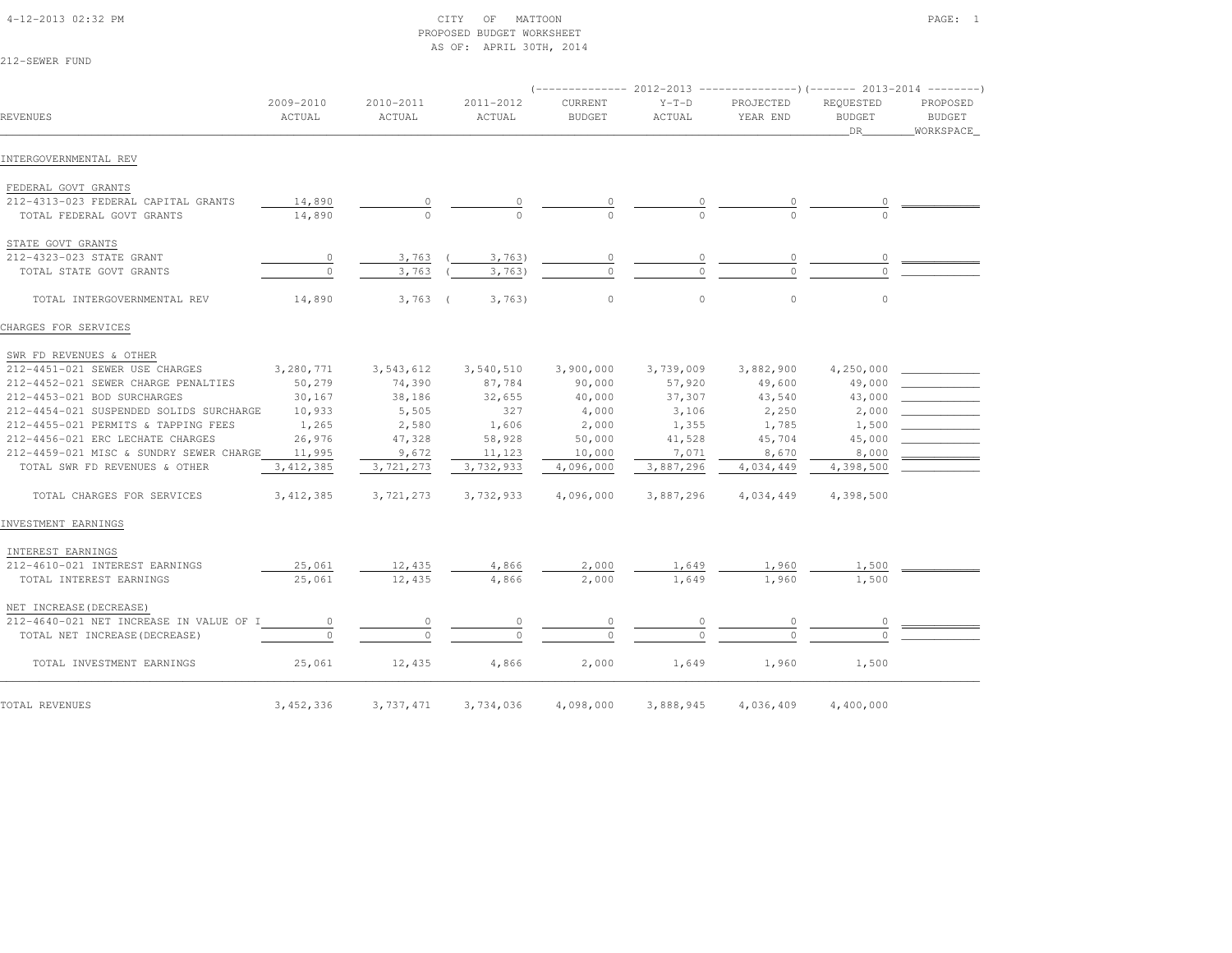# 4-12-2013 OF MATTOON PAGE: 2 PROPOSED BUDGET WORKSHEETAS OF: APRIL 30TH, 2014

212-SEWER FUNDSEWER COLLECTION SYSTEM

|                                         |                     |                     |                     | ----------------) (------- 2013-2014 ---------) |                   |                       |                                         |                                        |
|-----------------------------------------|---------------------|---------------------|---------------------|-------------------------------------------------|-------------------|-----------------------|-----------------------------------------|----------------------------------------|
| EXPENDITURES                            | 2009-2010<br>ACTUAL | 2010-2011<br>ACTUAL | 2011-2012<br>ACTUAL | CURRENT<br><b>BUDGET</b>                        | $Y-T-D$<br>ACTUAL | PROJECTED<br>YEAR END | REQUESTED<br><b>BUDGET</b><br><b>DR</b> | PROPOSED<br><b>BUDGET</b><br>WORKSPACE |
|                                         |                     |                     |                     |                                                 |                   |                       |                                         |                                        |
| PERSONNEL SERVICES                      |                     |                     |                     |                                                 |                   |                       |                                         |                                        |
| SALARIES & WAGES                        |                     |                     |                     |                                                 |                   |                       |                                         |                                        |
| 212-5342-111 SALARIES OF REG EMPLOYEES  | 184,109             | 193,901             | 154,994             | 216,430                                         | 142,551           | 136,582               | 221,921                                 |                                        |
| 212-5342-112 SALARIES OF TEMP EMPLOYEES | 588                 | 2,802               | 2,233               | 2,500                                           | 1,934             | 2,080                 | 2,500                                   |                                        |
| 212-5342-113 OVERTIME                   | 5,788               | 6,979               | 5,750               | 7,000                                           | 7,242             | 6,400                 | 7,000                                   |                                        |
| 212-5342-114 COMPENSATED ABSENCES       | 50,315              | 34,719              | 26,927              | $\circ$                                         | 41,959            | 42,208                | $\circ$                                 |                                        |
| TOTAL SALARIES & WAGES                  | 240,801             | 238,401             | 189,903             | 225,930                                         | 193,685           | 187,270               | 231,421                                 |                                        |
| TOTAL PERSONNEL SERVICES                | 240,801             | 238,401             | 189,903             | 225,930                                         | 193,685           | 187,270               | 231,421                                 |                                        |
| EMPLOYEE BENEFITS                       |                     |                     |                     |                                                 |                   |                       |                                         |                                        |
| GROUP INSURANCE                         |                     |                     |                     |                                                 |                   |                       |                                         |                                        |
| 212-5342-211 GROUP HEALTH INSURANCE     | 33,824              | 35,904              | 31,372              | 35,326                                          | 30,178            | 31,081                | 40,605                                  |                                        |
| 212-5342-212 GROUP LIFE INSURANCE       | 706                 | 919                 | 631                 | 658                                             | $\circ$           | 658                   | 624                                     |                                        |
| TOTAL GROUP INSURANCE                   | 34,530              | 36,823              | 32,003              | 35,984                                          | 30,178            | 31,739                | 41,229                                  |                                        |
| SOCIAL SECURITY CONTRIB                 |                     |                     |                     |                                                 |                   |                       |                                         |                                        |
| 212-5342-221 FICA CONTRIBUTIONS         | 15,541              | 14,384              | 12,812              | 14,008                                          | 11,364            | 11, 413               | 14,348                                  |                                        |
| 212-5342-222 MEDICARE CONTRIBUTIONS     | 3,635               | 3,364               | 2,996               | 3,276                                           | 2,658             | 2,669                 | 3,356                                   |                                        |
| TOTAL SOCIAL SECURITY CONTRIB           | 19,176              | 17,748              | 15,808              | 17,284                                          | 14,021            | 14,082                | 17,704                                  |                                        |
| RETIREMENT CONTRIBTUIONS                |                     |                     |                     |                                                 |                   |                       |                                         |                                        |
| 212-5342-231 IMRF CONTRIBUTIONS         | 175,057             | 74,434              | 28,212              | 33,045                                          | 26,821            | 27,159                | 32,988                                  |                                        |
| TOTAL RETIREMENT CONTRIBTUIONS          | 175,057             | 74,434              | 28,212              | 33,045                                          | 26,821            | 27,159                | 32,988                                  |                                        |
| UNEMPLOYMNT COMPENSATION                |                     |                     |                     |                                                 |                   |                       |                                         |                                        |
| 212-5342-240 UNEMPLOYMENT COMP.         | 418                 | 554                 | 819                 | 1,578                                           |                   | 1,578                 | 1,318                                   |                                        |
| TOTAL UNEMPLOYMNT COMPENSATION          | 418                 | 554                 | 819                 | 1,578                                           |                   | 1,578                 | 1,318                                   |                                        |
| WORKER'S COMPENSATION                   |                     |                     |                     |                                                 |                   |                       |                                         |                                        |
| 212-5342-250 WORKERS' COMPENSATION      | 18,402              | 28,615              | 27,367              | 29,488                                          |                   | 29,488                | 24,589                                  |                                        |
| TOTAL WORKER'S COMPENSATION             | 18,402              | 28,615              | 27,367              | 29,488                                          | $\Omega$          | 29,488                | 24,589                                  |                                        |
| TOTAL EMPLOYEE BENEFITS                 | 247,583             | 158,174             | 104,209             | 117,379                                         | 71,020            | 104,045               | 117,828                                 |                                        |
| SUPPLIES                                |                     |                     |                     |                                                 |                   |                       |                                         |                                        |
| GENERAL SUPPLIES                        |                     |                     |                     |                                                 |                   |                       |                                         |                                        |
| 212-5342-313 MEDICAL & SAFETY SUPPLIES  | 1,214               | 984                 | 1,064               | 1,500                                           | 1,766             | 1,570                 | 1,500                                   |                                        |
| 212-5342-316 TOOLS & EQUIPMENT          | 1,475               | 3,550               | 7,247               | 6,000                                           | 6,159             | 5,040                 | 6,000                                   |                                        |
| 212-5342-318 VEHICLE PARTS              | 17,110              | 19,334              | 7,972               | 10,000                                          | 6,388             | 5,400                 | 7,500                                   |                                        |
| 212-5342-319 MISCELLANEOUS SUPPLIES     | 1,461)              | 1,189               | 3,107               | 3,000                                           | 3,960             | 3,800                 | 3,000                                   |                                        |
| TOTAL GENERAL SUPPLIES                  | 18,337              | 25,058              | 19,390              | 20,500                                          | 18,274            | 15,810                | 18,000                                  |                                        |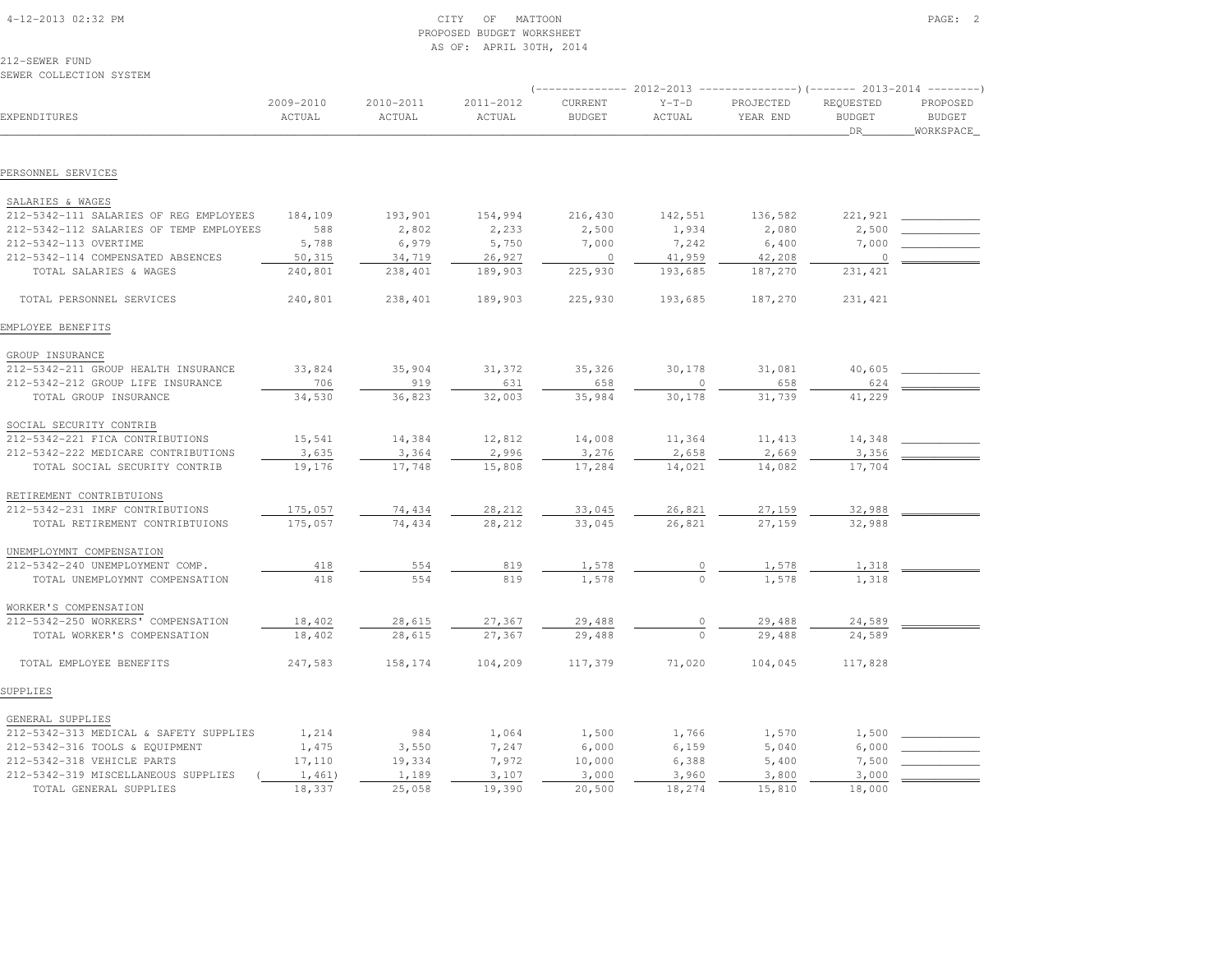## 4-12-2013 02:32 PM CITY OF MATTOON PAGE: 3 PROPOSED BUDGET WORKSHEETAS OF: APRIL 30TH, 2014

212-SEWER FUNDSEWER COLLECTION SYSTEM

# (-------------- 2012-2013 ---------------)(------- 2013-2014 --------) 2009-2010 2010-2011 2011-2012 CURRENT Y-T-D PROJECTED REQUESTED PROPOSED**BUDGET** EXPENDITURES ACTUAL ACTUAL ACTUAL BUDGET ACTUAL YEAR END BUDGET BUDGETWORKSPACE \_\_\_\_\_\_\_\_\_\_\_\_\_\_\_\_\_\_\_\_\_\_\_\_\_\_\_\_\_\_\_\_\_\_\_\_\_\_\_\_\_\_\_\_\_\_\_\_\_\_\_\_\_\_\_\_\_\_\_\_\_\_\_\_\_\_\_\_\_\_\_\_\_\_\_\_\_\_\_\_\_\_\_\_\_\_\_\_\_\_\_\_\_\_\_\_\_\_\_\_\_\_\_\_\_\_\_\_\_\_\_\_\_\_\_\_\_\_\_\_\_\_\_\_\_\_\_\_\_\_DR\_\_\_\_\_\_\_\_WORKSPACE\_ ENERGY212-5342-326 FUEL 212-5342-326 FUEL 2,283 18 0 0 3,278 0 0 \_\_\_\_\_\_\_\_\_\_\_\_ TOTAL ENERGY 2,283 18 0 0 3,278 0 0 SWR SYSTM MAINT SUPPLIES212-5342-361 SEWER PIPE 1,918 2,252 583 3,000 6,117 2,980 3,000 2,000 212-5342-362 MANHOLES CASINGS & LIDS 1,135 5,339 4,758 10,000 7,627 5,043 7,500 \_\_\_\_\_\_\_\_\_\_\_\_ 212-5342-363 BACKFILL & SURFACE MATERIA 18,166 35,029 25,593 30,000 28,379 27,080 30,000 \_\_\_\_\_\_\_\_\_\_\_\_212-5342-364 SEWER LINE REPAIR MATERIAL 2,295 3,944 3,035 5,000 1,829 1,829 3,000 212-5342-369 OTHER SEWER MTCE SUPPLIES 7,266 6,505 3,145 5,000 1,443 2,780 5,000 TOTAL SWR SYSTM MAINT SUPPLIES 30,780 53,068 37,114 53,000 45,396 39,712 48,500 TOTAL SUPPLIES 51,401 78,143 56,503 73,500 66,948 55,522 66,500PURCHASED PROP MAINT SRV REPAIR & MAINT SERVICES 212-5342-433 REPAIR OF MACHINERY 3,719 7,006 6,880 10,000 9,385 11,505 10,000 \_\_\_\_\_\_\_\_\_\_\_\_212-5342-434 REPAIR OF VEHICLES  $2,852$   $6,487$   $8,670$   $10,000$   $9,200$   $11,990$   $10,000$ 212-5342-439 OTHER REPAIR & MTCE SERVIC 24,472 15,276 9,792 10,000 2,954 2,035 10,000 TOTAL REPAIR & MAINT SERVICES 31,042 28,769 25,342 30,000 21,538 25,530 30,000 RENTALS212-5342-440 RENTALS 212-5342-440 RENTALS 868 300 1,435 2,500 3,812 2,405 2,500 \_\_\_\_\_\_\_\_\_\_\_\_ TOTAL RENTALS 868 300 1,435 2,500 3,812 2,405 2,500 CONSTRUCTION SERVICES212-5342-454 ROTO-TILLING 212-5342-454 ROTO-TILLING 0 0 0 0 0 0 0 \_\_\_\_\_\_\_\_\_\_\_\_ TOTAL CONSTRUCTION SERVICES 0 0 0 0 0 0 0 OTHER PROP MAINT SERVICE 212-5342-460 OTHER PROPERTY MTCE SERVIC 44,524 2,537 0 0 0 0 0 \_\_\_\_\_\_\_\_\_\_\_\_ $-5342-460$  OTHER PROPERTY MTCE SERVIC  $\begin{array}{cccc} 44.524 & -2.537 & - & 0 \\ \hline 10131 & 01HER & PROP MANT SFRVICF & 44.524 & 2.537 & - & 0 \end{array}$  TOTAL PURCHASED PROP MAINT SRV 76,434 31,606 26,777 32,500 25,350 27,935 32,500PROPERTY IMPROVEMENTS-NOT BLDNGS 212-5342-730 IMPROVEMENTS OTHER THAN BL 20,249 10,794 29,703 1,038,132 108,380 254,300 1,015,000 \_\_\_\_\_\_\_\_\_\_\_\_TOTAL IMPROVEMENTS-NOT BLDNGS 20,249 10,794 29,703 1,038,132 108,380 254,300 1,015,000 MACHINERY & EQUIPMENT212-5342-740 MACHINERY & EQUIPMENT  $0$  5,370 131,656 47,718 10 16,033 0 \_\_\_\_\_\_\_\_\_ 212-5342-743 MEF CONTRIBUTION 0 0 0 0 0 0 0 47,718 0 58,000 TOTAL MACHINERY & EQUIPMENT  $\overline{0}$   $\overline{5,370}$   $\overline{131,656}$   $\overline{47,718}$   $\overline{47,728}$   $\overline{16,033}$   $\overline{58,000}$ TOTAL PROPERTY 20,249 16,164 161,359 1,085,851 156,108 270,333 1,073,000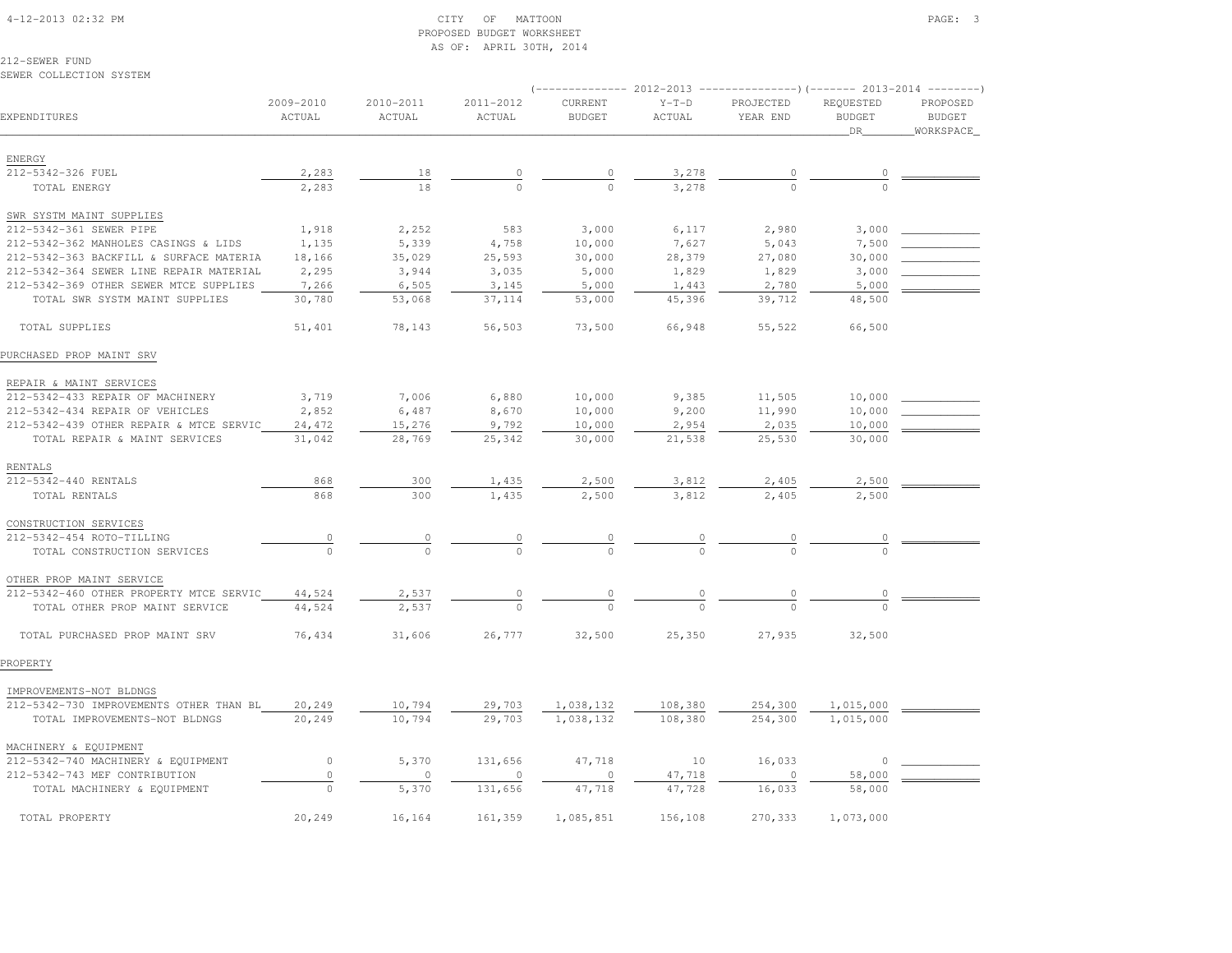| 4-12-2013 02:32 PM                        |                     | CITY<br>PROPOSED BUDGET WORKSHEET<br>AS OF: APRIL 30TH, 2014 |                     |                          | PAGE: 4                                                                   |                       |                            |                                 |
|-------------------------------------------|---------------------|--------------------------------------------------------------|---------------------|--------------------------|---------------------------------------------------------------------------|-----------------------|----------------------------|---------------------------------|
| 212-SEWER FUND<br>SEWER COLLECTION SYSTEM |                     |                                                              |                     |                          | (-------------- 2012-2013 ----------------) (------- 2013-2014 ---------) |                       |                            |                                 |
| EXPENDITURES                              | 2009-2010<br>ACTUAL | 2010-2011<br>ACTUAL                                          | 2011-2012<br>ACTUAL | CURRENT<br><b>BUDGET</b> | $Y-T-D$<br>ACTUAL                                                         | PROJECTED<br>YEAR END | REQUESTED<br>BUDGET<br>DR. | PROPOSED<br>BUDGET<br>WORKSPACE |
| OTHER OBJECTS                             |                     |                                                              |                     |                          |                                                                           |                       |                            |                                 |
| COMPUTER INFO SYS OBJECT                  |                     |                                                              |                     |                          |                                                                           |                       |                            |                                 |
| 212-5342-863 COMPUTERS                    |                     |                                                              | 0                   | 1,000                    | 872                                                                       |                       |                            |                                 |
| TOTAL COMPUTER INFO SYS OBJECT            | $\Omega$            | $\cap$                                                       | $\cap$              | 1,000                    | 872                                                                       |                       | $\Omega$                   |                                 |
| TOTAL OTHER OBJECTS                       | $\circ$             | $\circ$                                                      | $\circ$             | 1,000                    | 872                                                                       | $\circ$               | 0                          |                                 |
| TOTAL SEWER COLLECTION SYSTEM             | 636,468             | 522,488                                                      | 538,751             | 1,536,160                | 513,984                                                                   | 645,105               | 1,521,249                  |                                 |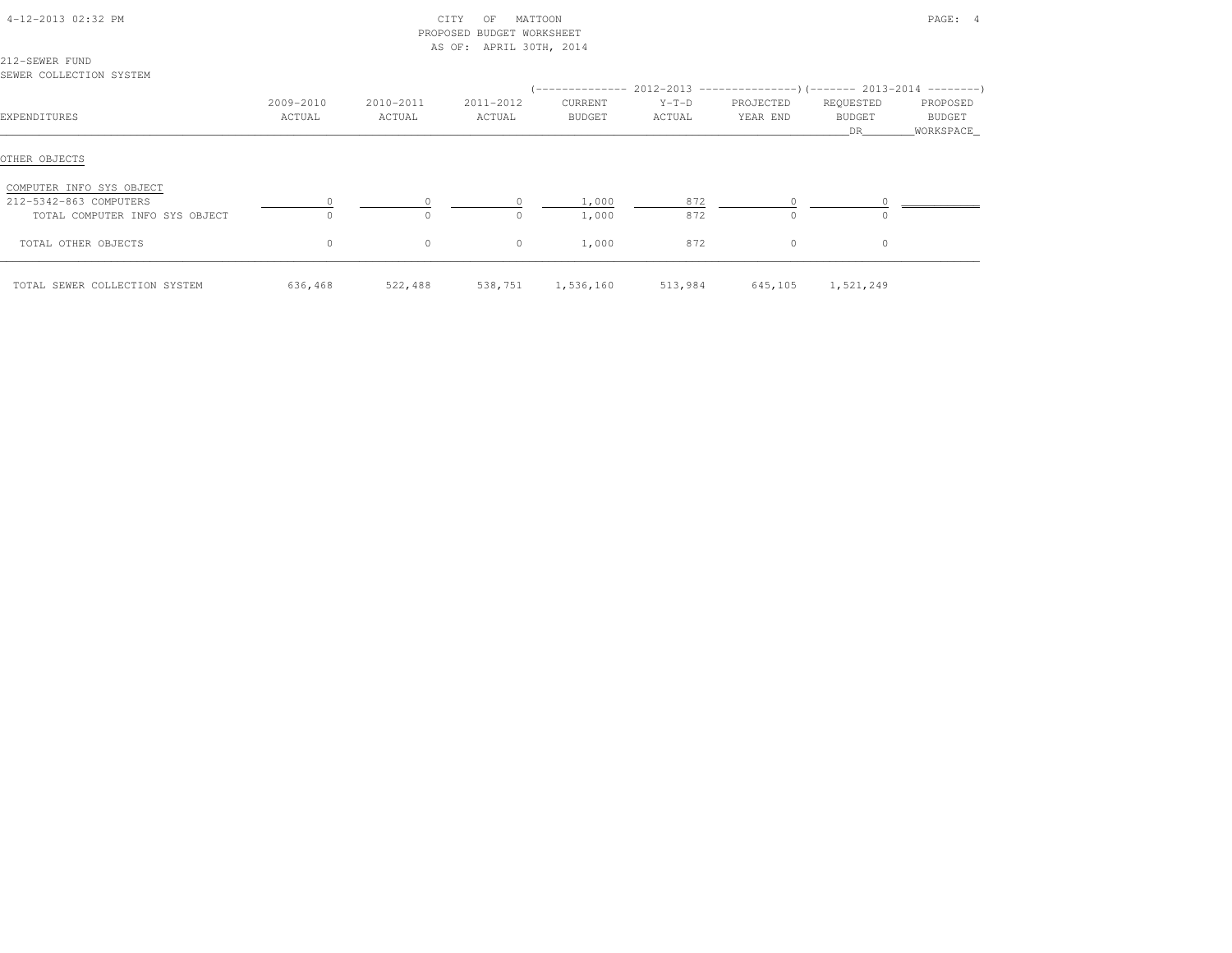|                                         |           |           | AS OF. AFRIL SOIII, 2014 |               |              |                                                                          |               |               |
|-----------------------------------------|-----------|-----------|--------------------------|---------------|--------------|--------------------------------------------------------------------------|---------------|---------------|
| 212-SEWER FUND                          |           |           |                          |               |              |                                                                          |               |               |
| SEWER LIFT STATIONS                     |           |           |                          |               |              |                                                                          |               |               |
|                                         |           |           |                          |               |              | (-------------- 2012-2013 ----------------) (------- 2013-2014 --------) |               |               |
|                                         | 2009-2010 | 2010-2011 | 2011-2012                | CURRENT       | $Y-T-D$      | PROJECTED                                                                | REQUESTED     | PROPOSED      |
| EXPENDITURES                            | ACTUAL    | ACTUAL    | ACTUAL                   | <b>BUDGET</b> | ACTUAL       | YEAR END                                                                 | <b>BUDGET</b> | <b>BUDGET</b> |
|                                         |           |           |                          |               |              |                                                                          | DR            | WORKSPACE     |
|                                         |           |           |                          |               |              |                                                                          |               |               |
| SUPPLIES                                |           |           |                          |               |              |                                                                          |               |               |
| GENERAL SUPPLIES                        |           |           |                          |               |              |                                                                          |               |               |
| 212-5343-316 TOOLS & EQUIPMENT          | 4,883     | 1,007     | 0                        | 1,200         | $\mathbf{0}$ | $\circ$                                                                  | 1,200         |               |
| 212-5343-318 VEHICLE PARTS              | 11        | $\circ$   | $\circ$                  | $\circ$       | $\mathbf{0}$ | $\circ$                                                                  | $\circ$       |               |
| 212-5343-319 MISCELLANEOUS SUPPLIES     | 121       | 523       | $\circ$                  | 500           | $\circ$      | $\circ$                                                                  | 500           |               |
| TOTAL GENERAL SUPPLIES                  | 5,015     | 1,530     | $\circ$                  | 1,700         | $\Omega$     | $\Omega$                                                                 | 1,700         |               |
| ENERGY                                  |           |           |                          |               |              |                                                                          |               |               |
| 212-5343-321 NATURAL GAS & ELECTRIC (AM | 29,080    | 30,999    | 28,591                   | 35,000        | 24,809       | 24,500                                                                   | 31,000        |               |
| 212-5343-322 ELECTRICITY (COLES-MOULTRI | 6,361     | 7,596     | 8,679                    | 10,000        | 7,965        | 6,990                                                                    | 9,000         |               |
| 212-5343-323 BOTTLED GAS                | $\circ$   | $\circ$   | $\circ$                  | 500           | 525          | 525                                                                      | 600           |               |
| 212-5343-326 FUEL                       | $\circ$   | $\circ$   | 212                      | 500           | 154          | 200                                                                      | 300           |               |
| TOTAL ENERGY                            | 35,441    | 38,595    | 37,482                   | 46,000        | 33,453       | 32,215                                                                   | 40,900        |               |
| SWR SYSTM MAINT SUPPLIES                |           |           |                          |               |              |                                                                          |               |               |
| 212-5343-365 LIFT STATION REPAIR MATERI | 9,335     | 633       | 2,677                    | 5,000         | $\circ$      | 2,602                                                                    | 5,000         |               |
| 212-5343-369 OTHER SEWER MTCE SUPPLIES  | 191       | 60        | 1,763                    | 2,000         | 662          | 993                                                                      | 2,000         |               |
| TOTAL SWR SYSTM MAINT SUPPLIES          | 9,527     | 693       | 4,440                    | 7,000         | 662          | 3,595                                                                    | 7,000         |               |
| TOTAL SUPPLIES                          | 49,982    | 40,818    | 41,922                   | 54,700        | 34,115       | 35,810                                                                   | 49,600        |               |
| PURCHASED PROP MAINT SRV                |           |           |                          |               |              |                                                                          |               |               |
| REPAIR & MAINT SERVICES                 |           |           |                          |               |              |                                                                          |               |               |
| 212-5343-432 REPAIR OF STRUCTURES       | $\circ$   | 323       | 75                       | 500           | 0            | 0                                                                        | 1,000         |               |
| 212-5343-433 REPAIR OF MACHINERY        | 21,173    | 6,696     | 4,081                    | 5,000         | 12,042       | 15,975                                                                   | 13,000        |               |
| 212-5343-434 REPAIR OF VEHICLES         | $\circ$   | 19        | $\circ$                  | $\circ$       | $\circ$      | $\circ$                                                                  | 0             |               |
| 212-5343-435 ELEVATOR SERVICE AGREEMENT | 873       | 357       | $\circ$                  | 500           | $\circ$      | $\circ$                                                                  | 500           |               |
| 212-5343-439 OTHER REPAIR & MTCE SERVIC | 8,673     | 1,981     | $\circ$                  | 5,000         | $\circ$      | $\circ$                                                                  | 1,000         |               |
| TOTAL REPAIR & MAINT SERVICES           | 30,719    | 9,376     | 4,156                    | 11,000        | 12,042       | 15,975                                                                   | 15,500        |               |
| CONSTRUCTION SERVICES                   |           |           |                          |               |              |                                                                          |               |               |
| 212-5343-454 ROTO-TILLING               | $\circ$   |           |                          |               |              |                                                                          |               |               |
| TOTAL CONSTRUCTION SERVICES             | $\Omega$  |           |                          |               |              |                                                                          |               |               |
| TOTAL PURCHASED PROP MAINT SRV          | 30,719    | 9,376     | 4,156                    | 11,000        | 12,042       | 15,975                                                                   | 15,500        |               |
| OTHER PURCHASED SERVICES                |           |           |                          |               |              |                                                                          |               |               |
| PROFESSIONAL SERVICES                   |           |           |                          |               |              |                                                                          |               |               |
| 212-5343-511 PLANNING & DESIGN SERVICES | $\circ$   | $\circ$   |                          |               |              | $\circ$                                                                  | 0             |               |
| TOTAL PROFESSIONAL SERVICES             | $\Omega$  | $\cap$    |                          | $\cap$        | $\cap$       | $\cap$                                                                   |               |               |

PROPOSED BUDGET WORKSHEET

AS OF: APRIL 30TH, 2014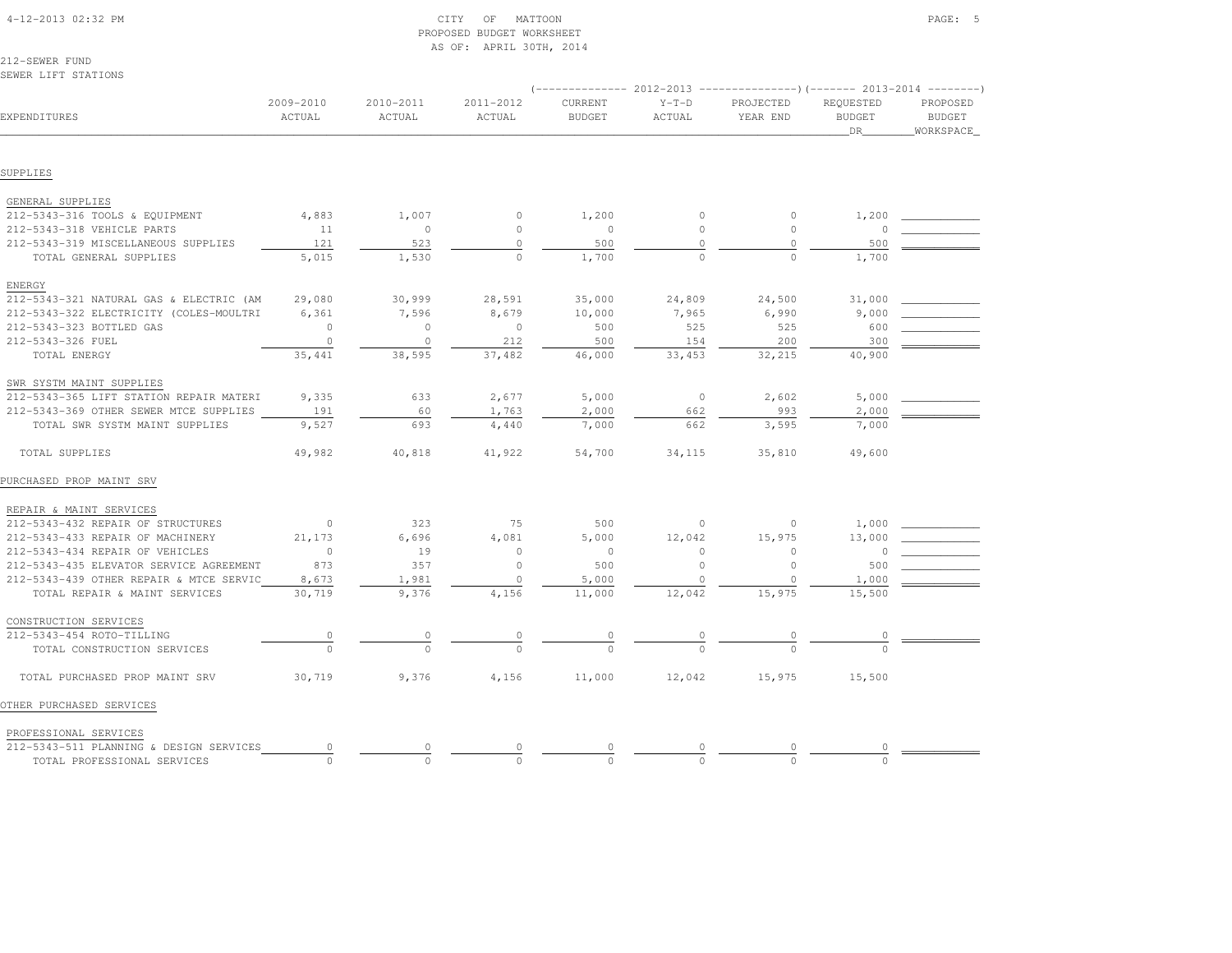# 4-12-2013 02:32 PM CITY OF MATTOON PAGE: 6 PROPOSED BUDGET WORKSHEETAS OF: APRIL 30TH, 2014

212-SEWER FUNDSEWER LIFT STATIONS

| EXPENDITURES                                   | 2009-2010<br>ACTUAL | 2010-2011<br>ACTUAL | 2011-2012<br>ACTUAL | CURRENT<br><b>BUDGET</b> | $Y-T-D$<br>ACTUAL | PROJECTED<br>YEAR END | REQUESTED<br><b>BUDGET</b><br>DR | PROPOSED<br>BUDGET<br>WORKSPACE |
|------------------------------------------------|---------------------|---------------------|---------------------|--------------------------|-------------------|-----------------------|----------------------------------|---------------------------------|
| COMMUNICATION                                  |                     |                     |                     |                          |                   |                       |                                  |                                 |
| 212-5343-533 CELLULAR PHONE                    |                     | $\circ$             | 23                  | 100                      | 1,566             | 2,928                 | 3,000                            |                                 |
| TOTAL COMMUNICATION                            |                     | $\cap$              | 23                  | 100                      | 1,566             | 2,928                 | 3,000                            |                                 |
|                                                |                     |                     |                     |                          |                   |                       |                                  |                                 |
| EMPLOYEE BUSINESS EXP                          |                     |                     |                     |                          |                   |                       |                                  |                                 |
| 212-5343-562 TRAVEL & TRAINING                 |                     | 0                   | $\circ$             | $\circ$                  |                   |                       |                                  |                                 |
| TOTAL EMPLOYEE BUSINESS EXP                    |                     | $\cap$              | $\cap$              |                          |                   |                       |                                  |                                 |
| TOTAL OTHER PURCHASED SERVICES                 | $\circ$             | $\circ$             | 23                  | 100                      | 1,566             | 2,928                 | 3,000                            |                                 |
| PROPERTY                                       |                     |                     |                     |                          |                   |                       |                                  |                                 |
| IMPROVEMENTS-NOT BLDNGS                        |                     |                     |                     |                          |                   |                       |                                  |                                 |
| 212-5343-730 IMPROVEMENTS OTHER THAN BL 35,687 |                     | $\circ$             | 77,278              | 50,000                   |                   |                       | 50,000                           |                                 |
| TOTAL IMPROVEMENTS-NOT BLDNGS                  | 35,687              | $\Omega$            | 77,278              | 50,000                   | $\Omega$          | $\Omega$              | 50,000                           |                                 |
| MACHINERY & EQUIPMENT                          |                     |                     |                     |                          |                   |                       |                                  |                                 |
| 212-5343-741 MACHINERY                         |                     |                     |                     |                          |                   |                       |                                  |                                 |
| TOTAL MACHINERY & EQUIPMENT                    | $\Omega$            | $\cap$              | $\cap$              | $\Omega$                 | $\Omega$          |                       |                                  |                                 |
| TOTAL PROPERTY                                 | 35,687              |                     | 0 $77,278$          | 50,000                   | $\circ$           | $\circ$               | 50,000                           |                                 |
| OTHER OBJECTS                                  |                     |                     |                     |                          |                   |                       |                                  |                                 |
| FINANCIAL TRANS OBJECTS                        |                     |                     |                     |                          |                   |                       |                                  |                                 |
| 212-5343-828 REAL ESTATE TAXES                 | 24                  | 25                  | 31                  | 35                       | 27                | 40                    | 50                               |                                 |
| TOTAL FINANCIAL TRANS OBJECTS                  | 24                  | 25                  | 31                  | 35                       | 2.7               | 40                    | 50                               |                                 |
| TOTAL OTHER OBJECTS                            | 24                  | 25                  | 31                  | 35                       | 27                | 40                    | 50                               |                                 |
| TOTAL SEWER LIFT STATIONS                      | 116,412             | 50,218              | 123,410             | 115,835                  | 47,750            | 54,754                | 118,150                          |                                 |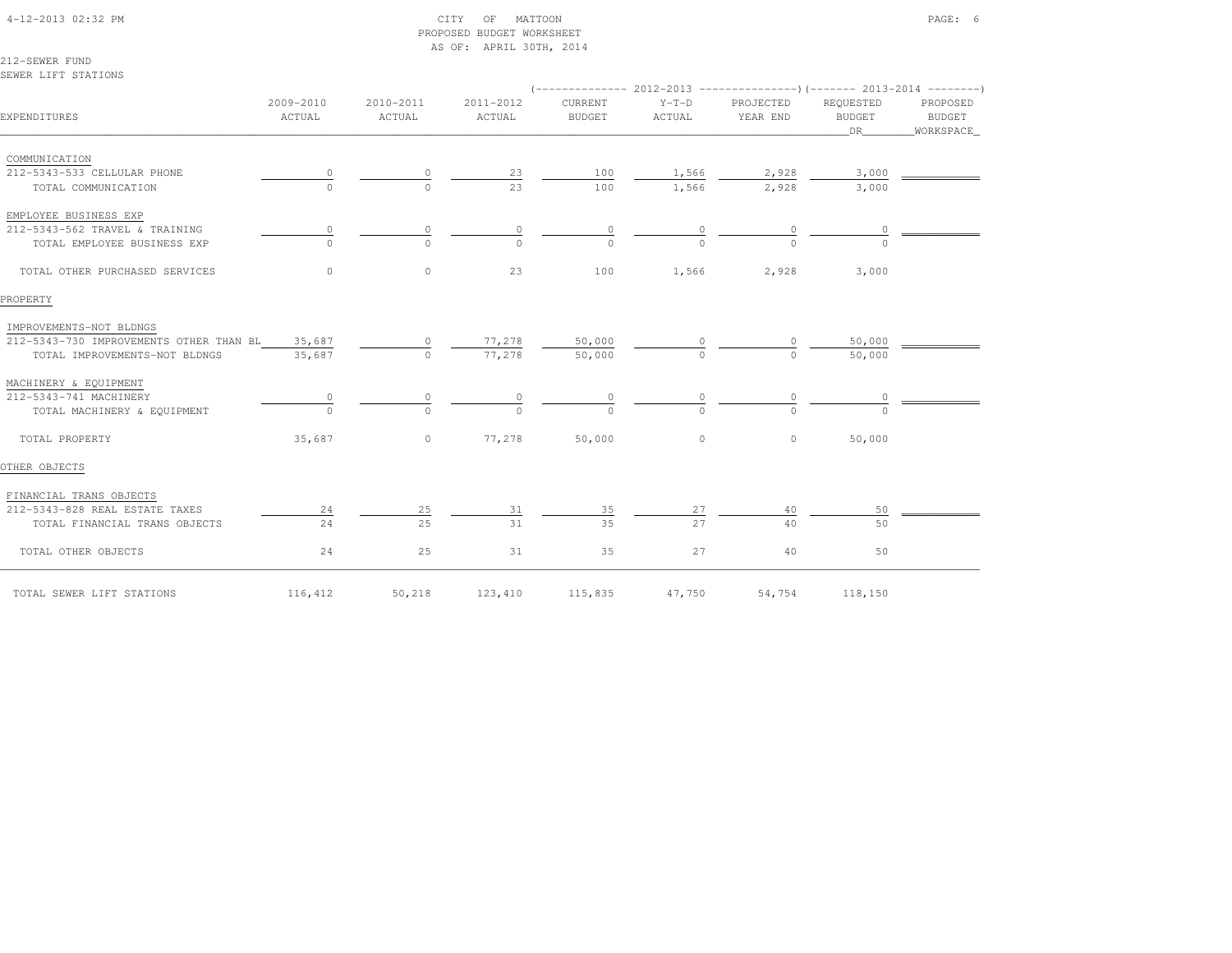| 212-SEWER FUND<br>WASTEWATER TREATMNT PLANT |                     |                     |                     |                          |                   |                                                                                                      |                                  |                                        |
|---------------------------------------------|---------------------|---------------------|---------------------|--------------------------|-------------------|------------------------------------------------------------------------------------------------------|----------------------------------|----------------------------------------|
| EXPENDITURES                                | 2009-2010<br>ACTUAL | 2010-2011<br>ACTUAL | 2011-2012<br>ACTUAL | CURRENT<br><b>BUDGET</b> | $Y-T-D$<br>ACTUAL | $($ -------------- 2012-2013 ----------------) (------- 2013-2014 --------)<br>PROJECTED<br>YEAR END | REQUESTED<br><b>BUDGET</b><br>DR | PROPOSED<br><b>BUDGET</b><br>WORKSPACE |
|                                             |                     |                     |                     |                          |                   |                                                                                                      |                                  |                                        |
| PERSONNEL SERVICES                          |                     |                     |                     |                          |                   |                                                                                                      |                                  |                                        |
| SALARIES & WAGES                            |                     |                     |                     |                          |                   |                                                                                                      |                                  |                                        |
| 212-5344-111 SALARIES OF REG EMPLOYEES      | 319,087             | 309,604             | 326,917             | 357,727                  | 325, 427          | 329,576                                                                                              | 379,357                          |                                        |
| 212-5344-112 SALARIES OF TEMP EMPLOYEES     | $\circ$             | 1,726               | $\circ$             | 6,000                    | 3,800             | 3,800                                                                                                | 6,000                            |                                        |
| 212-5344-113 OVERTIME                       | 2,896               | 2,072               | 3,514               | 8,000                    | 1,932             | 3,620                                                                                                | 4,000                            |                                        |
| 212-5344-114 COMPENSATED ABSENCES           | 51,702              | 4,870               | 9,569               | $\circ$                  | 25,641            | 28,425                                                                                               | $\Omega$                         |                                        |
| TOTAL SALARIES & WAGES                      | 373,684             | 318,272             | 340,000             | 371,727                  | 356,800           | 365, 421                                                                                             | 389,357                          |                                        |
| TOTAL PERSONNEL SERVICES                    | 373,684             | 318,272             | 340,000             | 371,727                  | 356,800           | 365, 421                                                                                             | 389,357                          |                                        |
| EMPLOYEE BENEFITS                           |                     |                     |                     |                          |                   |                                                                                                      |                                  |                                        |
| GROUP INSURANCE                             |                     |                     |                     |                          |                   |                                                                                                      |                                  |                                        |
| 212-5344-211 GROUP HEALTH INSURANCE         | 40,055              | 43,188              | 45,589              | 51,657                   | 47,352            | 51,657                                                                                               | 59,130                           |                                        |
| 212-5344-212 GROUP LIFE INSURANCE           | 1,008               | 1,032               | 1,008               | 1,052                    | $\mathbf{0}$      | 1,052                                                                                                | 1,052                            |                                        |
| TOTAL GROUP INSURANCE                       | 41,063              | 44,220              | 46,597              | 52,709                   | 47,352            | 52,709                                                                                               | 60,182                           |                                        |
| SOCIAL SECURITY CONTRIB                     |                     |                     |                     |                          |                   |                                                                                                      |                                  |                                        |
| 212-5344-221 FICA CONTRIBUTIONS             | 22,037              | 21,596              | 21,959              | 23,047                   | 20,806            | 22,155                                                                                               | 24,140                           |                                        |
| 212-5344-222 MEDICARE CONTRIBUTIONS         | 5,154               | 5,051               | 5,135               | 5,390                    | 4,866             | 5,182                                                                                                | 5,646                            |                                        |
| TOTAL SOCIAL SECURITY CONTRIB               | 27,191              | 26,646              | 27,094              | 28,437                   | 25,672            | 27,337                                                                                               | 29,786                           |                                        |
| RETIREMENT CONTRIBTUIONS                    |                     |                     |                     |                          |                   |                                                                                                      |                                  |                                        |
| 212-5344-231 IMRF CONTRIBUTIONS             | 38,654              | 231,816             | 49,180              | 54,091                   | 49,145            | 52,675                                                                                               | 55,242                           |                                        |
| TOTAL RETIREMENT CONTRIBTUIONS              | 38,654              | 231,816             | 49,180              | 54,091                   | 49,145            | 52,675                                                                                               | 55,242                           |                                        |
| UNEMPLOYMNT COMPENSATION                    |                     |                     |                     |                          |                   |                                                                                                      |                                  |                                        |
| 212-5344-240 UNEMPLOYMENT COMP.             | 607                 | 803                 | 1,159               | 2,573                    | 0                 | 2,573                                                                                                | 2,425                            |                                        |
| TOTAL UNEMPLOYMNT COMPENSATION              | 607                 | 803                 | 1,159               | 2,573                    | $\Omega$          | 2,573                                                                                                | 2,425                            |                                        |
| WORKER'S COMPENSATION                       |                     |                     |                     |                          |                   |                                                                                                      |                                  |                                        |
| 212-5344-250 WORKERS' COMPENSATION          | 15,064              | 14,388              | 15,465              | 17,720                   |                   | 17,720                                                                                               | 15,098                           |                                        |
| TOTAL WORKER'S COMPENSATION                 | 15,064              | 14,388              | 15,465              | 17,720                   | $\mathbf{0}$      | 17,720                                                                                               | 15,098                           |                                        |
| TOTAL EMPLOYEE BENEFITS                     | 122,579             | 317,873             | 139,495             | 155,530                  | 122,170           | 153,014                                                                                              | 162,733                          |                                        |
| SUPPLIES                                    |                     |                     |                     |                          |                   |                                                                                                      |                                  |                                        |
| GENERAL SUPPLIES                            |                     |                     |                     |                          |                   |                                                                                                      |                                  |                                        |
| 212-5344-311 OFFICE SUPPLIES                | 2,748               | 1,212               | 679                 | 1,200                    | 1,091             | 850                                                                                                  | 1,000                            |                                        |
| 212-5344-312 CLEANING SUPPLIES              | 1,167               | 1,394               | 749                 | 1,200                    | 1,824             | 2,050                                                                                                | 1,500                            |                                        |
| 212-5344-313 MEDICAL & SAFETY SUPPLIES      | 2,183               | 1,195               | 1,461               | 1,500                    | 1,153             | 1,250                                                                                                | 1,500                            |                                        |
| 212-5344-314 CHEMICALS                      | 14,139              | 10,034              | 13,642              | 15,000                   | 15,330            | 13,350                                                                                               | 15,000                           |                                        |
| 212-5344-316 TOOLS & EQUIPMENT              | 2,154               | 4,876               | 2,231               | 2,000                    | 2,681             | 2,300                                                                                                | 3,000                            |                                        |
| 212-5344-318 VEHICLE PARTS                  | 1,237               | 420                 | 75                  | 1,500                    | 401               | 350                                                                                                  | 1,000                            |                                        |
| 212-5344-319 MISCELLANEOUS SUPPLIES         | 7,101               | 5,040               | 7,736               | 10,000                   | 10,288            | 7,600                                                                                                | 8,000                            |                                        |
| TOTAL GENERAL SUPPLIES                      | 30,729              | 24,170              | 26,573              | 32,400                   | 32,769            | 27,750                                                                                               | 31,000                           |                                        |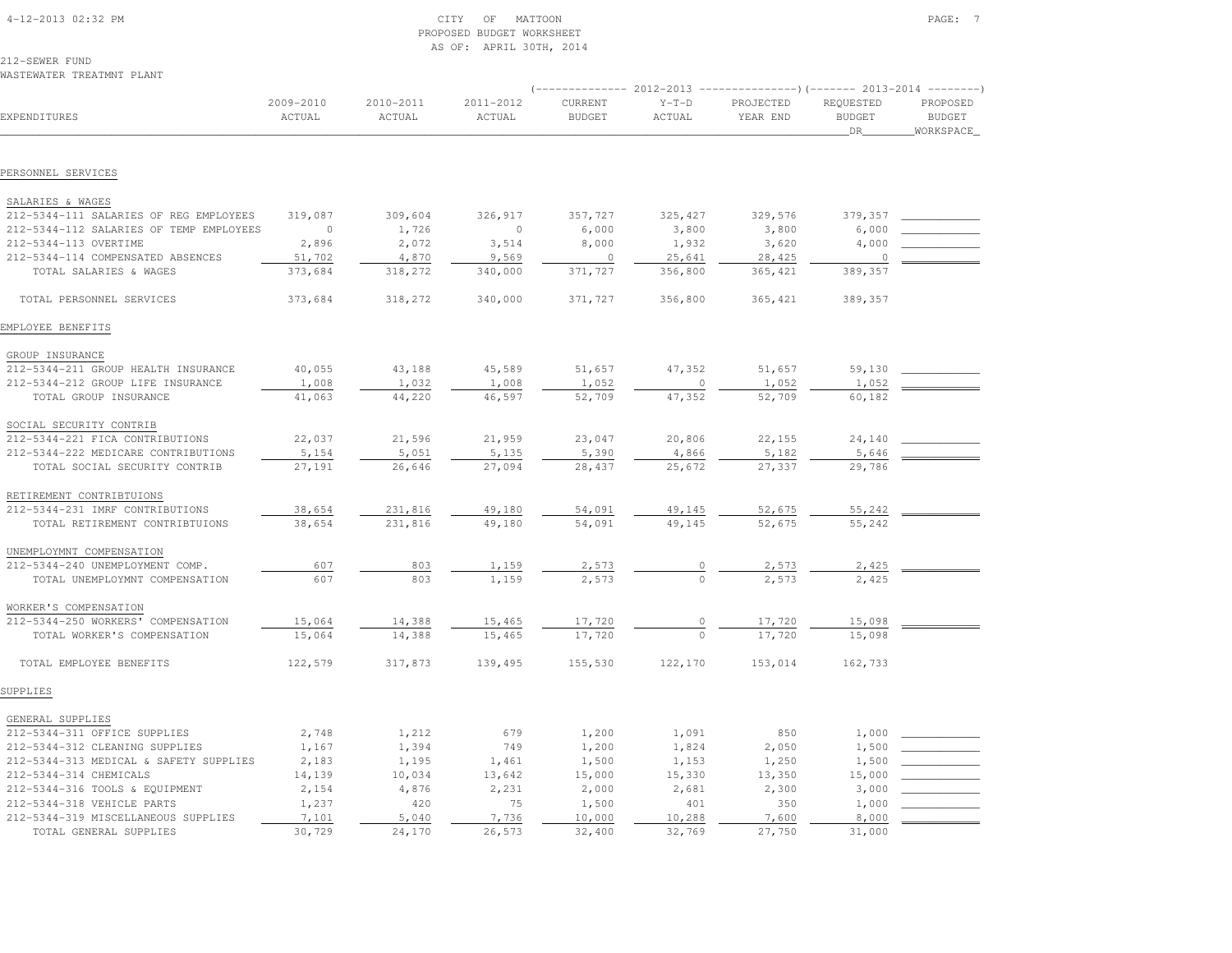# 4-12-2013 02:32 PM CITY OF MATTOON PAGE: 8 PROPOSED BUDGET WORKSHEETAS OF: APRIL 30TH, 2014

212-SEWER FUNDWASTEWATER TREATMNT PLANT

|                                         |                     |                     |                     |                          |                   | $(-$ ------------- 2012-2013 -----------------) (------- 2013-2014 --------) |                                  |                                        |
|-----------------------------------------|---------------------|---------------------|---------------------|--------------------------|-------------------|------------------------------------------------------------------------------|----------------------------------|----------------------------------------|
| EXPENDITURES                            | 2009-2010<br>ACTUAL | 2010-2011<br>ACTUAL | 2011-2012<br>ACTUAL | CURRENT<br><b>BUDGET</b> | $Y-T-D$<br>ACTUAL | PROJECTED<br>YEAR END                                                        | REQUESTED<br><b>BUDGET</b><br>DR | PROPOSED<br><b>BUDGET</b><br>WORKSPACE |
| ENERGY                                  |                     |                     |                     |                          |                   |                                                                              |                                  |                                        |
| 212-5344-321 NATURAL GAS & ELECTRIC (AM | 327,976             | 234,603             | 215,667             | 282,000                  | 182,431           | 191,150                                                                      | 250,000                          |                                        |
| 212-5344-323 BOTTLED GAS                | 457                 | 523                 | $\circ$             | 500                      | $\Omega$          | $\Omega$                                                                     | 500                              |                                        |
| 212-5344-326 FUEL                       | 27                  | $\circ$             | $\circ$             | $\overline{0}$           | 95                | $\overline{0}$                                                               | $\circ$                          |                                        |
| TOTAL ENERGY                            | 328,459             | 235,126             | 215,667             | 282,500                  | 182,526           | 191,150                                                                      | 250,500                          |                                        |
| BOOKS & PERIODICALS                     |                     |                     |                     |                          |                   |                                                                              |                                  |                                        |
| 212-5344-340 BOOKS & PERIODICALS        | 390                 | $\circ$             | 214                 | 300                      | 161               | 161                                                                          | 300                              |                                        |
| TOTAL BOOKS & PERIODICALS               | 390                 | $\cap$              | 214                 | 300                      | 161               | 161                                                                          | 300                              |                                        |
| SWR SYSTM MAINT SUPPLIES                |                     |                     |                     |                          |                   |                                                                              |                                  |                                        |
| 212-5344-366 PLANT MTCE & REPAIR MATERI | 41,469              | 19,600              | 23,686              | 32,000                   | 25,548            | 15,210                                                                       | 20,000                           |                                        |
| TOTAL SWR SYSTM MAINT SUPPLIES          | 41,469              | 19,600              | 23,686              | 32,000                   | 25,548            | 15,210                                                                       | 20,000                           |                                        |
| TOTAL SUPPLIES                          | 401,047             | 278,896             | 266,140             | 347,200                  | 241,003           | 234,271                                                                      | 301,800                          |                                        |
| PURCHASED PROP MAINT SRV                |                     |                     |                     |                          |                   |                                                                              |                                  |                                        |
| REPAIR & MAINT SERVICES                 |                     |                     |                     |                          |                   |                                                                              |                                  |                                        |
| 212-5344-431 REPAIR OF OFFICE EQUIPMENT | $\sim$ 0            | $\overline{0}$      | $\overline{0}$      | $\circ$                  | $\overline{0}$    | $\circ$                                                                      | $\Omega$                         |                                        |
| 212-5344-432 REPAIR OF STRUCTURES       | 1,194               | 206                 | 4,823               | 5,000                    | 112               | $\overline{0}$                                                               | 5,000                            |                                        |
| 212-5344-433 REPAIR OF MACHINERY        | 57,245              | 27,163              | 23,120              | 40,000                   | 24,637            | 22,130                                                                       | 30,000                           |                                        |
| 212-5344-434 REPAIR OF VEHICLES         | 1,557               | 4,436               | 2,574               | 5,000                    | 3,441             | 1,860                                                                        | 3,000                            |                                        |
| 212-5344-436 PEST CONTROL SERVICES      | $\overline{0}$      | $\circ$             | $\overline{0}$      | $\circ$                  | $\Omega$          | $\overline{0}$                                                               | $\circ$                          |                                        |
| 212-5344-439 OTHER REPAIR & MNTCE SERVI | 34,159              | 18,341              | 11,970              | 10,000                   | 14,451            | 14,250                                                                       | 15,000                           |                                        |
| TOTAL REPAIR & MAINT SERVICES           | 94,156              | 50,147              | 42,488              | 60,000                   | 42,640            | 38,240                                                                       | 53,000                           |                                        |
| RENTALS                                 |                     |                     |                     |                          |                   |                                                                              |                                  |                                        |
| 212-5344-440 RENTALS                    | 250                 | 380                 | 500                 | 1,000                    | 400               | 400                                                                          | 1,000                            |                                        |
| TOTAL RENTALS                           | 250                 | 380                 | 500                 | 1,000                    | 400               | 400                                                                          | 1,000                            |                                        |
| OTHER PROP MAINT SERVICE                |                     |                     |                     |                          |                   |                                                                              |                                  |                                        |
| 212-5344-460 OTHER PROPERTY MTCE SERVIC | 32,312              | 34,190              | 44,395              | 40,000                   | 35,088            | 41,800                                                                       | 42,500                           |                                        |
| TOTAL OTHER PROP MAINT SERVICE          | 32,312              | 34,190              | 44,395              | 40,000                   | 35,088            | 41,800                                                                       | 42,500                           |                                        |
| TOTAL PURCHASED PROP MAINT SRV          | 126,718             | 84,717              | 87,383              | 101,000                  | 78,128            | 80,440                                                                       | 96,500                           |                                        |
| OTHER PURCHASED SERVICES                |                     |                     |                     |                          |                   |                                                                              |                                  |                                        |
| PROFESSIONAL SERVICES                   |                     |                     |                     |                          |                   |                                                                              |                                  |                                        |
| 212-5344-511 PLANNING & DESIGN SERVICES | 10,829              | $\circ$             | $\circ$             | $\circ$                  | $\circ$           | $\circ$                                                                      | $\circ$                          |                                        |
| 212-5344-516 TECHNOLOGY SUPPORT SERVICE | $\circ$             | $\circ$             | 1,847               | 4,000                    | $\circ$           | $\circ$                                                                      | 4,000                            |                                        |
| TOTAL PROFESSIONAL SERVICES             | 10,829              | $\Omega$            | 1,847               | 4,000                    | $\Omega$          | $\Omega$                                                                     | 4,000                            |                                        |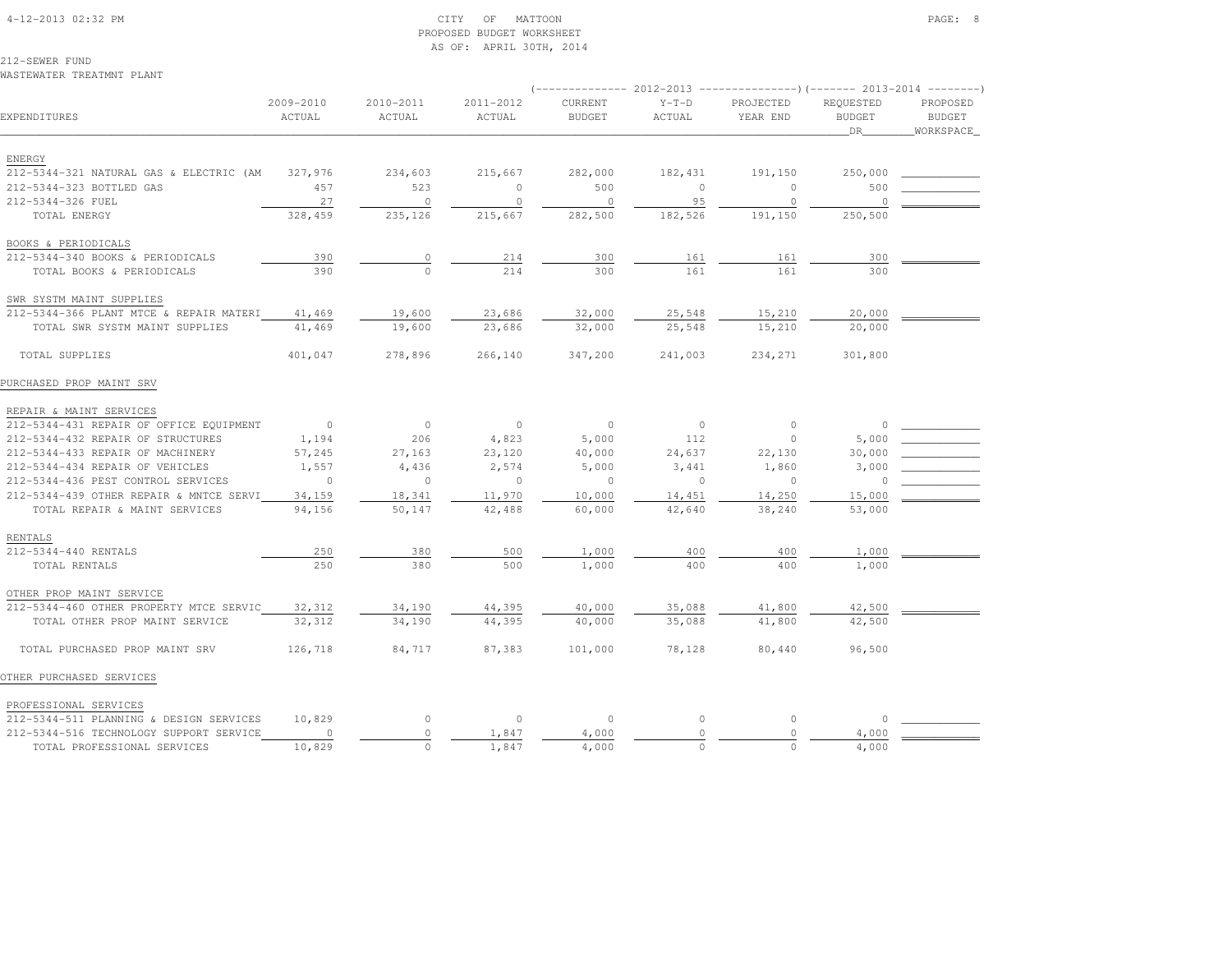# 4-12-2013 02:32 PM CITY OF MATTOON PAGE: 9 PROPOSED BUDGET WORKSHEETAS OF: APRIL 30TH, 2014

212-SEWER FUND

WASTEWATER TREATMNT PLANT

| EXPENDITURES                            | 2009-2010<br>ACTUAL | 2010-2011<br>ACTUAL | 2011-2012<br>ACTUAL | CURRENT<br><b>BUDGET</b> | $Y-T-D$<br>ACTUAL | PROJECTED<br>YEAR END | REQUESTED<br><b>BUDGET</b><br>DR | PROPOSED<br><b>BUDGET</b><br>WORKSPACE |
|-----------------------------------------|---------------------|---------------------|---------------------|--------------------------|-------------------|-----------------------|----------------------------------|----------------------------------------|
| COMMUNICATION                           |                     |                     |                     |                          |                   |                       |                                  |                                        |
| 212-5344-532 TELEPHONE                  | 5,641               | 6,012               | 6,025               | 7,000                    | 3,422             | 3,250                 | 3,500                            |                                        |
| 212-5344-533 CELLULAR PHONE             | $\circ$             | $\circ$             | 1,166               | 1,300                    | 1,204             | 1,205                 | 1,300                            |                                        |
| 212-5344-538 INTERNET ACCESS CHARGE     | $\circ$             | $\circ$             | $\circ$             | $\circ$                  | $\circ$           | $\circ$               | 0                                |                                        |
| TOTAL COMMUNICATION                     | 5,641               | 6,012               | 7,191               | 8,300                    | 4,626             | 4,455                 | 4,800                            |                                        |
| EMPLOYEE BUSINESS EXP                   |                     |                     |                     |                          |                   |                       |                                  |                                        |
| 212-5344-562 TRAVEL & TRAINING          | $\overline{0}$      | $\circ$             | $\frac{0}{0}$       | $\overline{0}$           | 430               | 0                     | 500                              |                                        |
| TOTAL EMPLOYEE BUSINESS EXP             |                     | $\Omega$            |                     | $\Omega$                 | 430               | $\Omega$              | 500                              |                                        |
| OTHER PURCHASED SERVICES                |                     |                     |                     |                          |                   |                       |                                  |                                        |
| 212-5344-579 MISC OTHER PURCHASED SERVI | 38,580              | 40,987              | 38,000              | 38,000                   | 38,000            | 38,000                | 38,000                           |                                        |
| TOTAL OTHER PURCHASED SERVICES          | 38,580              | 40,987              | 38,000              | 38,000                   | 38,000            | 38,000                | 38,000                           |                                        |
| TOTAL OTHER PURCHASED SERVICES          | 55,050              | 46,999              | 47,038              | 50,300                   | 43,056            | 42,455                | 47,300                           |                                        |
| PROPERTY                                |                     |                     |                     |                          |                   |                       |                                  |                                        |
| IMPROVEMENTS-NOT BLDNGS                 |                     |                     |                     |                          |                   |                       |                                  |                                        |
| 212-5344-730 IMPROVEMENTS OTHER THAN BL | 3,892               | 20,283              | 34,172              | 199,000                  | 51,753            | 56,503                | 191,000                          |                                        |
| TOTAL IMPROVEMENTS-NOT BLDNGS           | 3,892               | 20,283              | 34,172              | 199,000                  | 51,753            | 56,503                | 191,000                          |                                        |
| MACHINERY & EQUIPMENT                   |                     |                     |                     |                          |                   |                       |                                  |                                        |
| 212-5344-740 MACHINERY & EQUIPMENT      | $\circ$             | $\circ$             | $\circ$             | $\circ$                  | $\circ$           | $\circ$               | 0                                |                                        |
| 212-5344-742 VEHICLES                   | $\circ$             | $\circ$             | $\circ$             | $\circ$                  | $\circ$           | $\circ$               | $\circ$                          |                                        |
| 212-5344-743 MEF CONTRIBUTION           | $\circ$             | $\circ$             | $\circ$             | $\mathbb O$              | $\circ$           | $\circ$               | 18,000                           |                                        |
| TOTAL MACHINERY & EQUIPMENT             | $\Omega$            | $\Omega$            | $\Omega$            | $\Omega$                 | $\Omega$          | $\Omega$              | 18,000                           |                                        |
| TOTAL PROPERTY                          | 3,892               | 20,283              | 34,172              | 199,000                  | 51,753            | 56,503                | 209,000                          |                                        |
| OTHER OBJECTS                           |                     |                     |                     |                          |                   |                       |                                  |                                        |
| FINANCIAL TRANS OBJECTS                 |                     |                     |                     |                          |                   |                       |                                  |                                        |
| 212-5344-814 COPY MACHINE               | 1,078               | 660                 | 753                 | 1,000                    | 749               | 747                   | 1,000                            |                                        |
| TOTAL FINANCIAL TRANS OBJECTS           | 1,078               | 660                 | 753                 | 1,000                    | 749               | 747                   | 1,000                            |                                        |
| COMPUTER INFO SYS OBJECT                |                     |                     |                     |                          |                   |                       |                                  |                                        |
| 212-5344-863 COMPUTERS                  | $\mathbb O$         | 2,350               | 0                   | 4,000                    | 2,914             | 114                   | $\circ$                          |                                        |
| TOTAL COMPUTER INFO SYS OBJECT          | $\Omega$            | 2,350               | $\Omega$            | 4,000                    | 2,914             | 114                   |                                  |                                        |
| TOTAL OTHER OBJECTS                     | 1,078               | 3,011               | 753                 | 5,000                    | 3,662             | 861                   | 1,000                            |                                        |
| TOTAL WASTEWATER TREATMNT PLANT         | 1,084,048           | 1,070,051           | 914,981             | 1,229,757                | 896,571           | 932,965               | 1,207,690                        |                                        |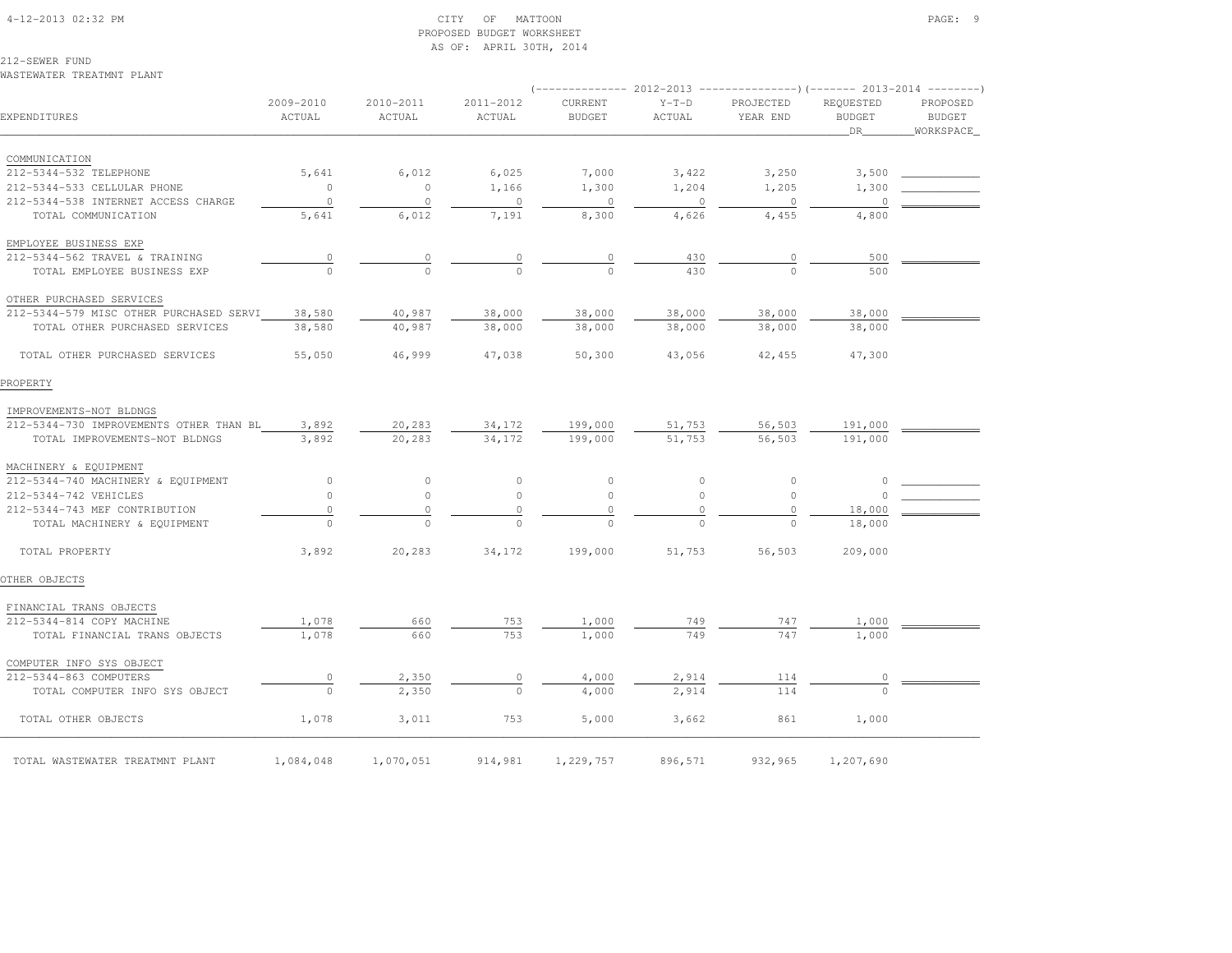| 4-12-2013 02:32 PM |  |
|--------------------|--|

# $\begin{array}{ccc} \text{CITY} & \text{OF} & \text{MATION} \end{array}$  PROPOSED BUDGET WORKSHEETAS OF: APRIL 30TH, 2014

212-SEWER FUNDACCOUNTING & COLLECTION

|                                         |                     |                     |                     | $--------- 2012-2013$    |                   | $---------() (------ 2013-2014 ------)$ |                                  |                                        |
|-----------------------------------------|---------------------|---------------------|---------------------|--------------------------|-------------------|-----------------------------------------|----------------------------------|----------------------------------------|
| EXPENDITURES                            | 2009-2010<br>ACTUAL | 2010-2011<br>ACTUAL | 2011-2012<br>ACTUAL | CURRENT<br><b>BUDGET</b> | $Y-T-D$<br>ACTUAL | PROJECTED<br>YEAR END                   | REQUESTED<br><b>BUDGET</b><br>DR | PROPOSED<br><b>BUDGET</b><br>WORKSPACE |
|                                         |                     |                     |                     |                          |                   |                                         |                                  |                                        |
| PERSONNEL SERVICES                      |                     |                     |                     |                          |                   |                                         |                                  |                                        |
| SALARIES & WAGES                        |                     |                     |                     |                          |                   |                                         |                                  |                                        |
| 212-5345-111 SALARIES OF REG EMPLOYEES  | 109,157             | 112,999             | 122,258             | 142,072                  | 121,418           | 122,291                                 | 148,639                          |                                        |
| 212-5345-112 SALARIES OF TEMP EMPLOYEES | $\overline{0}$      | 1,564               | 2,354               | 4,000                    | 5,498             | 8,246                                   | 4,000                            |                                        |
| 212-5345-113 OVERTIME                   | 394                 | 67                  | 148                 | 119                      | 204               | 305                                     | 4,291                            |                                        |
| 212-5345-114 COMPENSATED ABSENCES       | 10,186              | 12,909              | 4,276               | $\overline{0}$           | 12,990            | 13,582                                  | $\circ$                          |                                        |
| TOTAL SALARIES & WAGES                  | 119,738             | 127,538             | 129,035             | 146,191                  | 140,109           | 144,425                                 | 156,930                          |                                        |
| TOTAL PERSONNEL SERVICES                | 119,738             | 127,538             | 129,035             | 146,191                  | 140,109           | 144,425                                 | 156,930                          |                                        |
| EMPLOYEE BENEFITS                       |                     |                     |                     |                          |                   |                                         |                                  |                                        |
| GROUP INSURANCE                         |                     |                     |                     |                          |                   |                                         |                                  |                                        |
| 212-5345-211 GROUP HEALTH INSURANCE     | 19,102              | 21,081              | 21,454              | 28,666                   | 20,874            | 22,636                                  | 33,204                           |                                        |
| 212-5345-212 GROUP LIFE INSURANCE       | 383                 | 383                 | 455                 | 455                      | $\mathbb O$       | 455                                     | 475                              |                                        |
| TOTAL GROUP INSURANCE                   | 19,485              | 21,464              | 21,909              | 29,121                   | 20,874            | 23,091                                  | 33,679                           |                                        |
| SOCIAL SECURITY CONTRIB                 |                     |                     |                     |                          |                   |                                         |                                  |                                        |
| 212-5345-221 FICA CONTRIBUTIONS         | 7,445               | 7,415               | 8,340               | 9,064                    | 8,110             | 8,694                                   | 9,730                            |                                        |
| 212-5345-222 MEDICARE CONTRIBUTIONS     | 1,741               | 1,734               | 1,950               | 2,120                    | 1,897             | 2,033                                   | 2,275                            |                                        |
| TOTAL SOCIAL SECURITY CONTRIB           | 9,186               | 9,149               | 10,290              | 11,184                   | 10,007            | 10,727                                  | 12,005                           |                                        |
| RETIREMENT CONTRIBTUIONS                |                     |                     |                     |                          |                   |                                         |                                  |                                        |
| 212-5345-231 IMRF CONTRIBUTIONS         | 12,530              | 15,550              | 18,349              | 21,030                   | 18,560            | 19,771                                  | 22,038                           |                                        |
| TOTAL RETIREMENT CONTRIBTUIONS          | 12,530              | 15,550              | 18,349              | 21,030                   | 18,560            | 19,771                                  | 22,038                           |                                        |
| UNEMPLOYMNT COMPENSATION                |                     |                     |                     |                          |                   |                                         |                                  |                                        |
| 212-5345-240 UNEMPLOYMENT COMP.         | 232                 | 305                 | 523                 | 1,150                    |                   | 1,150                                   | 1,052                            |                                        |
| TOTAL UNEMPLOYMNT COMPENSATION          | 232                 | 305                 | 523                 | 1,150                    |                   | 1,150                                   | 1,052                            |                                        |
| WORKER'S COMPENSATION                   |                     |                     |                     |                          |                   |                                         |                                  |                                        |
| 212-5345-250 WORKERS' COMPENSATION      | 1,721               | 3,390               | 4,221               | 3,813                    |                   | 3,813                                   | 6,944                            |                                        |
| TOTAL WORKER'S COMPENSATION             | 1,721               | 3,390               | 4,221               | 3,813                    |                   | 3,813                                   | 6,944                            |                                        |
| TOTAL EMPLOYEE BENEFITS                 | 43,154              | 49,858              | 55,292              | 66,297                   | 49,441            | 58,552                                  | 75,718                           |                                        |
| SUPPLIES                                |                     |                     |                     |                          |                   |                                         |                                  |                                        |
| GENERAL SUPPLIES                        |                     |                     |                     |                          |                   |                                         |                                  |                                        |
| 212-5345-311 OFFICE SUPPLIES            | 4,490               | 3,590               | 3,474               | 4,500                    | 4,255             | 4,136                                   | 4,500                            |                                        |
| 212-5345-318 VEHICLE PARTS              | 122                 | 193                 | 30                  | 500                      | $\circ$           | $\circ$                                 | 500                              |                                        |
| 212-5345-319 MISCELLANEOUS SUPPLIES     | 33                  | 2,323               | 1,056               | 1,000                    | 436               | 654                                     | 1,000                            |                                        |
| TOTAL GENERAL SUPPLIES                  | 4,645               | 6,107               | 4,560               | 6,000                    | 4,691             | 4,790                                   | 6,000                            |                                        |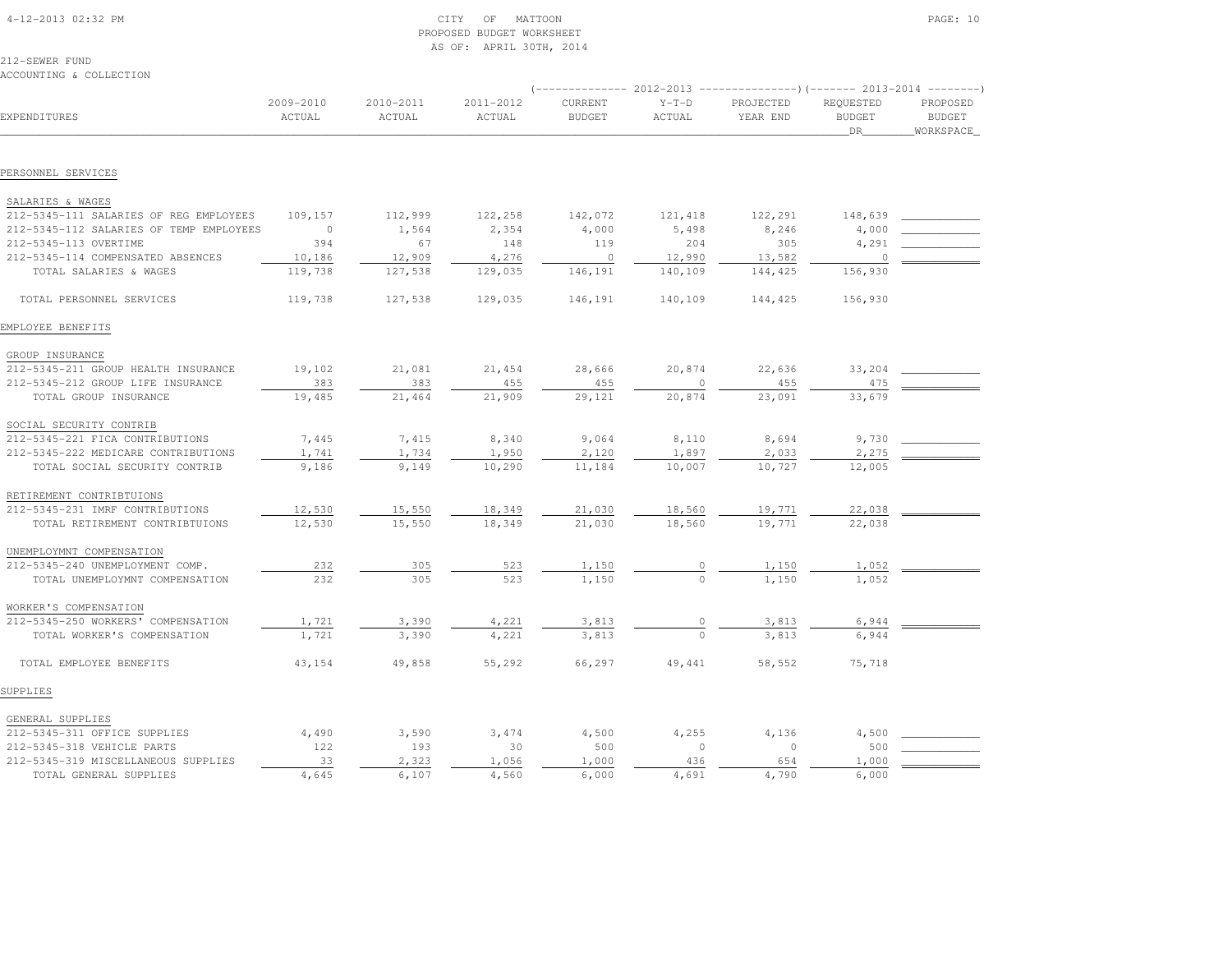#### 4-12-2013 02:32 PM CITY OF MATTOON PAGE: 11 PROPOSED BUDGET WORKSHEETAS OF: APRIL 30TH, 2014

212-SEWER FUNDACCOUNTING & COLLECTION

# (-------------- 2012-2013 ---------------)(------- 2013-2014 --------) 2009-2010 2010-2011 2011-2012 CURRENT Y-T-D PROJECTED REQUESTED PROPOSED**BUDGET** EXPENDITURES ACTUAL ACTUAL ACTUAL BUDGET ACTUAL YEAR END BUDGET BUDGETWORKSPACE \_\_\_\_\_\_\_\_\_\_\_\_\_\_\_\_\_\_\_\_\_\_\_\_\_\_\_\_\_\_\_\_\_\_\_\_\_\_\_\_\_\_\_\_\_\_\_\_\_\_\_\_\_\_\_\_\_\_\_\_\_\_\_\_\_\_\_\_\_\_\_\_\_\_\_\_\_\_\_\_\_\_\_\_\_\_\_\_\_\_\_\_\_\_\_\_\_\_\_\_\_\_\_\_\_\_\_\_\_\_\_\_\_\_\_\_\_\_\_\_\_\_\_\_\_\_\_\_\_\_DR\_\_\_\_\_\_\_\_WORKSPACE\_ ENERGY212-5345-326 FUEL 212-5345-326 FUEL 28,491 32,008 40,809 45,000 45,319 46,362 50,000 \_\_\_\_\_\_\_\_\_\_\_\_ TOTAL ENERGY 28,491 32,008 40,809 45,000 45,319 46,362 50,000 WTR SYSTM MAINT SUPPLIES212-5345-372 METER TILES RIMS & LIDS 1,446 0 0 3,000 3,000 300 449 3,000 \_\_\_\_\_\_\_\_\_\_\_\_\_\_ 212–5345–373 WATER METERS 0 495 2,655 4,000 0 0 4,000 TOTAL WTR SYSTM MAINT SUPPLIES 1,446 495 2,655 7,000 300 449 7,000 TOTAL SUPPLIES 34,583 38,609 48,024 58,000 50,310 51,602 63,000PURCHASED PROP MAINT SRV REPAIR & MAINT SERVICES 212-5345-431 REPAIR OF OFFICE EQUIPMENT 0 108 0 0 0 0 0 \_\_\_\_\_\_\_\_\_\_\_\_212-5345-434 REPAIR OF VEHICLES  $\begin{array}{cccc} 0 & 463 & 2,019 & 2,000 & 1,210 & 3,050 & 2,000 \end{array}$  212-5345-439 OTHER REPAIR & MTCE SERVIC 0 0 0 0 355 532 500 \_\_\_\_\_\_\_\_\_\_\_\_ TOTAL REPAIR & MAINT SERVICES 0 571 2,019 2,000 1,565 3,582 2,500 TOTAL PURCHASED PROP MAINT SRV 0 571 2,019 2,000 1,565 3,582 2,500OTHER PURCHASED SERVICES PROFESSIONAL SERVICES 212-5345-513 AUDITING SERVICES 14,500 14,500 14,500 14,750 7,590 11,385 14,500 \_\_\_\_\_\_\_\_\_\_\_\_ 212-5345-516 TECHNOLOGY SUPPORT SERVICE 16,531 20,874 20,636 21,350 5,035 2,057 20,517 \_\_\_\_\_\_\_\_\_\_\_\_ 212-5345-518 ACCOUNTING SERVICES 0 0 0 0 0 0 0 \_\_\_\_\_\_\_\_\_\_\_\_ 212-5345-519 OTHER PROFESSIONAL SERVICE 167 363 0 0 0 0 0 \_\_\_\_\_\_\_\_\_\_\_\_TOTAL PROFESSIONAL SERVICES 31,198 35,738 35,136 36,100 12,625 13,442 35,017 COMMUNICATION 212-5345-531 POSTAGE 14,713 15,619 14,671 15,000 12,483 12,337 21,000 \_\_\_\_\_\_\_\_\_\_\_\_212-5345-532 TELEPHONE 1,421 1,697 1,182 1,500 1,465 1,452 1,500 TOTAL COMMUNICATION 16,134 17,316 15,853 16,500 13,948 13,789 22,500 EMPLOYEE BUSINESS EXP 212-5345-562 TRAVEL & TRAINING 806 0 954 1,000 0 0 0 \_\_\_\_\_\_\_\_\_\_\_\_ 212-5345-569 MISC. EMPLOYEE BUSINESS EX 0 0 0 0 0 0 0 \_\_\_\_\_\_\_\_\_\_\_\_TOTAL EMPLOYEE BUSINESS EXP  $\overline{806}$   $\overline{0}$  0  $\overline{954}$   $\overline{954}$  1,000 OTHER PURCHASED SERVICES 212-5345-579 COLLECTION FEES 0 0 0 2,000 0 0 2,000 \_\_\_\_\_\_\_\_\_\_\_\_ $-5345-579$  COLLECTION FEES  $-0$   $-0$   $-0$   $-2,000$   $-0$   $-2,000$   $0$   $-0$   $-0$   $-2,000$

TOTAL OTHER PURCHASED SERVICES 48,138 53,054 51,942 55,600 26,573 27,231 59,517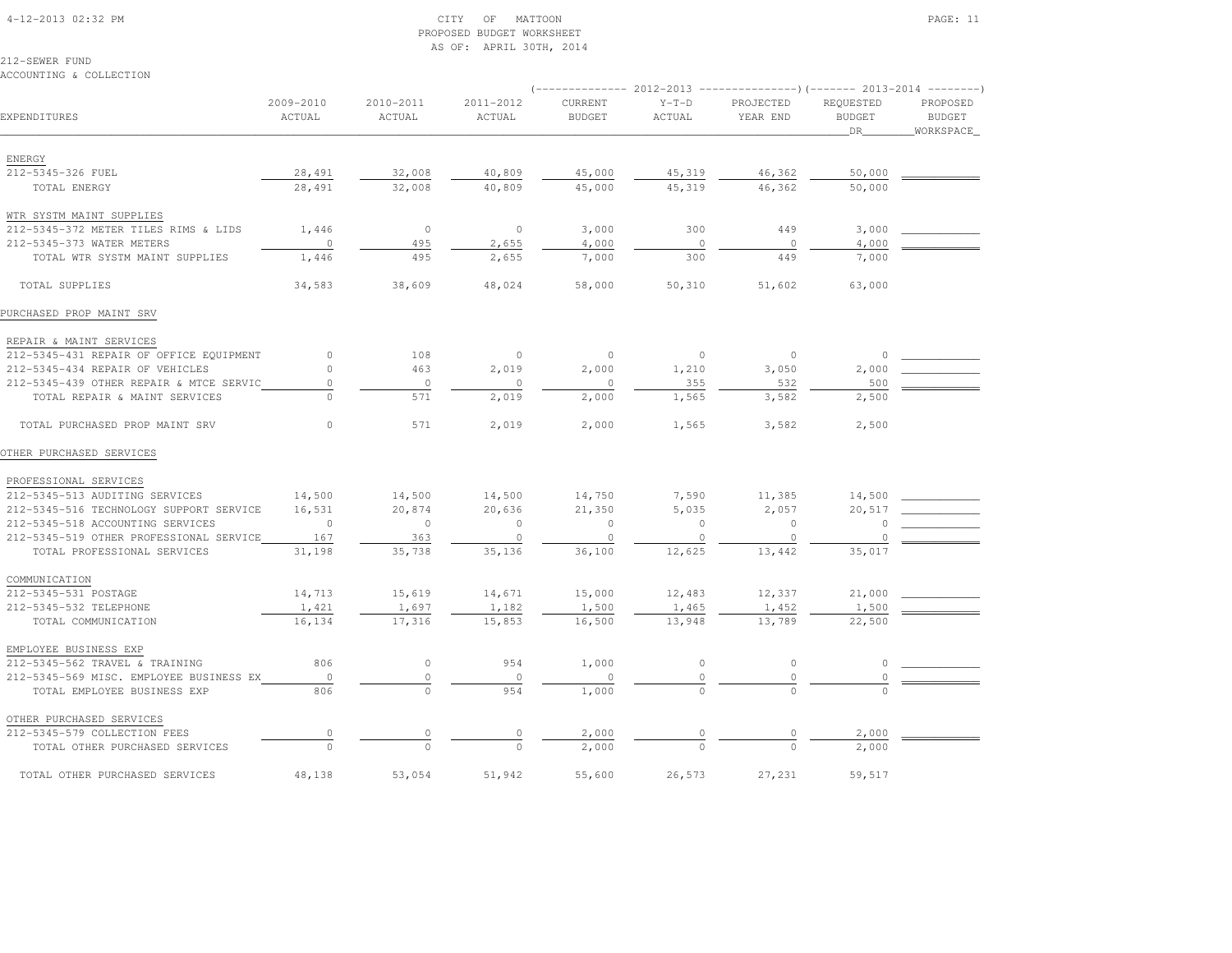# PROPOSED BUDGET WORKSHEETAS OF: APRIL 30TH, 2014

212-SEWER FUNDACCOUNTING & COLLECTION

| EXPENDITURES                                  | 2009-2010<br>ACTUAL                        | 2010-2011<br>ACTUAL | 2011-2012<br>ACTUAL | CURRENT<br><b>BUDGET</b> | $Y-T-D$<br>ACTUAL | PROJECTED<br>YEAR END | REQUESTED<br><b>BUDGET</b><br>DR | PROPOSED<br>BUDGET<br>WORKSPACE |
|-----------------------------------------------|--------------------------------------------|---------------------|---------------------|--------------------------|-------------------|-----------------------|----------------------------------|---------------------------------|
| PROPERTY                                      |                                            |                     |                     |                          |                   |                       |                                  |                                 |
| IMPROVEMENTS-NOT BLDNGS                       |                                            |                     |                     |                          |                   |                       |                                  |                                 |
| 212-5345-730 IMPROVEMENTS OTHER THAN BL 4,472 |                                            | 1,145               | 90,004              | 75,000                   | 78,146            | 109,345               | 75,000                           |                                 |
| TOTAL IMPROVEMENTS-NOT BLDNGS                 | 4,472                                      | 1,145               | 90,004              | 75,000                   | 78,146            | 109,345               | 75,000                           |                                 |
| MACHINERY & EQUIPMENT                         |                                            |                     |                     |                          |                   |                       |                                  |                                 |
| 212-5345-742 VEHICLES                         | $\circ$                                    | $\circ$             | $\overline{0}$      | 11,000                   | $\sim$ 0          | 14,409                | $\Omega$                         |                                 |
| 212-5345-743 MEF CONTRIBUTION                 | $\circ$                                    | $\circ$             | $\Omega$            | $\sim$ 0                 | 11,000            | $\sim$ 0              | 11,000                           |                                 |
| TOTAL MACHINERY & EQUIPMENT                   | $\Omega$                                   | $\Omega$            | $\bigcap$           | 11,000                   | 11,000            | 14,409                | 11,000                           |                                 |
| TOTAL PROPERTY                                | 4,472                                      | 1,145               | 90,004              | 86,000                   | 89,146            | 123,754               | 86,000                           |                                 |
| OTHER OBJECTS                                 |                                            |                     |                     |                          |                   |                       |                                  |                                 |
| FINANCIAL TRANS OBJECTS                       |                                            |                     |                     |                          |                   |                       |                                  |                                 |
| 212-5345-811 BANK SERVICE CHARGES             | $\sim$ 0 $\sim$ 0 $\sim$ 0 $\sim$ 0 $\sim$ | $\overline{0}$      | 6,032               | 6,000                    | 7,218             | 7,954                 | 8,000                            |                                 |
| 212-5345-814 PRINT COPY MACHINE LEASE &       | 2,536                                      | 736                 | 1,419               | 2,000                    | 1,437             | 1,312                 | 2,000                            |                                 |
| 212-5345-815 POSTAGE METER LEASE & MTCE       | 1,118                                      | 770                 | 1,097               | 2,000                    | 1,077             | 1,616                 | 2,000                            |                                 |
| TOTAL FINANCIAL TRANS OBJECTS                 | 3,654                                      | 1,506               | 8,548               | 10,000                   | 9,733             | 10,883                | 12,000                           |                                 |
| SPECIAL EVENT OBJECTS                         |                                            |                     |                     |                          |                   |                       |                                  |                                 |
| 212-5345-830 BAD DEBT EXPENSE                 | 378                                        | 4,365               | 13,672              | 0                        | 16,155            | 18,838                | 20,000                           |                                 |
| TOTAL SPECIAL EVENT OBJECTS                   | 378                                        | 4,365               | 13,672              | $\Omega$                 | 16,155            | 18,838                | 20,000                           |                                 |
| COMPUTER INFO SYS OBJECT                      |                                            |                     |                     |                          |                   |                       |                                  |                                 |
| 212-5345-863 COMPUTERS                        |                                            | $\circ$             |                     | 2,400                    | 2,543             | 3,225                 | $\circ$                          |                                 |
| TOTAL COMPUTER INFO SYS OBJECT                | $\Omega$                                   | $\Omega$            | $\Omega$            | 2,400                    | 2,543             | 3,225                 | $\Omega$                         |                                 |
| TOTAL OTHER OBJECTS                           | 4,032                                      | 5,871               | 22,219              | 12,400                   | 28,431            | 32,946                | 32,000                           |                                 |
| TOTAL ACCOUNTING & COLLECTION                 | 254,117                                    | 276,646             | 398,538             | 426,488                  | 385,575           | 442,091               | 475,665                          |                                 |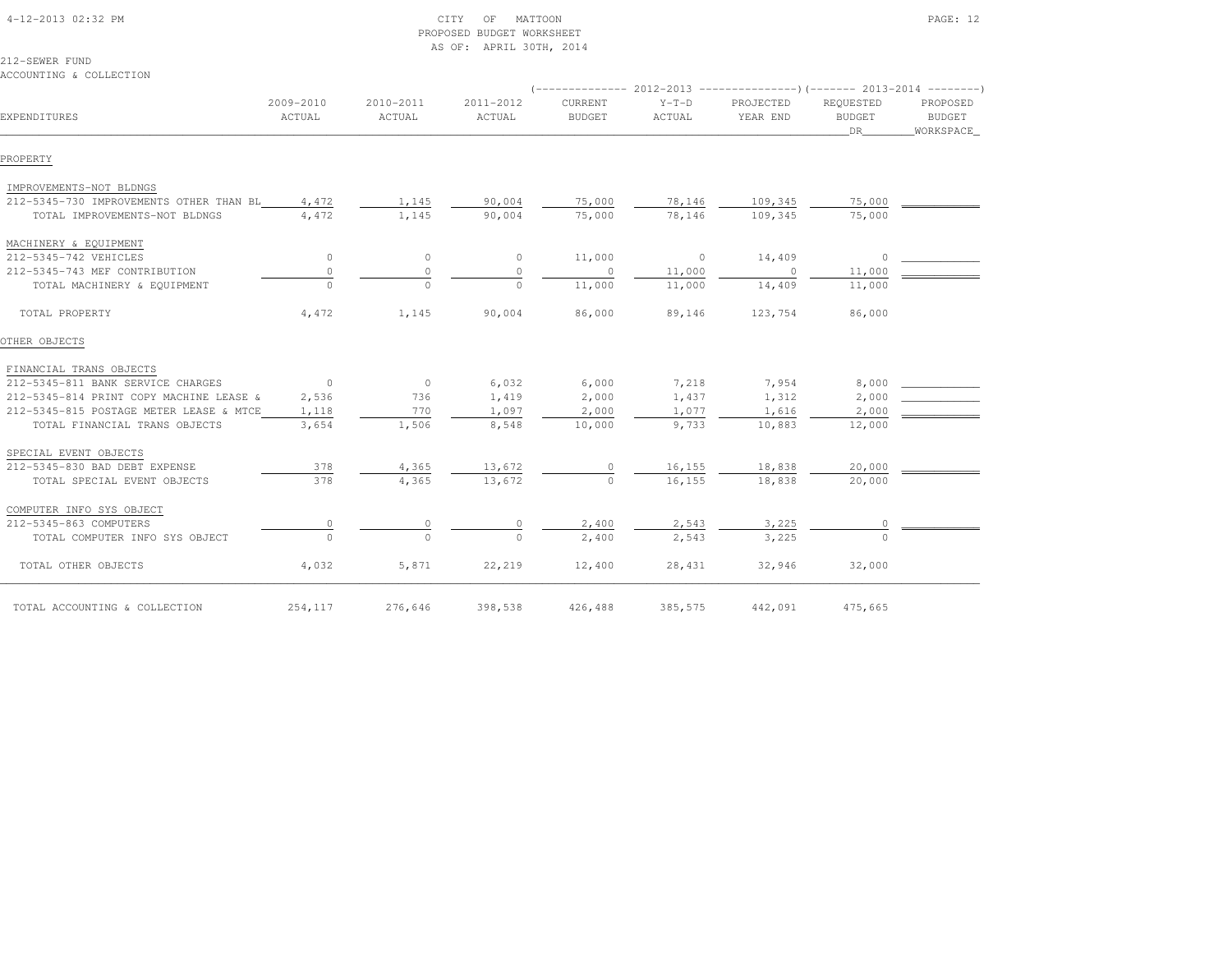| 4-12-2013 02:32 PM |
|--------------------|

# $\text{CITY}$  of MATTOON PAGE: 13 PROPOSED BUDGET WORKSHEETAS OF: APRIL 30TH, 2014

212-SEWER FUND

### ADMINISTRATIVE & GENERAL

|                                         |                     |                     |                     | ----------- 2012-2013    |                   | ----------------) (------- 2013-2014 ---------) |                                   |                                        |
|-----------------------------------------|---------------------|---------------------|---------------------|--------------------------|-------------------|-------------------------------------------------|-----------------------------------|----------------------------------------|
| EXPENDITURES                            | 2009-2010<br>ACTUAL | 2010-2011<br>ACTUAL | 2011-2012<br>ACTUAL | CURRENT<br><b>BUDGET</b> | $Y-T-D$<br>ACTUAL | PROJECTED<br>YEAR END                           | REQUESTED<br><b>BUDGET</b><br>DR. | PROPOSED<br><b>BUDGET</b><br>WORKSPACE |
|                                         |                     |                     |                     |                          |                   |                                                 |                                   |                                        |
| PERSONNEL SERVICES                      |                     |                     |                     |                          |                   |                                                 |                                   |                                        |
| SALARIES & WAGES                        |                     |                     |                     |                          |                   |                                                 |                                   |                                        |
| 212-5346-111 SALARIES OF REG EMPLOYEES  | 74,284              | 83,687              | 130,485             | 150,233                  | 129,527           | 140,618                                         | 151,075                           |                                        |
| 212-5346-112 SALARIES OF TEMP EMPLOYEES | $\overline{0}$      | $\circ$             | $\circ$             | $\circ$                  | $\circ$           | $\circ$                                         | 0                                 |                                        |
| 212-5346-113 OVERTIME                   | 174                 | 322                 | 158                 | 500                      | $\circ$           | 50                                              | 500                               |                                        |
| 212-5346-114 COMPENSATED ABSENCES       | 7,803               | 14,798 (            | 7,047               | $\circ$                  | 8,728             | 9,484                                           | 0                                 |                                        |
| 212-5346-115 ENGINEERING SALARIES ALLOC | $\sim$ 0            | 8,312               | 8,945               | $\circ$                  | $\mathbf{0}$      | $\circ$                                         | U                                 |                                        |
| TOTAL SALARIES & WAGES                  | 82,261              | 107,120             | 132,541             | 150,733                  | 138,255           | 150,152                                         | 151,575                           |                                        |
| TOTAL PERSONNEL SERVICES                | 82,261              | 107,120             | 132,541             | 150,733                  | 138,255           | 150,152                                         | 151,575                           |                                        |
| EMPLOYEE BENEFITS                       |                     |                     |                     |                          |                   |                                                 |                                   |                                        |
| GROUP INSURANCE                         |                     |                     |                     |                          |                   |                                                 |                                   |                                        |
| 212-5346-211 GROUP HEALTH INSURANCE     | 7,257               | 8,030               | 15,316              | 18,655                   | 15,161            | 16,555                                          | 21,299                            |                                        |
| 212-5346-212 GROUP LIFE INSURANCE       | 227                 | 297                 | 333                 | 373                      | 0                 | 373                                             | 373                               |                                        |
| TOTAL GROUP INSURANCE                   | 7,484               | 8,327               | 15,649              | 19,028                   | 15,161            | 16,928                                          | 21,672                            |                                        |
| SOCIAL SECURITY CONTRIB                 |                     |                     |                     |                          |                   |                                                 |                                   |                                        |
| 212-5346-221 FICA CONTRIBUTIONS         | 5,607               | 5,747               | 8,693               | 9,345                    | 8,077             | 9,107                                           | 9,398                             |                                        |
| 212-5346-222 MEDICARE CONTRIBUTIONS     | 1,311               | 1,344               | 2,033               | 2,186                    | 1,889             | 2,130                                           | 2,198                             |                                        |
| TOTAL SOCIAL SECURITY CONTRIB           | 6,919               | 7,091               | 10,726              | 11,531                   | 9,966             | 11,237                                          | 11,596                            |                                        |
| RETIREMENT CONTRIBTUIONS                |                     |                     |                     |                          |                   |                                                 |                                   |                                        |
| 212-5346-231 IMRF CONTRIBUTIONS         | 64,268              | 53,702              | 19,426              | 22,293                   | 19,331            | 22,004                                          | 21,842                            |                                        |
| TOTAL RETIREMENT CONTRIBTUIONS          | 64,268              | 53,702              | 19,426              | 22,293                   | 19,331            | 22,004                                          | 21,842                            |                                        |
| UNEMPLOYMNT COMPENSATION                |                     |                     |                     |                          |                   |                                                 |                                   |                                        |
| 212-5346-240 UNEMPLOYMENT COMP.         | 152                 | 285                 | 411                 | 858                      |                   | 858                                             | 752                               |                                        |
| TOTAL UNEMPLOYMNT COMPENSATION          | 152                 | 285                 | 411                 | 858                      |                   | 858                                             | 752                               |                                        |
| WORKER'S COMPENSATION                   |                     |                     |                     |                          |                   |                                                 |                                   |                                        |
| 212-5346-250 WORKERS' COMPENSATION      | 1,755               | 3,103               | 3,906               | 4,264                    |                   | 4,264                                           | 6,277                             |                                        |
| TOTAL WORKER'S COMPENSATION             | 1,755               | 3,103               | 3,906               | 4,264                    |                   | 4,264                                           | 6,277                             |                                        |
| TOTAL EMPLOYEE BENEFITS                 | 80,577              | 72,508              | 50,118              | 57,974                   | 44,459            | 55,291                                          | 62,139                            |                                        |
| SUPPLIES                                |                     |                     |                     |                          |                   |                                                 |                                   |                                        |
| GENERAL SUPPLIES                        |                     |                     |                     |                          |                   |                                                 |                                   |                                        |
| 212-5346-311 OFFICE SUPPLIES            | 99                  | 248                 | 658                 | 800                      | 692               | 801                                             | 1,200                             |                                        |
| 212-5346-316 TOOLS & EQUIPMENT          | $\Omega$            | $\circ$             | 128                 | 750                      | $\overline{4}$    | 22                                              | 600                               |                                        |
| 212-5346-319 MISCELLANEOUS SUPPLIES     | $\circ$             | 39                  | 901                 | 1,500                    | 467               | 609                                             | 900                               |                                        |
| TOTAL GENERAL SUPPLIES                  | 99                  | 287                 | 1,687               | 3,050                    | 1,162             | 1,432                                           | 2,700                             |                                        |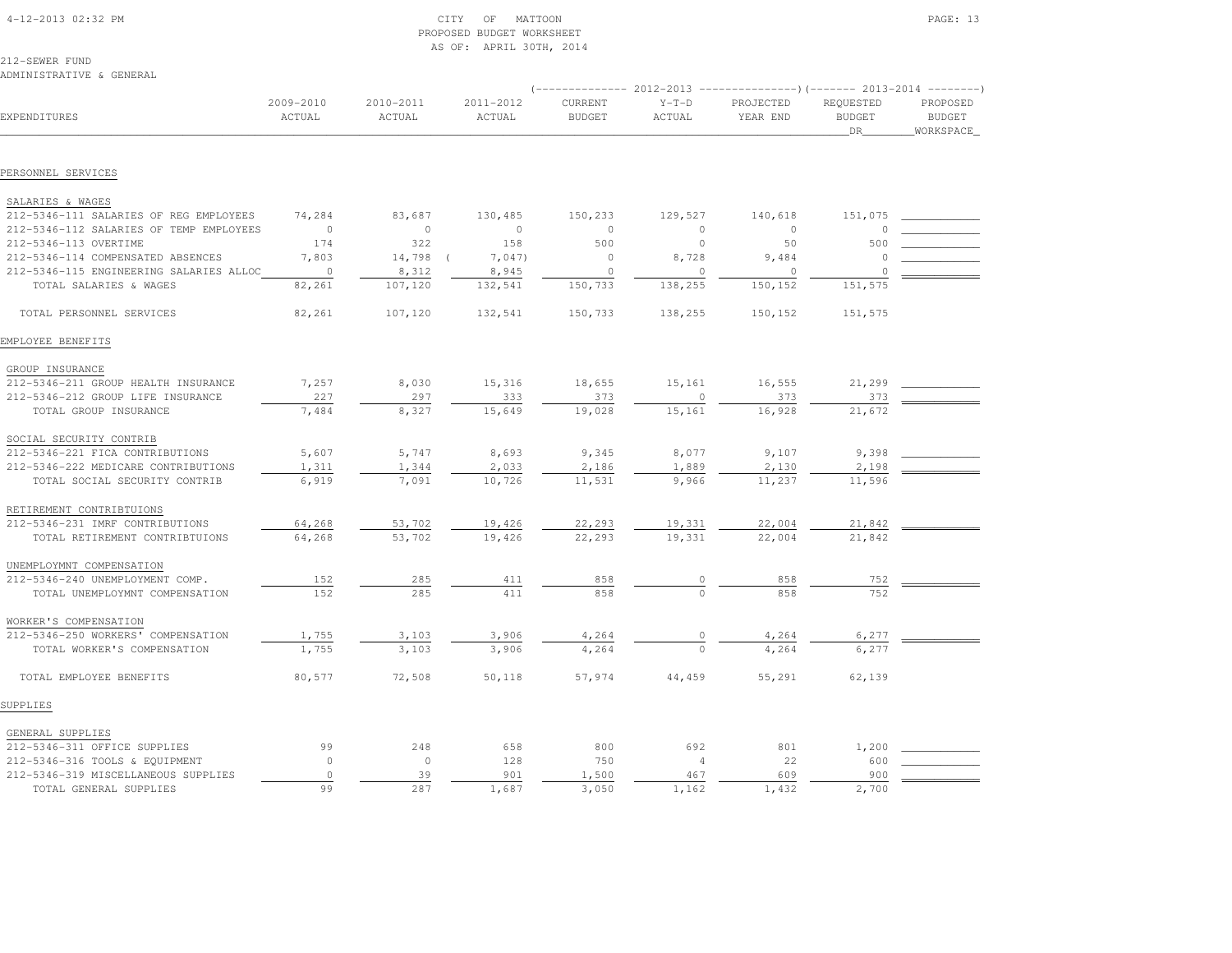# 4-12-2013 02:32 PM CITY OF MATTOON PAGE: 14 PROPOSED BUDGET WORKSHEETAS OF: APRIL 30TH, 2014

212-SEWER FUND

#### ADMINISTRATIVE & GENERAL

|                                         |                                       |                     |                     |                          |                   | (-------------- 2012-2013 ----------------)(------- 2013-2014 --------) |                                  |                                         |
|-----------------------------------------|---------------------------------------|---------------------|---------------------|--------------------------|-------------------|-------------------------------------------------------------------------|----------------------------------|-----------------------------------------|
| EXPENDITURES                            | 2009-2010<br>ACTUAL                   | 2010-2011<br>ACTUAL | 2011-2012<br>ACTUAL | CURRENT<br><b>BUDGET</b> | $Y-T-D$<br>ACTUAL | PROJECTED<br>YEAR END                                                   | REQUESTED<br><b>BUDGET</b><br>DR | PROPOSED<br><b>BUDGET</b><br>WORKSPACE_ |
|                                         |                                       |                     |                     |                          |                   |                                                                         |                                  |                                         |
| ENERGY                                  |                                       |                     |                     |                          |                   |                                                                         |                                  |                                         |
| 212-5346-326 FUEL                       | $\frac{0}{0}$                         |                     | $\frac{0}{0}$       |                          | $\frac{0}{0}$     | $\overline{0}$                                                          | $\overline{0}$                   |                                         |
| TOTAL ENERGY                            |                                       |                     |                     |                          |                   |                                                                         |                                  |                                         |
| BOOKS & PERIODICALS                     |                                       |                     |                     |                          |                   |                                                                         |                                  |                                         |
| 212-5346-340 BOOKS & PERIODICALS        | $\begin{array}{c} 0 \\ 0 \end{array}$ | $\circ$             | 0                   | 100                      | $\frac{47}{47}$   | $\begin{array}{c} 0 \end{array}$                                        | 100                              |                                         |
| TOTAL BOOKS & PERIODICALS               | $\Omega$                              | $\Omega$            | $\Omega$            | 100                      |                   |                                                                         | 100                              |                                         |
| TOTAL SUPPLIES                          | 99                                    | 287                 | 1,687               | 3,150                    | 1,209             | 1,432                                                                   | 2,800                            |                                         |
| PURCHASED PROP MAINT SRV                |                                       |                     |                     |                          |                   |                                                                         |                                  |                                         |
| REPAIR & MAINT SERVICES                 |                                       |                     |                     |                          |                   |                                                                         |                                  |                                         |
| 212-5346-434 REPAIR OF VEHICLES         | 0                                     |                     |                     |                          |                   |                                                                         |                                  |                                         |
| TOTAL REPAIR & MAINT SERVICES           | $\Omega$                              |                     |                     |                          |                   |                                                                         |                                  |                                         |
| TOTAL PURCHASED PROP MAINT SRV          | $\circ$                               | $\circ$             | $\circ$             | $\circ$                  | $\circ$           | $\circ$                                                                 | $\circ$                          |                                         |
| OTHER PURCHASED SERVICES                |                                       |                     |                     |                          |                   |                                                                         |                                  |                                         |
| PROFESSIONAL SERVICES                   |                                       |                     |                     |                          |                   |                                                                         |                                  |                                         |
| 212-5346-511 PLANNING & DESIGN SERVICES | 2,538                                 | 4,580               | 6,332               | $\sim$ 0                 | 1,328             | $\circ$                                                                 | 10,000                           |                                         |
| 212-5346-519 OTHER PROFESSIONAL SERVICE | $\overline{0}$                        | 9,394               | $\circ$             | 10,000                   | $\mathbf{0}$      | $\circ$                                                                 |                                  |                                         |
| TOTAL PROFESSIONAL SERVICES             | 2,538                                 | 13,974              | 6,332               | 10,000                   | 1,328             | $\circ$                                                                 | 10,000                           |                                         |
| INSURANCE                               |                                       |                     |                     |                          |                   |                                                                         |                                  |                                         |
| 212-5346-523 PROPERTY & CASUALTY INSURA | 65,036                                | 42,466              | 62,745              | 58,154                   | 10,568            | 58,154                                                                  | 73,769                           |                                         |
| TOTAL INSURANCE                         | 65,036                                | 42,466              | 62,745              | 58,154                   | 10,568            | 58,154                                                                  | 73,769                           |                                         |
|                                         |                                       |                     |                     |                          |                   |                                                                         |                                  |                                         |
| COMMUNICATION                           |                                       |                     |                     |                          |                   |                                                                         |                                  |                                         |
| 212-5346-531 POSTAGE                    | $\circ$                               | 14                  | $\circ$             | $\circ$                  | $\circ$           | $\circ$                                                                 | $\circ$                          |                                         |
| 212-5346-532 TELEPHONE                  | $\circ$                               | $\circ$             | $\circ$             | $\circ$                  | $\mathbf{0}$      | $\circ$                                                                 |                                  |                                         |
| 212-5346-533 CELLULAR PHONE             | 1,928                                 | 1,040               | $\circ$             | 1,200                    | 1,114             | $\circ$                                                                 | 1,000                            |                                         |
| 212-5346-535 RADIOS                     | $\circ$                               | $\circ$             | $\circ$             | $\Omega$                 | $\circ$           | $\Omega$                                                                | $\cap$                           |                                         |
| TOTAL COMMUNICATION                     | 1,928                                 | 1,054               | $\circ$             | 1,200                    | 1,114             | $\circ$                                                                 | 1,000                            |                                         |
| ADVERTISING                             |                                       |                     |                     |                          |                   |                                                                         |                                  |                                         |
| 212-5346-540 ADVERTISING                | 403                                   | 671                 | 69                  | 100                      | 134               | 202                                                                     | 200                              |                                         |
| TOTAL ADVERTISING                       | 403                                   | 671                 | 69                  | 100                      | 134               | 202                                                                     | 200                              |                                         |
| EMPLOYEE BUSINESS EXP                   |                                       |                     |                     |                          |                   |                                                                         |                                  |                                         |
| 212-5346-562 TRAVEL & TRAINING          | 492                                   | 495                 | 770                 | 1,000                    | $\circ$           | $\circ$                                                                 | 200                              |                                         |
| 212-5346-563 TUITION REIMBURSEMENT      | $\circ$                               | $\circ$             | $\circ$             | $\circ$                  | $\circ$           | 0                                                                       | <sup>o</sup>                     |                                         |
| 212-5346-564 PRIVATE VEHICLE REIMBURSEM | $\Omega$                              | $\circ$             | $\circ$             | $\circ$                  | $\circ$           | $\Omega$                                                                |                                  |                                         |
| 212-5346-565 CELL PHONE REIMBURSEMENT   | $\circ$                               | $\circ$             | $\circ$             | $\circ$                  | $\Omega$          | $\circ$                                                                 |                                  |                                         |
| TOTAL EMPLOYEE BUSINESS EXP             | 492                                   | 495                 | 770                 | 1,000                    | $\Omega$          |                                                                         | 200                              |                                         |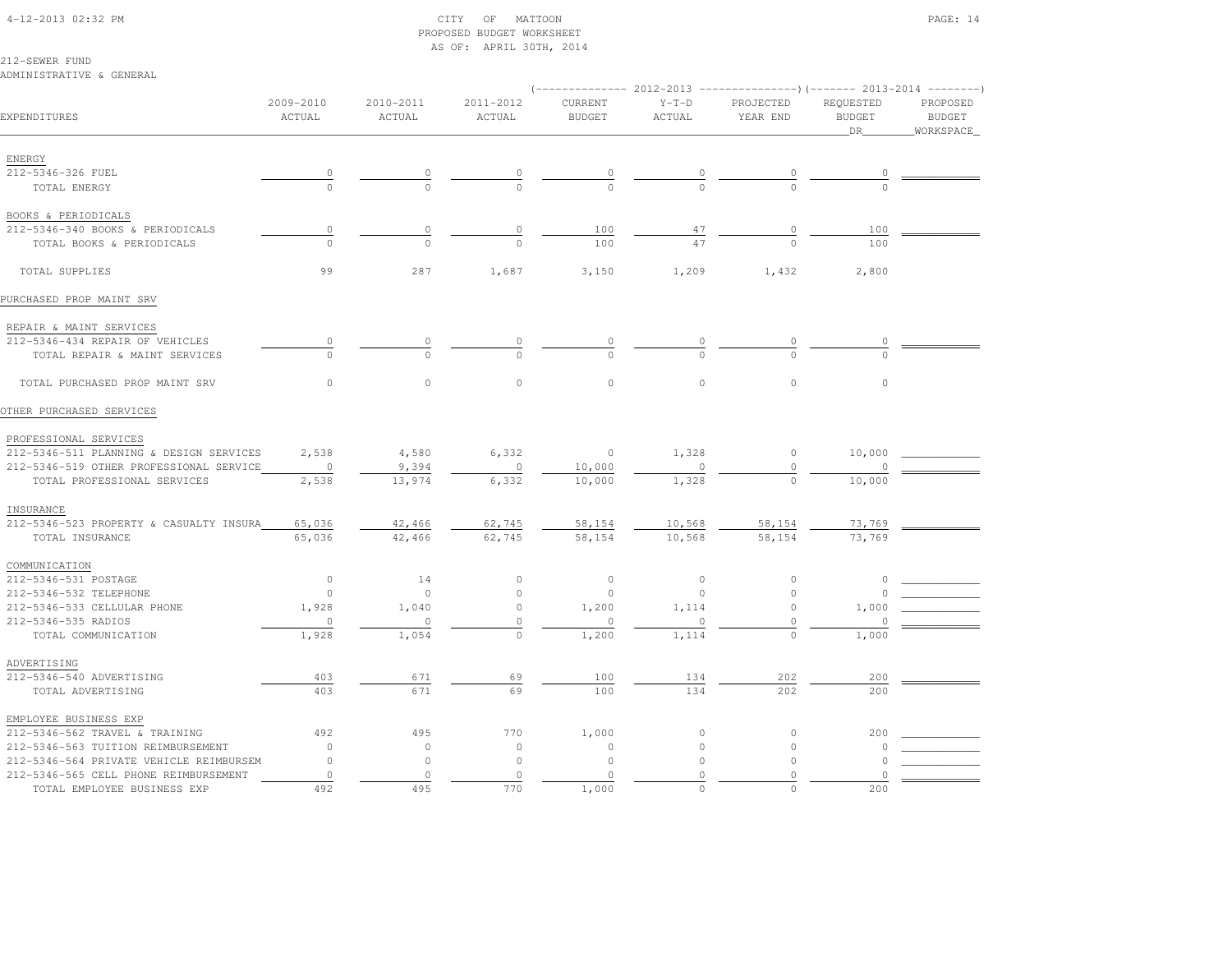| 4-12-2013 02:32 PM |  |  |
|--------------------|--|--|

# $\text{CITY}$  of MATTOON PAGE: 15 PROPOSED BUDGET WORKSHEETAS OF: APRIL 30TH, 2014

212-SEWER FUND

ADMINISTRATIVE & GENERAL

|                                         |            |           |                |               |                | (-------------- 2012-2013 ----------------) (------- 2013-2014 ---------) |               |           |
|-----------------------------------------|------------|-----------|----------------|---------------|----------------|---------------------------------------------------------------------------|---------------|-----------|
|                                         | 2009-2010  | 2010-2011 | 2011-2012      | CURRENT       | $Y-T-D$        | PROJECTED                                                                 | REQUESTED     | PROPOSED  |
| EXPENDITURES                            | ACTUAL     | ACTUAL    | ACTUAL         | <b>BUDGET</b> | ACTUAL         | YEAR END                                                                  | <b>BUDGET</b> | BUDGET    |
|                                         |            |           |                |               |                |                                                                           | DR 1          | WORKSPACE |
| OTHER PURCHASED SERVICES                |            |           |                |               |                |                                                                           |               |           |
| 212-5346-571 DUES & MEMBERSHIPS         | $\Omega$   | $\circ$   | 401            | 100           | $\overline{0}$ | $\circ$                                                                   | 100           |           |
| 212-5346-572 COMMUNITY PROMOTION & RELA | $\bigcirc$ | $\circ$   | $\overline{0}$ | $\sim$ 0      | $\overline{0}$ | $\circ$                                                                   |               |           |
| 212-5346-579 MISC OTHER PURCHASED SERVI | 646        | 1,878     | 629            | 1,500         | 969            | 1,260                                                                     | 1,500         |           |
| TOTAL OTHER PURCHASED SERVICES          | 646        | 1,878     | 1,029          | 1,600         | 969            | 1,260                                                                     | 1,600         |           |
| TOTAL OTHER PURCHASED SERVICES          | 71,042     | 60,539    | 70,946         | 72,054 14,112 |                | 59,616                                                                    | 86,769        |           |
| OTHER OBJECTS                           |            |           |                |               |                |                                                                           |               |           |
| FINANCIAL TRANS OBJECTS                 |            |           |                |               |                |                                                                           |               |           |
| 212-5346-826 SPECIAL ITEMS              | $\circ$    | $\circ$   | $\circ$        | $\circ$       | $\circ$        | $\circ$                                                                   | $\Omega$      |           |
| 212-5346-827 EXTRAORDINARY ITEMS        |            | $\circ$   |                |               |                | $\Omega$                                                                  |               |           |
| TOTAL FINANCIAL TRANS OBJECTS           |            | $\cap$    | $\cap$         | $\Omega$      | $\Omega$       | $\cap$                                                                    |               |           |
| COMPUTER INFO SYS OBJECT                |            |           |                |               |                |                                                                           |               |           |
| 212-5346-841 WIDE AREA NETWORK          | $\Omega$   | $\Omega$  | $\Omega$       | $\Omega$      | $\Omega$       | $\Omega$                                                                  |               |           |
| 212-5346-842 GENERAL LEDGER SOFTWARE    | $\circ$    | $\circ$   | $\circ$        | $\circ$       | $\mathbf{0}$   | $\circ$                                                                   |               |           |
| 212-5346-843 UTILITY BILLING SOFTWARE   |            |           |                |               |                | $\cap$                                                                    |               |           |
| TOTAL COMPUTER INFO SYS OBJECT          |            | $\Omega$  | $\Omega$       | $\Omega$      | $\Omega$       | $\Omega$                                                                  |               |           |
| COMPUTER INFO SYS OBJECT                |            |           |                |               |                |                                                                           |               |           |
| 212-5346-863 COMPUTERS                  | 503        | 2,664     | 742            | 2,000         | 1,873          | 1,500                                                                     | 0             |           |
| TOTAL COMPUTER INFO SYS OBJECT          | 503        | 2,664     | 742            | 2,000         | 1,873          | 1,500                                                                     | $\cap$        |           |
| TOTAL OTHER OBJECTS                     | 503        | 2,664     | 742            | 2,000         | 1,873          | 1,500                                                                     | $\circ$       |           |
| TOTAL ADMINISTRATIVE & GENERAL          | 234,482    | 243,117   | 256,033        | 285,911       | 199,908        | 267,990                                                                   | 303,283       |           |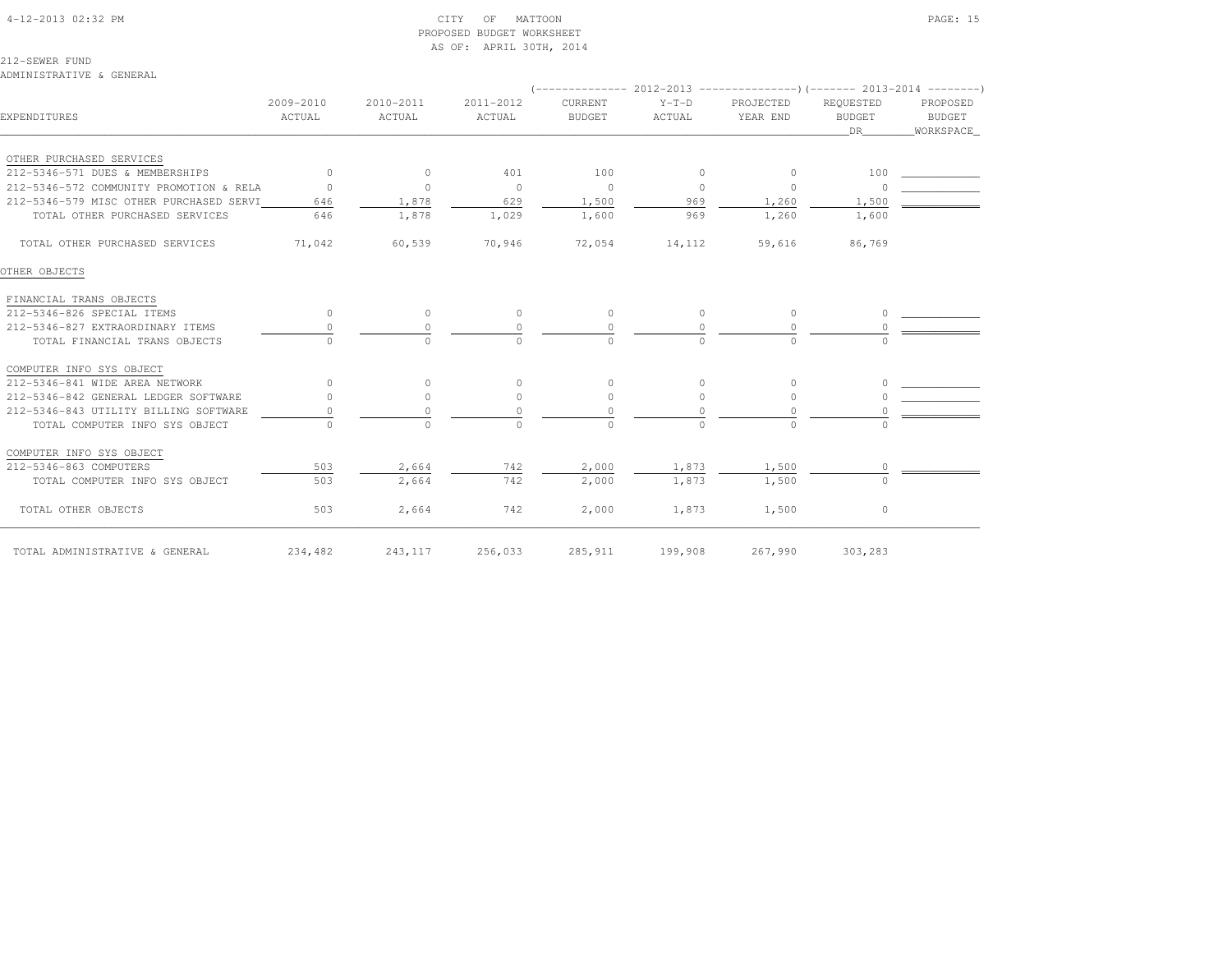| 4-12-2013 02:32 PM                                         |                        | PROPOSED               | CITY<br>OF<br><b>BUDGET WORKSHEET</b><br>AS OF: APRIL 30TH, 2014 | MATTOON                |                   |                       |                           | PAGE: 16                          |
|------------------------------------------------------------|------------------------|------------------------|------------------------------------------------------------------|------------------------|-------------------|-----------------------|---------------------------|-----------------------------------|
| 212-SEWER FUND<br>DEPRECIATION                             |                        |                        |                                                                  |                        |                   |                       |                           |                                   |
| EXPENDITURES                                               | 2009-2010<br>ACTUAL    | 2010-2011<br>ACTUAL    | 2011-2012<br>ACTUAL                                              | CURRENT<br>BUDGET      | $Y-T-D$<br>ACTUAL | PROJECTED<br>YEAR END | REQUESTED<br>BUDGET<br>DR | PROPOSED<br>BUDGET<br>_WORKSPACE_ |
| OTHER OBJECTS                                              |                        |                        |                                                                  |                        |                   |                       |                           |                                   |
| FINANCIAL TRANS OBJECTS                                    |                        |                        |                                                                  |                        |                   |                       |                           |                                   |
| 212-5347-829 DEPRECIATION<br>TOTAL FINANCIAL TRANS OBJECTS | 1,039,554<br>1,039,554 | 1,045,789<br>1,045,789 | $\circ$<br>$\circ$                                               | 1,050,000<br>1,050,000 | $\circ$           | $\Omega$              |                           |                                   |
| TOTAL OTHER OBJECTS                                        | 1,039,554              | 1,045,789              | $\circ$                                                          | 1,050,000              | $\circ$           | $\circ$               | $\circ$                   |                                   |
| TOTAL DEPRECIATION                                         | 1,039,554              | 1,045,789              |                                                                  | $0 \qquad 1,050,000$   | $\circ$           | $\circ$               | $\circ$                   |                                   |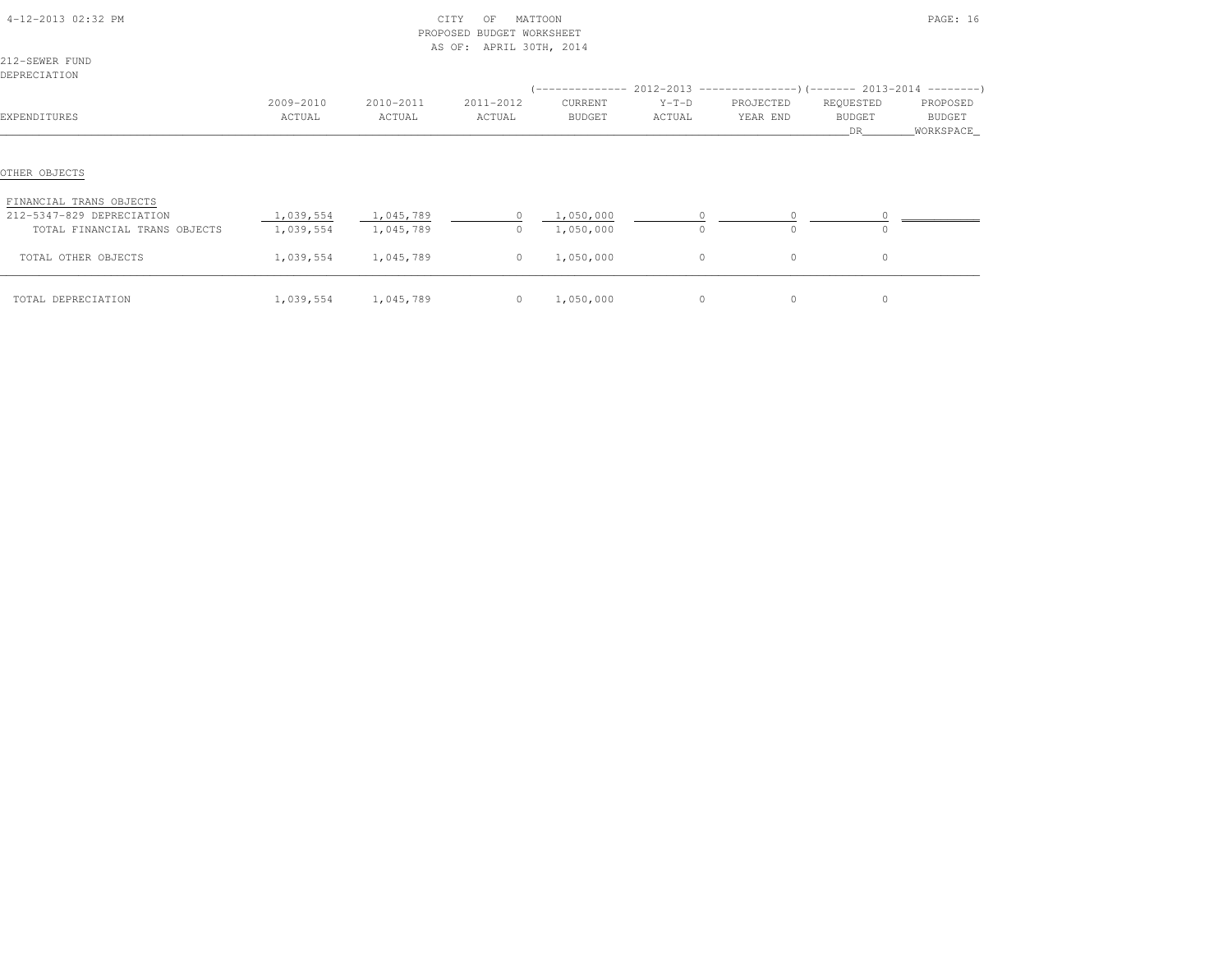|                                         |                     |                     | PROPOSED BUDGET WORKSHEET<br>AS OF: APRIL 30TH, 2014 |                          |                   |                                                                                                       |                                  |                                          |
|-----------------------------------------|---------------------|---------------------|------------------------------------------------------|--------------------------|-------------------|-------------------------------------------------------------------------------------------------------|----------------------------------|------------------------------------------|
| 212-SEWER FUND<br>DEBT SERVICE          |                     |                     |                                                      |                          |                   |                                                                                                       |                                  |                                          |
| EXPENDITURES                            | 2009-2010<br>ACTUAL | 2010-2011<br>ACTUAL | 2011-2012<br>ACTUAL                                  | CURRENT<br><b>BUDGET</b> | $Y-T-D$<br>ACTUAL | $($ -------------- 2012-2013 ----------------) (------- 2013-2014 ---------)<br>PROJECTED<br>YEAR END | REQUESTED<br><b>BUDGET</b><br>DR | PROPOSED<br><b>BUDGET</b><br>_WORKSPACE_ |
| PROPERTY                                |                     |                     |                                                      |                          |                   |                                                                                                       |                                  |                                          |
| <b>BUILDINGS</b>                        |                     |                     |                                                      |                          |                   |                                                                                                       |                                  |                                          |
| 212-5348-720 BUILDINGS                  |                     |                     |                                                      |                          |                   |                                                                                                       |                                  |                                          |
| TOTAL BUILDINGS                         |                     | $\bigcap$           | $\cap$                                               | $\Omega$                 | $\cap$            | $\cap$                                                                                                |                                  |                                          |
| IMPROVEMENTS-NOT BLDNGS                 |                     |                     |                                                      |                          |                   |                                                                                                       |                                  |                                          |
| 212-5348-730 IMPROVEMENTS OTHER THAN BL |                     |                     |                                                      |                          |                   |                                                                                                       |                                  |                                          |
| TOTAL IMPROVEMENTS-NOT BLDNGS           |                     | $\bigcap$           | $\bigcap$                                            | $\Omega$                 | $\Omega$          | $\cap$                                                                                                |                                  |                                          |
| MACHINERY & EQUIPMENT                   |                     |                     |                                                      |                          |                   |                                                                                                       |                                  |                                          |
| 212-5348-741 MACHINERY                  | $\Omega$            | $\Omega$            | $\circ$                                              | $\circ$                  | 0                 | $\Omega$                                                                                              |                                  |                                          |
| 212-5348-742 VEHICLES                   | $\cap$              | $\Omega$            | $\Omega$                                             | $\mathbf{0}$             | $\Omega$          | $\Omega$                                                                                              |                                  |                                          |
| 212-5348-743 FURNITURE & FIXTURES       |                     |                     |                                                      |                          |                   |                                                                                                       |                                  |                                          |
| TOTAL MACHINERY & EQUIPMENT             |                     | $\Omega$            | $\Omega$                                             | $\Omega$                 |                   | $\Omega$                                                                                              |                                  |                                          |
| TOTAL PROPERTY                          | $\Omega$            | $\circ$             | $\circ$                                              | $\mathbf{0}$             | $\Omega$          | $\circ$                                                                                               | $\Omega$                         |                                          |
| TOTAL DEBT SERVICE                      | $\circ$             | $\circ$             | $\circ$                                              | $\circ$                  | $\circ$           | 0                                                                                                     | 0                                |                                          |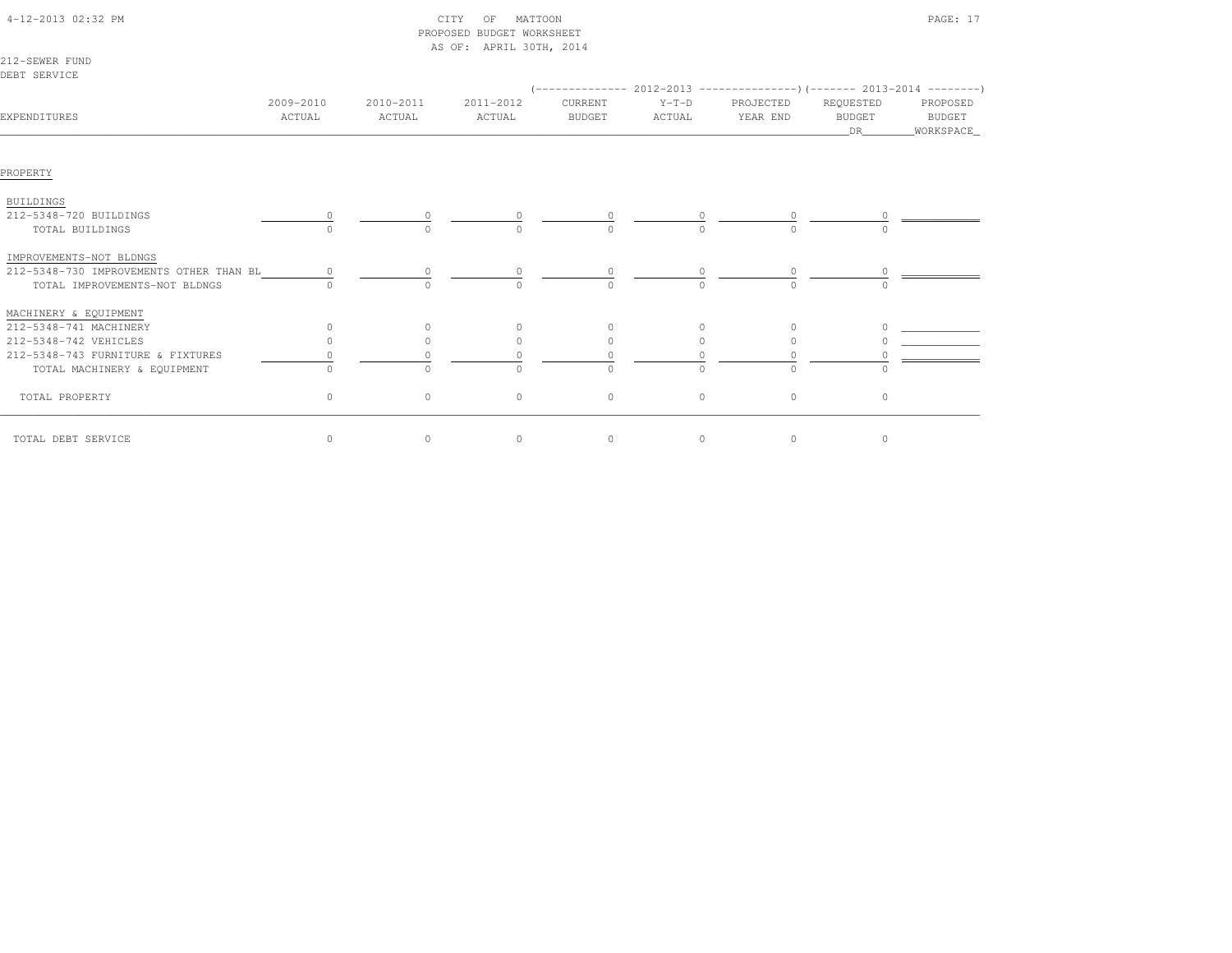| 4-12-2013 02:32 PM                                       |                     | PROPOSED            | CITY<br>MATTOON<br>OF<br><b>BUDGET WORKSHEET</b><br>AS OF: APRIL 30TH, 2014 |                   |                   |                                                                                               |                     | PAGE: 18           |
|----------------------------------------------------------|---------------------|---------------------|-----------------------------------------------------------------------------|-------------------|-------------------|-----------------------------------------------------------------------------------------------|---------------------|--------------------|
| 212-SEWER FUND<br>RETIREE HEALTH INSRUANCE               |                     |                     |                                                                             |                   |                   |                                                                                               |                     |                    |
| EXPENDITURES                                             | 2009-2010<br>ACTUAL | 2010-2011<br>ACTUAL | 2011-2012<br>ACTUAL                                                         | CURRENT<br>BUDGET | $Y-T-D$<br>ACTUAL | $(---------- 2012-2013$ ---------------) (------- 2013-2014 -------)<br>PROJECTED<br>YEAR END | REQUESTED<br>BUDGET | PROPOSED<br>BUDGET |
| EMPLOYEE BENEFITS                                        |                     |                     |                                                                             |                   |                   |                                                                                               | DR                  | WORKSPACE          |
| GROUP INSURANCE<br>212-5710-211 RETIREE HEALTH INSURANCE | 194,383             | 213,283             | 152,651                                                                     | 145,000           | 120,656           | 145,000                                                                                       | 158,916             |                    |
| TOTAL GROUP INSURANCE                                    | 194,383             | 213,283             | 152,651                                                                     | 145,000           | 120,656           | 145,000                                                                                       | 158,916             |                    |
| TOTAL EMPLOYEE BENEFITS                                  | 194,383             | 213,283             | 152,651                                                                     | 145,000           | 120,656           | 145,000                                                                                       | 158,916             |                    |
| TOTAL RETIREE HEALTH INSRUANCE                           | 194,383             | 213,283             | 152,651                                                                     | 145,000           | 120,656           | 145,000                                                                                       | 158,916             |                    |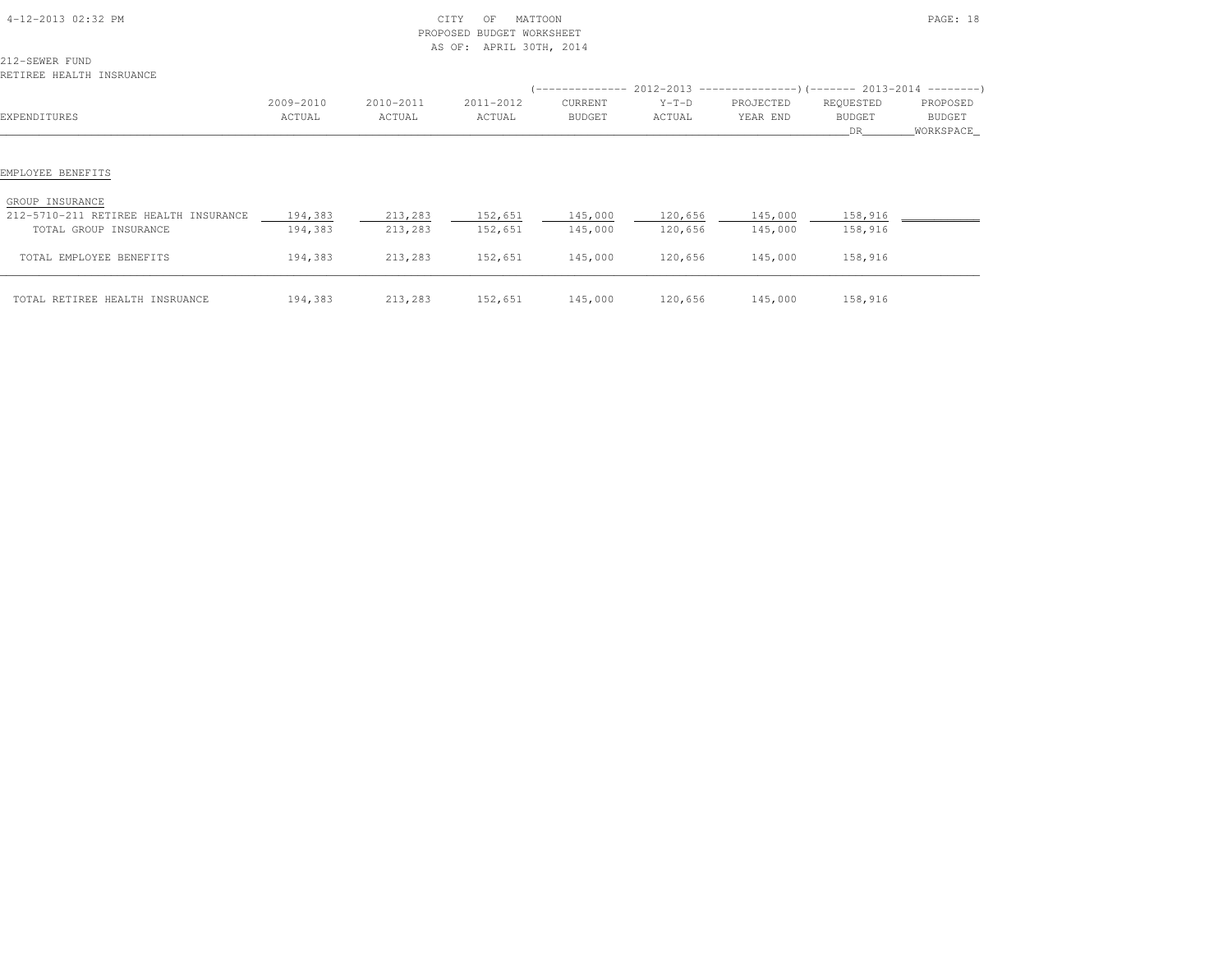| 4-12-2013 02:32 PM                                                                    |                     |                     | CITY<br>MATTOON<br>OF<br>PROPOSED BUDGET WORKSHEET<br>AS OF: APRIL 30TH, 2014 |                   |                   |                                                                                                        |                                  | PAGE: 19                         |
|---------------------------------------------------------------------------------------|---------------------|---------------------|-------------------------------------------------------------------------------|-------------------|-------------------|--------------------------------------------------------------------------------------------------------|----------------------------------|----------------------------------|
| 212-SEWER FUND<br>DEBT SERVICE                                                        |                     |                     |                                                                               |                   |                   |                                                                                                        |                                  |                                  |
| EXPENDITURES                                                                          | 2009-2010<br>ACTUAL | 2010-2011<br>ACTUAL | 2011-2012<br>ACTUAL                                                           | CURRENT<br>BUDGET | $Y-T-D$<br>ACTUAL | $(-$ ------------- 2012-2013 -----------------) (------- 2013-2014 ---------)<br>PROJECTED<br>YEAR END | REQUESTED<br><b>BUDGET</b><br>DR | PROPOSED<br>BUDGET<br>WORKSPACE_ |
| OTHER OBJECTS                                                                         |                     |                     |                                                                               |                   |                   |                                                                                                        |                                  |                                  |
| FINANCIAL TRANS OBJECTS<br>212-5715-817 DEBT SERVICE<br>TOTAL FINANCIAL TRANS OBJECTS | $\Omega$            | $\Omega$            | $\Omega$                                                                      | $\Omega$          | $\Omega$          | $\Omega$                                                                                               |                                  |                                  |
| TOTAL OTHER OBJECTS                                                                   | 0                   | $\circ$             | $\circ$                                                                       | $\circ$           | $\circ$           | $\circ$                                                                                                | $\circ$                          |                                  |
| TOTAL DEBT SERVICE                                                                    | 0                   | $\circ$             | $\circ$                                                                       | $\circ$           | $\circ$           | $\circ$                                                                                                | 0                                |                                  |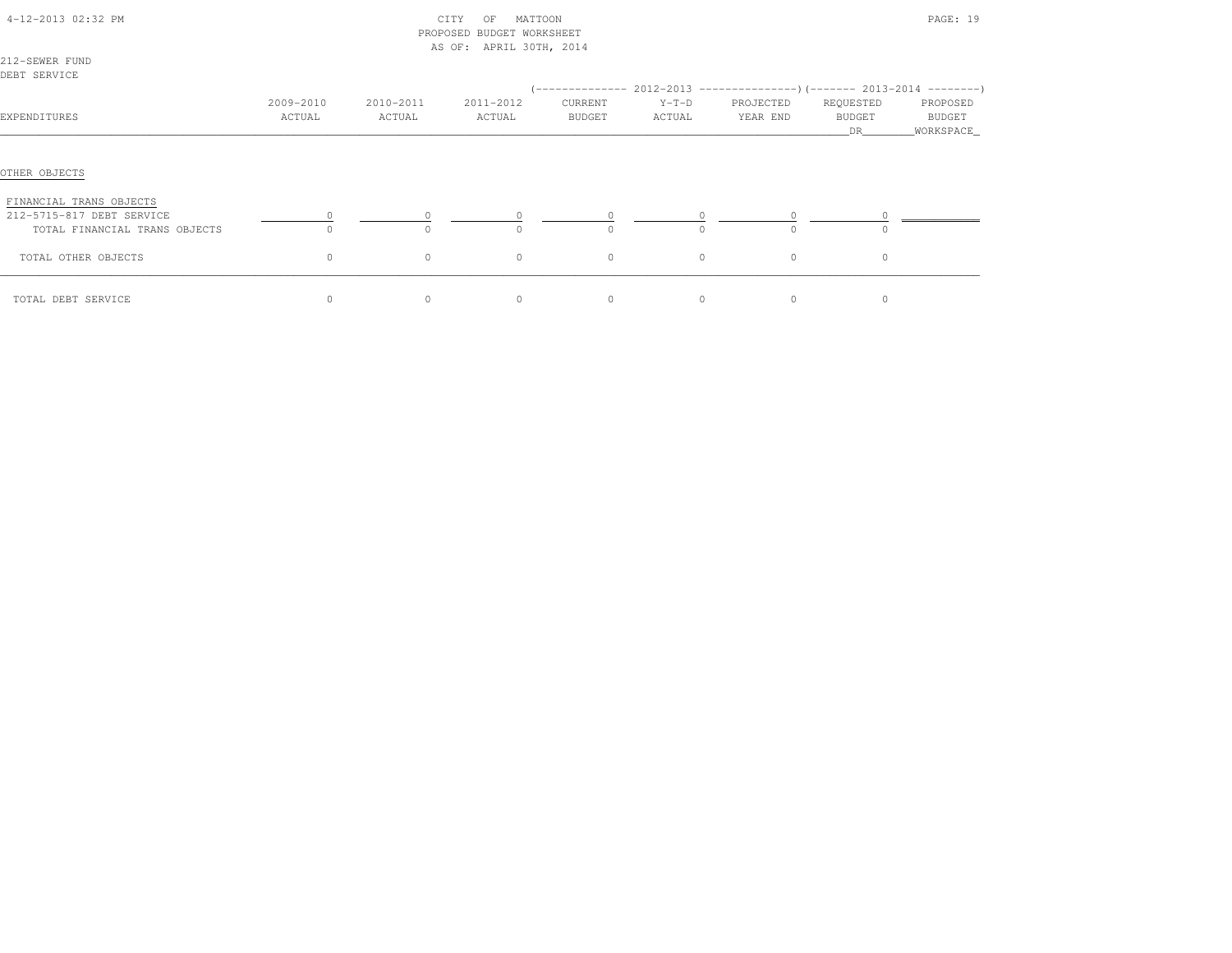| 4-12-2013 02:32 PM                       |           | PROPOSED        | MATTOON<br>CITY<br>OF<br>BUDGET WORKSHEET<br>AS OF: APRIL 30TH, 2014 |               |                                                                                |               |                     | PAGE: 20              |
|------------------------------------------|-----------|-----------------|----------------------------------------------------------------------|---------------|--------------------------------------------------------------------------------|---------------|---------------------|-----------------------|
| 212-SEWER FUND                           |           |                 |                                                                      |               |                                                                                |               |                     |                       |
| DEBT SERVICE                             |           |                 |                                                                      |               | $(-$ -------------- 2012-2013 -----------------) (------- 2013-2014 ---------) |               |                     |                       |
|                                          | 2009-2010 | 2010-2011       | 2011-2012                                                            | CURRENT       | $Y-T-D$                                                                        | PROJECTED     | REQUESTED           | PROPOSED              |
| EXPENDITURES                             | ACTUAL    | ACTUAL          | ACTUAL                                                               | <b>BUDGET</b> | ACTUAL                                                                         | YEAR END      | <b>BUDGET</b><br>DR | BUDGET<br>_WORKSPACE_ |
| OTHER OBJECTS<br>FINANCIAL TRANS OBJECTS |           |                 |                                                                      |               |                                                                                |               |                     |                       |
| 212-5717-817 ERI PENSION PAYMENTS        | 88,326    |                 | 145,405                                                              | 89,916        |                                                                                | 89,916 89,916 | 89,916              |                       |
| TOTAL FINANCIAL TRANS OBJECTS            | 88,326    | $\circ$         | 145,405                                                              | 89,916        | 89,916                                                                         | 89,916        | 89,916              |                       |
| TOTAL OTHER OBJECTS                      | 88,326    | $\overline{0}$  | 145,405                                                              | 89,916        | 89,916                                                                         | 89,916        | 89,916              |                       |
| TOTAL DEBT SERVICE                       | 88,326    | $0 \t 145, 405$ |                                                                      |               | 89,916 89,916                                                                  | 89,916        | 89,916              |                       |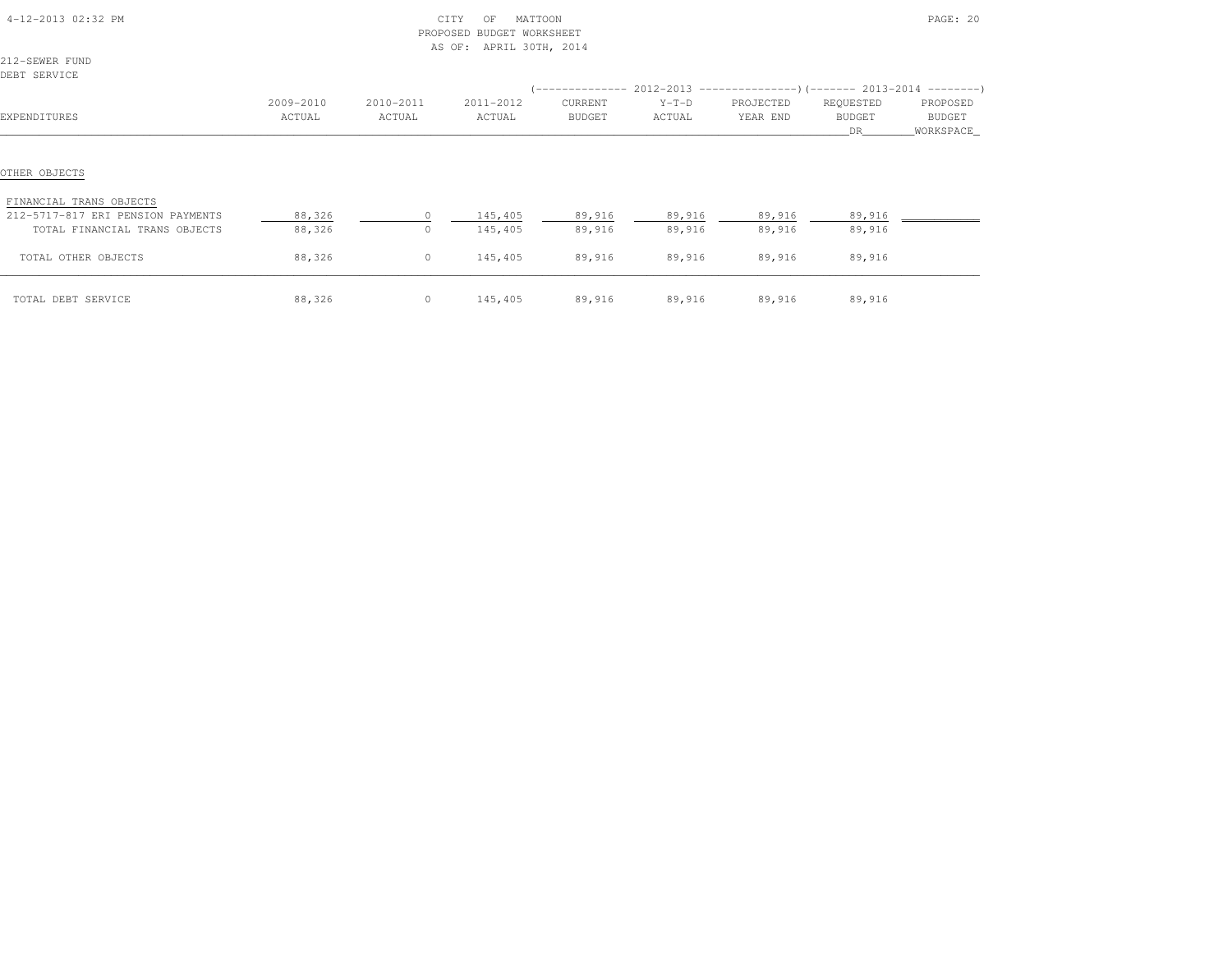| 4-12-2013 02:32 PM                       |           |           | MATTOON<br>CITY<br>OF<br>BUDGET WORKSHEET<br>PROPOSED<br>AS OF: APRIL 30TH, 2014 |         |         |               |           | PAGE: 21   |
|------------------------------------------|-----------|-----------|----------------------------------------------------------------------------------|---------|---------|---------------|-----------|------------|
| 212-SEWER FUND                           |           |           |                                                                                  |         |         |               |           |            |
| 09-10 ERI DEBT PAYMENT                   |           |           |                                                                                  |         |         |               |           |            |
|                                          |           |           |                                                                                  |         |         |               |           |            |
|                                          | 2009-2010 | 2010-2011 | 2011-2012                                                                        | CURRENT | $Y-T-D$ | PROJECTED     | REQUESTED | PROPOSED   |
| EXPENDITURES                             | ACTUAL    | ACTUAL    | ACTUAL                                                                           | BUDGET  | ACTUAL  | YEAR END      | BUDGET    | BUDGET     |
|                                          |           |           |                                                                                  |         |         |               | DR        | WORKSPACE_ |
| OTHER OBJECTS<br>FINANCIAL TRANS OBJECTS |           |           |                                                                                  |         |         |               |           |            |
| 212-5718-817 09 - 10 ERI DEBT PAYMENT    |           |           |                                                                                  | 54,292  | 54,292  | 54,292        | 54,292    |            |
| TOTAL FINANCIAL TRANS OBJECTS            | $\Omega$  | $\Omega$  | $\Omega$                                                                         | 54,292  | 54,292  | 54,292        | 54,292    |            |
| TOTAL OTHER OBJECTS                      | $\circ$   | $\circ$   | $\circ$                                                                          | 54,292  | 54,292  | 54,292        | 54,292    |            |
| TOTAL 09-10 ERI DEBT PAYMENT             | 0         | $\circ$   | $\overline{0}$                                                                   | 54,292  |         | 54,292 54,292 | 54,292    |            |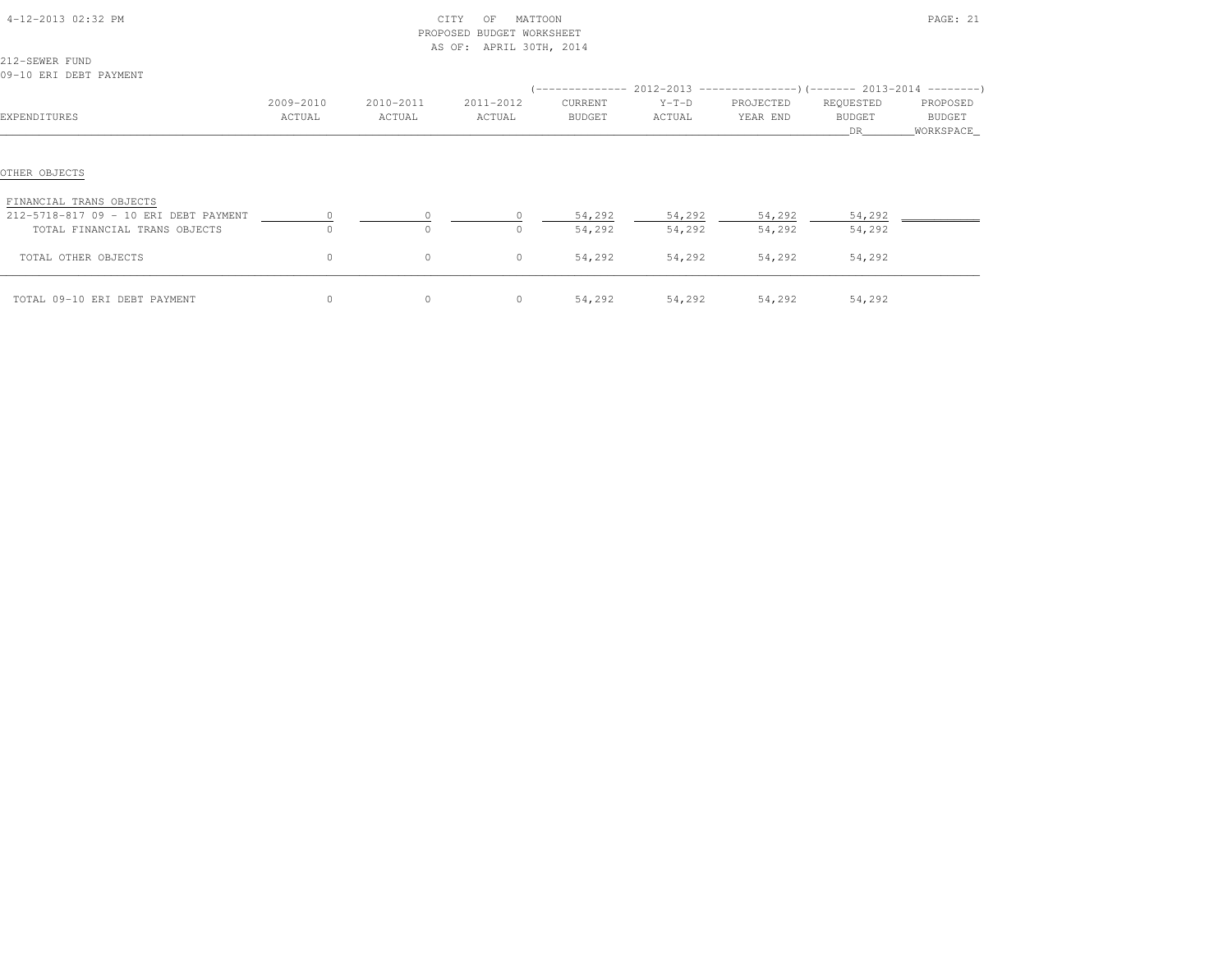| 4-12-2013 02:32 PM                                                                  |           |           | CITY<br>MATTOON<br>OF<br>PROPOSED<br>BUDGET WORKSHEET<br>AS OF: APRIL 30TH, 2014 |               |         |           |                     | PAGE: 22                   |
|-------------------------------------------------------------------------------------|-----------|-----------|----------------------------------------------------------------------------------|---------------|---------|-----------|---------------------|----------------------------|
| 212-SEWER FUND                                                                      |           |           |                                                                                  |               |         |           |                     |                            |
| DEBT SERVICE                                                                        |           |           |                                                                                  |               |         |           |                     |                            |
|                                                                                     |           |           |                                                                                  |               |         |           |                     |                            |
|                                                                                     | 2009-2010 | 2010-2011 | 2011-2012                                                                        | CURRENT       | $Y-T-D$ | PROJECTED | REQUESTED           | PROPOSED                   |
| EXPENDITURES                                                                        | ACTUAL    | ACTUAL    | ACTUAL                                                                           | <b>BUDGET</b> | ACTUAL  | YEAR END  | <b>BUDGET</b><br>DR | <b>BUDGET</b><br>WORKSPACE |
| OTHER OBJECTS<br>FINANCIAL TRANS OBJECTS<br>212-5719-817 2005A REFUNDING G.O. BONDS |           |           | 410,041                                                                          | 330,000       | 330,000 | 330,000   | 416,248             |                            |
| TOTAL FINANCIAL TRANS OBJECTS                                                       | $\circ$   | $\circ$   | 410,041                                                                          | 330,000       | 330,000 | 330,000   | 416,248             |                            |
| TOTAL OTHER OBJECTS                                                                 | $\circ$   | $\circ$   | 410,041                                                                          | 330,000       | 330,000 | 330,000   | 416,248             |                            |
| TOTAL DEBT SERVICE                                                                  | $\circ$   | $\circ$   | 410,041                                                                          | 330,000       | 330,000 | 330,000   | 416,248             |                            |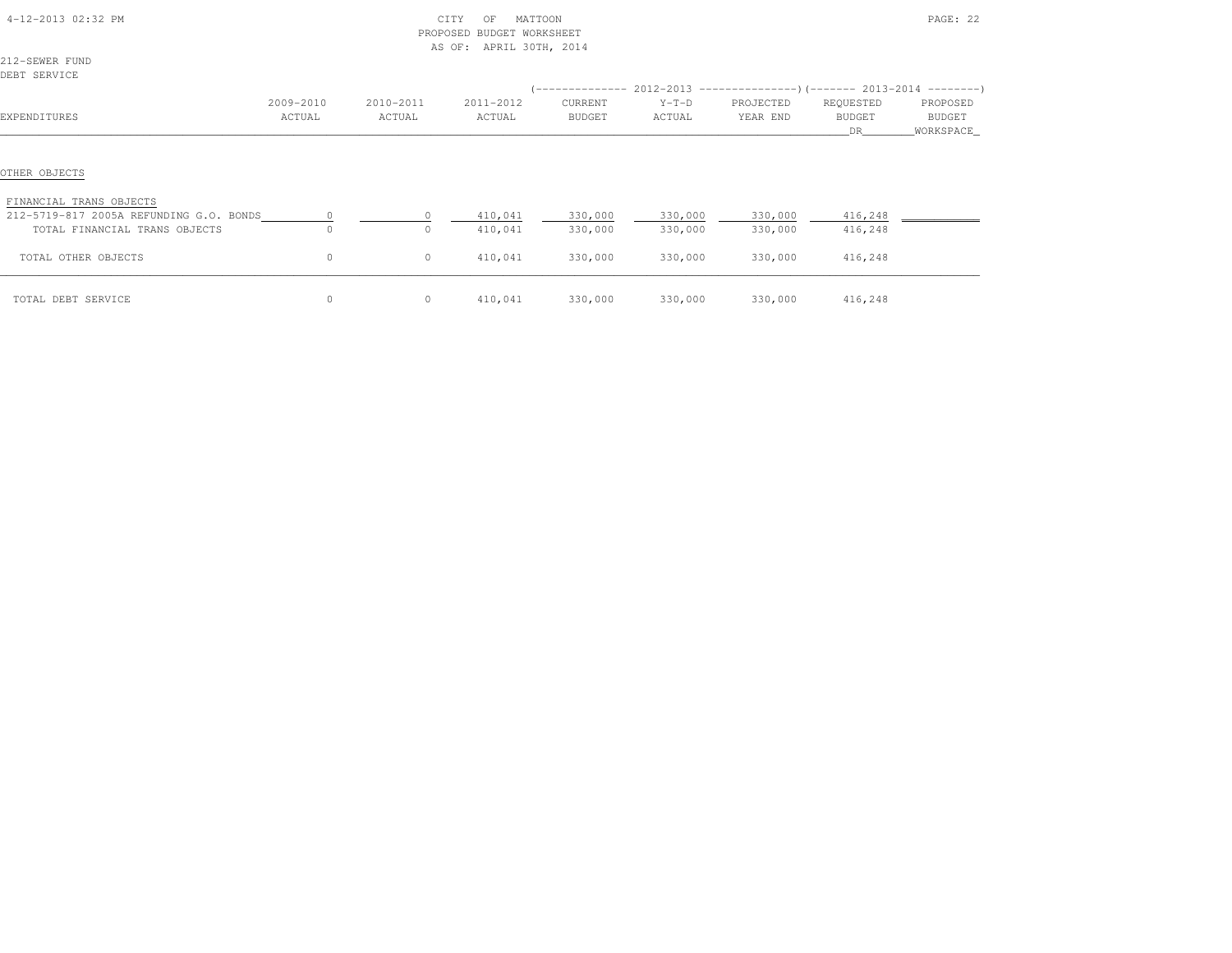| 4-12-2013 02:32 PM                                                    |           |                     | CITY<br>MATTOON<br>OF<br>BUDGET WORKSHEET<br>PROPOSED<br>AS OF: APRIL 30TH, 2014 |                  |                         |                  |                  | PAGE: 23<br>PROPOSED<br>BUDGET<br>WORKSPACE_ |  |  |
|-----------------------------------------------------------------------|-----------|---------------------|----------------------------------------------------------------------------------|------------------|-------------------------|------------------|------------------|----------------------------------------------|--|--|
| 212-SEWER FUND<br>1997 SEWR PLANT IEPA NOTE                           |           |                     |                                                                                  |                  |                         |                  |                  |                                              |  |  |
|                                                                       |           |                     |                                                                                  |                  |                         |                  |                  |                                              |  |  |
|                                                                       | 2009-2010 | 2010-2011           | 2011-2012                                                                        | CURRENT          | $Y-T-D$                 | PROJECTED        | REQUESTED        |                                              |  |  |
| EXPENDITURES                                                          | ACTUAL    | ACTUAL              | ACTUAL                                                                           | BUDGET           | ACTUAL                  | YEAR END         | BUDGET<br>DR     |                                              |  |  |
| OTHER OBJECTS<br>FINANCIAL TRANS OBJECTS<br>212-5732-817 DEBT SERVICE |           |                     | 35,243                                                                           |                  | 35, 243 35, 243 35, 243 |                  | 35,243           |                                              |  |  |
| TOTAL FINANCIAL TRANS OBJECTS<br>TOTAL OTHER OBJECTS                  | $\circ$   | $\Omega$<br>$\circ$ | 35,243<br>35,243                                                                 | 35,243<br>35,243 | 35,243<br>35,243        | 35,243<br>35,243 | 35,243<br>35,243 |                                              |  |  |
| TOTAL 1997 SEWR PLANT IEPA NOTE                                       | $\circ$   | $\circ$             | 35,243                                                                           | 35, 243 35, 243  |                         | 35,243           | 35,243           |                                              |  |  |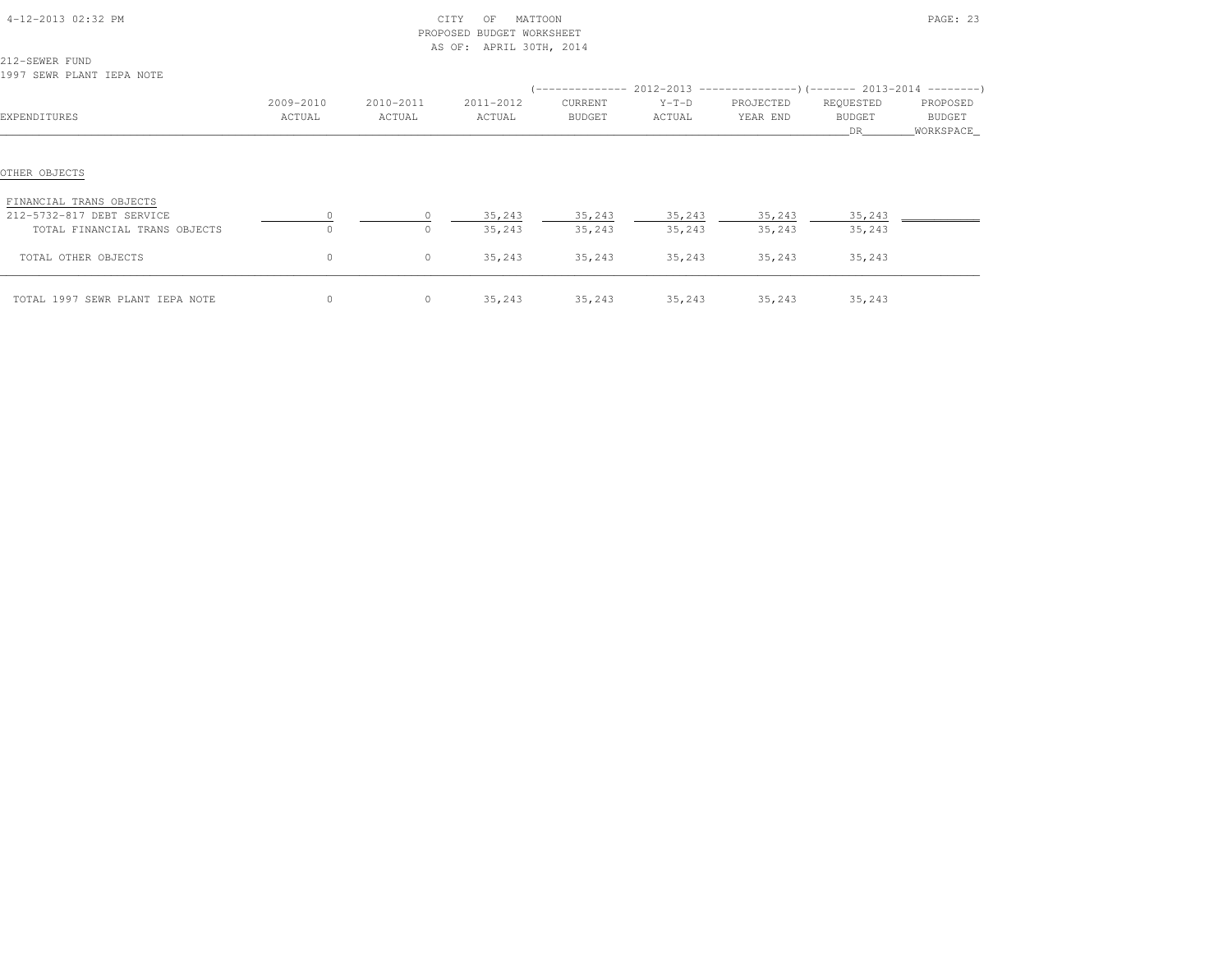|                                                      |                     |                     | PROPOSED BUDGET WORKSHEET<br>AS OF: APRIL 30TH, 2014 |                     |                           |                       |                           |                                 |
|------------------------------------------------------|---------------------|---------------------|------------------------------------------------------|---------------------|---------------------------|-----------------------|---------------------------|---------------------------------|
| 212-SEWER FUND<br>IEPA INSTALLMENT LOANS             |                     |                     |                                                      |                     |                           |                       |                           |                                 |
| EXPENDITURES                                         | 2009-2010<br>ACTUAL | 2010-2011<br>ACTUAL | 2011-2012<br>ACTUAL                                  | CURRENT<br>BUDGET   | $Y-T-D$<br>ACTUAL         | PROJECTED<br>YEAR END | REQUESTED<br>BUDGET<br>DR | PROPOSED<br>BUDGET<br>WORKSPACE |
| OTHER OBJECTS                                        |                     |                     |                                                      |                     |                           |                       |                           |                                 |
| FINANCIAL TRANS OBJECTS<br>212-5733-817 DEBT SERVICE | $\circ$             | $\sim$ 0            |                                                      |                     |                           |                       | 603,456                   |                                 |
| 212-5733-819 DEBT ISSUANCE COSTS                     | 5,792               | 5,792               | 603,456<br>$\sim$ 0                                  | 603,456<br>$\sim$ 0 | 603,456<br>$\overline{0}$ | 603,456               |                           |                                 |
| TOTAL FINANCIAL TRANS OBJECTS                        | 5,792               | 5,792               | 603,456                                              | 603,456             | 603,456                   | 603,456               | 603,456                   |                                 |
| TOTAL OTHER OBJECTS                                  | 5,792               | 5,792               | 603,456                                              | 603,456             | 603,456                   | 603,456               | 603,456                   |                                 |
| TOTAL IEPA INSTALLMENT LOANS                         | 5,792               | 5,792               | 603,456                                              |                     | 603,456 603,456           |                       | 603,456 603,456           |                                 |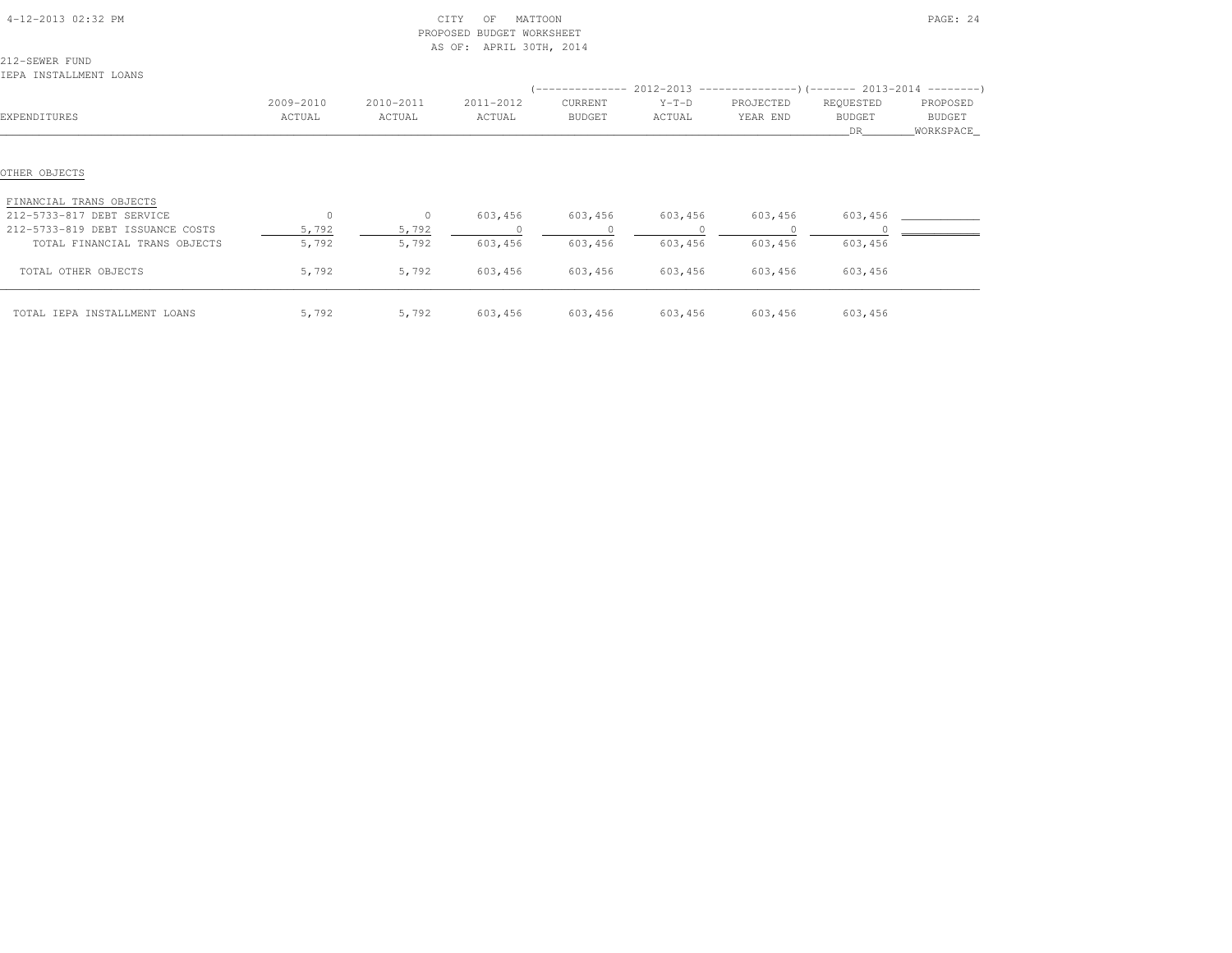| 4-12-2013 02:32 PM<br>212-SEWER FUND |           |           | CITY<br>MATTOON<br>OF<br>PROPOSED BUDGET WORKSHEET<br>AS OF: APRIL 30TH, 2014 |         |         |           |               | PAGE: 25   |
|--------------------------------------|-----------|-----------|-------------------------------------------------------------------------------|---------|---------|-----------|---------------|------------|
| FISCAL AGENTS FEE                    |           |           |                                                                               |         |         |           |               |            |
|                                      |           |           |                                                                               |         |         |           |               |            |
|                                      | 2009-2010 | 2010-2011 | 2011-2012                                                                     | CURRENT | $Y-T-D$ | PROJECTED | REQUESTED     | PROPOSED   |
| EXPENDITURES                         | ACTUAL    | ACTUAL    | ACTUAL                                                                        | BUDGET  | ACTUAL  | YEAR END  | <b>BUDGET</b> | BUDGET     |
|                                      |           |           |                                                                               |         |         |           | DR            | WORKSPACE_ |
| OTHER OBJECTS                        |           |           |                                                                               |         |         |           |               |            |
| FINANCIAL TRANS OBJECTS              |           |           |                                                                               |         |         |           |               |            |
| 212-5760-817 DEBT SERVICES           | 355       | 343       | 250                                                                           |         | 106     |           | 250           |            |
| TOTAL FINANCIAL TRANS OBJECTS        | 355       | 343       | 250                                                                           | $\circ$ | 106     | $\Omega$  | 250           |            |
| TOTAL OTHER OBJECTS                  | 355       | 343       | 250                                                                           | $\circ$ | 106     | $\circ$   | 250           |            |
| TOTAL FISCAL AGENTS FEE              | 355       | 343       | 250                                                                           | $\circ$ | 106     | $\circ$   | 250           |            |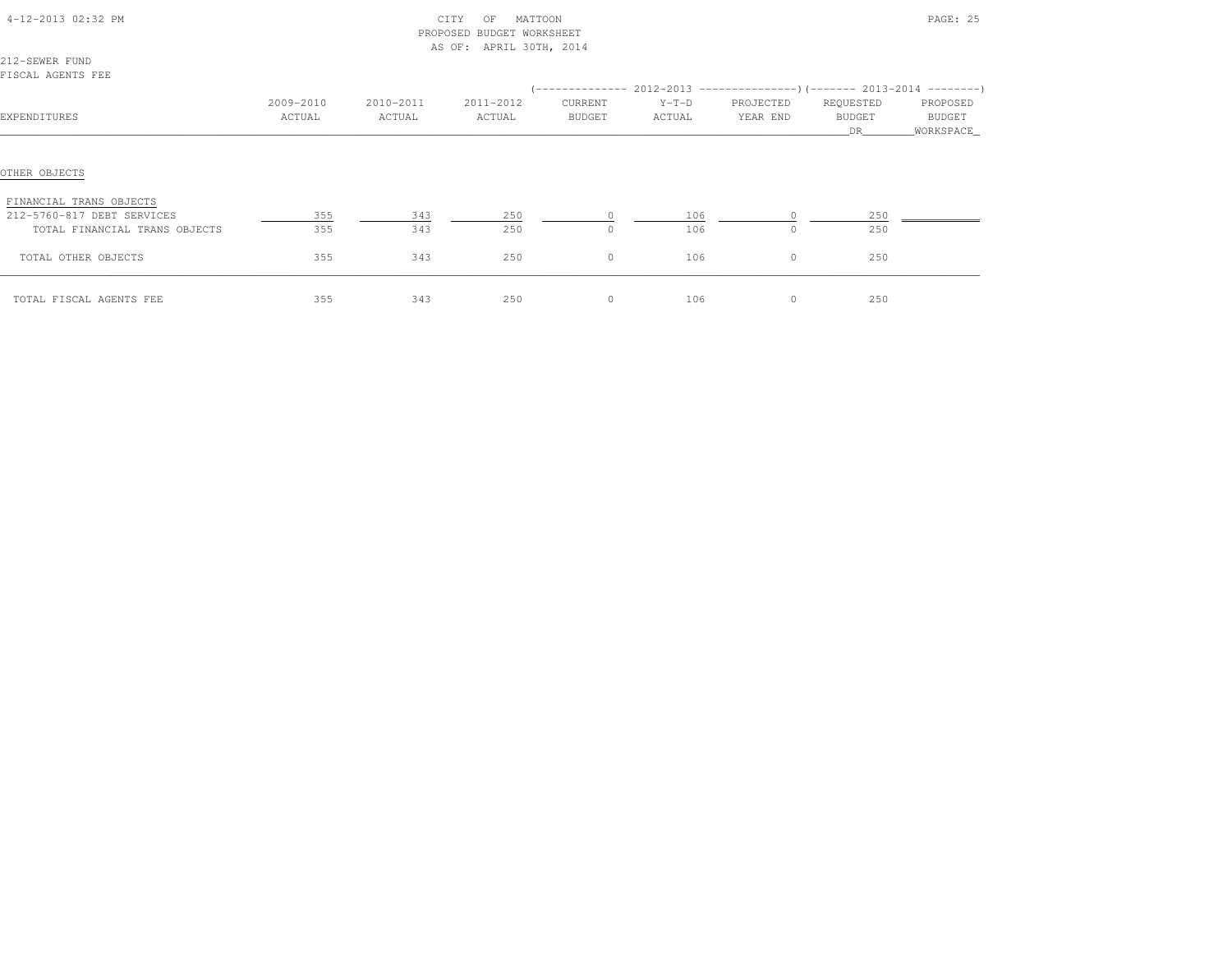| 4-12-2013 02:32 PM                                                                    |                     |                     | MATTOON<br>CITY<br>OF<br>PROPOSED BUDGET WORKSHEET<br>AS OF: APRIL 30TH, 2014 |                   |                                                                                |                       |                           | PAGE: 26                         |
|---------------------------------------------------------------------------------------|---------------------|---------------------|-------------------------------------------------------------------------------|-------------------|--------------------------------------------------------------------------------|-----------------------|---------------------------|----------------------------------|
| 212-SEWER FUND<br>DEBT SERVICE                                                        |                     |                     |                                                                               |                   |                                                                                |                       |                           |                                  |
|                                                                                       |                     |                     |                                                                               |                   | $(-$ -------------- 2012-2013 -----------------) (------- 2013-2014 ---------) |                       |                           |                                  |
| EXPENDITURES                                                                          | 2009-2010<br>ACTUAL | 2010-2011<br>ACTUAL | 2011-2012<br>ACTUAL                                                           | CURRENT<br>BUDGET | $Y-T-D$<br>ACTUAL                                                              | PROJECTED<br>YEAR END | REQUESTED<br>BUDGET<br>DR | PROPOSED<br>BUDGET<br>WORKSPACE_ |
| OTHER OBJECTS                                                                         |                     |                     |                                                                               |                   |                                                                                |                       |                           |                                  |
| FINANCIAL TRANS OBJECTS<br>212-5770-817 DEBT SERVICE<br>TOTAL FINANCIAL TRANS OBJECTS | $\Omega$            | $\Omega$            | $\Omega$                                                                      | $\Omega$          | $\Omega$                                                                       | $\cap$                | $\Omega$                  |                                  |
| TOTAL OTHER OBJECTS                                                                   | 0                   | $\circ$             | $\circ$                                                                       | $\circ$           | $\circ$                                                                        | $\circ$               | $\circ$                   |                                  |
| TOTAL DEBT SERVICE                                                                    | 0                   | $\circ$             | $\circ$                                                                       | 0                 | $\circ$                                                                        | $\circ$               | 0                         |                                  |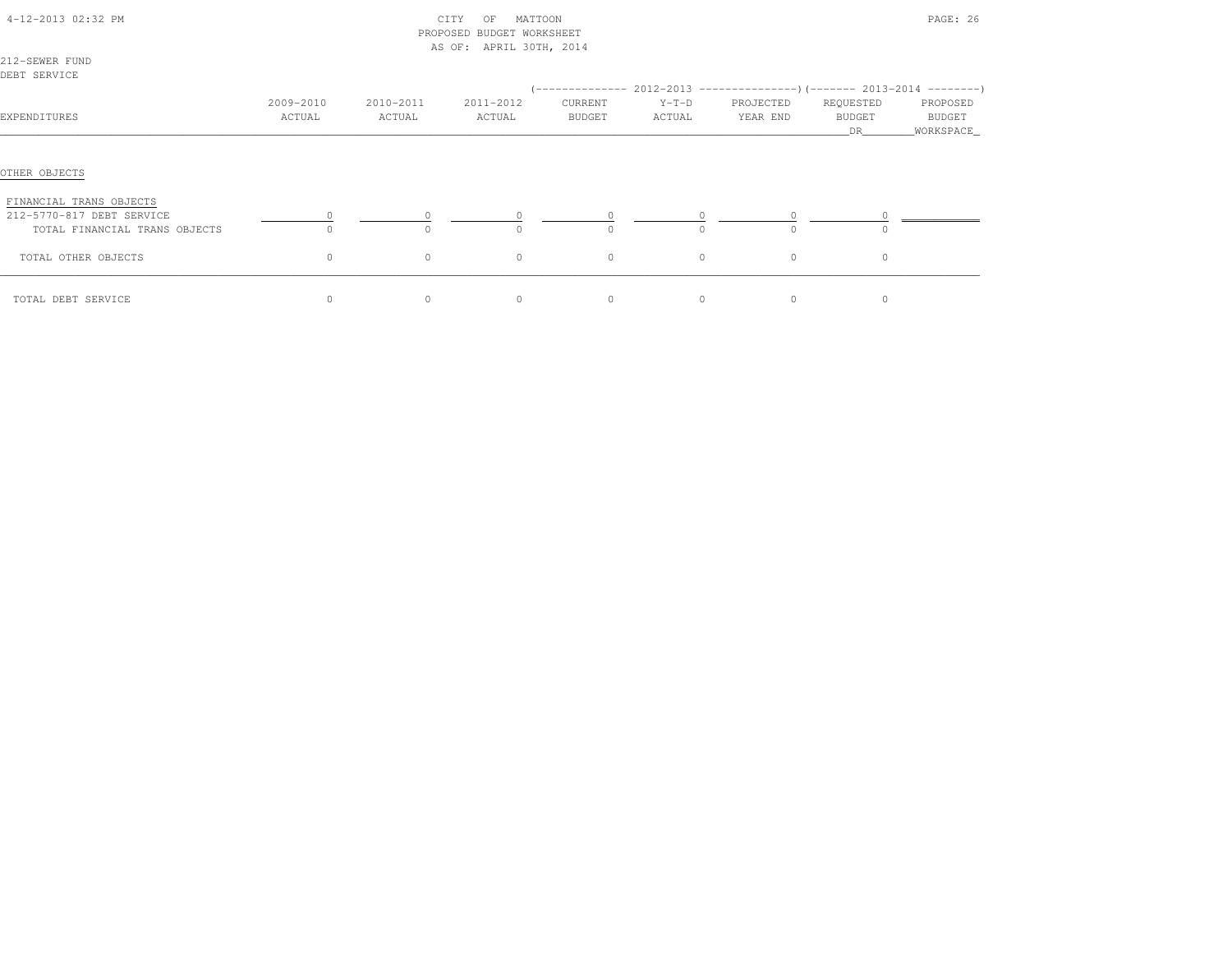| 4-12-2013 02:32 PM                       |           |           | CITY<br>MATTOON<br>OF<br>PROPOSED BUDGET WORKSHEET<br>AS OF: APRIL 30TH, 2014 |          |          |           |                     | PAGE: 27             |
|------------------------------------------|-----------|-----------|-------------------------------------------------------------------------------|----------|----------|-----------|---------------------|----------------------|
| 212-SEWER FUND                           |           |           |                                                                               |          |          |           |                     |                      |
| DEBT SERVICE                             |           |           |                                                                               |          |          |           |                     |                      |
|                                          |           |           |                                                                               |          |          |           |                     |                      |
|                                          | 2009-2010 | 2010-2011 | 2011-2012                                                                     | CURRENT  | $Y-T-D$  | PROJECTED | REQUESTED           | PROPOSED             |
| EXPENDITURES                             | ACTUAL    | ACTUAL    | ACTUAL                                                                        | BUDGET   | ACTUAL   | YEAR END  | <b>BUDGET</b><br>DR | BUDGET<br>WORKSPACE_ |
| OTHER OBJECTS<br>FINANCIAL TRANS OBJECTS |           |           |                                                                               |          |          |           |                     |                      |
| 212-5780-817 ADVANCE REFUNDING ESCROW    | $\circ$   |           | $\circ$                                                                       |          |          | $\circ$   |                     |                      |
| TOTAL FINANCIAL TRANS OBJECTS            |           |           | $\Omega$                                                                      | $\Omega$ | $\Omega$ | $\Omega$  |                     |                      |
| TOTAL OTHER OBJECTS                      | $\circ$   | $\circ$   | $\circ$                                                                       | $\circ$  | $\circ$  | $\circ$   | $\Omega$            |                      |
| TOTAL DEBT SERVICE                       | $\Omega$  | $\Omega$  | $\Omega$                                                                      | $\Omega$ | $\Omega$ | $\Omega$  | $\Omega$            |                      |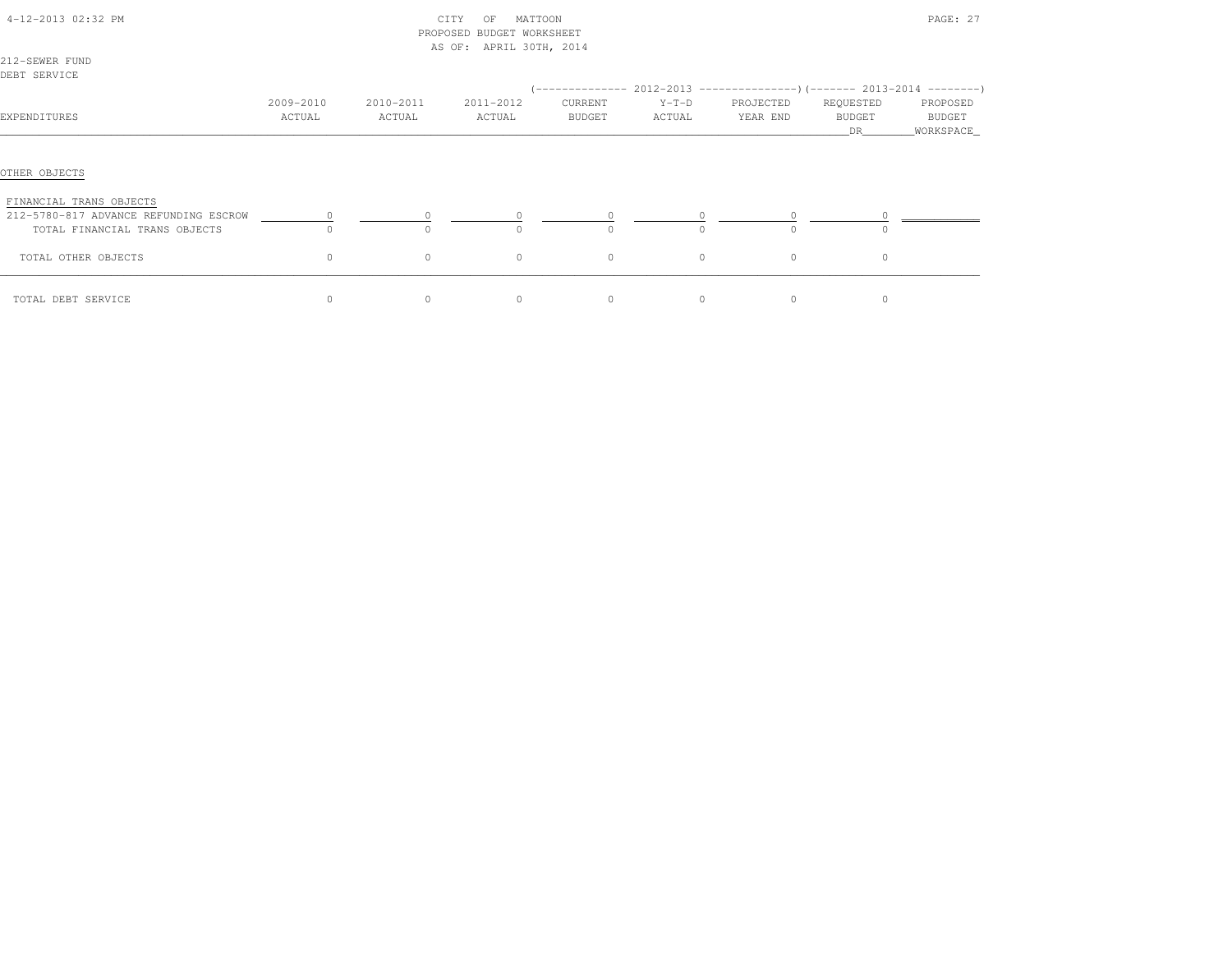|                                                    |                     |                     | PROPOSED BUDGET WORKSHEET<br>AS OF: APRIL 30TH, 2014 |                          |                   |                       |                                  |                                 |
|----------------------------------------------------|---------------------|---------------------|------------------------------------------------------|--------------------------|-------------------|-----------------------|----------------------------------|---------------------------------|
| 212-SEWER FUND                                     |                     |                     |                                                      |                          |                   |                       |                                  |                                 |
| DEBT SERVICE                                       |                     |                     |                                                      |                          |                   |                       |                                  |                                 |
|                                                    |                     |                     |                                                      |                          |                   |                       |                                  |                                 |
| EXPENDITURES                                       | 2009-2010<br>ACTUAL | 2010-2011<br>ACTUAL | 2011-2012<br>ACTUAL                                  | CURRENT<br><b>BUDGET</b> | $Y-T-D$<br>ACTUAL | PROJECTED<br>YEAR END | REQUESTED<br><b>BUDGET</b><br>DR | PROPOSED<br>BUDGET<br>WORKSPACE |
|                                                    |                     |                     |                                                      |                          |                   |                       |                                  |                                 |
| OTHER OBJECTS                                      |                     |                     |                                                      |                          |                   |                       |                                  |                                 |
| FINANCIAL TRANS OBJECTS                            |                     |                     |                                                      |                          |                   |                       |                                  |                                 |
| 212-5795-817 INTEREST EXPENSE                      | 317,472             | 299,767             | $\circ$                                              | 83,623                   | 83,623            | 83,623                | 0                                |                                 |
| TOTAL FINANCIAL TRANS OBJECTS                      | 317,472             | 299,767             | $\cap$                                               | 83,623                   | 83,623            | 83,623                |                                  |                                 |
| TOTAL OTHER OBJECTS                                | 317,472             | 299,767             | $\circ$                                              | 83,623                   | 83,623            | 83,623                | $\circ$                          |                                 |
| TOTAL DEBT SERVICE                                 | 317,472             | 299,767             | $\circ$                                              | 83,623                   | 83,623            | 83,623                | $\circ$                          |                                 |
| TOTAL EXPENDITURES                                 | 3,971,408           | 3,727,496           | 3,578,759                                            | 5,985,680                | 3,361,080         | 3,684,434             | 4,984,358                        |                                 |
| REVENUE OVER/(UNDER) EXPENDITURES<br>$\left($      | 519,072)            | 9,975               |                                                      | 155,277 ( 1,887,680)     | 527,865           | $351,975$ (           | 584,358)                         |                                 |
| OTHER FINANCING SOURCES                            |                     |                     |                                                      |                          |                   |                       |                                  |                                 |
| 212-4905-021 INTERFUND TRFR FROM IMRF F            | $\circ$             | $\circ$             | $\circ$                                              | 0                        | 0                 | $\circ$               | 0                                |                                 |
| 212-4909-021 INTERFUND TRFR-CAPITAL PRO            | $\Omega$            | $\Omega$            | $\Omega$                                             | $\Omega$                 | $\circ$           | $\Omega$              |                                  |                                 |
| 212-4910-021 INTERFUND TRFR-DEBT SERVIC            | $\Omega$            | $\cap$              | $\cap$                                               | $\cap$                   | $\Omega$          | $\cap$                |                                  |                                 |
| 212-4931-021 SALE OF GENERAL CAPITAL A(            | 12,496)             | 41,134)             | $\circ$                                              | $\circ$                  | $\circ$           | $\Omega$              |                                  |                                 |
| 212-4932-021 COMP FOR LOSS OF GEN CAP A            | 0                   | 0                   | $\cap$                                               | $\cap$                   | $\Omega$          | $\cap$                |                                  |                                 |
| 212-4945-010 REFUNDING BONDS ISSUED                | $\cap$              | $\cap$              | $\cap$                                               |                          | $\Omega$          |                       |                                  |                                 |
| 212-4947-021 VEHICLE LOAN PROCEEDS                 | $\cap$              | $\Omega$            | $\cap$                                               | $\Omega$                 | $\Omega$          | $\Omega$              |                                  |                                 |
| 212-4949-021 OTHER LONG TERM DEBT ISSUE            | $\cap$              | $\circ$             | $\circ$                                              | $\mathbf{0}$             | $\mathbf{0}$      | 0                     |                                  |                                 |
| 212-4955-021 DEVELOPER CONTRIBUTIONS               |                     | $\bigcap$           | $\Omega$                                             | $\circ$                  | $\Omega$          | $\Omega$              |                                  |                                 |
| 212-4956-021 OTHER CONTRIBUTED CAPITAL             | $\cap$              | $\Omega$            | $\Omega$                                             | $\circ$                  | $\Omega$          | $\Omega$              |                                  |                                 |
| TOTAL OTHER FINANCING SOURCES                      | 12,496)             | 41,134)             | $\Omega$                                             | $\Omega$                 | $\Omega$          | $\cap$                |                                  |                                 |
| OTHER FINANCING (USES)                             |                     |                     |                                                      |                          |                   |                       |                                  |                                 |
| 212-5936-822 INTERFUND TRANSFER                    | 18,897              | 89,819              | 3,738                                                | 0                        | 0                 | $\circ$               |                                  |                                 |
| TOTAL OTHER FINANCING (USES)                       | 18,897              | 89,819              | 3,738                                                |                          |                   |                       |                                  |                                 |
| TOTAL OTHER FINANCING SOURCES (USES)<br>$\sqrt{2}$ | $31,393)$ (         | $130,953$ ) (       | 3,738                                                | $\circ$                  | $\circ$           | $\circ$               | $\circ$                          |                                 |

REVENUES & OTHER SOURCES OVER/

(UNDER) EXPENDITURES & OTHER (USES) ( 550,464) ( 120,979) 151,539 ( 1,887,680) 527,865 351,975 ( 584,358)

\*\*\* END OF REPORT \*\*\*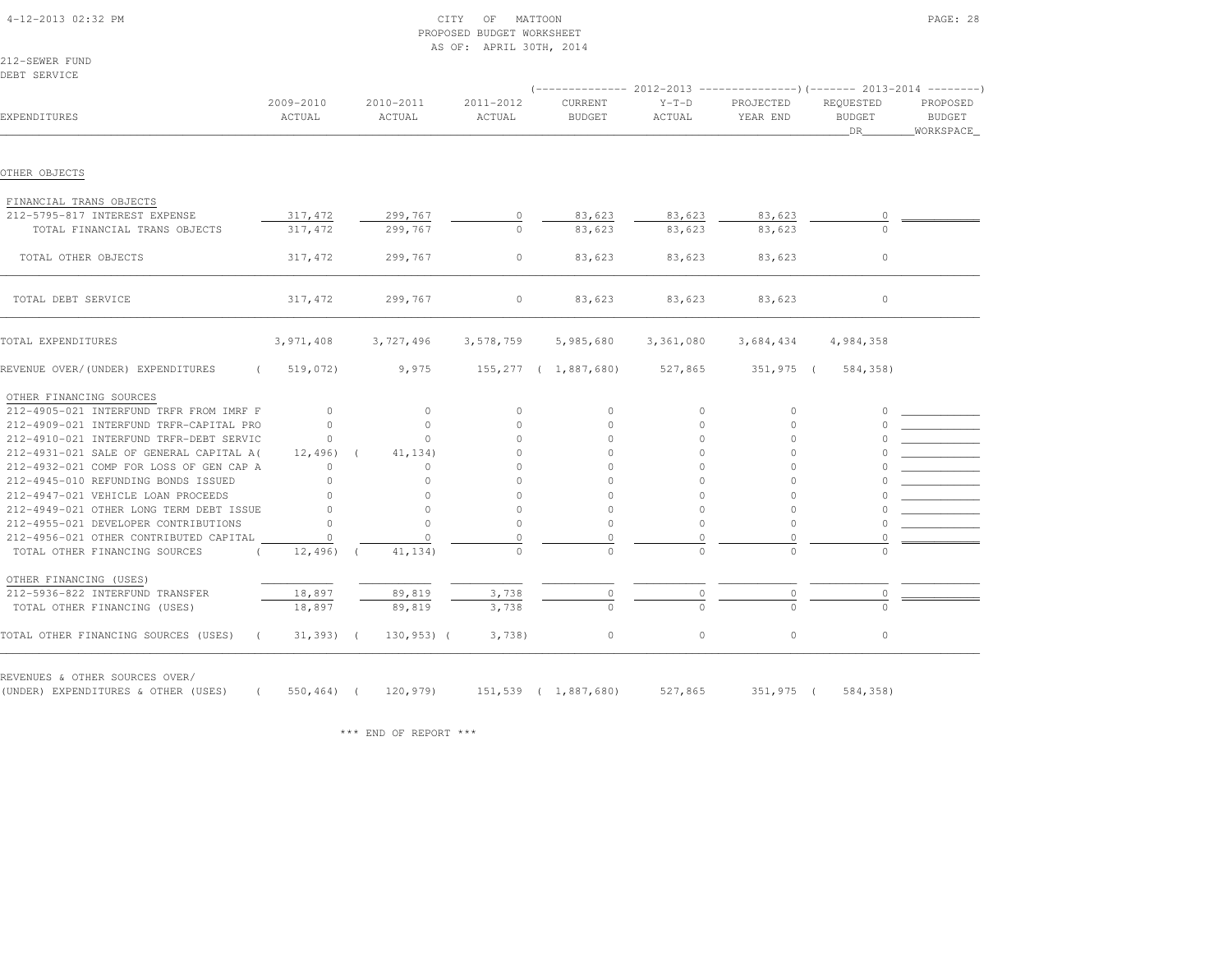# 4-12-2013 02:33 PM CITY OF MATTOON PAGE: 1 PROPOSED BUDGET WORKSHEETAS OF: APRIL 30TH, 2014

# 221-HEALTH INSURANCE FUND

|                                         |                     |                     |                     |                          |                   | $(-$ -------------- 2012-2013 -----------------) (------- 2013-2014 ---------) |                                  |                                          |
|-----------------------------------------|---------------------|---------------------|---------------------|--------------------------|-------------------|--------------------------------------------------------------------------------|----------------------------------|------------------------------------------|
| REVENUES                                | 2009-2010<br>ACTUAL | 2010-2011<br>ACTUAL | 2011-2012<br>ACTUAL | CURRENT<br><b>BUDGET</b> | $Y-T-D$<br>ACTUAL | PROJECTED<br>YEAR END                                                          | REQUESTED<br><b>BUDGET</b><br>DR | PROPOSED<br><b>BUDGET</b><br>_WORKSPACE_ |
| INTERGOVERNMENTAL REV                   |                     |                     |                     |                          |                   |                                                                                |                                  |                                          |
| FEDERAL GOVT GRANTS                     |                     |                     |                     |                          |                   |                                                                                |                                  |                                          |
| 221-4311-022 ERRP RECEIPTS              | 0                   | 89,928              |                     | 0                        |                   |                                                                                |                                  |                                          |
| TOTAL FEDERAL GOVT GRANTS               | $\bigcap$           | 89,928              | $\cap$              | $\Omega$                 |                   | $\Omega$                                                                       |                                  |                                          |
| TOTAL INTERGOVERNMENTAL REV             | $\circ$             | 89,928              | $\circ$             | $\mathbb O$              | $\circ$           | $\circ$                                                                        | $\circ$                          |                                          |
| INVESTMENT EARNINGS                     |                     |                     |                     |                          |                   |                                                                                |                                  |                                          |
| INTEREST EARNINGS                       |                     |                     |                     |                          |                   |                                                                                |                                  |                                          |
| 221-4610-021 INTEREST EARNINGS          | 51                  | 32                  | 3,580               | 35                       |                   |                                                                                |                                  |                                          |
| TOTAL INTEREST EARNINGS                 | 51                  | 32                  | 3,580               | 35                       |                   | $\Omega$                                                                       |                                  |                                          |
| TOTAL INVESTMENT EARNINGS               | 51                  | 32                  | 3,580               | 35                       | $\overline{4}$    | $\circ$                                                                        | $\overline{4}$                   |                                          |
| EMP CONTRIB FOR BENEFITS                |                     |                     |                     |                          |                   |                                                                                |                                  |                                          |
| EMPLOYEE CONTRIBUTIONS                  |                     |                     |                     |                          |                   |                                                                                |                                  |                                          |
| 221-4701-021 EMPLOYEE CONTRIB TO HEALTH | 183,733             | 173,164             | 172,686             | 196,010                  | 178,053           | 194,780                                                                        | 229,100                          |                                          |
| TOTAL EMPLOYEE CONTRIBUTIONS            | 183,733             | 173,164             | 172,686             | 196,010                  | 178,053           | 194,780                                                                        | 229,100                          |                                          |
| LIBRARY EMPLOYEE CONTRIB                |                     |                     |                     |                          |                   |                                                                                |                                  |                                          |
| 221-4711-021 LIBRARY EMPLOYEE CONTRIBS  | 5,455               | 5,037               | 5,294               | 6,356                    | 10,687            | 14,060                                                                         | 9,053                            |                                          |
| TOTAL LIBRARY EMPLOYEE CONTRIB          | 5,455               | 5,037               | 5,294               | 6,356                    | 10,687            | 14,060                                                                         | 9,053                            |                                          |
| RETIREE CONTRIBUTIONS                   |                     |                     |                     |                          |                   |                                                                                |                                  |                                          |
| 221-4721-021 RETIREE CONTRIBS TO HEALTH | 264,093             | 330,281             | 315,426             | 334,540                  | 358,144           | 341,956                                                                        | 414,571                          |                                          |
| TOTAL RETIREE CONTRIBUTIONS             | 264,093             | 330,281             | 315,426             | 334,540                  | 358,144           | 341,956                                                                        | 414,571                          |                                          |
| TOTAL EMP CONTRIB FOR BENEFITS          | 453,280             | 508,483             | 493,406             | 536,907                  | 546,884           | 550,796                                                                        | 652,724                          |                                          |
| CONTRIB & OTHER MISC REV                |                     |                     |                     |                          |                   |                                                                                |                                  |                                          |
| CONTRIBUTIONS & MISC REV                |                     |                     |                     |                          |                   |                                                                                |                                  |                                          |
| 221-4804-021 MISCELLANEOUS REVENUE      | 807,242             | 15,132              | 62,231              | 1,312,500                | 14,246            | 1,196,122                                                                      | 1,444,692                        |                                          |
| 221-4807-021 INS RELATED RECOVERY REVEN | 31,357              | 34,299              | 19,903              | (24, 955)                | $\overline{0}$    | $\circ$                                                                        |                                  |                                          |
| TOTAL CONTRIBUTIONS & MISC REV          | 838,599             | 49,431              | 82,135              | 1,287,545                | 14,246            | 1,196,122                                                                      | 1,444,692                        |                                          |
| TOTAL CONTRIB & OTHER MISC REV          | 838,599             | 49,431              | 82,135              | 1,287,545                | 14,246            | 1,196,122                                                                      | 1,444,692                        |                                          |
| TOTAL REVENUES                          | 1,291,930           | 647,873             | 579,121             | 1,824,487                | 561,133           | 1,746,918                                                                      | 2,097,420                        |                                          |
|                                         |                     |                     |                     |                          |                   |                                                                                |                                  |                                          |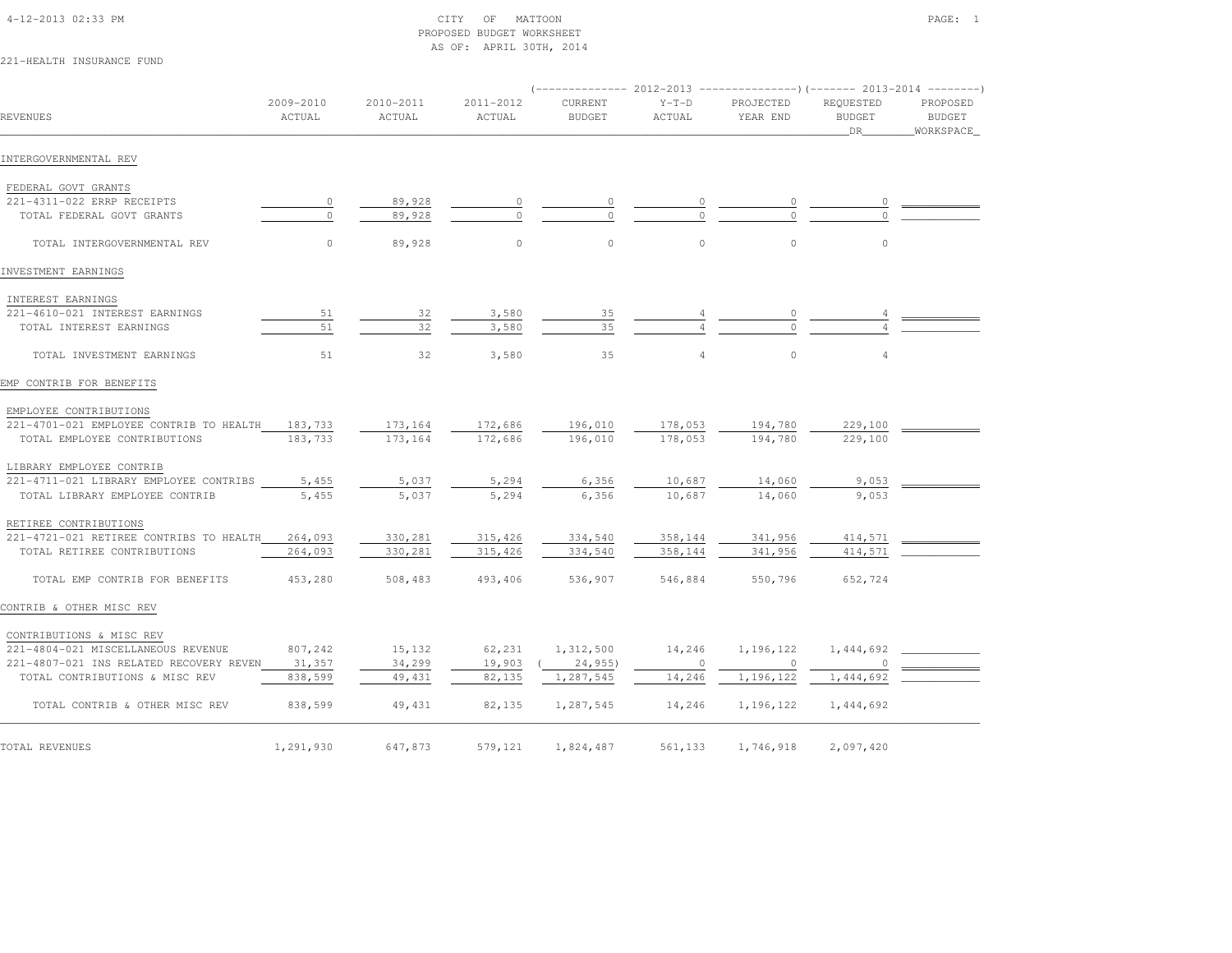| 4-12-2013 02:33 PM                                                       | CITY<br>MATTOON<br>OF<br>PROPOSED<br><b>BUDGET WORKSHEET</b><br>AS OF: APRIL 30TH, 2014 |           |           |         |         | PAGE: 2   |                     |                       |  |
|--------------------------------------------------------------------------|-----------------------------------------------------------------------------------------|-----------|-----------|---------|---------|-----------|---------------------|-----------------------|--|
| 221-HEALTH INSURANCE FUND<br>STOP LOSS INS COVERAGE                      |                                                                                         |           |           |         |         |           |                     |                       |  |
|                                                                          |                                                                                         |           |           |         |         |           |                     |                       |  |
|                                                                          | 2009-2010                                                                               | 2010-2011 | 2011-2012 | CURRENT | $Y-T-D$ | PROJECTED | REQUESTED           | PROPOSED              |  |
| EXPENDITURES                                                             | ACTUAL                                                                                  | ACTUAL    | ACTUAL    | BUDGET  | ACTUAL  | YEAR END  | <b>BUDGET</b><br>DR | BUDGET<br>_WORKSPACE_ |  |
| EMPLOYEE BENEFITS<br>GROUP INSURANCE<br>221-5411-211 STOP LOSS INSURANCE | 156,640                                                                                 | 164,654   | 217,998   | 189,508 | 205,296 | 217,557   | 217,693             |                       |  |
| TOTAL GROUP INSURANCE                                                    | 156,640                                                                                 | 164,654   | 217,998   | 189,508 | 205,296 | 217,557   | 217,693             |                       |  |
| TOTAL EMPLOYEE BENEFITS                                                  | 156,640                                                                                 | 164,654   | 217,998   | 189,508 | 205,296 | 217,557   | 217,693             |                       |  |
| TOTAL STOP LOSS INS COVERAGE                                             | 156,640                                                                                 | 164,654   | 217,998   | 189,508 | 205,296 | 217,557   | 217,693             |                       |  |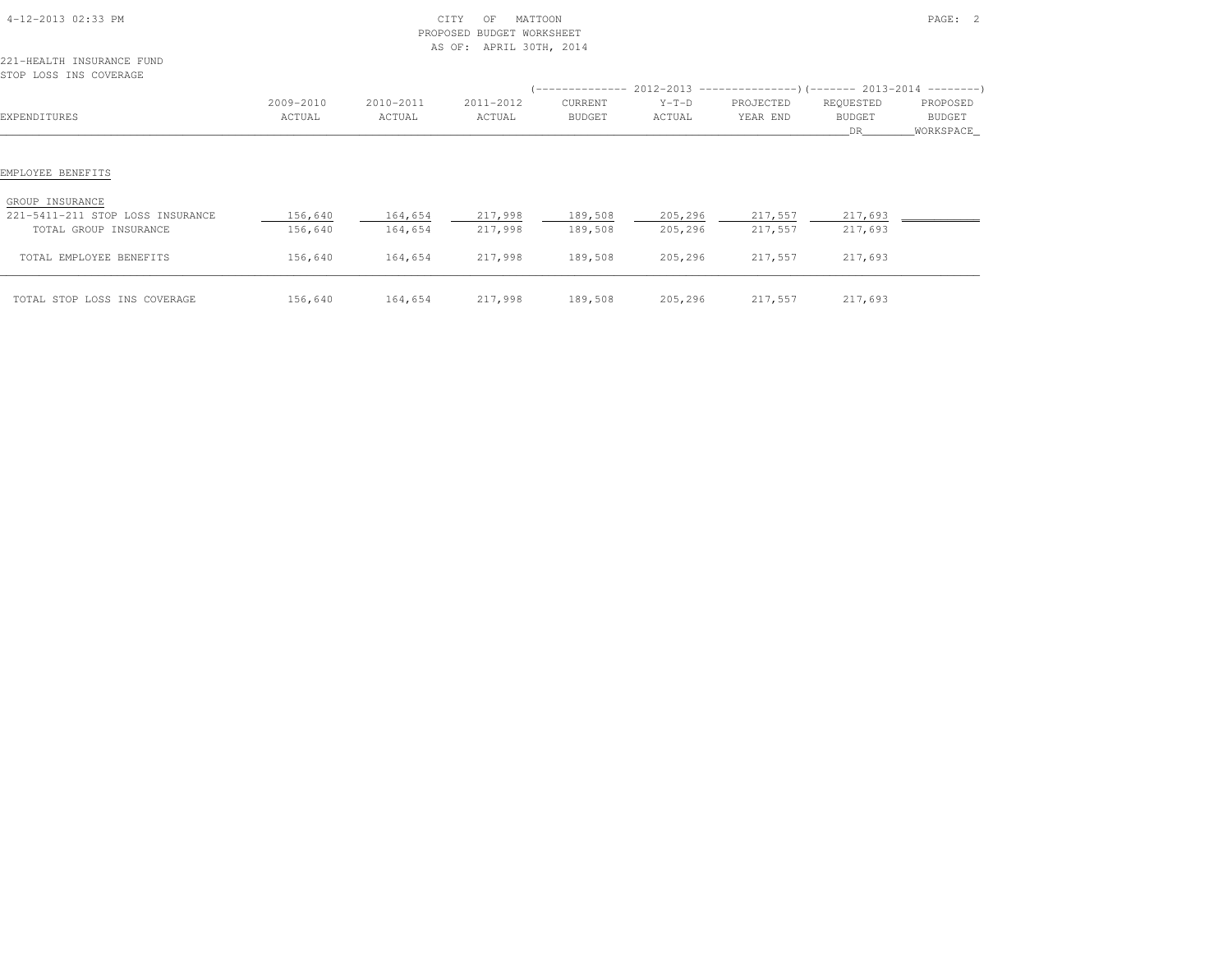| 4-12-2013 02:33 PM                                                              | CITY<br>MATTOON<br>OF<br>PROPOSED BUDGET WORKSHEET<br>AS OF:<br>APRIL 30TH, 2014 |                     |                     |                   |                   | PAGE: 3               |                                   |                                 |  |
|---------------------------------------------------------------------------------|----------------------------------------------------------------------------------|---------------------|---------------------|-------------------|-------------------|-----------------------|-----------------------------------|---------------------------------|--|
| 221-HEALTH INSURANCE FUND<br>HEALTH PLAN ADMIN                                  |                                                                                  |                     |                     |                   |                   |                       |                                   |                                 |  |
|                                                                                 |                                                                                  |                     |                     |                   |                   |                       |                                   |                                 |  |
| EXPENDITURES                                                                    | 2009-2010<br>ACTUAL                                                              | 2010-2011<br>ACTUAL | 2011-2012<br>ACTUAL | CURRENT<br>BUDGET | $Y-T-D$<br>ACTUAL | PROJECTED<br>YEAR END | REQUESTED<br><b>BUDGET</b><br>DR. | PROPOSED<br>BUDGET<br>WORKSPACE |  |
| EMPLOYEE BENEFITS<br>GROUP INSURANCE<br>221-5412-211 HEALTH PLAN ADMINISTRATION | 132,376                                                                          | 122,843             | 150,486             | 118,220           | 135,211           | 147,581               | 132,029                           |                                 |  |
| TOTAL GROUP INSURANCE                                                           | 132,376                                                                          | 122,843             | 150,486             | 118,220           | 135,211           | 147,581               | 132,029                           |                                 |  |
| TOTAL EMPLOYEE BENEFITS                                                         | 132,376                                                                          | 122,843             | 150,486             | 118,220           | 135,211           | 147,581               | 132,029                           |                                 |  |
| TOTAL HEALTH PLAN ADMIN                                                         | 132,376                                                                          | 122,843             | 150,486             | 118,220           | 135,211           | 147,581               | 132,029                           |                                 |  |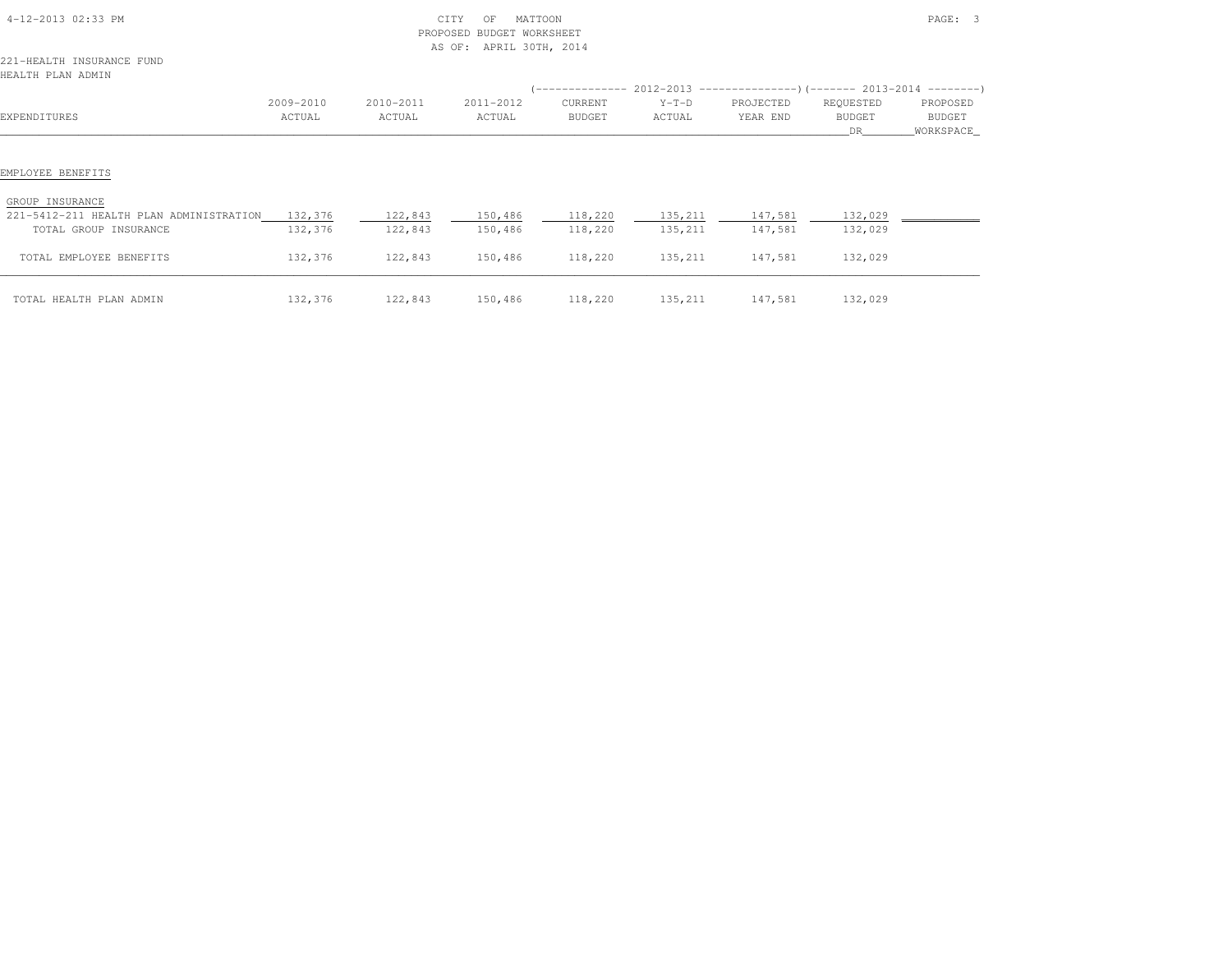| 4-12-2013 02:33 PM                                                                           |                        | CITY<br>MATTOON<br>OF<br><b>BUDGET WORKSHEET</b><br>PROPOSED<br>APRIL 30TH, 2014<br>AS OF: |                        |                        |                                  |                                                                          | PAGE: 4                |                     |  |
|----------------------------------------------------------------------------------------------|------------------------|--------------------------------------------------------------------------------------------|------------------------|------------------------|----------------------------------|--------------------------------------------------------------------------|------------------------|---------------------|--|
| 221-HEALTH INSURANCE FUND<br>MEDICAL CLAIMS                                                  |                        |                                                                                            |                        |                        |                                  |                                                                          |                        |                     |  |
|                                                                                              |                        |                                                                                            |                        |                        |                                  | (-------------- 2012-2013 ----------------) (------- 2013-2014 --------) |                        |                     |  |
|                                                                                              | 2009-2010              | 2010-2011                                                                                  | 2011-2012              | CURRENT                | $Y-T-D$                          | PROJECTED                                                                | REQUESTED              | PROPOSED            |  |
| EXPENDITURES                                                                                 | ACTUAL                 | ACTUAL                                                                                     | ACTUAL                 | BUDGET                 | ACTUAL                           | YEAR END                                                                 | BUDGET<br>DR           | BUDGET<br>WORKSPACE |  |
| EMPLOYEE BENEFITS<br>GROUP INSURANCE<br>221-5413-211 MEDICAL CLAIMS<br>TOTAL GROUP INSURANCE | 1,401,227<br>1,401,227 | 1,806,413<br>1,806,413                                                                     | 1,646,570<br>1,646,570 | 1,825,000<br>1,825,000 | 1,966,835 1,599,900<br>1,966,835 | 1,599,900                                                                | 2,032,287<br>2,032,287 |                     |  |
| TOTAL EMPLOYEE BENEFITS                                                                      | 1,401,227              | 1,806,413                                                                                  | 1,646,570              | 1,825,000              | 1,966,835                        | 1,599,900                                                                | 2,032,287              |                     |  |
| TOTAL MEDICAL CLAIMS                                                                         | 1,401,227              |                                                                                            | 1,806,413 1,646,570    |                        | 1,825,000 1,966,835 1,599,900    |                                                                          | 2,032,287              |                     |  |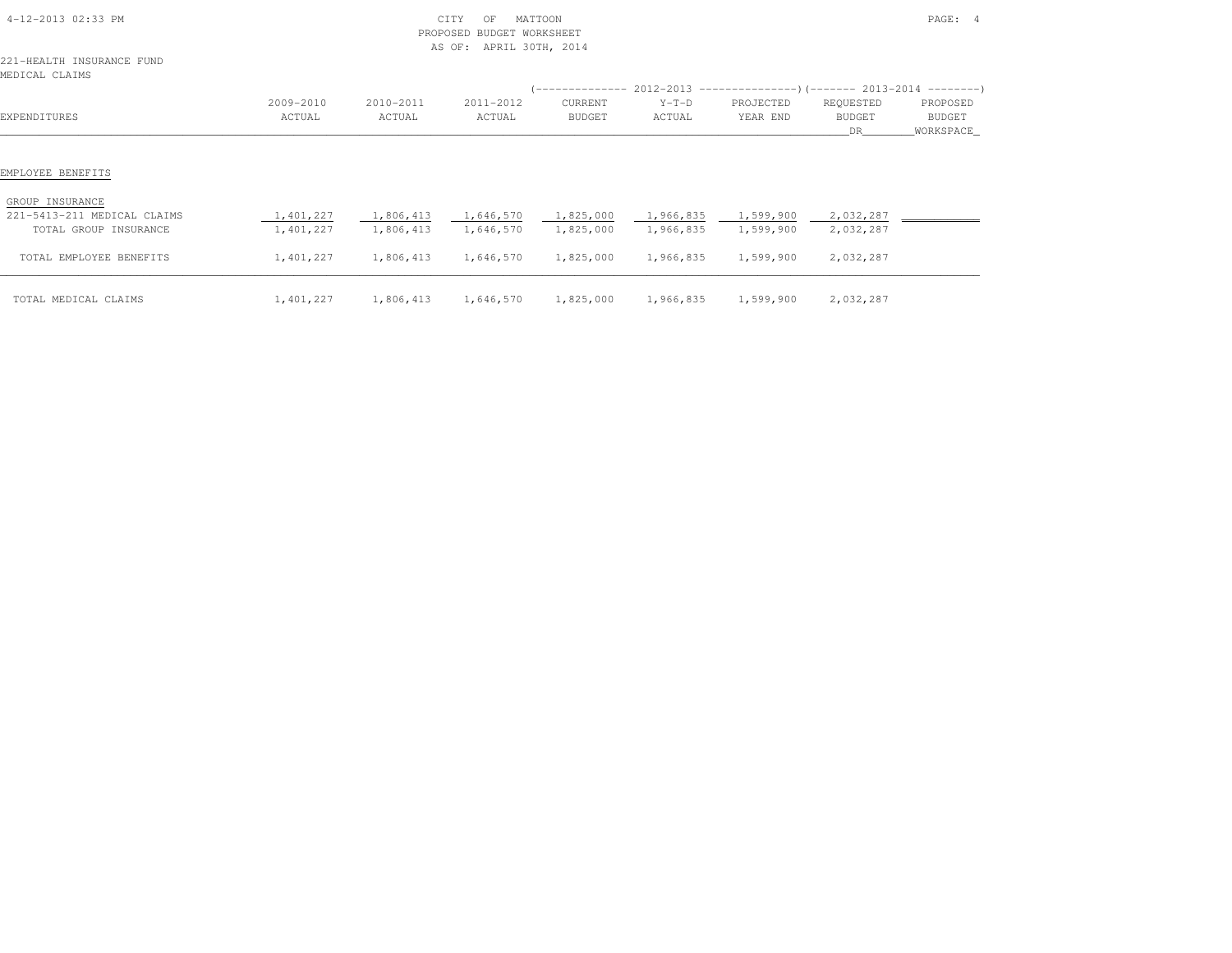|                                                                    |                     |                     | PROPOSED BUDGET WORKSHEET<br>APRIL 30TH, 2014<br>AS OF: |                          |                    |                                                                                                       |                                   |                                   |
|--------------------------------------------------------------------|---------------------|---------------------|---------------------------------------------------------|--------------------------|--------------------|-------------------------------------------------------------------------------------------------------|-----------------------------------|-----------------------------------|
| 221-HEALTH INSURANCE FUND<br>RX CLAIMS                             |                     |                     |                                                         |                          |                    |                                                                                                       |                                   |                                   |
| EXPENDITURES                                                       | 2009-2010<br>ACTUAL | 2010-2011<br>ACTUAL | 2011-2012<br>ACTUAL                                     | CURRENT<br><b>BUDGET</b> | $Y-T-D$<br>ACTUAL  | $($ -------------- 2012-2013 ----------------) (------- 2013-2014 ---------)<br>PROJECTED<br>YEAR END | REQUESTED<br><b>BUDGET</b><br>DR. | PROPOSED<br>BUDGET<br>_WORKSPACE_ |
| EMPLOYEE BENEFITS                                                  |                     |                     |                                                         |                          |                    |                                                                                                       |                                   |                                   |
| GROUP INSURANCE<br>221-5414-211 RX CLAIMS<br>TOTAL GROUP INSURANCE | 517,413<br>517,413  | 593,929<br>593,929  | 712,334<br>712,334                                      | 720,000<br>720,000       | 763,300<br>763,300 | 789,294<br>789,294                                                                                    | 912,853<br>912,853                |                                   |
| TOTAL EMPLOYEE BENEFITS                                            | 517,413             | 593,929             | 712,334                                                 | 720,000                  | 763,300            | 789,294                                                                                               | 912,853                           |                                   |
| TOTAL RX CLAIMS                                                    | 517,413             | 593,929             | 712,334                                                 | 720,000                  | 763,300            | 789,294                                                                                               | 912,853                           |                                   |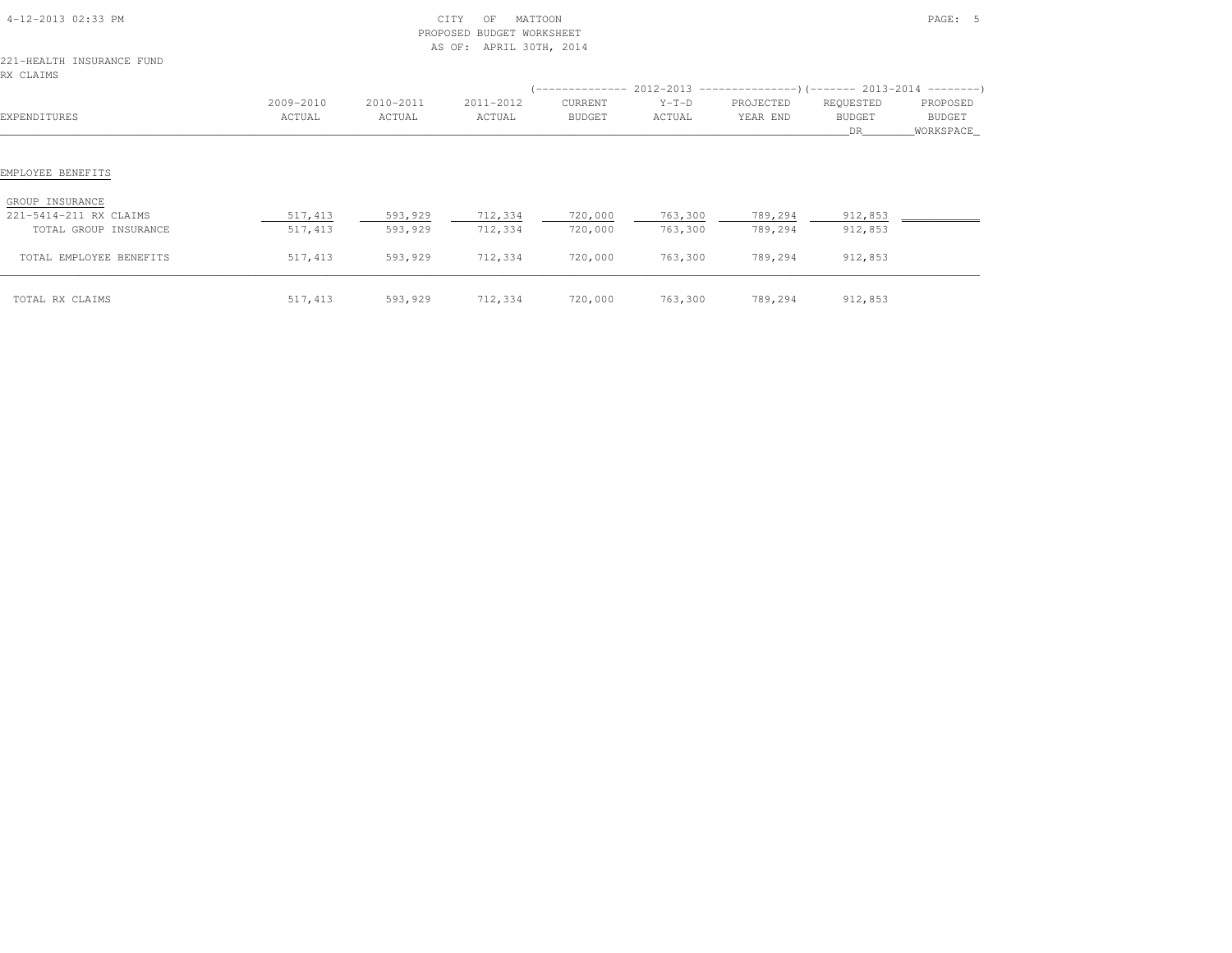| 4-12-2013 02:33 PM<br>221-HEALTH INSURANCE FUND<br>DENTAL CLAIMS                                                       |                            |                            | CITY<br>MATTOON<br>OF<br>PROPOSED BUDGET WORKSHEET<br>AS OF: APRIL 30TH, 2014 |                            |                            |                               |                               | PAGE: 6              |
|------------------------------------------------------------------------------------------------------------------------|----------------------------|----------------------------|-------------------------------------------------------------------------------|----------------------------|----------------------------|-------------------------------|-------------------------------|----------------------|
|                                                                                                                        |                            |                            |                                                                               |                            |                            |                               |                               |                      |
|                                                                                                                        | 2009-2010                  | 2010-2011                  | 2011-2012                                                                     | CURRENT                    | $Y-T-D$                    | PROJECTED                     | REQUESTED                     | PROPOSED             |
| EXPENDITURES                                                                                                           | ACTUAL                     | ACTUAL                     | ACTUAL                                                                        | BUDGET                     | ACTUAL                     | YEAR END                      | <b>BUDGET</b><br>DR           | BUDGET<br>WORKSPACE_ |
| EMPLOYEE BENEFITS<br>GROUP INSURANCE<br>221-5415-211 DENTAL CLAIMS<br>TOTAL GROUP INSURANCE<br>TOTAL EMPLOYEE BENEFITS | 92,524<br>92,524<br>92,524 | 95,471<br>95,471<br>95,471 | 86,340<br>86,340<br>86,340                                                    | 95,000<br>95,000<br>95,000 | 94,059<br>94,059<br>94,059 | 106,989<br>106,989<br>106,989 | 120,492<br>120,492<br>120,492 |                      |
| TOTAL DENTAL CLAIMS                                                                                                    | 92,524                     | 95,471                     | 86,340                                                                        | 95,000                     | 94,059                     | 106,989                       | 120,492                       |                      |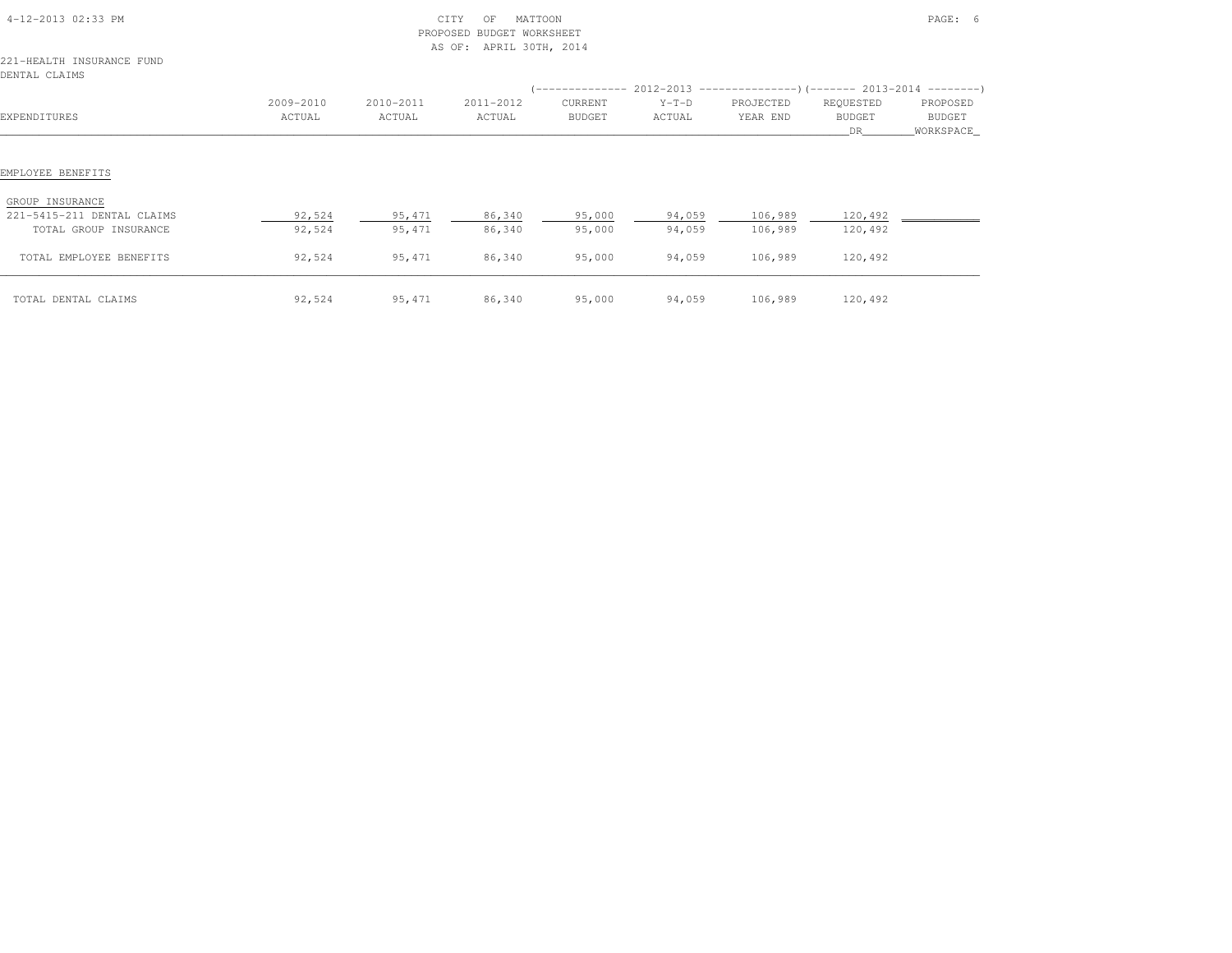| 4-12-2013 02:33 PM                                                                  |                     | CITY<br>MATTOON<br>OF<br>PROPOSED BUDGET WORKSHEET<br>AS OF: APRIL 30TH, 2014 |                     |                   |                   |                       | PAGE: 7                    |                                   |  |  |
|-------------------------------------------------------------------------------------|---------------------|-------------------------------------------------------------------------------|---------------------|-------------------|-------------------|-----------------------|----------------------------|-----------------------------------|--|--|
| 221-HEALTH INSURANCE FUND<br>REFUNDS REIMB & MISC EXPS                              |                     |                                                                               |                     |                   |                   |                       |                            |                                   |  |  |
| EXPENDITURES                                                                        | 2009-2010<br>ACTUAL | 2010-2011<br>ACTUAL                                                           | 2011-2012<br>ACTUAL | CURRENT<br>BUDGET | $Y-T-D$<br>ACTUAL | PROJECTED<br>YEAR END | REQUESTED<br>BUDGET<br>DR. | PROPOSED<br>BUDGET<br>_WORKSPACE_ |  |  |
| EMPLOYEE BENEFITS                                                                   |                     |                                                                               |                     |                   |                   |                       |                            |                                   |  |  |
| GROUP INSURANCE<br>221-5416-211 REFUNDS REIMBURSEMENTS & M<br>TOTAL GROUP INSURANCE | 58<br>58            | $\Omega$                                                                      | $\Omega$            | $\Omega$          | $\Omega$          |                       |                            |                                   |  |  |
| TOTAL EMPLOYEE BENEFITS                                                             | 58                  | $\circ$                                                                       | $\circ$             | $\circ$           | $\circ$           | $\circ$               | $\circ$                    |                                   |  |  |
| TOTAL REFUNDS REIMB & MISC EXPS                                                     | 58                  | $\circ$                                                                       | $\circ$             | $\circ$           | $\circ$           | $\circ$               | 0                          |                                   |  |  |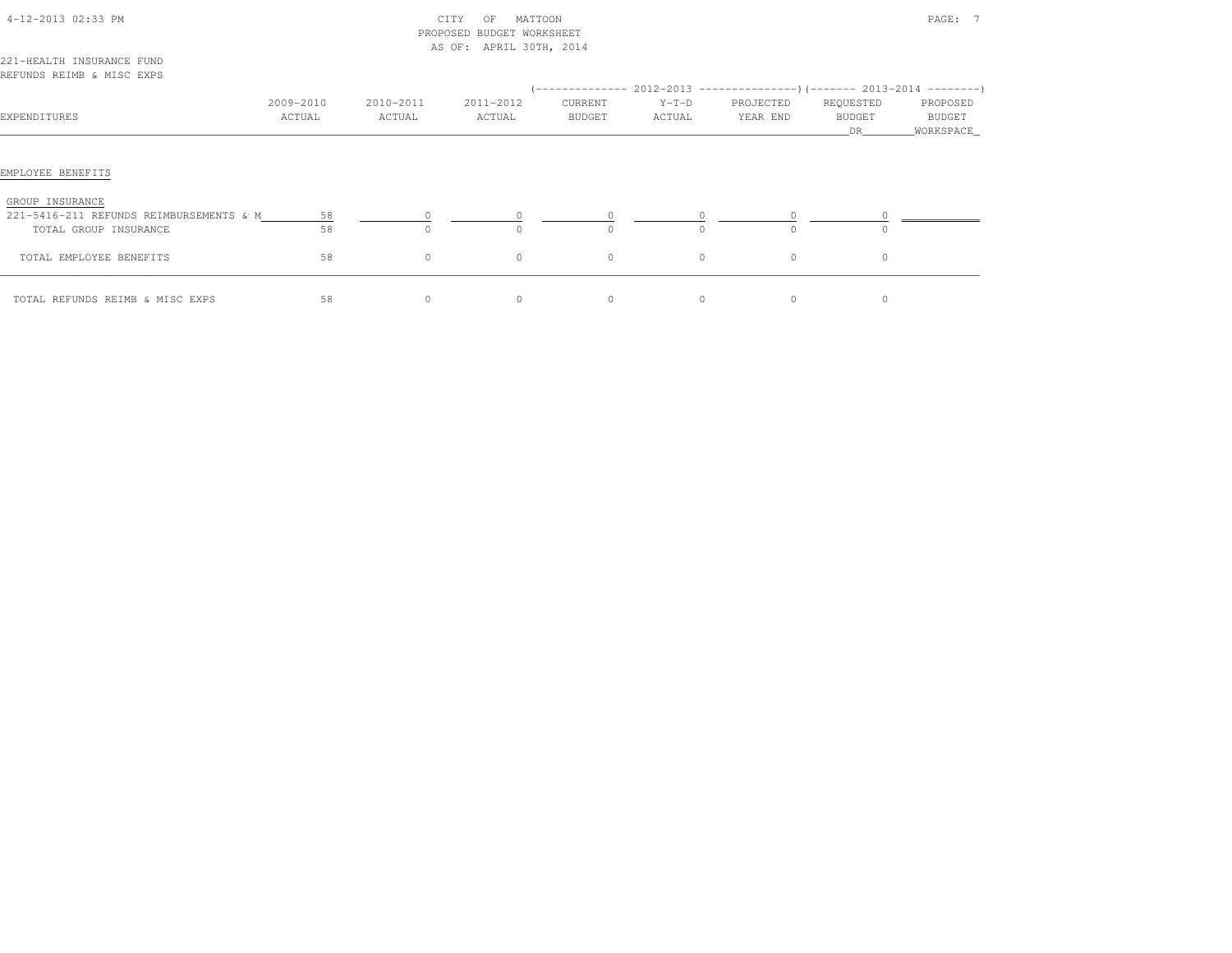| 4-12-2013 02:33 PM                          |           | PROPOSED  | CITY<br>MATTOON<br>OF<br>BUDGET WORKSHEET<br>AS OF: APRIL 30TH, 2014 |               |         |           |               | PAGE: 8    |
|---------------------------------------------|-----------|-----------|----------------------------------------------------------------------|---------------|---------|-----------|---------------|------------|
| 221-HEALTH INSURANCE FUND<br>LIFE INSURANCE |           |           |                                                                      |               |         |           |               |            |
|                                             |           |           |                                                                      |               |         |           |               |            |
|                                             | 2009-2010 | 2010-2011 | 2011-2012                                                            | CURRENT       | $Y-T-D$ | PROJECTED | REQUESTED     | PROPOSED   |
| EXPENDITURES                                | ACTUAL    | ACTUAL    | ACTUAL                                                               | <b>BUDGET</b> | ACTUAL  | YEAR END  | <b>BUDGET</b> | BUDGET     |
|                                             |           |           |                                                                      |               |         |           | DR.           | WORKSPACE_ |
| EMPLOYEE BENEFITS<br>GROUP INSURANCE        |           |           |                                                                      |               |         |           |               |            |
| 221-5417-212 LIFE INSURANCE                 | 30,158    | 24,559    | 31,326                                                               | 22,000        | 26,174  | 28,618    | 29,400        |            |
| TOTAL GROUP INSURANCE                       | 30,158    | 24,559    | 31,326                                                               | 22,000        | 26,174  | 28,618    | 29,400        |            |
| TOTAL EMPLOYEE BENEFITS                     | 30,158    | 24,559    | 31,326                                                               | 22,000        | 26,174  | 28,618    | 29,400        |            |
| TOTAL LIFE INSURANCE                        | 30,158    | 24,559    | 31,326                                                               | 22,000        | 26,174  | 28,618    | 29,400        |            |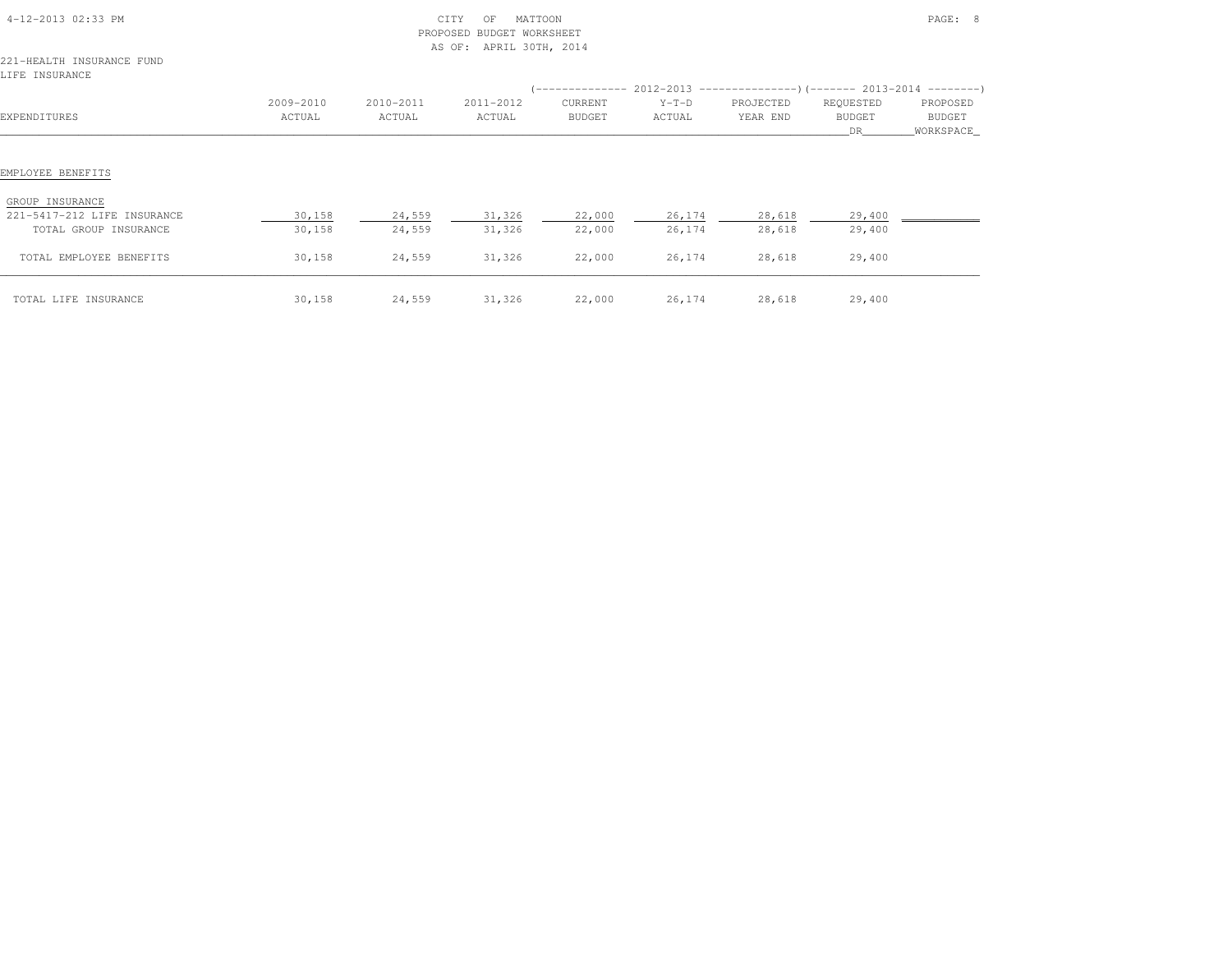| 4-12-2013 02:33 PM<br>221-HEALTH INSURANCE FUND                                                          |                     |                     | CITY<br>MATTOON<br>OF<br>PROPOSED BUDGET WORKSHEET<br>AS OF: APRIL 30TH, 2014 |                          |                   |                                                                       |                                   | PAGE: 9                          |
|----------------------------------------------------------------------------------------------------------|---------------------|---------------------|-------------------------------------------------------------------------------|--------------------------|-------------------|-----------------------------------------------------------------------|-----------------------------------|----------------------------------|
| SECTION 125 PLAN                                                                                         |                     |                     |                                                                               |                          |                   |                                                                       |                                   |                                  |
|                                                                                                          |                     |                     |                                                                               |                          |                   | $(----------2012-2013$ ----------------) (------- 2013-2014 --------) |                                   |                                  |
| EXPENDITURES                                                                                             | 2009-2010<br>ACTUAL | 2010-2011<br>ACTUAL | 2011-2012<br>ACTUAL                                                           | CURRENT<br><b>BUDGET</b> | $Y-T-D$<br>ACTUAL | PROJECTED<br>YEAR END                                                 | REQUESTED<br><b>BUDGET</b><br>DR. | PROPOSED<br>BUDGET<br>WORKSPACE_ |
| EMPLOYEE BENEFITS<br>GROUP INSURANCE<br>221-5418-212 SECTION 125 BENEFIT PLAN A<br>TOTAL GROUP INSURANCE | 888<br>888          | 1,296<br>1,296      | 600<br>600                                                                    | 1,500<br>1,500           | 1,450<br>1,450    | 1,200<br>1,200                                                        | 1,200<br>1,200                    |                                  |
| TOTAL EMPLOYEE BENEFITS                                                                                  | 888                 | 1,296               | 600                                                                           | 1,500                    | 1,450             | 1,200                                                                 | 1,200                             |                                  |
| TOTAL SECTION 125 PLAN                                                                                   | 888                 | 1,296               | 600                                                                           | 1,500                    | 1,450             | 1,200                                                                 | 1,200                             |                                  |